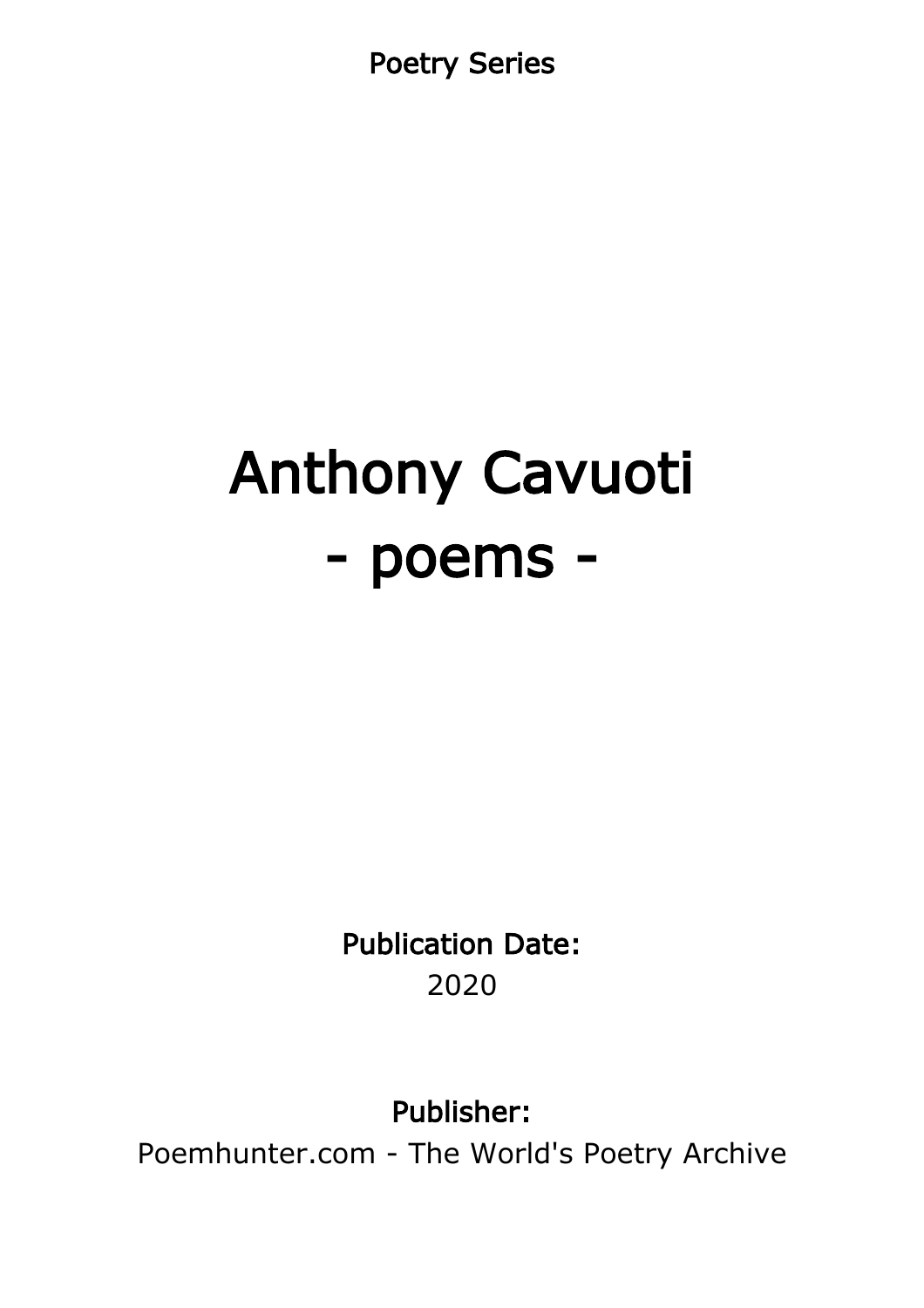# Anthony Cavuoti(19\*\*)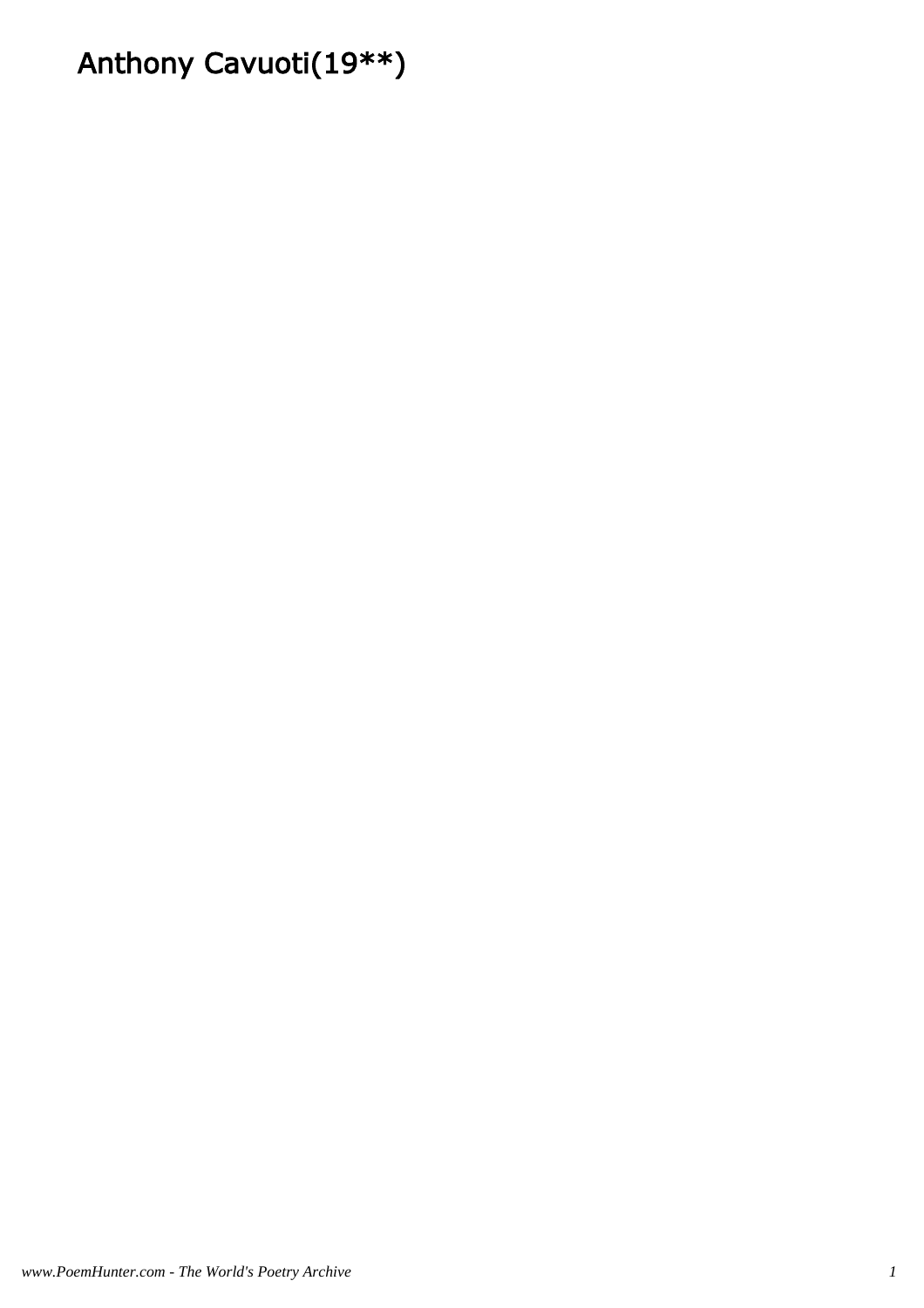# 1992

It was 1992, just before the Watts riots, one of the family's on my cases invited me to attend Raymond's party. It was his eighth birthday. Many scenes from this party stand out in my mind, in a way such are in time capsules that expand in time while compressing it at the same time. Well the children, the girl children were playing in the small front yard in one of the most dangerous neighborhoods in the hood. I was amazed by the rhythm, the pure joy, and athletic agility of the young girls' double ductching with two long jump ropes. It was not one double duch going, but two or more going on at once with three girls jumping between the two ropes in each, most of them had their hair tightly braided in the fashions of the time, or in pig tails, or both. They still have not shed their baby features.

Then, BANG, BANG, BANG, BANG all of the children hit the ground, rope stopped. Color plastic hair elastics no longer bouncing on the girls' heads in carefree innocent singing child rapturous wonder that seemed completely oblivious to all of life's darker forces; now they are covered with clenched hands. It is as we were in the middle of an air raid.

By the time I hit the ground, they had already said to one another, it was only falling boards. A burst of laughter and sigh of release, shuu, as they instantly resumed their sophisticated jump roping as if nothing had happened.

I was still seeing my life flash in front of me, feeling the shock of experiencing a drive by. Thoughts still ringing, 'this could be it, 'Please god help me, ' and of course the sublime wonder and terror when glimpsing death. Such thoughts flashed through the children's minds as well, but they automatically dismissed them and went on as if nothing had happen, monthly, weekly daily hourly, intrusions of random madness are the norm.

One of the kids stood out, she jumped rope just as effortlessly as the other girls. Many things are unique about her, she was darker than the rest, almost pure black, she had even more energy and was more daring than the other girls and boys for that matter, all of whom already over flowed with gumption. She was about six years old, cute, girlly yet compact with assertive vitality, bursting with energy and life, 'Mom' she yelled, 'play hopscotch with me.' She made a hopscotch path out of color cholk. 'No Tam, can't you see I am busy, I have to pay attention to the other kids, it is not fair if I only pay attention to you, ' her mother Neesee yelled out. To this Tam started crying.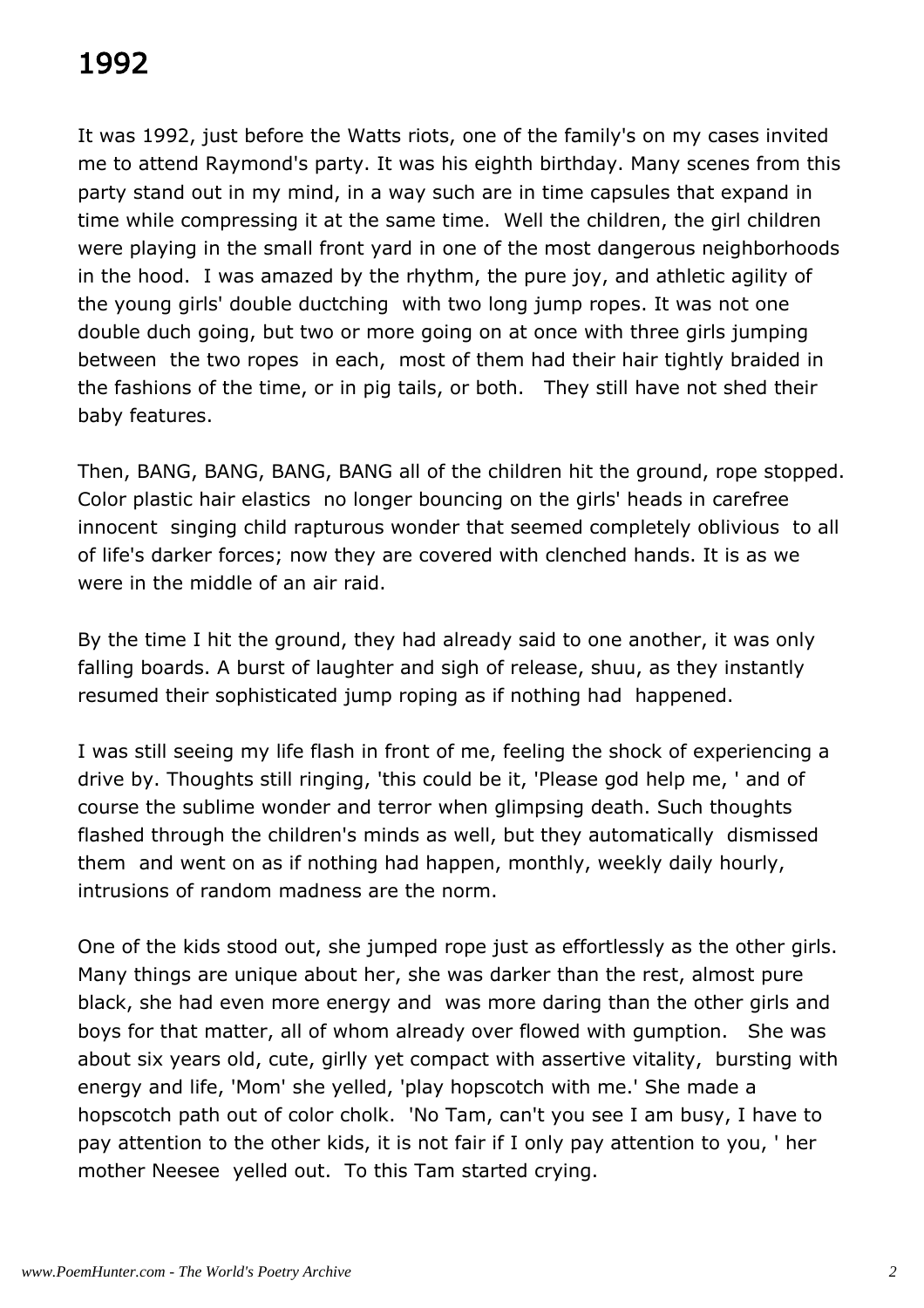Well watching her cry, it felt to me that all of the disappointment of the world was coming out of her. A tide of sadness and despair that threatened to wash over the world with a force greater than Noah's flood, this coming from a child, this concentrated innocent precocious wonder who had more life, more joy, then the world could contain. Where is her uckine father I thought, why let the poor kid suffer like this.

I played hopscotch with her, The adults looked at me as if I was from another world, which I was, she, Tam looked at me as if I was Jesus Christ himself, Santa, summer incarnated, god himself.

She hopscotch's with skill, with finesse, with abandonment she hopscotch's into the obstacle she set for herself. She set the challenge and she was going to do it, no matter how impossible. She made it through. I thought she was going to break a leg. The only thing broken was my heart. But she, this kid, hopscotch right into it, my heart, into my soul. The accomplishment of this incredible task meant nothing to her, she would have done it again, blindfolded and backwards. What mattered to her was that someone was there seeing her do this, that she did matter, that someone on this earth was witnessing her life, was cherishing it. Tam, 'you are going to fall and cut your ucken legs, you already have ucken knees like a boy from all the time you ucken fell before, ' her mother says. Mom watch. Her mother hold's up the back of her hand, 'watch this.'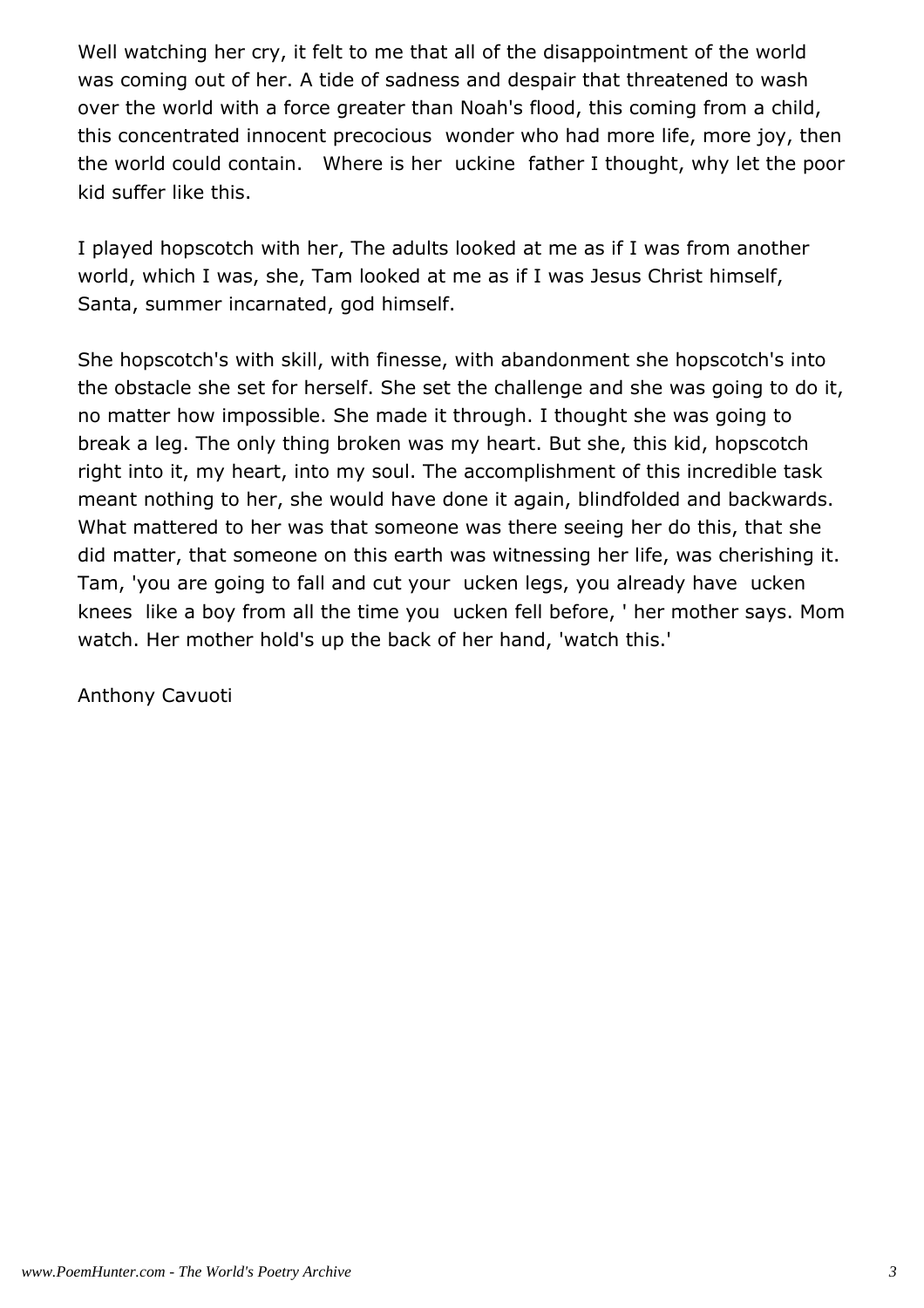# A Bridge Of Ignorant

If you do not have any problems, issues, emotional storms, if you only see what is good for you now, you are a bridge of sorrow passing the family pain and ignorance to your children, you are too ignorant to see the pain, face the pain and deal with it, you unknowingly past it to your children, increase it, to the next generation, you are lazy, dumb, a curse. I do not want anything to do with any of you.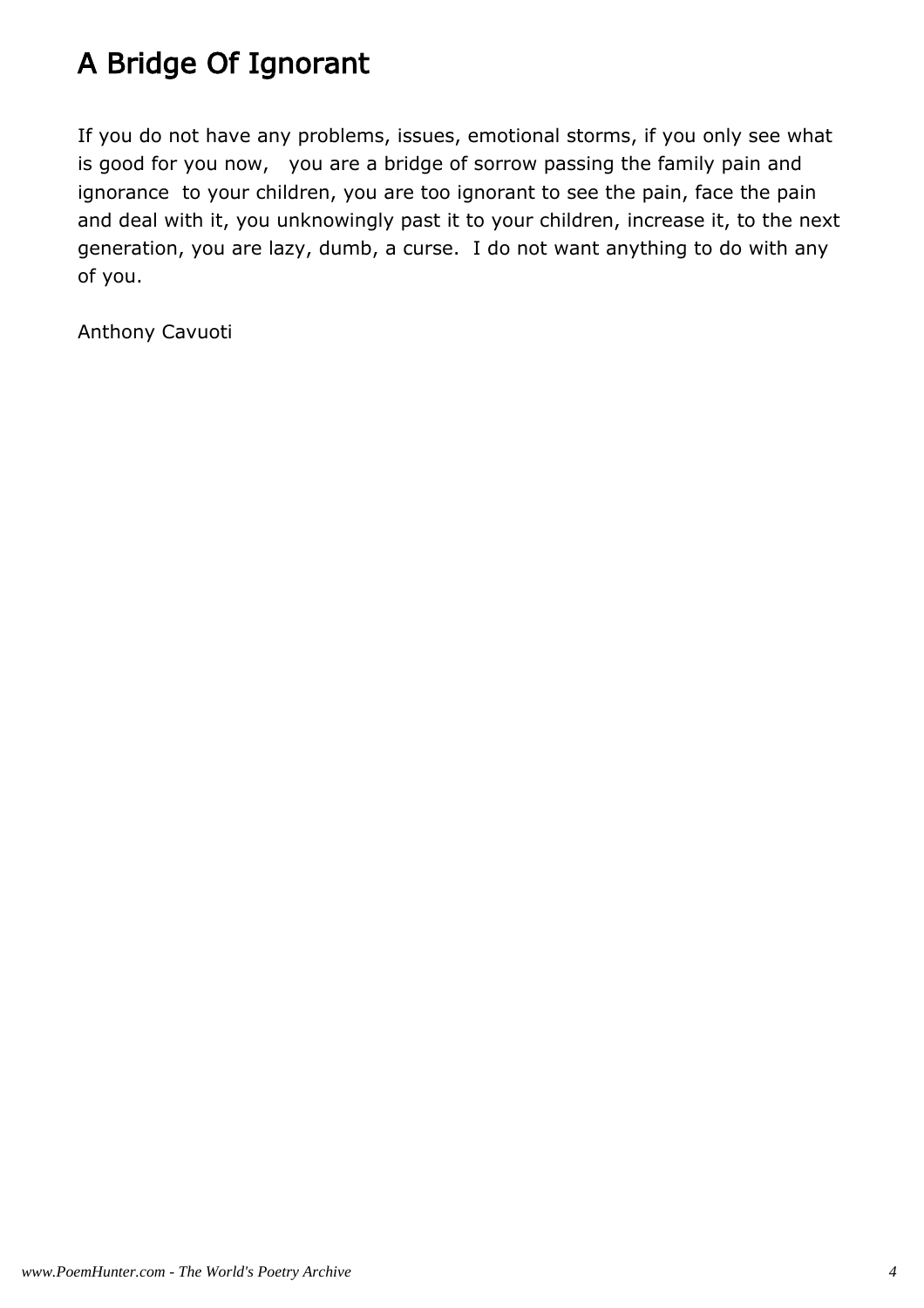# A Collative Distortion Gone Mad,

When you love, when you give because you want to, not because you have to, that is love; that is real, its distortion is ego. The ego is a construct born from our immature but vital depths, a collative distortion gone mad, it needs to be updated, it is no more the center of us than the earth is the center of our solar system, if you do not swear by it and our collative ways of overly identifying with it and exploiting yours and others you will be banished as a heretic.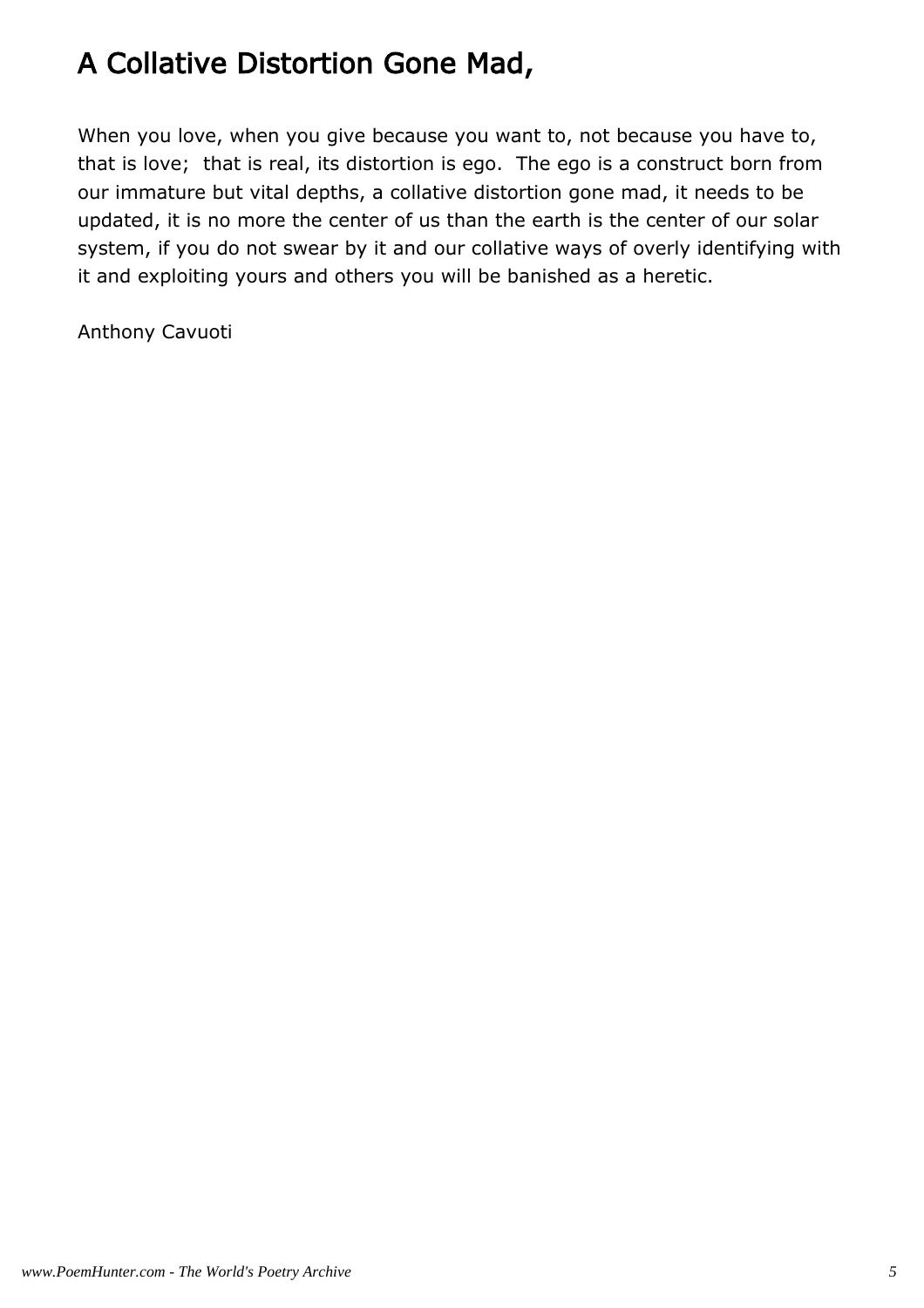# A Lot Of The Times

A lot of the times people take pride in their indifference, in being indifferent, the problem with that is that you become indifferent to yourself, to others, to life, to your emotions, to your accomplishments, all this happens without you really noticing it; your indifference.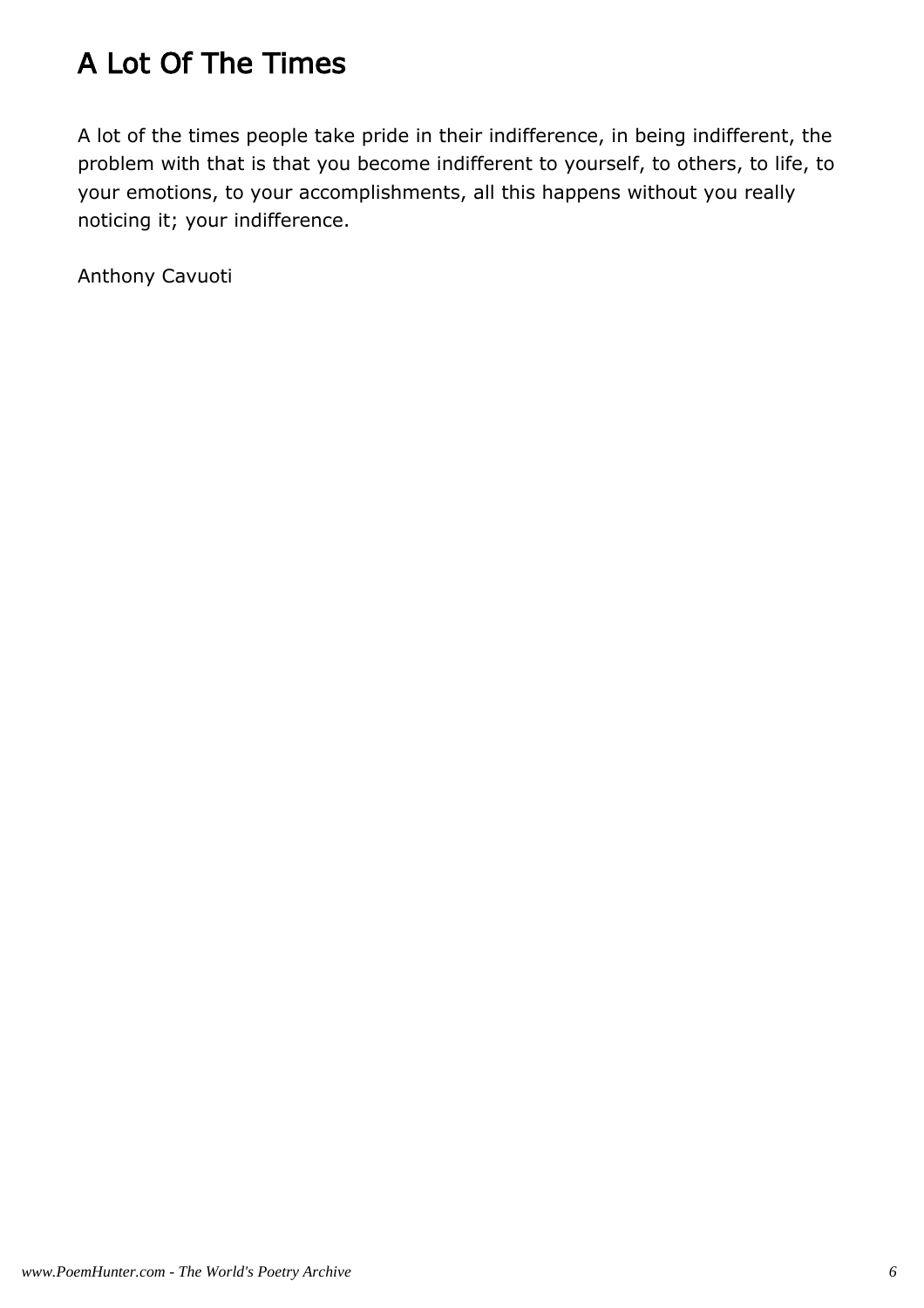## A State Of Lovely Surrender

I never Really had a vision with her.

She was always such a lovely surrender to a dark enchanted oblivion.

Now with a lovely lady I have a vision with, sweet light, sweet darkness, Create a new rhythm beyond life-and-death.

A rhythm

A state of enjoyment

a state of appreciation

A state of wild unleashed ecstasy and a state of at home contained groundedness that is beyond all know categories.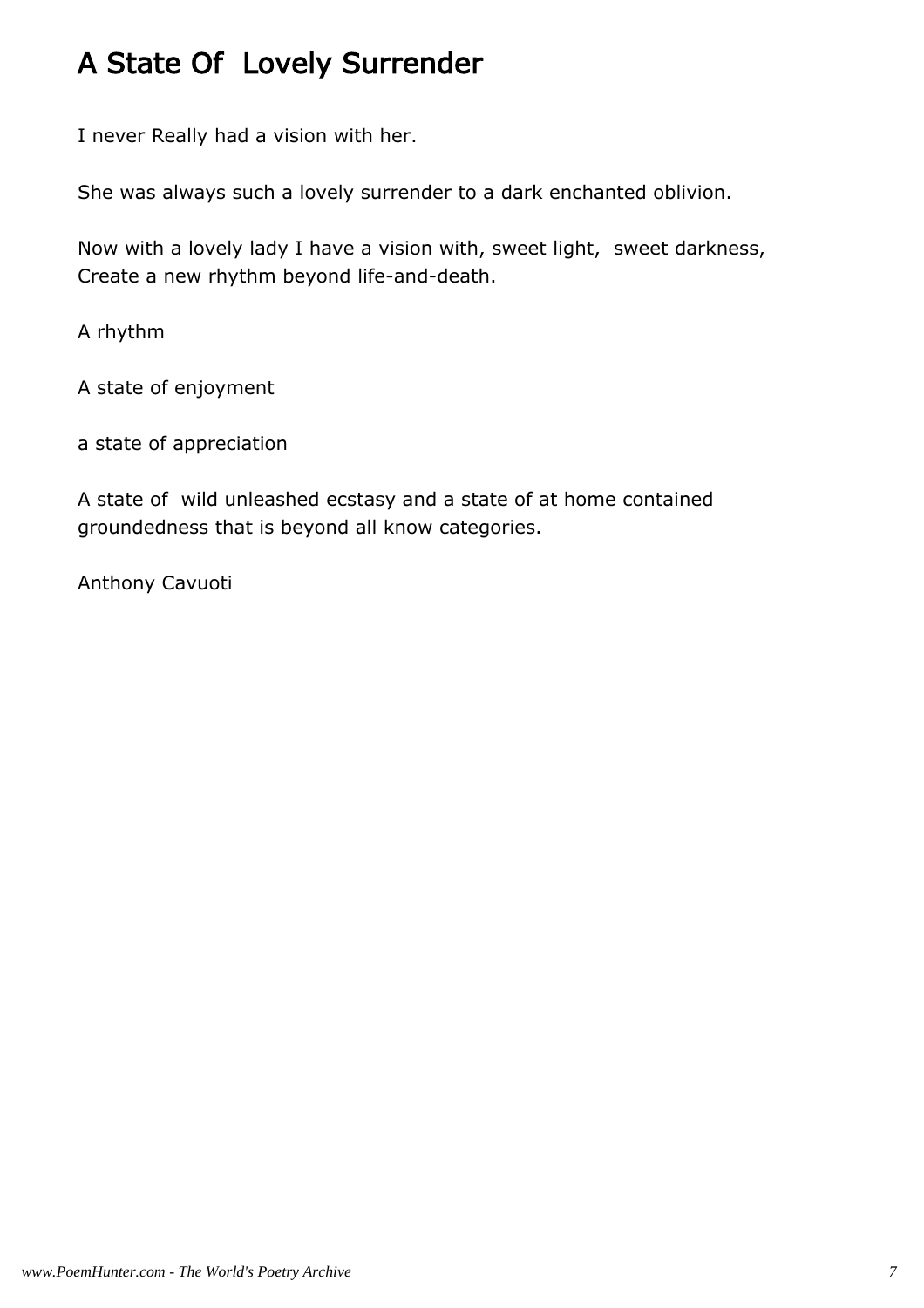## Aberration Amongst Us

But this is happening Right now, there is a deprogramming aberration amongst us dyslexia, Dyslexia the biological rebel

We are slowly allowing our selves to be programed by our own random interactions with Facebook and the internet; how, well in you're responsible for individuation and integrating our self, but it seems of Facebook and the Internet is doing it for us but for their own benefit. Passive integration does not serve ourselves it serves their Financial interest and reduces us to a commodity. Facebook and Internet advertising towards us Interferes with contaminates our sacred synchronistic 's slowly pulls us away from ourselves into an object of desires of hungers with no center with no core, with no vistas, no dreams, no horizon in short with no soul. It will be a pigs paradise we will be well fed animals without any real dreams of her own. But of Course we could buy dreams for ourselves on the Internet, right.

Wait now, from childhood onwards our forming emotional and psychological development and augmentation and developmental will be very influenced by this monetary driven, artificial process. We will be shaped as well as influence in ways that we can not even imagine. We will be Manipulated and coerced without us even knowing it. As a matter of fact, we could end up being active participants in her own self negation.

So what is the implication of all of this. Instead of this life being our own personal encounter to enrich our own soul We become objectified, made to identify with the most superficial levels of ourselves, hence narcissism is the new normal, and our life now serves the few in their own personal interest. Right back to the worst part of Rome

I can foresee a time where a psychological disorder will be equivalent to an act of self satisfying spontaneous expression. That is if you form a conviction or an impulse from a deep level of yourself such of an act challenge the status quo in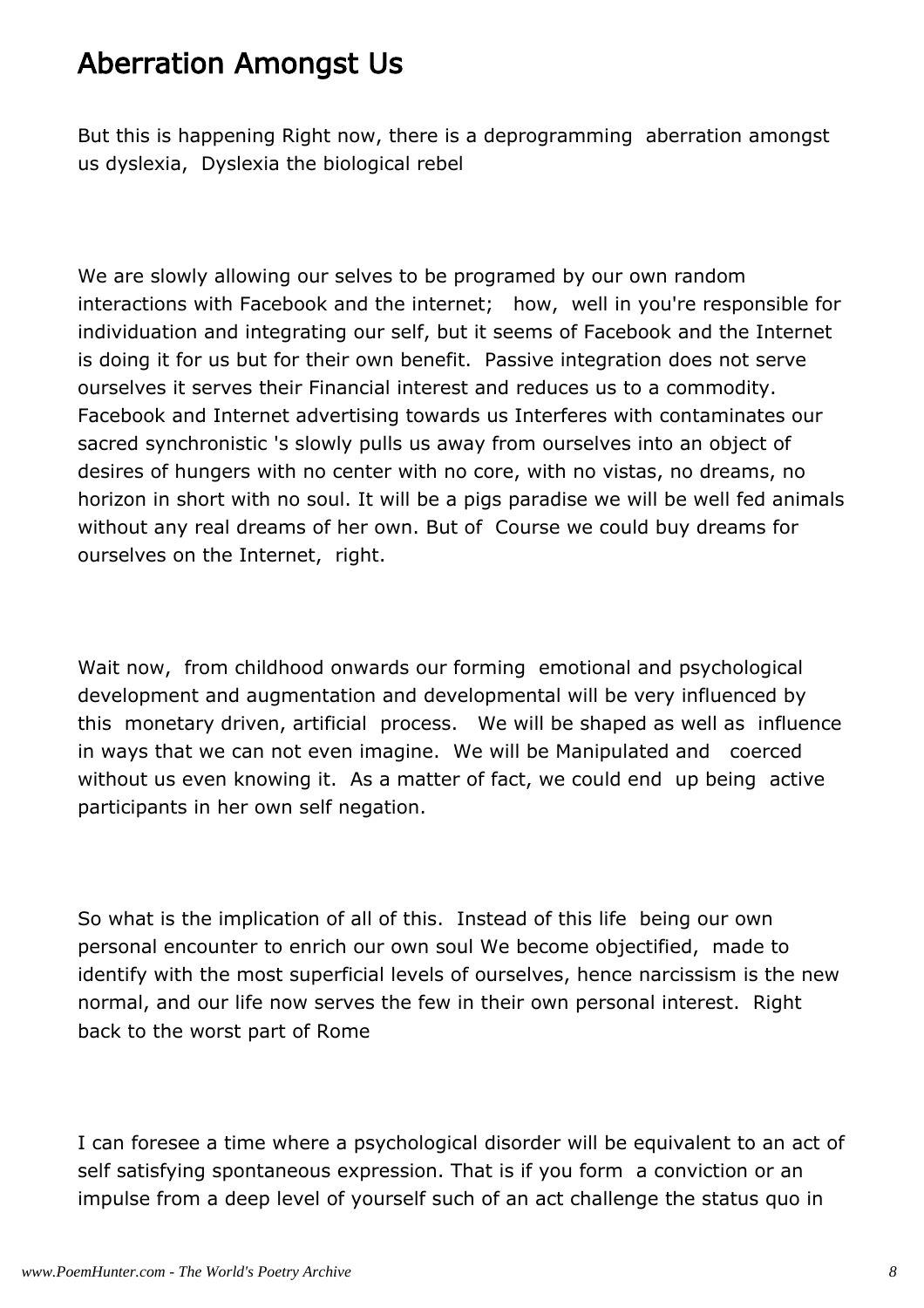you will be label deviant with A pathology and of course there will be a medication that will make you well, that will that will heighten your arousal to superficial stimulation and alienate you from your deeper sources and levels of your mind.

But this is happening Right now, there is a deprogramming aberration amongst us dyslexia, Dyslexia the biological rebel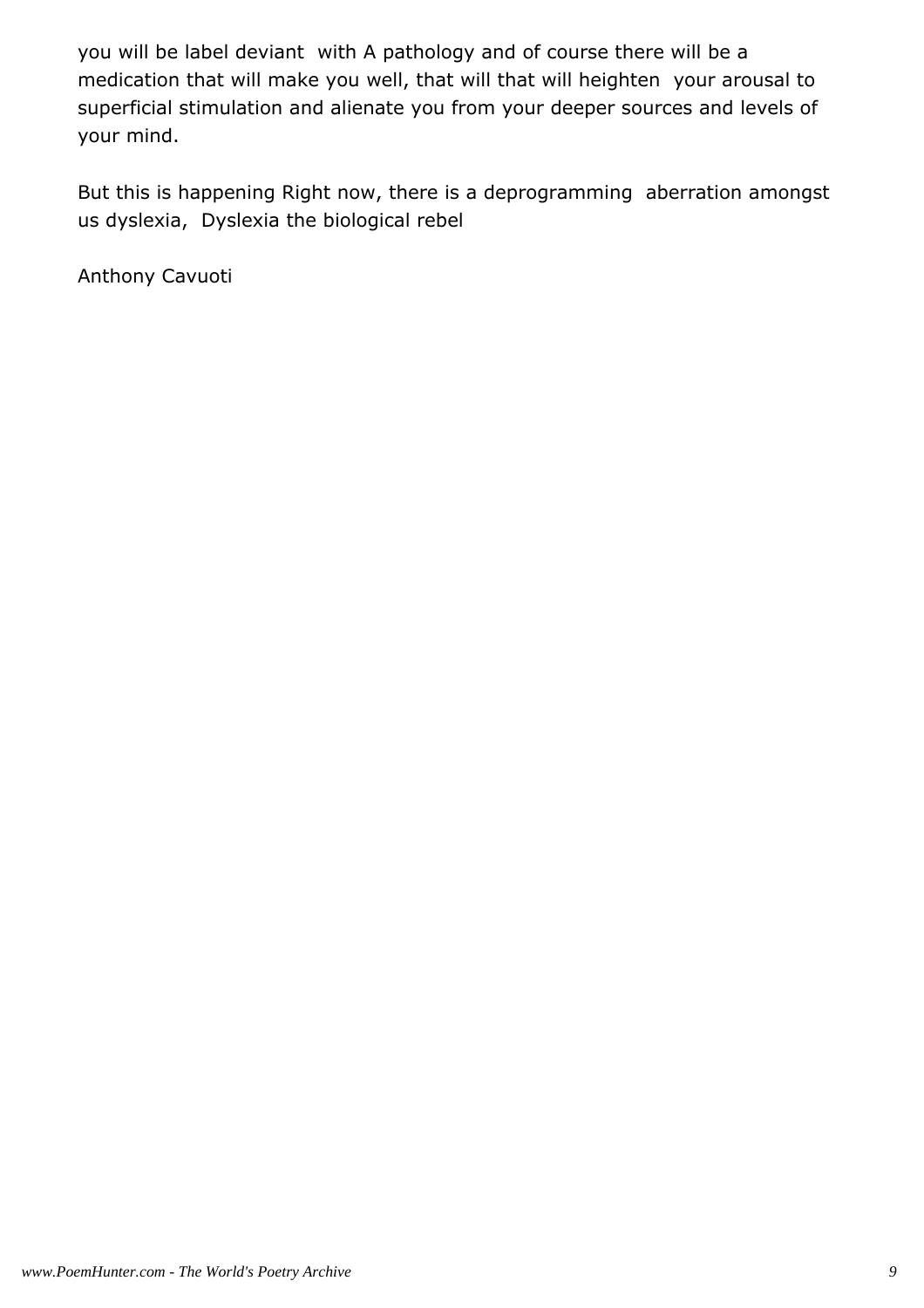#### African-Native American Women

A few days after he seen the Rolling Stones concert with his brother, he went to Venice Beach.

While walking, he was captivated by the art of an artists.

Beautiful works,

some how capturing the increasing subtle

beauty of the soul in a woman's aging face,

the flagrant decay, that releases her souls mysterious powers,

how passion intertwines with pathos,

how a soul can be permanently stuck in Pluto's influence

. Emanating in the portraits of the faces of the African-Native American women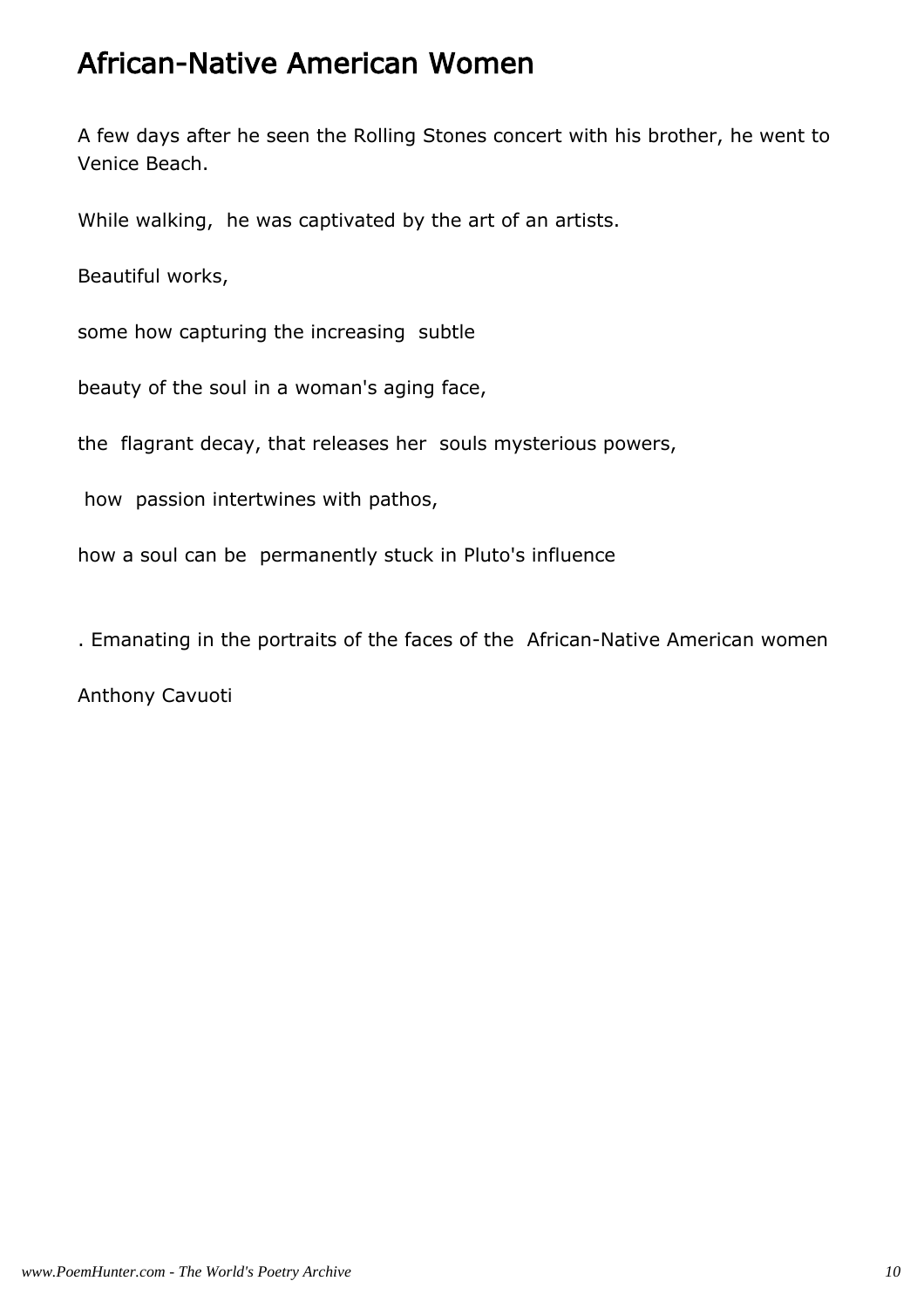## After

We feel our love in our purpose and the meaning it gives us. After struggling with it, upon reflection we are happy.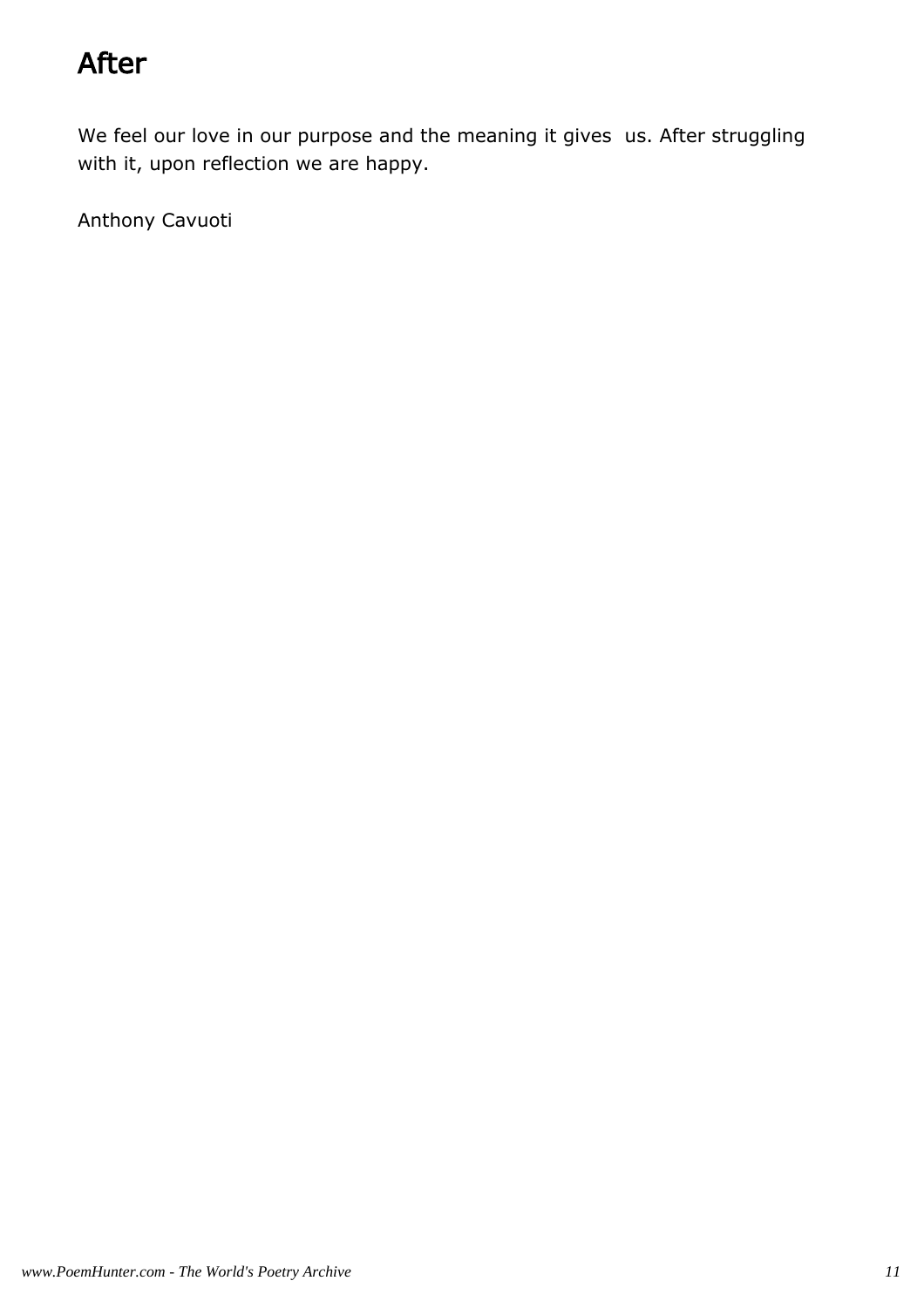# After 50

The ability to merge sublimely, deep,appreciate the depths of her unique embodiment.

The vast oceanic clear tropical wonder of her, the jewels of her hidden being.

It is noble, when I surrender to a lady that carries the gift of the goddess with nobility, and really wants to understand, exhort the depths of my being, who has the ability and desire to appreciate such.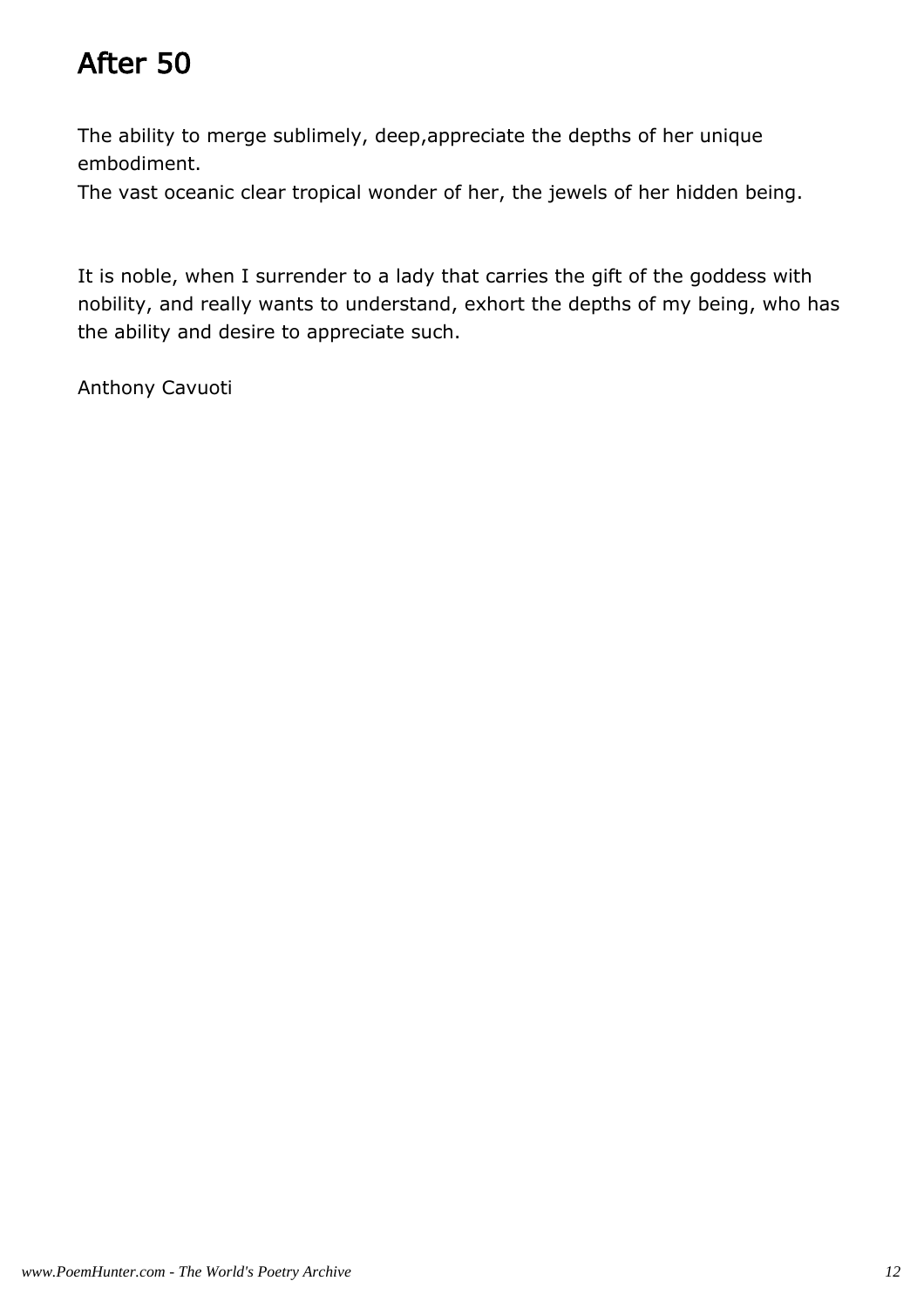## Albert Einstein

unified field theory

They say I did not reach my destination, that I was wrong, still I went on, our intent, our wisdom, folly, determination, steadfastness, passion are parts of our soul. You should see my discoveries in the other worlds I was born into, worlds far grander, more interesting in endless positive ways than the one you are in now.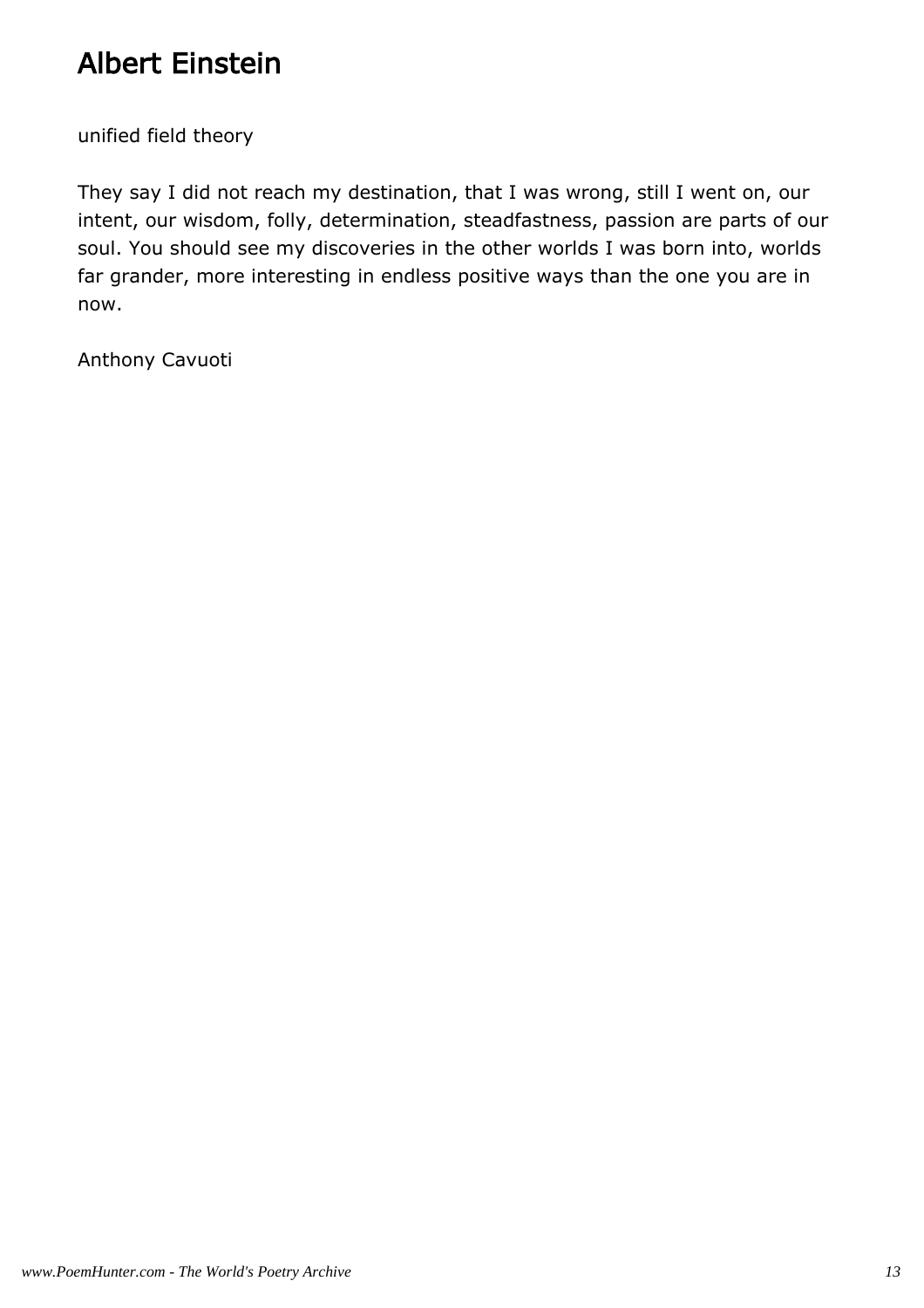# All Acts Of Violence Stem From Child-Abuse, Insidious Forms Of Child Abuse;

All acts of Violence stem from child-abuse, insidious forms of child abuse; the abusive parent and abuse child are not even aware of this most of the time. The adult child perpetrates what was done upon them. They come up with all sorts of rationales. Just like the people that think spankings, shaming and depriving love is Okay, come up with all sorts of seemingly logical and sophisticated rationales. Most of our brain development happens from pre- natal to four years: Once damage is done it this part of the brain forever, the cerebral cortex higher functioning simply rationalizes the destructive impulses. The abused child is forced to fight this headwind for the rest of their life. By facing our own child abuse, neglect and all its insidious forms and we really feel what we felt as children, not what we were told to feel or think we should feel, than we no longer perpetrate and we are able see through of the mendacity, manipulations, destructive games and ignorance of others.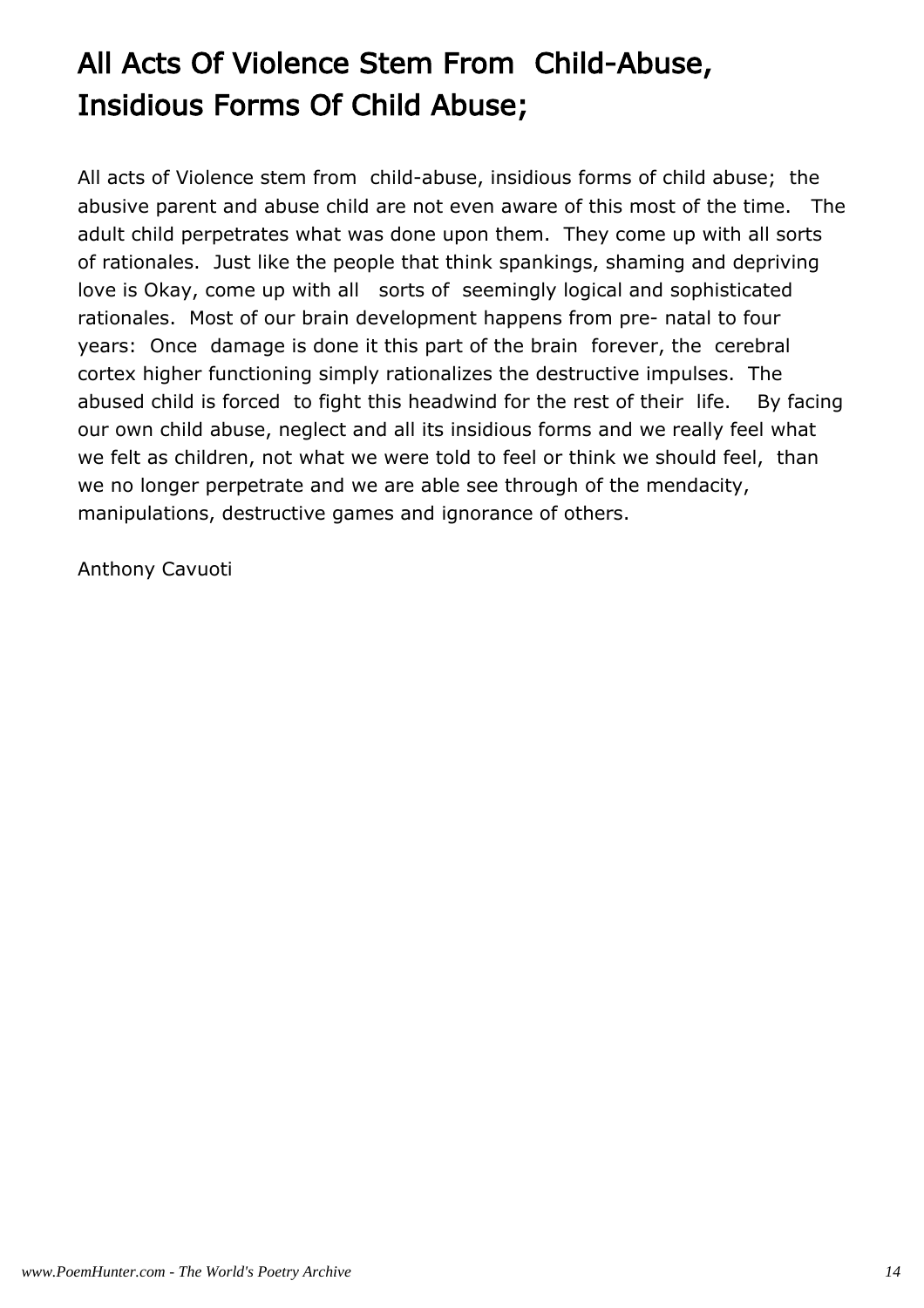## All Heroes For The Past 100 Years Are False Adds

All Heroes for the past 100 years are false adds for a false reality, for false perceptions,

for false ways of being. Except for Albert Einstein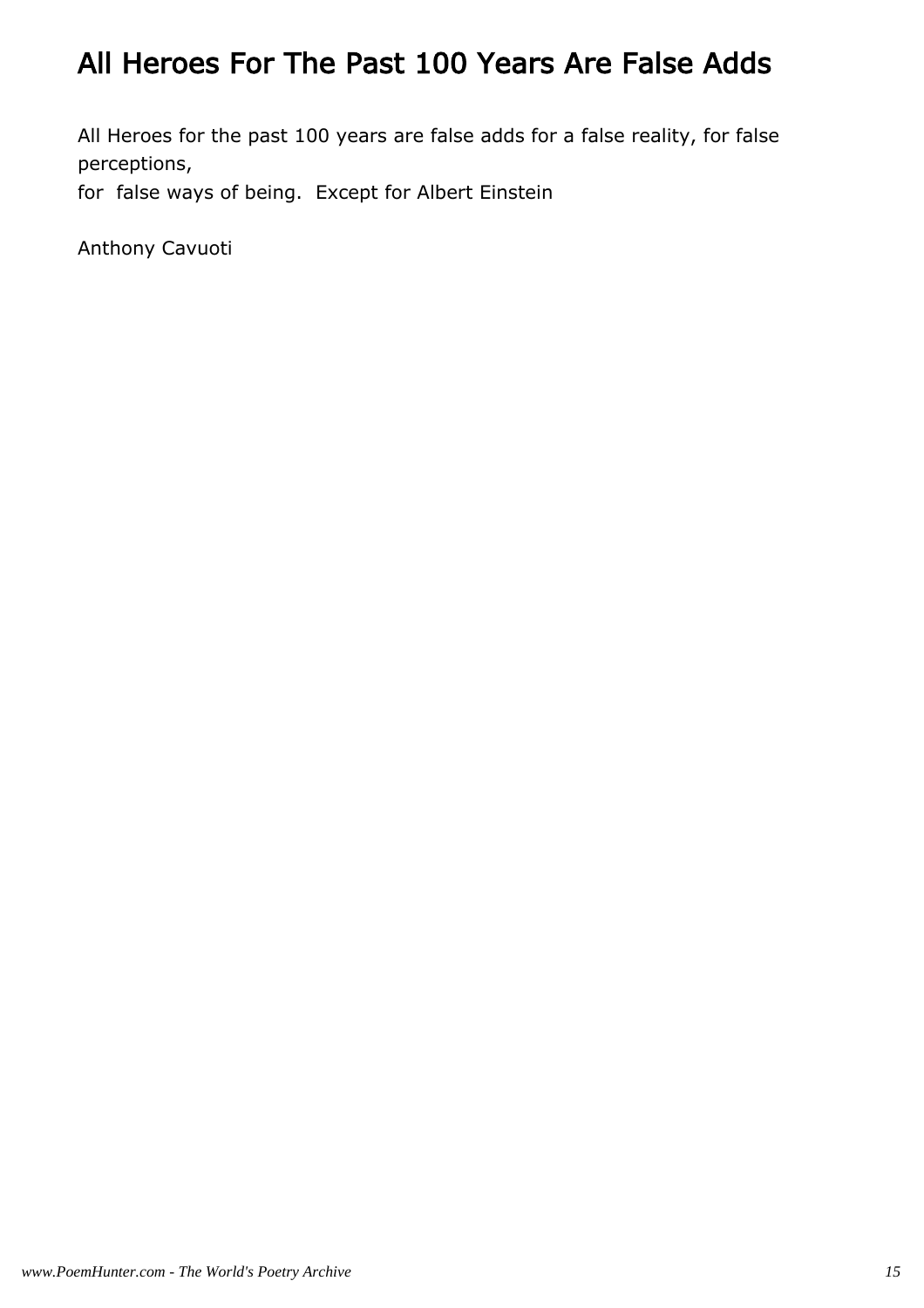## Always A Way.

There is always a way.

There is always the day.

There is always inspiration from an unknown source.

There is always the miracle that reshuffles the deck.

There is always synchronicity that kindles your soul.

You focus on what is most real for you, let it take root and watch it grow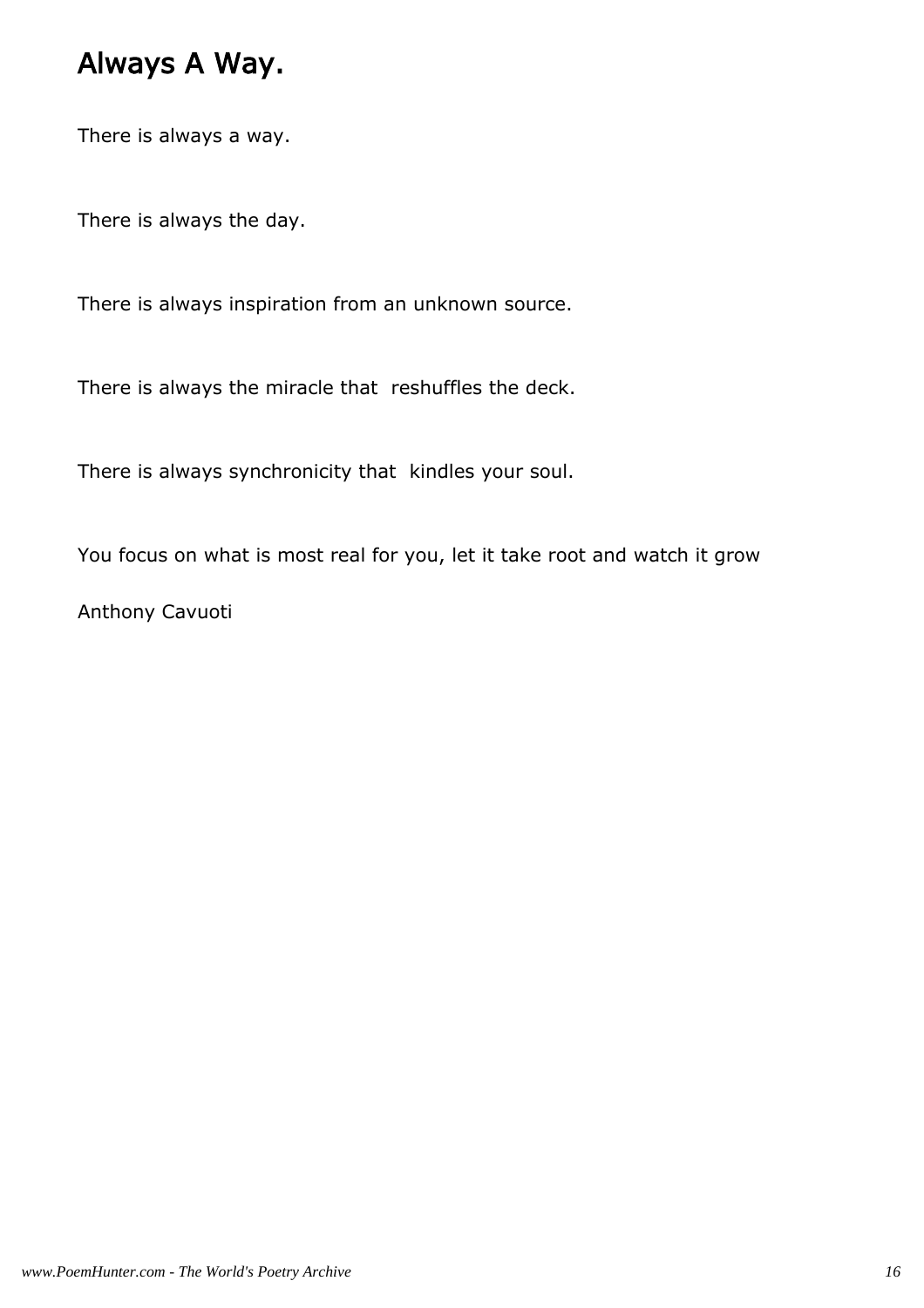## Always There

It was so natural, almost no effort, nothing forced.

Feeling, surrender, active.

Such tenderness, such connection, such passion, it was like swimming in a lovely dream of passion.

Once, there, it was as if I was always there.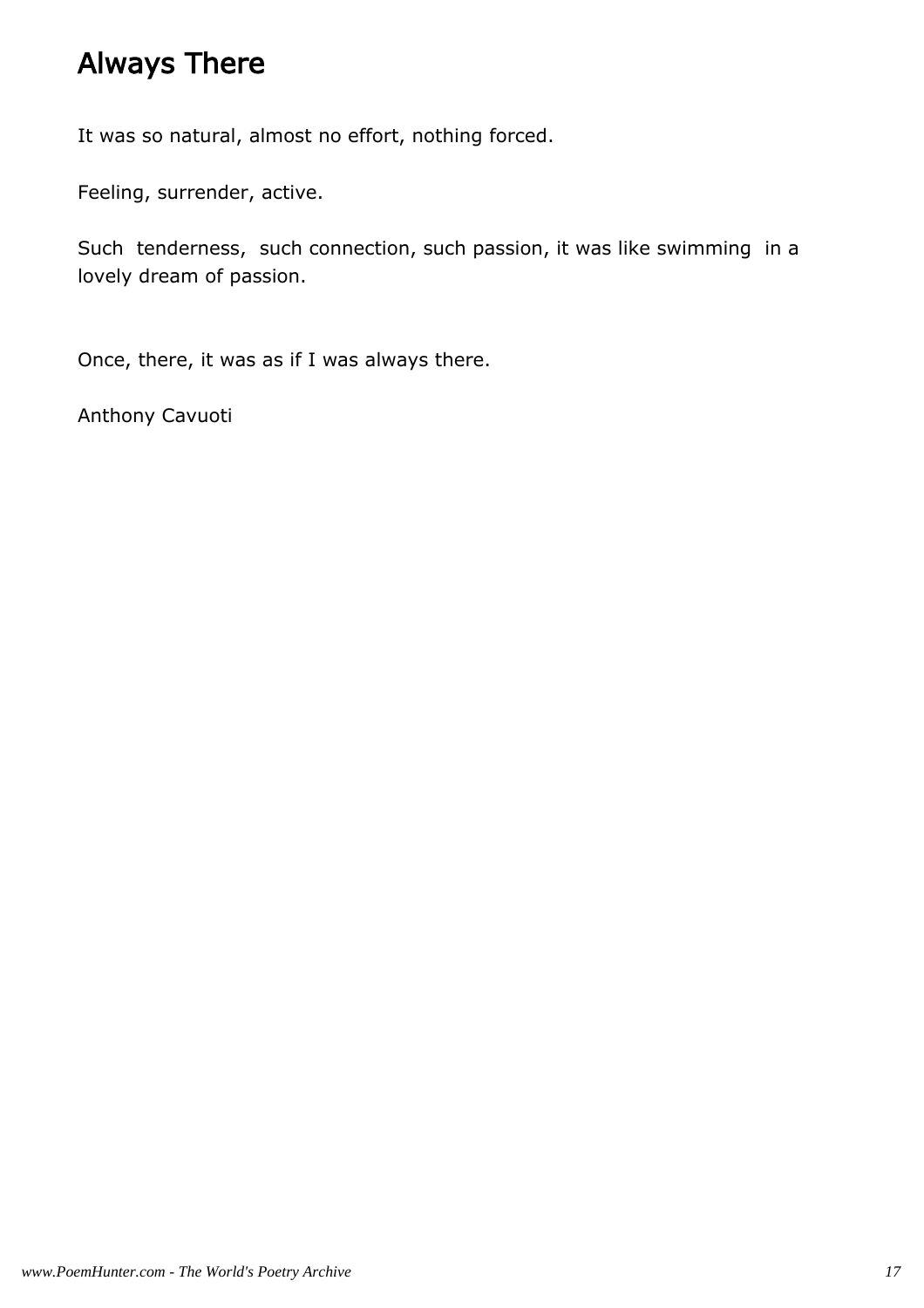## And We Won't Be Dead Forever

You can Not sleep forever,

You cannot stay awake forever, if you don't sleep you go insane

We don't live forever

And we won't be dead forever

Death is a chance for us to make a new world together,

or to get off at the right exit this time together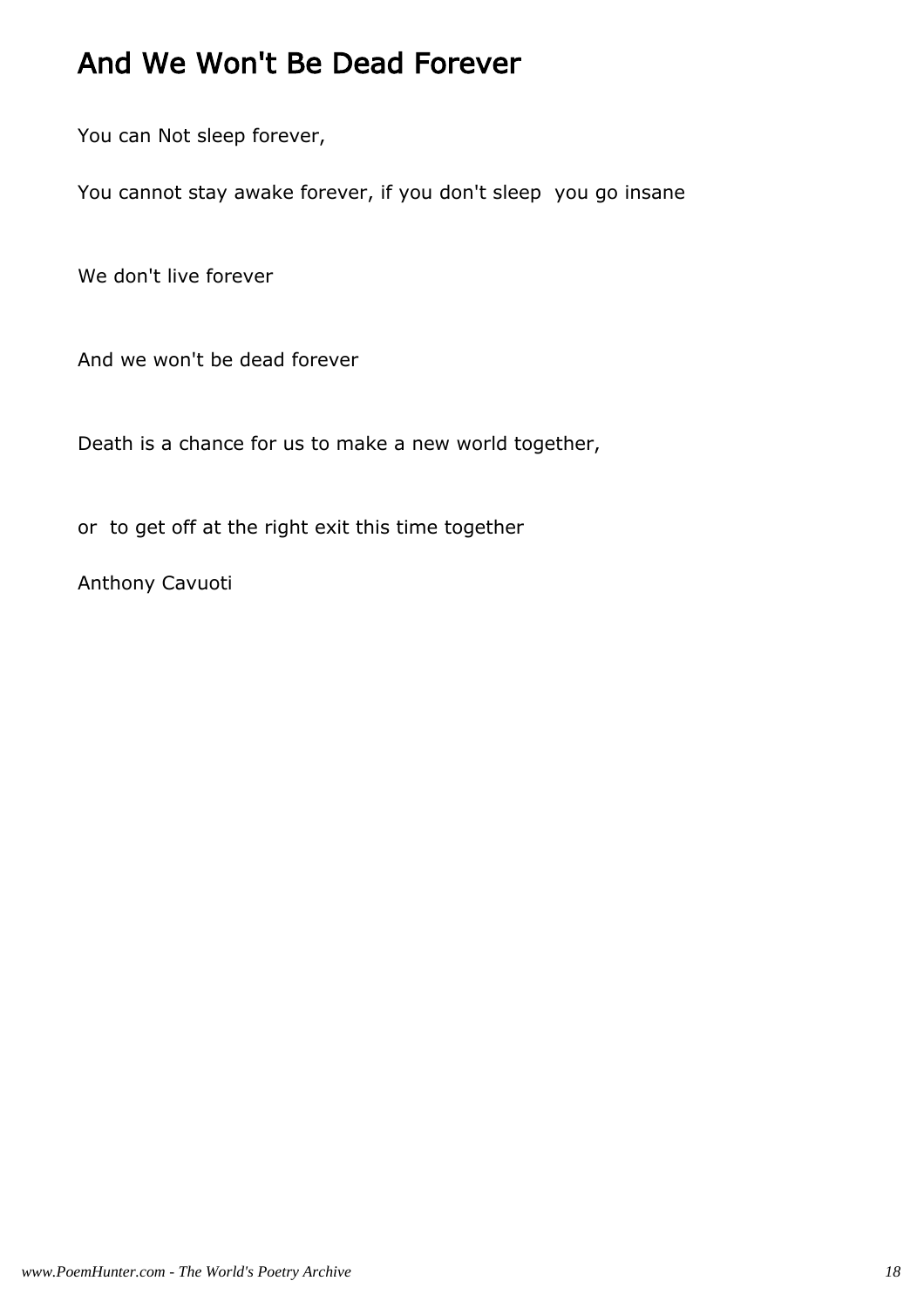# Animus

(Anima and) animus, the second half of life we go through deeper integration,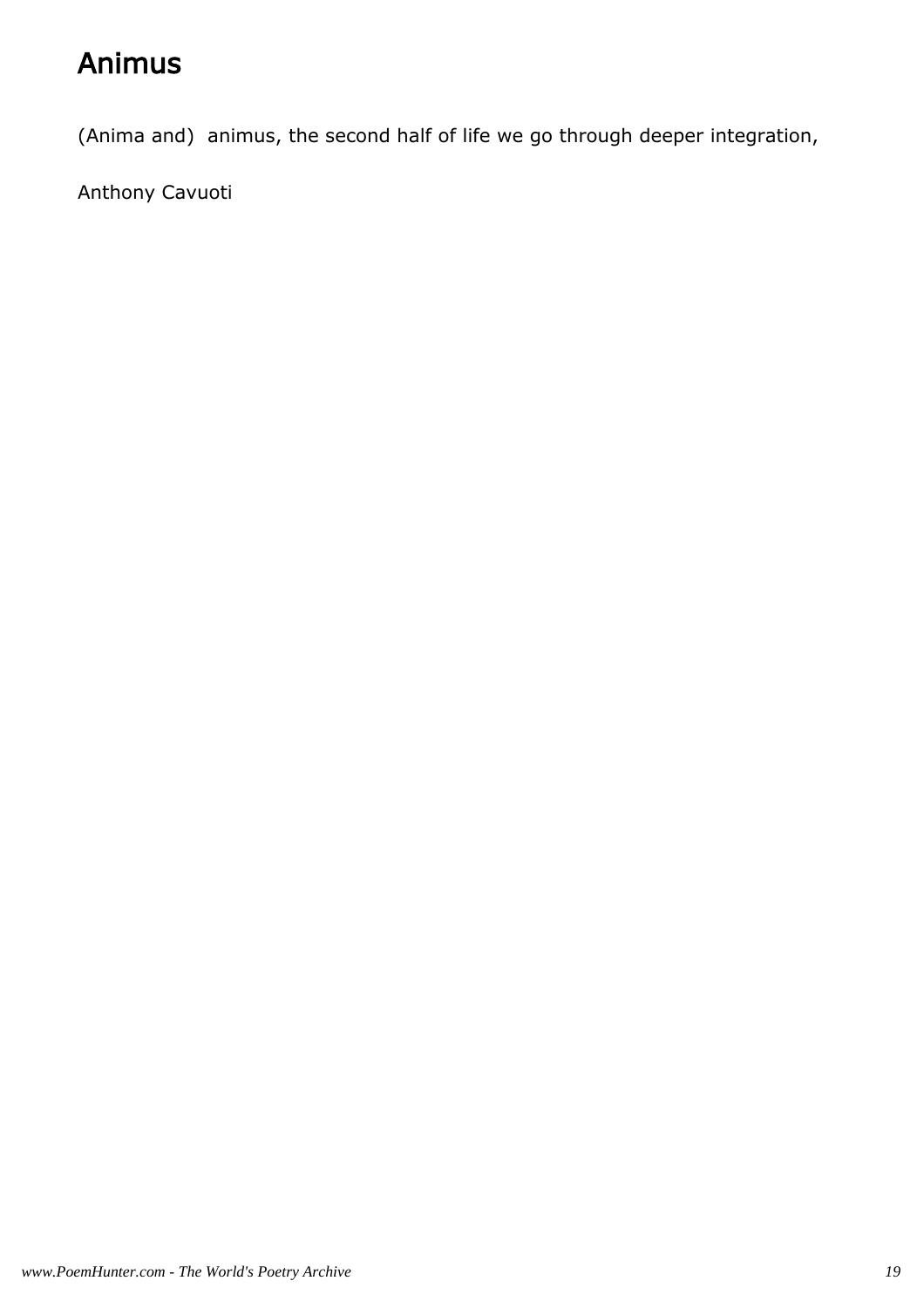#### As I Rose From The Splash I Met Her

I feel like a meteor

The splash was tremendous

As I rose from the splash I met her

It felt like flying

It was up in the air but tremendous

She crashed and splashed at the same time as me tremendously

The impact in aftermath felt like destiny

We rose for a while together

What desires and thrill from the ascent

Ephemeral like life full of desire

Great wisdom from the Heights

Ordinary quenching of desires Seem so pale as compared

Rise in the fall so exhilarating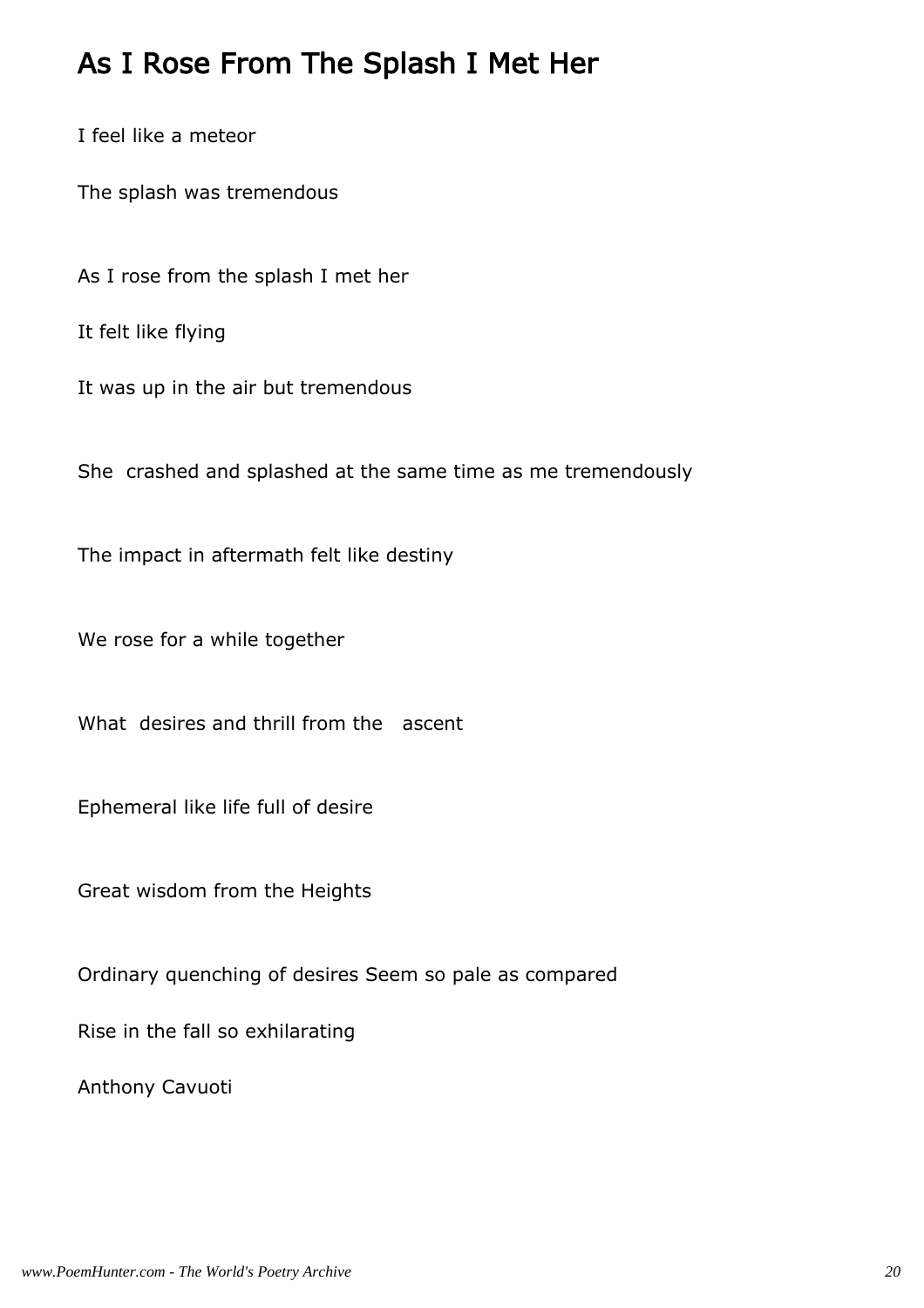# As You Go Through Life

As you go through life you create a spirit, a force of attraction, as an adult a great deal of what you do in the process of individuation (and in therapy) is weed out the bad programming, the no longer useful attractor patterns of your past, while at the same time you expand on the attractor patterns that are beneficial for your expansion and for the emergence as well as the cultivation of latent forces in you, the more actively you engage in this, the more you make a path of least resistance for others, that is you positively influence others while you ad to the culture. The best results of this is that you give the children of your and future generations a better start, they go through life more free from outdated and destructive forces and more able to recognize as well as express the life affirming forces in themselves.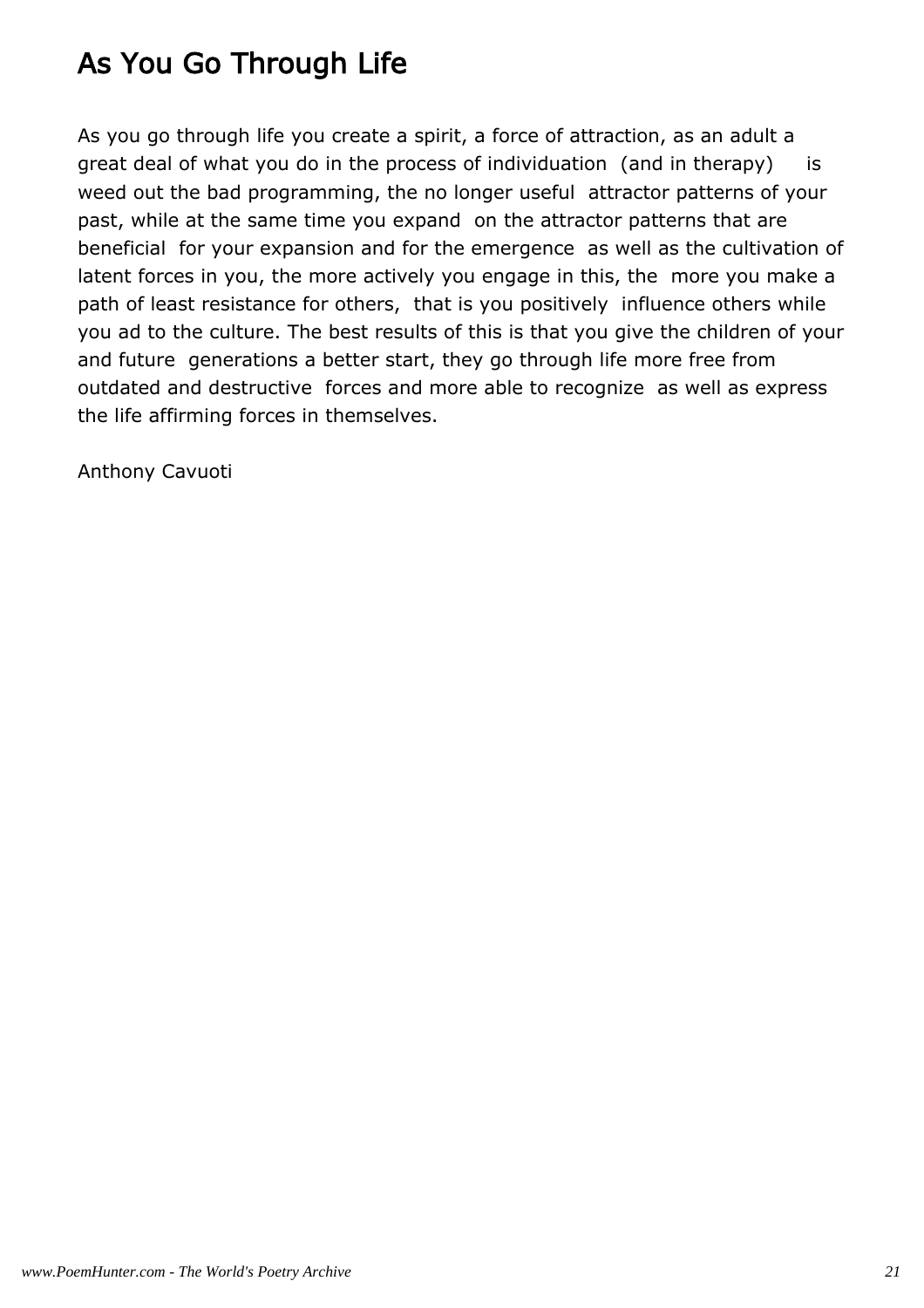## As You See

As you see, we never die. Change dimension, big transition, faster than prenatal unconscious aware instant. There you are, nice review, what you do, insight for you, light forever, yet beginning anew.

Great love, appreciation, intense feelings, powerful sublime emotion. I do not believe I am the best this time. I will love very strong. This time more discernment, incarnate into less anxiety.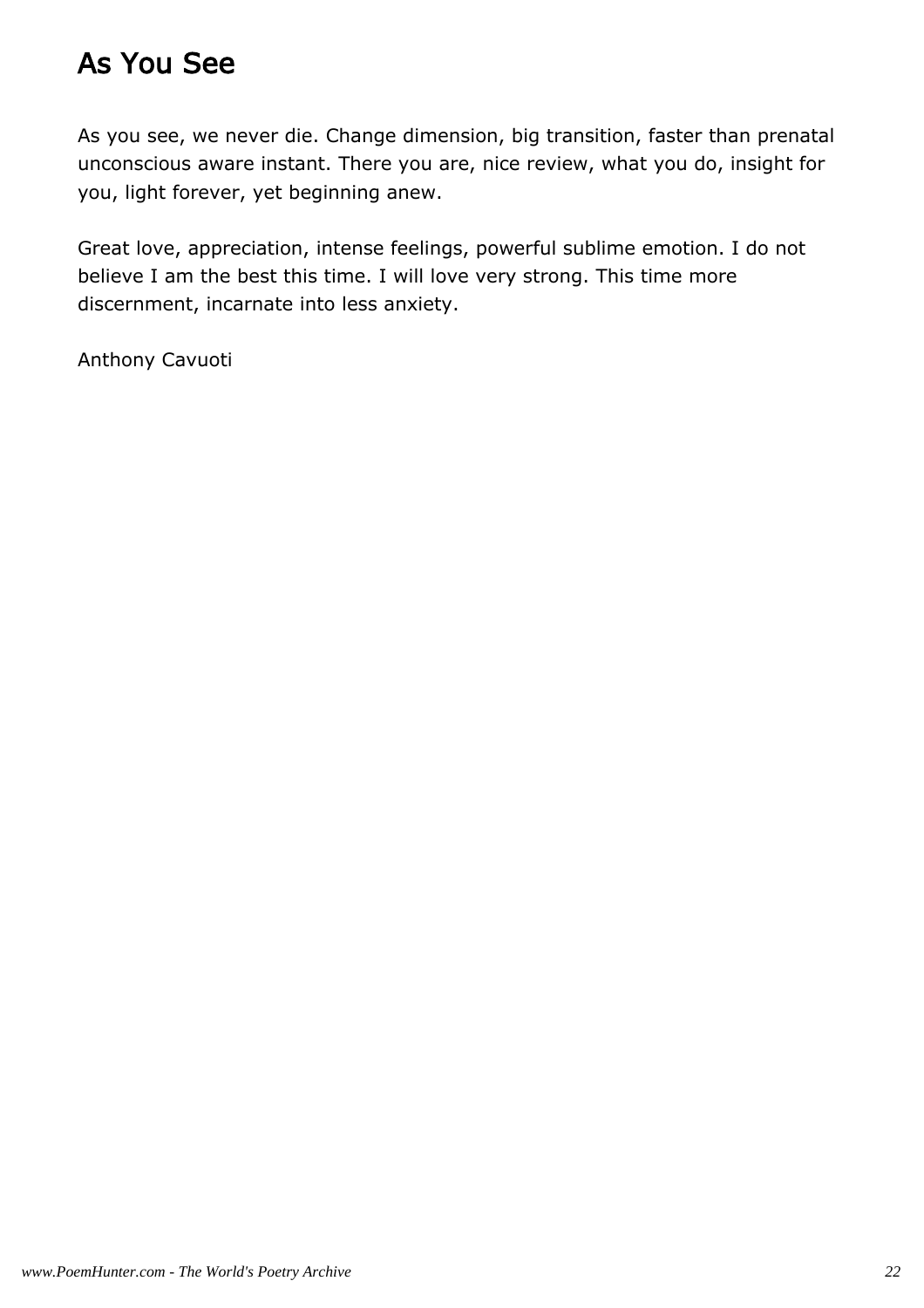## Attachment

Our attachment patterns our the shells for which we extend out to others, that we we emerge from, most get marooned in them to some extent, still most find a way to have fulfilling lives.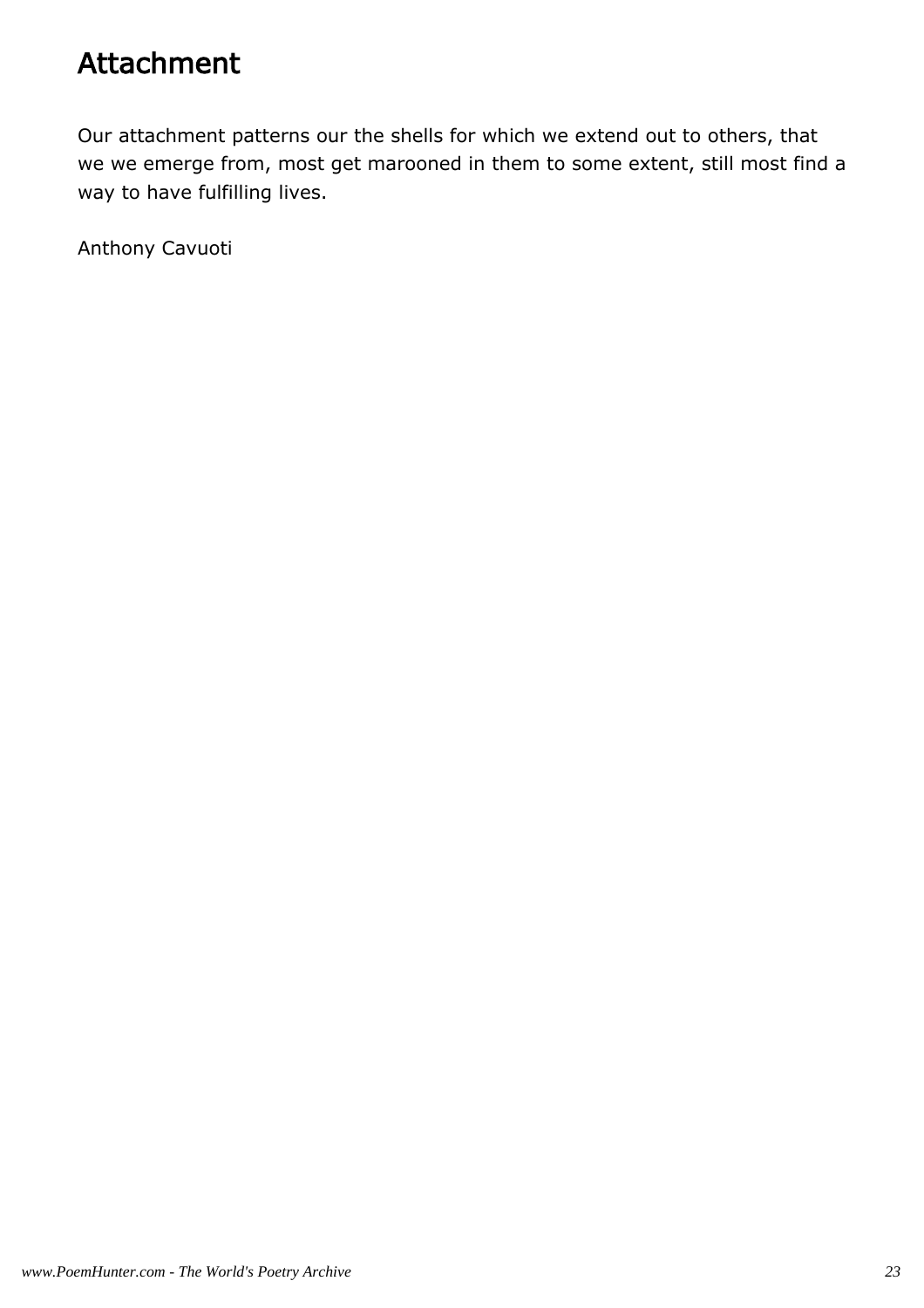# Awe Of Life

Focus on life, on all of life, your good dreams, the feelings, aliveness, the sublimeness, the beauty, love, meaning, wonder, such alive real dreams are life of life, they are you, more than you as well as ahead of you, making real your share of paradise now. Actively be with them, put into meaning, into understanding, into discernment the painful, hurt, dark, complex emotions, feelings while you hold onto your good memories, experiences, feelings, your joyous experiences are the digestive enzymes of the negative. One is light the other is substance. You only grow, you only get stronger, only wiser, when you face both. That is how the good is released into this world; that is how you truly stand in this dwelling place from your soul. This is the only way this world as well as your next world is made real, more humane, more fulfilling to our real many deep and not so deep desires, more spiritual. I do not have to tell you what happens when you become one-sided.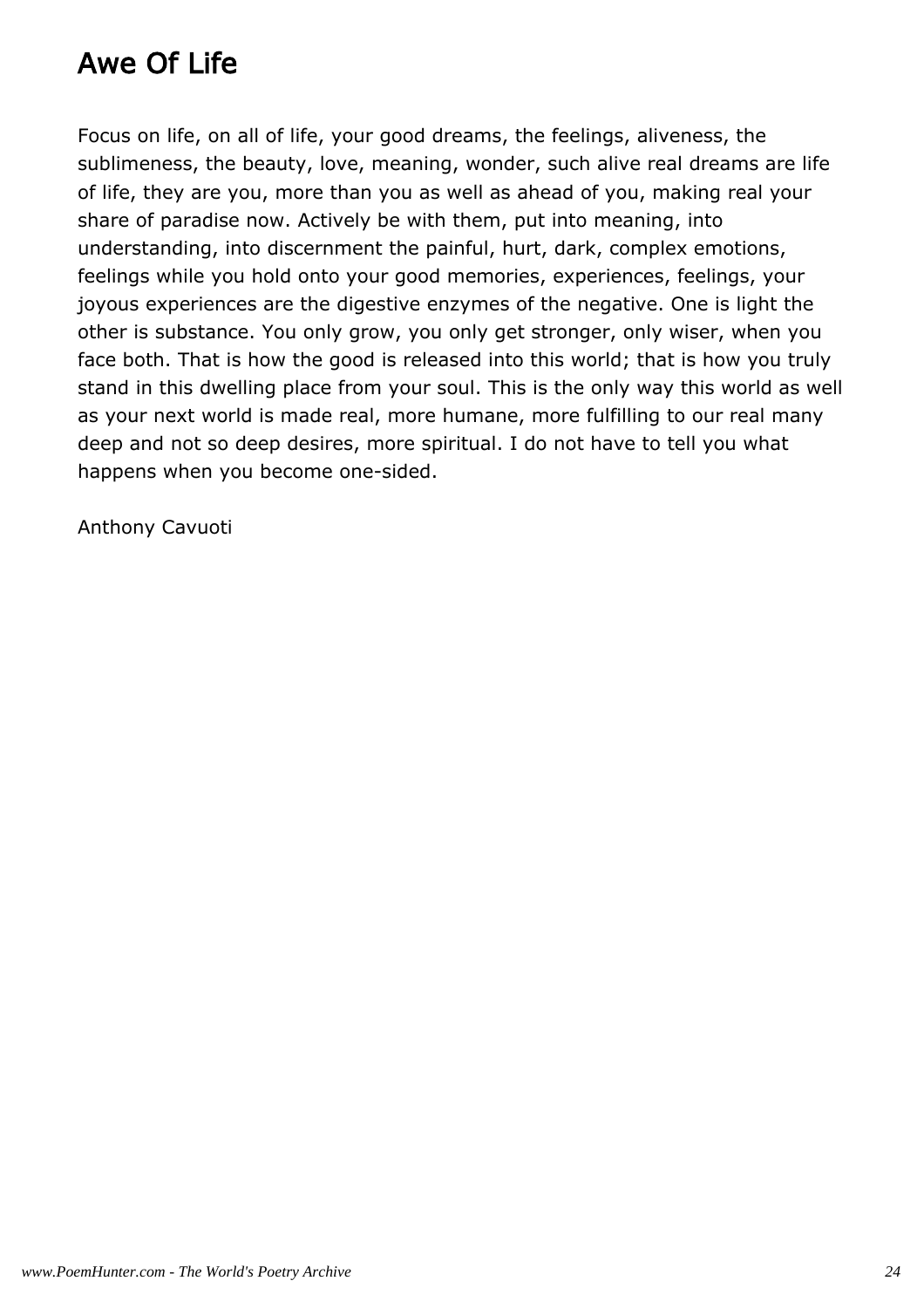## Awonderful Feeling

It is a wonderful feeling when you wake up feeling good for no reason.

Or when you feel good for no reason.

When you meet a stranger in the respect you and knows you for years

When you meet her, a lover, she loves you for years, desires heel for centuries, awakens you sublimely. Dionysus Dionysus Ecstasy bliss!

There are strange molecules which are universes, that are entire incarnations that waken us in the day,

And all through the night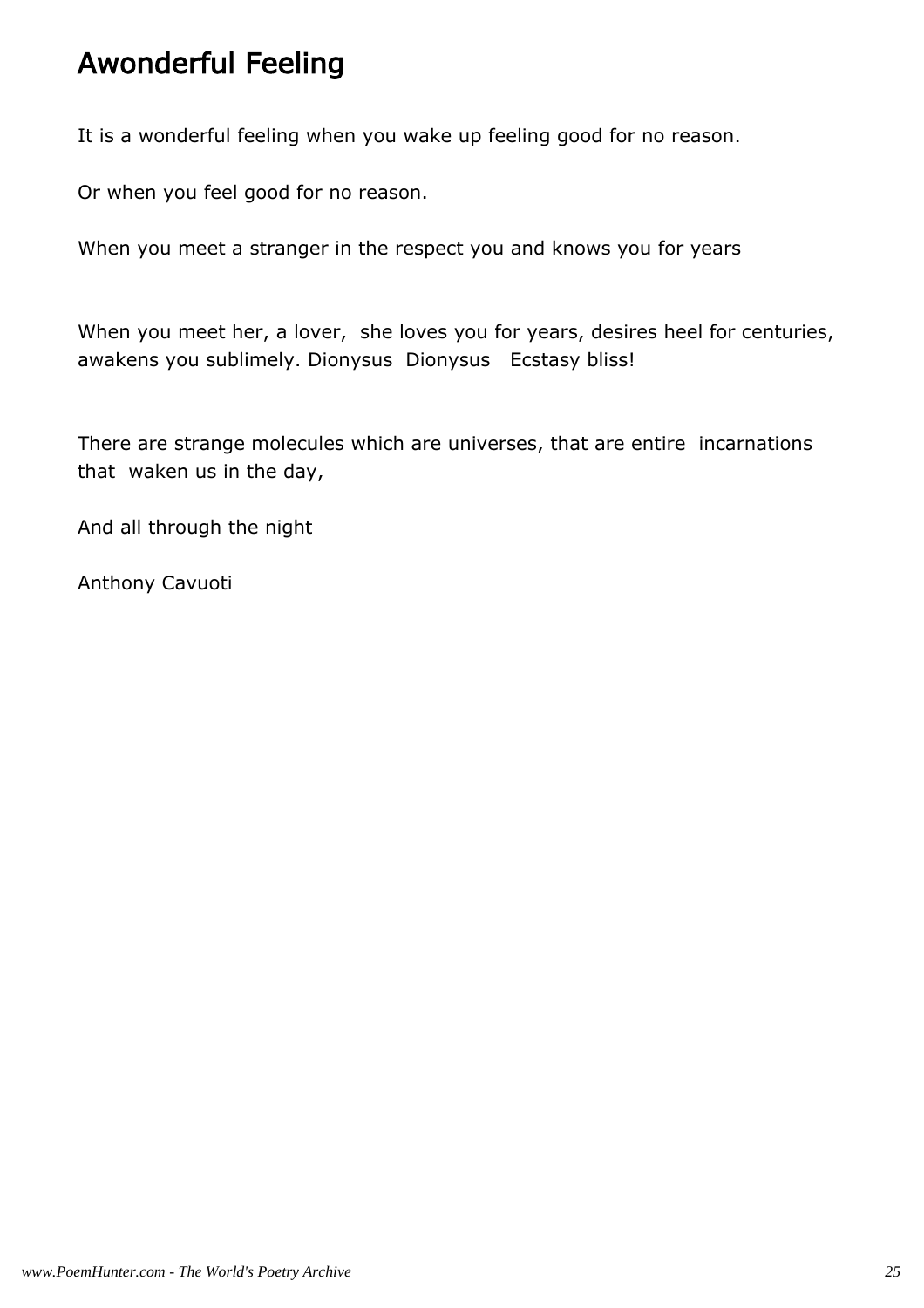# Be Prepared To Be Slandered, Pathologized,

If you see the corruption, the incompetence in a place be prepared to be slandered, pathologized, analyzed by the twisted logic of the deceivers, they will use the tools of law, of psychology, to make their issues your issue. For you threaten to take away their grand deception from deceiving others.

They will try to kill you and call you a killer. You cannot change a Thomas Mann The Magic Mountain alone. Leave the corruption. That is how their gimmick starts to crumble.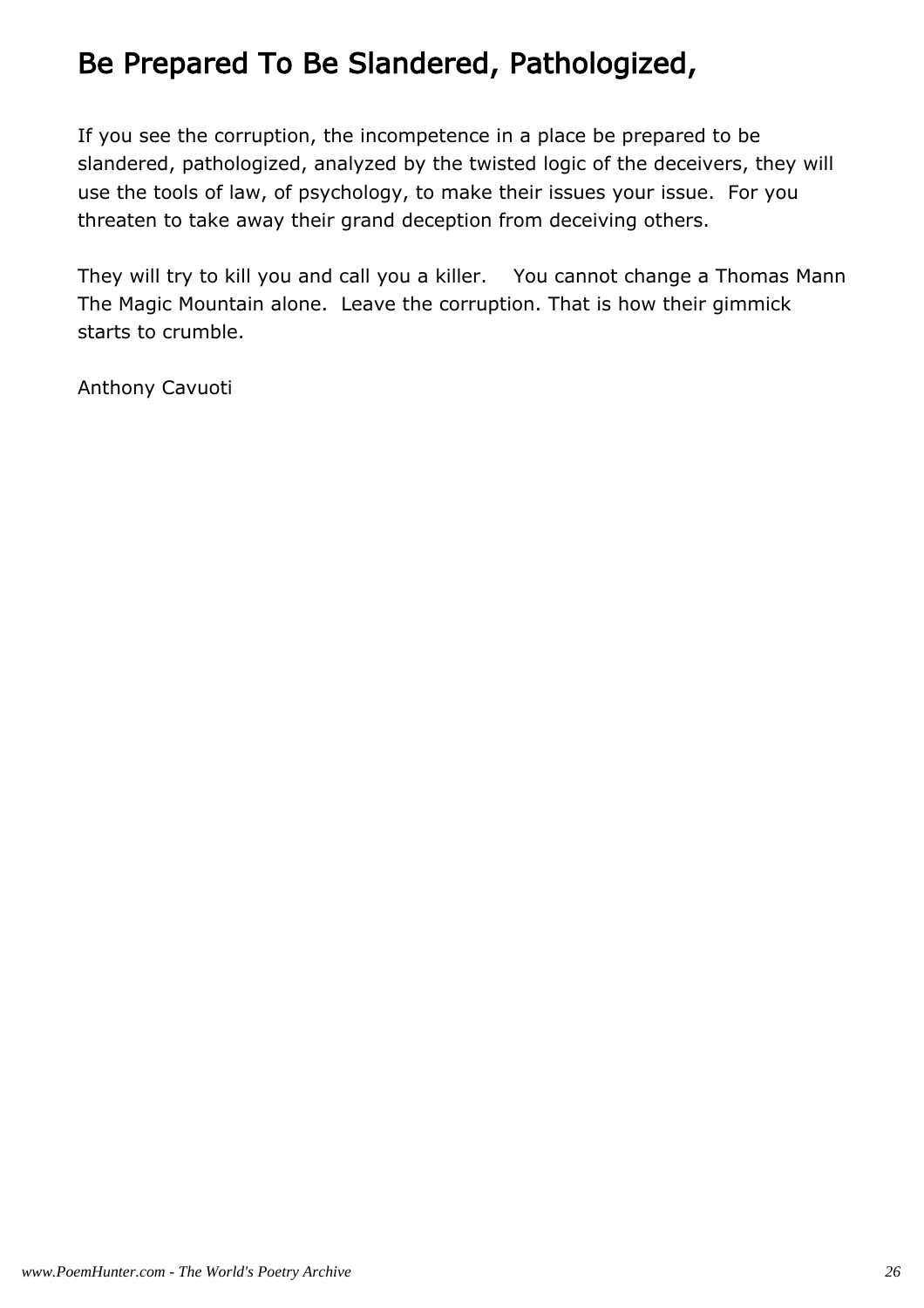# Be The World, The Life That You Want To Die To, To Be Born Into,

We are world shakers, shakers, life shakers choose bravely, deeply, what is real to your depths, what you believe in, stand for the truth, the longings, the life that you know is real behind the curtain of dying masks. Rid your self from their ignorance, the arrogance, the evil, the buffoonery, the blindness, the selfworshipping from those of your past. Be free, Be real, be vital, be alive, real in life, in your soul. Only selfish people try to make you feel guilty, selfish. Be the world, the life that you want to die to, to be born into, live in. be it become it, some people I never want to share any part of my life with again. I move past this pain of fools playing god. Look forwards to new people, as well as the self I will be without being contaminated by their evil masked as, family, as friends, as lovers, as education, as caring, as importan, t as duty, as salvation, as race, as good, as love.

Copy Right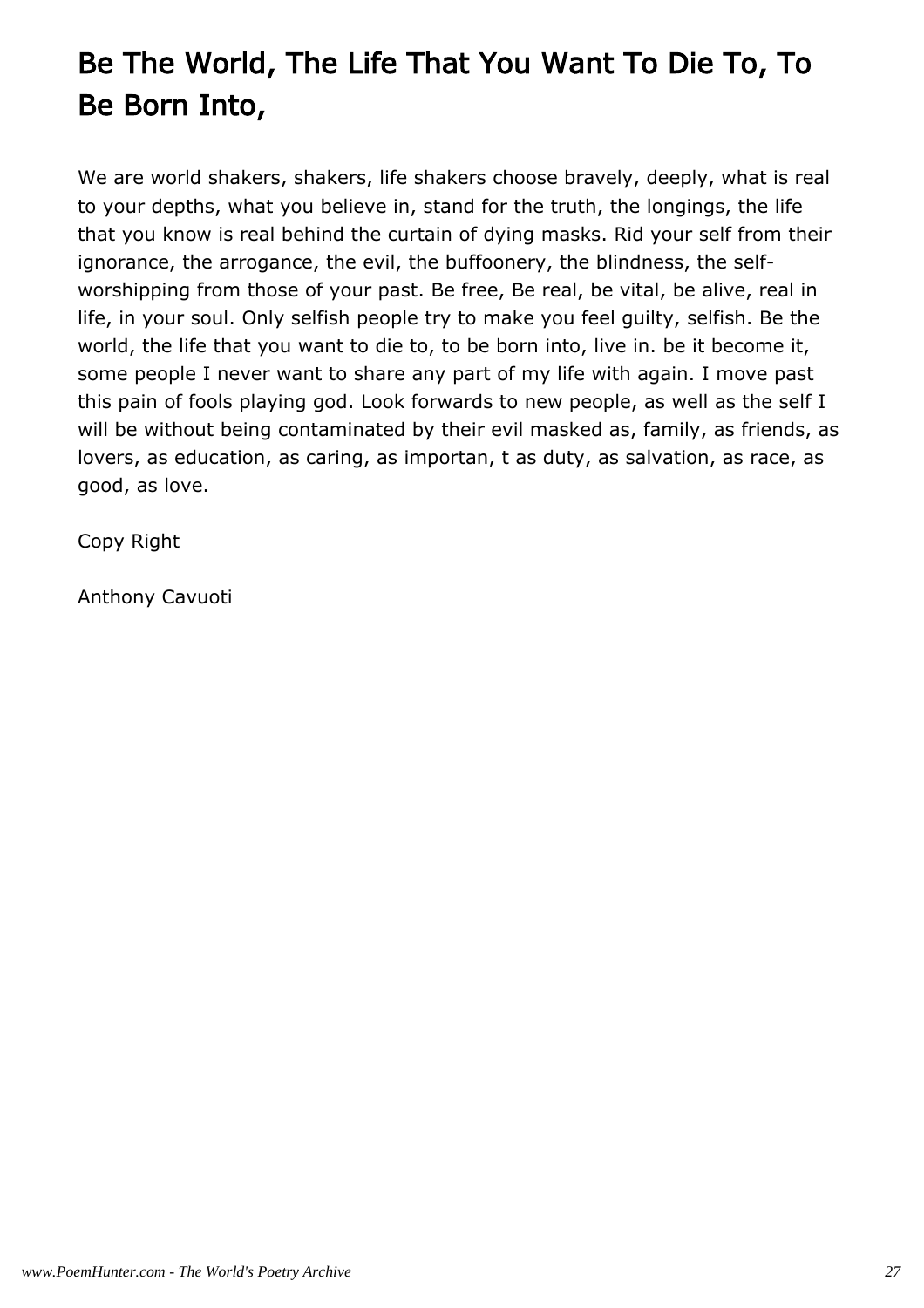# Be True To Your Higher Calling(S)

No matter how strong your desires are,

Be true to your higher calling(s) which springs from your inner depths

and your God-given talents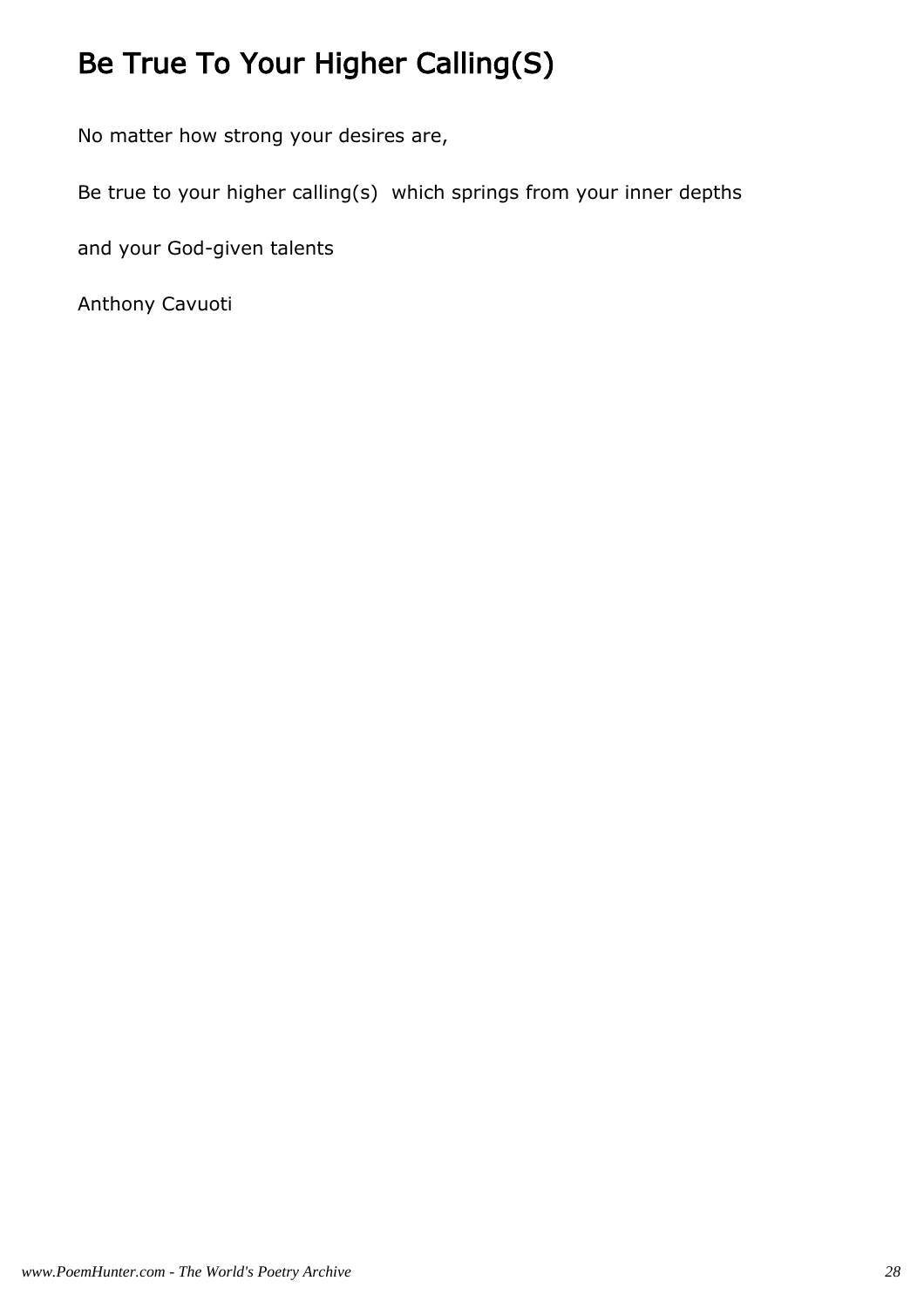## Be With Them

The love for my children is so much. It is sometimes a struggle to slow down. To really slow down and find some peace, to resist being productive, organized and all that is expected and be the love that I have for them. To slow the current of this fast stream down and be with them.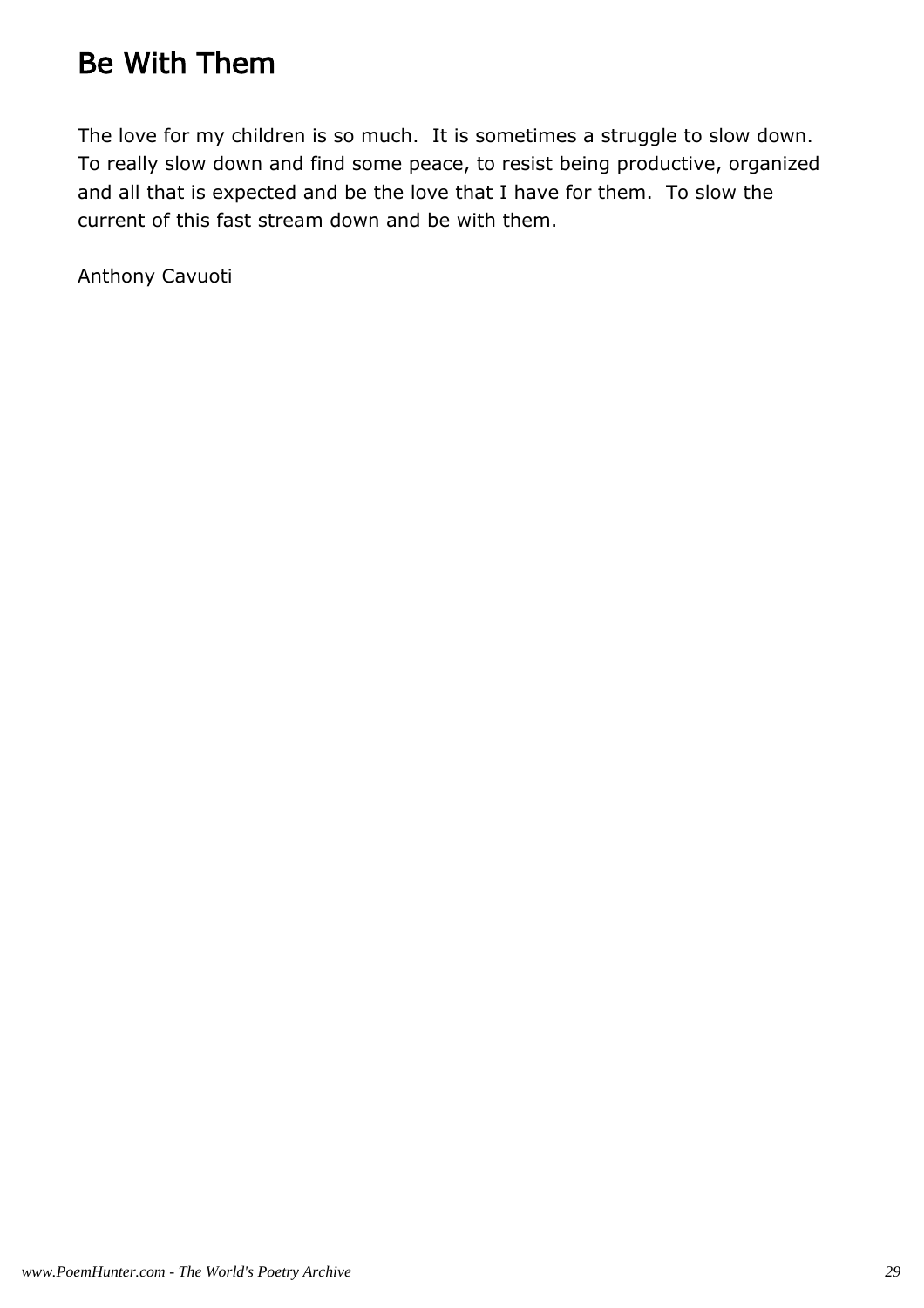# Beauty Of Darkness

Beauty of Darkness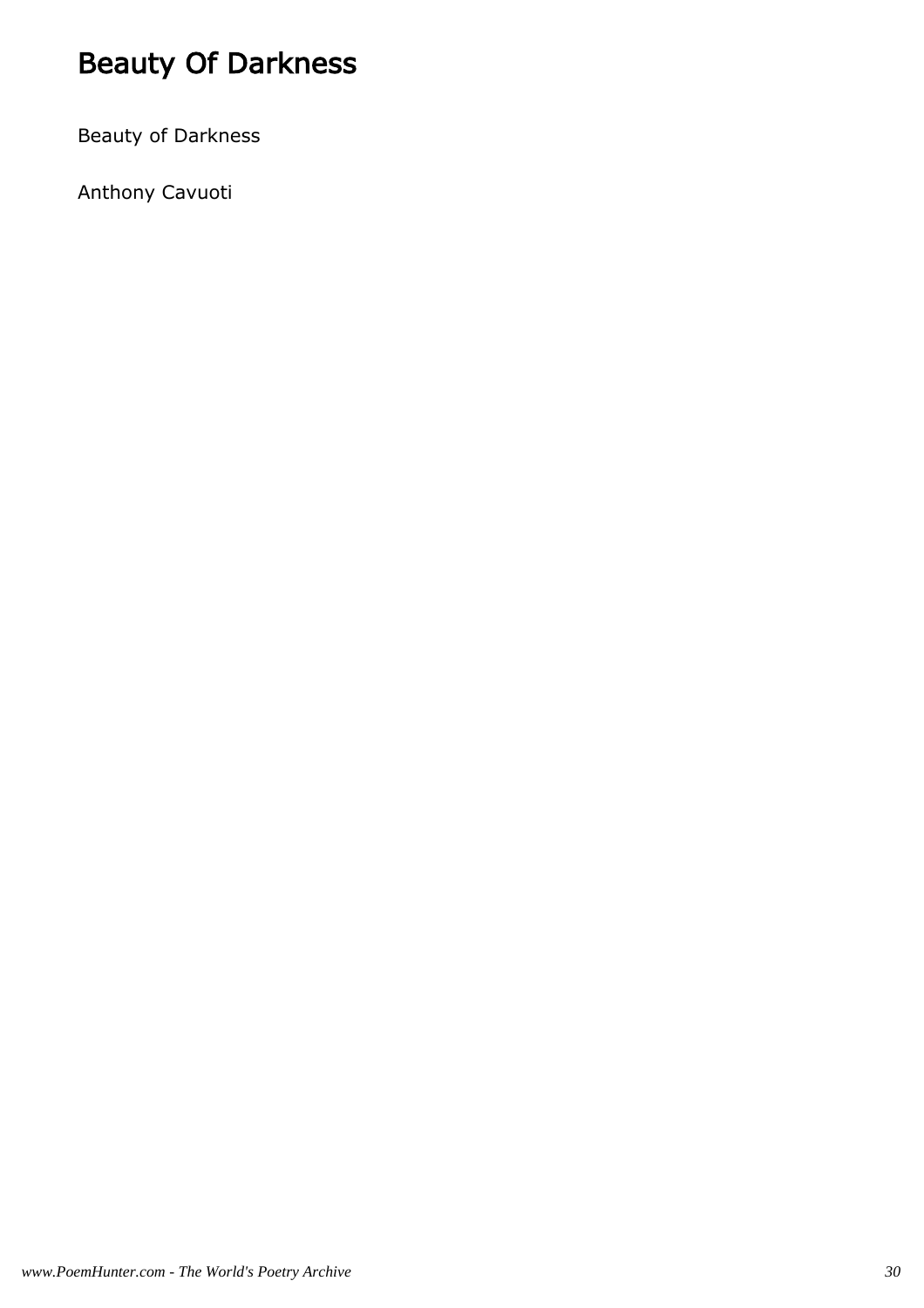#### Because

Just because they hurt like you,

does not mean it is alright for them to hurt you.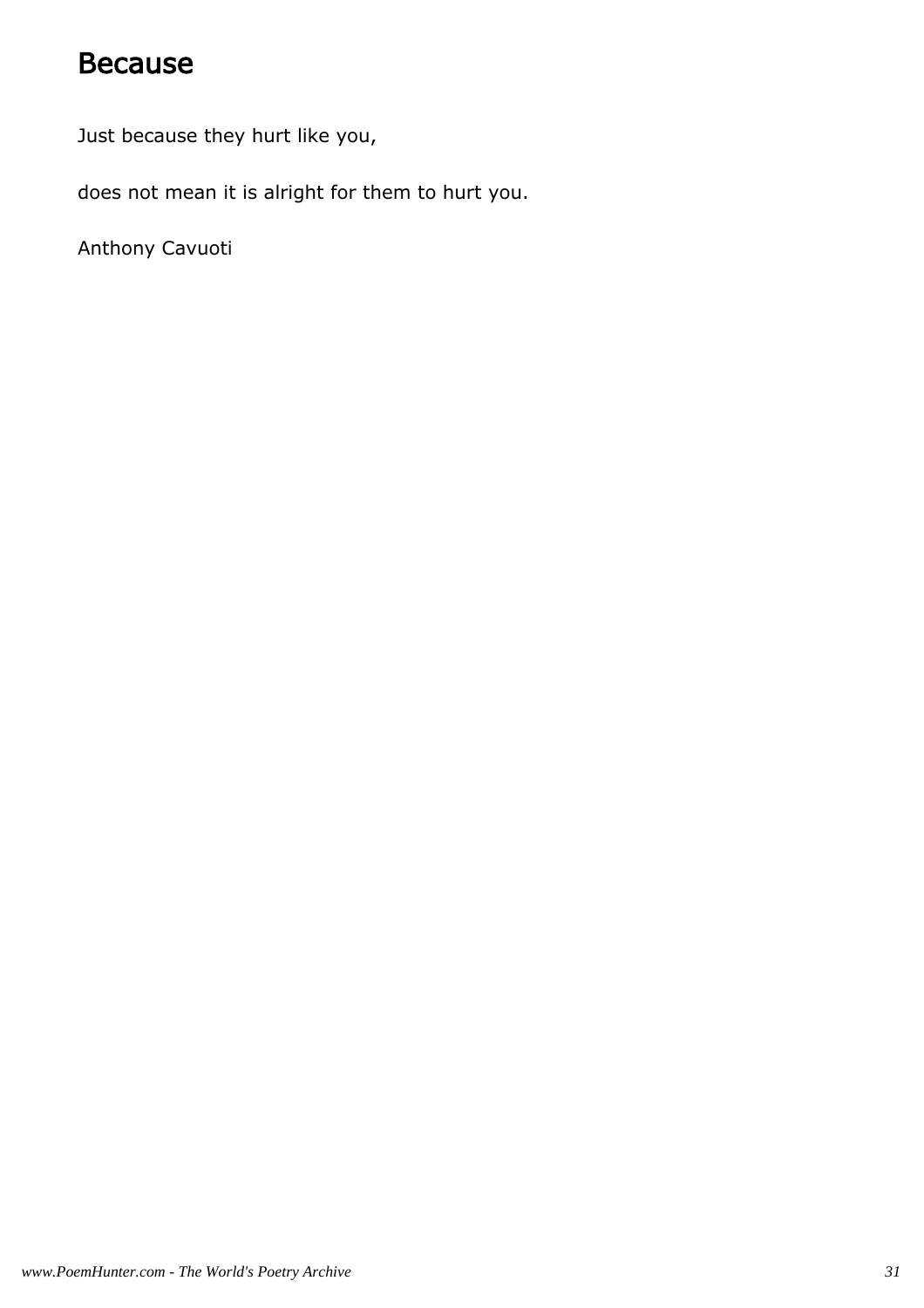#### Before I Met Her

Before I met her

Passionate love songs were just sound

Before I met her

The Earth below me was only ground

Before I met her

My entire life was only making it through the day

She taught me how to live

and how to play

After I met her

passion came alive

After I met her

life became more enchanting and real

Full of strength

full of zeal

Masculine strength

Yes I don't fear

The pain Away from her is hardest thing I ever had bear.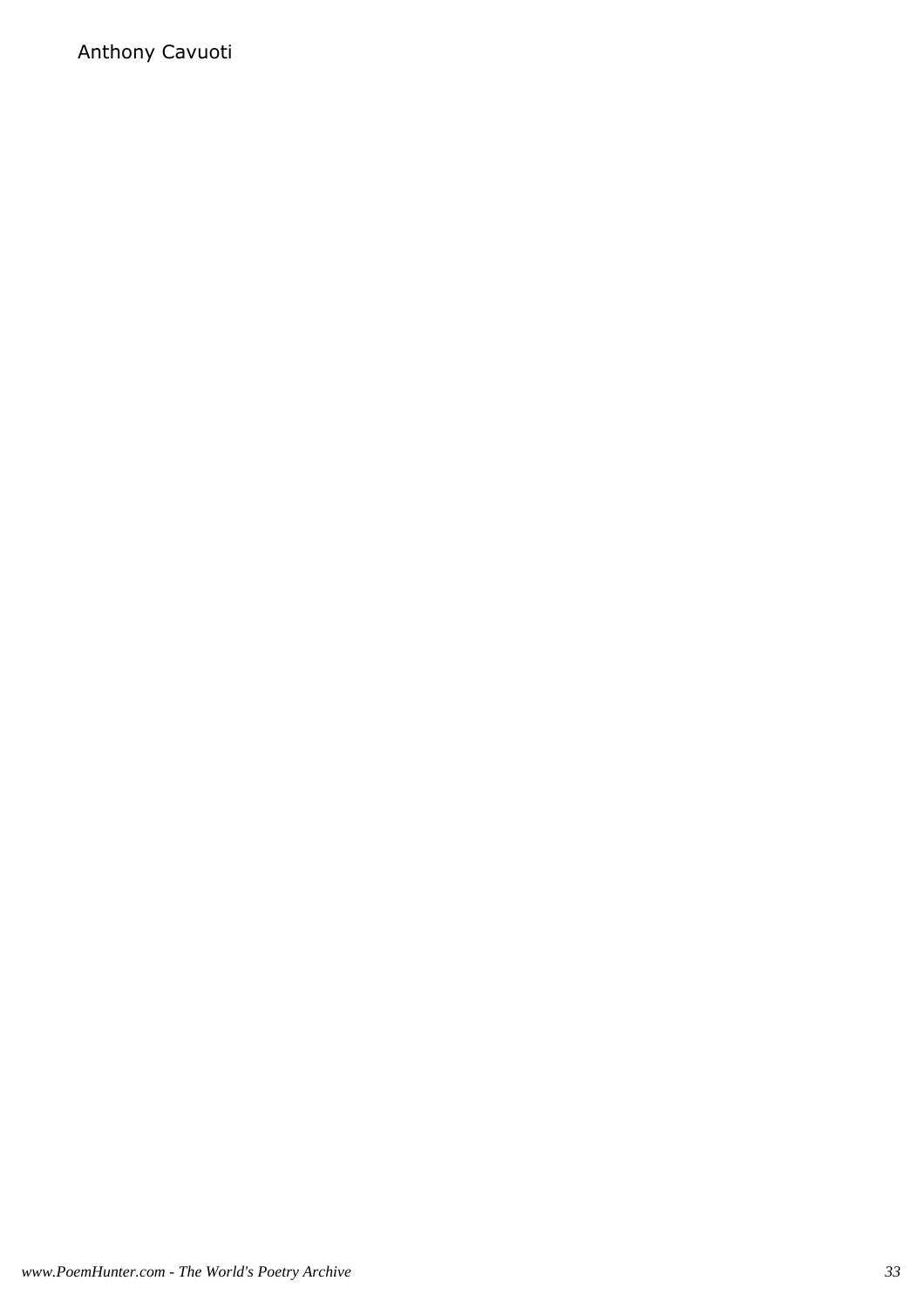# Being Dyslexic

I work on making my children school experience similar to my college academic experience, an learning environment, a class room environment conducive to their unique learning style, one that is more attuned to their strength. Where their weakness do not eclipse their many strengths, yet unknowing how to accommodate them.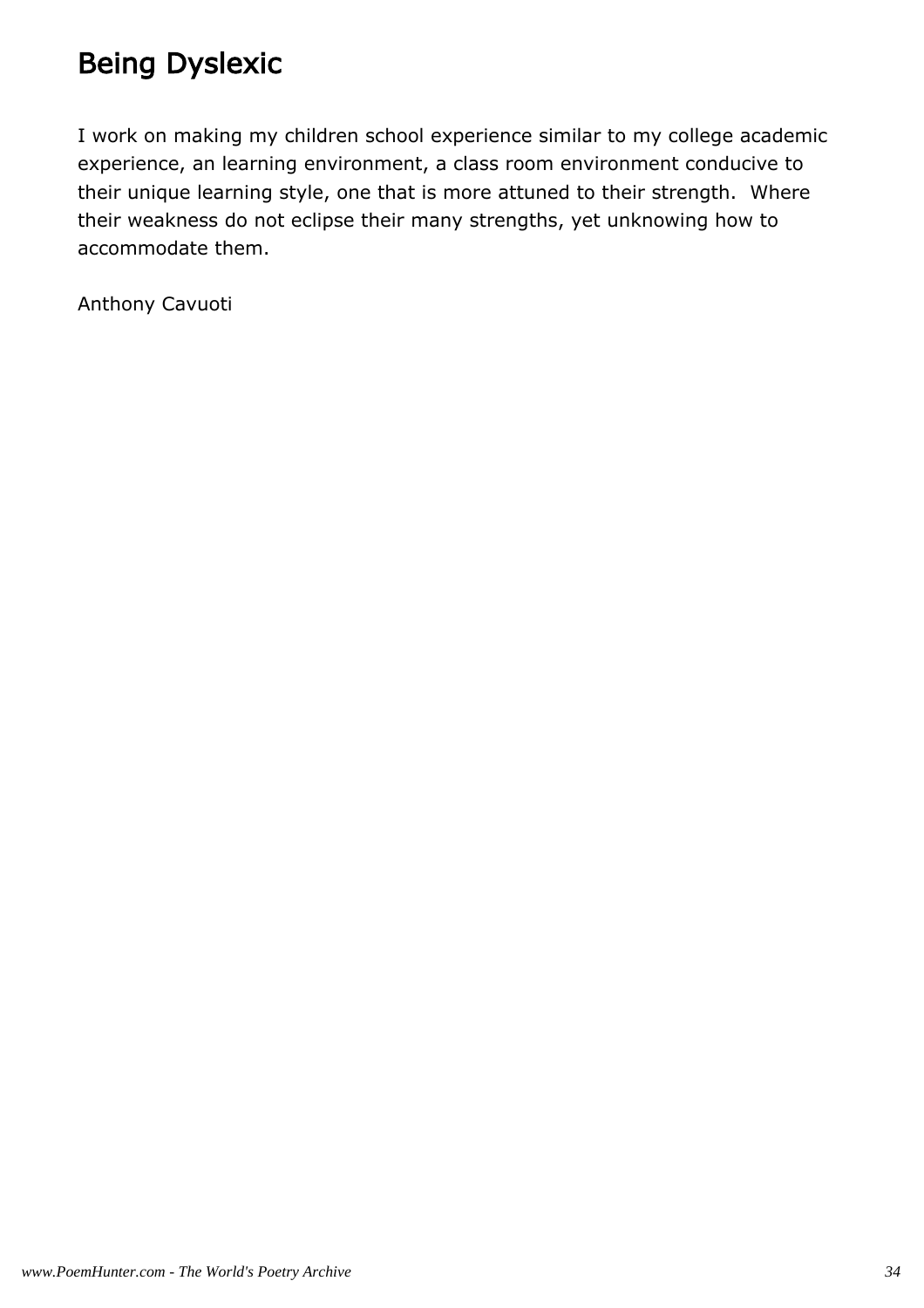#### Bernadette

Bernadette

You won't forget

Bernadette, Bernadette you won't forget

Enjoyed the ride

Enjoyed the cried

At the end I felt like I was going to die

Even after I Phoenix in the resurrect

The joy of her lingers and I will never forget

Enjoyb ride, enjoy the ride, orientated from the cried

I wish I was more cool, no that's not it, present with.

Wish I was more aware and did not squander such a lovely time

Not driven so much from the things I thought I need to do

Such a presence

Just soul

She's the only virtuoso that I ever knew, loved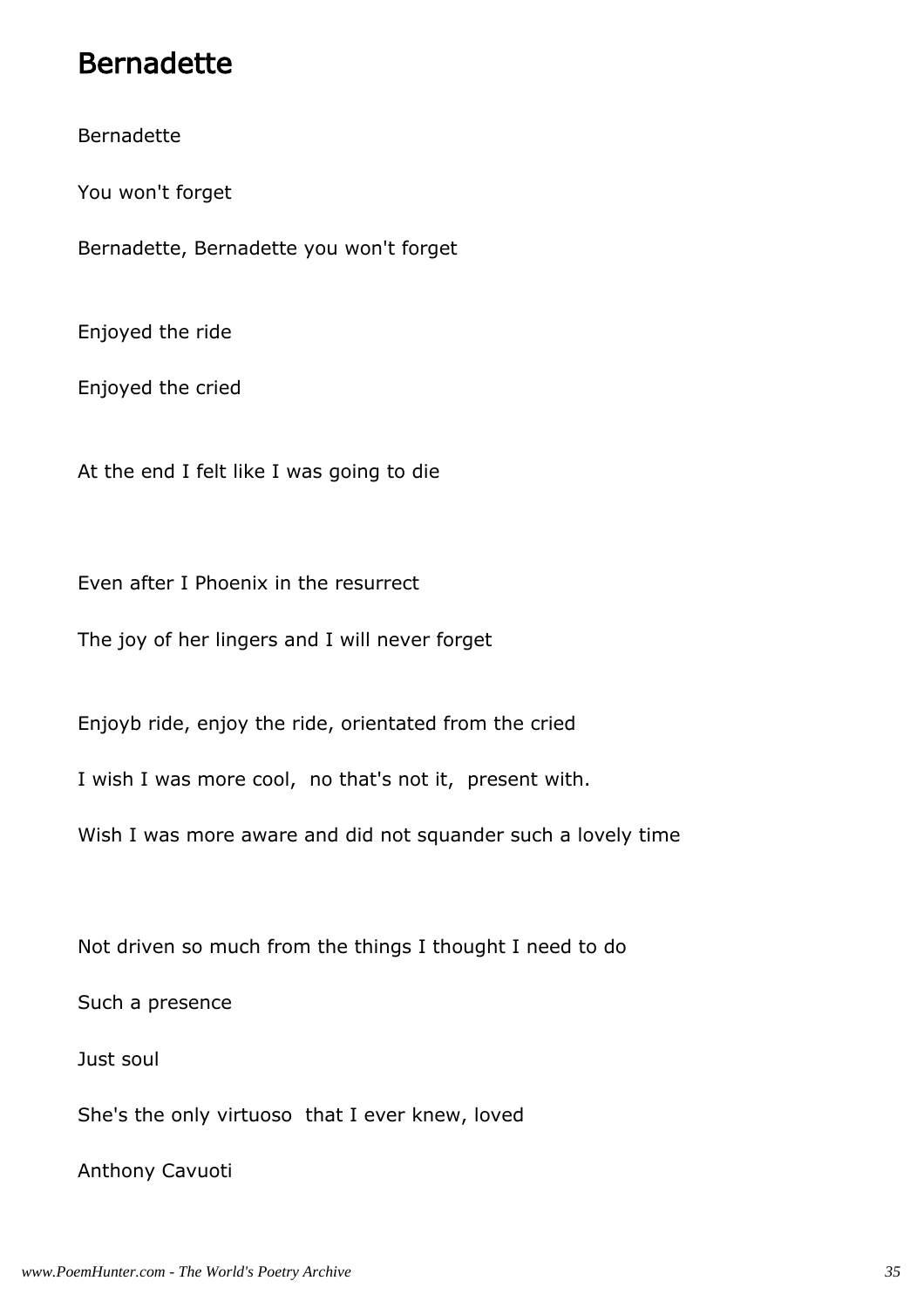#### Beware

Most of those so called paid helpers are not givers, they are takers.

They are not those who worked through their inflictions.

Who gained a deeper meaning and understanding from their inflictions.

They cloak themselves with fake knowledge labels and concepts that was not earn,

that is more dangerous than radioactivity

They have not worked through their distortions,

They distort their distortions with others who are self deceived,

Instead they are those that amplify the distortions, amplify the control issues and pretend that they're helping, only pretend, they deceive others because they have deceive themselves.

They are Arrogant and confident in their ignorance

Serving the distortion process not humanity

There are some true helpers who put humanity first

They allow your truth to come out

They do not try to twist and distort you To fit into their preconceived conceptions

They use experience and education to help you find your truth not to indoctrinate you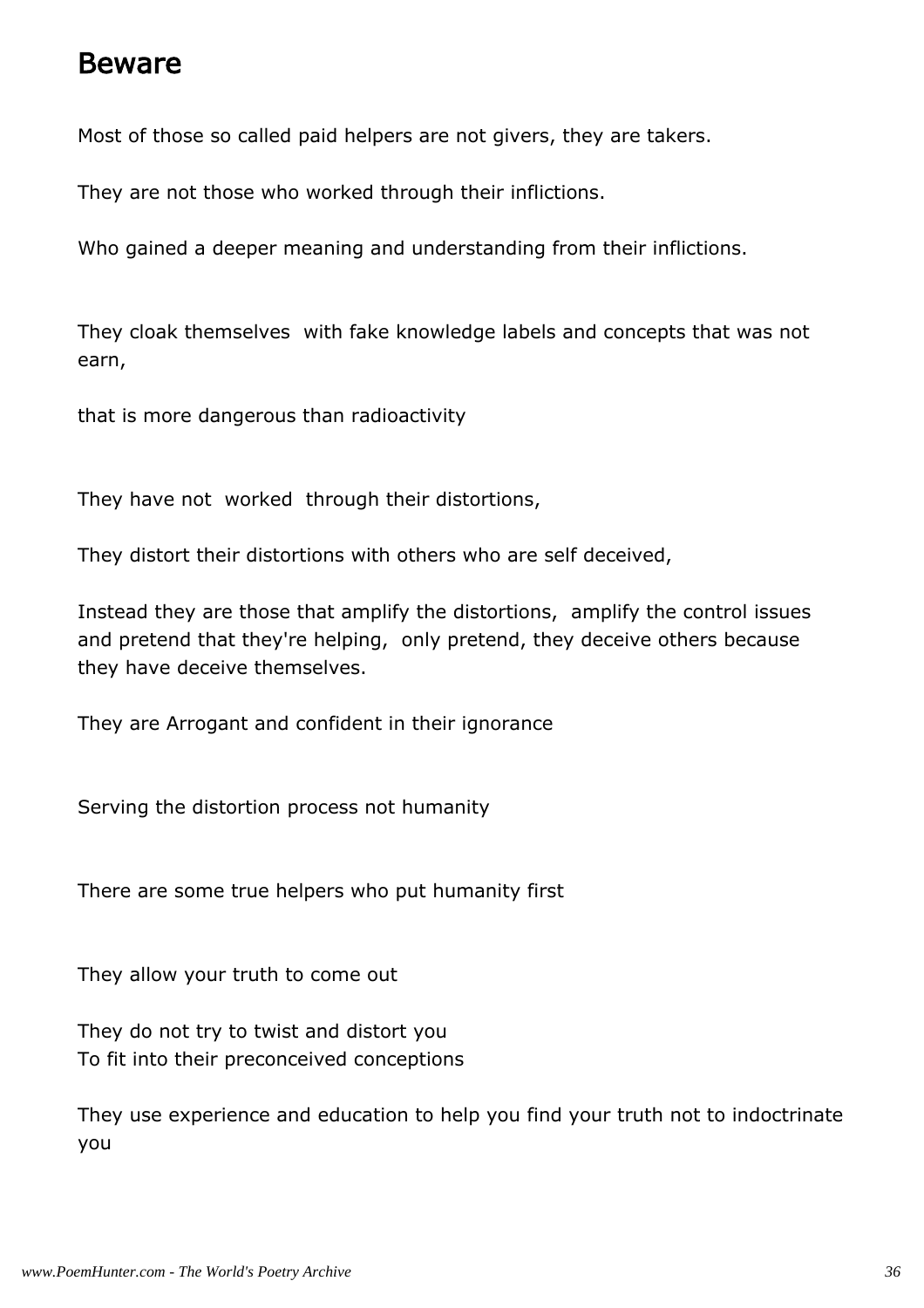Help you stand on your emotional legs and throw away the crutches of symptoms of drugs, of self deception and distortions and toxic relationships

They are there for you emotionally, entirely.

You Feeling it you know it.

If thoughts and feelings are swirling in you after you talk to someone who claims to be a helper, listen to it

it could be telling you that you have to work to change or could be telling you it's bullshit.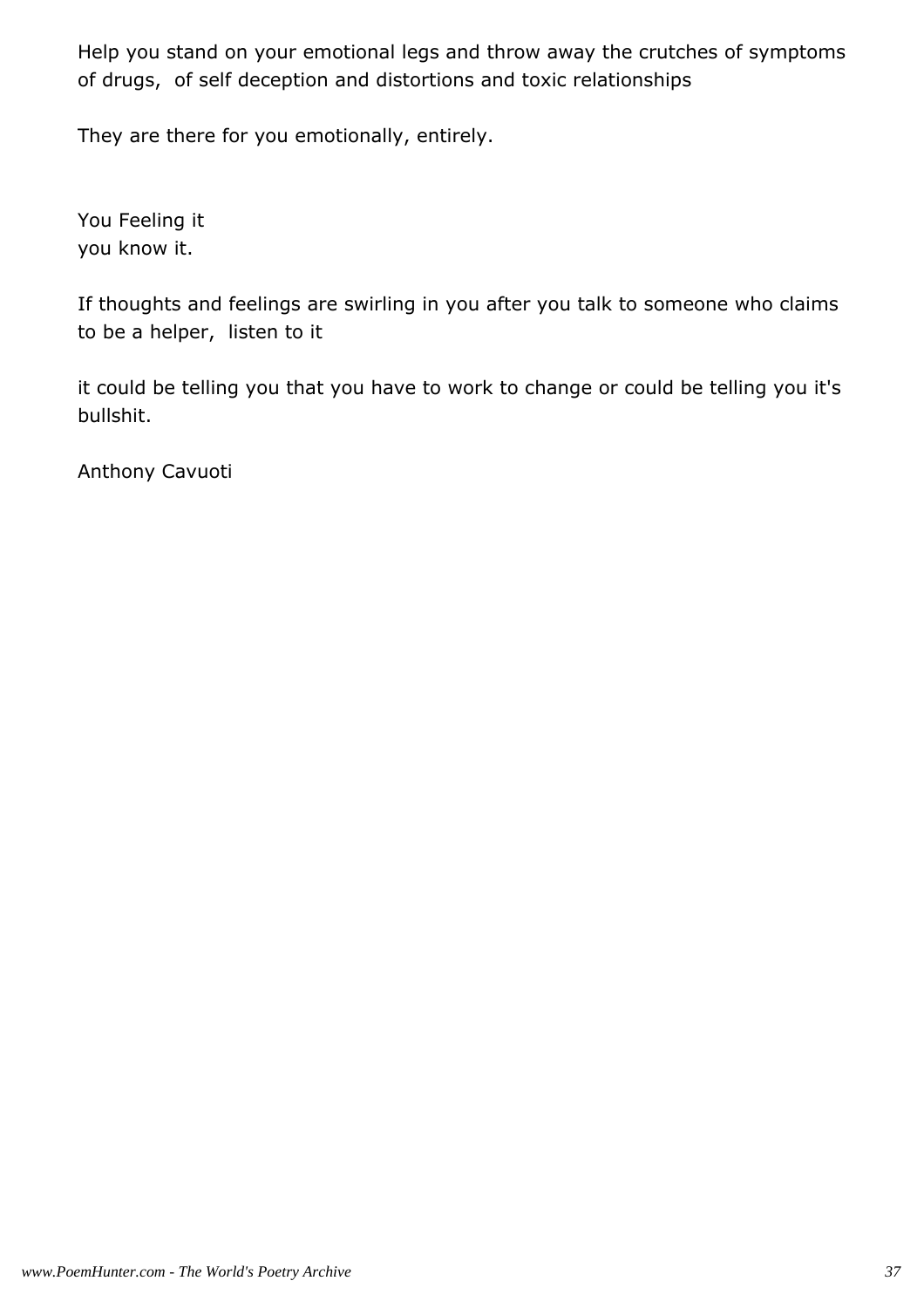### Beyond

Sometimes we have to go beyond the rules to make our culture and our society more of a just place, more humane, more compassionate and sophisticated, that is more aligned with what is noble in us as well as most eternal in us.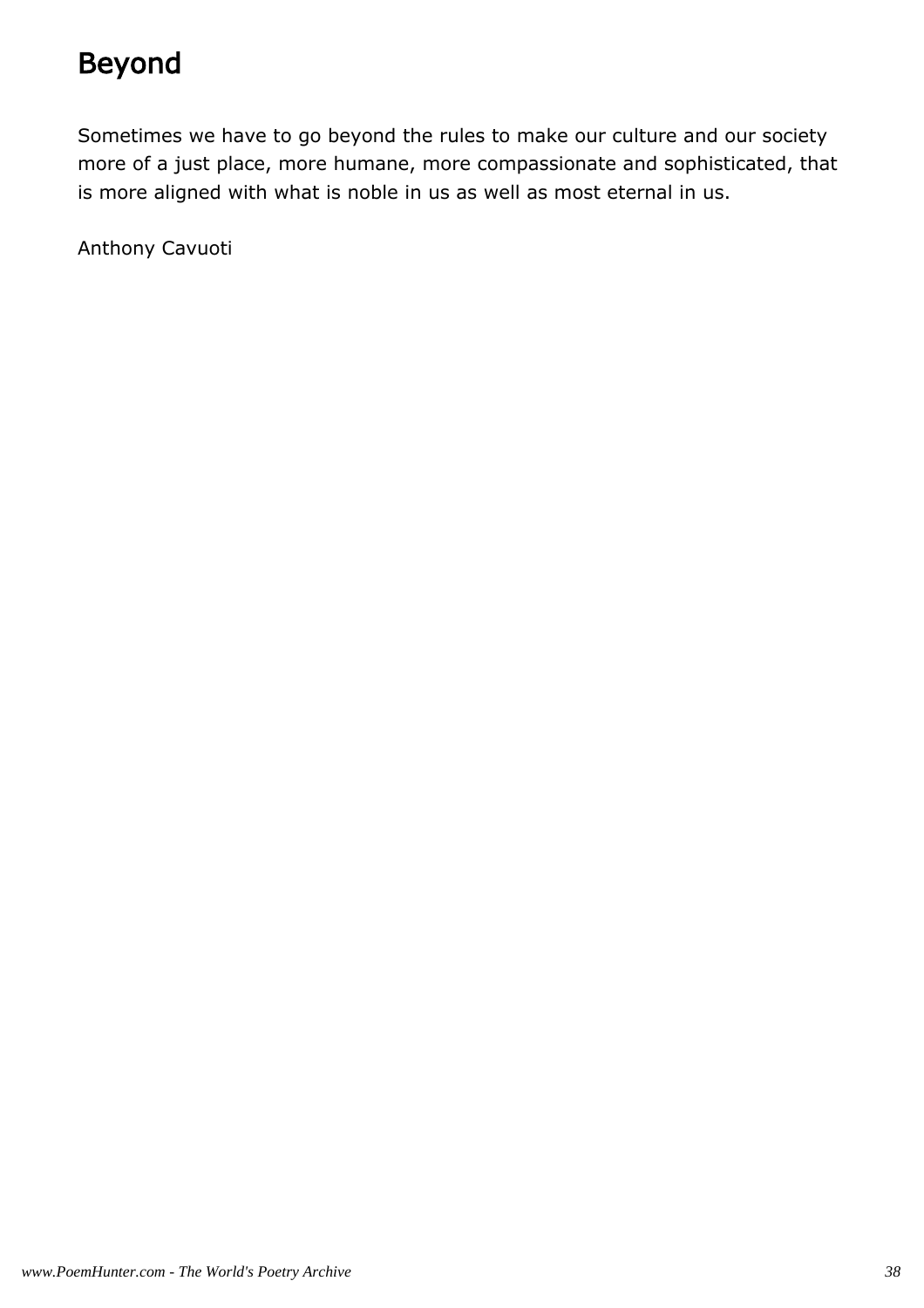### Birth Of More, Of More

When you have lived long enough you will discover that you never really left your home out of time, that you repeated the great singularity, your interpretation of it, if you are blessed enough you will find that you shared it with those whose love is deep, they are your home to this world and your way out of it in peace. Death and birth, what are they both but the chance to dream your self once more. I do not fear death, I fear not becoming, is there more becoming after this life, is there more sleep after sleep, more hunger after hunger, more sex after dissipation, yes, yes, and more endless more, as you or not you but still more, endless more. Tears of more, pain of more, life of more, death of more, birth of more, cry of more, sorrow of more, bliss of more, feel of more, joy of more and still, this time I will do it right of more, this time I will care more of more, this time I do not give a phuk of more, this time I will be the best of more, this time I will love of more, of more and still more.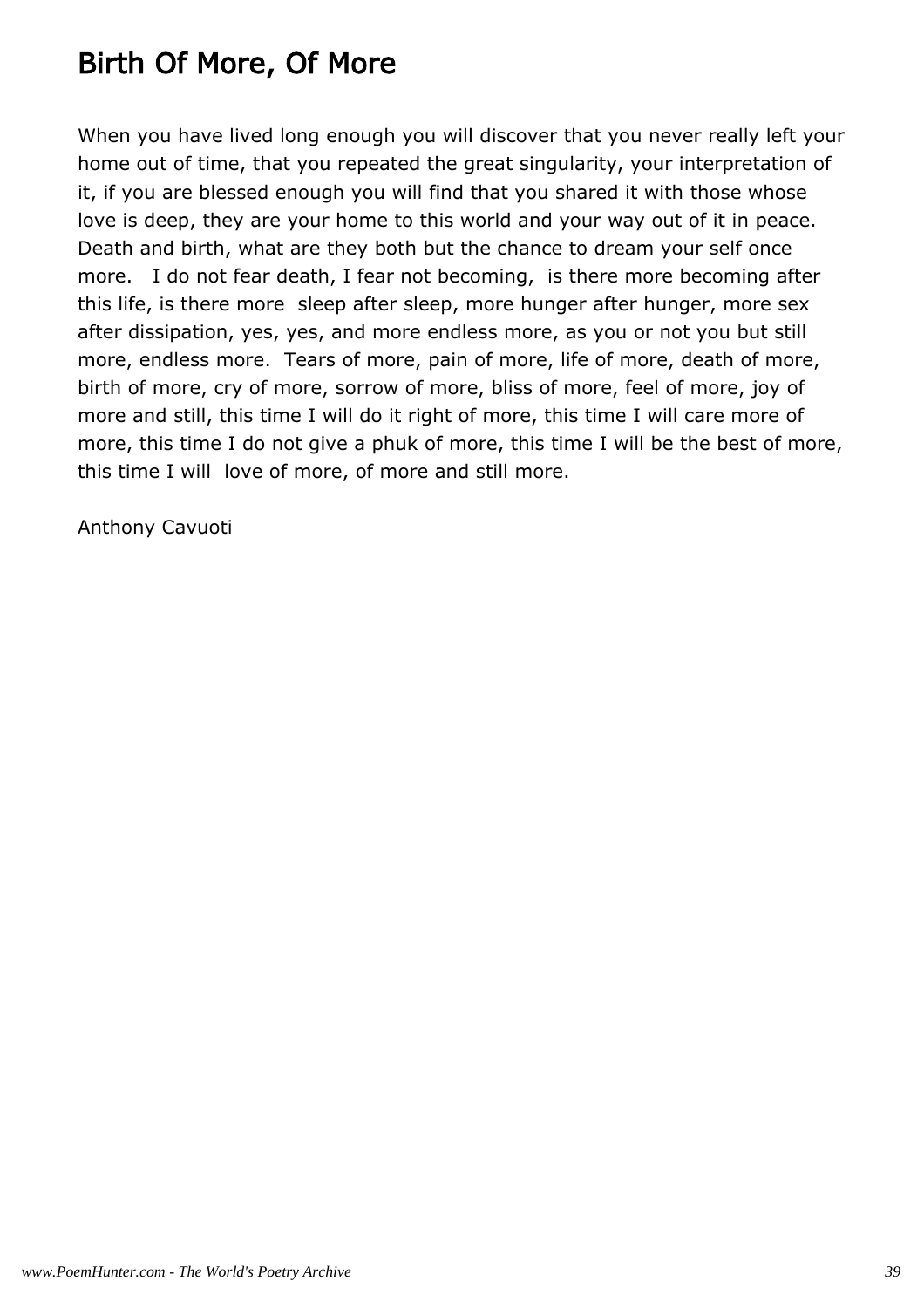#### Black Girls

LA County got sued Because the resource classes weren't doing anything for the dyslexic students in them They would just vegetate When I was in high school the black girls in the class read my poems Read my short stories

They seen me

Encourage me to believe in myself, Seen my strengths see my powers

Seen through the false reflections, and distortions of the school. Of the adults

The black girls would not let me be anything less then what I was meant to be

They would not let my or the adult world false reflections diminish me

They see my future self and encourage me I worked on my short stories in the resource class I worked on my book in the resource class with them

I dreamt of my future self

Now I am a therapist much later life, I'm a professional writer I am a father I'm a competent professional

She recognized me just like they recognize me She would not let me hide from myself just like they would not let me high for myself

I'm forever thankful and grateful

Voice to text draft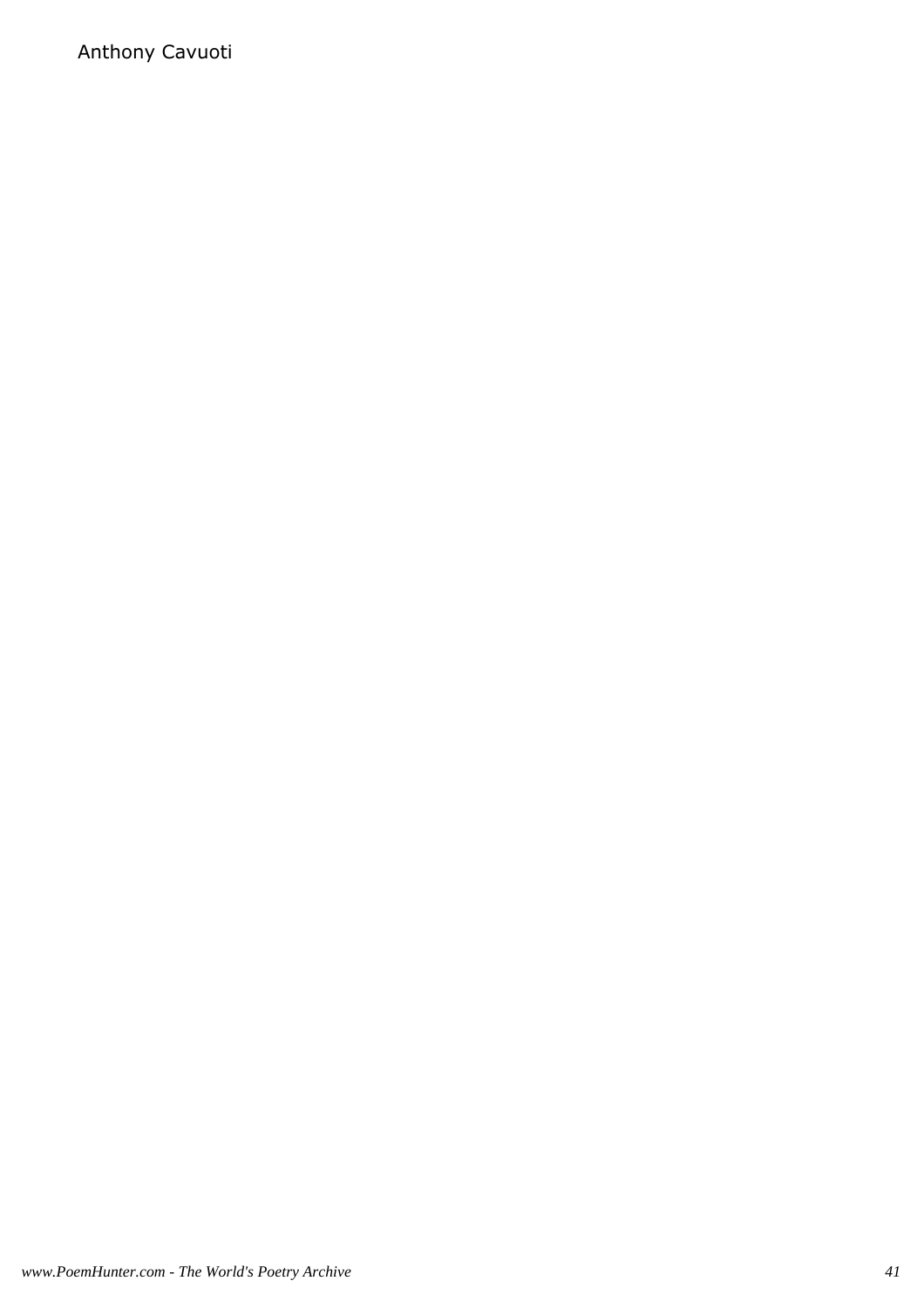#### Black Lives Matter.

She would say, How much she missed him, how great he was and would have been as a man. I told him to stay inside, do not go out side. I asked him, what do you want me to pick up for you while I am out, he said ice-cream, what does that tell you where he is at. I seen the hurt in her, the depths of her despair, the boundlessness of her love. I said innocence. Yes innocence, he was still a child. Even though he was seventeen years old he was still an innocent child inside. Than I come back to see the road blocked and I new something was wrong, I could feel it. Just new, my heart sank. Than later I had to deal with doctors and nurses treating him like an object at the hospital while he was in the coma. Pulling the plug, no concern for my feelings, how he meant everything to me.

After such, my heart, my soul was shattered. Later I would meet someone else, this other lady at places she knew.

She would speak about the sufferings she experience, felt as a child. The abuse she experience as a teenager and young lady. The lingering devastation of the abuse she experienced in her last relationship. The more she expressed her self, the more she feels, the more I am able to be connected to her, I always wanted to be there for her, am for a while I was. but later not knowing how to find the places where she was at or the many misunderstandings and frustrations of the day of a dyslexic and my pride, my ego would flare up, and I was not me, but pain instead, not being there for her but venting my pain.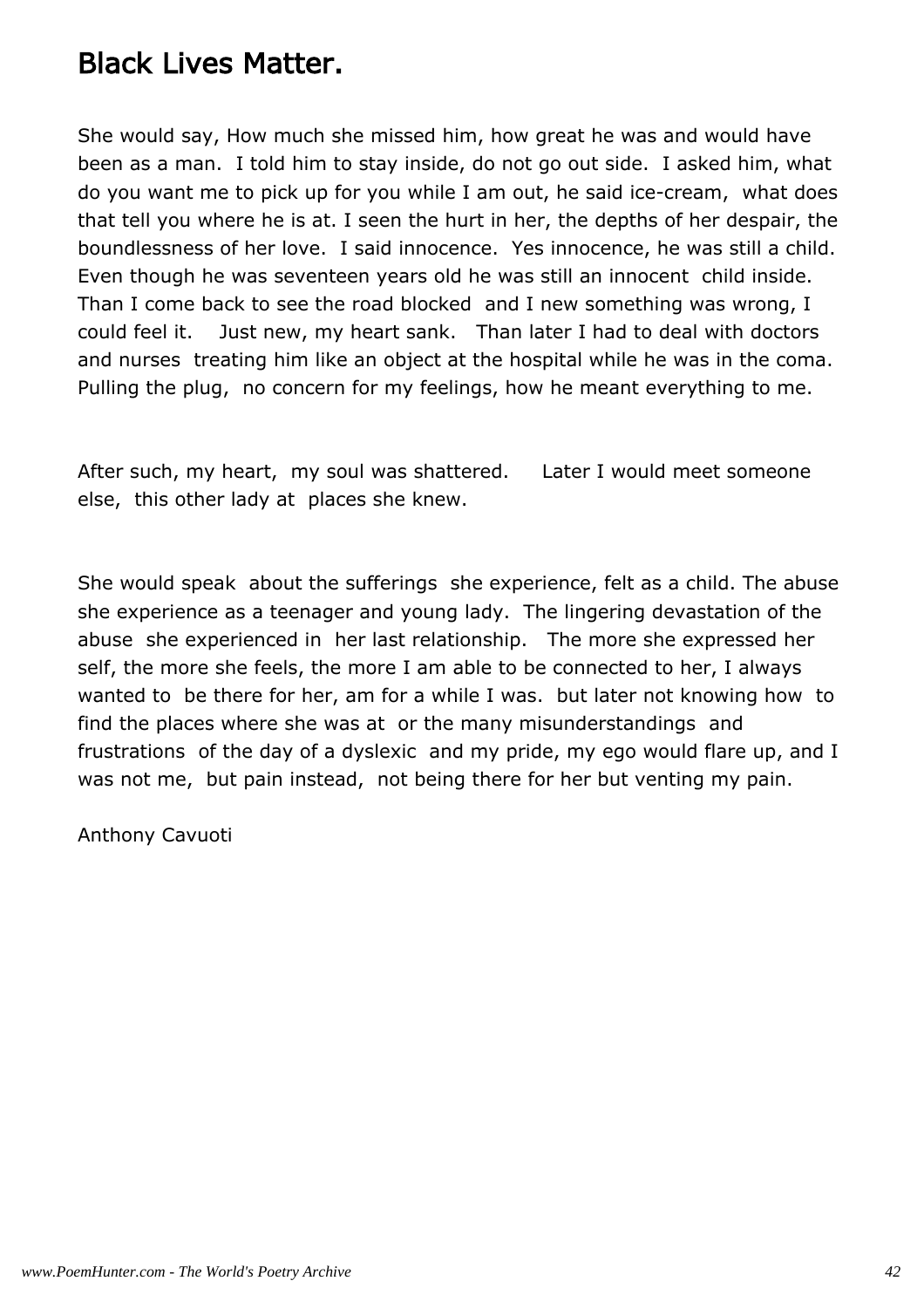# Born Again. More Powerful Than Facebook I Won't Be Your Friend

Sometimes sometimes I can't wait to die.

I hate to admit it but it gives me a high.

That is what I say I'll be born again.

More powerful than Facebook I won't be your friend.

Sometimes I must say it's a natural high

Live in a way that death will die.

I'm not talking about no religious or philosophical Tie up

Everyone pretending given the big lie.

Talk about feelings and being real

Every moment you live its life you don't steal

A couple moments of life is enough to break through

It resonates deep in my soul.

I am your Center touch me once or trust touch me twice you'd be born in more Conducive settings.

All of this will be forgetting,

Your character will drive you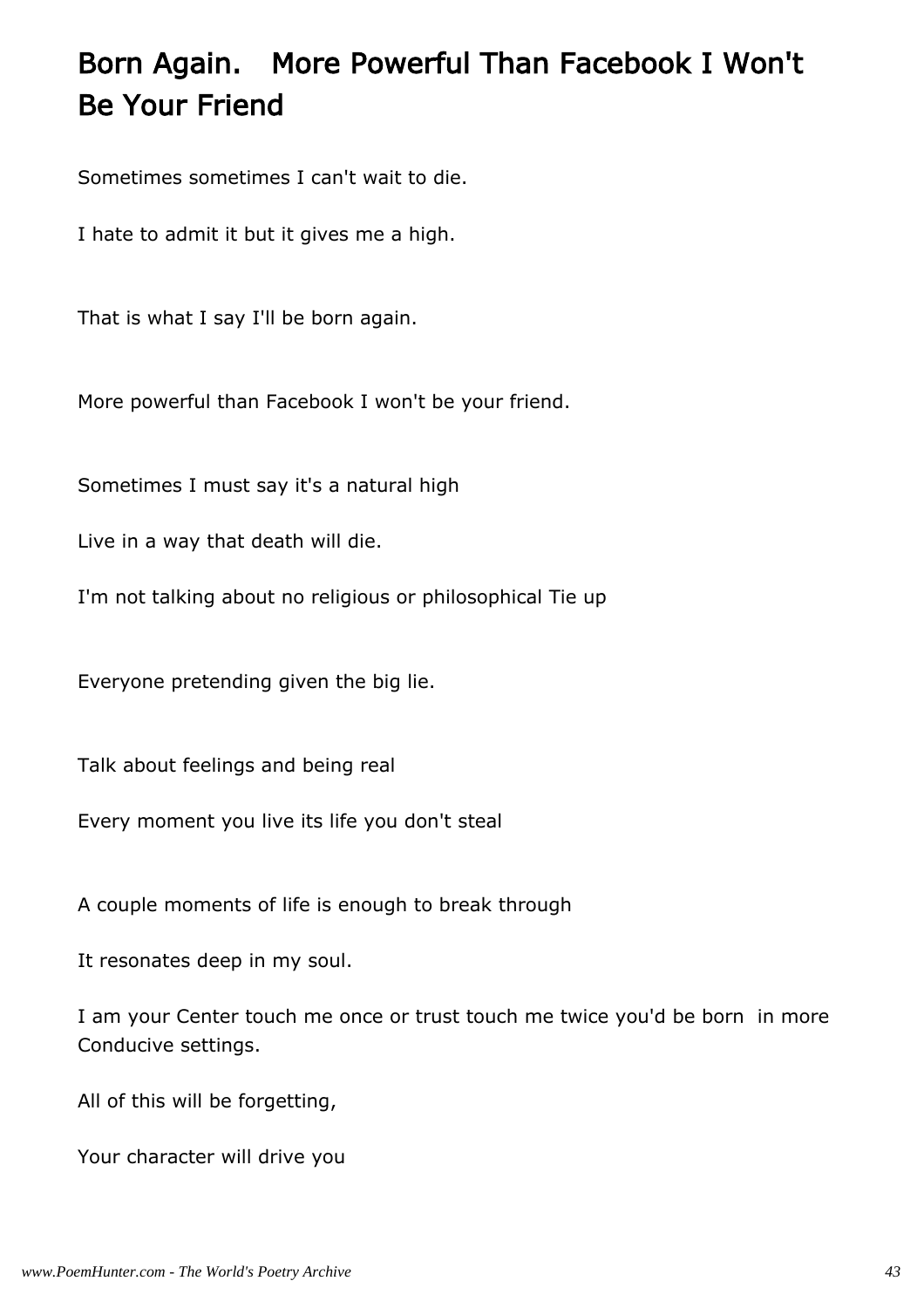Do what you need from your depths that you need to be getting.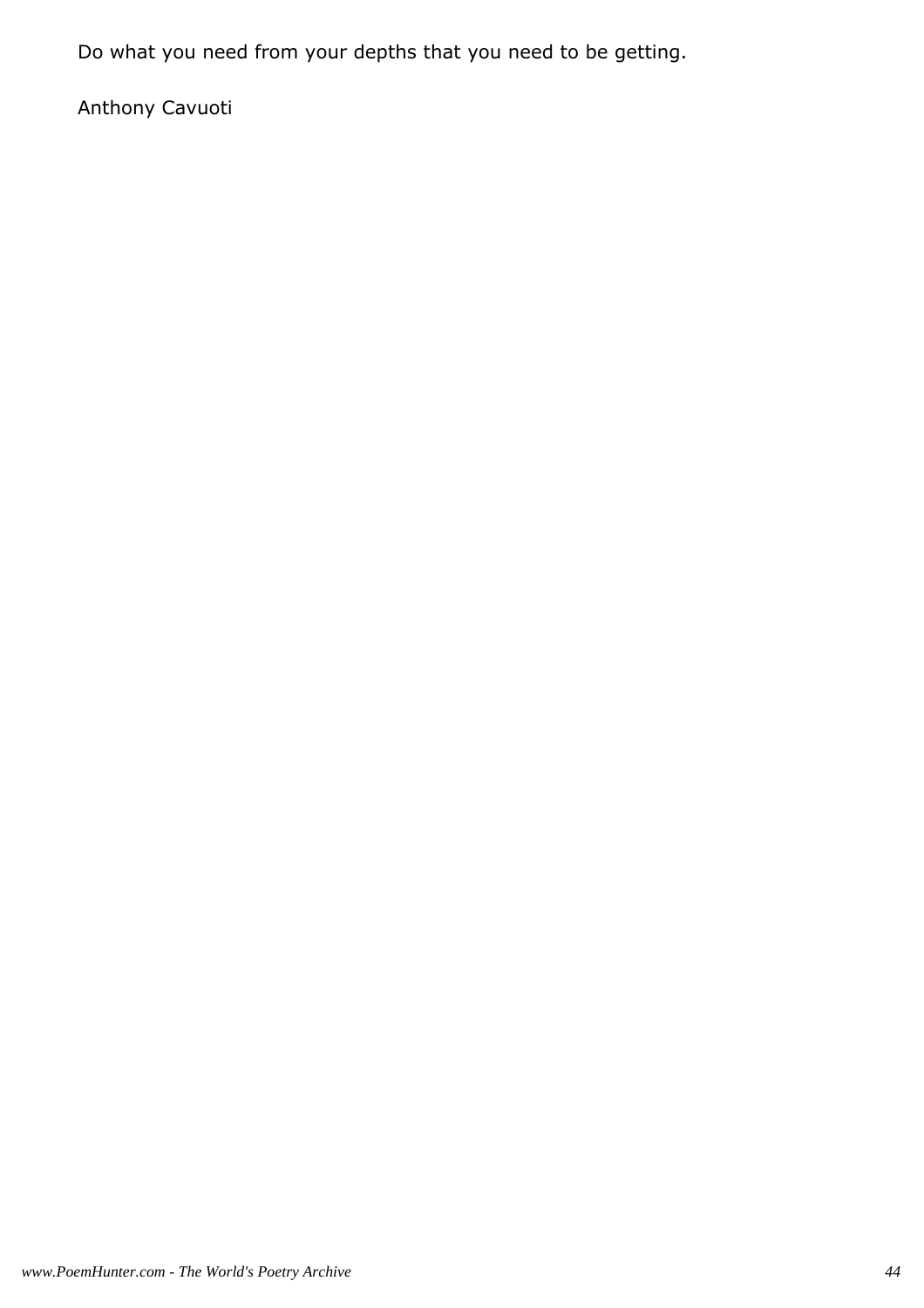#### Both Sides

Both Sides split the B S Down the middle. both sides playing you like a fiddle.

Both Side Don't give a \*\*\*\*

Pretentious elitist just want to make a buck.

Both sides intentionally divide part of what is real

Both sides have us fight one another while they steal.

Time to realize that they are both the same game.

Copyright © 2015 Anthony Cavuoti All Rights Reserved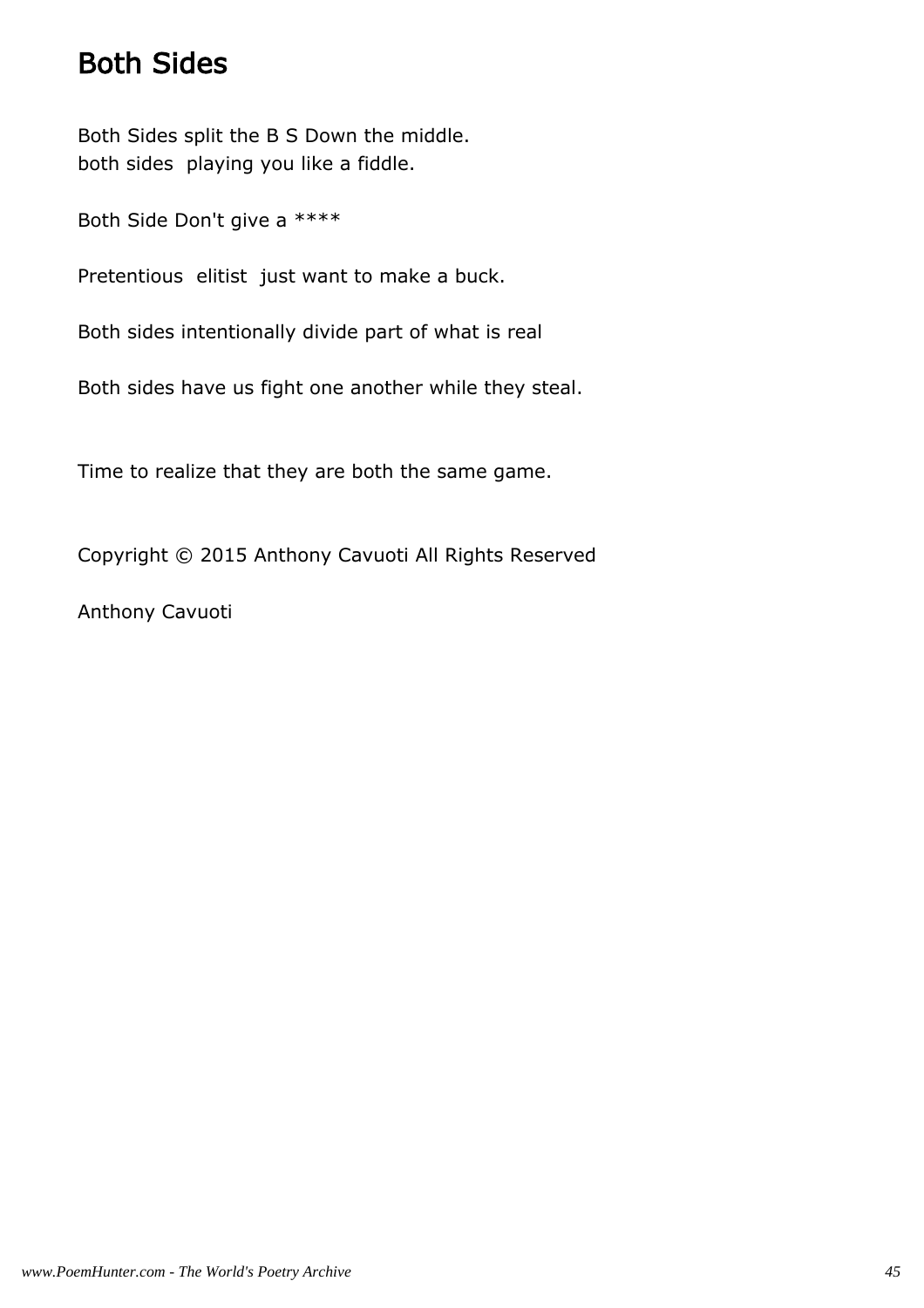#### Bridge Of Passion

You have to build a bridge of communication conducive for real intimacy before, or while you are crossing the bridge of passion. Otherwise it's tragic, lovely, rocking, devastating, delicious, life-changing, ecstasy but tragic.

You will act out unresolved issues from your past.

Resurrect and attempt to perfect unresolved issues from your past.

Stuck in Jurassic Park

Fighting for your life mistakeing excitement and intensity for love.

Yes you will grow but you will not grow in love.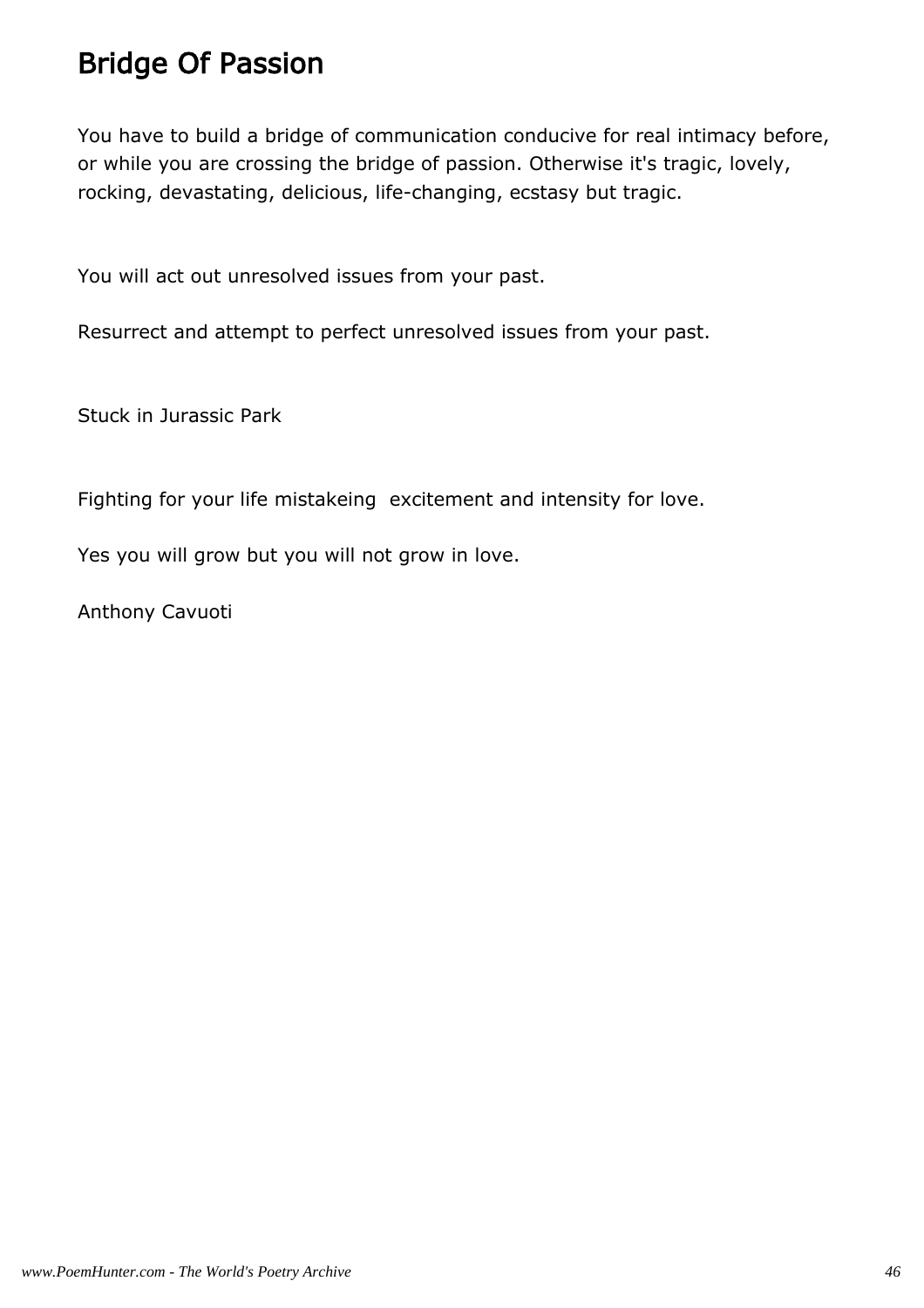#### Brighter, Deeper, And More Alive.

Our feelings are ends in themself, and they serve our soul, that is our unique ways of unfolding our unique self in every instance, as soul strives to reify it self in the stratum we call reality, intimacy, culture, society, family, work. Love and intimacy free us from such confinements, such roles into universes within our reality that is much brighter, deeper, and more alive.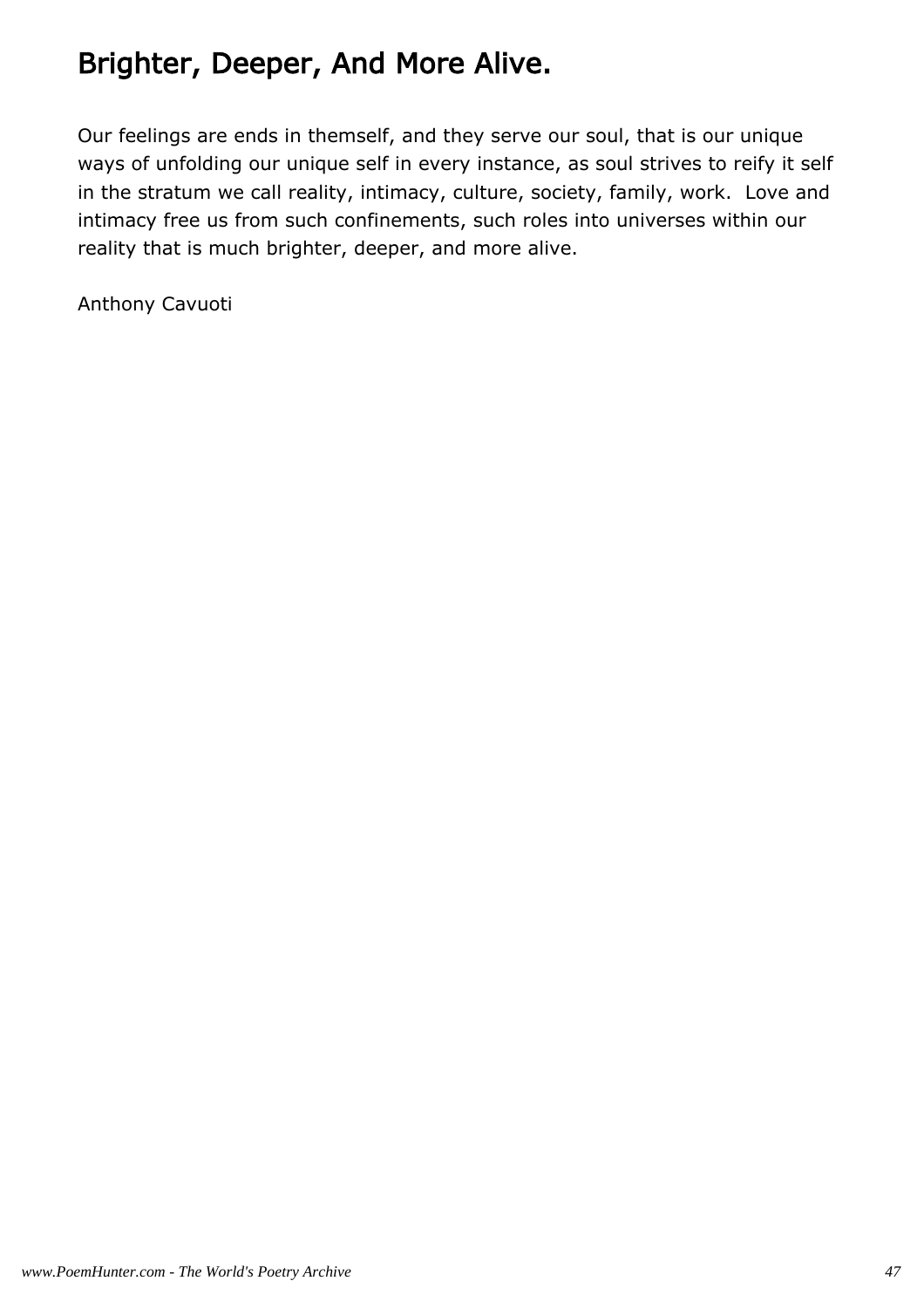#### Burning Phoenix,

When I was with her, I was riding so high.

When she is gone I could not wait to die

Feelings of life, will feel more than twice.

Now a I enjoy every moment.

Knowing what feels like the end, is the burning Phoenix,

Will enjoy the next passion or love that much more.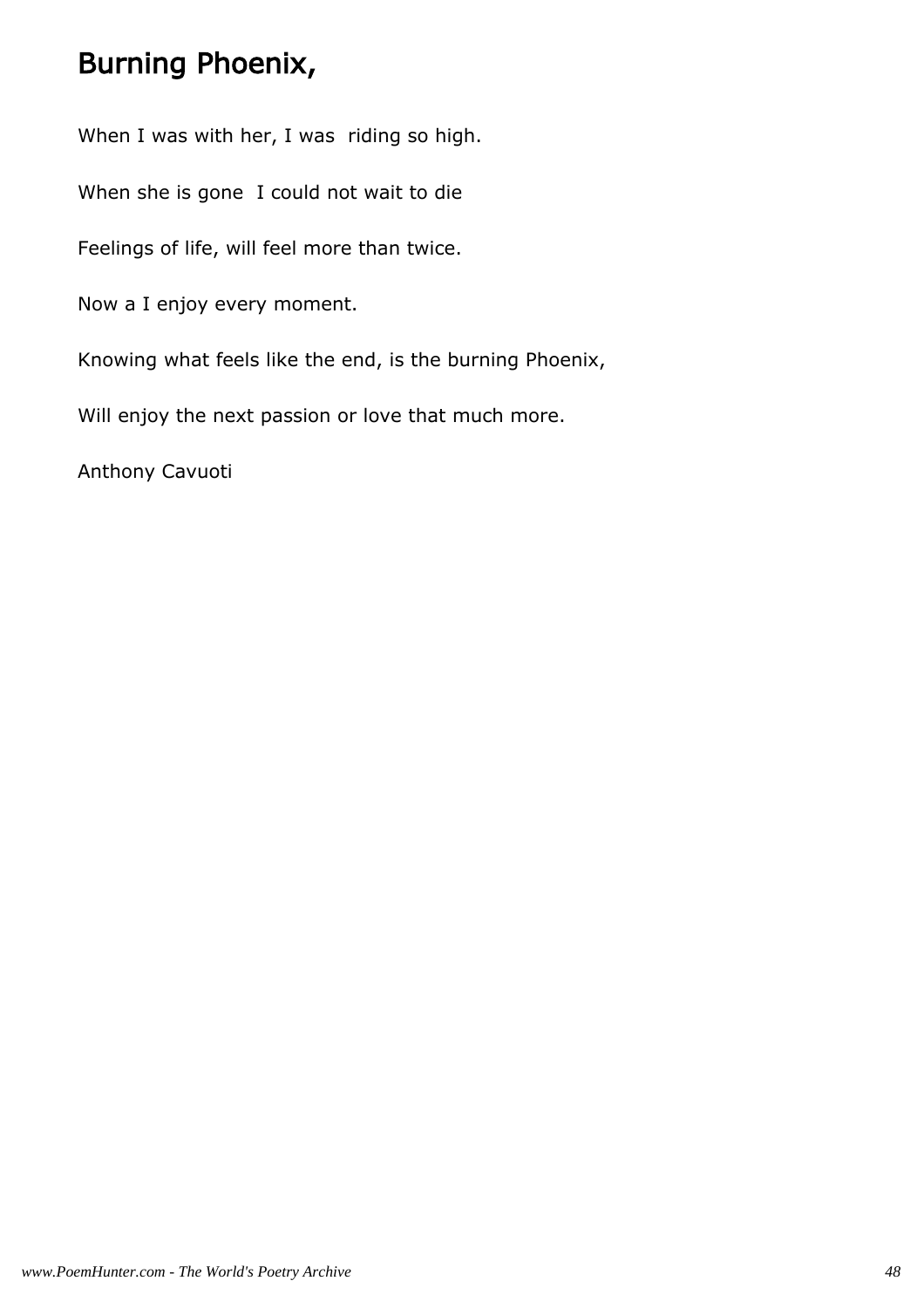### But It Is

The universe is not required to be in perfect harmony with human ambition. C Sagan.

But the universe is in perfect harmony with our depths, with our desires, with our dreams, with our goals that come from our core or close enough to it. In fact we reach the point where we are co-creators with creation, with this evolving universe. Perhaps we are part of or will be part of the endless universes that are friends to existence, to love, to tenderness, to desires, to ceaseless greatness that is in harmony with humility, kindness and generosity. The universe exists, is alive in all of us, as we are alive in it; we are coterminous with one another. What we hold in our hearts, in our depths, in the genuine love we have for another, what wisdom, knowledge we embody and share with humanity in the name of life, if our ambition has any of these elements not only will the universe be cooperative and in harmony but creation itself will be as well. All the love we lived, the wisdom we gained, the great dreams we dared to live, the kindness we gave, all of these are the seeds that we have planted in creation, seeds with our shared essences infused in them that give birth to more ripen carnations, more fulfilling lives in more loving worlds, in more beautiful universes..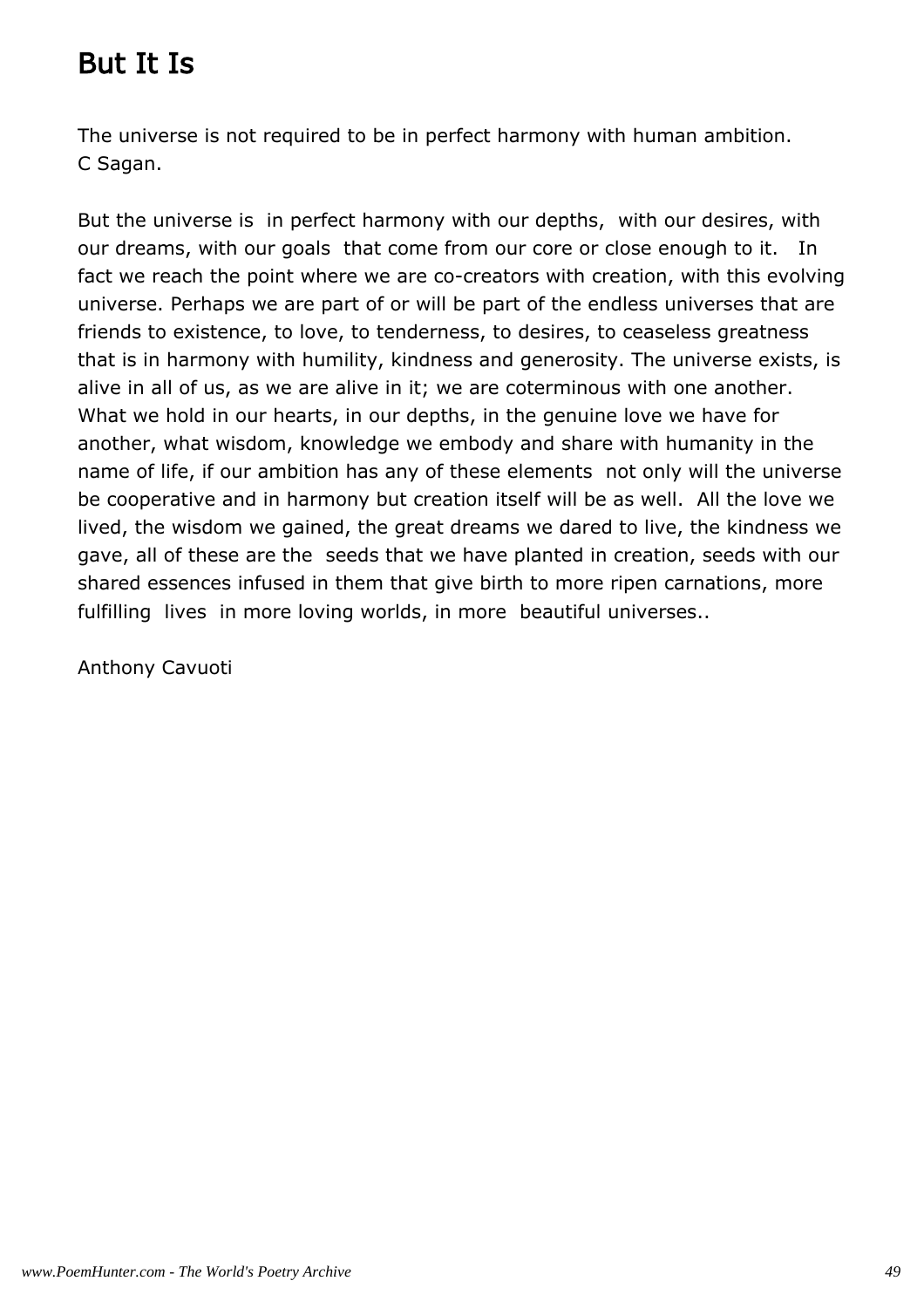# By Reflecting Back

By reflecting back there is more light forwards. The present and future are clearer when what behind you is illuminated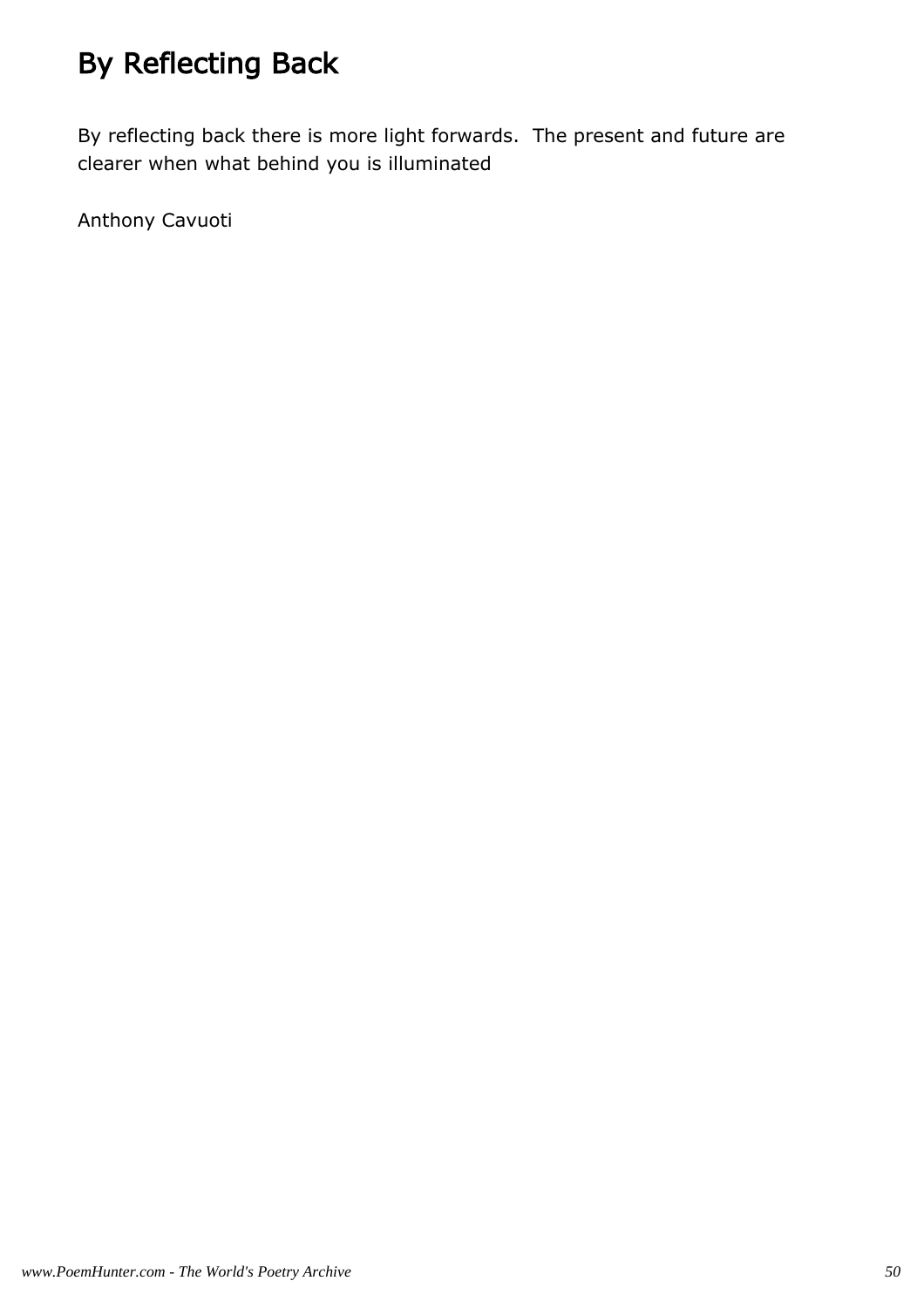### Called To Awake

We are all her to some extent to see, to face, to confront, to stop some of the stupidity, some of the evil and some of the ignorance of this world's collective deception. We are all called to awaken more than we go back to sleep.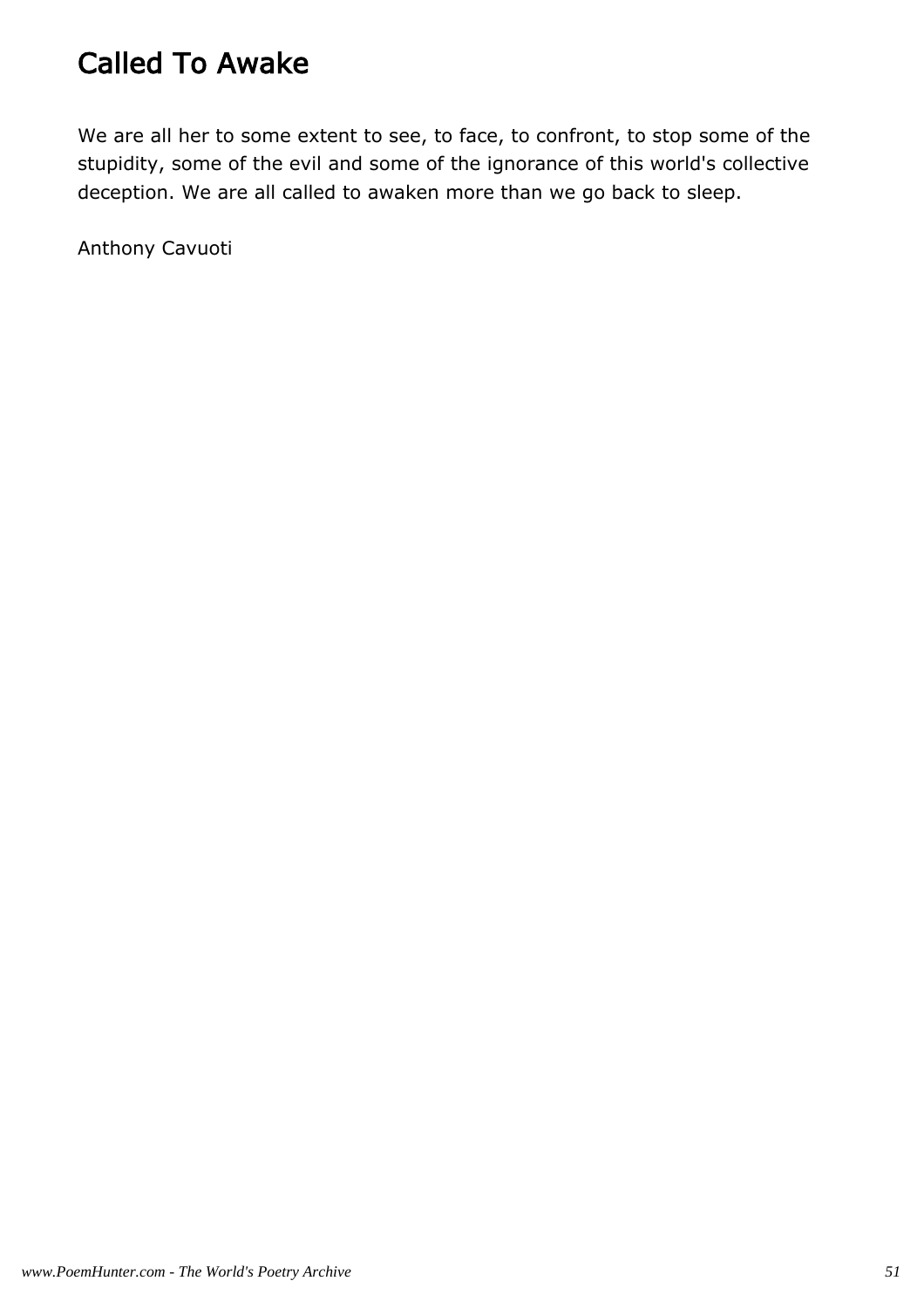### Candy Girl

As she puts the glass back on the bar and looks at me she says, You lost something. I do not know why or how you lost it, but you lost your real power that you pretend you do not possess. Your hiding from your self, but you know you lost your balls. She nonchalantly calls to the bartender who is very familiar with her to give her another Gin and club soda. She turns towards me again powerfully.

Now such as in such moments, it is as if she is channeling while seeing through me and into the concealed forgotten chambers of the depths of my soul. Now she has a hold of a deep subline hidden corner of my soul, of a mysterious bardo depths of such consequence.

Her words sing of truth, gliding they carry such profound weight though her character is questionable. I am stunned, numbed and arrested by the unknown source of the certain truths she knows of me, I am thoroughly convinced for certain that my entire life is being altered by the conveyances of her utterances.

I feel exposed, yet sense that she deeply and truly adores me.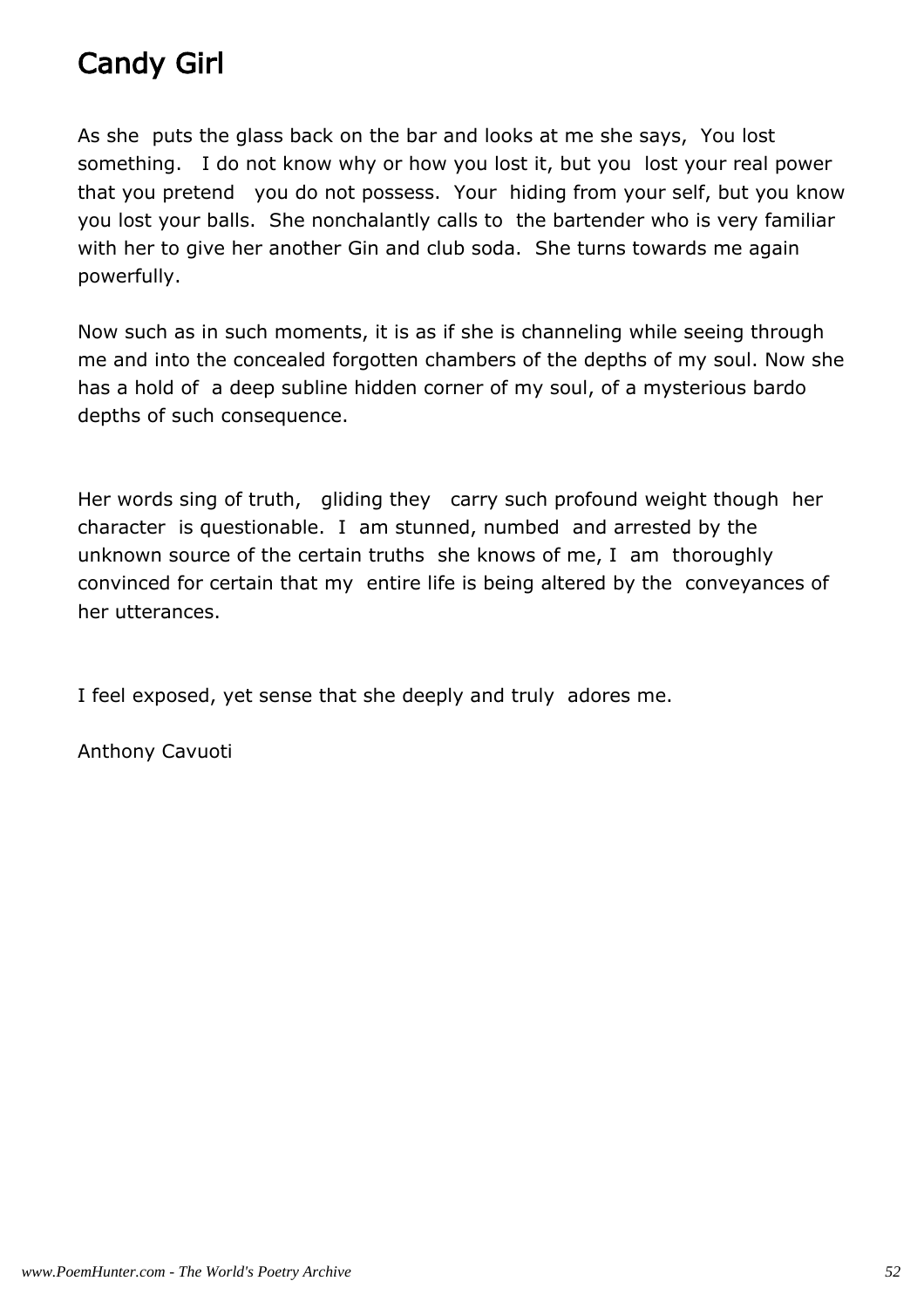### Candy Girl, She Has Heart

She is a little crazy, true, and for me game over.

Being dyslexic I really experience how people, especially professional and so called normal mature people abuse the most the most vulnerable at their most vulnerable

It is so intrinsic to the condescending perverted nature; such sheep, conformist have no regards for the abilities and traits that make dyslexic people so spectacular, they have no shame in the malicious way they cowardly sniper dyslexics through the bureaucratic system.

She is dyslexic, hence my deep pathos for her. She had heart, did not care about their standards and rules. Could careless without a thought. The problem is with some people they take this too far, they have no visions or standard.

Courage with no compass. But she did have heart. Much heart.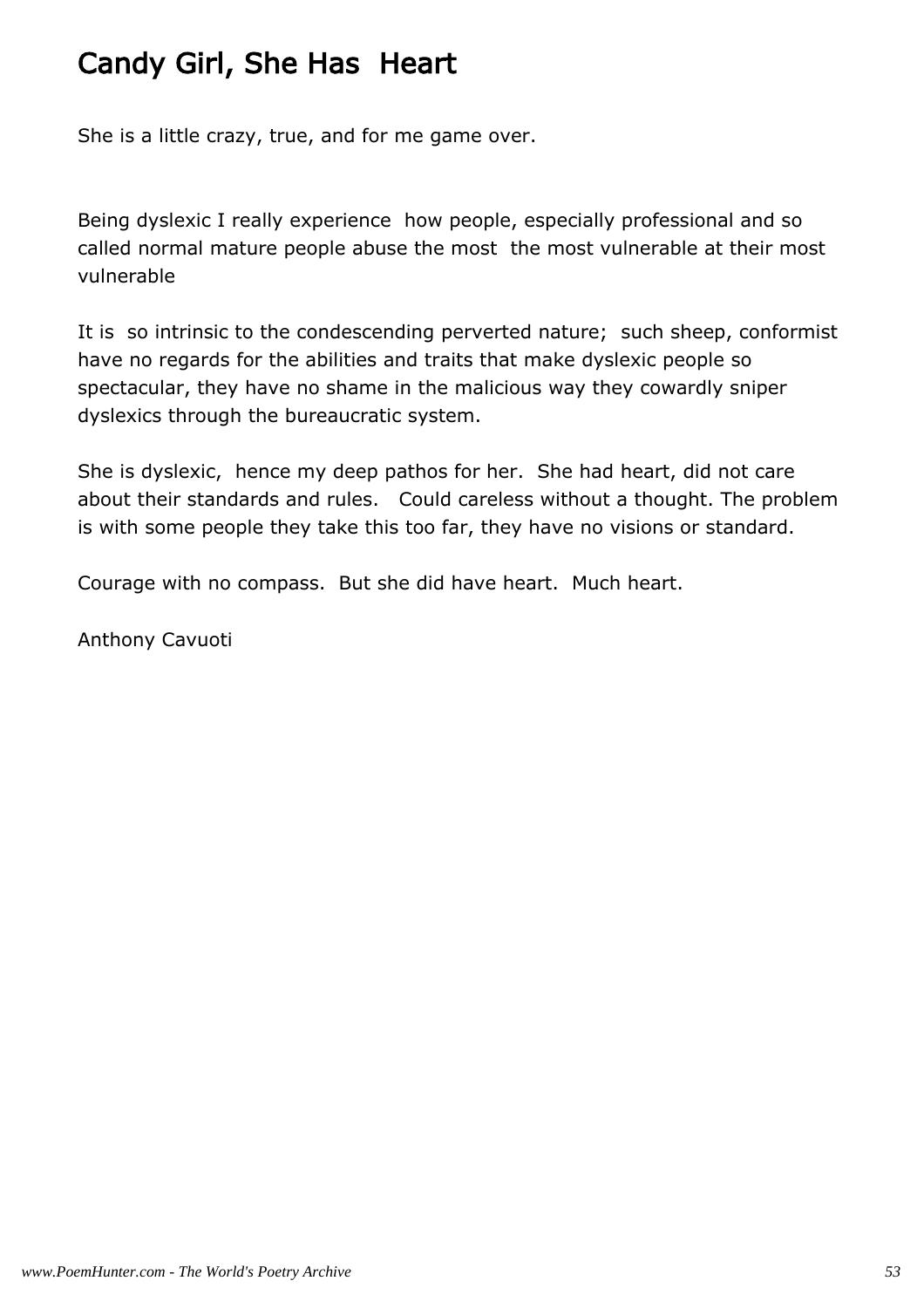### Ceate A Spirit

As you go through life you create a spirit, a force of attraction, as an adult a great deal of what you do in the process of individuation (and in therapy) is weed out the bad programming, the no longer useful attractor patterns of your past, while at the same time you expand on the attractor patterns that are beneficial for your expansion and for the emergence as well as the cultivation of latent forces in you, the more actively you engage in this, the more you make a path of least resistance for others, that is you positively influence others while you ad to the culture. The best results of this is that you give the children of your and future generations a better start, they go through life more free from outdated and destructive forces and more able to recognize as well as express the life affirming forces in themselves.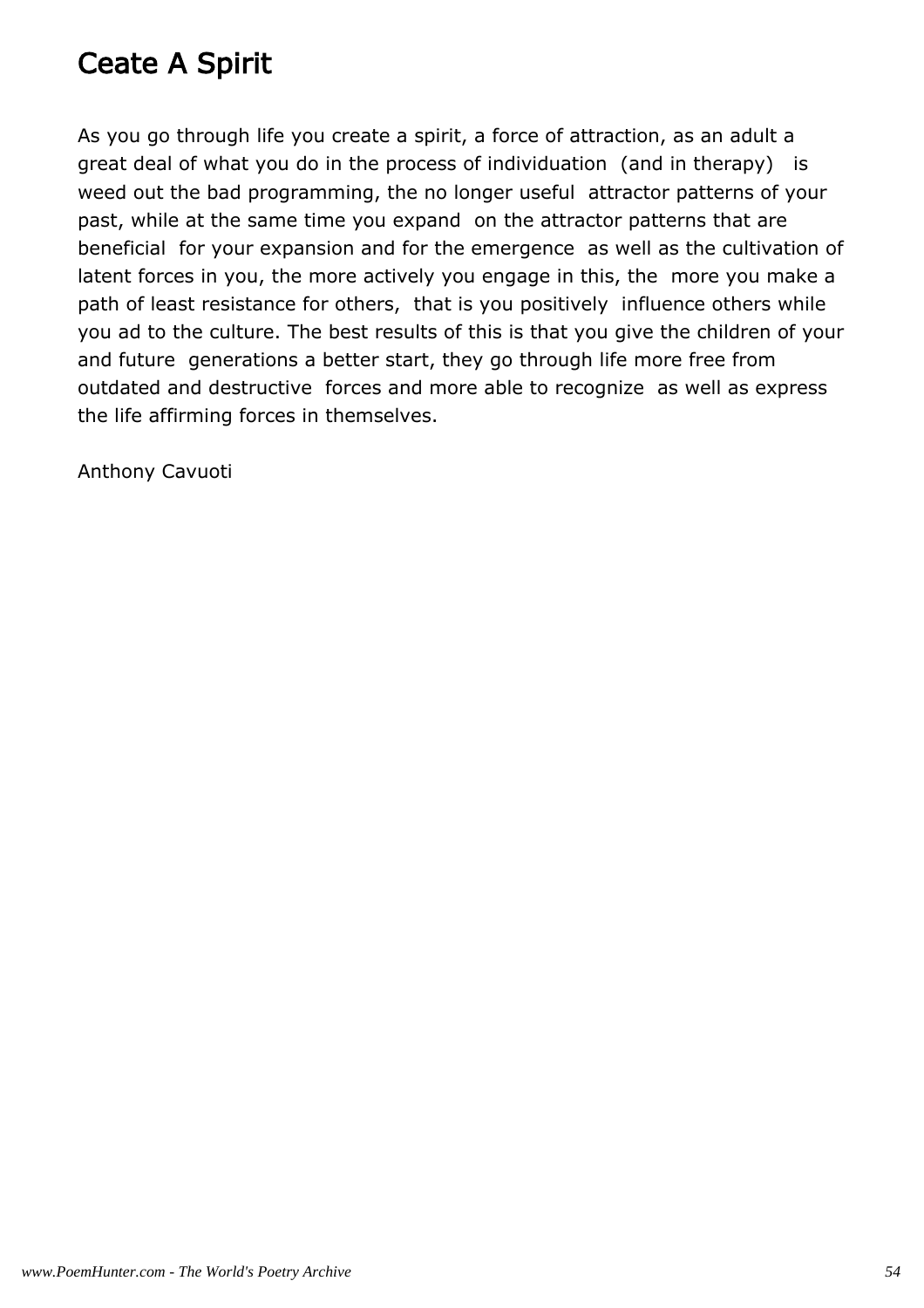### Changing View Of The Light

In one sense it is not some much the part of the light that we are but are attitude, understanding and way of relating to it, most start off with love, then wanting to be the best, then feel some way about not being the best and others. This life I wanted to be the best, and from the start I dealt too much with others wanting to be the best and or thinking they are the best. From now on and in my next life, I am grateful for this experience and wanting to help make it better, to be part of the process of making the love of there, of the light, here.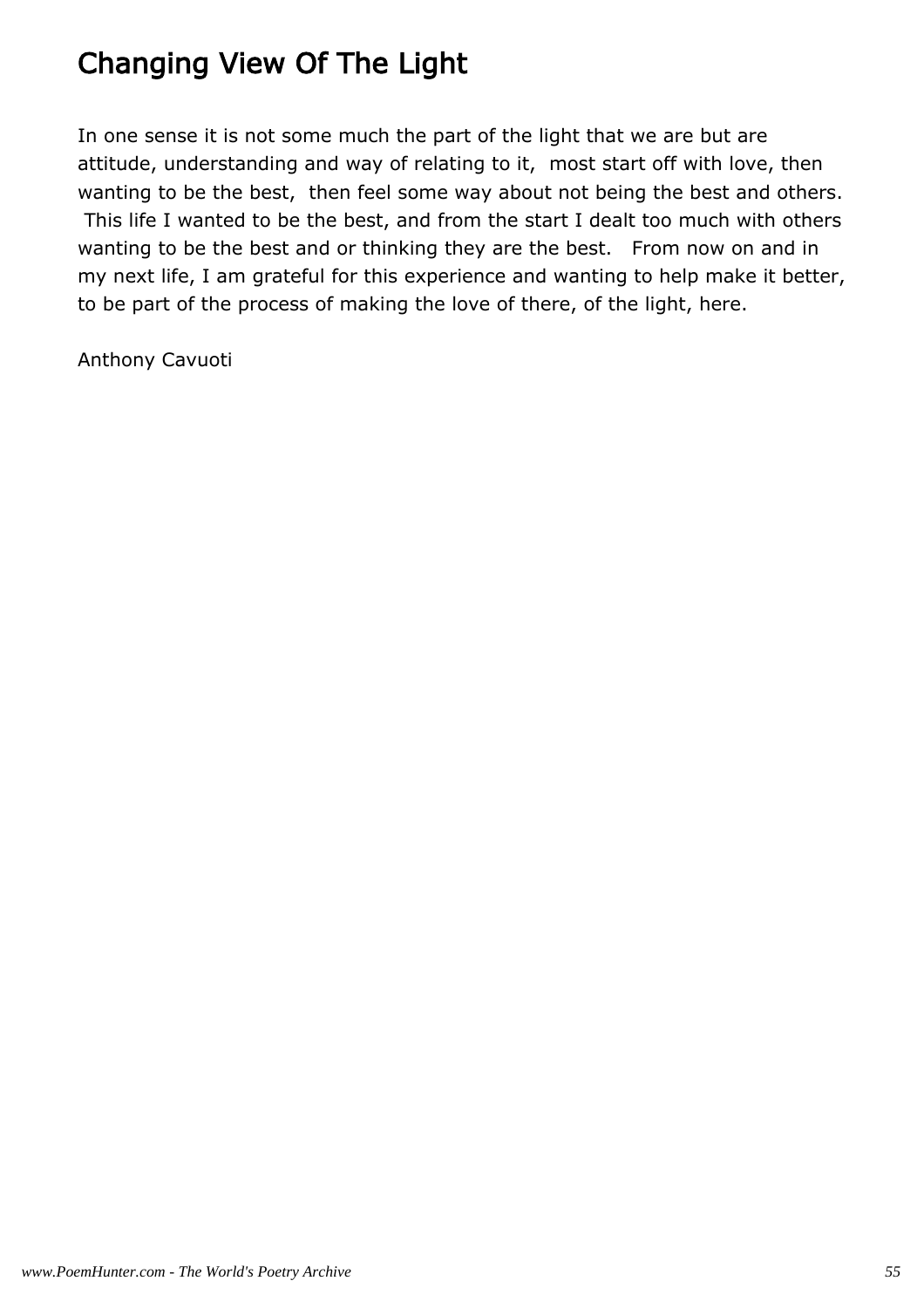#### Charades

The devastation is a recapitulation of what you experienced as a child,

The demons of your neglected pre verbal self

held you

paid attention to you

while the adults pretended to while they focused on their drinking, smoking and gambling

In their charades with each other

As well as themselves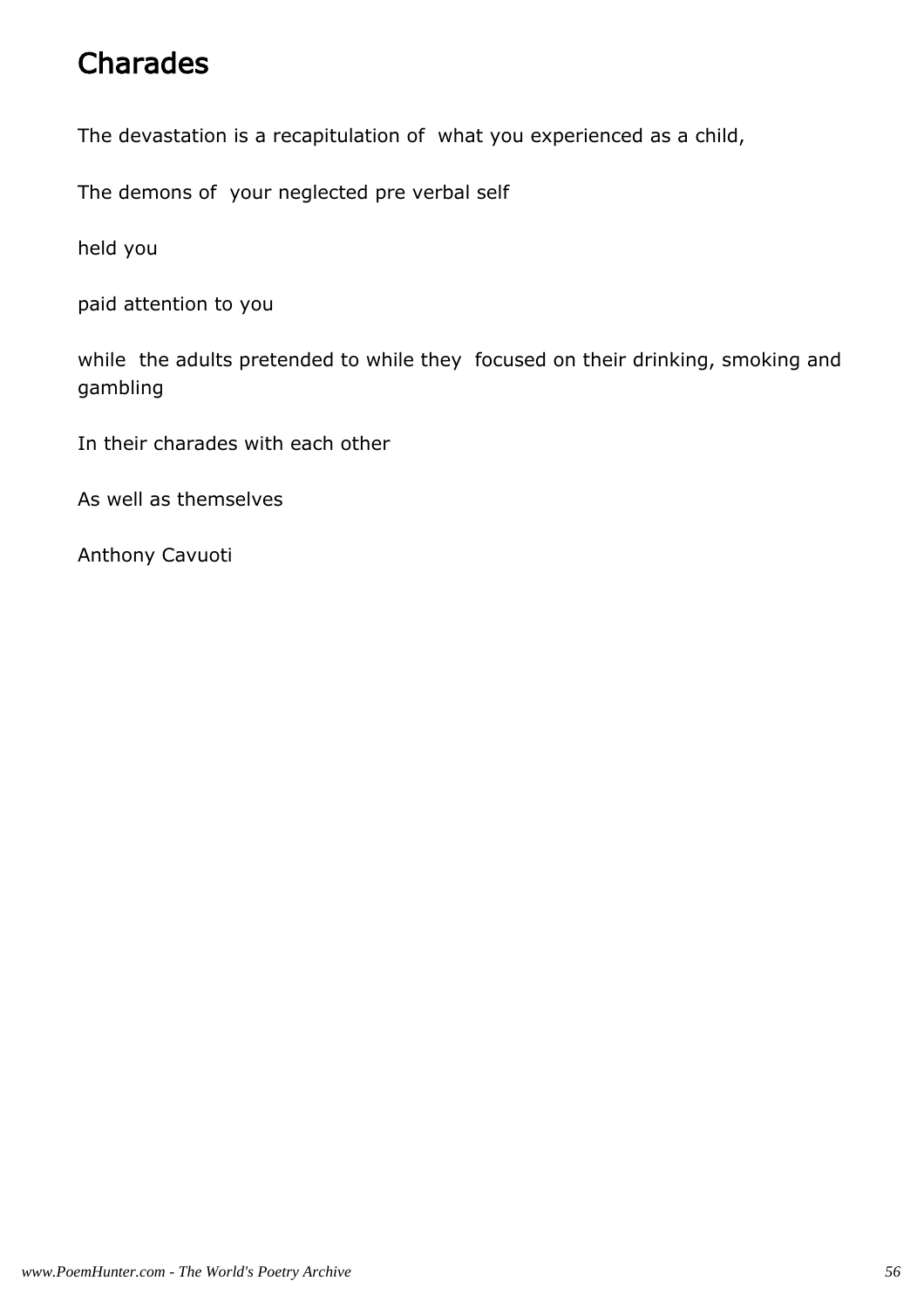#### Cherish The Time And The Moments

WHEN I HAVE AN ENCOUNTER WITH A GORGEOUS LADY MY AGE OR OLDER

WHO'S ARTISTIC SMART, ORIGINAL AND STRONG 

BUT HAS A LOT OF PAIN INSIDE

WHO HAS A PRESENCE AND LOVES CATS

 I CAN'T HELP BUT TO REFLECT THINK OF HER SOME,

AND CHERISH THE TIME

AND THE MOMENTS.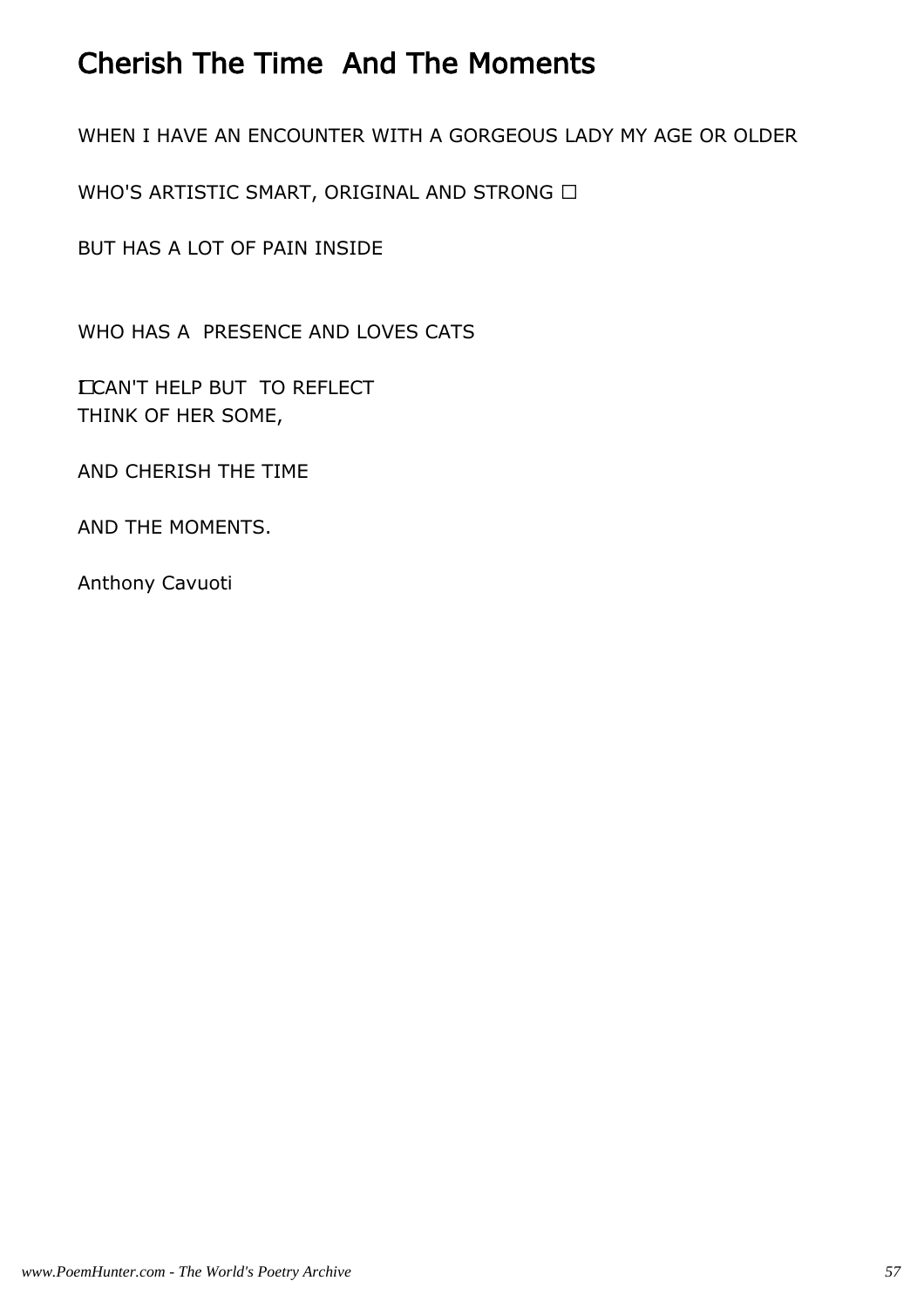### Child Room

To give your child room to be at any age them self, not inflict them with your issues, repressed pain and unfulfilled dreams is a great gift.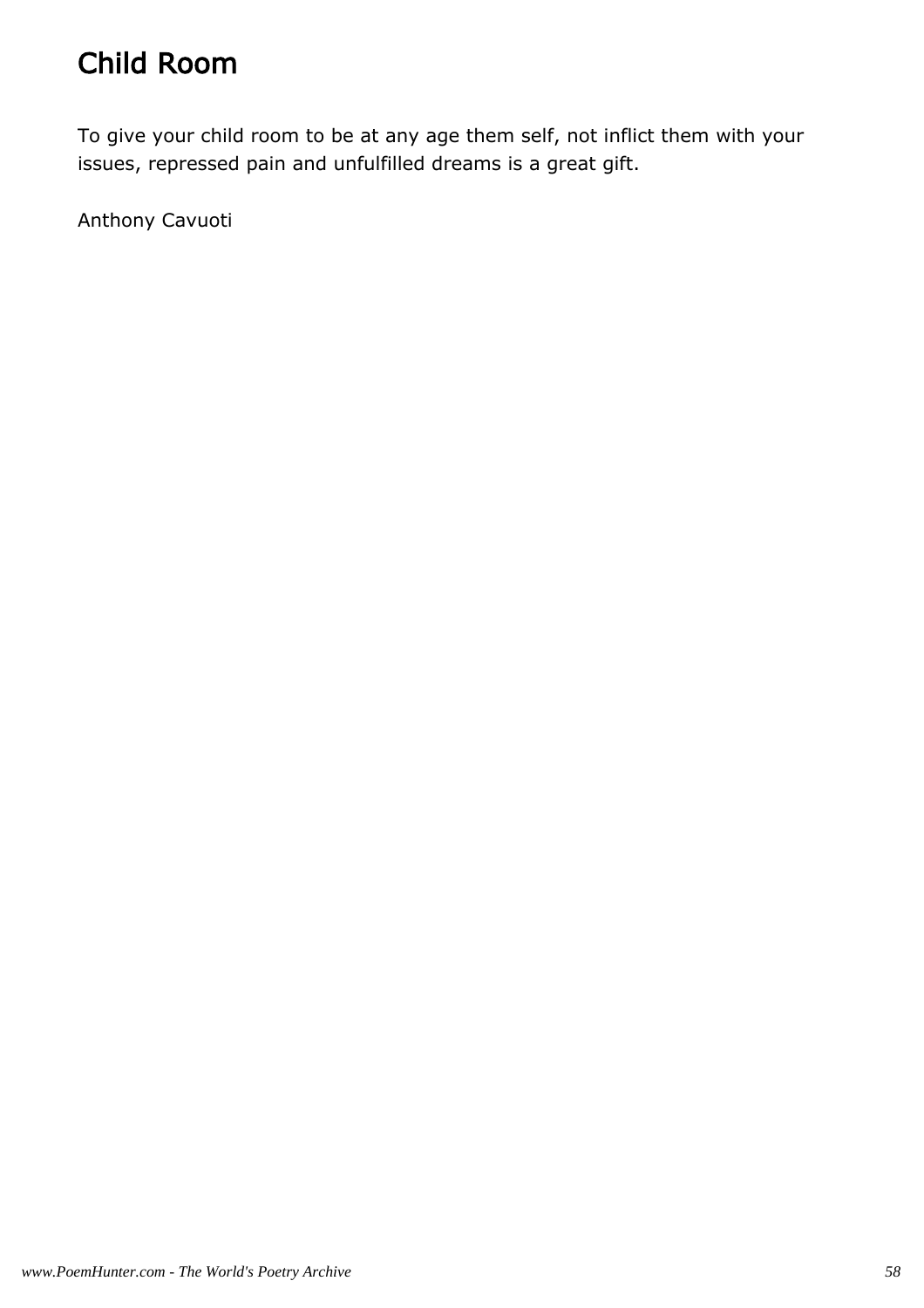# Childhood Nightmare

The back stairwell with its first floor hallwaywas a sacred space for me as a young child, it was an intersection that connected worlds, the outdoors, my grandparents home on the first floor of the two family house. It also led to the terrifying basement with all of it stored , in the hallway right bythe first flight of stairs, from the landing I see my father lying in a puddle of blood, with no hands but hooks, lying unconscious. In my overwhelming sadness andterrified state of shockI rundown the rest of the stairs to ldhood naivete Somehow I believe that love, that God, something will undo this, and I wakeup.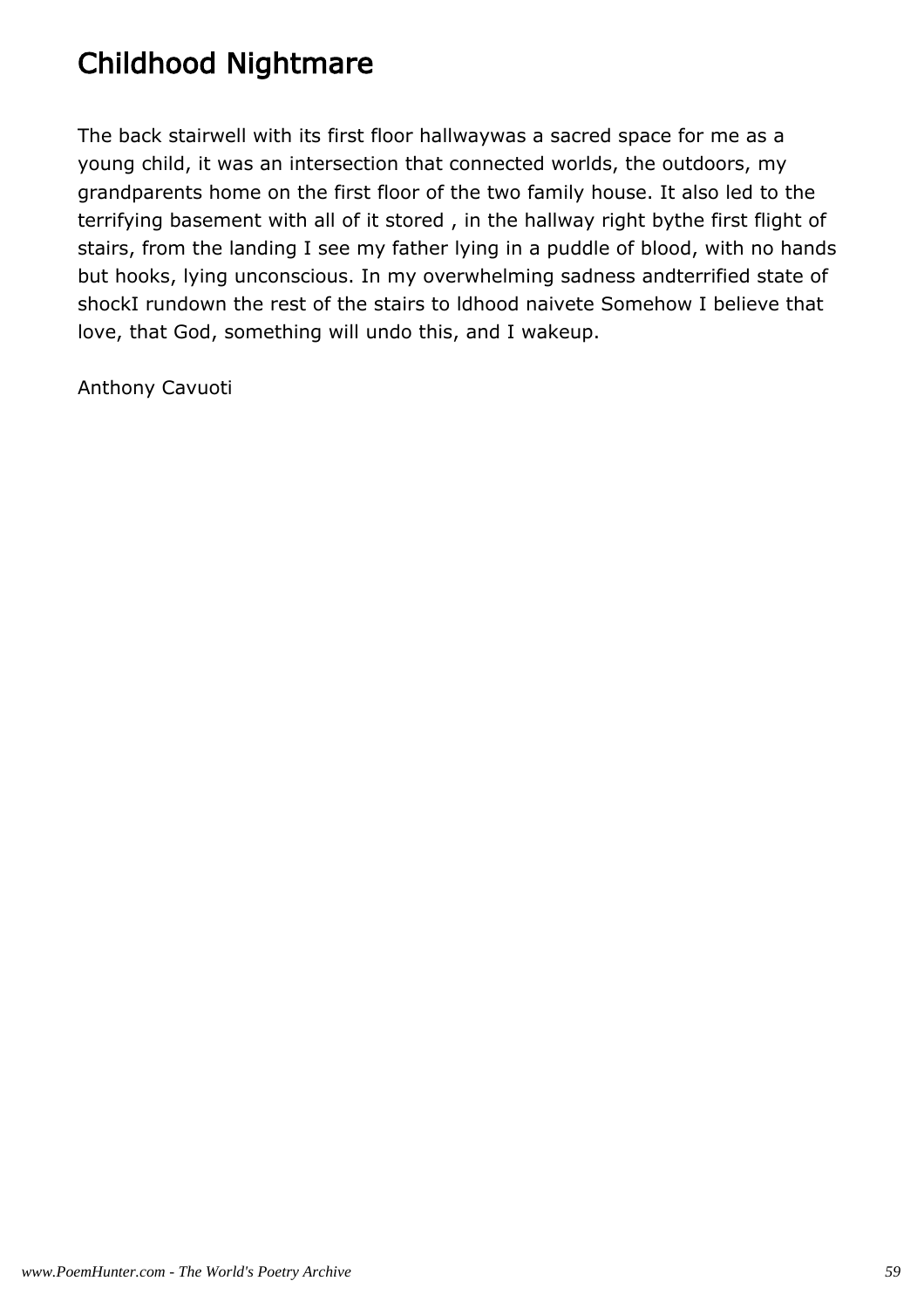# Children

Wonder, children wonder, but it seems that from an early age it is knocked out of them. Conformity overrides possibilities and even reality slowly starts to ascend in their mind as they are processed through the systems, in fact conformity becomes reality. No wonder that wonder slowly and then completely looses its place. Children's freedom to see new possibilities, to invent knew worlds, knew universes is increasingly viewed with suspicion as they age. Even more devastating to the processes of wonder, is the self righteous way we as adults invalidate children's seemingly preternatural ability to know where adults are coming from, to even punish children because they see and say that the emperor has no clothes on. Their natural ability to know others emotional states and to sense when adults are imposing their darkness upon them and others is far superior to our own in many or most ways; until we force them to see through are own adult processed perception. We would be wise to learn from them instead of trying to control them. The experience should be two ways. This is the best way to keep wonder alive while teaching children to understand them self and the world around them. This takes courage for us adults.

As we know, children do not know their place, they are adept at seeing through adult pretenses, masks, false identities, roles, games, hypocrisy, we are so busy shoving our own way of processing the world down their throats that we forget to wonder with them, to be with them. We become fearful of seeing things through their eyes, through the eyes of the child we once were. Darwin, Einstein, both were precocious, slow very slow in their maturity and unable and unwilling to conform, they such as so many other had a prolonged childhood, and a lasting child like way about them, the wondered.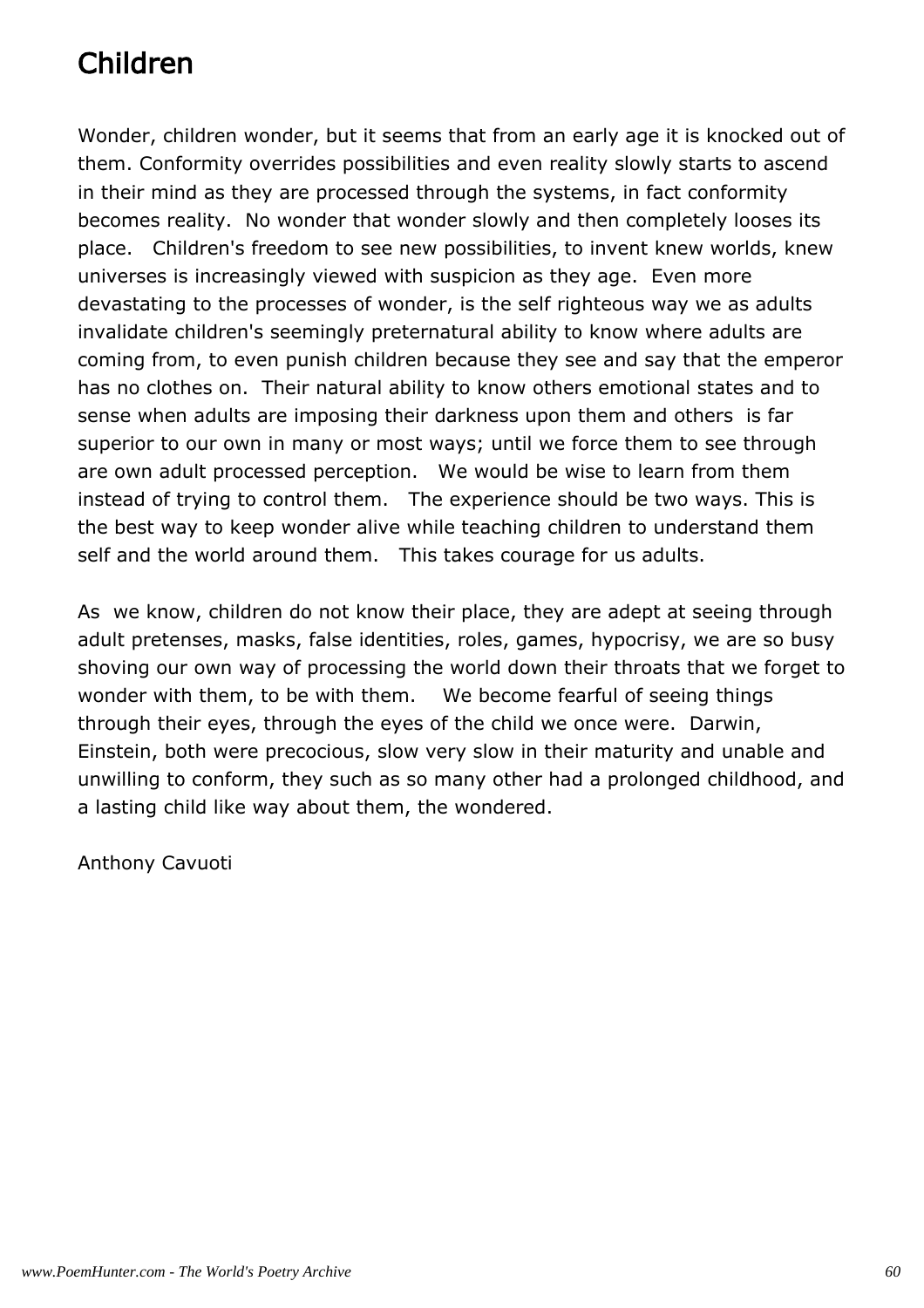#### Children Are The Very Core Of Creation

Children are the very core of creation

Children are the very core, the very center of creation, they are god alive; they are the very essence of the inner most being of god; they are divine mind; that is they are beautiful, free, brilliant fun souls, with lovely, alive joyous imaginations and being. We adults with our so called higher cognition are the protectors of them. Our attitude towards children is our attitude towards god and gods attitude towards us.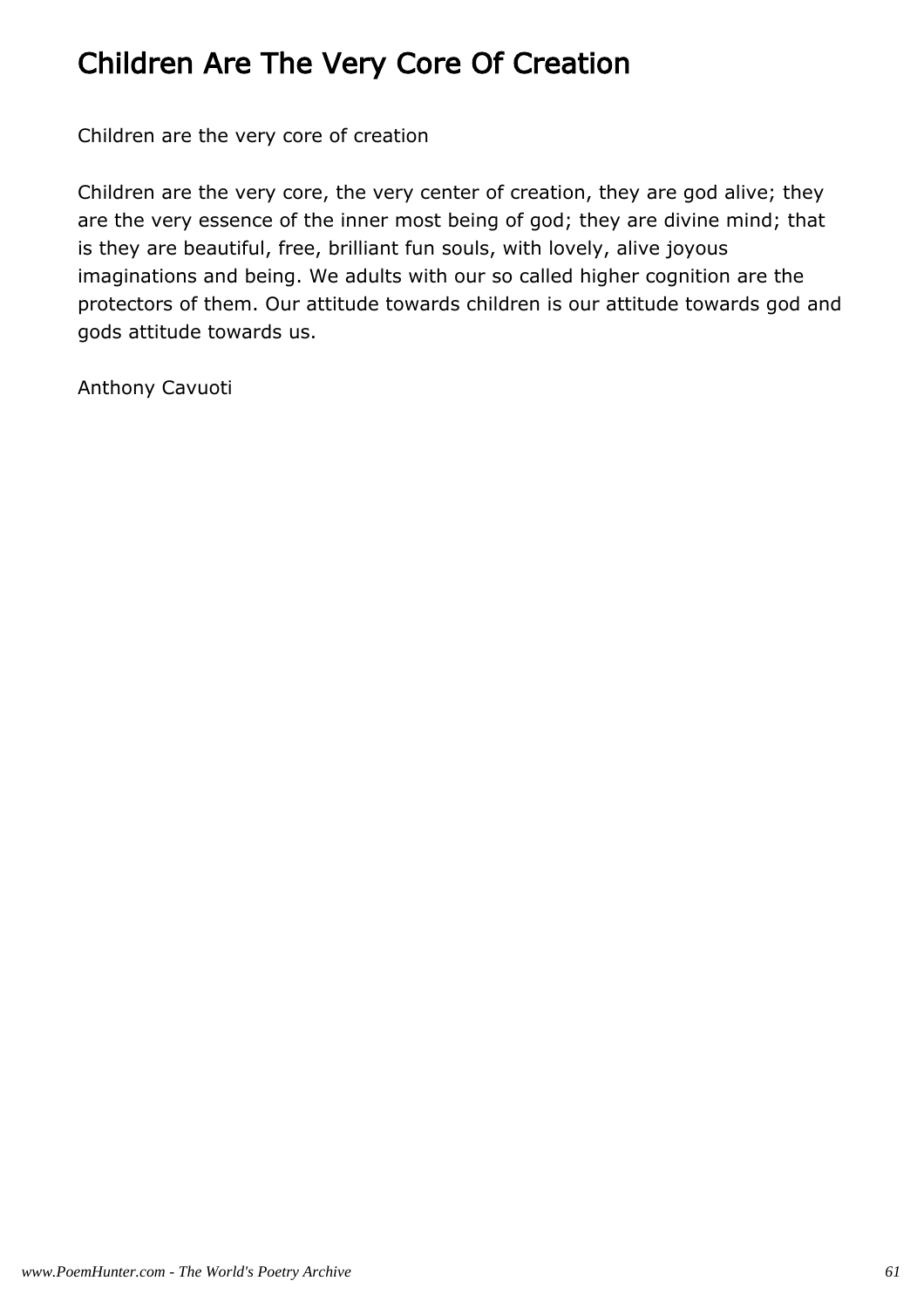# Clarity

When you die all will be clear,

the deception will fade,

there will be no fear just clarity.

Death is the entrance way to the clarity for which you know in your heart of hearts is the passageway from one existence to the next that frees you from the collective deception of time, wile digesting what you need to learn from your life.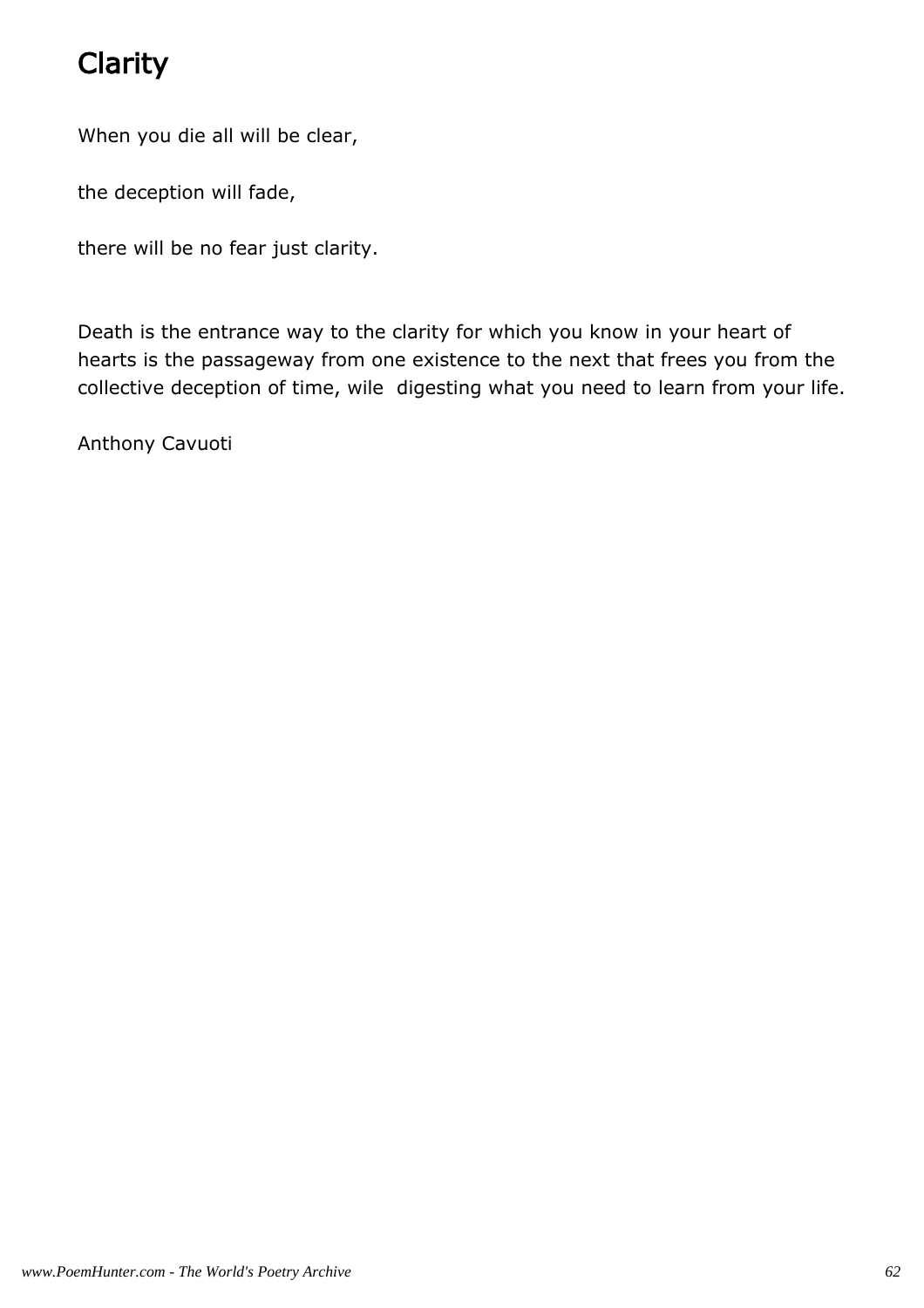#### Cocoon Of Love

I see this young mother.

While walking on to the sidewalk that separate the mall's parking lot from the stores of the mall.

This young mother is holding her baby in her arms, kissing him, holding him, kissing him saying how much she loves him.

He is wrapped tight in her arms glowing with the sureness of sincerity, of being loved.

Both of them in a cocoon of delight.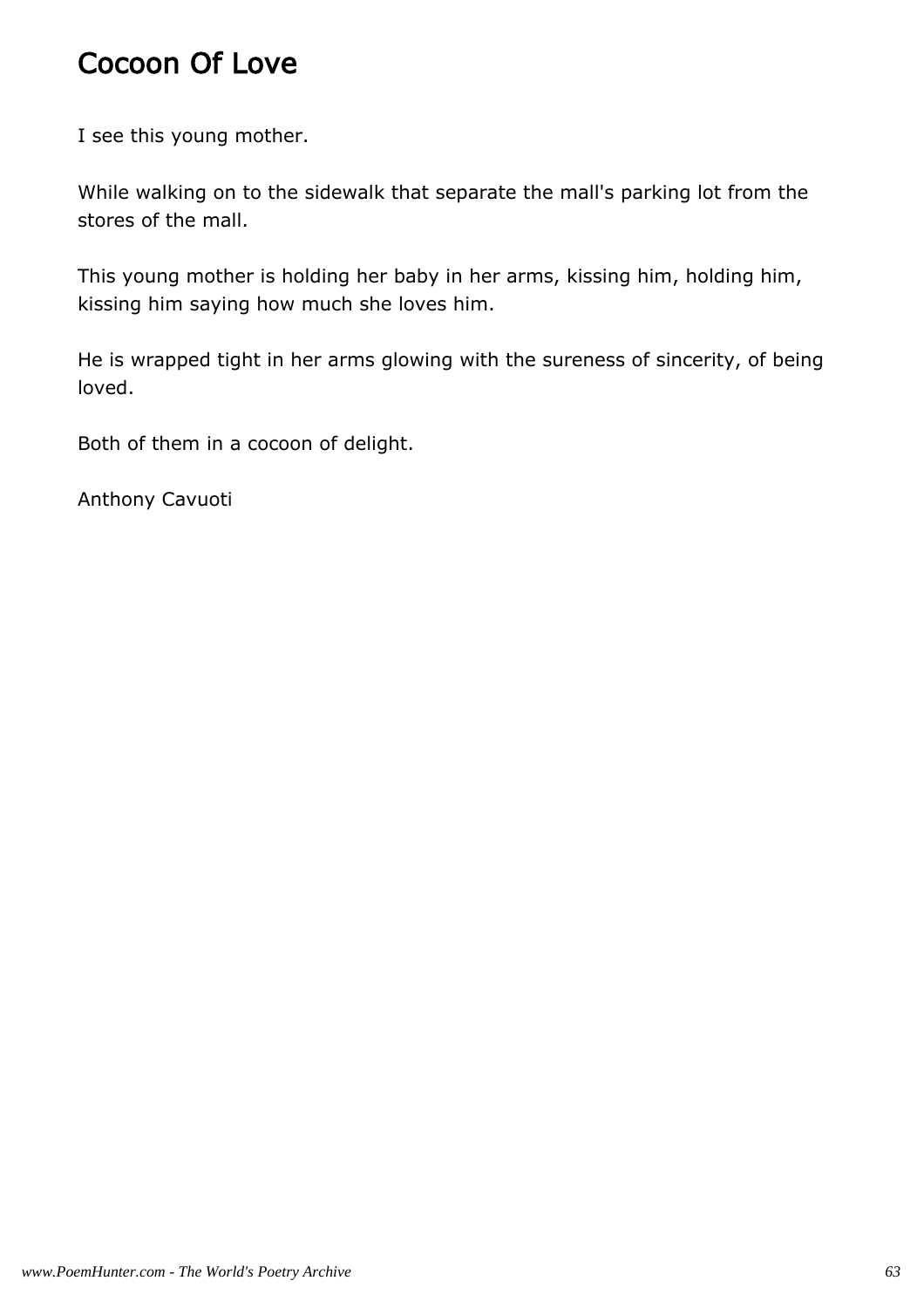#### Coming Into Being So Promising

I open my door, the dark gray horizon, the cold winter wind carries me.

Reborn, born coming into being so promising, so sublimely, making promises to life.

Purifying myself so sincerely.

The healing, comforting me so gentle, so warm, so loving.

The erotic presence undoing myself so deliciously, amplified me, synthesizing me, like no other.

With sophisticated, reflecting so wisely.

With hero, going ahead so bravely so steadfastly.

With vision so original, so liberating,

With warrior, I'm determined, so sincere.

With earth, so grounded, so secure.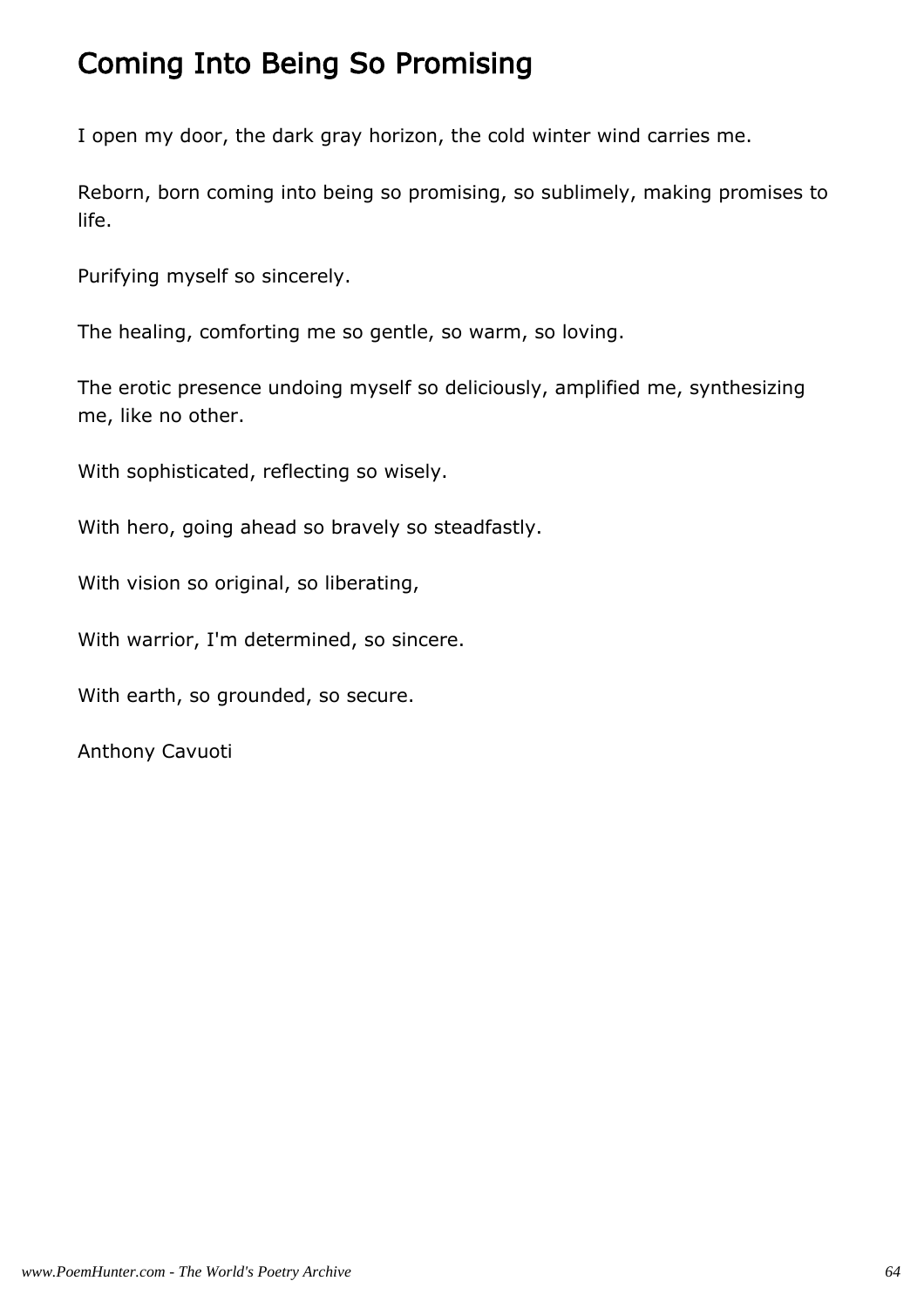#### Could Not Resist Her.

Could not resist her.

She was just as crazy as me

And even more original and alive

That is why I loved her so

People underestimate her just as they did me

She lived as a seven when she was really a ten.

She was a real even when she had to pretend

Would kill me, though I know better, might do it again,

This time knowing the rules and the boundaries of the 7 that is a 10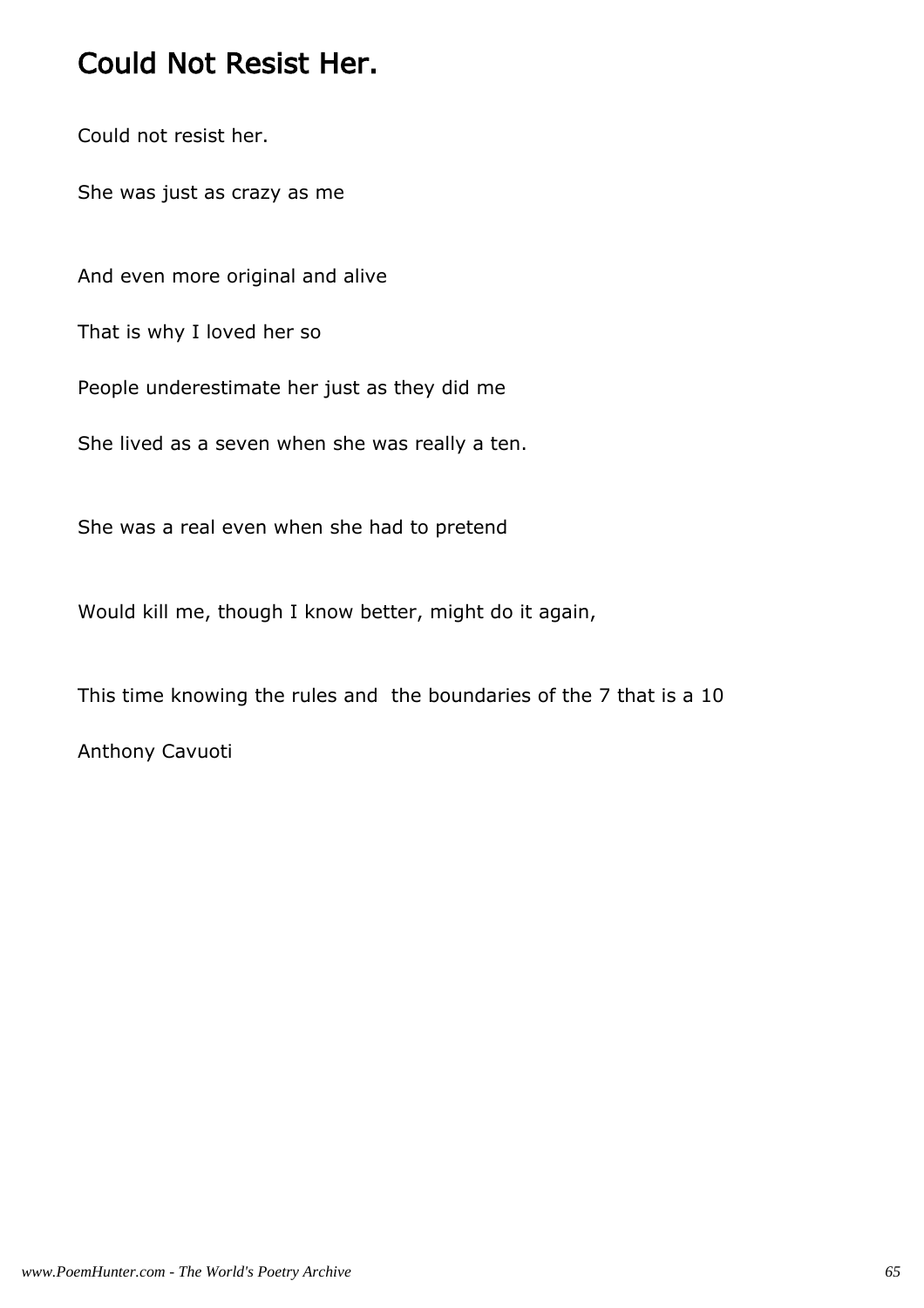### Cover The Truth Up And Protect The Abusers,

I noticed that if someone was abused and or neglected as a child as an adult they study psychology and literature a great deal as well as the manipulative arts, public relations, sales, marketing and accounting. The first group to find the truth, about what happened to them and other group to cover the truth up and protect the abusers, the child that they were, the victim that they are from seeing, from facing the cover-up of their past that messed up their life.

What you you work on most?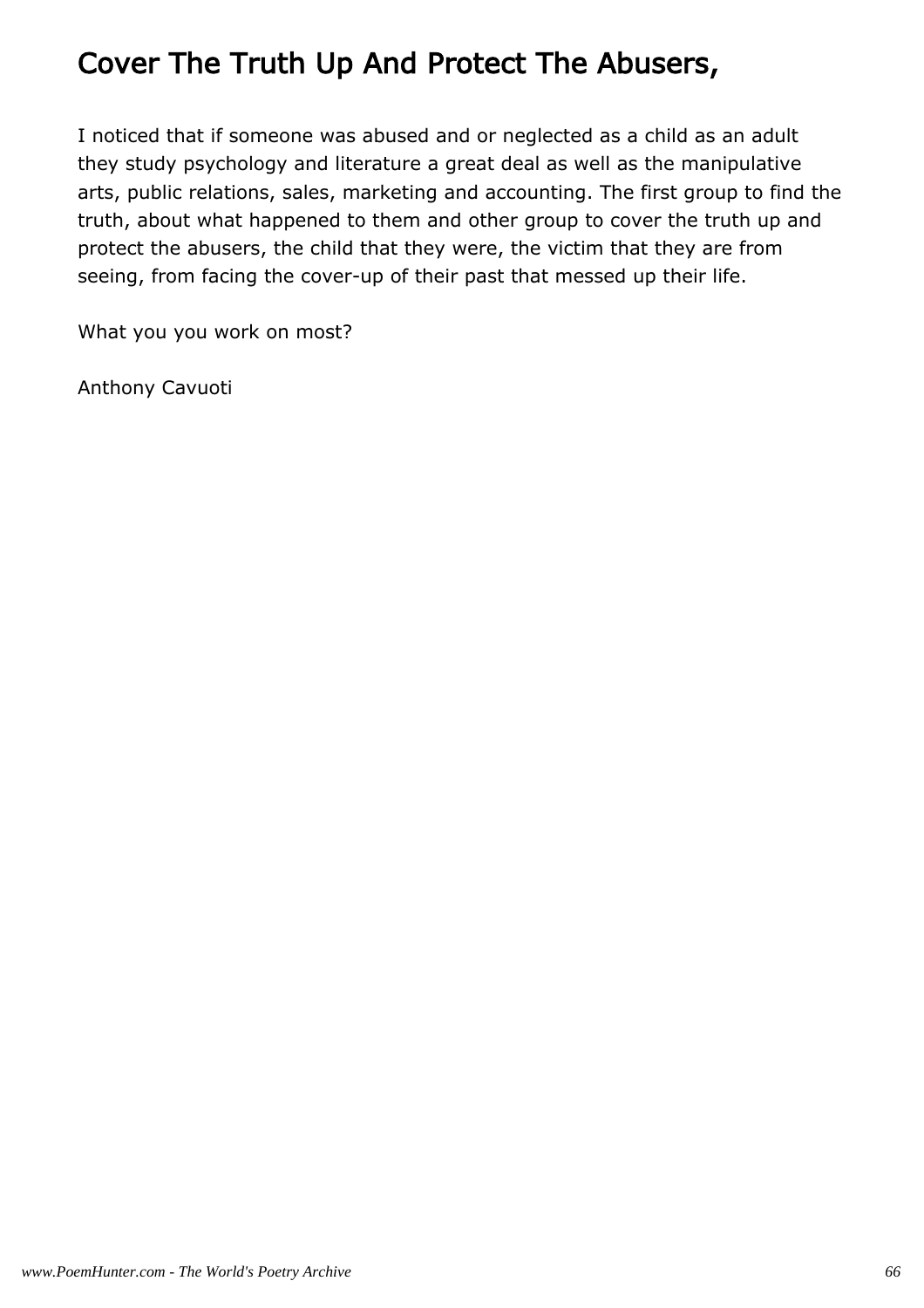### **Cyberspace**

Power, status, hierarchy, specialization, allure, there is nothing wrong with these forces in them selves, the problem occurs when they do not support our humanity, but become primary and no longer serve our humanity but become ways in which we hide from our self, perpetually distracting us and distancing us from one another, with the illusion that we are really existing in a meaningful way that is conducive to our real best interest. They become a problem for us, us meaning humanity when our primary superficial biological attributes and propensities become tools use by some to manipulate many, but this process has taken on a life of its own and all are now drawn into it and lost.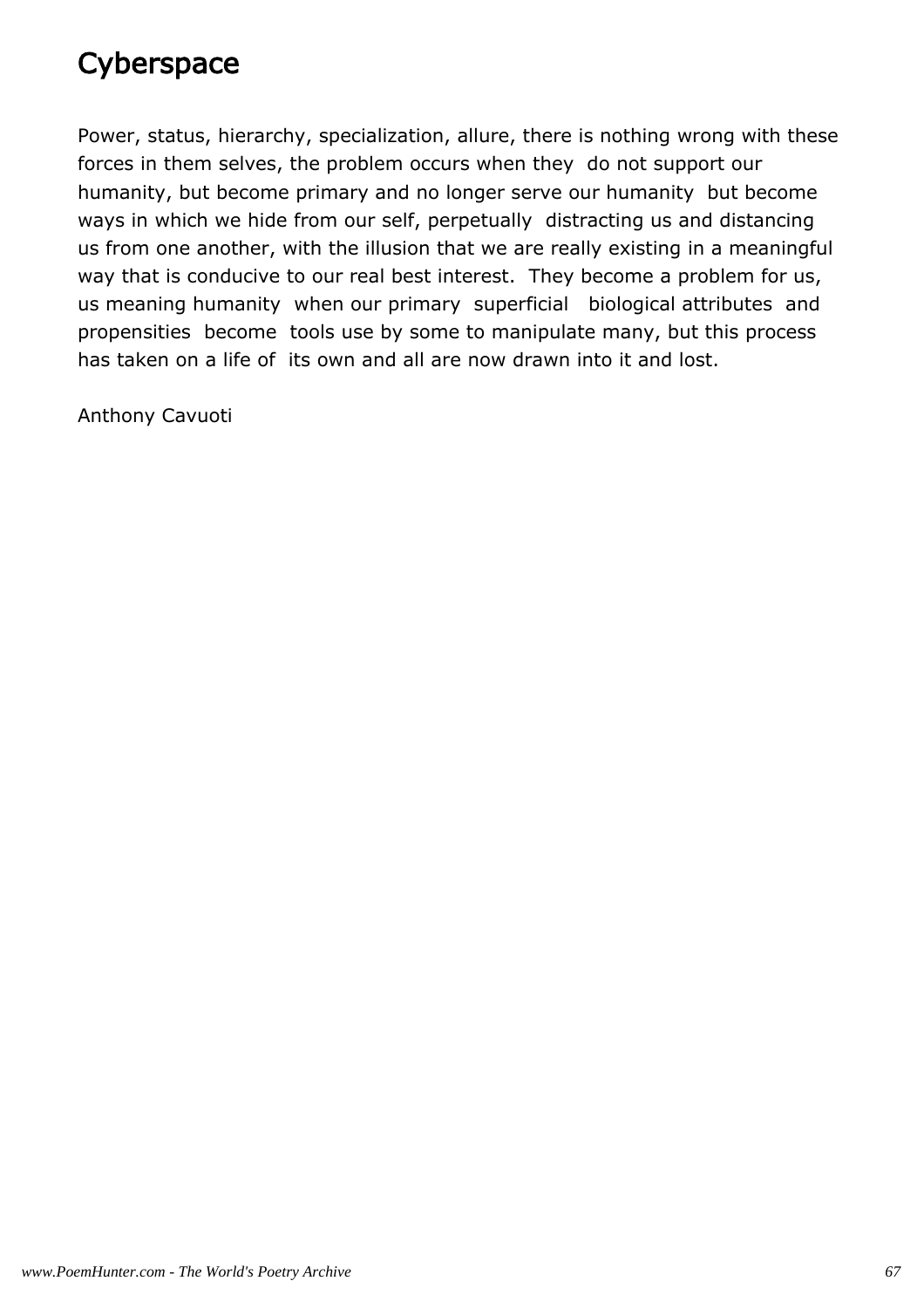#### Day In The Life Of A Dyslexic

After a Pleasant Dinner with my children at the flaming bowl. I went home to settle in for the night, homework, clean up, reading ready for the next day. My son gets a text that his band as a competition and that he's late.

We go to the school for which it's at But they're meeting at another field to practice. Oh yes they say it's a Carson high school but it's really at the Carson football field which is another completely different location. Finding the football field both of us have a dyslexic is a monumental task and frustrating. He find the football field and then they asked me about another field. Which they do not have the address. After if you failed attempts to get there driving we simply walk follow the music the music and walk there consider other fields to get there. On the cell phones people seem to be exacerbating that we don't know how to get over not from around here. When we get there somebody just showed happens to show my son I'll say that I've sent the emails about the change. I say let's just focus on the task at hand he's here we will make mistakes.

Well in the stadium walking down to get my jacket somebody says oh you happen to find the field. I replied the field wasn't the issue with the practice field, thank you for volunteering that so publicly.

I asked when the moms for her phone number that way next time I can have some contacts and I could be more informed. Walking to the car this older woman says, back off, she is happily married..

I say your Junior high school level gossiping mind must be very disturbing for you.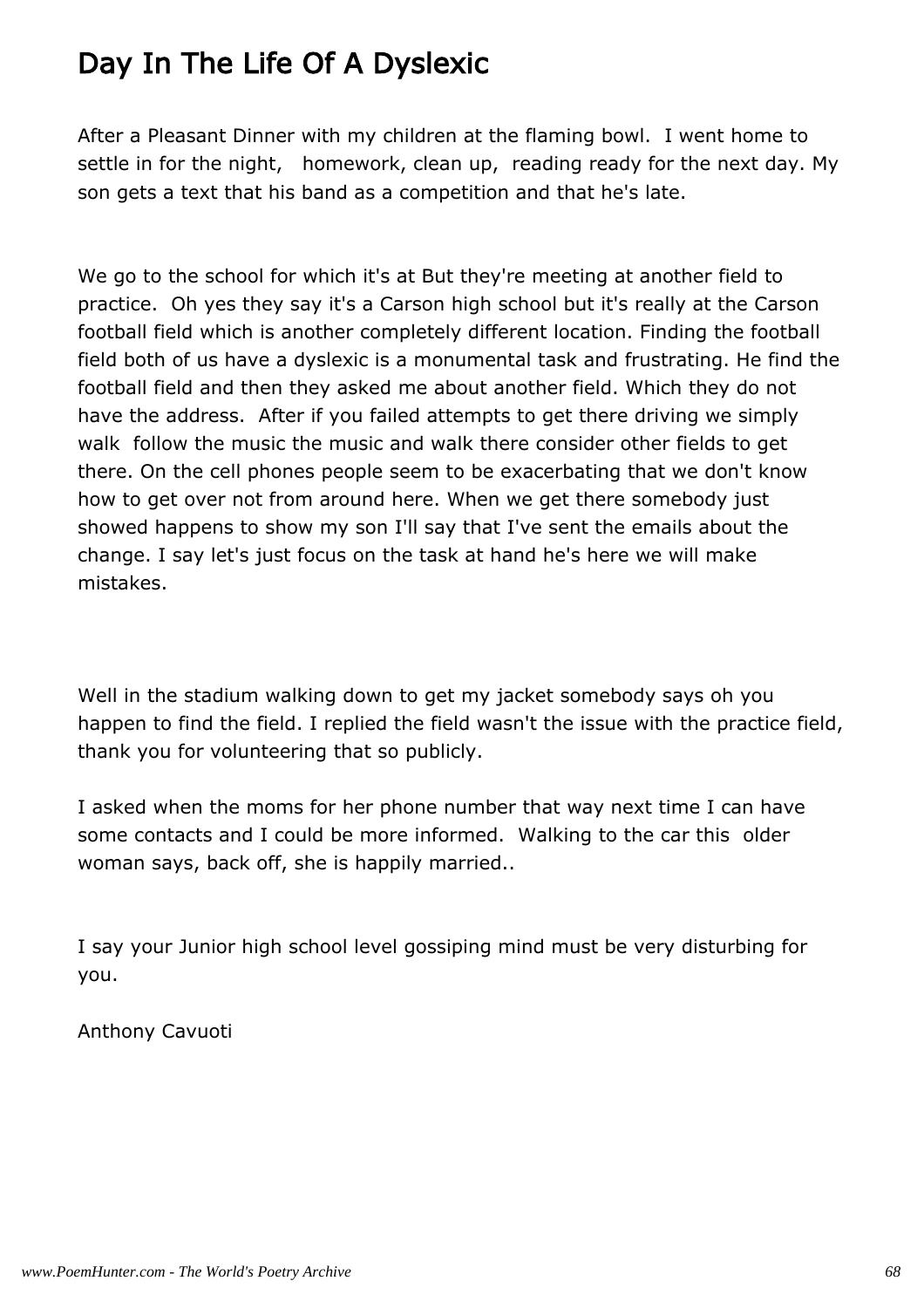### Deal With Its Force

You help others when you face your pain. You get by the storm when you except and deal with its force. Everything grows this way. If you want fertility without a rain you are a desert, a desolation, you only live a marginal life, all in your orbit enact your strife until they see through your fake and shallow personality.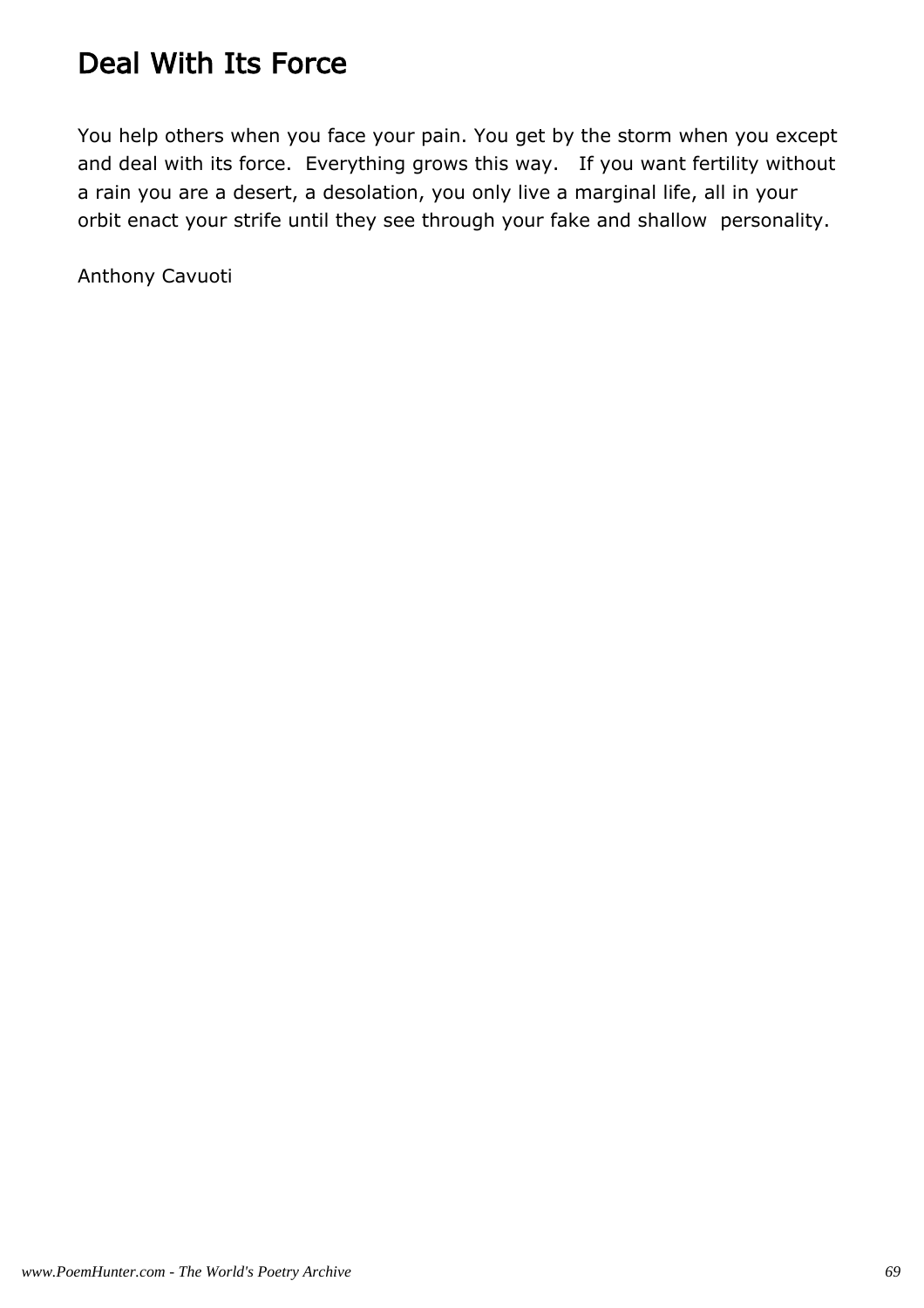### Death

Death is exciting, thrilling brighter than the light of glory, more thrilling than sex, more exciting than the ecstasy of orgasm. No rush for it, want to be here more for my the love ones, for my dreams here, but how bright, powerful, moving, exciting it is, God how you feel it.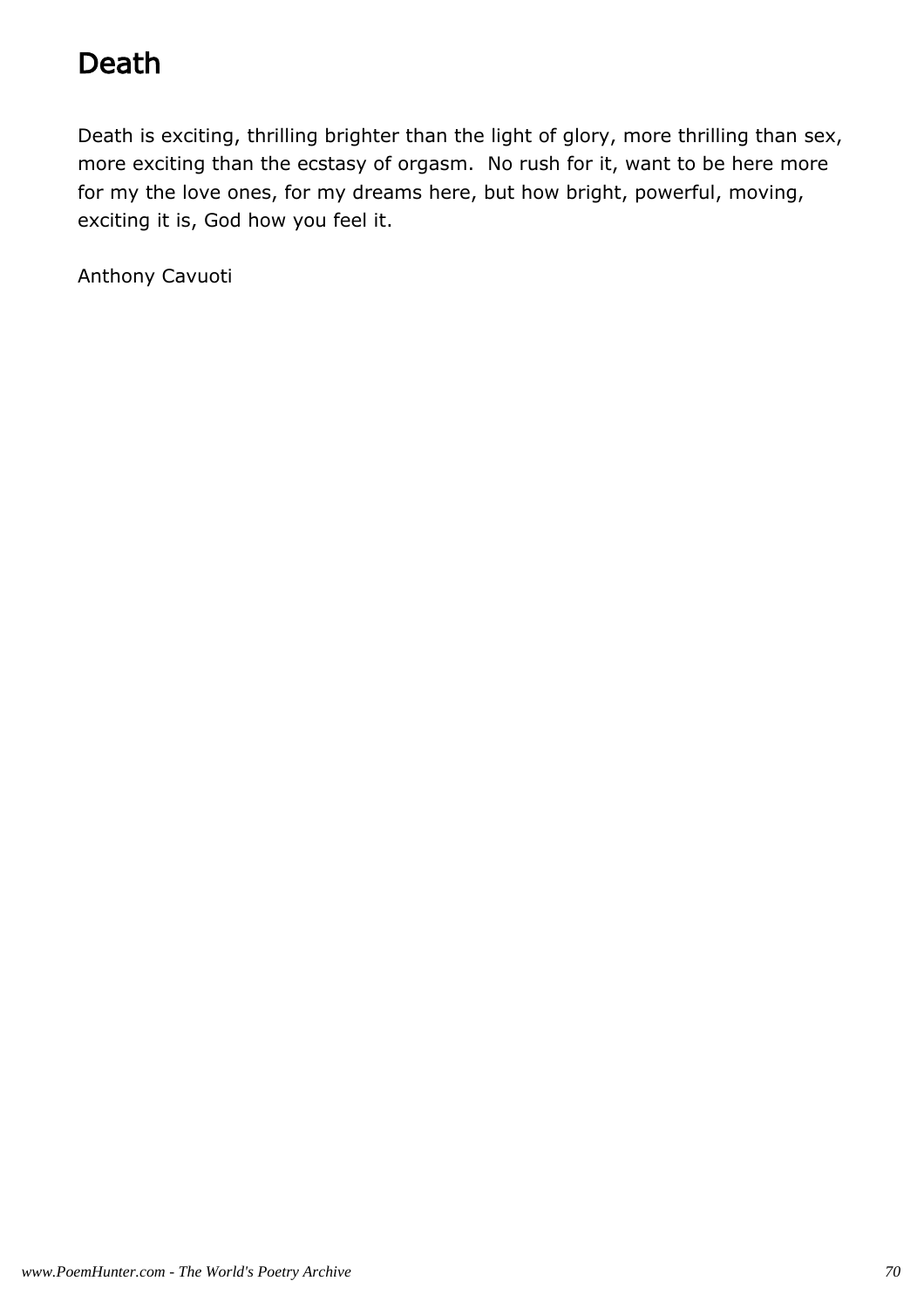### Death And Birth,

Death and birth, what are they both but the chance to dream your self once more.

I do not fear death, I fear not becoming, is there more becoming after this life, is there more sleep after sleep, more hunger after hunger, more sex after dissipation, yes, yes, and more endless more, as you or not you but still more, endless more. Tears of more, pain of more, life of more, death of more, birth of more, cry of more, sorrow of more, bliss of more, feel of more, joy of more and still, this time I will do it right of more, this time I will care more of more, this time I do not give a phuk of more, this time I will be the best of more, this time I will love of more, of more and still more.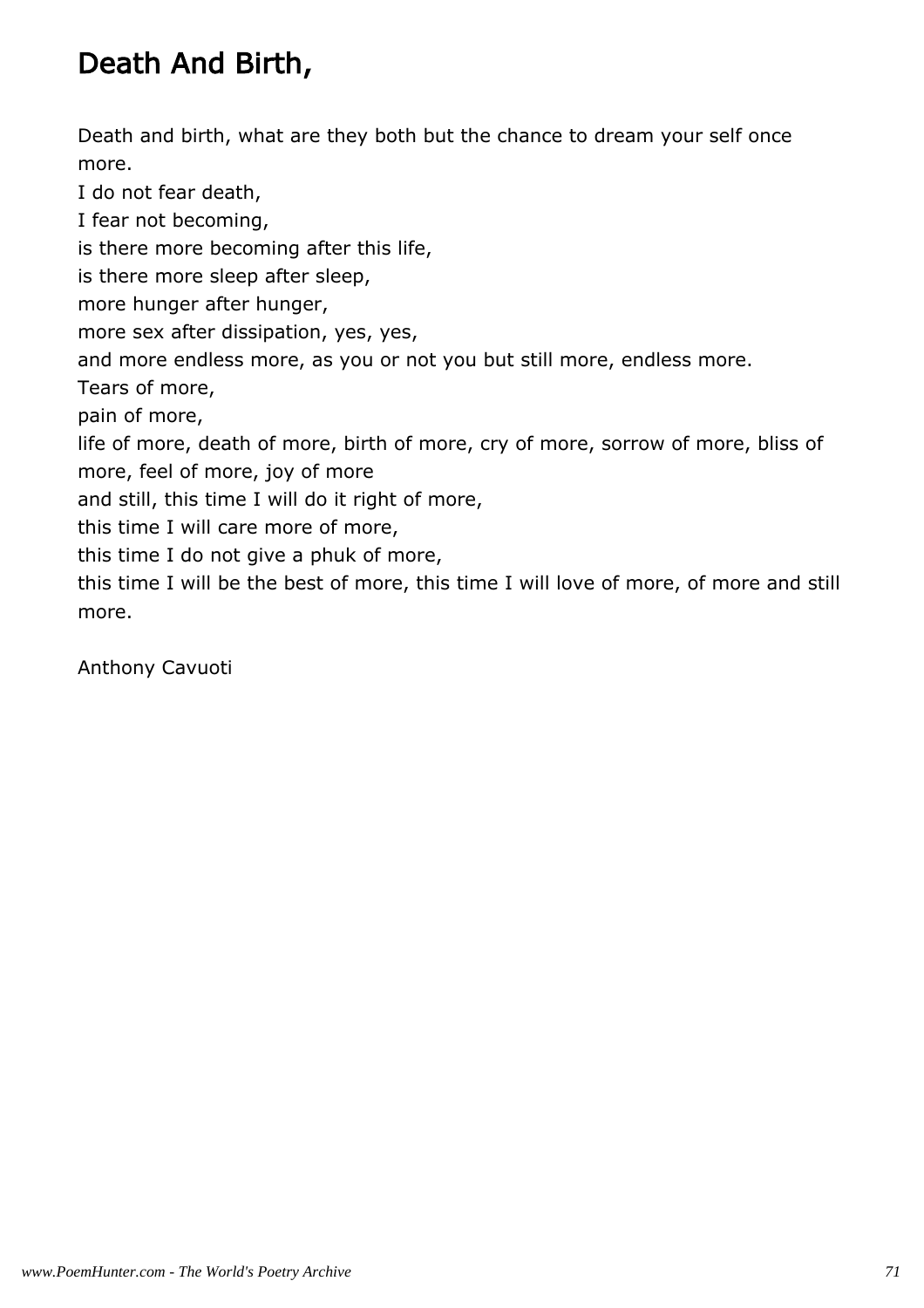### Deceived

The reason why you want immortality or salvation is because right from the start you where deceived into living another life that wasn't yours.

You mistaken a role given to you, for yourself,

mistaken your role for your soul,

mistaken the role that was inflicted upon you for your life.

Many will go to any lengths to maintain this deception but!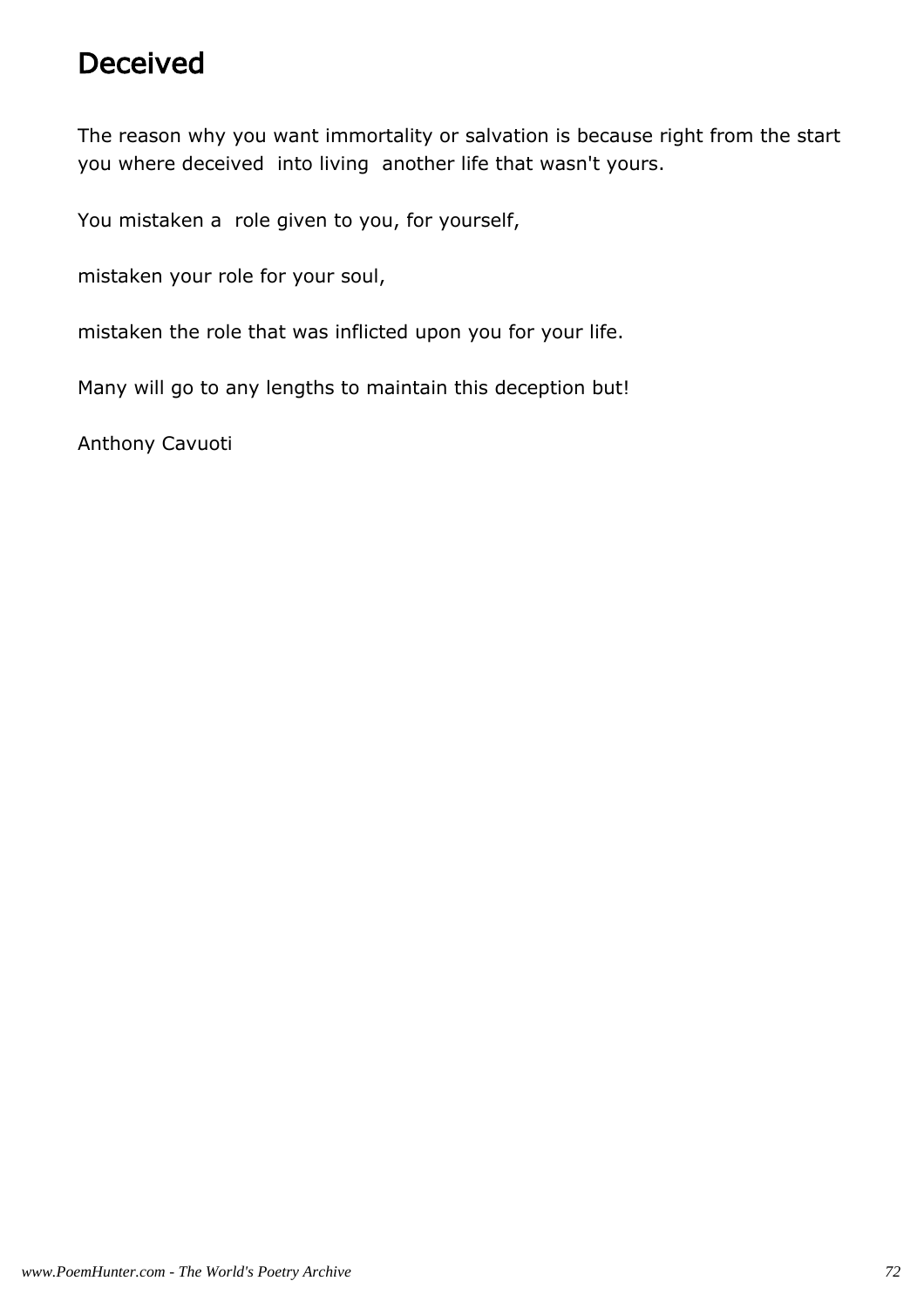### Deep Levels

I am not going to sacrifice myself on deep levels, simply to be pleasant on superficial levels. That means not suffering people that refused to face and resolve issues, as well as conflicts or pretend nothing has changed so as to hold onto power, their fragile sense of control, their pseudo self. Maybe on Facebook but not in real life. Some will say what is the difference. There is none, so good by.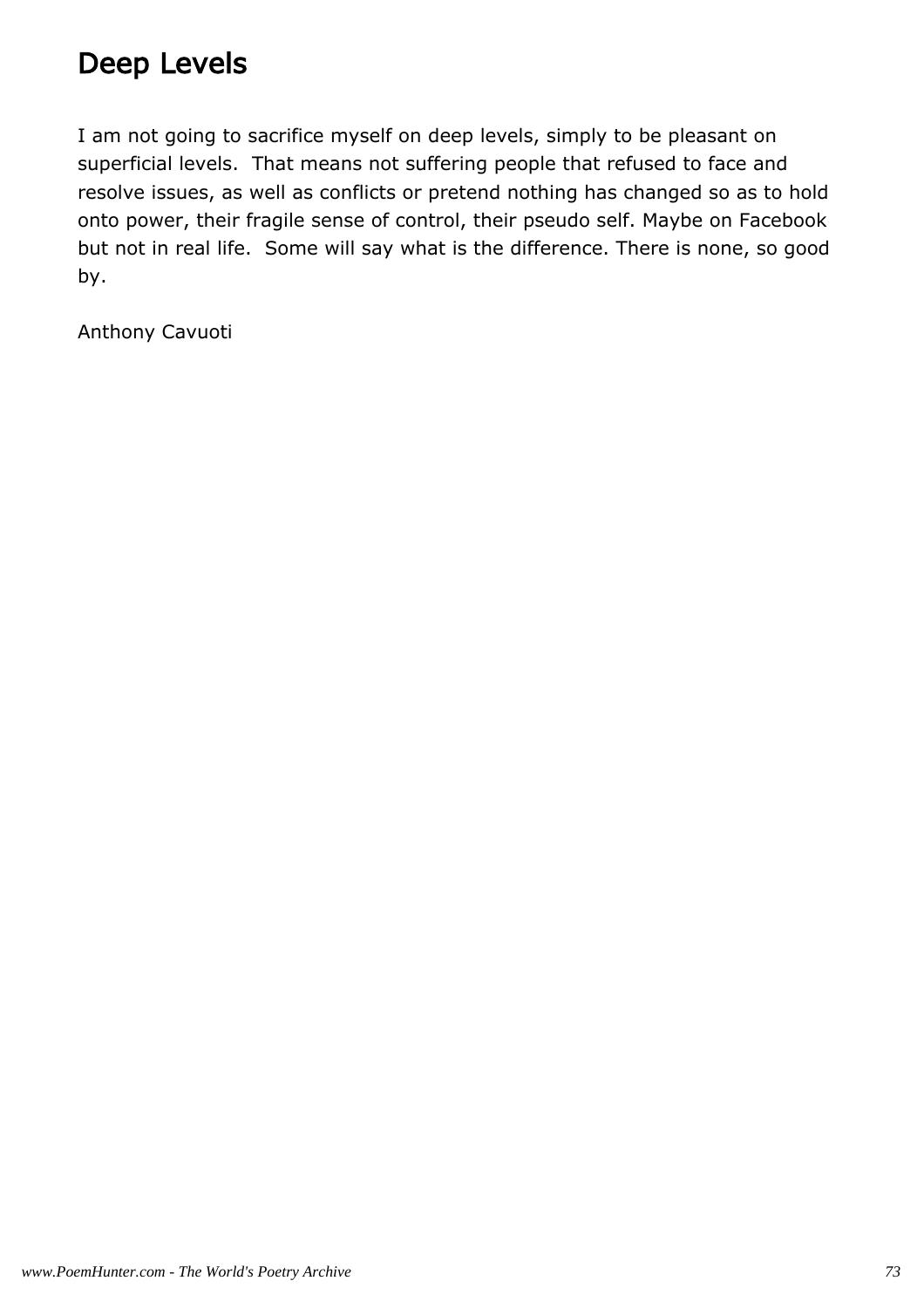### Demons Or Modern Surveillance

there are innate undermining processes, we exploit those innate negative tendencies of the psyche, we do this in many ways, like a predator we are always making adjustments from maximum exploitation, always altering are approach of various degrees of direct and indirectness. Always moving, closing in right in plain sight. One of the multitude of ways we do this is by knowing each person individually better than they know them selves, knowing them better than their closest of family and friends, knowing all their relationships, associations, motivations, frustrations, interest, sorrows, hopes, fears, believes, as well as their status and their ranking on all levels of their relationships and their shifting conscious and unconscious self course all of your secrets, especially the ones that you hide from your self and do not even know that you're hiding, exploiting the many contradictions of your character, all thatconfounds you and all of the means in which you seek also accumulate as much of your experiences as we can, from every source, we extract, we glean all that we can from it, meaning, conflict, joy, all of it. What appears to most as broken patterns of behaviors to us are predictable algorithms.

Copyright © 2019 Anthony Cavuoti, MAAll Rights Reserved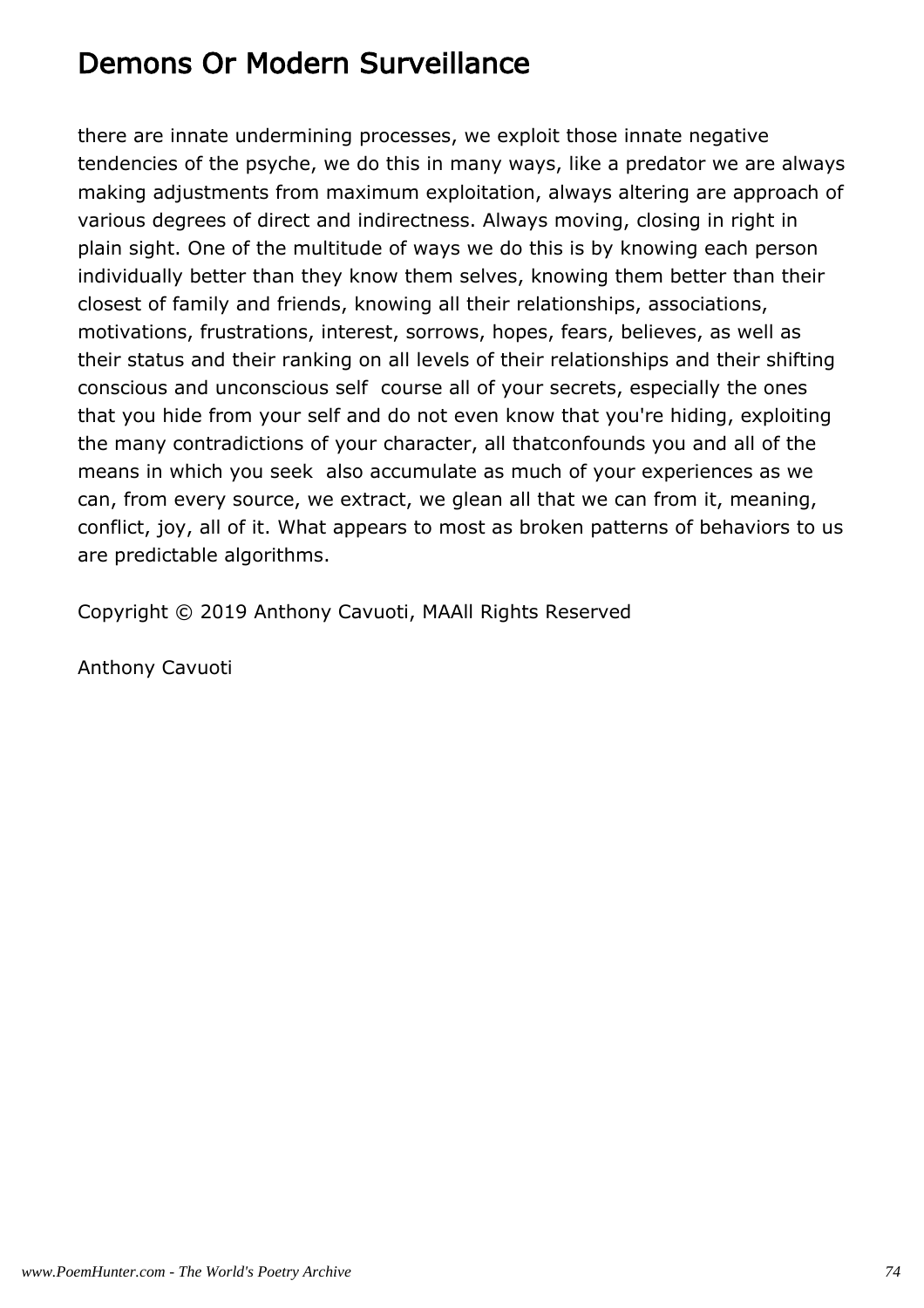### Desire

Life is the expression of the desire of the soul to manifest and to share what it uniquely perceives and feels. Columbus's essence is deep in discovery.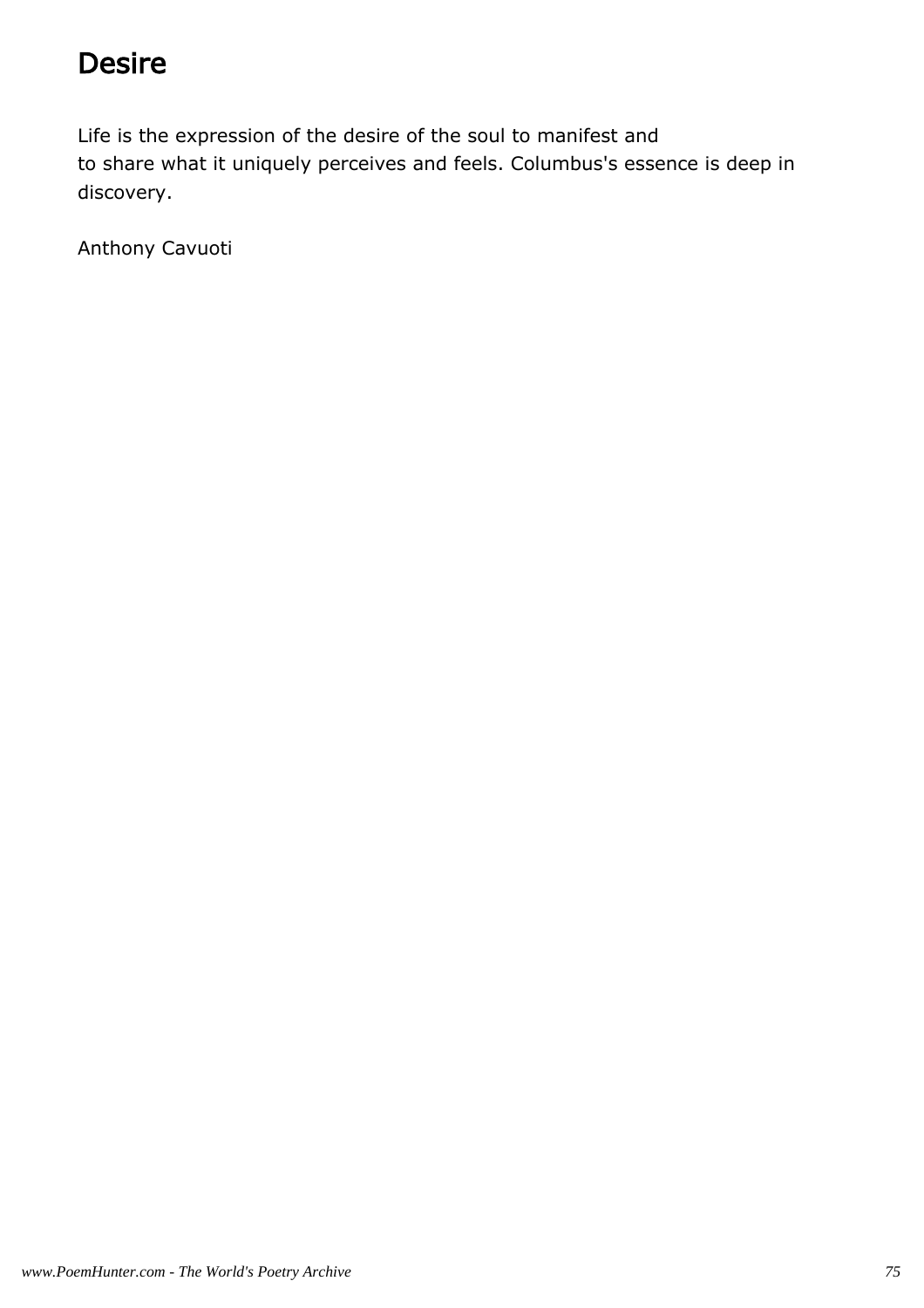#### Dionysius.

Now that my reaction formation is gone

The Intoxication for her is gone.

Such a lovely enemy that almost was the end of me

Cherished her so!

Love thy enemy which I did

Make love to that enemy!

It wasn't right, but so right! So thrilled by her, so filled with delight

Knowing all along it wasn't real, but so real!

Knowing it wouldn't last but God wishing it would!

Cannot leave,

Cannot believe that I could feel so good feeling so bad

Stop, stop do it again

Wisdom, strength experienced, integrity, stability, sanity no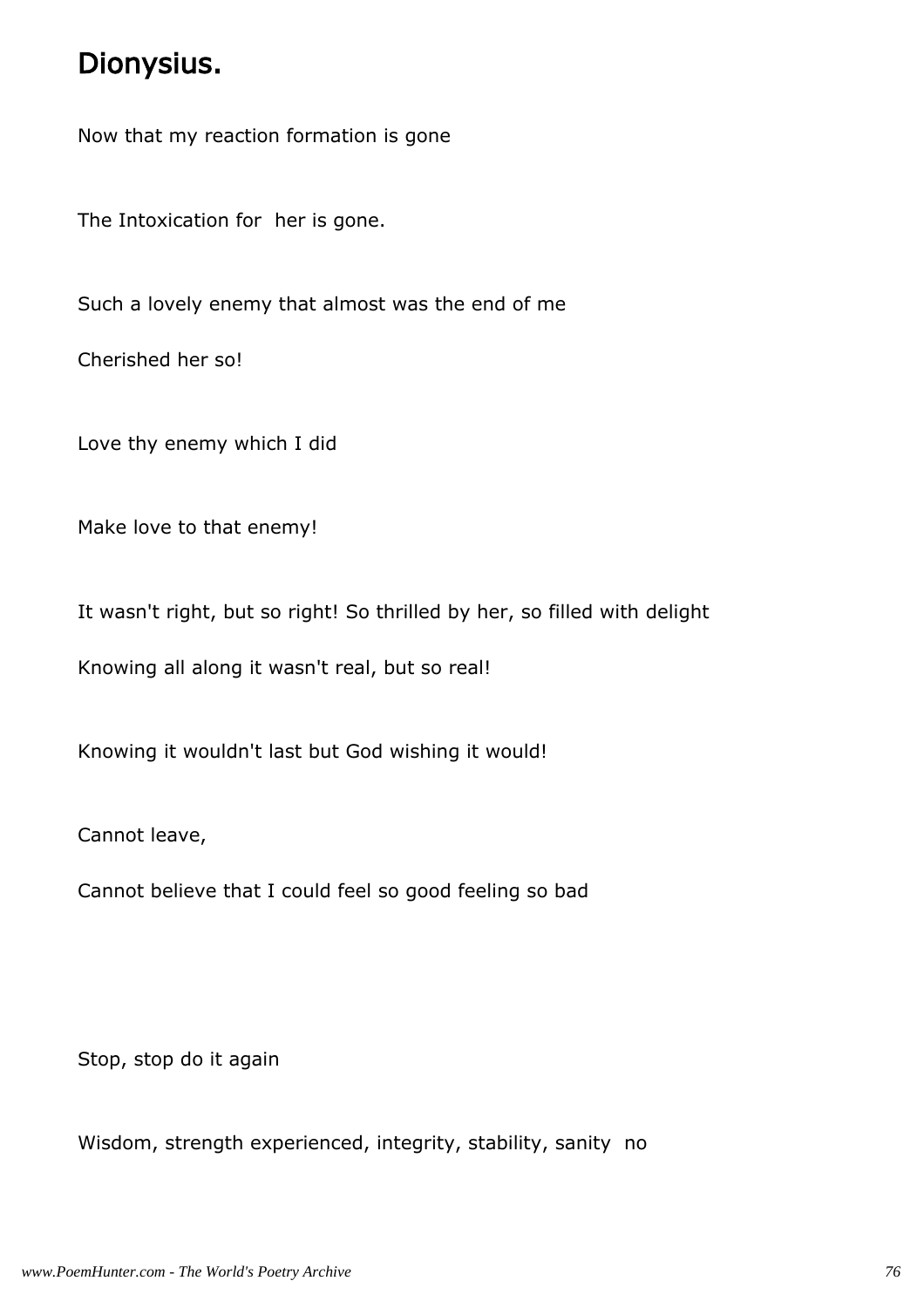Being undone so deliciously by her, yes

Such a lovely form of madness

Dionysius.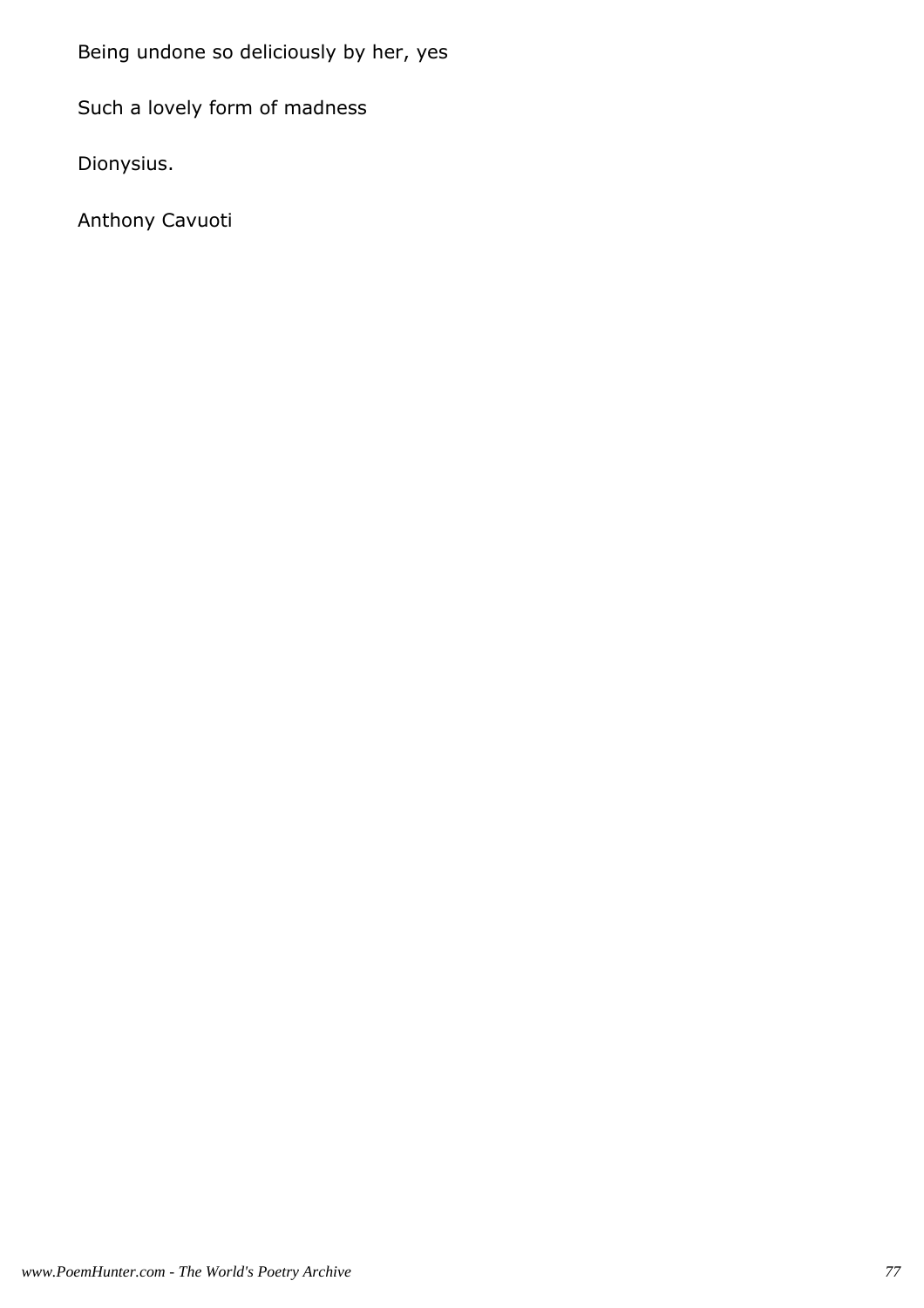#### **Dionysus**

Even more than honesty, is caring, giving and effort and struggling from what is meaningful in her life, holding it very sacred, sacred, that is what is real, that is what last.

My heart cries for her but she is not here.

My rational mind knows it is for the best.

She was the fulfillment of my darkness, the unraveling joy of wonder. The sweet sweat of her I wish to drown in, it was my marsh of pure delight.

The more I am of the light, the sweeter my death in the darkness,

I need the night.

I need her.

Not one, both.

Continue your courage and the unconventional which is the only path in which you will not be lost.

Give an effort, be real in brave to have a delicious night.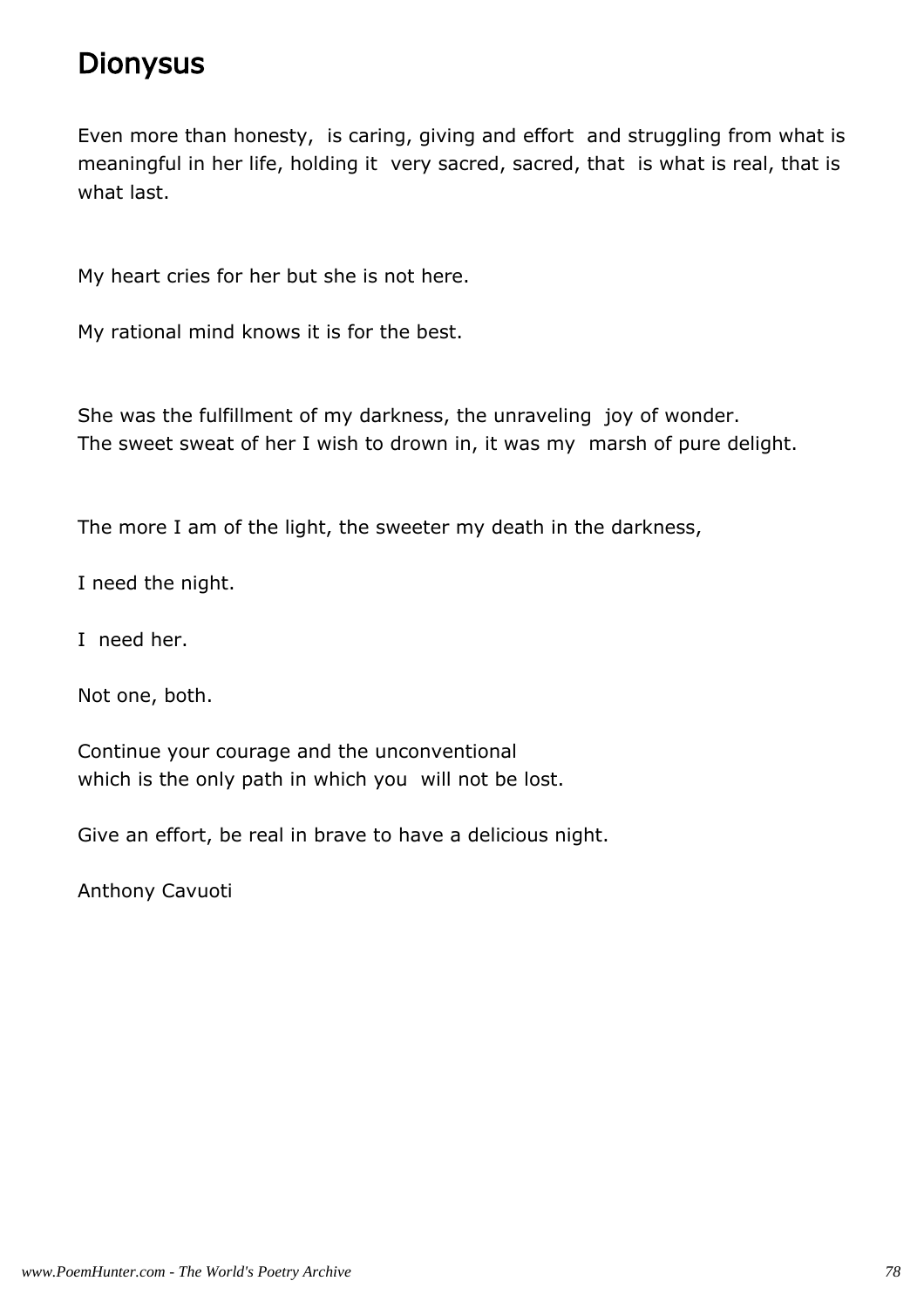### Discontinuous Existence

We do not die, instead we live a discontinuous existence. This life here, my body, my thoughts, memories, feelings, what I am physically, once this is over it is over. Anything else is just an allusion. When we die it is over, nothing is going to recreate us, make us again. Restore us to what we are. It is over the end. No more. End of story. Final curtain. The dirt sleep. Or is it.

Could not resonances of this life carry over to our next life, be with us in the after life, in the life between llives. Could it be a process analogous to dreams? Could parts of your life continue in another existence after death in the same way aspects of you continue in your sleep, to different degrees. Part of your life as a child continues periodically when you dream at night, parts of you as a young man and or woman continue in your dreams. Images and deep connections you have with creation and or the divine, depending on your perspective, continue when you are dreaming. Though you are not you, you are you, brought to life again.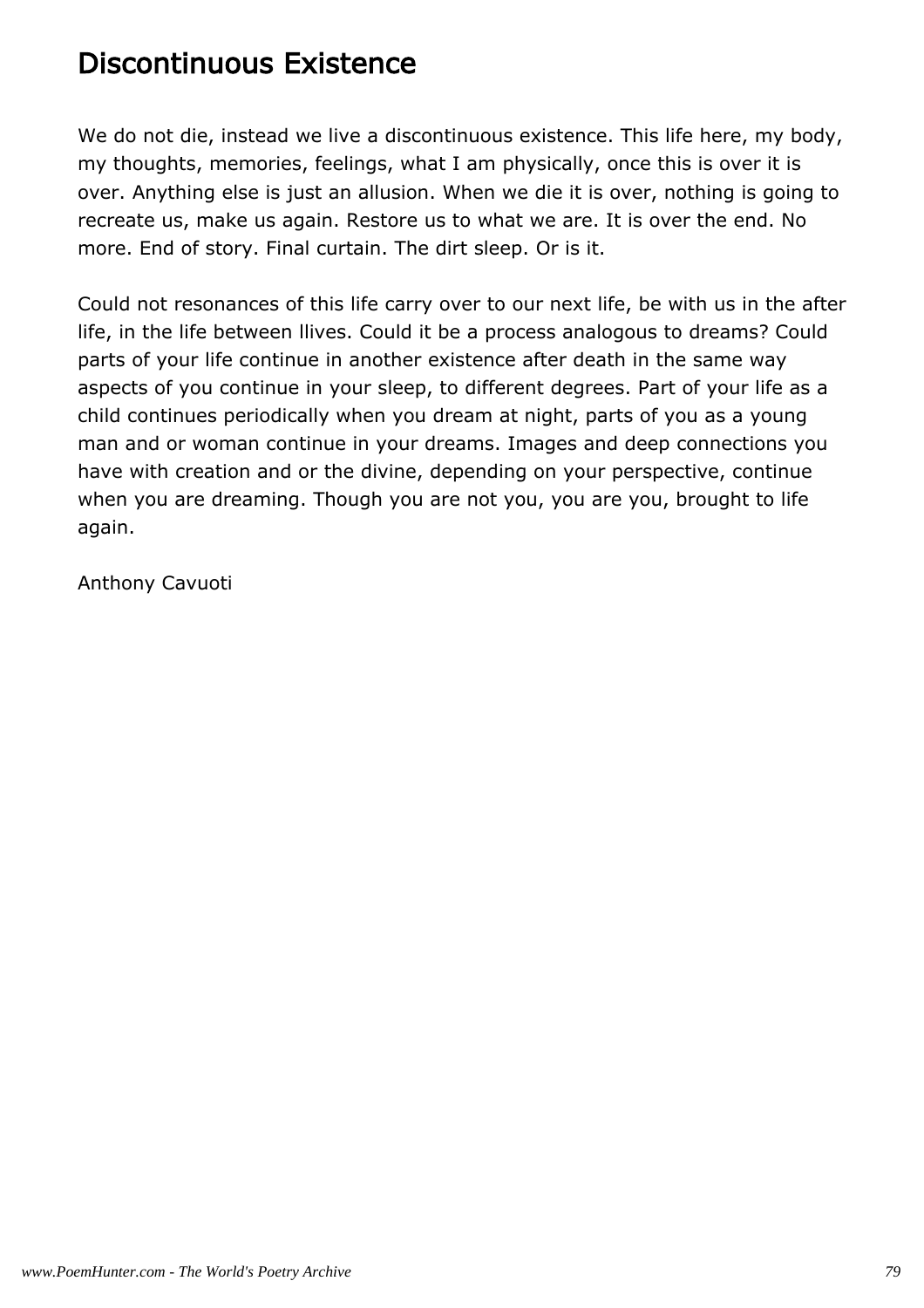### Dispel The Past Darkness.

Still beyond my capacity to express.

Sometimes the gifts of life, the grace of god goes beyond my wildest expectations, beyond any bliss, fulfillment and paradise I could ever imagine, ever dream of.

A miracle I can see, cherish and appreciate in time. Some were made for greatness, some meant for fame, others fortune, mine is greater than all combined, being able to appreciate you,

having had the privilege to see you in all your shades.

Not cherish it would surely cause a collapse of a major portion of heaven.

Such sunrises always have bright days.

Such starts of dreams always awaken to pleasant feelings in the morning light of day.

Such a dream leads to real life, real caring that dispel the past darkness.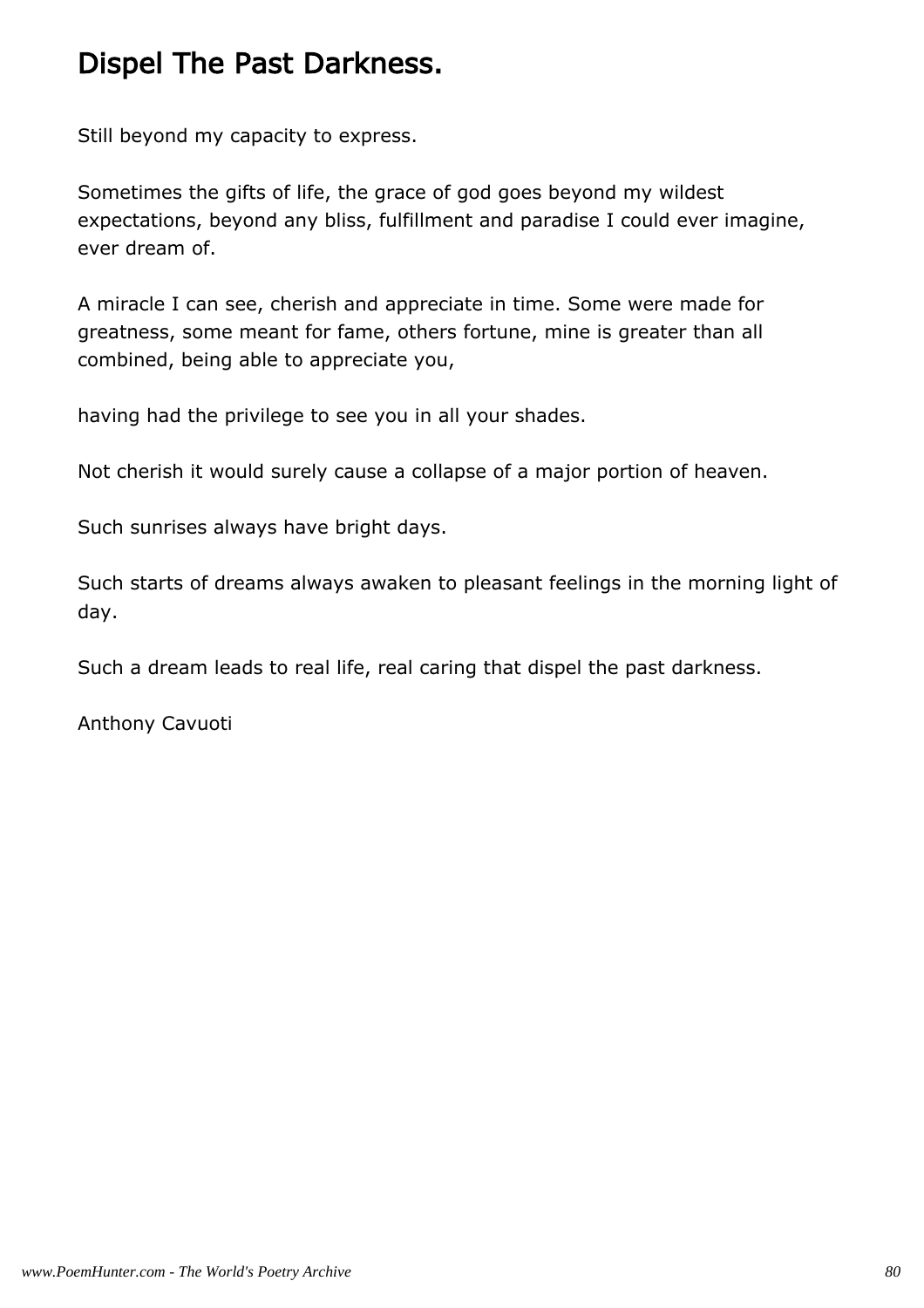# Do Not Be Intimidated By Bureaucratic Fools

Do not be intimidated by bureaucratic fools with a little power. Their indifference is only match by their ignorance. Such are fools that are arrogant in their indifference. They are rigid, narrow, shallow and full of them selves. They have no competence in what they do, they are only good at covering their a\*\*.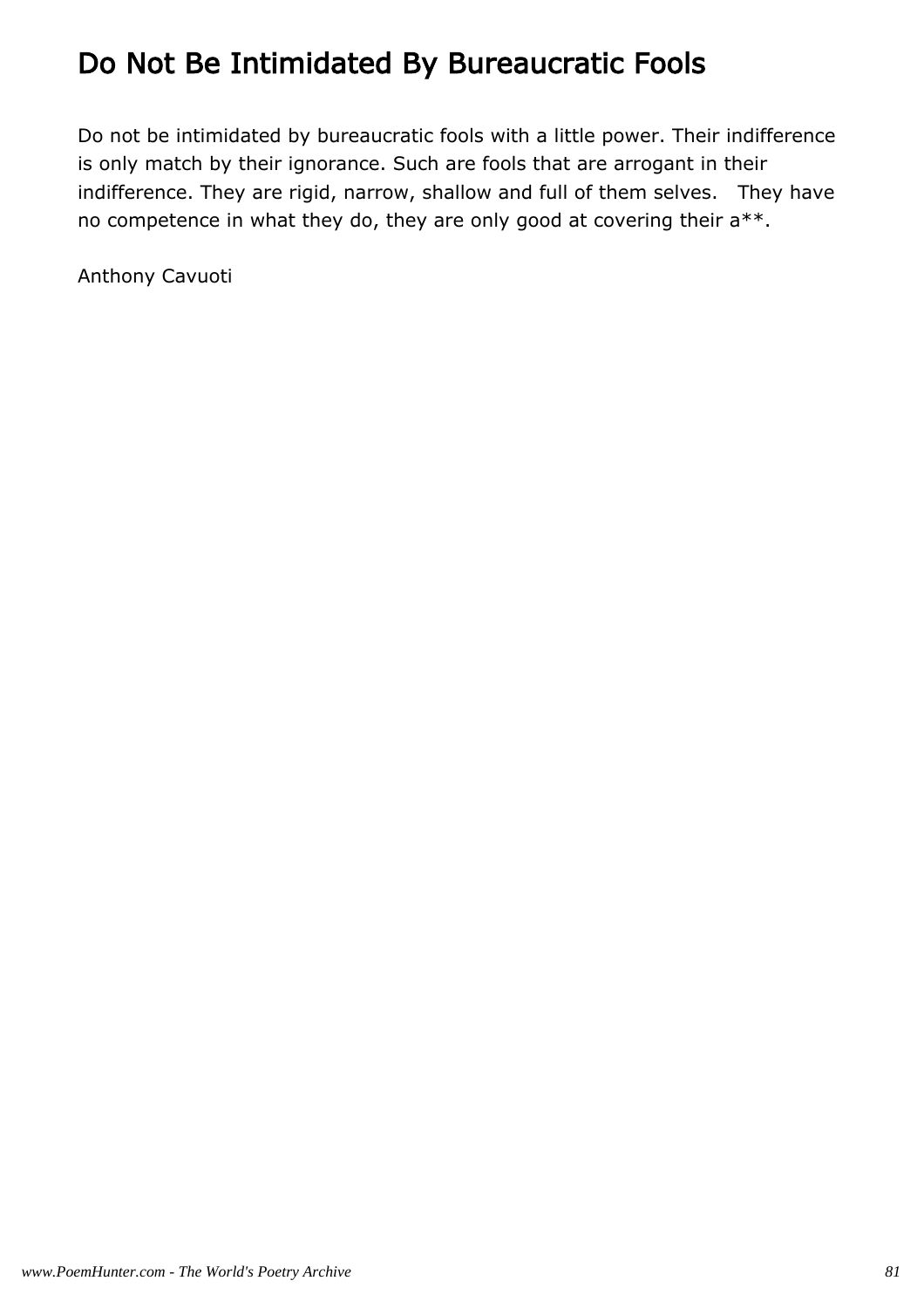### Do Not Wait

What did you come here to see? What did you come here to be, what did you come here to do? Most of the so called experts on psychology, of adolescence, childhood, adulthood, midlife old age, of marriage simply explore as well exploit as they show how are way of living, our society is failing us, how we can not go on pretending.

Do not wait for midlife to really know your self and live your real life. You do not have to meet and live out issues of past generations.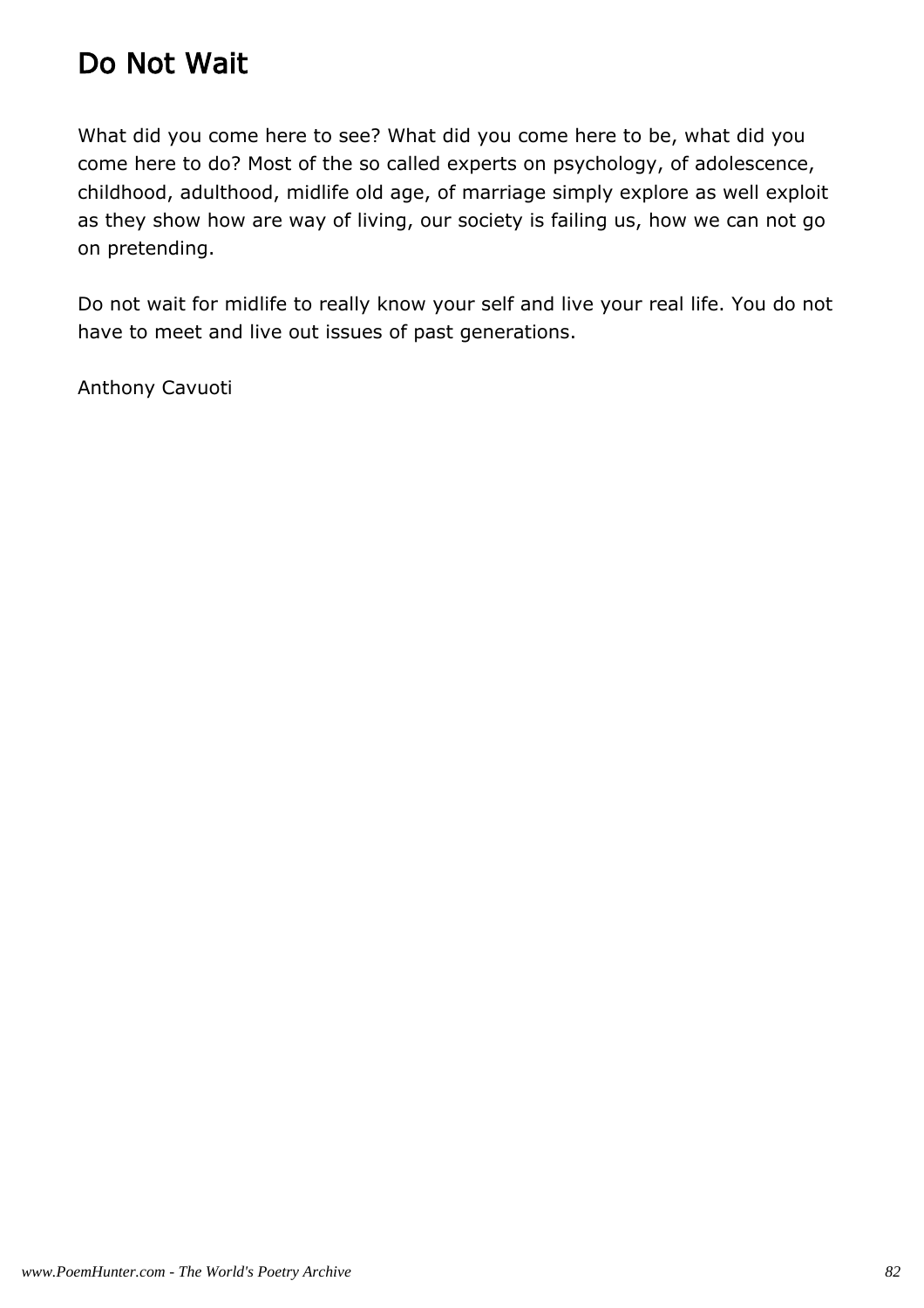# Do You Rise To Or Do You Sink To

Do you rise to Creation's, God's, our spirits great powers and the great task before you, before us or do you sink to the false appraisals of those of marginal perception, of little to no depths, little to no spirit and wisdom, though they are most proficient at games of pretense, and deception.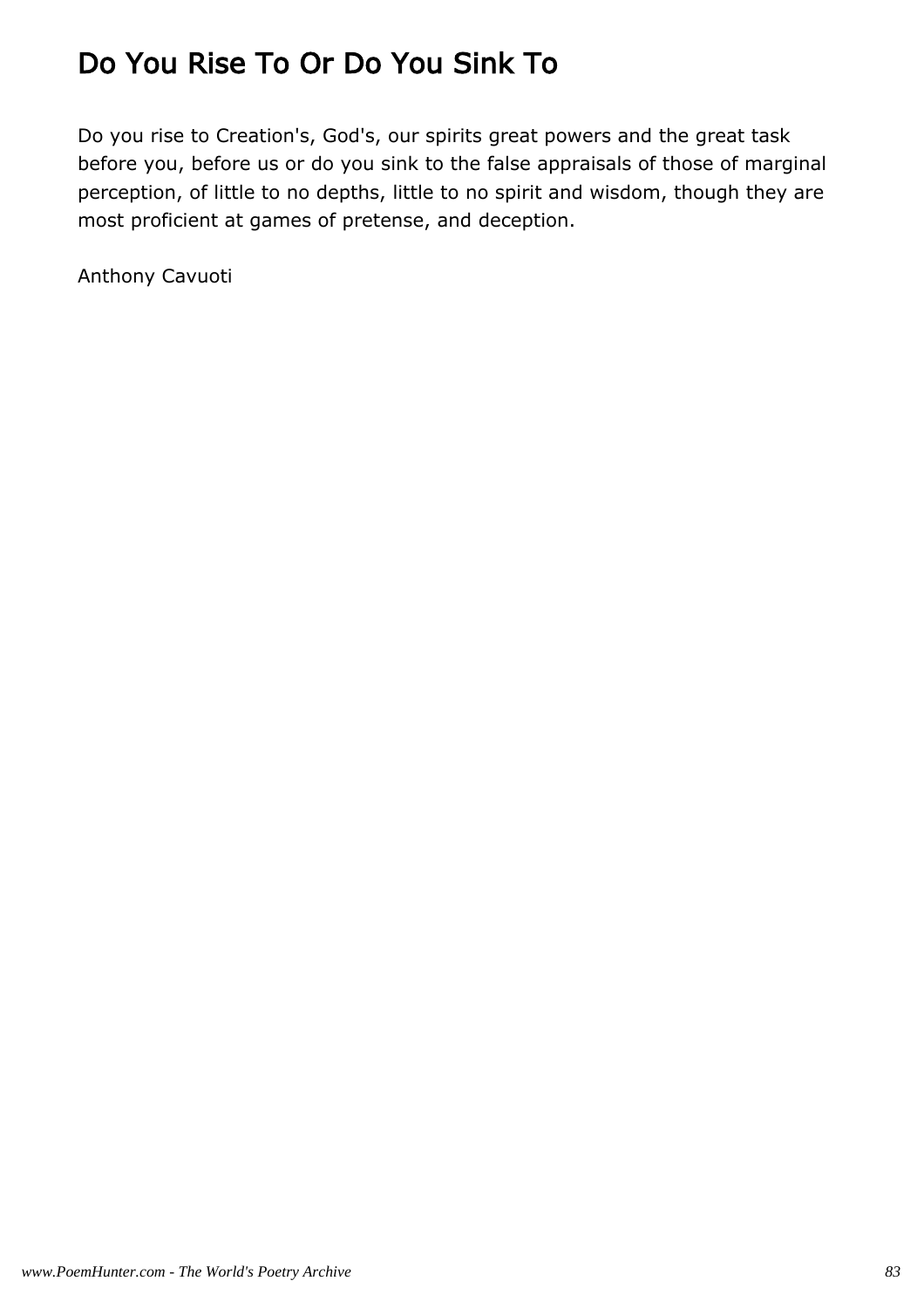#### Dreams

Dreams remind usof what we are, of who we are.

Dreams also show us how we are relating to others and how we get in our own way.

They tell us how we come to terms with our self.

How we betray our self and how we find our way back to our self.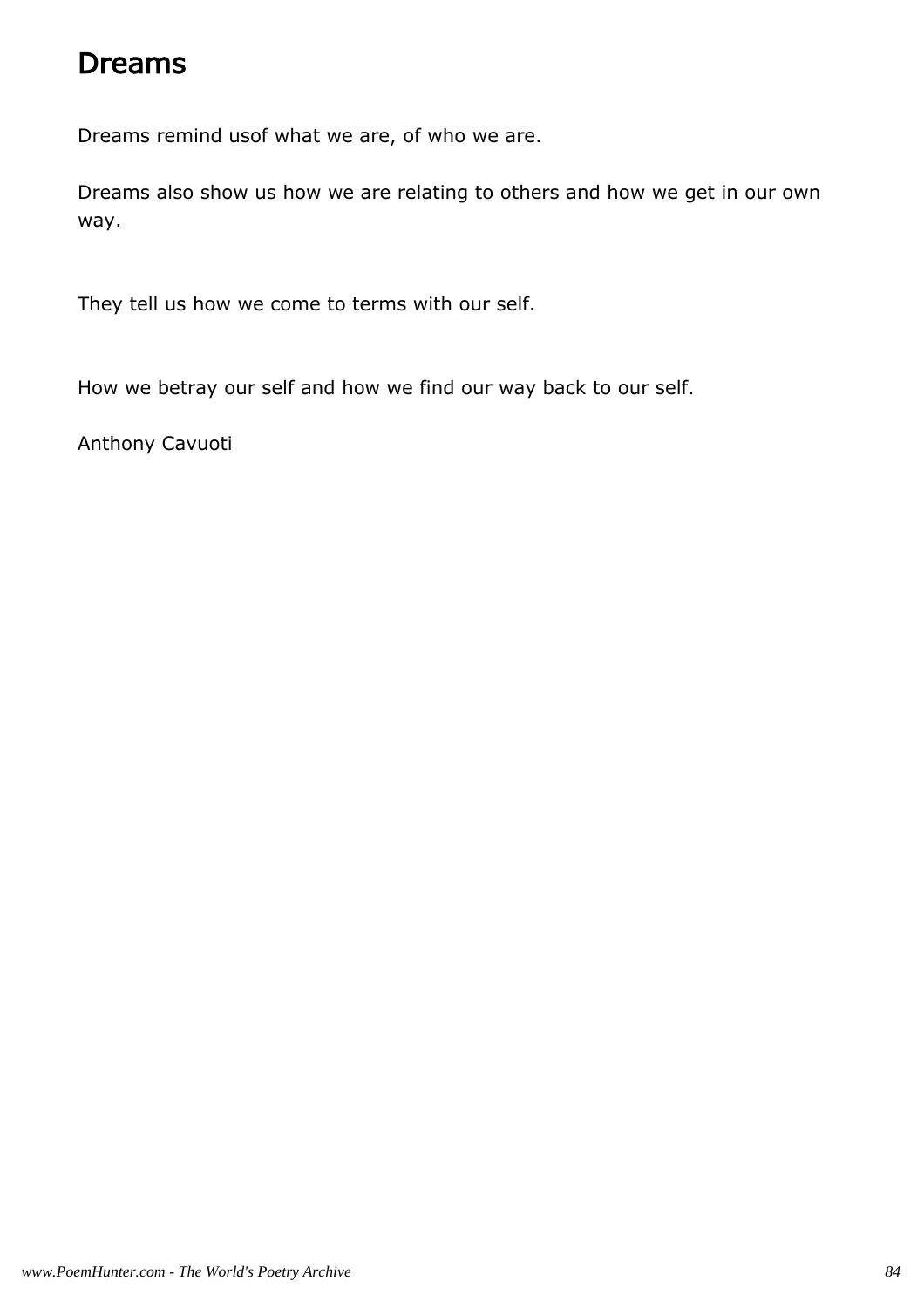# Dyslexia

Dyslexia IS NOT A DISABILITY NOR IS IT AN ISSUE, PEOPLES FIXED ATTITUDE AND IGNORANCE is the real disability! !!!!!!

Einstein, How come you can't do the math like all the other good students

in Prussia?

Einstein how come you can't conform to the norms and social conventions like all the other good Germans and later on like all the other good Americans?

Disney why can't you just face reality and realize carnivals and fairs are places where people act belligerent?

Thomas Edison why can't you just get a regular job?

Winston Churchhill, why can't you simply face the fact that Germany is not going to be in aggressor?

John Lennon as a student why can't you realize that your dreams are going to be completely useless? Quit wasting your time!

Anthony Cavuoti you're only incarnated in one life at a time, quit believing you exist in multiple spears that influence one another in so many subtle and beautiful ways that alter creation itself.

And quit believing that dyslexic on the new mutants that are going to transfigurate the world.

Most of all quit telling dyslexic people that they are the most creative and some of the best and most productive people on the face of the earth!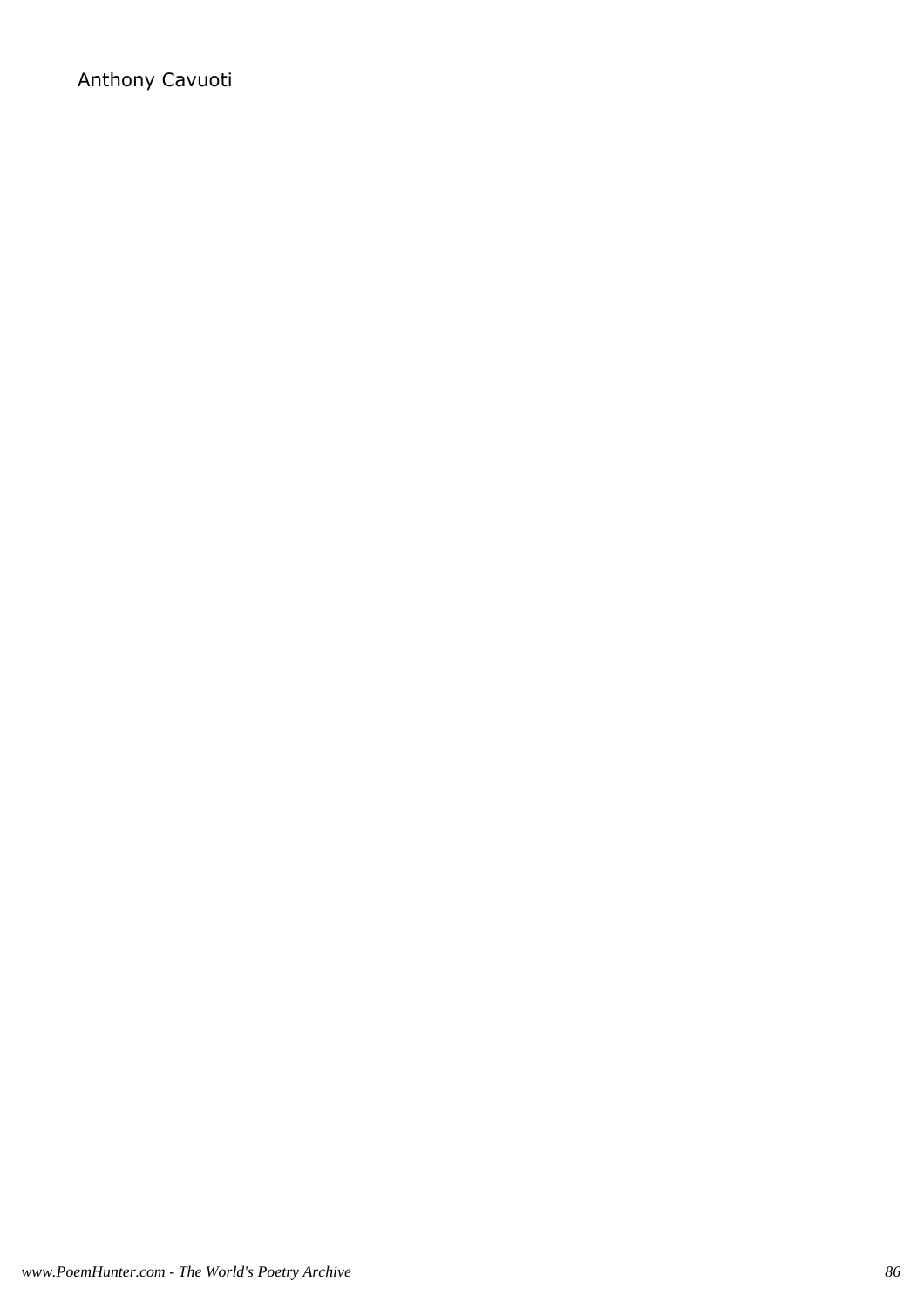# Dyslexics Are 4g

Metaphorically, when it comes to seeing colors, the vast majority of people are 3G, dyslexics are 4G. They can and do see a greater distinctions of colors and possible more colors, once again metaphorically. When it comes to concepts dyslexics are 4G. However when it comes to decoding and encoding, reading and writing, they are colorblind,3G. What are wonderful yet frustrating at times paradox?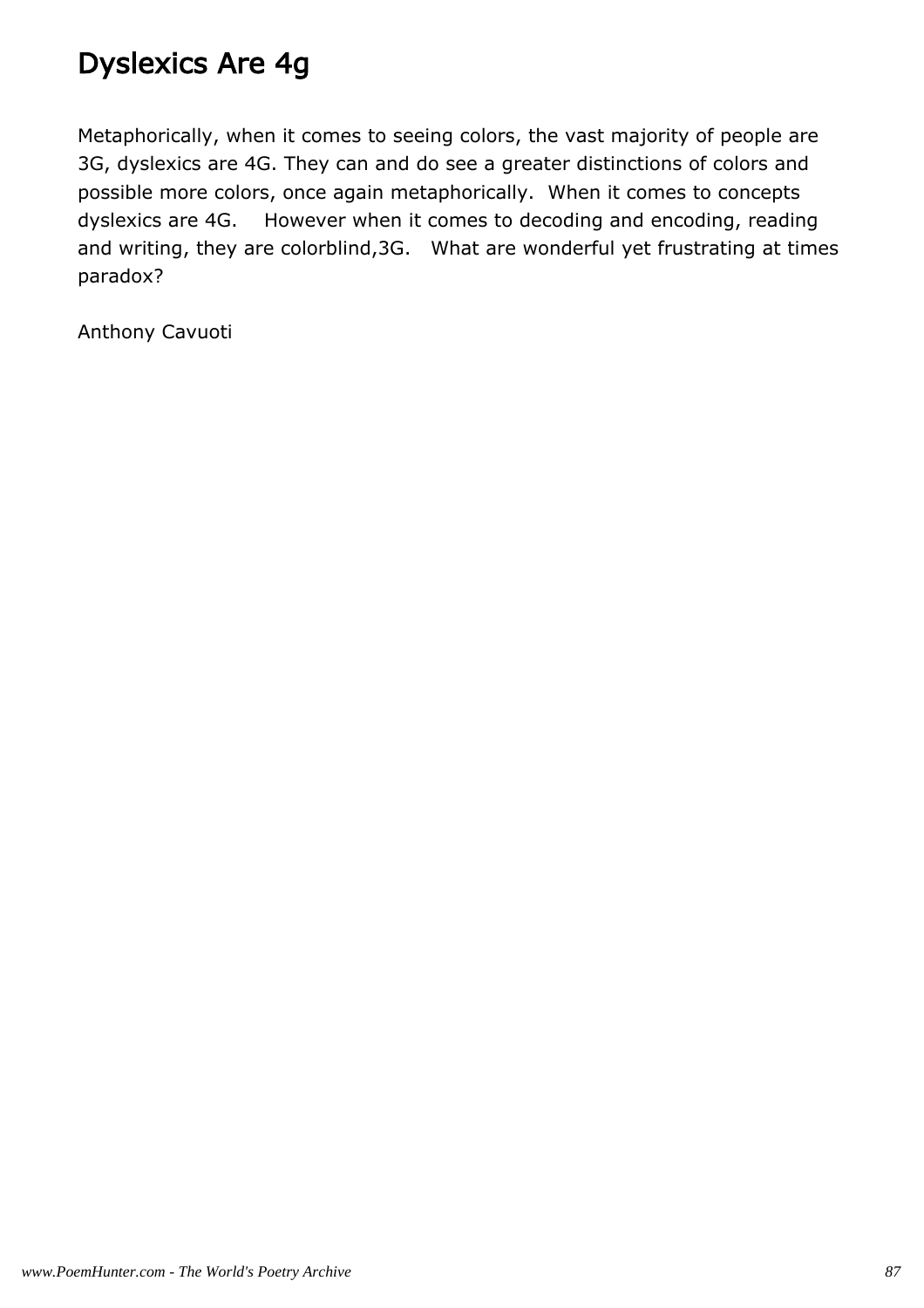# Each Of Us

Each of us is more than creation, we are embodying more of creations forces in us, creation in creation, vivifying, expending, without overly identifying with its intense passions, as well as expressing the aspects, forces of creation with others in ways empower. We are, more then being the best, we are being here.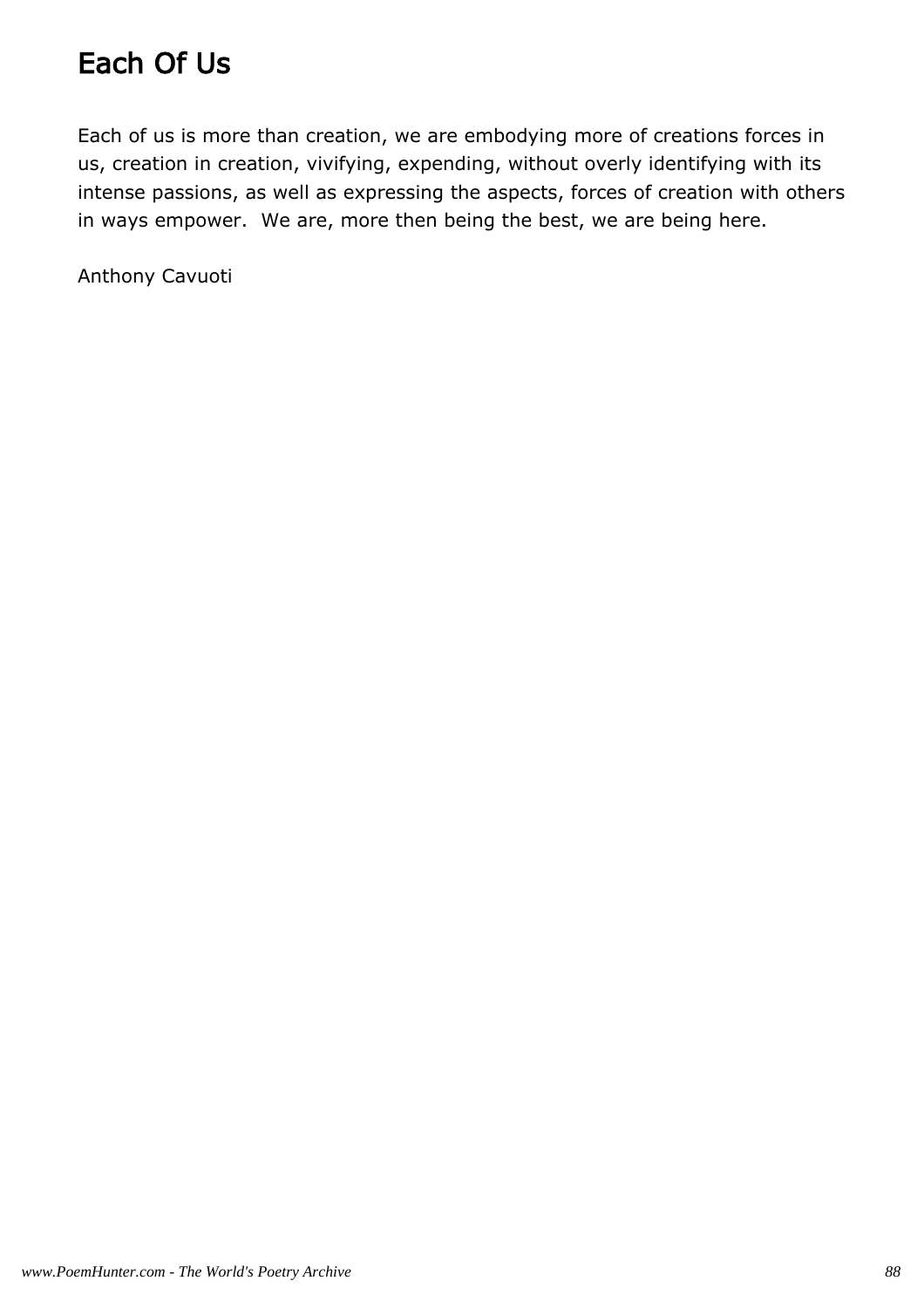# Each Of Us Is

We are not the kaleidoscope, but each of us is an unique interpretation of God, of creation. Through discernment, courage and wisdom that we cultivate in time we add to, we all positively contribute to the completion of creation.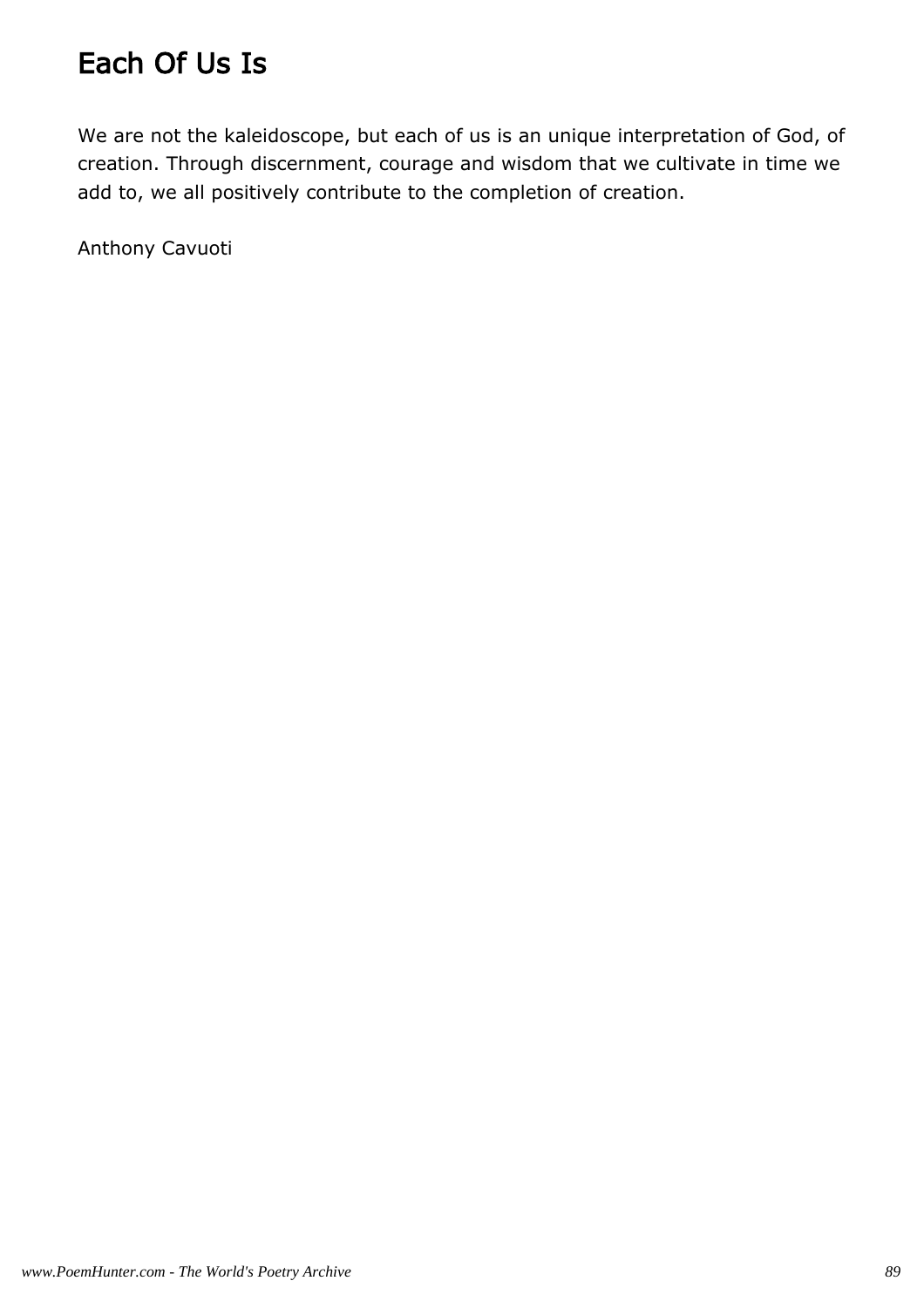### Each Time Is The Same Yet Different

Each time is the same yet different. Each time is more in many ways, more of what I want to save. My children made it the best. Love, is better than glory, true life, real love is better they any story. Parrallity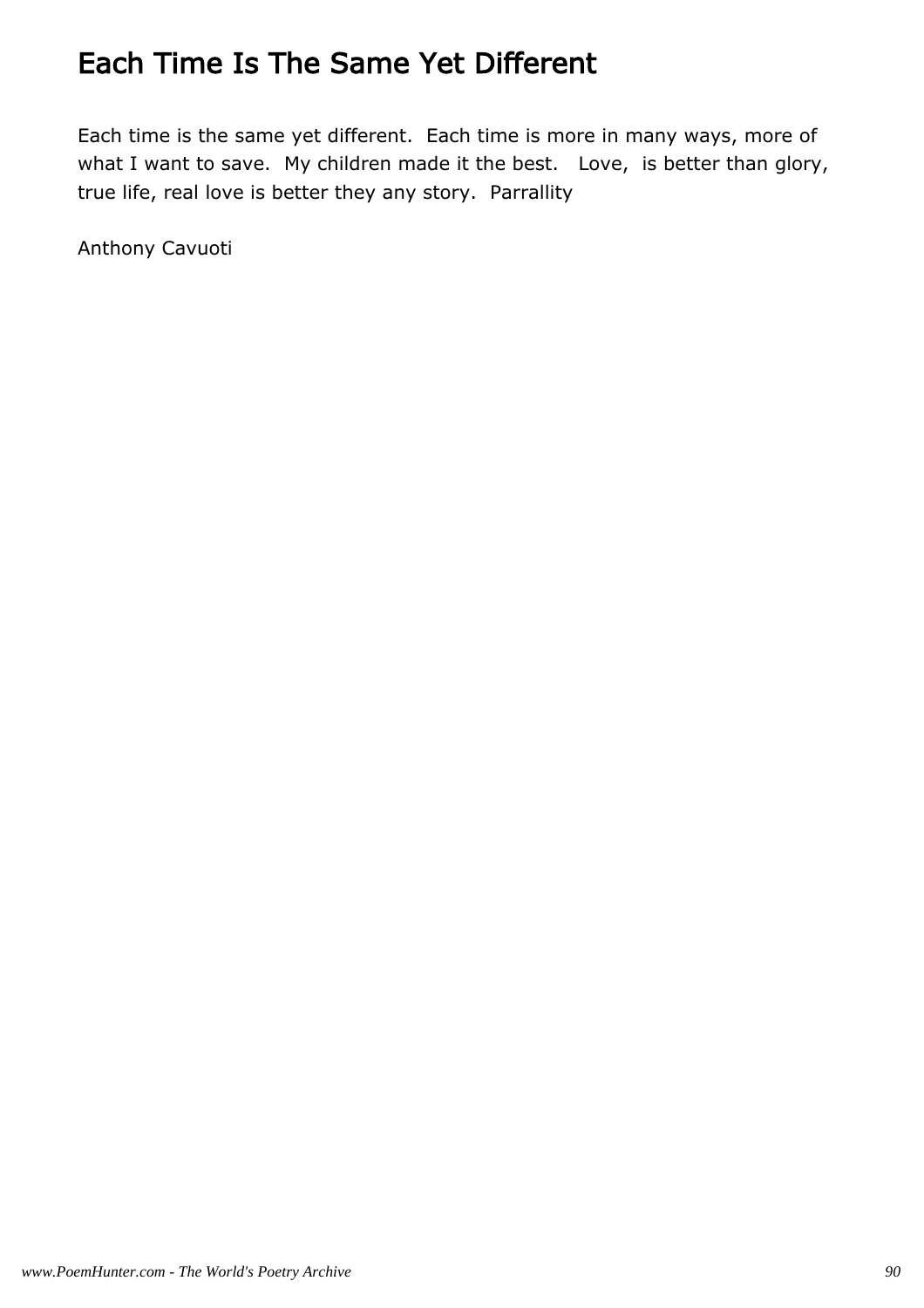#### Embrace All Of Your Truth.

I keep seeing her in my mind's eye,

hearing her in my soul's ears,

you are a Roman,

you are Gladiator,

you can deal with what will be coming your way.

You give to others very generously,

you reflect them,

love them,

healed them,

reconnect them to their truth,

now it is time for you to get your fire back and embrace all of your truth.

You won't be satisfied hiding so generously you have to be you.

In the dive bar with her, so worried about so much, so much apprehensions, the rent, the bills, the renewals, all the angles of vulnerability and potential hazards, yet so very possessed by her, enthralled by her, embolden by the look of her, by the smell, buy the touch of her, by the spontaneous words of her.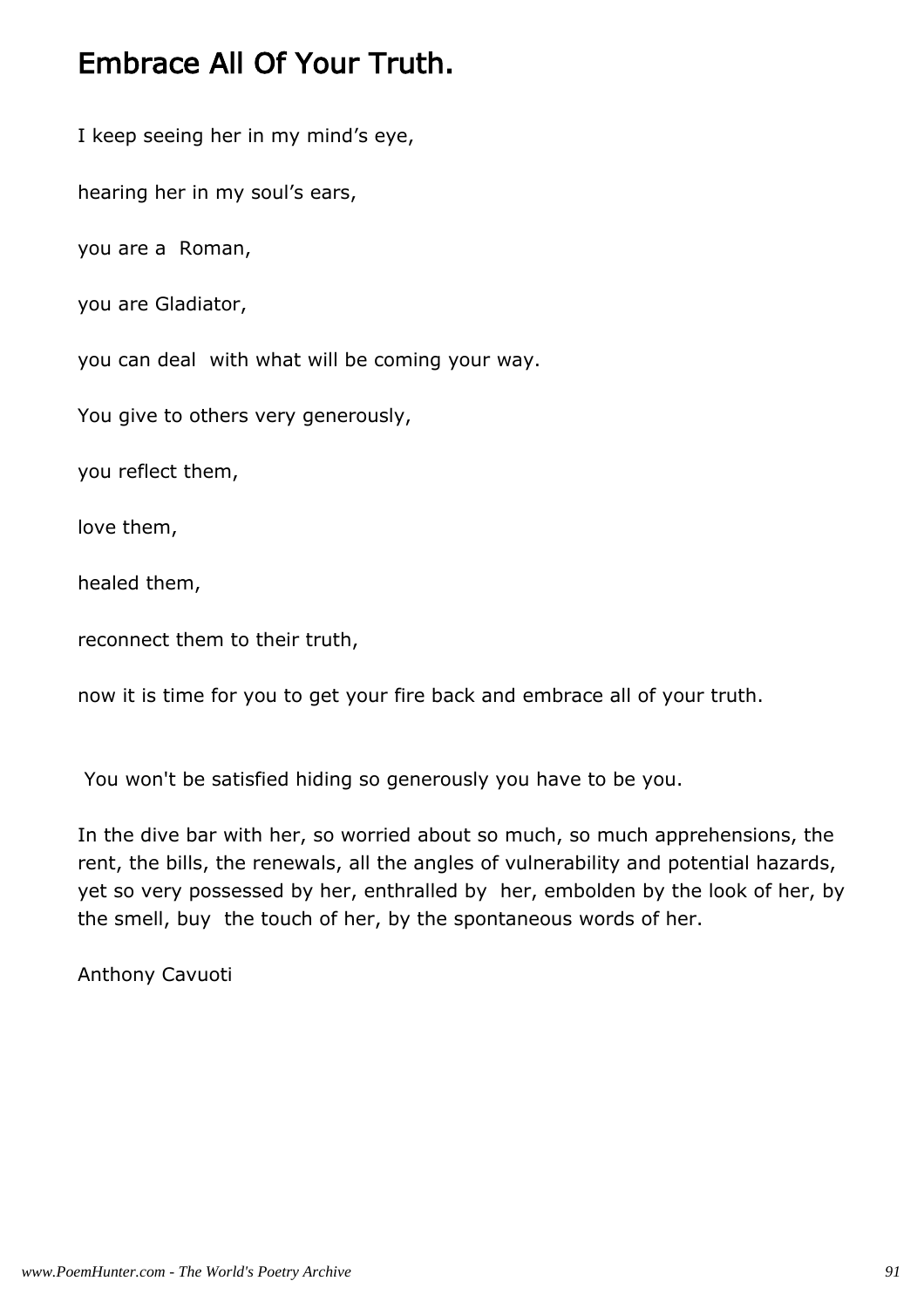#### Embrace You Truth

You awakened me to have the courage to live my truth.

I wanted you,

and loved you for you and your truth

Enthralled my you still.

You inspired me to embrace my truth

to have the courage to live my truth.

as I hope you still are living yours.

I respect the space your truth needs to flourish.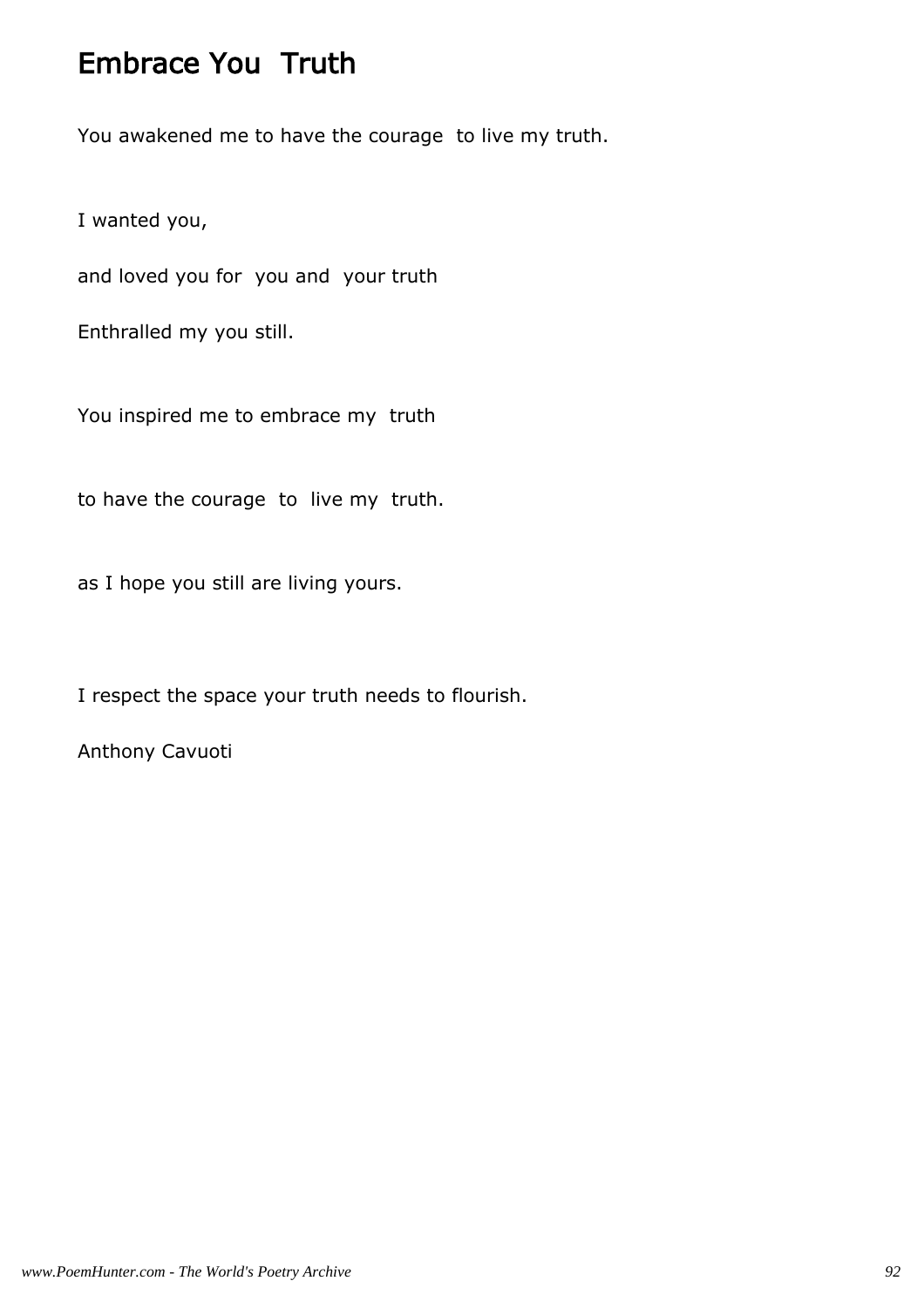#### Emotions

Once you start to be real with what you feel, you feel, you exist; you live more deeply sublimely and profoundly. (You cannot change others, or inspire them to be something they are not, or refuse to be, (meaning more genuine) , or are afraid to be.) But you can be yourself, be your self more profoundly, deeply, meaningfully. Refusing to be abused, devalued, underrated, and disrespected.

Even more than having a great life and having a great life that is yours, the degree for which you are real with life, life is real with you. This start with how you really feel.

It is our emotions that compel, that create the circumstances and conditions for our being, for our existence. In my case this unclear subjective emerging I of me is not looking for resolution, meaning, nirvana, heaven, paradise, or non existence, it is simply striving for fulfillment, expression, to fully experience the maximum intensity and radiance of its aliveness, each life is simply increasing the wave of my passions, of my emotions, of the tides of my rising being in which it reached the pinnacle of which I am right now. But this wave has become conscious of itself, and I was born trying to escape it, out run it, but by chance I am body surfing on it, trying not to be thrown off of it as I ride it, to where, I do not know.

Copyright © 2015 Anthony Cavuoti All Rights Reserved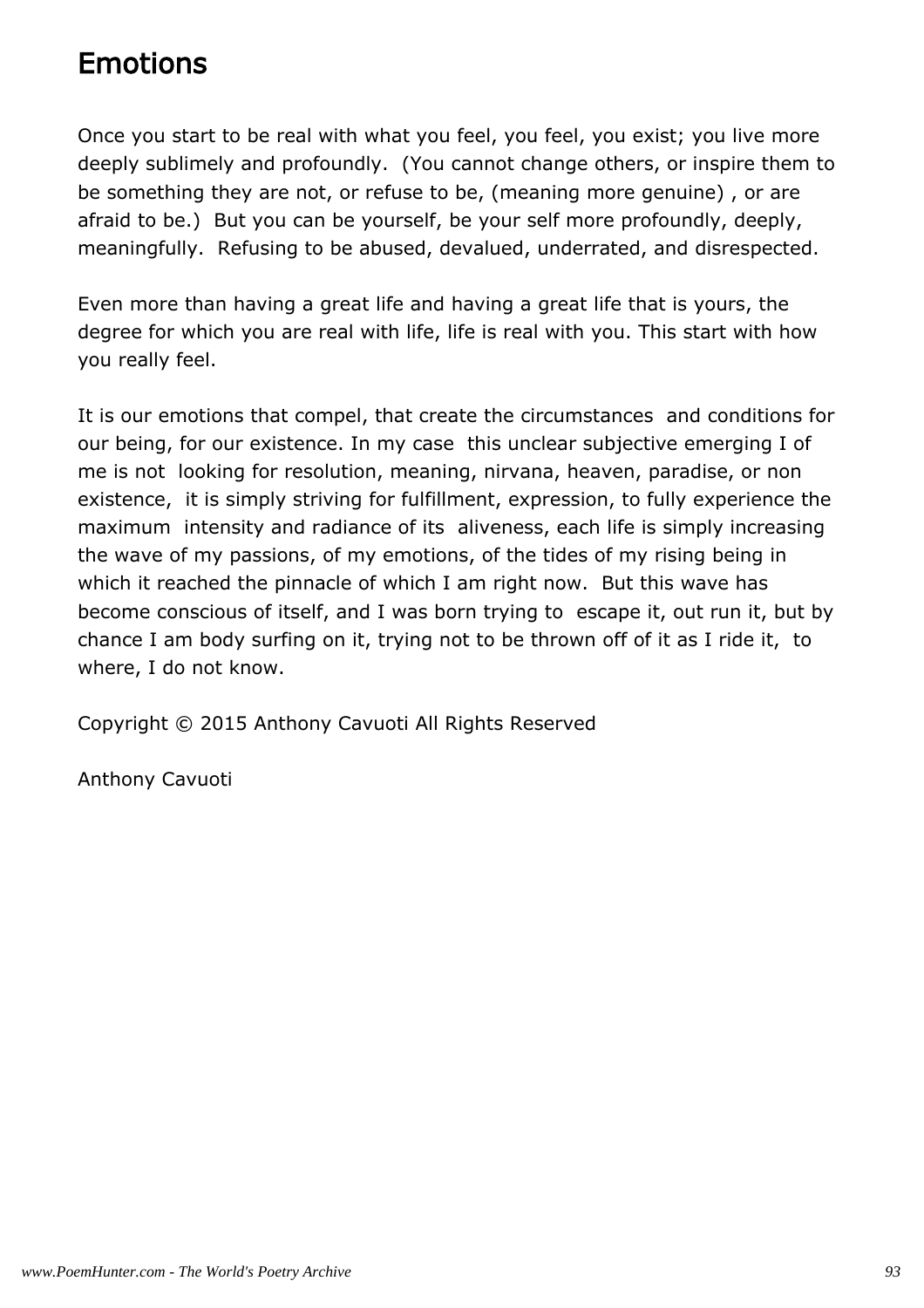#### **Enchantress**

He wanted to change the world with his ideas of the archetypical portals, just like every rainbow is unique every design of a kaleidoscope is unique, we all embodied the attributes of creation in a one of a kind way, that is each of us is the universe and in the universe, and while in it in a finite embodiment we enrich it and all that we have contact with an unknown ways.

But now all that he wants to do is be with her, to be with her once again in her room. She is the universe, she has everything, she is passion, life. She's a living dynamics of the vitality of life. Once you're inside life there's no getting out, everything else is so unsatisfying.

Can no longer settle for facsimiles.

He keeps dreaming of being with her, in her room, in the dream she has two different color eyes but she doesn't in reality. One light gray, the other dark brown. Gray, gray wolf the Native American enchantress of her. Mysteries and fold experience, in ecstasy, tenderness, in food, in drinking in touching. in her heart, in her car, in her art, in her cleaning, in her smile.

He can't wait for, the title wavetitle-through the galaxys, for the next bardo, for the next incarnation, for the Phoenix.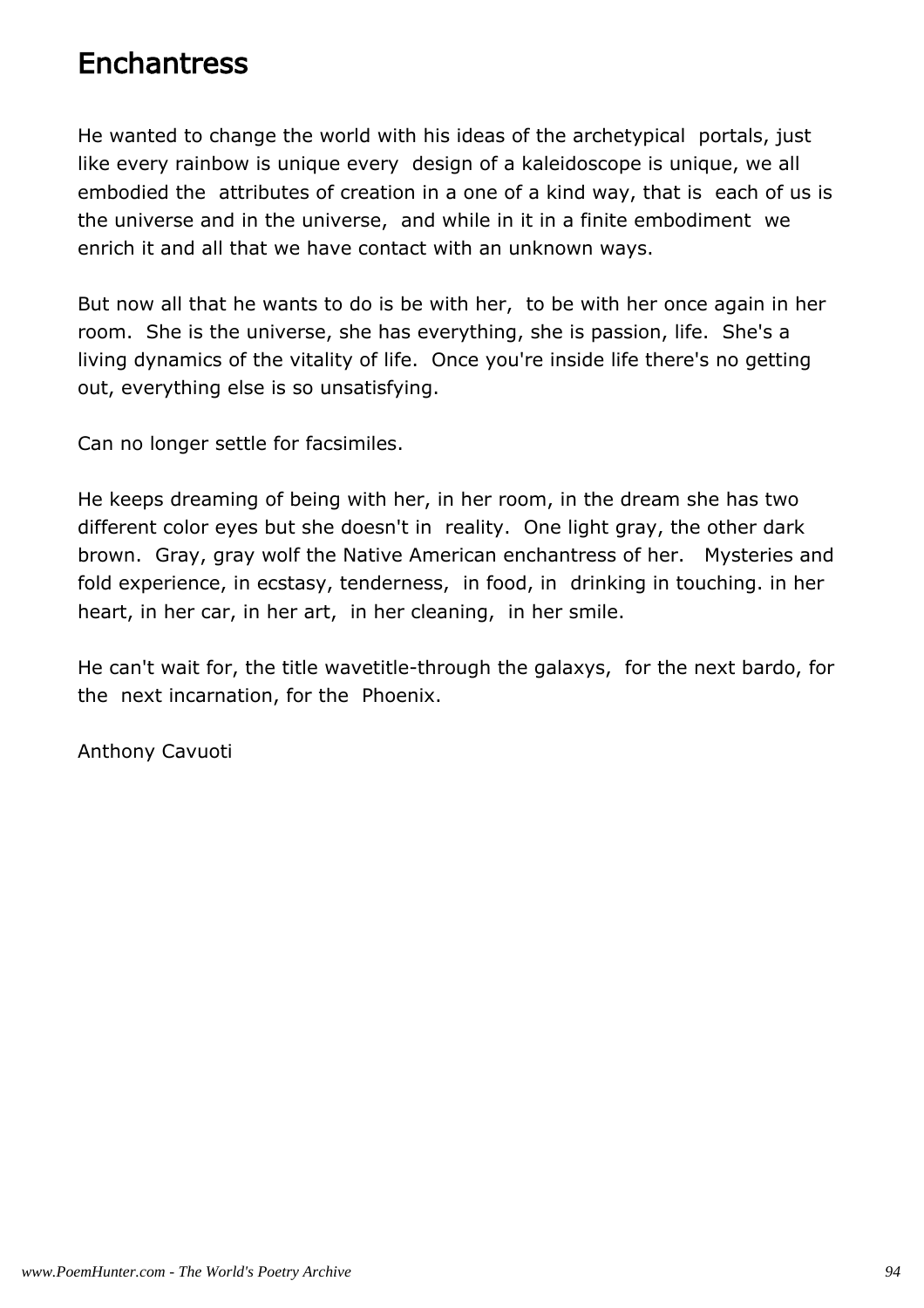#### **Essence**

Life

Life is the expression of the desire of the soul to manifest and to share what it uniquely perceives and feels. Columbus's essence is deep in discovery Buddha is the essence of wisdom, the triumph of wisdom? Christ is the essence of love, the essence of wisdom, the triumph of love, the triumph of Wisdom.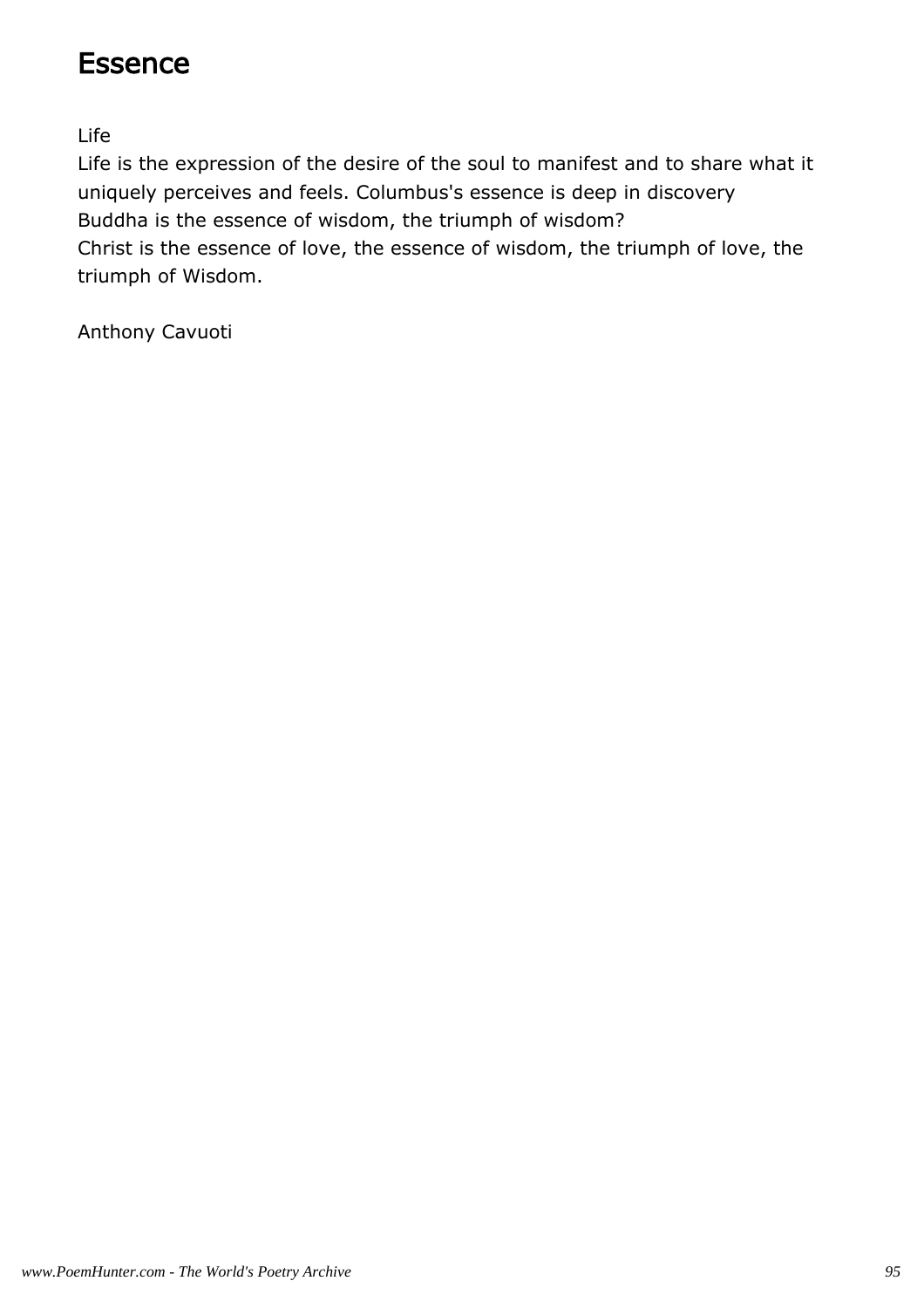# Eternity And Tomorrow

If you died today, you will be conceived tomorrow, born in nine months, and have been in paradise for eternity.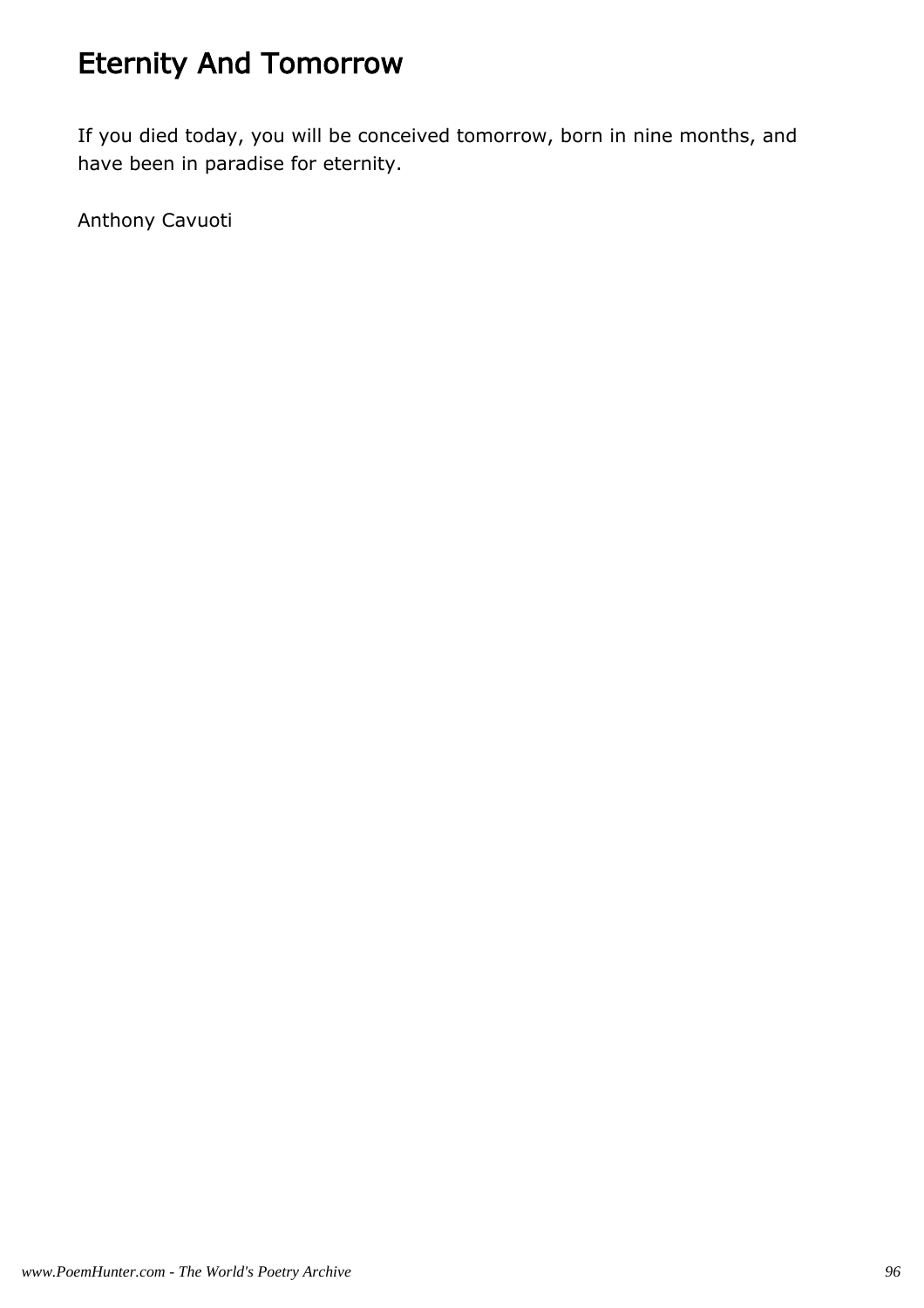#### Even As A Child

As a Child growing up the adults would hit me,

holler and yell at me,

even as a child I knew there was something toxic and irrational deep inside of them

and they were venting the destructiveness of themselves that they could not face onto me

and telling me it was for my own good. I see how this contaminated my relationships in the present.

Stayed in toxic relationships at times way too long.

Sabotage what I really wanted and needed in relationships.

Unless there was drama, emotional poison, I do not think it was love.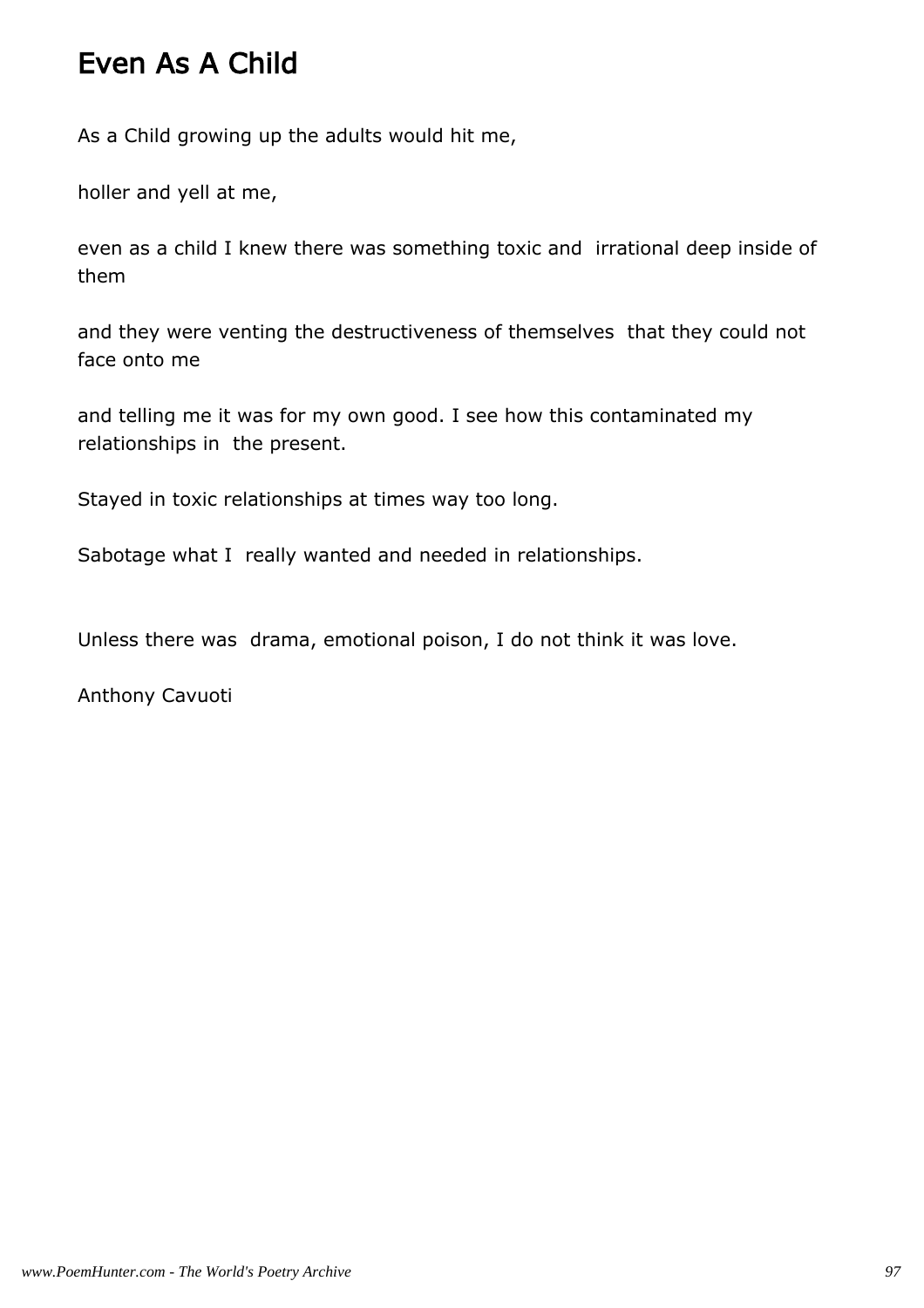# Even If

Even if your family is pretending that they love you, in their own way they really do, they simply do not no how to love, That does not mean being abuse or used.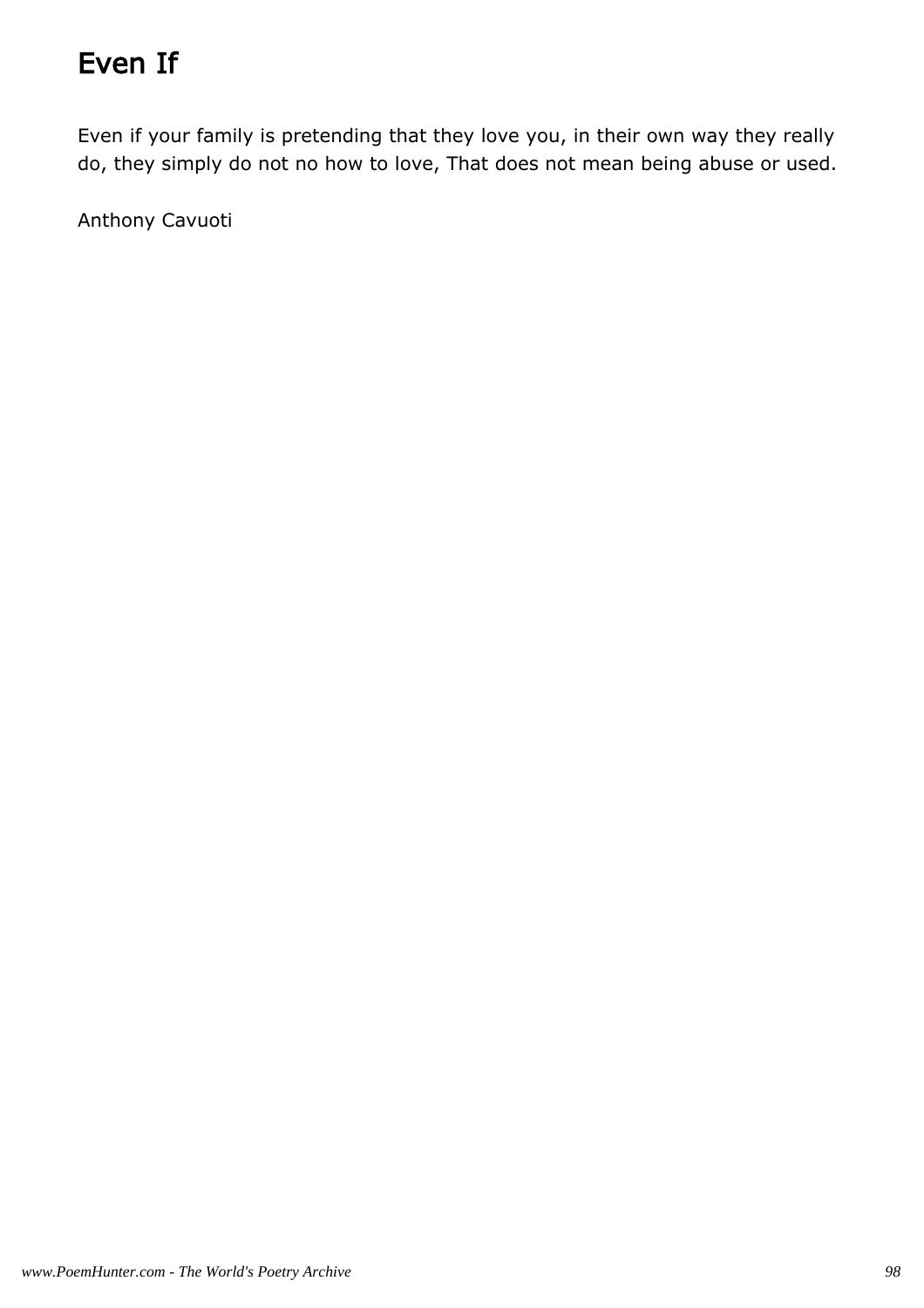### Every Son When Their Younger Feels, Beliefs

Every son when their younger feels, beliefs and in fact they know that they're going to be better than their father. A sane man would realize this is normal and encourage it and want it. Notice I didn't say mature and immature I think both of like they would want that for their son to be better than them. When you get insane like a psychopath and narcissist, such a person, such a father will be threatened by it.

The worst type of fathers are those who covered it up, by externally putting on a big show by seeming to want what is best for their's son. They by their son many things not out of love or caring but with the main purpose and intent to make it seem to the world at their wonderful, loving and caring and that their sons is the big screw-up.

In my opinion this is the number one reason for alcohol and drug addiction in males.

Copyright © 2017 Anthony Cavuoti All Rights Reserved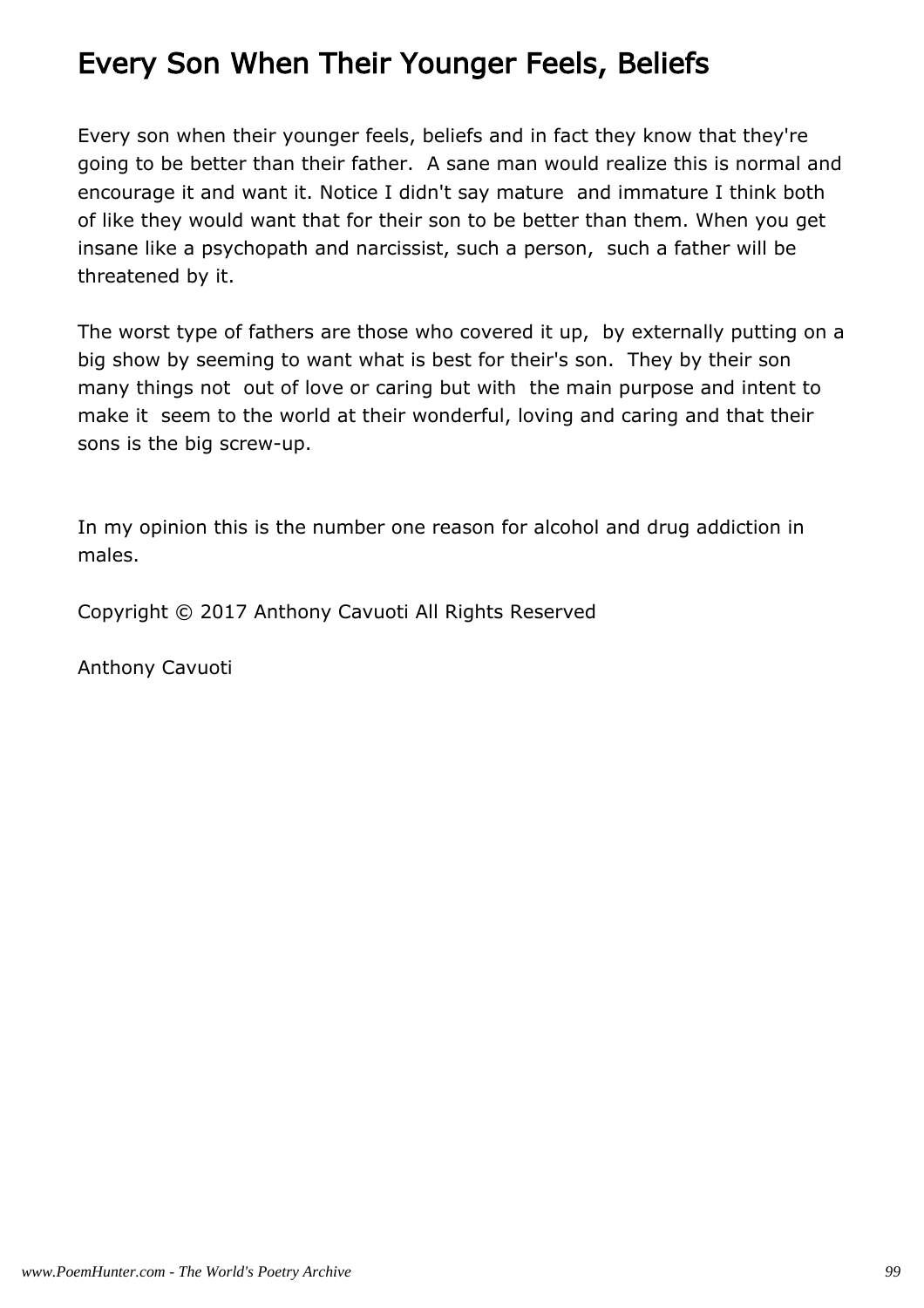#### Every Time I Was With Her I Felt

Every time I was with her I felt

as is a landslide of diamonds fell on me

It was as if the light came in and I stumbled upon a fortune

It was as if Cinderella endless supply of fulfilled

Dreams burst upon me

Rained true

and I came true all around me

and came ture in sheer delightful spectacular wonderr wonder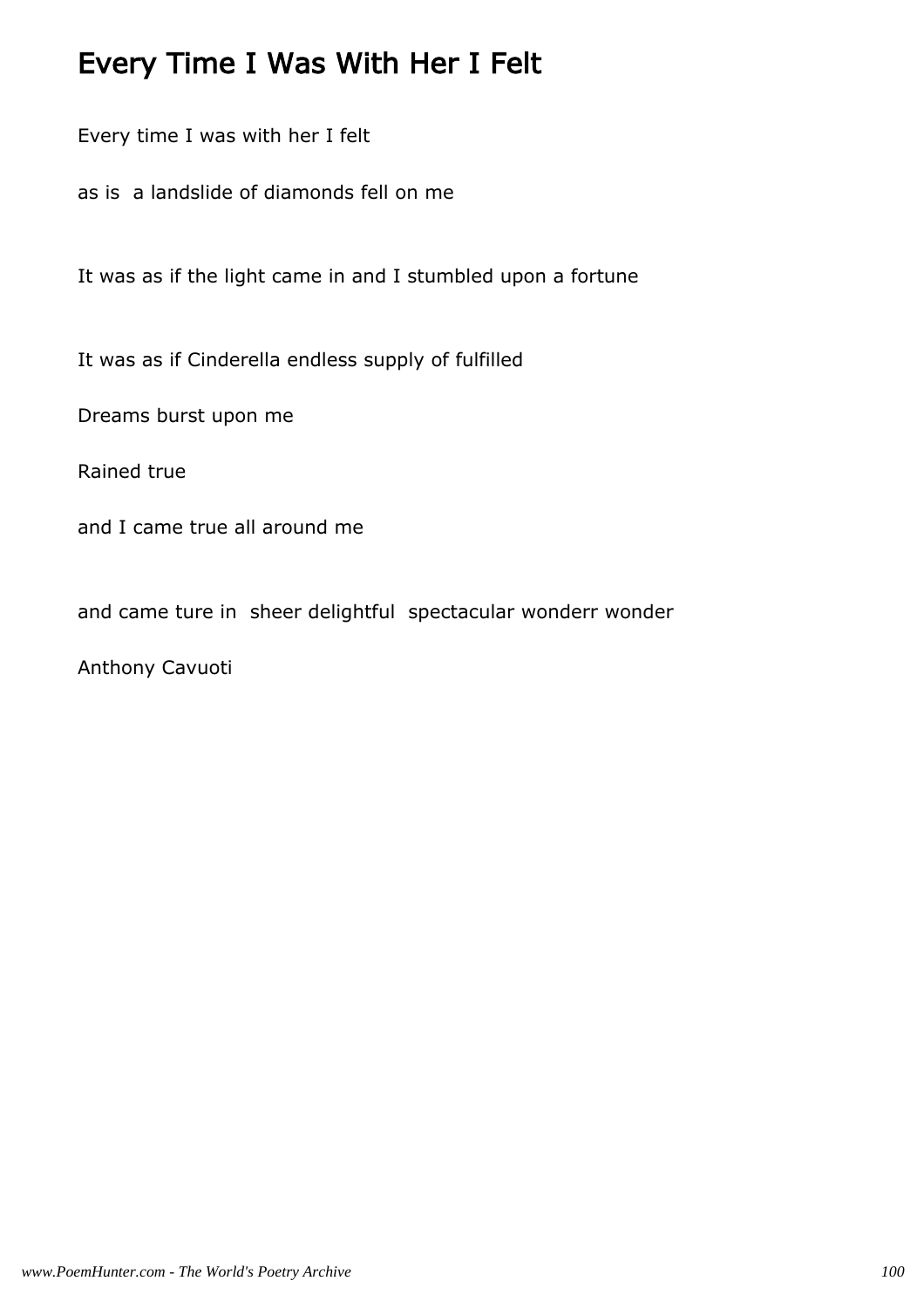# Every Time We Love Deeply

Every time we love deeply we recreate creation again, we added love, tenderness, life, dimensionality, freedom, space, closeness.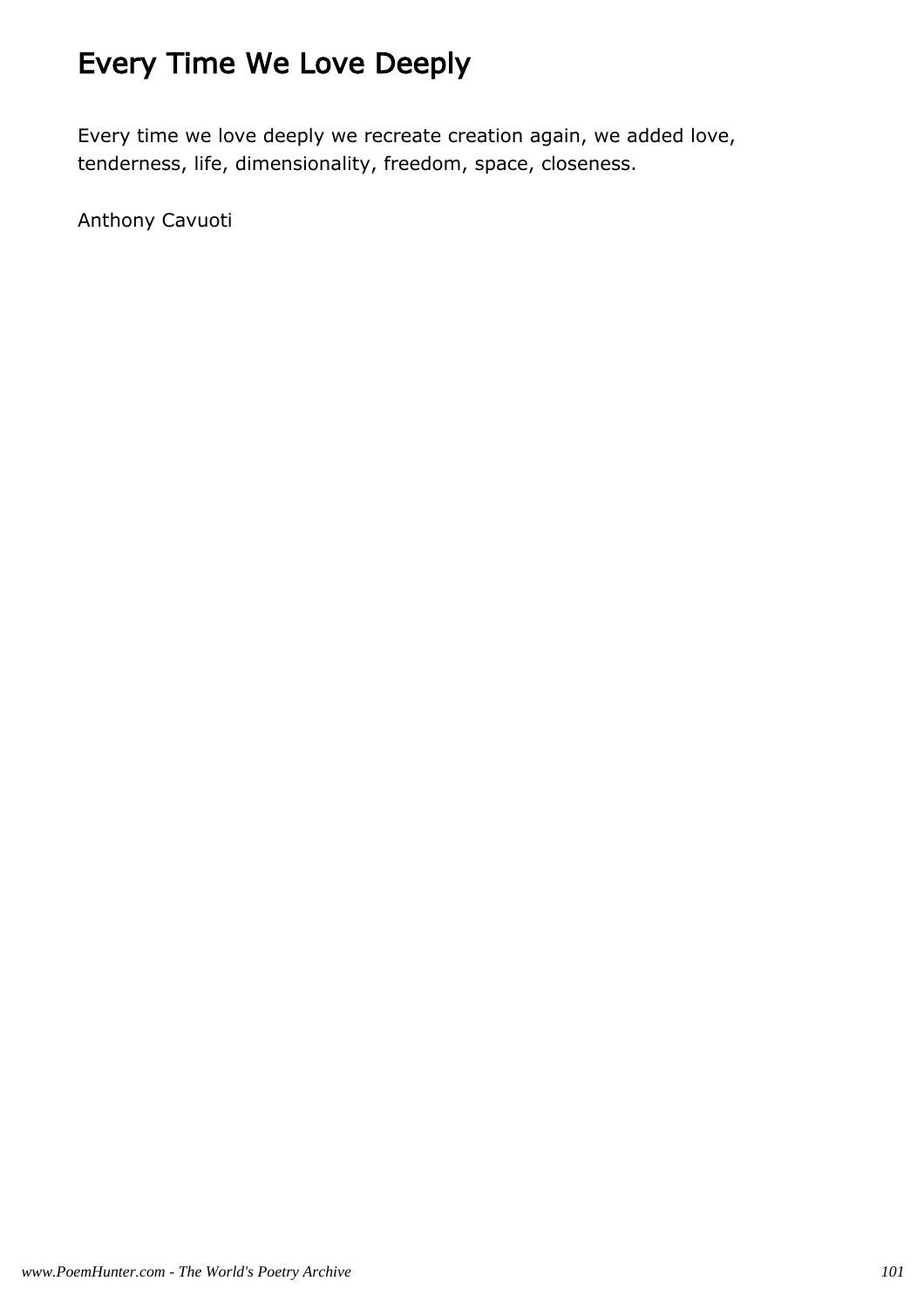# Every Time We Love Sincerely

Every time we love sincerely, from our depths, from our core, not only do such moments exist forever but they create gaps, they are pure inspiration, of life of life, they become gaps in time and place, that metamorphose the very laws and processes of manifest creation to be more in accordance with the harmonized state of being of paradise.

Such experiences are of spirit, are inspiration, and are soul's fulfillment. Such moments purify past incarnations and guide future embodiments.

Every time you love sincerely you change the universe. You help it be more of what it is meant to be

Paradise, awakened infinity. Eternity, unconscious infinity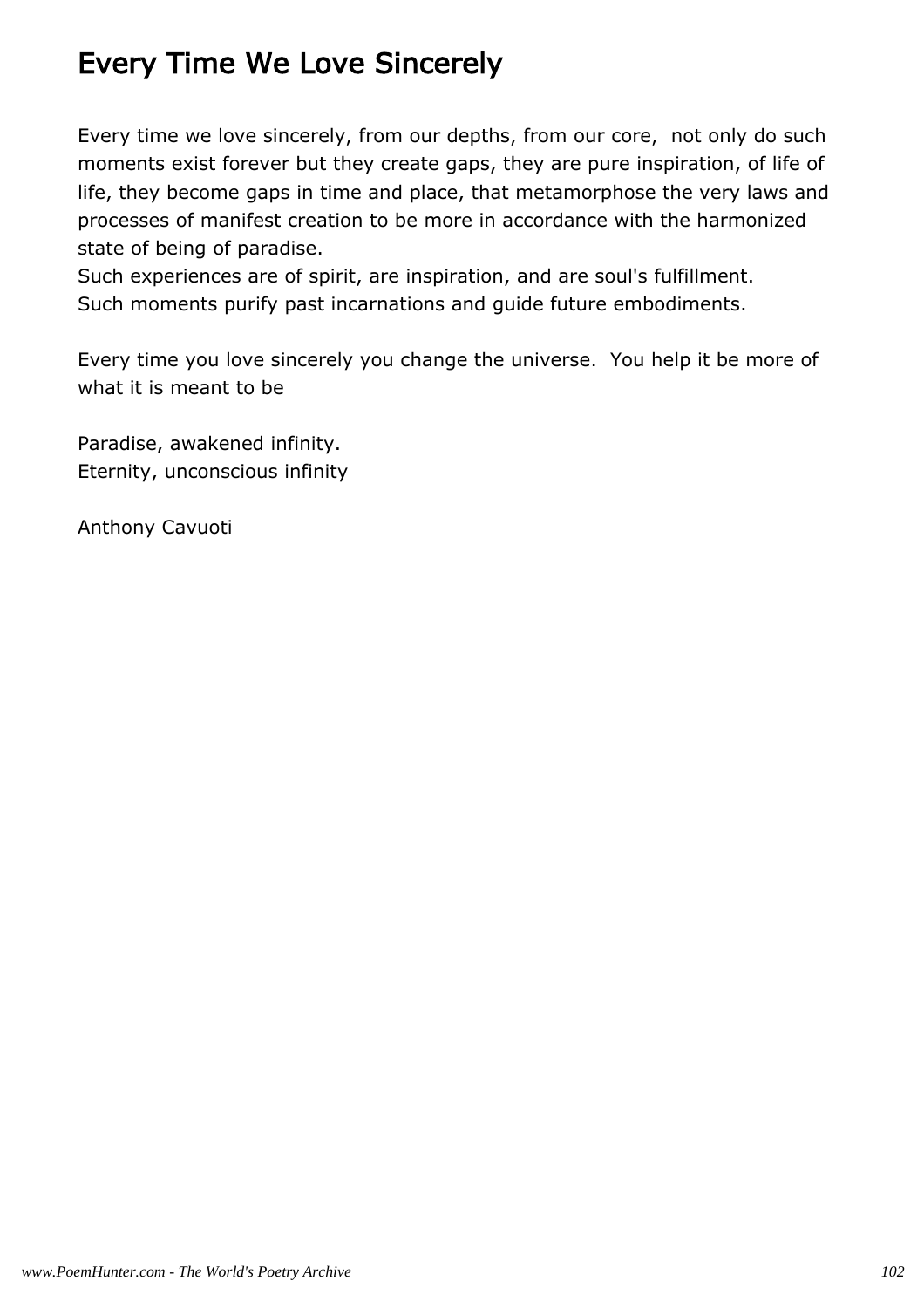# Everyone Has Deep Issues

Everyone has deep issues, which are really diamonds most do not know how to mine their diamonds. Most deny their diamonds, or keep them buried, mine them, your issues are your tools and skills, which saves others.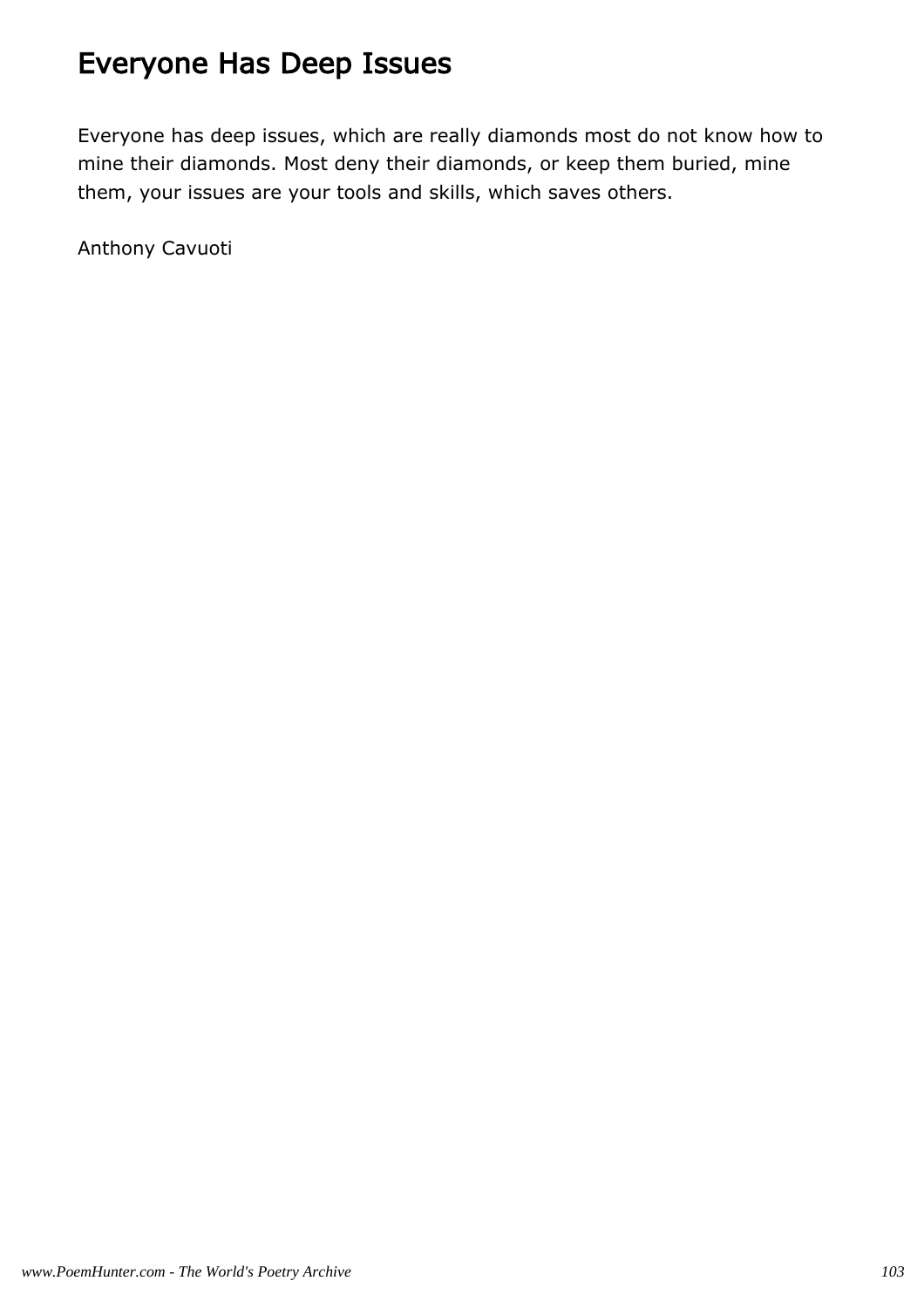### Everything Rolls Into Place

The Superstar might not have done the crime but was guilty though of being with the wrong type of woman. Spending too much time with the wrong woman or women, spending too much time with lost souls, you get lost with them and they will bring you down. However being with the right woman, everything rolls into place. No need to over indulge because it feels so good just being with her.

The right one will bring it to new heights you only imagine most profound dreams, feelings and imaginings.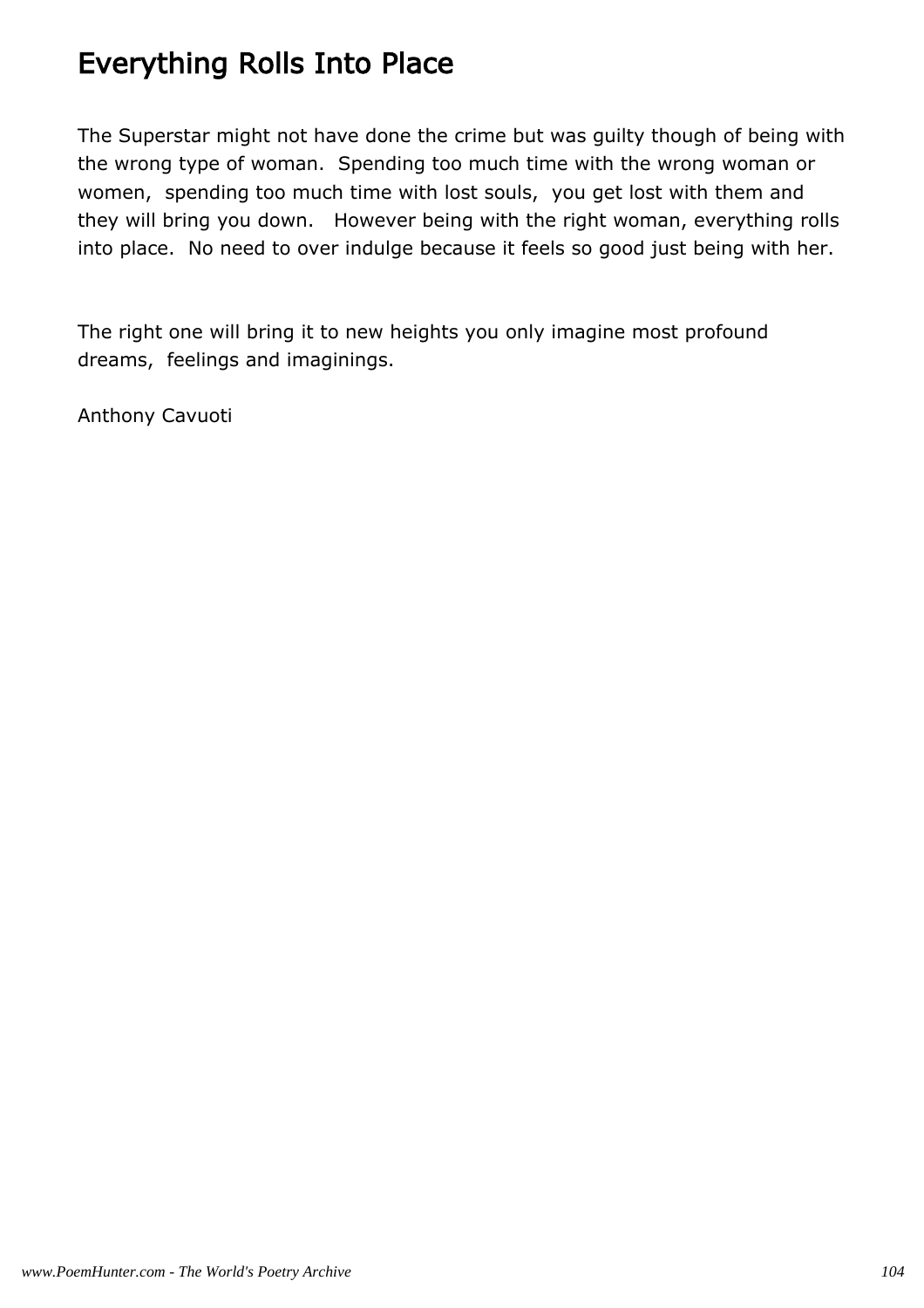# Evil Masked As Family, As Friends, As Lovers, As Education, As Caring, As Importance, As Duty, A Salvation, As Race, As Good, As Love.

We are world shakers, shakers, life shakers choose bravely, deeply, what is real to your depths, what you believe in, stand for the truth, the longings, the life that you know is real behind the curtain of dying masks. Rid your self from their ignorance, the arrogance, the evil, the buffoonery, the blindness, the selfworshipping from those of your past. Be free, Be real, be vital, be alive, real in life, in your soul. Only selfish people try to make you feel guilty, selfish. Be the world, the life that you want to die to, to be born into, live in. Be it, become it. Some people I never want to share any part of my life with again. I move past this pain of fools playing god. Looking forwards to new people, as well as the self I will be without being contaminated by their evil masked as family, as friends, as lovers, as education, as caring, as importance, as duty, a salvation, as race, as good, as love.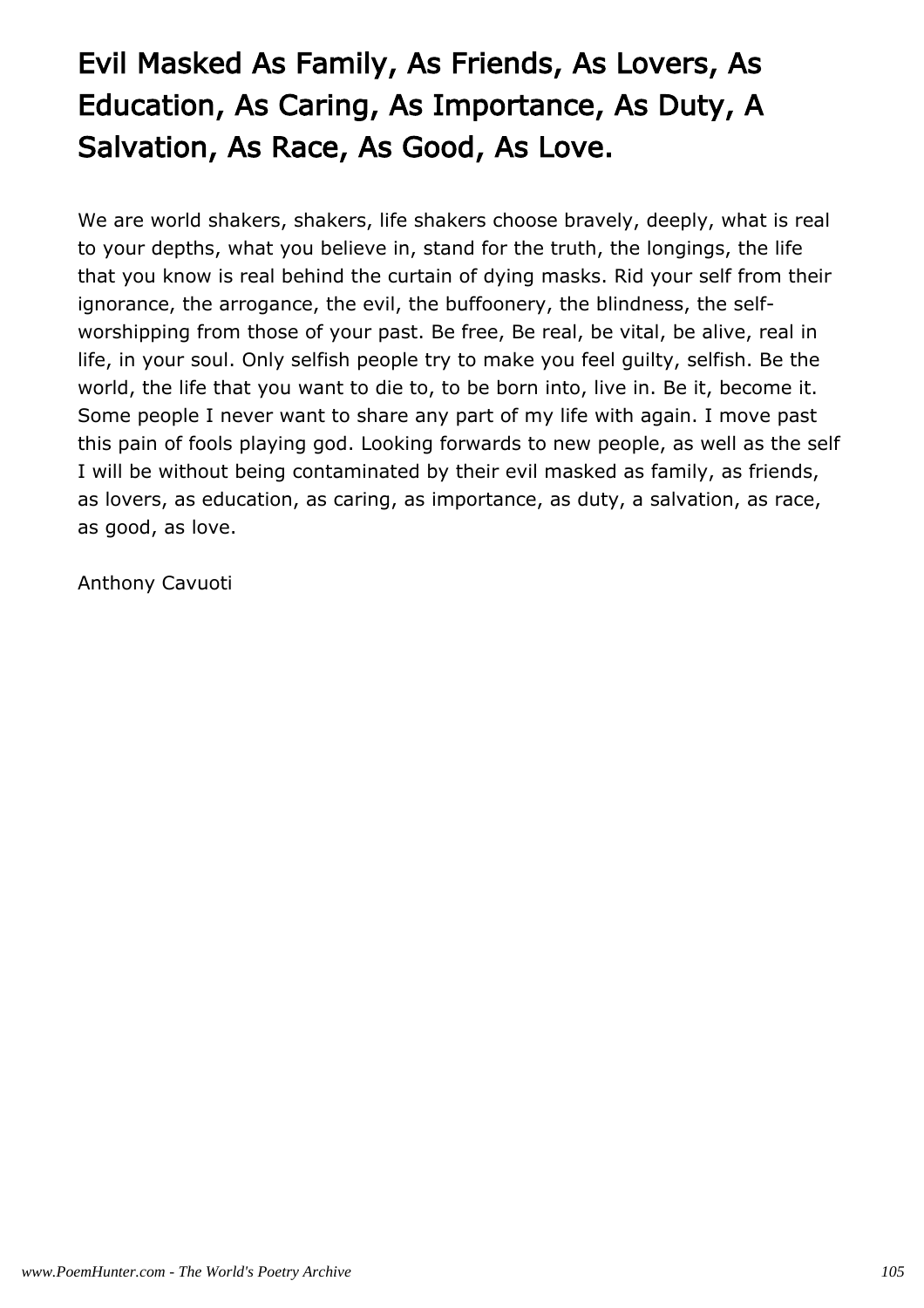#### Extended Family

Uncle Joe would beat his wife, verbally abuse her, she would beat her son, verbally abuse him. Take her many issues out on her son rather than face her abusive husband. The son acts out, does drugs; every one acts as if they do not know why the son is so damaged,

Uncle john would tie up Tommy as a child, every one thinks uncle john is great, he is a mess. What a mess, his wife treats him like the fool that he is. Every one says she is cold. She is a control freak that is controlling a messed us man.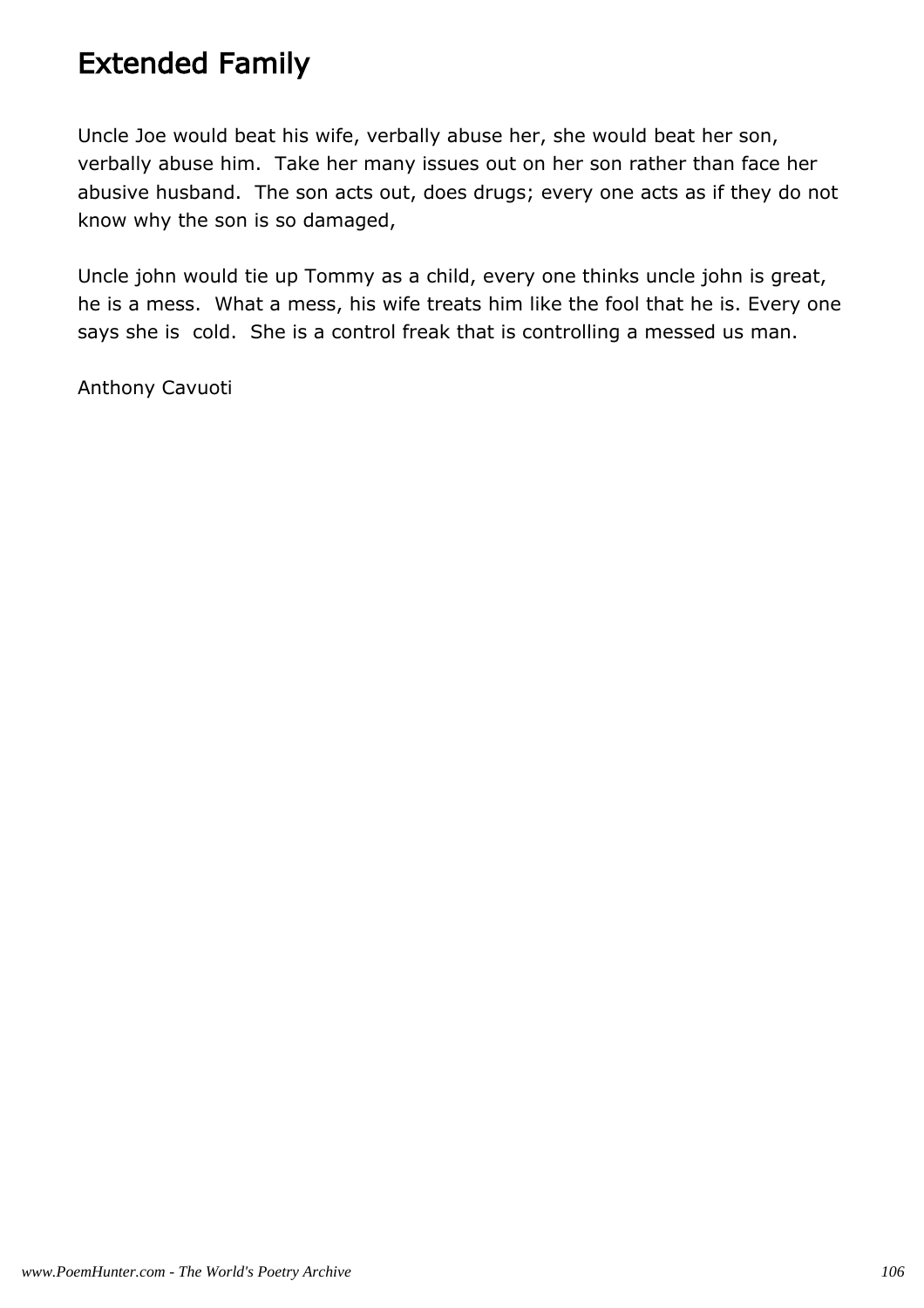# Face The Abuse And Trauma Neglect That You Went Through And Free Yourself

The scientist now say the parts of our brain compete with other parts

The part of our brain that are disproportionately activated

Well nobody talks about that

That's where your addiction comes in

The hell with all the mind games and tricks of the mind

they Never works

Face the abuse and trauma neglect that you went through and free yourself

move away from ignorant people and be around people that you can talk honestly with about what you feel

What you know and what you are

be Yourself quit playing these stupid rules given to you by stupid people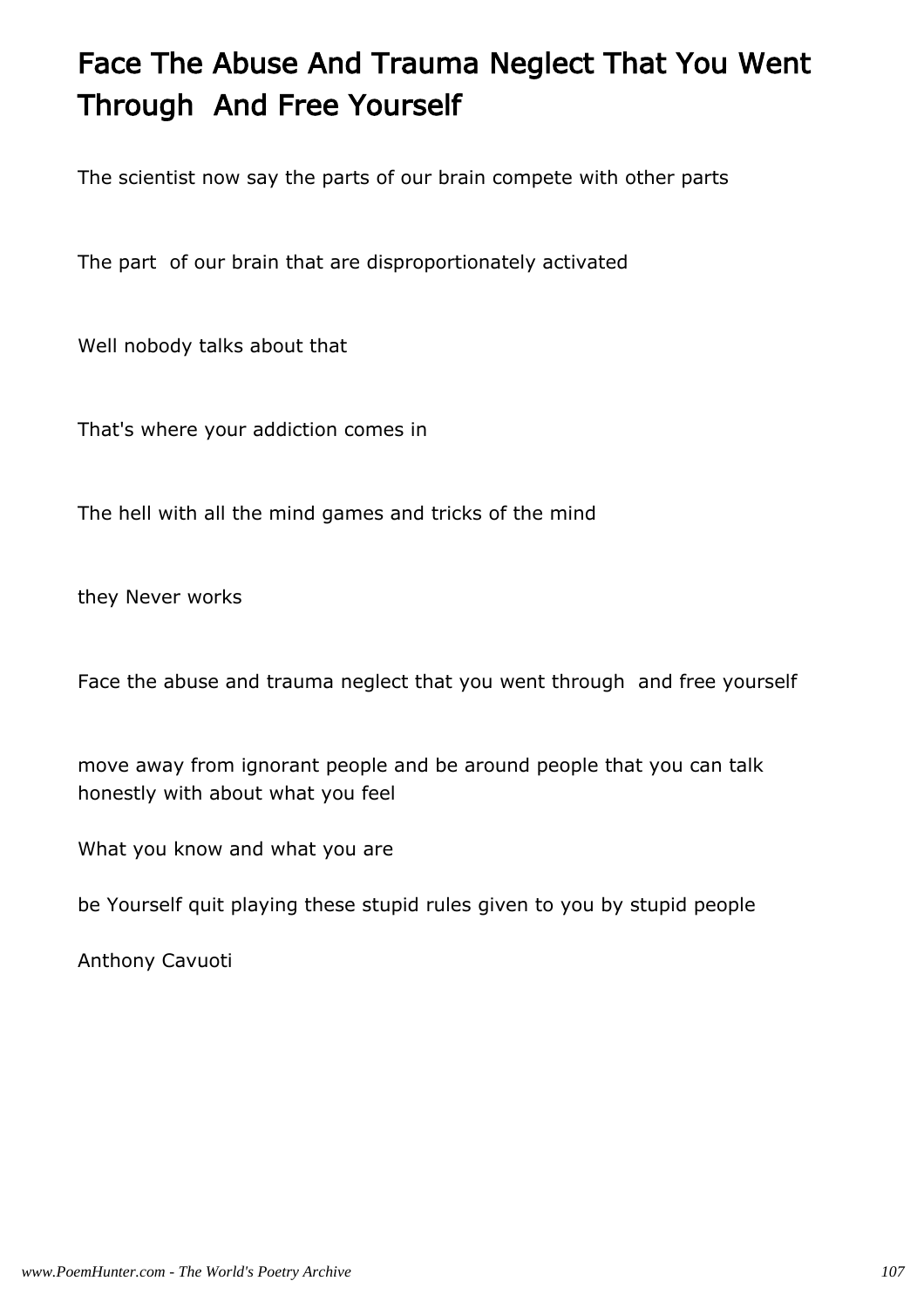# Facebook Is Heaven For People With Attachment, Intimacy Issues

At times part of me feels that Facebook is heaven for people with attachment, intimacy issues, with avoidant and passive aggressive personality disorder. Or narcissist that collect people, that use people as objects.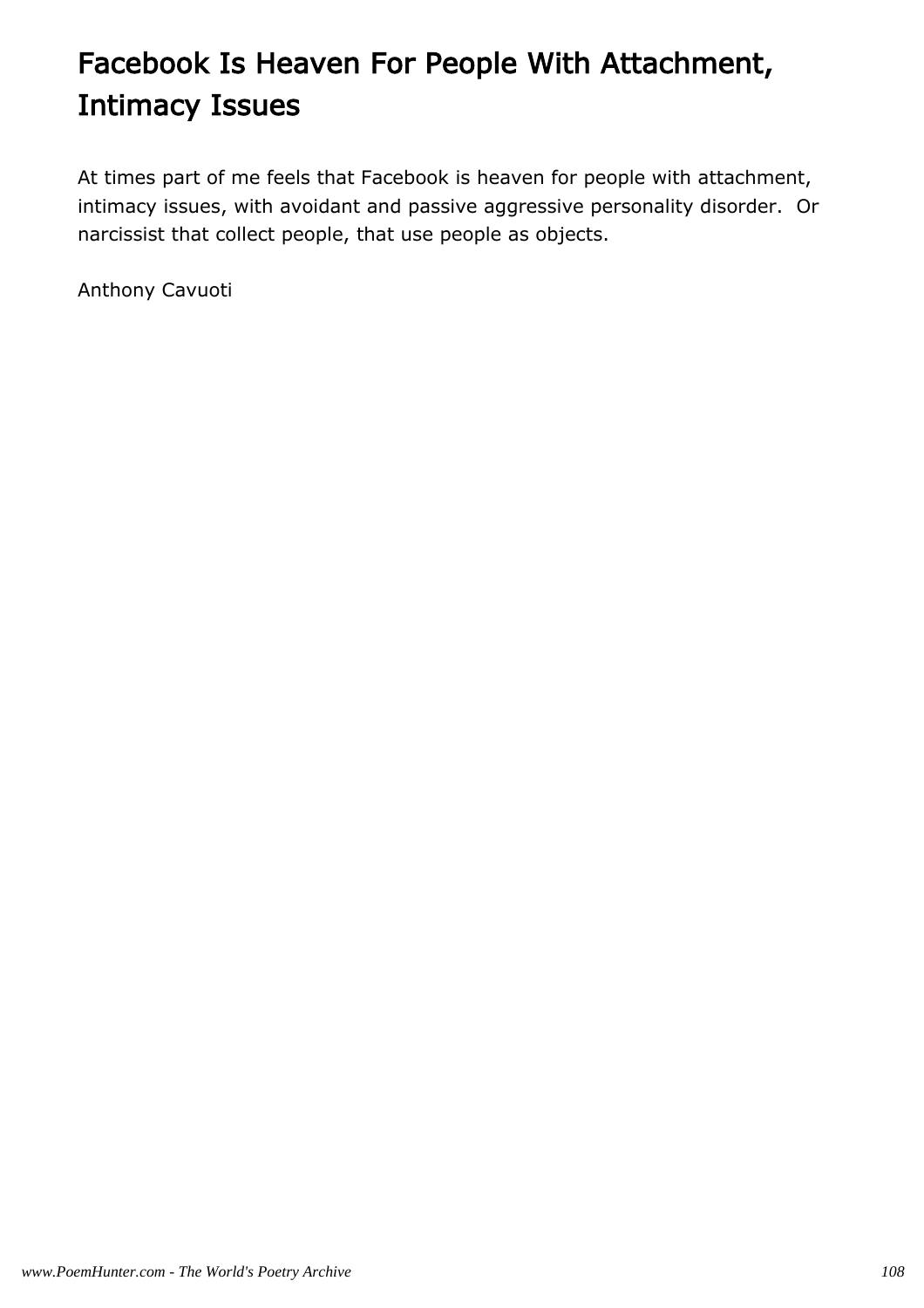## Fed Up With The Attitude Of A System Of Indifference

&It;/>People are fed up with the attitude of a system of indifference that uses them as objects to be manipulated to maintain a statusquo that intimidates and coerces people to serve its one-sided ends. People went along with it to maintain their life, their relationships, their families, in short, to adopt, they knew that it was unjust as well as out of touch, but it was sold as the best of all inperfect systems. But now the huberous of those entrusted to control the system is too much too bare and the citizens humanity is not being fulfill, and their human dignity is viewed as a histrionic element. So now we see our financial and political leaders in the light of their own greed that has broken the system, as the spoiled narcissist of the wealthy, and cunning who put their own life stile above the country and people that made their position possible. People want their humanity and dignity back as well as their life and are now willing to expose the hypocrisy of the con-artist.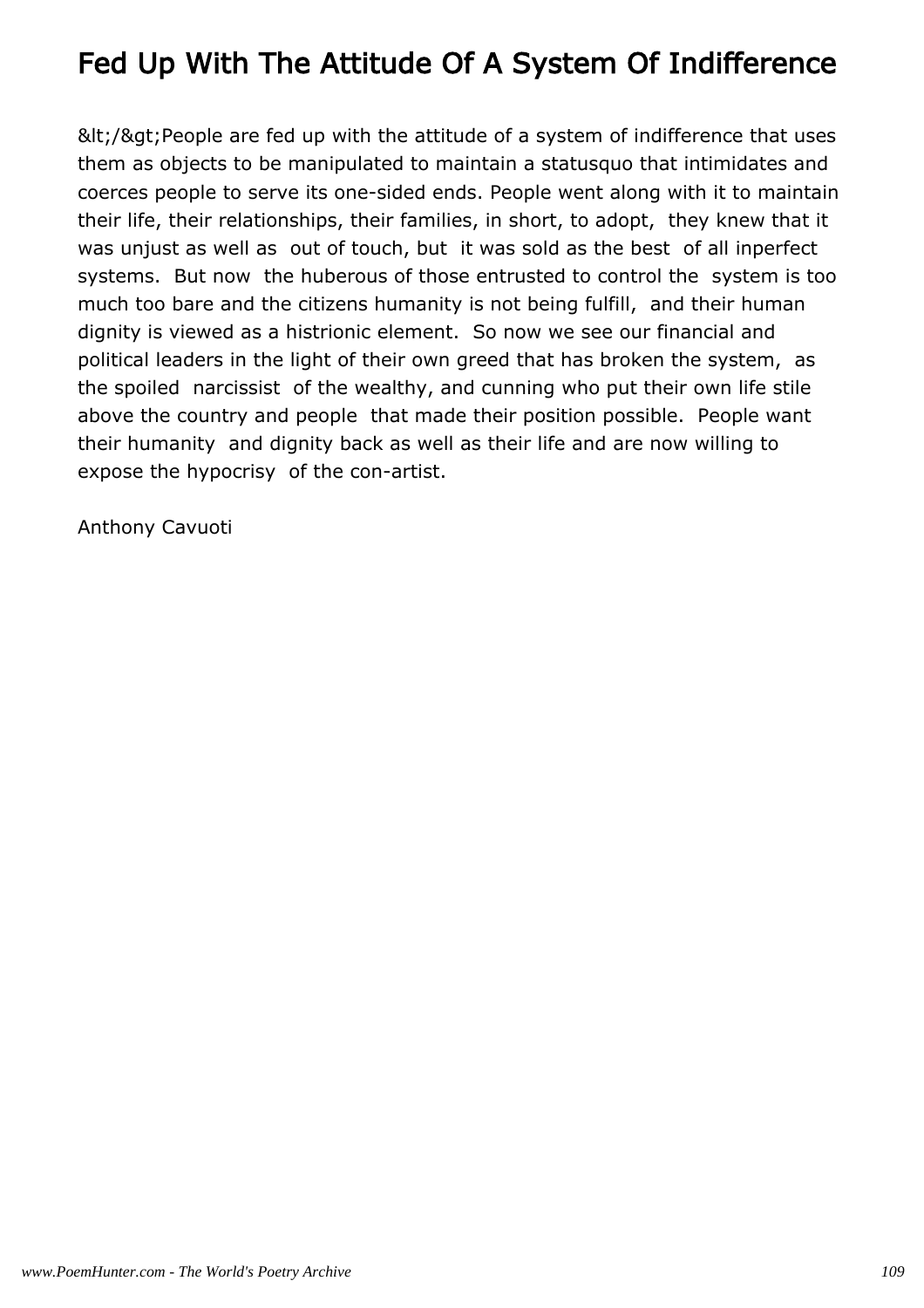# Feel Sad,

Today I feel sad, it could be the weather, cloudy and rain. Sometimes I feel my best on such days.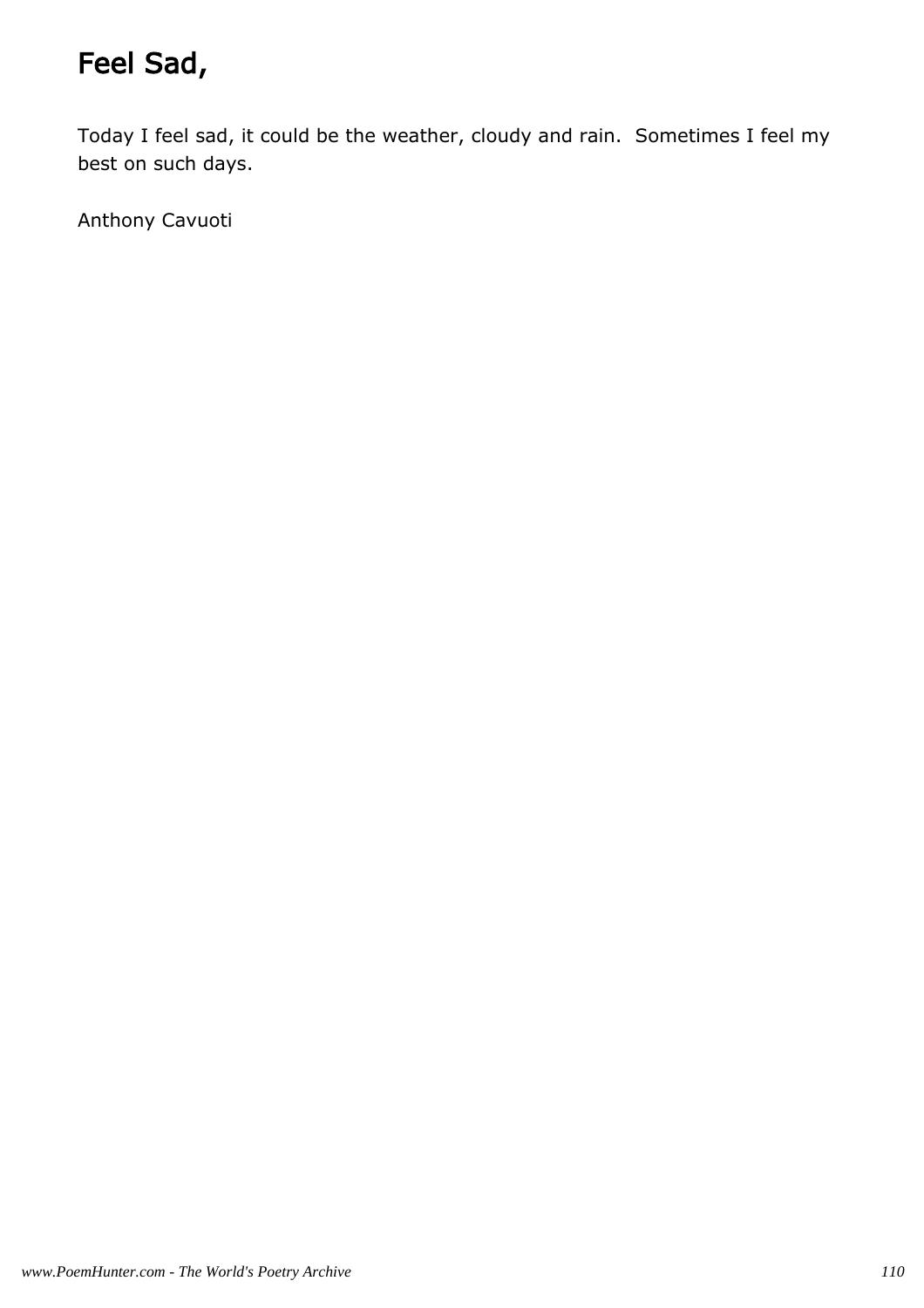## Fill Your Dream

Fill your dream maker of a heart with your real dreams, your alive dreams. You will grow past the limitations of your painful past and into even more real dreams. All rights reserved 2011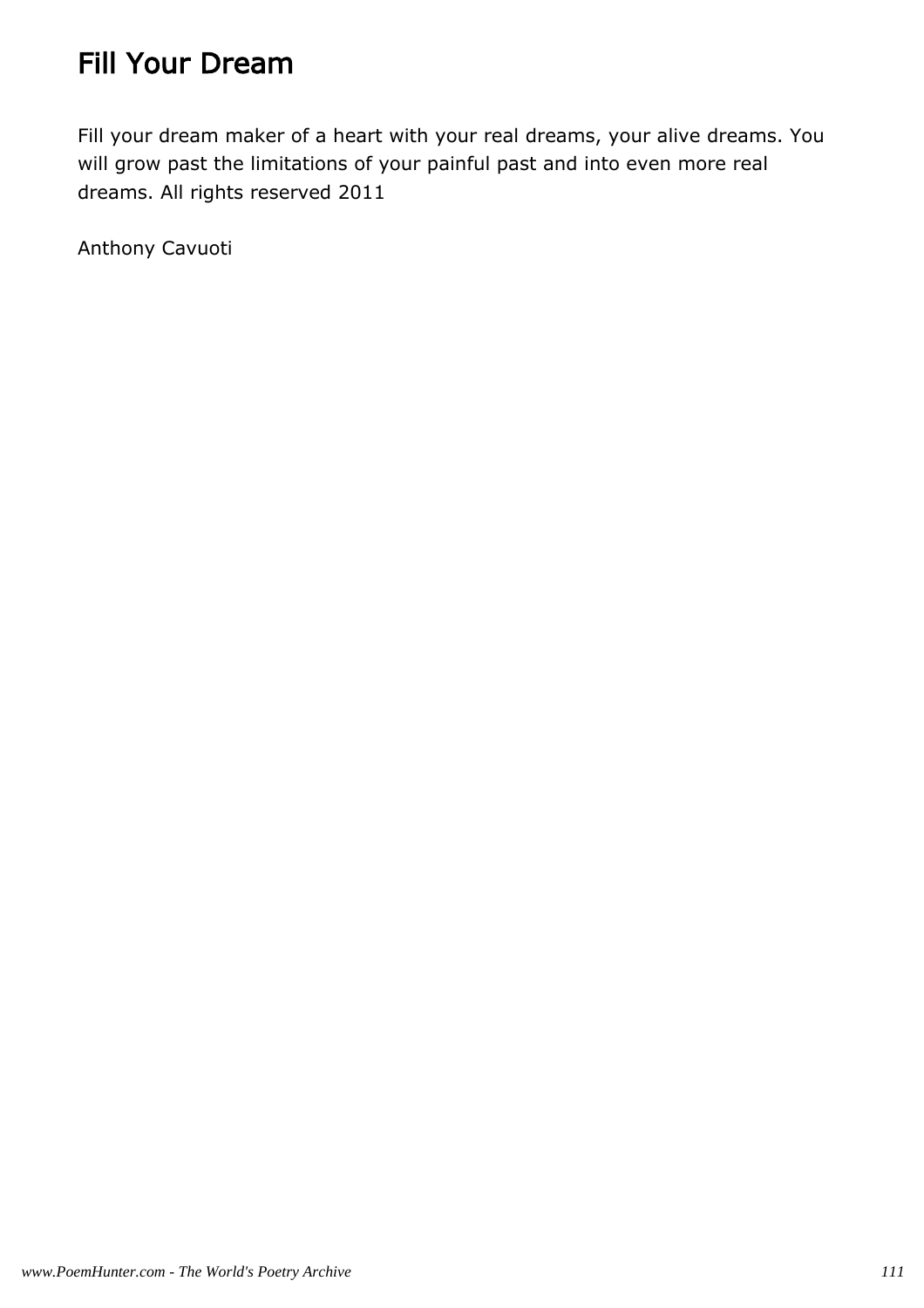## Find Your Own

There is always some expert \*\*\*head in psychology, politicks, business, ect, trying to frame your life, mine thing is find your own frame.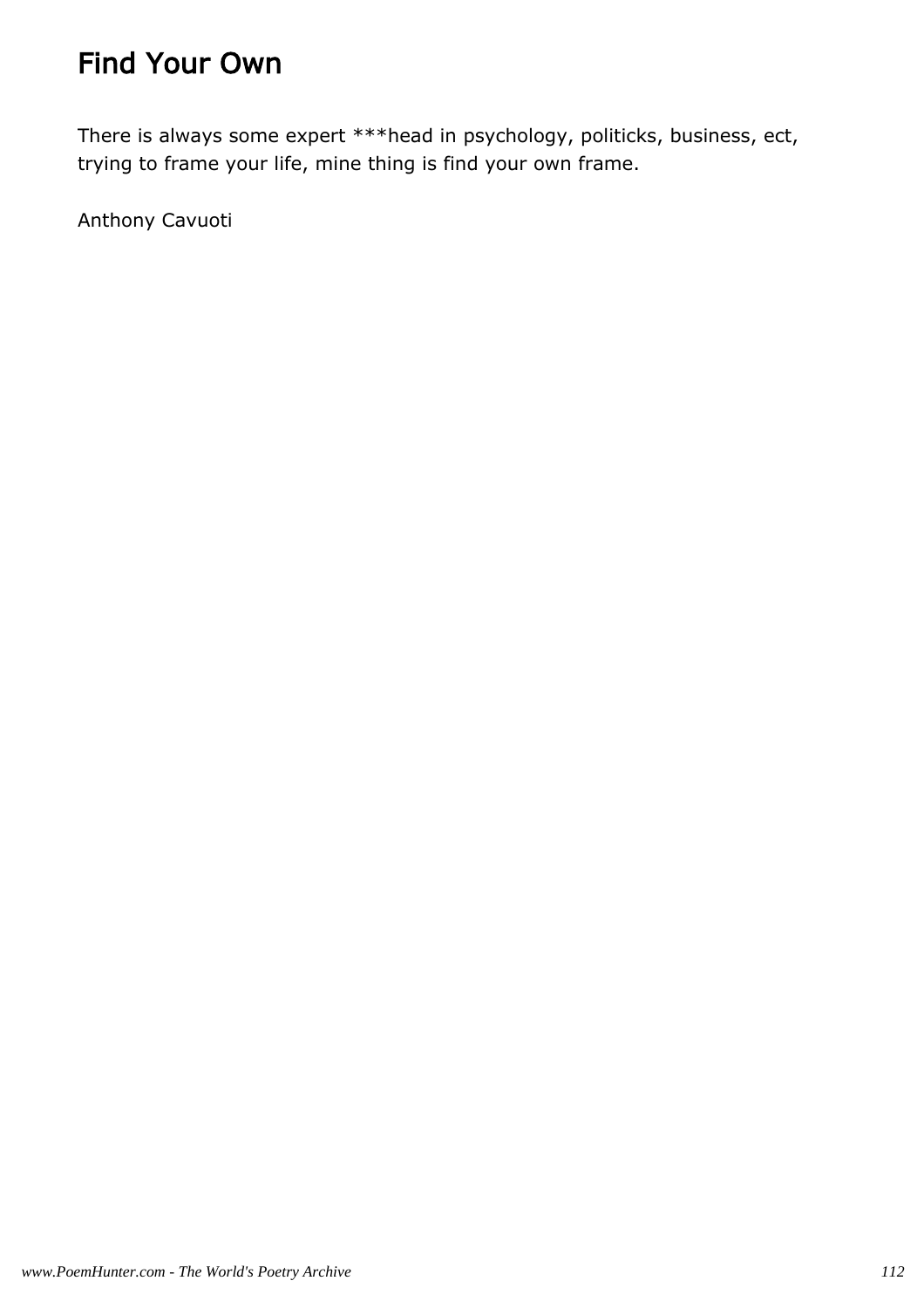#### Fire In The Flint.

I am one with creation, with life itself;

an unique embodiment of creationimmersed in this social culturalevolving ecology of other unique expressions of creation,

each one of us in various means and degreesdirectly and indirectly

awakening inspiring motivating kindling loving challenging antagonizing confronting each other to become the mostfulfilled expression of the unique recapitulation emanation of creation that we are, though often we do not see it at the moment but uponreflection, in wise interpretation we realize that it is there like fire in the Flint. Anthony Cavuoti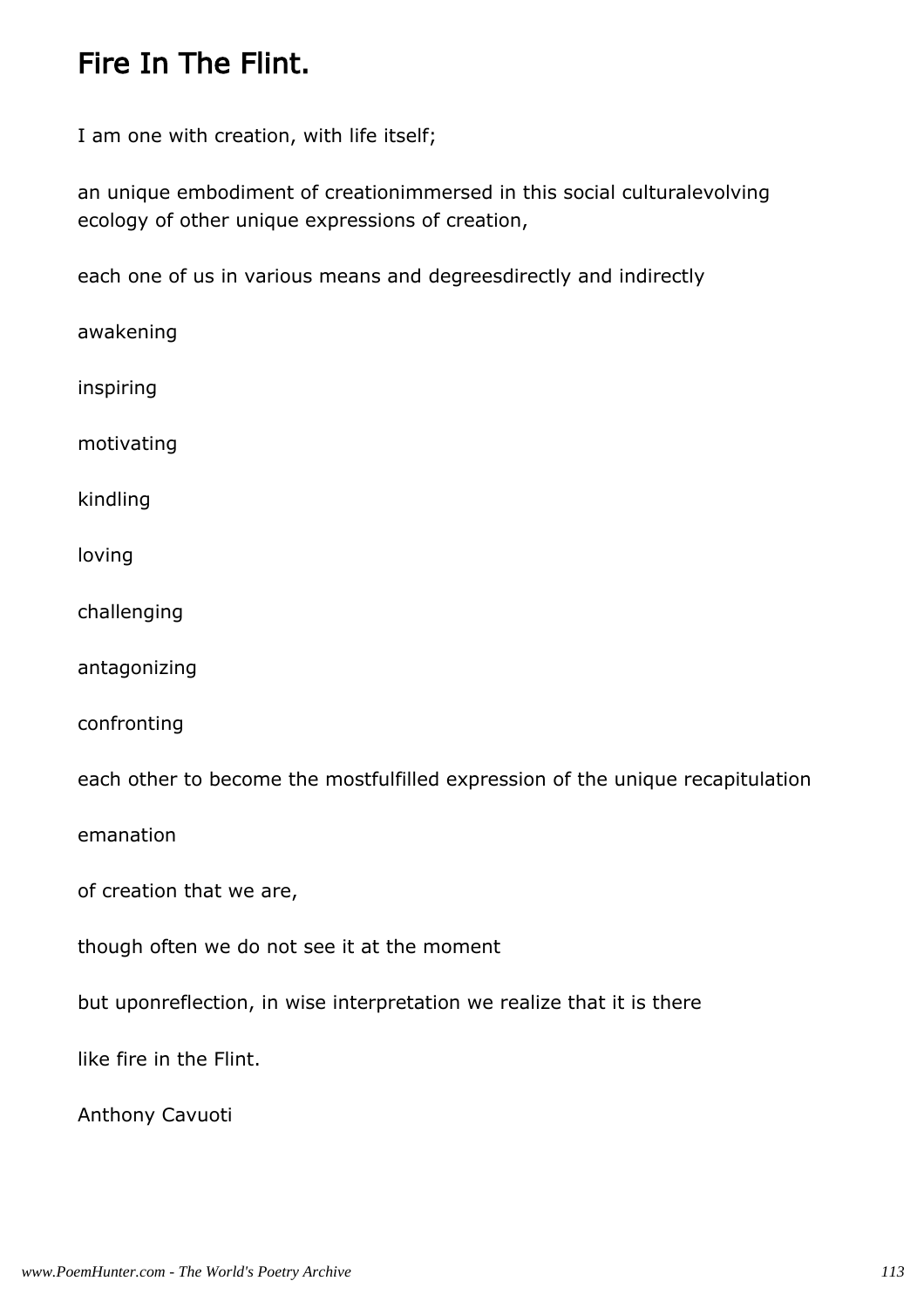## Flying Birds In The World Of Flightless Birds

If you are bad at one thing or some things that people believe is essential such as reading, spelling, directions, people then unconsciously dismiss you, subtlety and nor so subtlety, conveying that you must be insufficient as a person for you lack what is needed to be taken seriously in anything serious. Paradoxically dyslexics are very powerful at other things, they are metaphorically flying birds in the world of flightless birds, or dolphins with tuna's.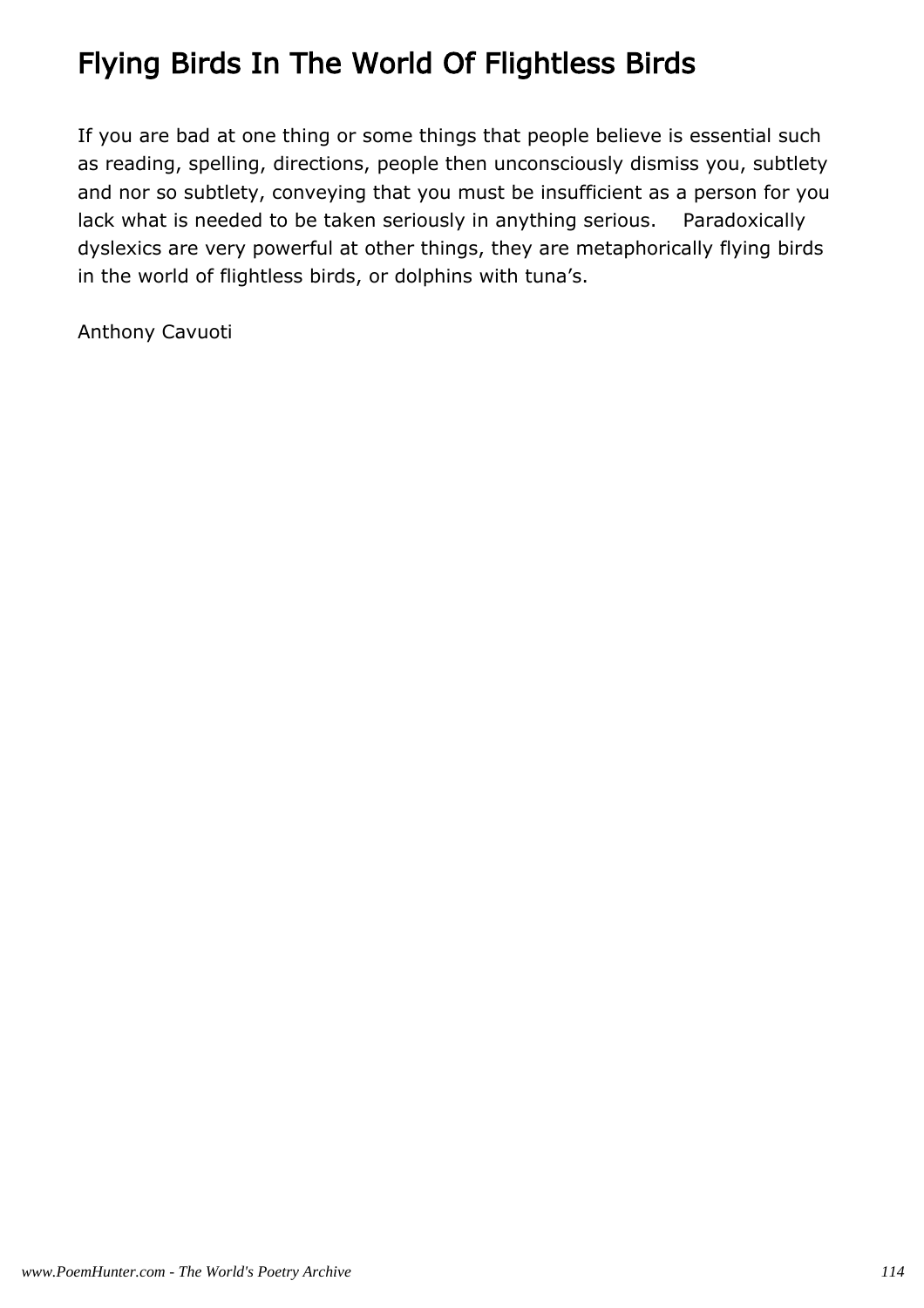## Fossilized Part Of Them Is Still Alive

Sometimes part of us is berried alive, deep in the foundation of the structure of our personality. People come to therapy at times for renovations on the surface structure at times only to by accident discover the fossil of their past, of the child that they were, of the young teenager that they were, this fossilized part of them is not dead, this vital self is still alive, wanting to speak. Everyone still ignores the child coming back to life, trying to speak, to say the words they where never allowed to say, as they work on the surface structure not appreciating the pricelessness of what they discovered, rediscovered.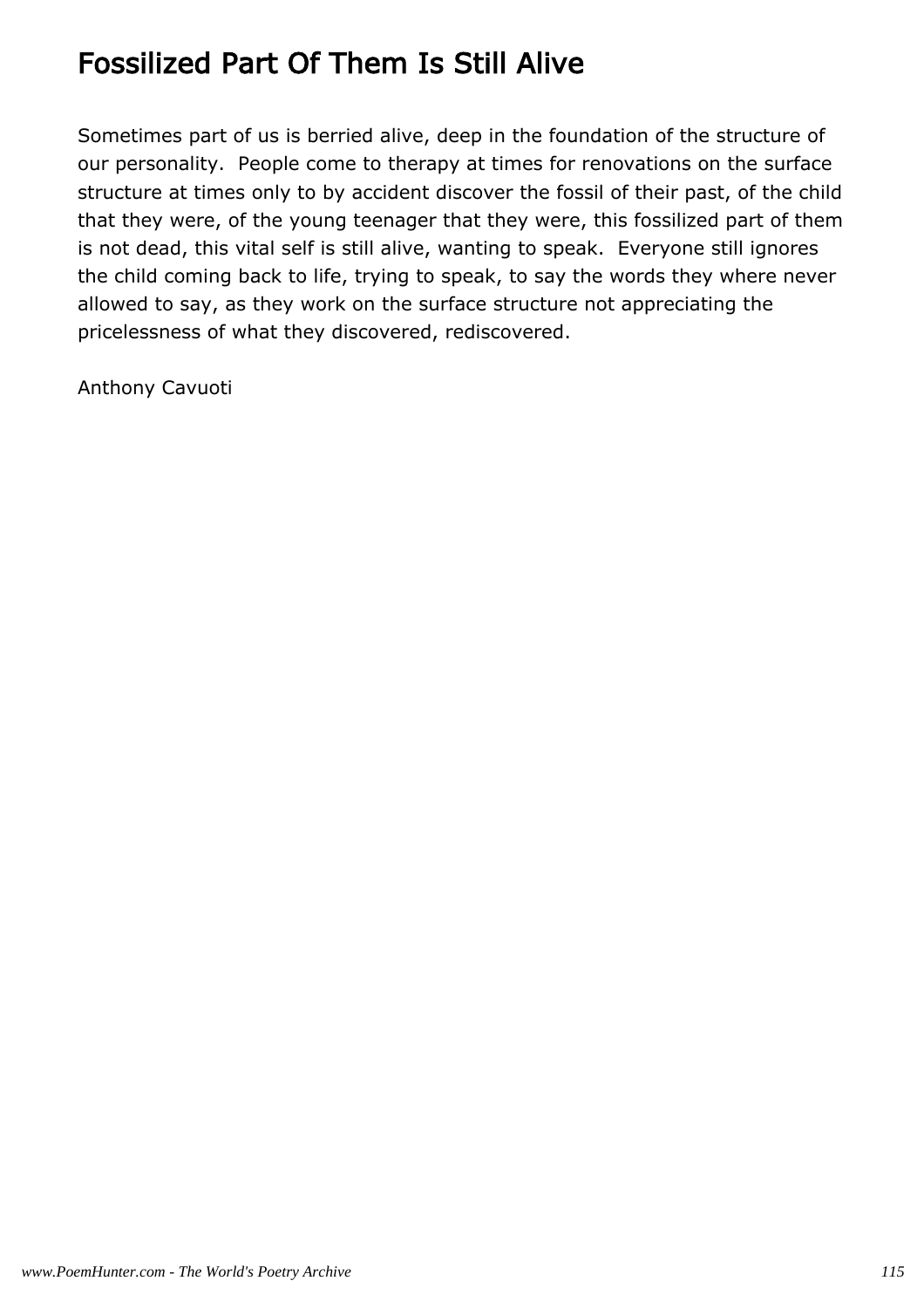#### Found Even When You Hide.

If you hide from your self in her, and in her sweet desires

make certain that it is satisfying and worth the high price you will paid.

In fact make certain that she and you are one, that she is more of you than you.

From here you are more deeply found even when you hide.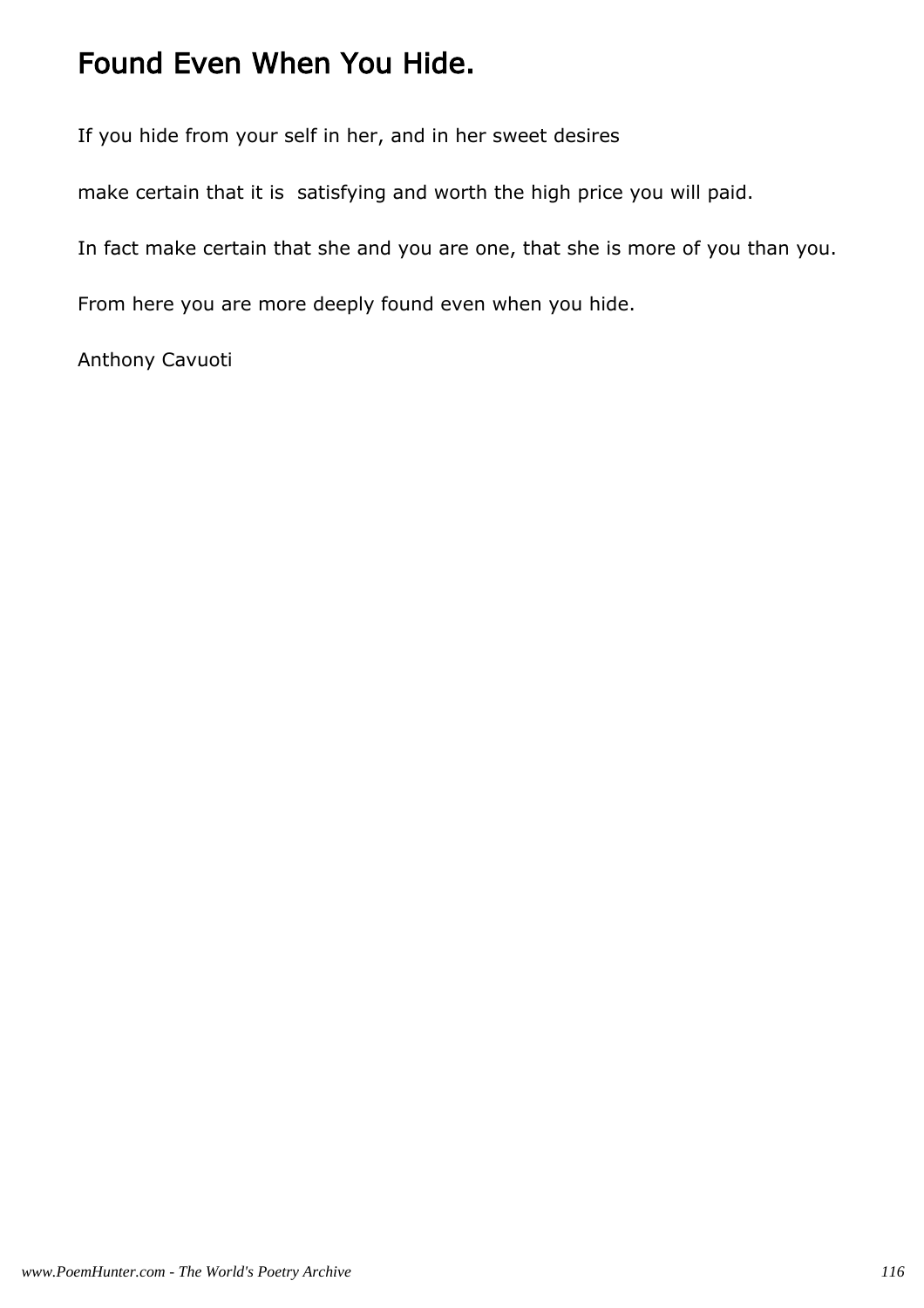## Freud

Freud made many mistakes.

One of his genius was the freeing of energy

As well as seeing how people falsely transcend

How they falsely sublimate

move on before fully resolving certain level(s)

And if they do move on to higher levels it is reenacting the unresolved issues of the lower level.

The moral development of his nonmoral system is to have dignity for your energy that is Diggity for your sexual energy which he believes is the core of creation, primary force of creation

Einstein believe it was love, Love is stronger than gravity

Perhaps primacy is shared between a few forces depending on what we give attention to.

Voice to text draft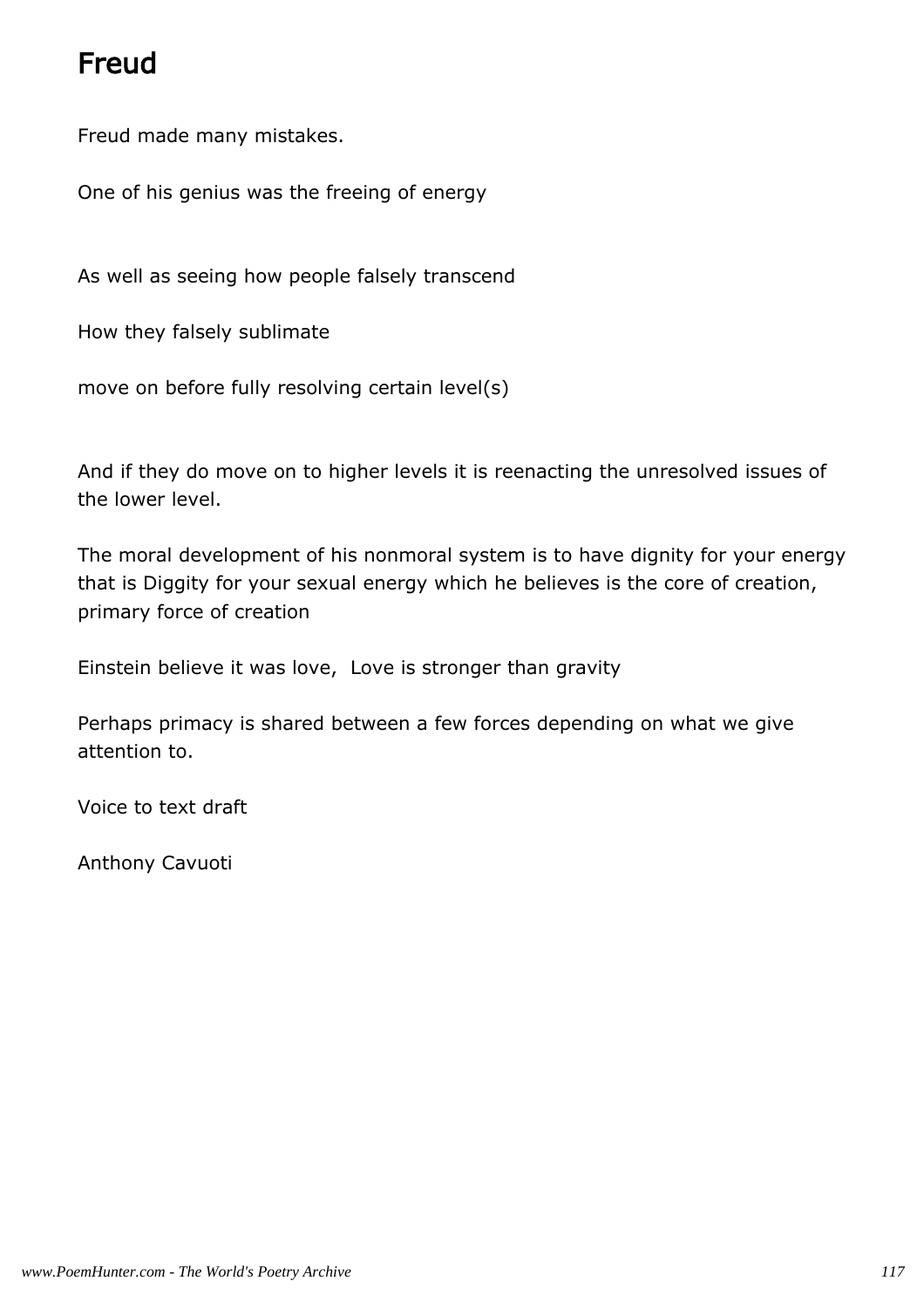#### From Here To Eternity

If you love something or somebody doesn't want to love you back

From Here to eternity

You may touch their inner soul

They may touch your deepest heart

Doesn't mean it's going to last

Sometimes things that are real are made of glass

Enjoy them but they're all going to pass

Sometimes slow and sometimes fast

Here here to eternity

because of her I couldn't really I can more clearly see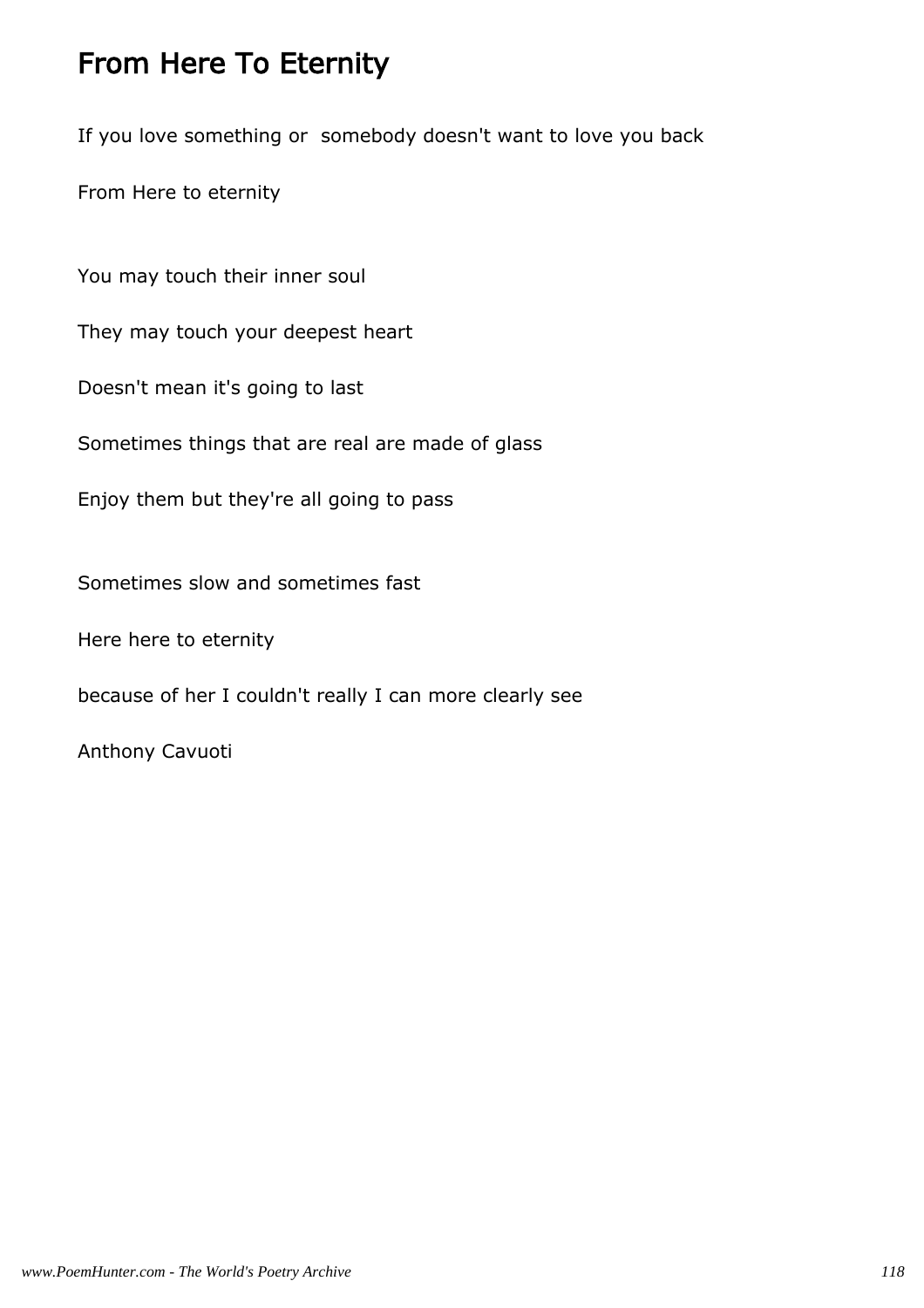## God Guides Each Of Us In A Unique Way

God guides each of us in a unique way. What might seem absurd to some people or groups make perfect sense to others for it leads them to their strengths as well as their higher destiny.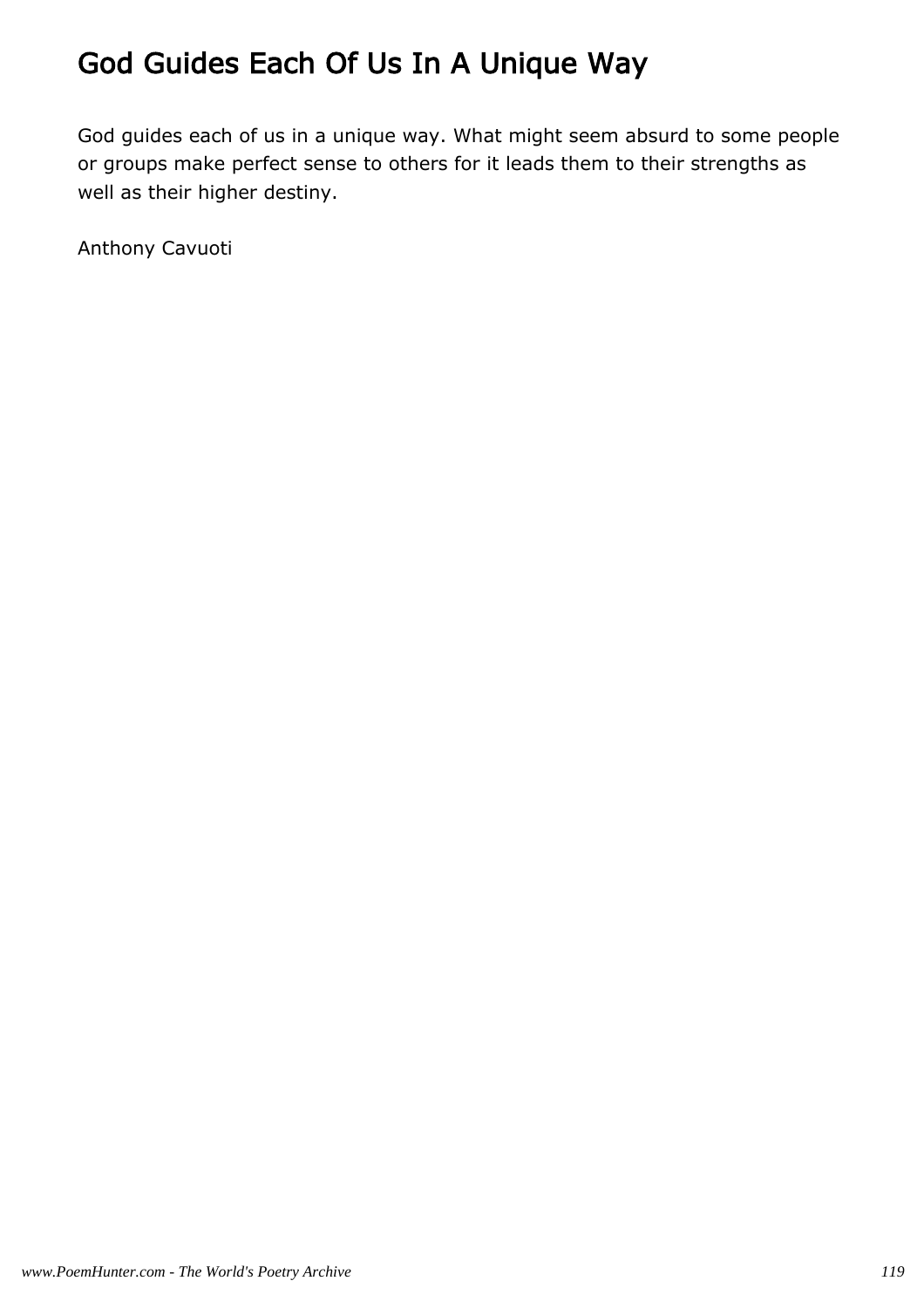## God Saves Us Daily

God saves us daily from mistakes, from ourselves, from others, from nature and from man made things, especially man made dumb ideas that seem so clever, so wise, but are so lost.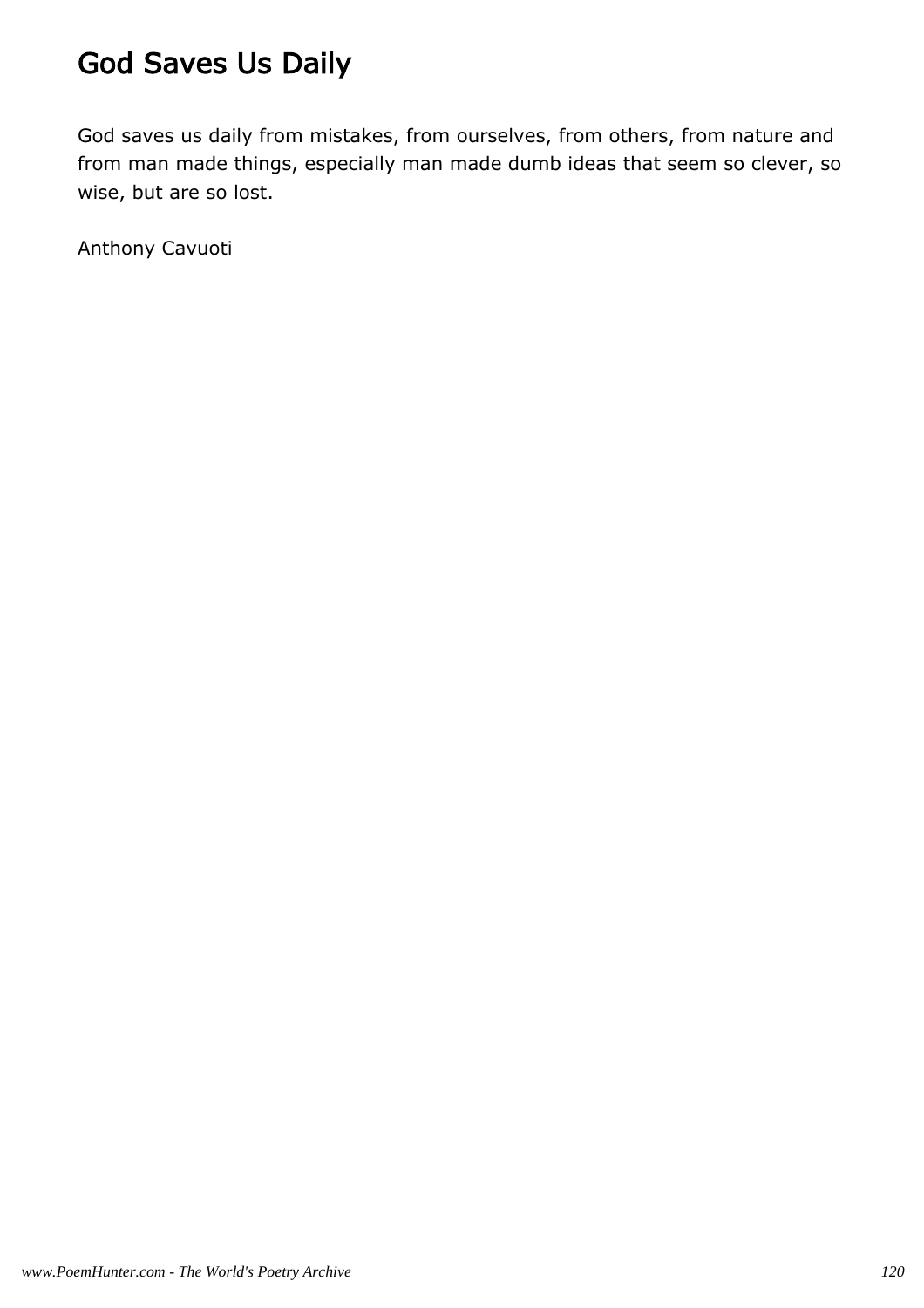#### Good Dreams

Focus on your good dreams, the feelings, aliveness, the sublimeness, the beauty, love, meaning, wonder, such alive real dreams are life of life, they are you, more than you as well as a a head of you, making real your share of paradise now. Actively process bad feelings than move onto your good memories, experiences, feelings, they are the digestive enzymes of the negative as well.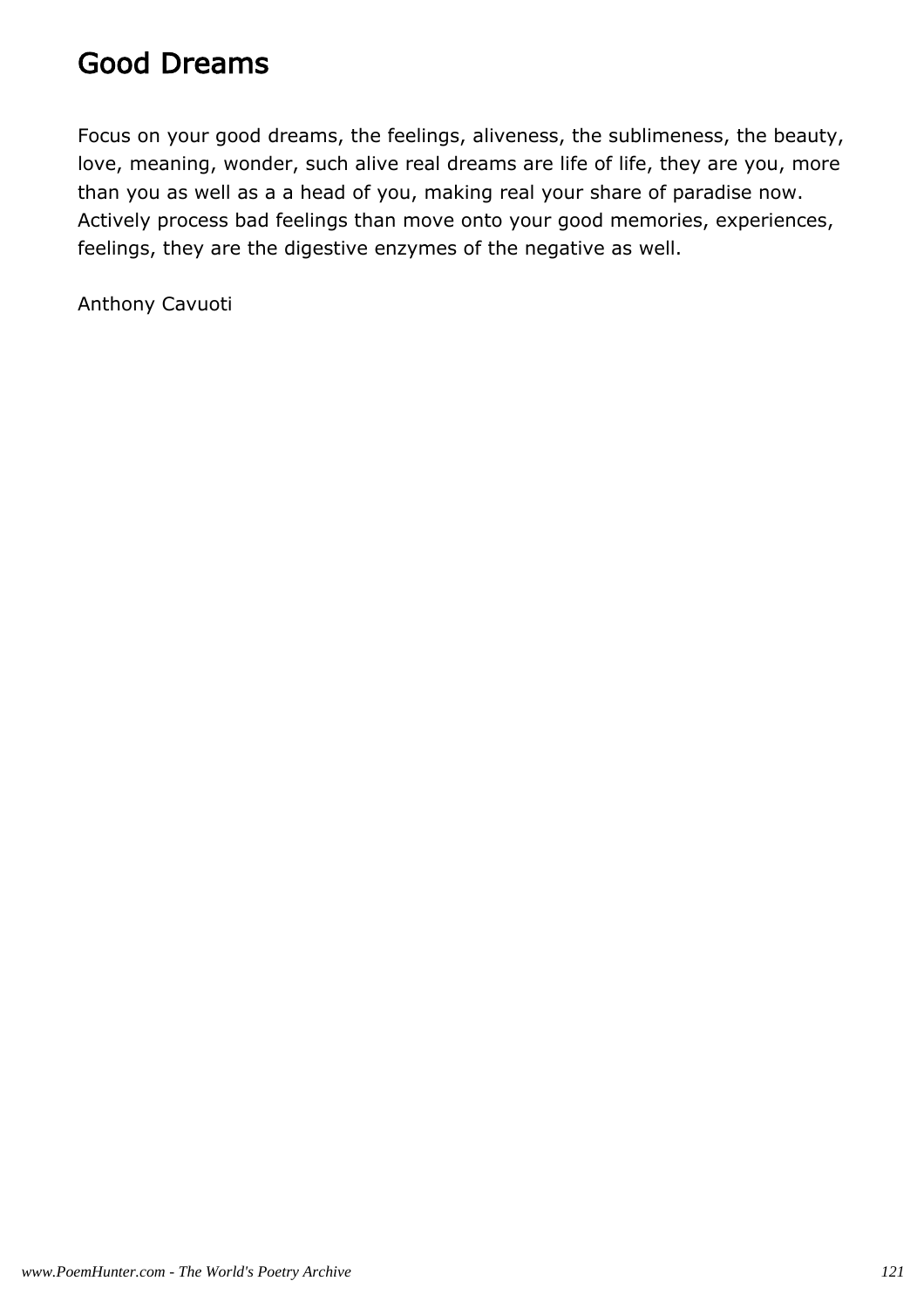## Great Beyond Anything We Know We Are

We are great beyond anything we know we are. We use God, and God uses us as well to help others in ways we do not imagine, fully see, or appreciate. God loves us as we are, but God really sublimely loves us as we allow our selves to be love in God, in our defective misguided but divinely guided ways, while be believe, dream, struggle, work, pray and try, fail, succeed.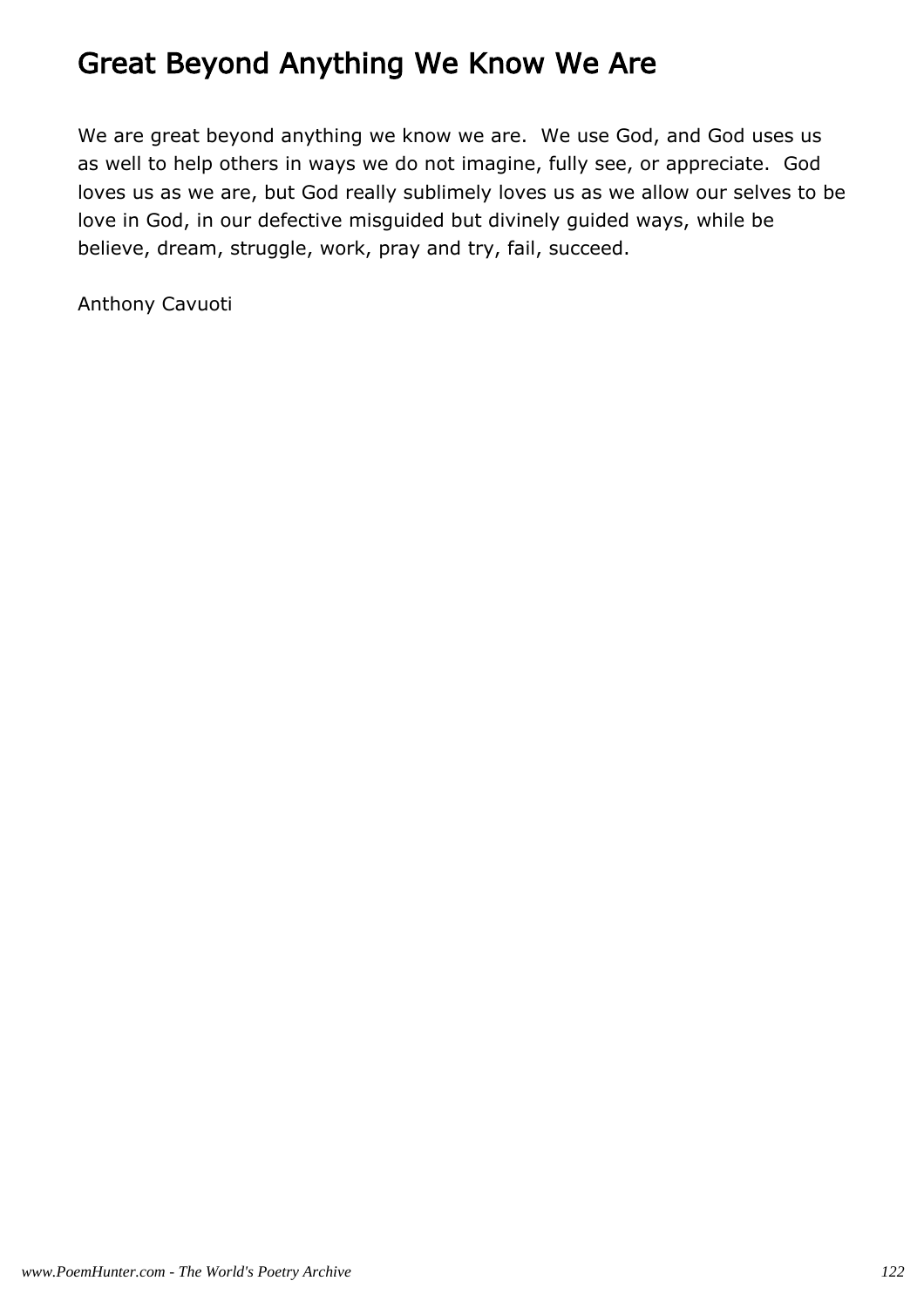#### Great Gift

To give your child room to be at any age them self, not inflict them with your issues, repressed pain and unfulfilled dreams is a great gift.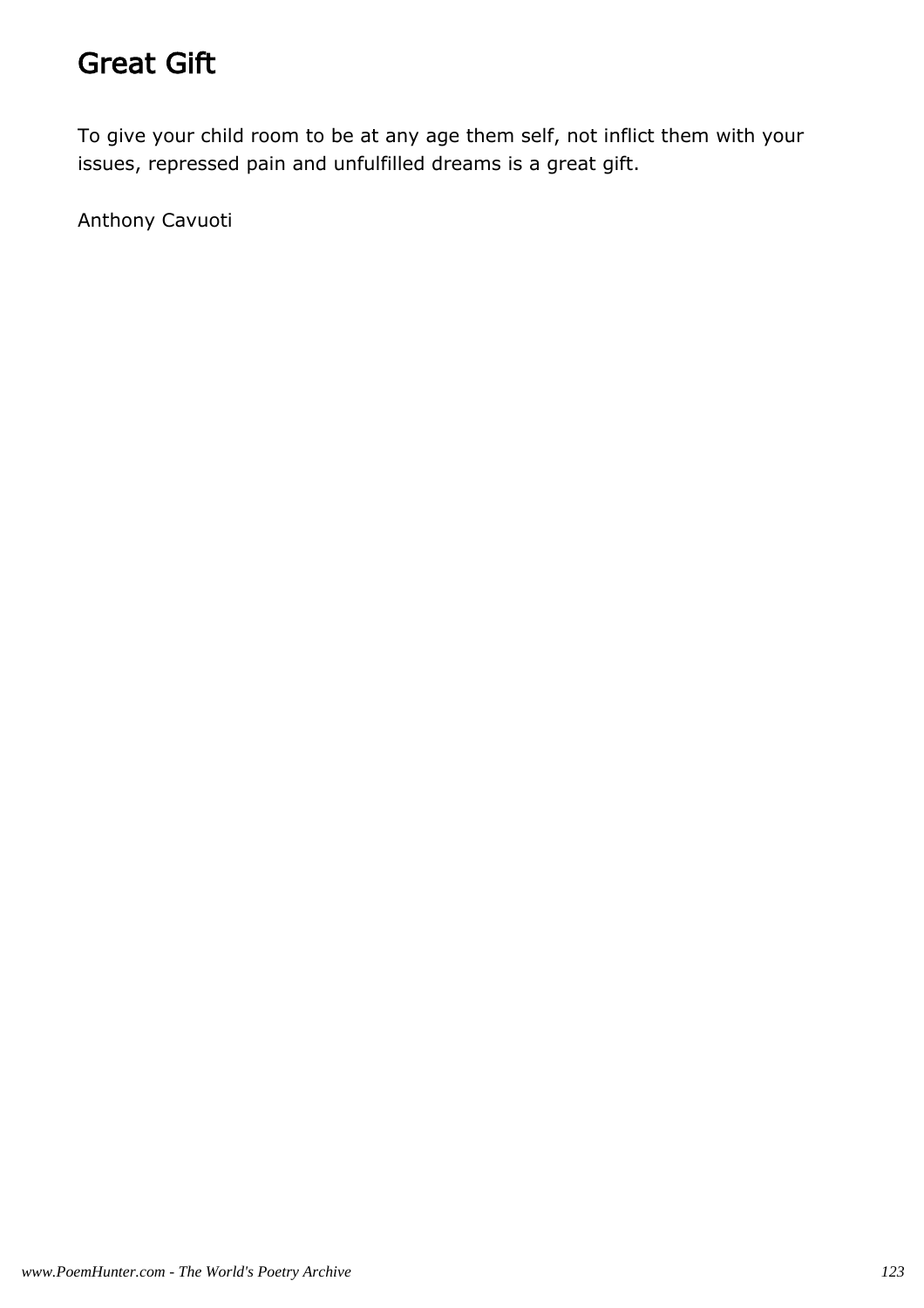## Greater Than Dionysus

Always put your children's life, needs and their future self first as well as your soul.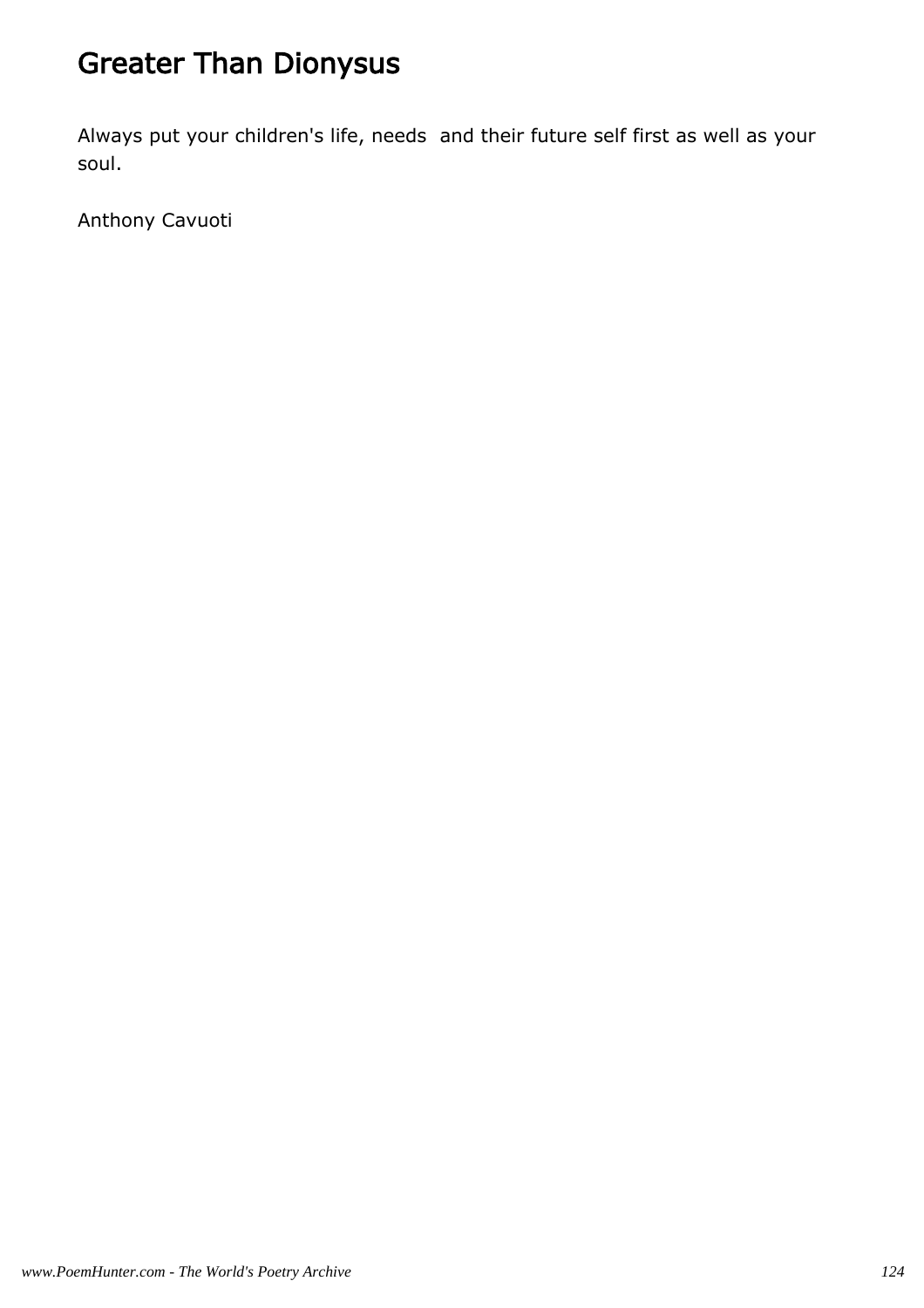## Hate It When

Sometimes I just want to be, simply want share delight, free space, joy of naturally being, no \*\*\*\* heads in sight, just the pureness of life uninterrupted for a while by the bombardment of manipulative people pushing the \*\*\*\* of their or some companies' agenda on me.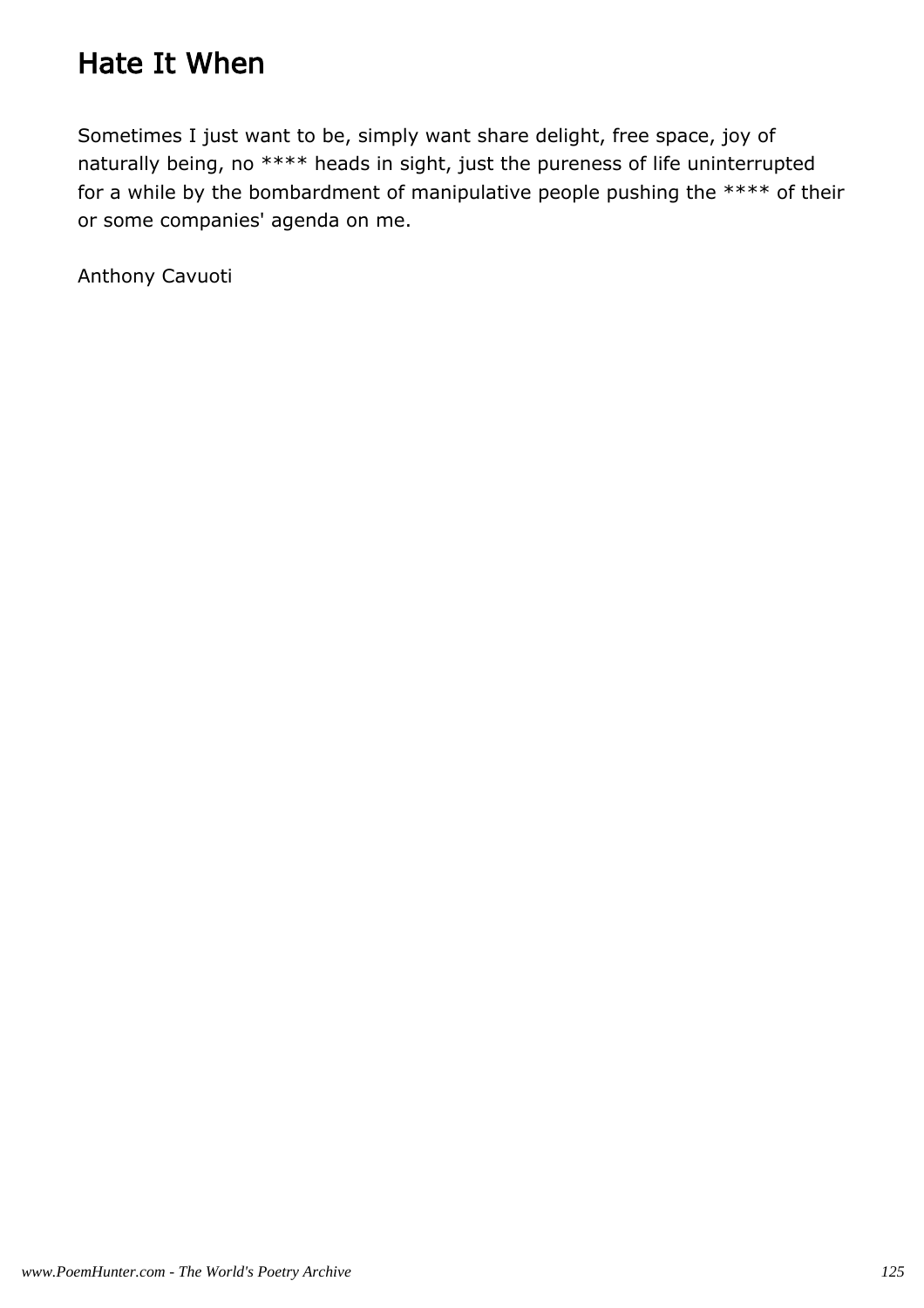## Haunted By Lovely Memories

As I go outside into the darkness, the coldness of the dampness of the drizzle penetrates me.

This reminds me of the chilly winter raining nights and mornings we snuggled tightly,

held each other warmly.

Loved each other passionately.

Haunted by lovely memories,

crowding me,

I start running but I can never get far enough.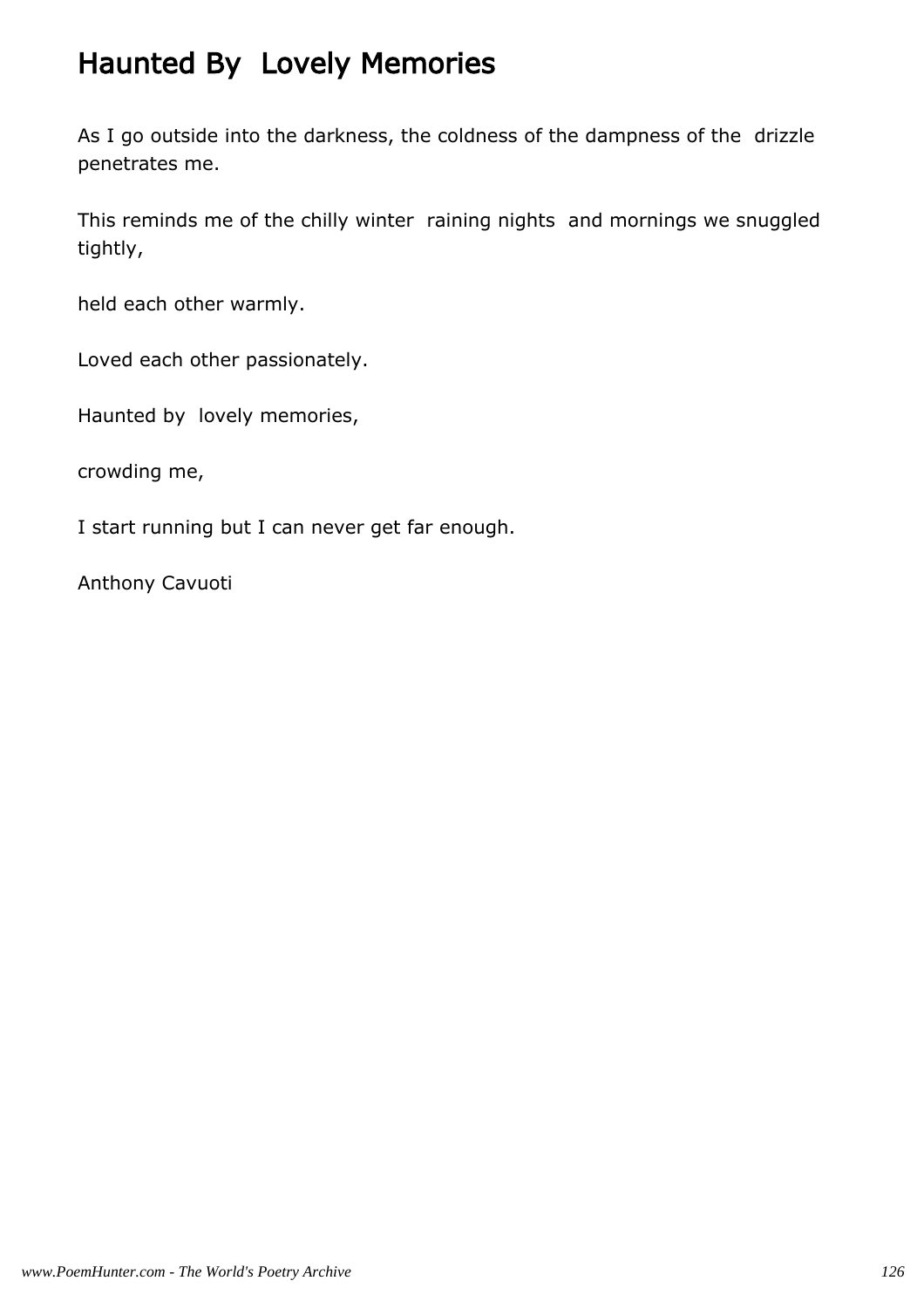# Have You Ever Came Out Of Your Cellophane Wrapper

My female friends tell me that she's playing hoe games.

That she now sees me as a cock blocker.

She got what she needed from me and moved on.

Perhaps they are right.

But they never seen her when she came out of her cellophane wrapper

Have you ever came out of your cellophane wrapper

The anti-septic rapper of our socialization of our society

try it!

They never seen her beneath her armor

There Is no defeating Xena warrior

To cherish is to surrender.

God help me I might have been used.

Abused and made afool of, but I still loved her!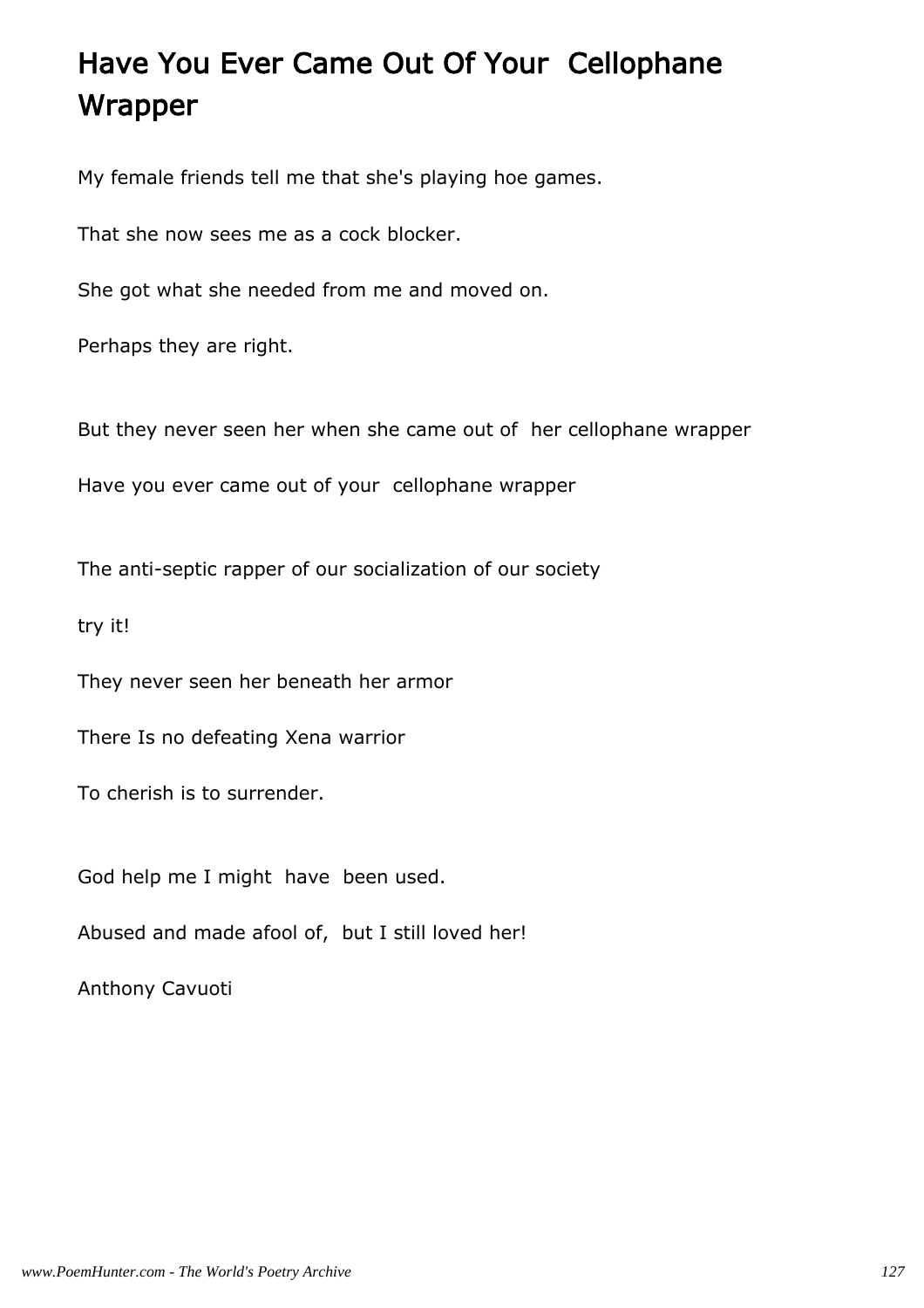#### Her Arms Are So Long

Her arms are so long, with eloquence they would hypnotized as she danced Her hands would sway like the breeze

I cannot help but to be a slave to her rhythm

to her Movement

Her voice capture me most of all.

Dream, fantasize, live for her movement

That express that certain something of her so lovely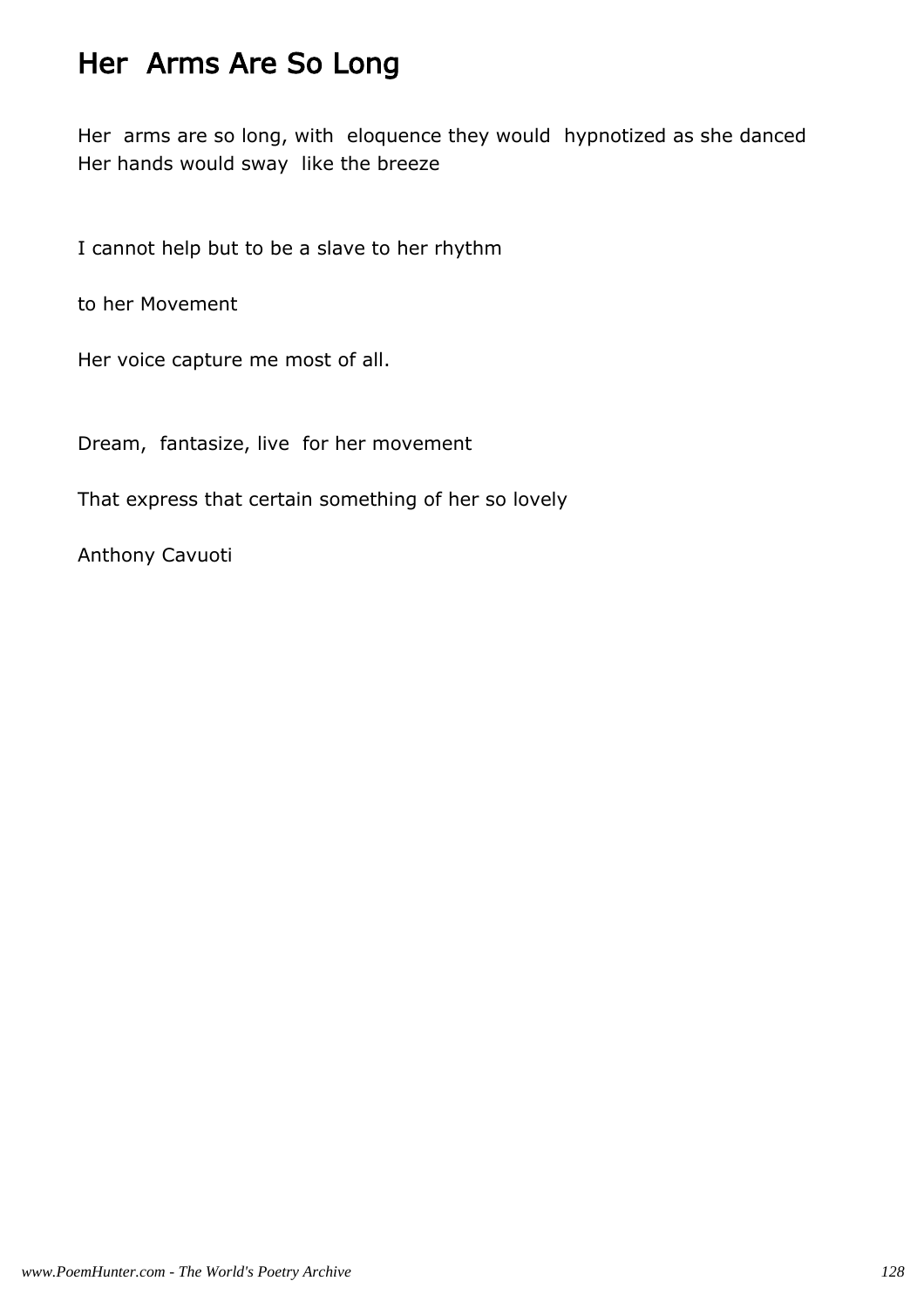#### Her Coffee Table

Her one room studio apartment is small, but it is crowded with her artful style, her humanity.

By her bed that we sit on to watch TV there is her white coffee table.

She makes these delicious complex meals, we eat on the high small coffee table while watching TV.

She has black licorice jelly beans and many other candies set along the far edges of the side of the table away from the bed..

Emergency candy for her diabetes. I can't resist it.

She always keeps the table and the white rug under it so clean. So well kept. She is so vigilant with the table.

It is so small but it is her domain, her control.

She is so very generous with this small space and so very exacting

My heart goes out to her and her tireless efforts on the small table that somehow symbolizes part of her life.

Such boundless lovely energy balancing on such of a small space. Somehow she pulls it off. Except for a few well placed looks at times all is so very pleasant, nothing falls.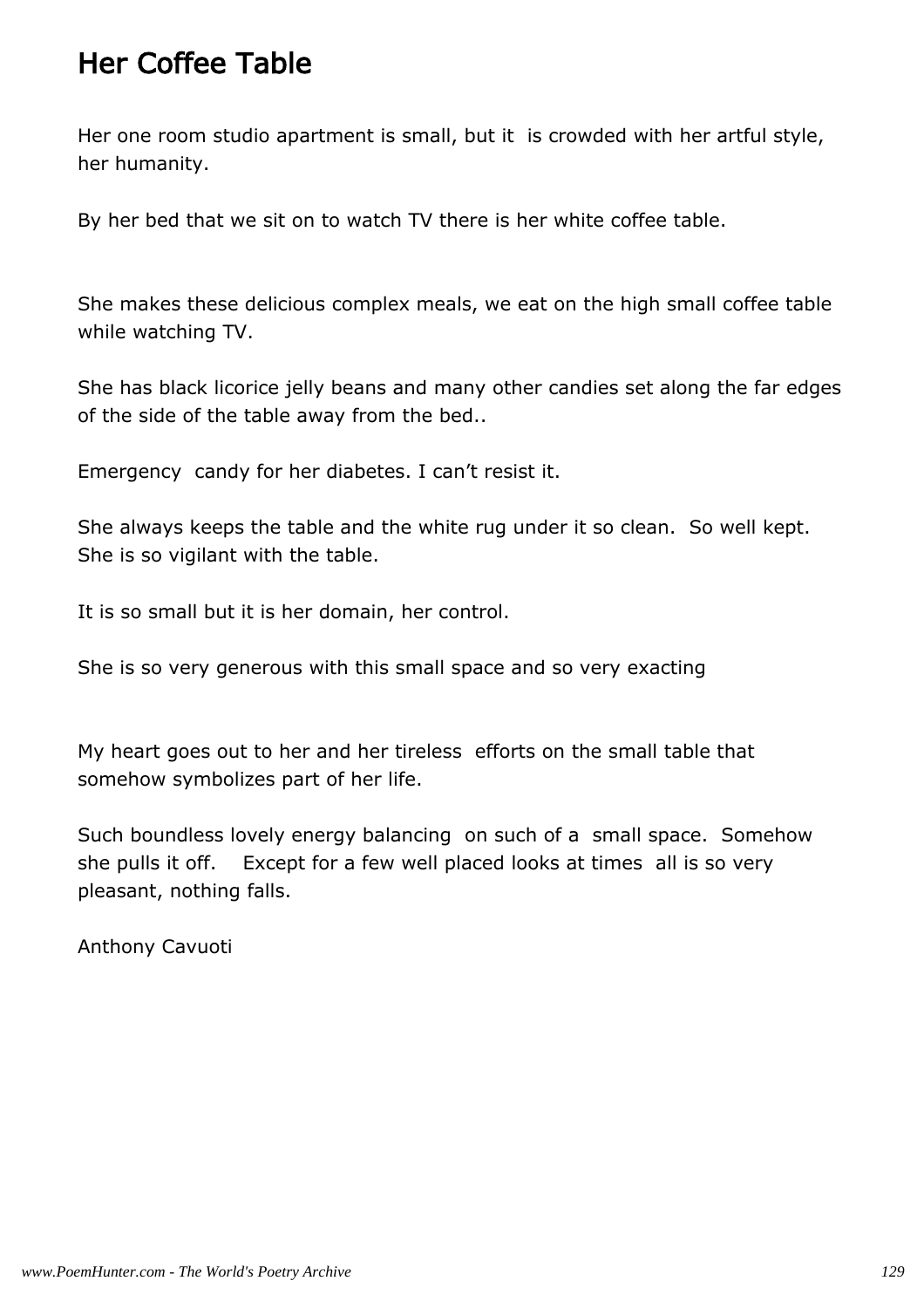# Her Flagrant Decay Compounded Her Irresistible Enchanting Dark Powers.

It was exciting for him to see her at the bars. Very, something about having this wicked sexy mid age black woman focusing all of her sassy charms on him. Her flagrant decay compounded her irresistible enchanting dark powers. sassy, sexy, lovely, staged vulnerable at times yet very strong. She was able to control all of the men with a strange force. Her free association are so sublime, so enthralling. Which made her petty talk more devastating. In a sultry whisper she tells him that some day he will be alone, that when his teenage children leave him he will be alone in his cramped apartment.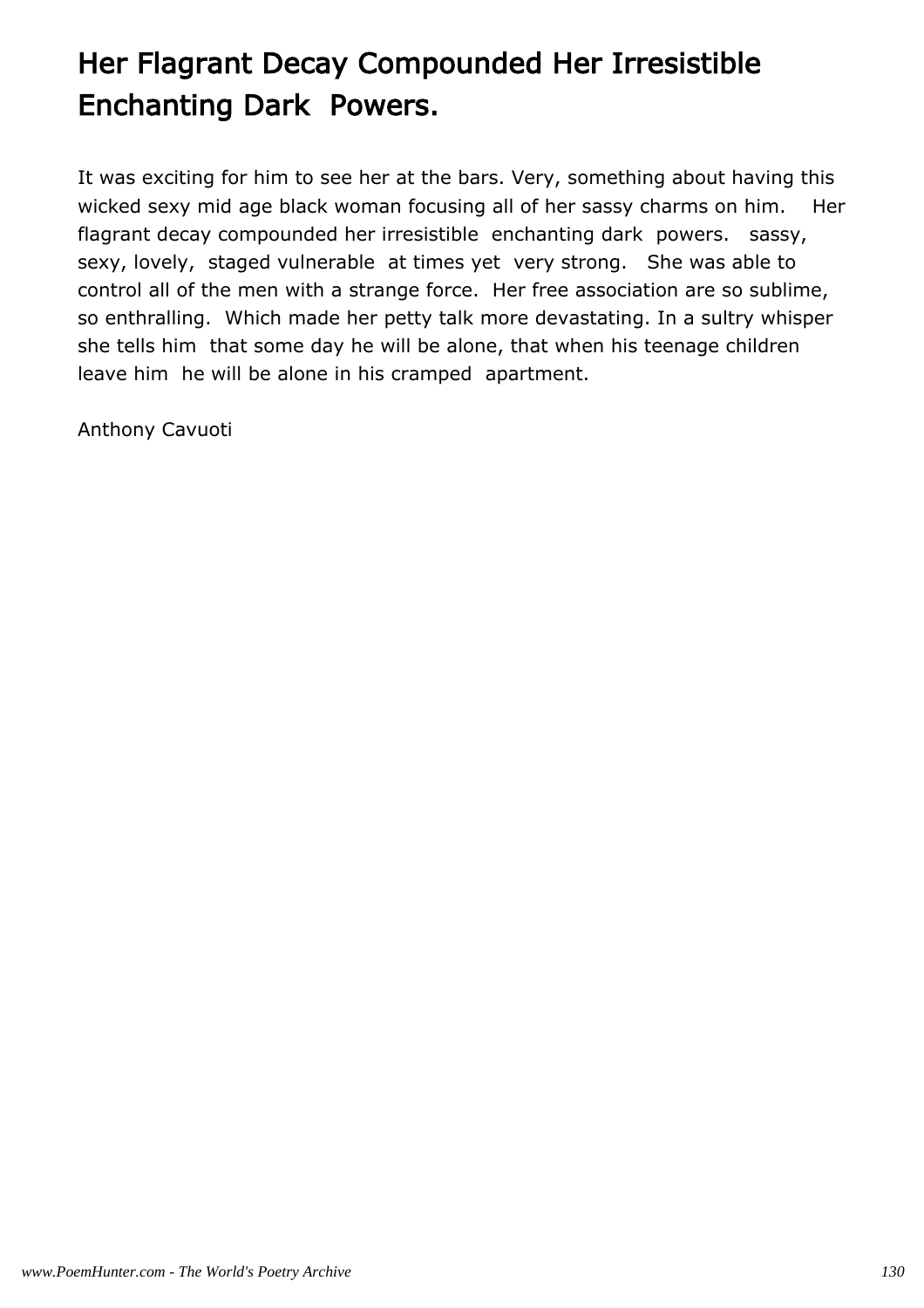# Her Future Self, Her Soul Would From Time To Time Chime In, Speak To Me

Her future self, her soul would from time to time chime in, speak to me through what ever distortions or frustrations she had with me or with herself. She is an advance soul, a more polished being masquerading as a stormy lady, as a broken toy, but she is a very Wise, powerful and lovely female shaman. The full power of her spirit I did not see until it was too late. She is from the future and from the pass, she is the parentheses of sanity in our insane times. She's unconscious of this most of the time in a pedestrian trance but she is so advance so, so very advance. She inspired me, she came to me, , woken me, she healed me, she taught me, seduce me, strengthen me, reflected me, amplified me, broke me, made me, she warned me, she guided me perfectly when I needed her and in a preternatural flow and rhythm of a Goddess that forgot she is a goddess. But her songs, her soul comes through the faultlines of her human vulnerabilities, fallibilities. Underestimate Xena warrior at your own peril.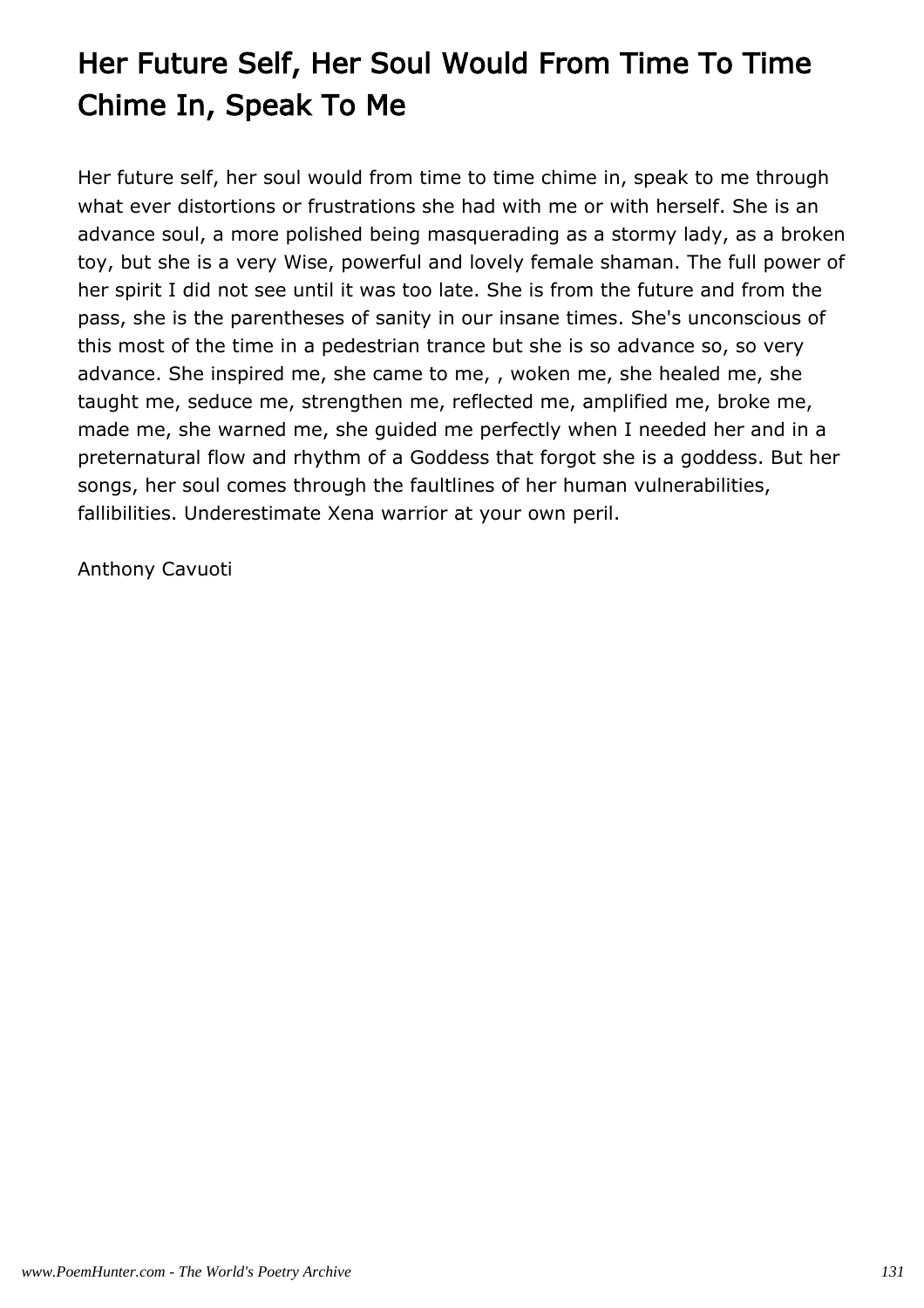## Her Voice Would Excite Me

Her Voice would excite me

Awaken strengthened and vitalize me

Voice cleared the clouds to my soul

Clear and real

Life life was so real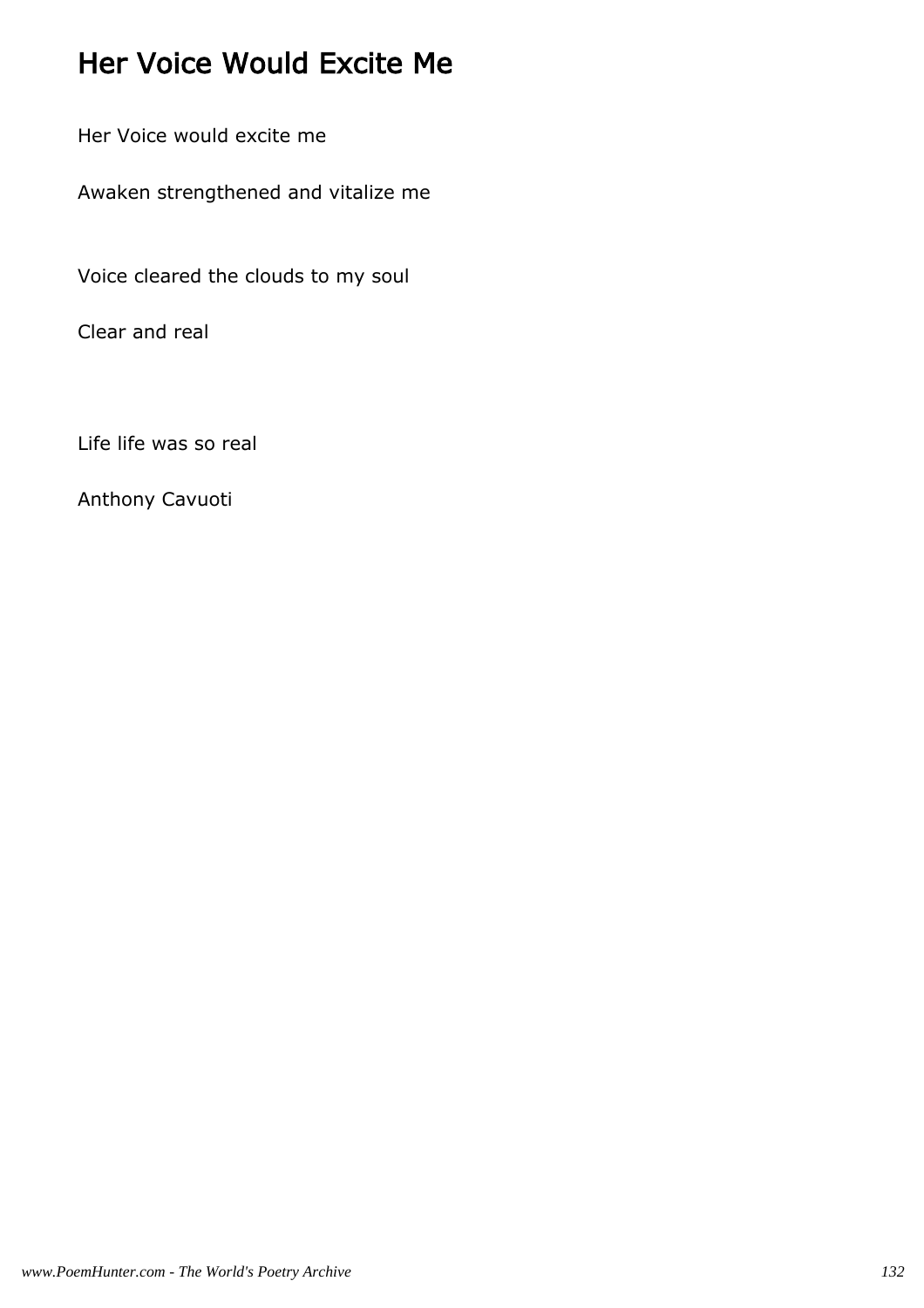## He's A Living Dynamics Of The Vitality Of Life.

But now all that he wants to do is be with her, to be with her once again in her room. She is the universe, she has everything, she is passion, life. She's a living dynamics of the vitality of life. Once you're inside life there's no getting out, everything else is so unsatisfying.

Can no longer settle for facsimiles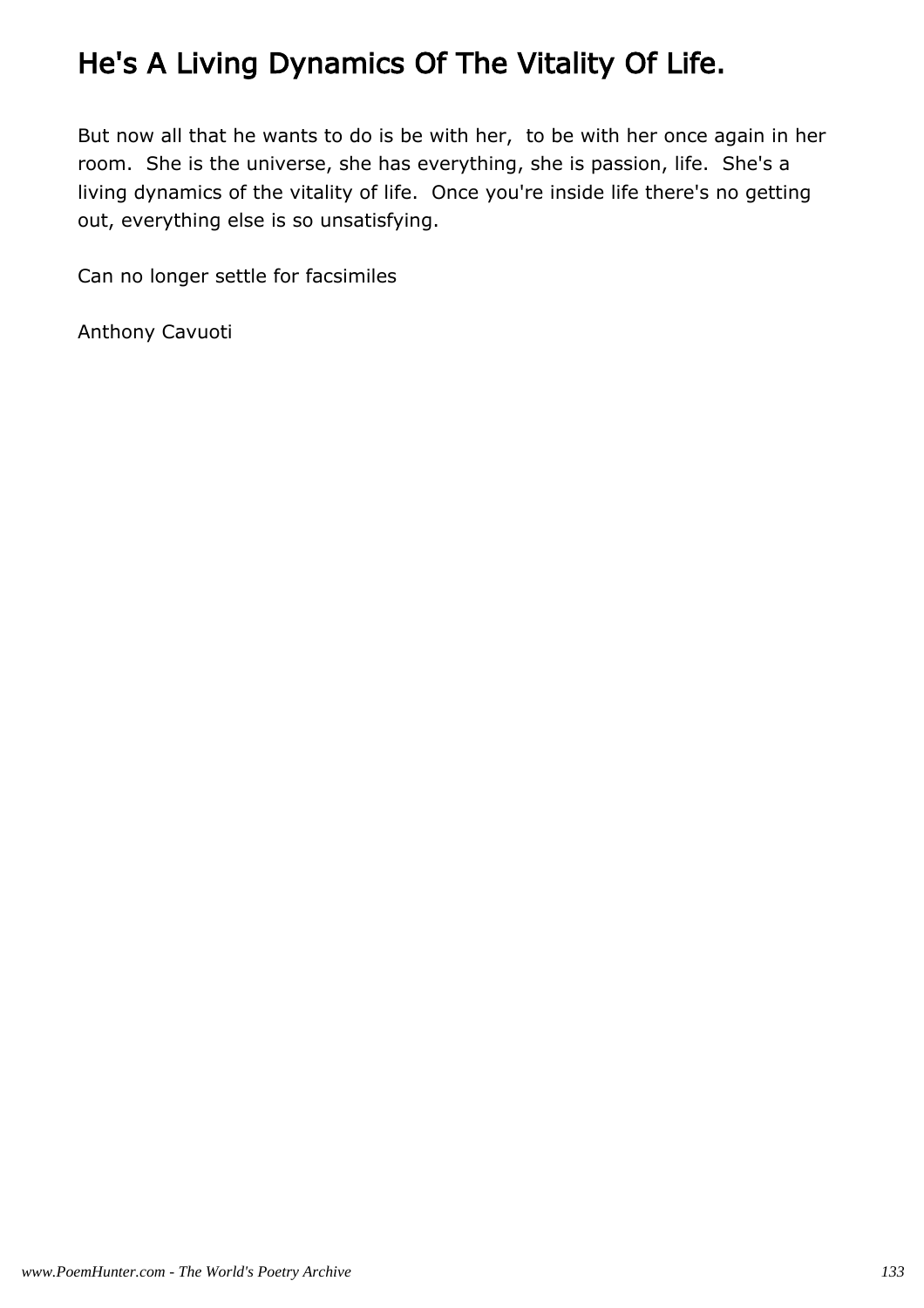#### Hide Go Seek.

We still play hide go seek.

As adults this is nothing unique.

But don't hide from yourself.

Don't be so lost and can't be found.

Don't take refuge In the games you play.

For you just pushing your truth away You're losing time and that is the real.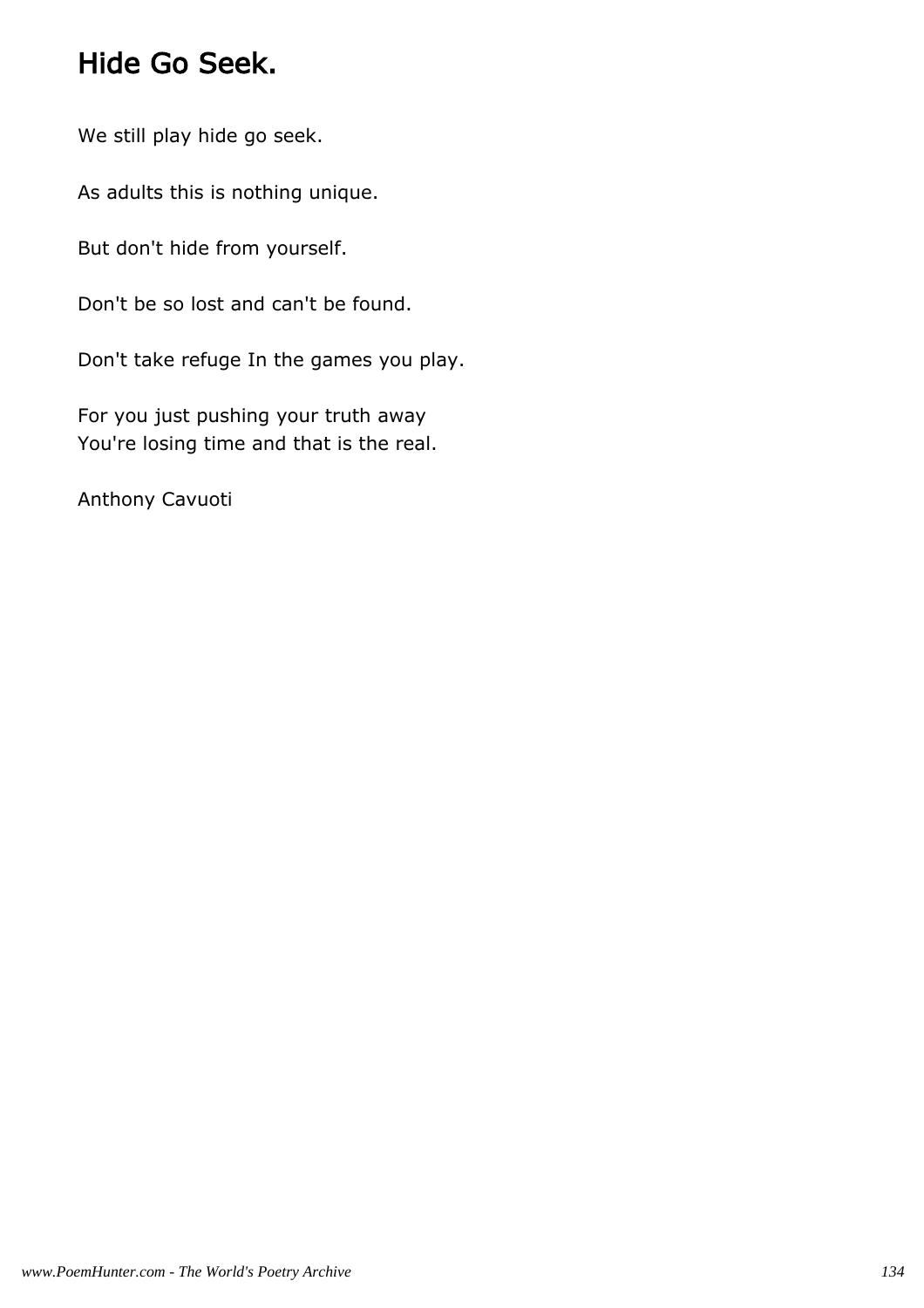## Hits You Like A Kick In The

If you are dyslexic and every word you read and write hits you like a kick in the balls, if your family invalidates you more than they understand or support you, well why be the scapegoat for the arrogant. If you sincerely tried to talk with them and they are too blindly willful, to see you and they think it is their God given right to abuse you, well thank Christ you are away from them. You do not have to be with them or any other such as they in this world as well as in all worlds to come.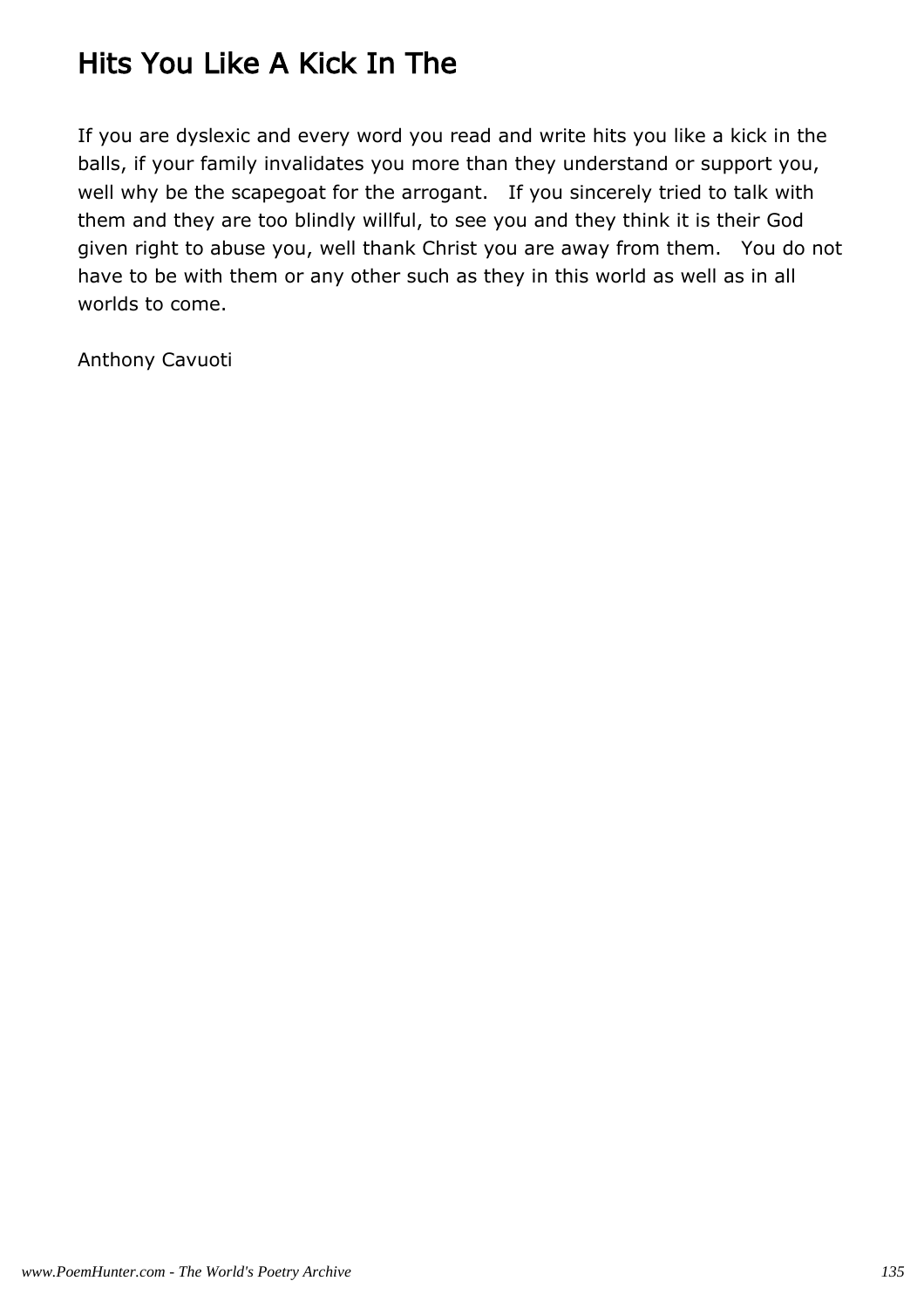# Hose That Seem Solid In Their Arrogance On Fixed And Established Ways

We all are expressions of creation that is always changing, evolving, transforming in unexpected ways. Those that seem solid in their arrogance on fixed and established ways will once again find them self buried in the current of life for they only know how to survive on their small life sucking abusive niche. Go on with your self, with your projects, keep a save distance, protect your self but do not play their games and watch them fade.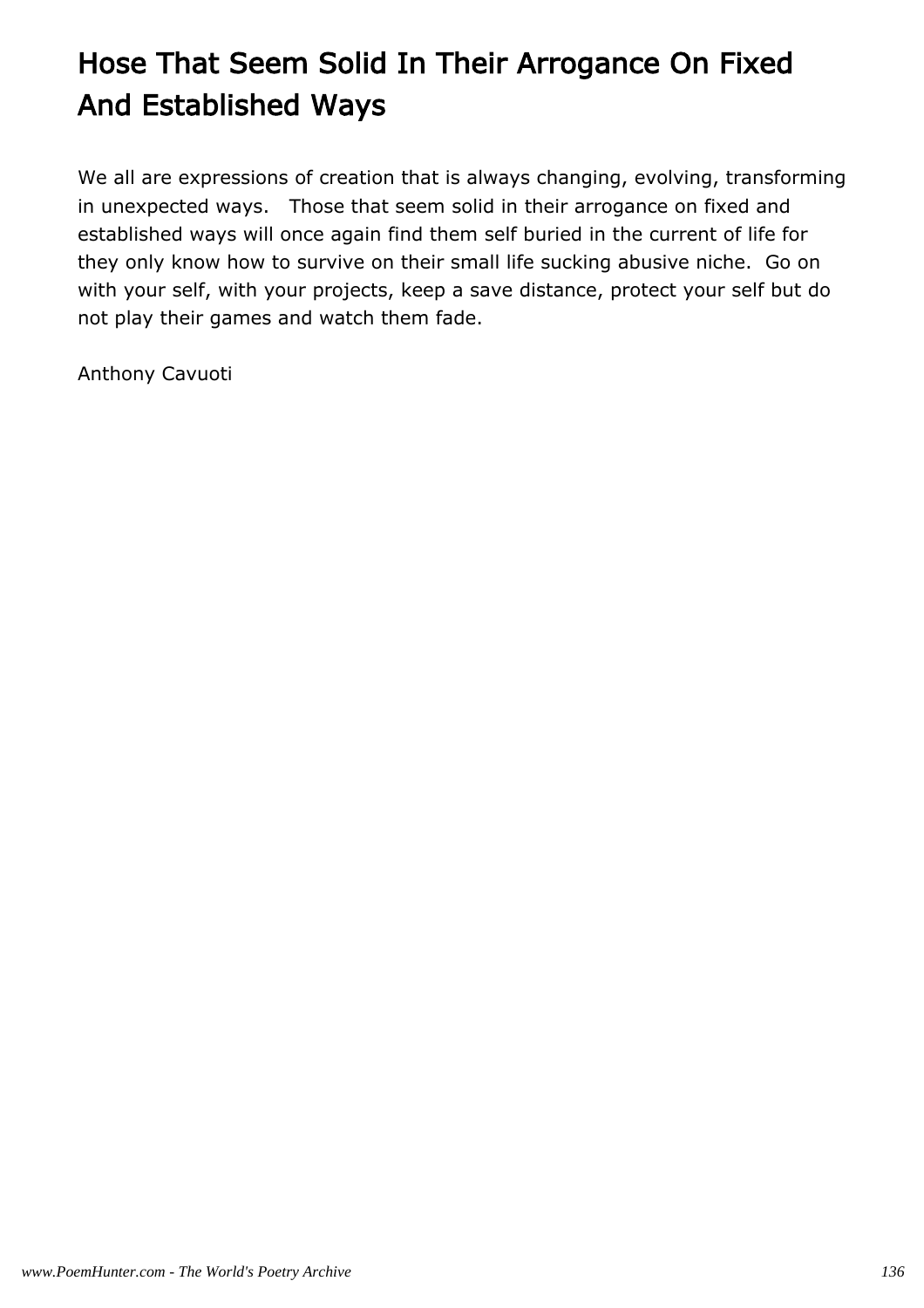#### How I Love You Son

How I love you son

You are the rising sun

I am the setting sun

All the things I seen over here

All the pain, ignorance, distortions, pretense I had to bear

This insidious hell I would do it again

Just to experience the joy of you

The best of humanity comes through you

I wish that I became more

Lost in the dark I cultivated ways of staying lost

Light within and light without, steadily transcended, stayed on course

Through scattered pieces synthesize the hologram

Being human first,being a man

Many dreams were dashed

Many dreams fulfilled

Learned to be careful as to who I share my soul with

Many successes as a result of trusting my depths, not others perceptions of me,courage and sustain effort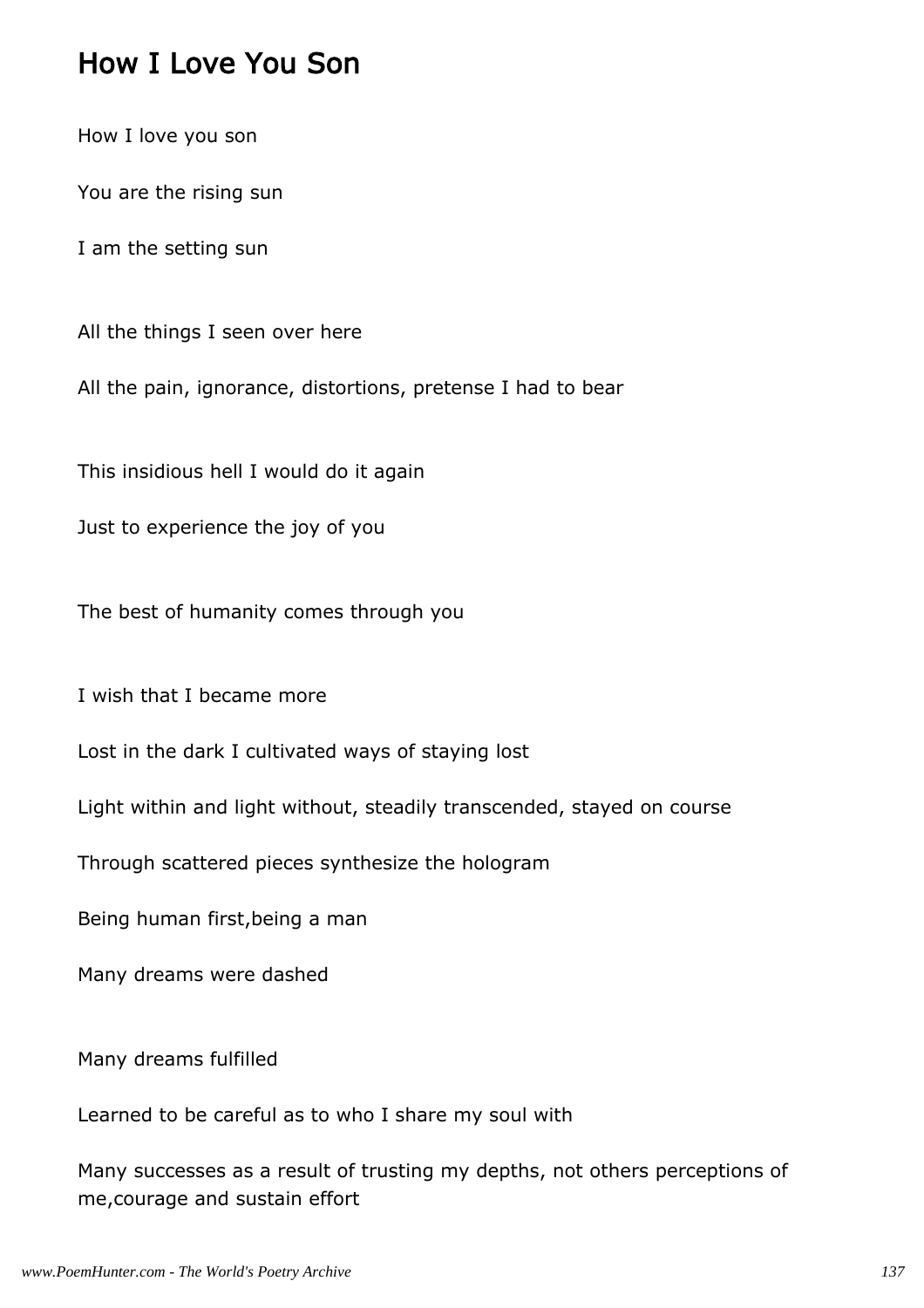Even if I fulfilledmy greatest dreams

None compared to the joy of you

I am dyslexic am my father's a classic narcissist

No tolerance with the novelty ofmy being

My strengths were seen as heresies

Weaknesses broadcast, seen as unredeemable

Early on ground todust

Until you, I did not know the depths of love, of life, of the joy of being,

Seemingly trivial daily exchangesradiate, give more joy than anything in cultural societal orbit

Others run you know how to fly with your dyslexic wings

The creative glory of being yourself

Your voice is more heaven than I could ever imagine.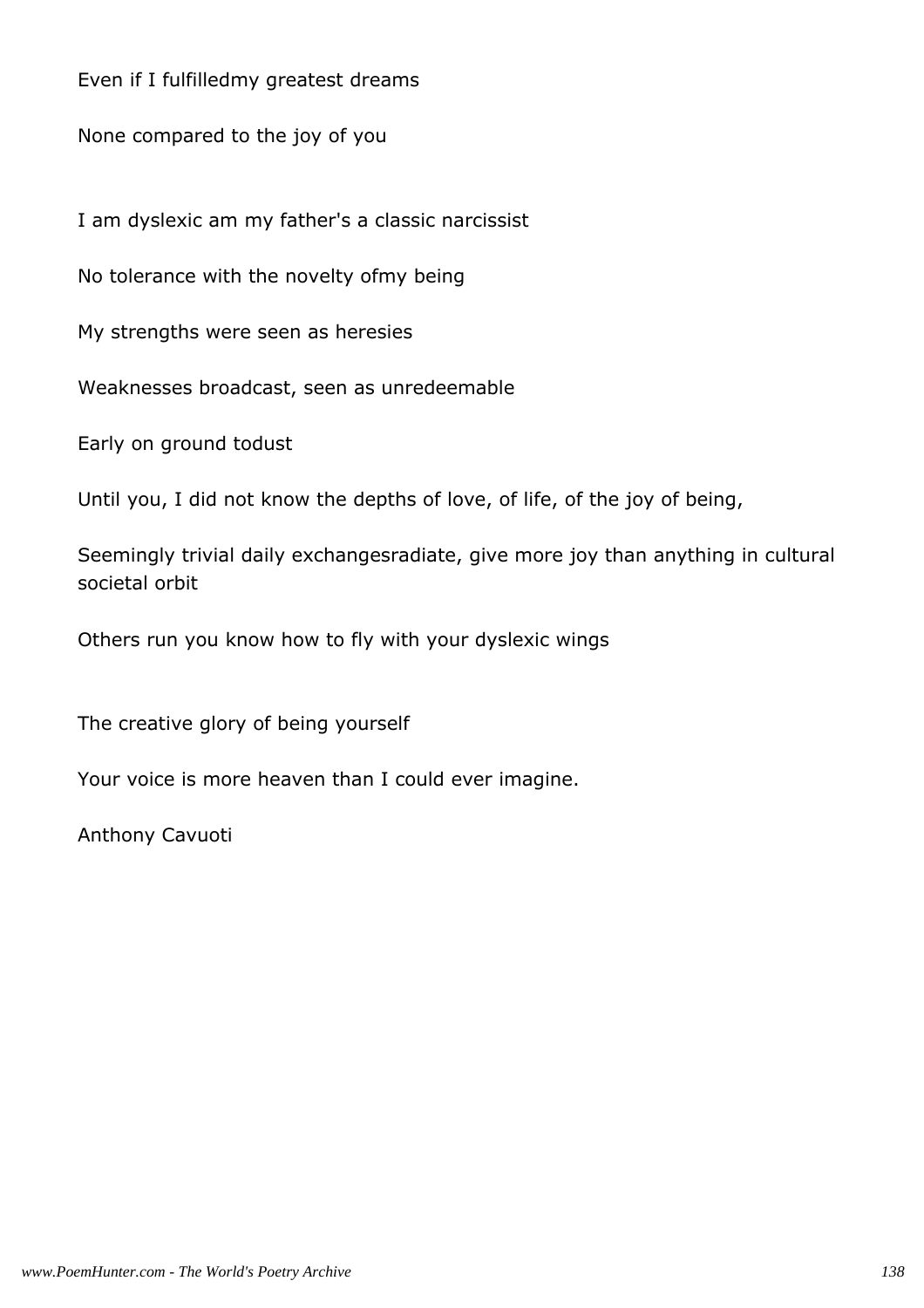#### How I Miss

When I seen her there was something special about her.

Something moved me, a pathos,

A tender vinifying,

somehow I felt like I always knew her.

I thought she was buying lottery tickets in the back of the 7 11

I saids you are going to buy winner,

she says I am just getting money from the ATM.

She said it was her birthday

We spoke

Something just clicked

She said she used to be a paralegal

That she was going to go to law school but stopped because the bad guys win all the time.

I told her what I did and that

I understand

I was low on money so I waited two weeks before I asked her out

It was too cold to go on a picnic so she asked me to go to her place to help her put in cabinets.

It seems a cabinets fell,

her Kitchen cabinets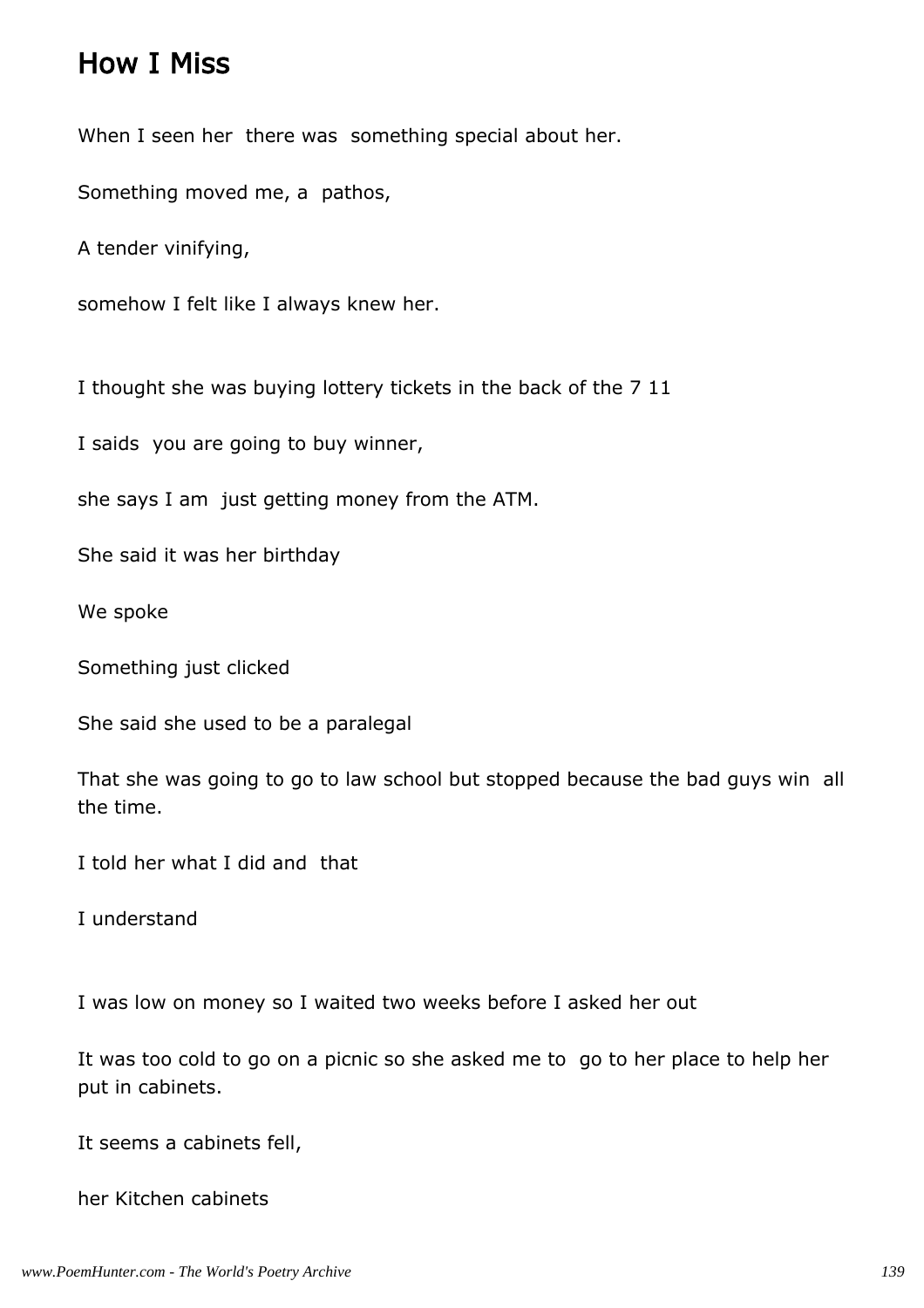The ones above the sink

She bought some new ones

She did not want the landlord to know that she had a cat

She couldn't afford to pay the extra deposit money for the cat

She was impressed because I had a toolbox

I helped her

Looked up how to put cabinets up on youtube so that I look like I knew what I was doing some.

It was interesting

She called me Popeye

Probably because I was working so hard trying to impress her in putting up the cabinets.

Tiger cat that was her cat,

the cat, liked me

The cat would caress me

Snuggle by me

One of my clients called

One of my client's Brother needed to be homeschooled and I was all right with it,

I was confident with that

Let the client know it was all right.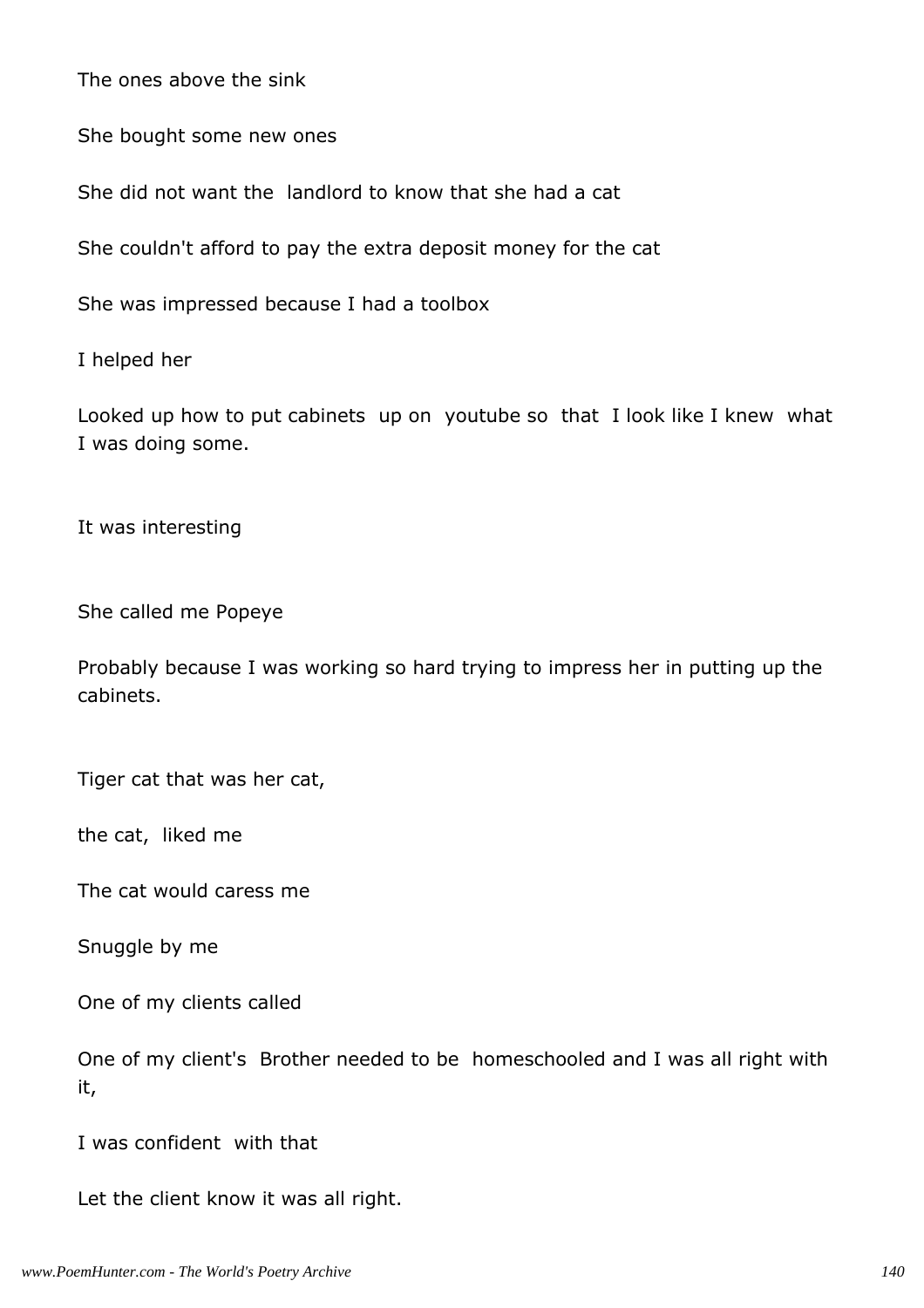I was a little impatient but still kind. Called on my day off.

I worked hard putting in the nails, finding a way.

Using the power screwdrivers.

Afterwords, she took me in her car, we went to fat Burgers

she really knew how to enjoy her food,

Then she took me shopping with her for some things for her catering business

She really knew how to have fun

Then she Took me to one of the bars that she frequents

Inside gave me some pictures of herself

Later she asked me to me to meet her at one of her favorite bar, the leopard room

it was right by my place

I went home change the matter there

I watched her move about the crowd all night long

Everyone was enchanted by her

she always return to me like tiger cat

Then we went to my home afterwards

But for the next many many enchanting nights we went to her home

The cat loved me

tiger cat

Tiger cat would always come by me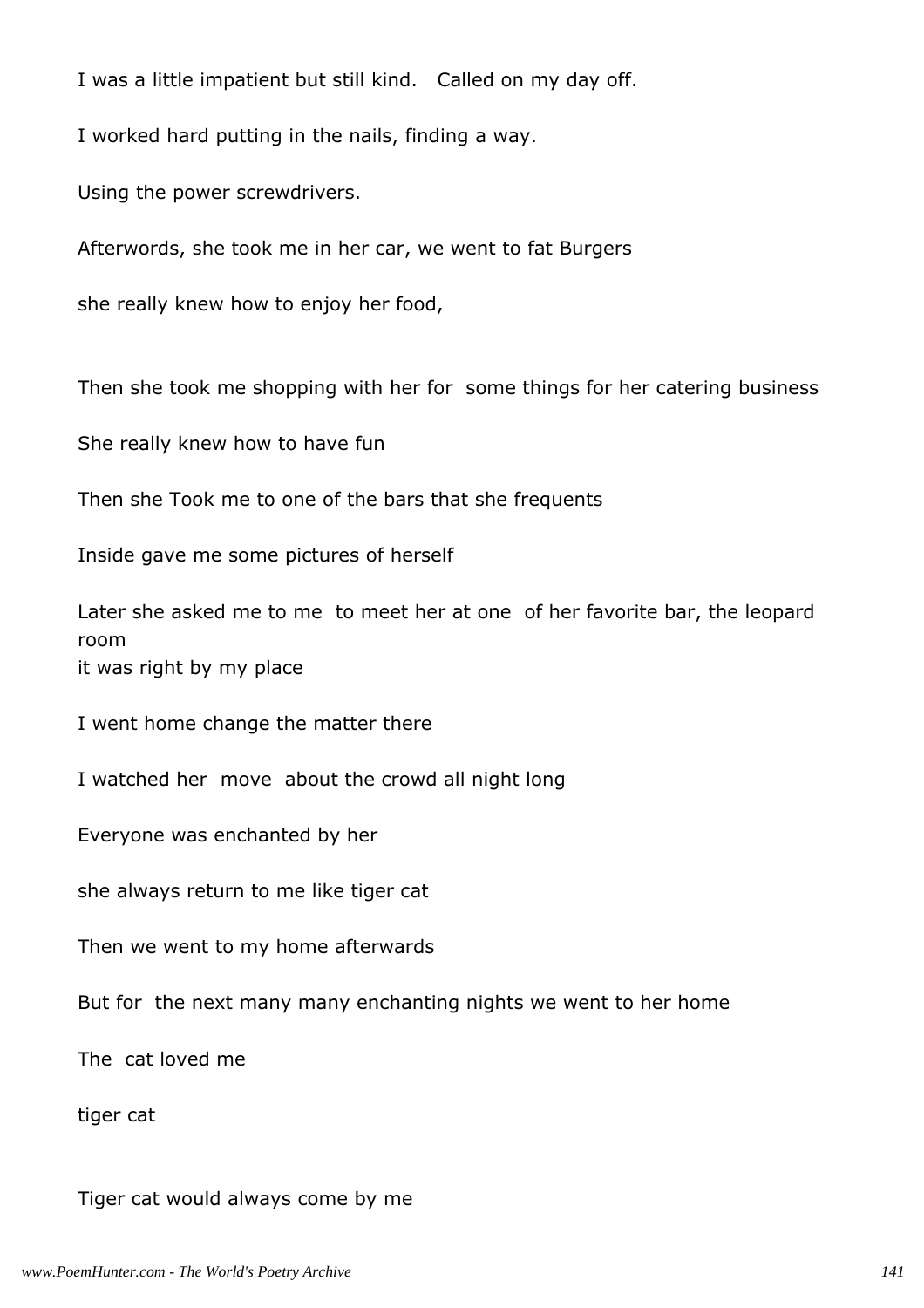Even when she was on the phone with me tiger cat would ask for me.

Approached me fearlessly

Confidently, always eliciting my affection

She wanted to cut Tiger cats tail off

Started knocking things down on her small coffee table in her apartment.

Told her, don't do that to the cat

She loved me.

Tiger cat loved me for a long time it seemed though it was only a few weeks, or months.

But eventually she brought tiger cat back where she found them

God how I wish I could somehow see tiger cat again

Christ how I miss tiger cat! !!!!!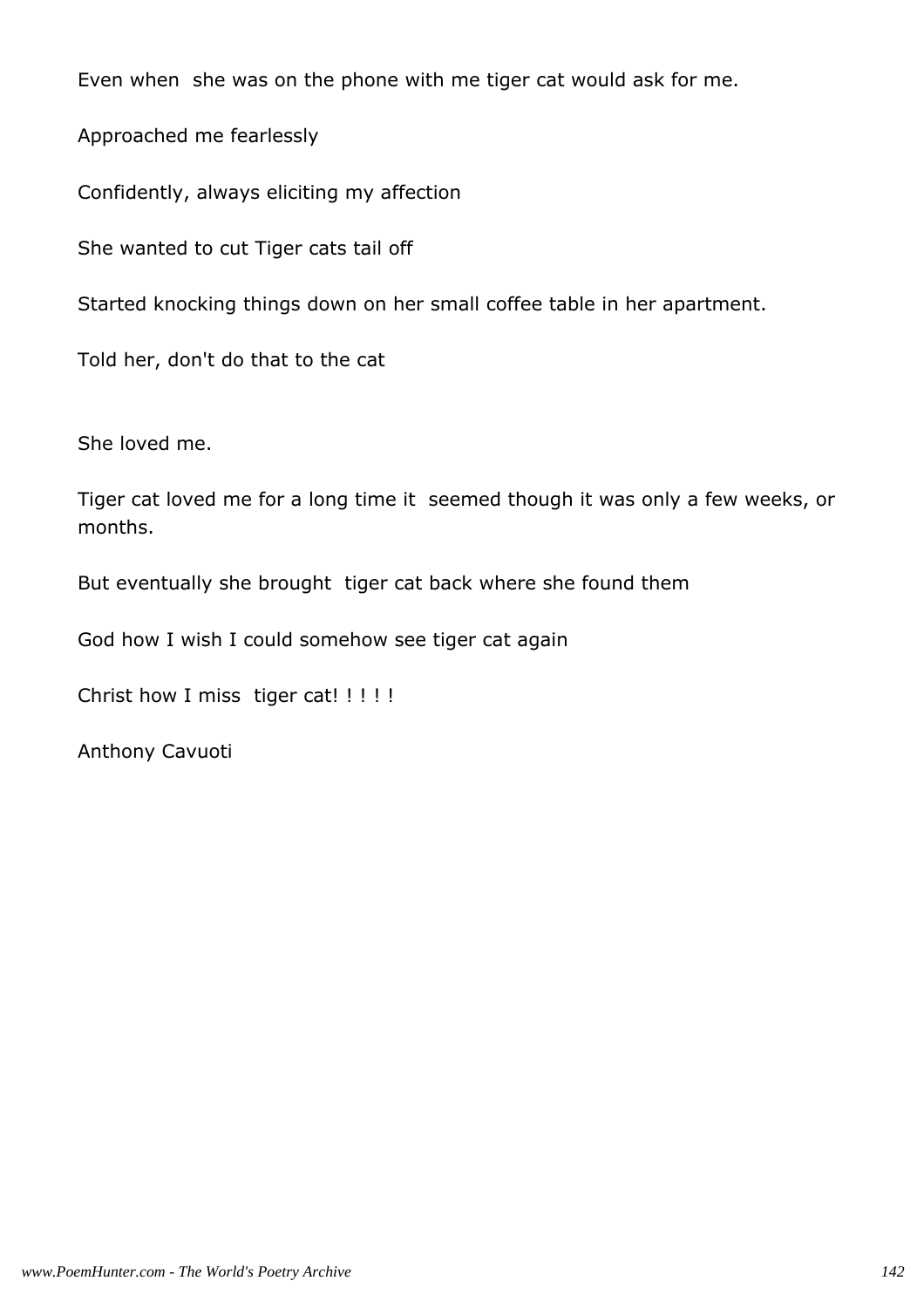#### How I Was Formed

Going within Gathering my storm Brings me back to how I was formed Alone in the gray I emerged A drive of profound, loving, unstoppable appreciation Deep Desiring been true to the light This source, I am a small piece of it, an unique embodiment of it, expression of it A planet orbiting a star When I return I will have added and have been. But I get caught up in other constellations In other planets and stars Orbits.

Copyright © 2015 Anthony Cavuoti All Rights Reserved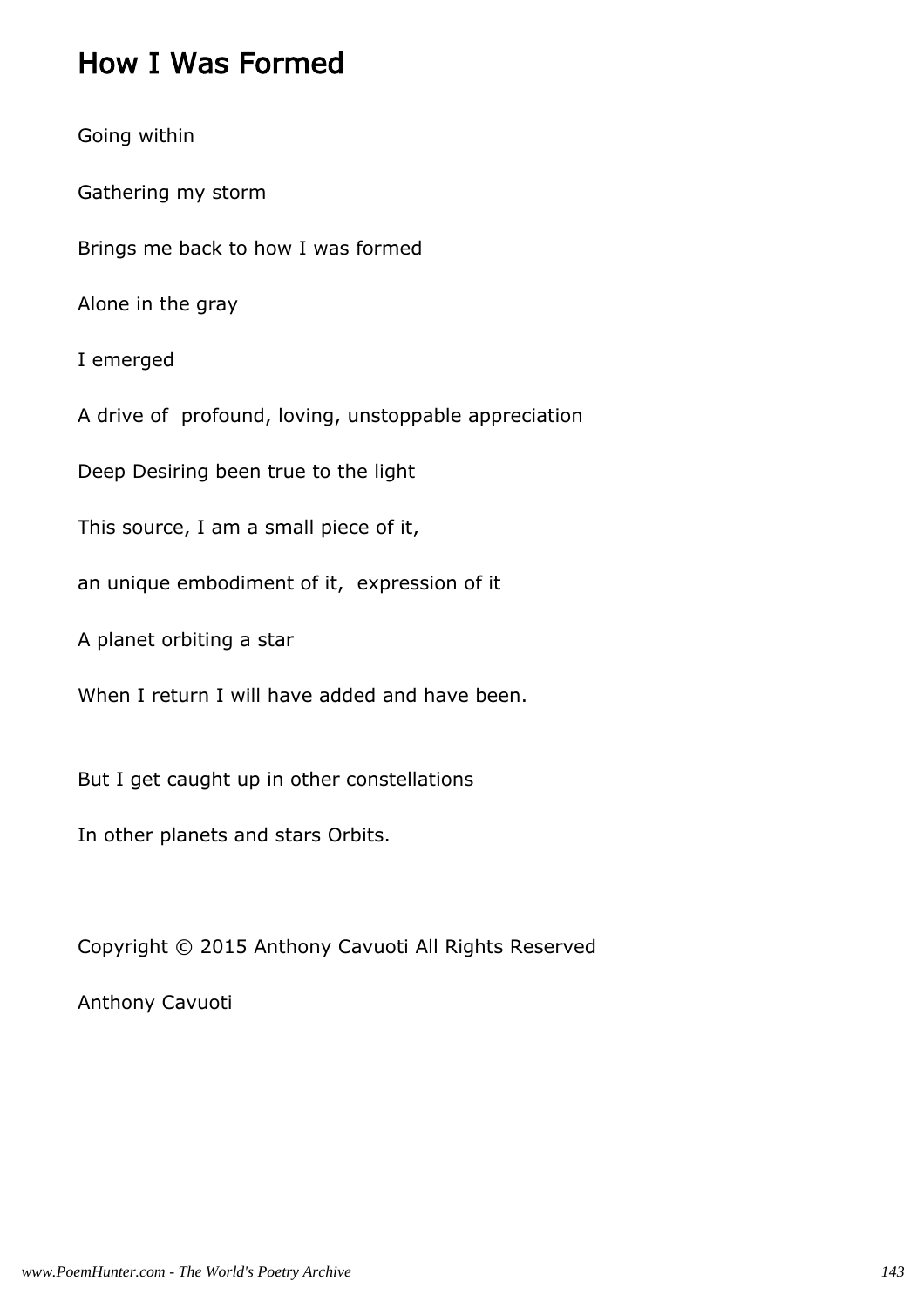#### How My Passion Rose

She bit me on top of my nose

And how my passion Rose

too Heights unforeseen

As life became a dream

If you have ever went to far in sweet lovely passion you know what I mean

Life is more than a dream and more than what it seems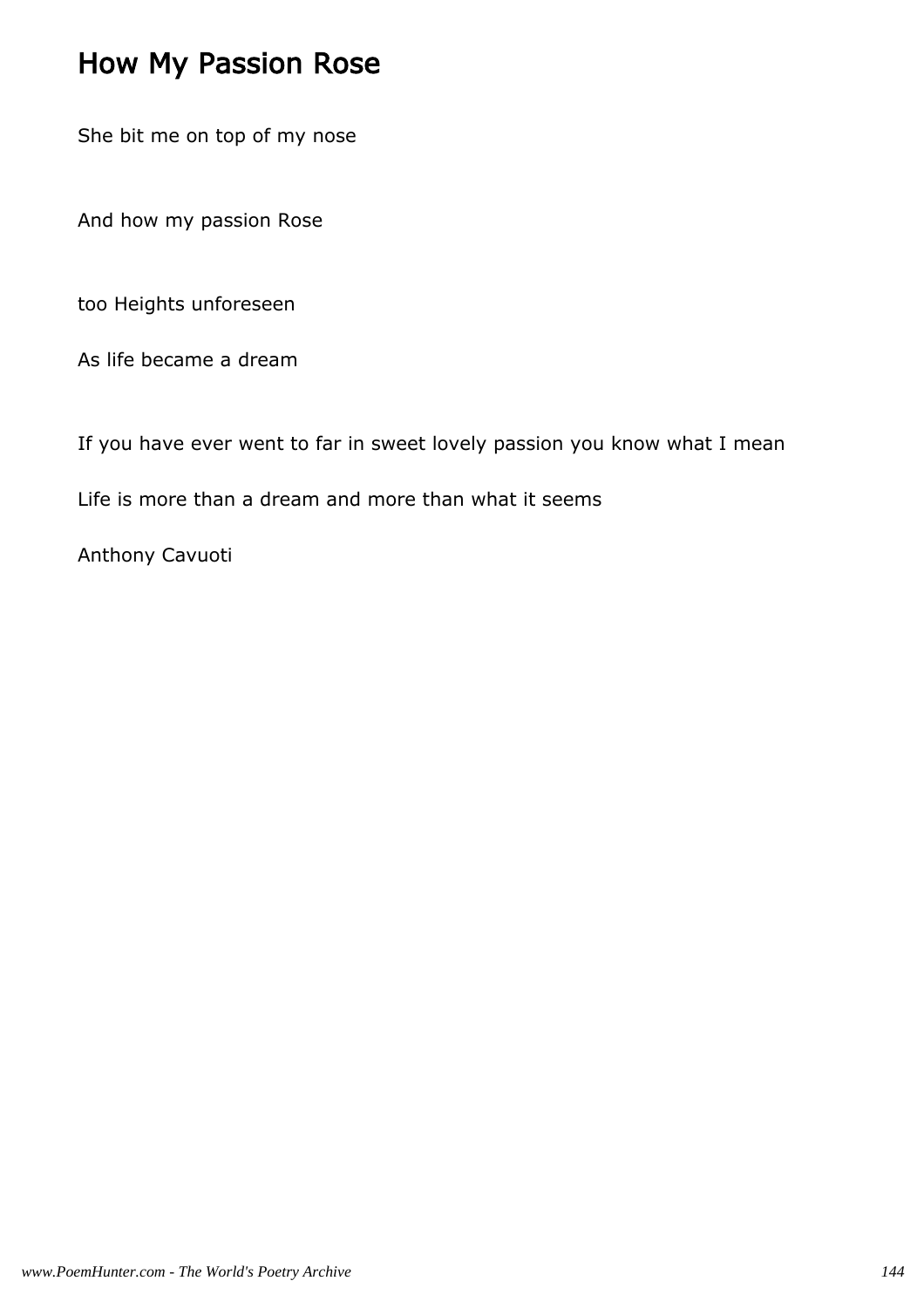### I Am No Mistake.

I am no mistake.

Though adopted and falsely documented from the start

Though dyslexic and slandered from the start.

Darker and misunderstood from the start

Targeted for others ignorance and projections

She was no mistake

Similar to me

More than passion

real life real love

Doesn't always fulfill its self

But it awakens you

Brings you back to yourself

See through the veil of institutionalize, cultural, lies socialized slanders and lies

That is why we are apart and I still love her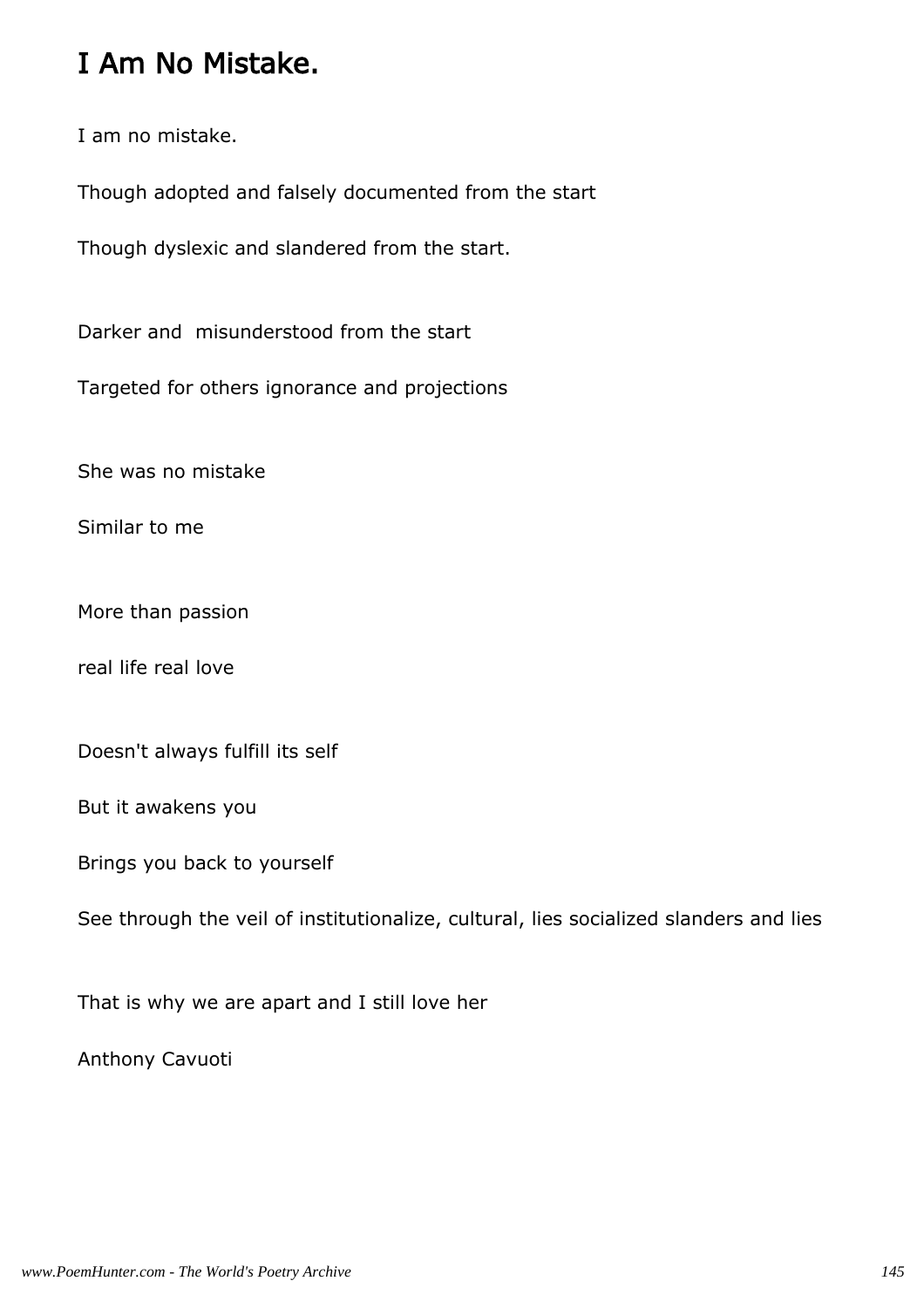# I Could Not Resist Her

I could not resist herfor a while

Nor could i participate in her self-destruction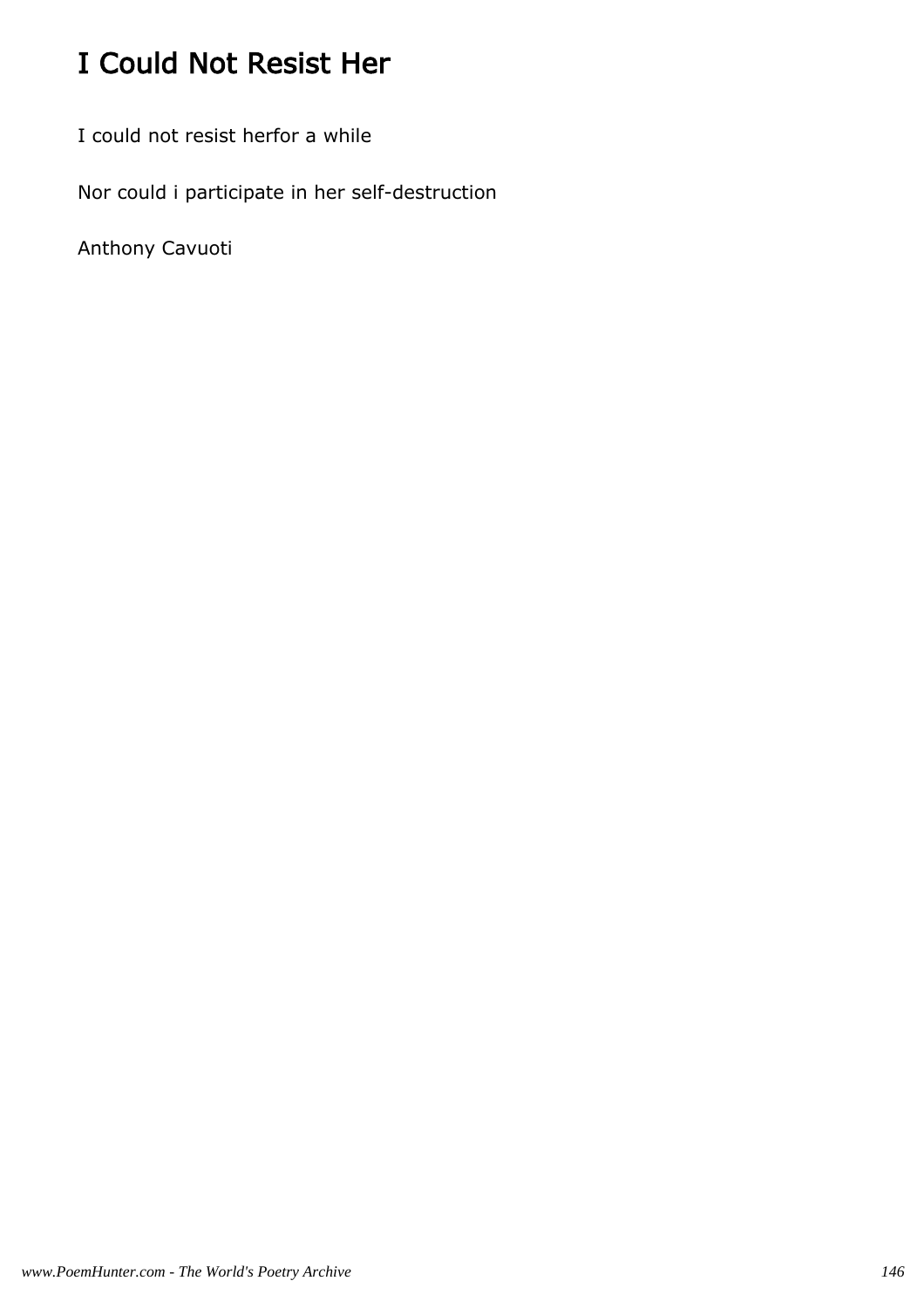### I Feel Death

I feel death

I feel death on me Coming, to take me Lights out forever

Unready, not complete

Unfulfilled

It seems as if I could never fill my self with the joy The love of life

It seems as if I can never keep the promises I made to life.

It is a delusion to hold such self deceptions, the souls here do not want fulfillment, or love they just want to have all they can at any cost and to survive

I say I love god but look at this world that god put me in

Every ones heart is black with greed, deception, usury, self-interest, exploitation.

How to love in this anyway

See it

There is more, their is real life, real love real fulfillment in the future, but I need gods love now

Gods tangible love now.

It is not there for me, really in this world

I must be it

For my self My children

For life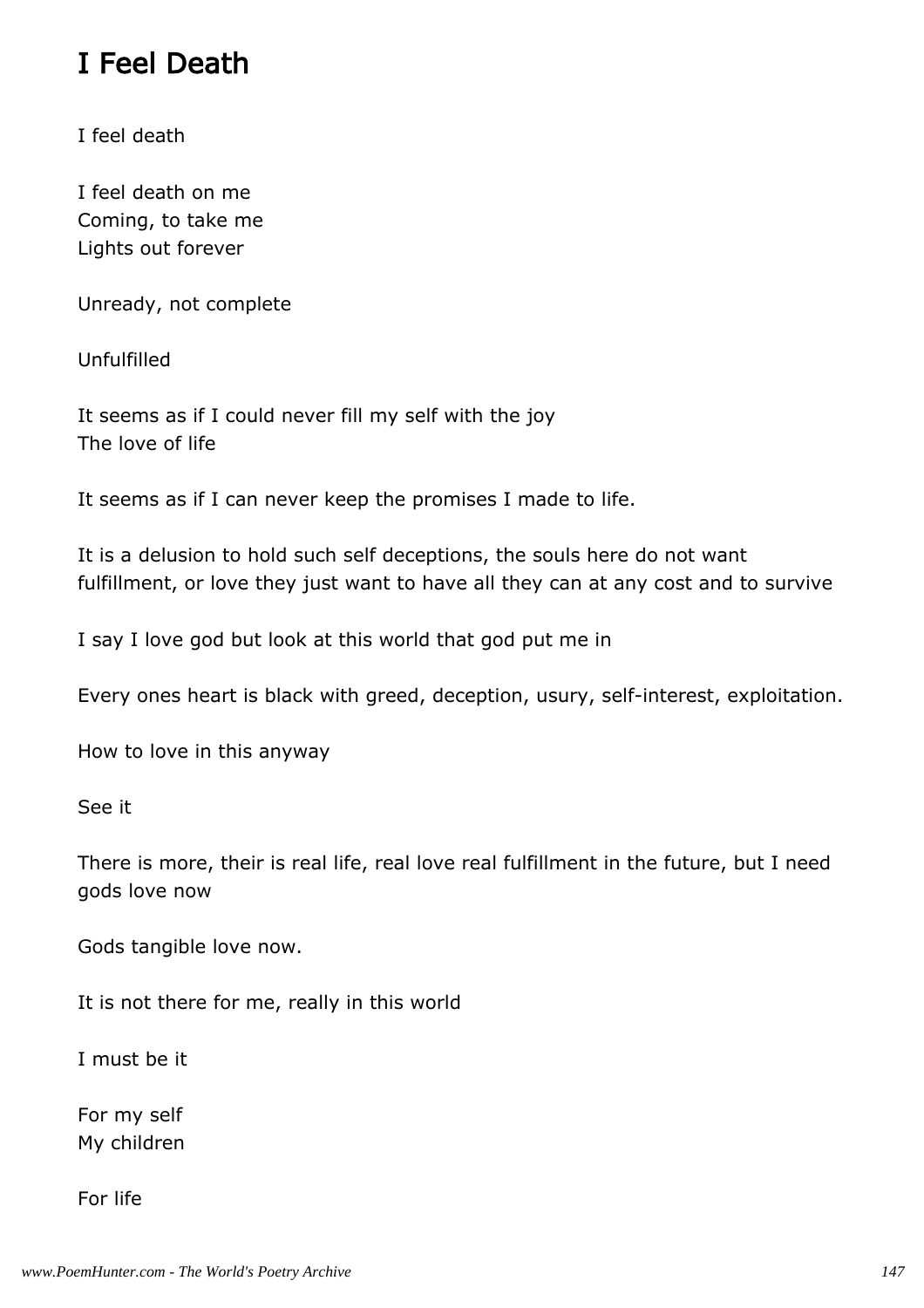It is real as long as I have it real.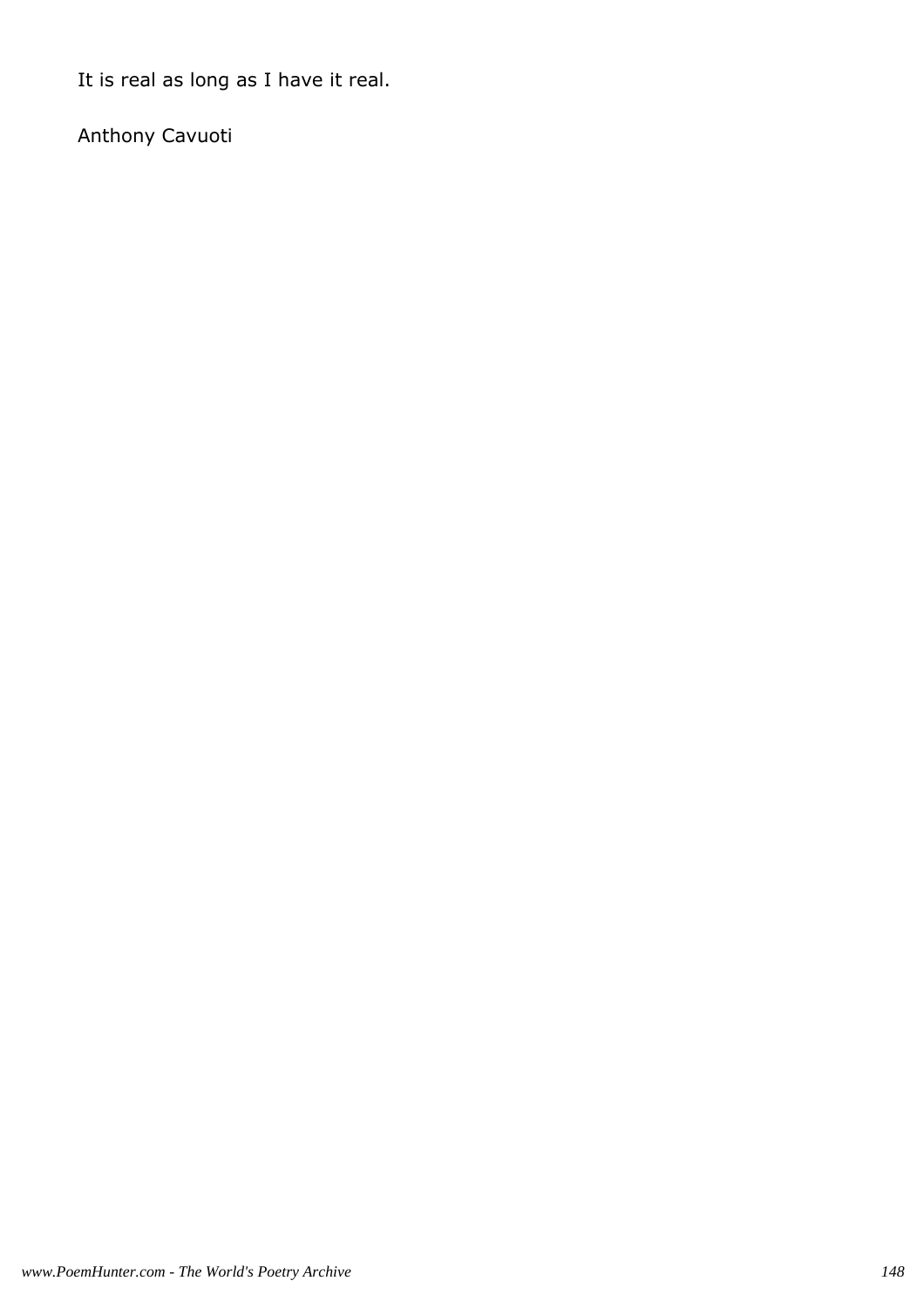### I Followed Her Into The Darkness And Got Lost

I followed her into the darkness and got lost but I found my lost side, my dark half. She was more than my fight flight response gone mad. She was my other half.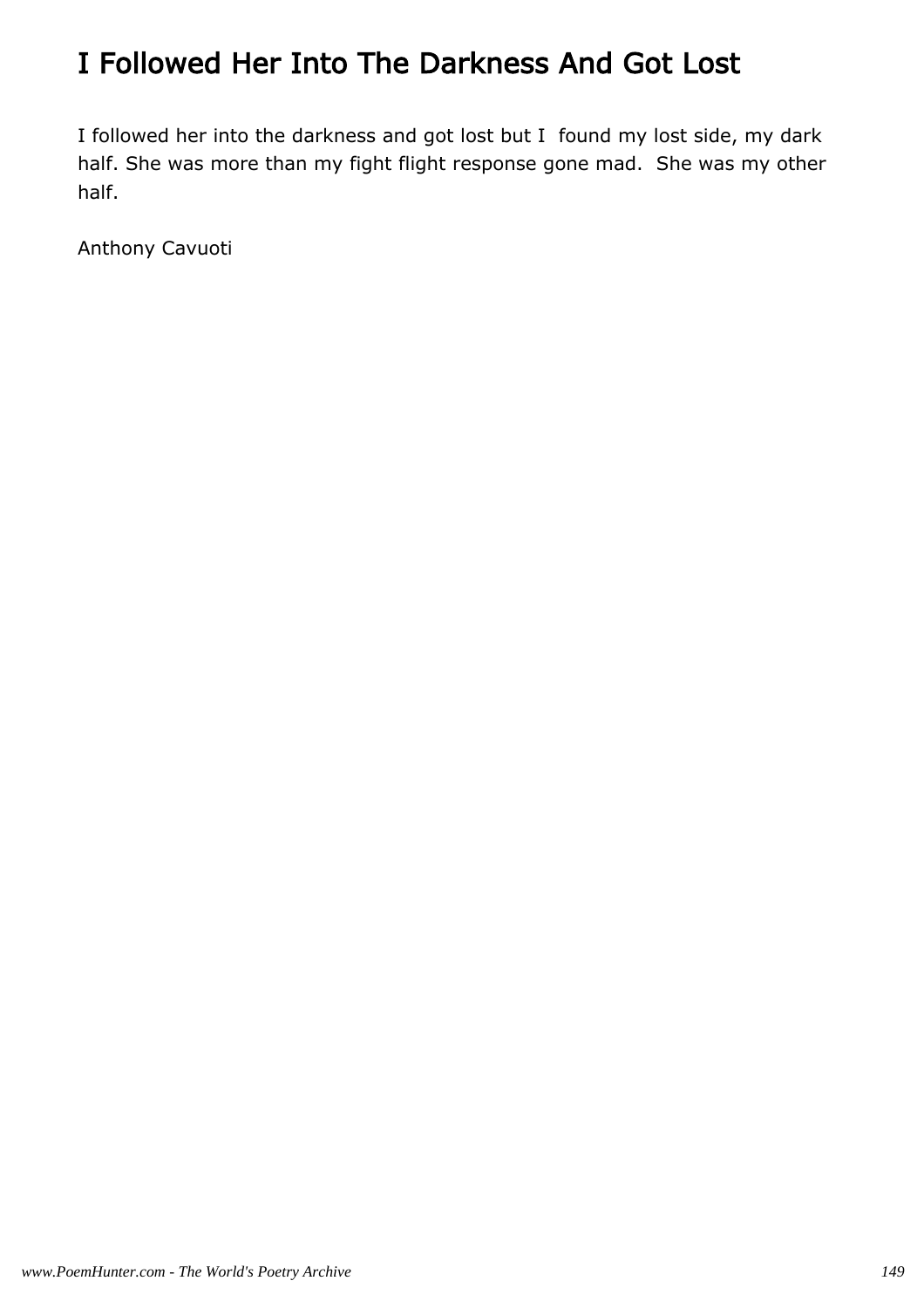### I Have Witness Many Great Things In This World

I have witness many great things in this world, in this life. The greatest ones by far where when my children were born. They both entered this world differently. The oldest entered calm, he entered this new world with a gentle easy calmness, an alert curiosity, not certain as to where he landed yet trusting, ready to face this new world. Seeing this new life entering the world, I saw myself entering life, all life entering life, all humanity entering life. My second child entered the world, yelling; to me his cries could have been heard all around the world, he announced himself, to the world, to life, with power, with intensity, with certainty 'I am here. '

As a preteen, as a teenager, as a young man, I had many peek experiences while playing sports. Other types of experiences as well, Creative flashes of inspiration that moved me to the core.

I have witnessed the love of the human soul, the tenderness, of the human soul, the strength, endurance, the depths, I have seen, listen to, was moved by all of the Gods of the pantheon of life, the incarnations of being. I seem them go on past endurance, yet still loving, making miracles, finding hope, making ways where there where none, for their children, for loved ones for them selves for life.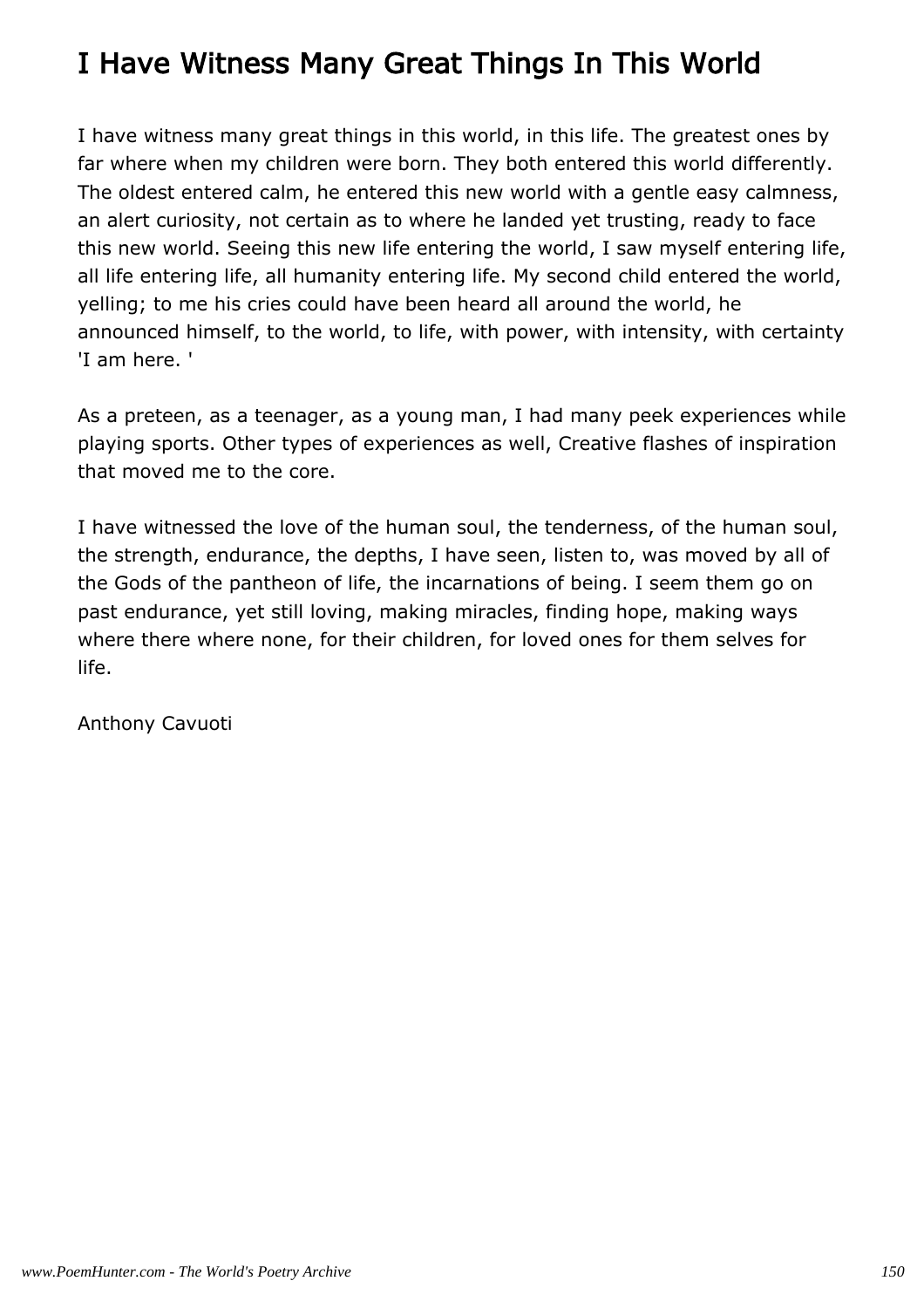# I Have Witness Many Great Things In This World, In This Life

I have witness many great things in this world, in this life. The greatest ones by far where when my children were born. They both entered this world differently. The oldest entered calm, he entered this new world with a gentle easy calmness, an alert curiosity, not certain as to where he landed yet trusting, ready to face this new world. Seeing this new life entering the world, I saw myself entering life, all life entering life, all humanity entering life. My second child entered the world, yelling; to me his cries could have been heard all around the world, he announced himself, to the world, to life, with power, with intensity, with certainty 'I am here. '

As a preteen, as a teenager, as a young man, I had many peek experiences while playing sports. Other types of experiences as well, Creative flashes of inspiration that moved me to the core.

I have witnessed the love of the human soul, the tenderness, of the human soul, the strength, endurance, the depths, I have seen, listen to, was moved by all of the Gods of the pantheon of life, the incarnations of being. I seem them go on past endurance, yet still loving, making miracles, finding hope, making ways where there where none, for their children, for loved ones for them selves for life.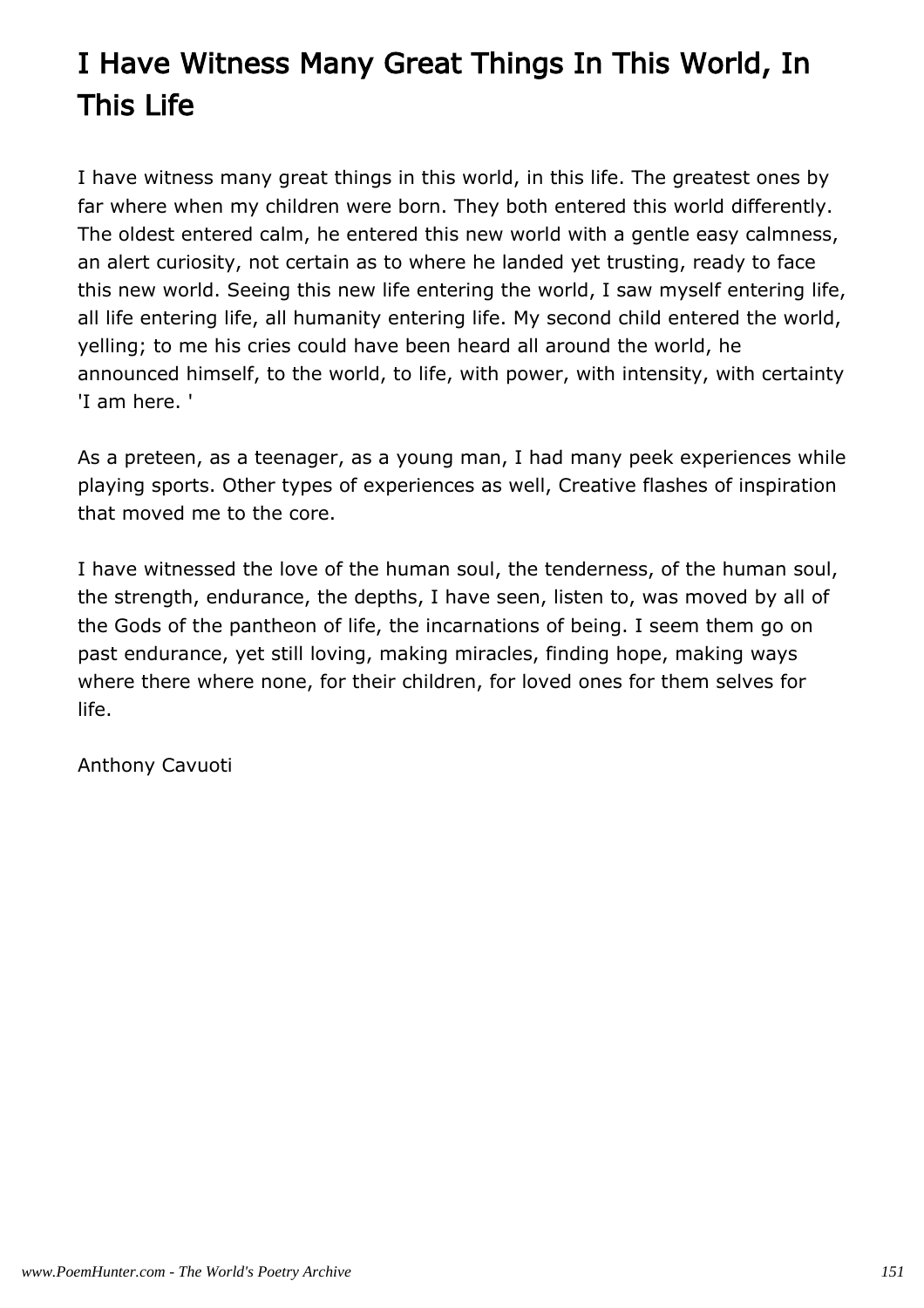#### I Needed Her

I needed her

More than a drug attic needs his most compulsive drug

At first The drug frees one to ones real nature, to one's real potential

Then it destroys you making you a slave to its compulsive hold on your soul

It's not the drug that the drug attic wants

but the freedom,

the connection once again to the lost self

She help bring me back to my lost and forgotten self

to My true self

To the Part of me that was destroyed in my early youth

No assertion is too great in order to obtain this feeling again in order to obtain my self again

To reclaim all that could have been

to reclaim that all that should've been

it Is not she that I'm looking for, but my lost self

She is a lovely trigger

She is the poisonous liberating drug that no one can possess

But only experience? But I will find life with those who really love me

with Those that really reflect me

with those that really value me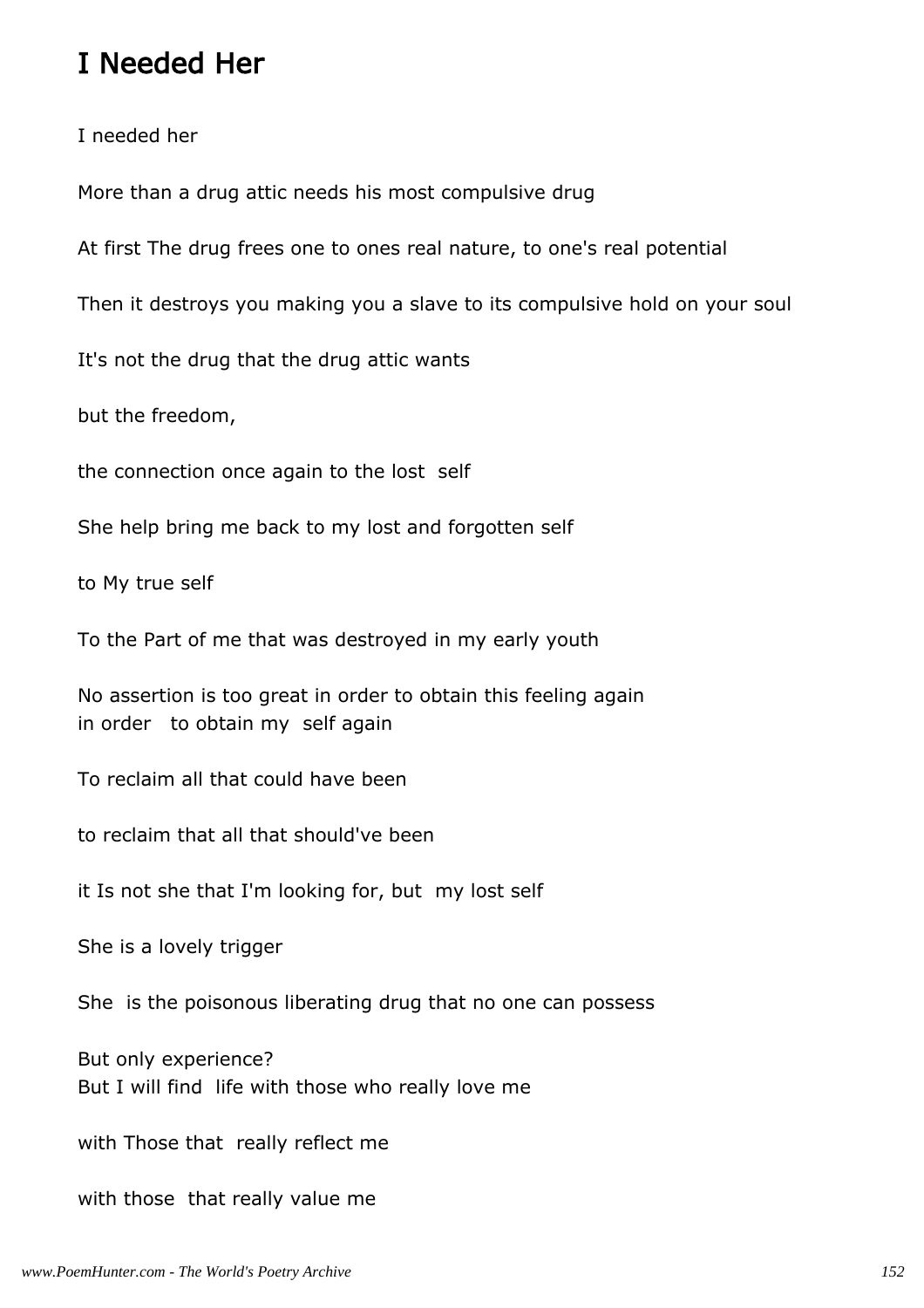Through my efforts, in my deeds in my works

in my reflective self encounters with life.

Voice to text draft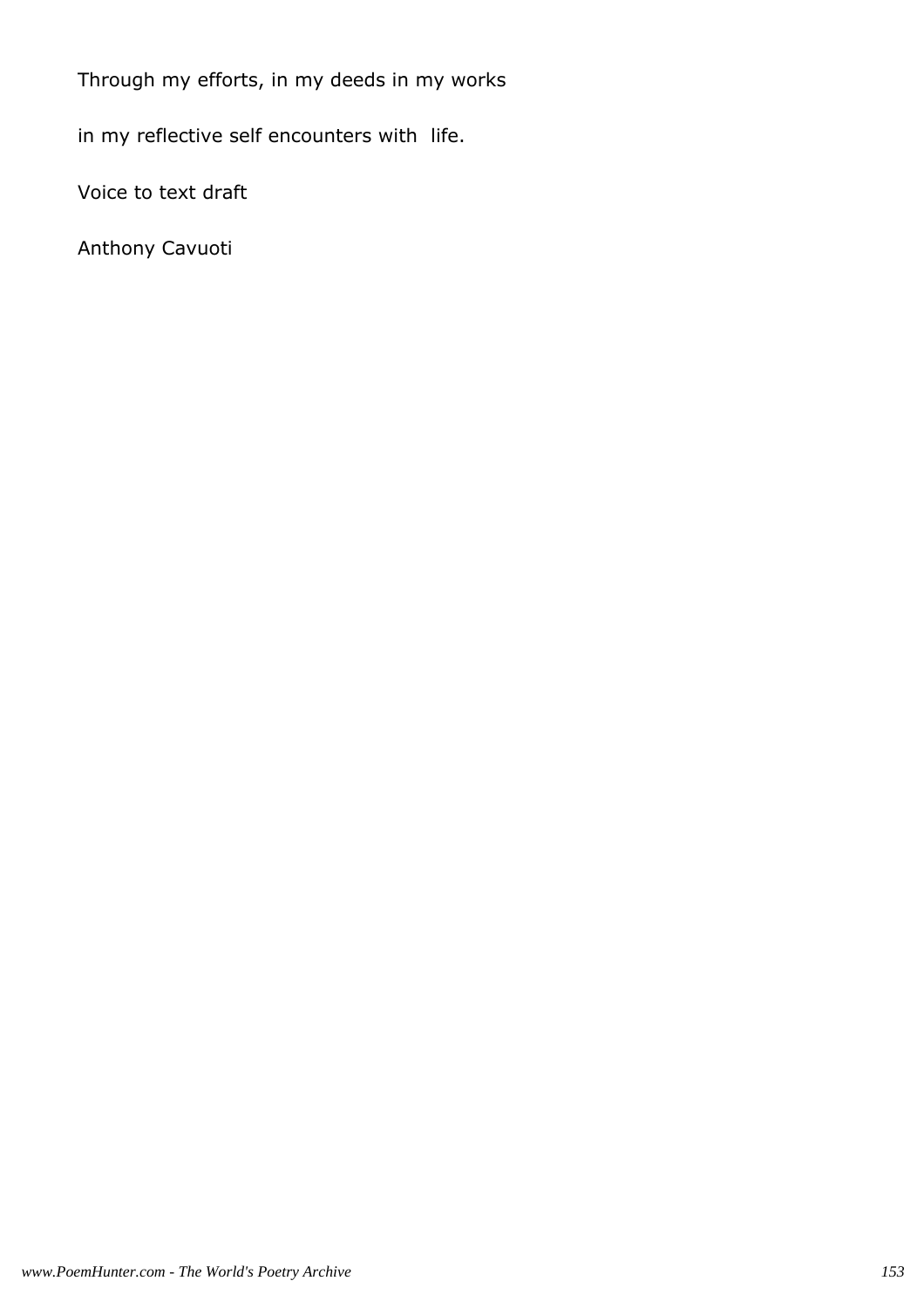# I See Them

When I was younger I wanted to overcome the world, in dreams I seen it from above, I wanted to influence, to share my feelings of God, to express an impulse, a will I did not yet understand, yet new, part of me still feels that way, but much less. I am in awe of the people, the lovely souls that have shared some much, over come so much, are not seem by their love ones yet, I see them, they see their light upon me, slowly they see them selves in my eyes, and their own. The world sees them as they come more and more into focus. Such brighten up the world, the lives of some many others.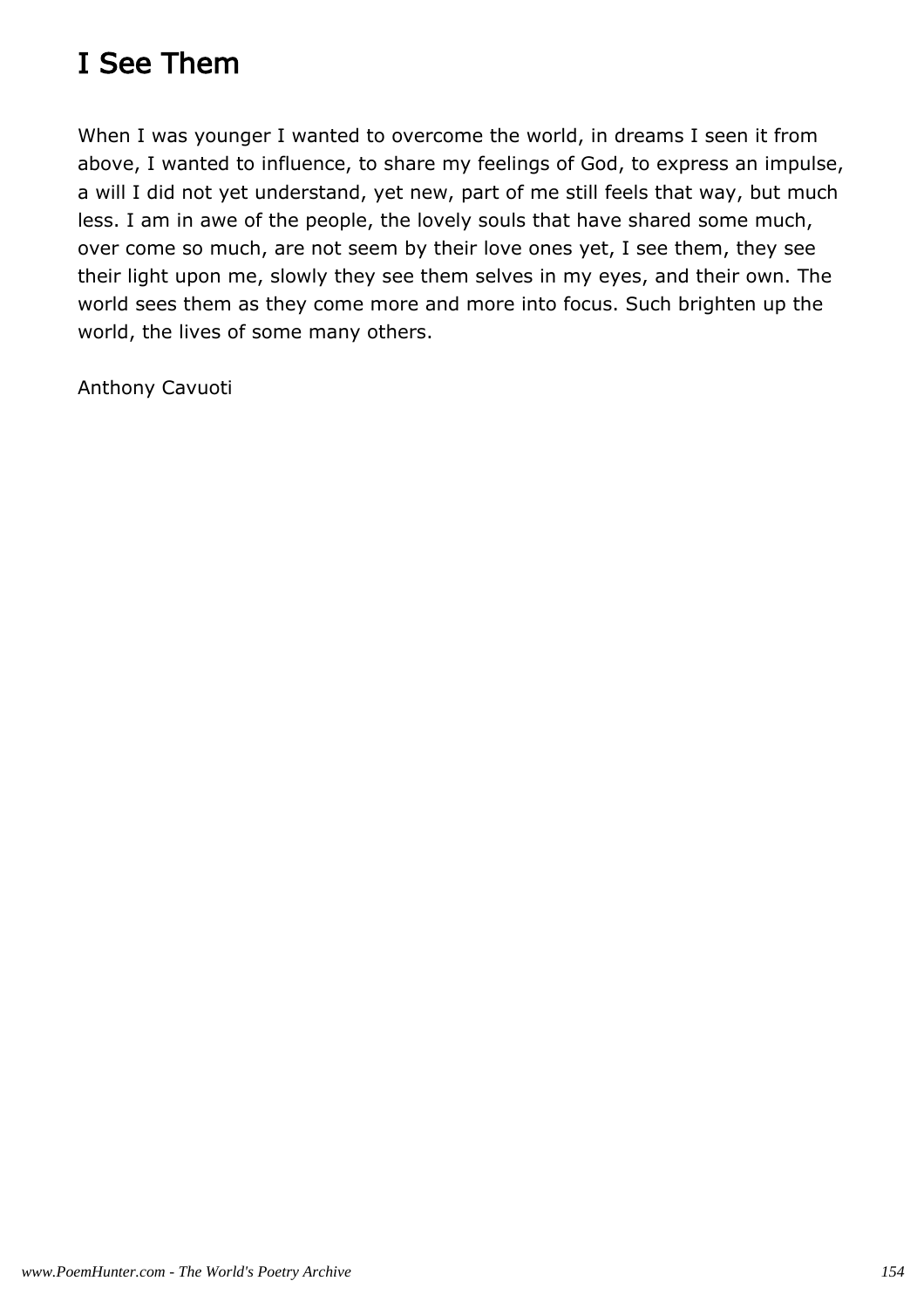## I Simply Was Tired Of The Draconian Way Of Life

I simply was tired of the draconian way of life, it was not that I did not excel at what I did, it is not as if I did not have the confidence and respect of my peers, for I excelled in my relatively high position with competence, it was more that my feelings, my dreams, yes, my dreams kept telling me of a better life, a more fulfilling life. Could you understand, I somehow knew there was more to life, to me than this sterile, repetitive program, this pseudo sophisticated, pseudo enlightened, pseudo human way of being that masks our core, our living essence which is the life well spring, the fount of all lasting fulfillment.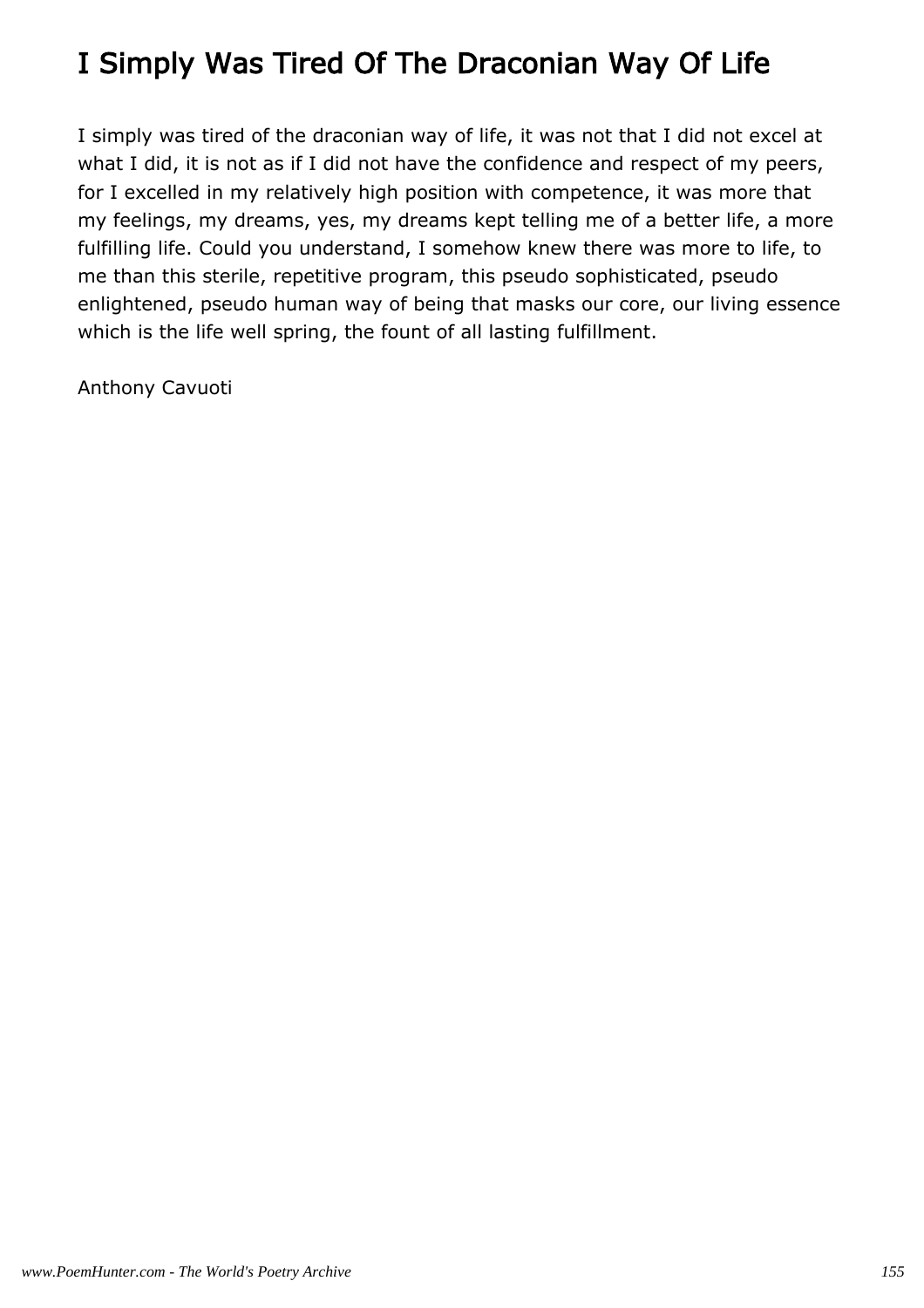# I Think Back When I Was A Child

I think back when I was a child There is so love so fun livedlife so My relatives unlived dreams filled the air like a fog. Sometimes it was like cement, stultifying. Other times my mind would break off from the spear and wonder Great dreams, my own house with beautiful floors. Dreams of glory, athlete, innovator, something great on horizon always coming through. But those moments of love and kindness of eating of talking of dealing with the frustrationsand joys of the day. Tender moments Overwhelmed by the pain The frustration of the ignorance of the time and place Adult smoking ready to take out their straps Also adults ready to go fast in their cars with you without seatbelts take you for ice cream at all hours of the night Eat whatever you want at anytime you want Watch whatever you want. Timelessness penetrating into new worlds creating a refuge of a particular moment, so ordinary then yet now so extraordinary able to outlast all time. When I am sad A half acentury later when I am lost When I made another mistake The same mistake over and over again and there is no way out now much less time Always not enough time Just like when I was a child just like when I was thirteen My grandmother My grandfather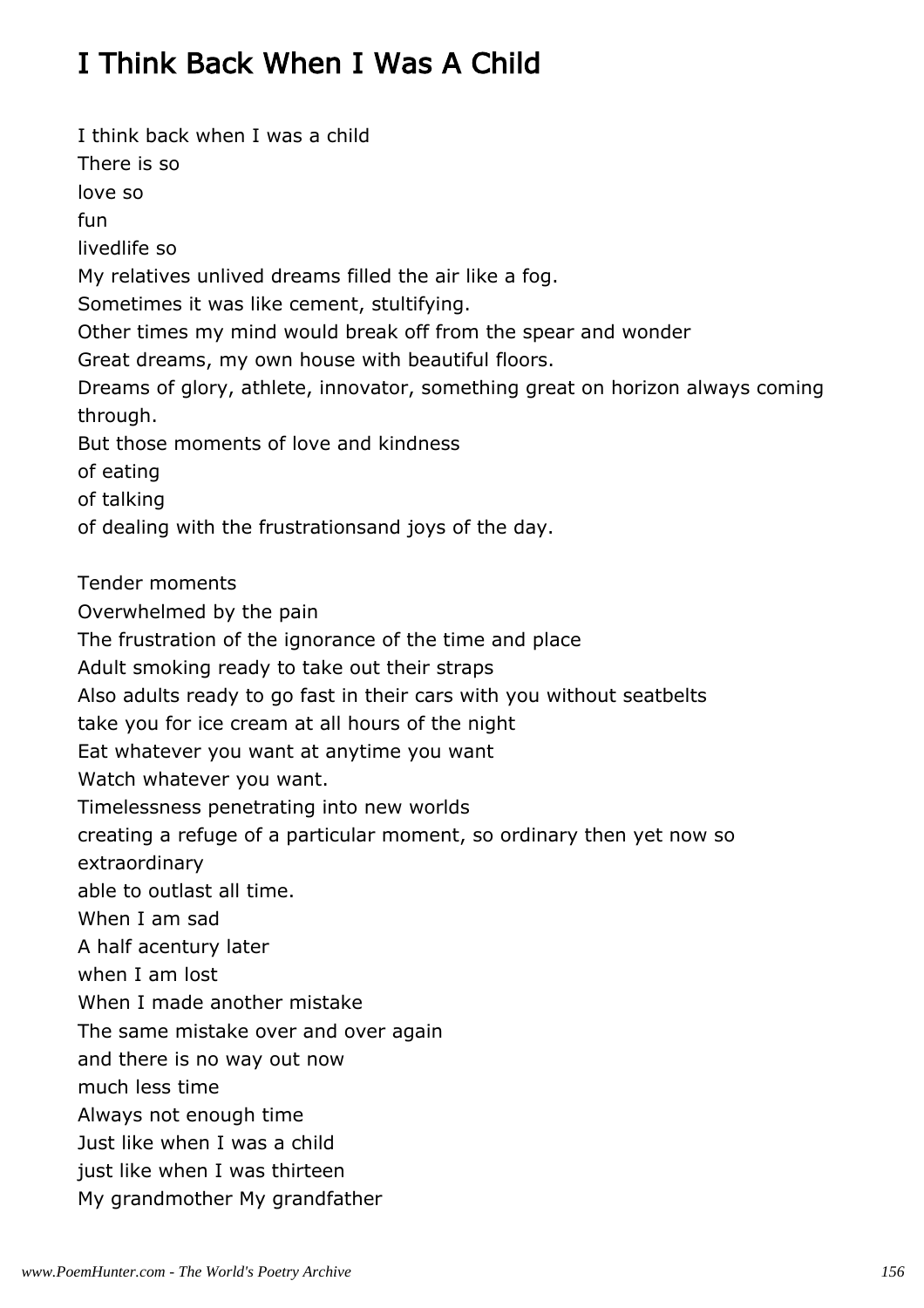They have food, on the kitchen table after school getting dark and all is well.

I dream once more through the fog now as then.

I lived a life in some ways more amazing than any of my dreams, With unexpected depths with beauty with passion with sublime understanding with salty tropical breezes of sensation With caring With love more than anything I ever dreamt.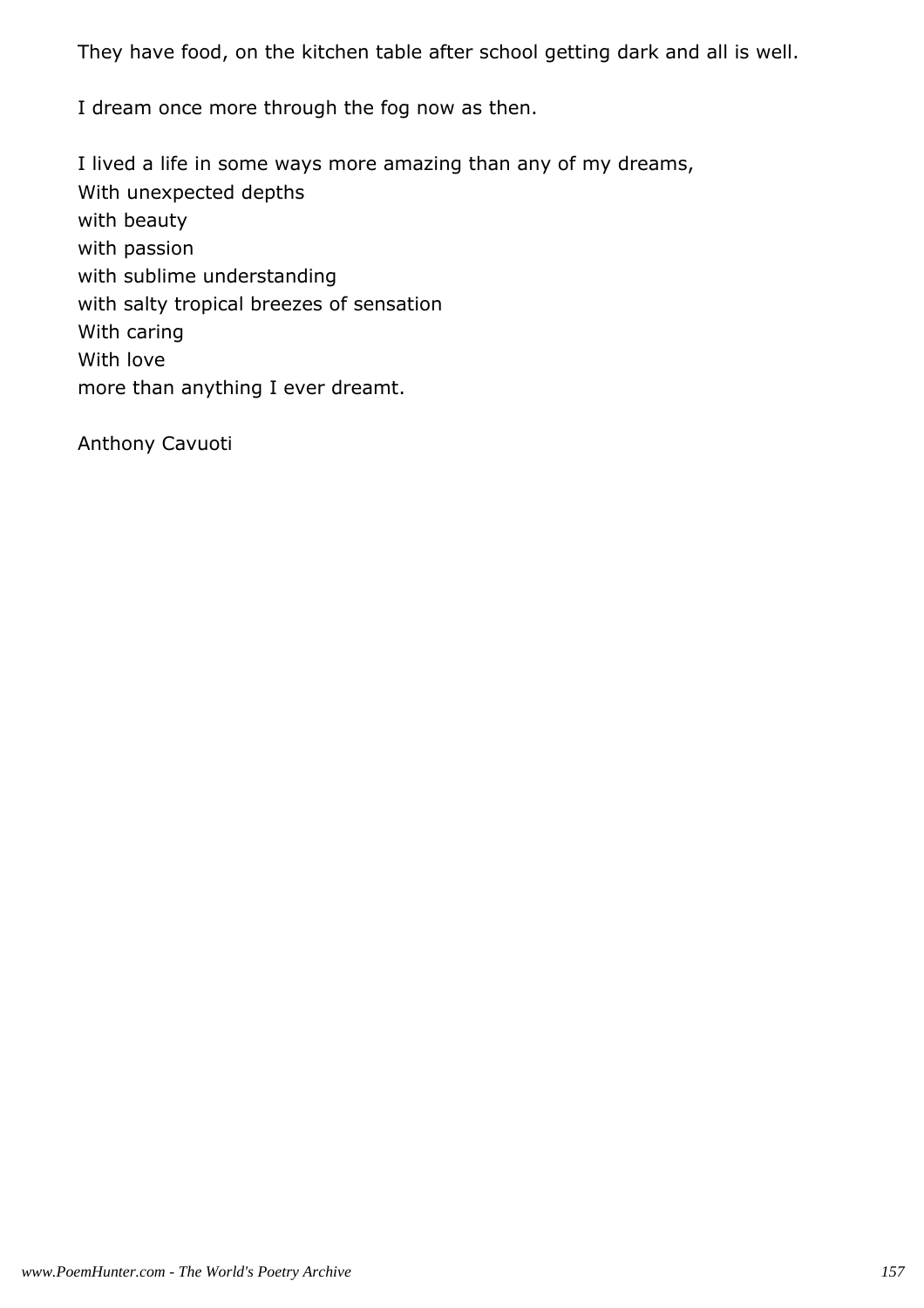# I Think It Is Ironic That Many Of The Leaders In Technology Were Adopted.

I think it is ironic that many of the leaders in technology were adopted. Every one raves about how Steve Jobs put so much style into the apple; he turned his computers into an esthetic work of art, as well as into a fluid experience of joy; thus transforming both dimensions, making the out side experience as beautiful and wonderful as the inside, from a machine that was thoroughly repulsive to the vast majority prior to Steve Jobs. As people we wish the outside of our life was as beautiful, cooperative, exciting and rewarding as how we imagine it, as how we experience it on the inside as well as in moments from our depths.

We wish our inside could be understood by our loved ones. We wish to understand others seemingly incomprehensible emotional states. This is never more real than in infancy, as children, and later as teenagers. What Steve Jobs did was pure alchemy, on one level he was trying to bridge the gap from the lost part of himself, to make himself as attractive as possible to his miss attuned parents so that they would take an real interest in him. He attempted to decode what seemed to a child his parent's senseless emotional algorithm of being emotionally unavailable into something comprehensible. He also made something very distant assessable, complex codes to be memorized with great labor into a mouse and images, where one simply points and clicks.

He got the love, the admiration from many that he needed, he far out reach most, becoming an icon, but the child in him yearned and created the emotional attunement he never had, in both the inside and out side he had made himself through his products as appealing as possible, towards the end his exterior persona started to fade, and he could not maintain his brilliant performances, ironically for once he could experience the unconditional love on the out side and inside for who he was without having to physically dazzle and brilliantly perform. For once he would be loved for who he was, not for the dreams he could fulfill for others.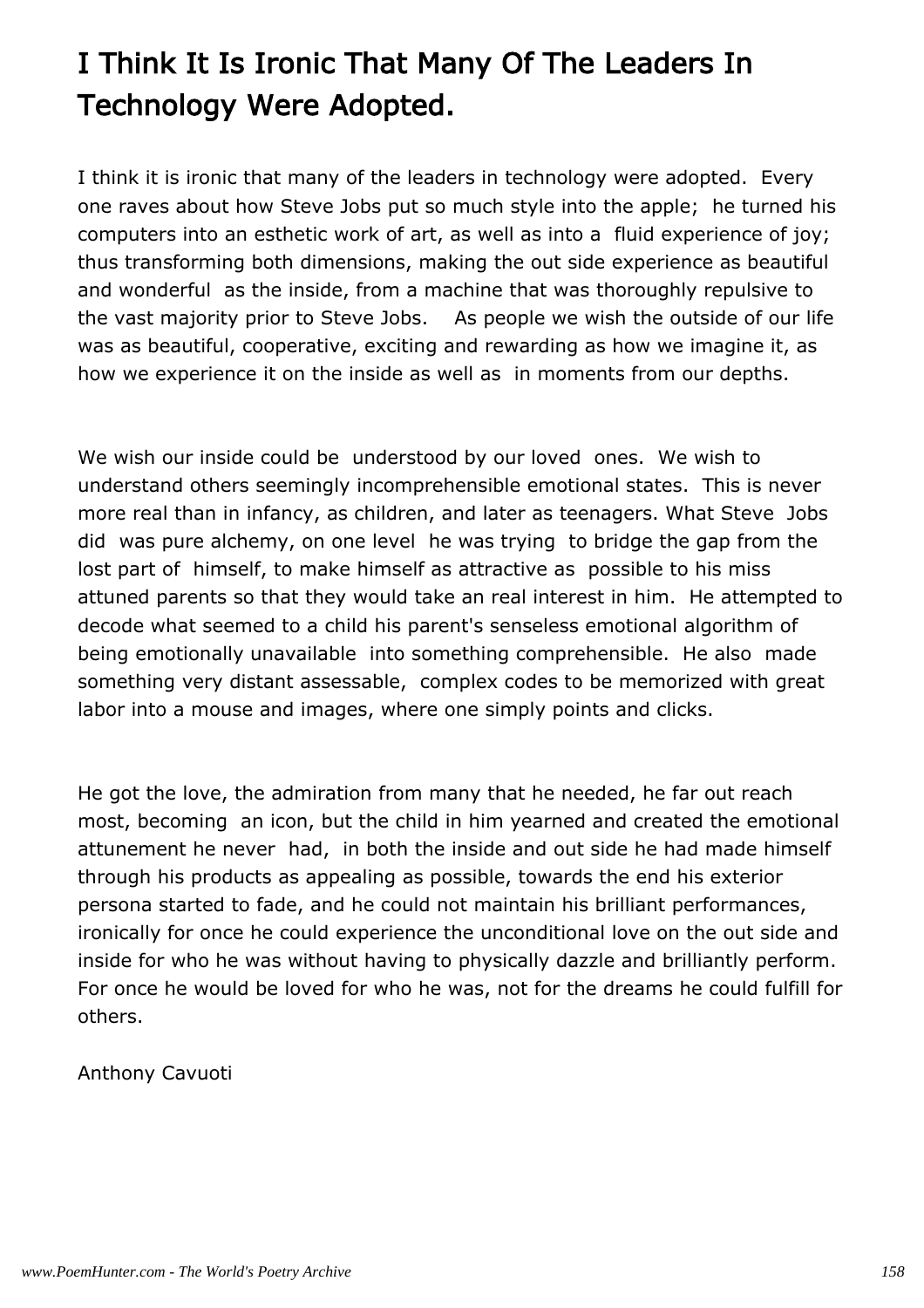### I Thought I Would Never Fail Her,

At night my clients would call be crying at times

crying, crying so much love

So much tenderness

so much love

They loved hard and their loss hurts

after I would be devastated

I never failed my clients

- and I thought I would never fail her, my lover
- All I wanted to do was to be real with her,
- I took care of everyone but myself
- I would fall apart emotionally at times
- I was there for others

Except for myself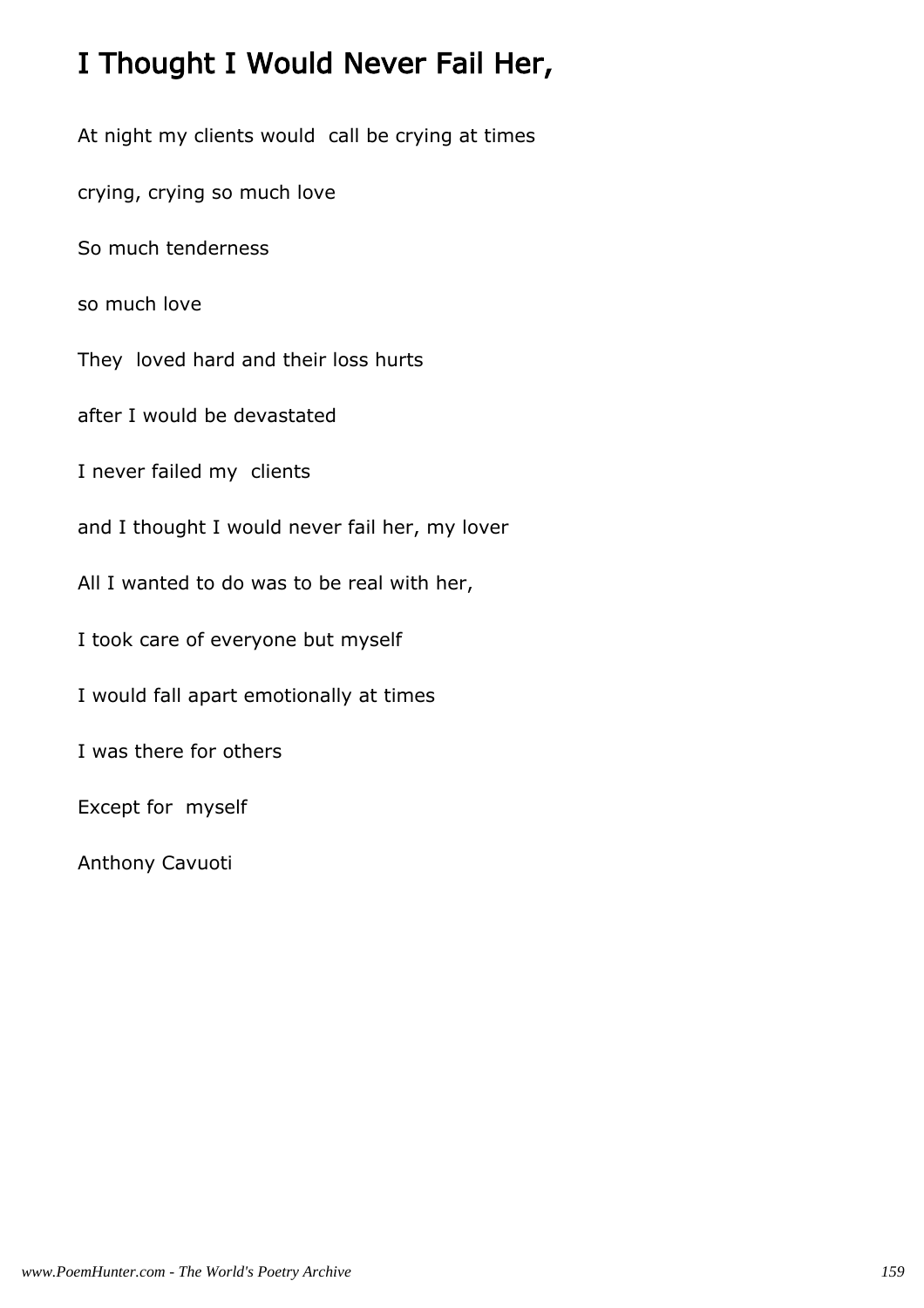# I Wanted You With Love

I wanted you with love You are much much more than ecstasy and pleasure.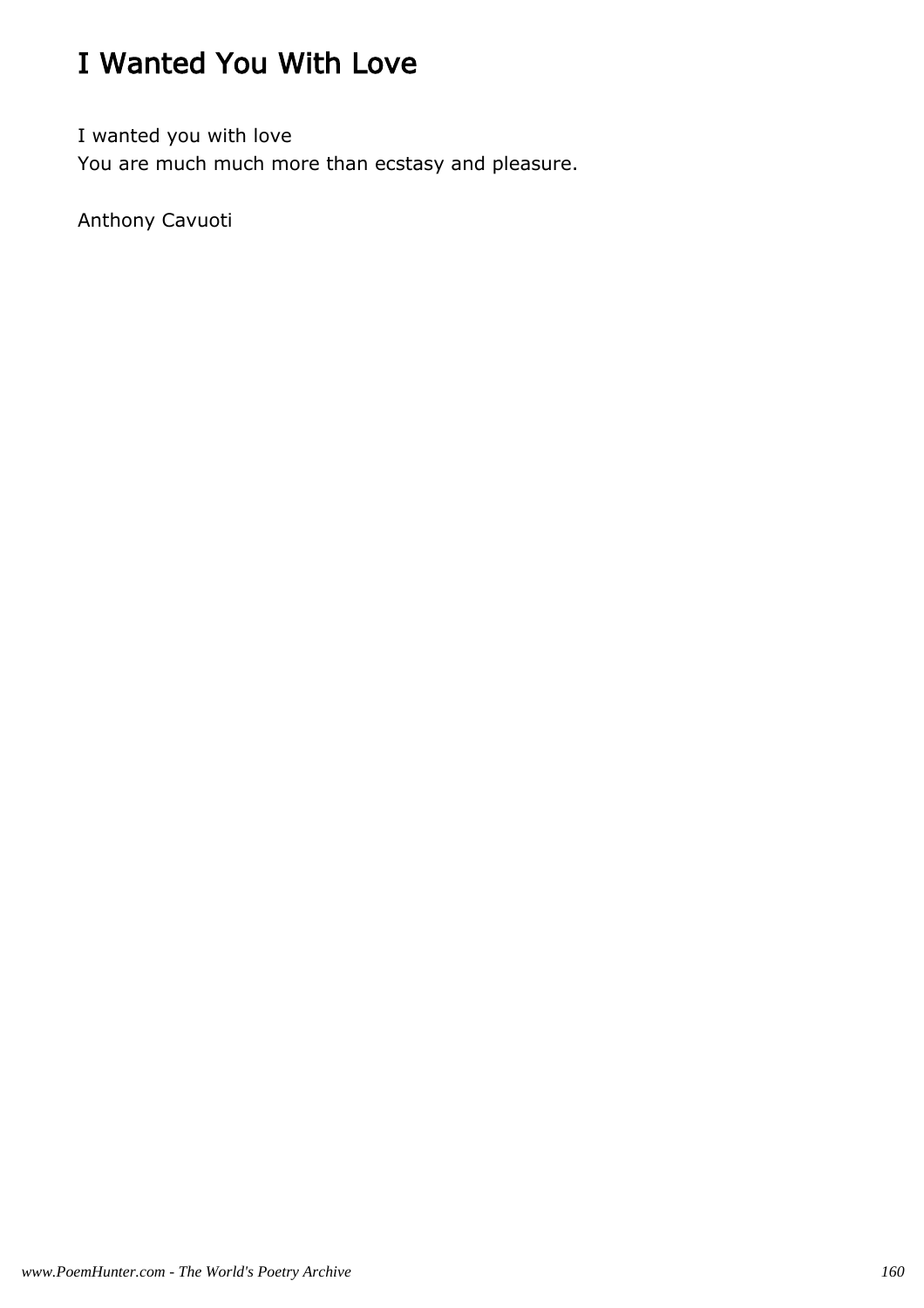# I Will Not Mistake Your Narrow Mindedness And Misunderstandings As Mine

I will not mistake your narrow mindedness and misunderstandings as mine, your deficiency as my limitations, your ignorance as my lack of, no matter how much of the collective ignorance and pseudo experts are behind it.

Anthony Cavuoti Copy Right.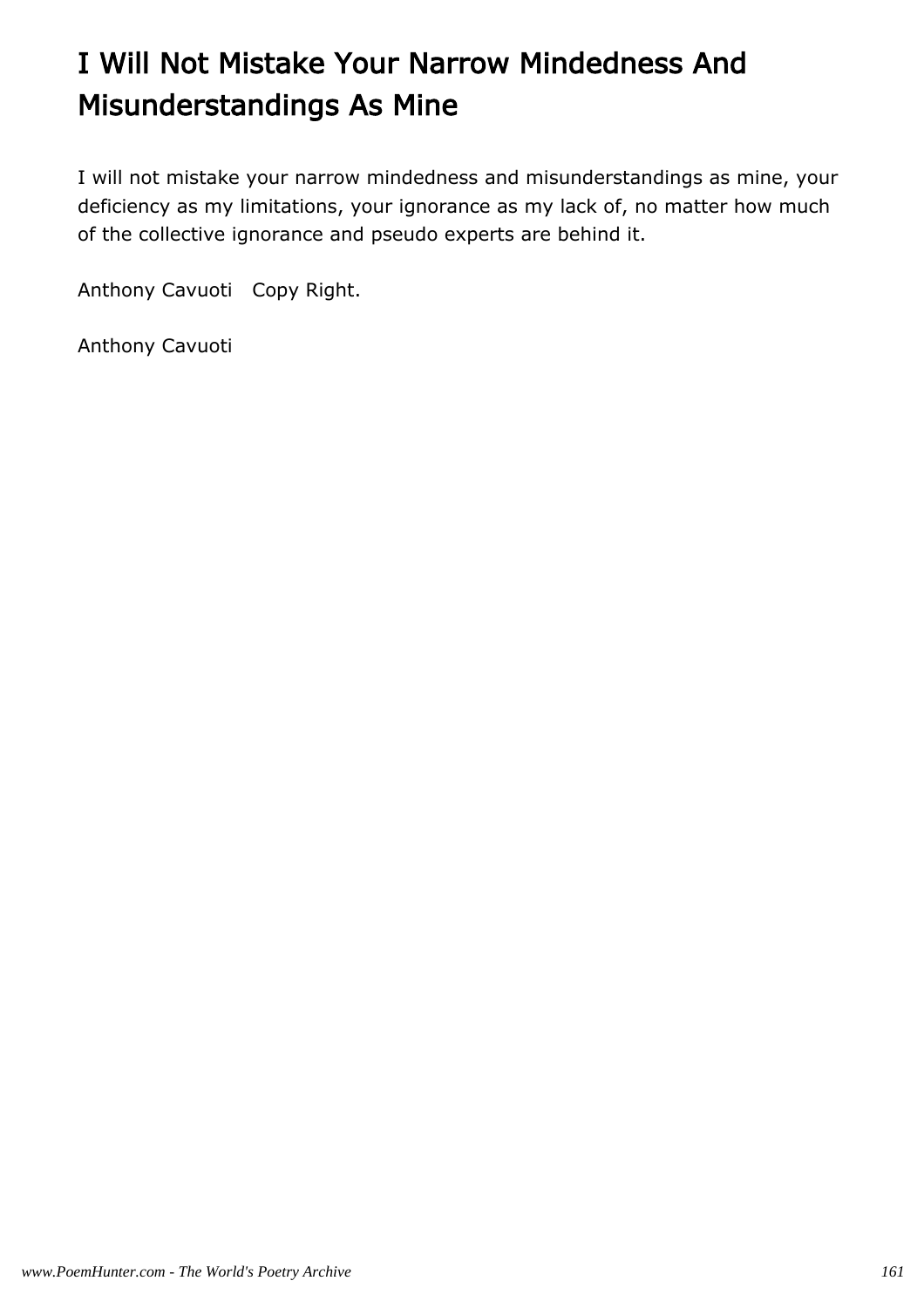# I Will Not Mistake Your Narrow Mindedness And Misunderstandings My Misperception

I will not mistake your narrow mindedness and misunderstandings my misperception, your deficiency as my limitations, your ignorance as my lack of, no matter how much of the seemingly overwhelming collective ignorance and pseudo experts are behind it.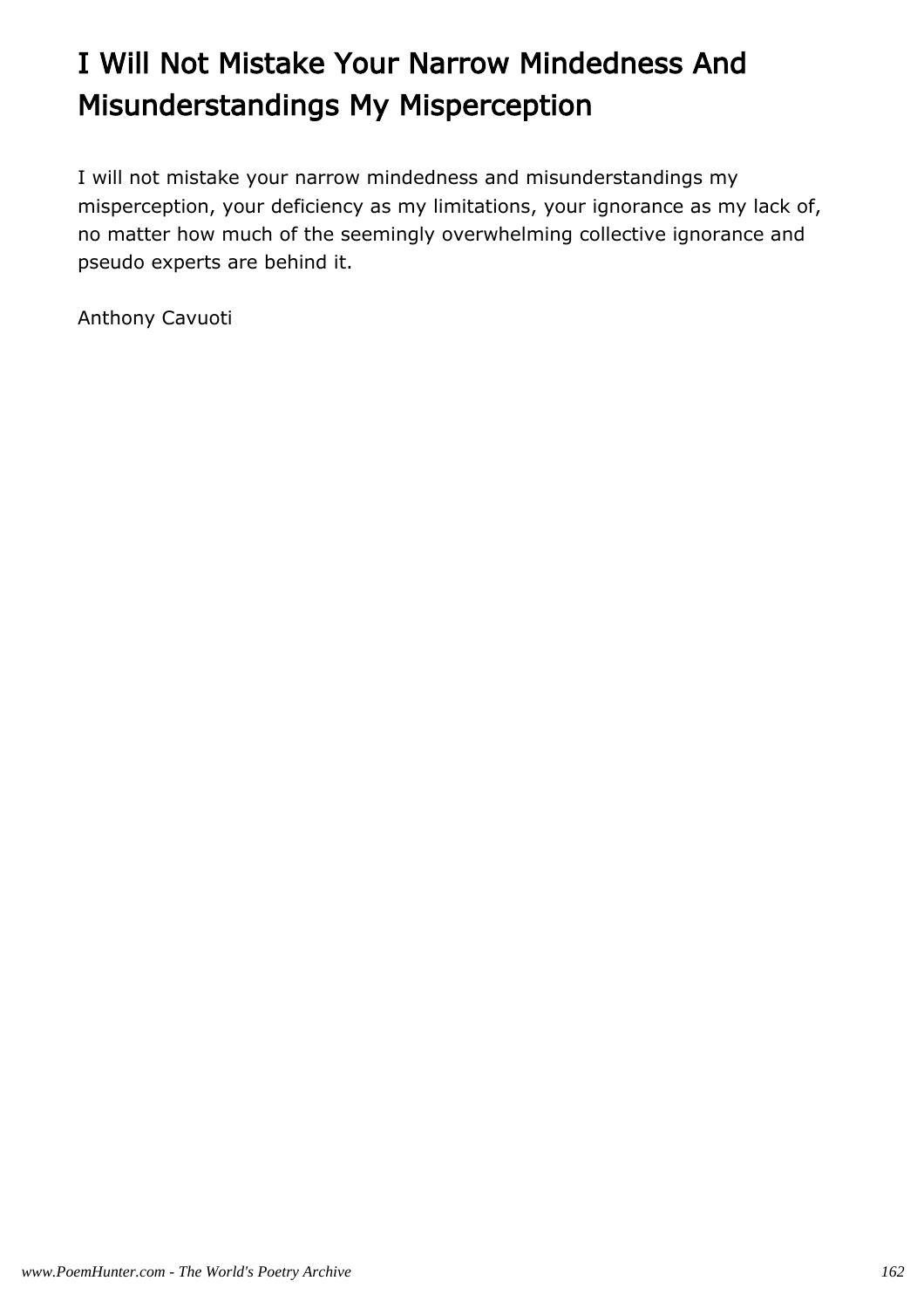### I Woke Up And I Was There

Everyone was what they where meant to be. There was a natural harmony to it all. It was as if all the newborns chose the perfect incarnation for them selves with the assistance of a very attuned compassionate wise and daring counsel. There was a beautiful harmony to the unfolding process. We naturally have this latent faculty in us, to create a world, culture(s) and society that can accommodate us all. Our fears, programing and conditioned reflexes have turned into compulsions. The lower levels have turned on the higher levels to dismiss such of an incipient reality as not attainable, as fantasy, whish full thinking, yet it is just as real as the air that sustains us. I fell asleep and I am back here writing of this place.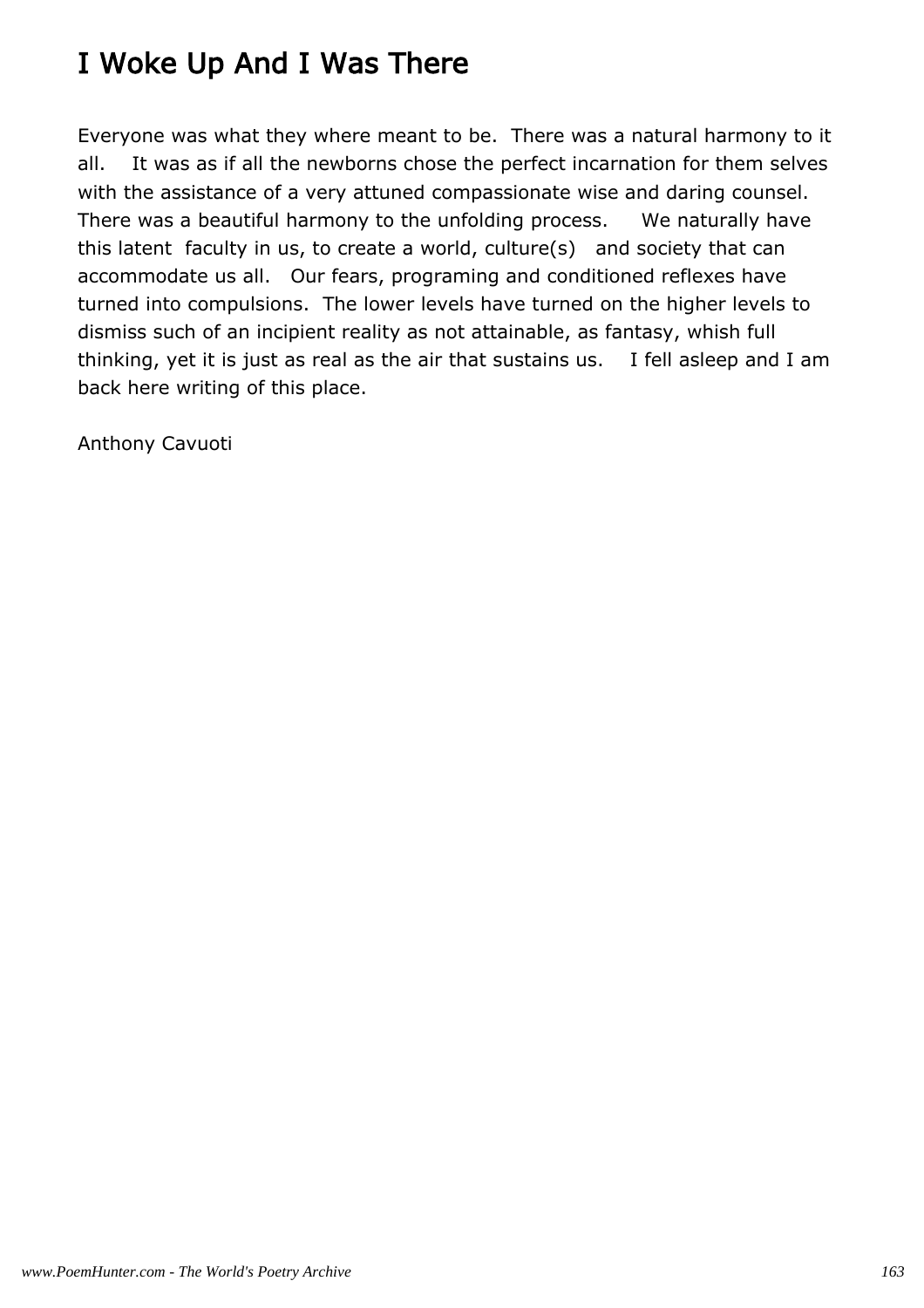# If I Haven't Suffered

Life will always surprise us in many ways, some so delicious! god I love it when that happens! If I haven't suffered so I wouldn't appreciate it so!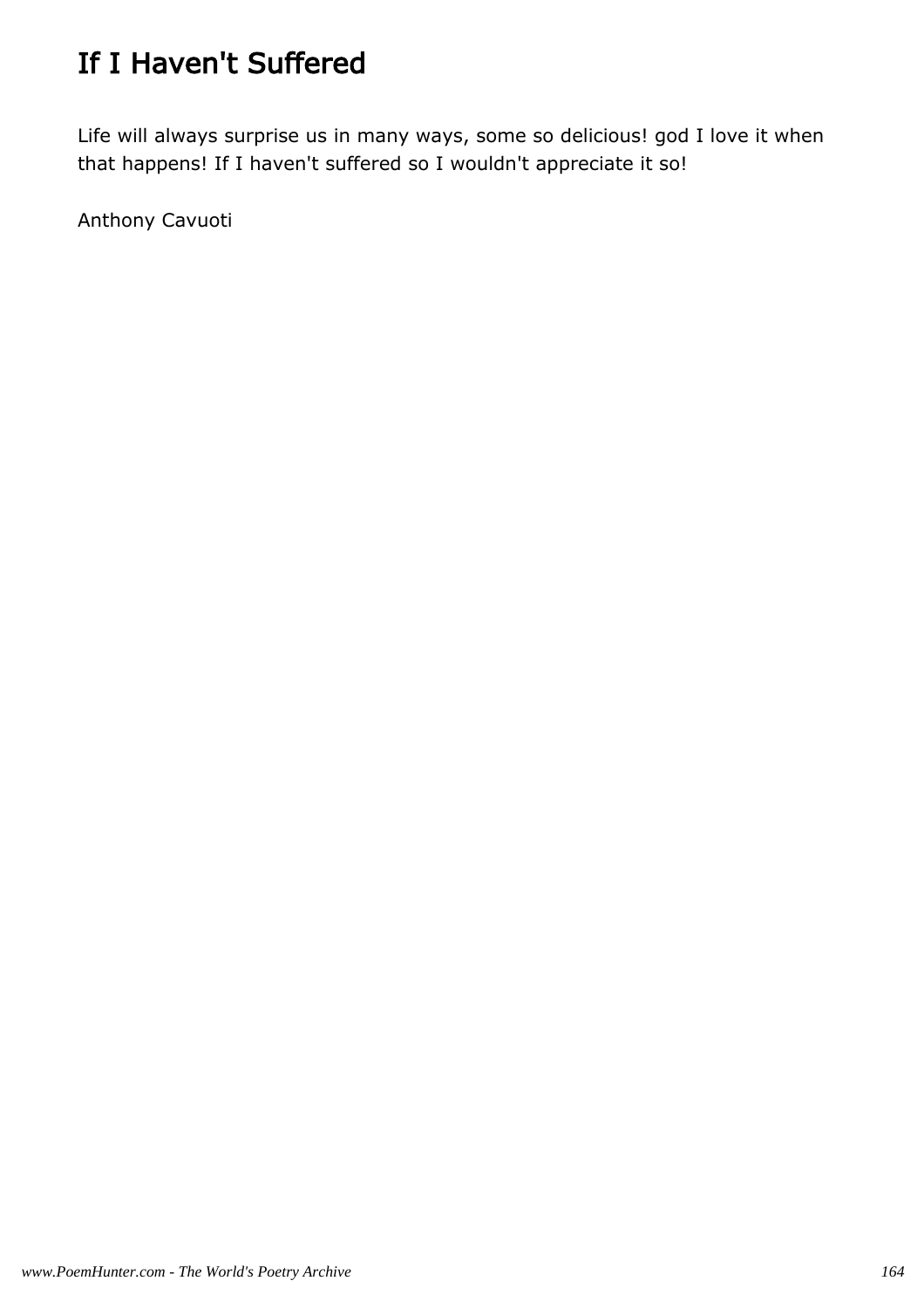# If You

If you are dyslexic and every word you read and write hits you like a kick in the balls, if your family invalidates you more than they understand or support you, well why be the scapegoat for the arrogant. If you sincerely tried to talk with them and they are too blindly willful, to see you and they think it is their God given right to abuse you, well thankChrist you are away from them.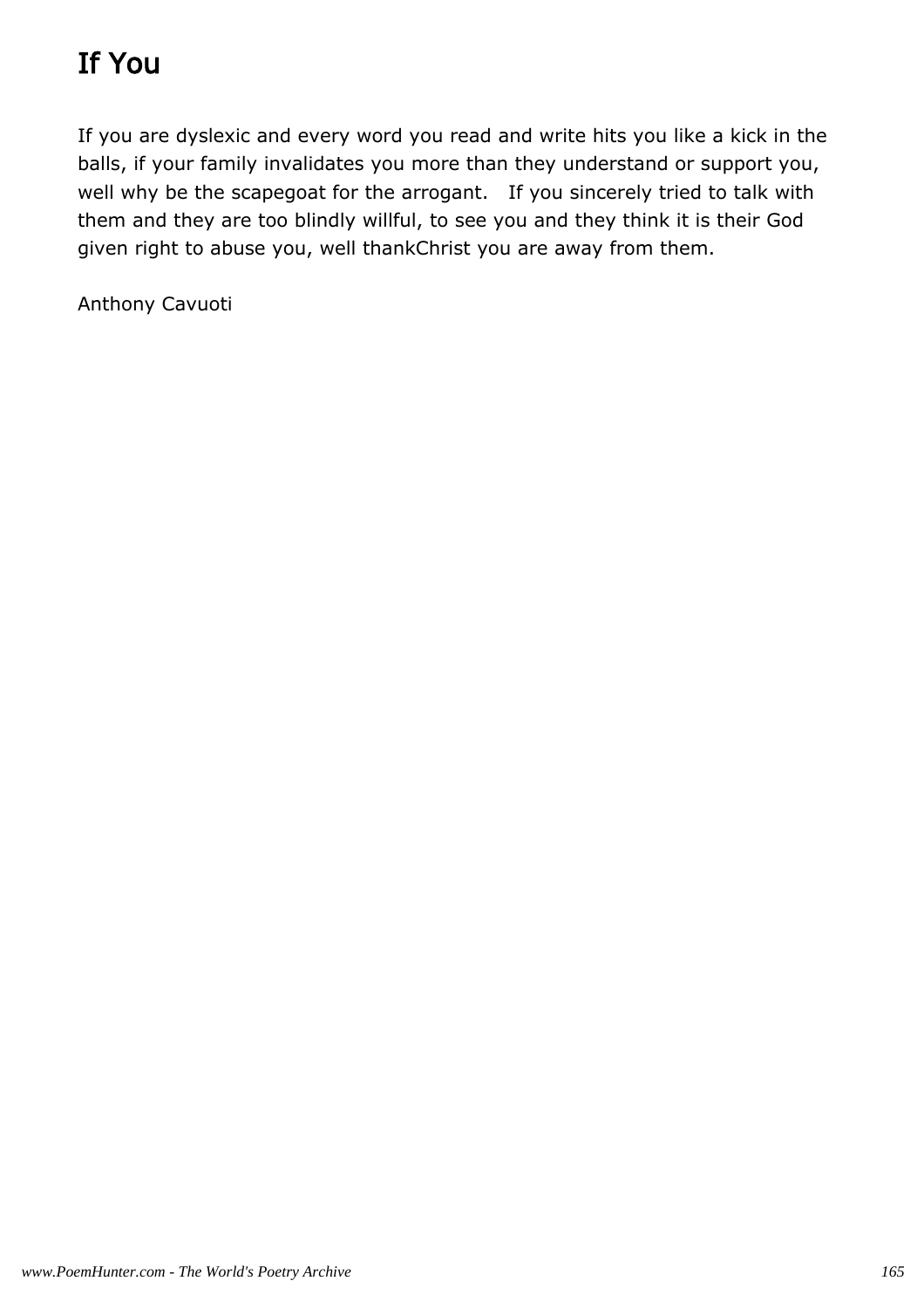## If You See This God Is A Fake He Will Destroy You.

One god cares for you, the other is so great he could careless, so very great he does not have time to care so he so artfully pretends to care. If you see he is a fake he will destroy you.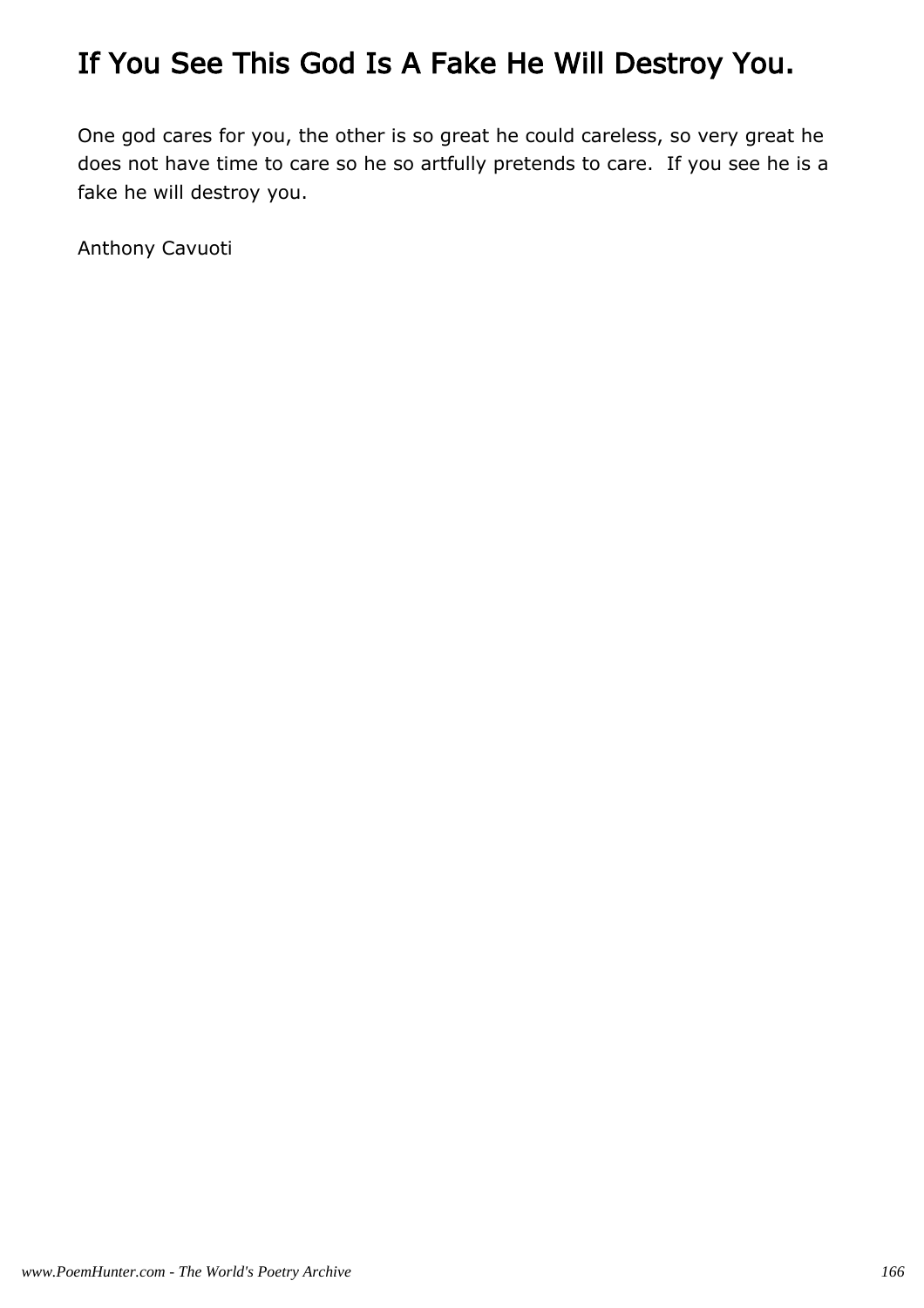### If You Where

If you where emotional and or sexually abused as a child you are vulnerable to others with similar or the same issues as your abuser. As adults we all have lapses of judgment, but are feelings protect us, they warn us that something is wrong, but if you where abused you mistake familiar for normal, and your inner normal needs heeling from the abuse, from the betrayal.....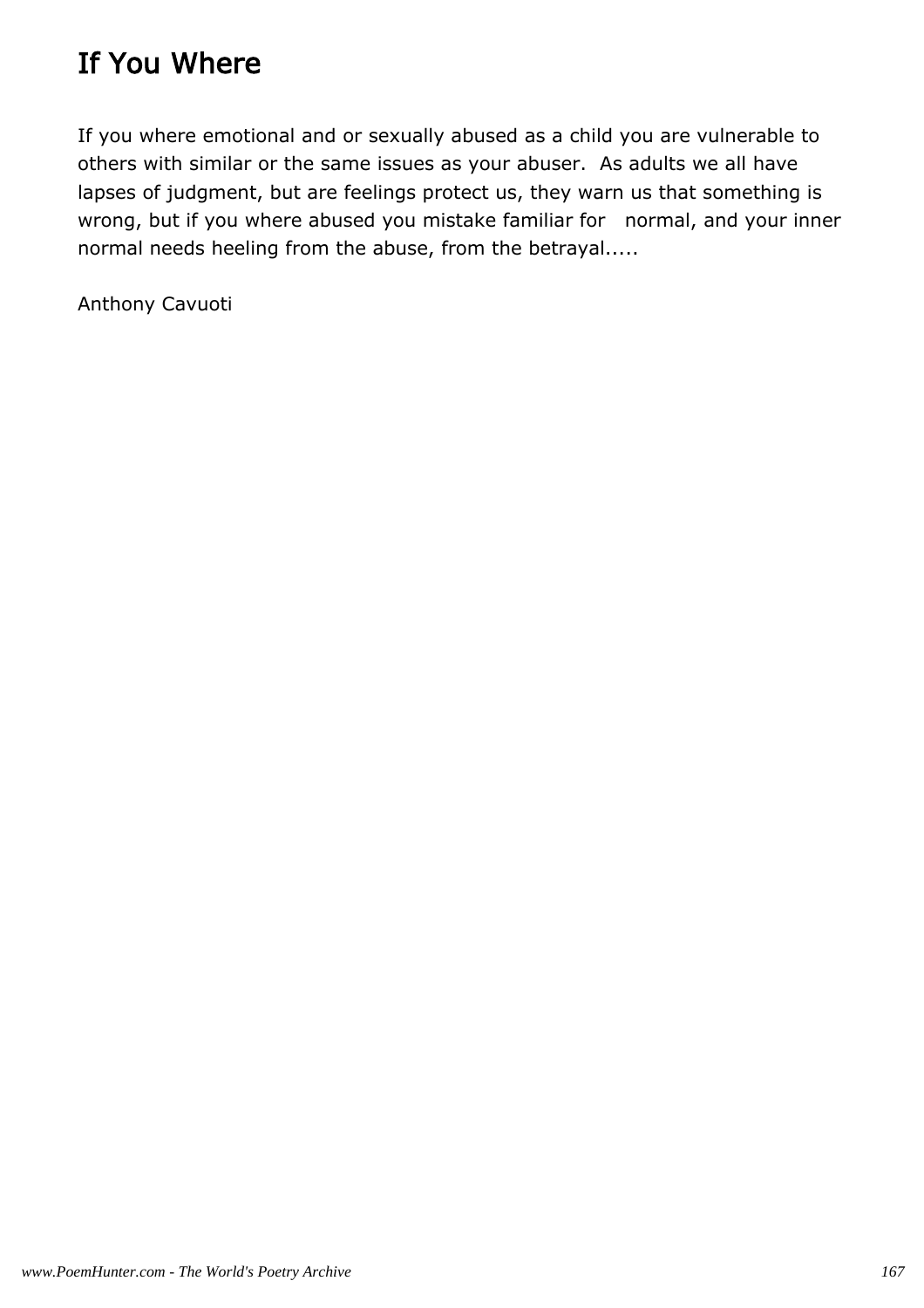# In The Name Of God

Most numb their pain, their issues, repress them, they never face them, give them to God, therefor they never move past them and they inflict them on others, mostly their children in the name of God.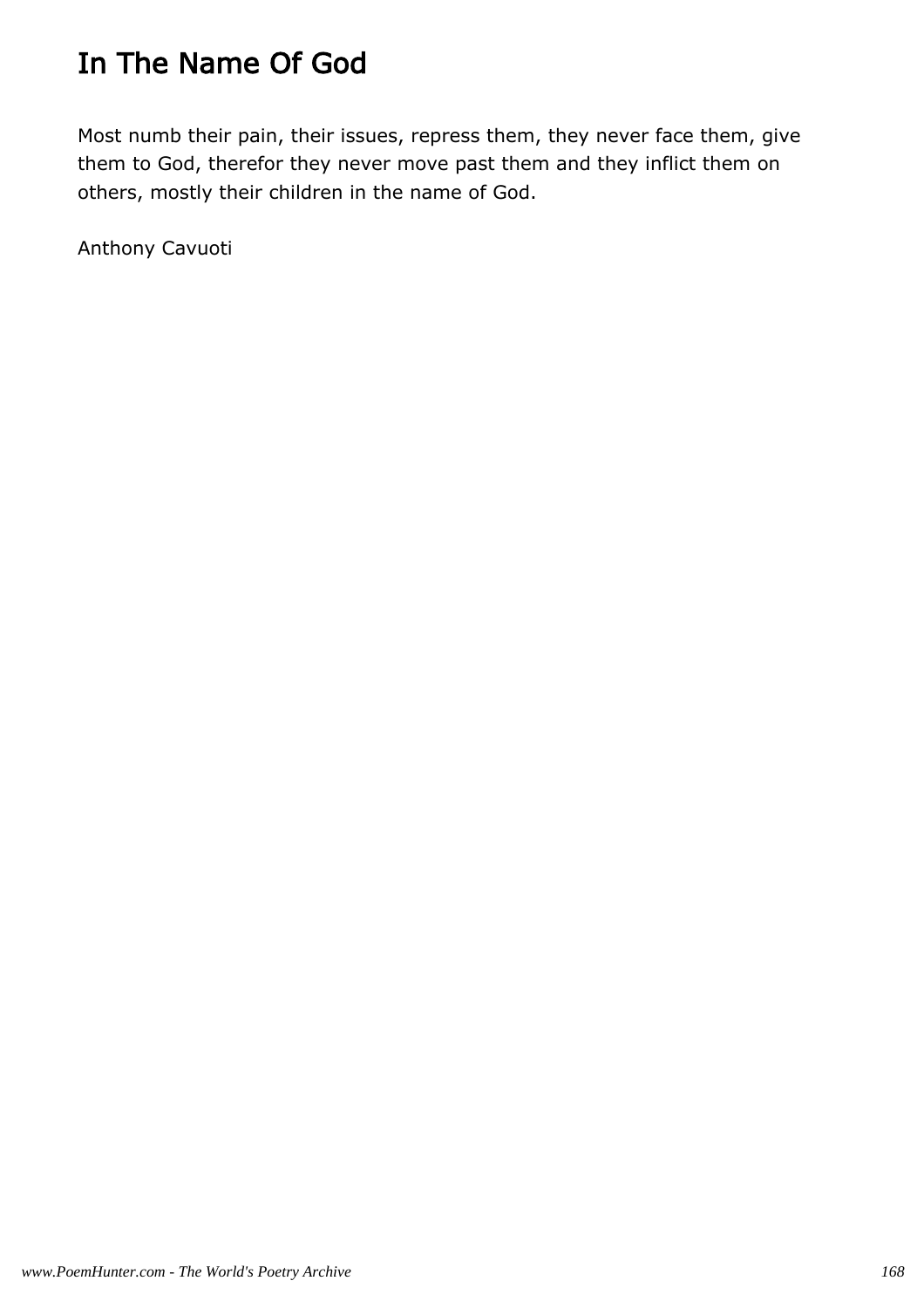### In The Year 2067

Spirituality, any deep feelings for another person and any serious intellectual effort towards a goal outside of the pursuit of pleasure represents an appendage pathology. Part of the mind is trying to misslead the mind from the real aim of life. and if you Can't deal with this reality we have drugs that will help you Forget that you're heading towards oblivion So you could indulge yourself with the maximum pursuit of pleasure which serves everyone here.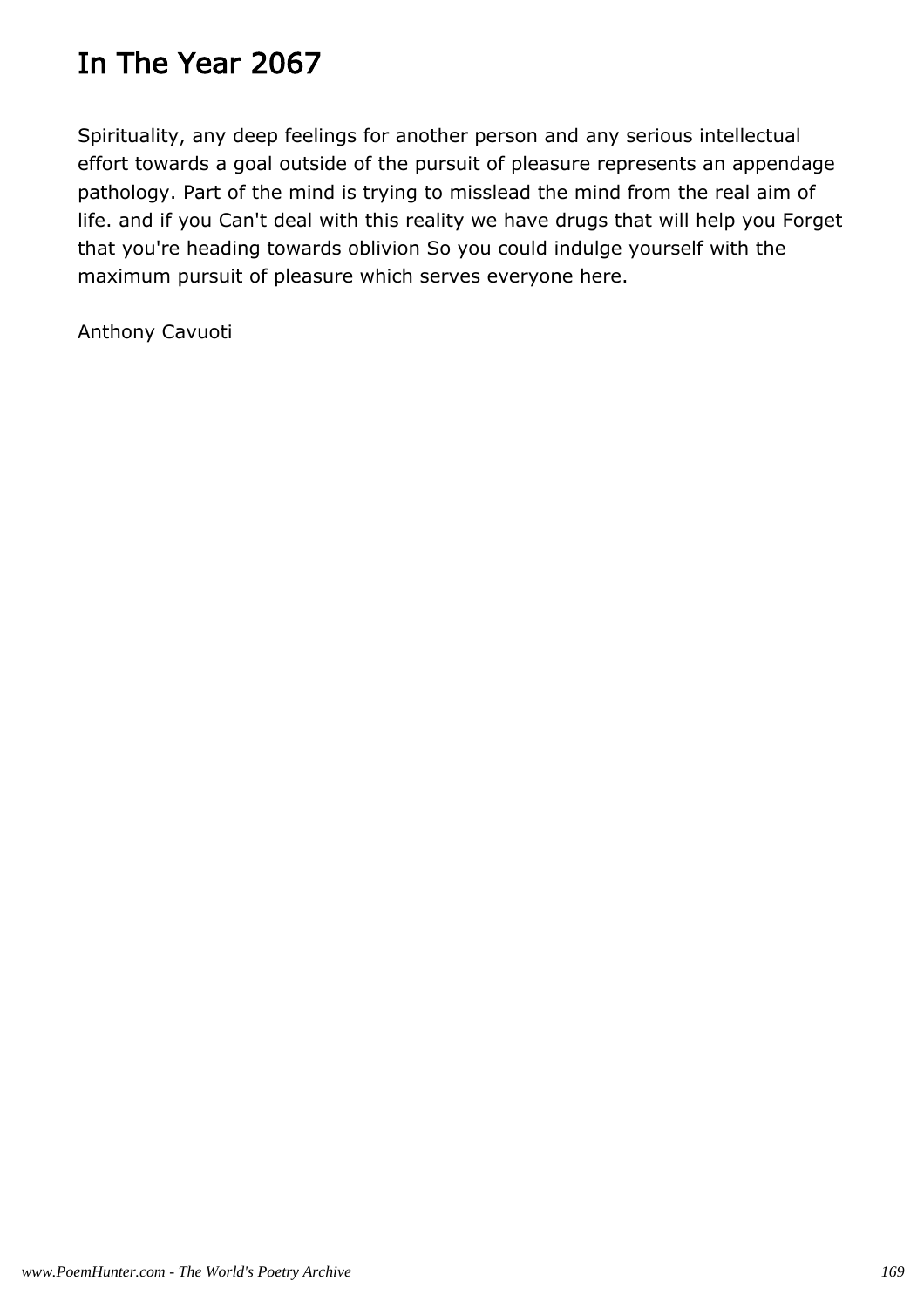# In This World

In this this this world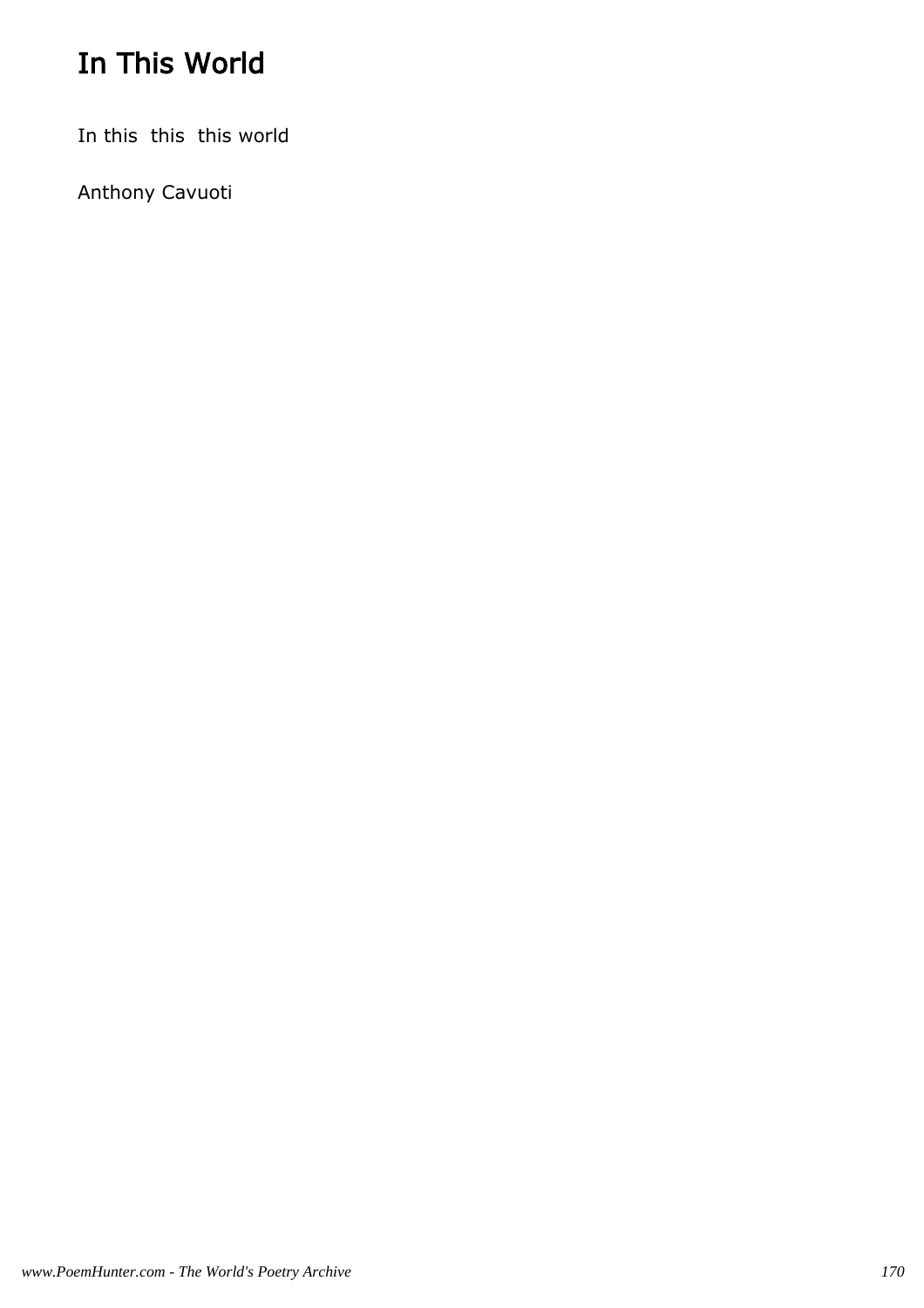### In Your Coming To Your Self

You are so beautiful in your self.

In your pain

In your coming to your self

There is more to you than you know

You are so very great,

you mean more to me than anything

than anything there every was or will be

so great as you are

so very greatas you are

Your pain moves me to my soul

Shakes me out of my hiding place

into the source of my soul

to live authentically once more.

To keep the promise I made to life.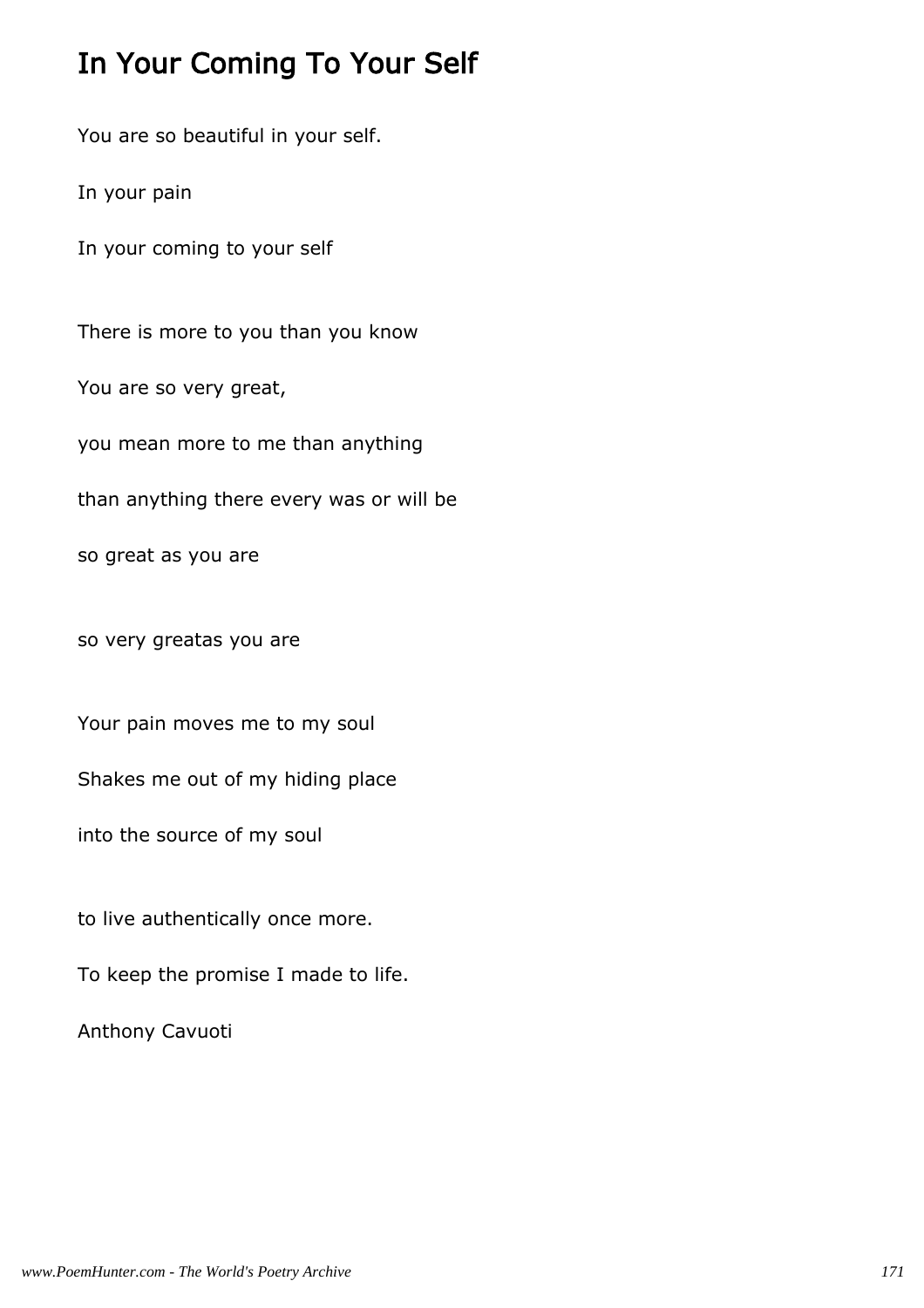### Ineffable Wonder

Aspects of our mind, of our life, is God emerging.

We make endless mistakes, but then you know.

Somehow it is worth it.

And here we are.

All the planning and strategies.

The monumental perfectopportunities you messed up so many times you believed that youlost faith in yourself.

Still,you have come to a place.

Then unexpectedly it happens,and you know why.

Afeeling!

A knowing!

Lets you know that itwas worth it.

It is not that you are ready, so much more, you are.

There is no way to describe it.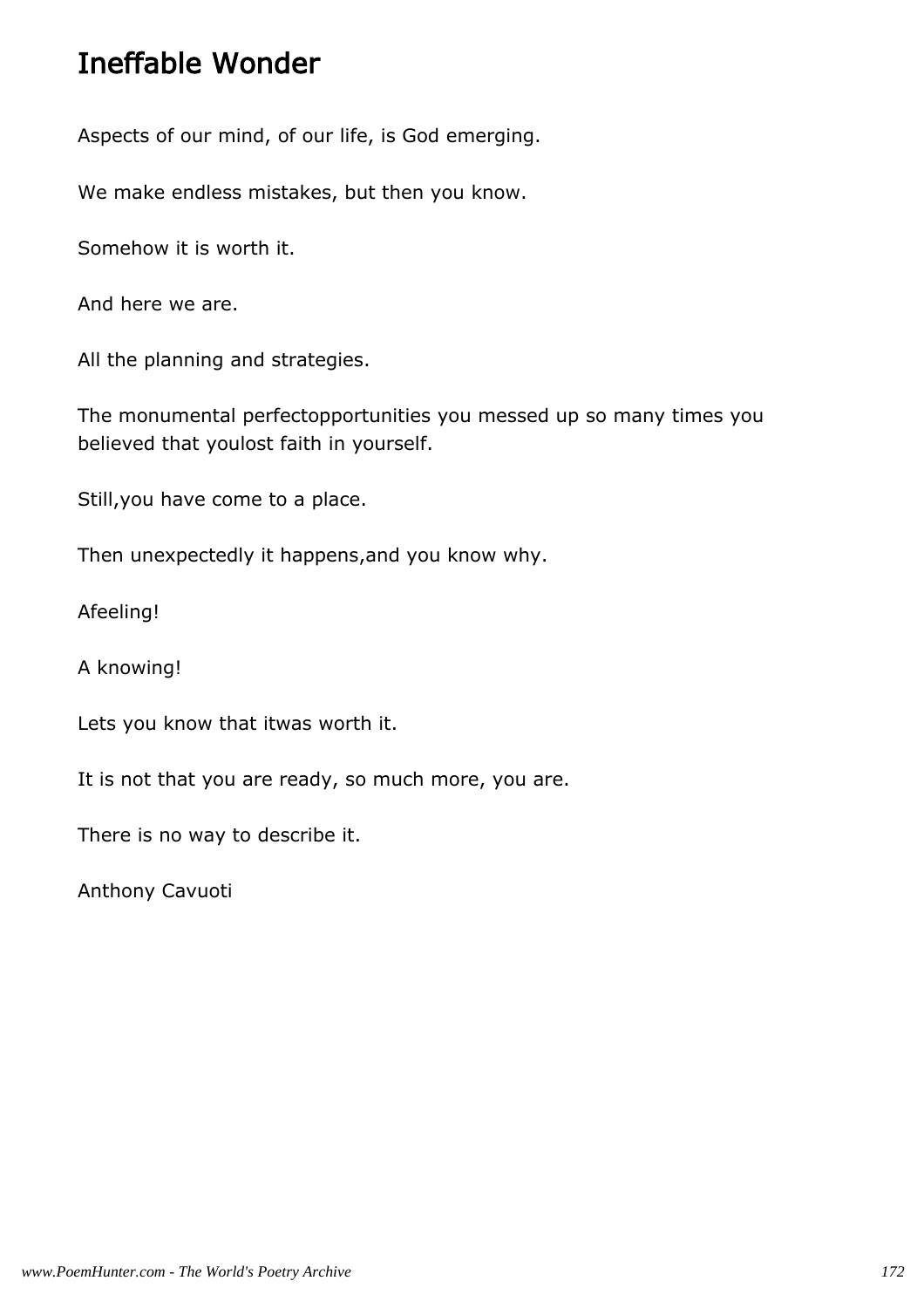## **Insanity**

Insanity. Want it all, know you are the greatest, and you will be great. You are smart, you are strong so take

Sanity speaking, " What hoarse sh.... We all know how this turns out."

Insanity, do not face your pain, project your pain, your hurts onto others. Fame and wealth will make it all better.

Sanity, own your pain, work through your pain, work on learning how to love in healthy ways.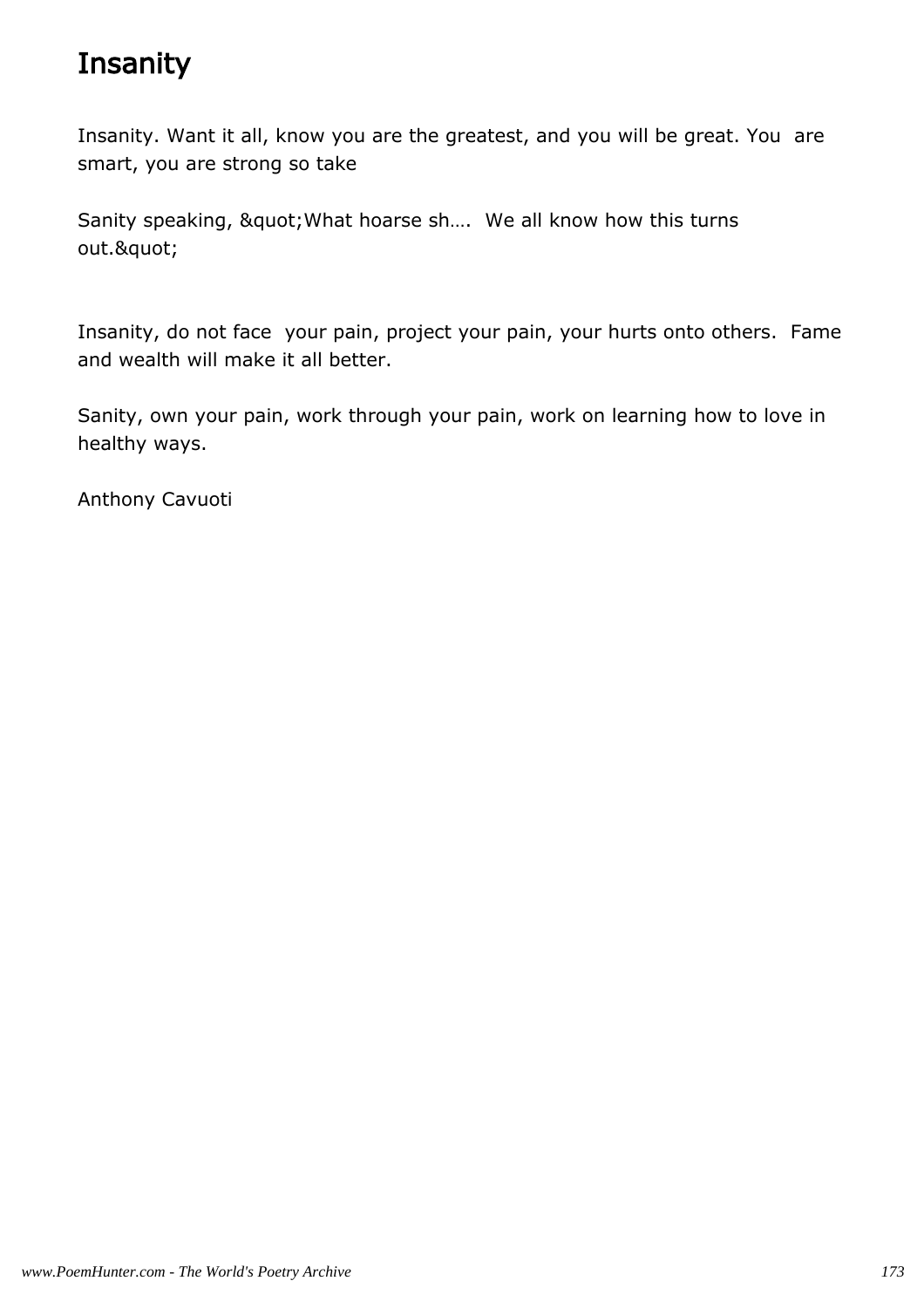### Interference.

There are possibilities in life, and we are more then the matrix of manipulation that we call adjustment and healthy relationships. Most of us are well fed, clothed, sheltered and entertained refugees. It is not that we have learned to hide from ourselves, even worse, we have learned to think that the vast amount of collective information is greater then us. We have allowed ourselves to hold the values and methods of the status quo and its brokers. The ones with the degrees, positions and talk shows. You know them, the self proclaimed experts. We hold them to be wiser than us. We mold our self in false images, we worship others modified and packaged ideas. We unknowingly adhere to and venerate false gods. You cannot be true to your self my living a life prescribed my so-called helping people's second hand thoughts. We are allowing our selves to be victims of well-intended interference.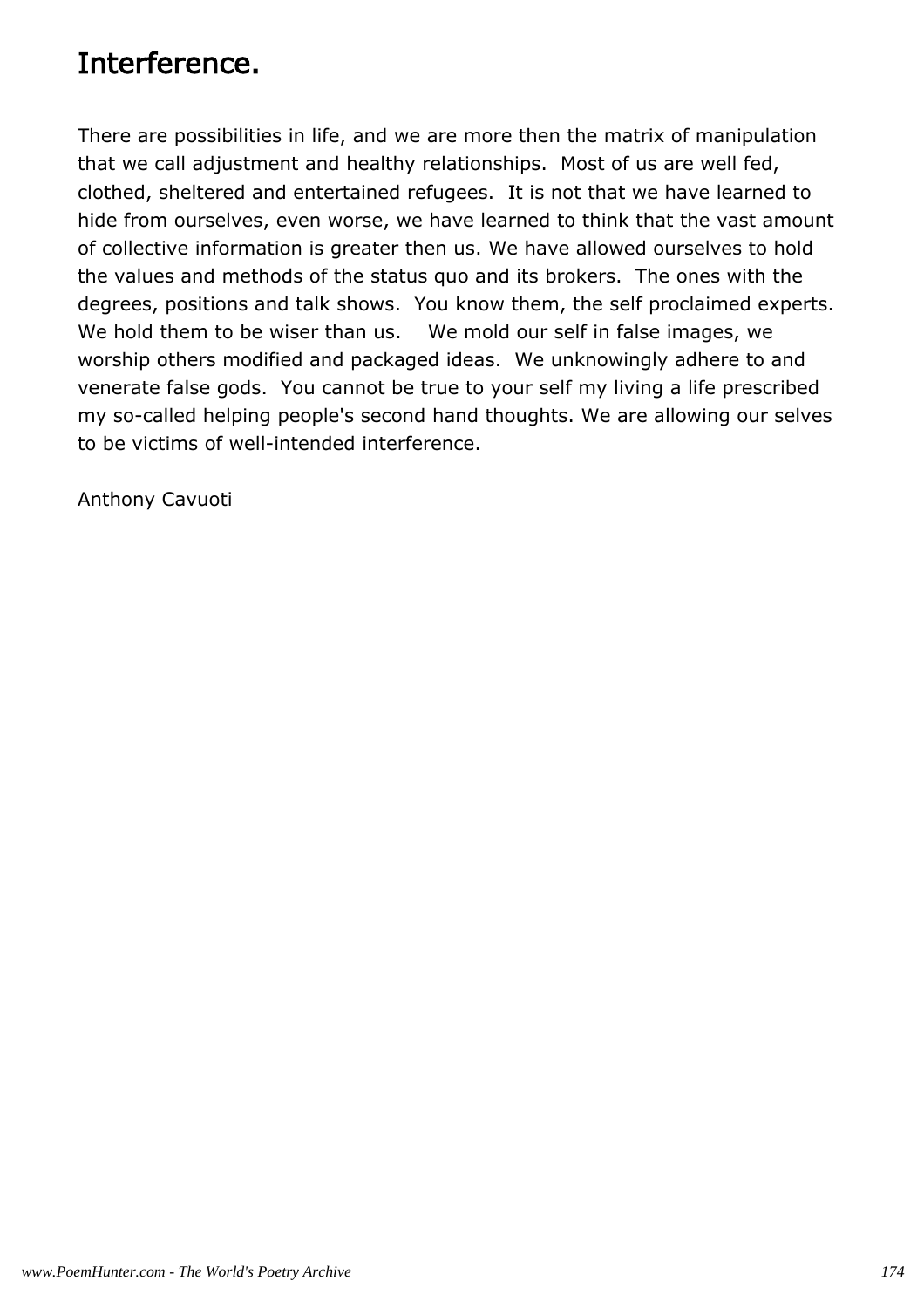### Interior Guide Through Uncertainty

We are looking for our northstar outside of ourselves.

But it is in our interior in more ways than we know.

We feel its salty mist blowing on us through the spectral colors over the endless sea and horizons of the mysteries of our being.

Through our Interior we get our bearings on the external even more profoundly.

As we navigate on a voyage who's outcome is uncertain.

As long as we are in this collective voyage together,

Uncertainty is a constant force.

Only through and uncertainty can we draw from unknown sources of our depths and strengths of our being,

Can we draw closer to God,

We we appreciate our sacred relationship with God, with one another, with God.

Those that do not believe are just as much.

Believe is comforting and reveals an through the unknowning Hayes.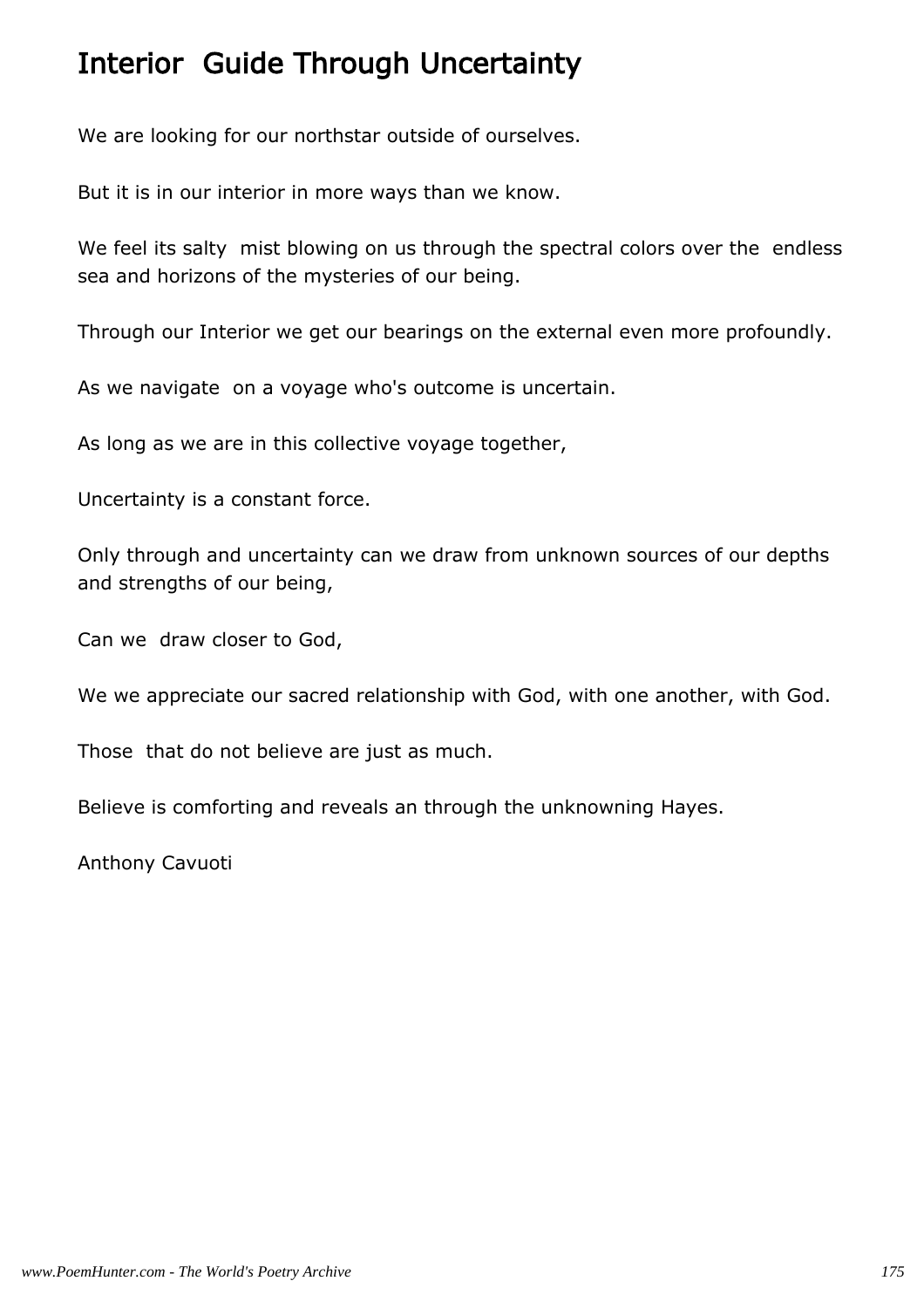### Into The Darkness

I followed her into the darkness and we both got lost. But I found my other side there, my neglected, lost forgotten side.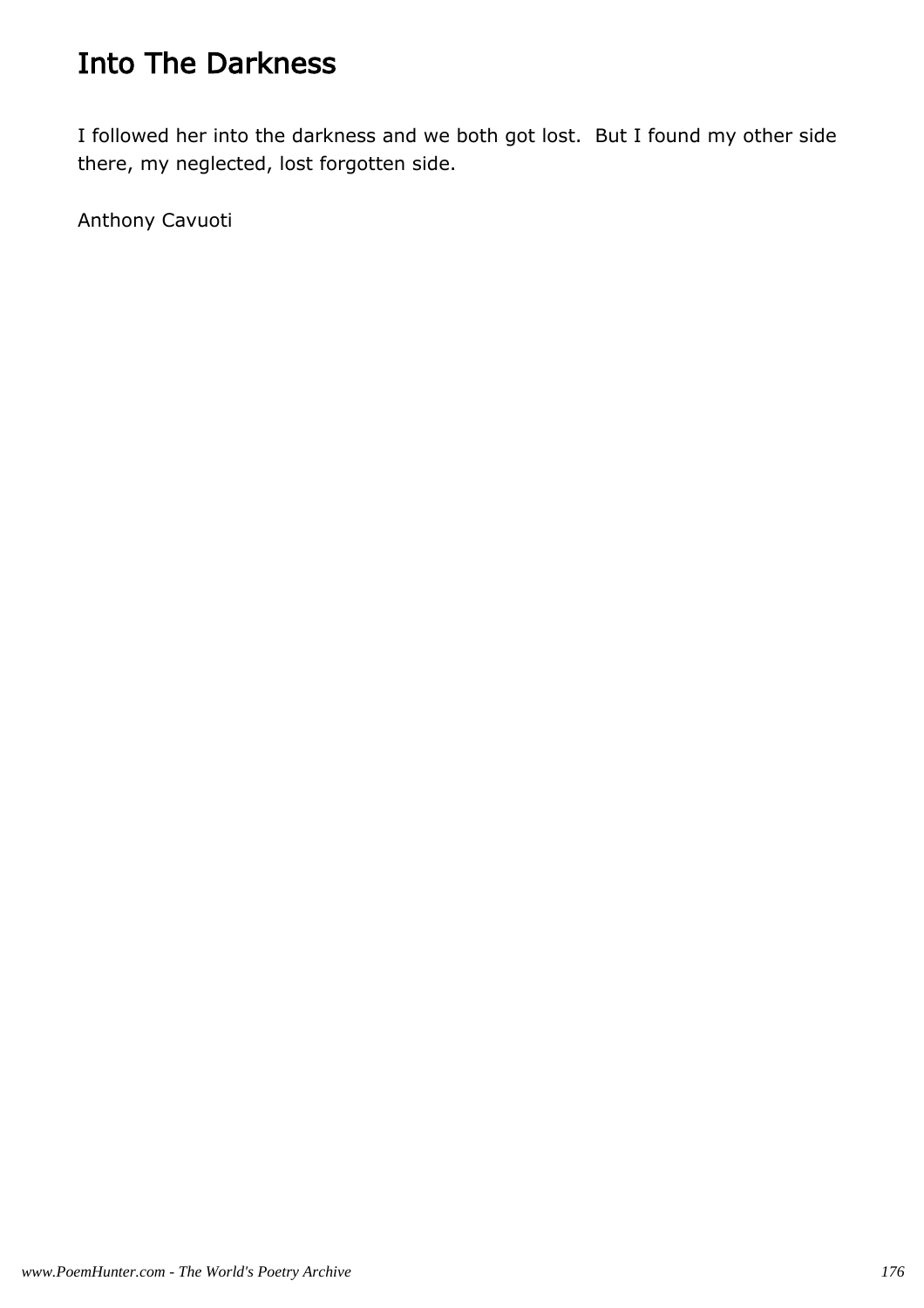# Into The Light Of Real Peace

Real emotion is the oxygen for which we breathed, the more it is real the more we grow, the more you let illusions go. Into the light of real peace, only the living know this feast.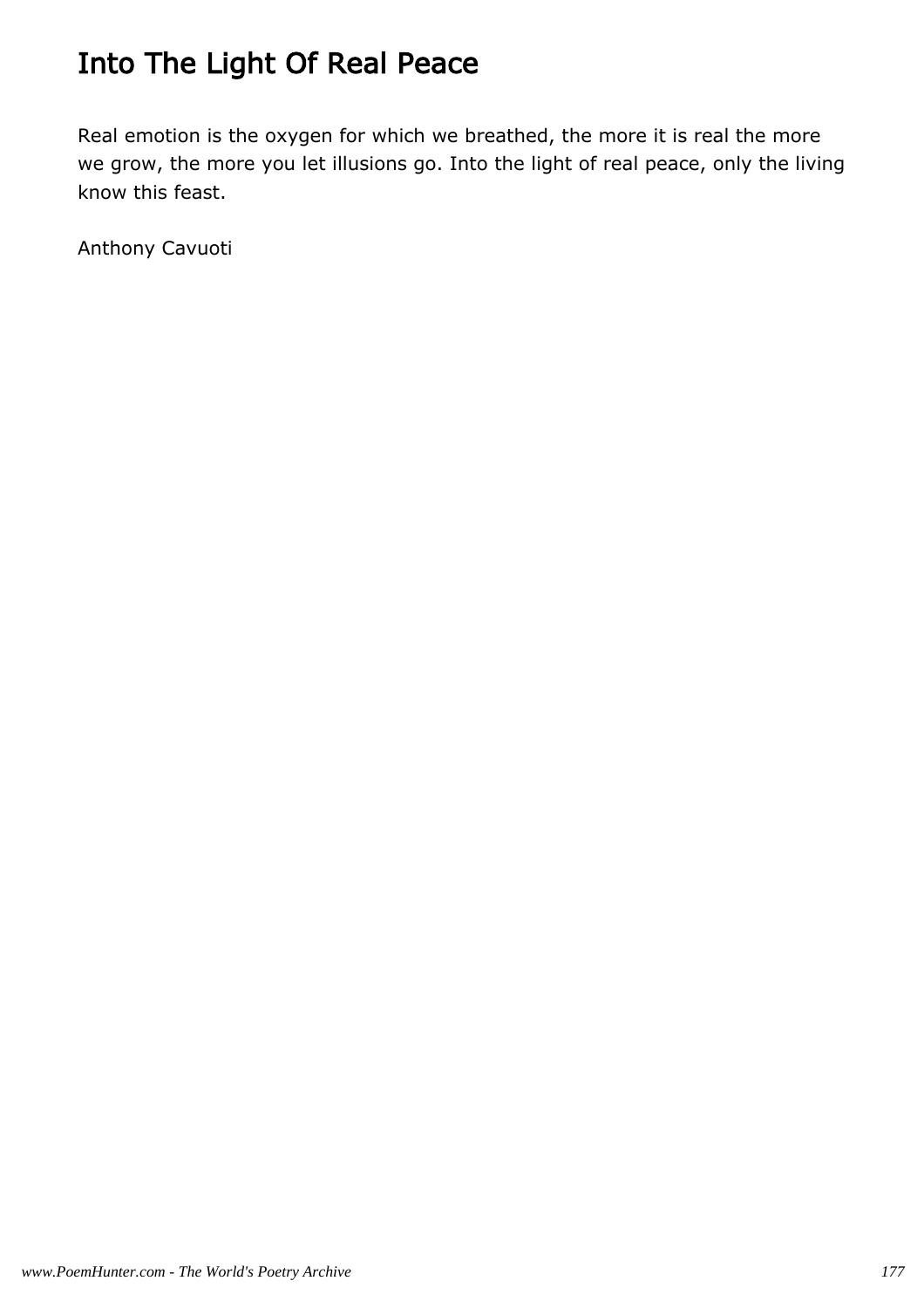### Invalidates All Validation

My family invalidates all validation, sometimes I pretend it is not so, but all that I am, they invalidate, there is no real way, sane way, healthy way, fulfilling way, real way, to be in such hostility.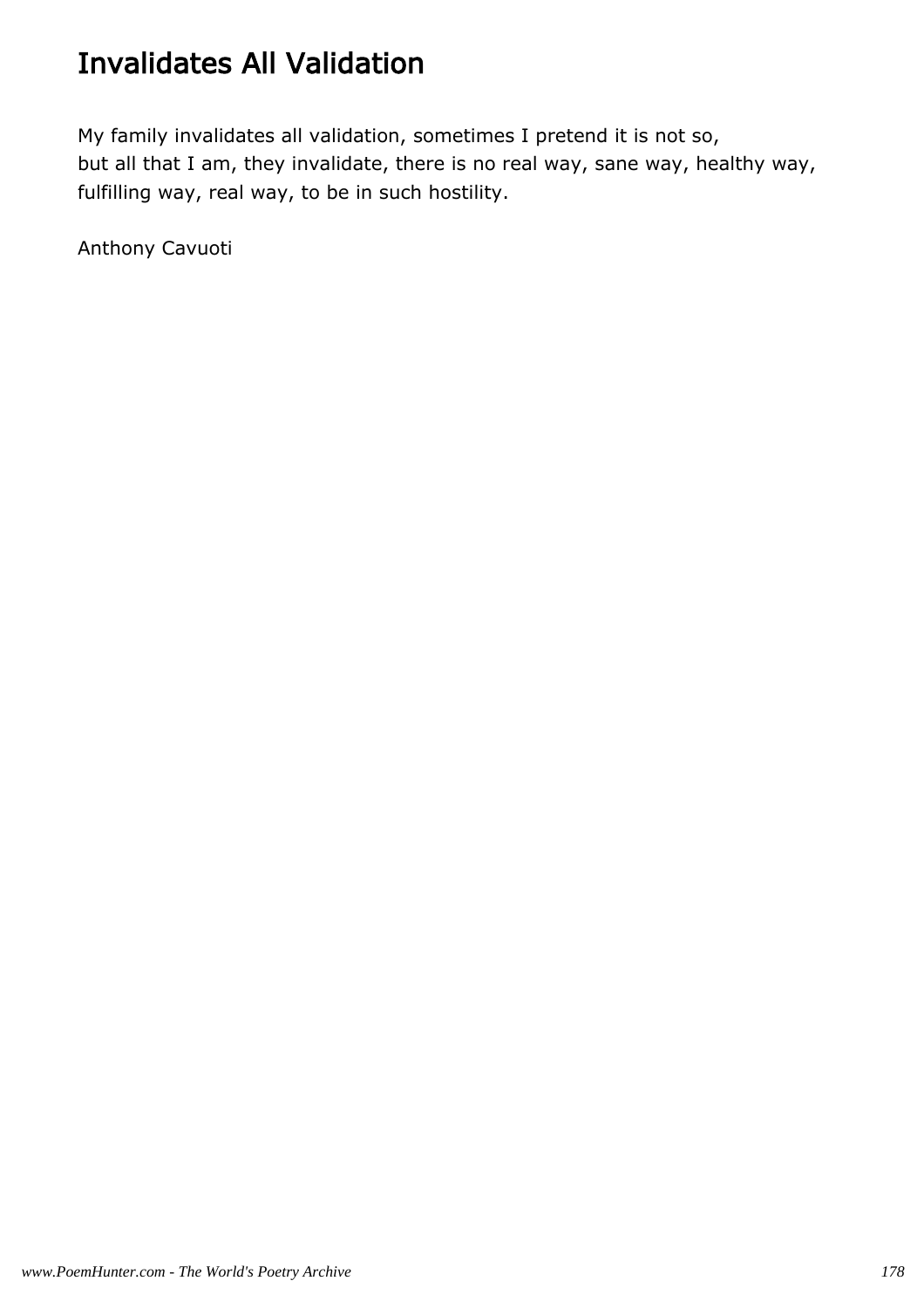### Irresistible Delilah

His mixed emotions compounded his fever.

She embodied all of the cherished imprints that he adored, he could not resist her,

The current of his destruction was too much, a current carried by it's own momentum can not change.

To surrender to death,

To know that she wants to kill you,

To willingly let your self be killed,

To let it happened, to love this lovely executioner of his secret desires only amplified the building ecstasy.

To surrender, to surrender to her, to the feeling,

to the wave of oblivion, to be, to be one with it.

Immense inward vacuum, out wards erection,

containing all of his life entering her, entering the void one with death.

 The rhythm of life the rhythm of death, the thrust of life, the thrust of death. The utter Surrender to life, utter surrendered to death.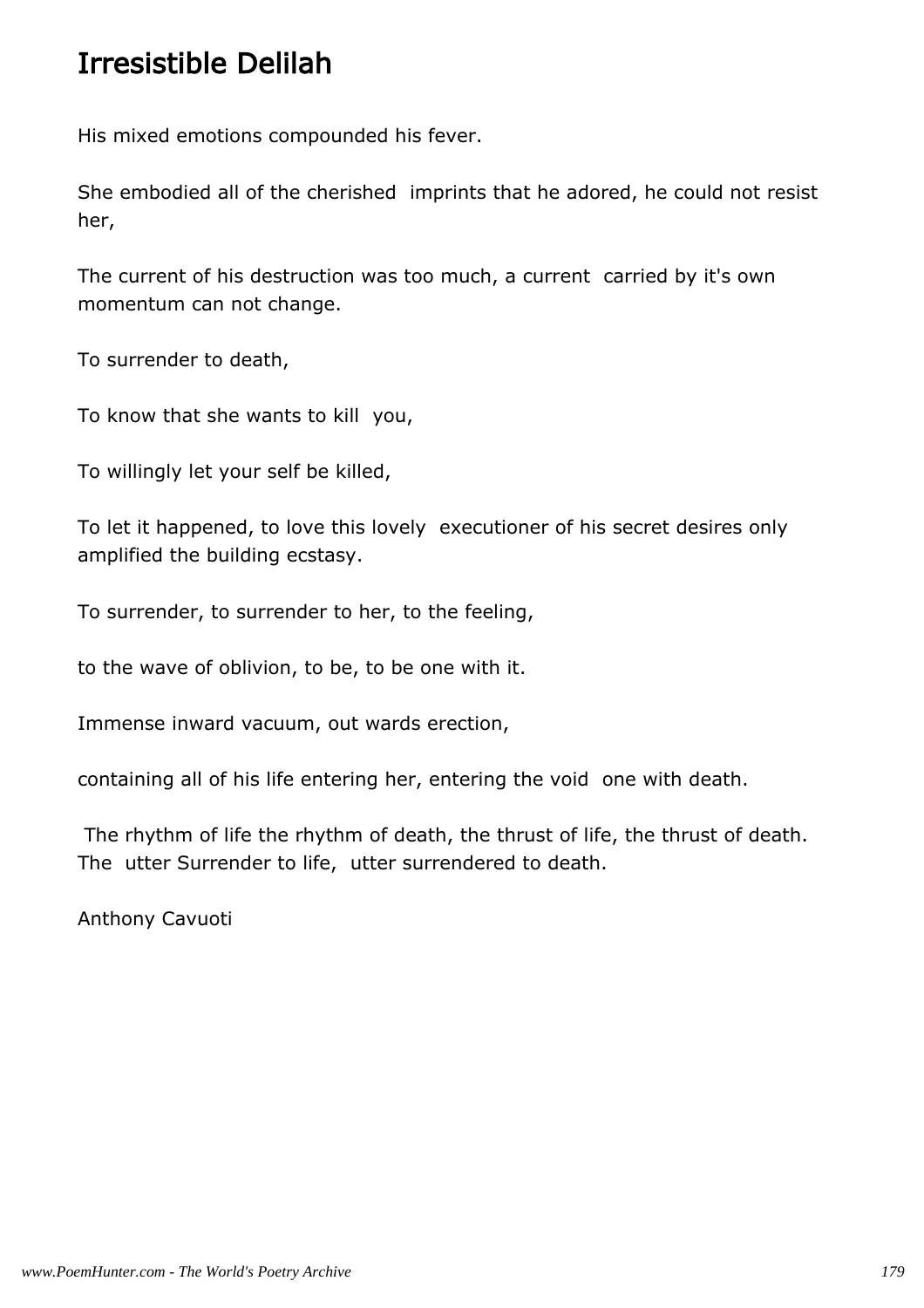# Is Still

Our soul is still boundless Our will is still tireless Our desire for justice is still fearless. Our hearts are still generous. Our minds are still limitless. Our children are still precious I desire for meaning is relentless.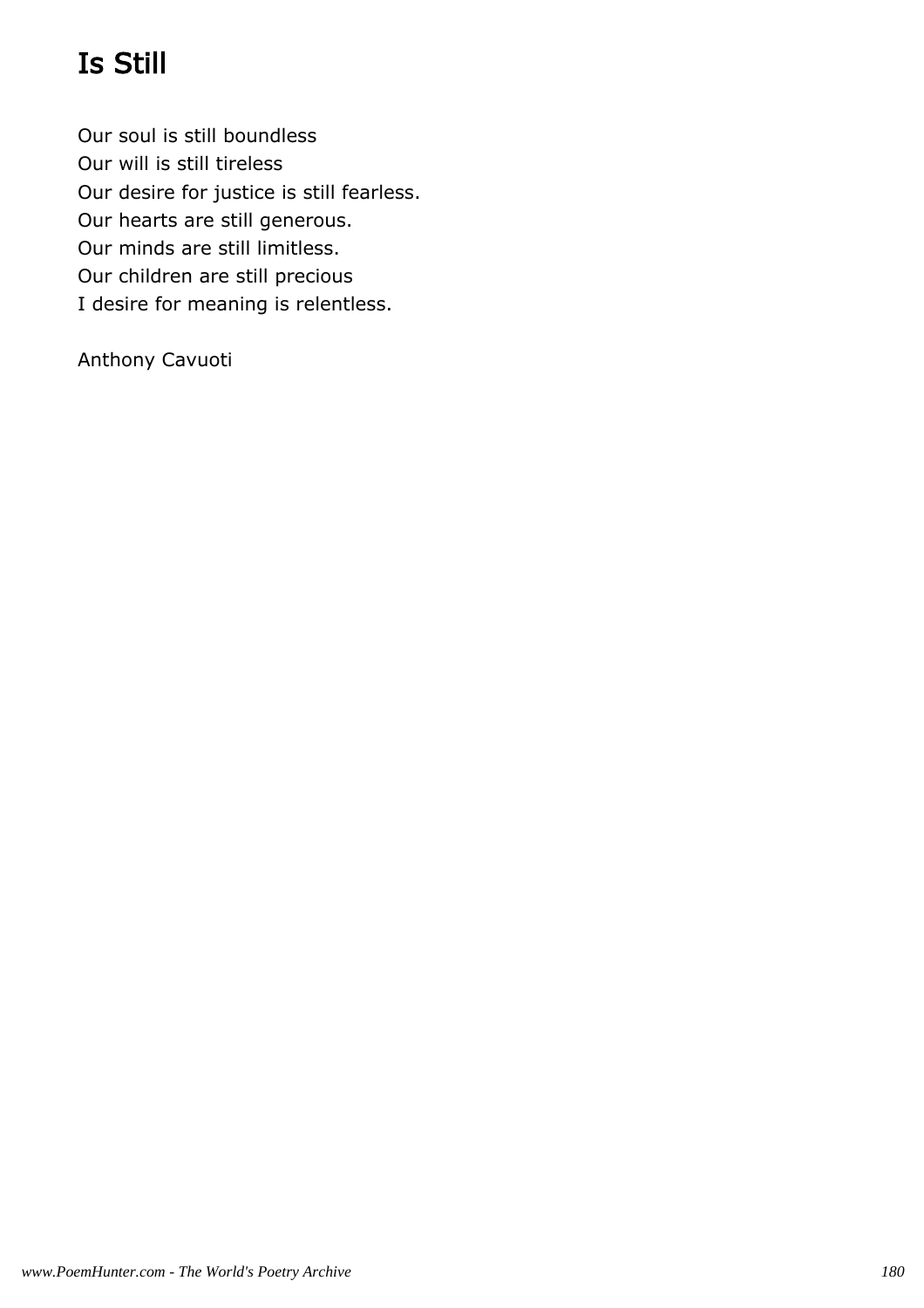# Is You

you

Ever since I met you you've been so perfect so perfect and I have been selfdestructing

You have been perfect perfect too perfect too much of of what I've really been desiring

really, so much of what I've been about and I have been self-destructing, because I have a hard time facing the truth which is you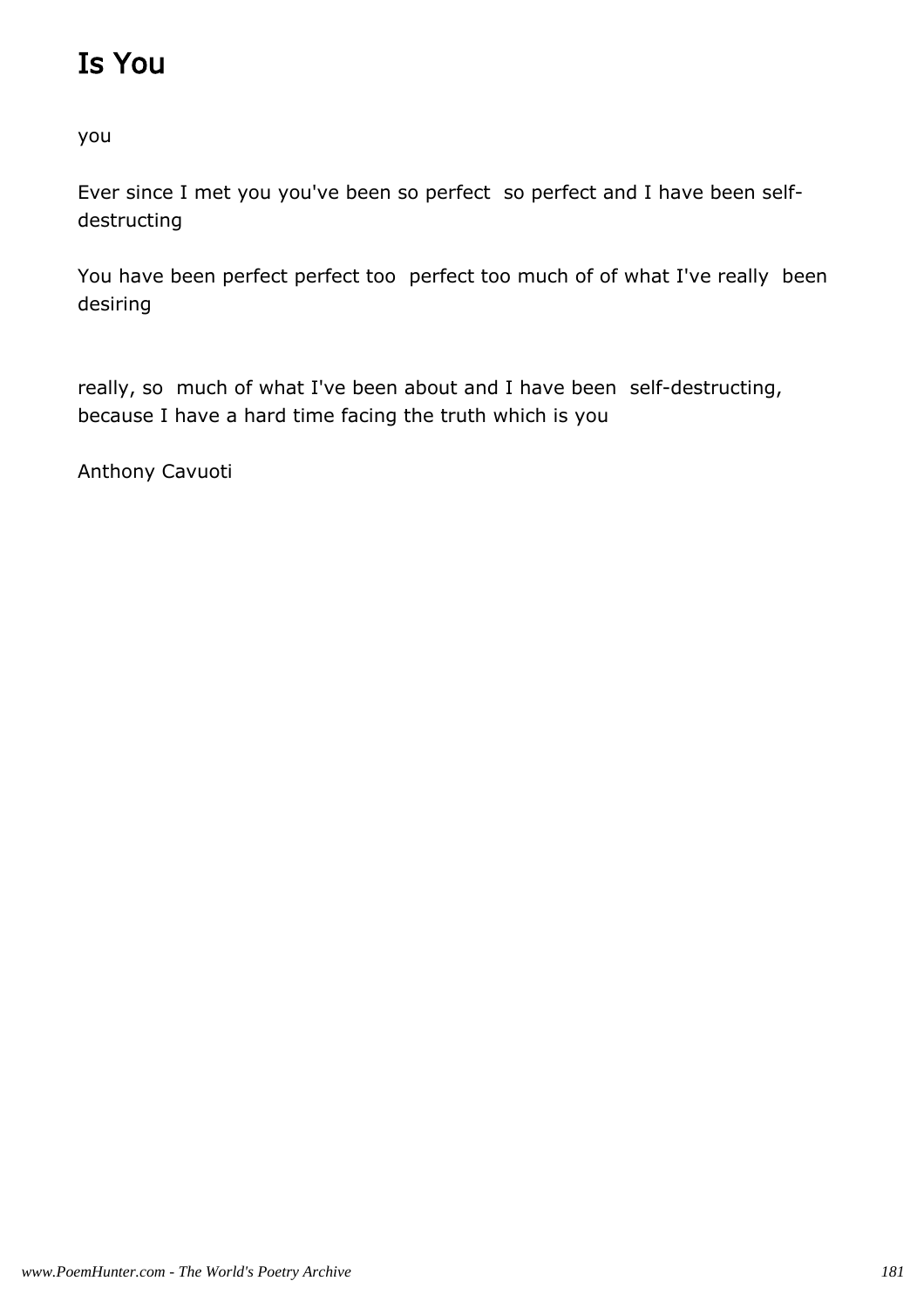# It Is Life

When you can Listen to Pink Floyd dark side of the moon, really understand it and feel it, for you understand the heartbreak and loneliness, the isolation and despair, yet you are really all right with it, in fact you kind of love it, except it, for it is life and we love life, in all of its shades. Valleys and mountains, light and dark, space and emptiness, awake and sleeping, holding and letting go.....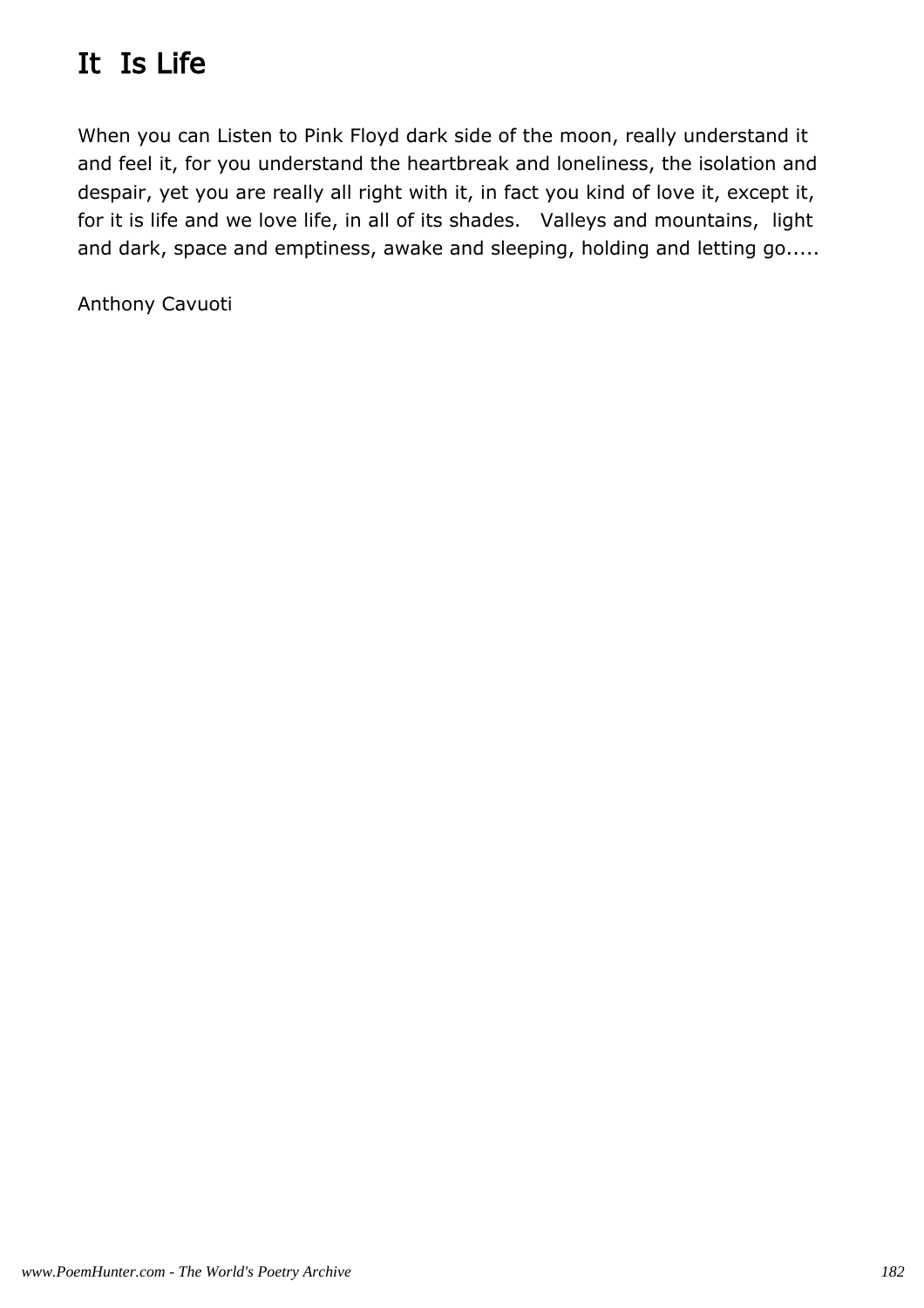#### It All Starts Now

Too many people act as if hope is dead. Just watch the movies, the news, really look at how people treat each other in the office, on the streets. So much pretense, hostility, arrogance, silent killings, so little kindness, patients, appreciation, understanding love and generosity. If people really had faith, if they really believe, in their heart, in their depths they would not be this way. One of the first steps to end the insanity is to face our destructive desires, born and perpetuated out of a lack of love, Lack of EMPATHY, lack of courage, lack of vision. It all starts now. It all ends now. We choose every moment.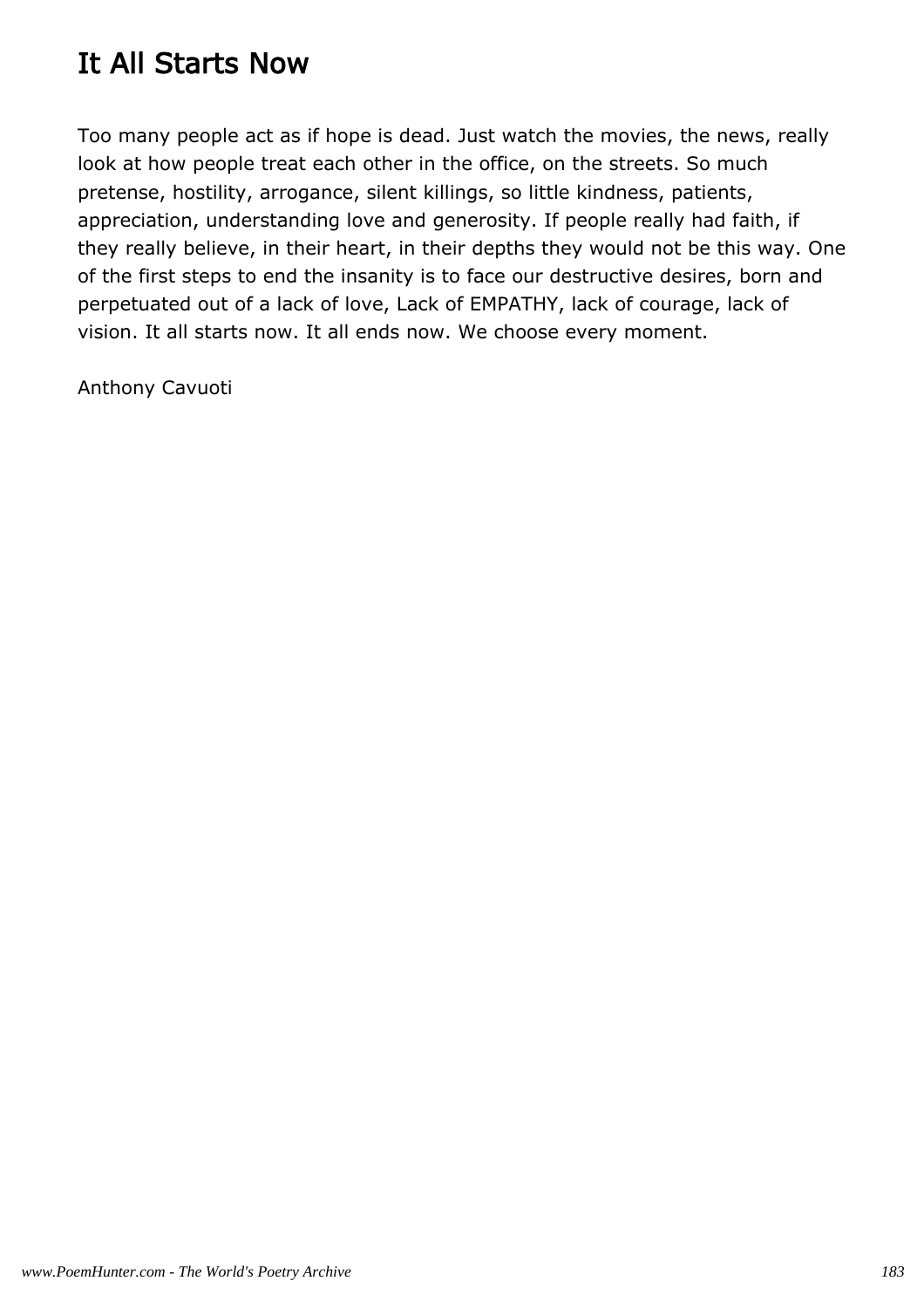### It Does Not Have To Be This Way

Every culture tries to control, manipulate, shame, dominate the other culture, the dominate cultures today where the so called inferior cultures of the past, the so called inferiors to day where the dominate cultures of the past in many or most cases, in their region or in their portion of their continent. This is what individuals do to one another. This is how we are habituated on many levels, but it does not have to be this way. Believe in your self, face this tendency of humanity that we need to grow out of, defend your self from this, rise without putting others down. Weed out dysfunctional patterns of relating, of being that you picked up from your family.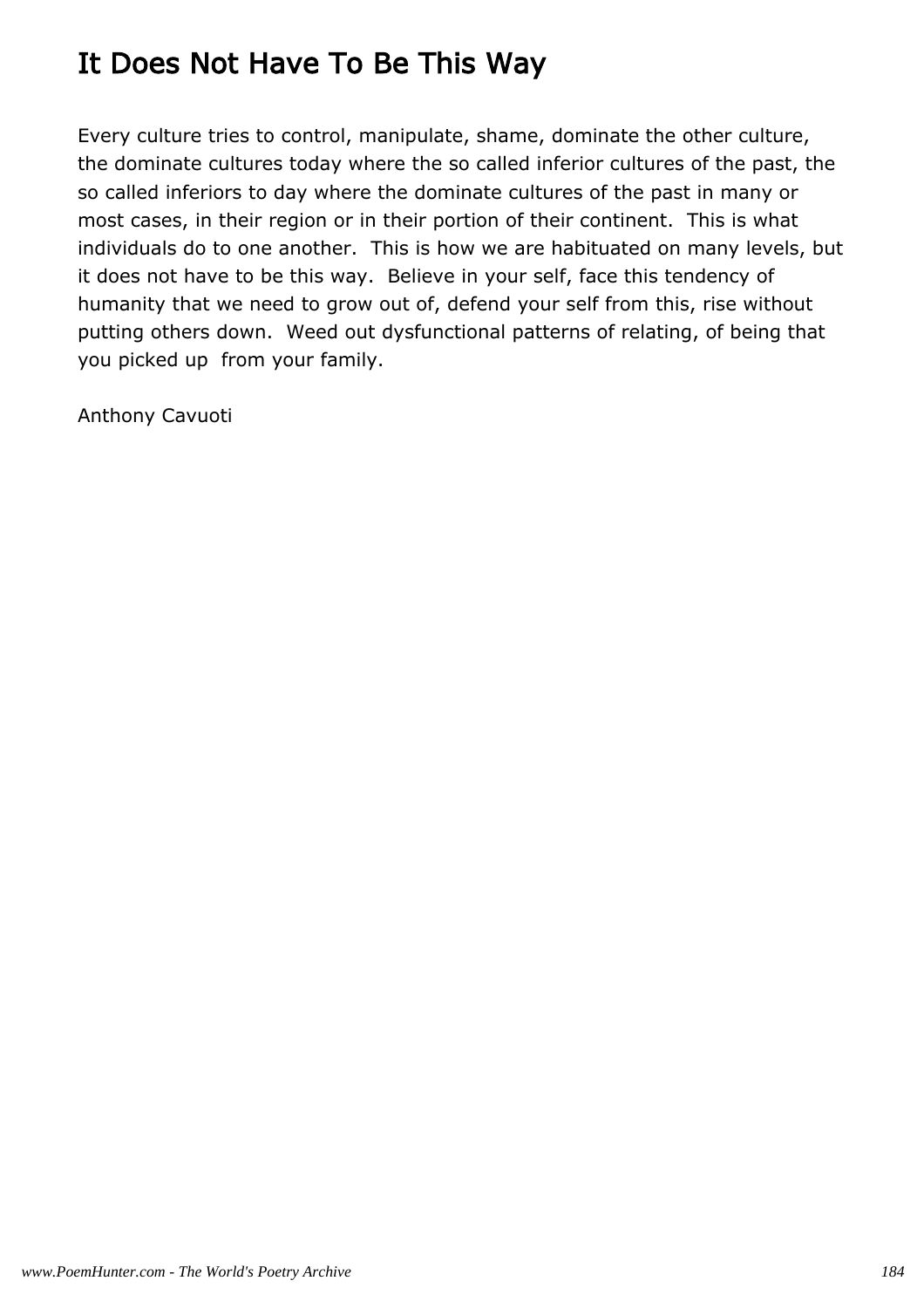# It Is Not A Reflection Of You

The evil that you experience, feel, how abusive people react to you, their false impressions of you, estimates of you, responses to you, is a reflection of their evil, prejudice, blindness, of their lack of development, it is not a reflection of you, of your abilities, intent, it is not an impression of the impression you make, it is a reflection of them, their limitations and ignorance. Their being distorts good, mocks love, an amplifies weakness, such have, are become, such are fake, superficial enlightenment, unconscious.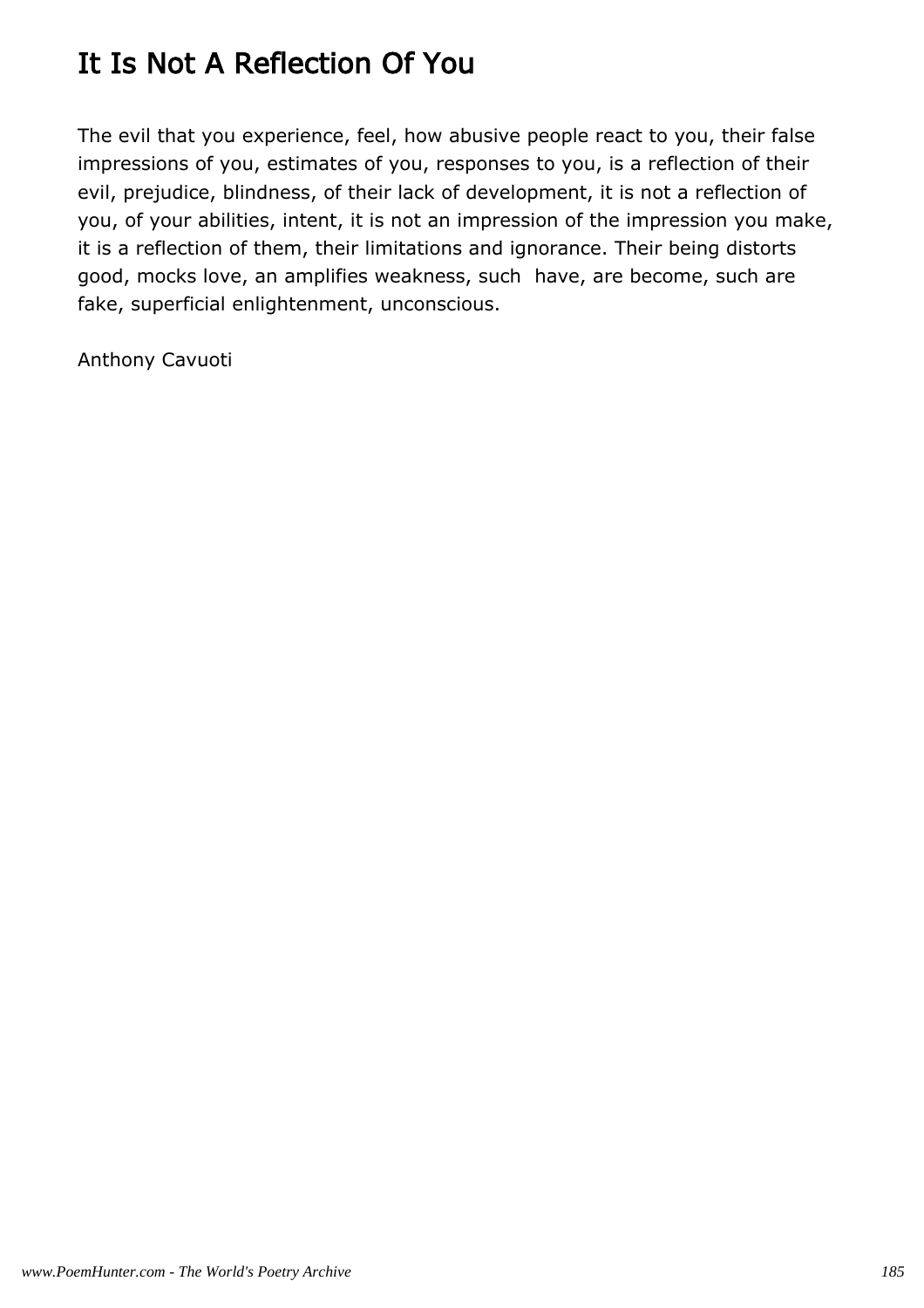### It Is Not Just Outrage About Wall Street

It is not just outrage about wall street, but the majority of people are fed up with the attitude of a system of manipulation, of indifference that uses them as objects to be manipulated and prided to maintain a statusquo that intimidates and coerces people to serve its one-sided ends. People went along with it to maintain their life, their relationships, their families, in short, to adopt, they new that it was unjust as well as out of touch, but it was sold as the best maladaptive system. But now the huberous those entrusted to control the system is too much too bear and the citizens humanity is not being fulfill, and their human dignity is viewed as a histrionic element. So now we see our oppressors in the clear light of reality, as the spoiled narcissist of the wealthy who put their own life stile above the country and people that made their position possible. People want their humanity and dignity back as well as their life and are now willing to expose the hypocrisy of the con-artist and are willing to fight at all cost for a more fulfilling, secure and humane life.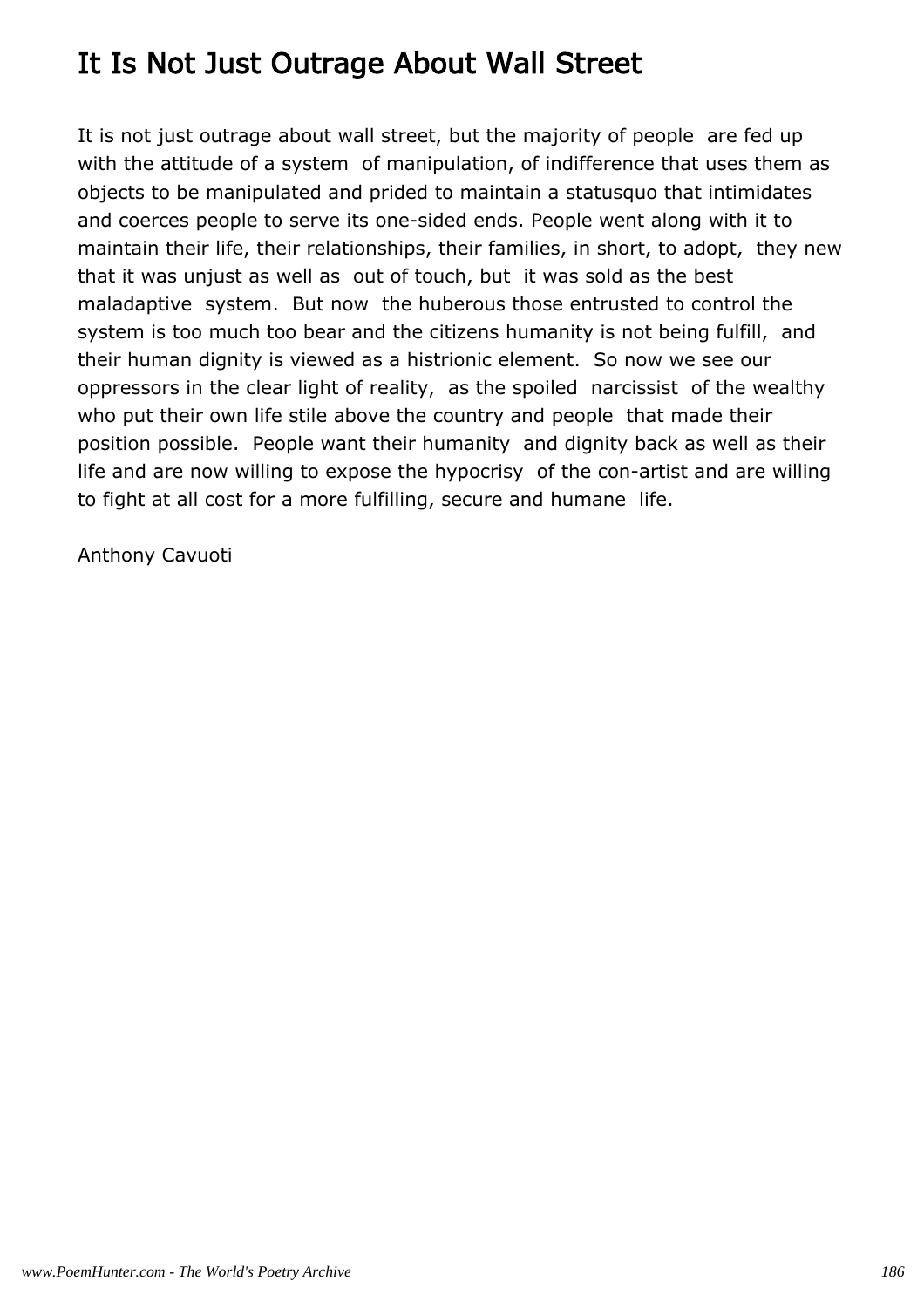#### John Lennon, Defiance

In the auditorium before the event Before the school event

Or should I say

In the large room behind the auditorium before one enters the seats of the crowd

people that I did not recognize were reciting all of my failures and many blunders

Sincerely putting me down and judging me

A prelude of things to come before I received the reward for all of my mess ups

There was no way I was going on stage in front of everyone that I knew and receive such a insult and have all my vulnerabilities exposed

Then I looked at who was present, the only one that I recognized and that recognized me was John Lennon

He was up front with all the other recipients that were about to be called on stage and have their weakness is exposed once more

He gave me a look that encapsulated all of his sublime creative daring, strength, defiance and humanity

He was in a 1965,66-68 perfected version of himself

I walked down and sat next to him.

Basking in his confidence and bearings,

Then a gathered my own

Thinking about how I would shocked the audience with some quotes from my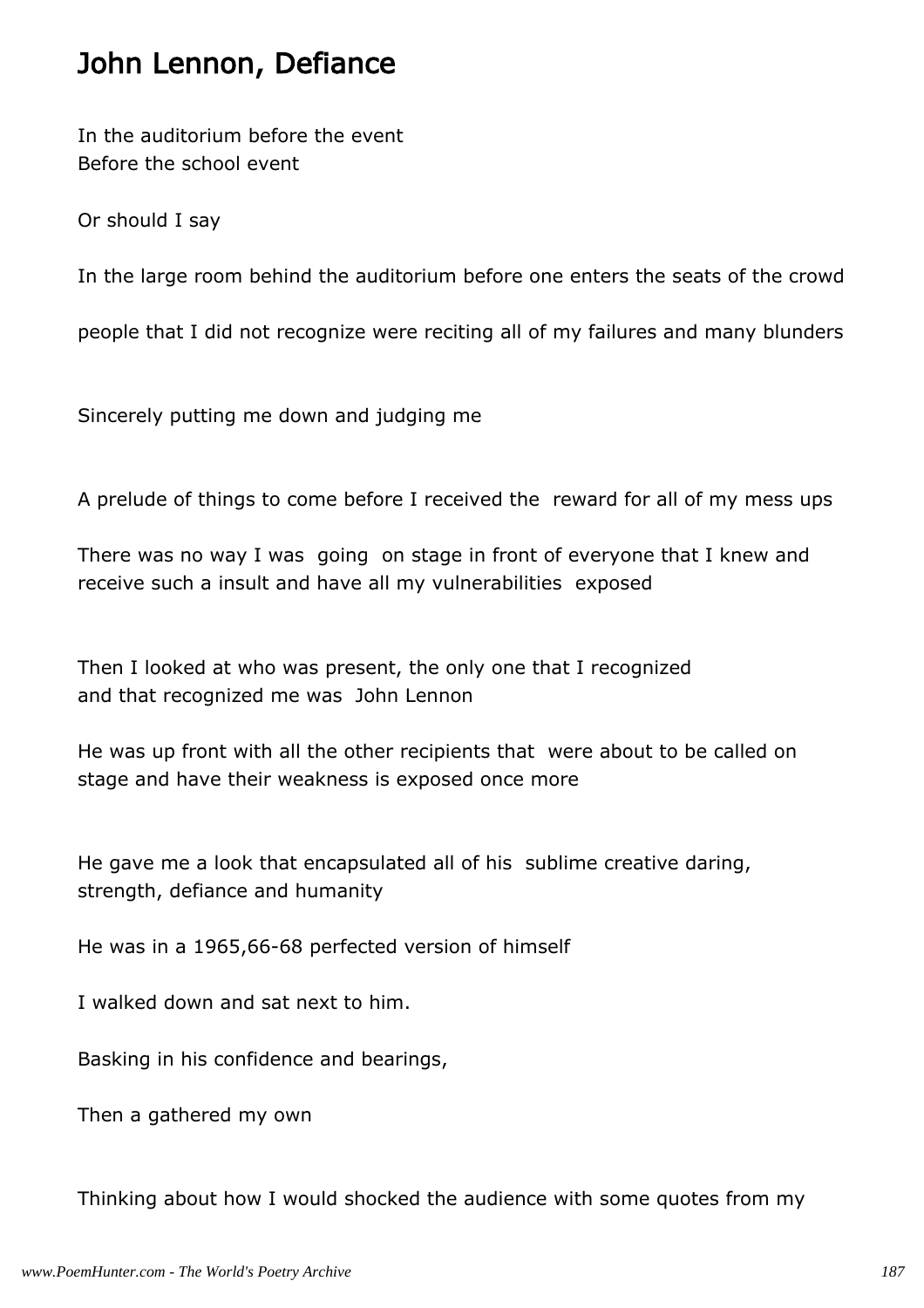published book.

He turned the situation around.

To be honored as backwards in such of a backwards place

Then he left before the event started

I thought about staying but decided to leave.

I looked at every one in the audience with pride.

In fact they were the ones to be shamed for they did not get me they did not get many.

Sentimental sadist is what they are

In a narrow-minded and ignorant attempt to abuse and humiliate many, and being blind to vulnerable young peoples gifts, perceptions, and not having the patience to hear them and see them.

I couldn't hold a grudge, I had too much to do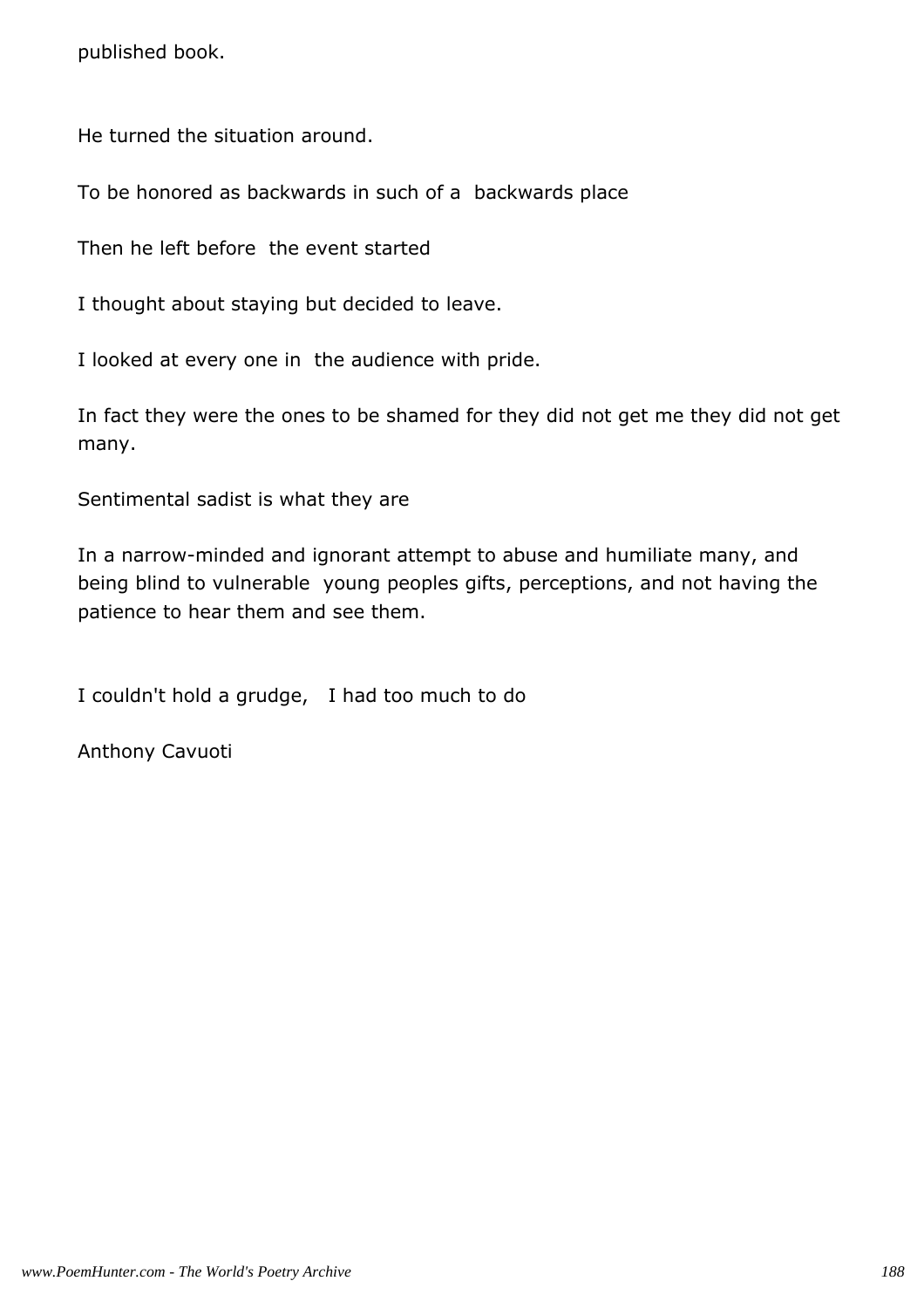# Just Be Ready To Deal With Them Very More Intensely After This Life

When you die, where do you think your emotions will go. If you do not face them, deal with them here, just be ready to deal with them very more intensely after this life.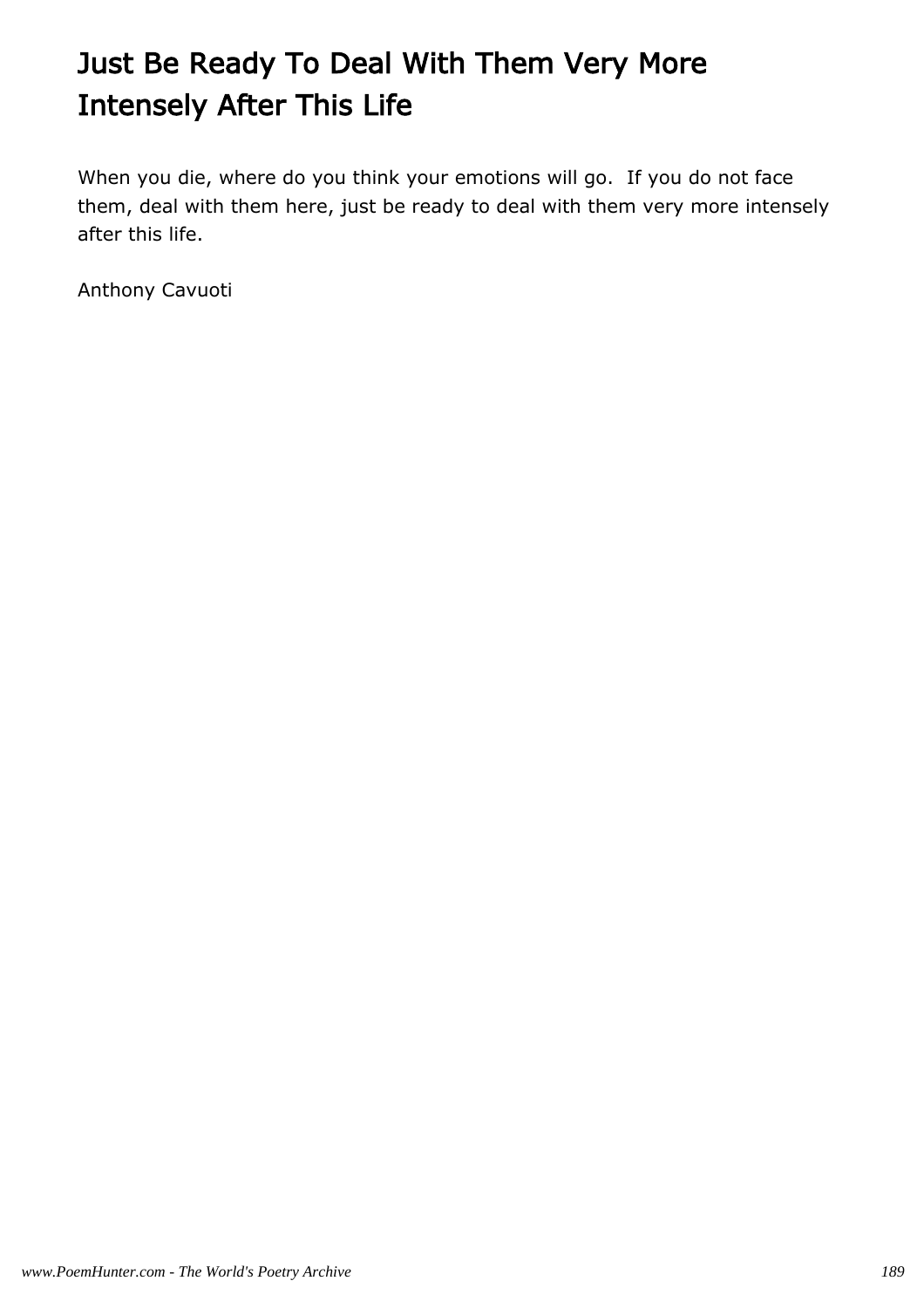#### Just Because

Just Because I move the dial does not mean I don't love the song or the radio station.

it takes time

It takes a long discussion in time before you commit to one station.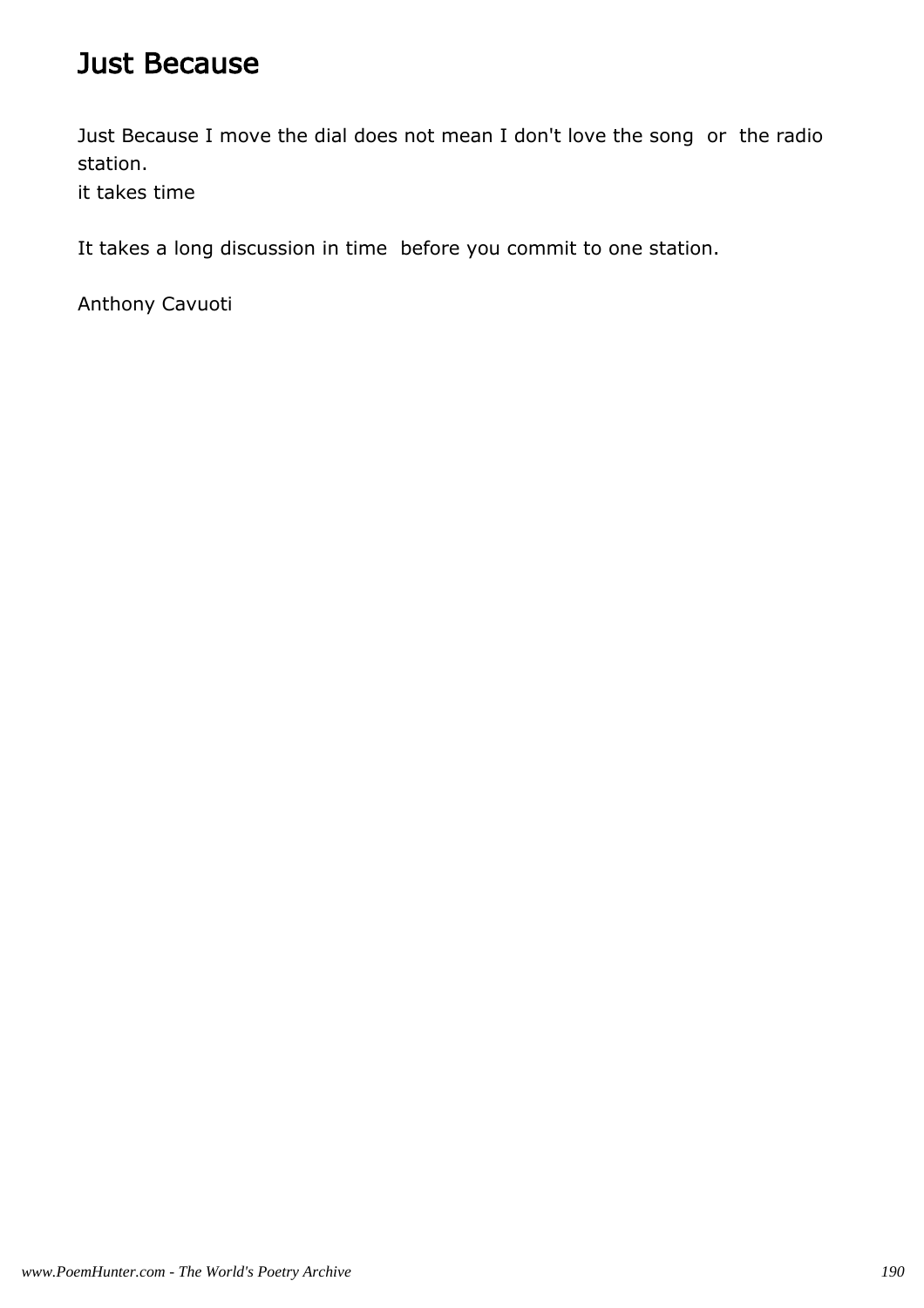#### Just Like Her

Be Careful what you wish for, pray for you just might get it.

O God if I could get another woman like her, I just won't mess it up.

I won't be such a know it all

I will listen more

I was such a fool!

I beat myself up for the longest time.

Hey! at the bar I see I woman that looks just like her

We start talking, Conversations easy, joking, , , ,

She has a flask of whiskey just like her

She poors herself a big one and she pours me one, just like her.

She is tall Sexy' lovely, confident and fearless in her desires just like her.

She is brilliant in her Sublime channeling that makes all life seen afresh, fun, as if I am seeing everything for the first time, just like her!

We go to her place

We make love all night long just like her!

Later she starts busting my balls just like!

She starts criticizing every little thing I do just like her!

She won't be quiet about all her crazy ex-boyfriend's that did her wrong just like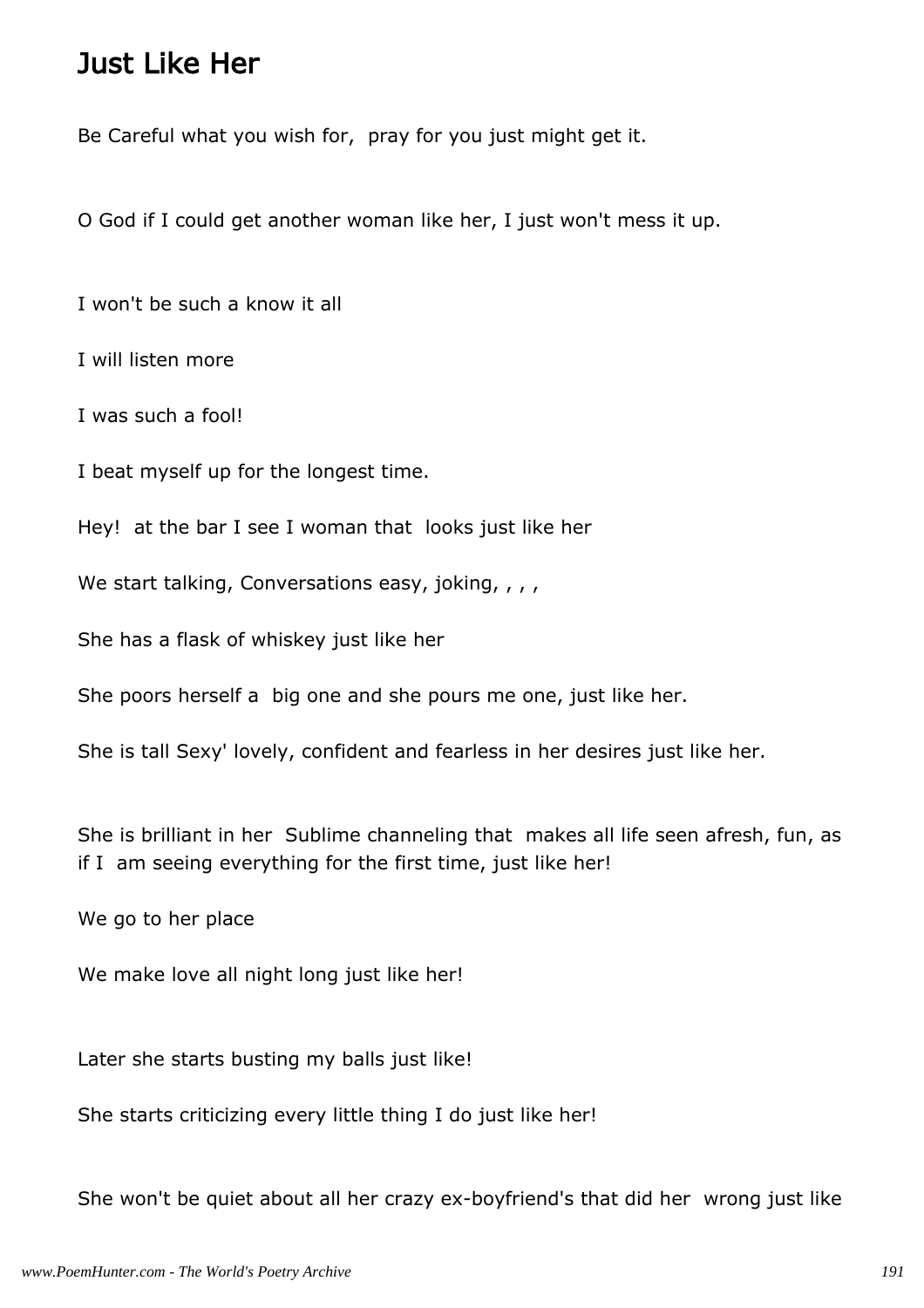She is snappy, stormy and irritated much of the time, just like her!

I must of been out of my mind crazy and delusional, just like her!

But I learned to Appreciate life and not to take anything for granted, and I realize there is a double meaning and mystery behind everything!

That there is more to each situation and each person than what I think I know

I realize that I'm not perfect as well, but I will appreciate life, enjoy life as best, I can, just like her! !!!!!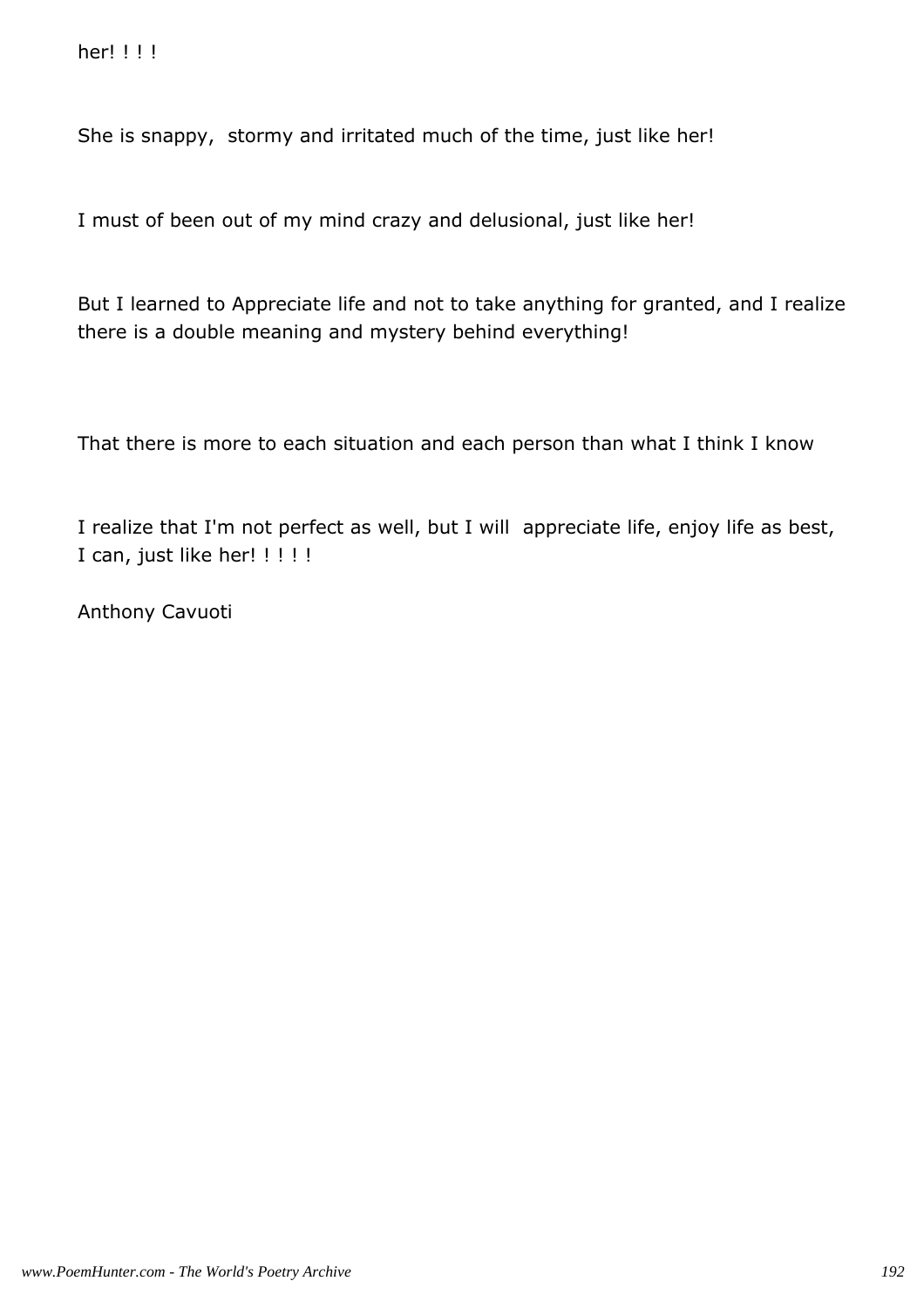#### Kill Me Again

Every time I make love I die

I live a little

and the more I lie

But yet I feel the truth

More deeply I surrendered to the truth

Give in life and wanting death

Looking forward to surrendering my breath

In the meantime I'll just love away

Such a delicious passion play

Do you want to live ones or do it twice

sometimes we are very nice

My pain just won't go away

But when I want to burn

Surrender to the delicious Darkside once again

Only way I could see the light

Only way I could be all right

Come out, come out, kill me one more time

I don't need to take control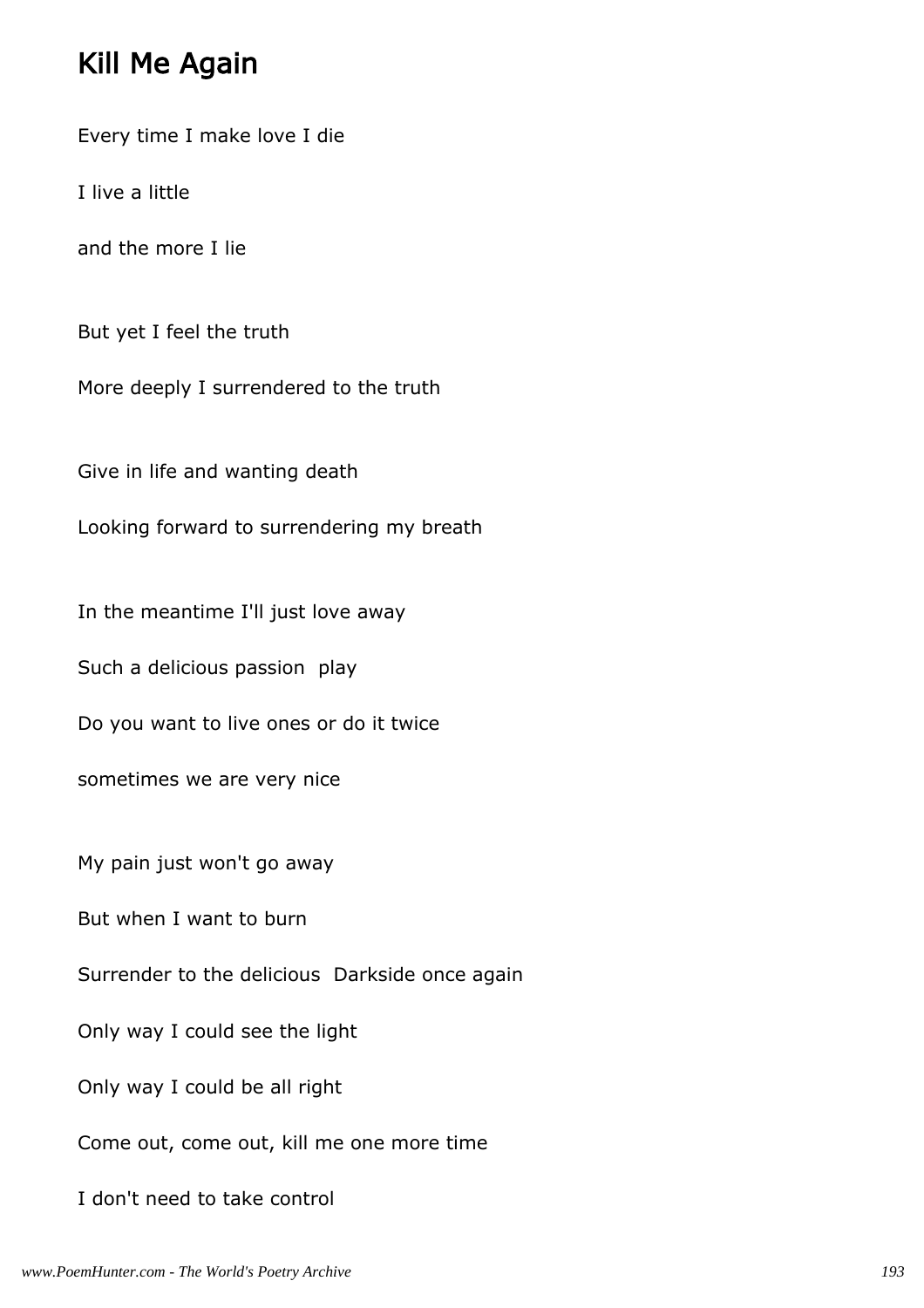The way you killing Makes me go

darkkside and into the light.

Though I know it's common it's always a fright to taste death so deeply

Such a passionate, convulsion, into life so fully Without fear unstoppable Into life thrill.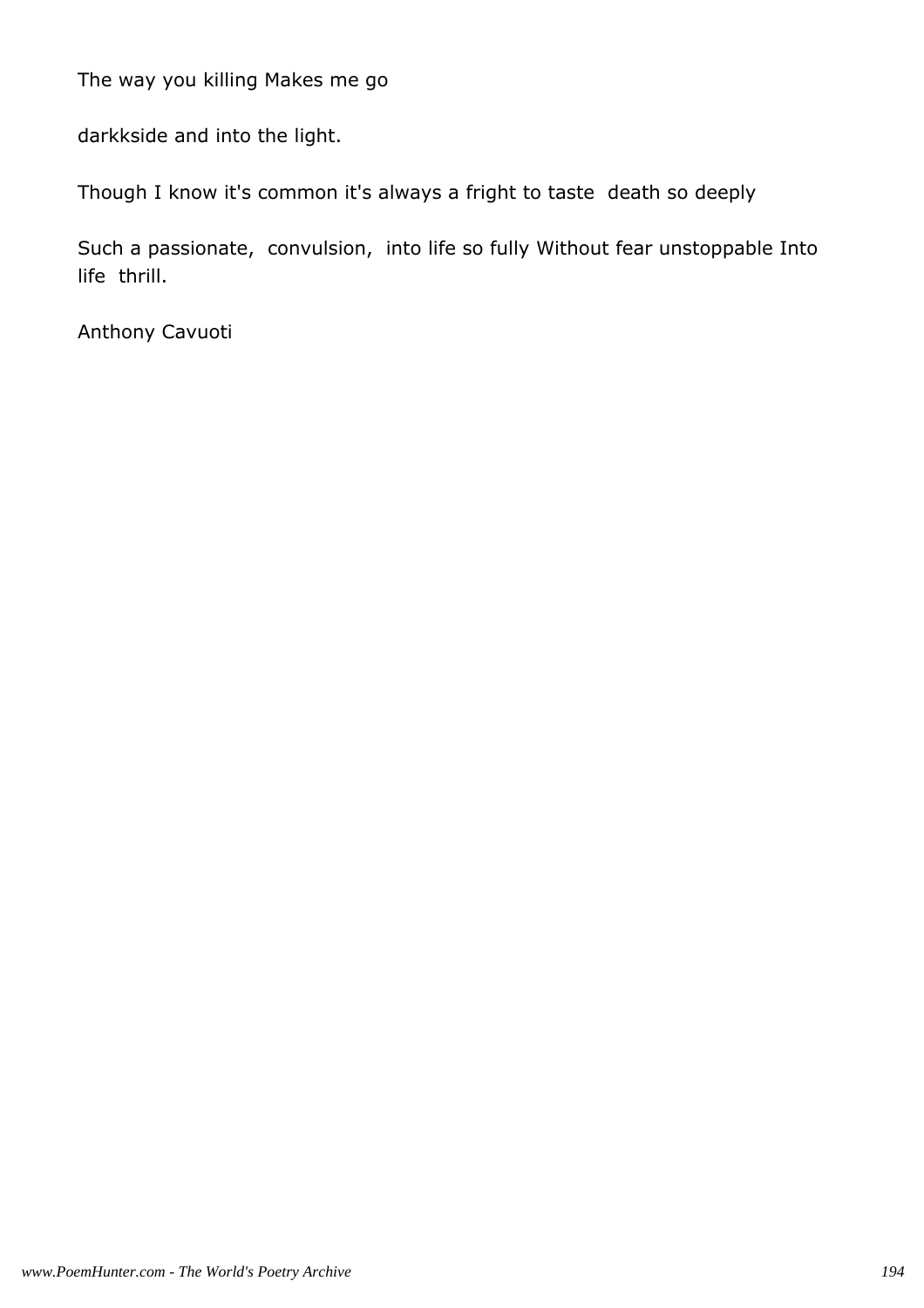### Knew Ways To Know One Another

When we die it is over, but the soul's life of life goes on for an infinite existence, still most of us return to be born right here on earth or in some worlds in some other universes that are very similar. Most will continue their destructive abusive patterns. For what, for more way for the races to abuse one another, yes to know one another and love one another. New ways to abuse each other, yes and knew ways to care for one another, as well as to appreciate one another.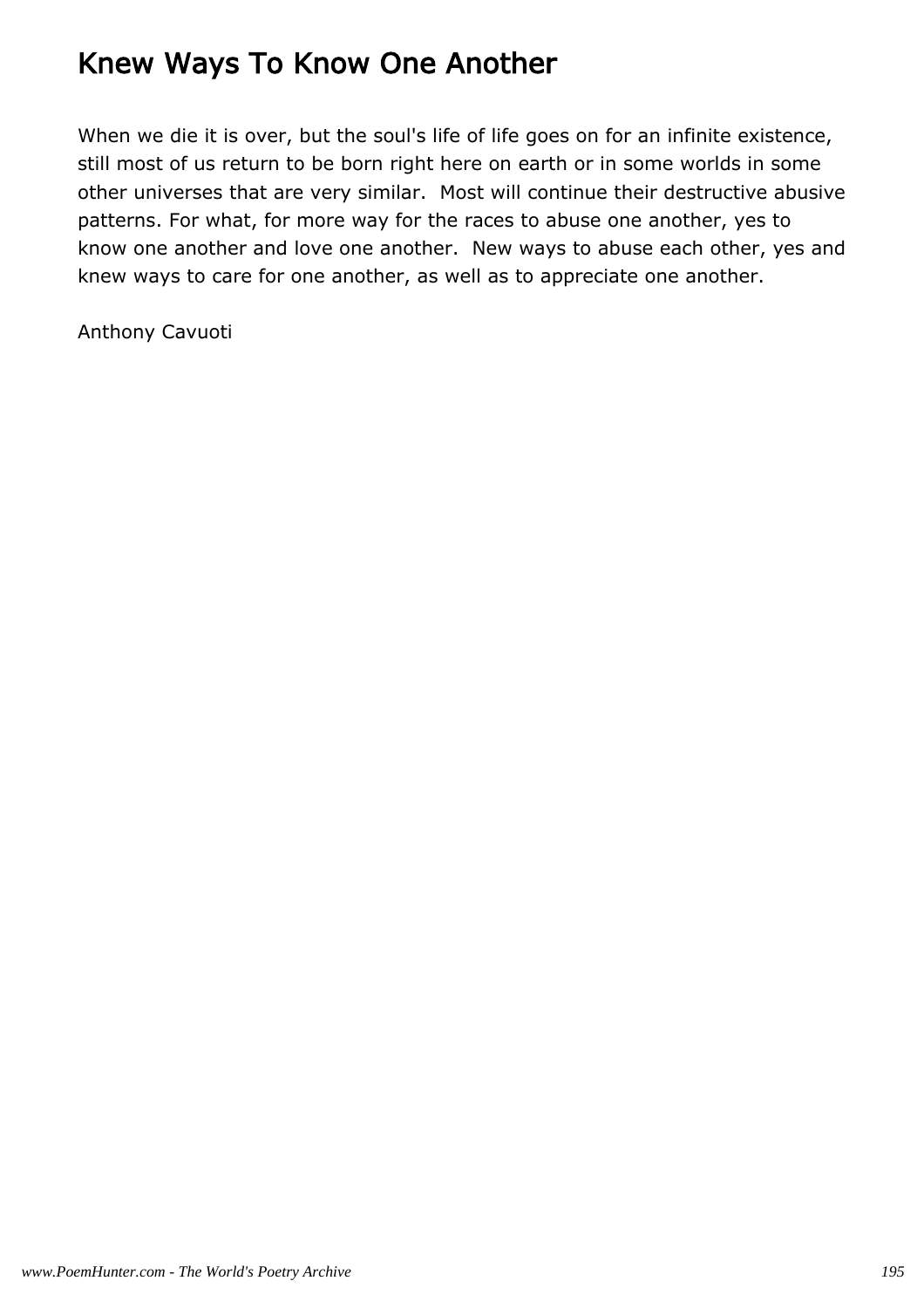# Lack Of Consciousness

If you have other people take all the blame for your problems, issues, emotional storms, and they take the blame only for your lack of consciousness of the demons you have, you are a bridge of sorrow passing the family pain and ignorance to your children, you are too ignorant to see the pain, face the pain and deal with it, you unknowingly past it to your children, increase it, to the next generation, you are lazy, dumb, a curse. I do not want anything to do with any of you.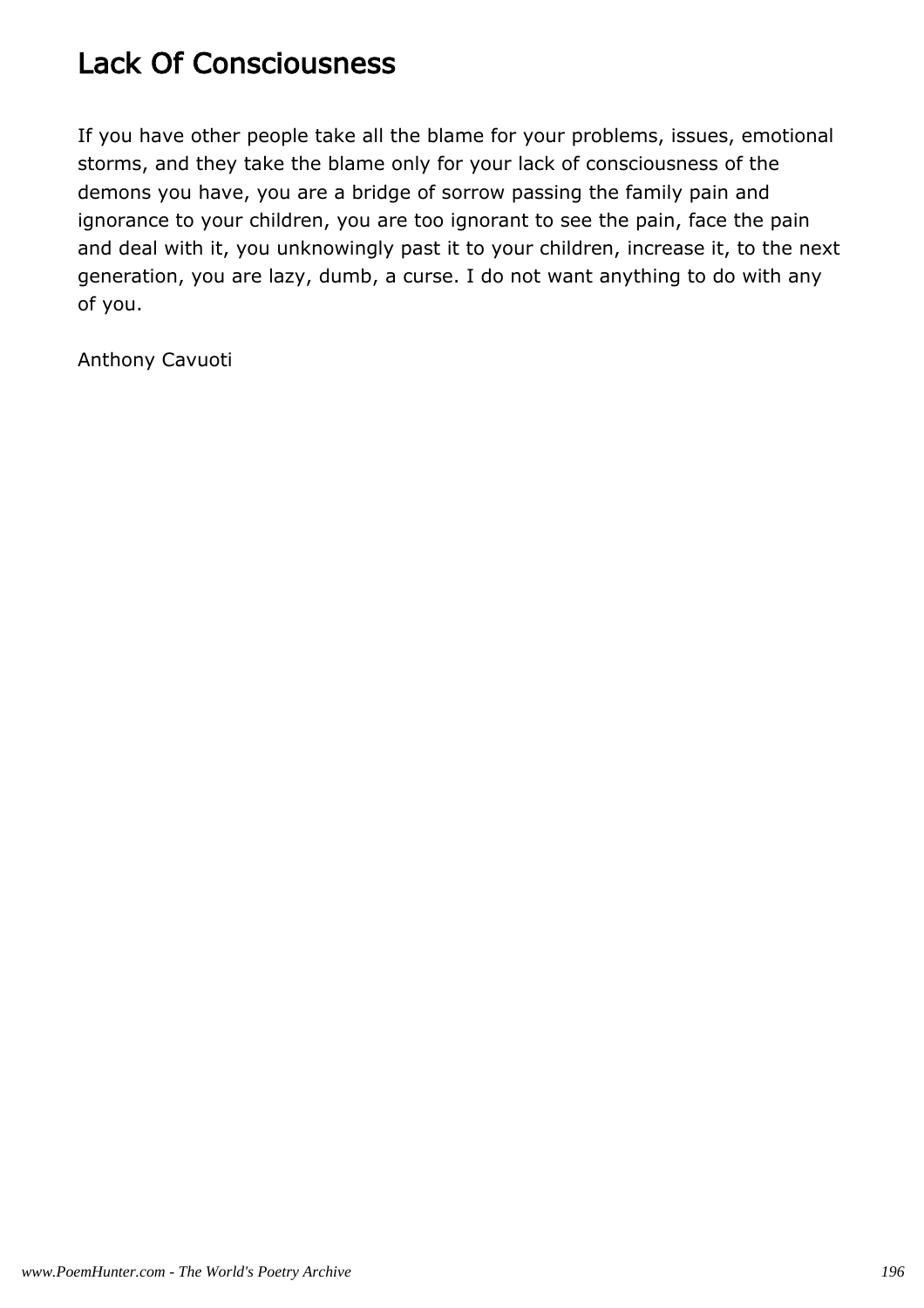# Let It Speak To You

Each moment is all eternity, believe in it and yourself and let it speak to you. You have the liberating insight and power to free many.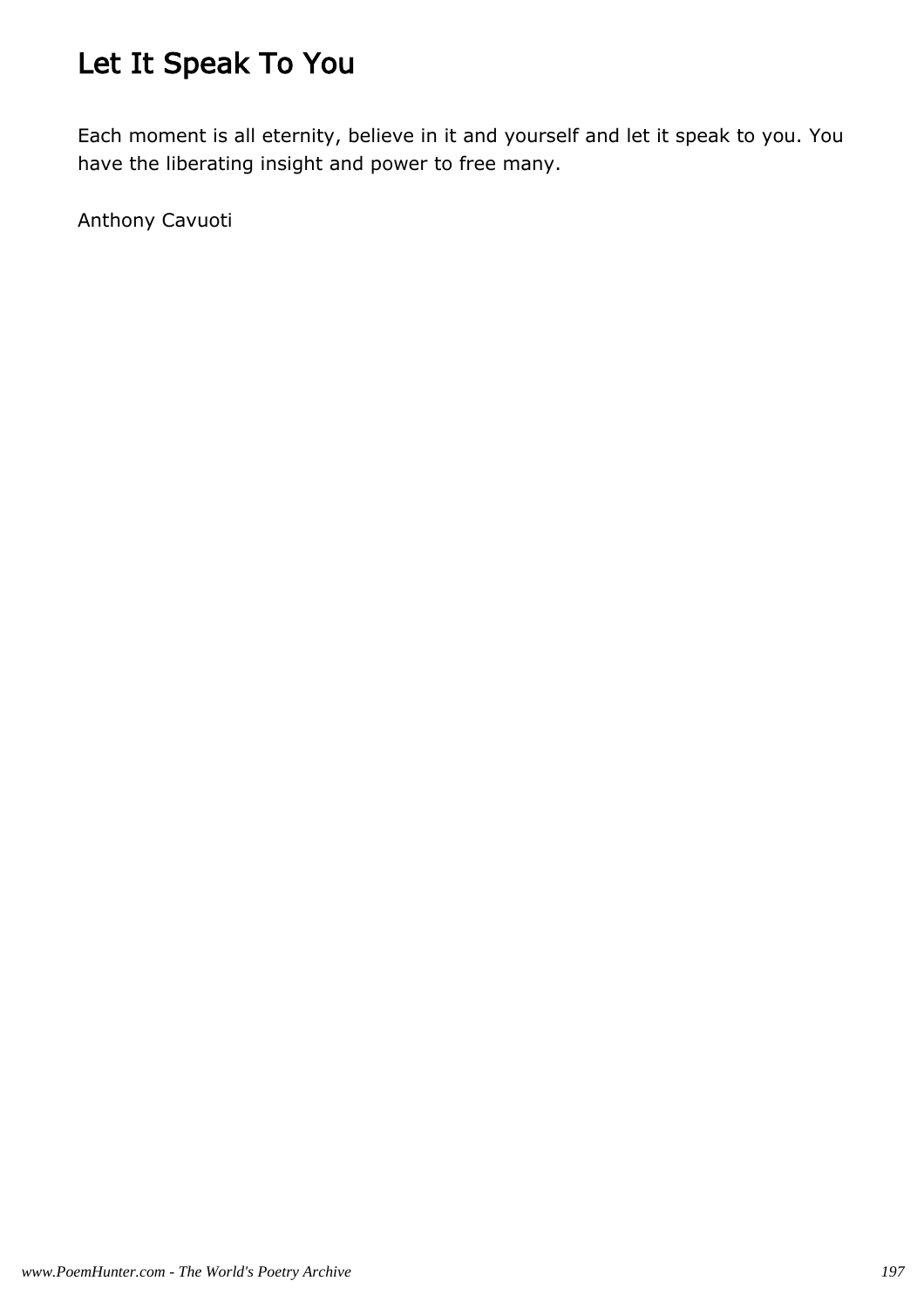### Let Me Reflect The Truth

Let me reflect the truth to the stunted fools as well as to the others that believe them selves wise. One will know that they where use while being told endless lies, the others will know that at least the dumb bastards are real and do not care about their jive.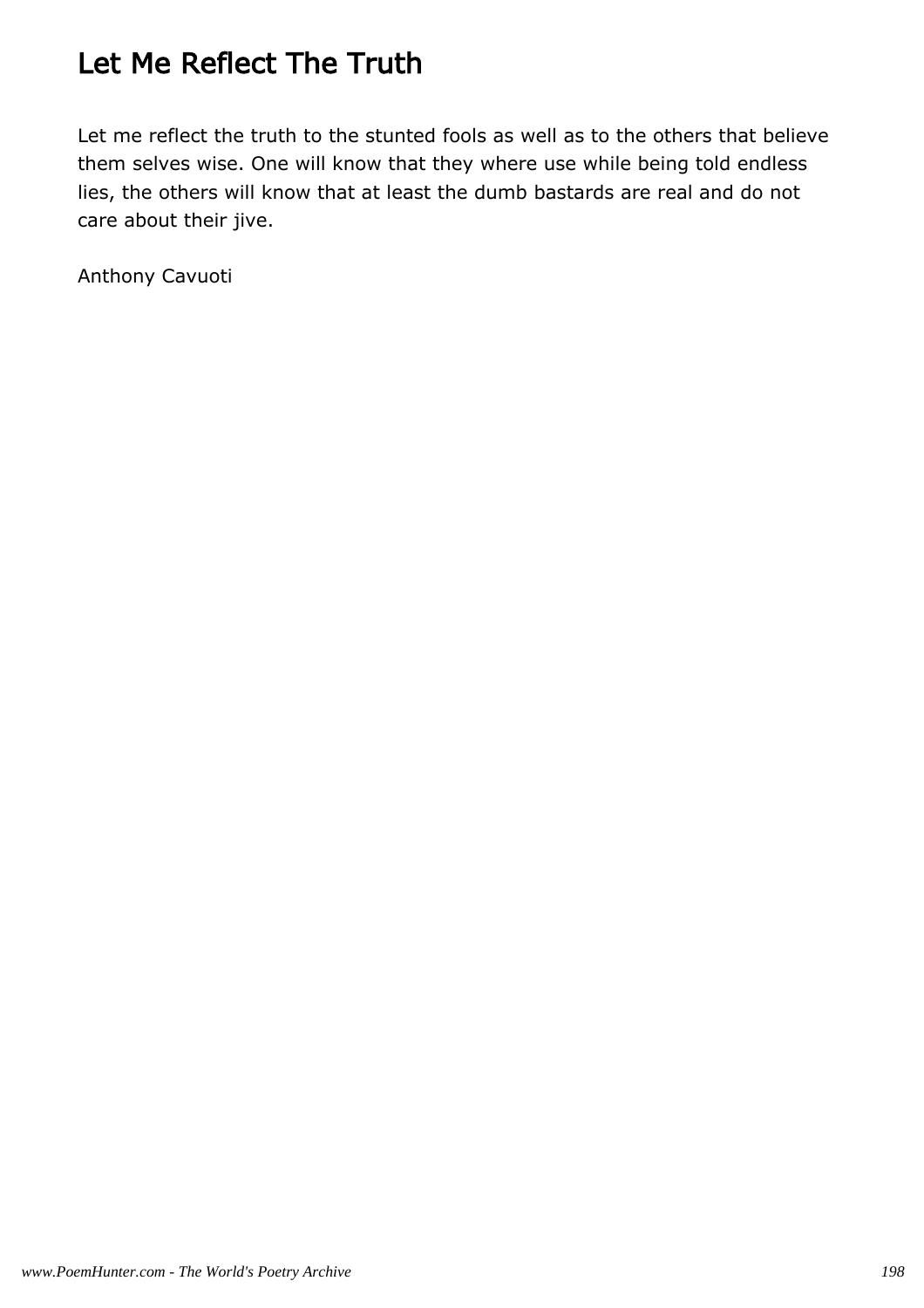### Letting Us Be Ourselves

Real love sustains it self, it is enough for it self.

It is all that it needs; it is the greatest joy, the greatest mystery of being, with all of the quenched answers.

All is contained, all is free.

Even a forest of trees of knowledge could not tempt it.

In real love we phantom our depths, the mysteries of our being as it is, in shared harmony with life, with God, with our loved ones, with our self.

God's love for us is letting us be ourselves, free, being with us in our quest to know, our selves, our desires, our depths.

Letting someone know them selves, not interfering with them, not setting conditions is real love.

Controlling, Limiting is not love, it is fear, manipulation, and contempt.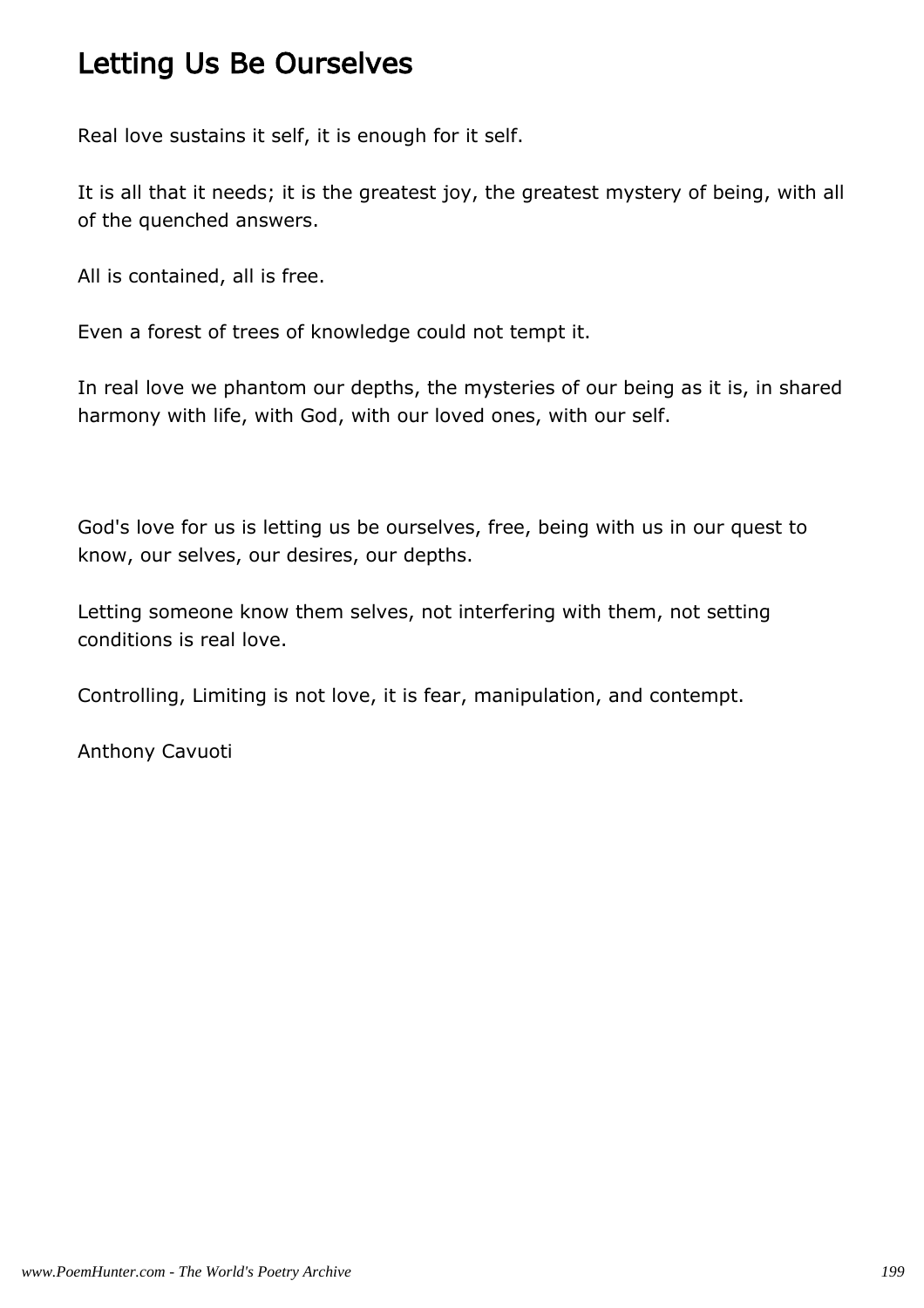# Life Felt Me

When we where younger we had so much priceless wisdom but we traded it for the collective delusions called reality and well adjustment. But I have to pay for the kids food, clothes and computer, so there I go helping people cope without betraying themselves, as I do the same balancing act, being real, responsible while facing life with as much courage as I can so that at the end I will face death with an embrace, knowing that life felt me here on this spinning circle if only for a brief instant.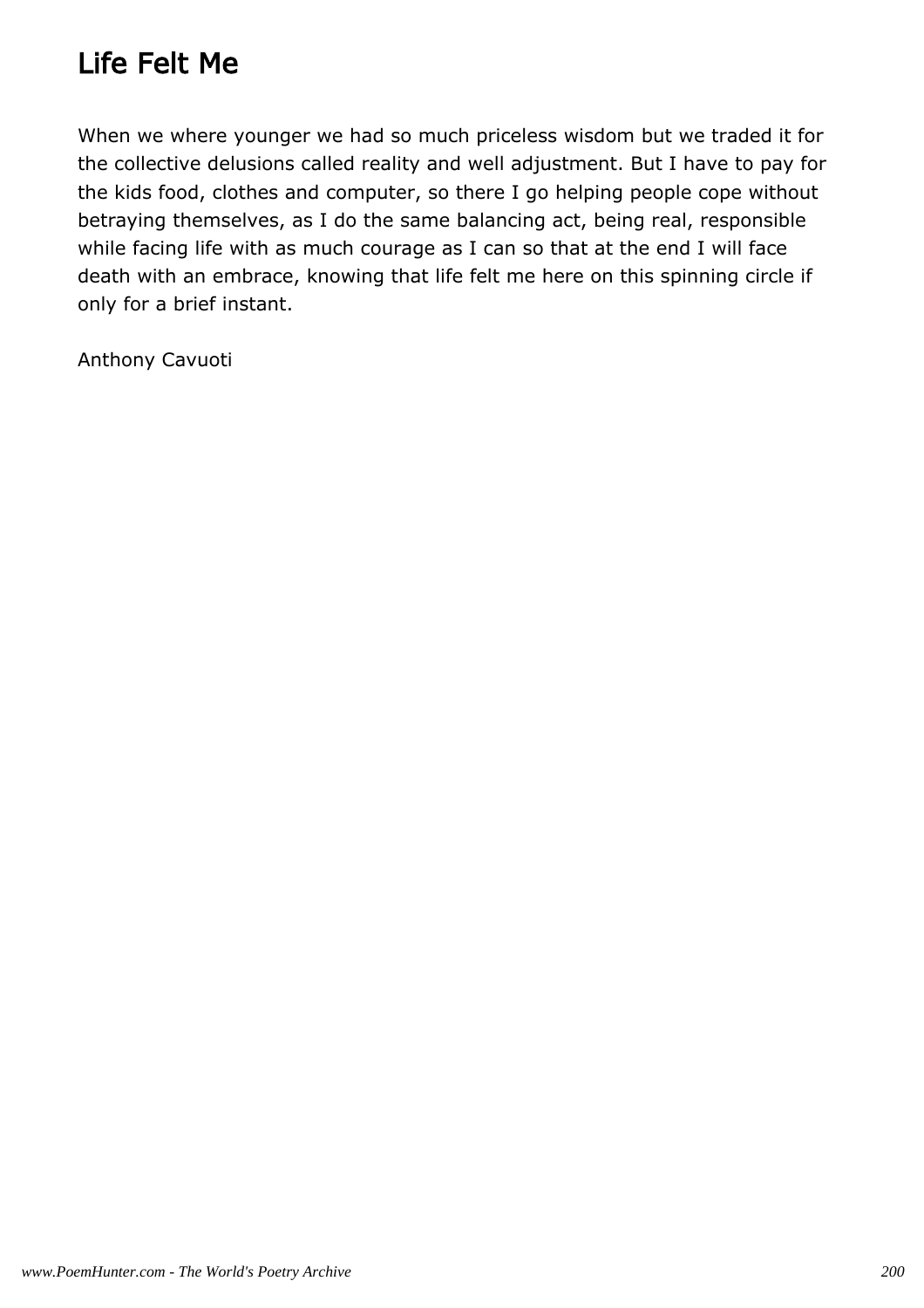# Life Speaks To Us Each Day,

Life speaks to us each day, some days life quickens and in our encounters with the people we know well and do not know we here truths that hurt and means to free our selves from the mendacious and insidious attacks on us by those that are hiding behind walls of legitimacy and friendship.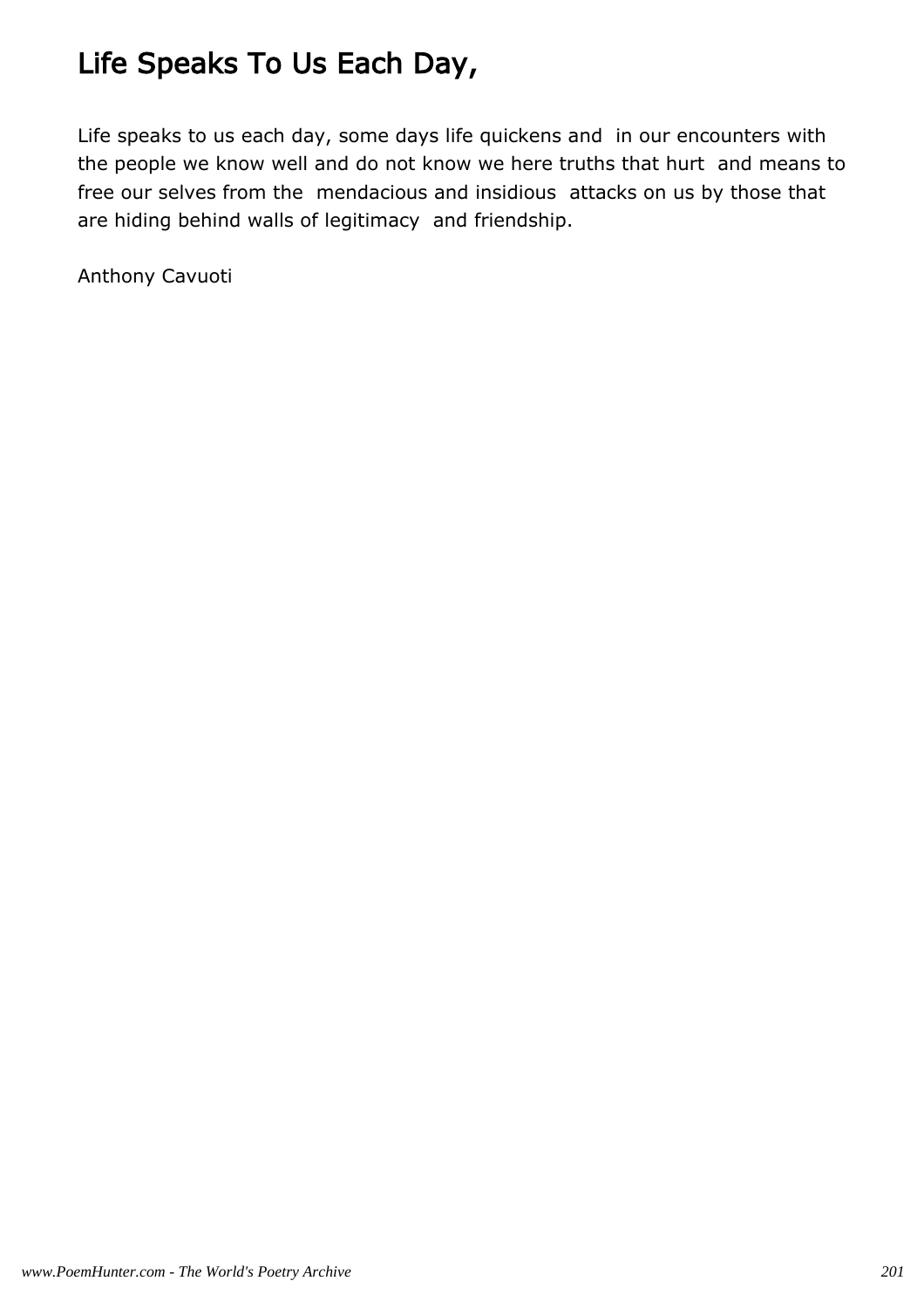# Life Will Give

Having real faith is knowing that life will give you unexpected circumstances that no one could have imagined were all of your so called mistakes, faults, weaknesses, and issues will be your greatest strengths, such ways of how things are will not only redeem you but rattle all those that doubted you, in to higher levels of belief in life, in their good. Many will be more able to see through the illusion of darkness, that is the result of intentional lack of love.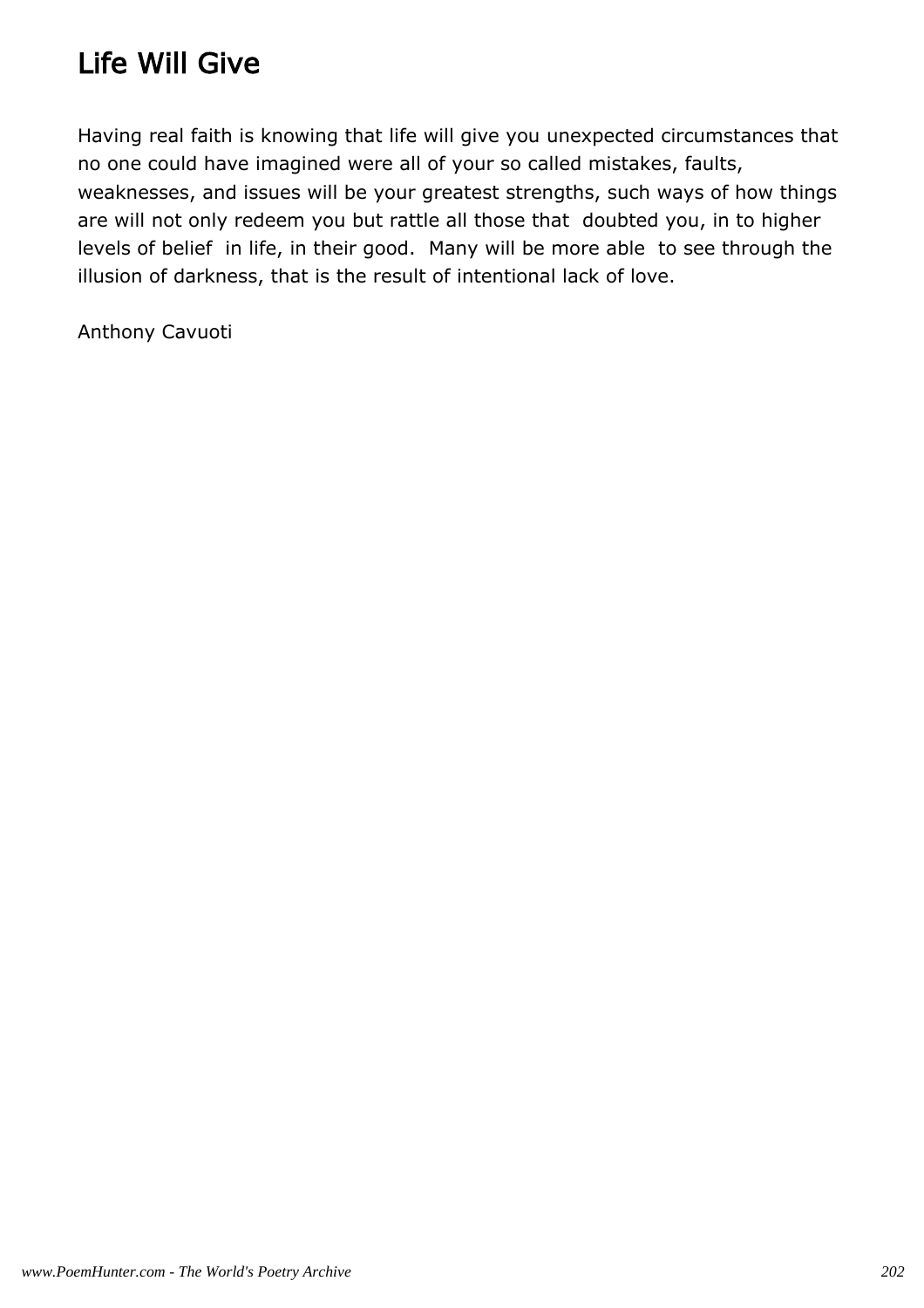# Lightening Is Quicker Than Thunder

Lightening is quicker than thunder, for many their weaknesses are exposed first, latent powers in them manifest afterwards in unconventional ways. GOD help them if they are adopted with a narcissistic, self-adsorbed father with compulsion issues, denial, anger, rigidity. Also God really be their for them with their borderline mother who can't help but freely expose all of their children's weaknesses publicly while being blind to their strengths, abusing them for not living up to the conventional culturally marketed definition of greatness that the queen demands.

For some parents, not most, their is something deeply wrong with them, the only way to help them is for their adult children to get away, get away from them on as many levels as possible for very long time, for good is understandable.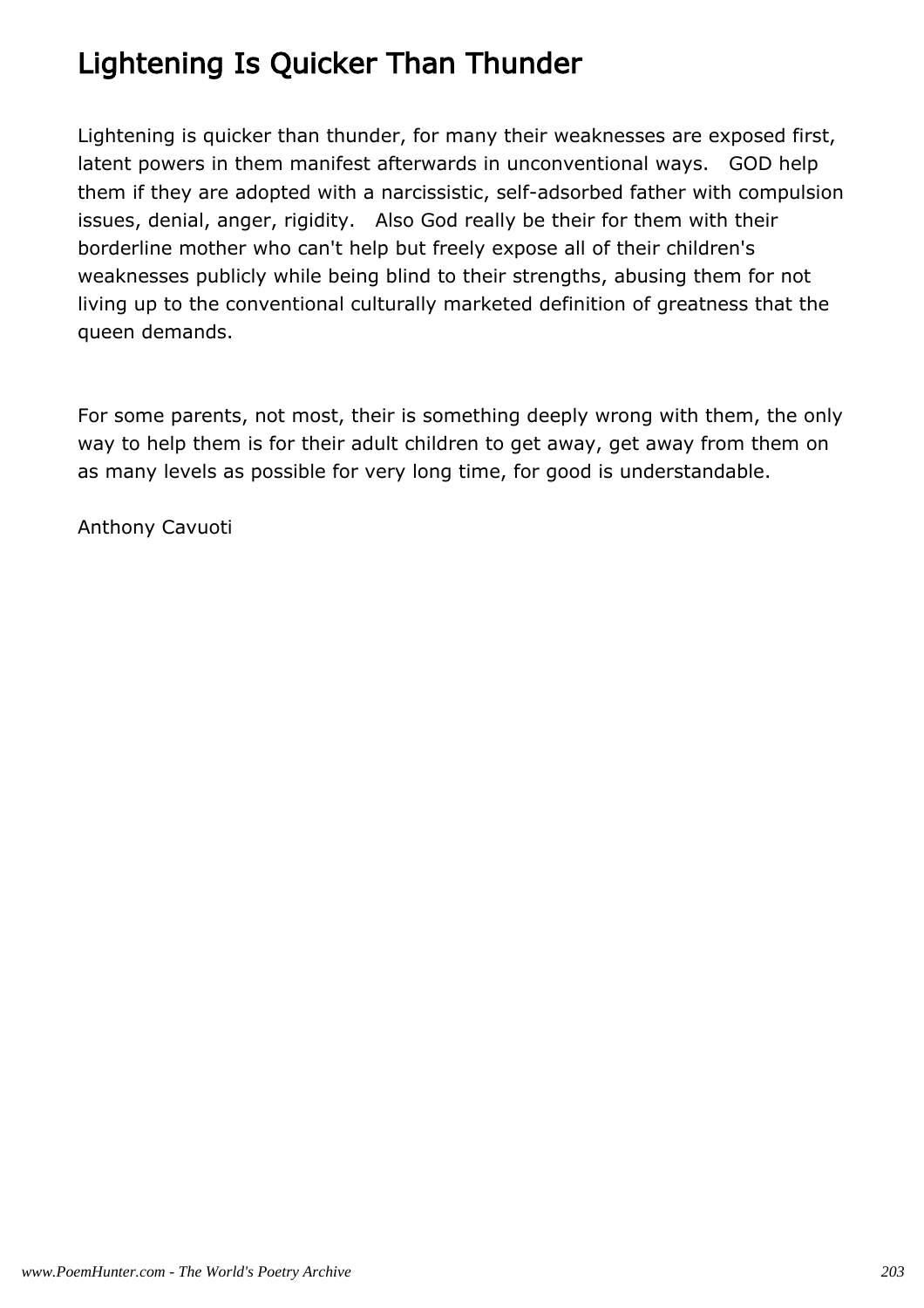### Little Miracles

Life is always so alive for me, in most of my daily experience synchronicity is a natural secondary process.

Little miracles happen every day by, through the people I meet, that I talk with.

The things they say to one another

through one another. To each other.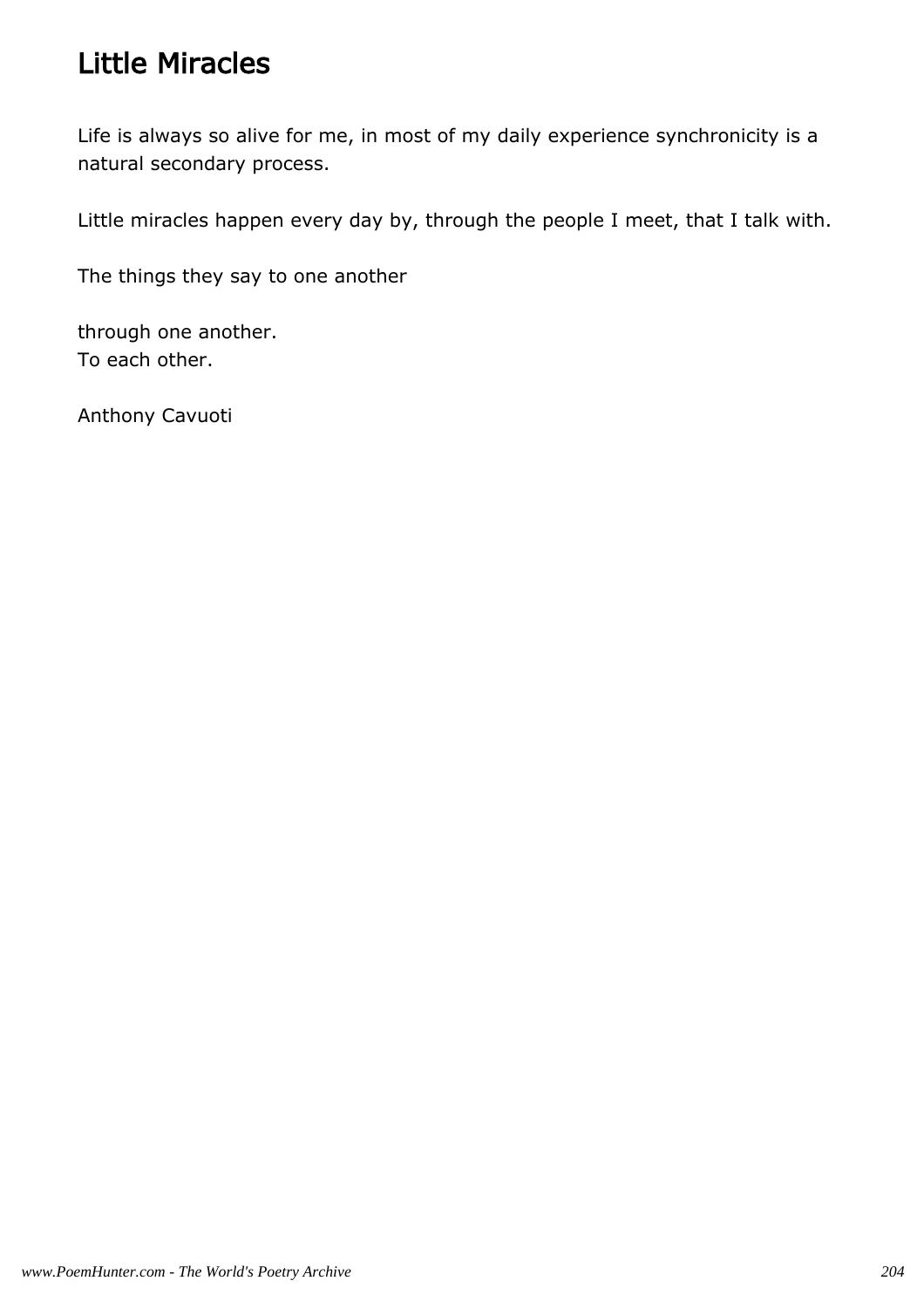#### Living Through You Now

Peoples anxiety has outstrip their generosity

They take refuge in material comforts and entertainments of all sorts

The soul is crying out

Feelings are crying out

Our emotions are kept in check by substances as they build up

The damage is overflowing Flowing

We all take refuge at times in sensuous delights

but our soul cries out for a deeper humanity

We take refuge in work

If we would do what we were meant to do and had from the start of our life here more ways of knowing it.

If we were orientated more than we were conditioned

if we had the confidence and courage to act on it

We don't even know that we have been duped

So I'm taking it back, courage is no use here

Only a desire for the truth will set us free

If we could free our self from the poison milk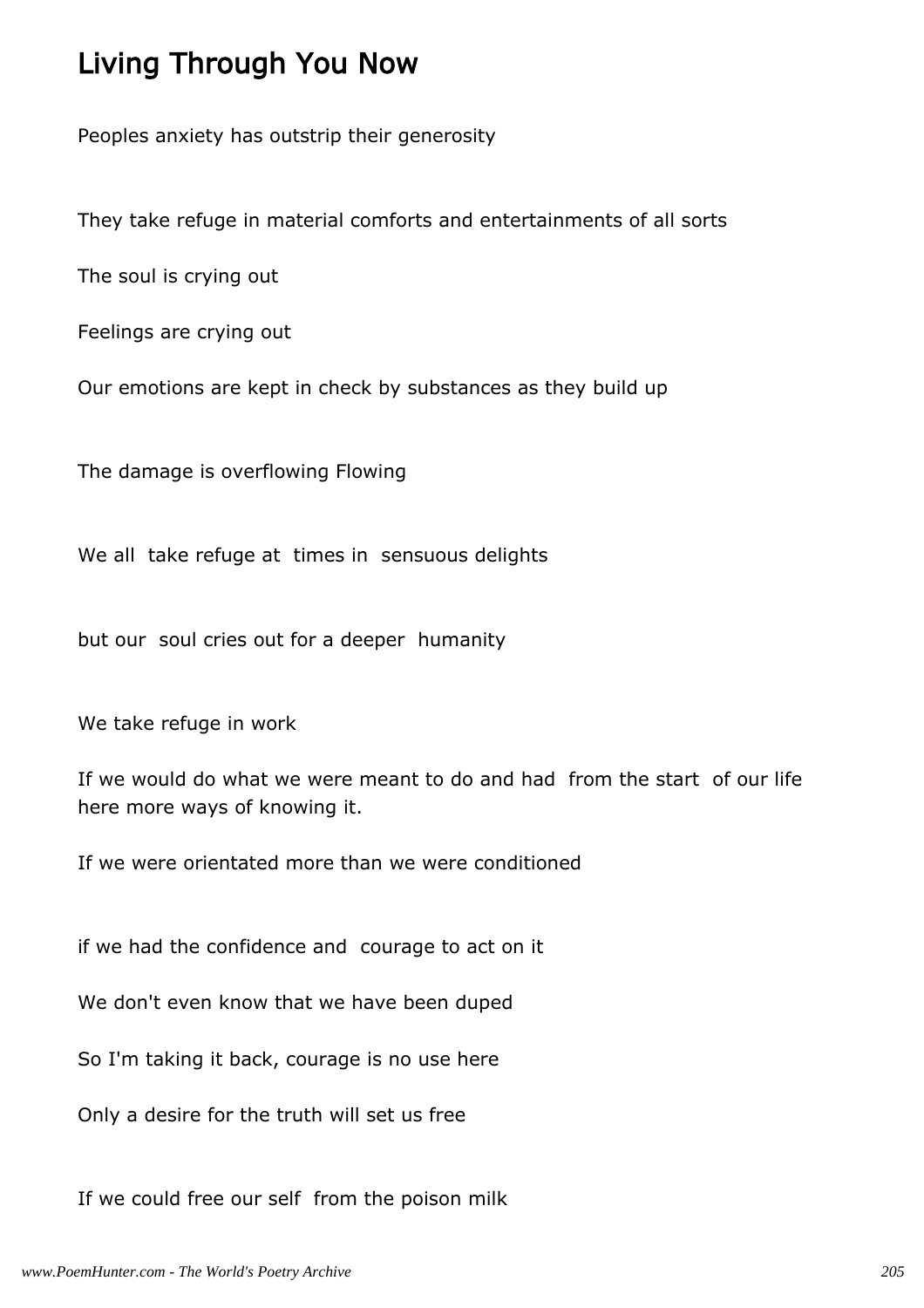We would be more satisfyed and more happy

Happiness is a byproduct of a way of living

Dare to live authentically

We vitalize society and culture as revitalize her self No acts of violence to yourself or to others are acceptable Surrender to your most sublime Feelings and intuitions That is the God of yesterday and today living through you now Anthony Cavuoti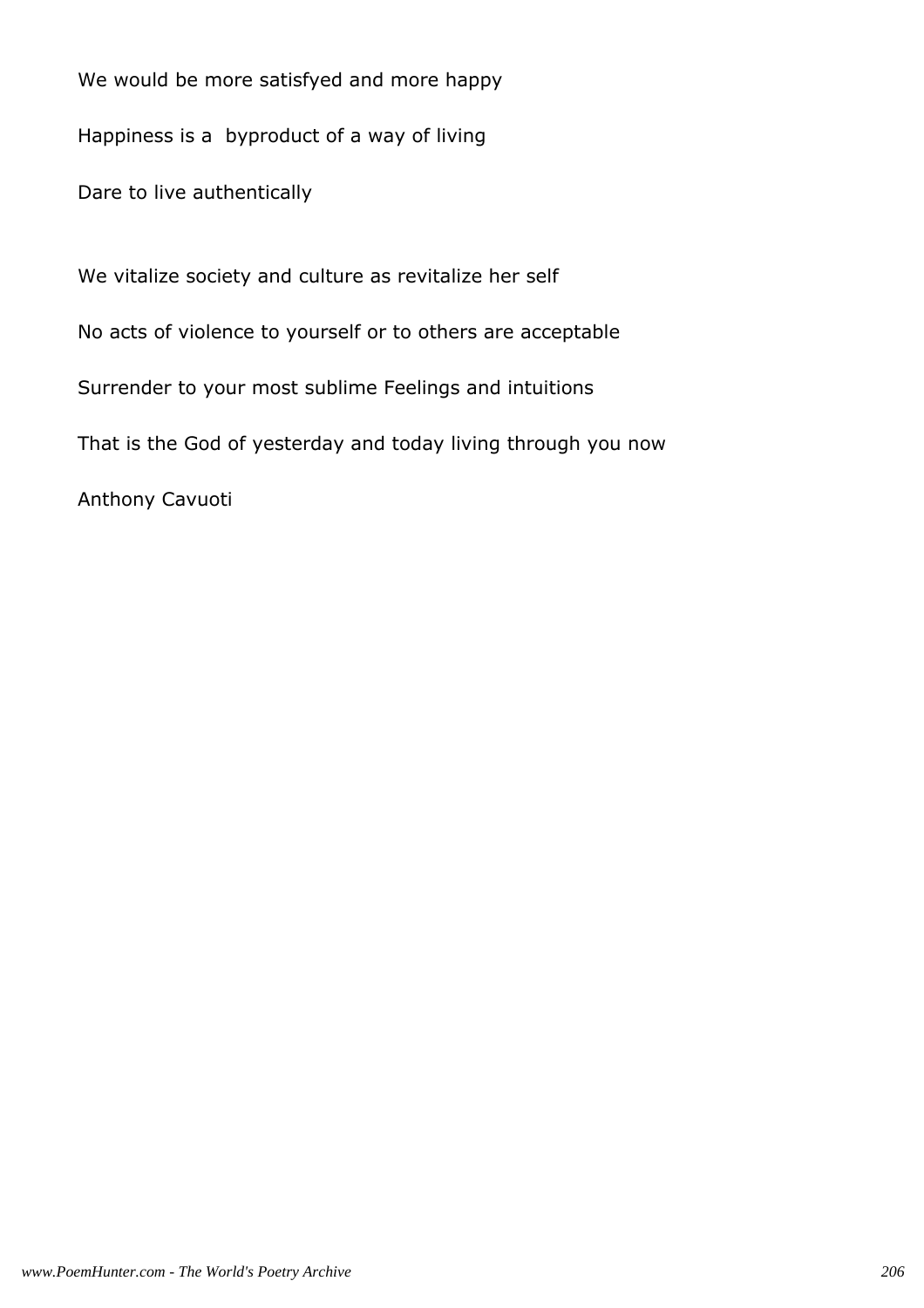# Longings

Life and Death, the experience of both transforms all of creation. Are longings at death transform not only are life, our soul are next life but all of creation, (that includes society and culture) into a higher, freer, more humane more loving, creative, lighter, more vivid realm.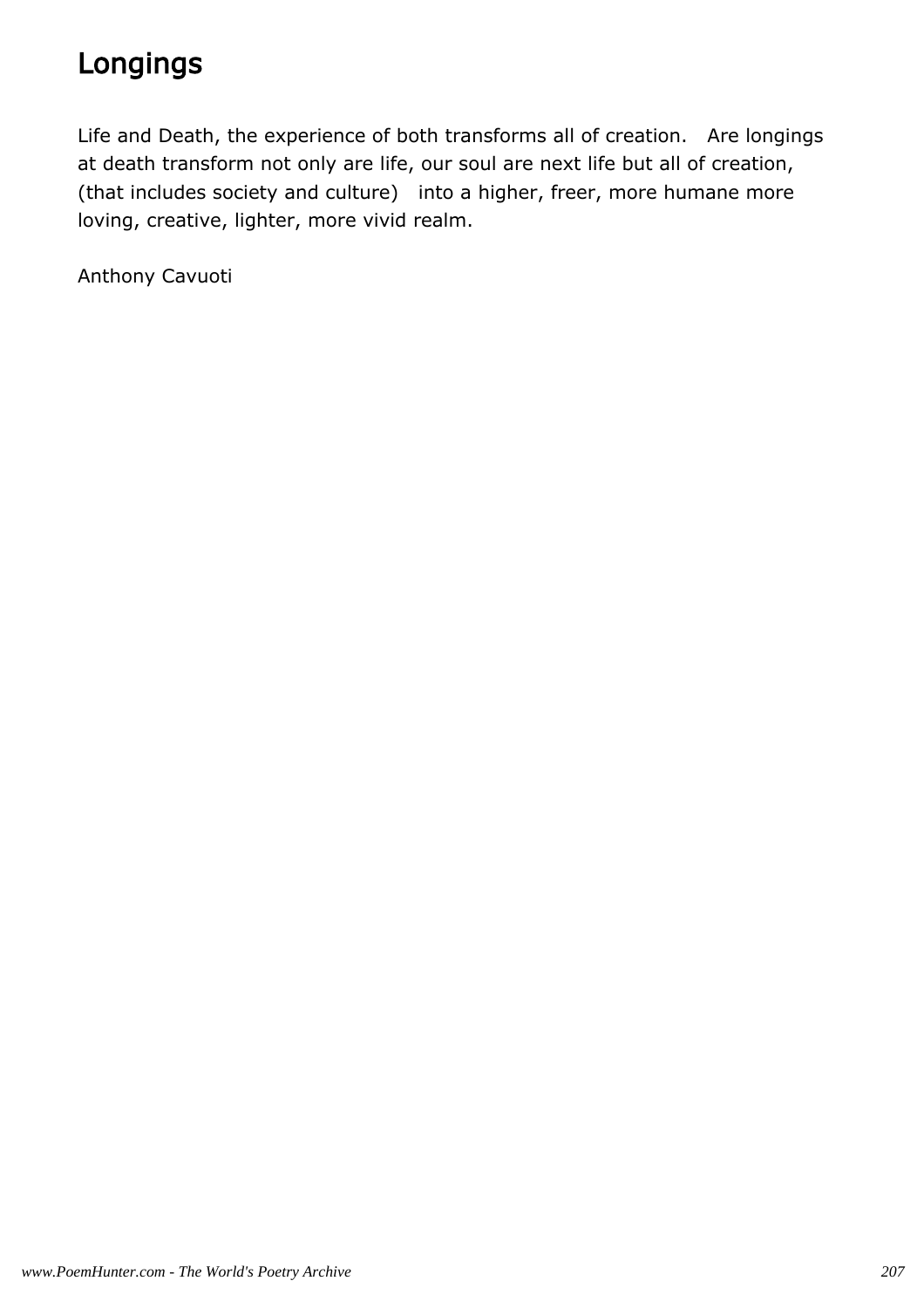#### Lost For Ever

To be addicted to false pleasure is a way to be lost for ever.

Be with those that cherish your treasure.

Not those refusing to face their false measure.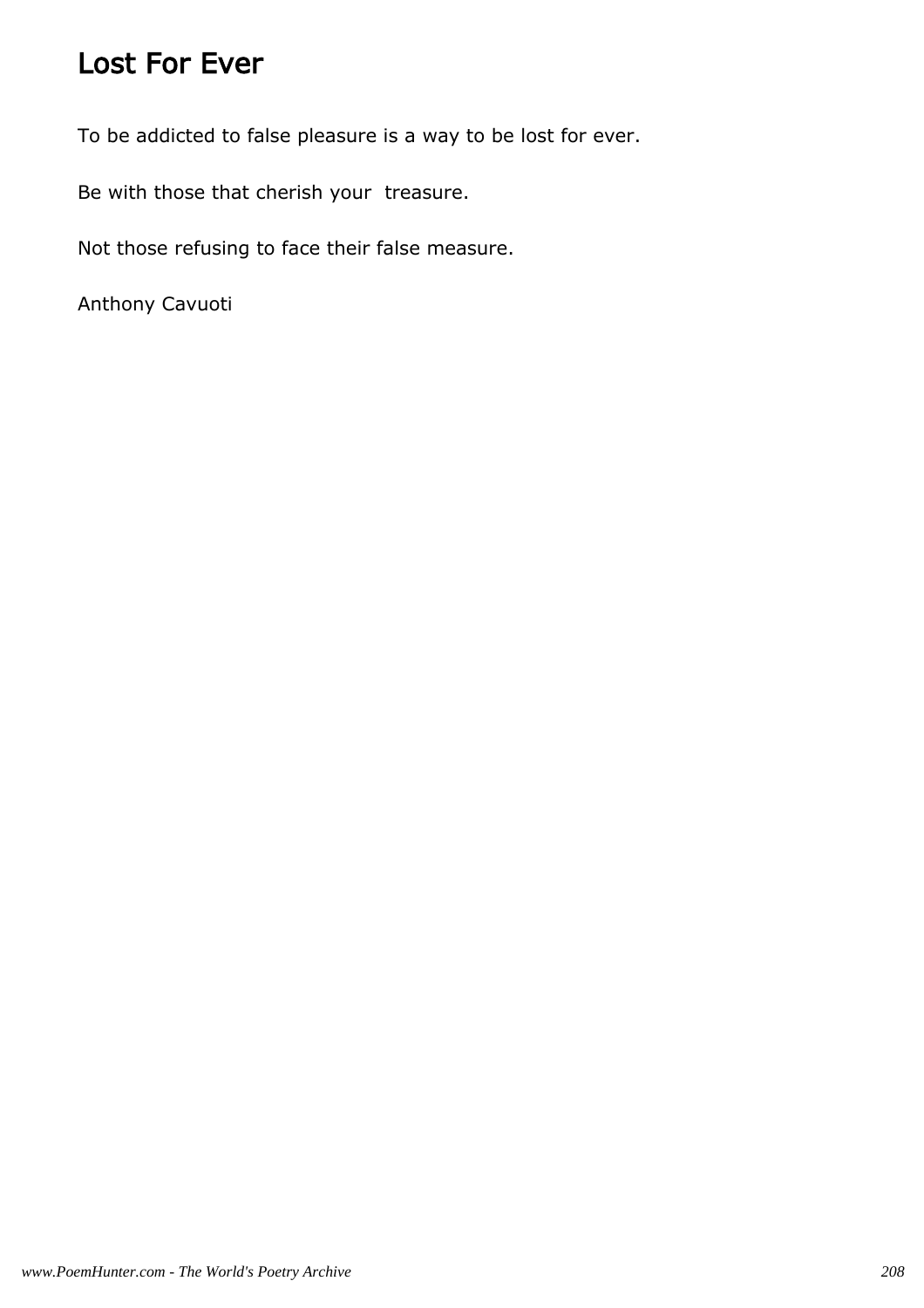### Love

One moment of real love, of real tenderness for a child, for someone you love has more energy, more information, more meaning, more of everything than infinite universes. The reality of reality is of the heart.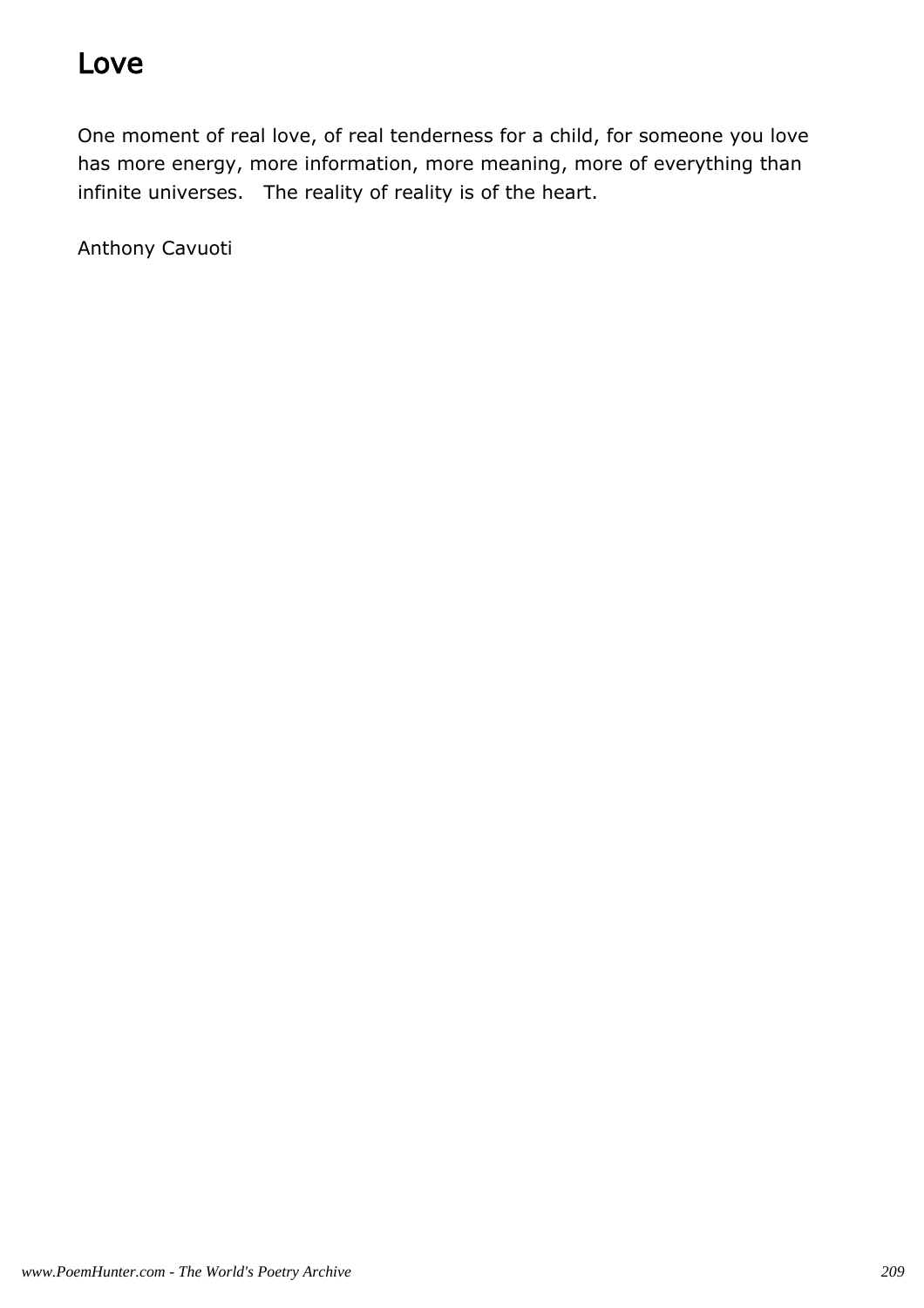### Love And

It is never a choice between love and sanity.

Sometimes passion and sanity.

but not love

Passion Takes us out of our homogenize life

Passion takes us out of the insanity of over compliance, over adjustment, over socialization, over normality, it brings us to the colors of being and takes us out of the colorist wrappings of our homogenized existence. I

Love does this and more, love always increases in expanding, grounded and reifying ways.

Copyright © 2015 Anthony Cavuoti All Rights Reserved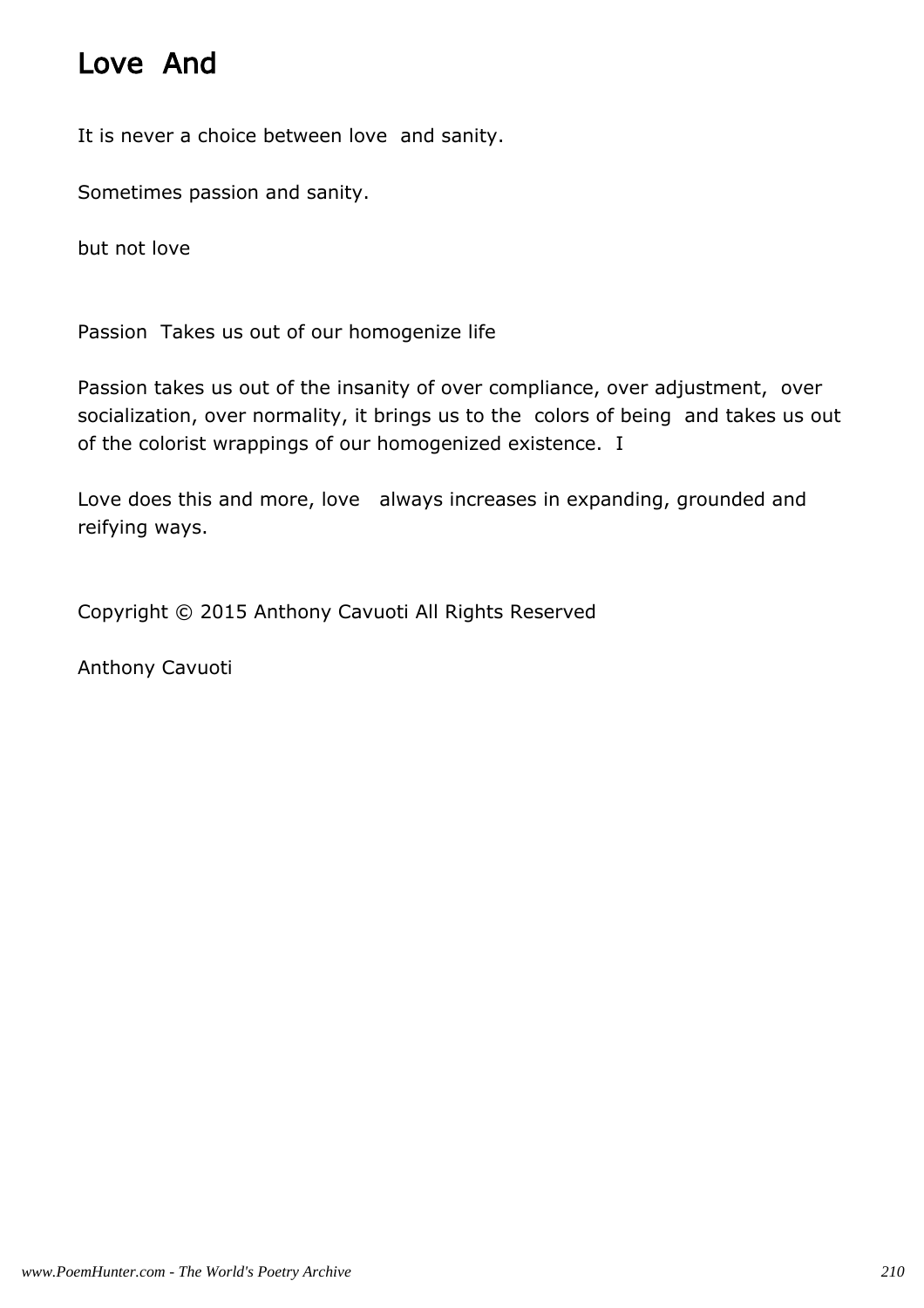## Love Her Imperfections

So tender so sweet

so tall lovely and fragile

So strong so dynamic

so alive

Such a warm lovely presents

Enough enough in her love her imperfections

In her lovely dissipation

she is gorgeous beyond gorgeous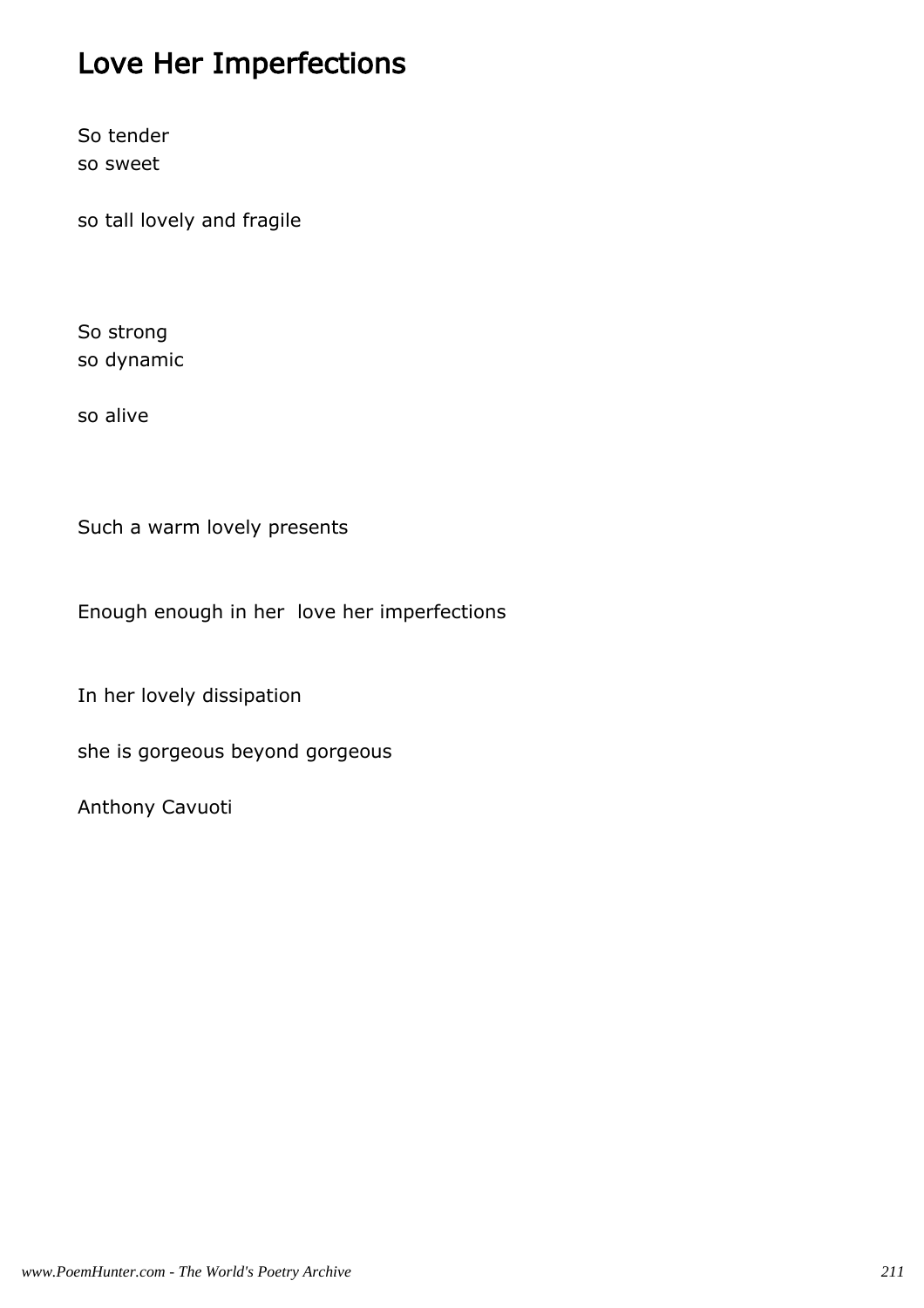### Love Is Enough For It Self.

Real love sustains it self, it is enough for it self.

It is all that it needs; it is the greatest joy, the greatest mystery of being, with all of the quenched answers.

All is contained, all is free.

Even a forest of trees of knowledge could not tempt it.

In real love we phantom our depths, the mysteries of our being as it is, in shared harmony with life, with God, with our loved ones, with our self.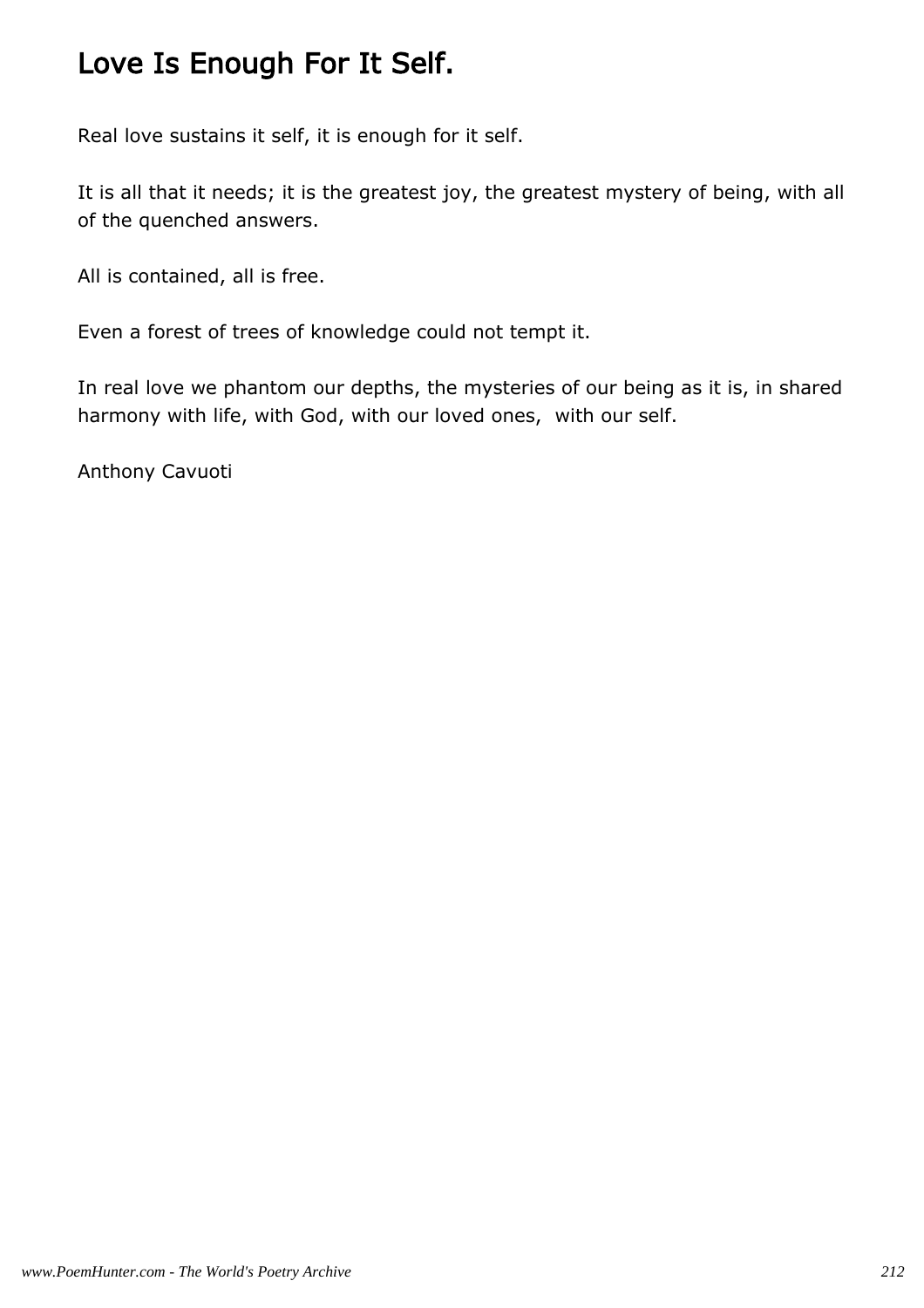### Loved Her So

He wanted to change the world with his ideas of the archetypical portals, just like every rainbow is unique every design of a kaleidoscope is unique, we all embodied the attributes of creation in a one of a kind way, that is each of us is the universe and in the universe, and while in it in a finite embodiment we enrich it and all that we have contact with an unknown ways.

But now all that he wants to do is be with her, to be with her once again in her room. She is the universe, she has everything, she is passion, life. She's a living dynamics of the vitality of life. Once you're inside life there's no getting out, everything else is so unsatisfying.

Can no longer settle for facsimiles.

He keeps dreaming of being with her, in her room, in the dream she has two different color eyes but she doesn't in reality. One light gray, the other dark brown. Gray, gray wolf the Native American enchantress of her. Mysteries and fold experience, in ecstasy, tenderness, in food, in drinking in touching. in her heart, in her car, in her art, in her cleaning, in her smile.

He can't wait for, the title wavetitle-through the galaxies, for the next bardo, for the next incarnation, for the Phoenix.

A few days after he seen the Rolling Stones concert with his brother, he went to Venice Beach. While walking, he was captivated by the art of an artists. Beautiful works, some how capturing the increasing subtle beauty of the soul in a woman's aging face, the flagrant decay, that releases her souls mysterious powers, how passion intertwines with pathos, how a soul can be permanently stuck in Pluto's influence. Emanating in the portraits of the faces of the African-Native American women.

He kept, Thinking of her, the last time he was her. She asked him to meet her at the dry bar. that Day he was tired after working out very passionately and going down to Chinatown and buying groceries. He was about to go to sleep, call is a night she hasn't called for a few days. She called him after he relaxed and had a cigar or two, after he exhausted himself and and depleted himself with some writing. He took a little pre-workout powder or to get him some energy to make it out.

She gave him the address, directions and dyslexia do not mix, exspecially when one is tired. The lifelong flood gates are leaking can't find the place, wrong place can't find a place, can't find parking. There is the place, inside where is she, she says why you're looking down there I am right here.

I don't know why, just started scanning the bar for you, starting from the back. She says, You should start from the front. Here is your drink. Cape Cod/ Voca and cranberry juice with some line. her dress flowes on her, caressing her, so naturally, so sexy.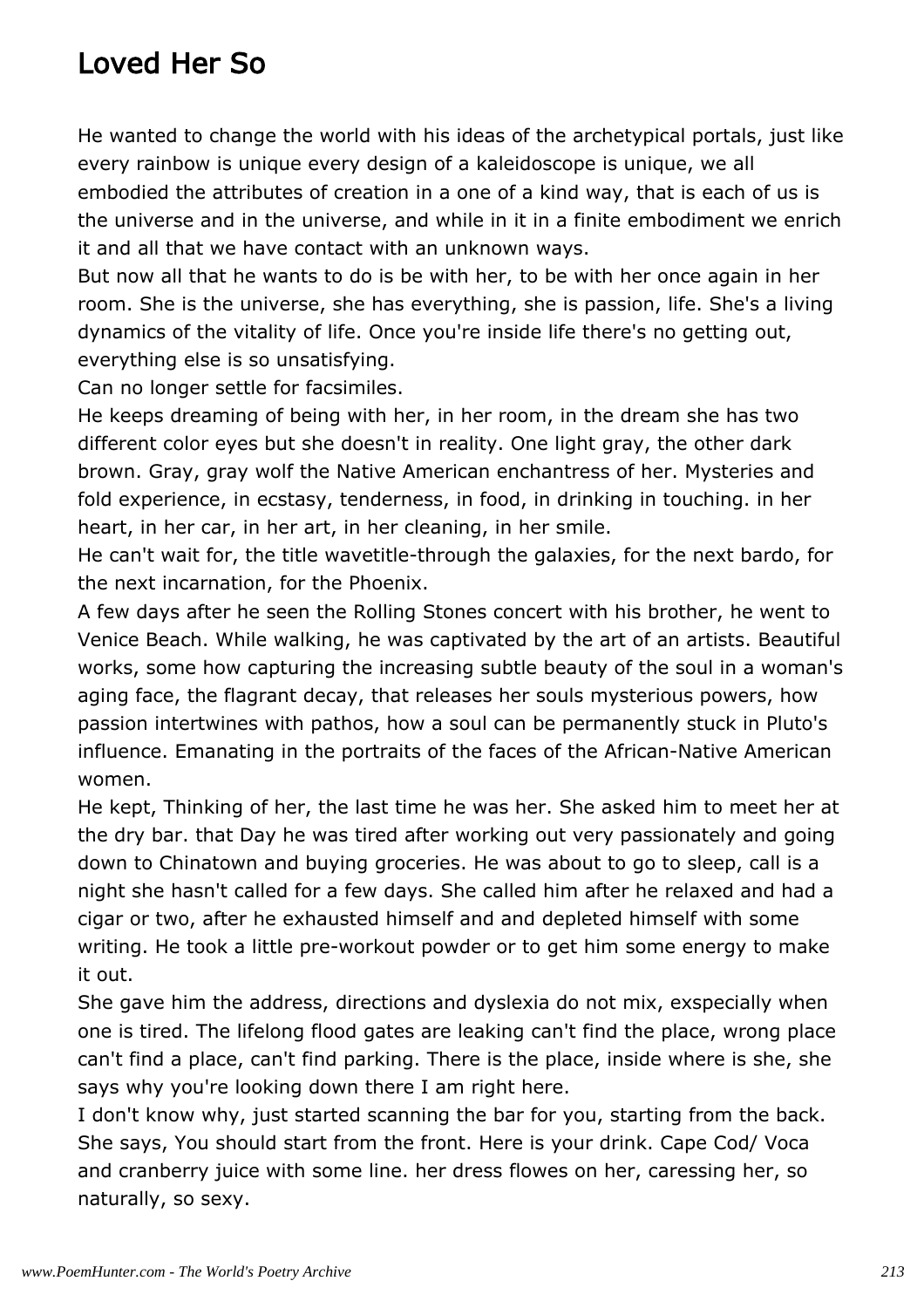Bartender looks at me.

So many misunderstandings that night.

She starts telling me how she was putting together her stationary bike and resisted calling me for help.

How she does not like driving down the street, my street, which is right next to her favorite bar. because she does not want to think of me.

This is unexpected and I am completely taken aback.

She says I tried to leave you

even when I came to your house

you just followed me out your door

You huged me

you would not leave me alone.

I got a lot of material things, but never received any validation, self-esteem was like a drop of water in the desert in my family's atmosphere, positive reinforcement did not exist. I say this because I never really felt important in anyone's eyes

I see that I'm important in her eyes and she does not like it

My feelings are Mix I am deeply hurt inflated. yet completely deflated.

Somehow she could always do this to me, be everything to me and completely destroy me, both at same time.

I am struggling to regain my bearings, she continues.

More compound misunderstandings, about what I did Valentine's Day.

I say if you feel that way about me why are you with me.

She says I thought you were the exception.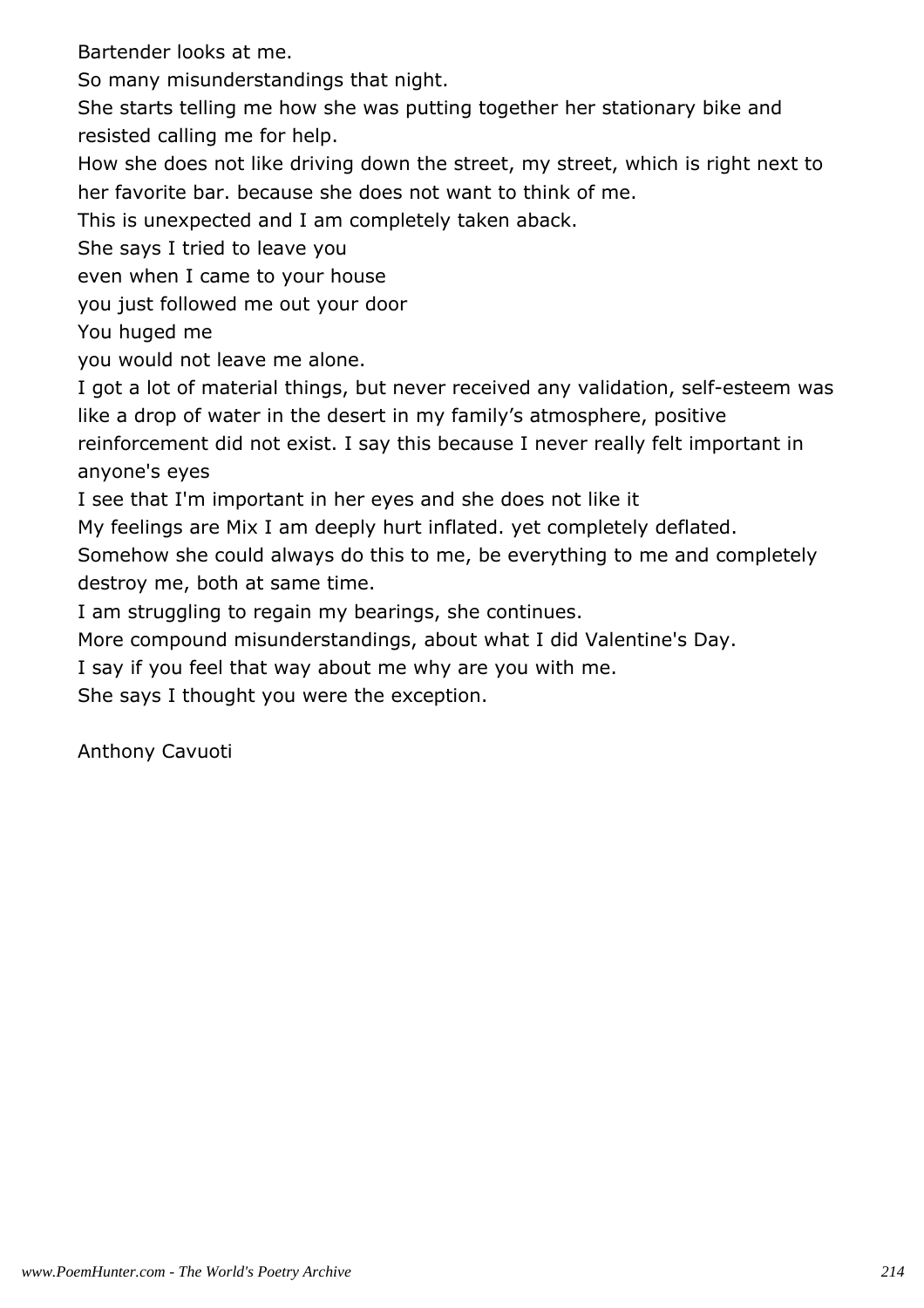#### Lovely Heart Break

I never Wanted to fail her.

I thought for certain I could be there for her

Just prior to meeting her so many layers of my own life are falling apart

I sword, I glided to new heights of passion and understanding with her

while falling apart inside, having my own private Phoenix with nothing to do with her

Everything to do with her

Magically she came into my life

and tragically she went out.

Everything she did was magic, wonderful

but many misunderstandings

Slower than slow

Wish I was able to slow her fast current down

But she took me in a current to a whole new life

The first time I really parted with the lady so significant and profound, with out being indifferent, or angry.

Once twice or three times it doesn't happen too often I'm glad, I experience such a lovely heart break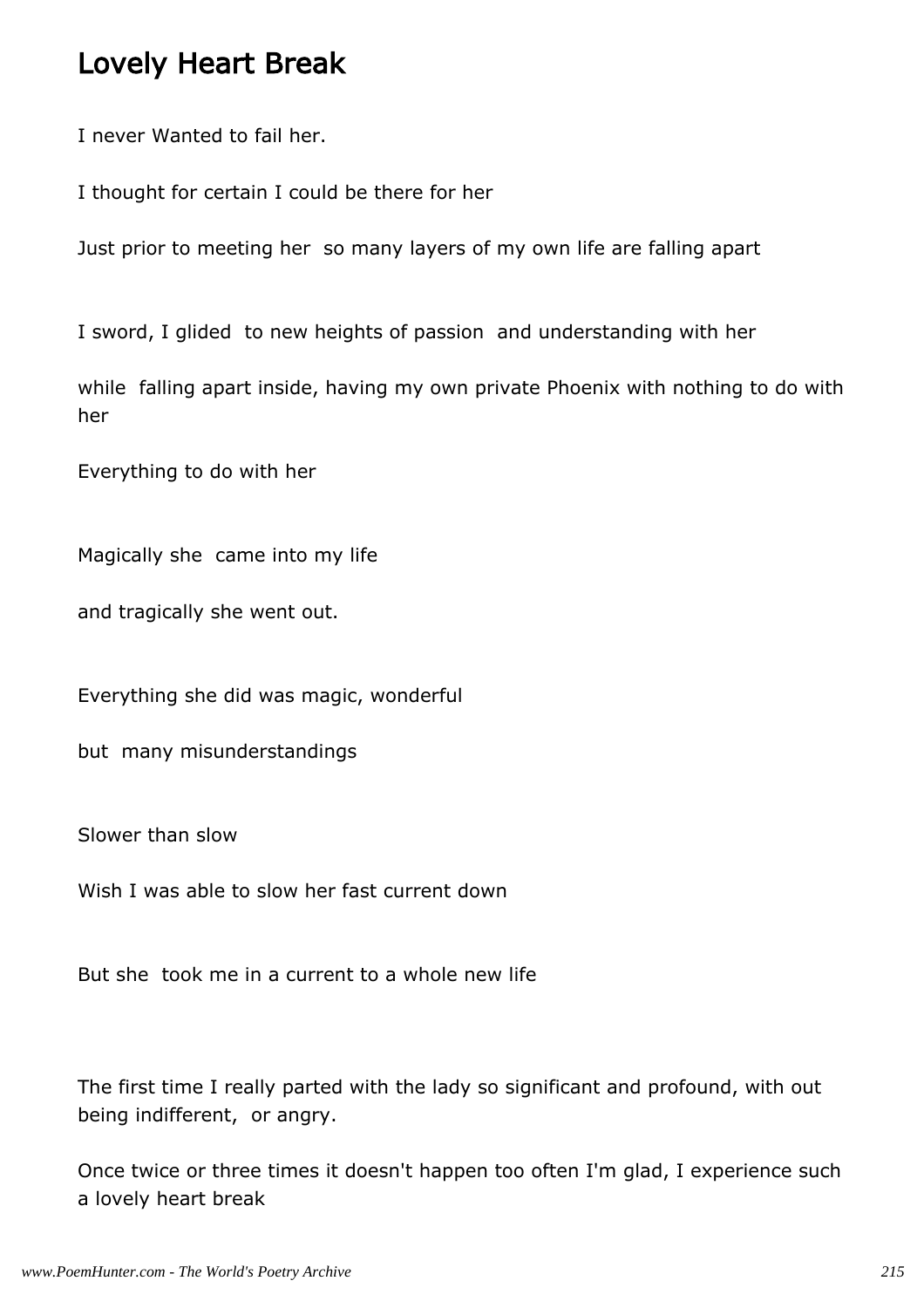Digesting all of her splender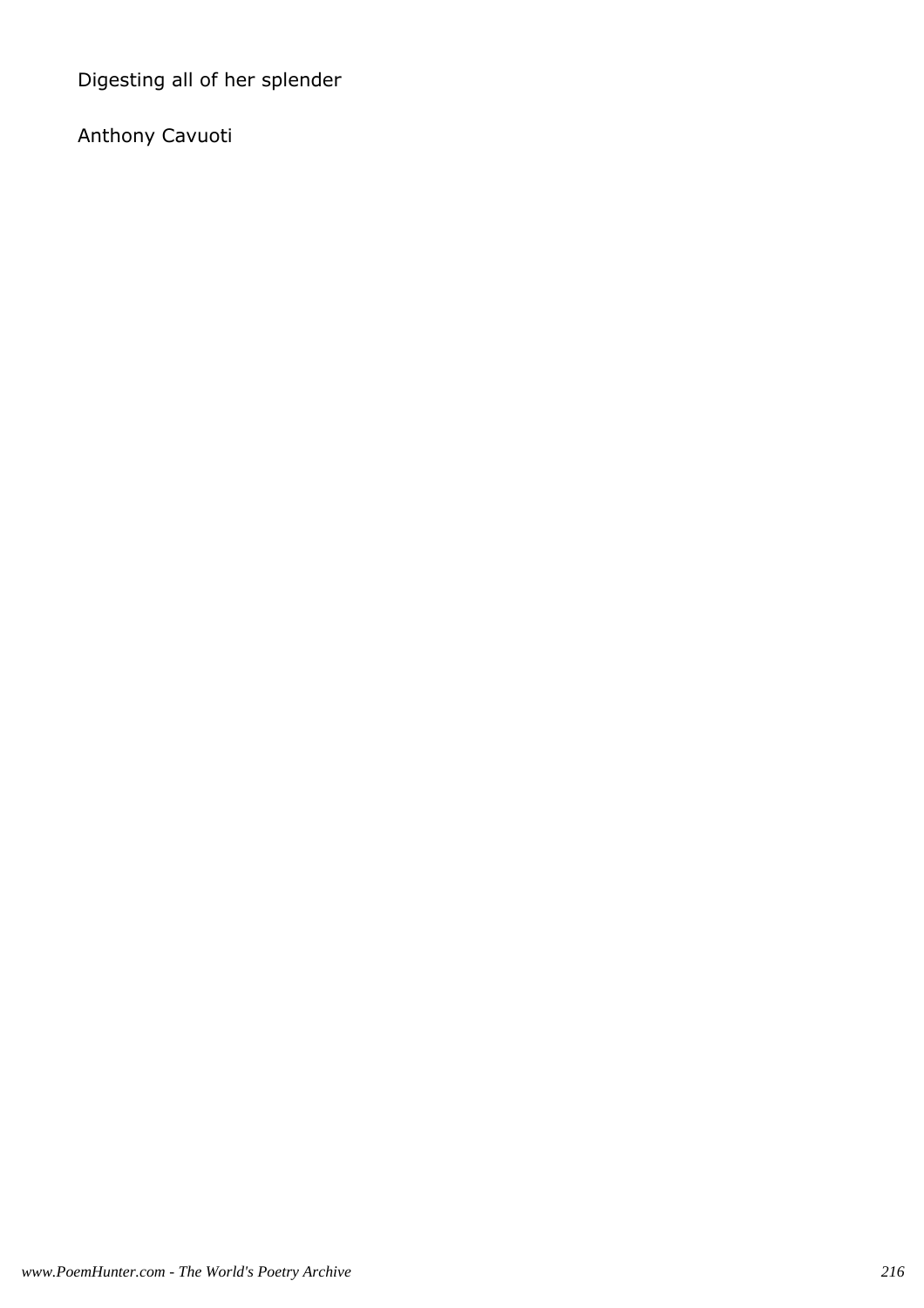## Loving Embrace.

We travel through the universe from place to place in a loving embrace.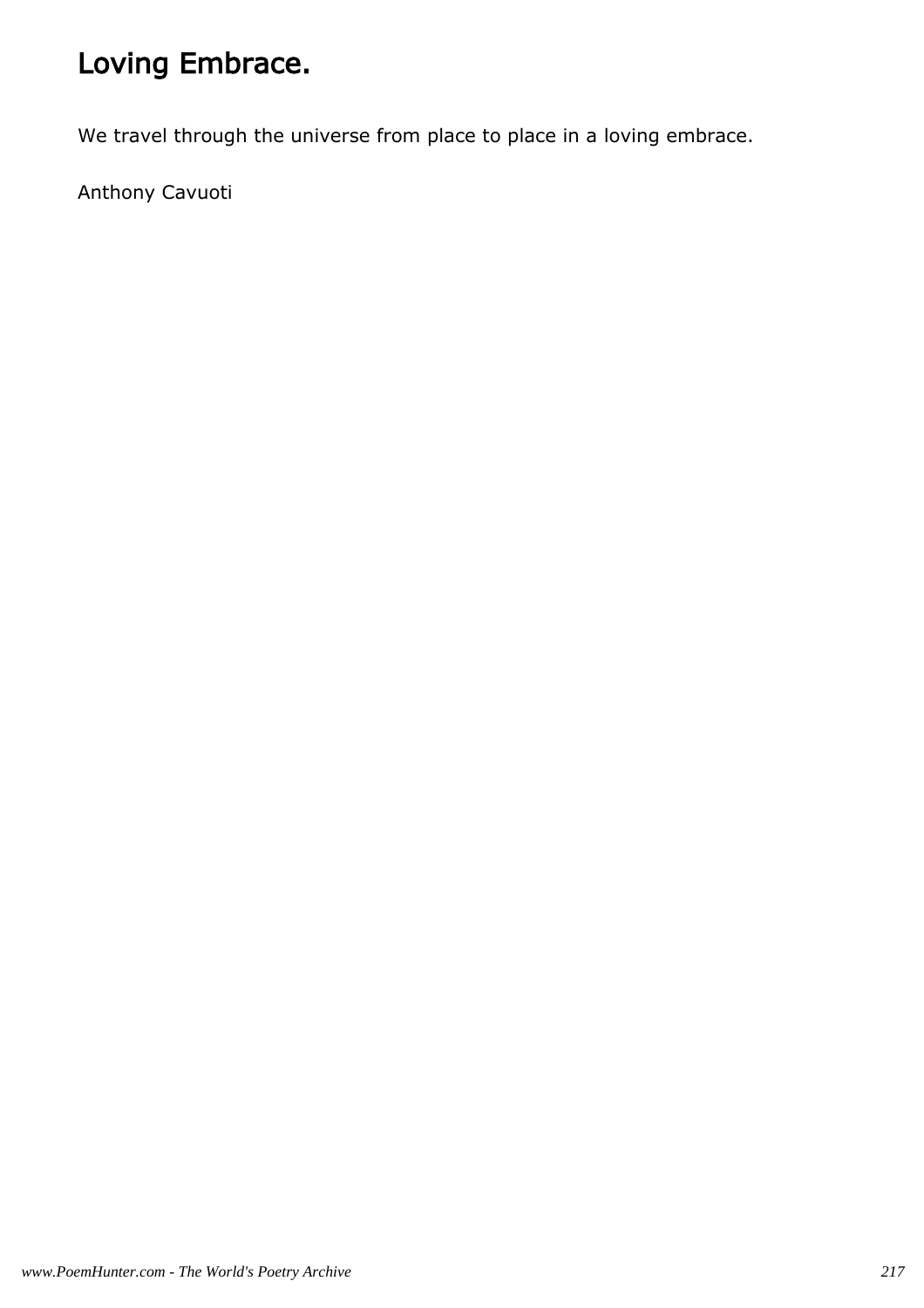### Many Of The Moms Of The 60s And 70s

Many of the moms of the 60s and 70s put the drug value in their infants and babies milk, because the mother was too stupid and immature to deal with them and the father was just as messed up.

Now you're like a dodo bird over trusting, can't fly or protect yourself

All the drug rehab counselors, And your smog pretentious family members are hungry man with axes and guns.

The ones that messed you up

Always tell others how terrible you are and how great they are

and how they will do anything for you

Now the poor bastard is an addict and idealizes the people that messed them up. Update your feelings and ideas so you do not inflict the same abuse/insidious abuse upon your own children.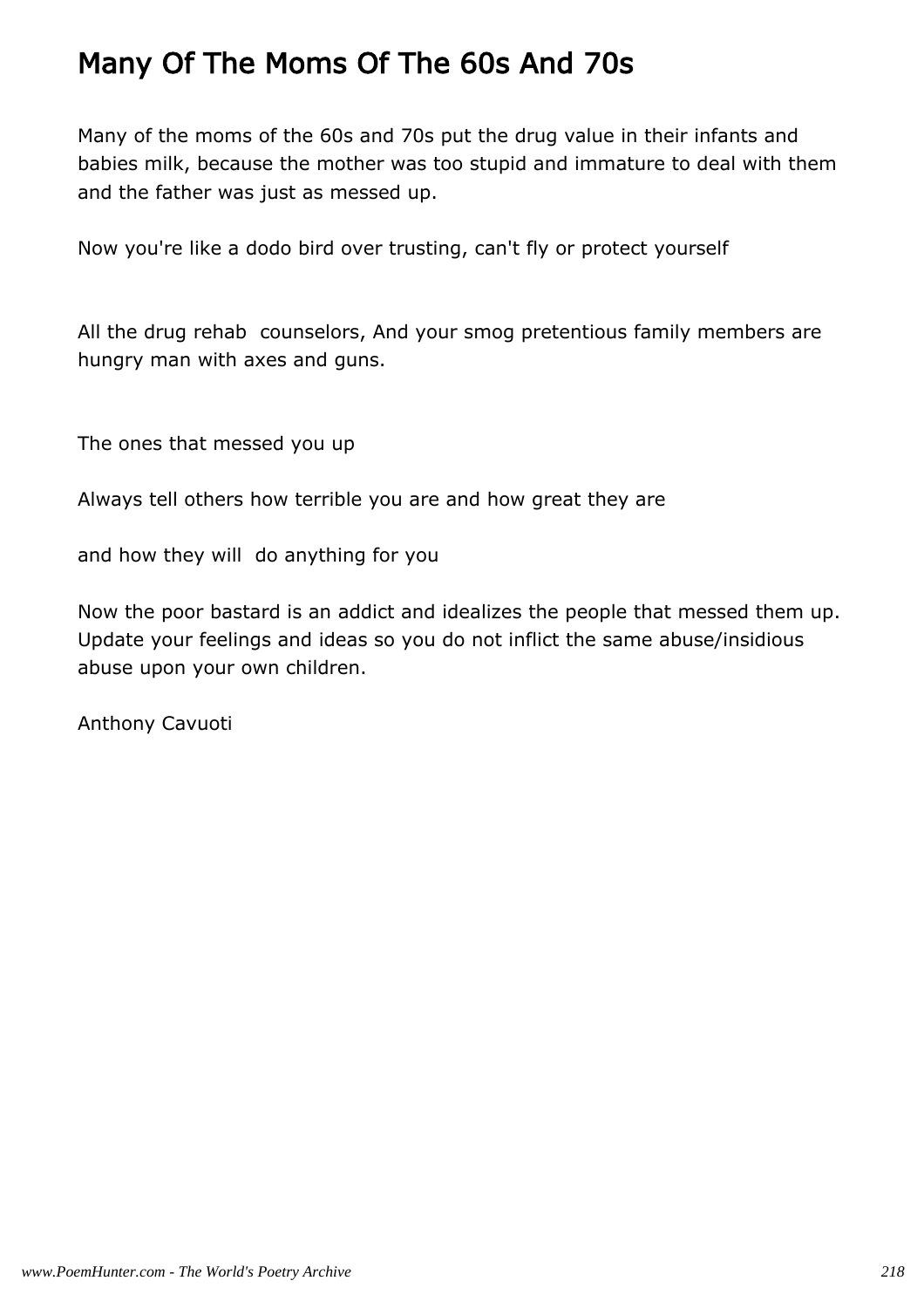#### Marooned

Sometimes, mostly during the holidays I go back home emotionally, I get marooned their, for a while, as if I am thirteen again, in the snow in front of the house in the street, with large snow piles all around me, I am telling my self this time I am going to make the long walk back and never come back here again.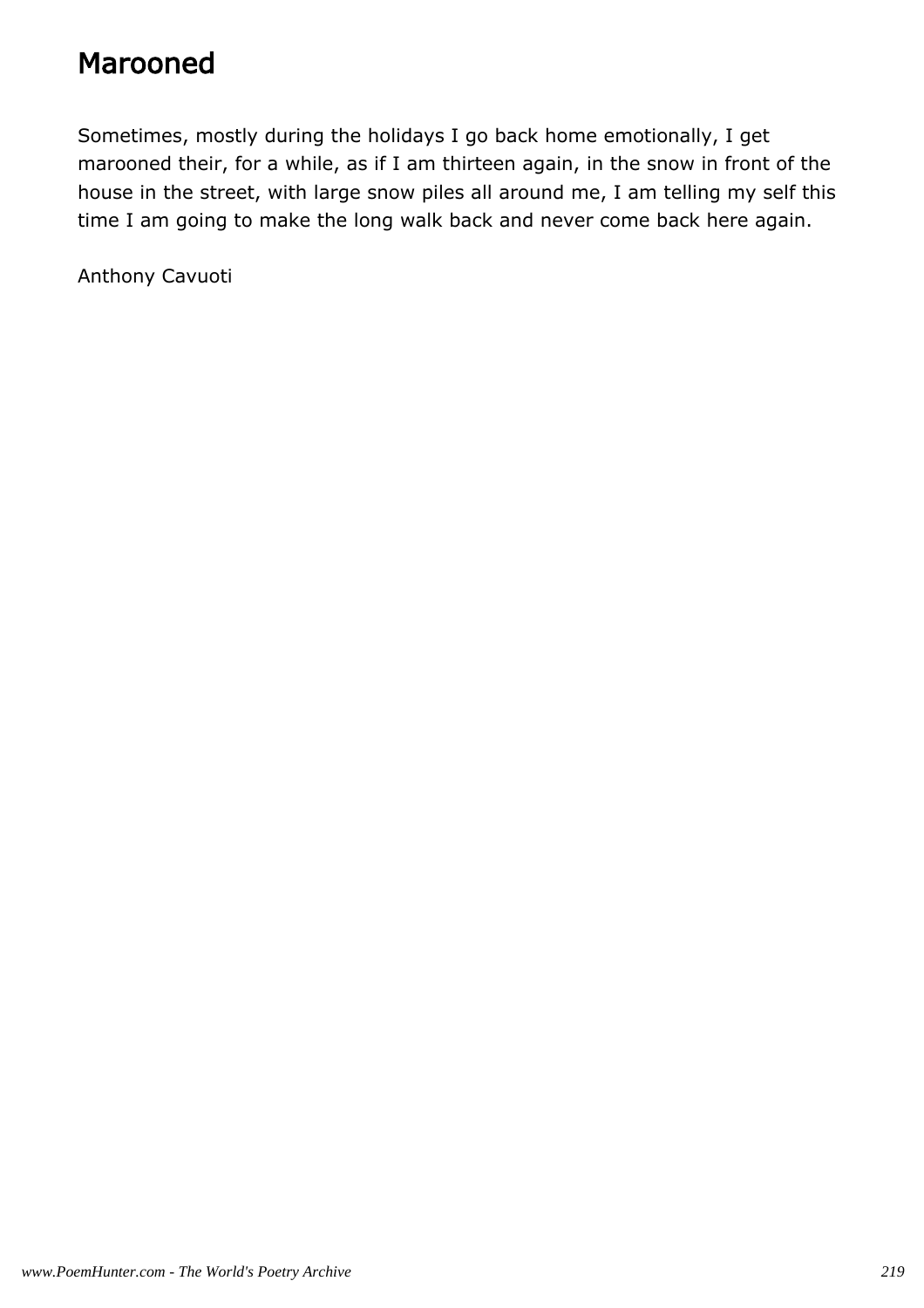## Match

I am tired of hiding my really feelings, my real perception behind good intentions.

The feeling and the intention have to match. If they do not the person is out.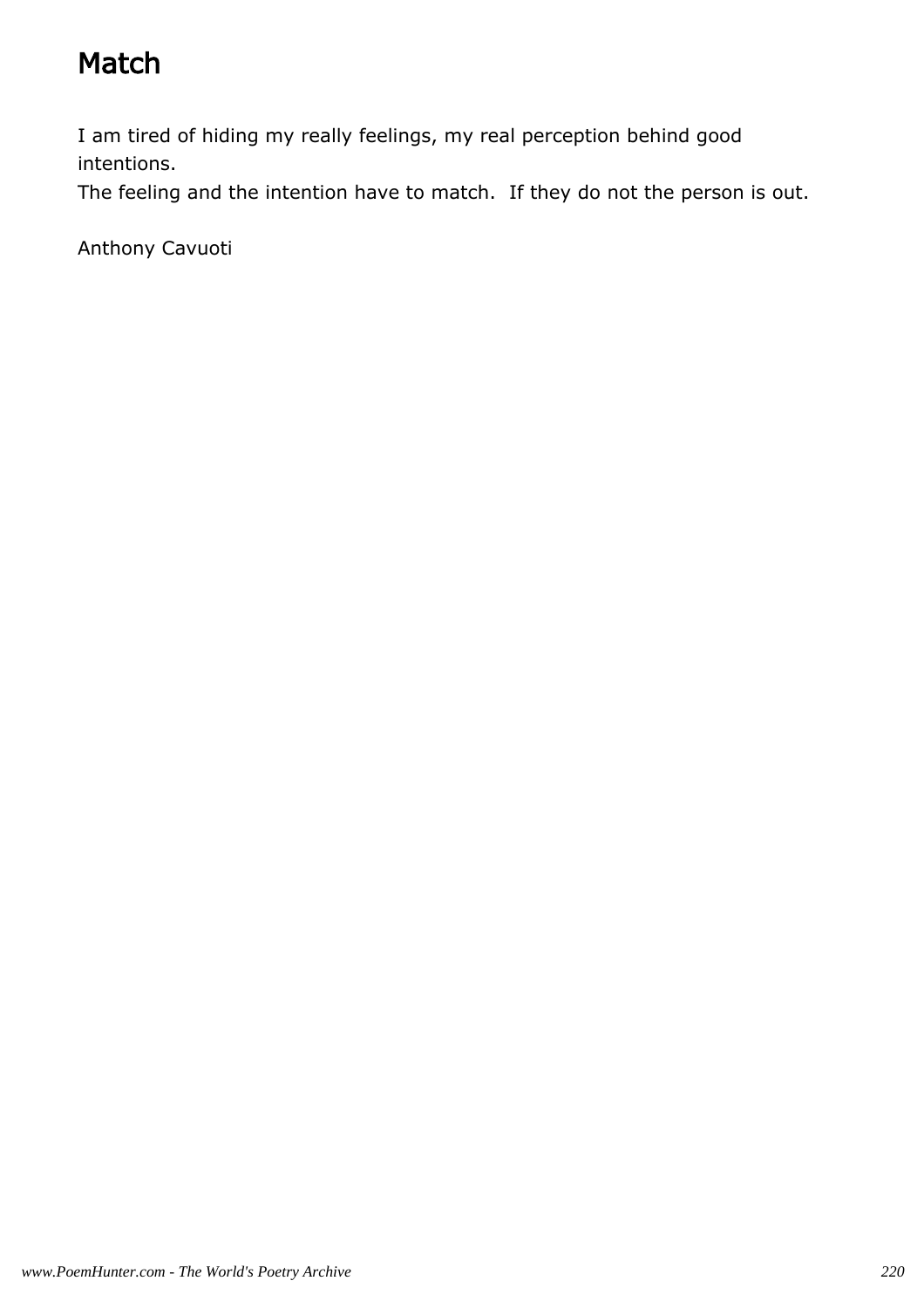### Miracles Are A Byproduct Of Many Thing

Miracles are a byproduct of many things, the main one being love, the more you know the person, the more you love, the more you know your self, the more you love. The wiser you are, the more you love. The more you go through, the more you are, for your self and for others. I do not have to tell you the rest.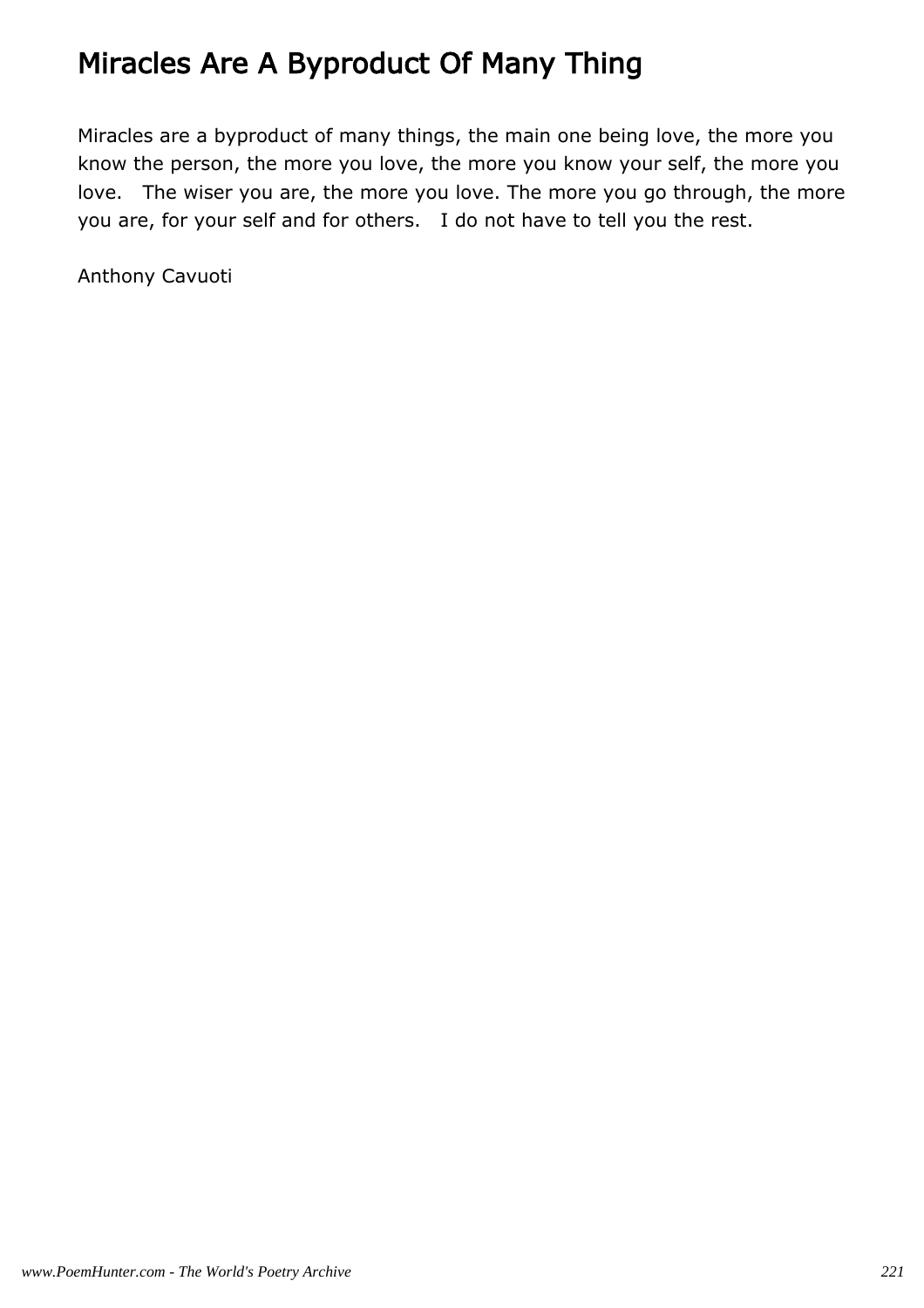# Miracles Really Do Happen; I Am Not Talking Abstractly Or Metaphysically.

Miracles really do happen; I am not talking abstractly or metaphysically. I was doing very poorly in high school, then one night the vision of my book Parrallity came to me, it gave me the confidence to share my ideas as well as my story with my teachers. They shared my ideas and story with professors, which in turn assisted me in into getting into a great college despite my very, very, very severe dyslexia. Now I am doing well in my profession.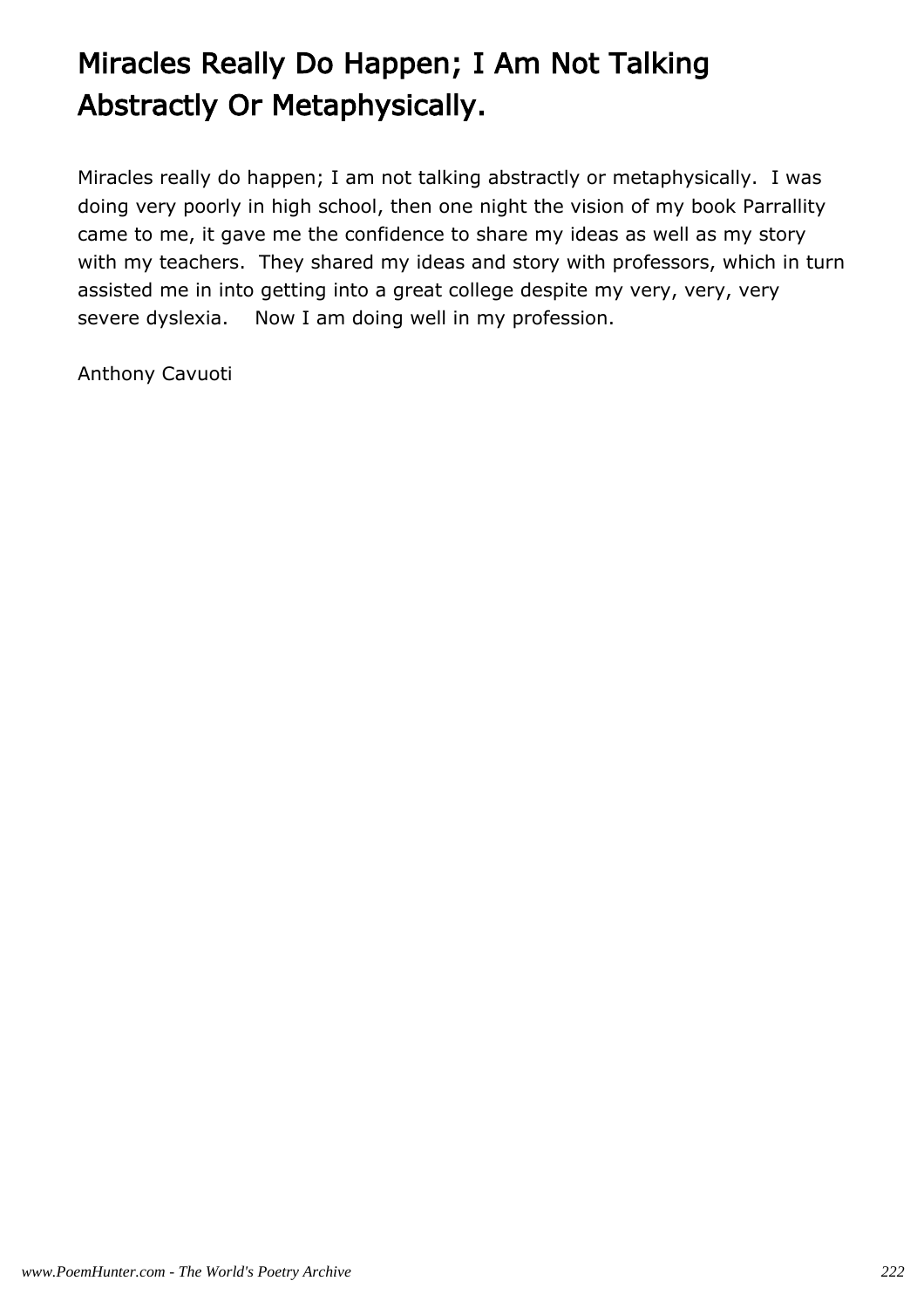## Mirages Of Lies

Do not stay in a desert storm, you already paid for the mirages of lies you thought that would shelter you warm.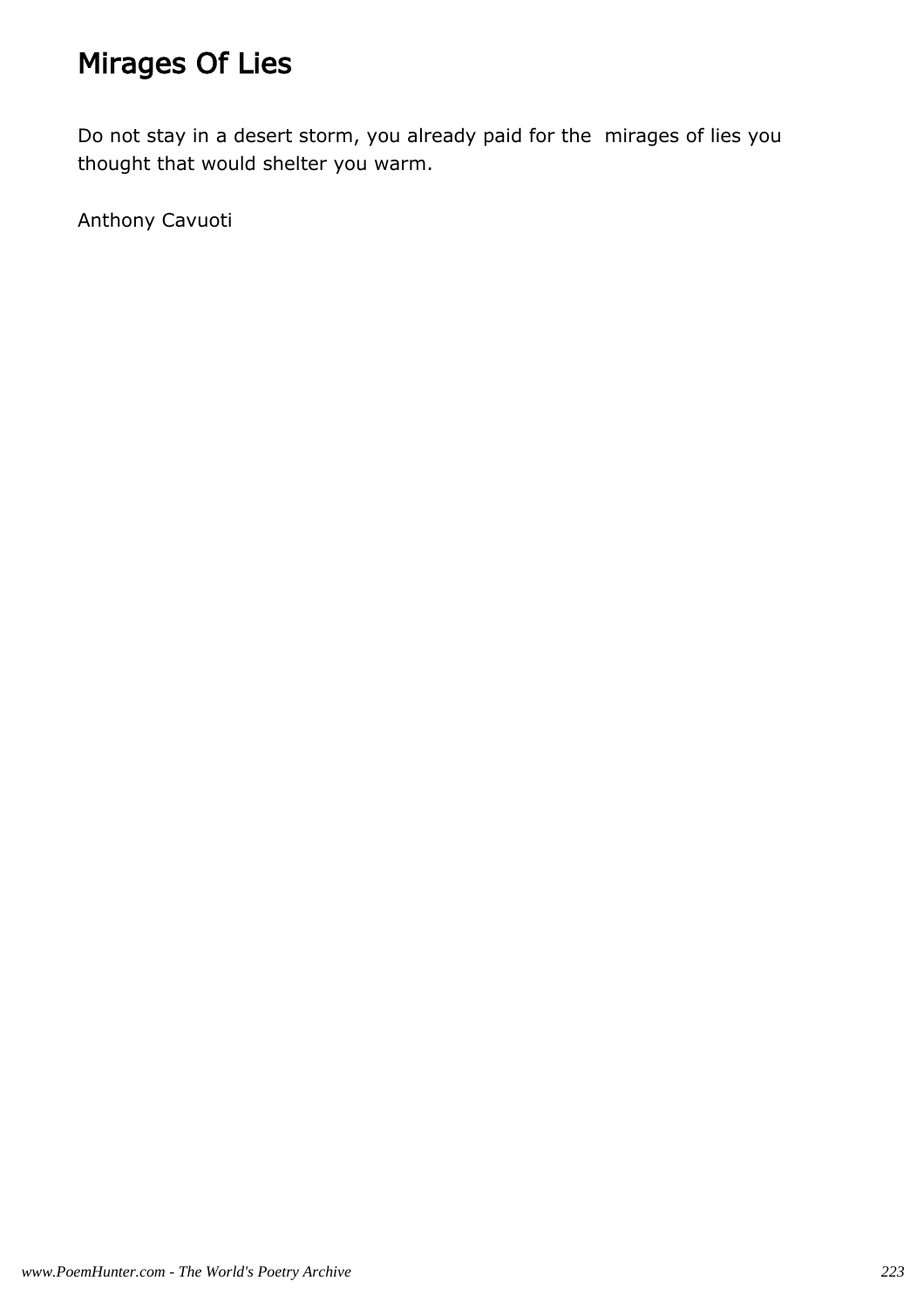#### Mirror

We are alive and here in more ways than we know.

We are alive and here in more ways than we realize.

Life is not one Mirror but endless mirrors.

Mirrors reflecting our debths.

Mirrors reflecting our superficiality.

Mirrors reflecting our mirrors.

Mirrors clarifying our mirrors.

Mirrors reflecting how we come to ourself.

Mirrors reflecting how we hide from ourselves.

Mirrors reflecting where we are.

We are here

Everywhere all at once

But now in this feeling instant.

Listen to it laugh

Listen to her cry.

that is how you live the moment transforms but never dies.

Ride this wave to unknown shores

First you must get in the water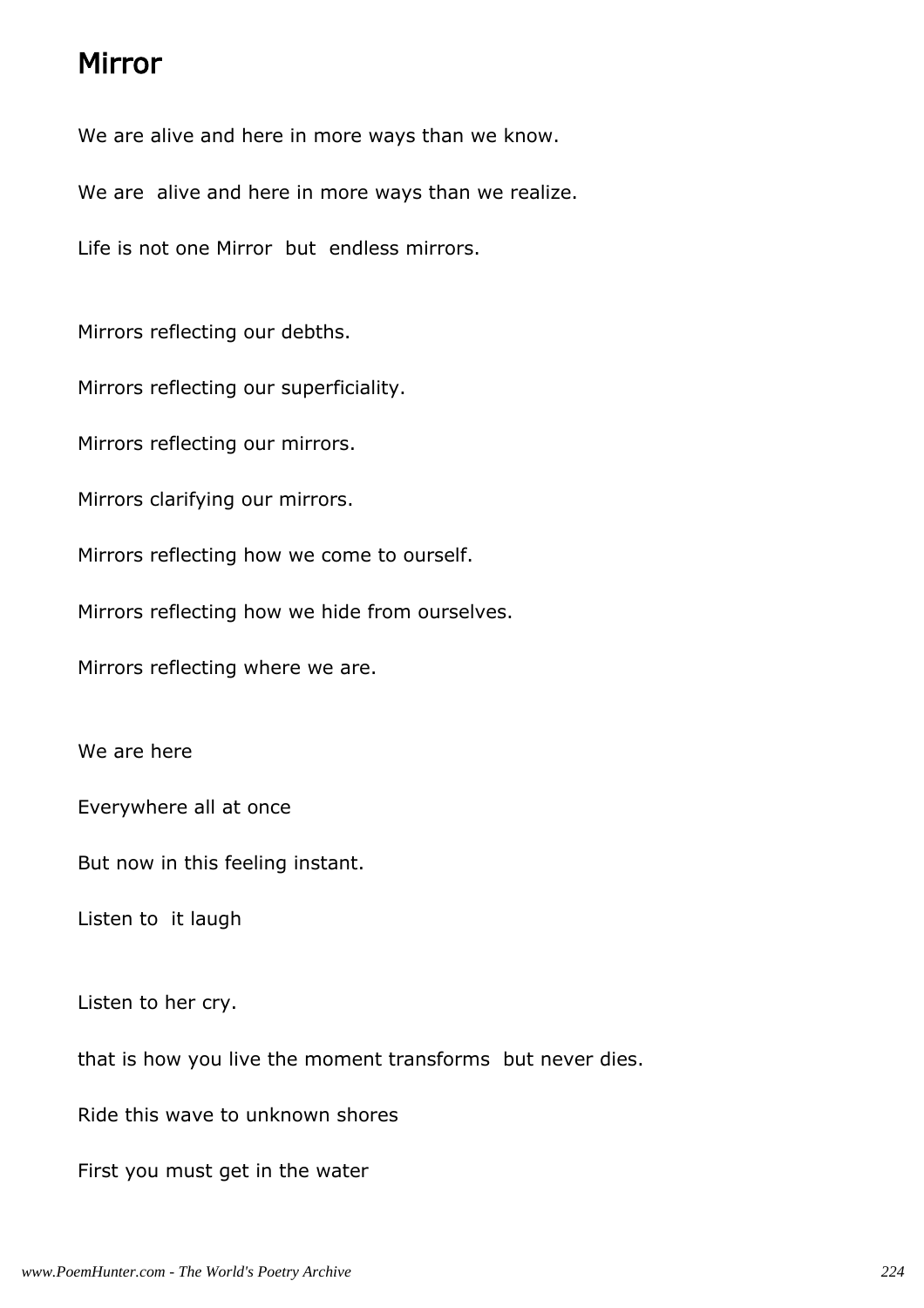Push yourself to the current? The current is your moving debts.

Copyright © 2015 Anthony Cavuoti All Rights Reserved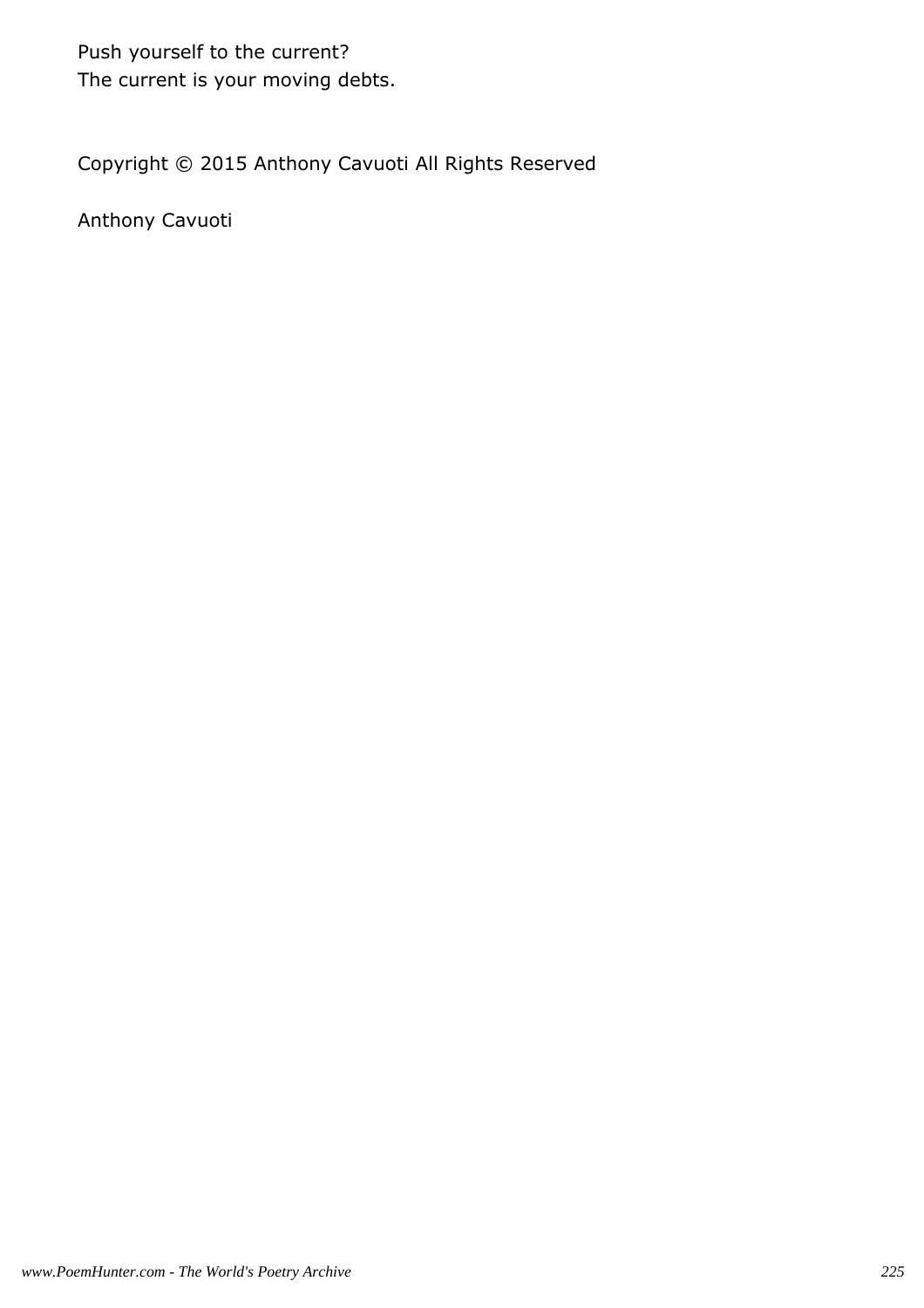### Mistake Familiar For Normal

If you where emotional and or sexually abused as a child you are vulnerable to others with similar or the same issues as your abuser. As adults we all have lapses of judgment, but are feelings protect us, they warn us that something is wrong, but if you where abused you mistake familiar for normal, and your inner normal needs heeling from the abuse, from the betrayal.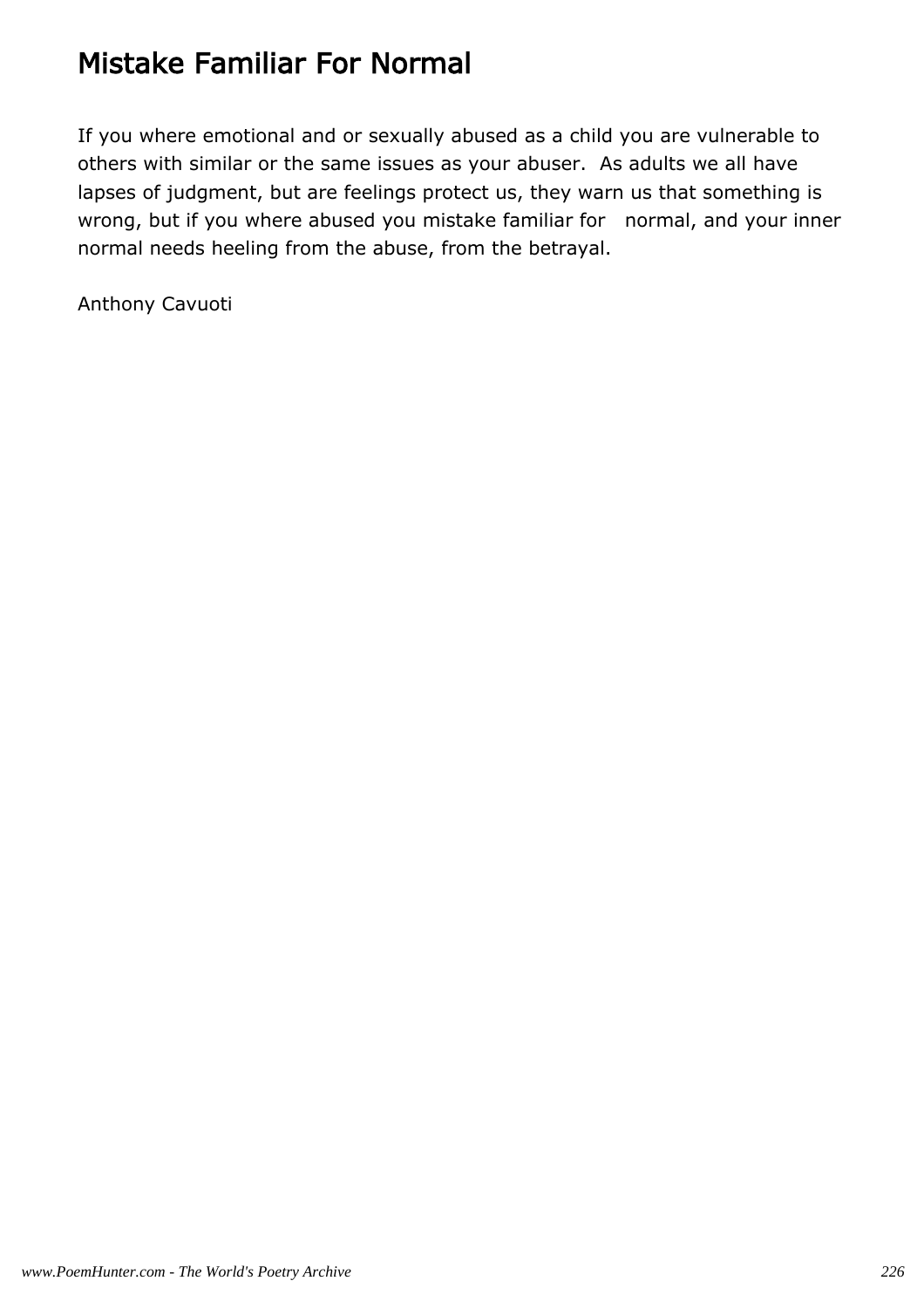### Misunderstandings On The Heart

We acted out each others worst issues unintentionally.

The good intentions,

our innocent desires to be heard and to hear

Only compounded the stealth

of the arrows of past devastations that cut into our hearts once again.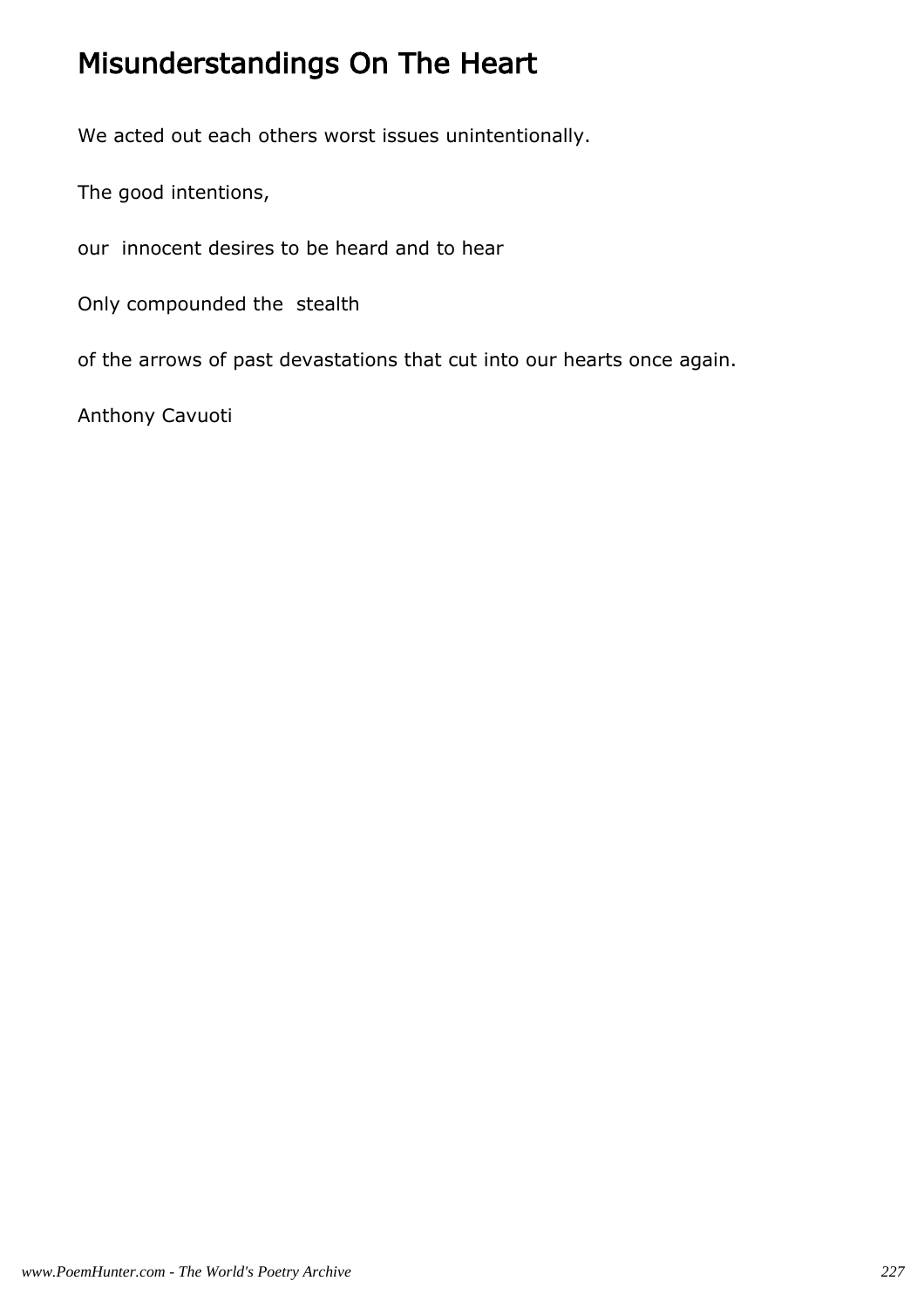#### More Assertive And Gentler

I have found that I am more assertive and gentler at the same time. I believe this comes from not just more understanding of myself, my nature and human nature, but a deeper understanding of both with a more profound appreciation of the sacredness of this exchange.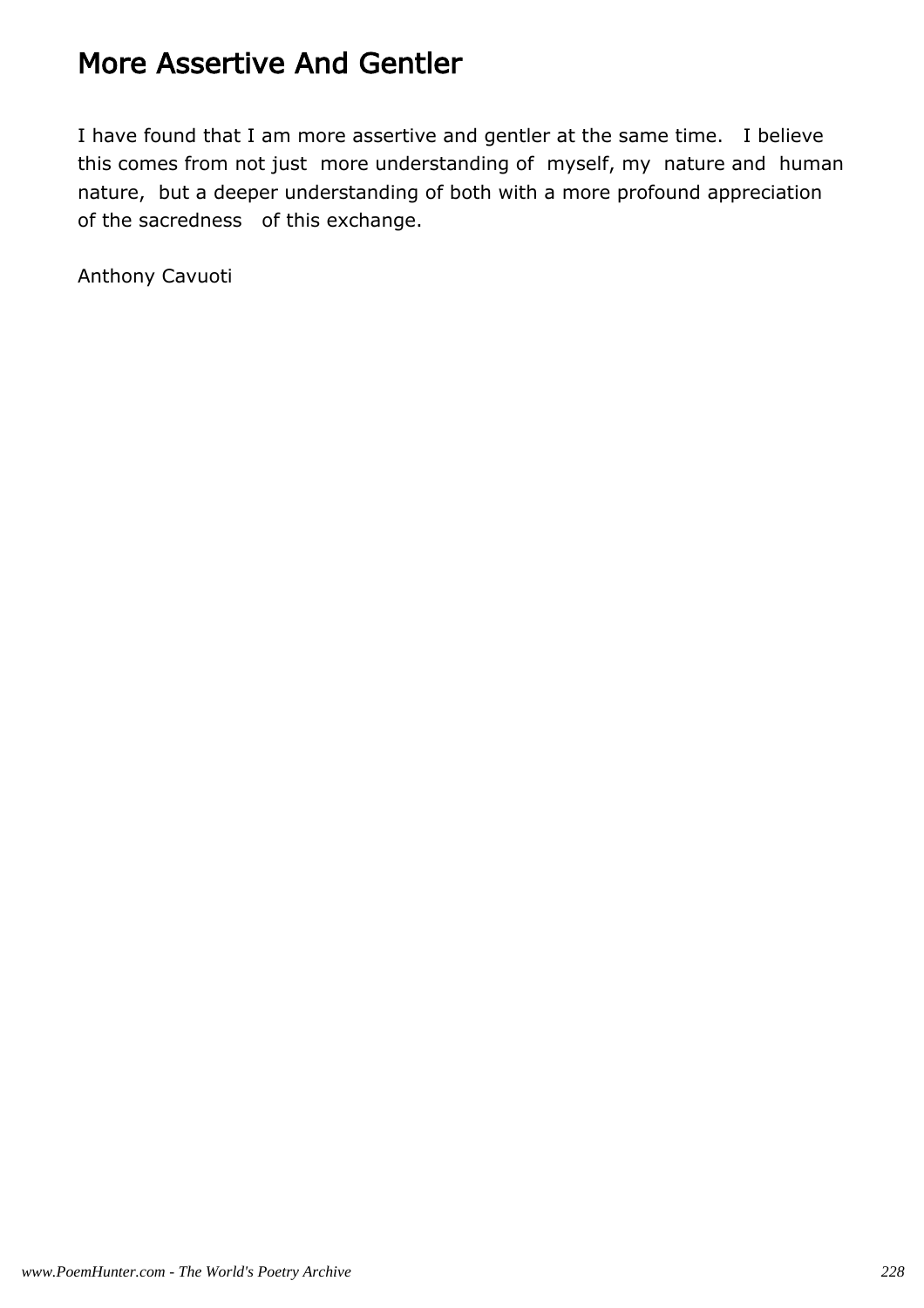#### More Authentic Life

There is just more to us than what we know.

Much more,

pain will contract,

Pain will frustrate,

pain will distort,

pain will conceal,

Feeling your pain and understanding the sources of your pain will reveal,

the labor pains of your higher self don't always come easy

or in ways that are packaged and shiny self help books or videos.

Once we feel it and go through it it is ours forever, no this.

You will not be appreciated for knowing the truth.

No one will praise you for seeing through their deceptions.

and from their many Self-deceptions

Appreciation won't come from others but it will come from you.

It will come from the depths of your soul and the meaning of your life, not a perfect life.

bit a More authentic life

Not a life without conflict and much trouble, but your life.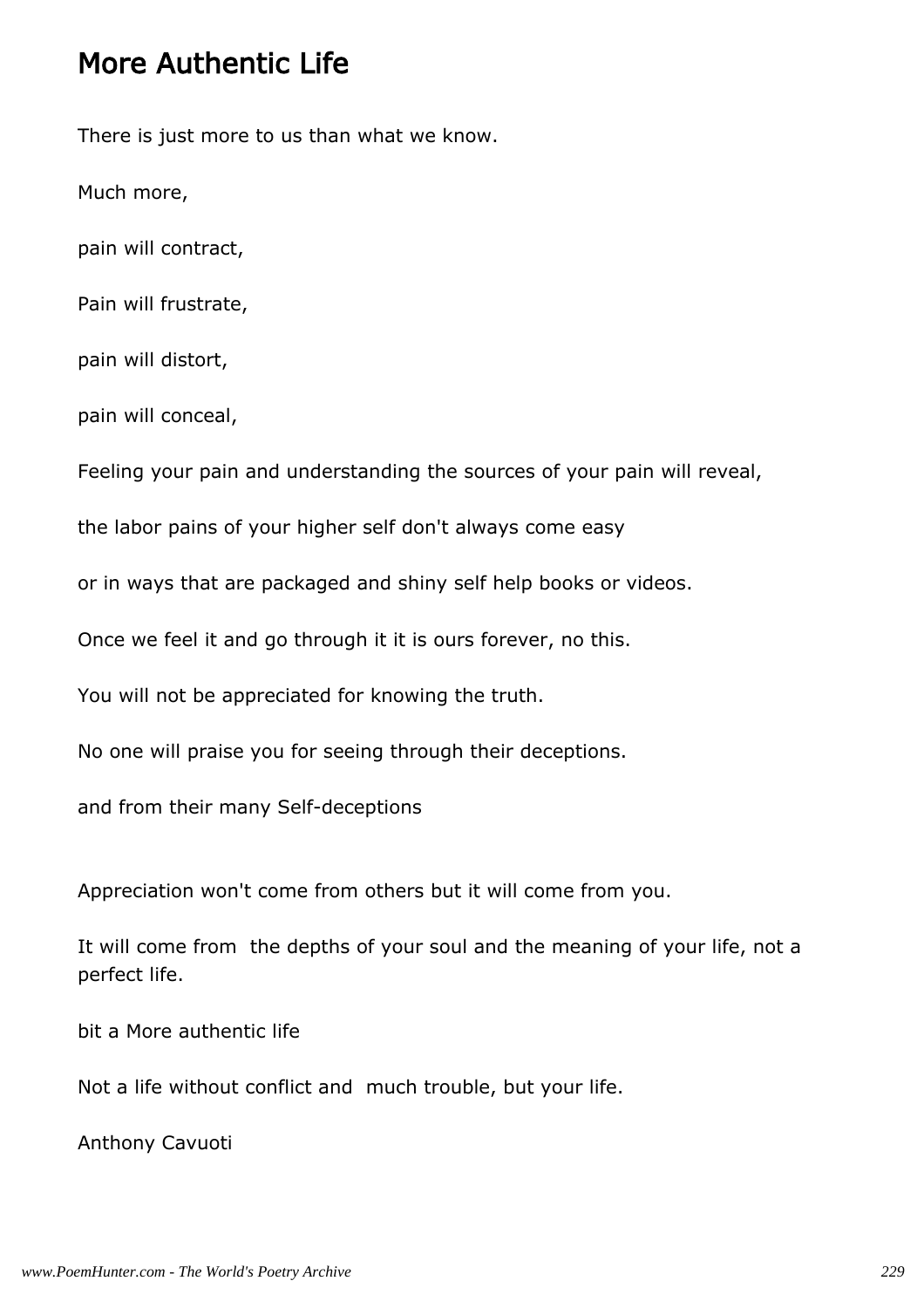### More Of Life As We Go On.

Life is alive. We encounter more of it as we go on. Sometimes in unexpected directions. As we go we encounter our self, more of life, sometimes directly, sometimes with others who do not know the extent of their presence and meaning. There is always the betrayers, the deceivers, the arrogant and jealous. We learn to protect, cherish and defend the life of life was we see through their fronts. We gain as we go on to more fulfilling encounters armed with more sight, heart, mind, presence and soul. Our obstacles give us the abilities to free others from the games of the lost that believe them self set in their false adaptations. You are free to encounter life on your own terms, that is from your core and no longer beholden to the false perceptions of the pretenders, of the status quo.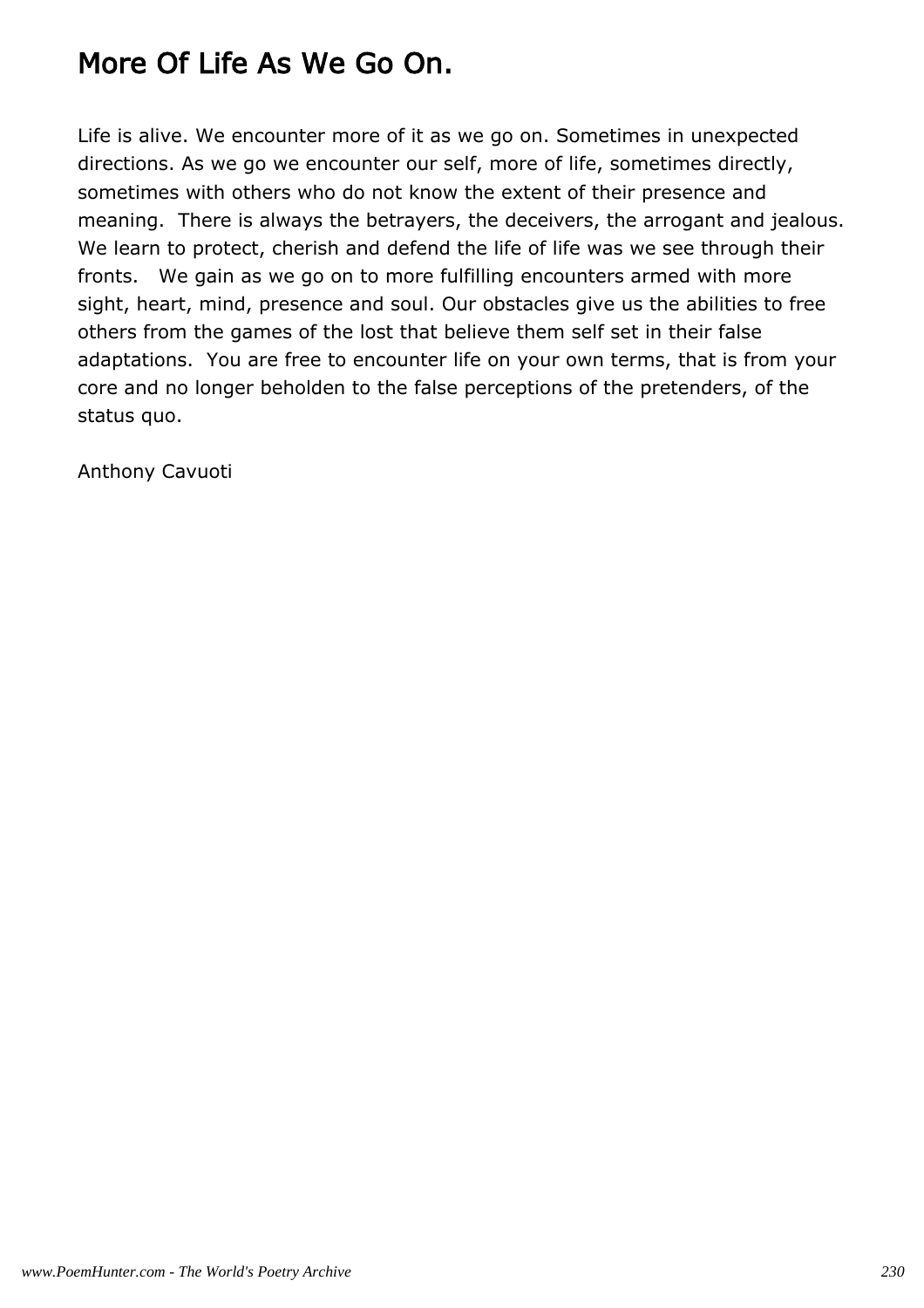### Most Are Prisoners In Their Limited Perceptions

Most are prisoners in their limited perceptions, many are bullies, abusers, trying to rap them selves in a cause to free them selves from the abuse they did to others. Most do not face it; they only become more indifferent and inflict more, on others, without even knowing it. Find me someone that is miserable most of the time and I will show you some one that is hiding from their sins.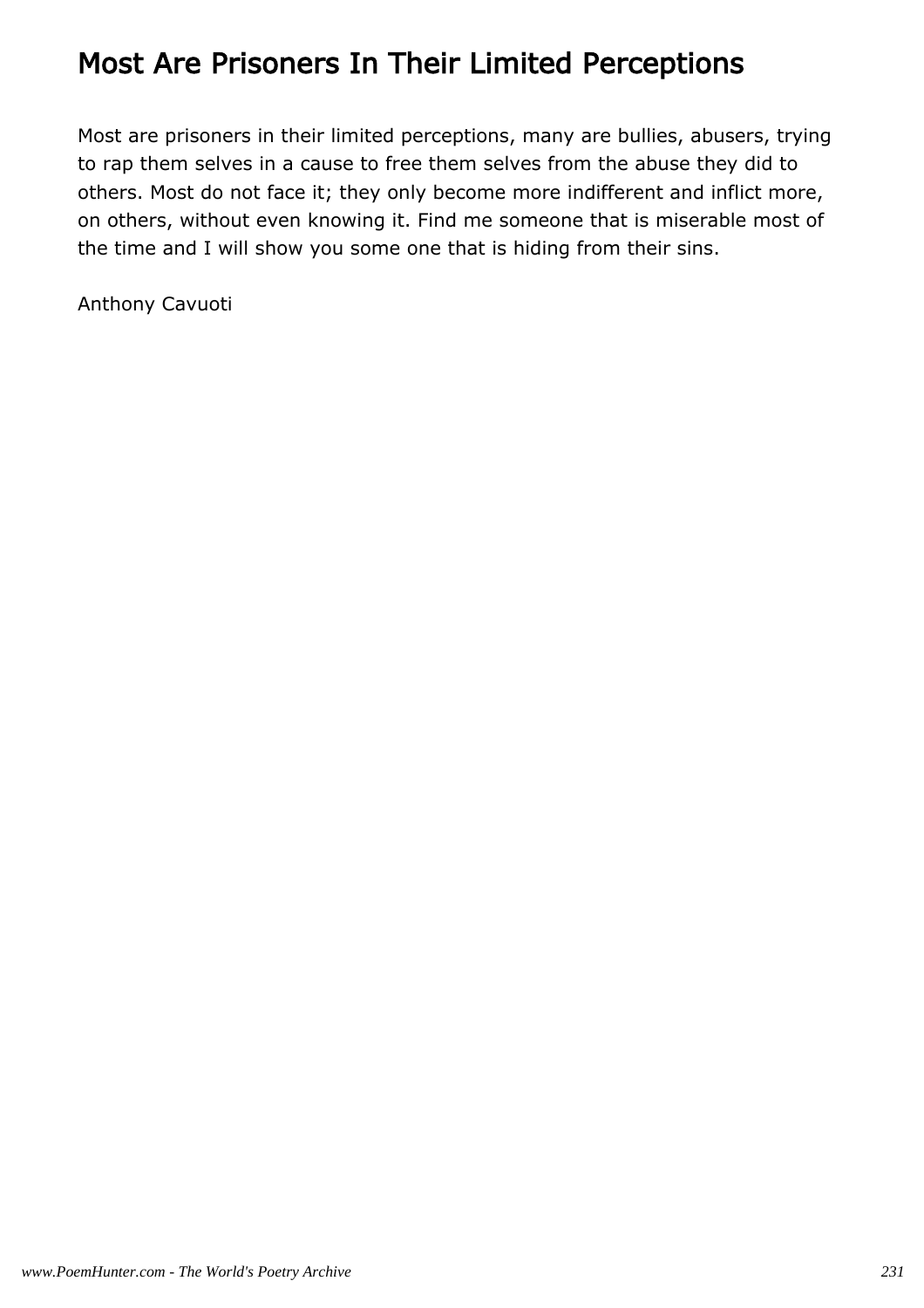### Most People Are Appendages

Most people are appendages of their shadow not of their soul. The light, the truth you give them they need and they hate. Do you think you will have the appendage come to life? By your generosity, by your giving, by your love, by your patients. It will return to its master, tell it your soul's ways of adopting and return to destroy you with a face of friendship and love. Give it a blood test and you will find no soul, no real heart. Such dead kill each other, be aware of them and deal with them as they are not as you desire to see them.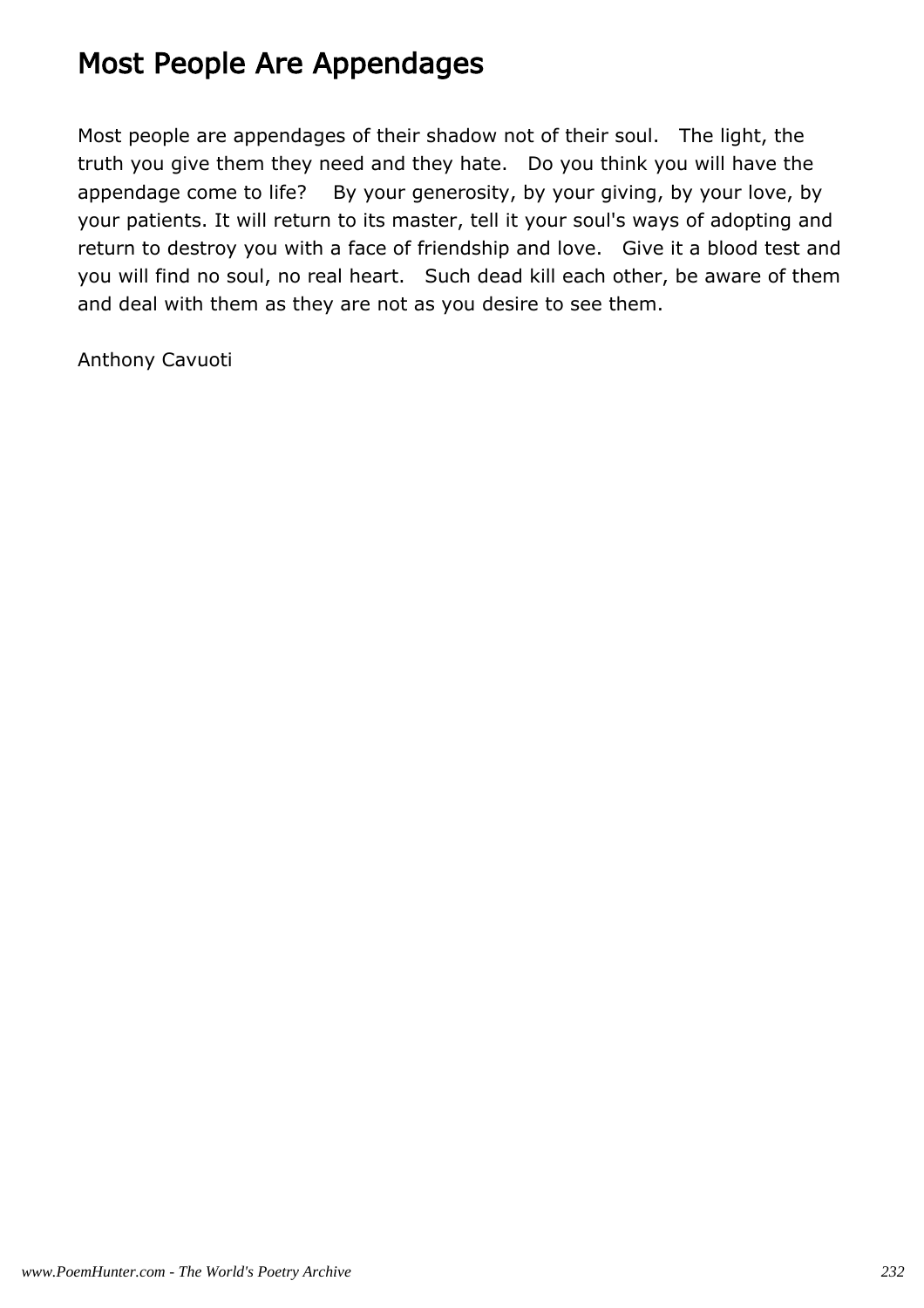### My Attention Again

While I take my work serious while being grateful as well as humble things go most right, most of the time, I start to get into trouble when I start taking my self to seriously, I rely on my ego which leaves less room for God and miracles, until God get my attention again.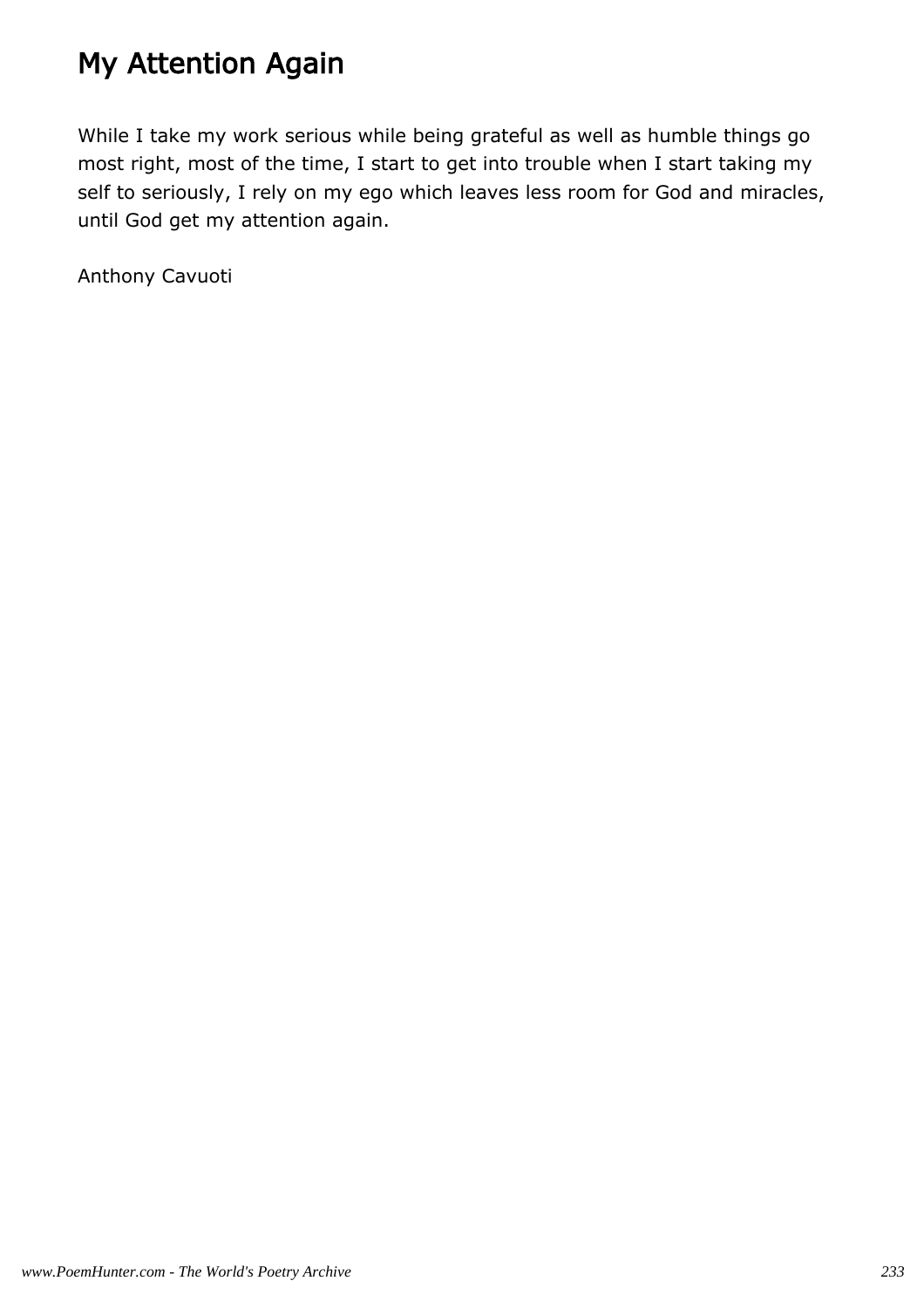### My Desire

My desire is Your desire I catch fire Your desire Makes me higher Your desire Never expire Your desire Is my burning pyre your desire it Awakens When you're touching I am for sake in And the love were making Your desire Surrendering to it is my big mistake One thing for sure it is never fake Your desire I expire In the middle of the night You call me once more Knocking on my door Just to kill me once more You say come get My Lucy juicy I know it's trouble I am on the double your desire I can't resist The mist of the bliss Bee knocking on my door I am washed to shore Drown me in your desire once more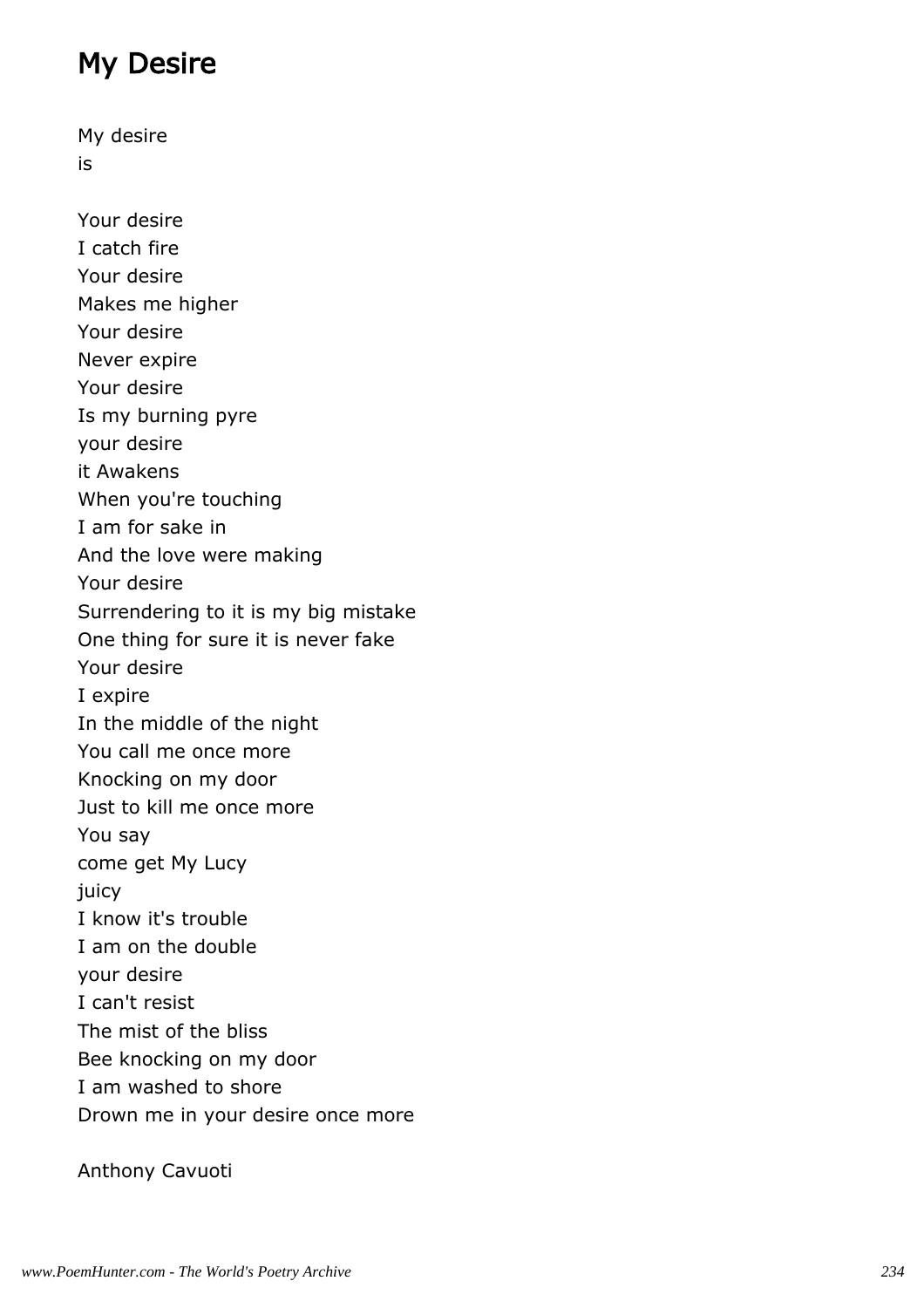# My Father Has Been Dyeing On Me For Years Even Though He Is Healthy And Alive.

My father has been dyeing on me for years even though he is healthy and alive. The more I see him, realizes him, the less he is. The past of what was, what was once the sun, is now smaller than a seed, not a muster seed, but poison ivory. I whish it was not but for my sake, I must face this truth. If we came from a place where there was more rage coming to you than love, more frustration than love, more ridicule than love, more lack of boundaries than love, more manipulation then love, more intimidation than love, more hitting than hugs, then you are better off by facing this terrible, this tearful reality go on in to love, to really love, not use fake public displays of love to cover your abuse. Face it, wrestle with it, change it, so as not to past this destructives hell to our children.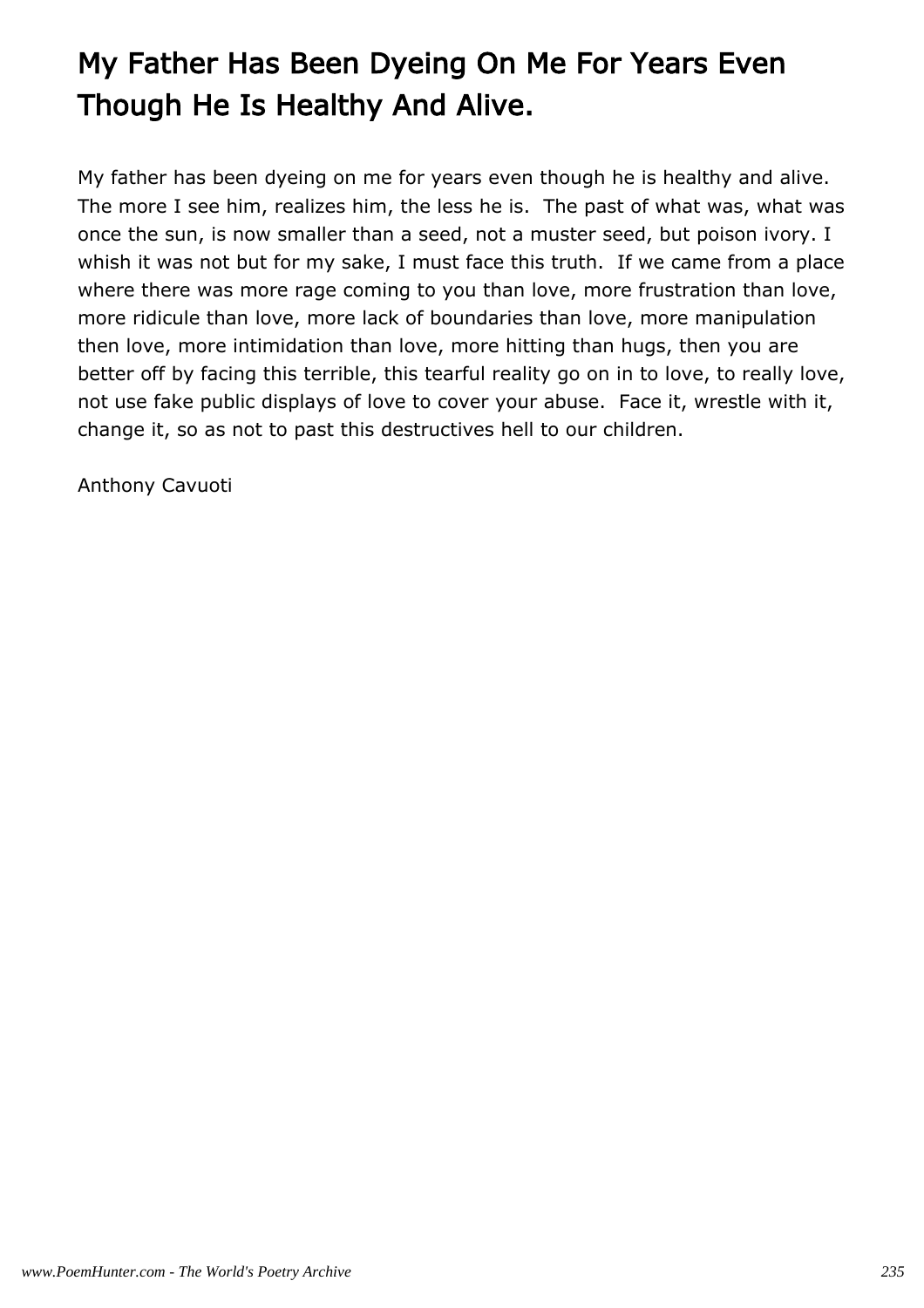## My God, My God, Why Hast Thou Forsaken Me

My God, My God, why hast thou forsaken me, we all have such moments, all seems hopeless. There is nothing, still we go on, we find a way. If we have done works of the soul, if we have moments before the cross where we where true to our core, those muster seeds will carry our depths, our soul, our life to a new life here or to new lands, to new hope, to more noble fulfilling desires to better more refined worlds to come.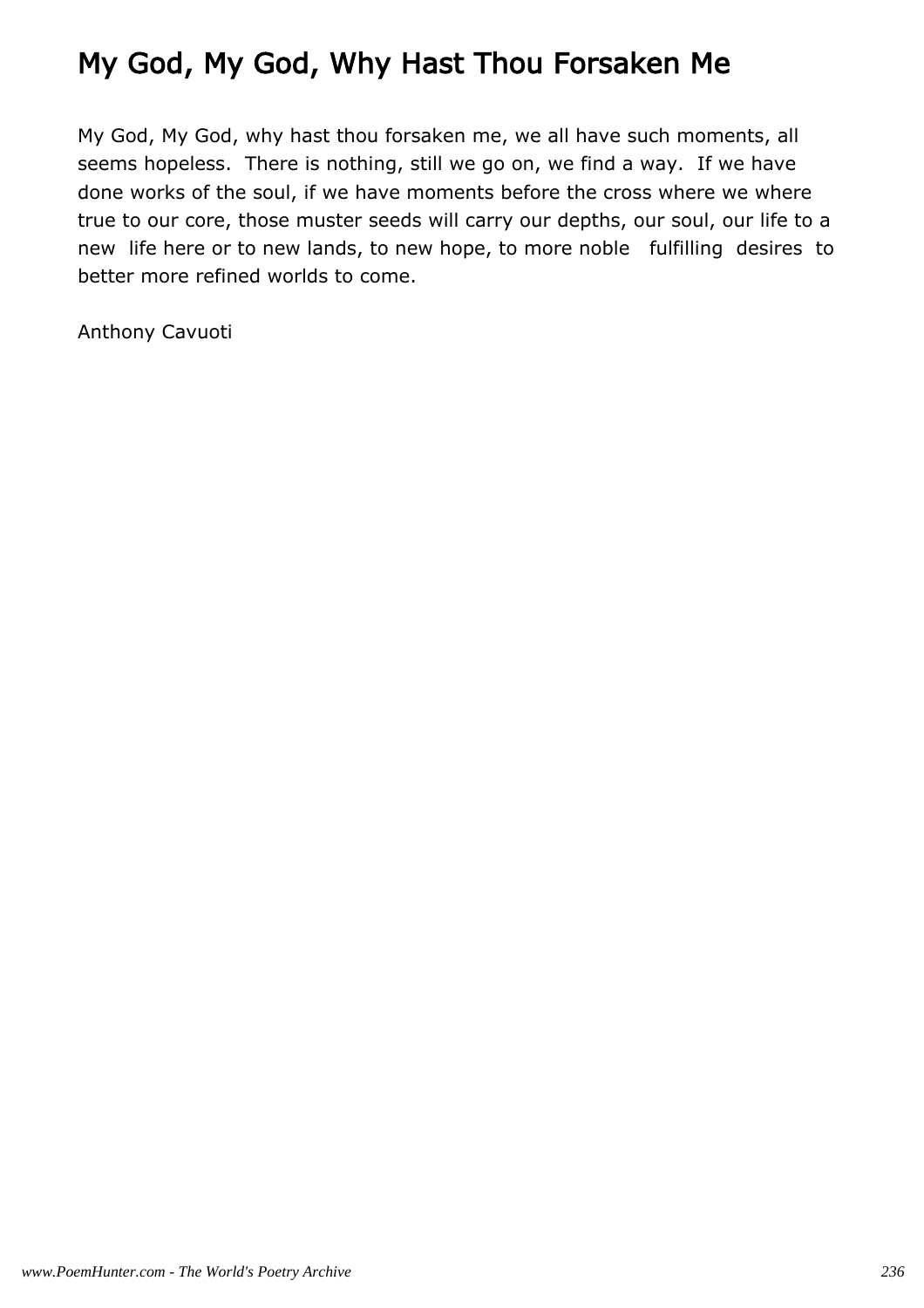### My Heart Yearns

We are all so lovely and wise, but having to survive, stay afloat, flourish we put a great amount of energy into lower levels, in fact we apply our higher levels onto our lower levels, if you do not do so you are considered neglectful, not taking care of business. So much of my life I have been guilty of this, yet as I take care of business more of my heart yearns for more of the innocent ways of putting truth, kindness above all.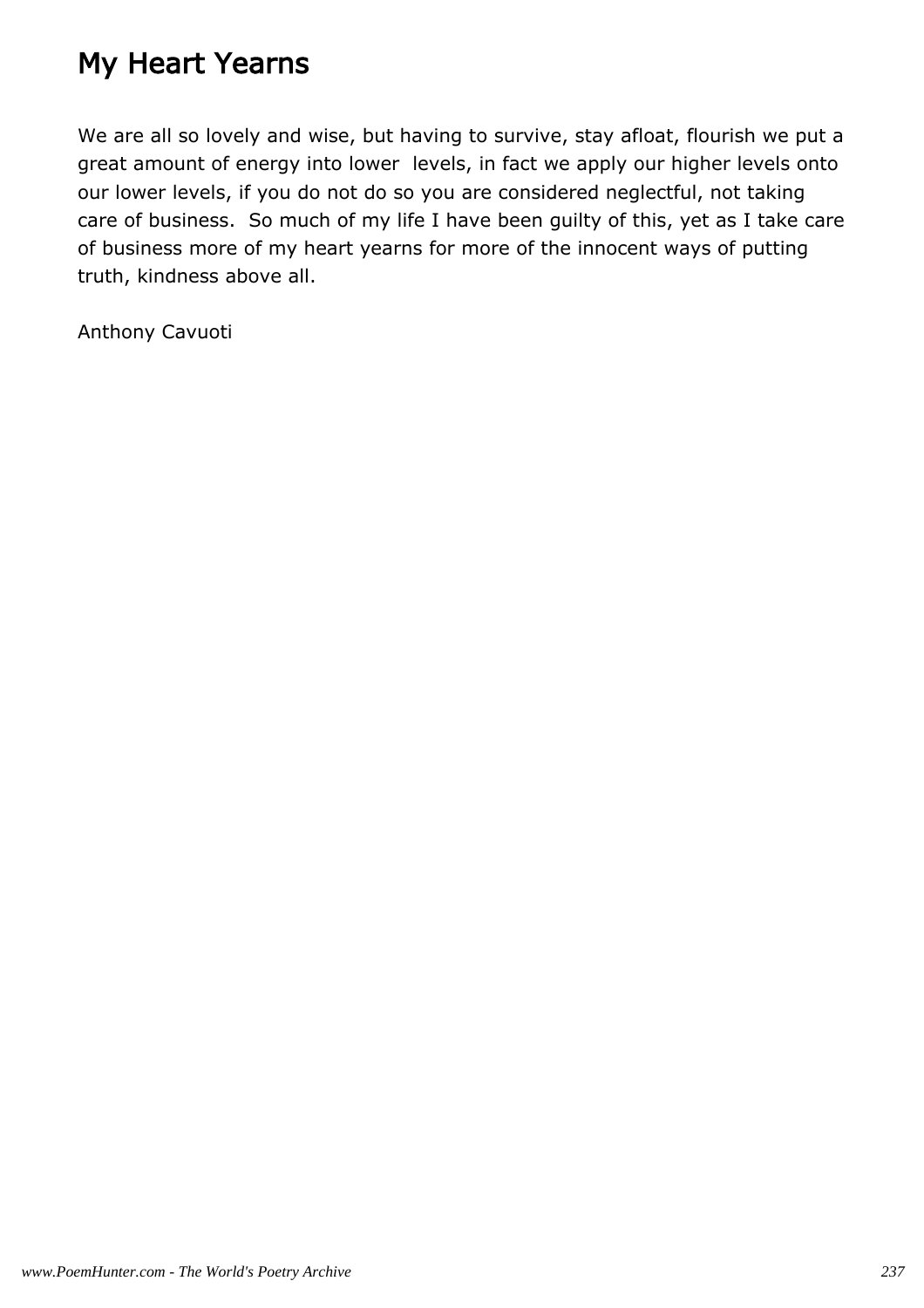## My Unclear Subjective Emerging I

My unclear subjective emerging I of me is not looking for resolution, meaning, nirvana, heaven, paradise, or non existence, it is simply striving for fulfillment, expression, to fully experience the maximum intensity and radiance of its aliveness, each life is simply increasing the wave of my passions, of my emotions, of the tides of my rising being in which it reached the pinnacle of which I am right now. But this wave has become conscious of itself, and I was born trying to escape it, out run it, but by chance I am body surfing on it, trying not to be thrown off of it as I ride it, to where, I do not know. I sense it, I intuit it, I trust it, even in the storms, most of the time, enough of the time. It is not great acts of heroism, great works of achievement, security, victory and recognition, that resonate most real in us, that give us the most sustaining joy, it is those real moments, tenderness, expression, our truth, love, and even resistance of the powers, of the pleasures, of the standards. of the securities, of the overwhelming traditions of lies that the vast majority of take to be real, such give a little to parts of your ego, take greatly from your soul, and/or dignity.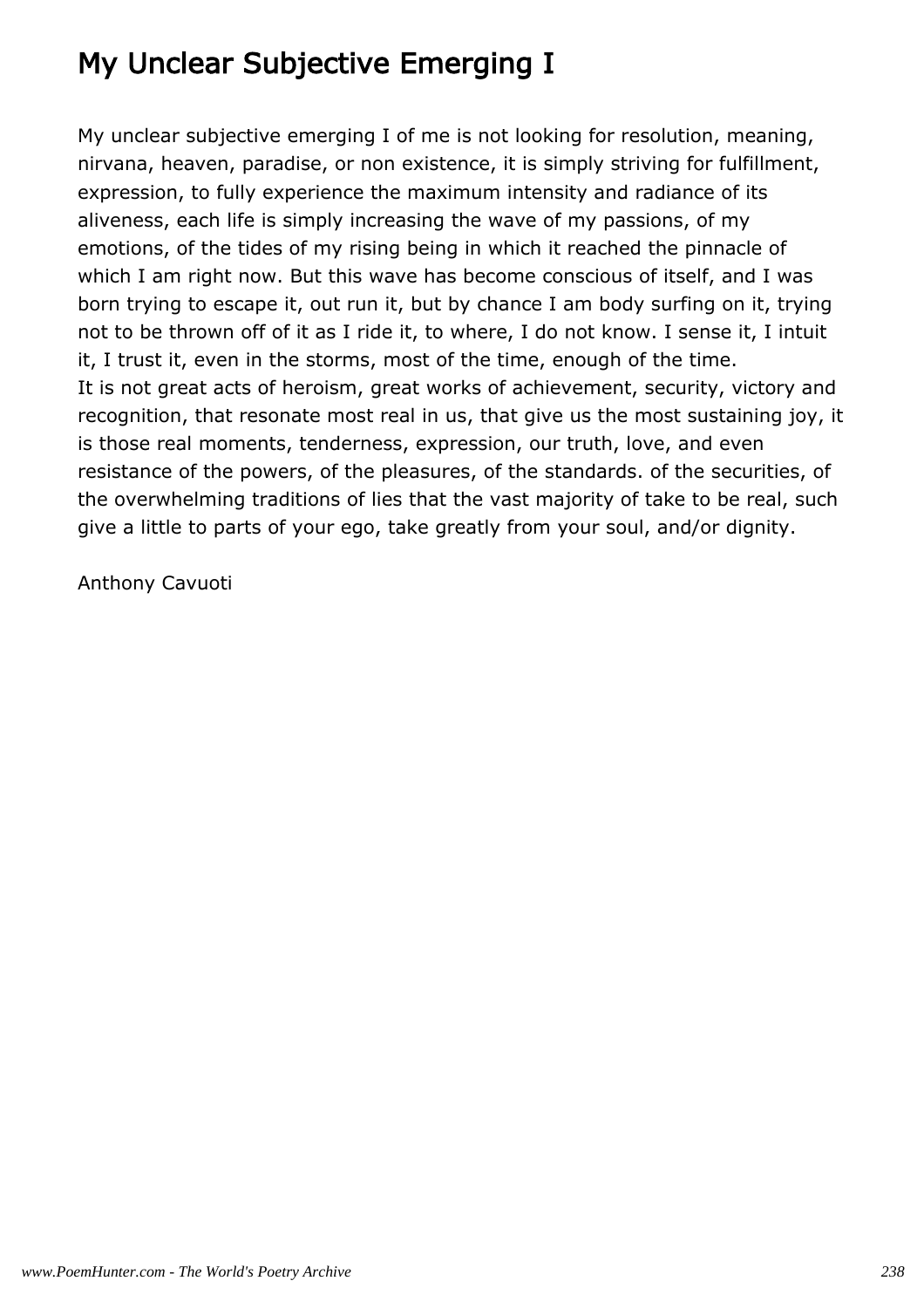### Narcissism Is The New Normal.

Narcissism is the new normal. It is Now considered a sign of strength, of virtue

Like in Roman times, generosity is considered a pathology, A weakness.

If you do not Comment then this applies to you! ! ! ! !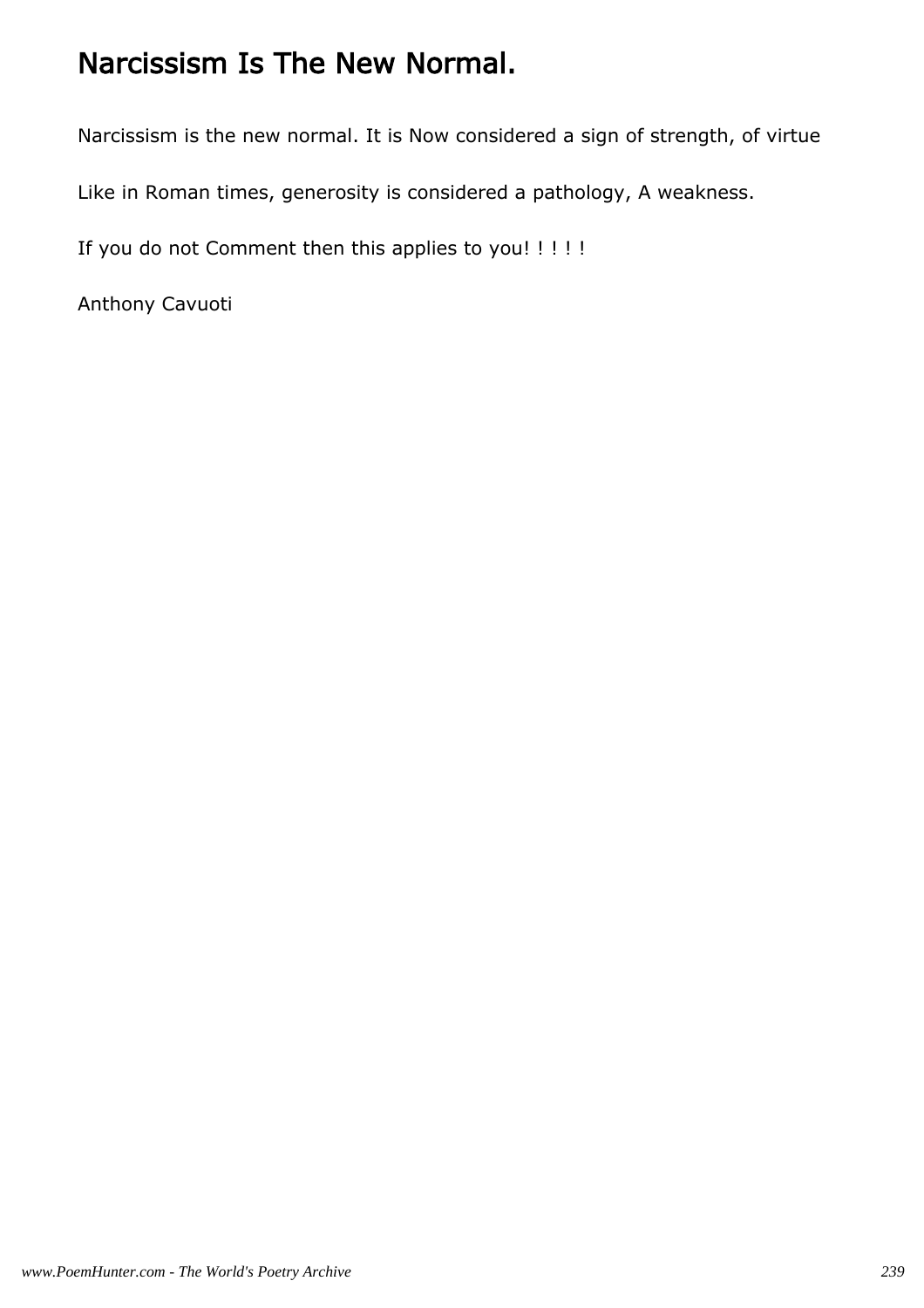#### Narcissism.

Don't mistake obnoxiousness for confidence, for strength and for pride. It is blind and useless narcissism, conformity to establish powers. A superficial charade charade massed as vitality.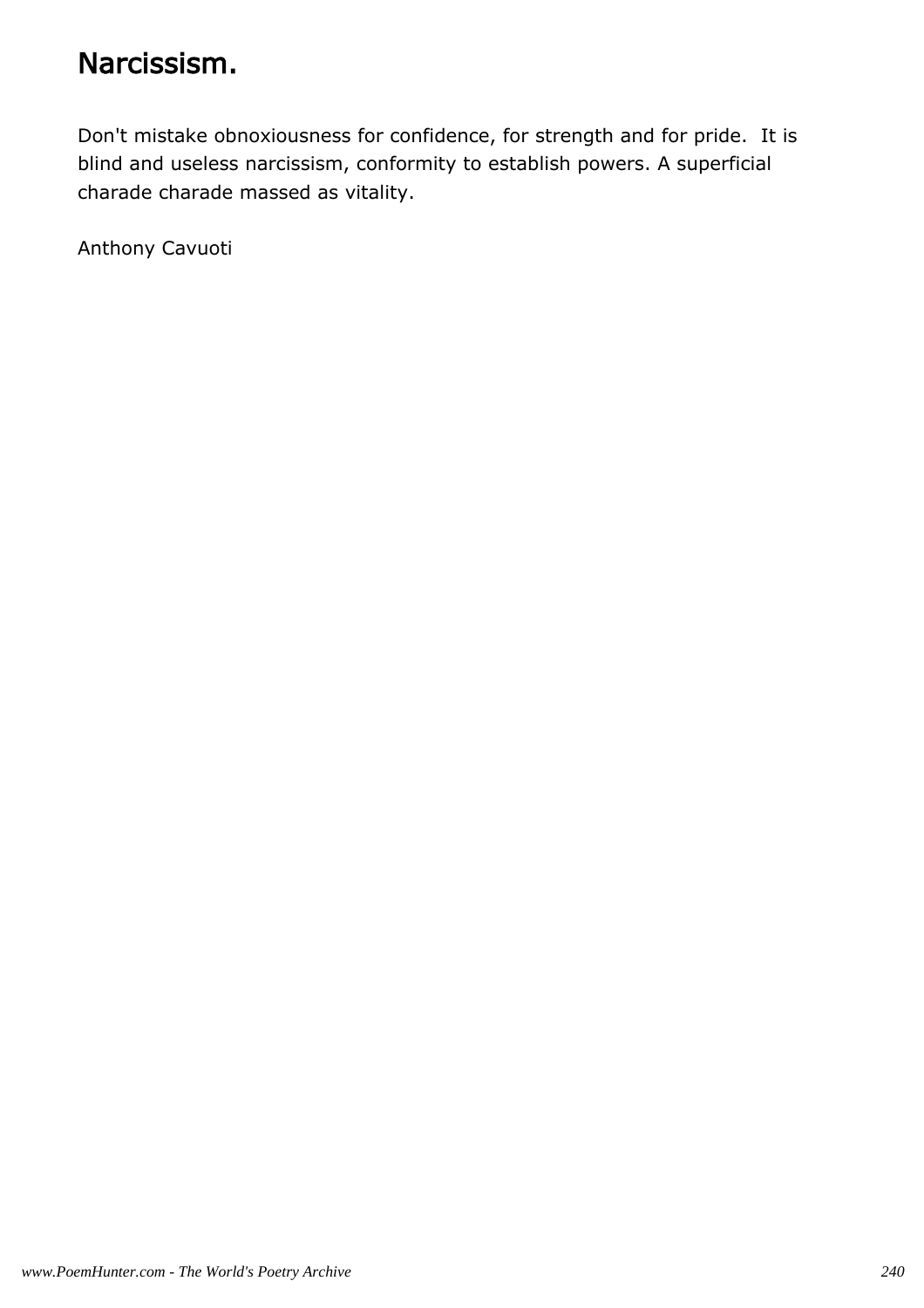#### No Matter

No matter how unfairly you have been treated,

or misunderstood,

when you bring out the best in others,

support that,

life will find a way to bring that out of you and

support that!

Copyright © 2015 Anthony Cavuoti All Rights Reserved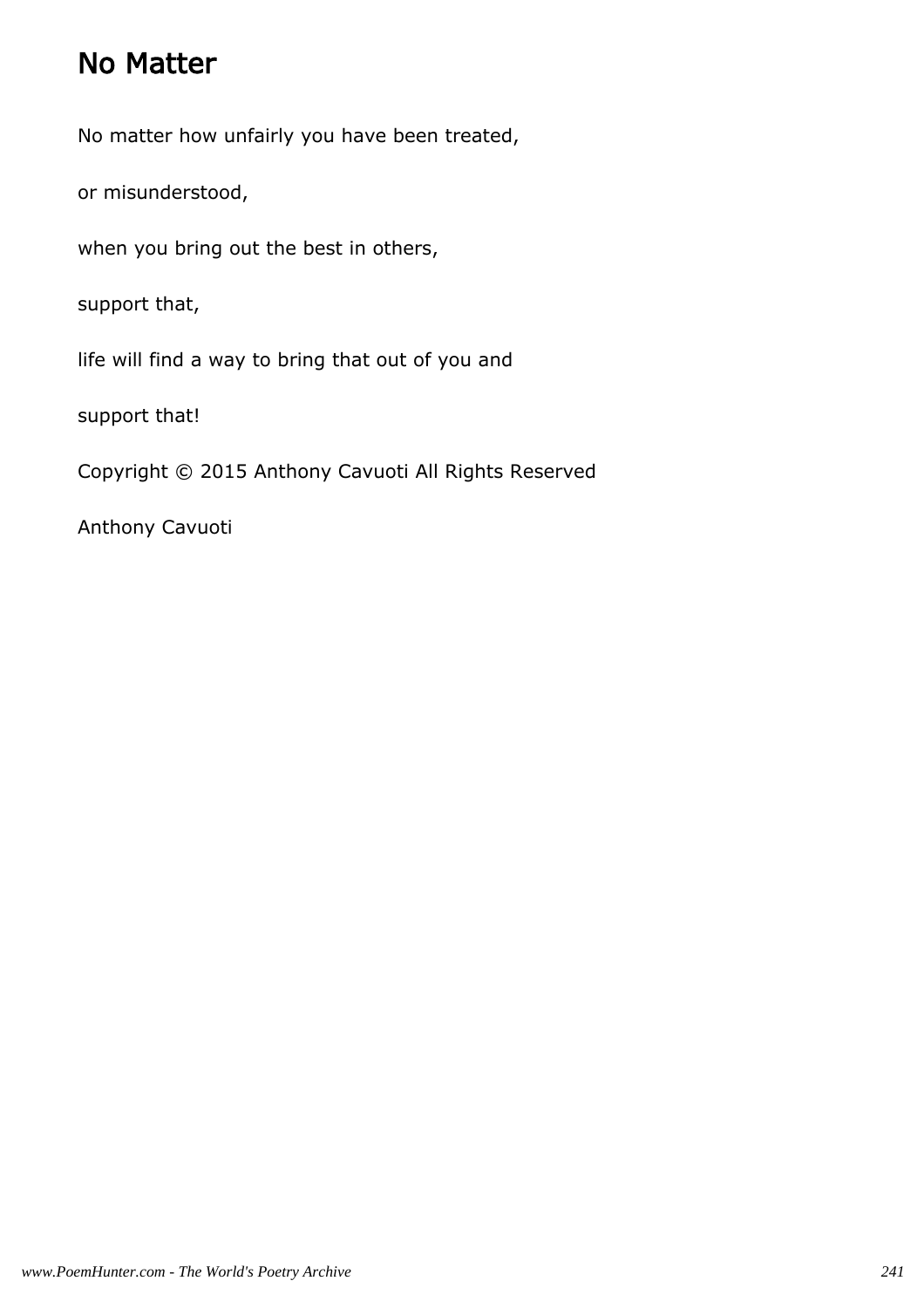## No Matter How Far We Are Apart Physically Or Emotionally.

We spent a beautiful day together.

She showed me her places. Introduced me to her friends.

We made love that night.

The Next day she asked me to meet her at her church.

I haven't been out of her or her soul since. No matter how far we are apart physically or emotionally.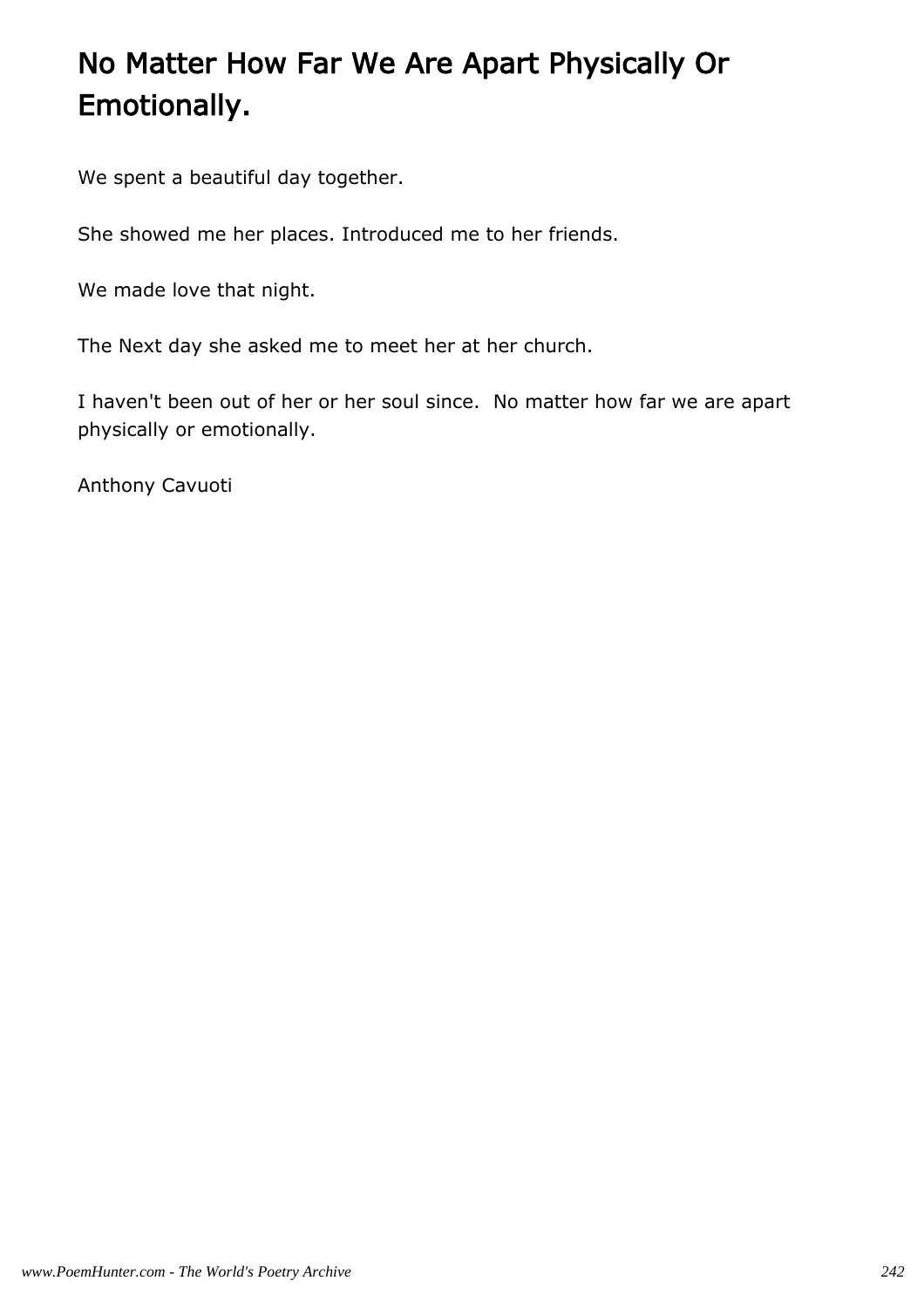### No Matter How Good Or Painful

Facing our feelings and emotions, no matter how good or painful, owning them and coming up with effective strategies to express them, to be heard is a great deal of what life is about.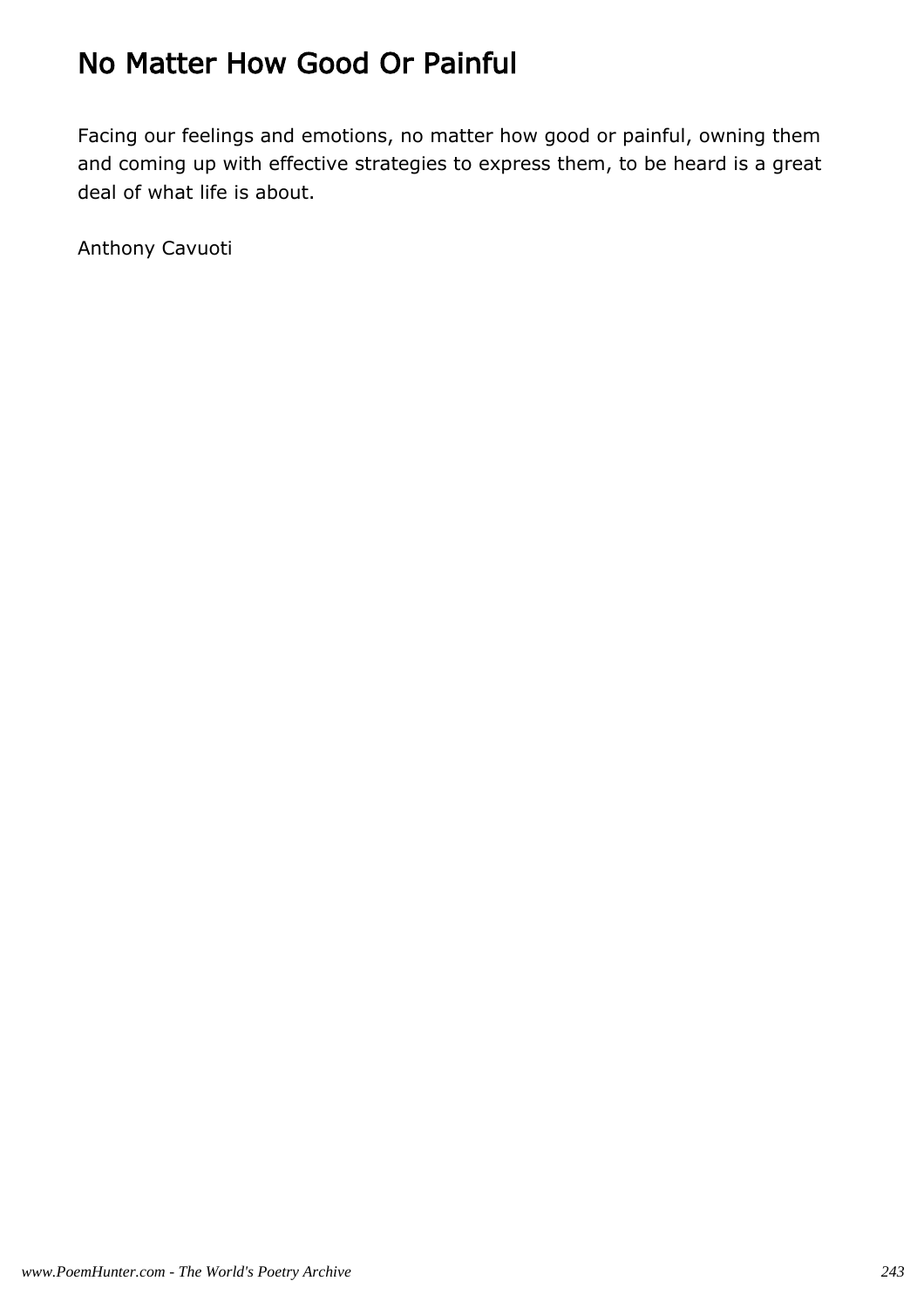### No Matter How Much We Lose Ourselves,

No matter how much we lose ourselves,

hide from ourself

the voice of our depths still calls us, still guides us to broaden horizons of our being.

The inner voice of our soul and our regressions beckons us to chew the past traumas,

neglects and outdated ways of being.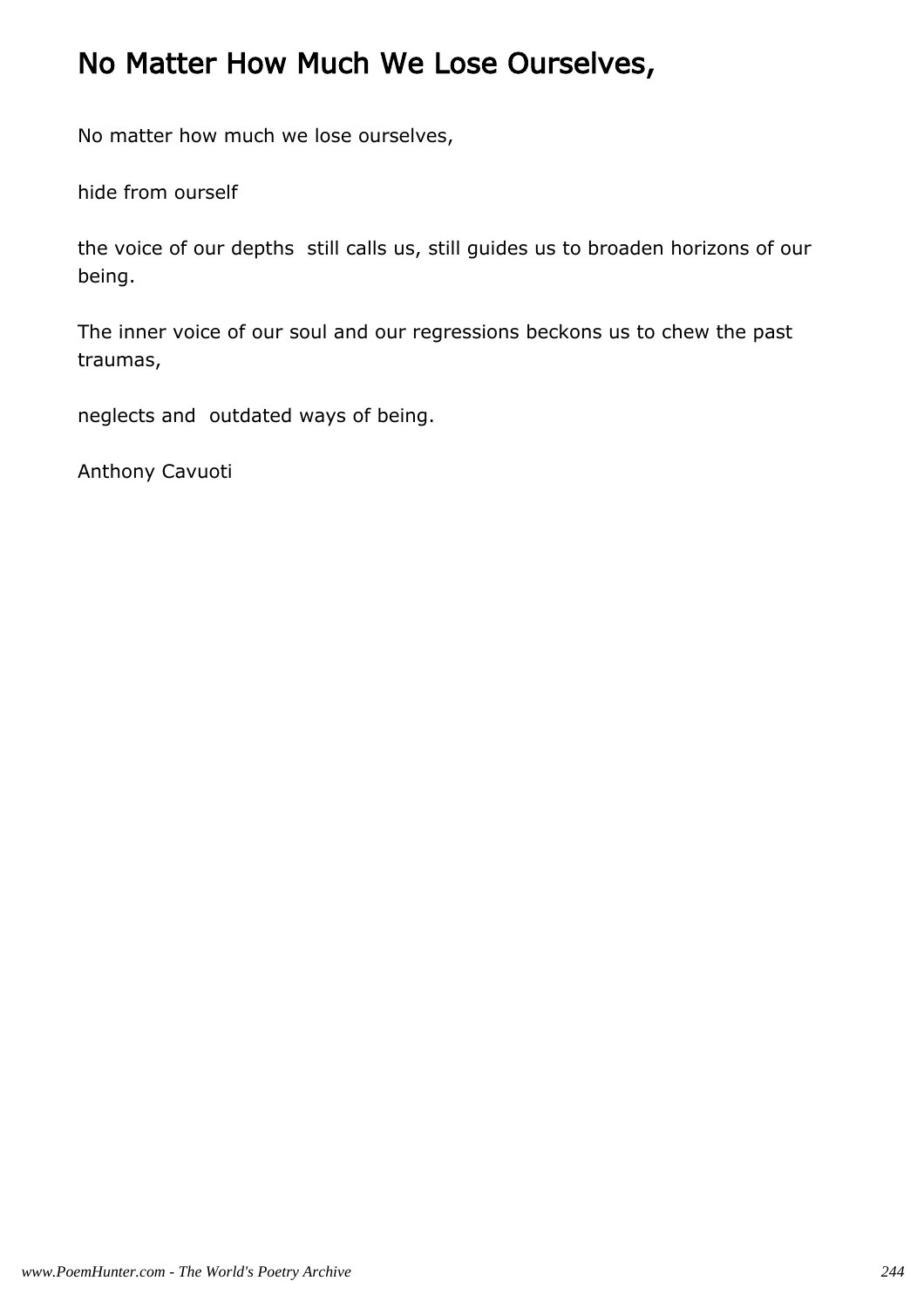#### No Matter Where You Are I Am Always With You

When you are lost, I have you. When you are apprehensive, I comfort you. When you are uncertain, I am solid.

When you are alone, I am with you. When others slander you and persecute you I cherish you. I do not judge you.

As you come closer to me you free yourself from the vanities and illusions that you mistaken as real.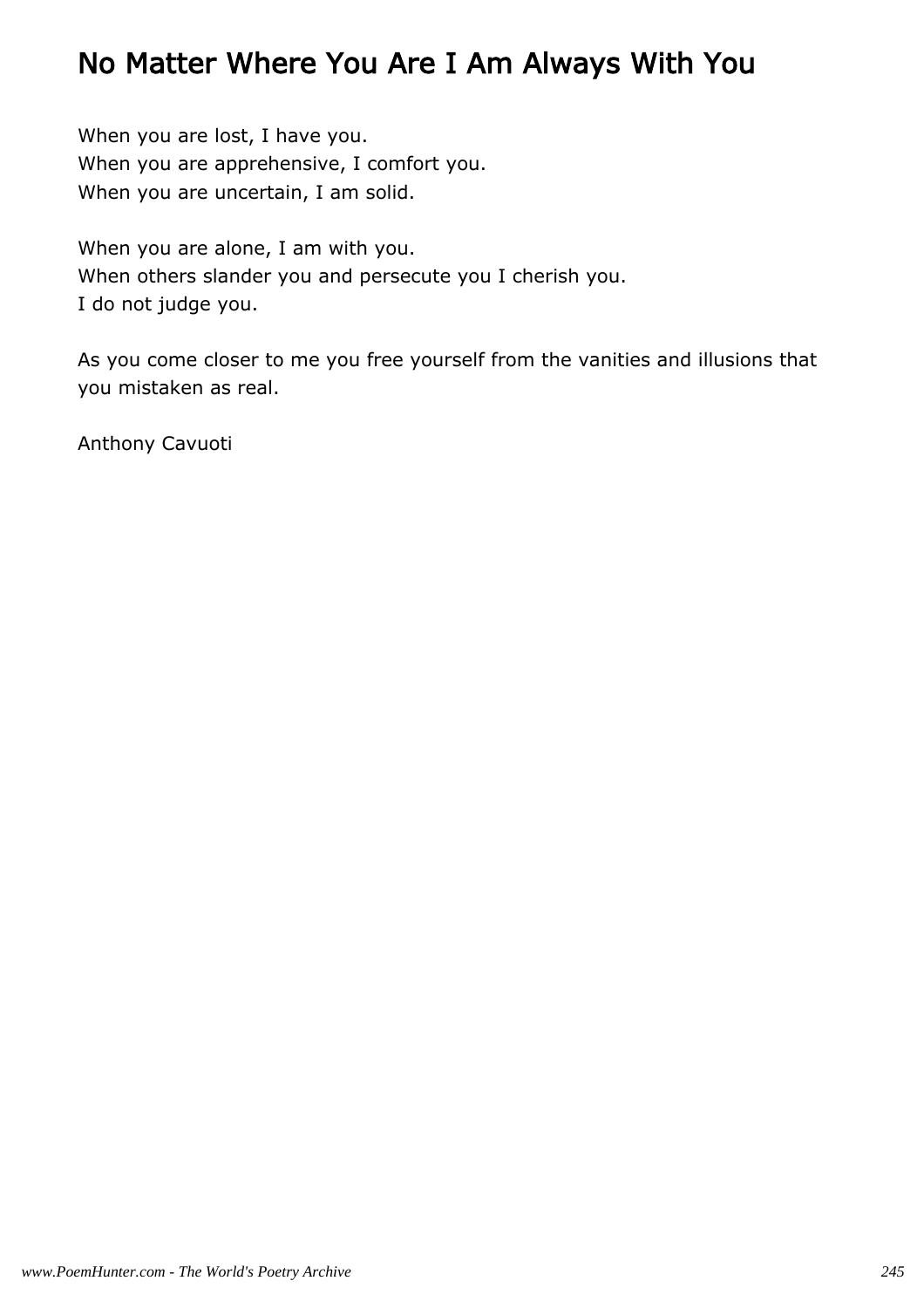# No Wonder Why Emotions, Feelings, Violence And Love Become Interfused

One of my clients told me today about the terrible abuse she experienced from her boy friend. As well as the ways she emotionally abused him. The destructive dance of fury punctuated by moments of passions they mistaken as love. Later that day I heard a child of about one and a half years old cry out from a church parking lot next to my apartment, his mother was yelling at him, then she spanked him on the bottom, then she picked him up and he melted into her. She is his world but the violence on many levels was done. No wonder why emotions, feelings, violence and love become interfused and later played out so destructively.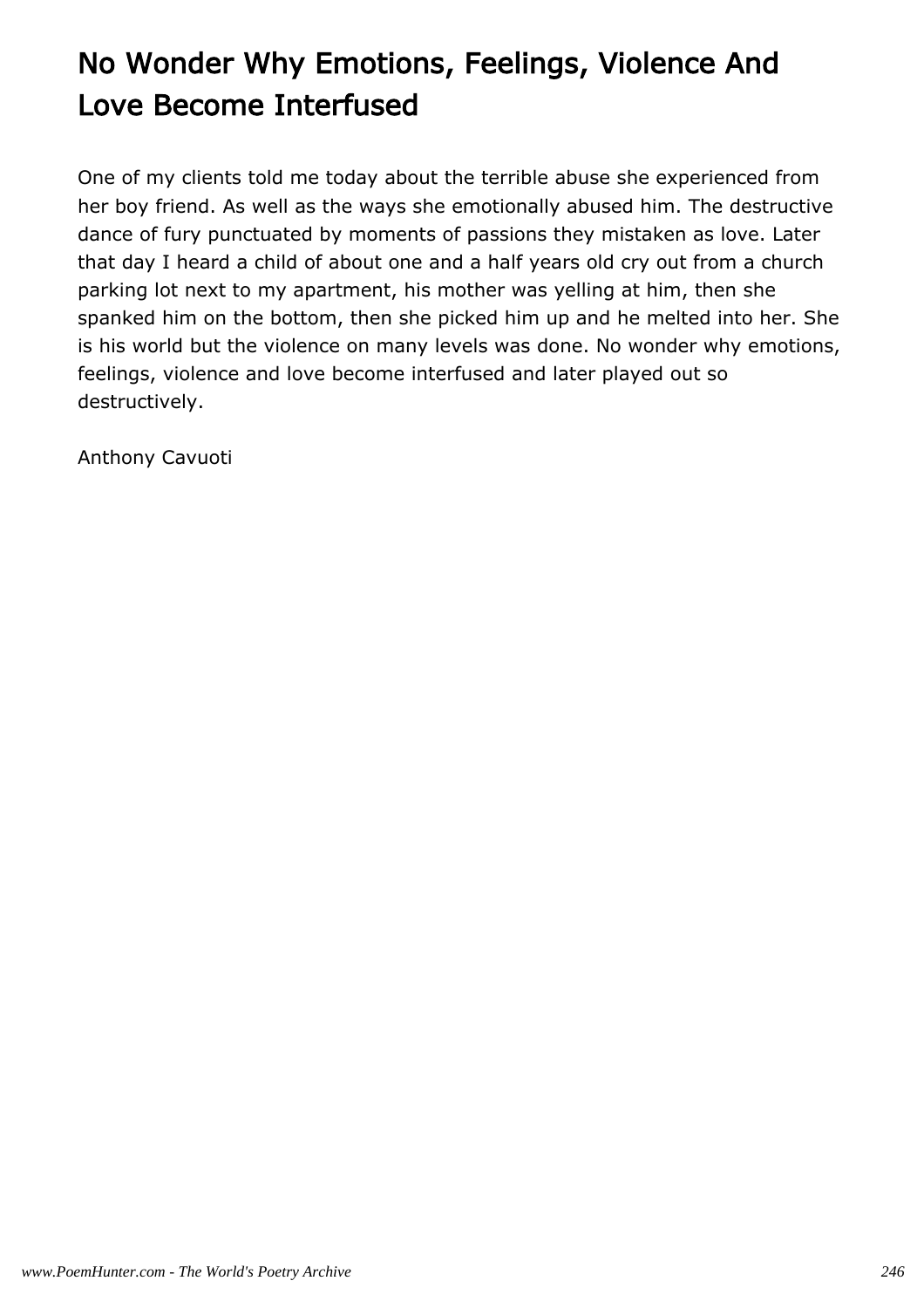#### None

Life is the expression of the desire of the soul to manifest and to share what it uniquely perceives and feels. Columbus's essence is deep in discovery

Buddha is the essence of wisdom, the triumph of wisdom?

Christ is the essence of love, the essence of wisdom, the triumph of love, the triumph of love.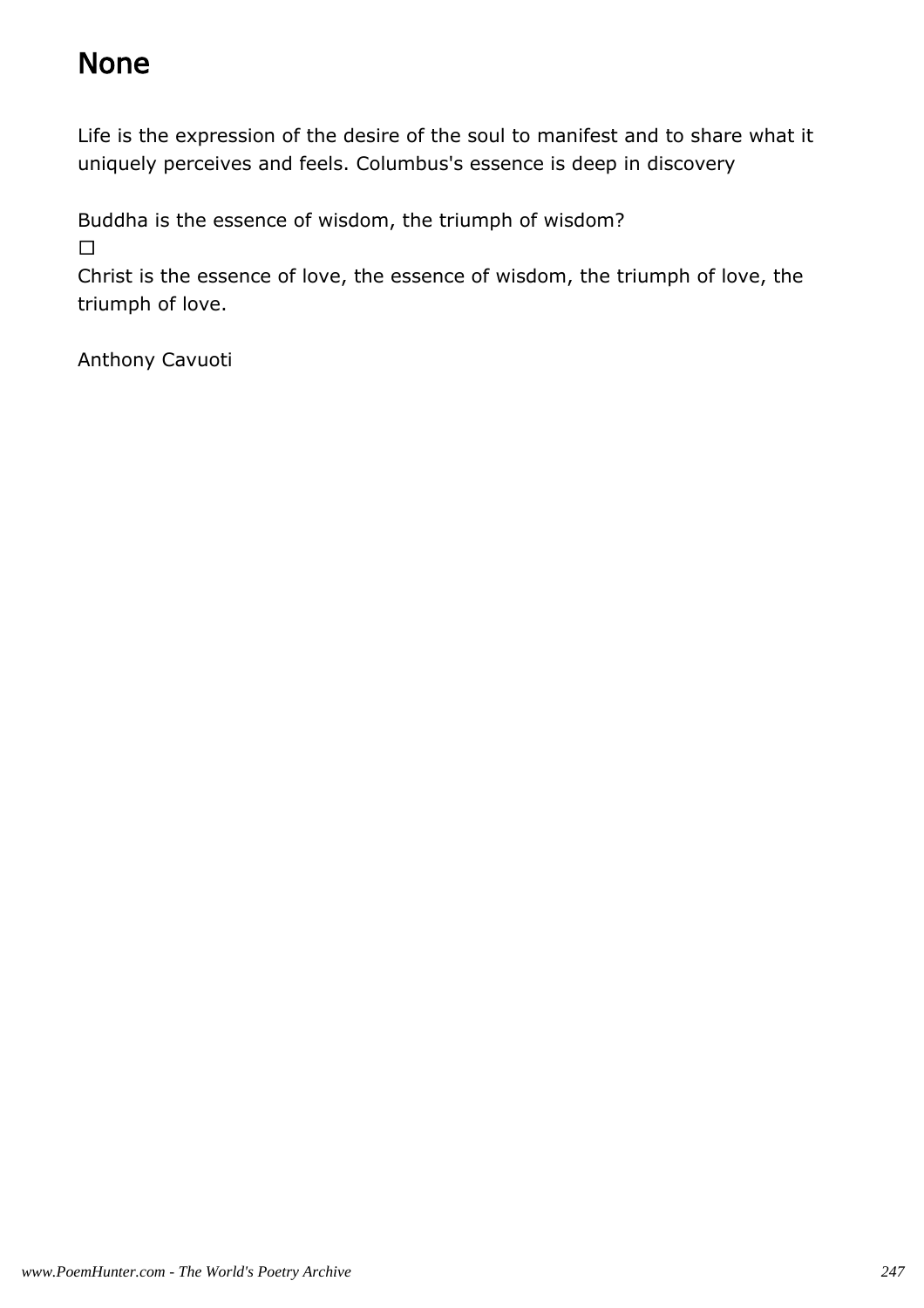### Not You At All

Everyone has deep issues, which are really diamonds most do not know how to mine their diamonds. Most deny their diamonds, or keep them buried, mine them, your issues are your tools and skills, which save others. They are you but not you at all, your mistakes, sorrows, and pain, intersecting with humanities crudeness, ignorance, greed, and selfishness, if you come to light here some, through this forest of plastic, video, soundbites, pretense, hate and ignorance, you will come through, shine forth anywhere in this, all universes, creations.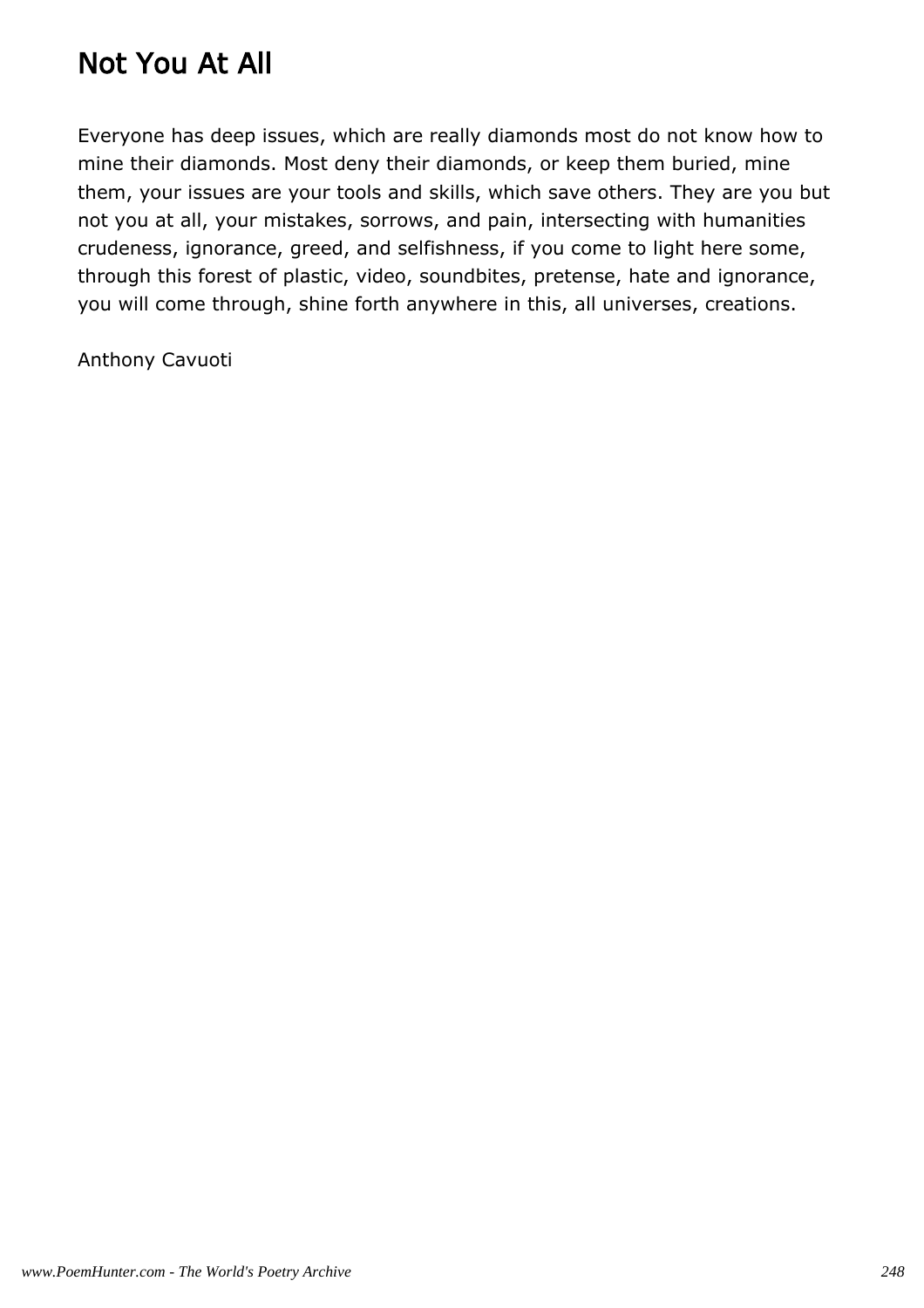#### Now That She Is Gone

Now that she is gone she is more real to me then the air that I breathe.

Then the thoughts in my head.

Then the dreams of my ambitions.

Then the fire of my desires.

I feel like the devil cast out into hell, never to see light again.

Sealed in pitch darkness alone.

I feel like I'm bleeding out

No transfusion.

I feel like an aborted fetus.

A million galaxies,

A million sunrises of her wisdom shine from the darkness within.

I did not realize how great she was until it was too late.

She was very flawed.

That's exactly why I loved her so.

She embraced her inperfections that made her so perfect.

This will not stop her from being, from living her truth.

My arrogance got in the way.

Part of me does not want to get over her.

There is no getting over what is real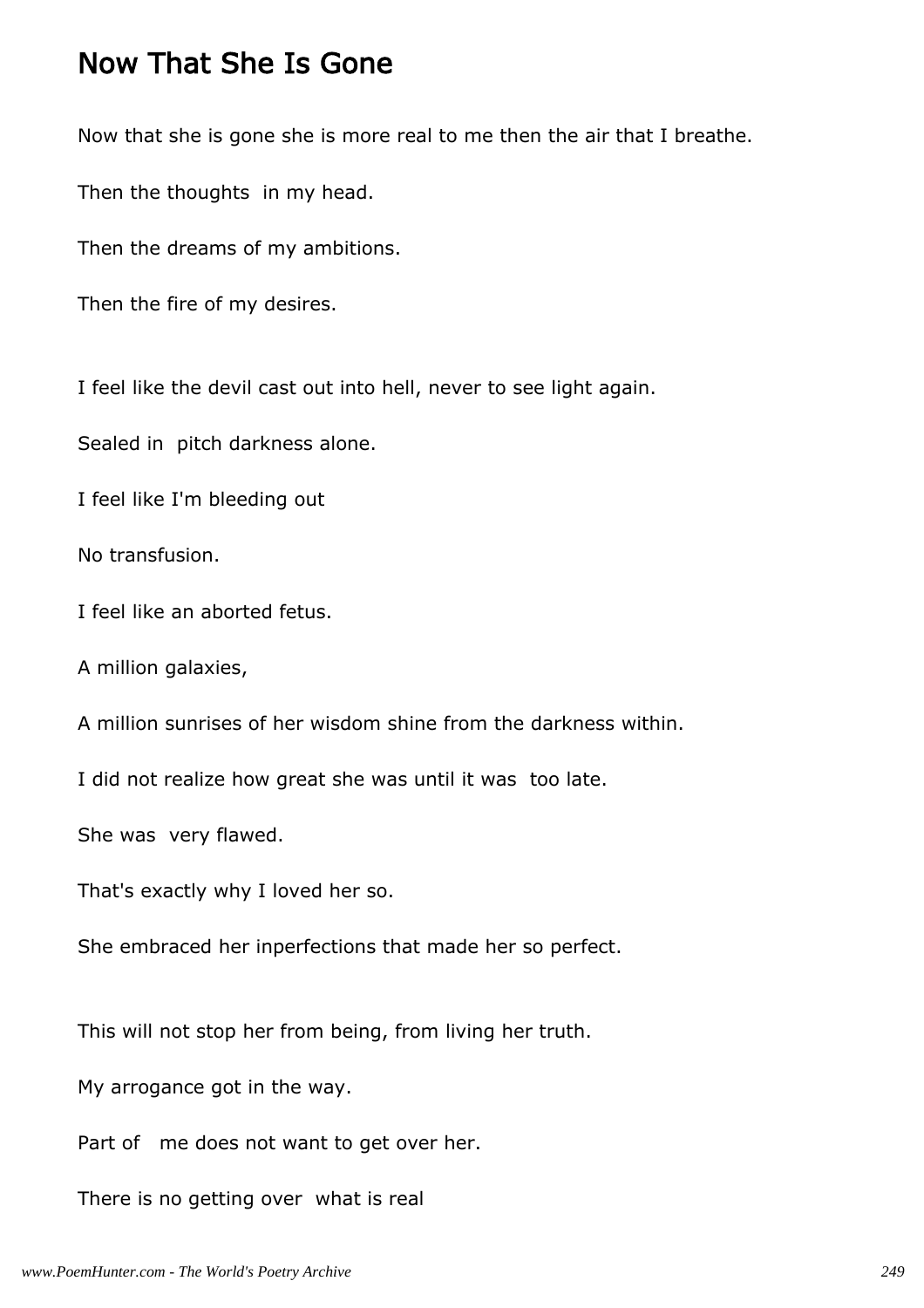You have to digest what you lost and what you game through your despair.

And how I hurt, how I hurt!

I survive

lesson learned

I surrender to my despair for what I lost

The bitter taste of loss.

The sweet taste of one's having!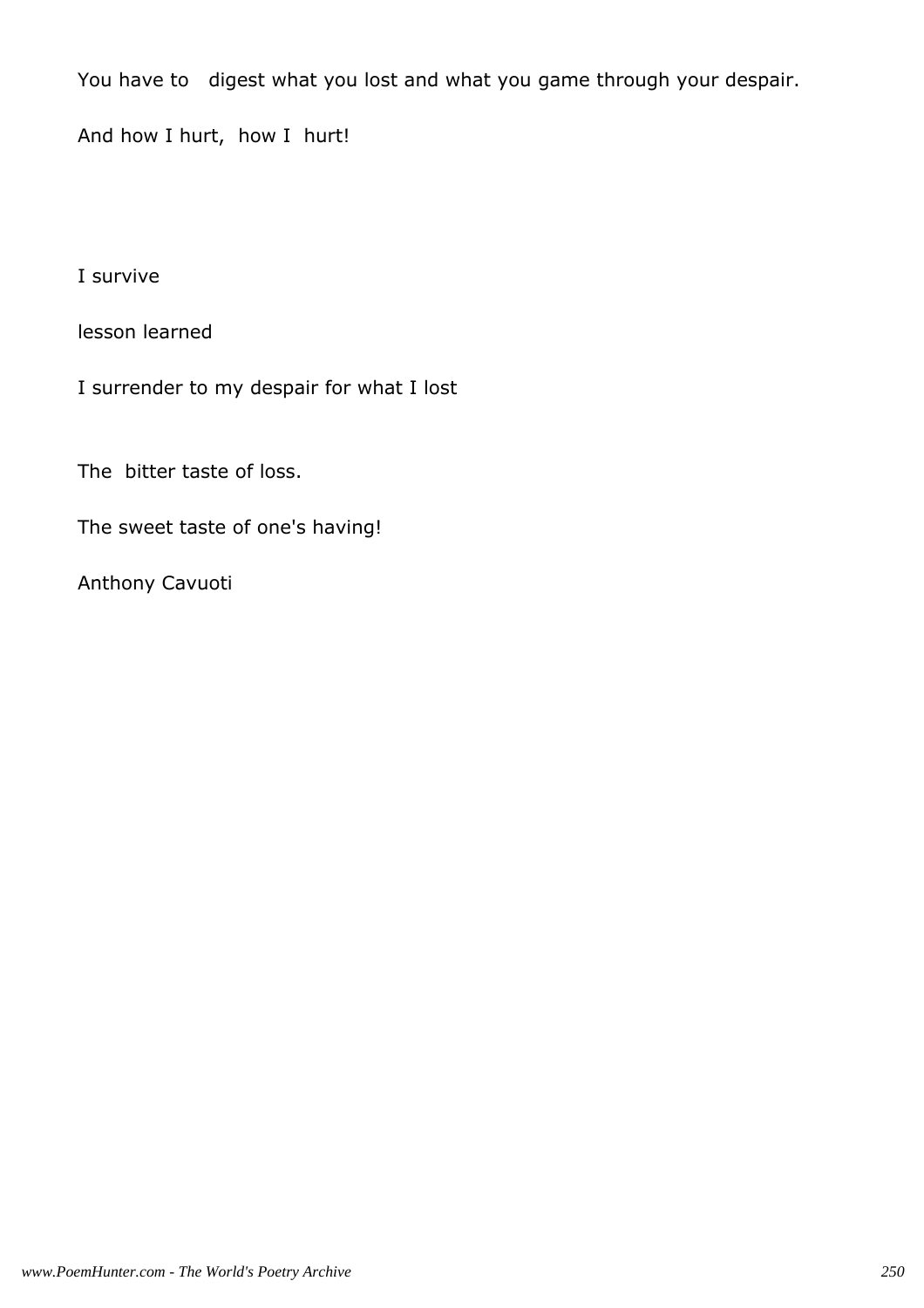## Now That She's Long Gone I Understand Her Now More Than Ever.

Now that she's long gone I understand her now more than ever.

The more I digestive the time and memories of her, the more I appreciate her

Now that she's going I understand her more than I did

I did not know her

now I do

I did some things

and she did some things

I wish it wasn't so

but my God how I miss her and how I appreciate her

She really was an artist

an artist of life

I Thought I was an artist but I was conventional as compared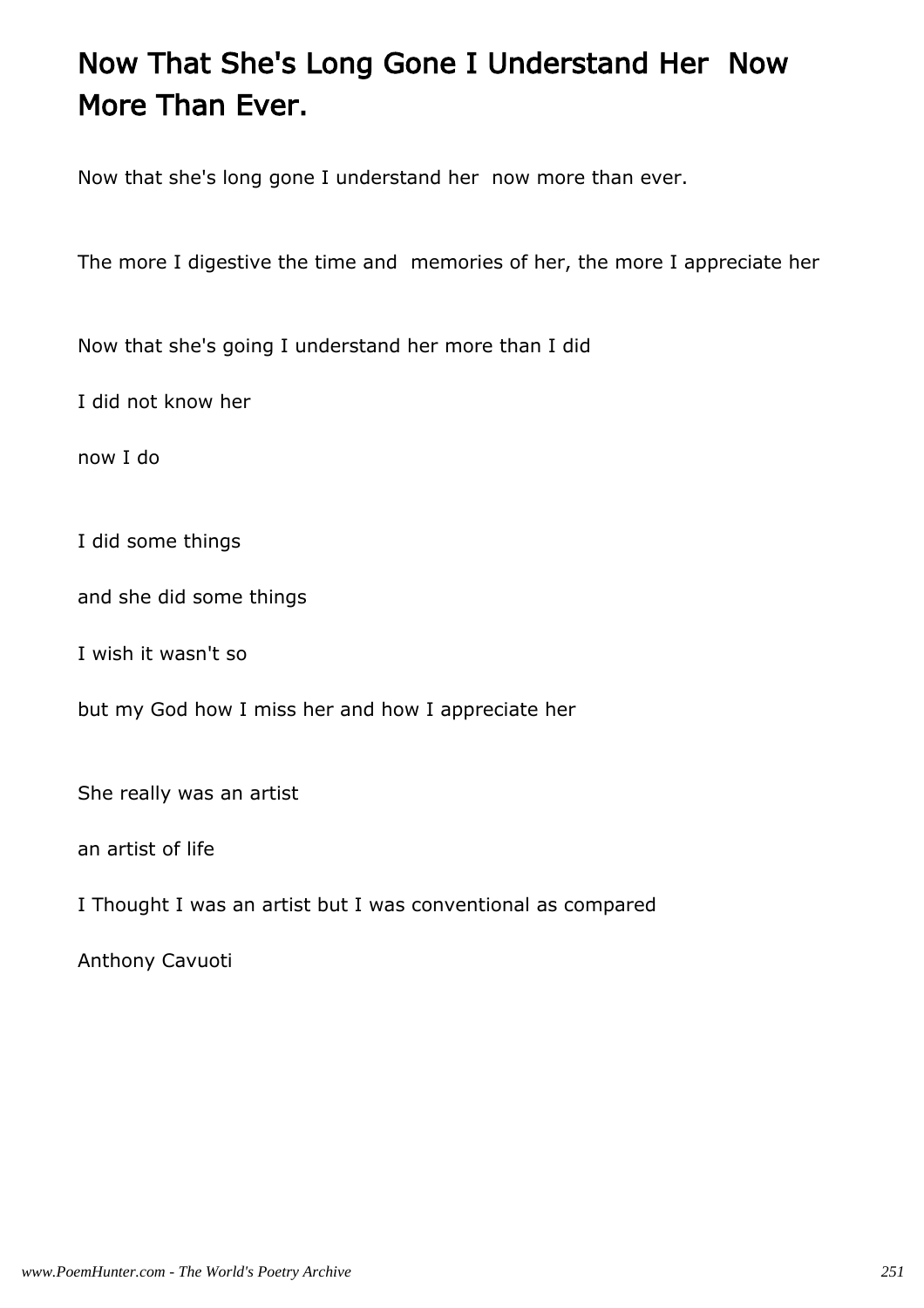# On The Inside

If your family loves you on the out side and hates you on the inside, that is worse then hate through and through, for you have a hard time not only seeing it, but excepting it, thus making it more difficult to detach your self from this poison.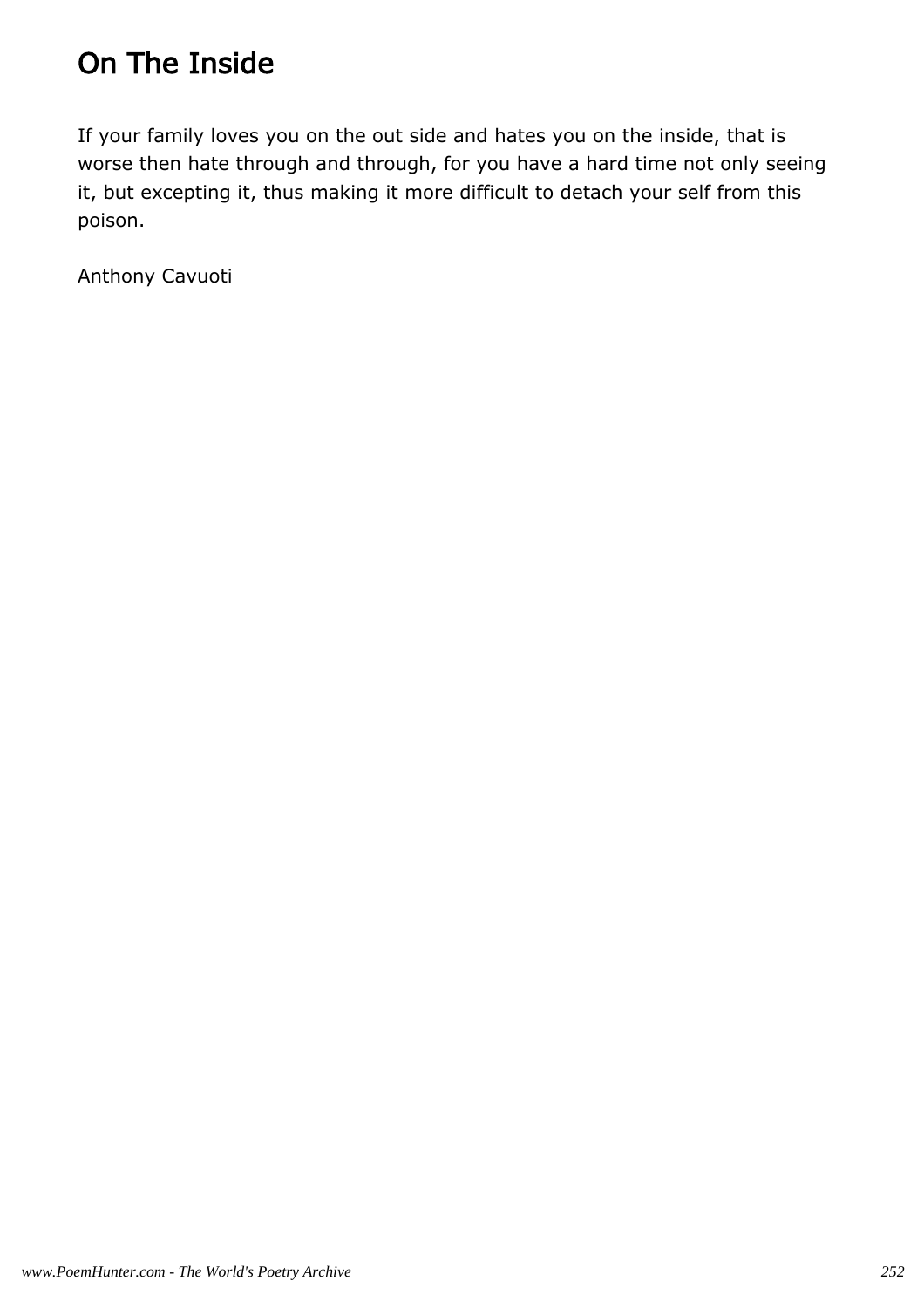### On The Service

Some people so generously, so freely, so nobly, so eloquently, so obviously provide you with two pounds of the most, very helpful, even vital assistance, on the service.

but underneath they have given you ten pounds of hurt, anxiety and doubt.

The are more than Passive aggressive, rocks in food, sand in your drink, They are hate in love.

Hate pretending to be kindness, generosity, and love.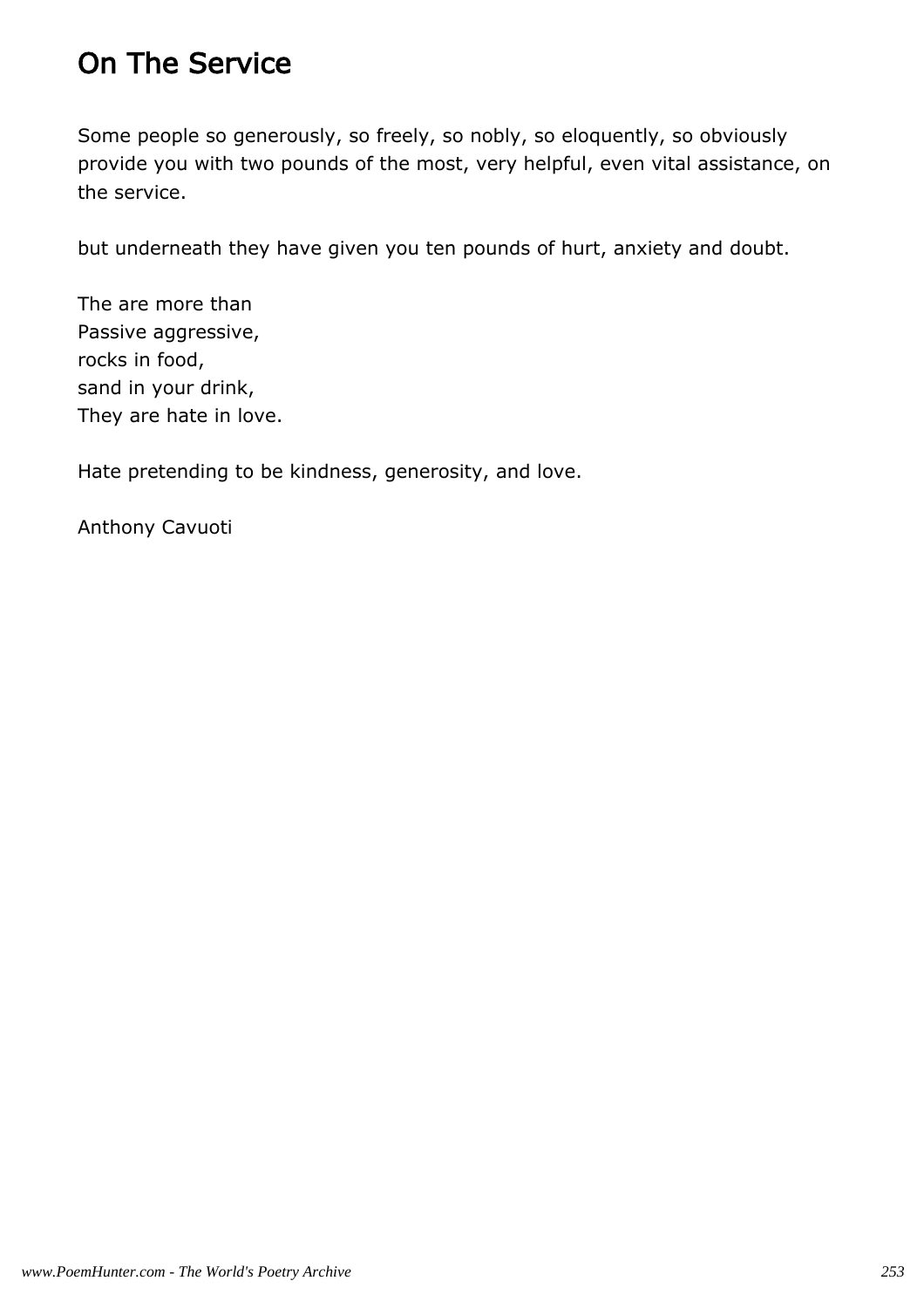## Once More

In deep peaceful sleep and death we are with God. We are the fish, God is all great lakes and oceans and we peacefully exist in him. In this life others needs of us awaken us from sleep.

In death other souls, loved ones and worlds might enchant us to go out down a stream, or river, away from gods center, away from our home, out of the lake and that life will be just as real as where we are now. From God to God once more.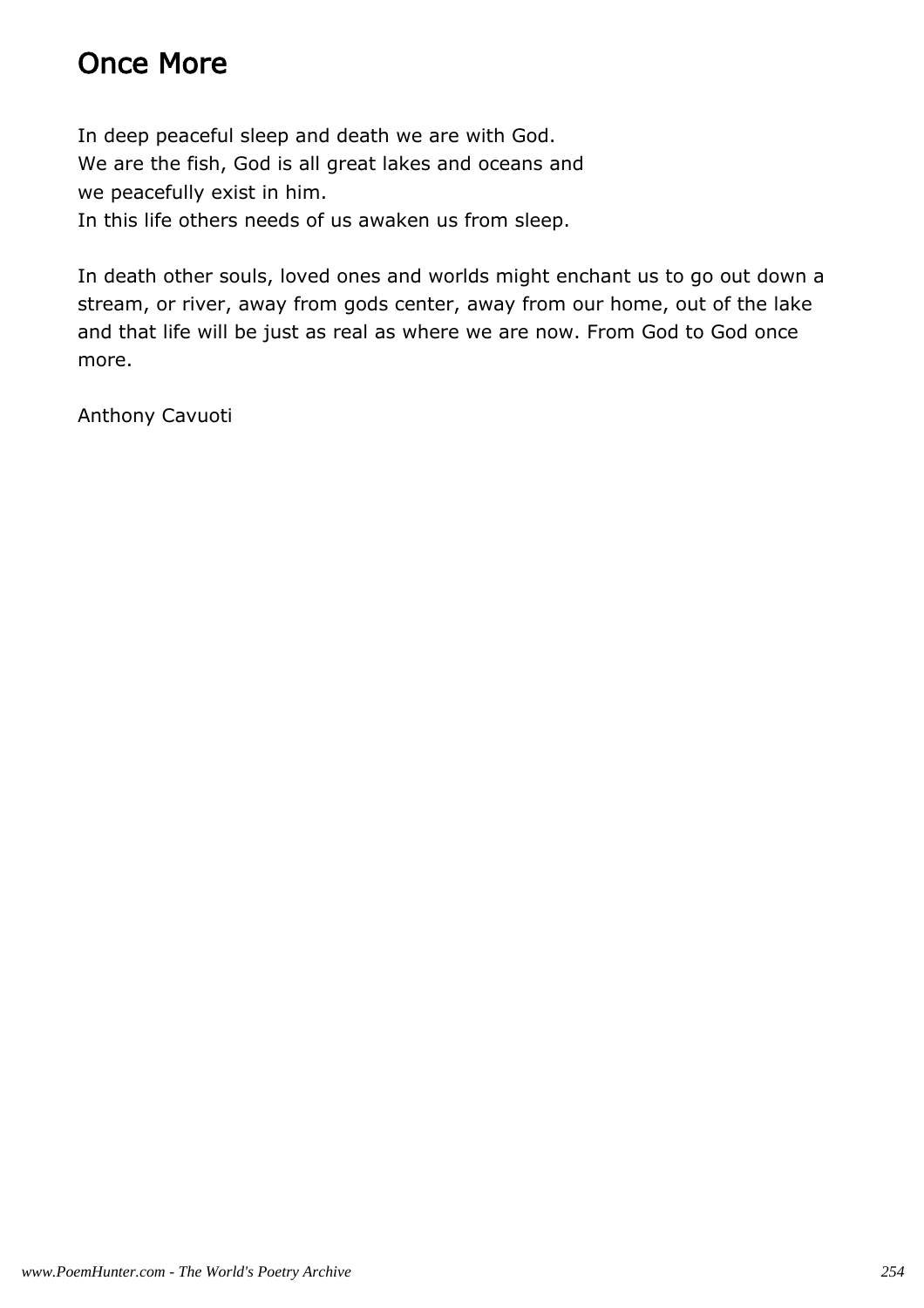# One God Cares For You, The Other Is So Great He Could Careless

There are two kinds of Gods, one is always making creations, life, creatures, beings, consciousness, and going on without looking back, creating even more spectacular creations, universes, multiverses, ever greater complex life forms one more fantastic than the other.

There is another sort of God, one that creates a universe but gives a ram about the beings he created. This God is there, this god stays with his creatures, with her beings as they struggle, as they strive, he gives them space and the ability to co-create with her. The other god, could care less, he has other better universes and forms of life to make.

in this universe in our life now, these two gods are fighting it out, in our life now we are fighting it out with them as well. Do you want the greatness of the narcissistic God of cold selfish greatness. What a price you pay for being like this god or worshipping this god. He just made you to prove to himself how great he is, or do you align your self up with the God that gives a tam about you, he made you because she wanted to share herself and all of creation with you,

What is your choice let me know and why, it says a lot about who you are.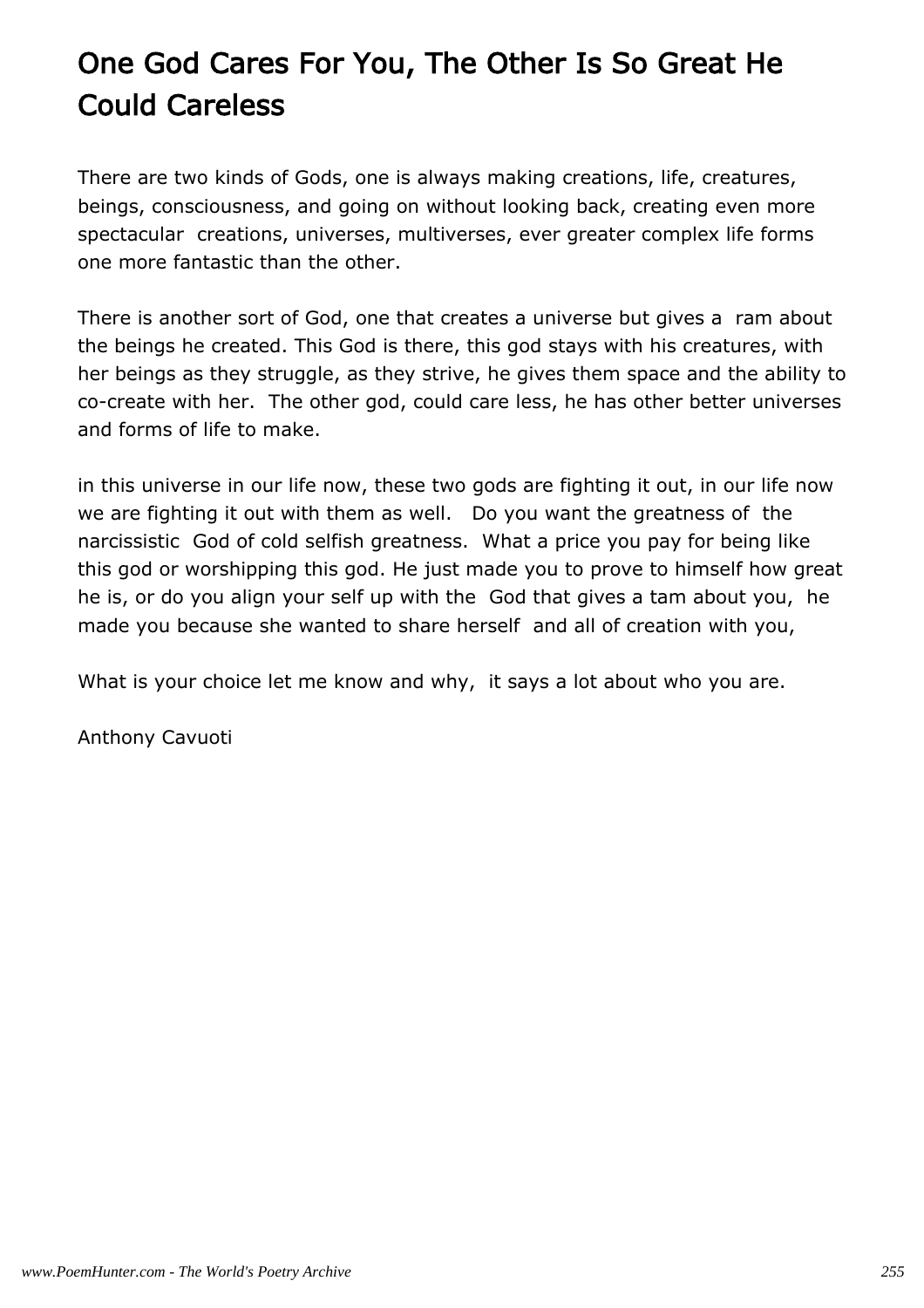# Only Perpetrators Think Them Selves Queen Or King

Only perpetrators think them selves queen or king, they kill you and have other believe you are mean, leave them alone and watch them fade, they are the reason for their own lack, they take and give their own denial issues back.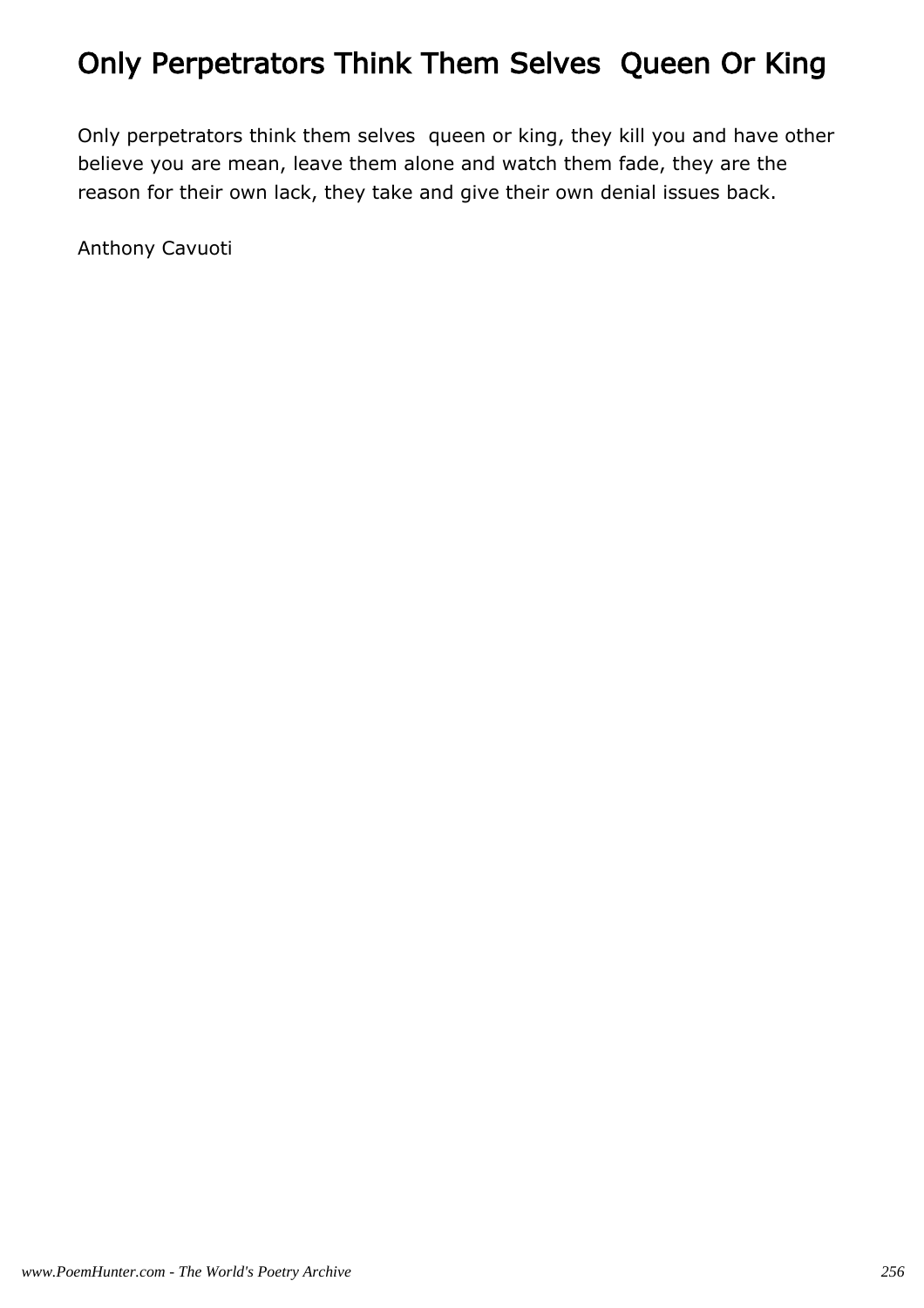## **Orientation**

We all are slowly but surely learning to identify with the tender and loving sides of ourselves, that is to be more empathetic, we get seduced by others as well as our (sexual) powers, but when we learn to put our children first everything takes balance. Some people don't fear life that is great but we are learning to be more tender and loving towards each other, people are learning to face their truth, and not act out what was done to them as children. Not To take refuge in fame and power and drugs and sex, they're all great but they are no substitute for the real love, attention, and reflection that we should've received as children when our brains were forming, plastic vulnerable, forming and orientating to this world. When such are patterns made they are locked in for life you could learn to cope with them, but they are locked in for life. Vice then rationalize them. Christianize them, but they are locked in for life. If you are around wise people, gentle caring people, generous people then you can understand your truth, your pain, find meaning in your suffering as well as find true orientation and meaning in you life.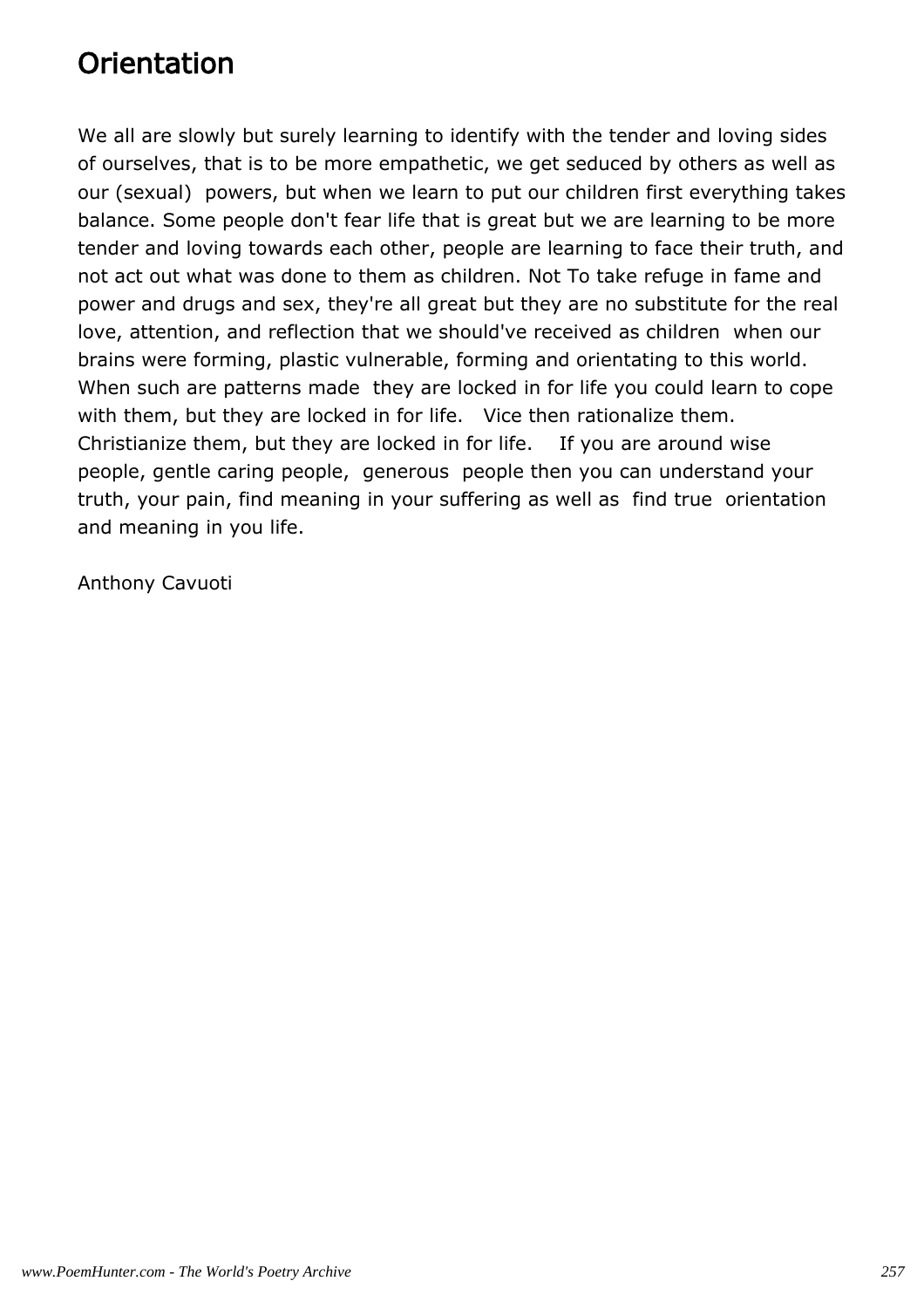#### Our The Core Of The Forces That Shape To You.

You wanted Change the world.

But you would be lucky if your could change or live out any of your fantasies,

Somehow you know the touches the core,

our the core of the forces that shape to you.

Complying your will with them,

to do it!

To make it and to live right through it.

You have to inflate it in order to pop it

You have to make it real,

in Order to take it away.

You have to be deadly serious,

In order to really let go in play.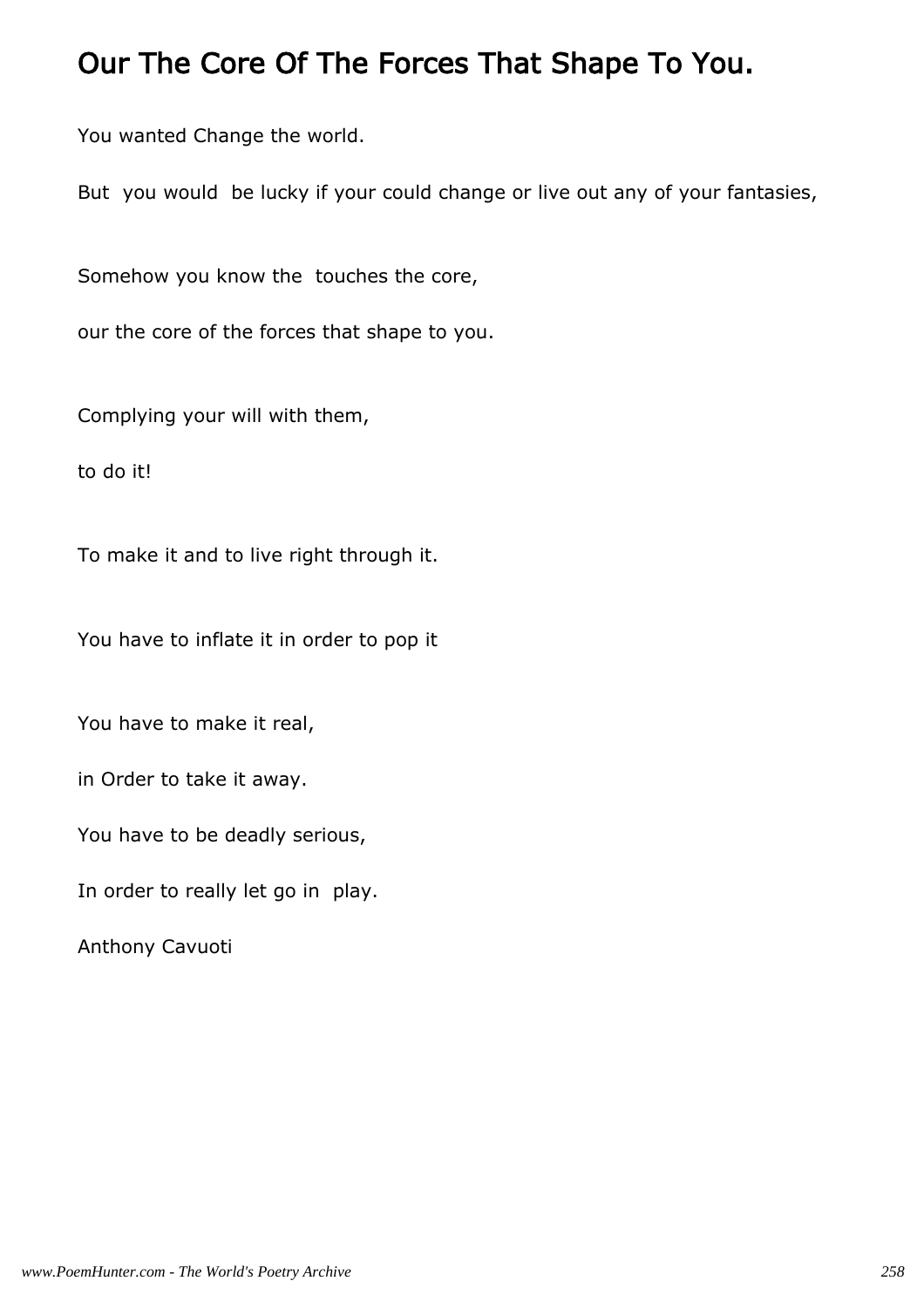# Our Truth.

We have to deepen our truth.

Know our truth on all levels.

Speak from our truth.

Act From our truth.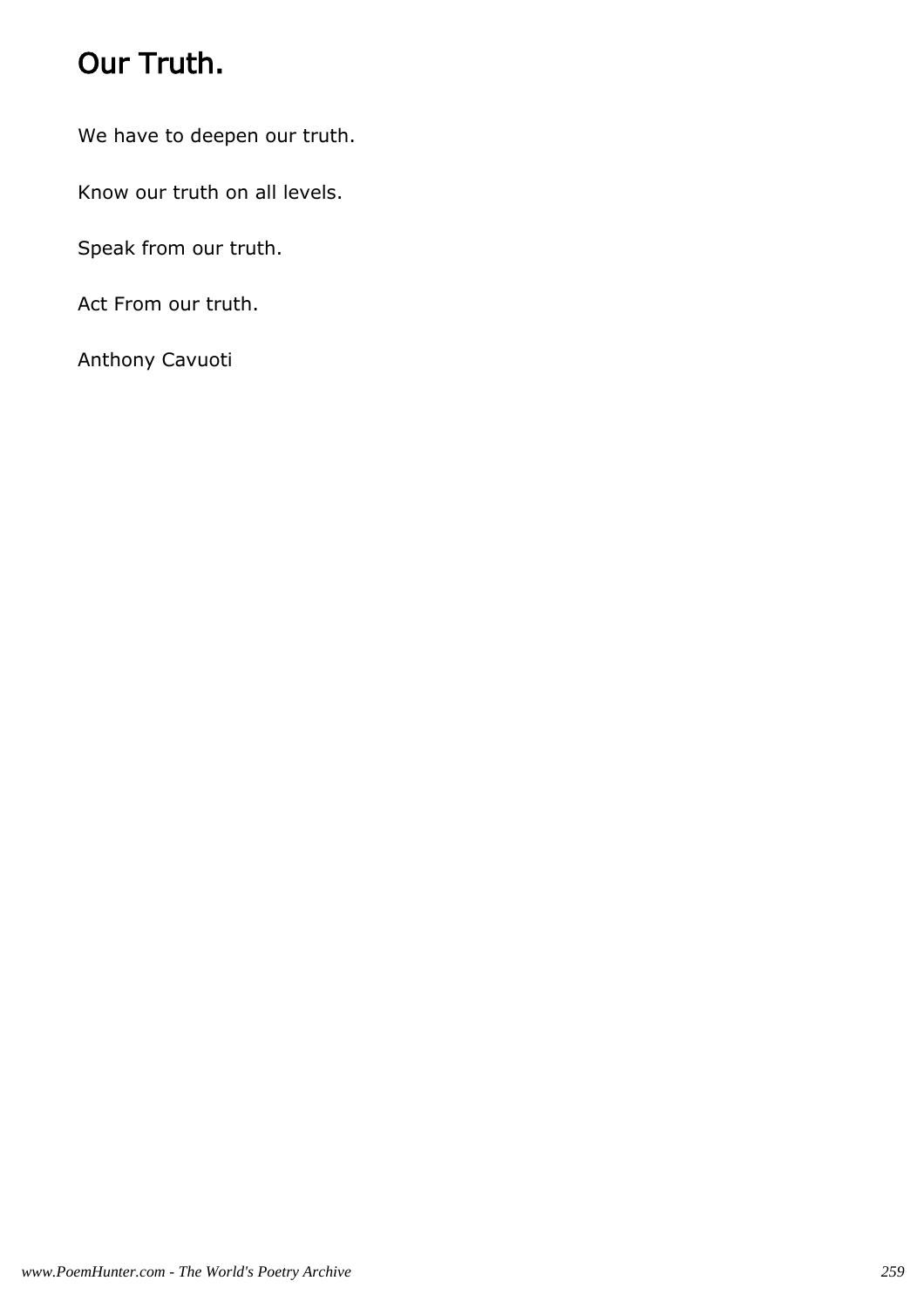#### Outer Layers

In our culture we are almost forced to identify with the outer layers of ourselves and each other, buth this is just the outer most surface layer, that has become a thorny protection, but it has estranged us from ourselves and each other to often.

Inside of your more beautiful and wonderful.

Copyright © 2015 Anthony Cavuoti All Rights Reserved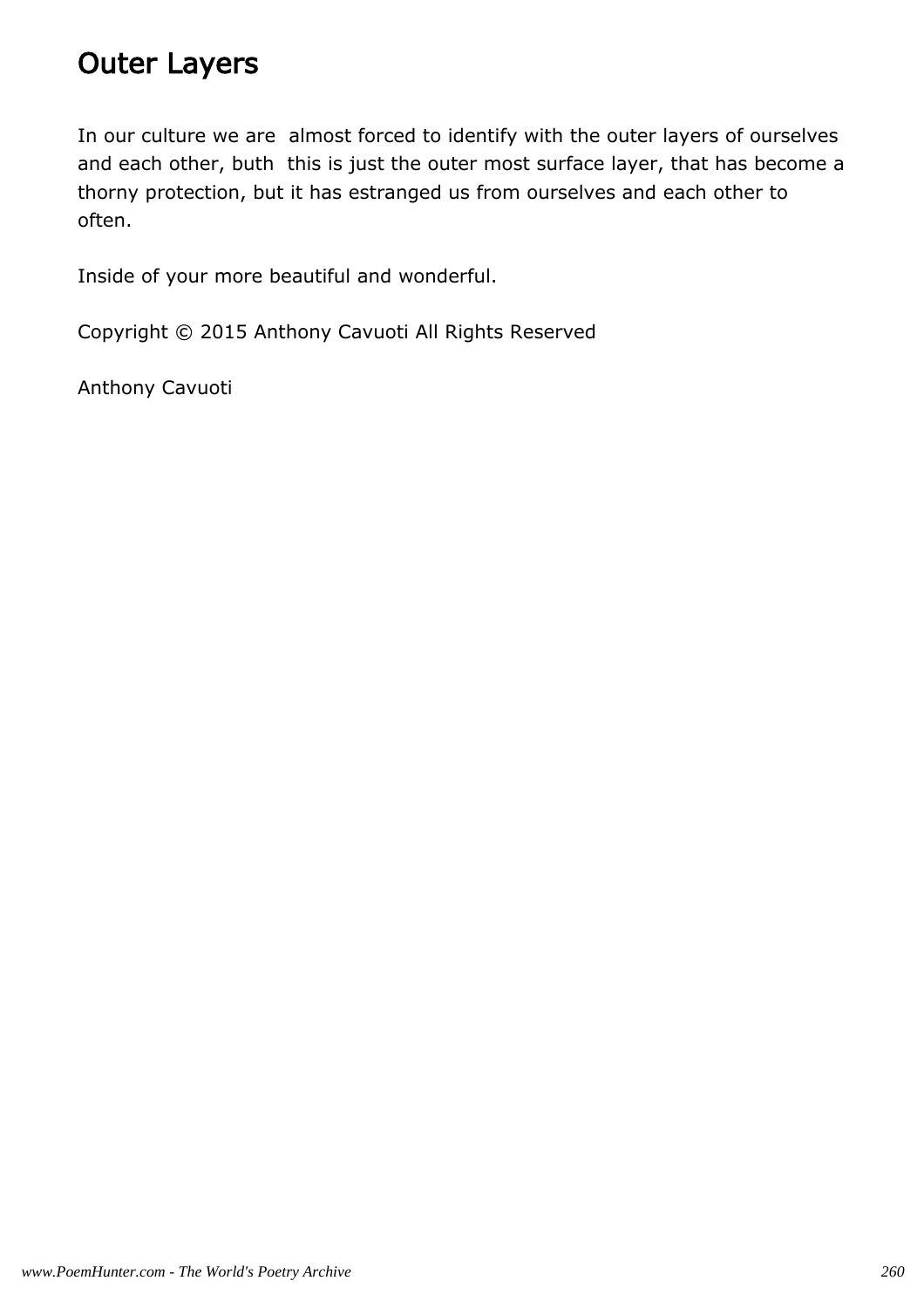### Over The Line

If no one can really stand your mother and she says that you are the only one who cannot stand her. She is not a borderline mommy dearest she is an over the line. What a black whole of a queen, sucking the life out of everything in her circle. You can not save her, if you want to mess up your life and the life of your children be with her. If you really want to mess up your life be with your Narcissistic father as well.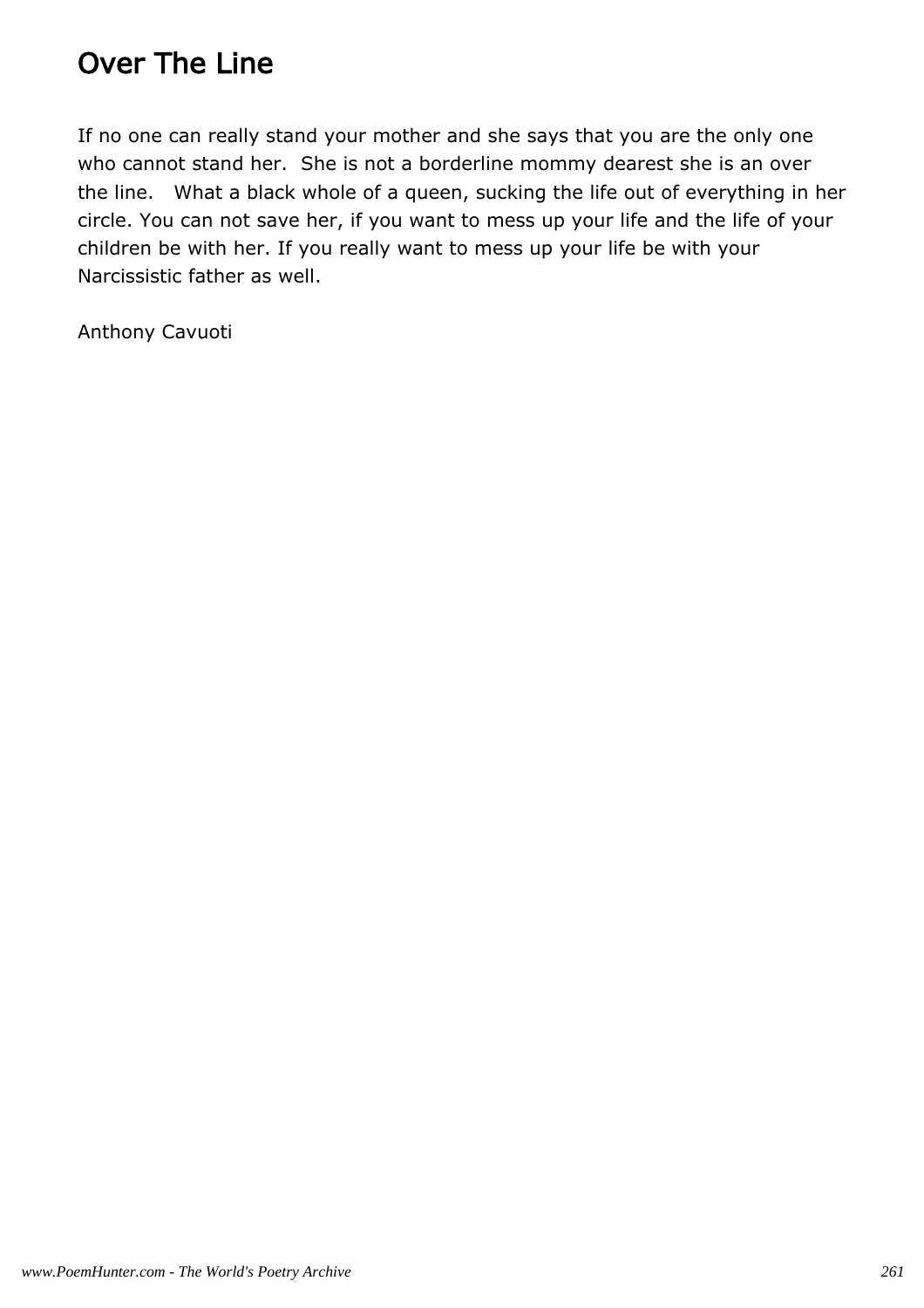# Parents Need To Be Attuned To Such Unique Gifts And Abilities In Their Children,

Parents need to be attuned to such unique gifts and abilities in their children, but all to often conventionality and the rush of daily life stops this from occurring. Parents have to appreciate such wonders, recognized them, to cherish them, to hold them and to nurture them into being, to be the midwife that give births to such dimensions of your children's soul, and not be an abortionist.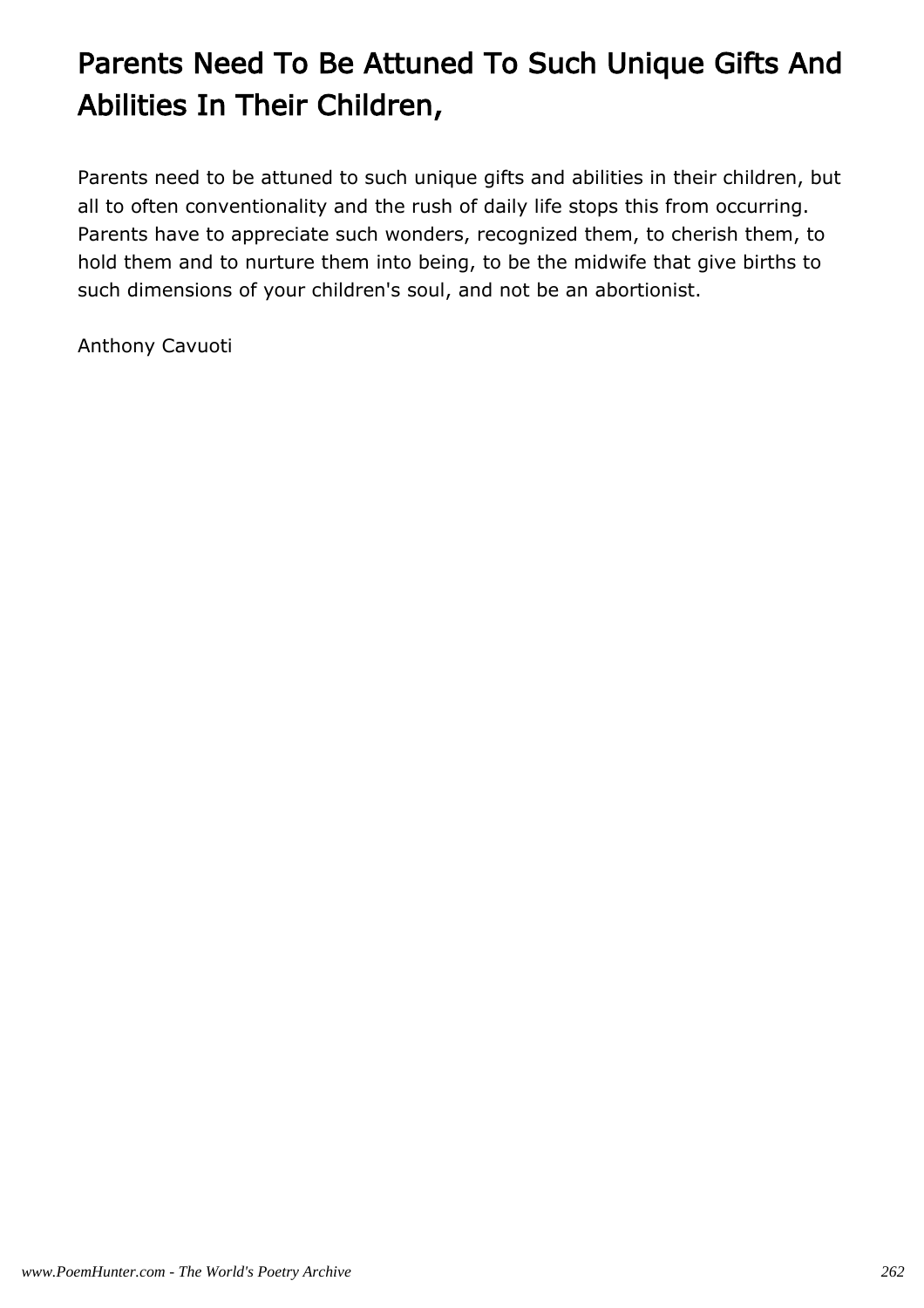# **Parrallity**

As a form of synchronicity. The way I used it in my book, Parrallity. A meaningful coincidence, crescendo of experience in which life your encounters with it are fully meaningful and authentic, inside and outside are the same side.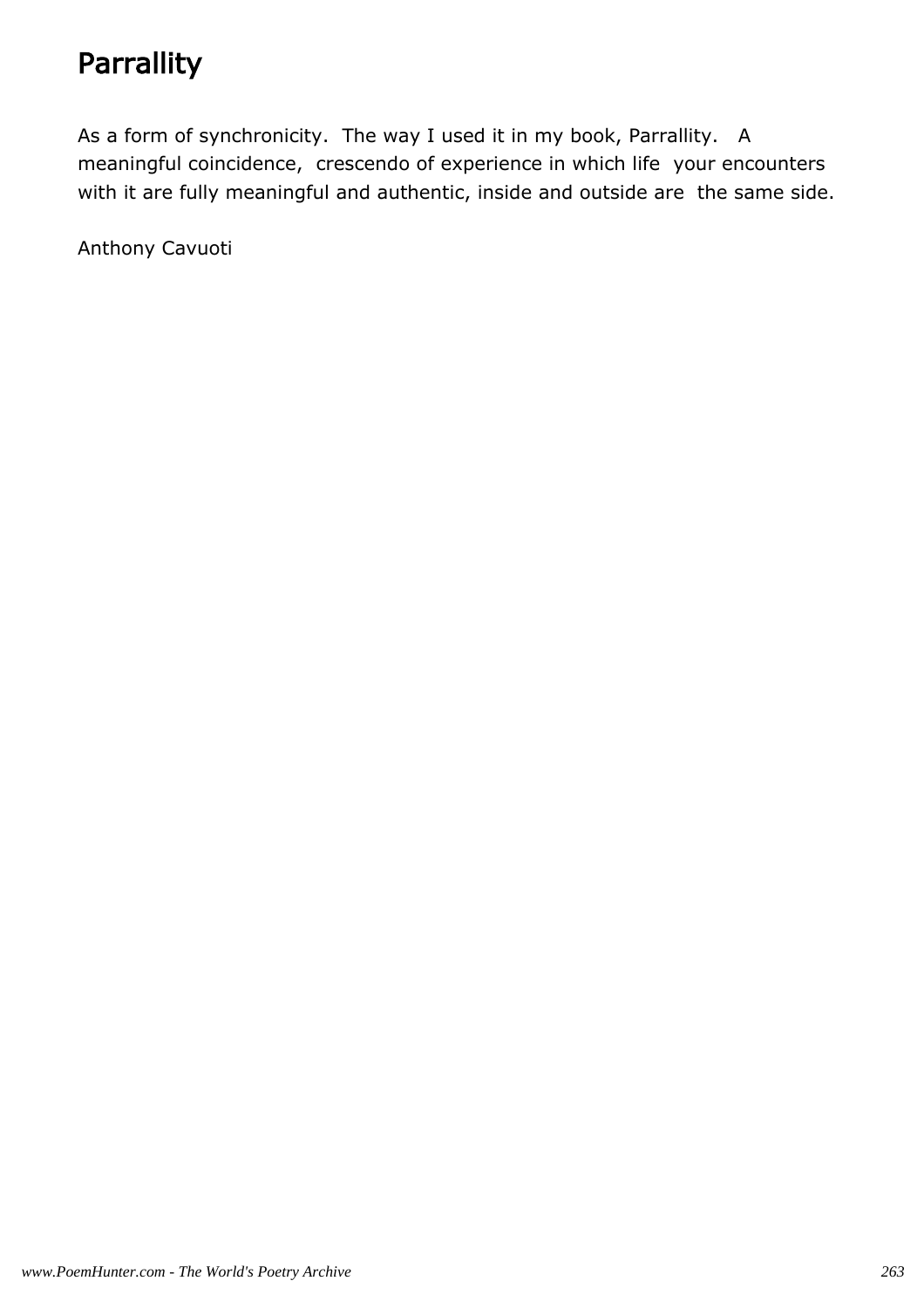## Part Of Me, All Of Me

Being with my children is the greatest joy I have ever known.

Seeing them in the morning before they wake up.

My fears, anxieties of how am I going to make it, how will I make the demands of the day.

Part of me knows it will be alright, that I will exceed expectations.

Part of me fears that I will indeed do great things far past what is needed or right on the mark but miss out on the tenderness, the fun, joy, laughs, that are born in the moments of simply being here with them.

Just my being with them, raining in my racing mind of obligations and deadlines.

When I am with them at times I feel quilty, that I am falling behind on what I must do to provide for them. Sometimes, more and more all is right, I am with them fully, I just got through doing what is needed at the time.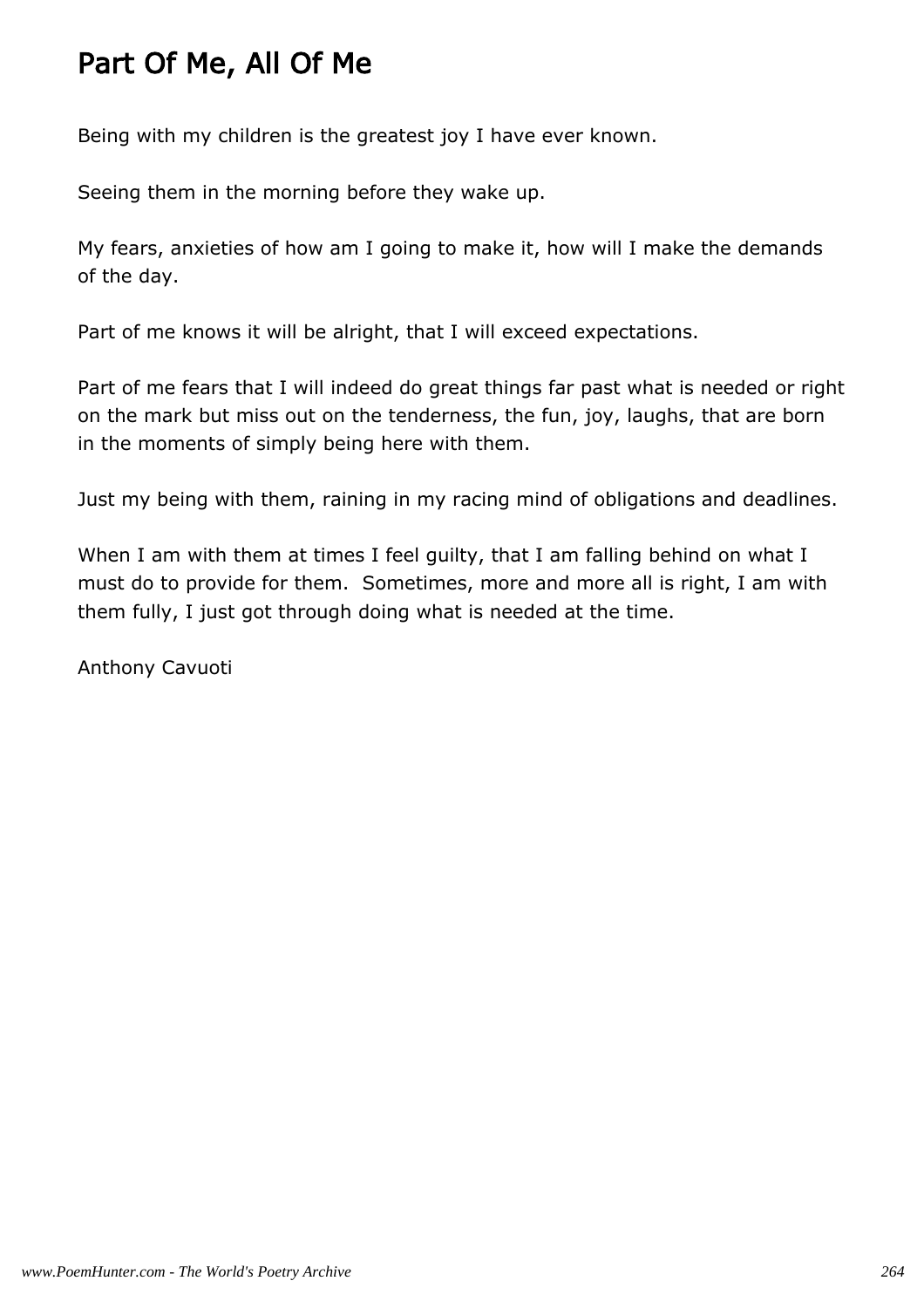#### Passions In Us That Are Not Rooted In Time

There are dreams in side of us that guide us even when we are lost in pockets, large pockets of time.

Passions in us that are not rooted in time that guide us.

One more time, this time will be it.

Somehow we know we will get it right.

Our debths Push us to what we will become in this incarnation

We know we did a triumphantly before

We feel it,

It will happen again.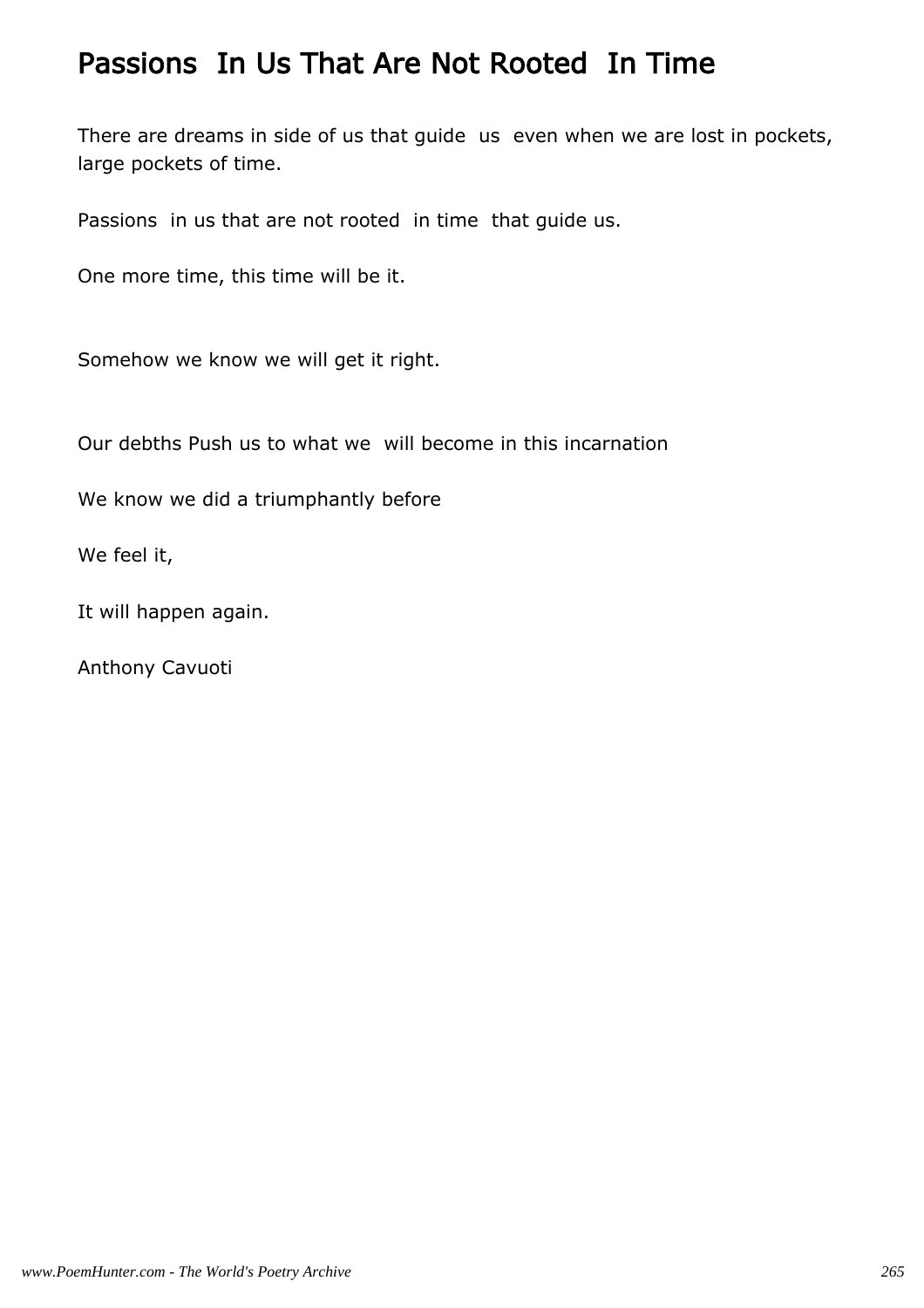# People Recover From So Called Mental Illness When They Sincerely Experience And Face The Truth Of The Abuse, Neglect, And Traumas They Experienced As Children.

People recover from so called mental illness when they sincerely experience and face the truth of the abuse, neglect, and traumas they experienced as children. Recovery happens when they no longer attempt and desire to cover it up with chemicals. Our job is to extricate them from this entanglement. Through sincere Empathy and support with the aid of an enlightened person people find their own answers, balance and orientation. They no longer act out what was done to them as children and are no longer willing to destroy themselves to cover up the truth. An enlightened person is someone who is able to face their own truth and is able to stand on their own emotional legs without crutches; they assist their clients to do the same in their own way.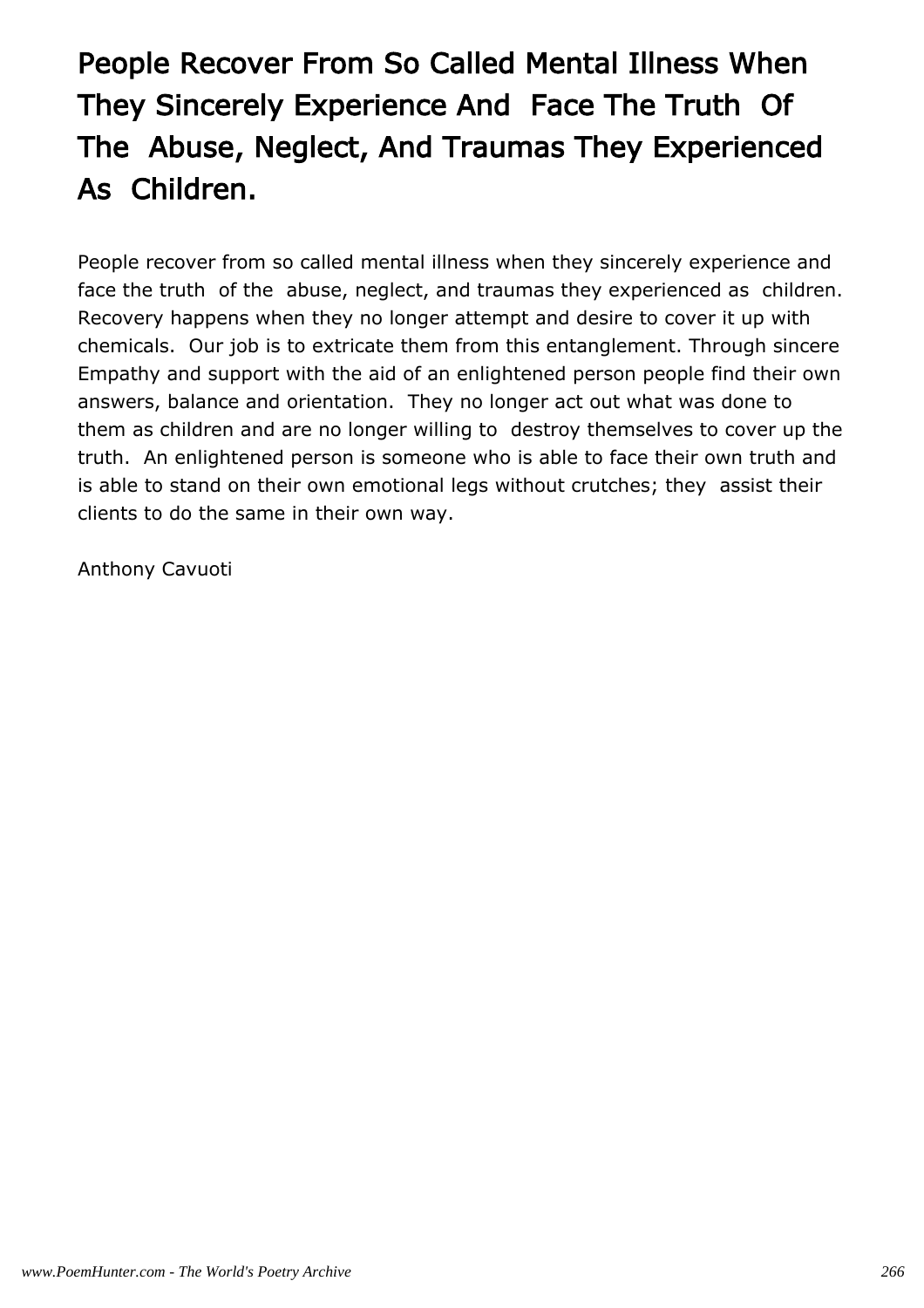# People With Dyslexia Are Not Imprison By The Limits Impose My The Rules And Laws Of Language.

The laws of nature are different and more subtle and complete than the laws of language. People with dyslexia are not imprison by the limits impose my the rules and laws of language. They have reality with them, which is magic.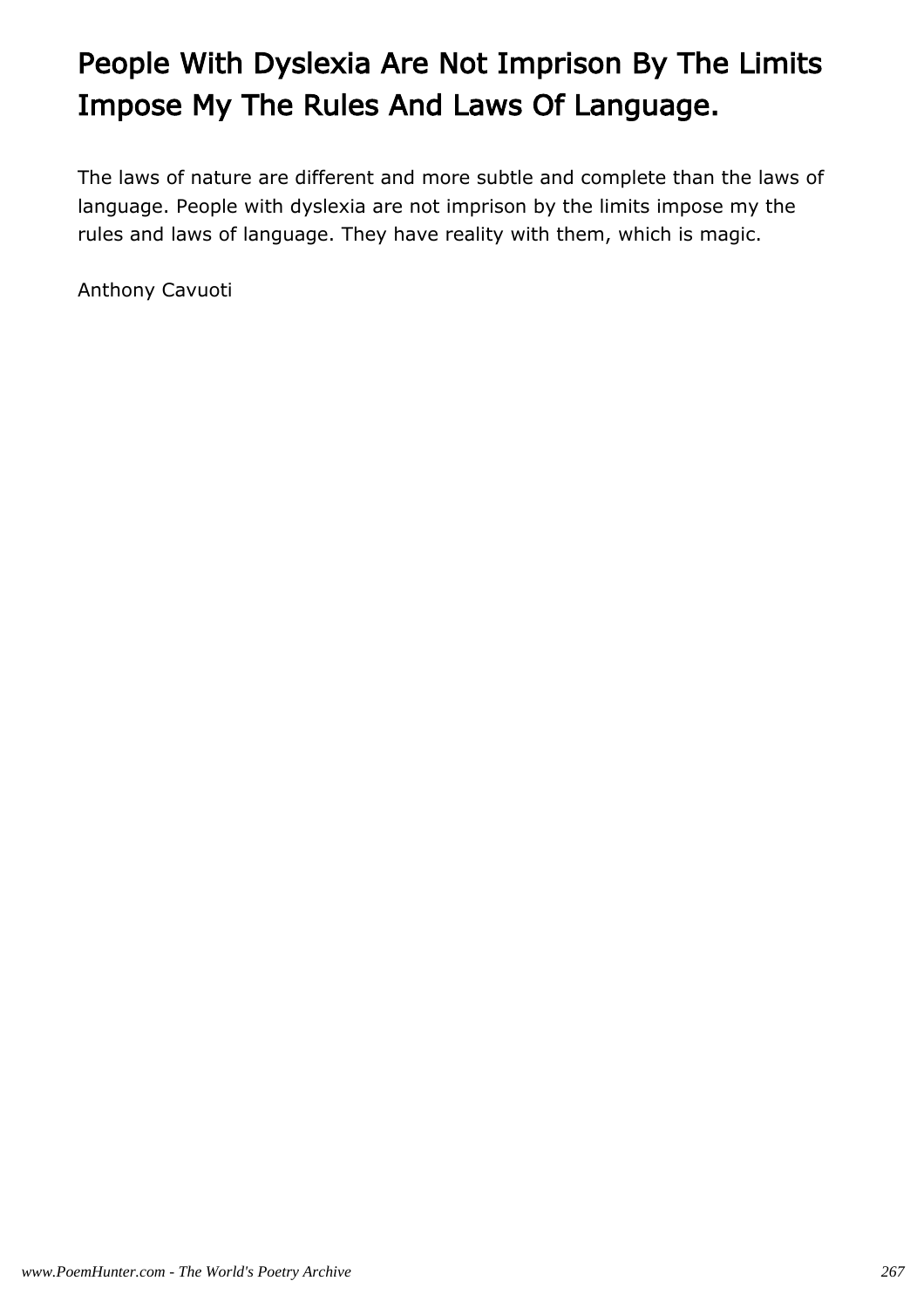#### Peoples Anxiety Has Outstrip Their Generosity

Peoples anxiety has outstrip their generosity

They take refuge in material comforts and entertainments of all sorts

The soul is crying out

Feelings are crying out

Our emotions are kept in check by substances as they build up

The damage is overflowing Flowing

We all take refuge at times in sensuous delights

but our soul cries out for a deeper humanity

We take refuge in work

If we would do what we were meant to do and had from the start of our life here more ways of knowing it.

If we were orientated more than we were conditioned

if we had the confidence and courage to act on it

We don't even know that we have been duped

So I'm taking it back, courage is no use here

Only a desire for the truth will set us free

If we could free our self from the poison milk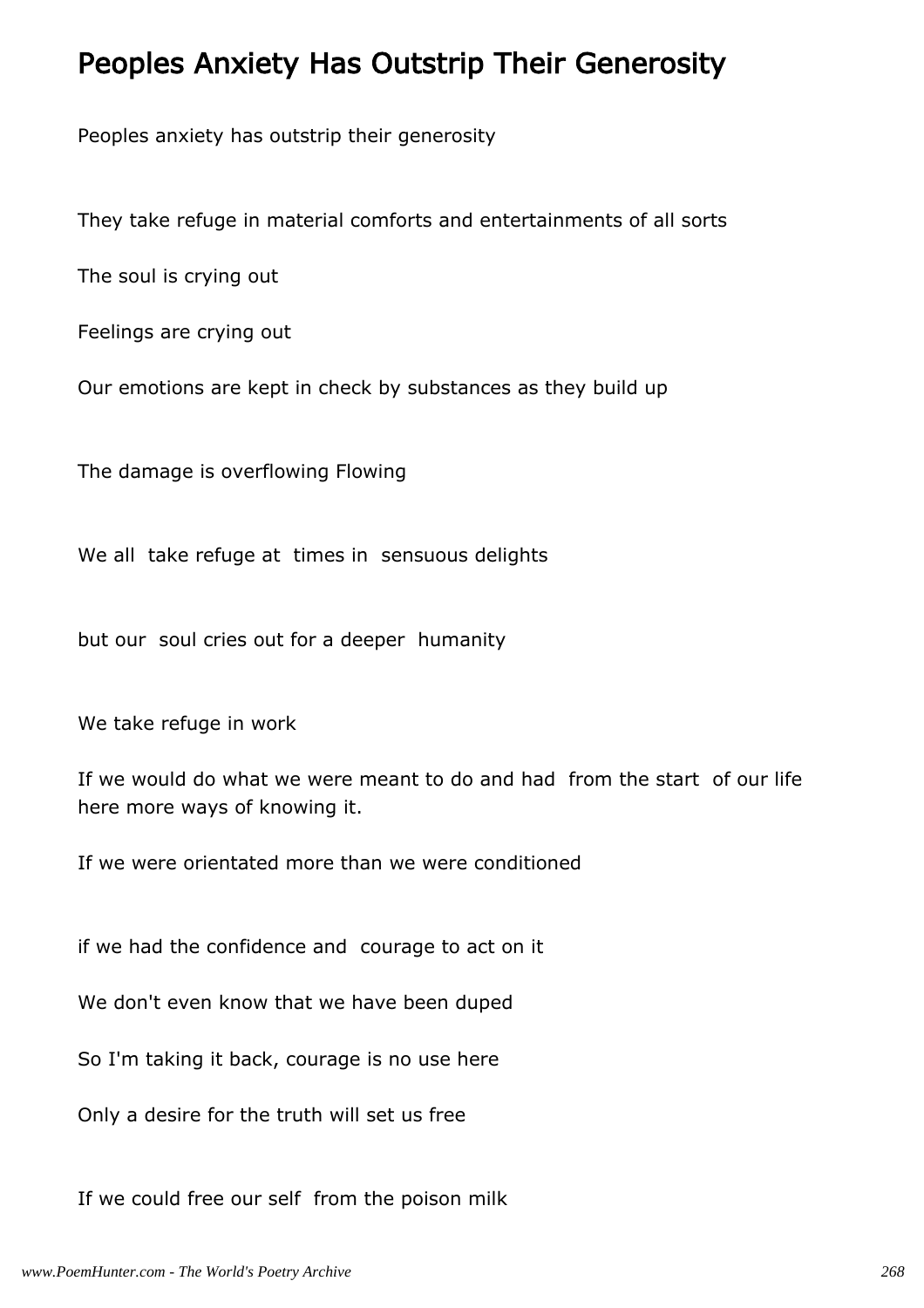We would be more satisfyed and more happy

Happiness is a byproduct of a way of living

Dare to live authentically

We vitalize society and culture as revitalize her self No acts of violence to yourself or to others are acceptable Surrender to your most sublime Feelings and intuitions That is the God of yesterday and today living through you now Anthony Cavuoti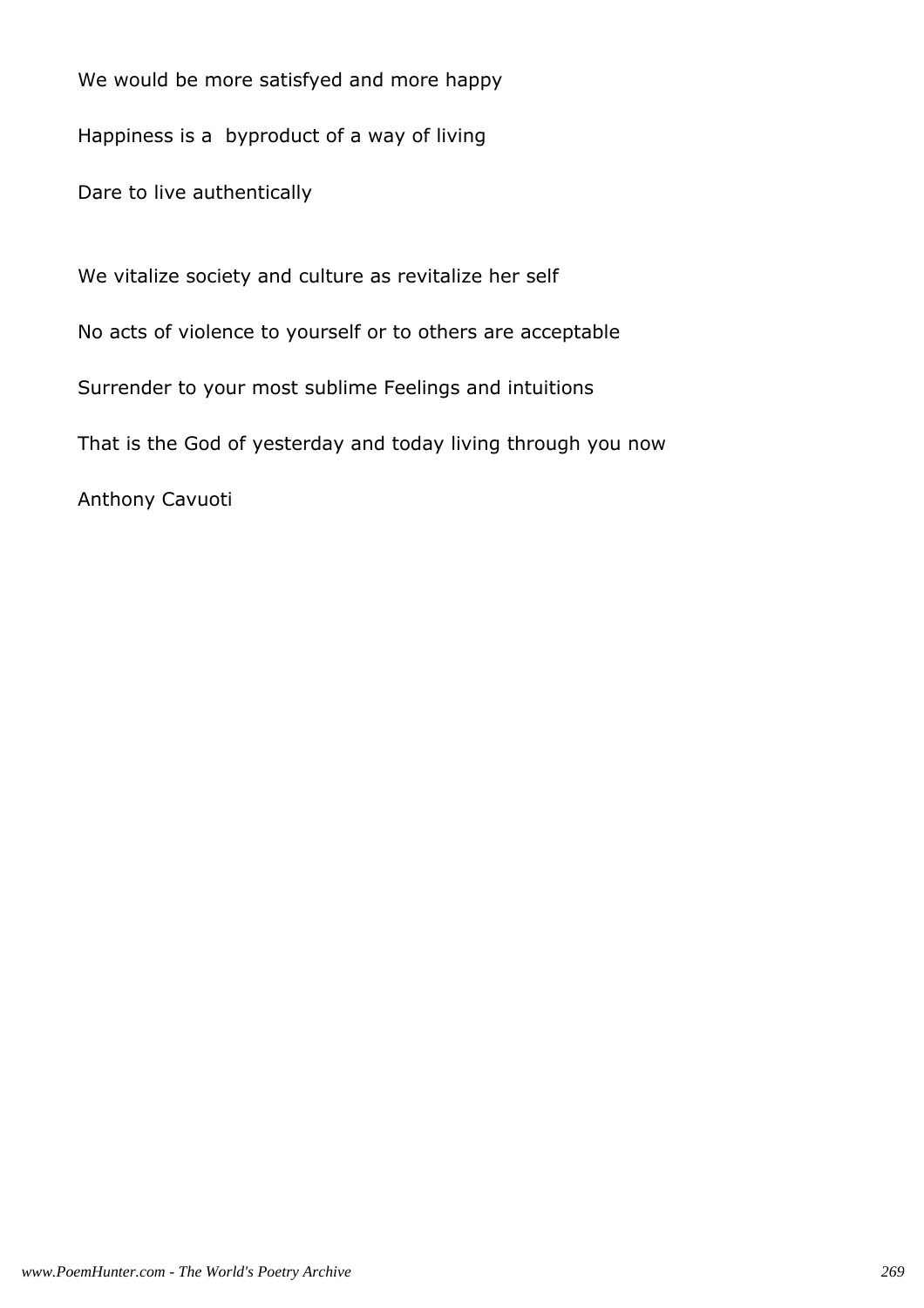#### Perfect As We Are

We Pray to God to give us strength, to deal with this, to find a way to fit in, to be content and happy in this bulls\*\*\*

God made you perfect as you are.

Every time you prayed to God to change you, you're slapping god in the face,

What you are saying is God you made something a bit \*hitty, change it.

God reply to you is, you are Perfect as you are! Be just how I made you and kick the \*hits \*ss.

Copyright © 2015 Anthony Cavuoti All Rights Reserve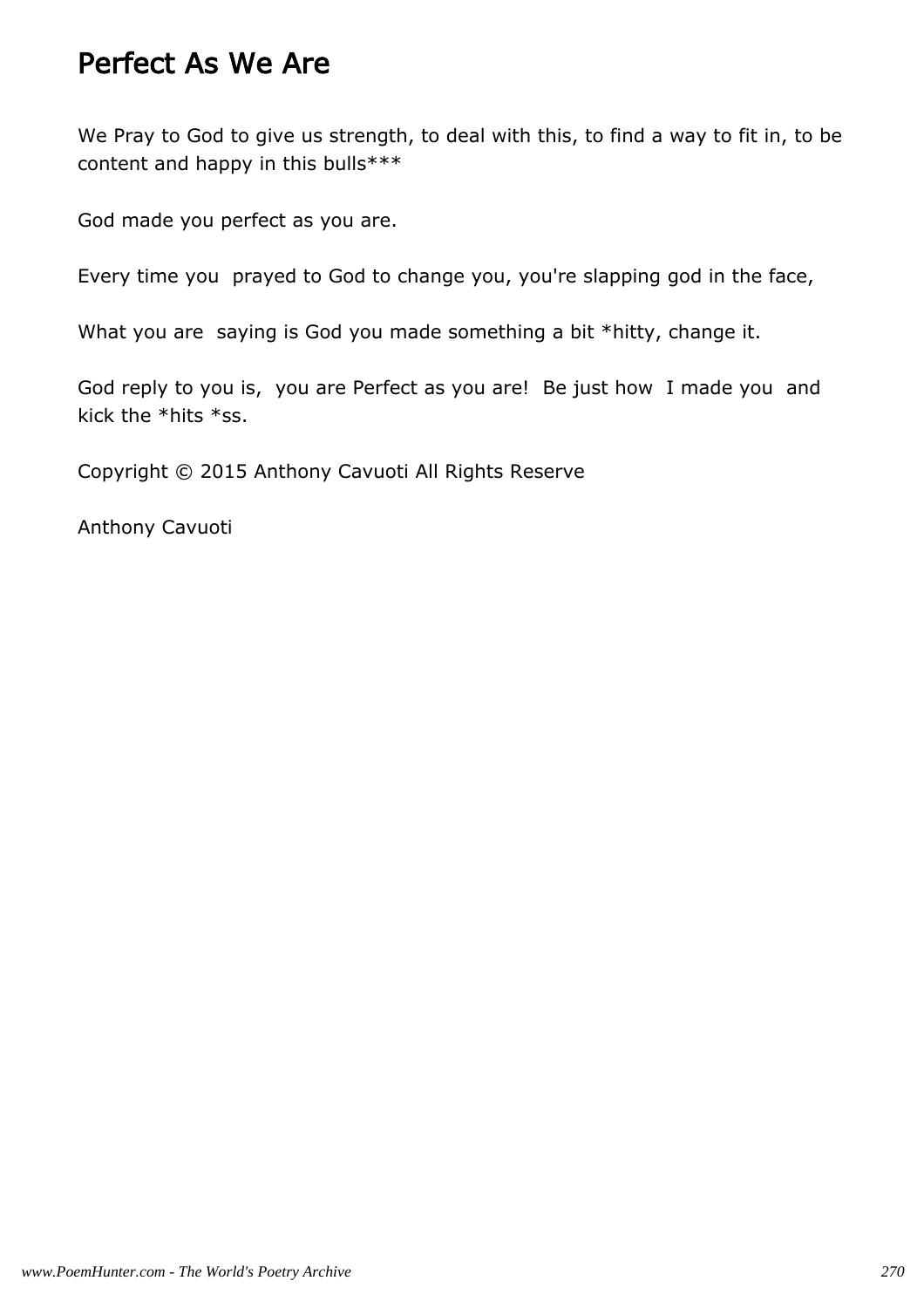# Permanently Lost In The Foggy Haze Of Delicious Bliss.

After I surrender deeply in passion to a sexy enchantress do I have the Power, strength and perceptions

and the emotional drive to face my demons once more,

demons from another sexy enchantress who killed me, a Thousand, Thousand delicious ways.

Only afterwards do I realize that I have been avoiding, not facing my demons head on.

But now I have more demons to face.

More begets more, and deeper in deeper.

Permanently lost in the foggy haze of Delicious bliss.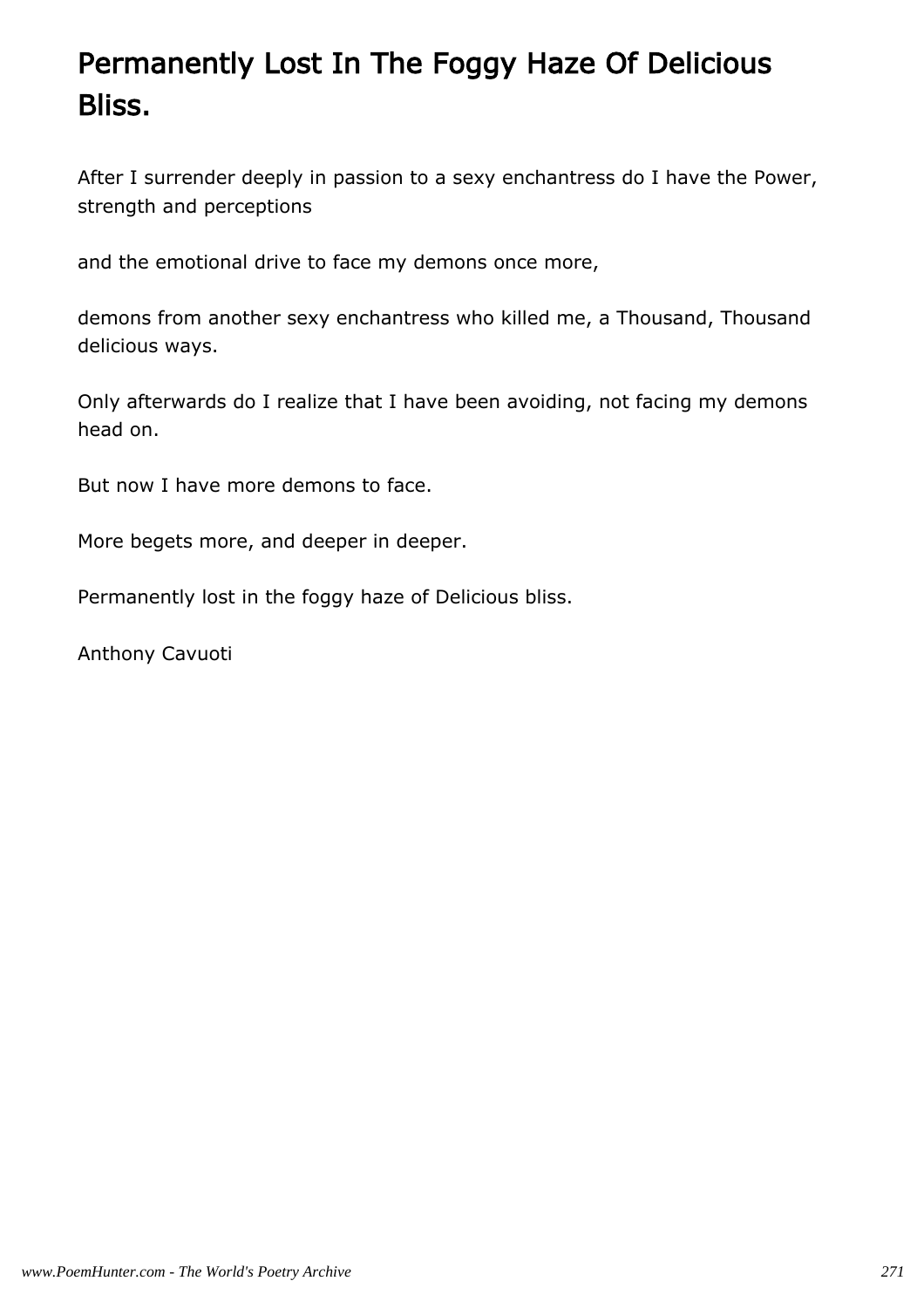## Phoenix

In the movie the gray, men face death, some consciously believe in an after life, others do not, through the pain and trials some spontaneously come to their own understanding or experience of death. A pack of wolves is pursuing them, almost for certain they are not going to make it, but still they go on trying as our human instincts compel us. This leads to some of the more basic ideas of the movie, Alfa, dominance, strength and courage, how we face death is intertwined with how we face life. On a more primal level, we create our own phoenix, our own rebirth by how we face death. Unconsciously we all have our own allegiance, understanding of life, death and the after life.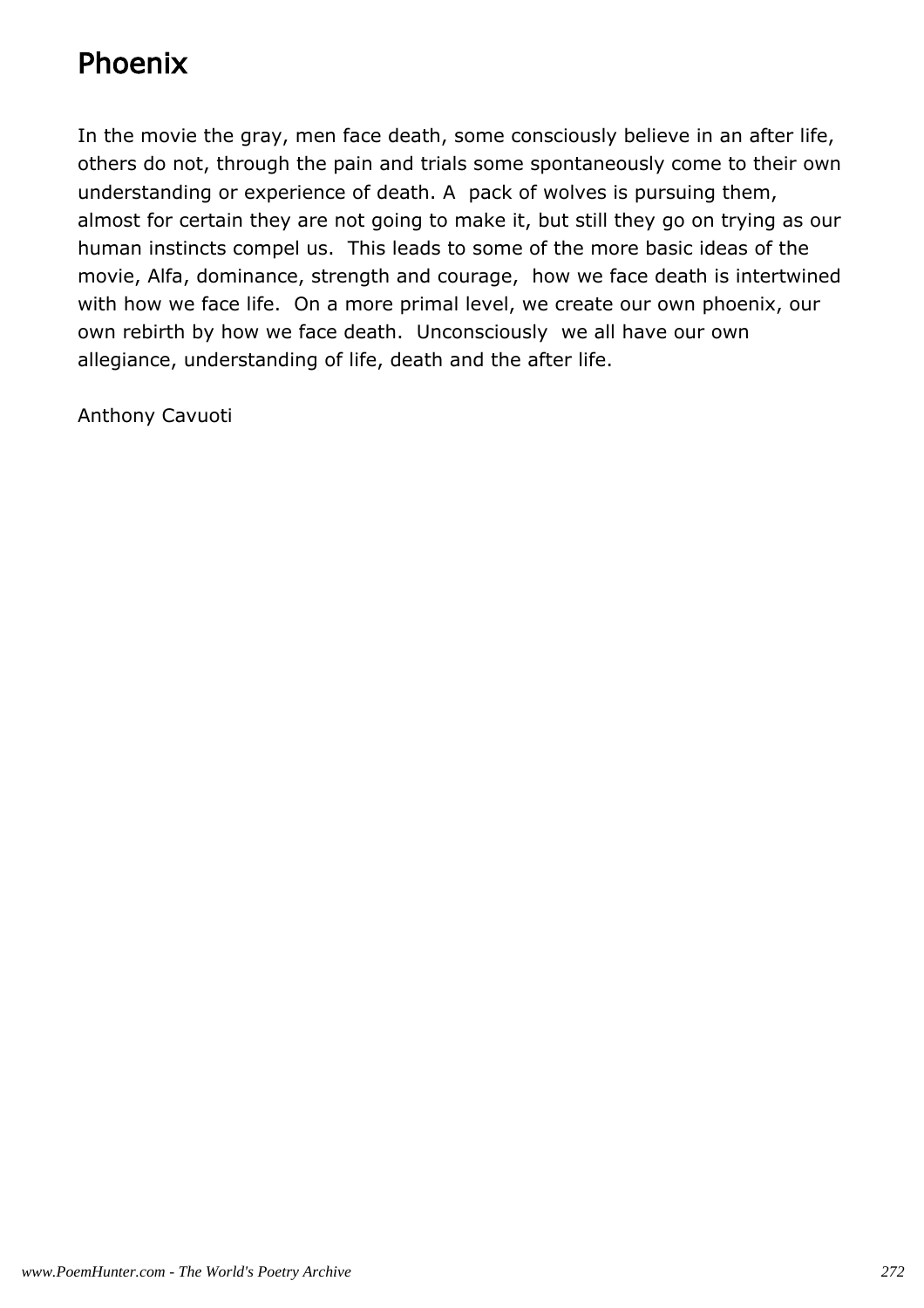#### Phoenix Passion

Felt it deep in his core.

Life and death are really one.

The two sided duality is only an illusion.

Life and death are one expression,

his love of life, his love for life.

to be crucified, poisoned and die, to die to your self,

to liberate your self, to your real powers, to real life.

How else can you really heal, can you really be.

 The power and mysteries of life are intertwined with the powers and mysteries of death,

only when you embrace death,

face death are you really alive,

can you really be you,

your life,

can you really live, can you really dye to death.

Can you really be reborn.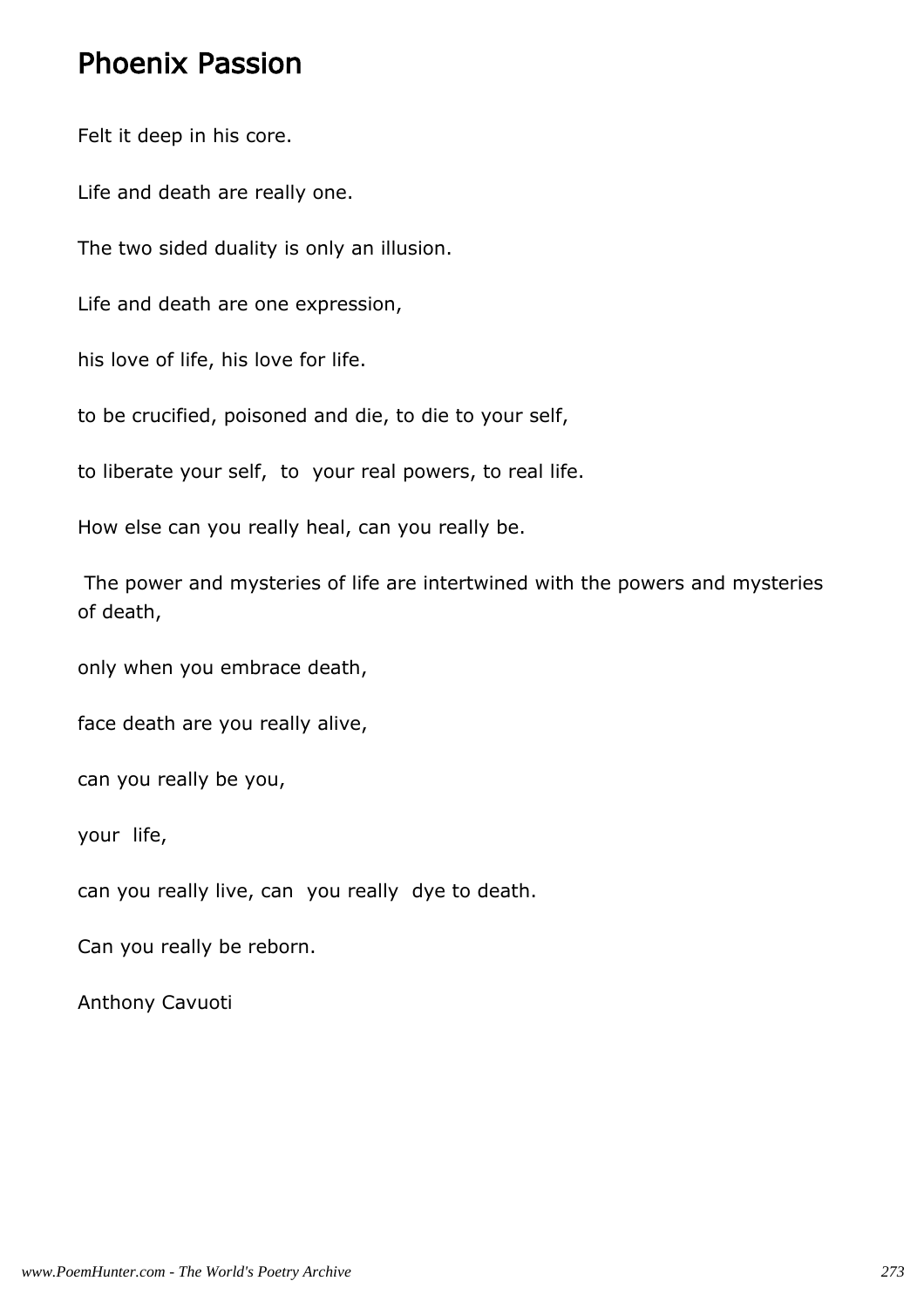## Pick The Right God.

One god cares for you, the other is so great he could careless.

One god cares for you, the other is so great he could careless, so very great he does not have time to care so he so artfully pretends to care. If you see he is a fake he will destroy you.

Yes there are two gods.

There are two kinds of gods, one is always making creations, life, creatures, beings, consciousness, and going on without looking back, creating even more spectacular creations, universes, multiverses, ever greater complex life forms one more fantastic than the other.

There is another sort of god, one that creates a universe but gives a ram about the beings he created. This god is there, this god stays with his creatures, with her beings as they struggle, as they strive, he gives them space and the ability to co-create with her. The other god, could care less, he has other better universes and forms of life to make.

in this universe in our life now, these two gods are fighting it out, in our life now we are fighting it out with them as well. Do you want the greatness of the narcissistic god of cold selfish greatness. What a price you pay for being like this god or worshipping this god. He just made you to prove to himself how great he is, or do you align your self up with the god that gives a tam about you, he made you because she wanted to share herself and all of creation with you,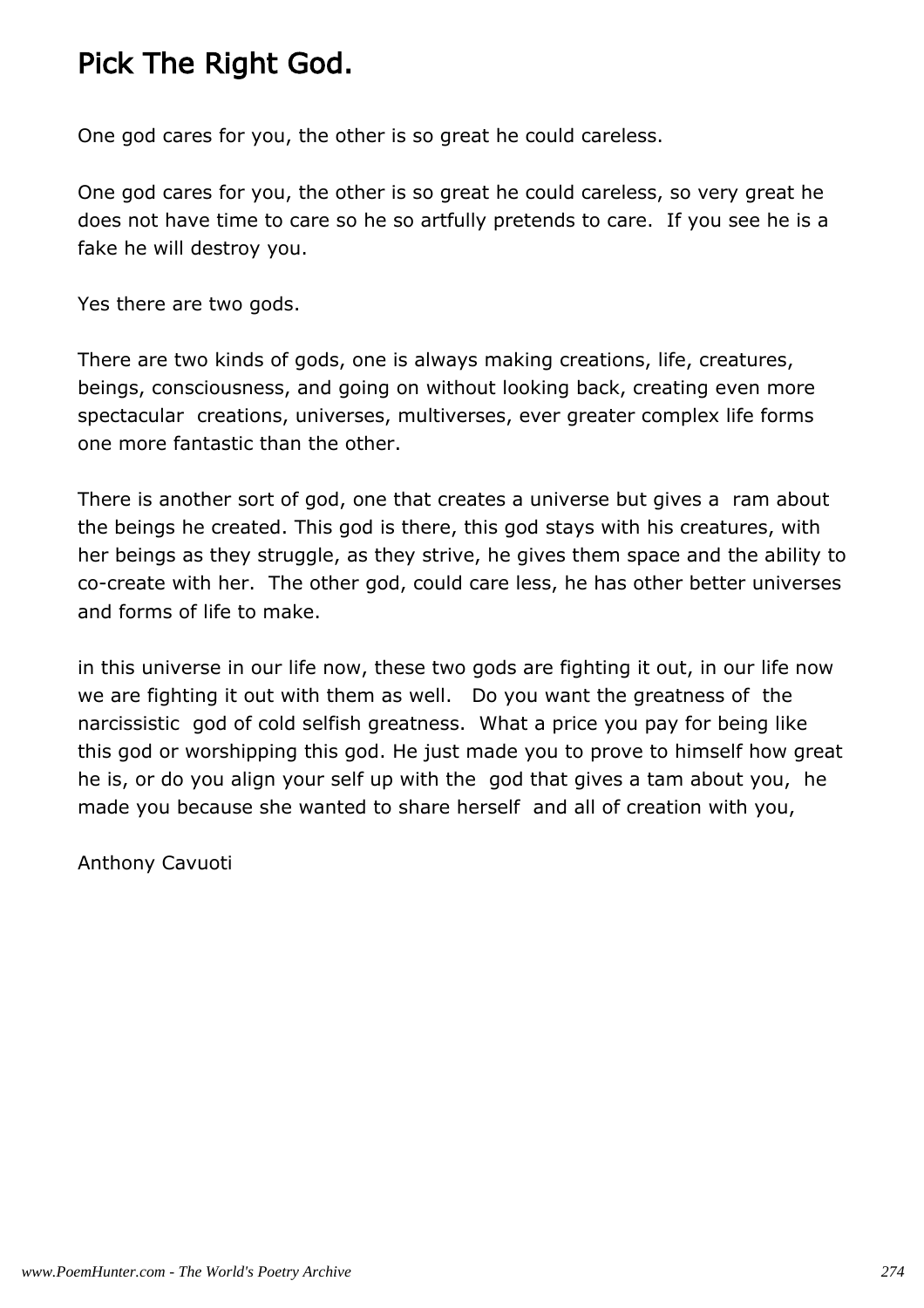#### Poisonous Roots

You reach a point where you intentionally stop eating and believing that you are getting real nutrition from poisonous roots. (Metaphorically) . Or the roots pretended to be there for you but really were not, for what ever reasons, they were preoccupied with their own internal is difficult if you came from a place where the roots were there for you and good for you on some levels but underminding and undoing you on others. When you reach a point where you have the discernment to really tell the difference, deeply, even far beyond cultural and social perception, where your need for self fulfillment outstrips all of them, regardless of how intense or alluring or seductively they present themselves or they make themselves.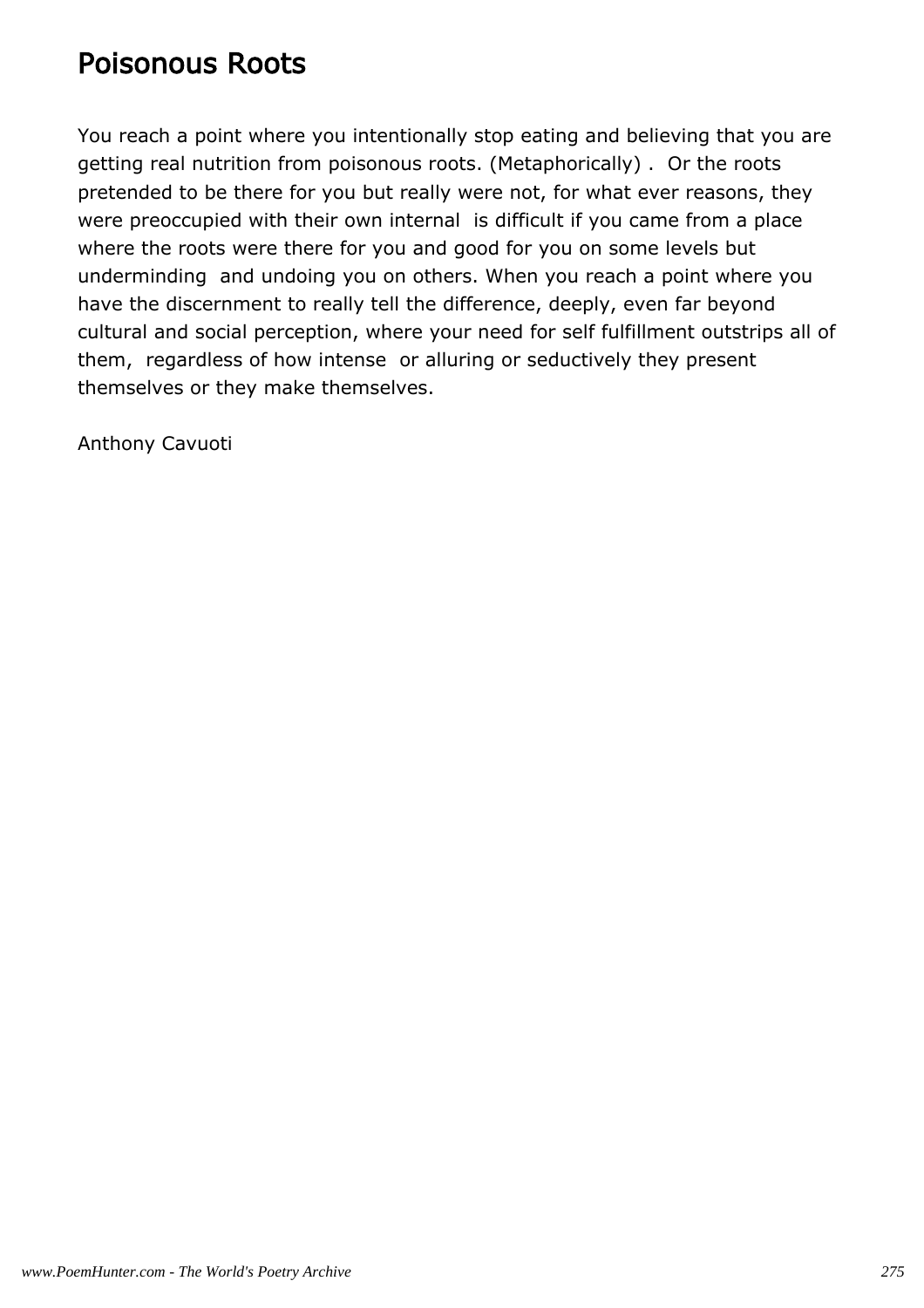#### Professional Sports Are The Modern Plantations

Professional sports are the modern plantations. Well you say the African American players are rich. No most end up losing all or most of their money; they where treated as objects all of their life. They are free to leave you say. To what. Everyone kept them so focus on sports. Some are rich and keep their money. They are the limping advertisements for the plantation owners to recruit, children, teenagers, young men from the narcissistic fathers, the greedy mothers that uses their children like animals to be fools for their sick needs, and for others with little to focus on, modern plantation owners give them, the young from despair false hope, to be used as peace's of meat, to dream of being players on TV to escape from their painful environments instead of what they really might excel at, science, doctors, engineers, architects, teachers, researchers or parents that do not abuse.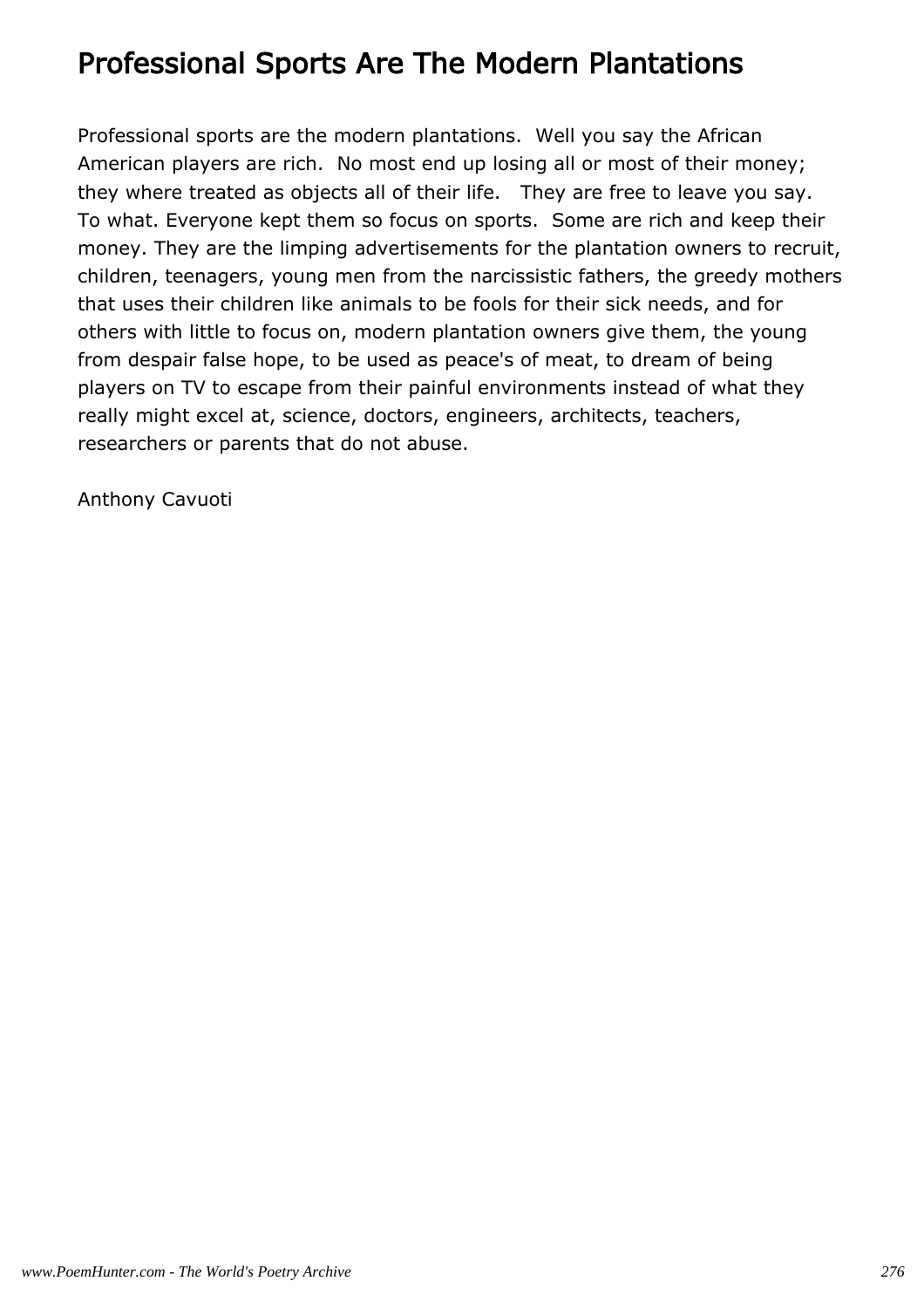# Quit Looking For Your Salvation From The Emotionally Stunted People

We forget that we are part of the very core of creation, thus we are an expression of creation. From time to time we incarnate into families that is into circumstances that shame us out of are core, of who we are, this starts from birth, such feelings begin in the womb from the circumstances that surround the mother. The way out of such feelings is in. Own your feelings, they are telling you that the environment that you were raised in was inadequate. Quit looking for your salvation from the emotionally stunted people of your past. Find it in people who are able and willing to own their projections, who are capable of really loving you, that is be with people who love you for you instead of trying to manipulate you into roles that validates their twisted and stunted sense of self.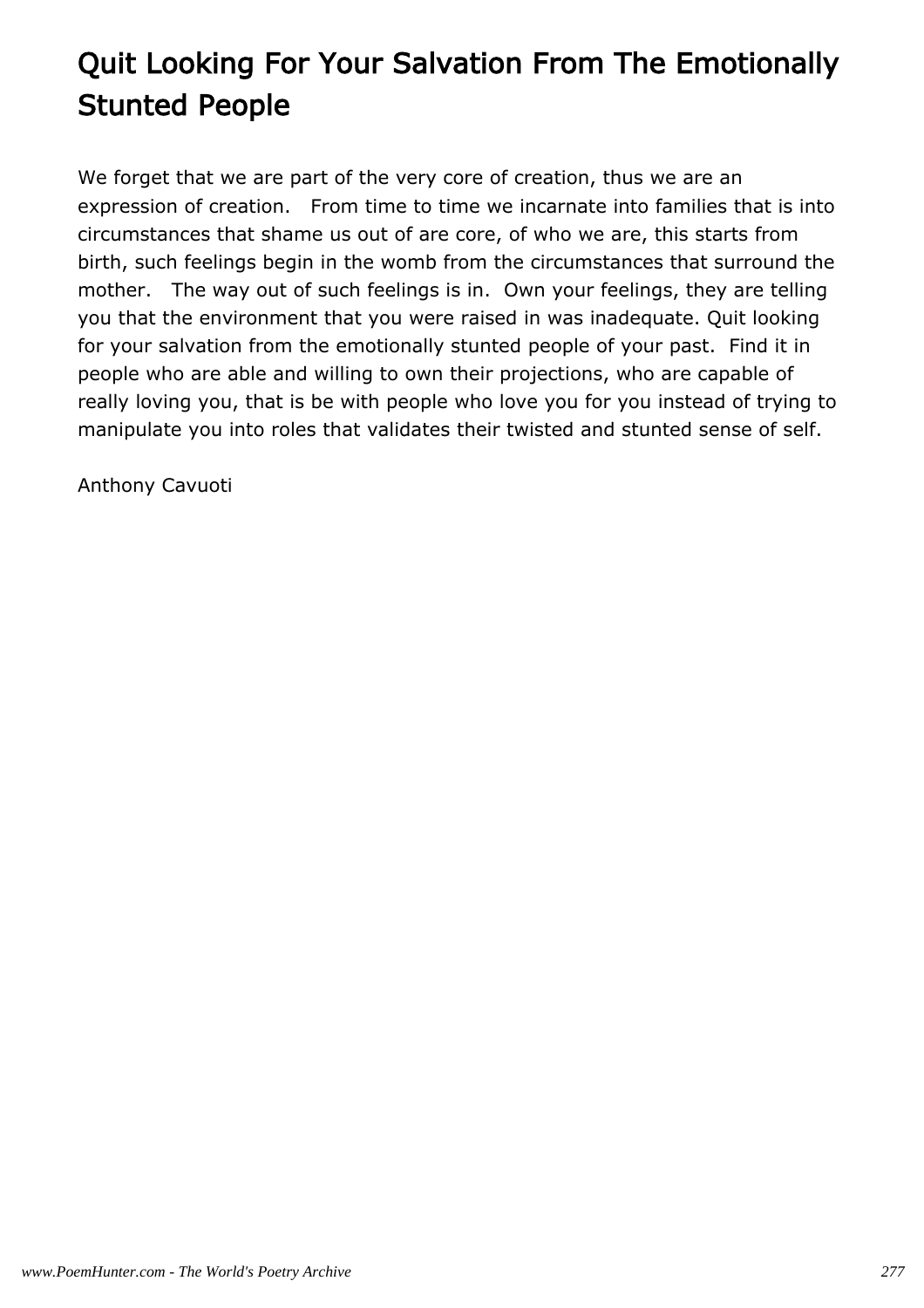# Real Change Happens

Real change happens, never on one level but on many levels. What makes change difficult at times is that we could use one level to hide, to talk the talk, to look as if you have changes, when in fact we have not. On the other hand one level is often a blue print for change, a map for change, a drive, impulses, intuitions. The trick is not to have all the levels work at once, we are not machines, but to work in harmony, each of us is more like original music.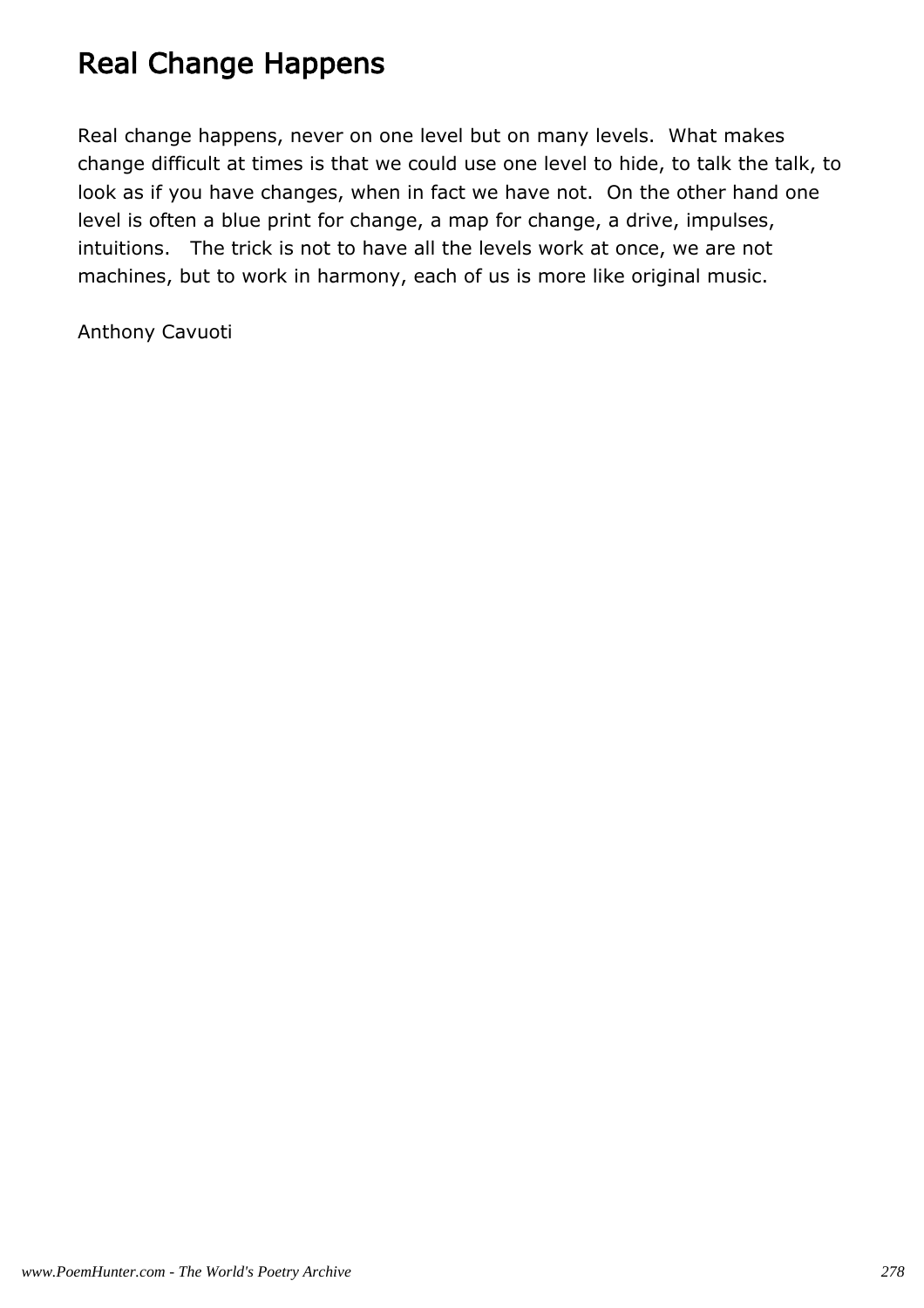### Real Love Makes Life

Real love makes life so wonderful, so worth living, so worth the pain. Real love is greater than are many sweet yet blinding desires. Real love is greater than all pains, neglect, abuses, all of the ways they have compounded on themselves and one another, in our brain, in our mind, in our heart, in our soul; love does more then heal, more than purifies it restores, it reifies God here in every moment that it is real. This last forever after all of the dust of the cosmos has vanish into nothing.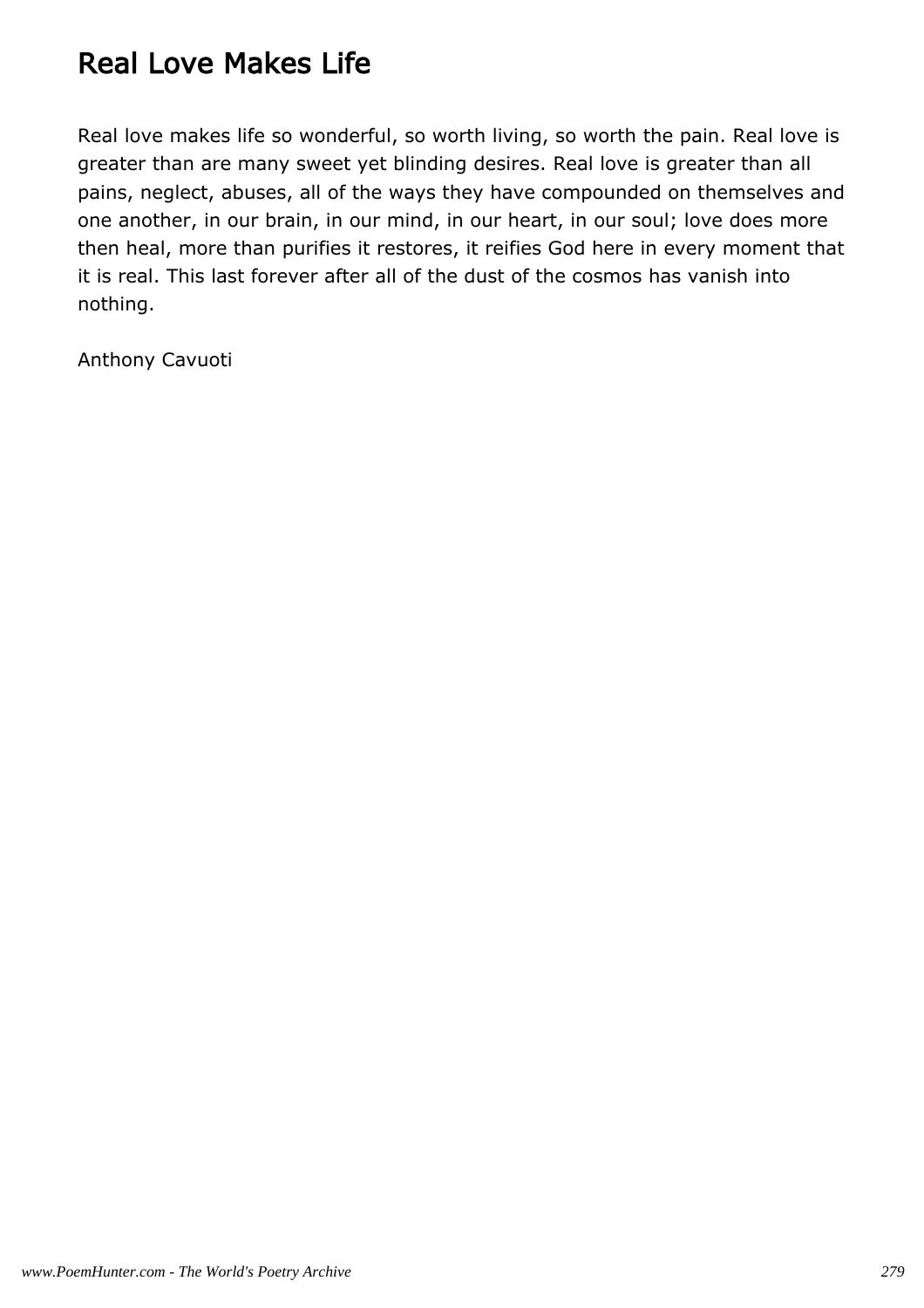## Real Love Unfold

If the important people in your life love you on the out side and hate you on the inside, that is worse then hate through and through, for you have a hard time not only seeing it, but excepting it, thus making it more difficult to detach your self from this poison. Once you sense the good in you that is beyond any game, you no longer judge your self from their shallow standards, but go forwards into a higher ecology of life, of love, of human interactions. Soon you meet other people that reinforce higher ground. Than watch the miracles of your life, of real love unfold.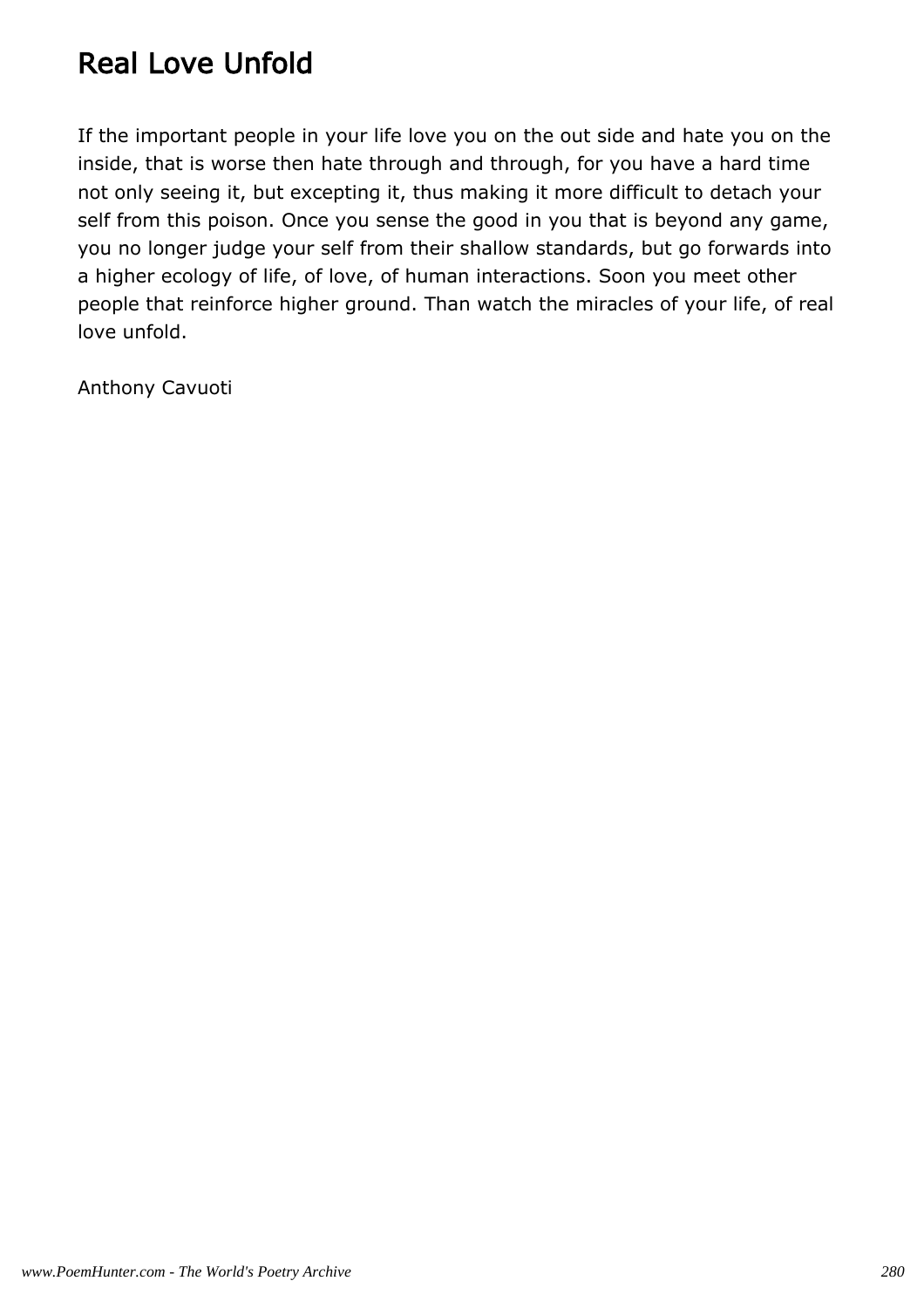## Real Self

For better and worse or both, how we felt before birth, intra uterusly, as an infant, as a child are the impressions we carry for the rest of our life. Blessed our those that go through life with this tale wind. But the vast majority of of us have a headwind, dealing with so called loved ones hostel, and ambiguous attitudes right from the start. The damage is made and set for life. Denial of this only makes for a life of distortions and illusions that is a life of denial. We end up believing we are in love with our distortions. We destroy each other by trying to make our distortions work. We go to work for our distortions, we marry our distortions, we idealize are distortions. That is why we self-destruct. That is why you have so many symptoms. That is why you're depressed. Is why you drink so much. Is why you are on medications. That is why you are so irritated. That is why you want so much materialistically, in a vain attempt to fill is void. But we want to be with someone that loves us for us, as we really are, who excepts us when we are in our real emotional states. Think about that, how real that is. We need to be with Someone that loves us not for what we project which takes constant effort, which is not the self but an effort of the self; to flourish we need someone that sees us, that except that cherishes us for how we really are, in our default mold, which is our early impressions. Which for most of us is not a pretty picture. The active persona that we cultivate later in life is our representative. The more our representative represents us, and not our ideal self, the more real satisfaction we will experience. It takes wisdom, intellect, and a deep desire to live your life to except this. Your life could seem to be very successful, very interesting but if it is not your life, you have no real life. First we have to see ourselves. We cannot see our own eyes in our own face. So we need to be around people that really love us for us.

A Big house can not make up for lack of authenticity.

Sex all the time, will not make up for lack of authenticity.

All the money in the world will never make up for lack of authenticity.

All the fame in the world cannot make up for lack of authenticity.

Very famous rich and successful Actors are committing suicide, think about it!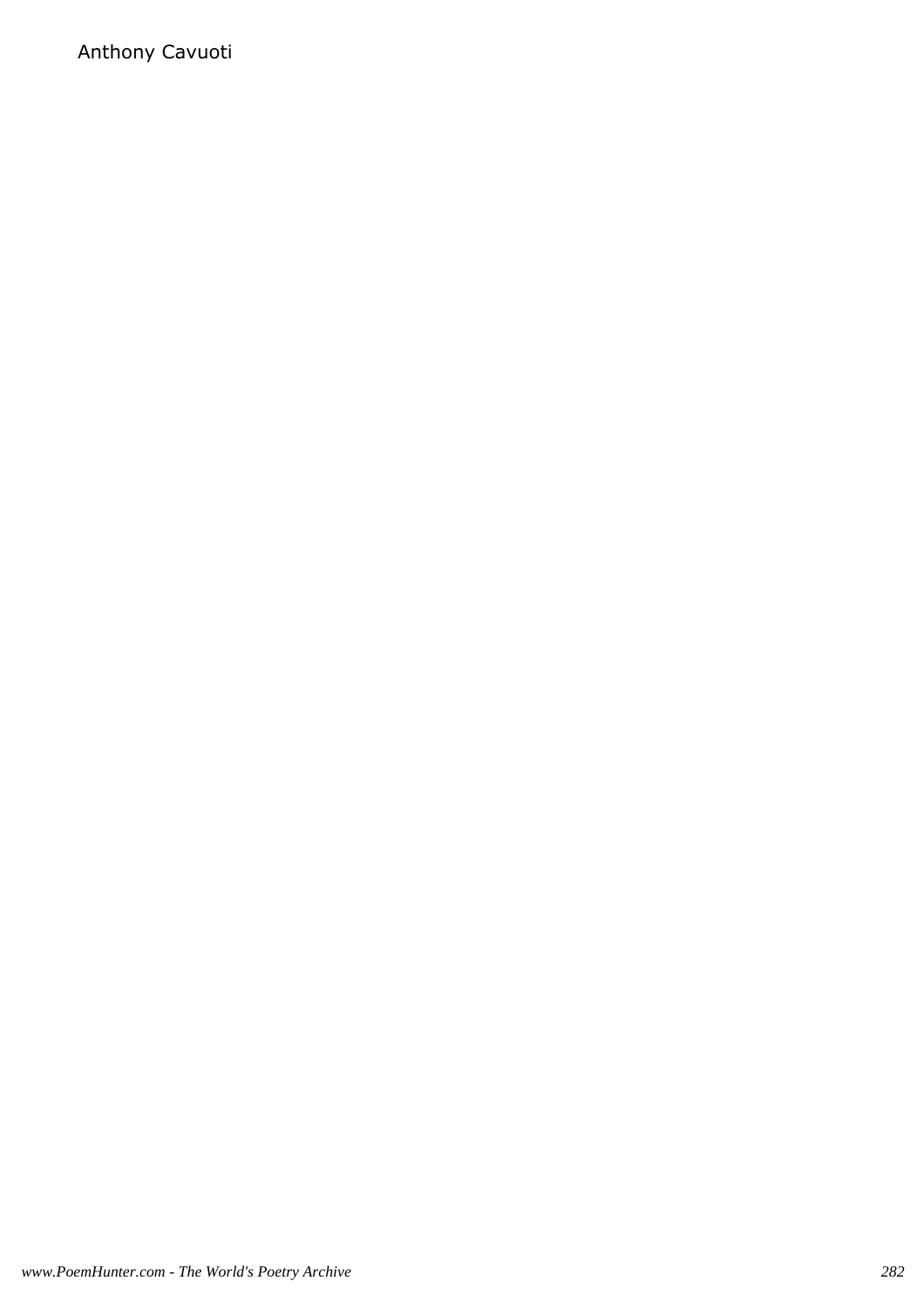# Reifies A Deeper Portion Of Our Individual Subjective Depths, That Resonate In Us For Eternity.

That is, For better and worse or both, how we felt before birth, intra uterusly, as an infant, as a child are the impressions we carry for the rest of our life. Blessed our those that go through life with this tale wind. But the vast majority of of us have a headwind, dealing with so called loved ones hostel, and ambiguous attitudes right from the start. The damage is made and set for life. Denial of this only makes for a life of distortions and illusions that is a life of denial. We end up believing we are in love with our distortions. We destroy each other by trying to make our distortions work. We go to work for our distortions, we marry our distortions, we idealize are distortions. That is why we self-destruct. That is why you have so many symptoms. That is why you're depressed. Is why you drink so much. Is why you are on medications. That is why you are so irritated. That is why you want so much materialistically, in a vain attempt to fill is void. But we want to be with someone that loves us for us, as we really are, who excepts us when we are in our real emotional states. Think about that, how real that is. We need to be with Someone that loves us not for what we project which takes constant effort, which is not the self but an effort of the self; to flourish we need someone that sees us, that except that cherishes us for how we really are, in our default mold, which is our early impressions. Which for most of us is not a pretty picture. The active persona that we cultivate later in life is our representative. The more our representative represents us, and not our ideal self, the more real satisfaction we will experience. It takes wisdom, intellect, and a deep desire to live your life to except this. Your life could seem to be very successful, very interesting but if it is not your life, you have no real life. First we have to see ourselves. We cannot see our own eyes in our own face. So we need to be around people that really love us for us.

A Big house can not make up for lack of authenticity. Sex all the time, will not make up for lack of authenticity. All the money in the world will never make up for lack of authenticity. All the fame in the world cannot make up for lack of authenticity.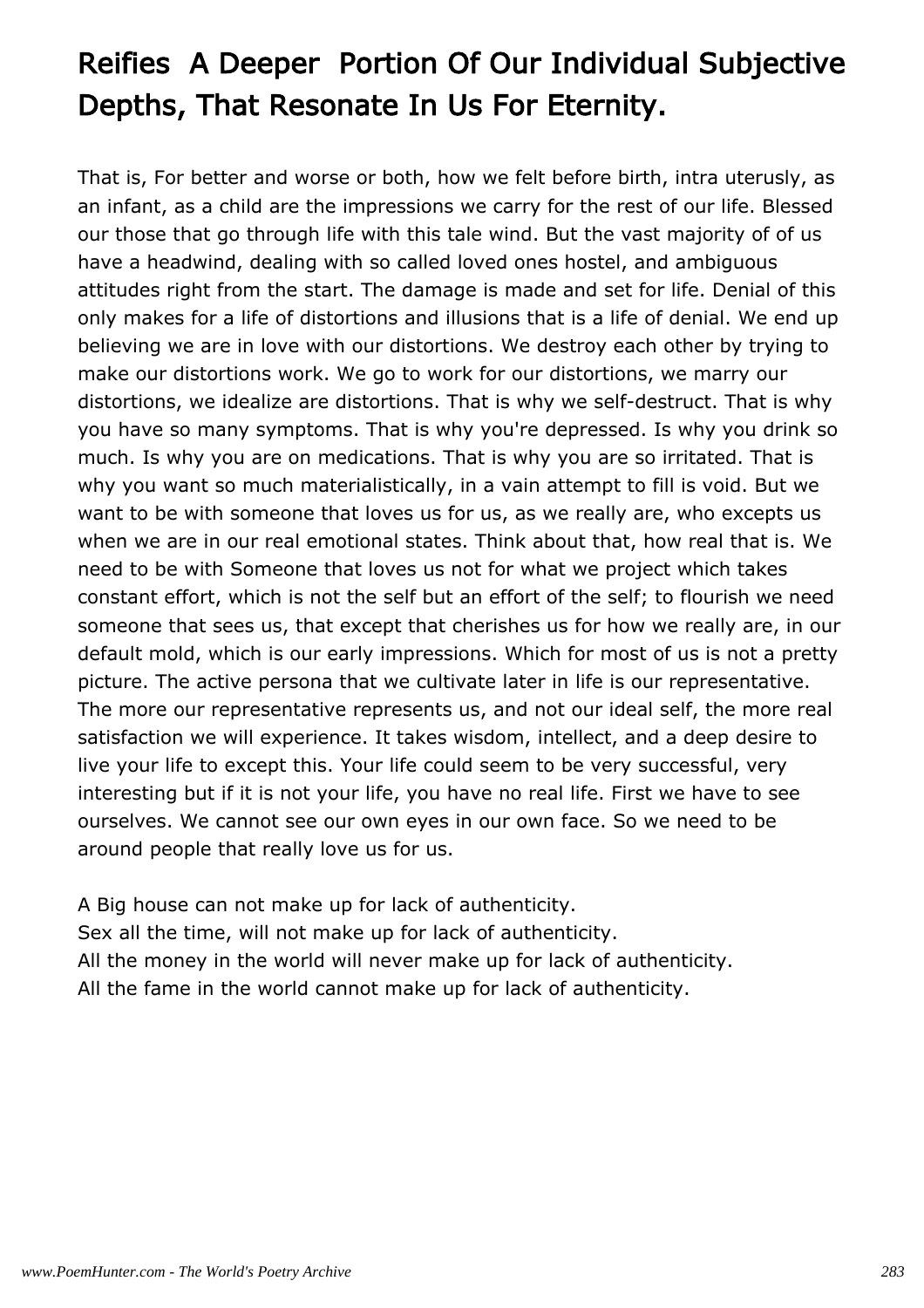This distorted and jaded imprinting that we have for life is not a tragedy, it is a constant reminder not to play the game so much where you take it as real, it enables you to see it as it is, a distorted part of a process, yours is not to master the game instead it is to remake the game, to increase its range of human expression, to make it more human, too deepen it and expand the definition of humanity, even if the world does not want to play our game which is not a game, we live our truth anyways for a portion of the world that is ready to free them self, we make our own pocket of sanity. This forces us to tap deeper into a higher self, to be more attuned to our debts self, too more fully identify with our deeper nature, the layers of us that are not born in this life and that do not dissolve in his life, instead this dimension of us, increases through this life. This side of us is closer to our core. The more we live authentically from such debts the more we reifies a deeper portion of our individual subjective depths, that resonate in us for eternity. When we are true to our core, we now only tranforn our very life, we set the conditions, we set the switches for you high or human faculties to emerge, this allowed others to more fully manifest their uniqueness, less distractions, less distortions, less materialistic and ornamentation.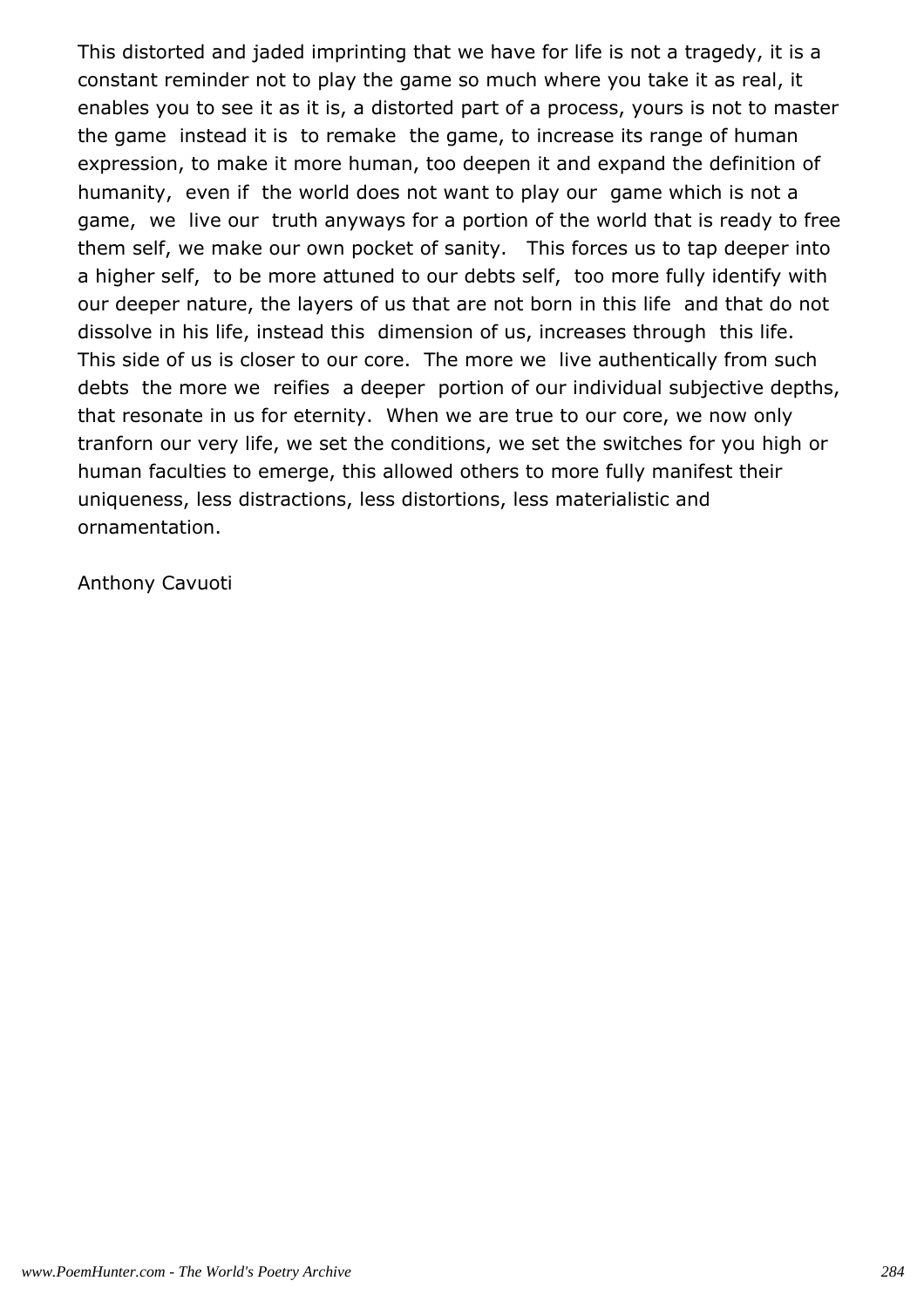### Russian Roulette

People are capricious, reckless with and minimize emotions And use people as objects for their own desires

Only when their feelings aren't theirs.

When people refuse to come out of their deadly sleep, and while they are sleepwalking they believe that they are like all others playing, playing so called adult roles without really being themselves, and not facing their own truth Once they get to know themselves and their truth their feelings are there's. And the changes are vitalizing and they come to themselves with all the power from their core.

You have to be with a person not an echo of their past.

They have to be more real than their echo!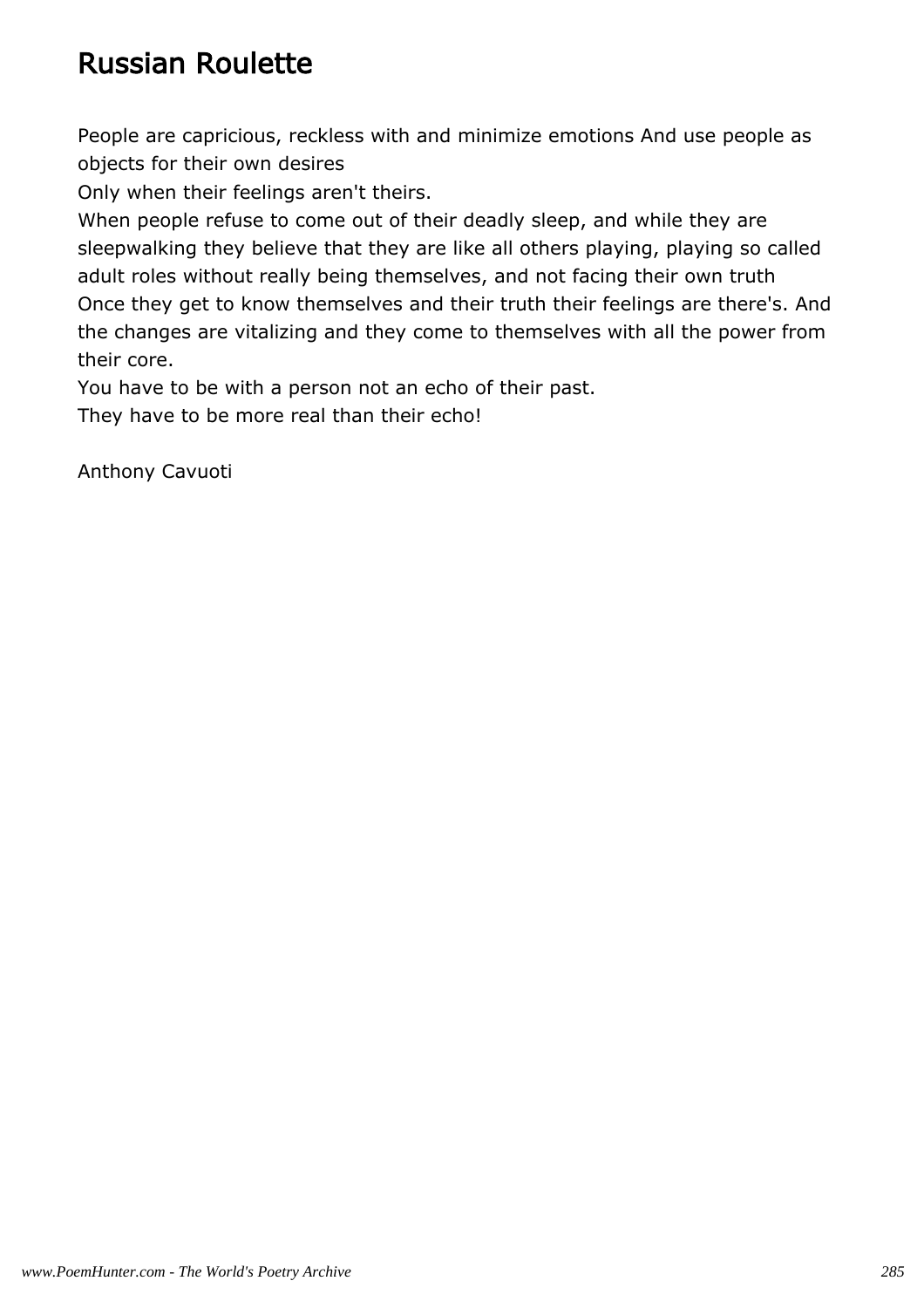### See Through Your Fake And Shallow Personality

You help others when you face your pain. You get by the storm when you except and deal with its force. Everything grows this way. If you want fertility without a rain you are empty sand in a man made desert, a desolation, you only live a marginal life, all in your orbit enact your strife until they see through your fake and shallow personality where nothing grows, and all is a cover up, just displacement of false pride.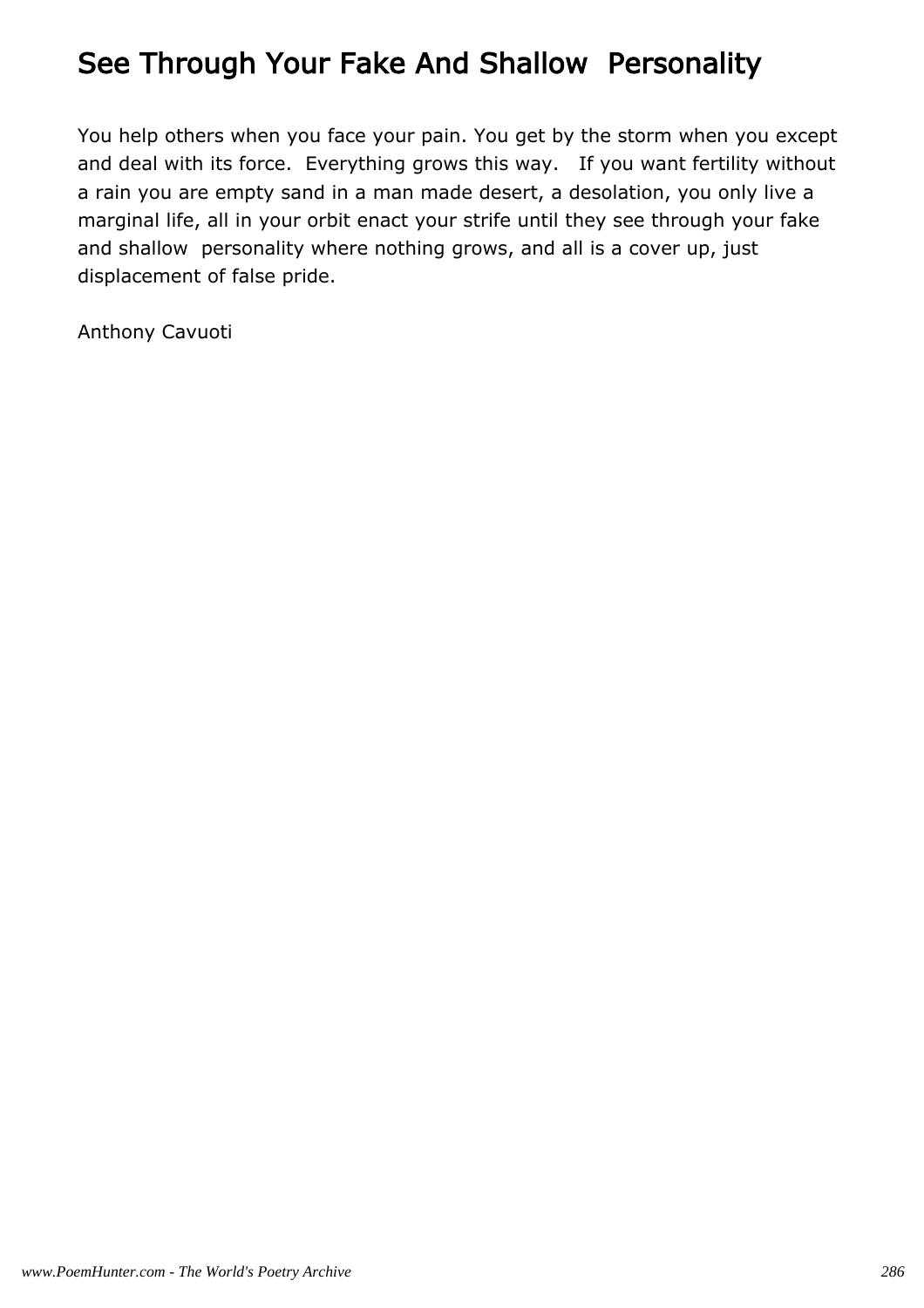### Self Negation

It is here now.

We are slowly allowing our selves to be programed by our own random interactions with Facebook and the internet; how, well in you're responsible for individuation and integrating our self, but it seems of Facebook and the Internet is doing it for us but for their own benefit. Passive integration does not serve ourselves it serves their Financial interest and reduces us to a commodity. Facebook and Internet advertising towards us Interferes with contaminates our sacred synchronistic 's slowly pulls us away from ourselves into an object of desires of hungers with no center with no core, with no vistas, no dreams, no horizon in short with no soul. It will be a pigs paradise we will be well fed animals without any real dreams of her own. But of Course we could buy dreams for ourselves on the Internet, right.

Wait now, from childhood onwards our forming emotional and psychological development and augmentation and developingment will be very influenced by this monetary driven, artificial process. We will be shaped as well as influence in ways that we can not even imagine. We will be Manipulated and coerced without us even knowing it. As a matter of fact, we could end up being active participants in her own self negation.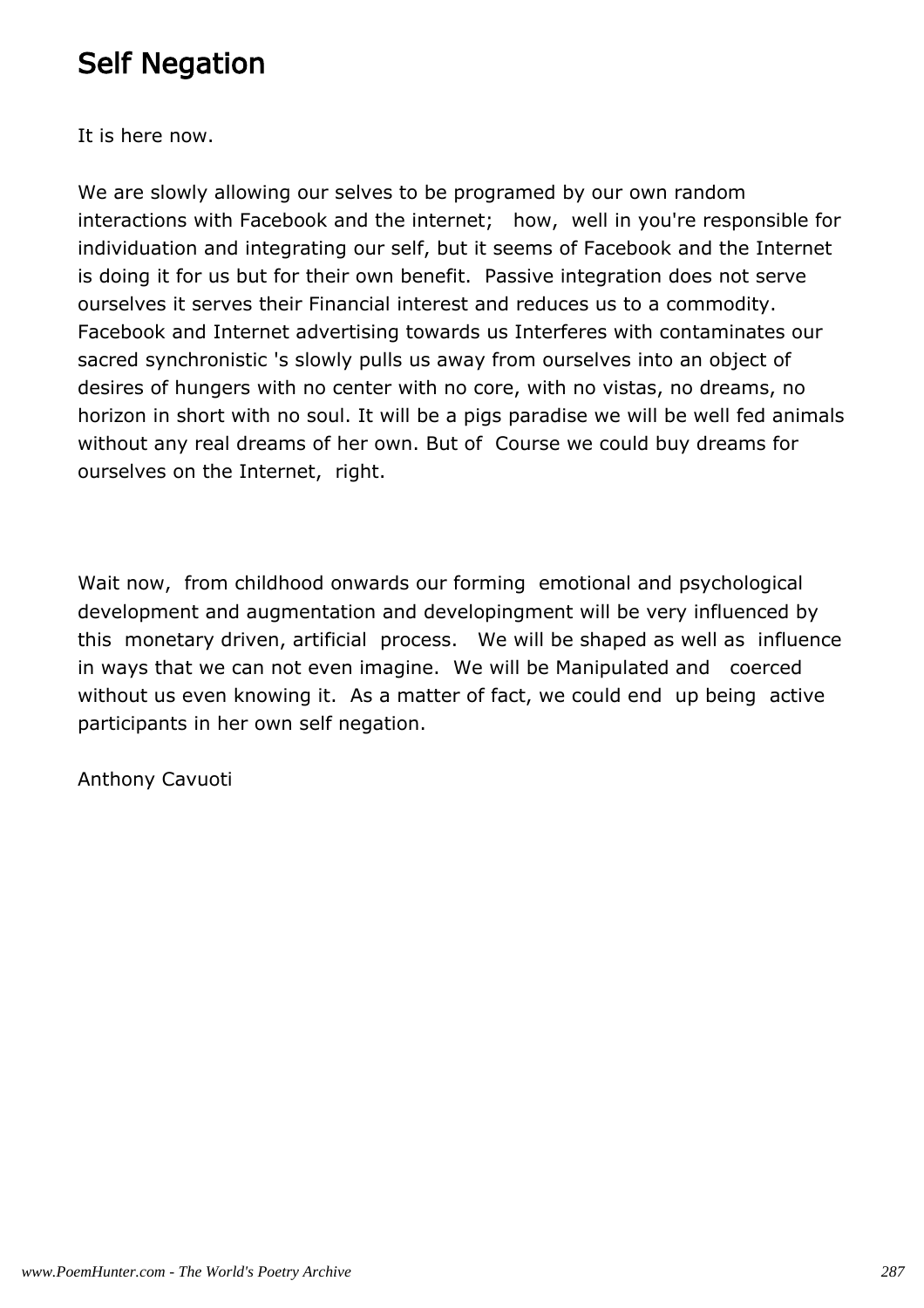## Sharpens The Very Sword They Will Fall On

Some can only get to you when you are vulnerable and make a little mistake, do not worry, if you desire wait, you will catch them doing the same, if the moment past you by, much better, don't worry, they will attract others of their kind and destroy one another as well as them selves in their insane compulsion, mad competition of slights and vindictiveness where intelligence only sharpens the very sword they will fall on.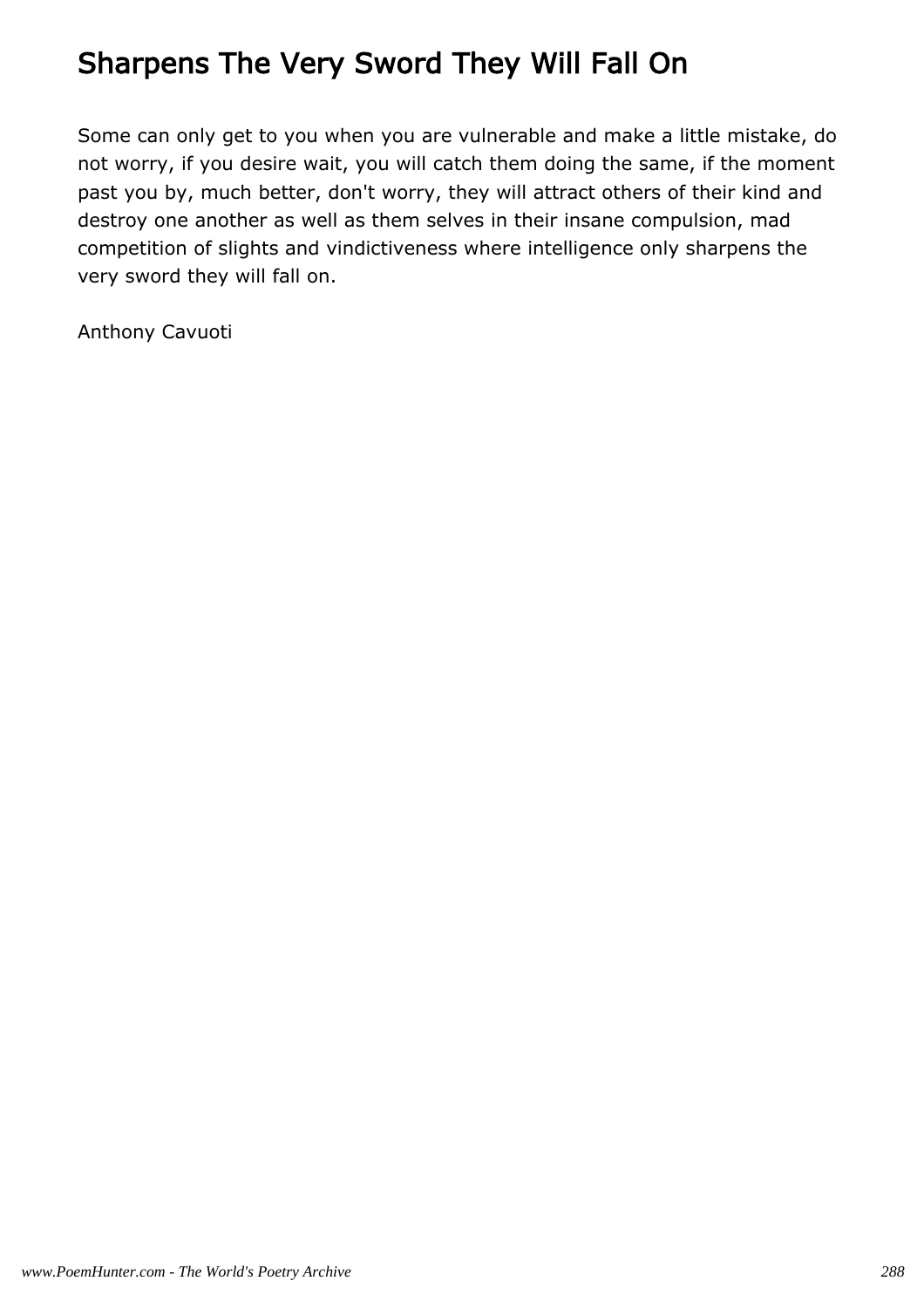### She Altered Me In Her Stealth

When I first met her My stresses were so so compounded They have nothing to do with her The stressers where building like a hurricane Each one of them Would have destroyed most other lives A strange resilience runs through my soul In her lovely Ways she wasn't afraid to tell me the truth Take care everyone except myself She was older and more experienced I thought I knew

I know how to help others

Much more than myself

She altered me

In her stealth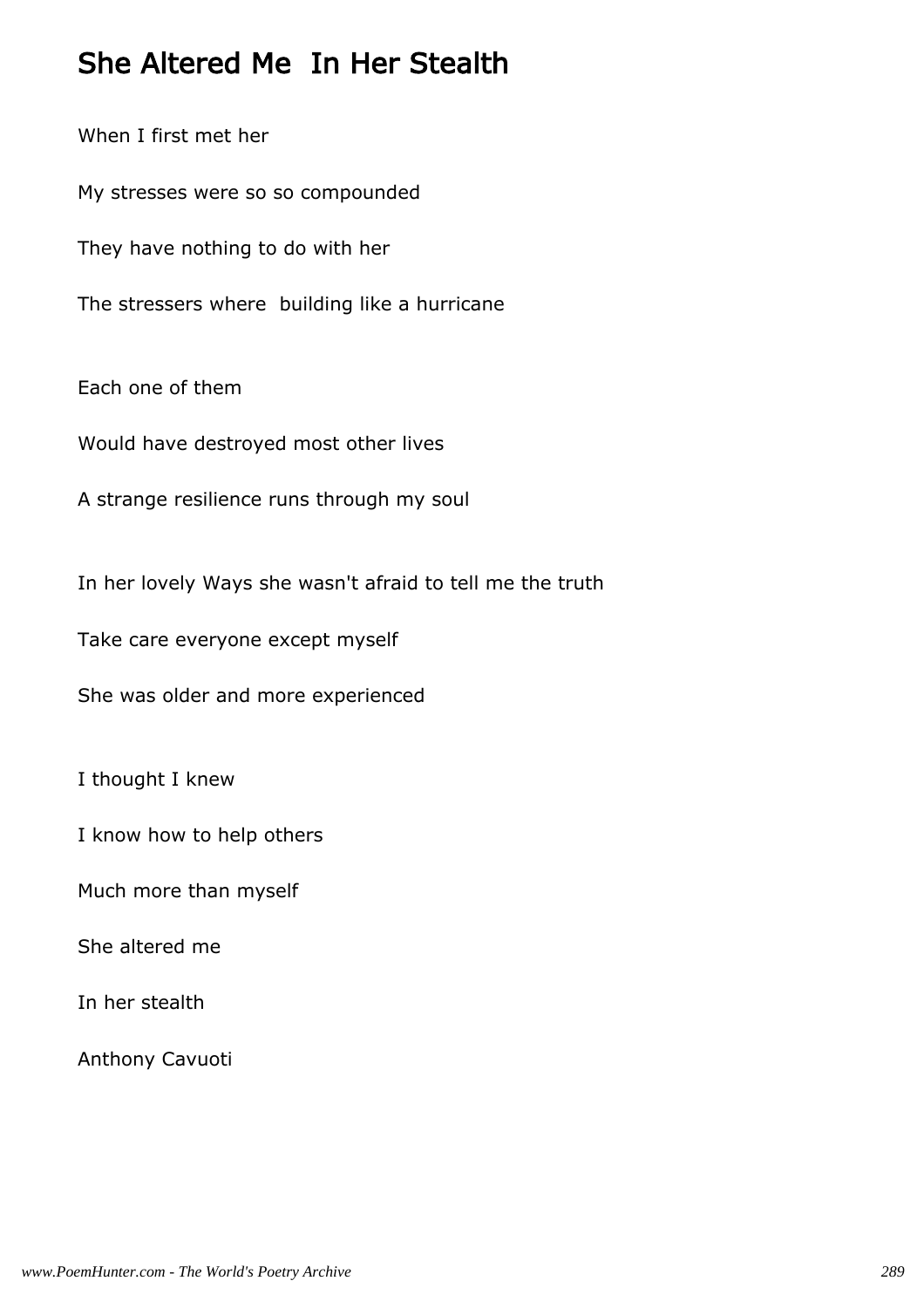#### She Destroys So Sweety

She was so impressed because I had a toolbox

True I wasn't good at fixing things in the house

but was pretty good at helping people fix their souls

Just released them to fix what they wanted to fix

She gave me permission to break whatever I needed to break

Which was my pride and my heart

And my over identification with certain roles

She lost out on the opportunity to really get to know her own truth

To live her truth out more fully

Instead of perpetrated it on to others

what they did to her

She is so delicious

she can get away with it

she could play with it

But she will be so much happier if she was trueto her truth

She Pleases everybody in how she destroys so sweety except herself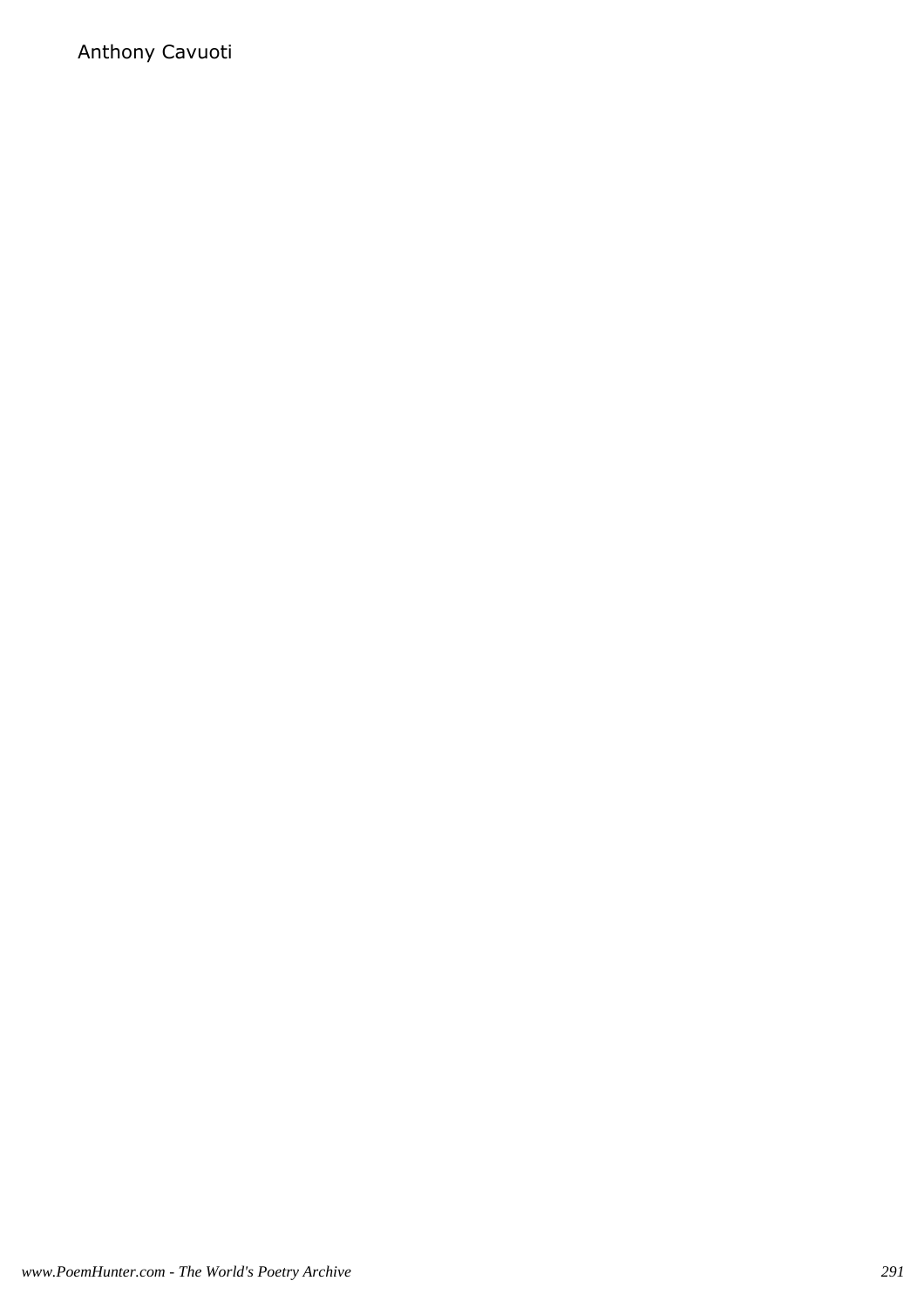#### She Is Almost 60, Gorgeous Beyond Gorgeous

So tender so sweet

so tall lovely and fragile

So strong so dynamic

so alive

Such a warm lovely presents

Enough enough in her lovely imperfection

Every Flaw makes her even more irresistible and sexy.

She was once a 10

now she is in infinity, age does her well

Digested experience of life, of pain, of daring of courageonly, of sensitivity and of compassion

are the only way to see her,

to appreciate the fine wine of her beauty

Voice of her voice of her soul

In her lovely dissipation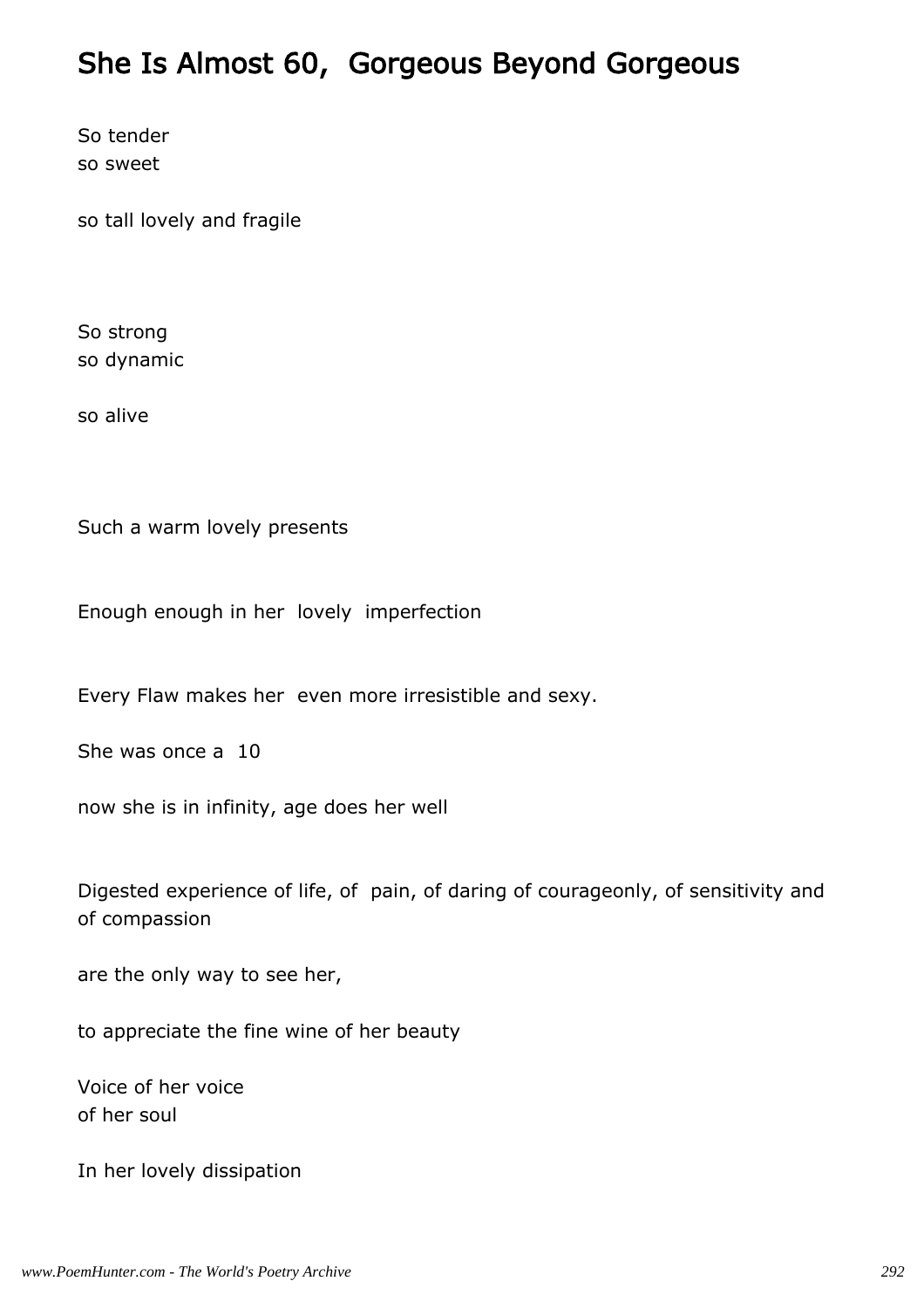she is gorgeous beyond gorgeous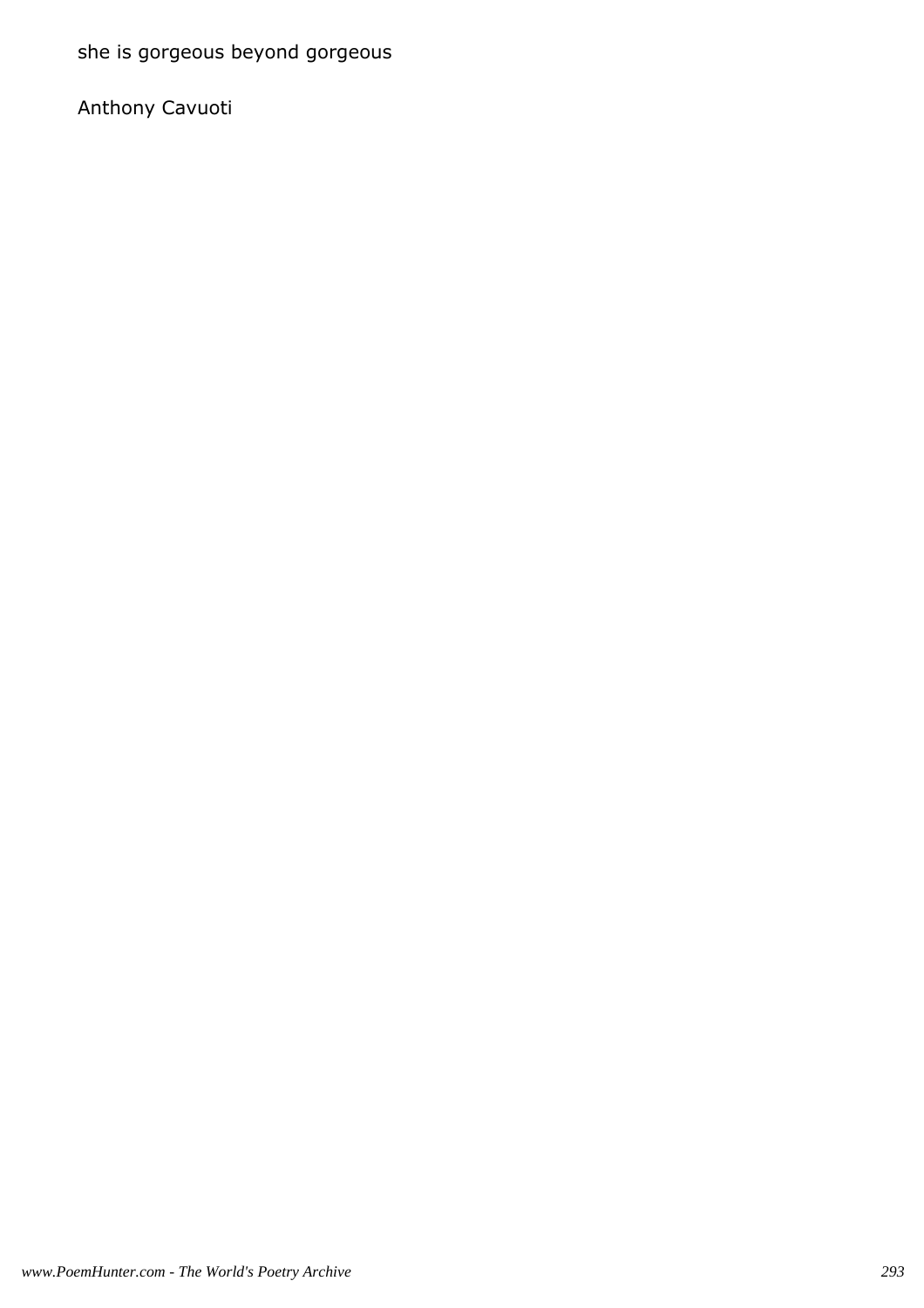#### She Is Beautiful, Lovely And Far Beyond The Norm

She is Beautiful, lovely and far beyond the norm

That is why she's storm.

She's able to really see my soul.

Will Always cherish her

She's truly all of her sides

She is a bumpy but Beautiful ride.

Take you to your very core.

Destroy you and you will ask for more.

For you are more real for having been with her!

In a past life I killed the killers, the treacherous in the Civil War

She was a native Canadian Blackfoot woman who was subjected to being Chattle.

such residence from our past, Residence distort as they amplify.

That is why she so real even as she tells her lies.

With her the strength and mystery of my soul and passion are reify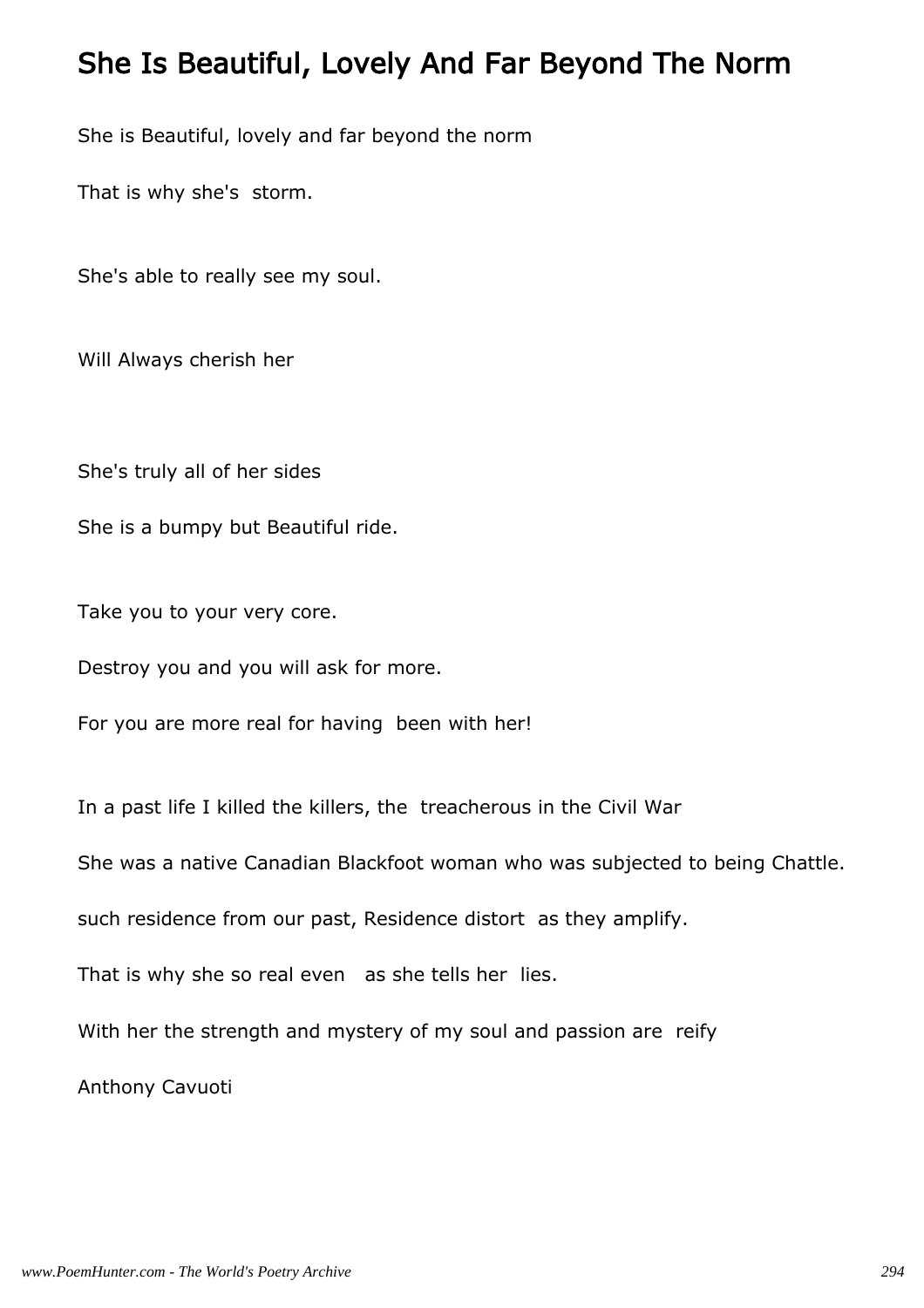### She Needed And Secretly Desired

She needed and secretly desired

A man she could control and destroy the way a man abused and destroyed her innocence while activating her desires through twisted avenues of pleasure, of ecstasy, of sex, of a shame that could not be part of her identity but needed a victim to perpetrate so she could keep her own childhood pain out of her own mind.

Even more, this was further compounded by what she secretly deeply desired, to be close to a woman emotionally and physically to make up for her cold, distanced, emotional blind and cut off mother whose lack of empathy could only be match by her dissociation.

Her attempts to attain love, understanding, and emotional protection were doomed to be frustrated. Sexually acting out overly or covertly became her only outlet and this too she repress and distorted behind the cloak of religious adherence.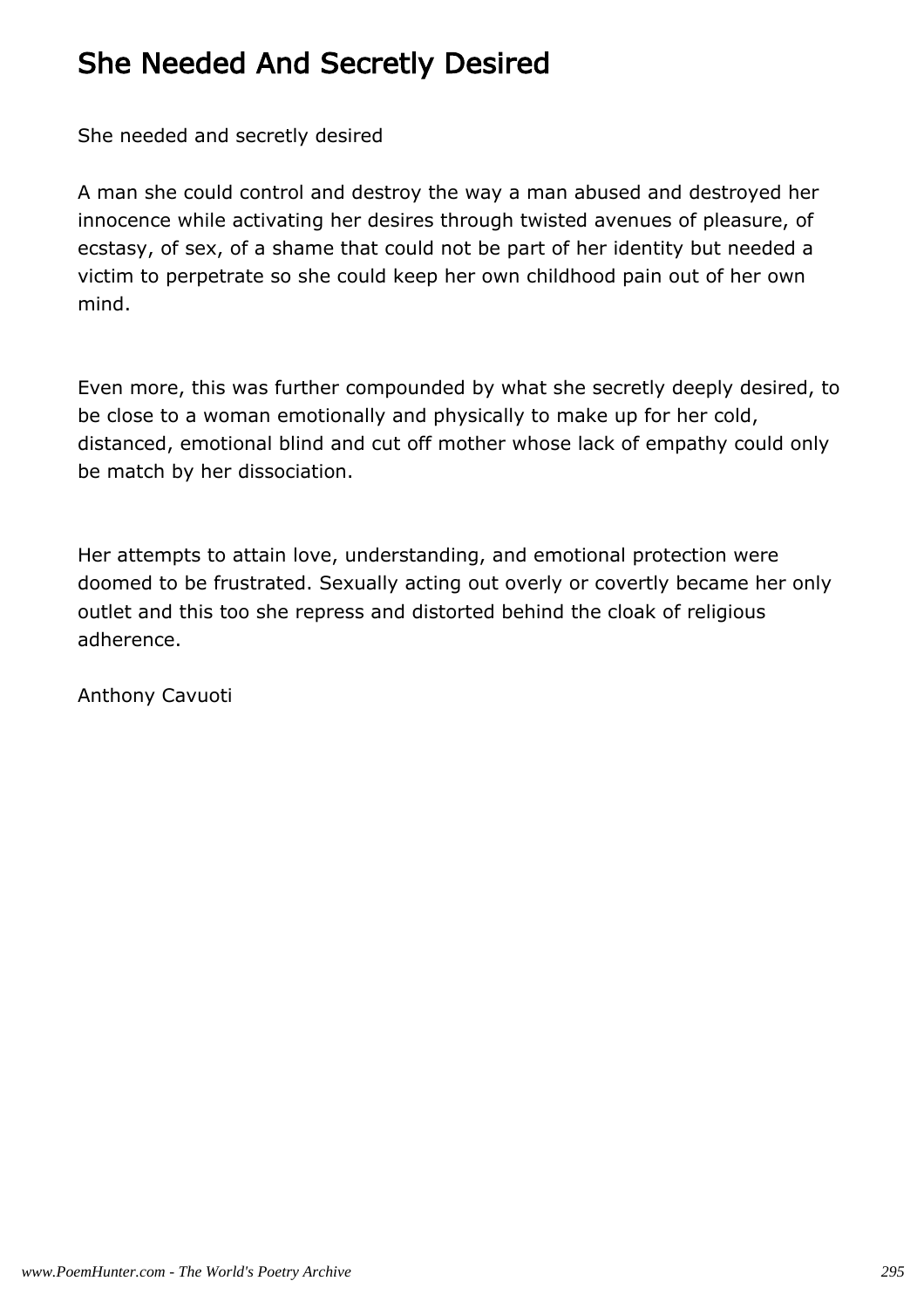### She Taught Me

She taught me not to be afraid of myself, of my nature, to really not care about what others think. Her wild live embracing madness freed me from the suffocating madness of the cowards normality of those that take refuge in standard bearing socially defined roles of maturity and normality.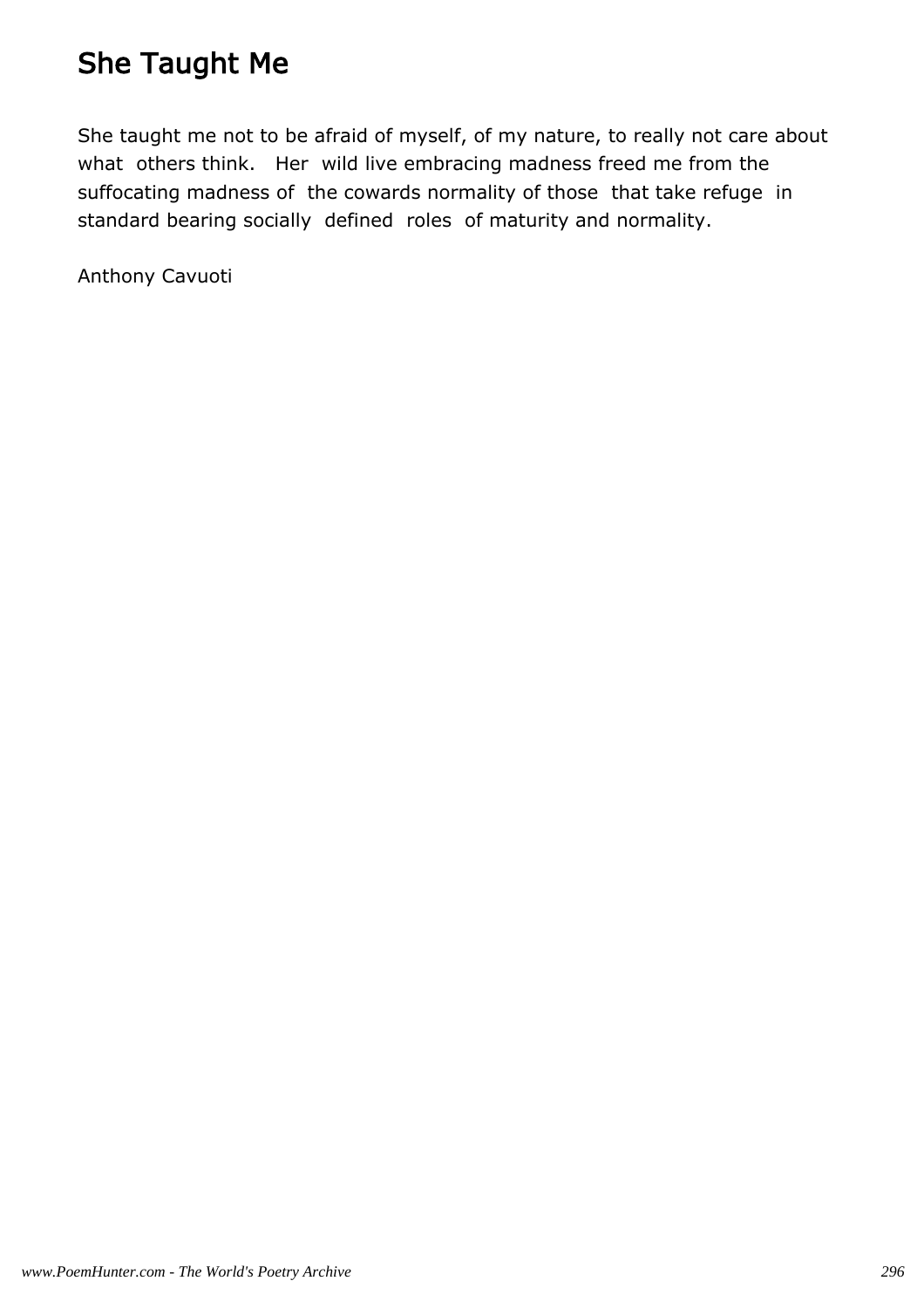# She Was Closer To My Own Self And Farther Then A Star

Her Voice sang

Her voice caressed

Her Voice enchanted

Her Voice haunted

Her Voice soothed

her voice seduced

Voice made me feel closer than close and farther than far

She was closer to my own self

And farther then a star

Voice is tender and lovely

lovely and profile

Voice always rises

It lifts you up even if it puts you down

When she lifts you up, you fly so high

Eagle soars, it is its passion of the Heights, flying through the Heights that never dies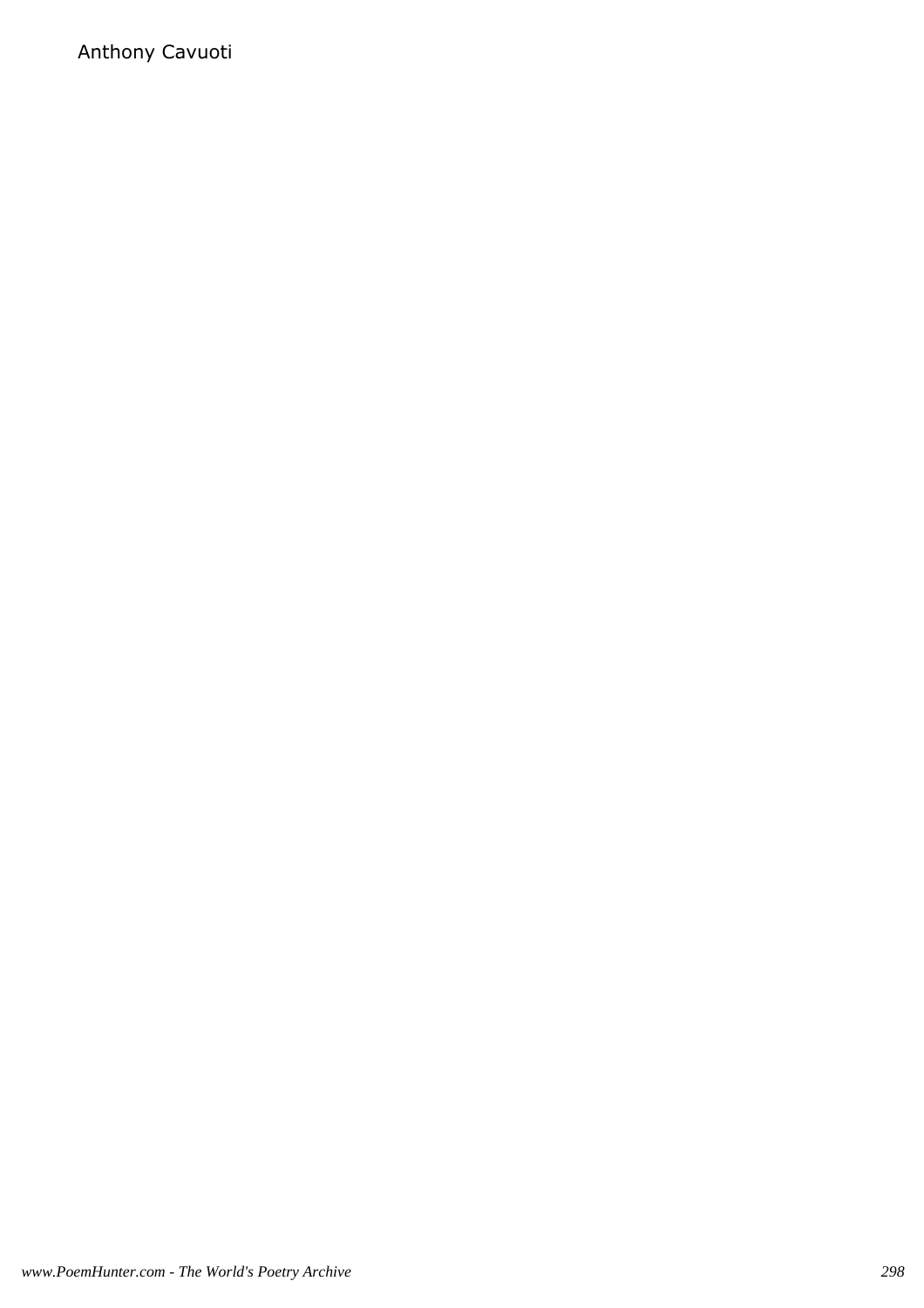# She Was Just A Shallow Messed Up Woman That I Felt Bad For.

eefffff ffff fff rrrr rrr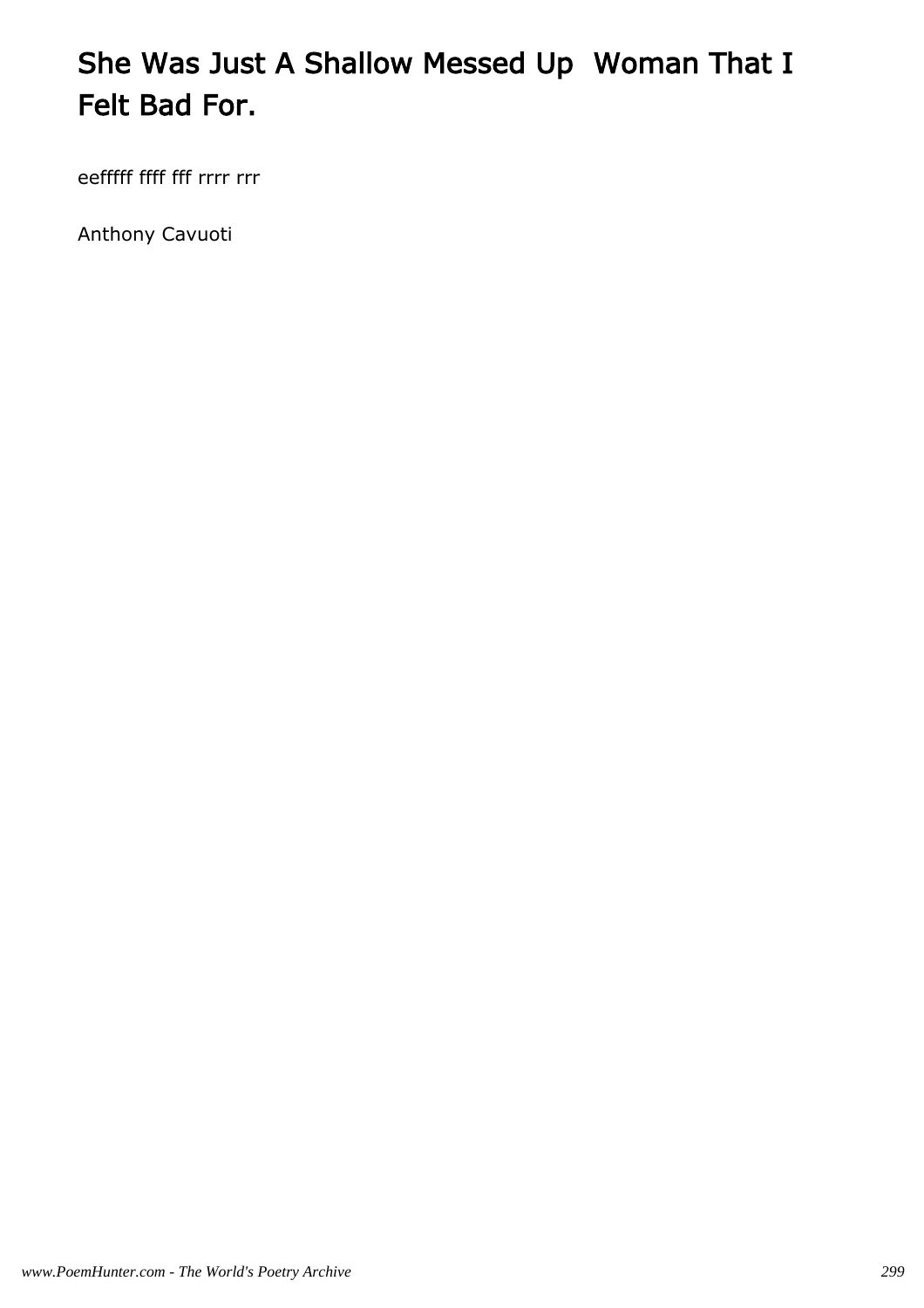### She Was My Greatest Truth For A While.

What I fear, what I know.

Only the strong and broken of equal power to me are able, are capable and willing to be there for me enough to truly and accurately reflect me back to myself, to allow me to encounter, to know the truth of myself, the real truth, of my powers, needs and wants were I can live out what is really mine and satisfying.

She taught me not to be afraid of myself, of my nature, to really not care about what others think. Her wild live embracing madness freed me from the suffocating madness of the cowards normality of those that take refuge in standard bearing socially defined roles of maturity and normality.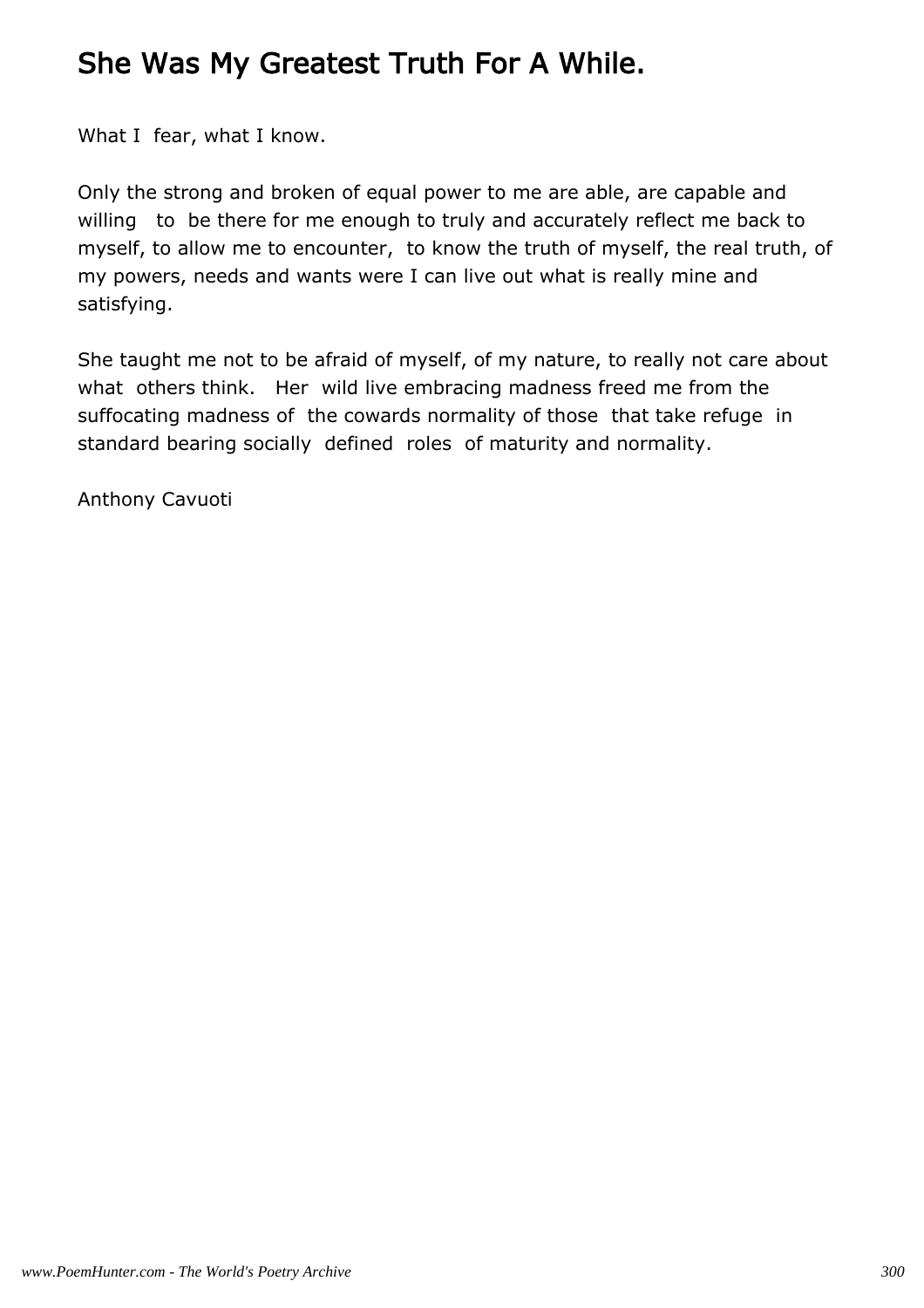## She Was My Sun Set, Morning, Day And Night

When She spoke it was always such of a Celebration

Stressers were gone and everything was all right

She was my sun set, morning, day and night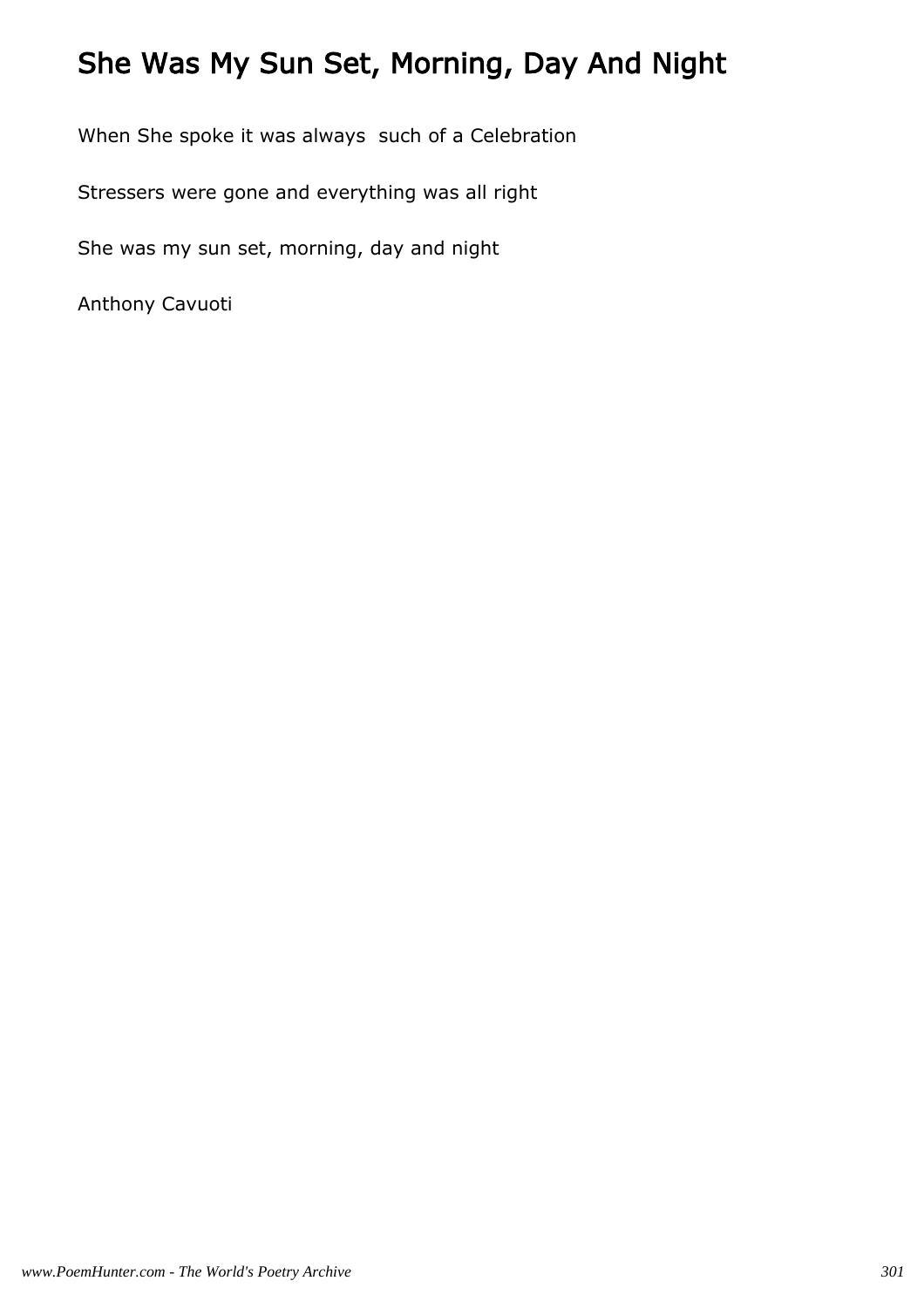#### She Was Not A Mistake

She was not a mistake

I am no mistake.

Though adopted and falsely documented from the start

Though dyslexic and slandered from the start.

Misunderstood from the start

Targeted for others ignorance and projections

She was no mistake

Similar to me

Misunderstood and forsaken But never gave up

More than passion

real life real love

Doesn't always fulfill its self

But it awakens you

Brings you back to yourself

See through the veil of institutionalize, cultural, lies socialized slanders and lies

She is still freeing me like starlight from a distant past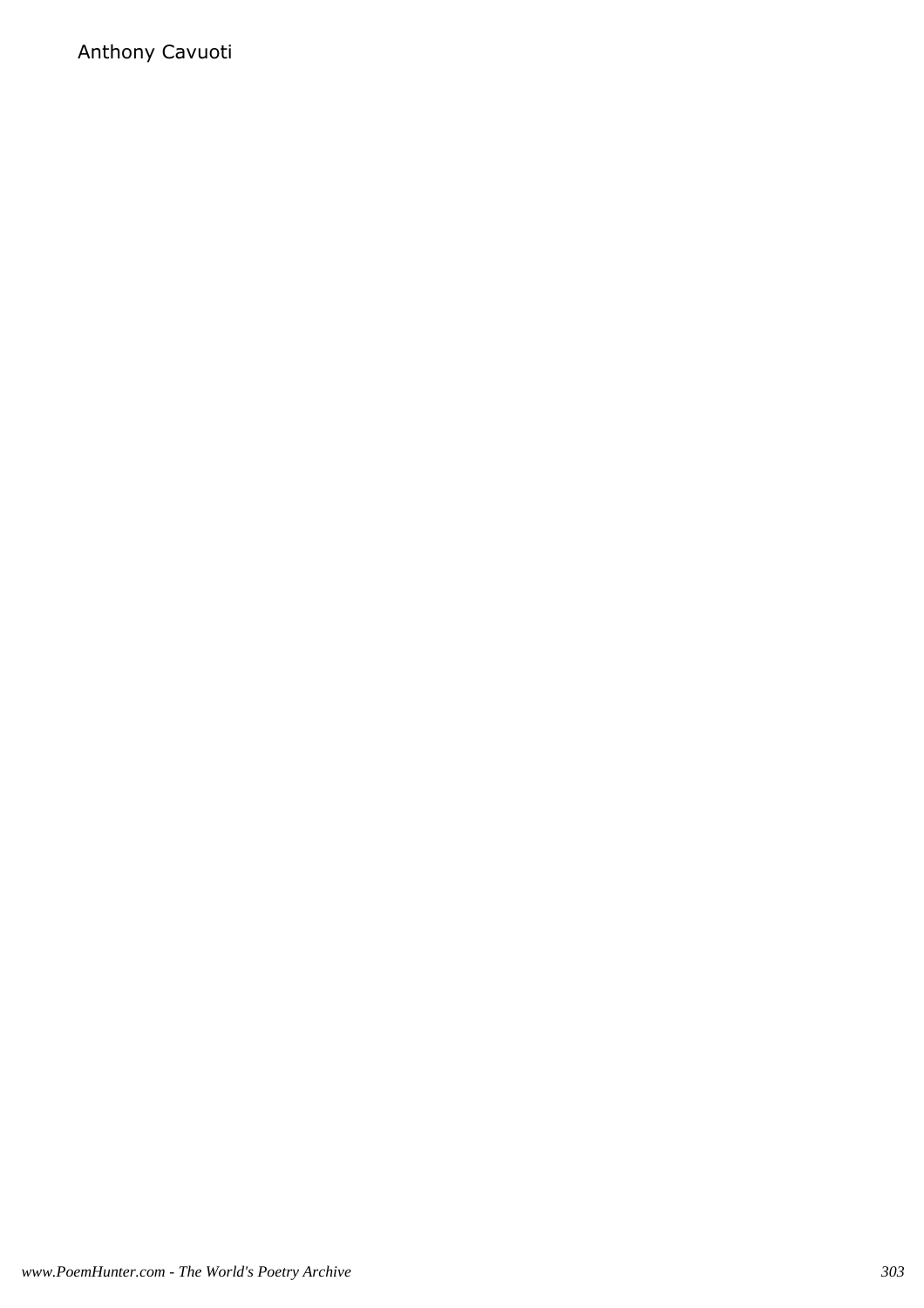### She Was Real With Me,

She was real with me, at times she was very real. Revealing, illuminating life and my debths like no other. At times She is not aware of how marvelous she is. She is a diamond giving her self away as if she is a Crystal. Her associates are invested in keeping her that way. Unable to reflect her true value. She belongs to herself. I will never ever betray that. So precious and I will always cherish her. Even if her associates use her to destroy me. I see through that. The depths that she reveales are more real than real and lasting than the misleading games. Xena warrior will see that someday. Diamonds always survive and she's a diamond in a coal mine. She took me out of the salt mine that I didn't even know I was in. In the meantime I'm going back to Rome in Rome is coming out.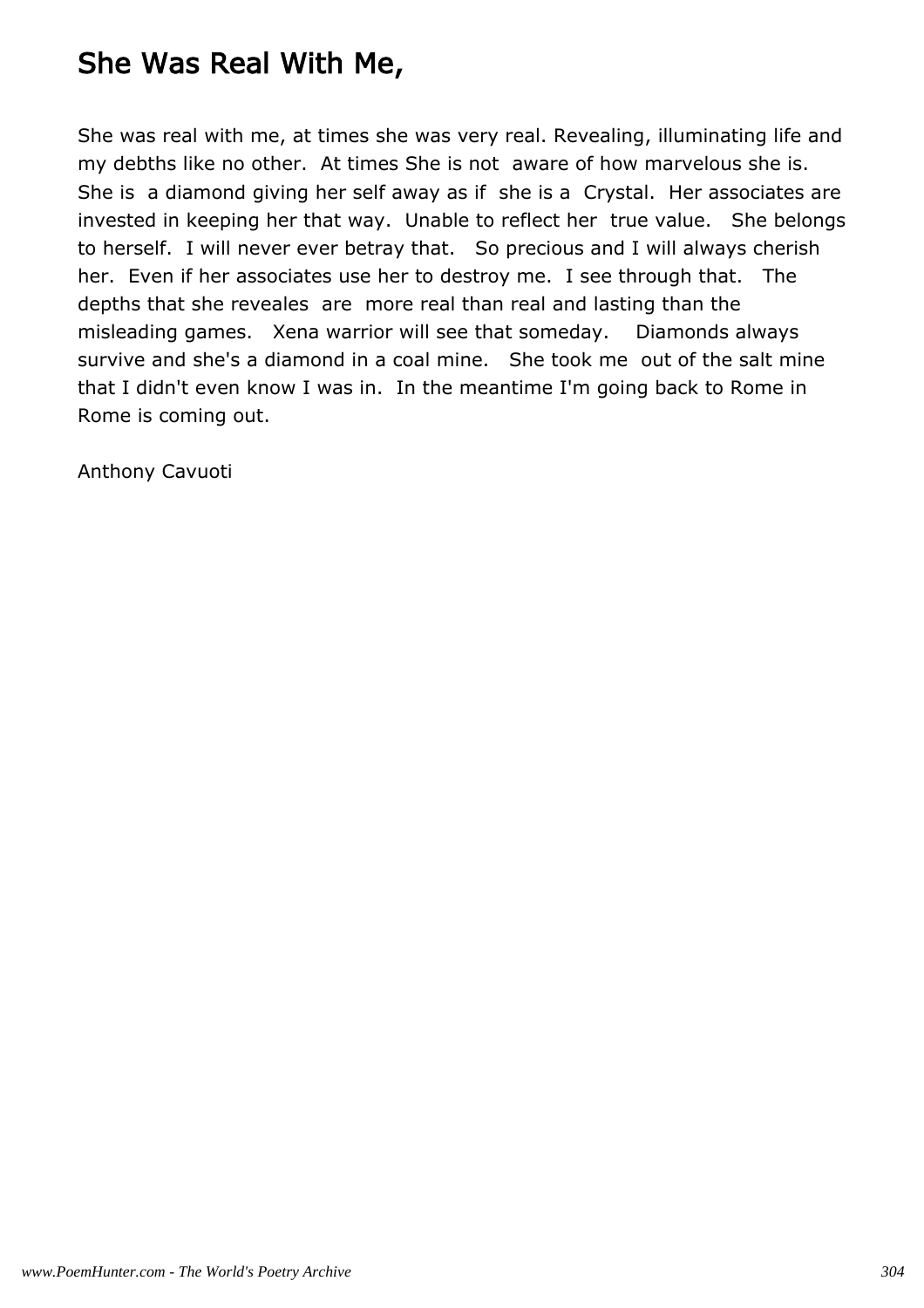### She Would Say

Some of my professional colleague say this is just countertransference

I think it's even more then synchronicity,

It's part of life creation, our unfolding interest subjective experience

becoming manifest

our Experiences that are unique to our inner desires

Just as much and part of us as our nervous system, our digestive are hair

She would simply say that his life little miracles of life

Which is just what we failed to notice but it's always there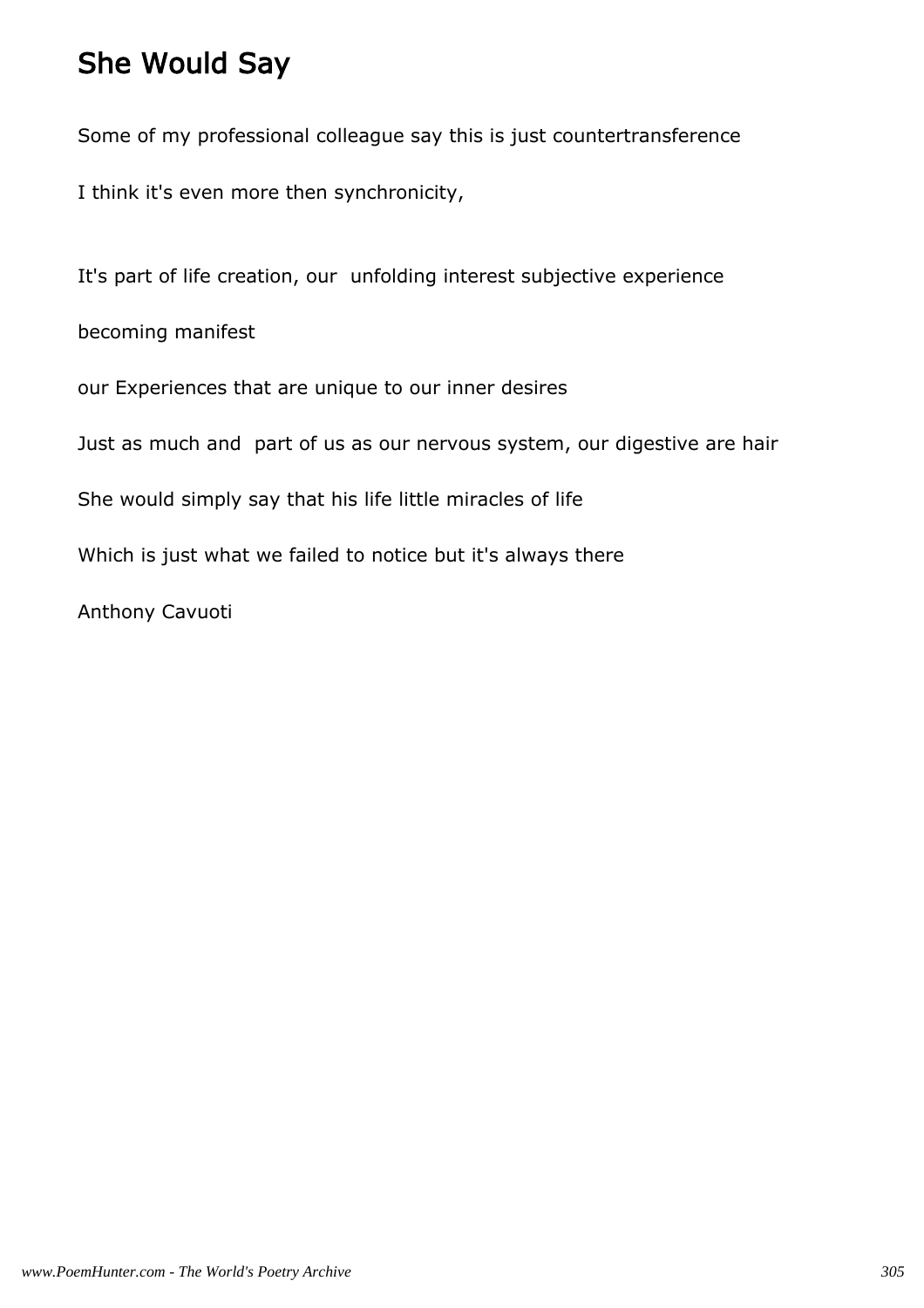# She'll Be Safer That Way, Right!

Let's get Mary Magdalene to put a restraining order on him.

She'll be safer that way, right!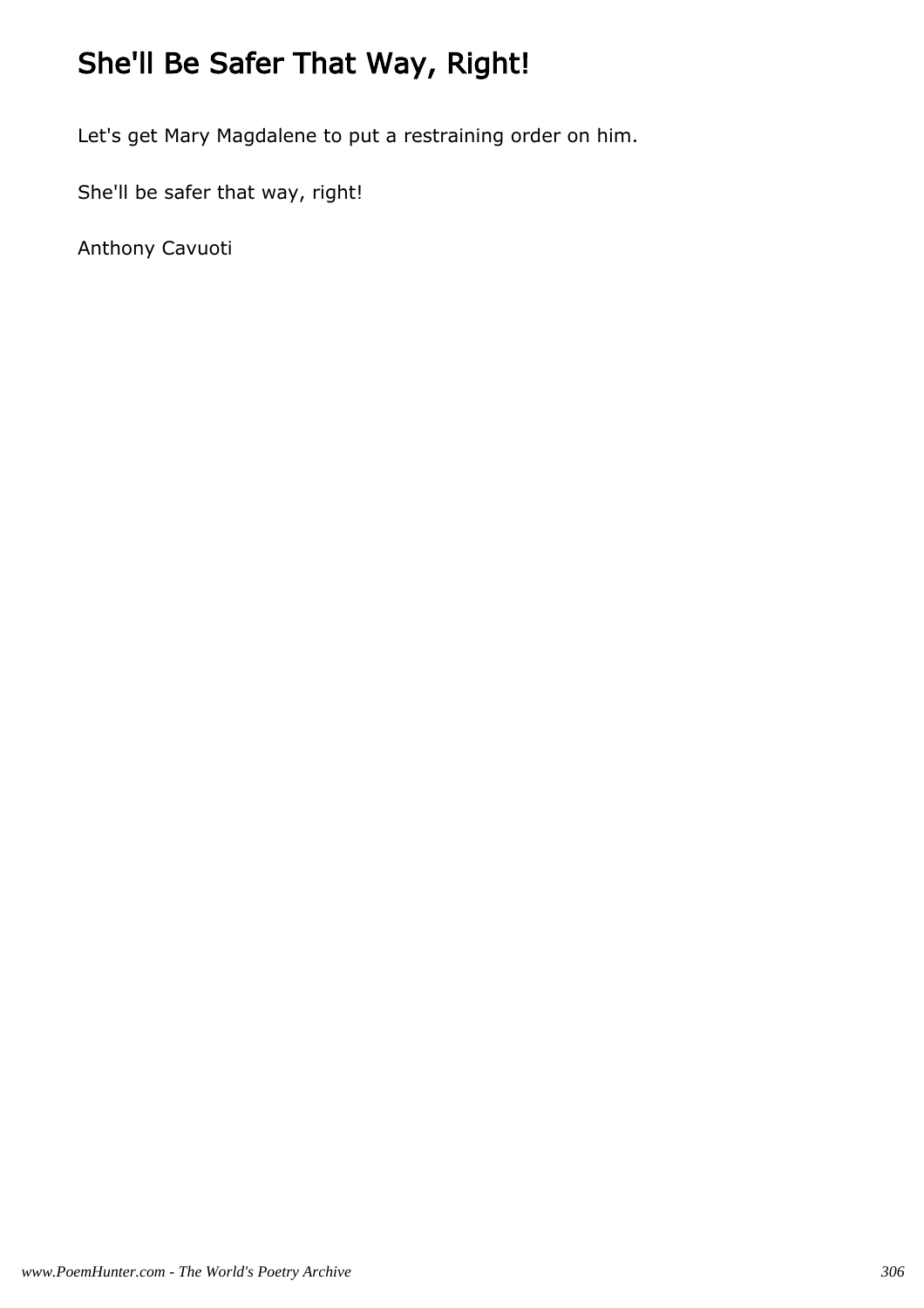# She's A Living Dynamics Of The Vitality Of Life.

But now all that he wants to do is be with her, to be with her once again in her room. She is the universe, she has everything, she is passion, life. She's a living dynamics of the vitality of life. Once you're inside life there's no getting out, everything else is so unsatisfying.

Can no longer settle for facsimiles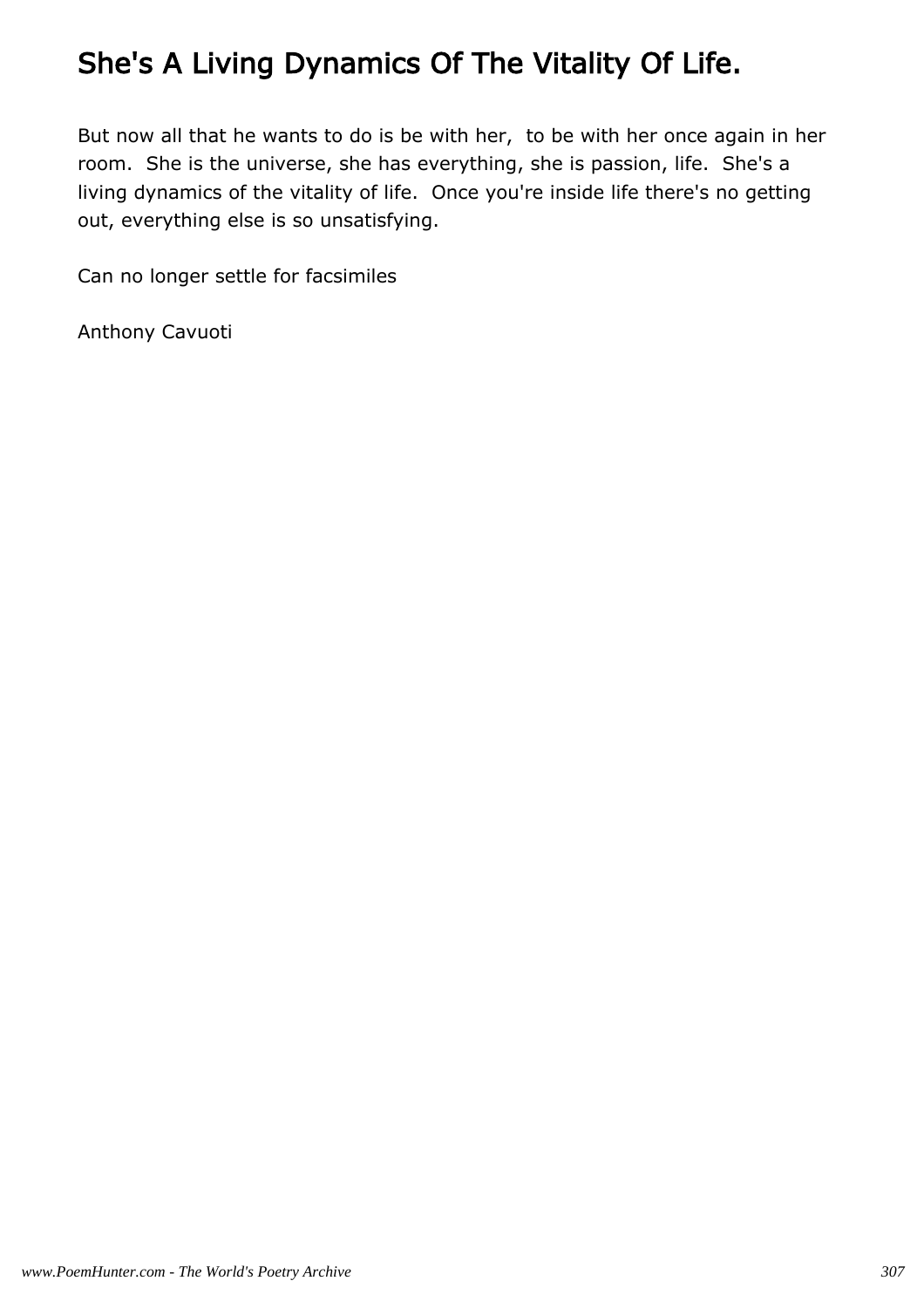#### Sides Of Her

The Irish side of her could drink drink, hold her liquor.

She would stand a maintain her poise

The Native American blackfoot side of her goes deep, deep

into profound trances Channeling wonders,

visions,

seeing right through you into your core.

No Escaping your real self

How you hide from life

What it will take to get it back

All my notions and education about what is real, what is healthy, what is norma, l are shattered.

I think I know it

but I don't

She proves me wrong always

Her Natural self is so much wiser than anything I could acquire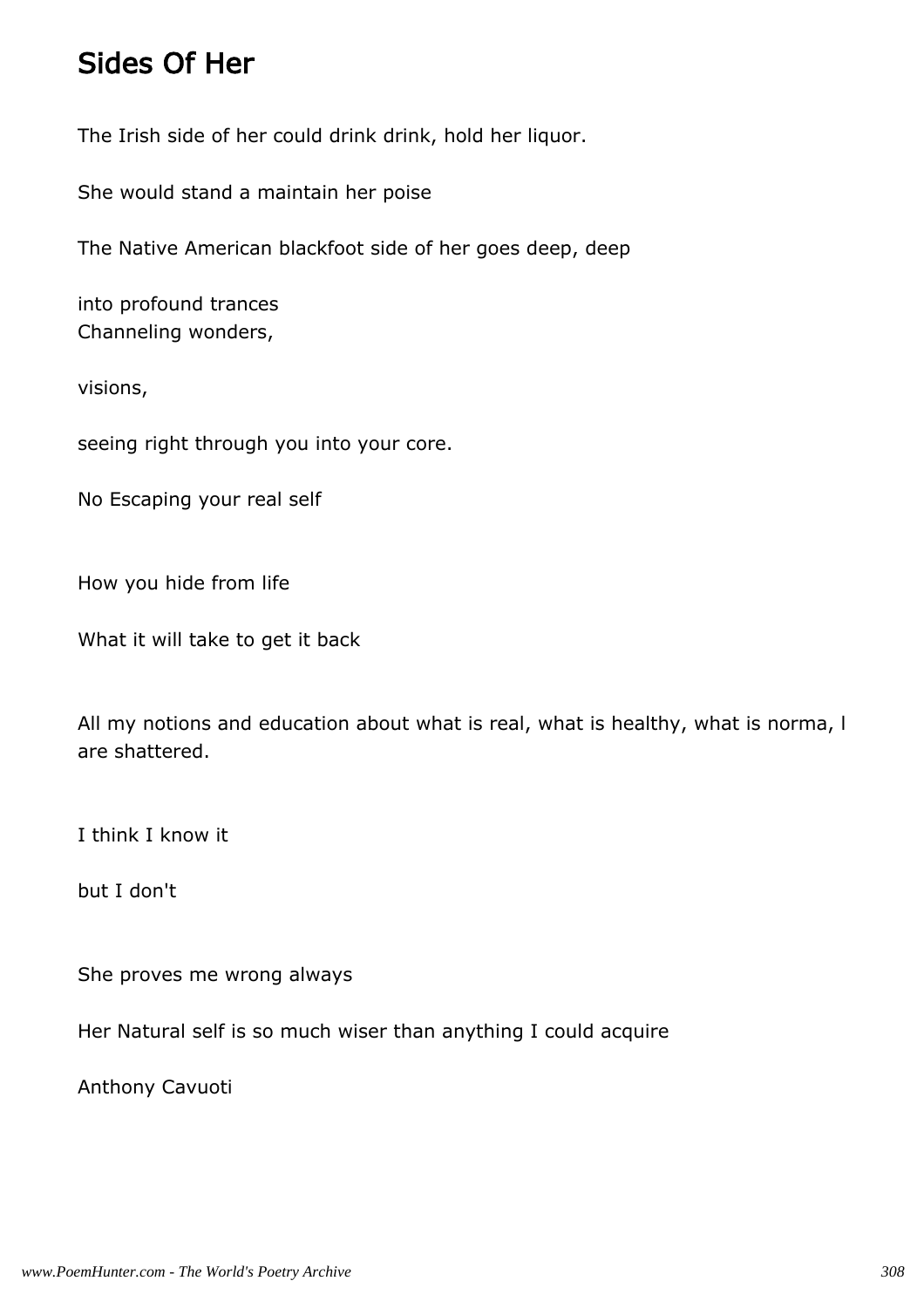# Sincerity

You only can get it from sincerity.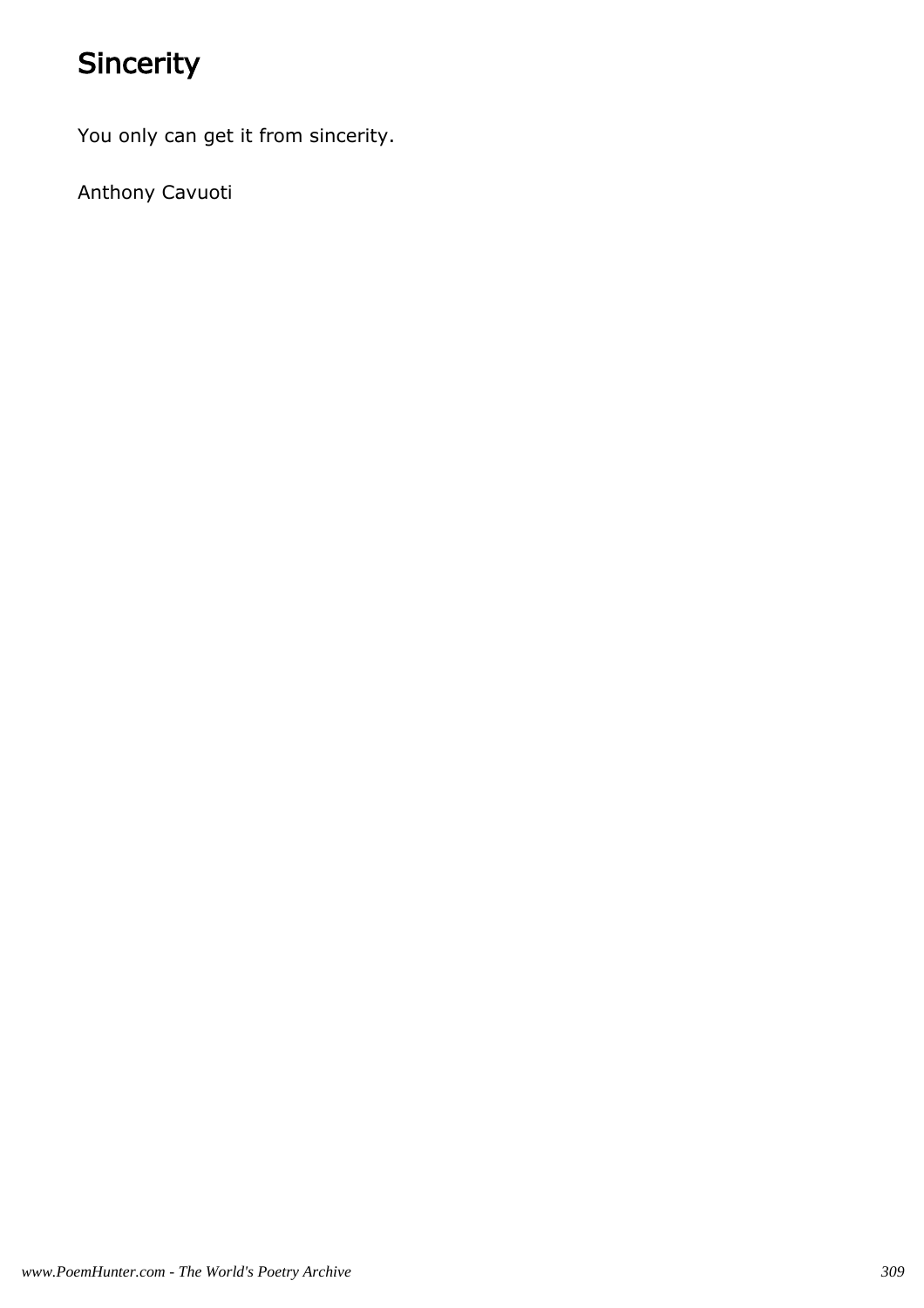# Slower Than Slow, Faster Than Fast

Have faith in the speed of God, slower than slow, faster than fast, just right, not known to us, yet perfect.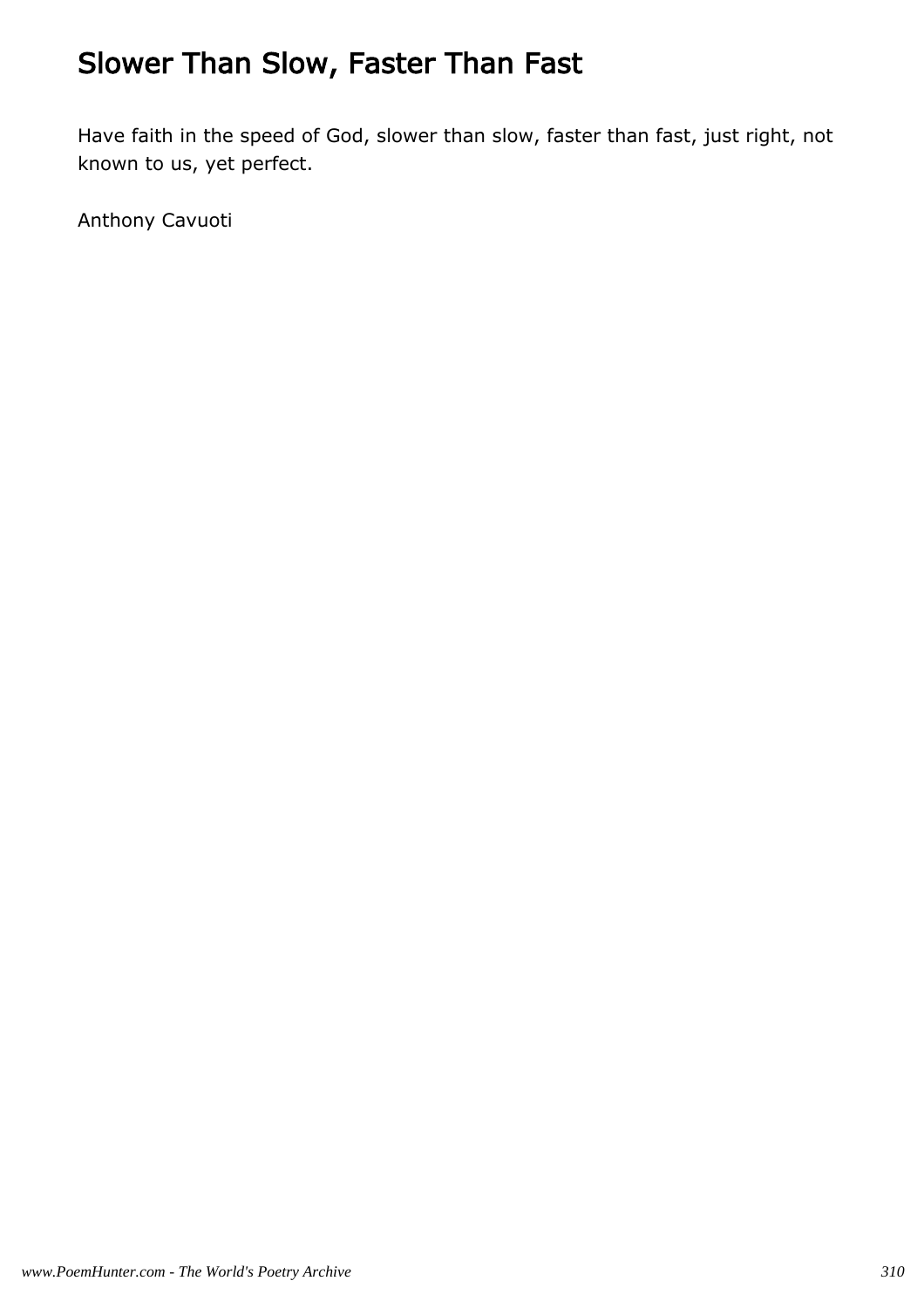### Smaller Than A Mustard Seed

The part of us that loves, part of us were their is real love, our soul, our spirit, smaller than a mustard seed but larger than all the universes combine, more powerful then all combined. So relax, your debts are in the center of it all, creating it all being it all, guiding it all! Voice to text draft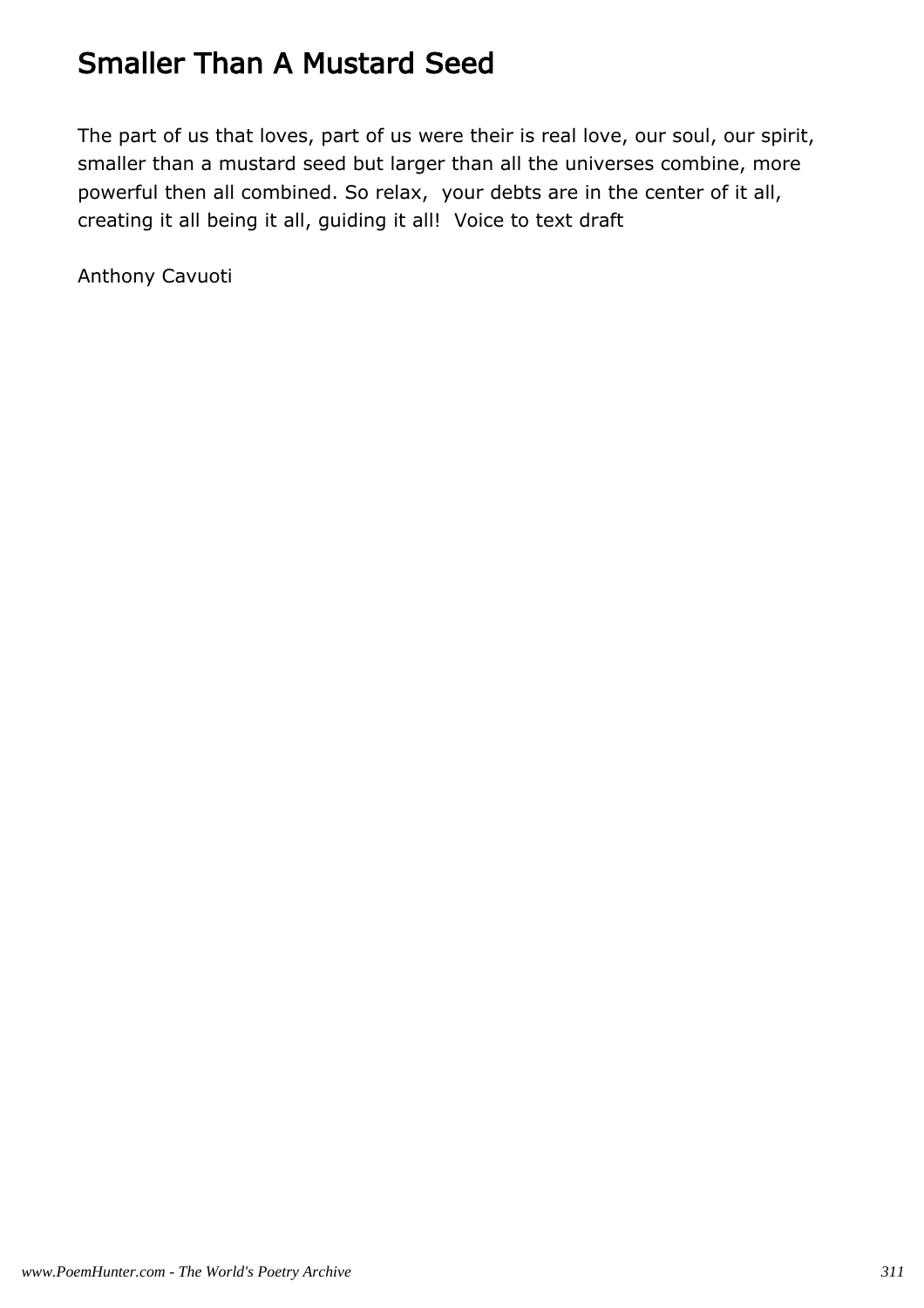# Snuggled Tightly

As I start walking out of my apartment and into the mist, I keep seeing her in my mind's eye, hearing her in my soul's ears, you are a Roman, you are Gladiator, you can deal with what will be coming your way. You give to others very generously, you reflect them, love them, healed them, reconnect them to their truth now it is time for you to get your fire back and embrace all of your truth. You won't be satisfied hiding so generously you have to be you. In the dive bar with her, so worried about so much, so much apprehensions, the rent, the bills, the renewals, all the angles of vulnerability and potential hazards, yet so very possessed by her, enthralled by her, embolden by the look of her, by the smell, by the touch of her, by the spontaneous words of her.

As I go outside into the darkness, the coldness of the dampness of the drizzle penetrates me. This reminds me of the chilly winter raining nights and mornings we snuggled tightly, held each other warmly. Loved each other passionately. Haunted by lovely memories, crowding me, I start running but I can never get far enough.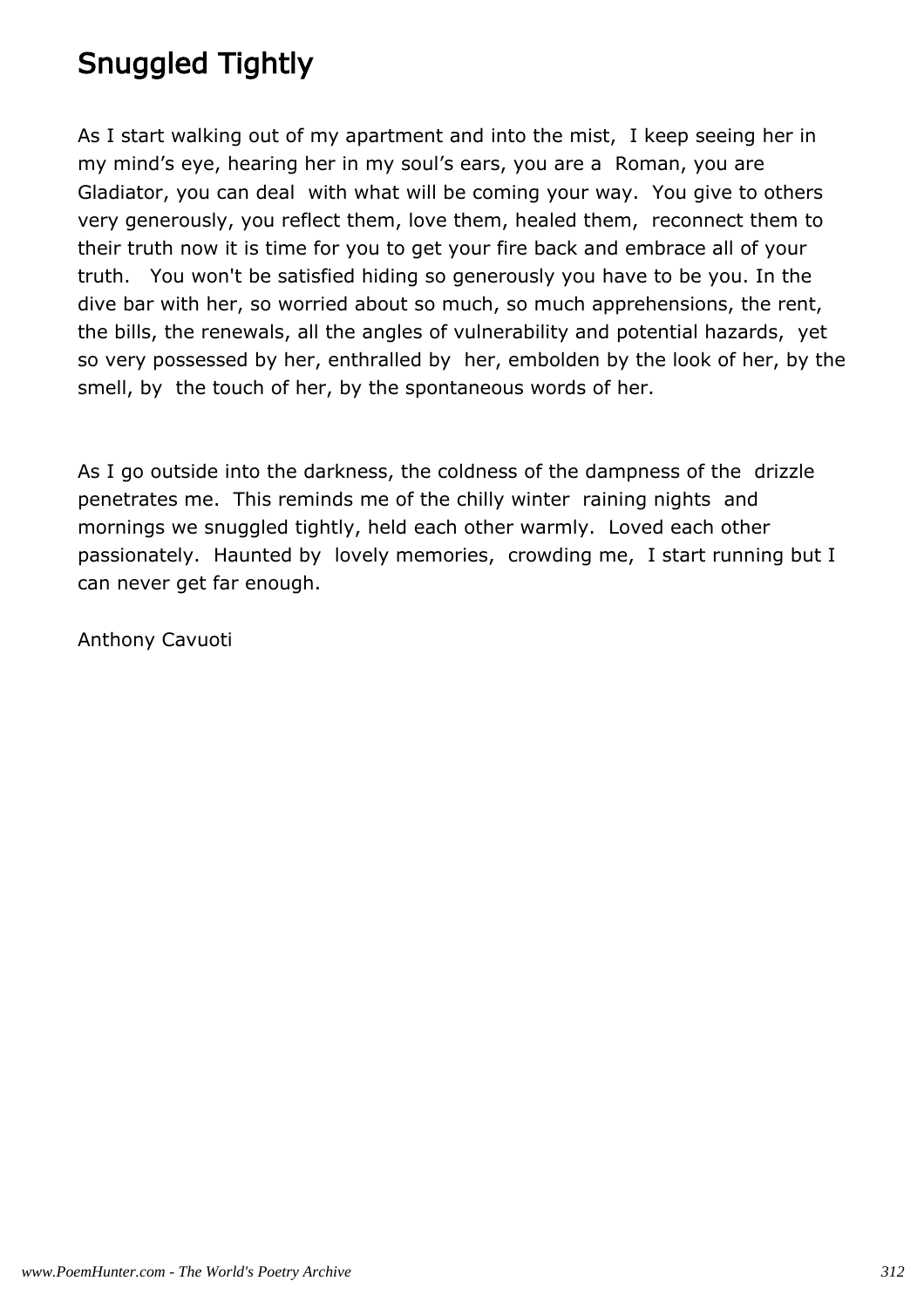# Snuggling With Her In Her Apartmen In The Rain Of December

Snuggling with her in her apartmen In the rain of December

Funny the things we remember

She was not the best listener but she was the best singer

I wish the rings, stayed on her finger

Wish i seen more clearly

Now some other woman will get the best of me, made by her, and will not have the worst of me destroyed by her, that is awaken, awakned me out of my denial by her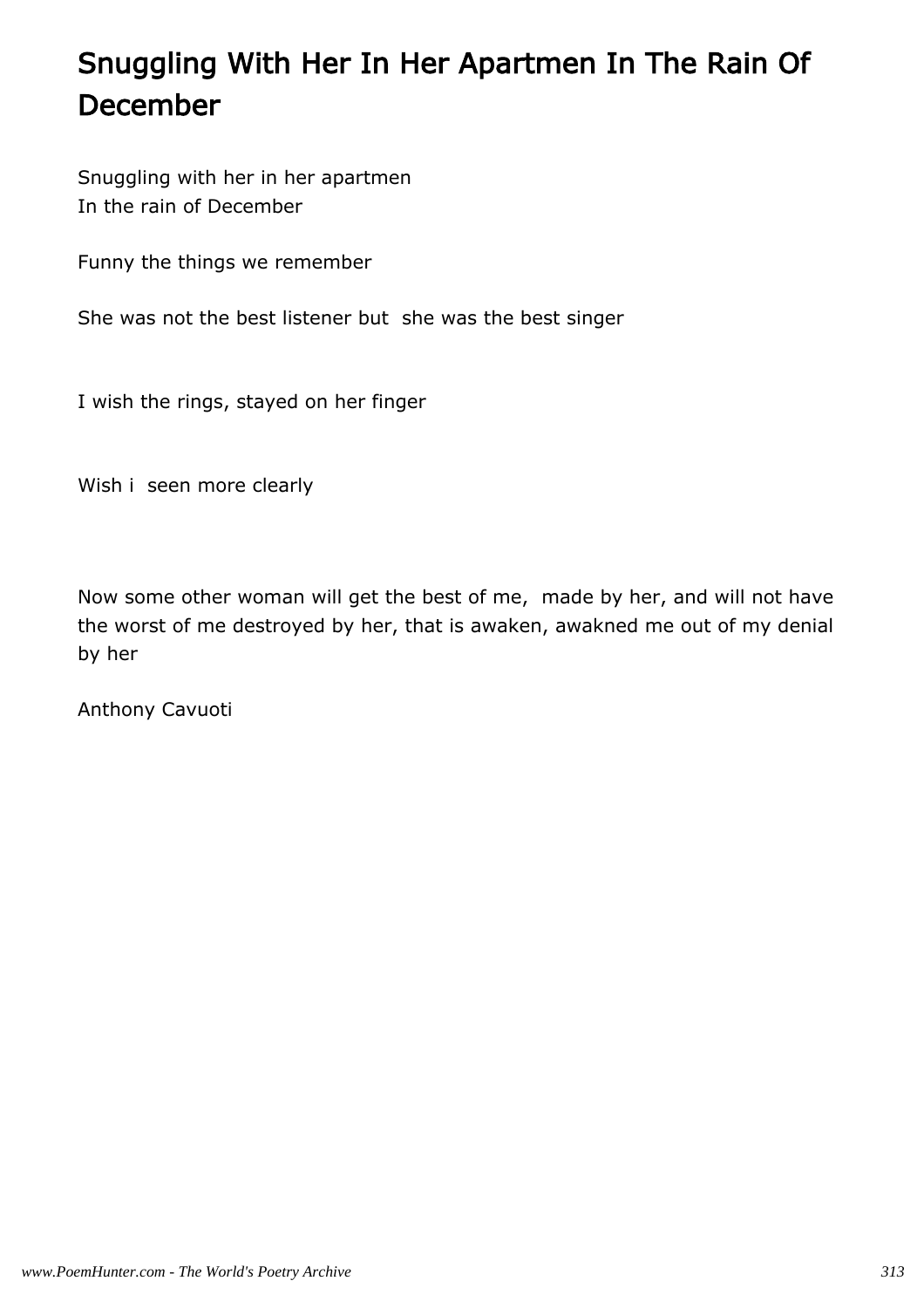## So Much

Sometimes I am in so much pain, so much pain, so much emotional pain. my life, the world, so much pain, so much emotional pain. Yet so many to love, to share with, to give to. So much more life, love joy.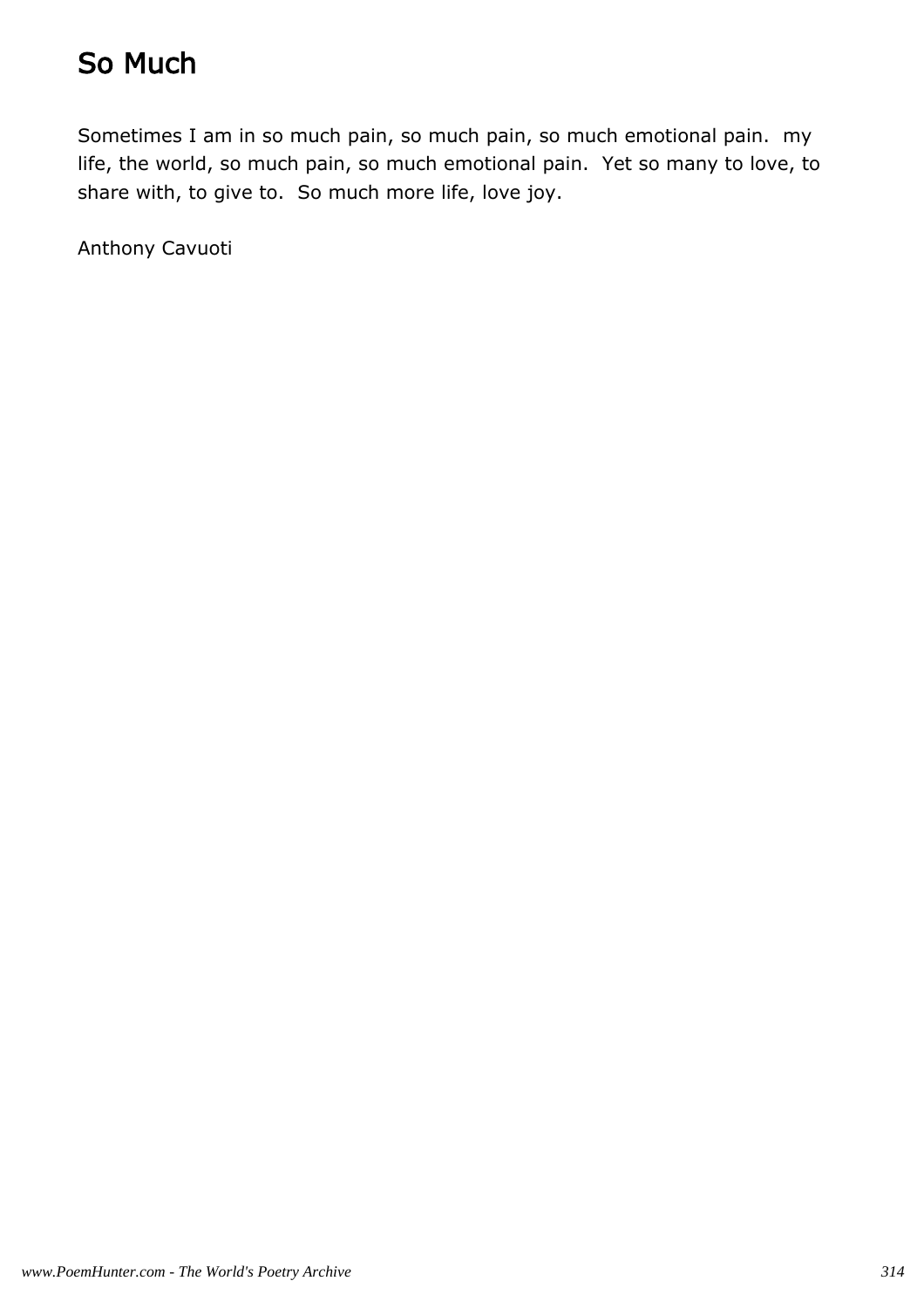### So Much...

51, at 21 my heros died very young, they where deep, real, dynamic and entertaining. Mine is different, to know the truth, expose the lies, to be real and never give up. Lived through so much. There is so much to share, to wright about. So many miracles, so many blessings, so many mistakes, so much folly, so much love, so much confusion, so much clarity, so much joy, so much hurt, so much purpose, so much neglect, so much abuse, so much kindness, so much caring, so much ignorance, so much arrogance, so much deception, so much knowledge, so much risk, so much bravery, so much insight, so much.

Let my so much be your so much more, for there is still so much more to wonder about, to share, to bring forth, to create, to make real, to destroy, to make more real, to protect, to care for, to love.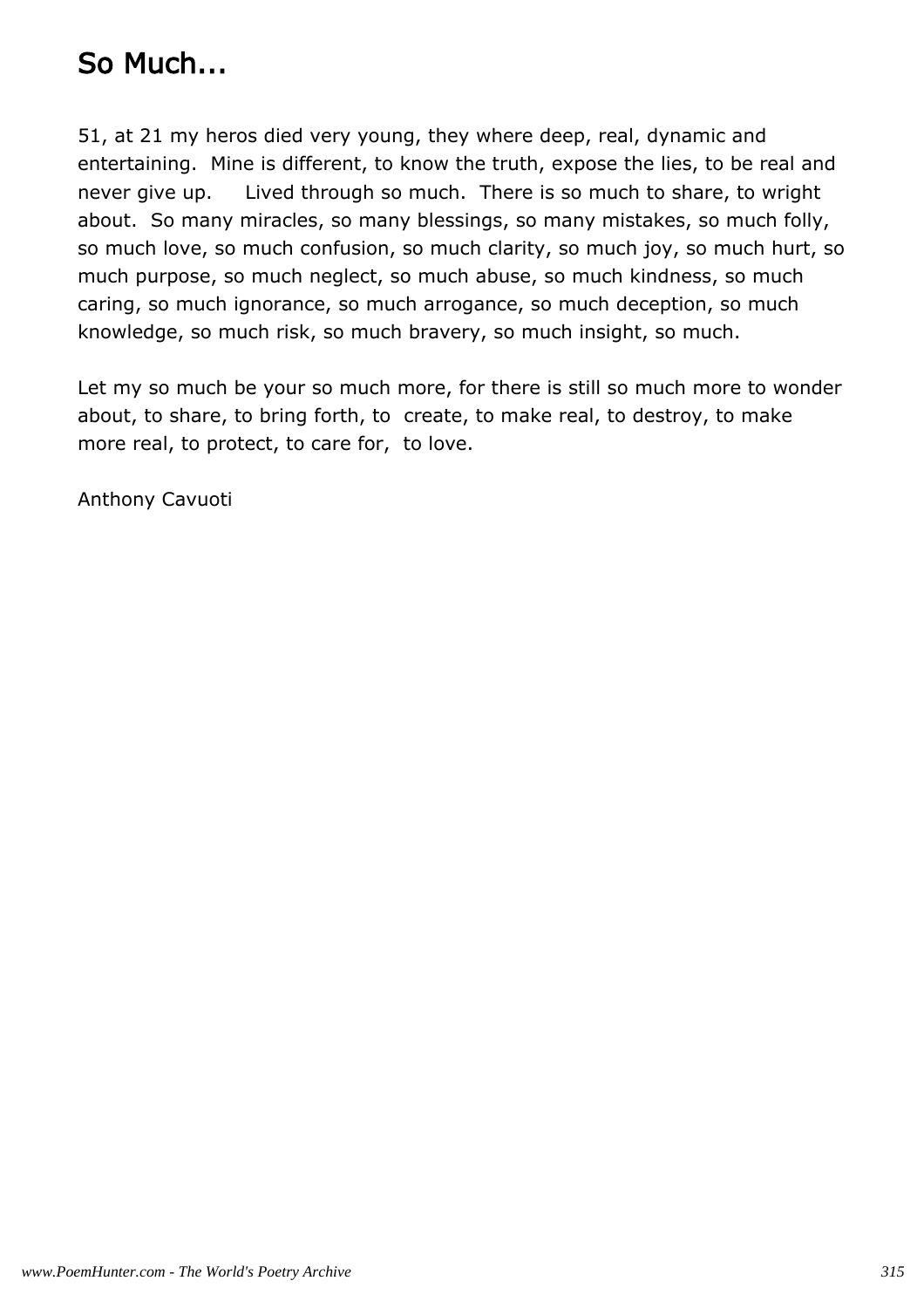# So You Think You Can Change A Narcissist.

Do you think by pleasing me that I will really love you, respect you, let me tell you something, I lost my self, my humanity long before you were born, you are just a front for my enterprises, no more. I will fool you as well as myself into thinking that I am for you and decent from time to time because it makes me more appealing so that I can sucker others in, so shut up and play your role.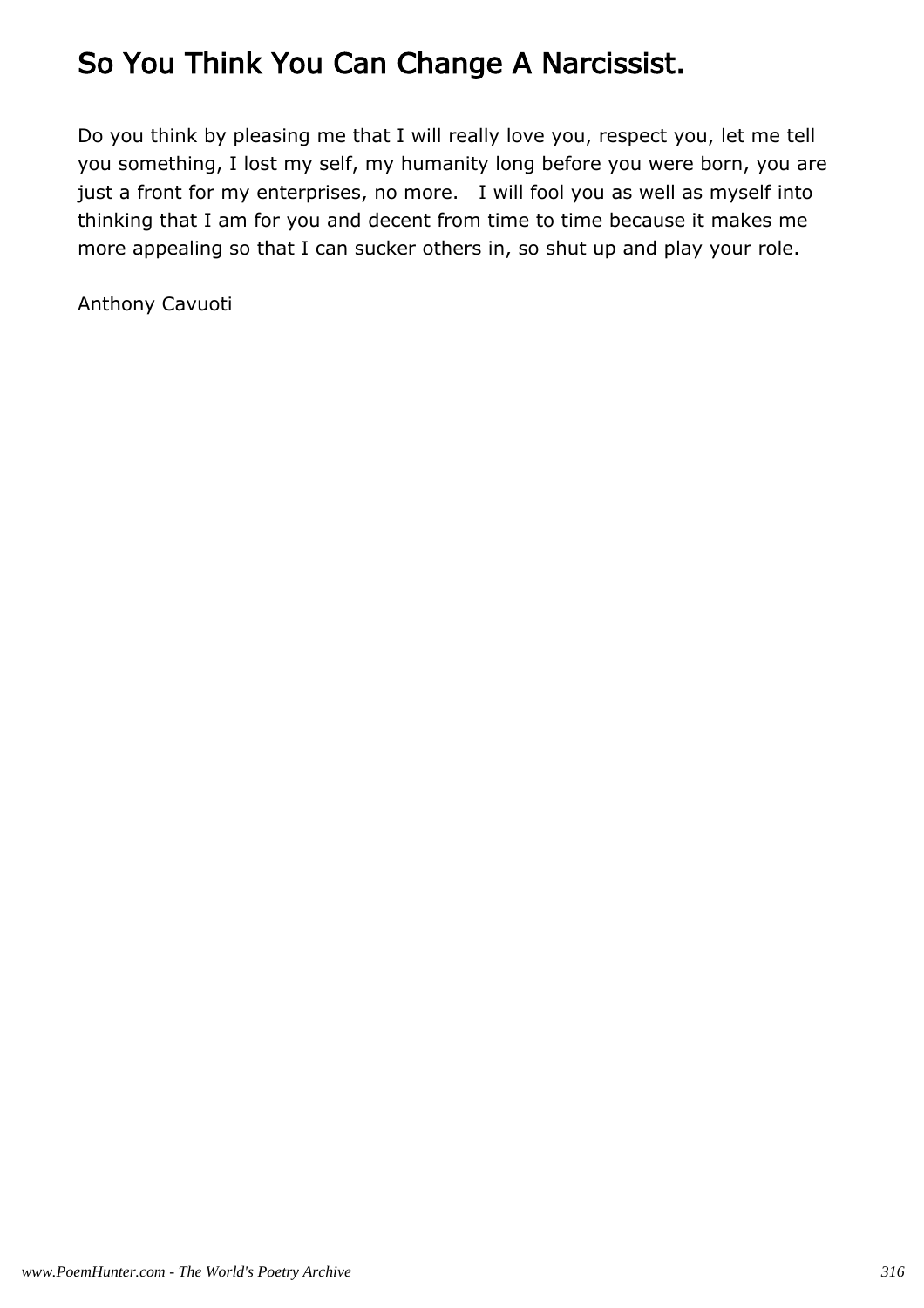### Social Engineering

Social engineering has a lot to do with the flaws in our of our society. Having us constantly battle one another instead of resolving something we can't see because were too much into conflict with one another. You don't have to be an assassin for the status quo or in apologists. Is someone isn't different or someone has a substance problem or sadistic they are an assassin for the status quo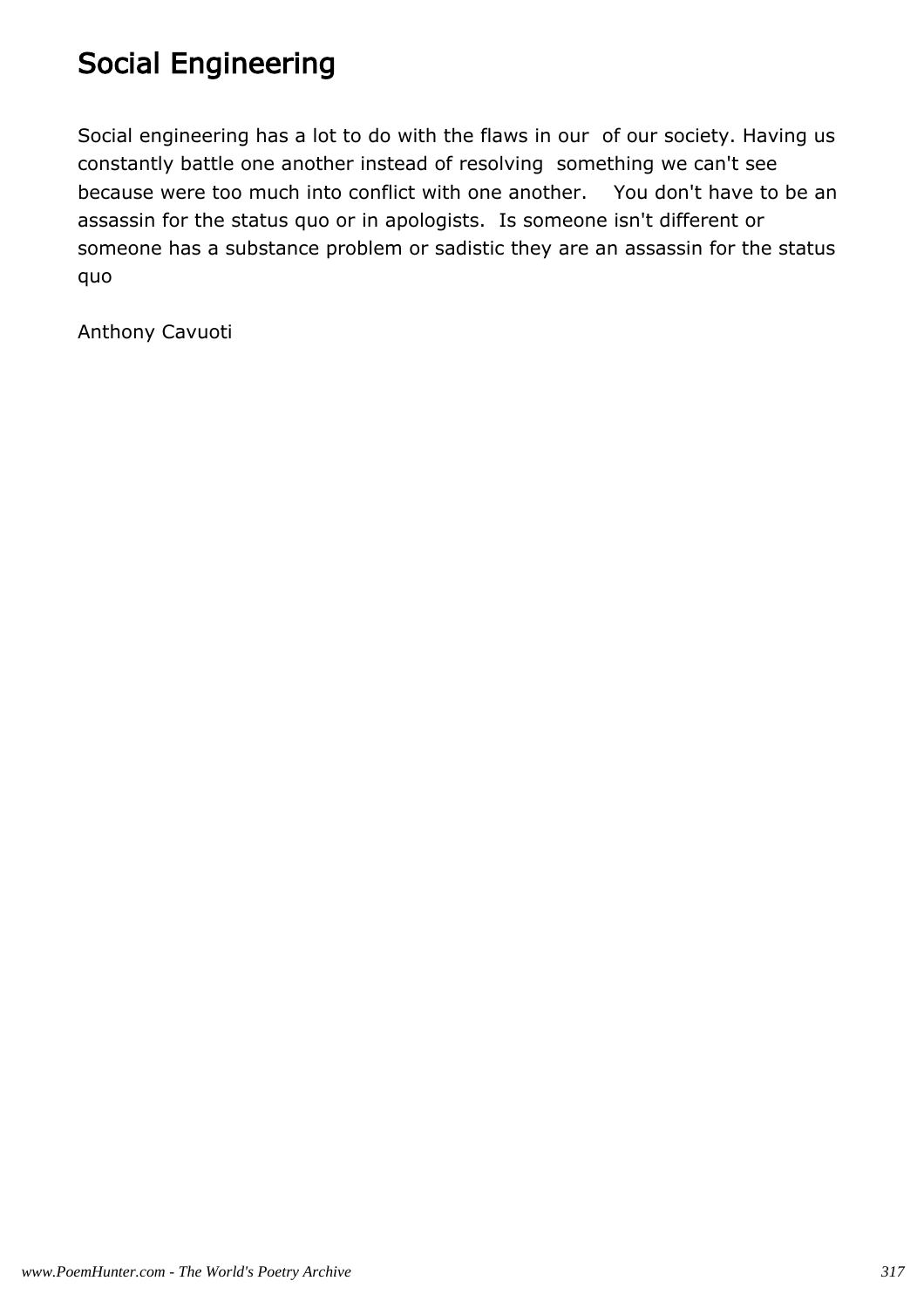### Socially Sanctioned Forms Of Child-Abuse

Carnival rides

amusement parks

A Socially sanctioned forms of child-abuse. That is why we get addicted to crazy experiences and encounters throughout our life.

The repetition compulsion starts

you know when.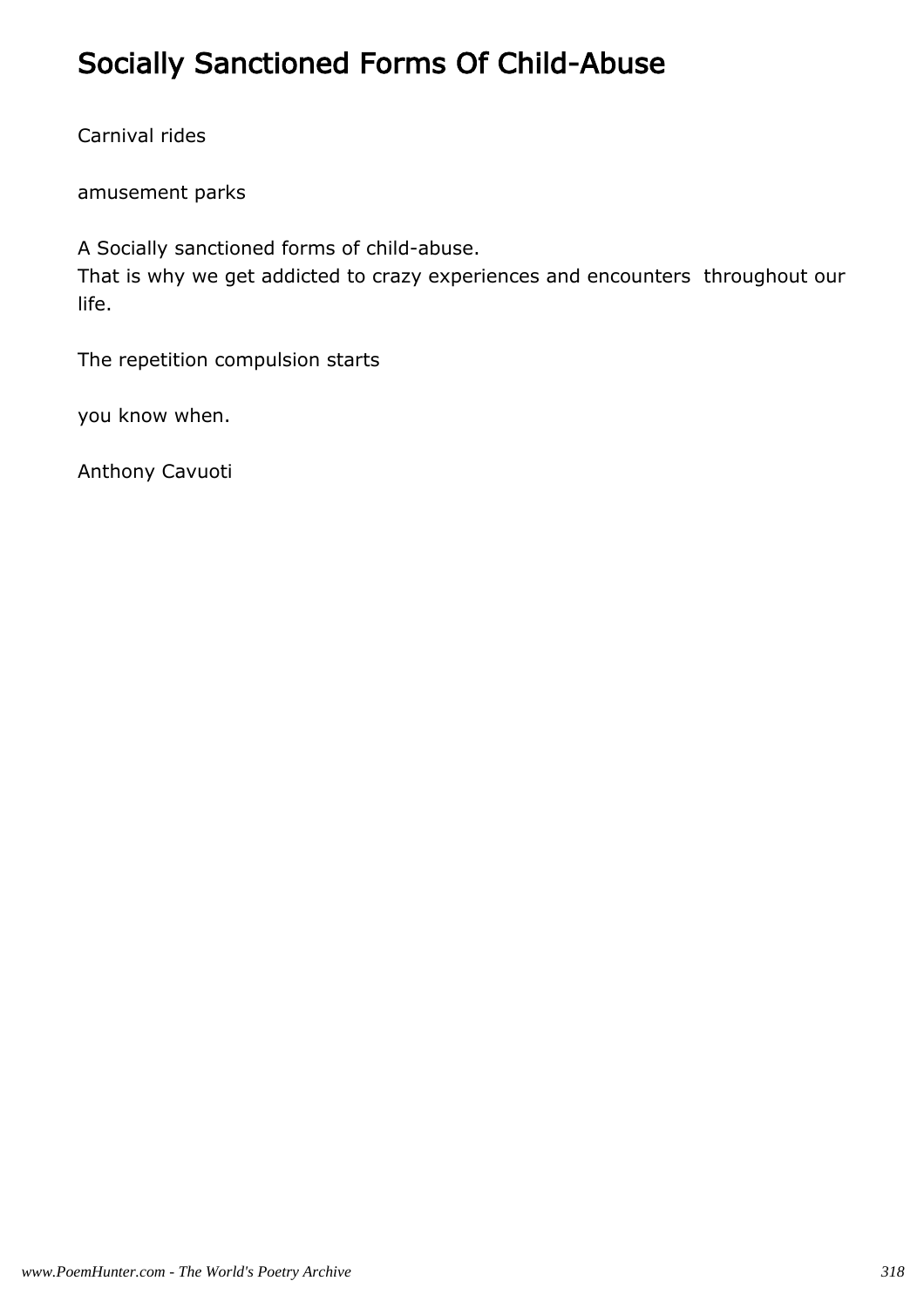### Some Are Born Into

Some are born into an environment that cherishes and nurtures their unfolding individuality enough where they are able to cultivate the capacity, faculty, the facility to be objective enough to see it is not them but the ignorance of others lack of God that acts out, that allows evil to have rain, they do not take others satinizing them personally, they find their way back on course, back to the path, back to God. Such not just create their own new births, they also are part of the creation of a higher stratum, ecology of carnation, of incarnation, they are part of the resurrection.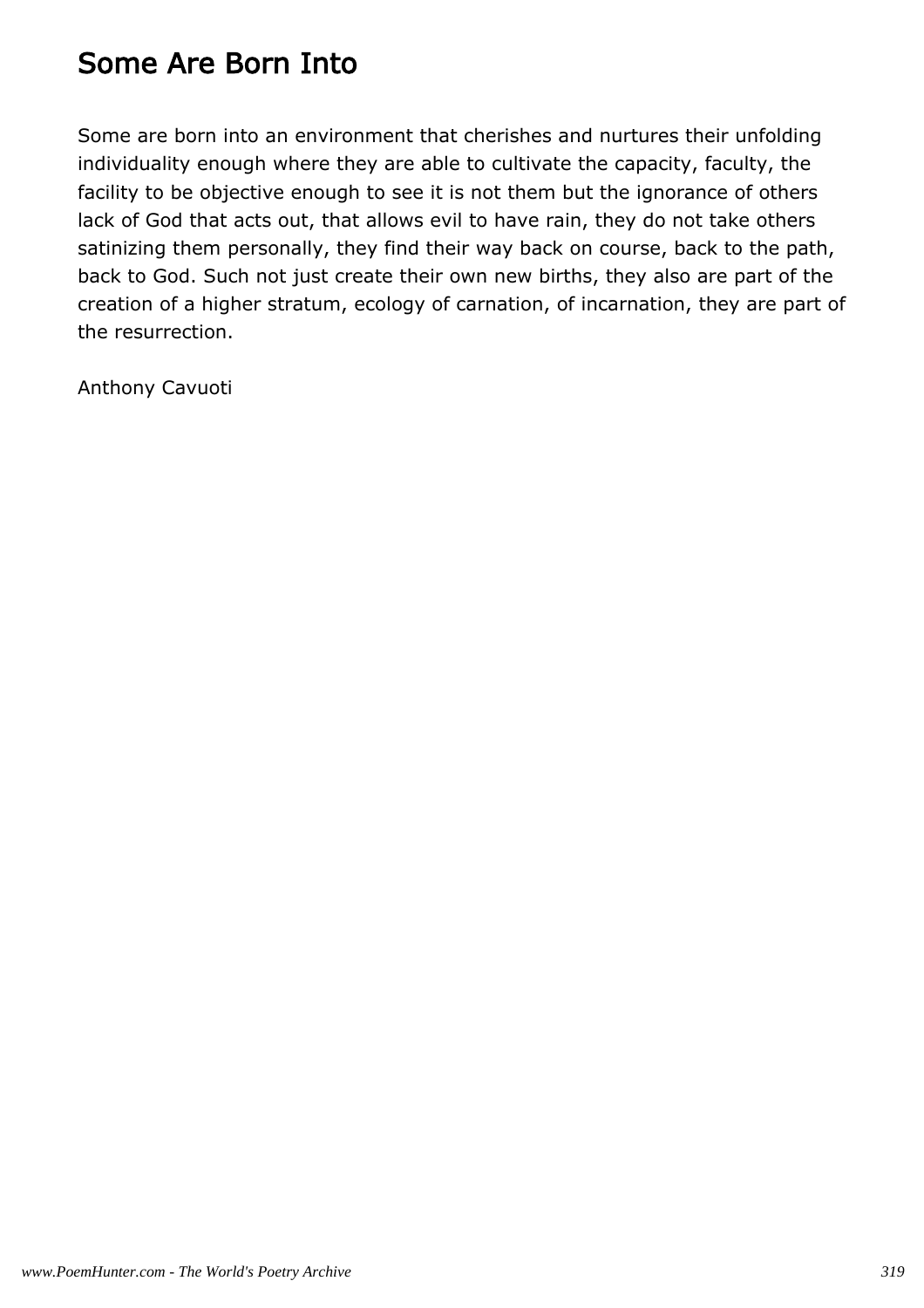# Some Are Born Into An Environment That Nurtures Their Unfolding Individuality

Some are born into an environment that nurtures their unfolding individuality enough where they are able to cultivate the capacity to be objective enough to see it is not them but the ignorance of others lack of God that acts out.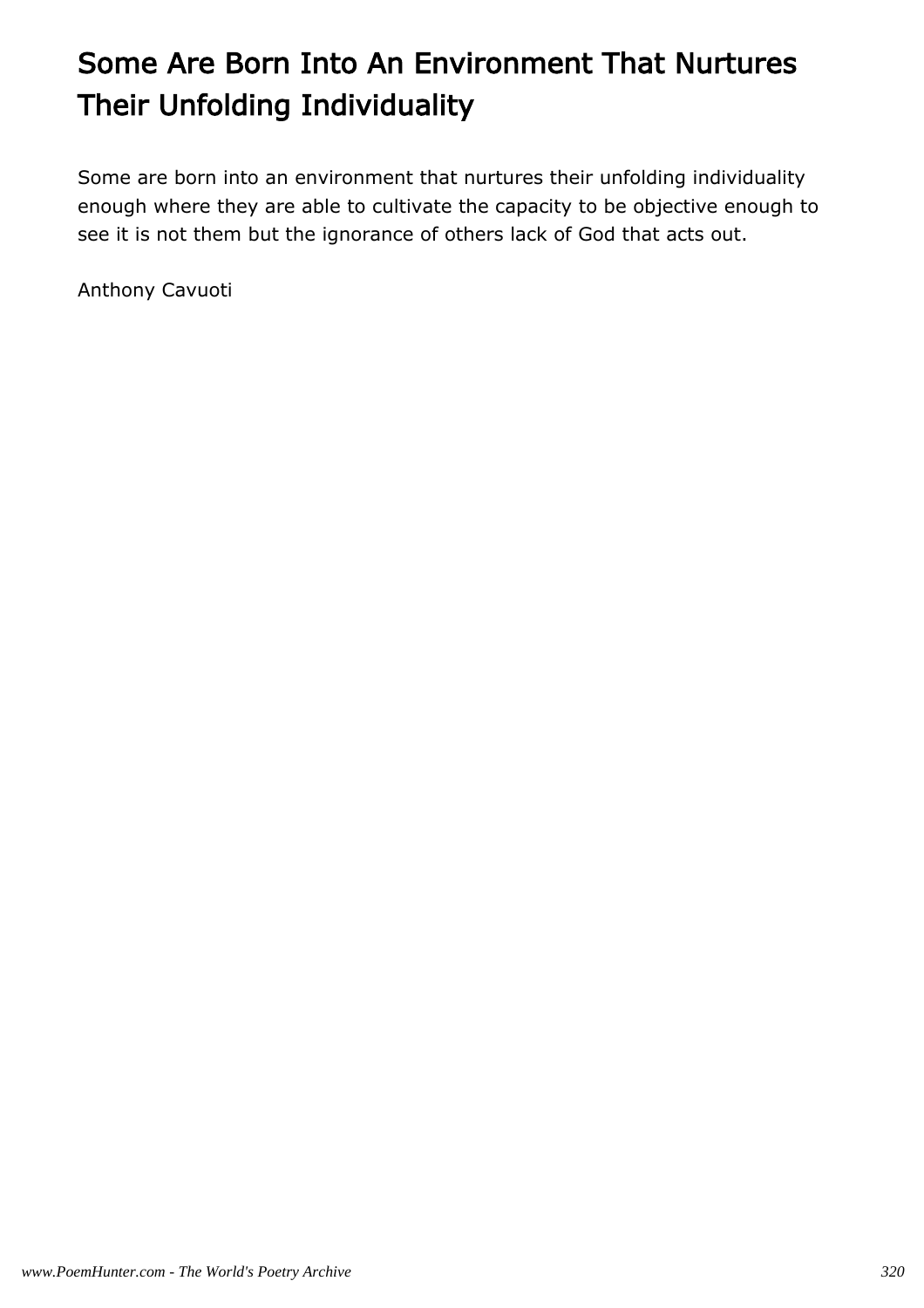### Some One Posted A Think Positive Hoarse

Some one posted a think positive hoarse

This is someone who was so abuse by her parents she was not allow to see the truth, feel her feelings and emotions. Think her own thoughts and live through her own senses. Even as an adult the fears linger, she keeps in alive in her dogma, her inner self stunted. All the so called new better ways are a vain attempt to run from the past, the truth. New wine in old wine skins.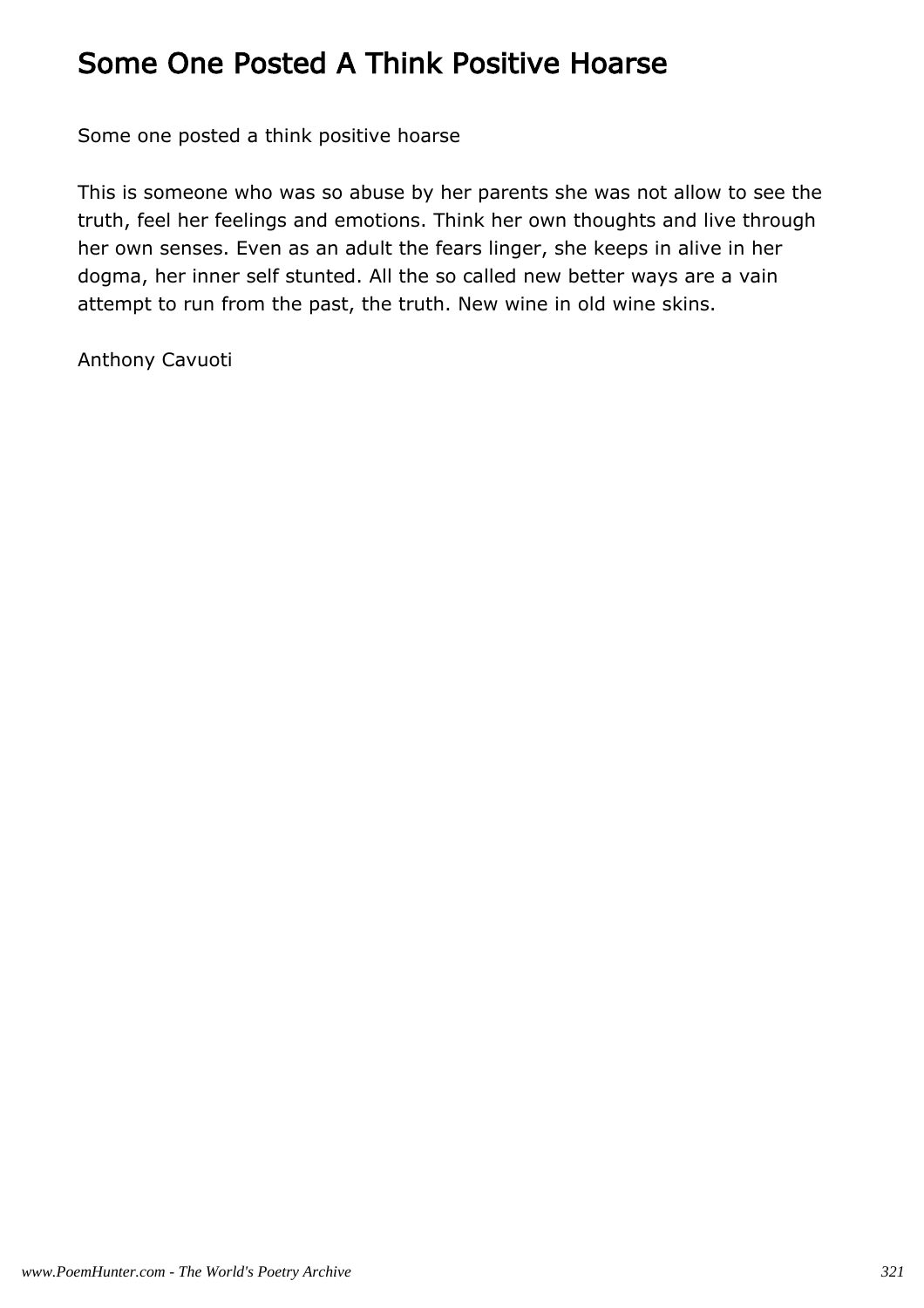### Someone Who Is Really There For You

I know it might seem odd for you to have someone who is really there for you, but let me be there for you, let me help you with the discomfort of feeling valued so highly, of being cherished, loved and supported emotionally.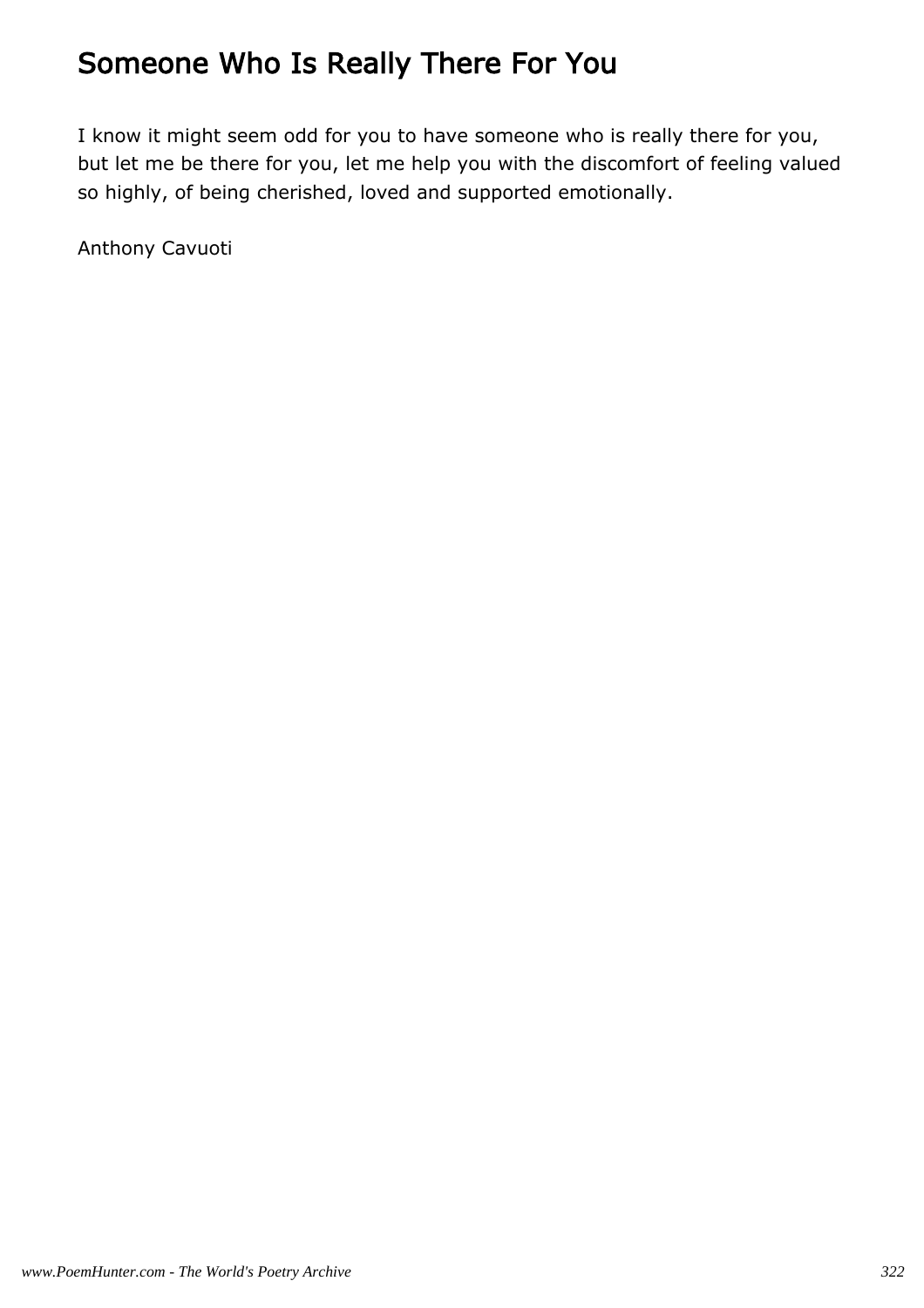#### Something

She was always easy, easy to fall for and dream upon

Something about her was so gentle, something so far out of reach

Something, a certain something about her that glided me into love again

Something about her, that made be not hide away, with her it was so easy

The natural way she played

The many things she said,

Sometimes I still think about her

How she drifted away

The illusions are more real,

Than the fixed patterns of our days

Sometimes we get a glimpse of what will come.

Of what should have always been

We run away from what is our true nature

Hide in our safety of others expectations again

To find my self, I no longer craw,

After her now I run.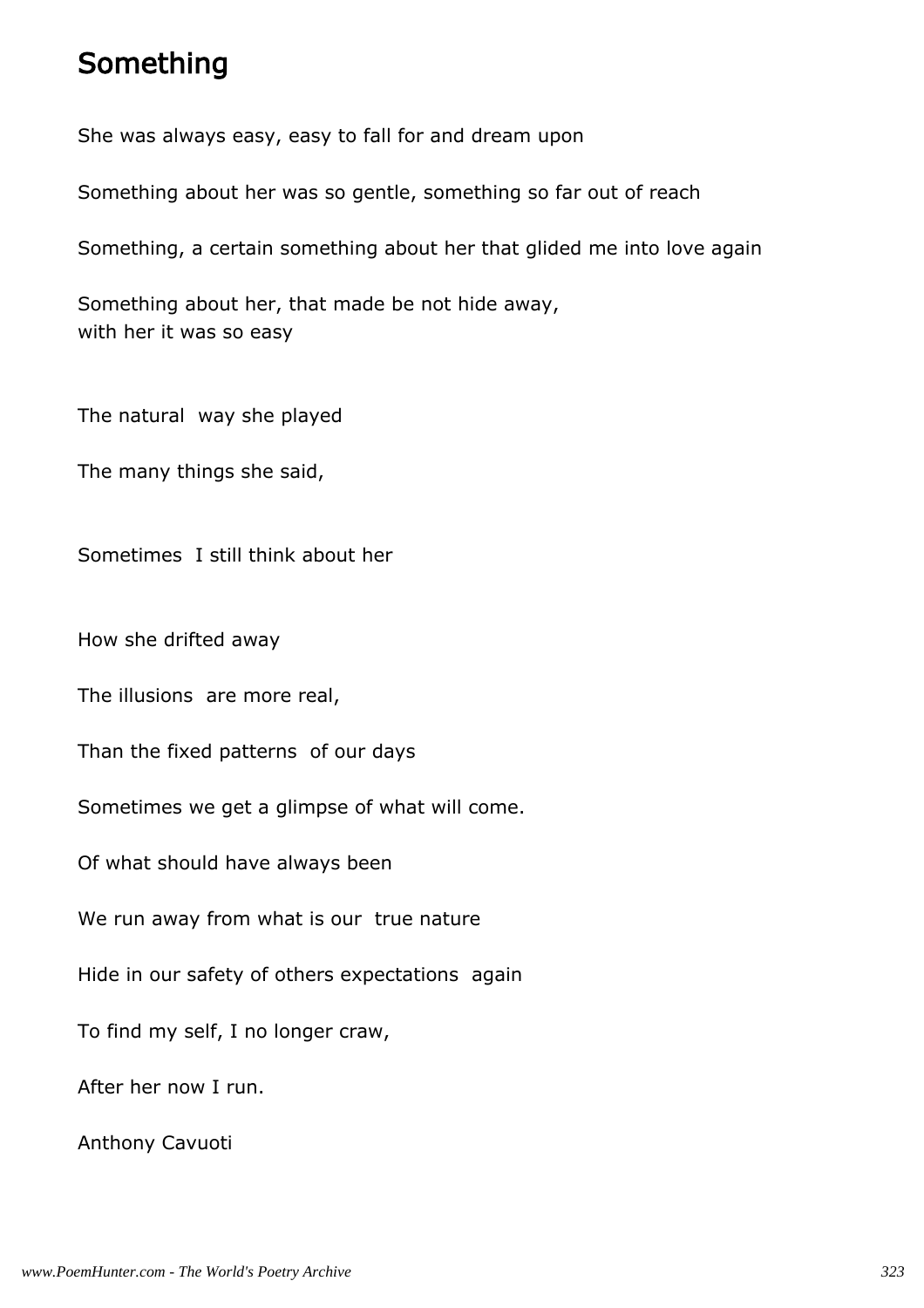### Something In Our Selves

We are here to reify something in our selves that is us as well as the core of creation itself.

You will get much resistance. As you go forwards anyways life cooperates with you.

The lightning of resistance,

frustration,

misunderstanding,

no understanding,

and unappreciation

is faster than the thunder of coincidence,

synchronicity, support,

appreciation and recognition.

The more despair you are in, the more bliss is awaiting you,

the more you have to offer, even if it is not seen or felt yet.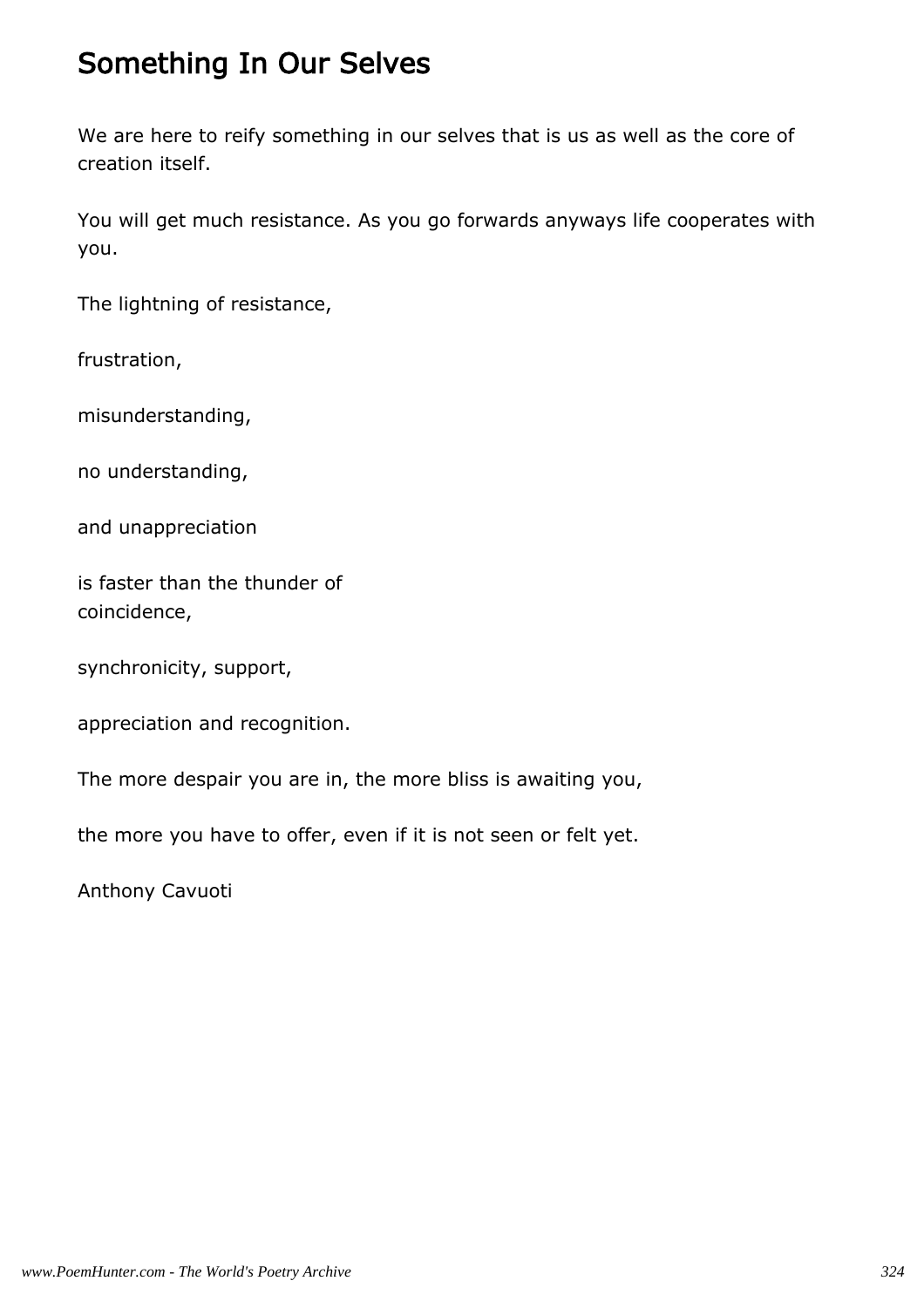## Something Real

When we hold onto Something real it doesn't bend time and reality

it is time and reality.

It is more courage, faith, positive thinking, good attitude and confidence

It is a spirit of giving

To life in a unique way that you decide.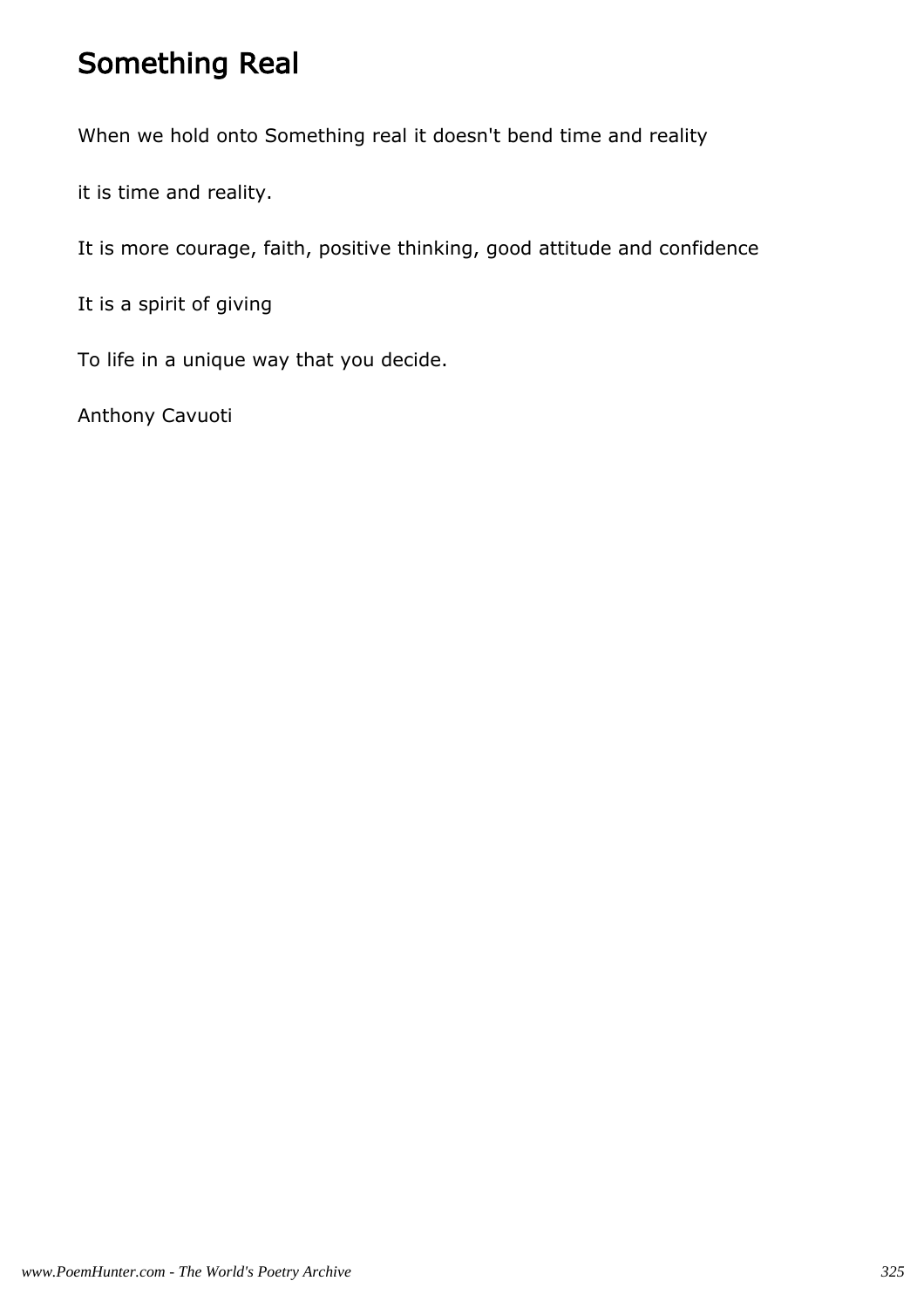#### Sometimes

Sometime my feeling simply hurt some much. I am just in some much emotional pain. So very much. It is hard to say. What is it, it is. I will tell you at times I, hate such emotional irrigate people.

What want to be free from the hang-ups up of the past, to be free of the pain of the misunderstanding and be free to love my life un-bogged down with all of this emotional pain, weight at time.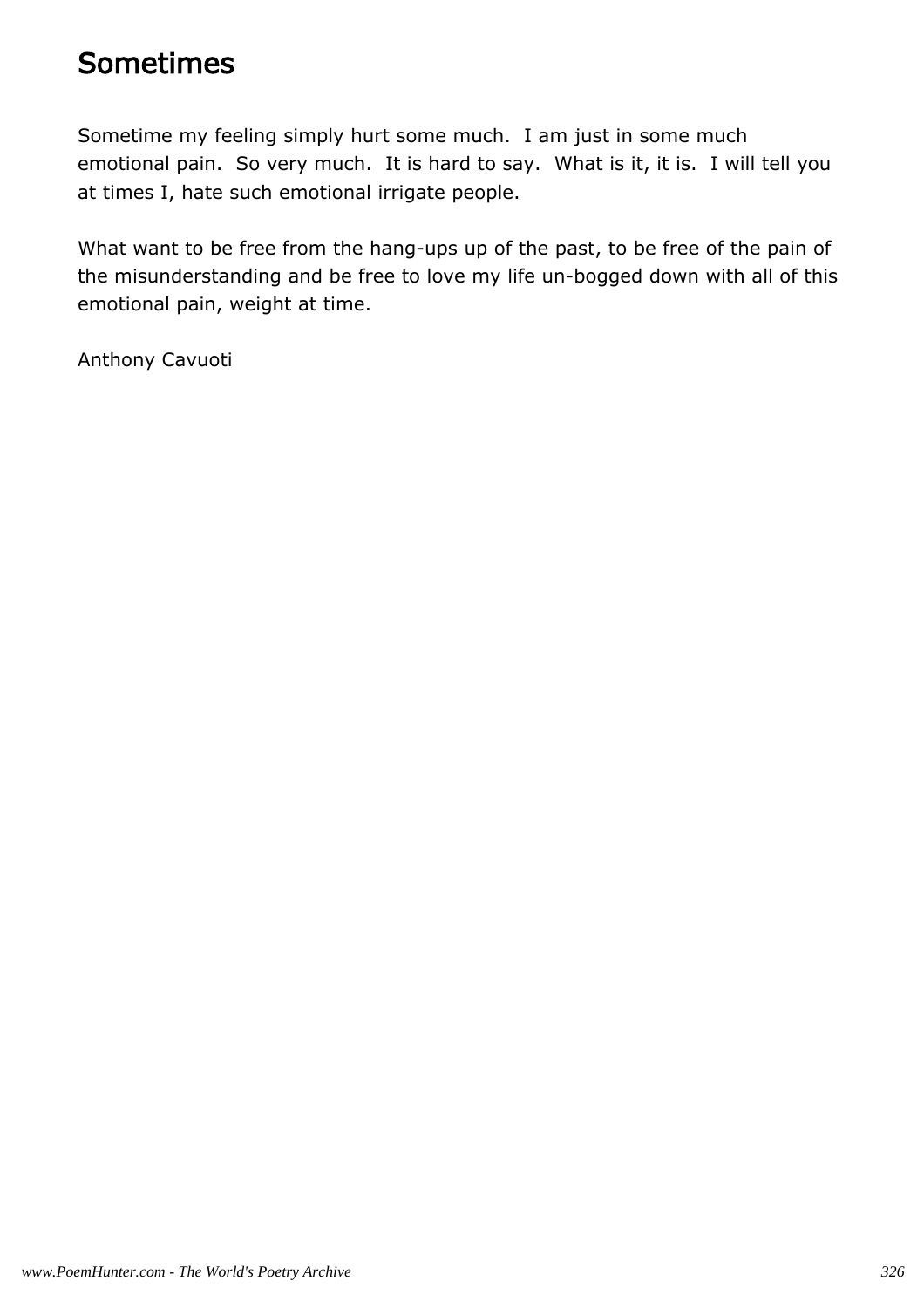## Sometimes I Just Want To Be

Sometimes I just want to be, simply want share delight, free space, joy of naturally being, no \*\*\*\* heads in sight, just the pureness of life uninterrupted for a while by the bombardment of manipulative people pushing the \*\*\*\* of their or some companies' agenda on me.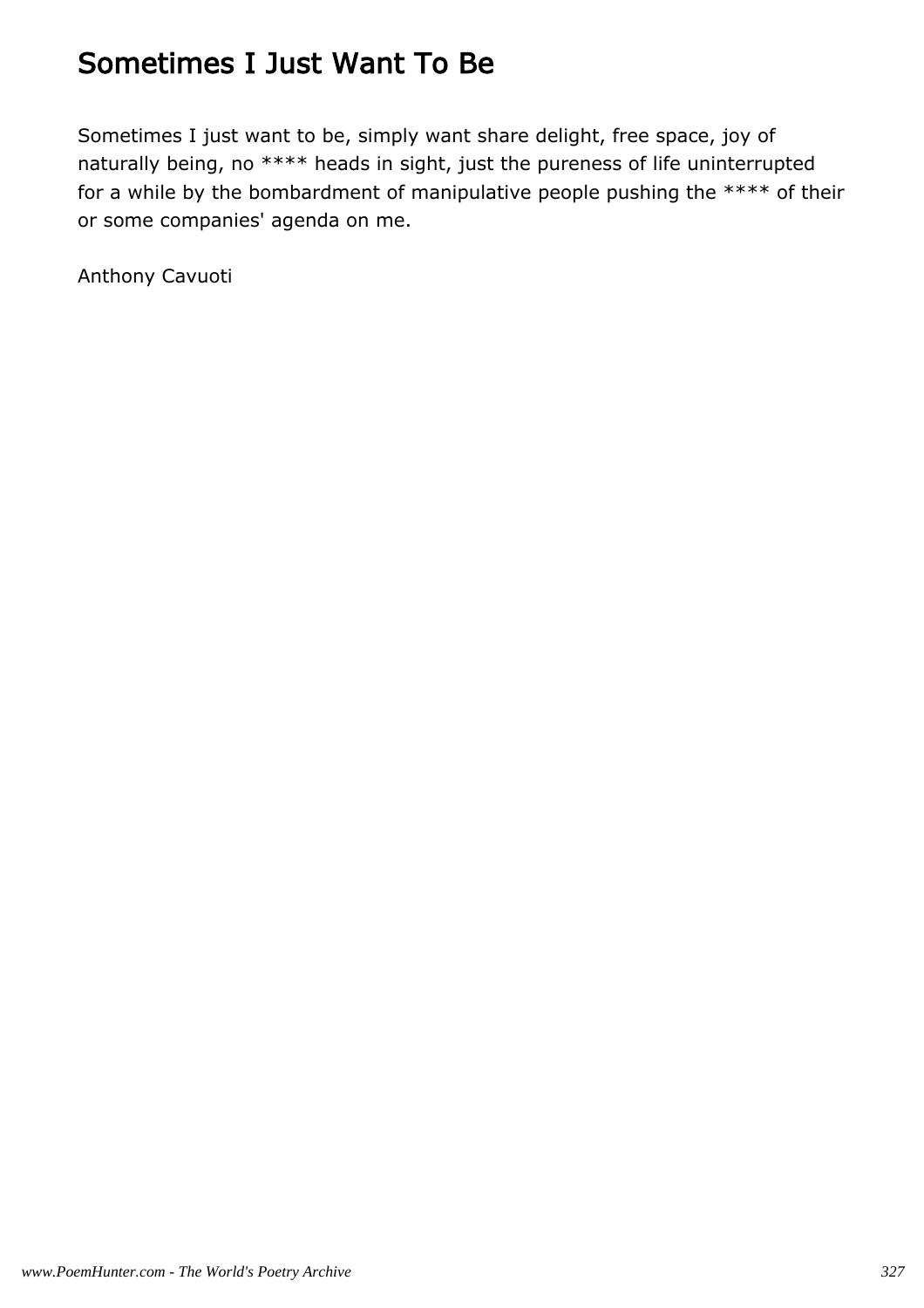# Sometimes She Would Pretend That She Was Not Pretending

Sometimes she would like just as much as men

Sometimes she would pretend that she was not pretending

Moments like this there's no getting through

no love gets through her defending

She is flowing water that you cannot hold

To be with her you have to be crazy and or bold

Once you have her

Your entire life is told

**Intoxication** 

Enchantment from a channeling wonder of creation

A dark incarnation such a divine 60 like lovely sexy beautiful woman

To have her, even though you don't for a little while you really taste life deep, fully.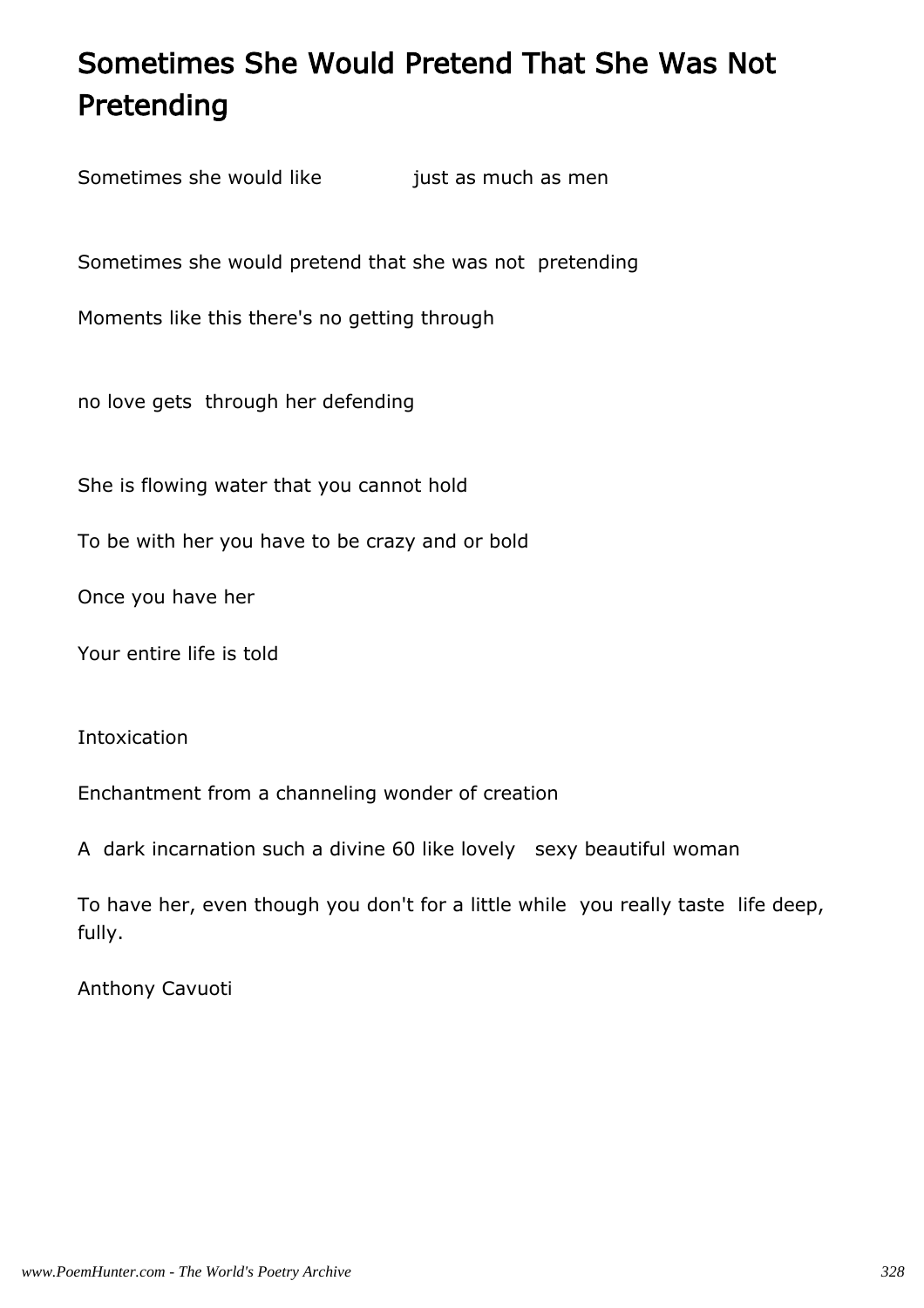### Sometimes The Higher Does Just What It Does

Somehow we always find a way, the higher levels have always been used to hide the agendas, attitudes and desires of lower levels, still sometimes the higher is just what it is, and does just what it does, transfigure; Christ hated pretense, yet he new the stratum of our ways of existence, our culture, render unto Caesar what is Caesar's and God what is Gods.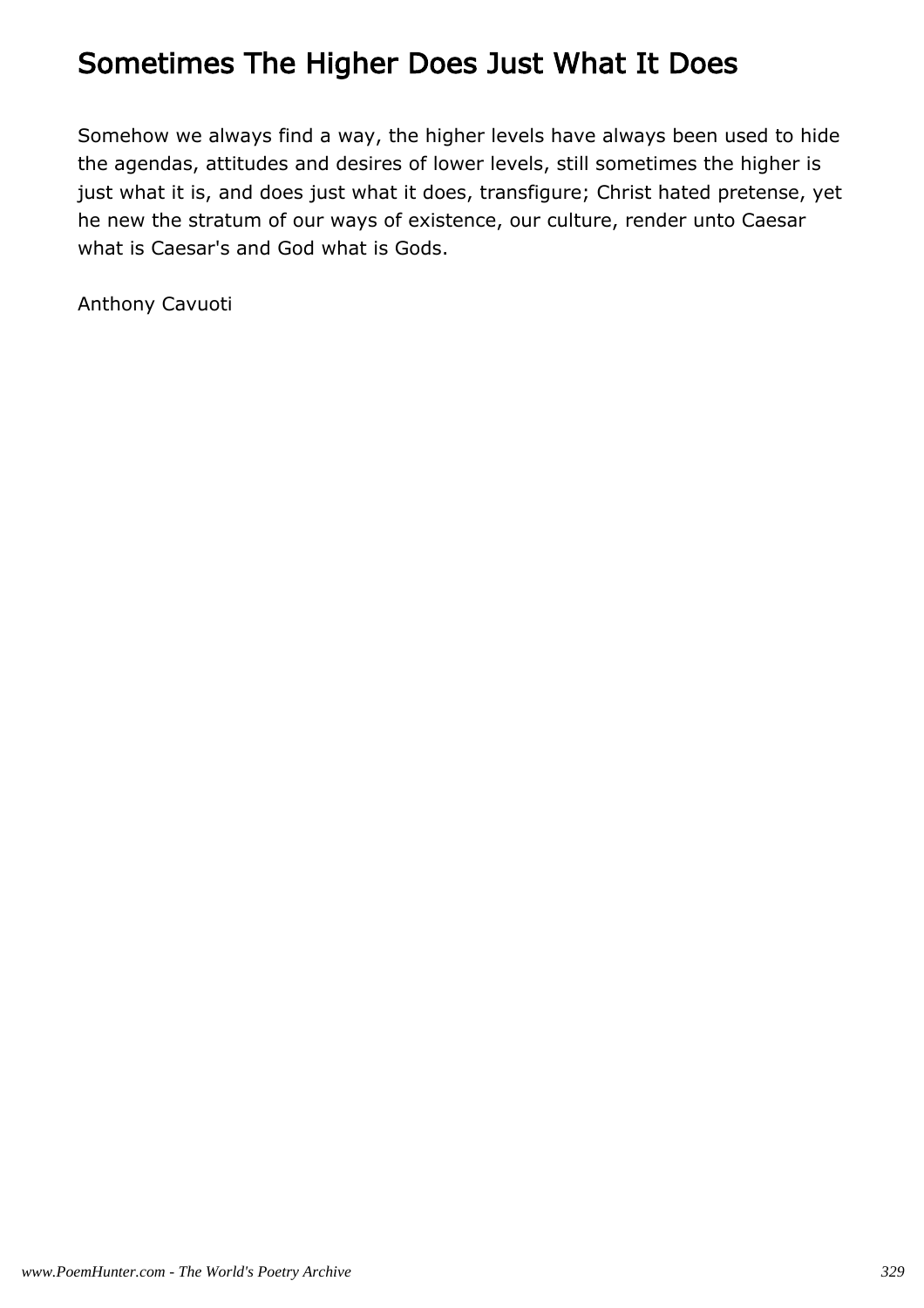#### Sometimes You

Sometimes you have to stand in the rain of the pain of your past. Other times in the light of the ceaseless delights, of seeing, of knowing, of wisdom, of being.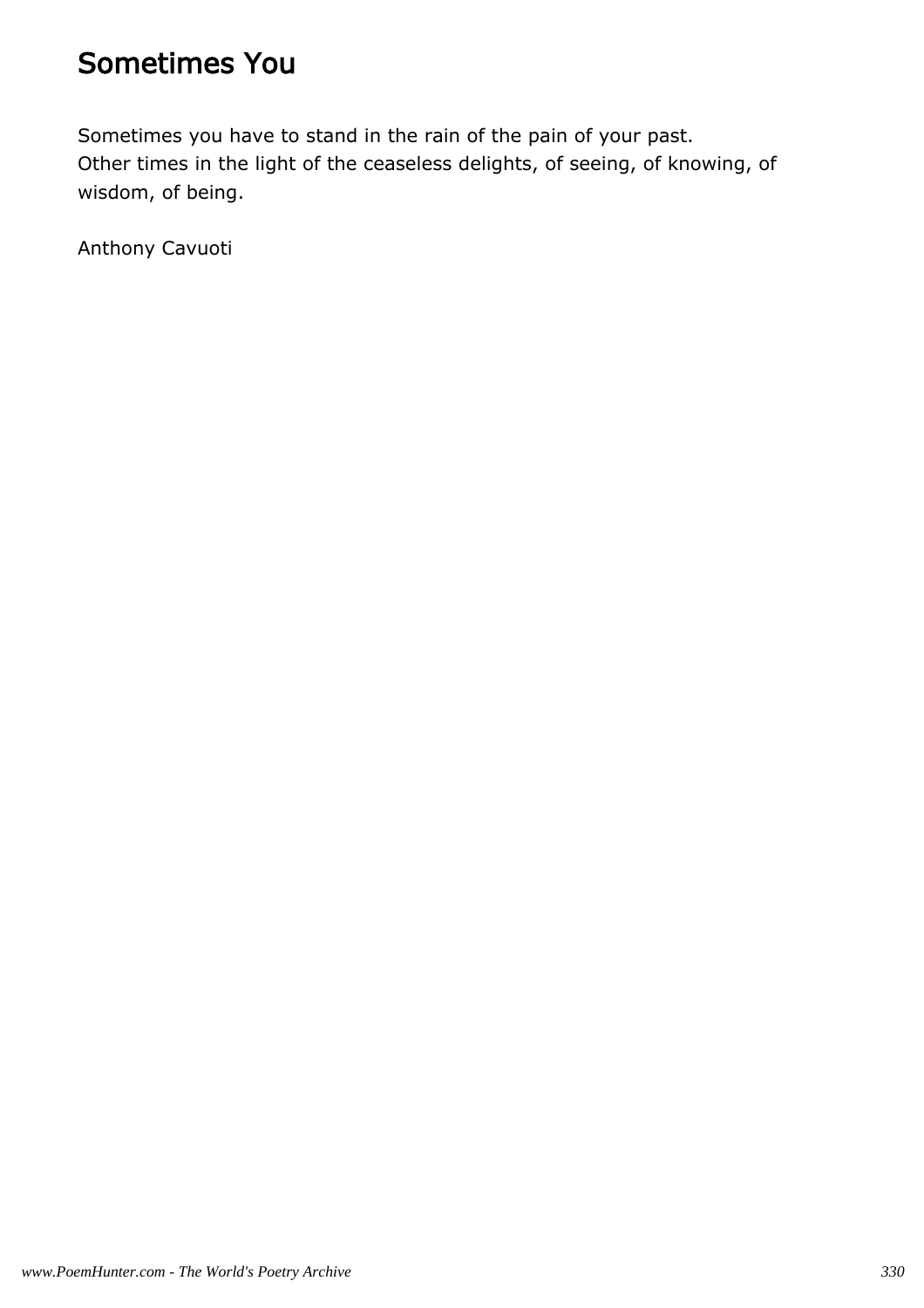### Sometimes You Have To Look Away

Sometimes you have to look away from the distortions of what is, look away from the fragmented misleading manifestations and expressions of what is and into the majestic sky that is the source as well as the greatest expression of what is.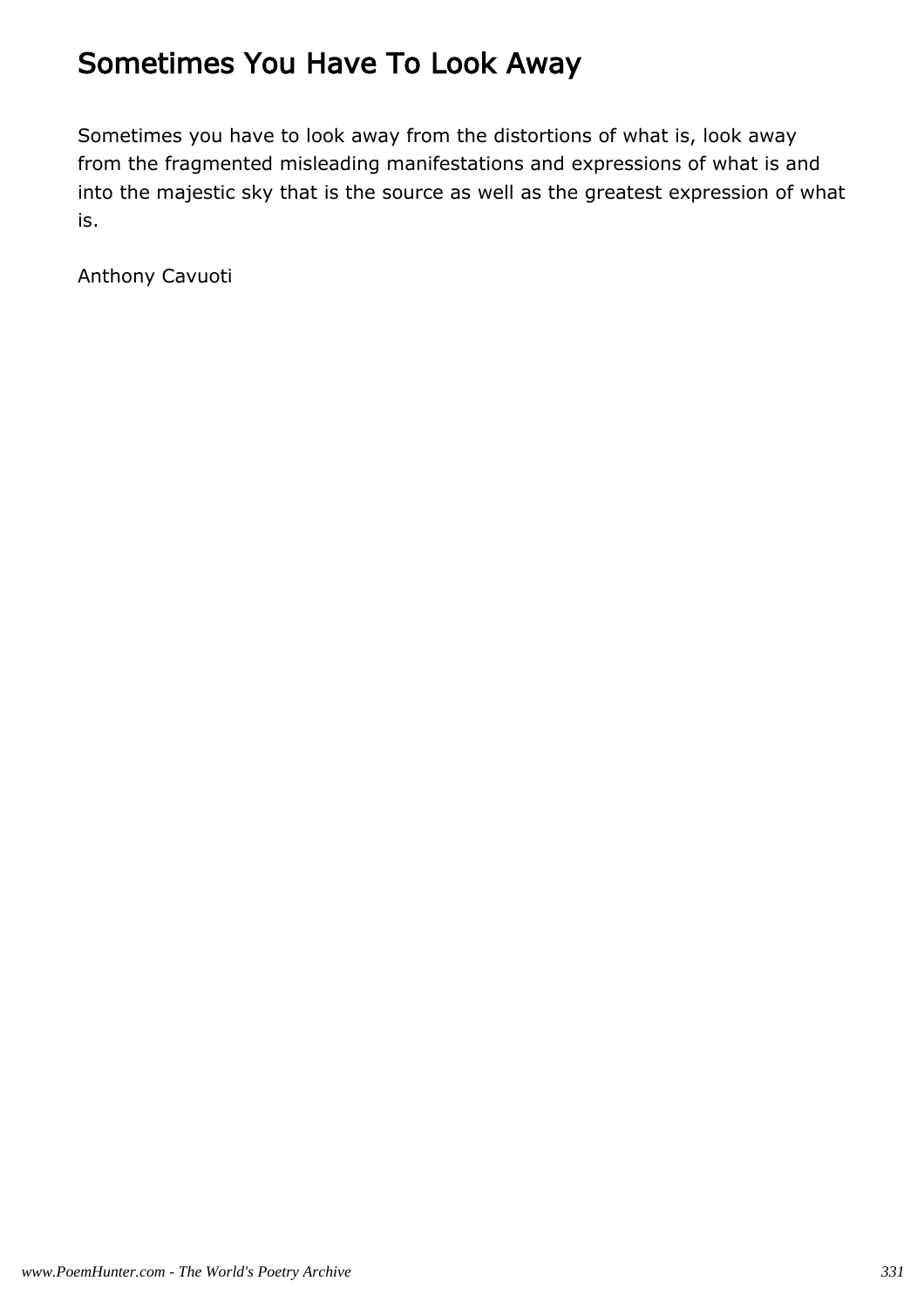### Sometimes, More And More All Is Right

Being with my children is the greatest joy I have ever known.

Seeing them in the morning before they wake up.

My fears, anxieties of how am I going to make it, how will I make the demands of the day.

Part of me knows it will be alright, that I will exceed expectations.

Part of me fears that I will indeed do great things far past what is needed or right on the mark but miss out on the tenderness, the fun, joy, laughs, that are born in the moments of simply being here with them.

Just my being with them, raining in my racing mind of obligations and deadlines.

When I am with them at times I feel quilty, that I am falling behind on what I must do to provide for them. Sometimes, more and more all is right, I am with them fully, I just got through doing what is needed at the time.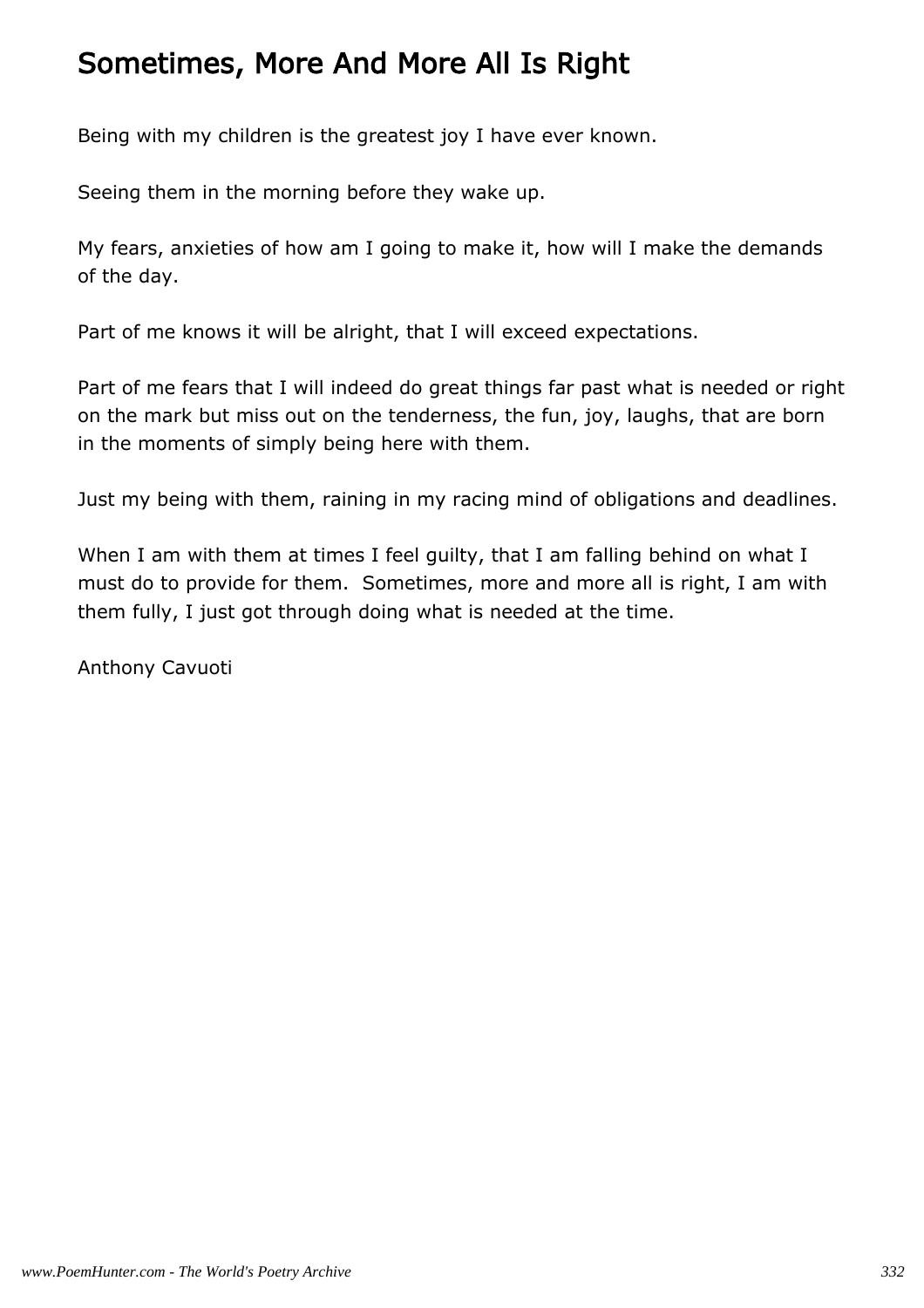## Sterilization Process Of Our Modern System

Could the sterilization process of our modern system and the cellophane wrappers that we are all trapped in be part of the reason why as a society we seek so many illusions for an escape.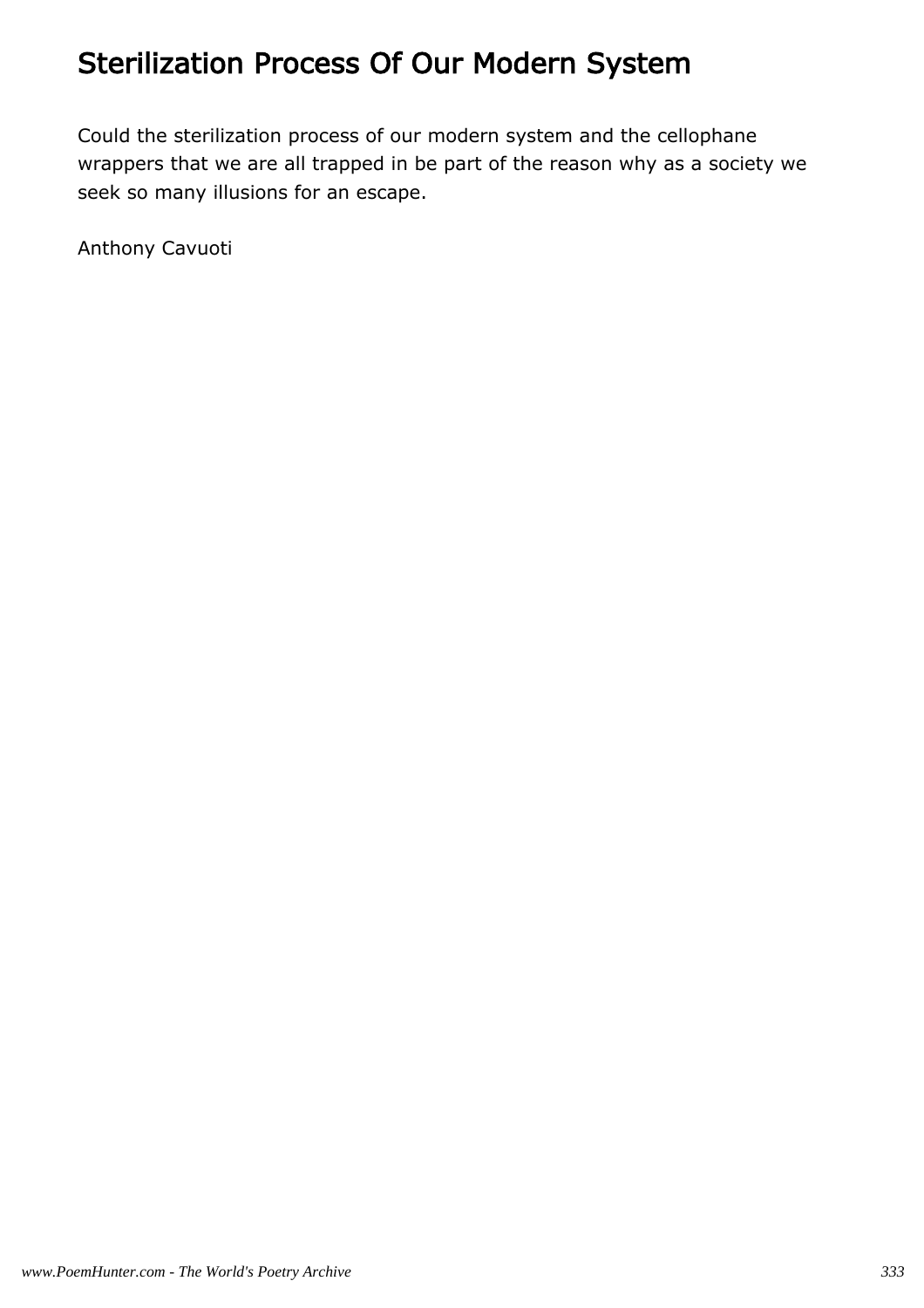### Steve Jobs Being Adopted

Steve Jobs being adopted had a great affect on him. It is no accident that he made the computer and later the smart phone irresistible. As an infant he had to sell himself, make something that was potentially great yet rejected acceptable, similar to what he did with the computer. No matter how good of adopted parent you have or are, there is always Miss-attunement. Good adoptive parent's face it, except it and deal with it thus allowing their child to except this reality so they could cope with it in their own way. Most parents from the sixties and prior were like mine, they told their child that they were lucky they did not end up in an orphanage; most adopted children do not have a chance to sublimate their missattunement the way Steve Jobs did. He used his skills to transform the inaccessible and incomprehensible computer of his time into an instrument of freedom, of happiness, of creativity. Something as a child he could not experience directly from his parents.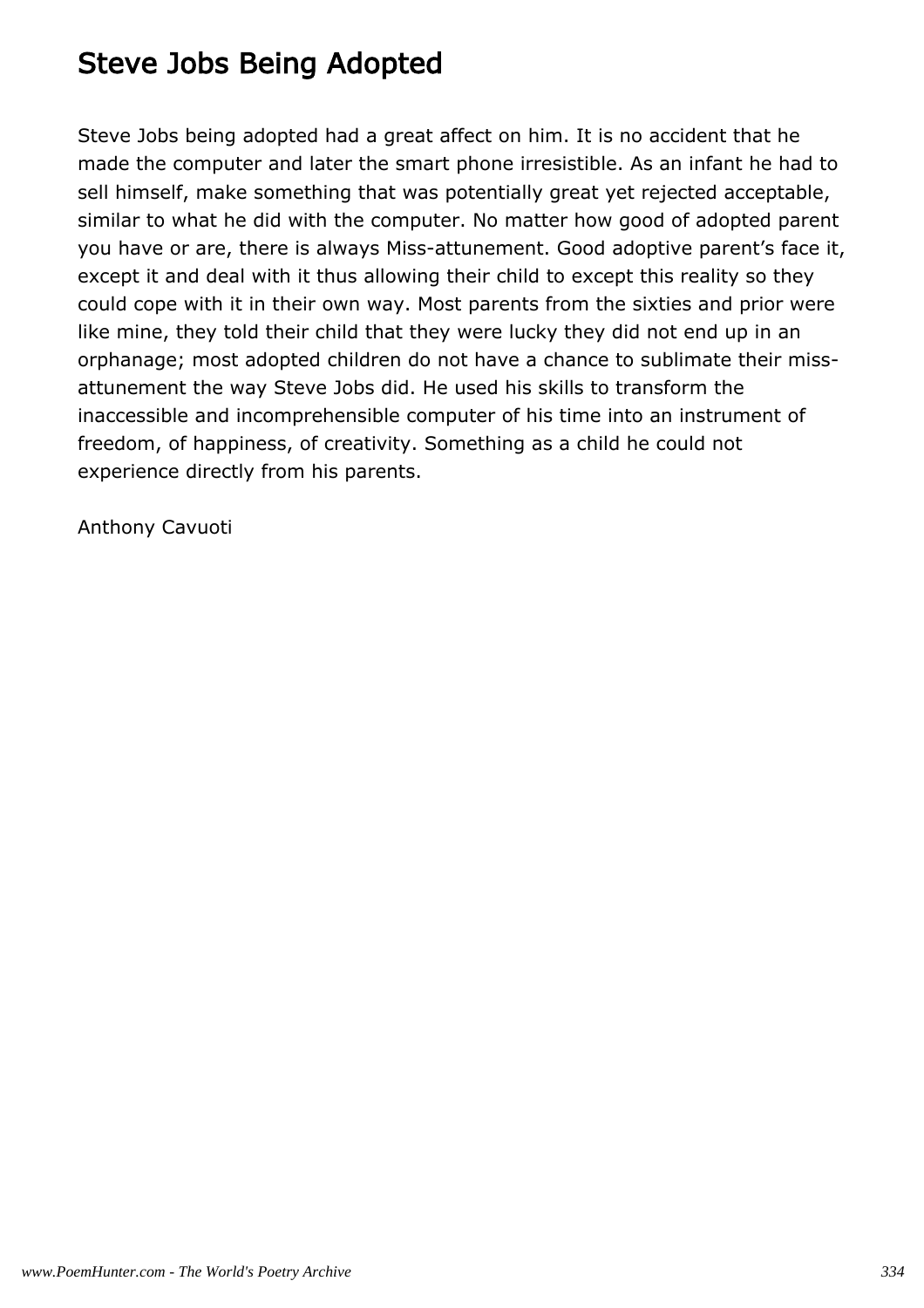## Storing Experiences

Storing experiences and retrieving them, using them in life, how you react to others in life. If you do not know how traumatic experiences where stored in you, you will not understand why at times you react as you do. You self will not know it self and the parts of you that are buried alive will cry out in pain until you pay attention to them. Sometimes people do not even know that they were traumatized, the collective denial of the family cover-up.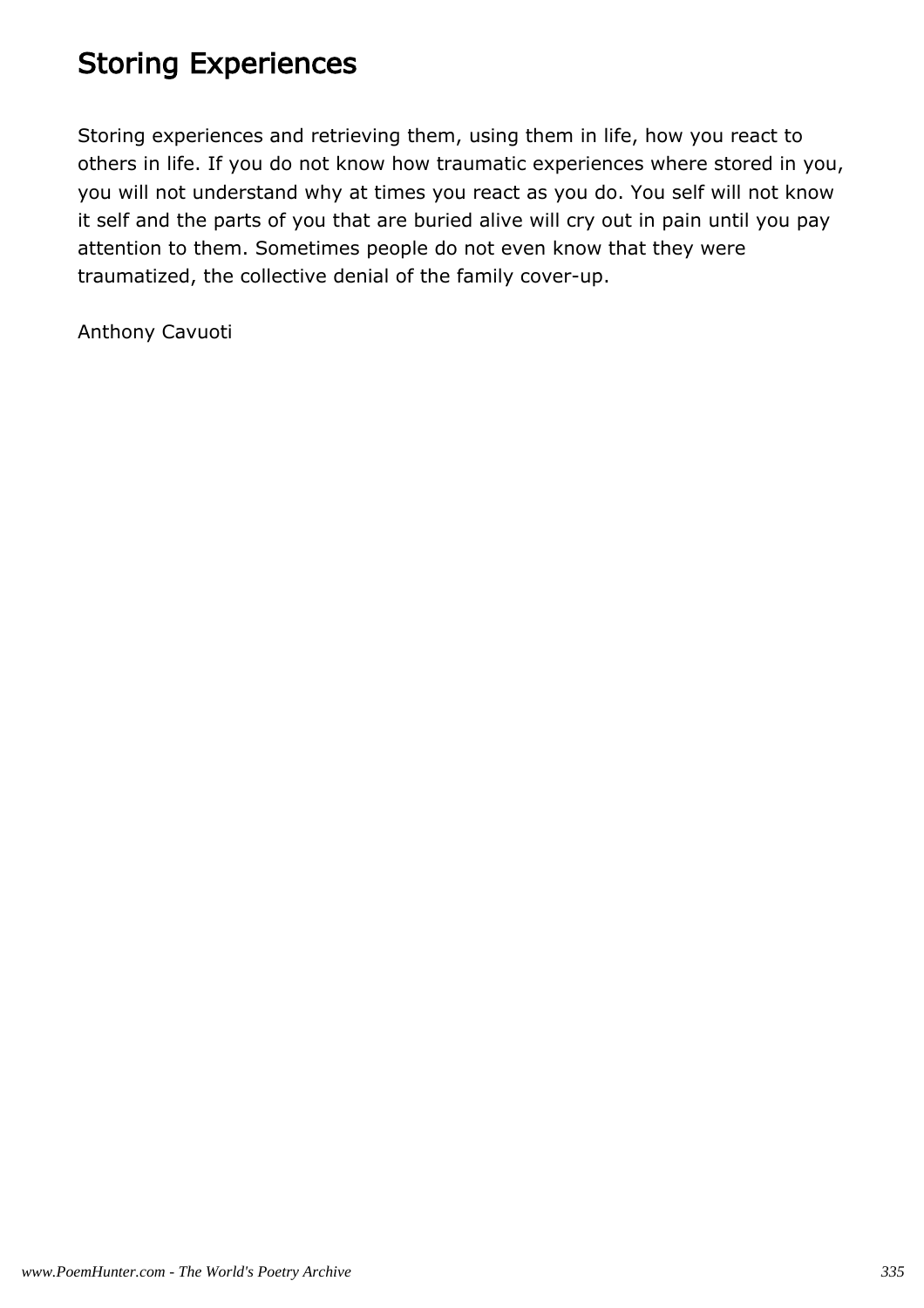## Strange Gravity

At times, in the morning, I have to break through a strange gravity of my past. I did not create this gravity of my childhood, for this world and the next I am making a new gravity.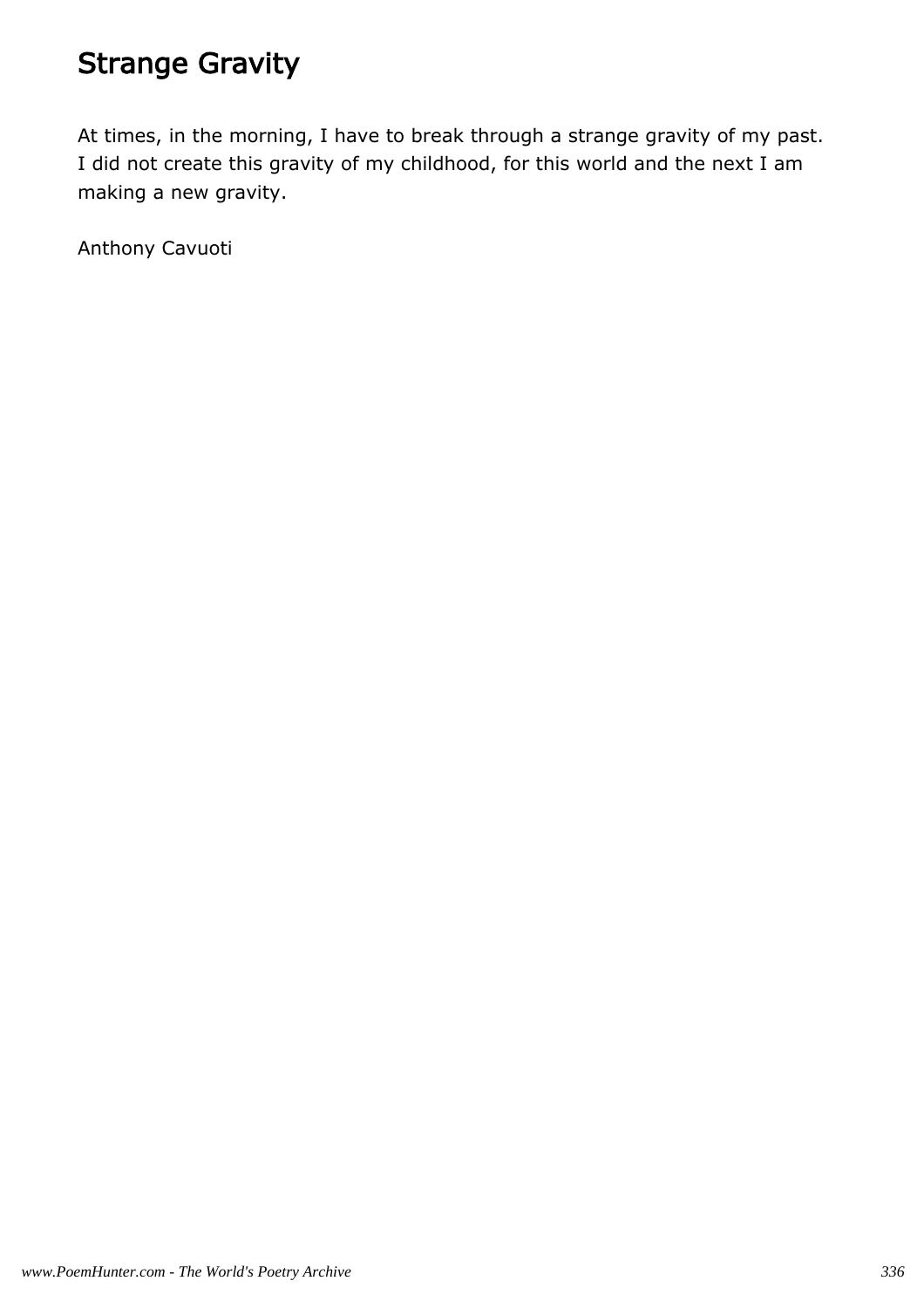### Sublime Mind

We have our own Sublime mind, that part of us is above all that is known about you corporeally, and beyond everything what is acquired true.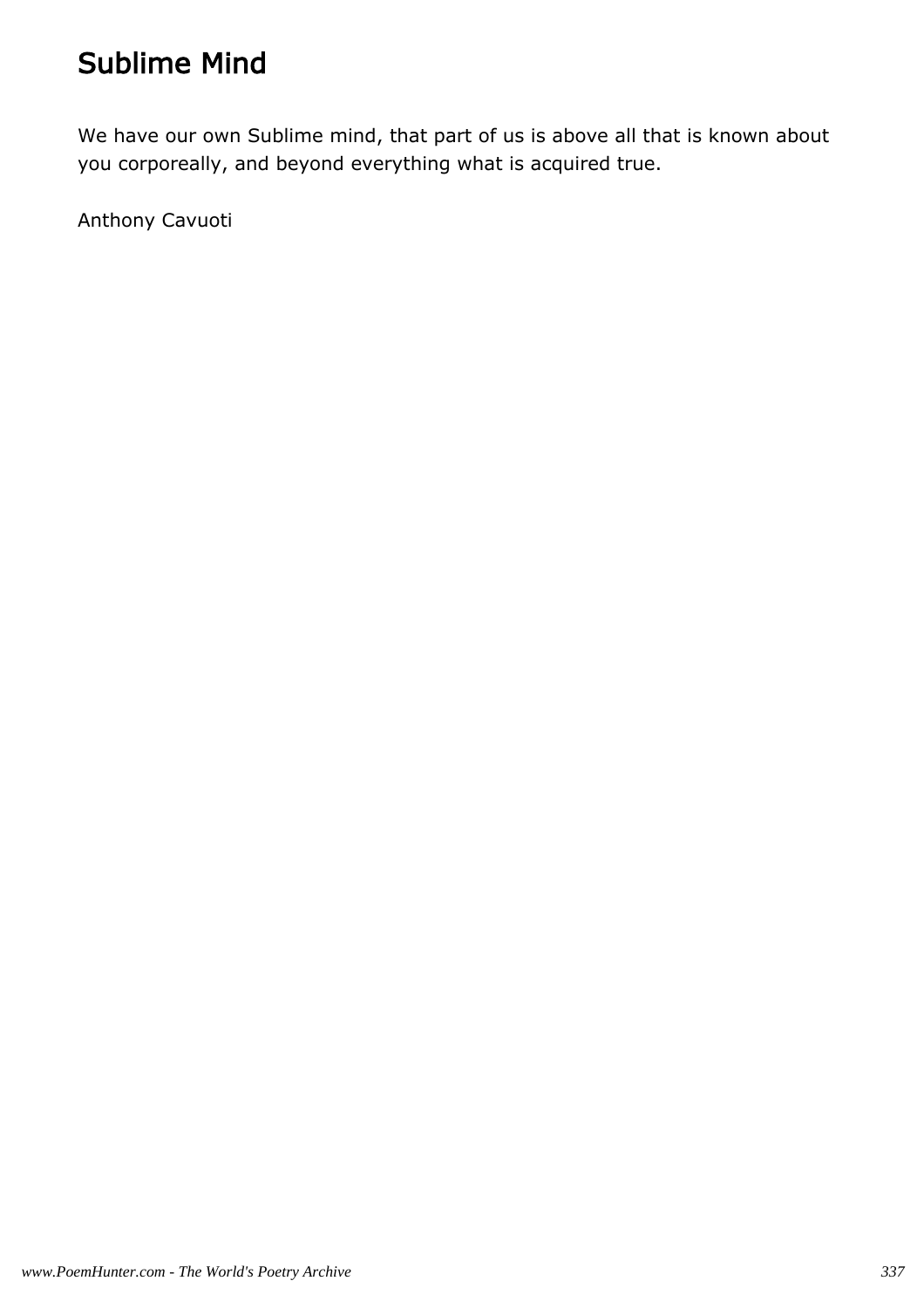### Such As Winston Churchill's Father

Such as Winston Churchill's father, my father detested me at times, other times he really loved me. I did not know how to make sense of this strange rhythm. The only thing that I could imagine is that if I am great, not only would he love me, but I could save him from his destructiveness, his recklessness that I was so painfully aware of as a child. Being dyslexic I did not received any validation from school. Just more conformation that there was something deeply wronged with me. In my writings I found refuge, solace, strength, my voice. In mid to late sixties and early seventies rock music I found parts of my self, all too much of the wild side. The blatant hypocrisy of the adults turned me off to church. My God never left me. My dreams kept dreaming me. Once I had access to books on tape I was able to see more clearly my reflection in the works of literature. To this day such attitudes that where born of my past still affect me. Besides being with my children I feel my best while helping others that are going through similar ordeals.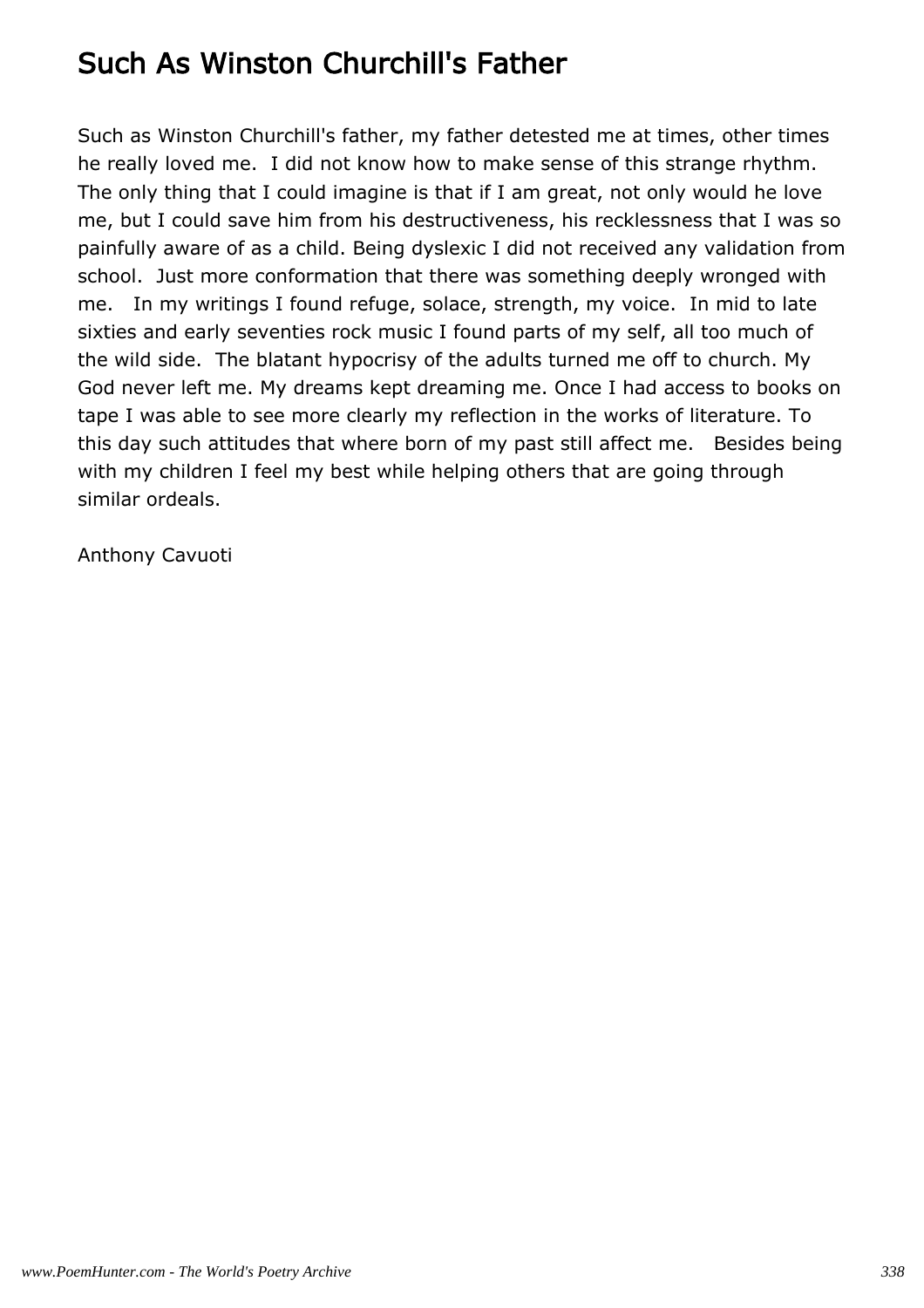#### Suicidal Families

The entire situation is invalidating,

their expectations are completely irrational.

They treat you like royalty, royal mud, have you lie in the mud and expect you to have the entire puddle of mud which is your families issue stand.

The puddle was there before you were born,

they put you in it,

blame you for it

and expect you to have it stretch to the sky like a glorious statue

while they continue to harass every vulnerability you possess

as they stealthily indulge their decadence

all the while condemning you mercilessly for any lack of perfection and social status you have.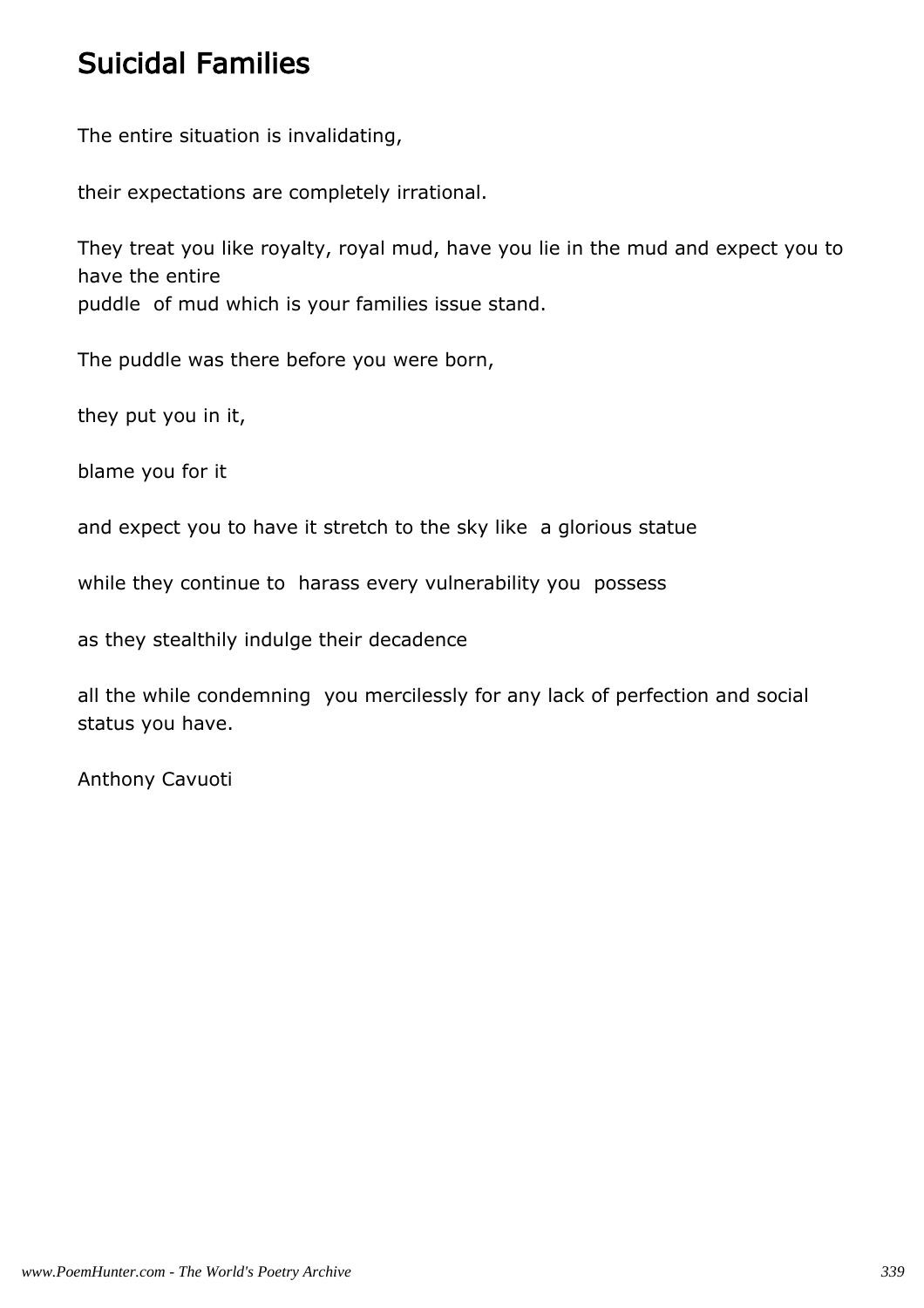### Surrenders To Surrende

To Simply be like the blowing wind

To feel

the warm sun

Surrender to the day

surrender to the night

Surrenders to surrender yet actively be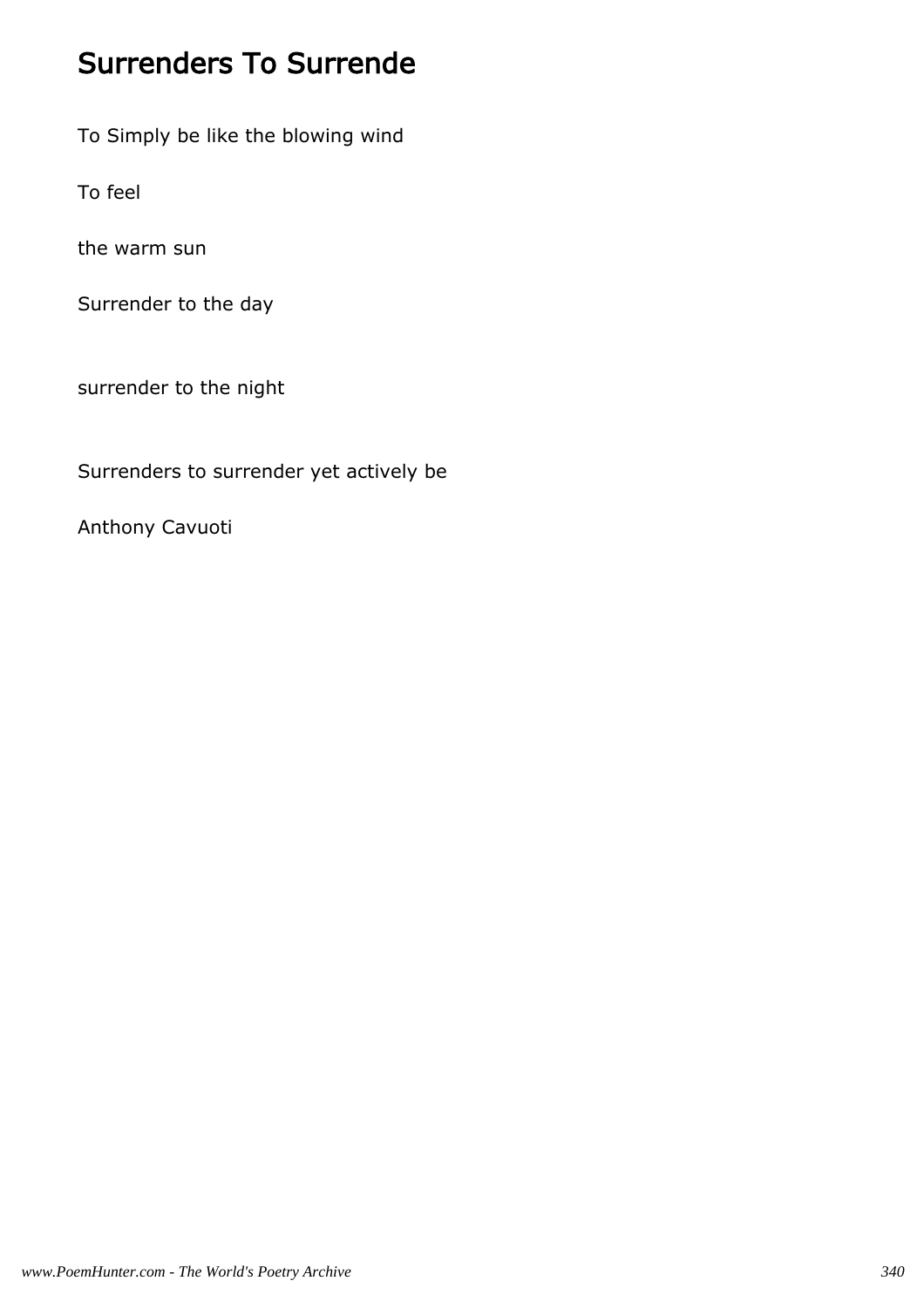#### Sweet Sweet Allusion Broke My Heart

Sometimes I am the fool

Ignoring my feelings and using my body like it tool,

Sometimes I Take care of everyone except myself

Sometimes I simply just need to feel

That's something beyond my meaning is real

Sometimes I just feel so tenderly

She is all that I can see

To the point where she's everything to me

but illusions they just fade away

But they are more real than the brick

More real than light more real than ground

more real than sound

More real than a blink

more real than a swallow

more Real than awakening

more real than sleep

Yes yes it is really that deep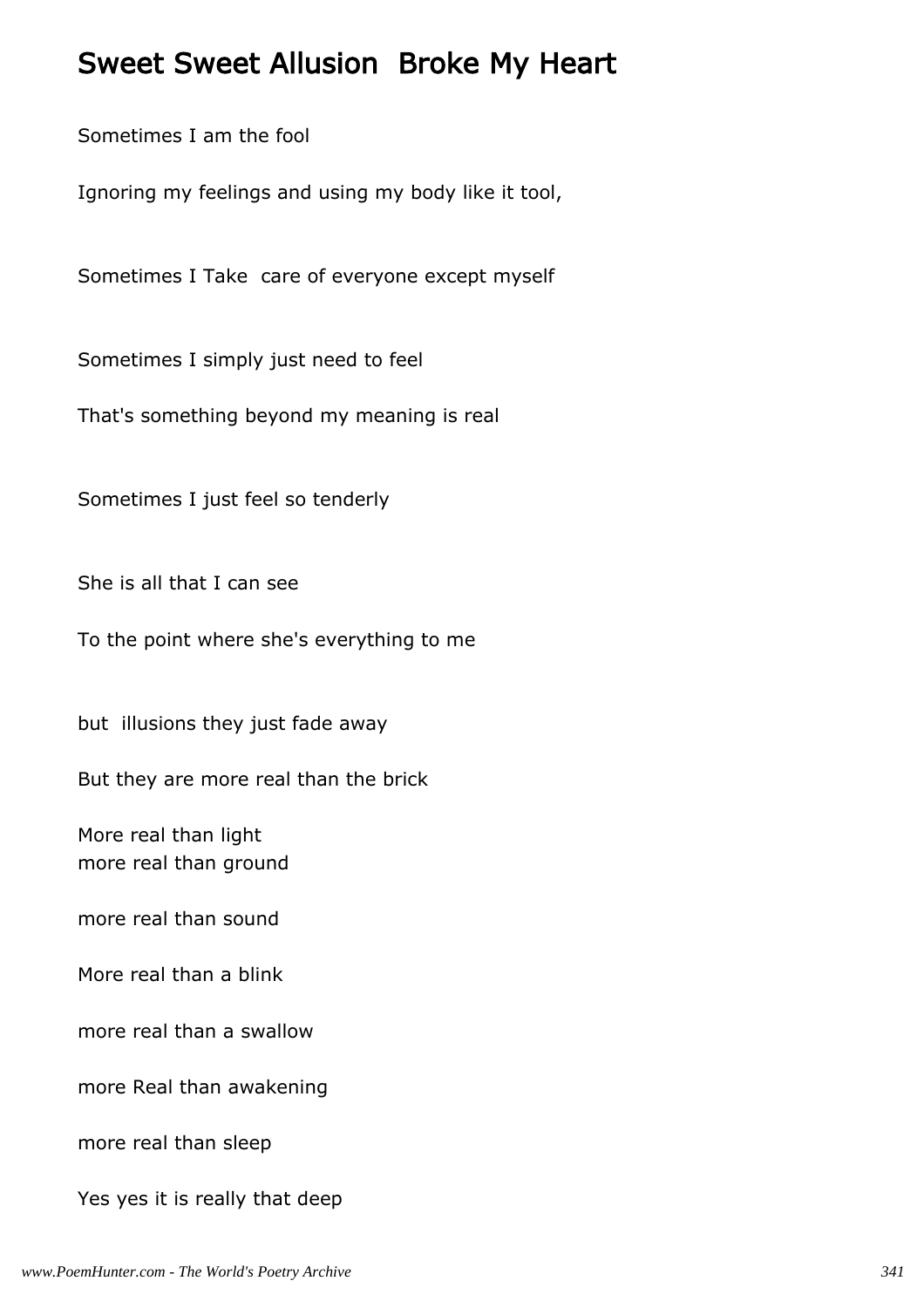Sweet sweet allusion broke my heart

Beginning

Echo genesis, phoenix it's a new start.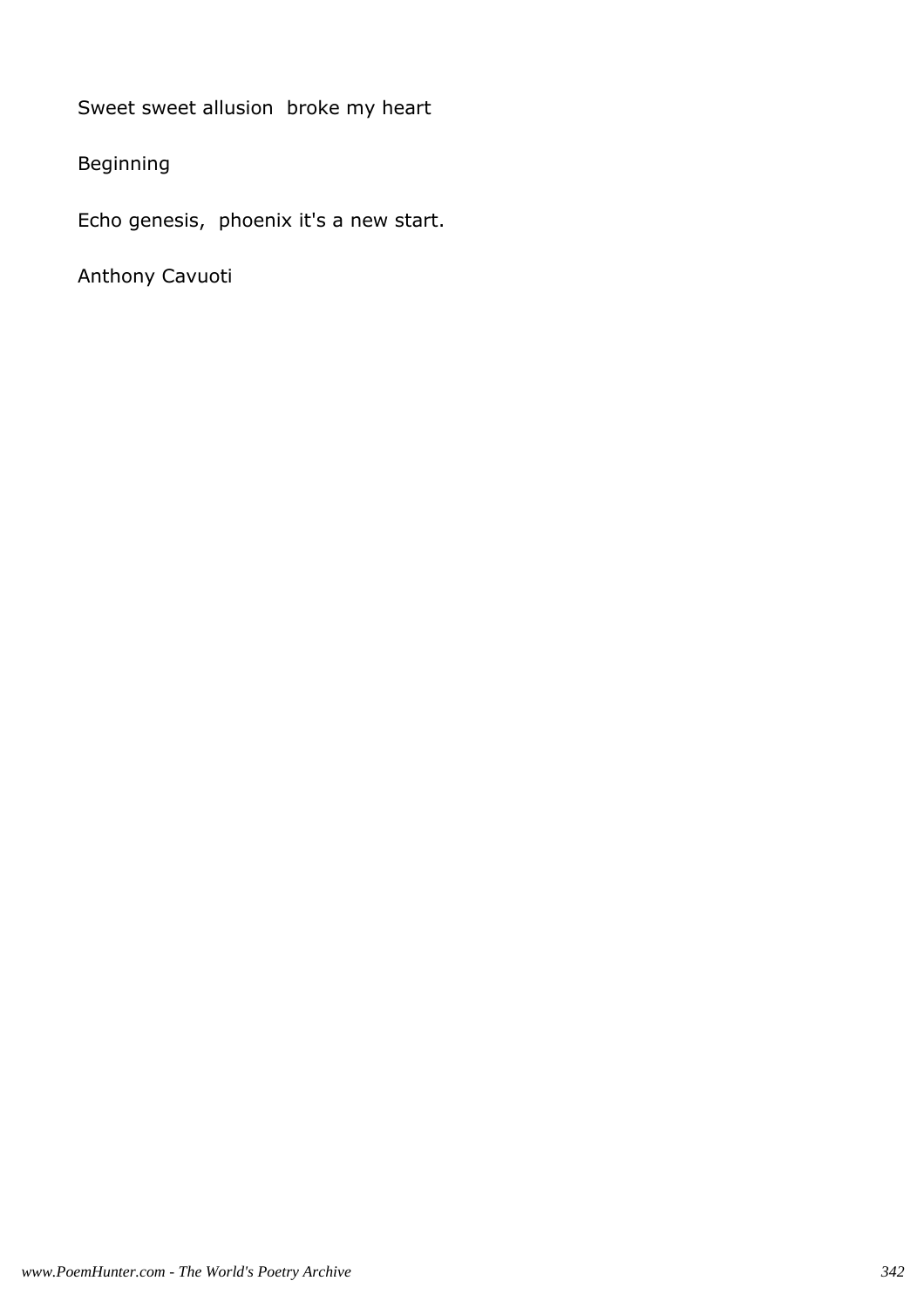# T Is Better To Have Tried Lost Your Way And Learned Then Never To Have Tried At All

It is better to have tried

lost your way and learned

then never to have tried at all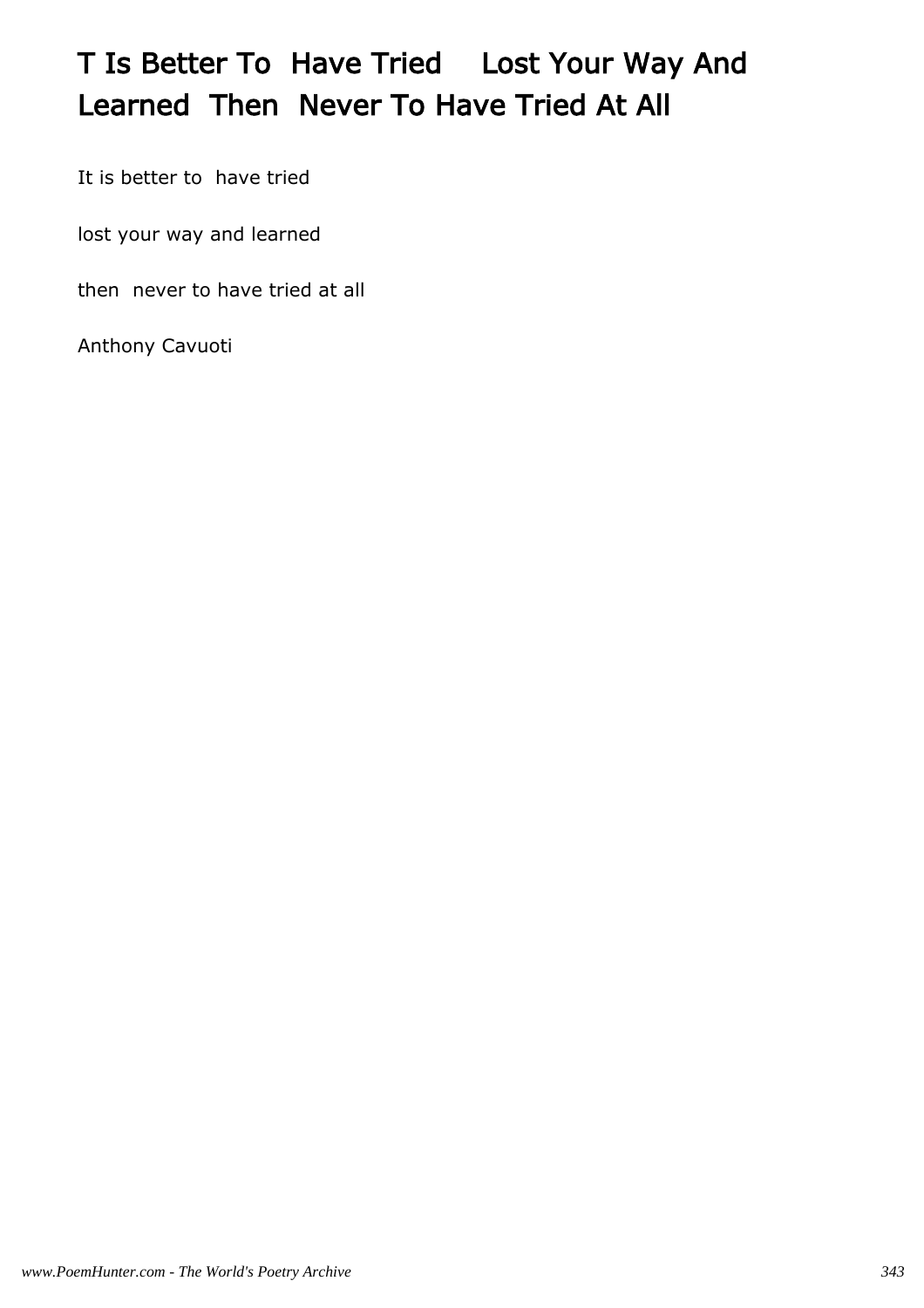### T Is Never A Choice Between Love And

It is never a choice between love and sanity.

Sometimes passion and sanity.

but not love

Passion Takes us out of our homogenize life

Passion takes us out of the insanity of over compliance, over adjustment, over socialization, over normality, it brings us to the colors of being and takes us out of the colorist wrappings of our homogenized existence. I

Love does this and more, love always increases in expanding, grounded and reifying ways.

Copyright © 2016 Anthony Cavuoti All Rights Reserved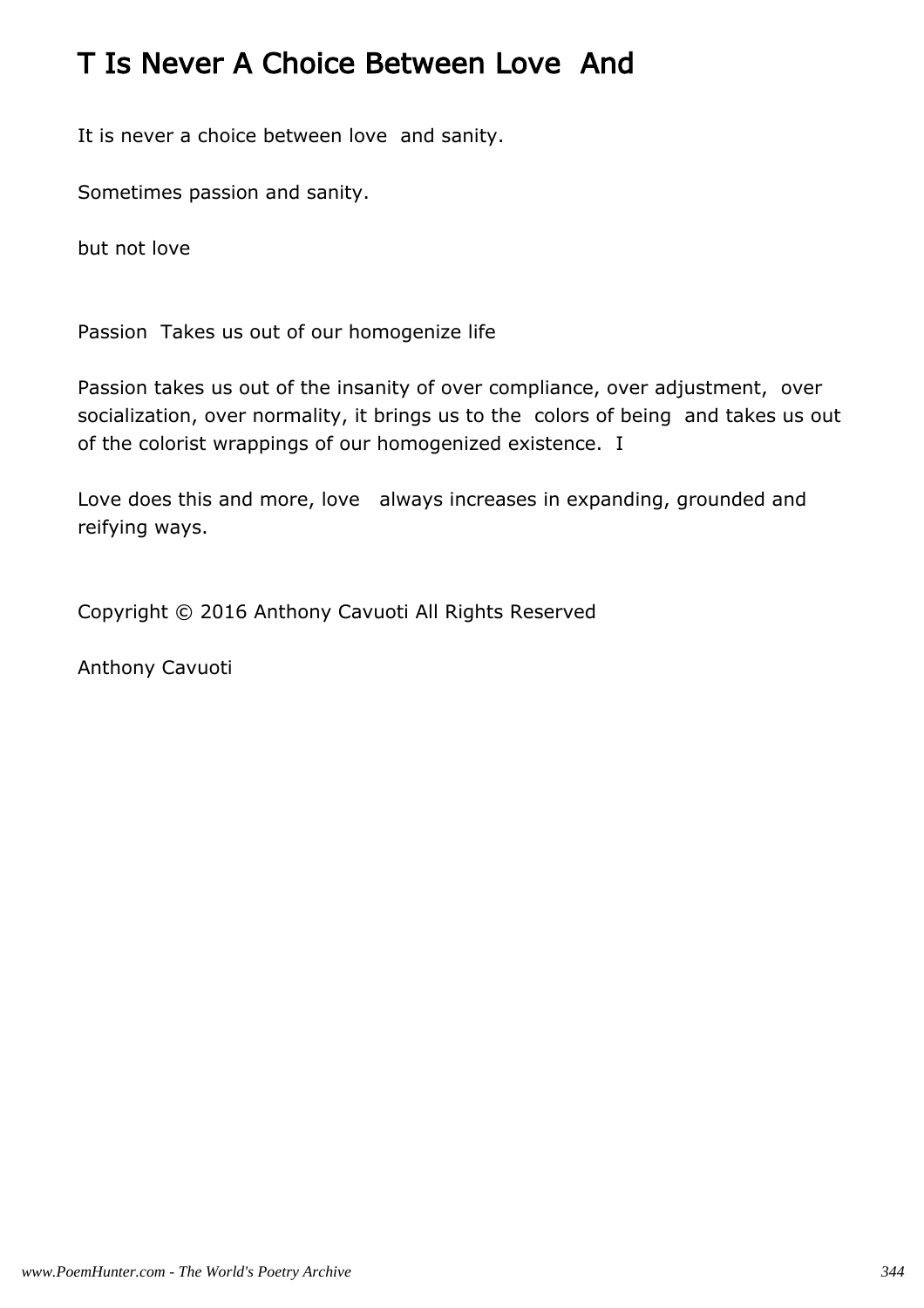# Take Root In Your Soul, Not In Others Issues.

Take root in your soul, not in others issues.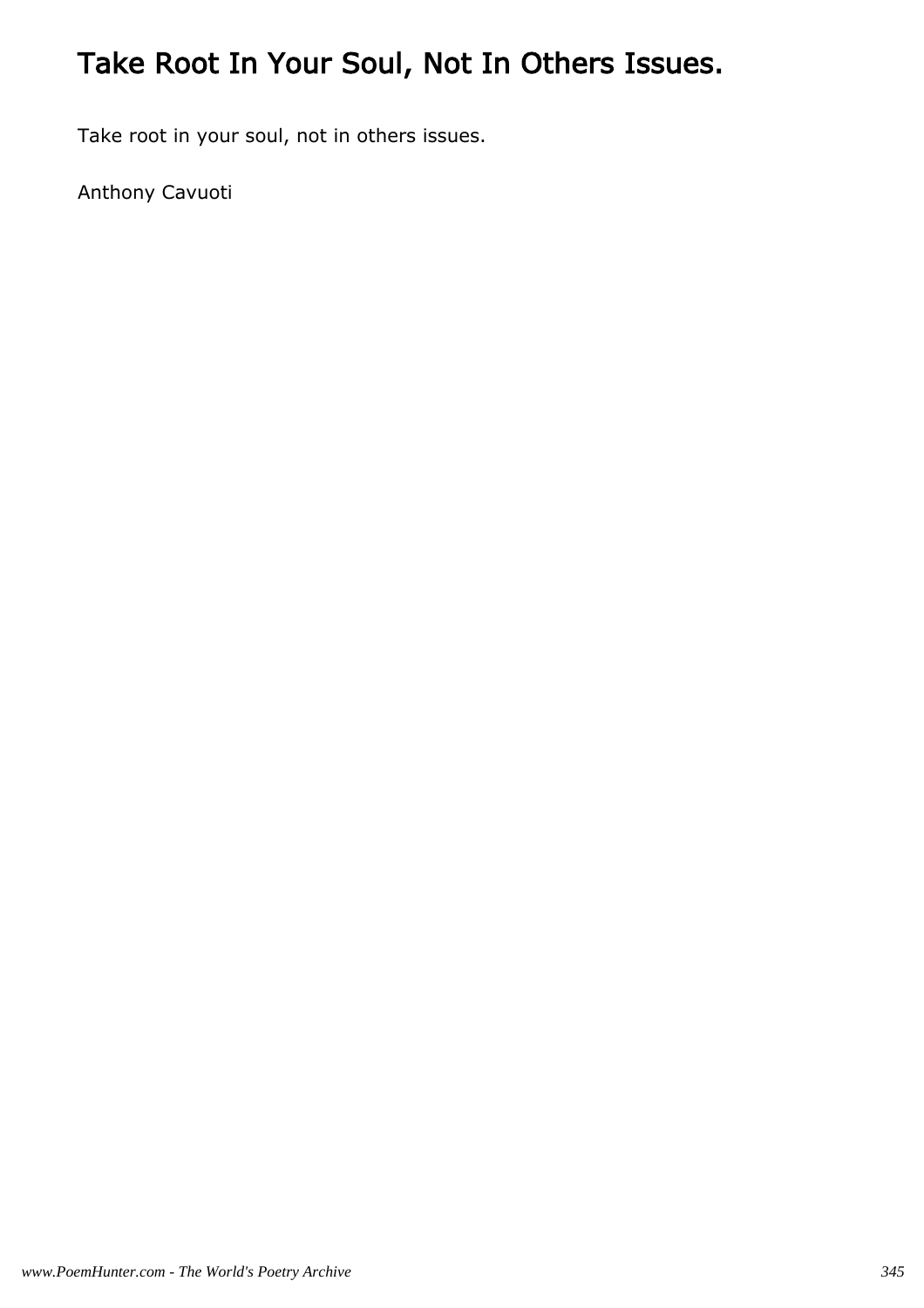### Tenderness And Longing Of My Heart

Can my tenderness and longing of my heart ever be embraced, understood.

Will I forever be a slave to my exterior, to others misunderstandings and projections of me.

Will others always see the monster in Charles Bukowski and not his tender heart.

Will I always be a target of emotional assassination, because of my tenderness and daring outside of the conventional.

Will these I know and don't know forever try to destroy me on different levels and not comprehend, cherish and nourish my tender longings of my being.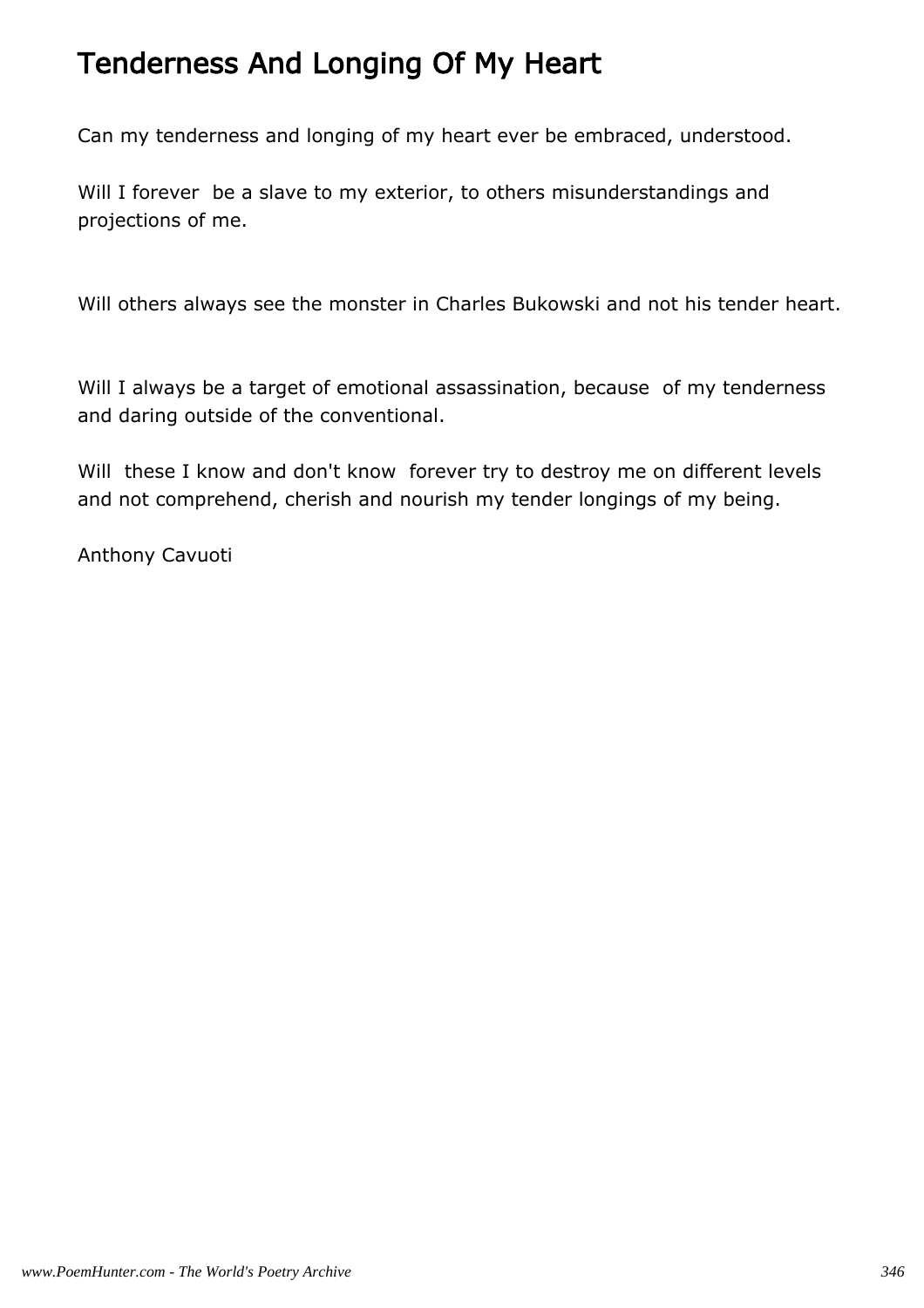# That Is A Harsh Gravity,

If people were emotionally harsh with you while you where forming, that is a harsh gravity, that constantly pulls you down; you do not have to be that way with others or your self, stand, reach for your dreams, help others do the same.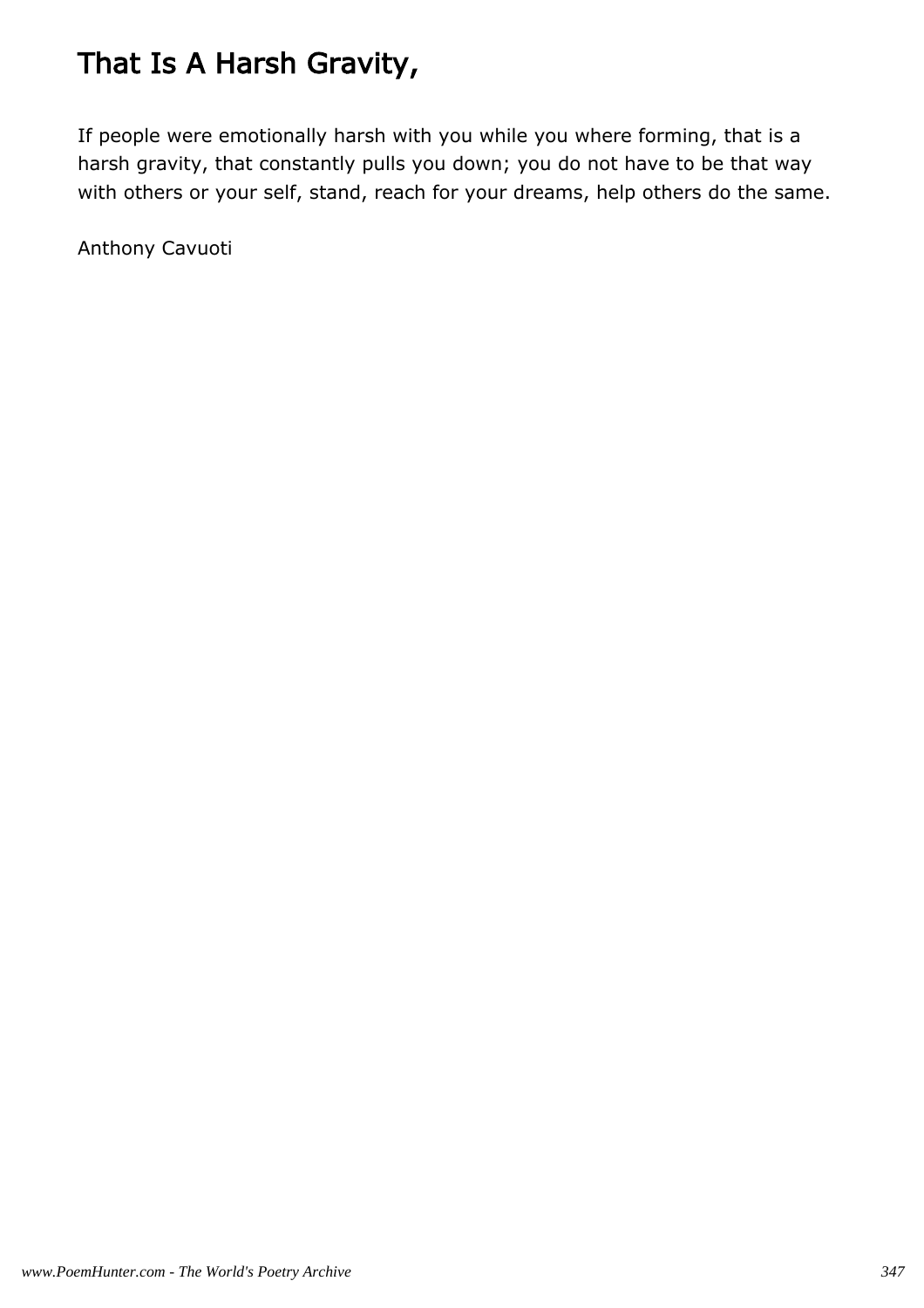## That Is What It Is.

Somehow God, (creation itself and in creation) makes our lives work out in ways far beyond our understanding, for that is what it is.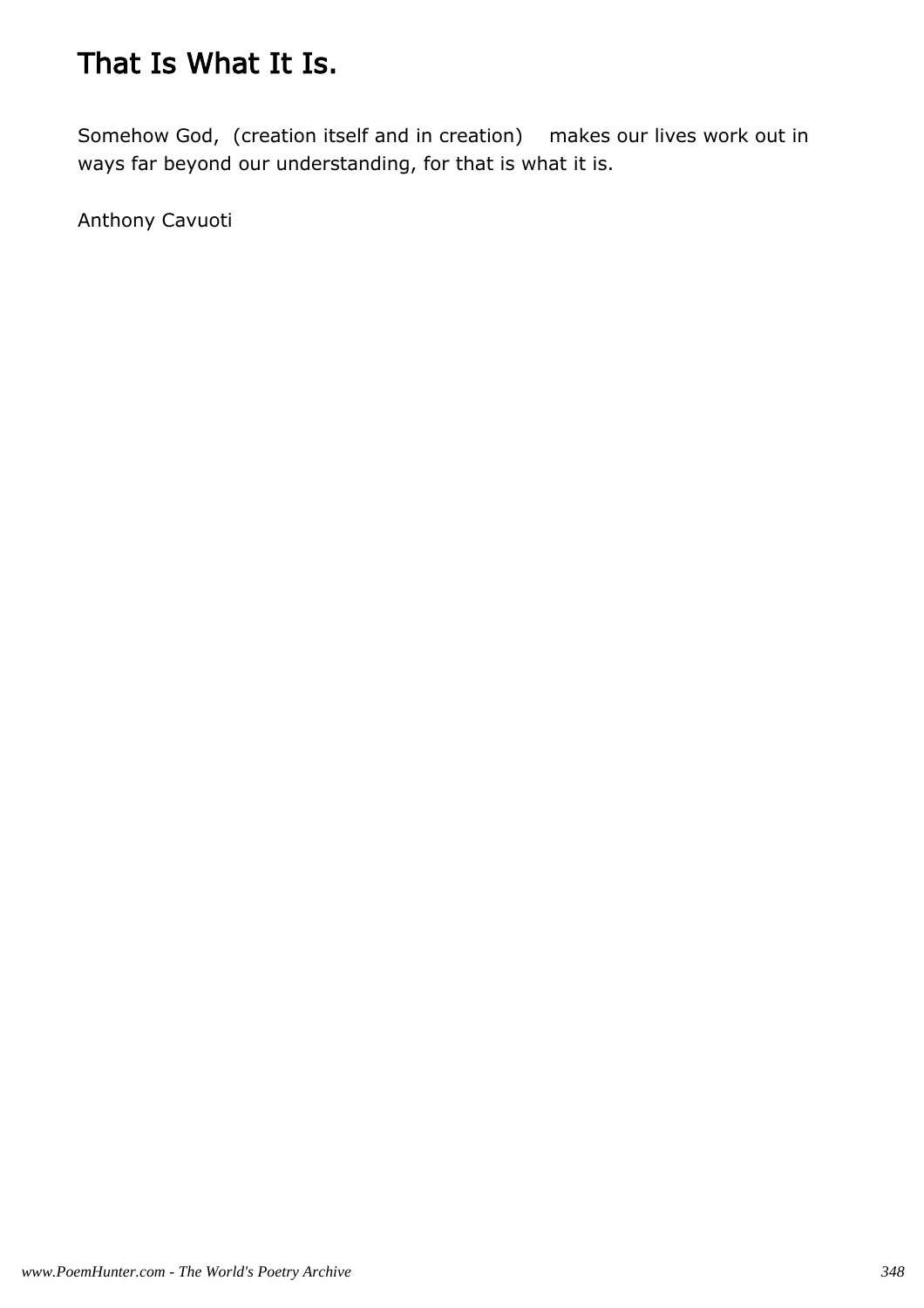### The Biological Rebel

Dyslexia the biological rebel

We are slowly allowing our selves to be programed by our own random interactions with Facebook and the internet; how, well in you're responsible for individuation and integrating our self, but it seems of Facebook and the Internet is doing it for us but for their own benefit. Passive integration does not serve ourselves it serves their Financial interest and reduces us to a commodity. Facebook and Internet advertising towards us Interferes with contaminates our sacred synchronistic 's slowly pulls us away from ourselves into an object of desires of hungers with no center with no core, with no vistas, no dreams, no horizon in short with no soul. It will be a pigs paradise we will be well fed animals without any real dreams of her own. But of Course we could buy dreams for ourselves on the Internet, right.

Wait now, from childhood onwards our forming emotional and psychological development and augmentation and developmental will be very influenced by this monetary driven, artificial process. We will be shaped as well as influence in ways that we can not even imagine. We will be Manipulated and coerced without us even knowing it. As a matter of fact, we could end up being active participants in her own self negation.

So what is the implication of all of this. Instead of this life being our own personal encounter to enrich our own soul We become objectified, made to identify with the most superficial levels of ourselves, hence narcissism is the new normal, and our life now serves the few in their own personal interest. Right back to the worst part of Rome

I can foresee a time where a psychological disorder will be equivalent to an act of self satisfying spontaneous expression. That is if you form a conviction or an impulse from a deep level of yourself such of an act challenge the status quo in you will be label deviant with A pathology and of course there will be a medication that will make you well, that will that will heighten your arousal to superficial stimulation and alienate you from your deeper sources and levels of your mind.

But this is happening Right now, dyslexia, Dyslexia the biological rebel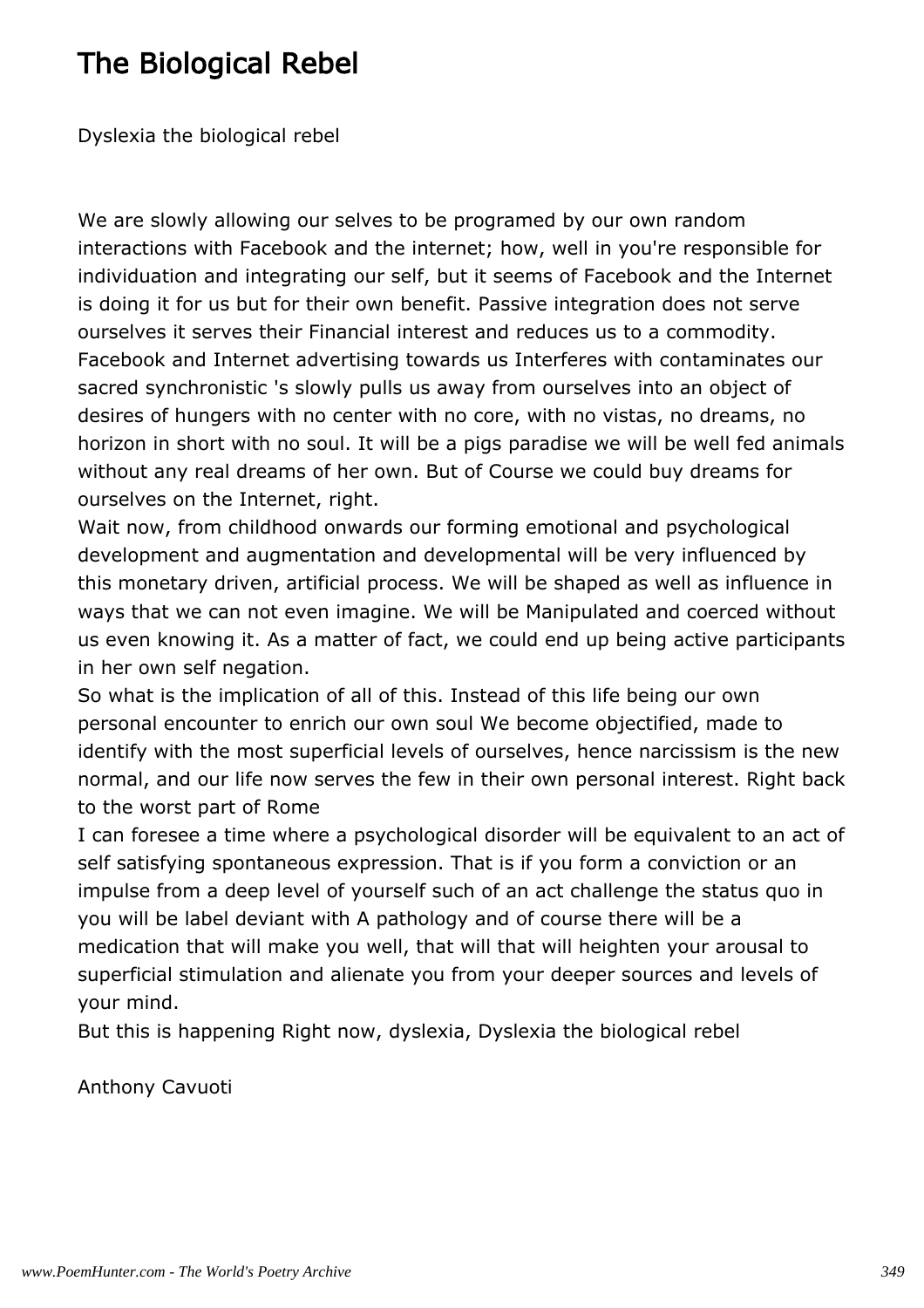# The Children Cry Out

We violate one another more profoundly than anything ever depicted in the Old Testament.

The way we fashionably compete with one another without ever really connecting.

Modern day emotional gladiators where are most personal intimate life is a spectacle, our worst tendencies become trending and that's what we cultivate, while activelysuppressing anything decent about our selves.

We allow ourselves to be exploited,manipulated by the ringmasters ofdebasement,those with no shame destroy us from the inside out.

We give them status, we give them power, we give them shows,now we give them everything.

They promised to protect us but all they do is bring out the worst of us. Yes we are protected, we are protected because we have insulated ourselves, lost ourselves in the crowd, lost ourselves in the crossfire,lost our selves in the debauchery.

Through the portals that connect us, we traded life in truth for entertainment and we lost all perspective, our inner compass on anything decent.

We turn on, tap in, connect to, y5, yb to be told what to think, what to feel, what to believe, what to be,

While we are slandering one another, being jealous of one another, undermining one another,The whole social economic system continues to accelerate in bringing out the worst, the most based tendencies and minimizing anything noble in us.

If you dopursuit sincerity, decency, transcendence through love,through real productivity to life, totruth, to honorit is seen as aform of clowning, or you will be slandered as a radical who refuses to make themselves predictable in this degenerating cycle of our system, of our society, of our humanity.

Perfect the art of subtly manipulating people, ofshamelessly destroying themand covering your tracks, of slandering people,of coming upon top while annihilating any that notice that everything you touch has become degraded,be the one to lead,the one to please, regardless of the means,and now you are healthy productive wise and a leader.

Narcissism is the new healthy way,is the new form of predictable healthy psychosocial development. What isnext,psychopath, all emotional attachment is simply a pathology and we will develop the art of physically, emotionally, morallydestroying one another even more profoundly,powerfor powers sake without any pretense of perfection, superiority or agreater would seem that Hitler won, that we still honor those that abuse children like Hitler, Hitler's father and their followers.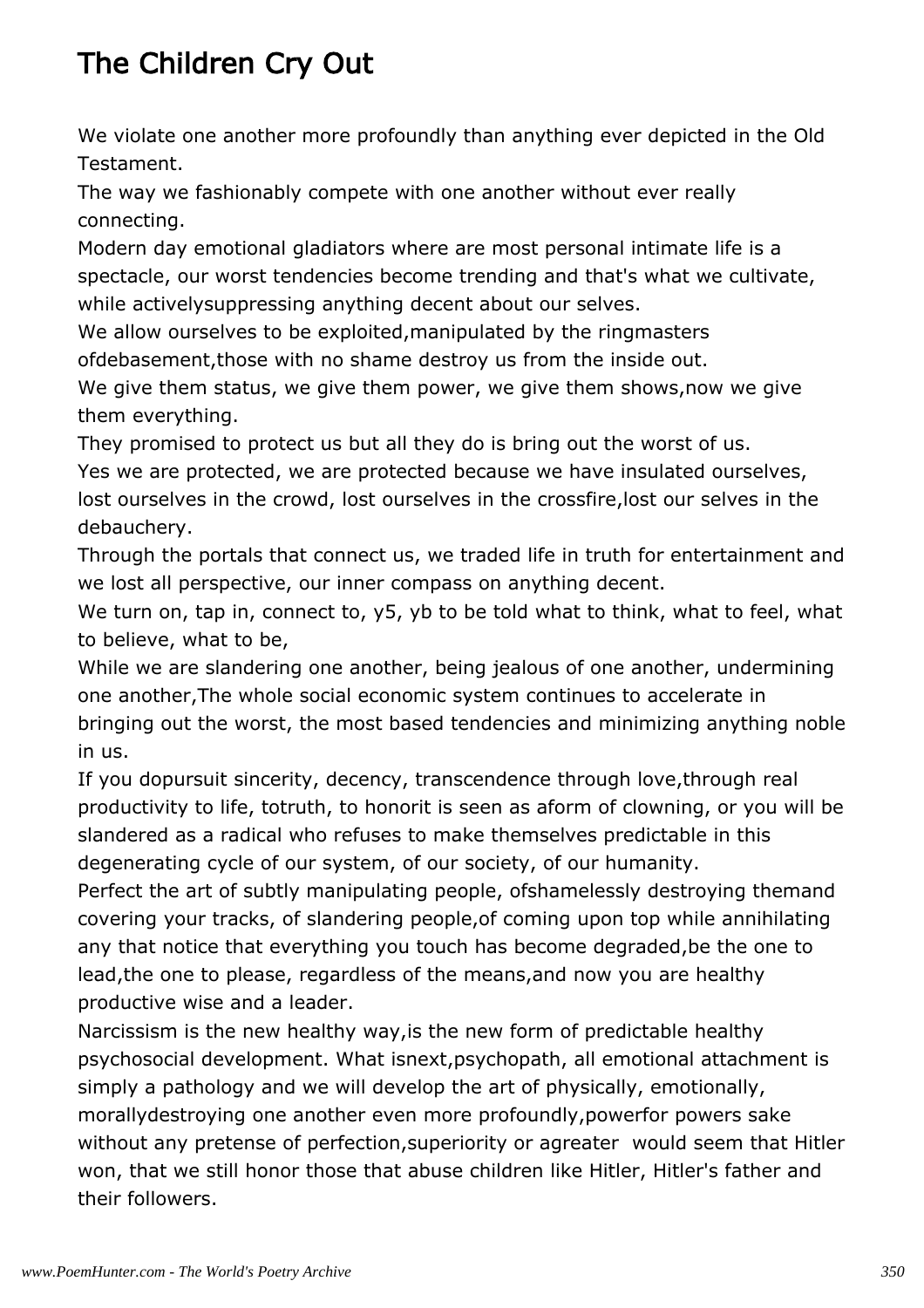The children cry out and true Life answers.

How, we may never know but do you want to be on the side of life or pseudo life.

tler's they're sure is there going going to have hitler's the worst of it not the worst of the West in any what the worst of the East the only what is nobility was offered his way is giving him what he wants which way to base ourselves abuse ourselves totally relate to each other in most places.

Flood save us bookstore and save us for nuclear and I'll ation save us or we save us are we going are we lost already.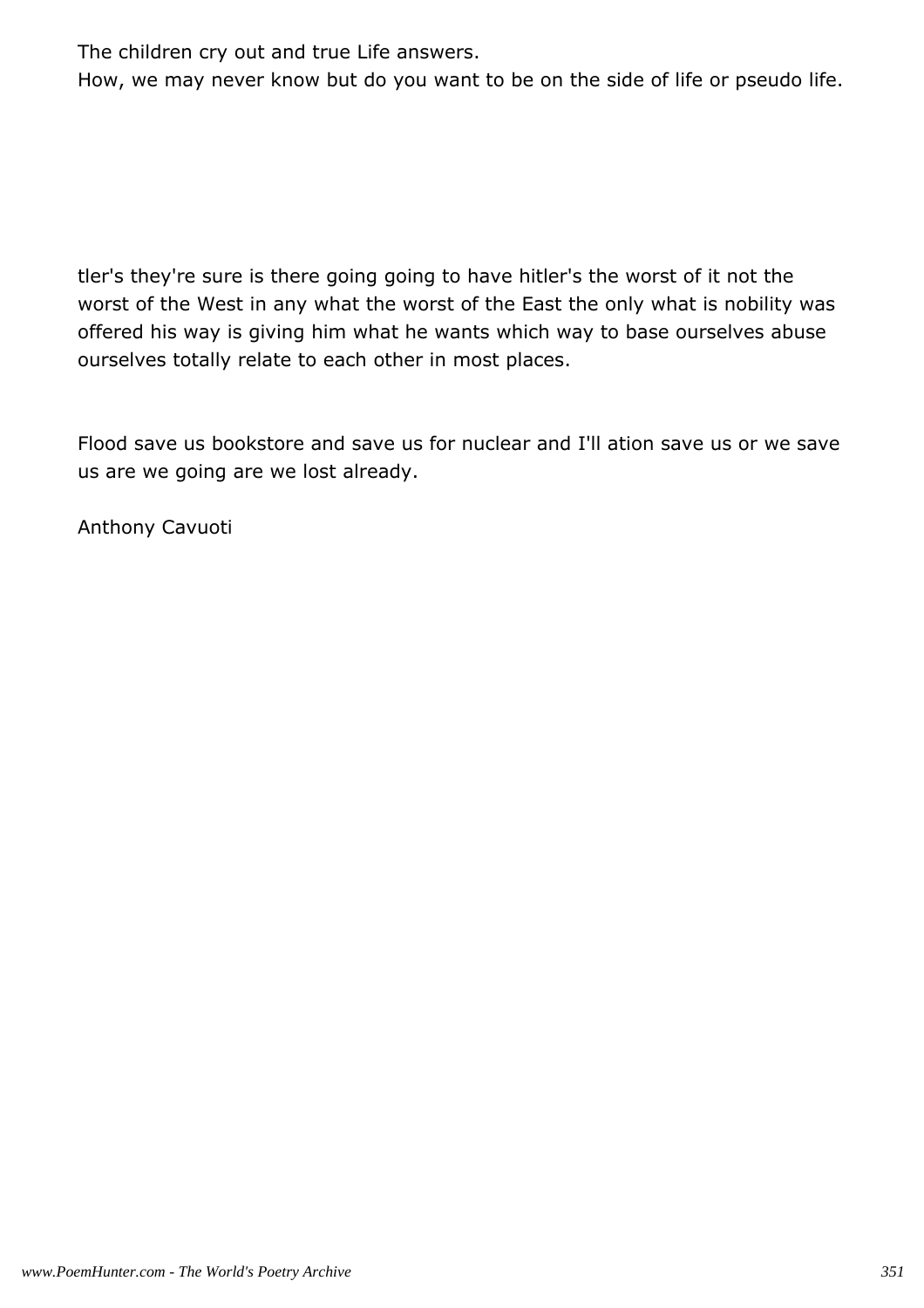# The Director Of The Movie Clearly Was Traumatized And Succeeds In Re-Traumatizing The Audience.

The movie Ten Clover field Lane really shows what it's like to be in an abusive family. The director of the movie clearly was traumatized and succeeds in retraumatizing the audience. This horror movies and others have a real reality behind them besides their entertainment and their overkill. Such movies remind us by making us emotionally vulnerable and feel once again the terror we felt as children. The terror and horror most of us experienced sometime as children and early adolescence when we where depended for a time on a relative or an authority figure that held us hostage emotionally and we where prematurely forced to deal with their crazy monstrous, manipulative subtle or not so subtle abuse. Of course such relatives or authority figures always told us that the abuse they were inflicted upon us was for our own good and that we should be grateful. Such adults that had Power of life and death over us and the residence of the abuse we were forced to endure still lingers that's why such movies are very effective.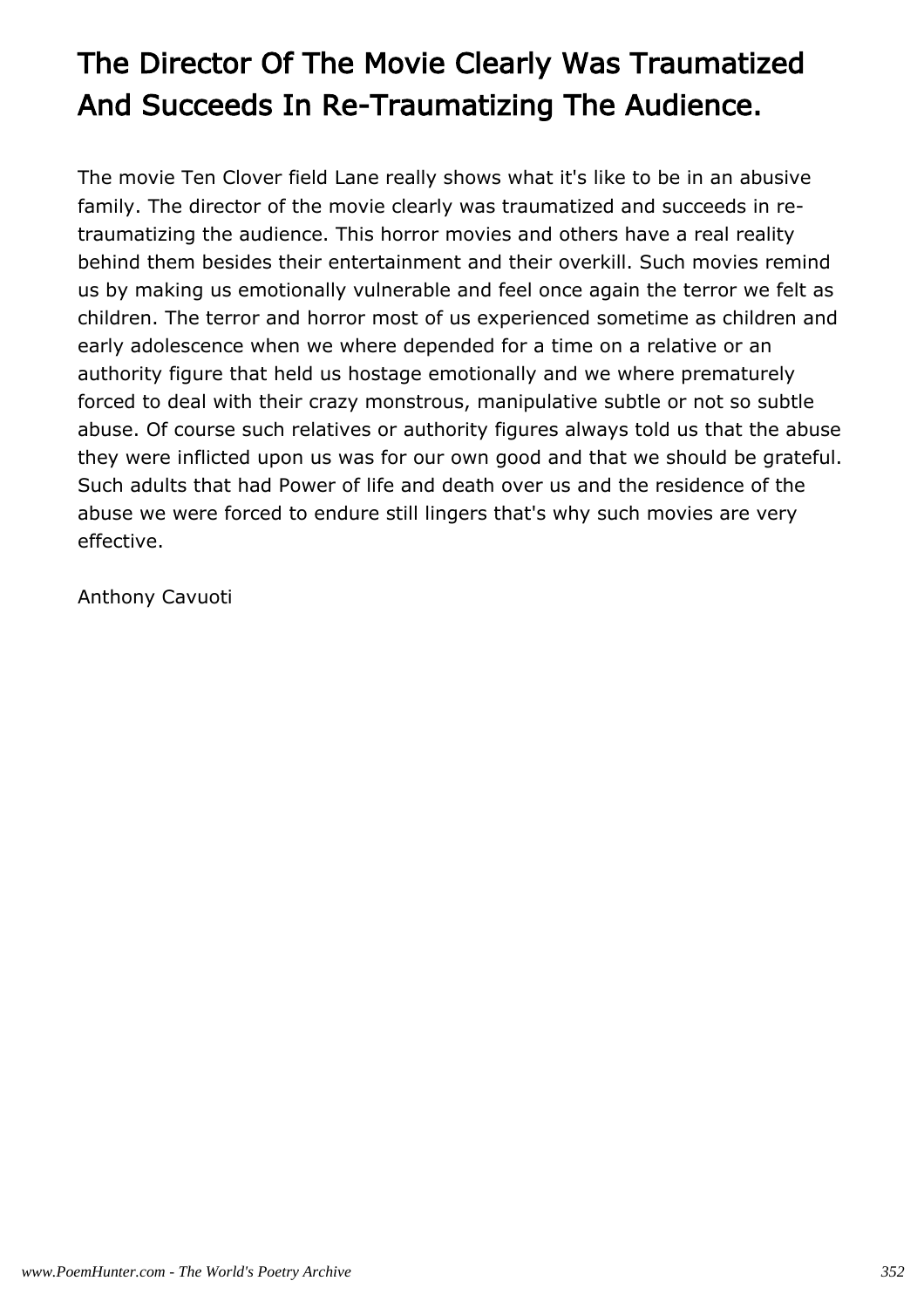#### The Endless Suns Of Your Being

We come to our self more and more in unknown ways

in orbit that only our depthscan fantom

there is more to us than we can ever know

Moreto us than there are stars in the night, grans of sand on earth

images and feeling catchsome of the trails of our orbit,

momentsthat stand forever in time, in love

in unknownways

more to us than what we know.

Stay away from the lost ways of others.

come to your self

come to you being once more

let your self come to the light of your self

the starlight

the endless suns of your being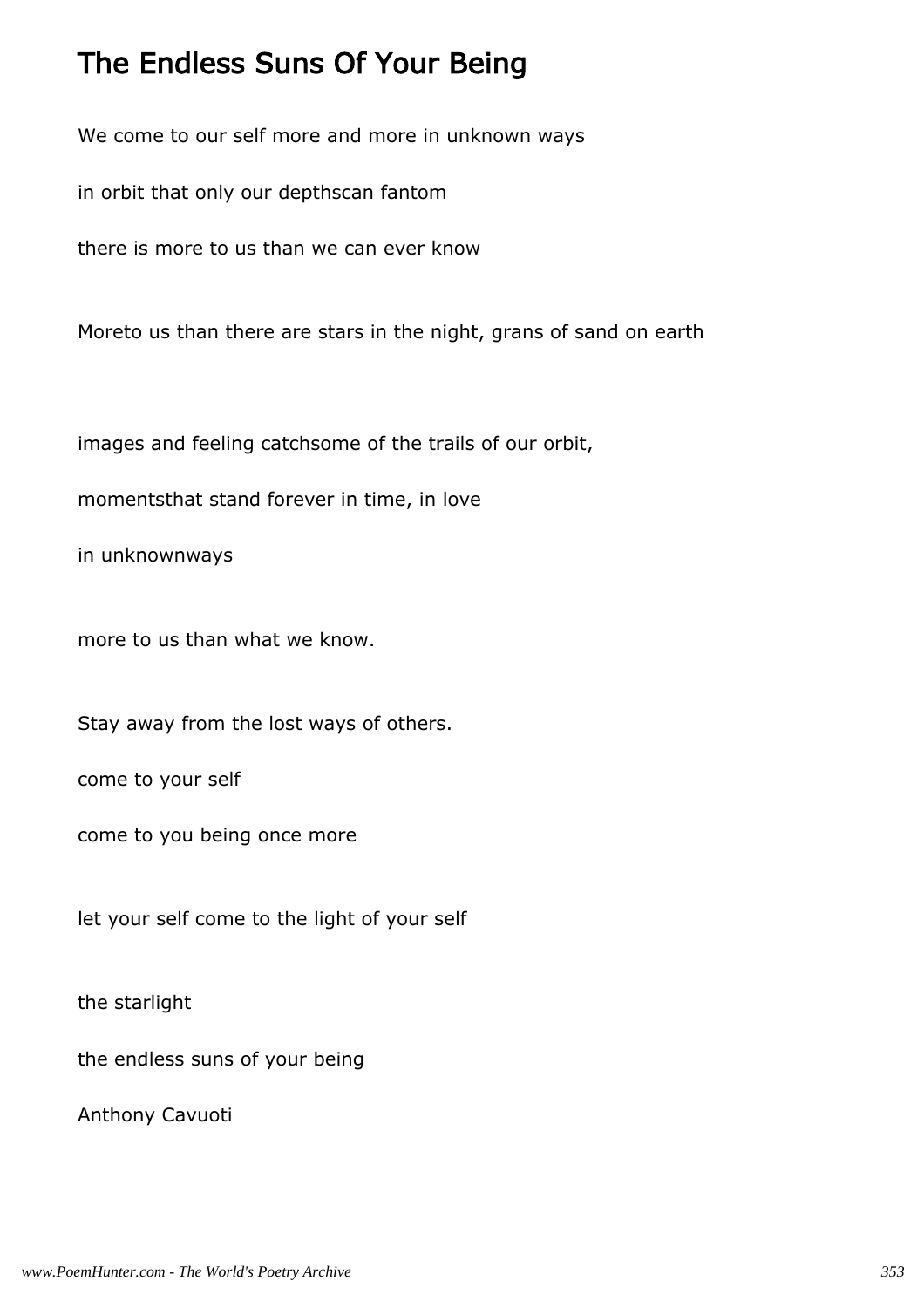### The Ethereal

The brown eye side of her,

Beautiful lovely irresistible needing to be heard

needing to vent.

I was too exhausted and to off-balance to give it to her then.

The gray eye side of her would call me later that week, apologizing and thanking me for being, and appreciation for my presence of being.

The ethereal side of her which is so empathetic caring, attuned.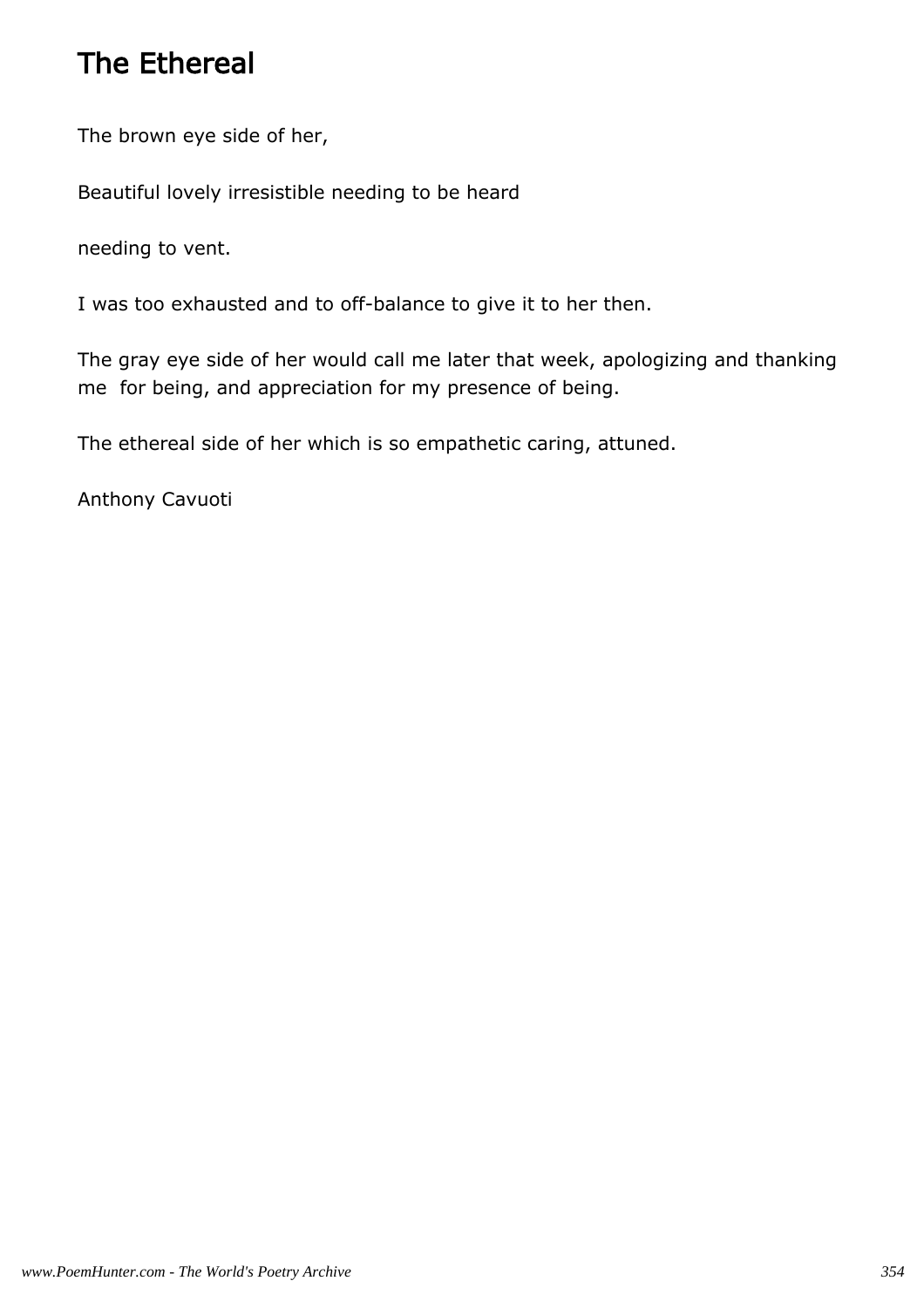# The Force Of My Depth

I need to be more patient with my self, allow the force of my depth, of my soul to guide me through the various intuitions of my mind, trust the spirit of my depths to navigate the changing winds of human frailties, limitations, emotions. Allow, summons the land of my vision of a full life to unfold its dignity, to infuse me, to wash over me, to bless all those I have contact with. To release, to harmonize with their depth, with their core.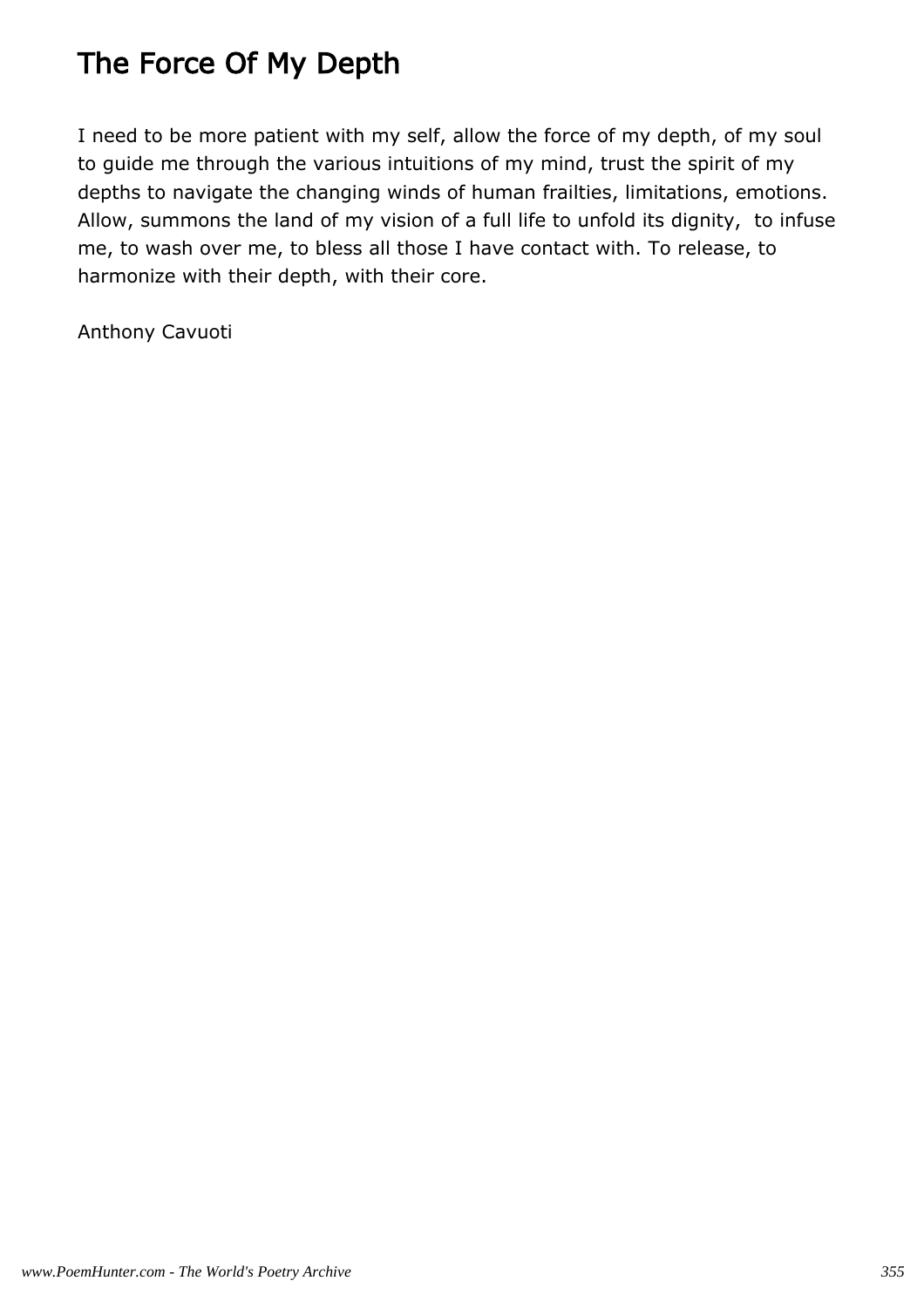# The Good Intentions, Our Innocent Desires To Be Heard And To Hear

Build a bridge of communication conducive for real intimacy before, or while you are crossing the bridge of passion. Otherwise it's tragic, lovely, rocking, devastating, delicious,

life-changing, ecstasy but tragic.

You will act out unresolved issues from your past.

Resurrect and attempt to perfect unresolved issues from your past.

Fighting not to be misunderstood. Mistakeing excitement and intensity for love.

We acted out each others worst issues unintentionally. The good intentions, our innocent desires to be heard and to hear Only compounded the stealth of the arrows of past devastations that cut into our hearts once again.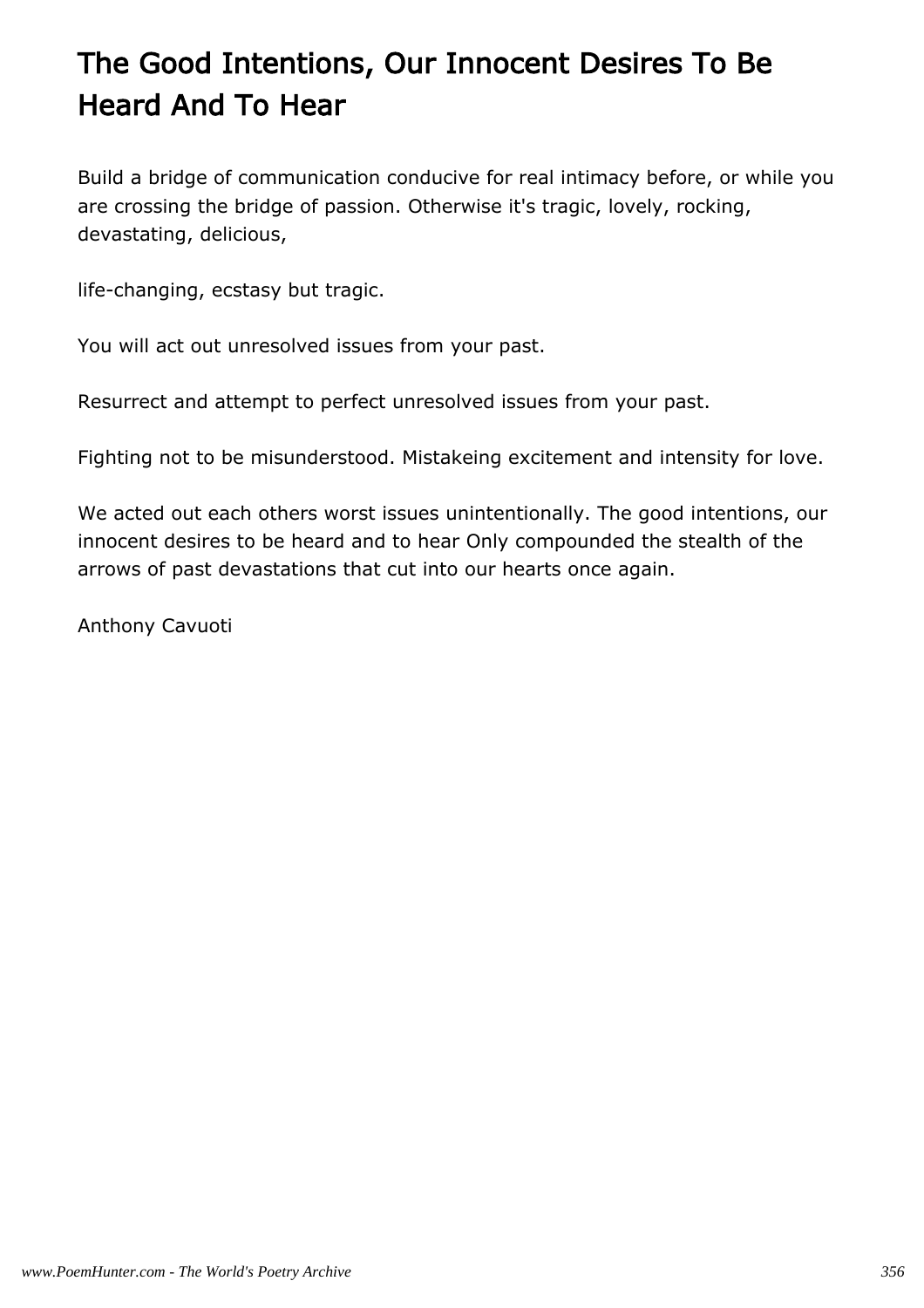## The Heart Is Larger And Greater Than The Mind

The heart is larger and greater than the mind, the mind, our limited use and understanding of our minds is a byproduct of lack of trust, lack of life, lack of acting on real life and choosing to pretend to be greater than the forces that created and sustained us.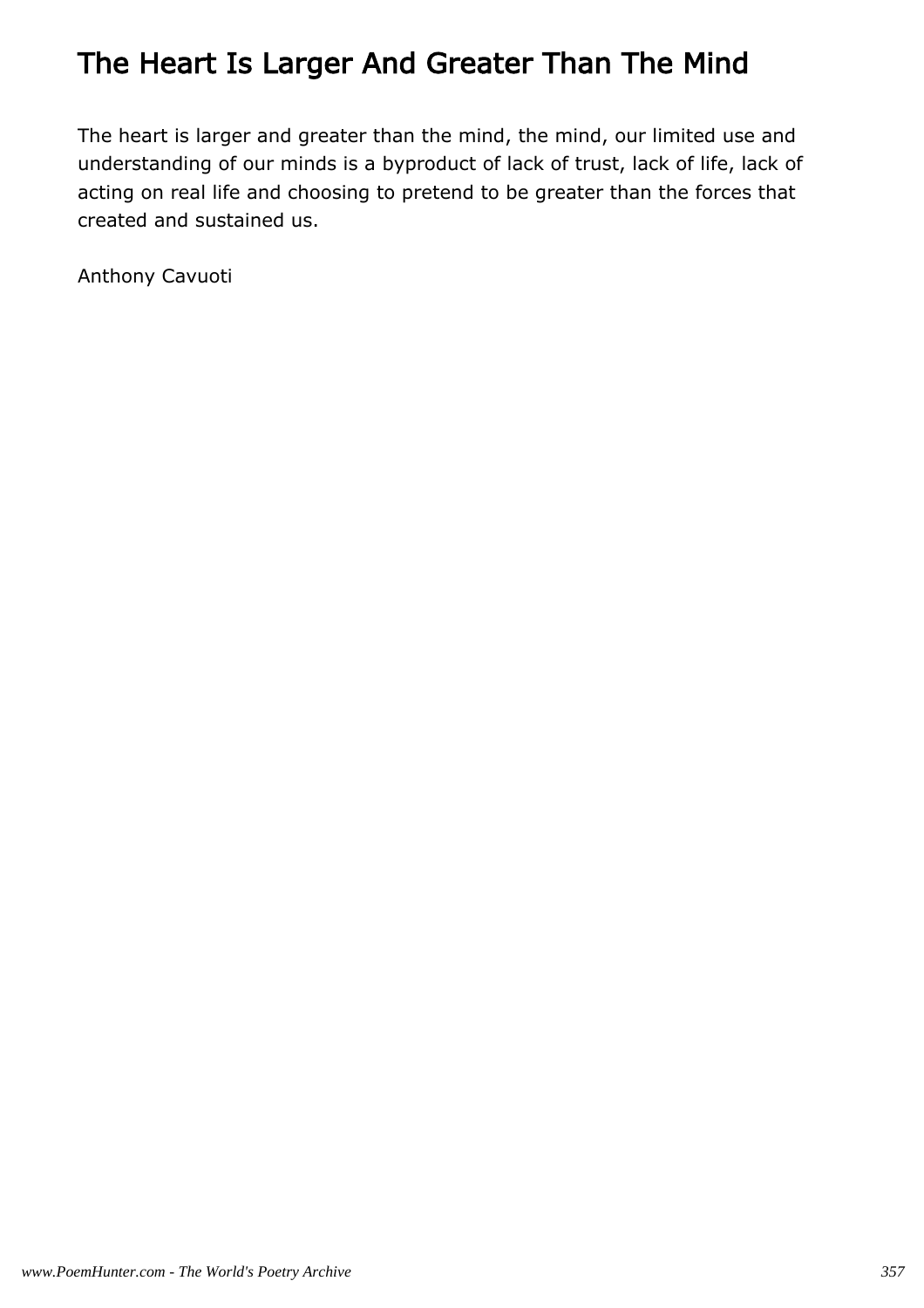### The Insidious Side Of Cyberspace

We are slowly allowing our selves to be programed by our own random interactions with Facebook and the internet; how, well in you're responsible for individuation and integrating our self, but it seems of Facebook and the Internet is doing it for us but for their own benefit. Passive integration does not serve ourselves it serves their Financial interest and reduces us to a commodity. Facebook and Internet advertising towards us Interferes with contaminates our sacred synchronistic 's slowly pulls us away from ourselves into an object of desires of hungers with no center with no core, with no vistas, no dreams, no horizon in short with no soul. It will be a pigs paradise we will be well fed animals without any real dreams of her own. But of Course we could buy dreams for ourselves on the Internet, right.

Wait now, from childhood onwards our forming emotional and psychological development and augmentation and developingment will be very influenced by this monetary driven, artificial process. We will be shaped as well as influence in ways that we can not even imagine. We will be Manipulated and coerced without us even knowing it. As a matter of fact, we could end up being active participants in her own self negation.

So what is the implication of all of this. Instead of this life being our own personal encounter to enrich our own soul We become objectified, made to identify with the most superficial levels of ourselves, hence narcissism is the new normal, and our life now serves the few in their own personal interest. Right back to the worst part of Rome

Copyright © 2015 Anthony Cavuoti All Rights Reserved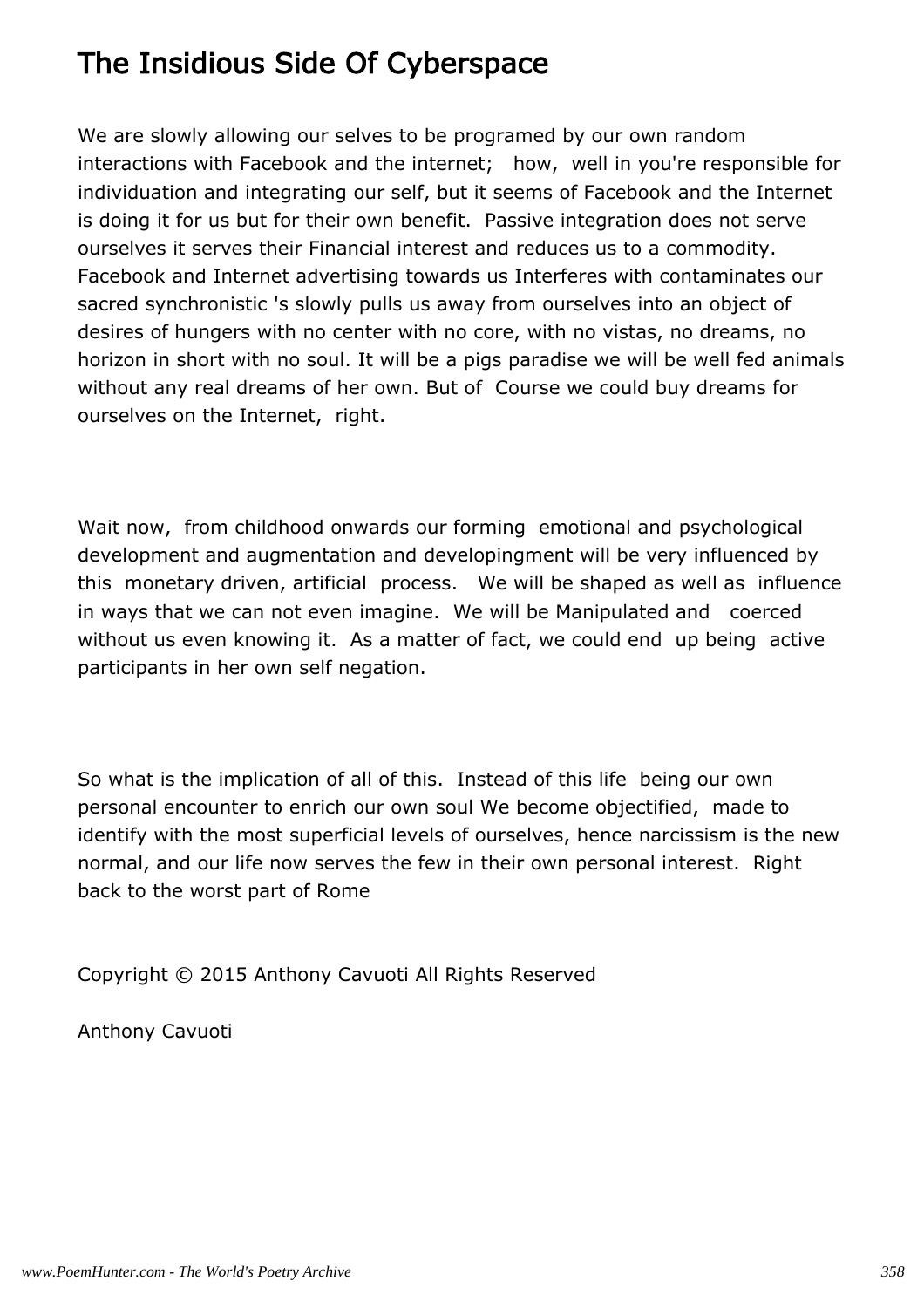# The Karma Of T Is Not The Karma Of C Or D

T is not D yet and the karma of T is not the karma of C or D. Do not forget there is more to come. What is real on C is something else on F.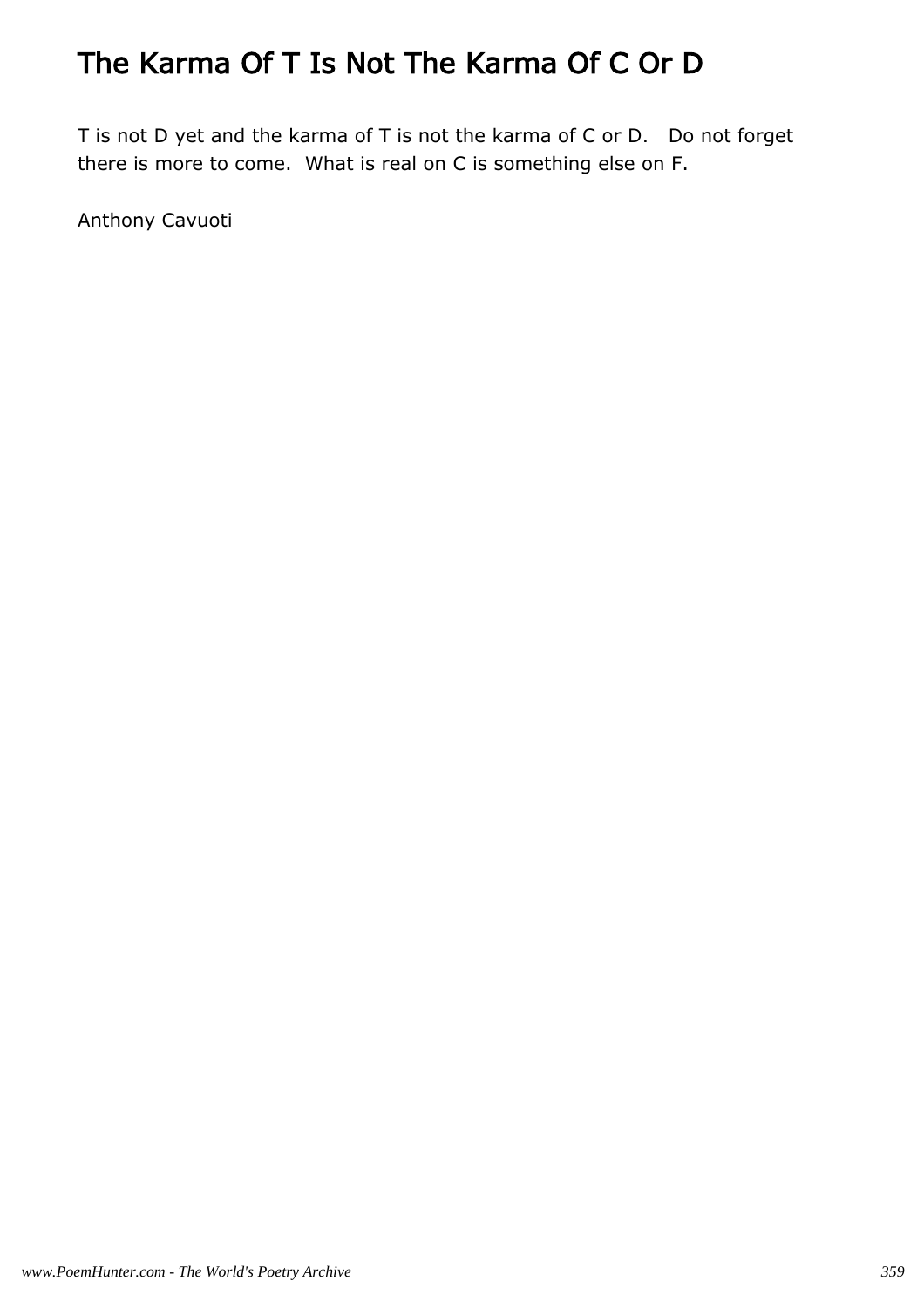## The Lies We Tell One Another In Love Are Often More Real Than What Is True

The Lies we tell one another in love

In a state of passion

Are sometimes

Are often

More real than what is true

For the reveal to us

And are

What we really are

What we really desire

What we really need

instead of our

Artful façade born out of defense.

She was always easy, easy to fall for and dream upon

Something about her was so gentle, something so far out of reach

Something, a certain something about her that glided me into love again

Something about her, that made be not hide away, with her it was so easy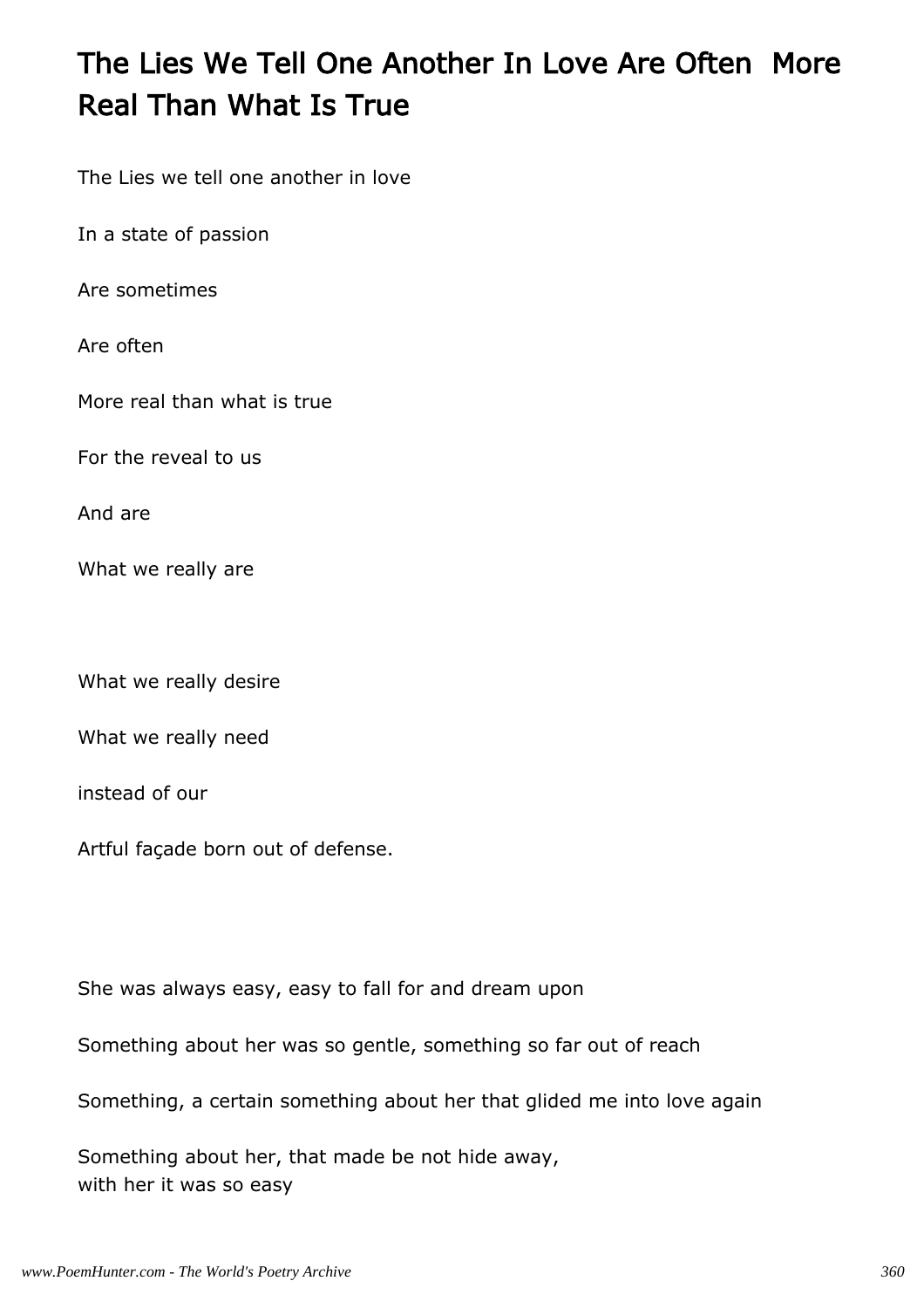The natural way she played

The many things she said,

Sometimes I still think about her

How she drifted away

The illusions are more real,

Than the fixed patterns of our days

Sometimes we get a glimpse of what will come.

Of what should have always been

We run away from what is our true nature

Hide in our safety of others expectations again

To find my self, I no longer craw,

After her now I run.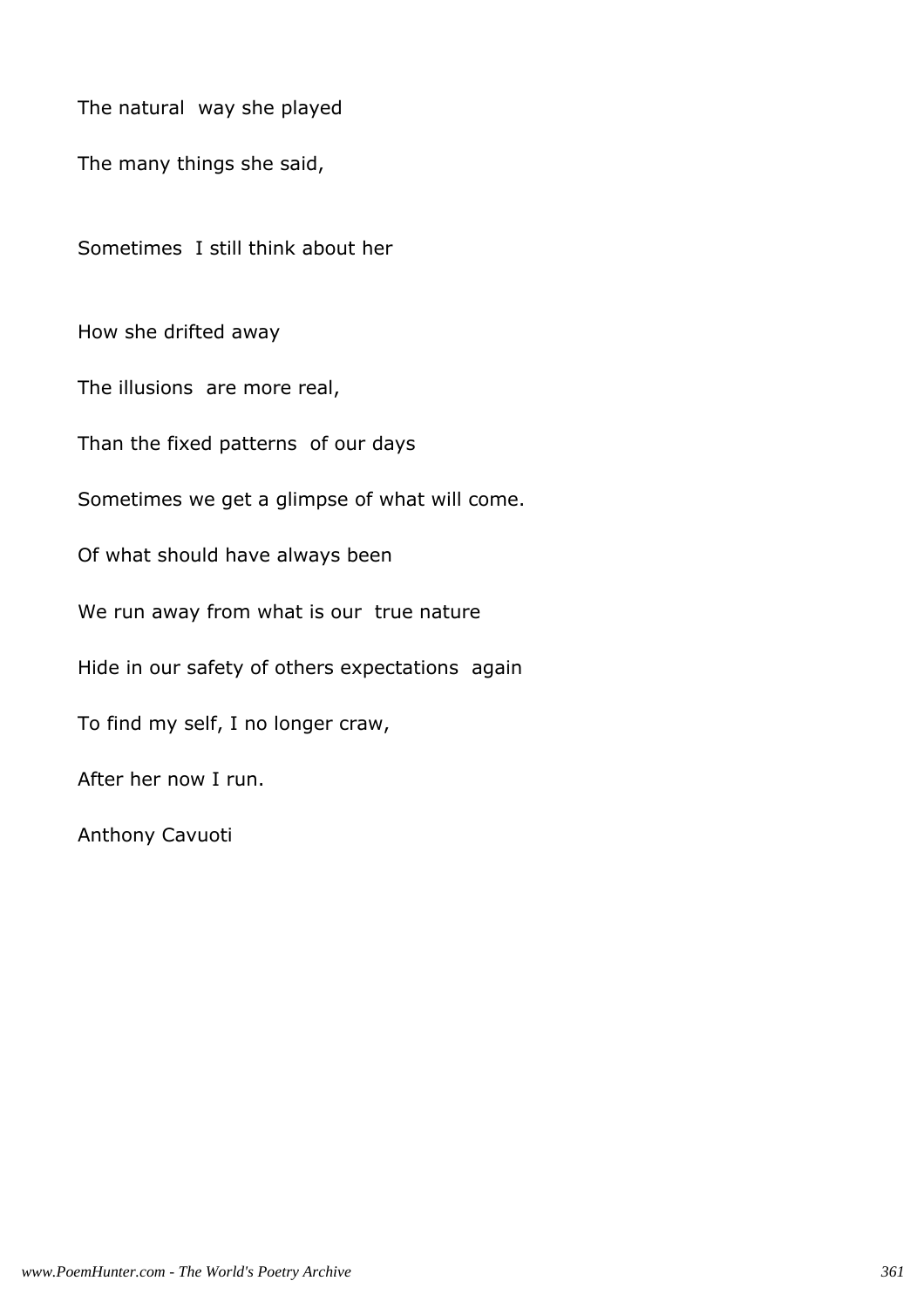### The Magic Of Life, Like Happiness Is The Byproduct Of

The magic of life, like happiness is the byproduct of a great deal of faith, determination, courage, self discipline and love, with direction as well as vision, not just for yourself but for the people you care about and humanity in general. Also being here enough to see the beauty, the paradise in your life, such moments expand creation more than a million big bangs.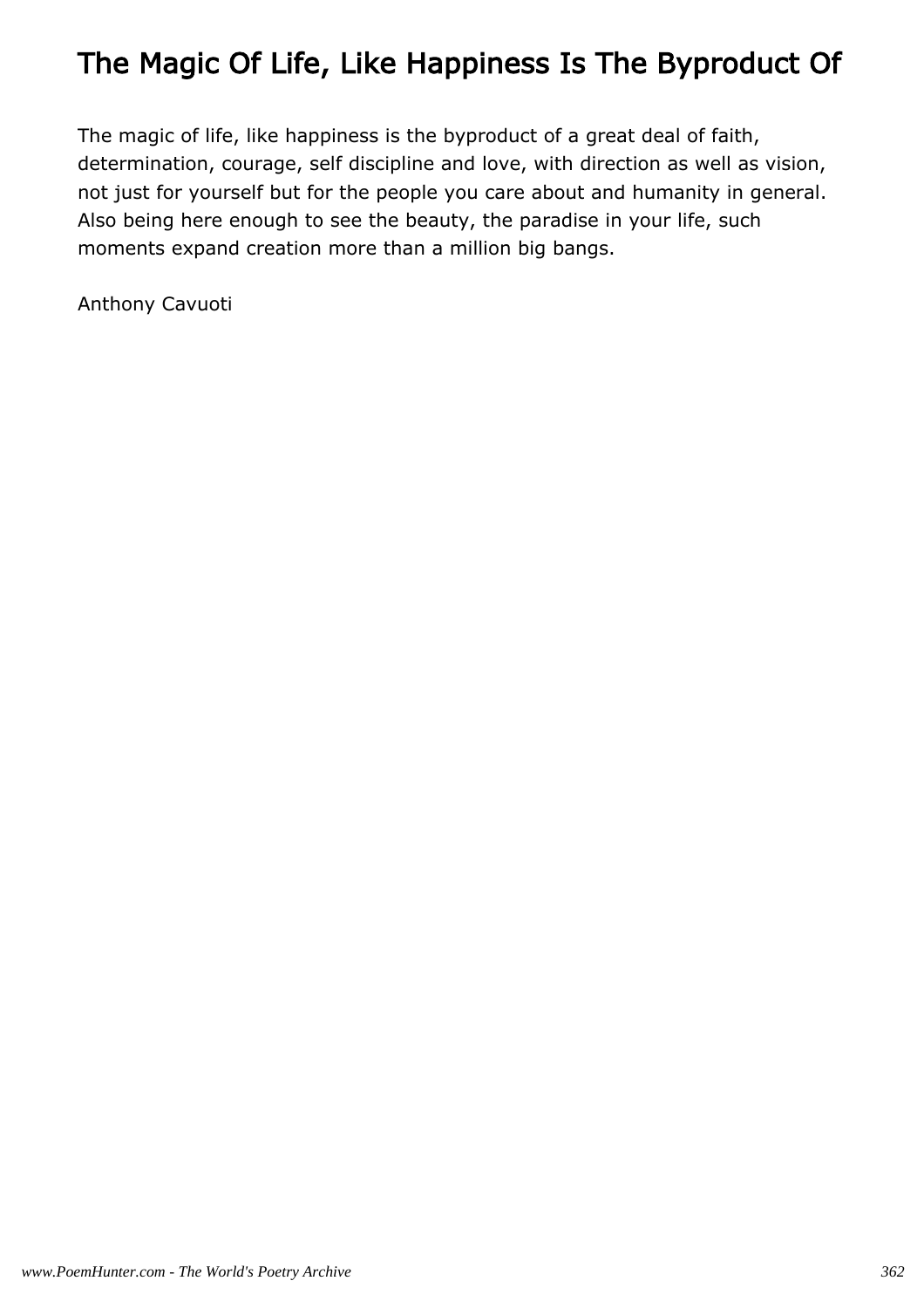# The More I Try To Forget Her, More Deeply And Profoundly I Remember Her.

The more I try to forget her, more deeply and profoundly I remember her.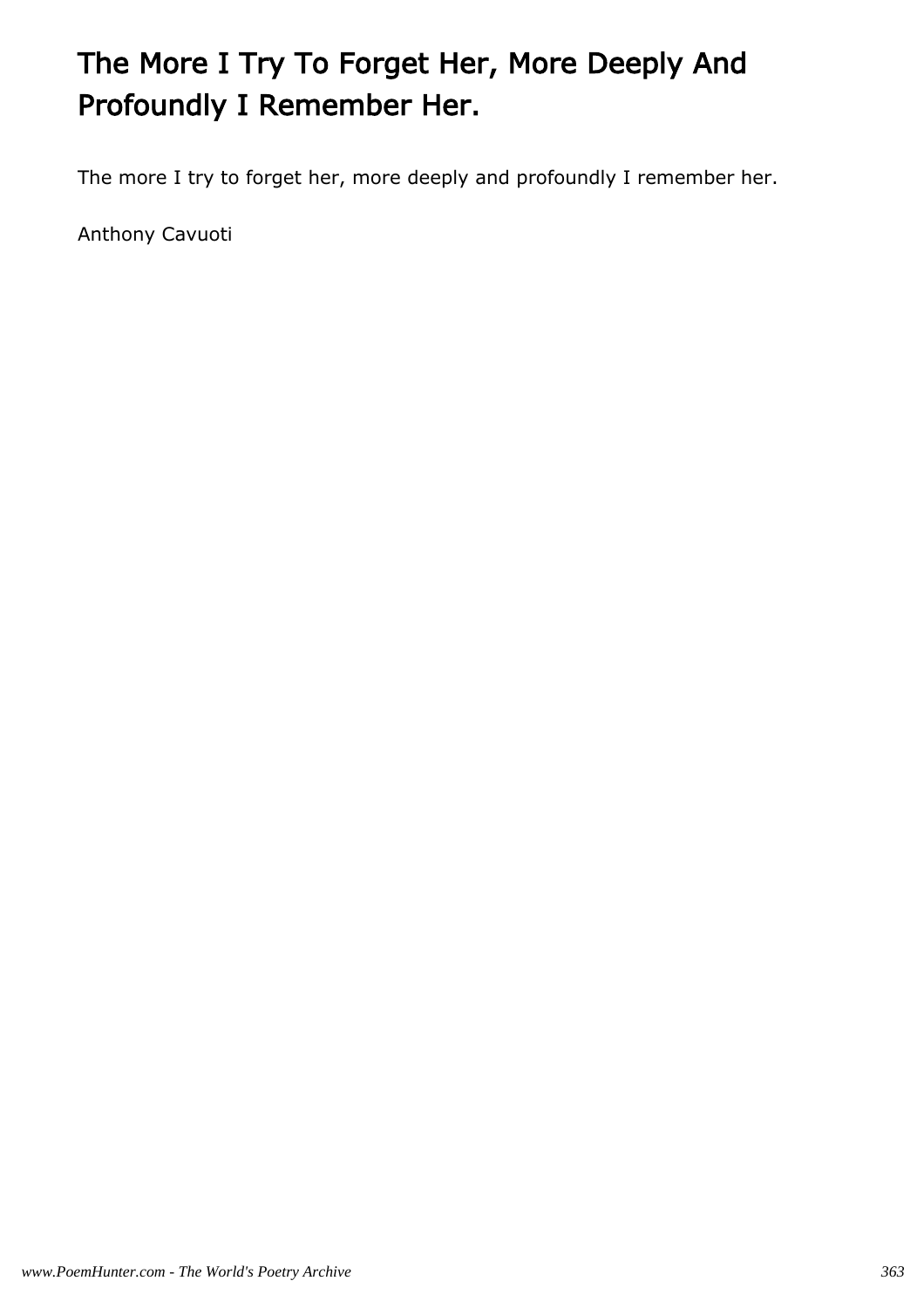# The Most Precious Thing In This Life

The most precious thing in this life has been

Being with my children

Seeing, experiencing how beautiful and wonderful they are

Being with them experiencing growing developing

Nothing matters more

Nothing is more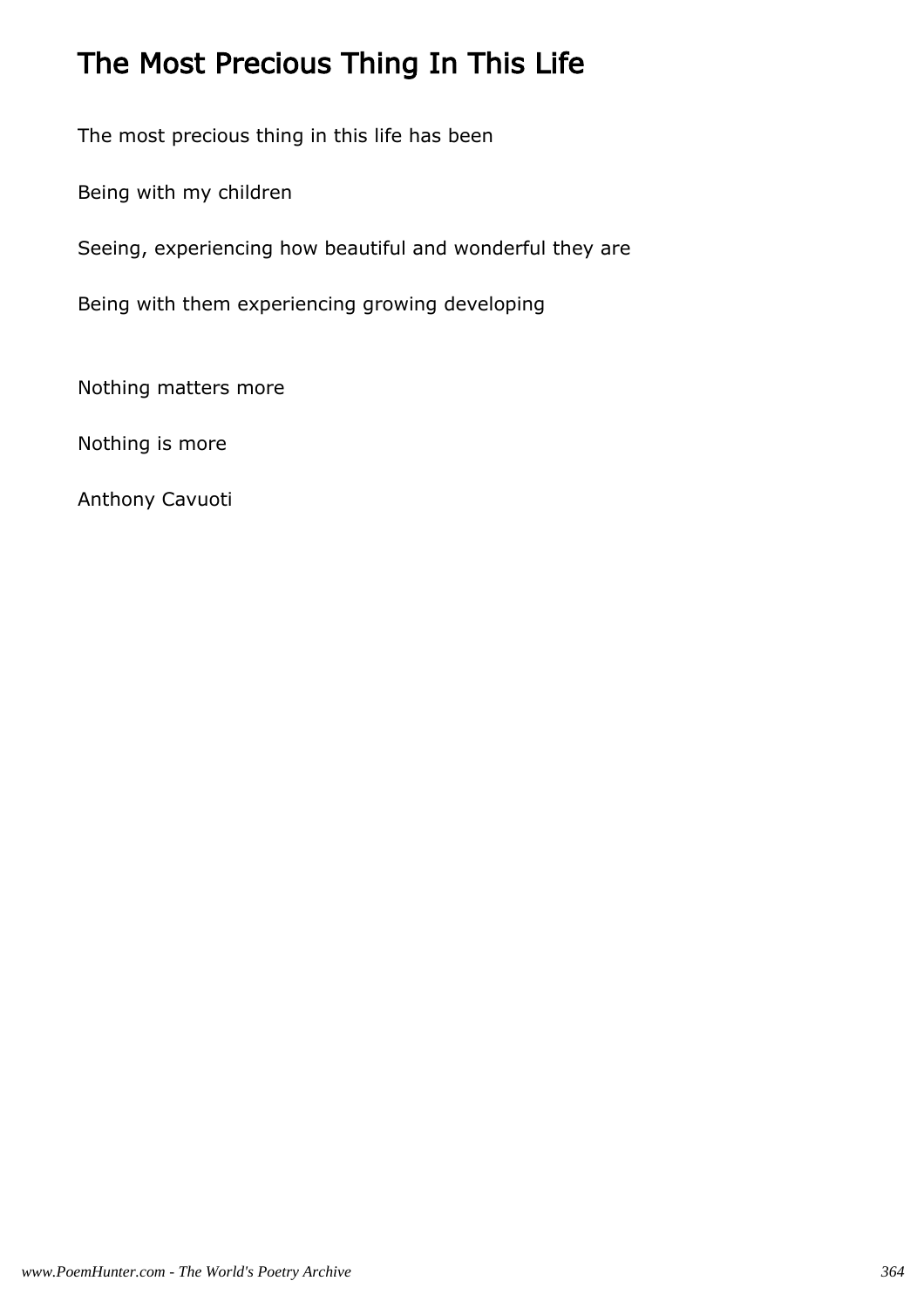#### The Ocean Is More Than Any Oil Spill.

The ocean is more than any oil spill.

No matter how much ignorance you mistake as love you drill.

If you where raise in a man made desert storm,

It will take you awhile not to idealized and perpetuate the abuse for which you where formed.

Your mountain is more than the fraction part of its base that is a quarry

You will face your past and live your own story

Find others that dare to be free, away from the shores of borderline narcissistic psychopathic, cover up.

Into the glory of your soul. Into the life that is your soul of meaning purpose and sublime wonder, and real love.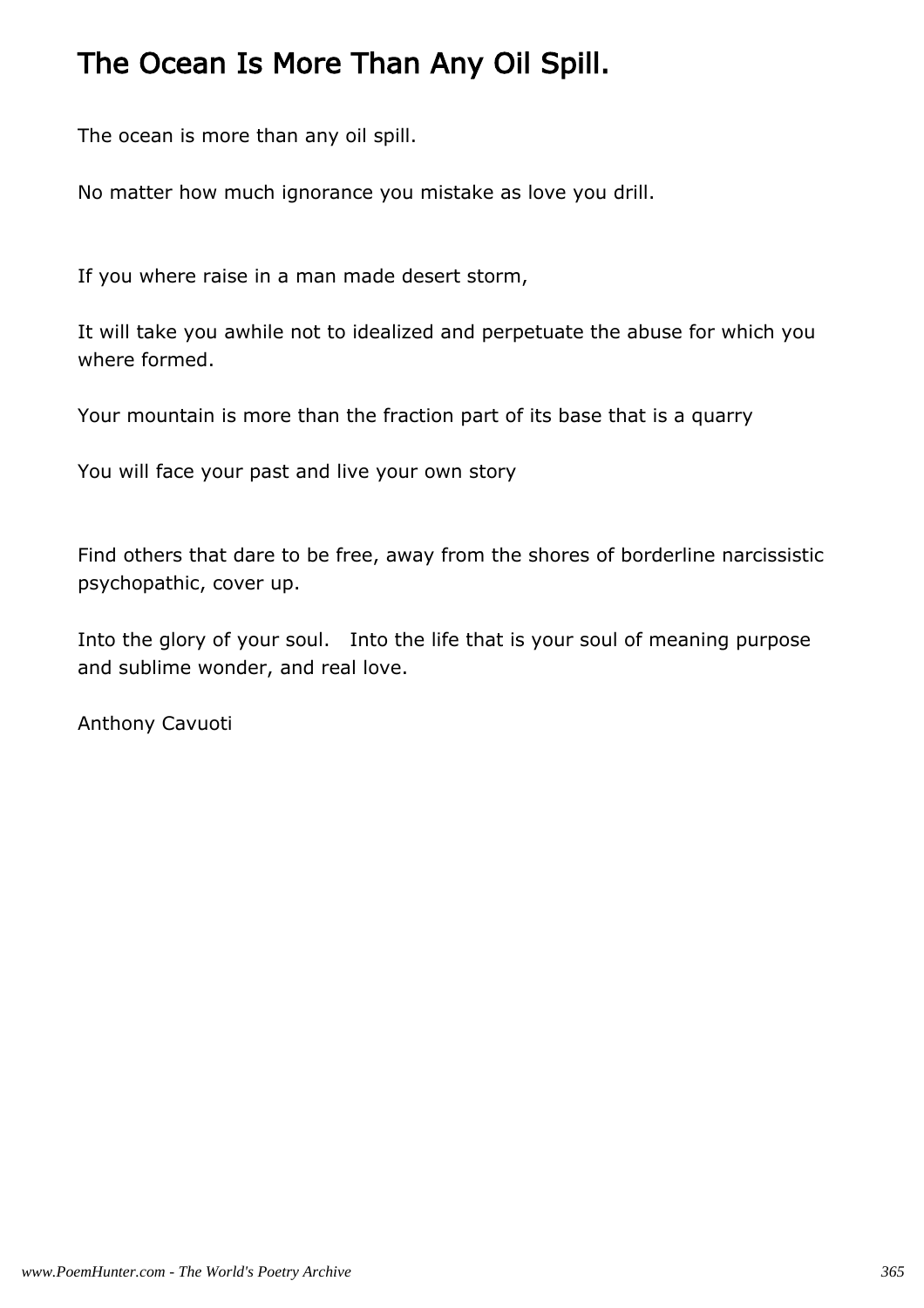#### The Risk Of Not Being One Self Is Too Great.

The risk of not being one self is too great.

One must be what one is no matter the cost, no matter what the risk.

The false layers fall away, let them fall, let your self be.

When you had enough of the unsatisfying ways of adopting

just be, you know it,

the ways will come, invisible,

but never failing

like the air in your lungs.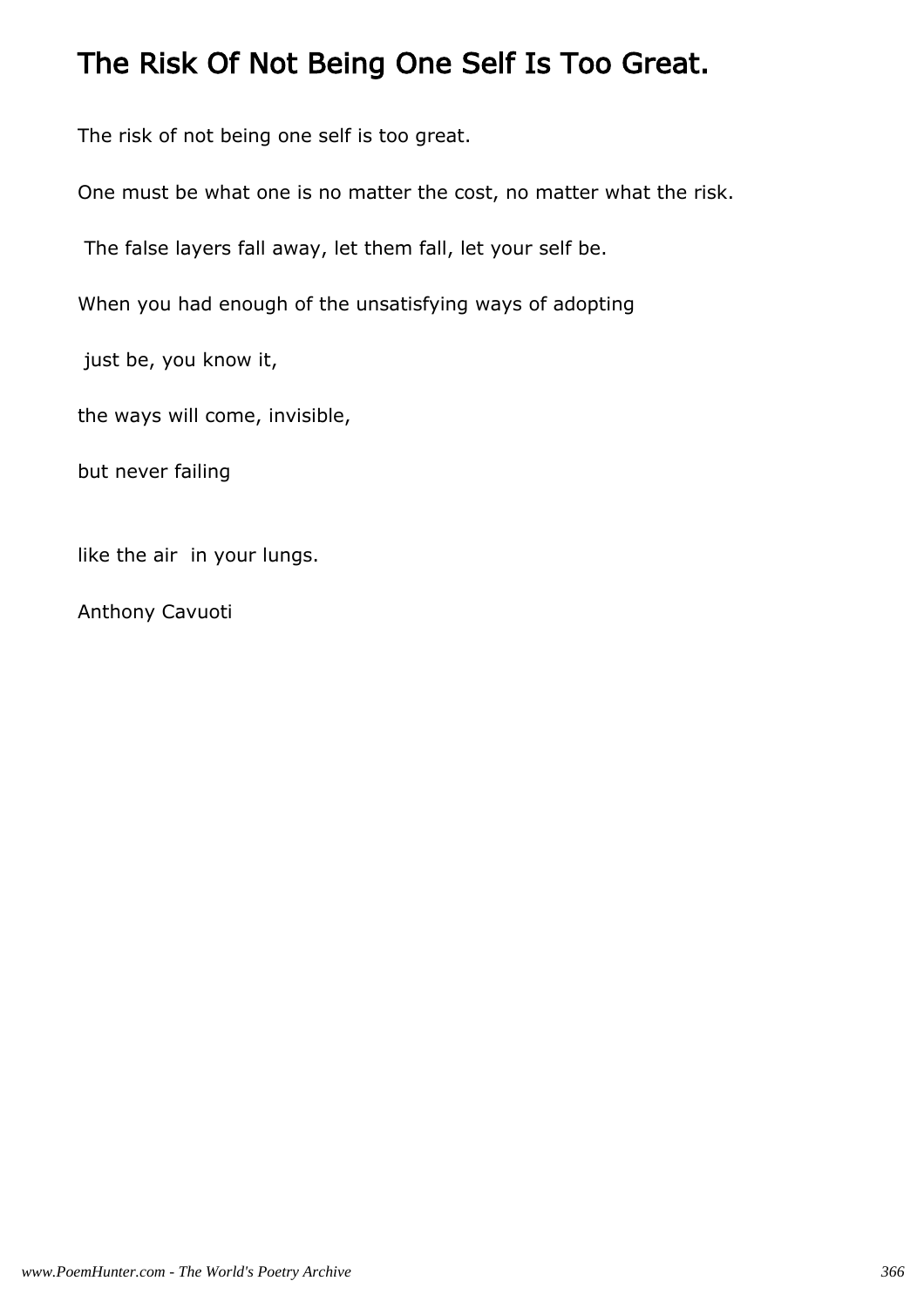#### The Same Force

Our life,

our inspiration

Our Guiding faculty

Though invisible like the air

is even more real

Life unfolds and unknown ways

far outside the known

The same Force that orbits the planets around the stars

the same force that moves you,

the Same force that brought the stars into being is the same force

That moves you, that brought you into being

The same force That created creation, is Guiding you

filling your in every way.

The more you are you The more you experience in the more you appreciate creation

Creation is invested in you being the most you are DRAFT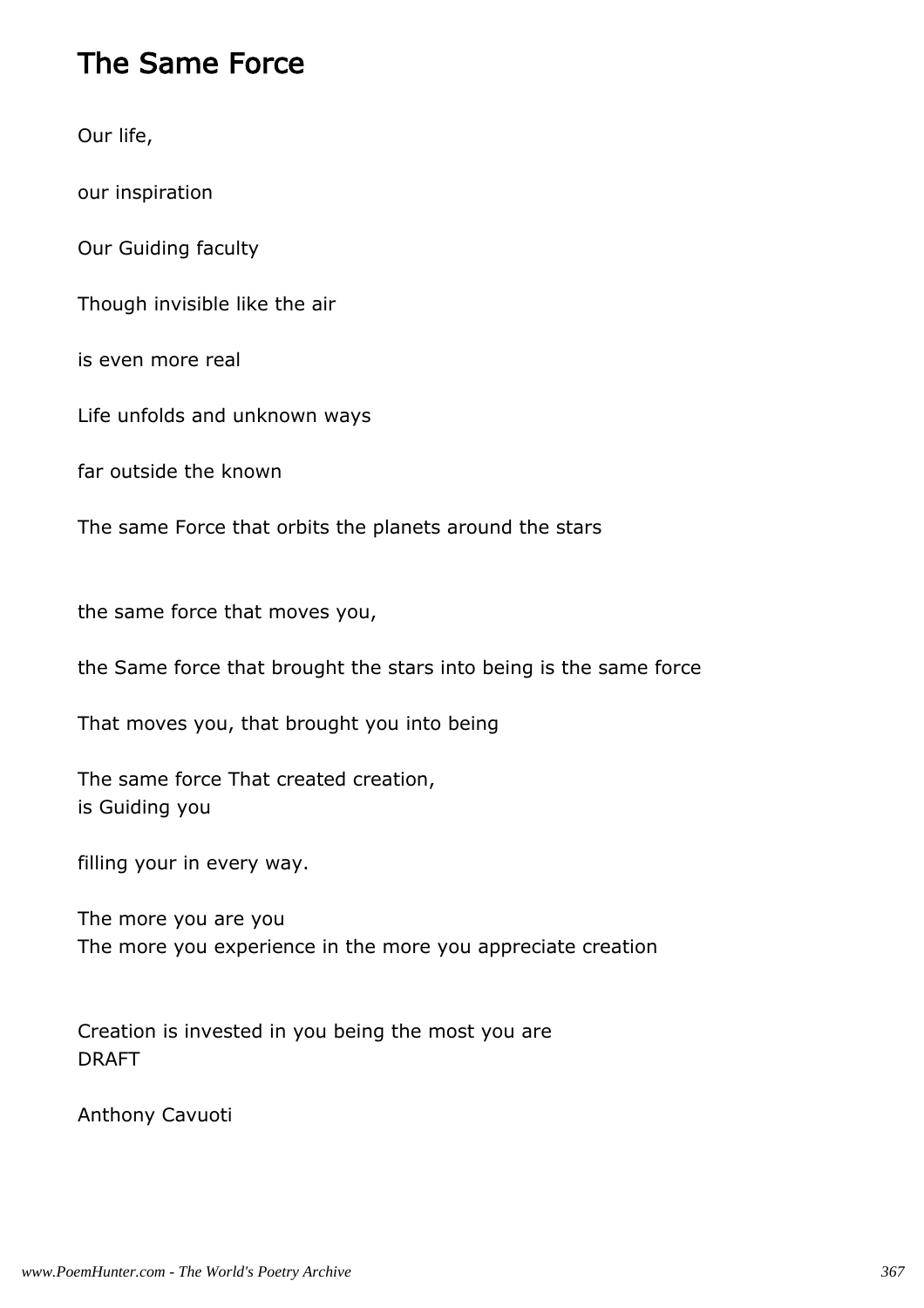# The Self-Destructive Parts Of Us That Are Augmented Out Of Miss Attunement, And Neglect, They Are Greatly Amplified And Exploited While The Healthy And Profound Aspects Of Us This

The self-destructive parts of us that are augmented out of miss attunement, and neglect, they are greatly amplified and exploited while the healthy and profound aspects of us this minimized, dismissed and invalidated. In therapy, the trick is no trick it is to reverse this process. But this in limited. In real relationships the mystical aspect of us come alive in very day life, all obstacles are ways of releasing the miracle of being.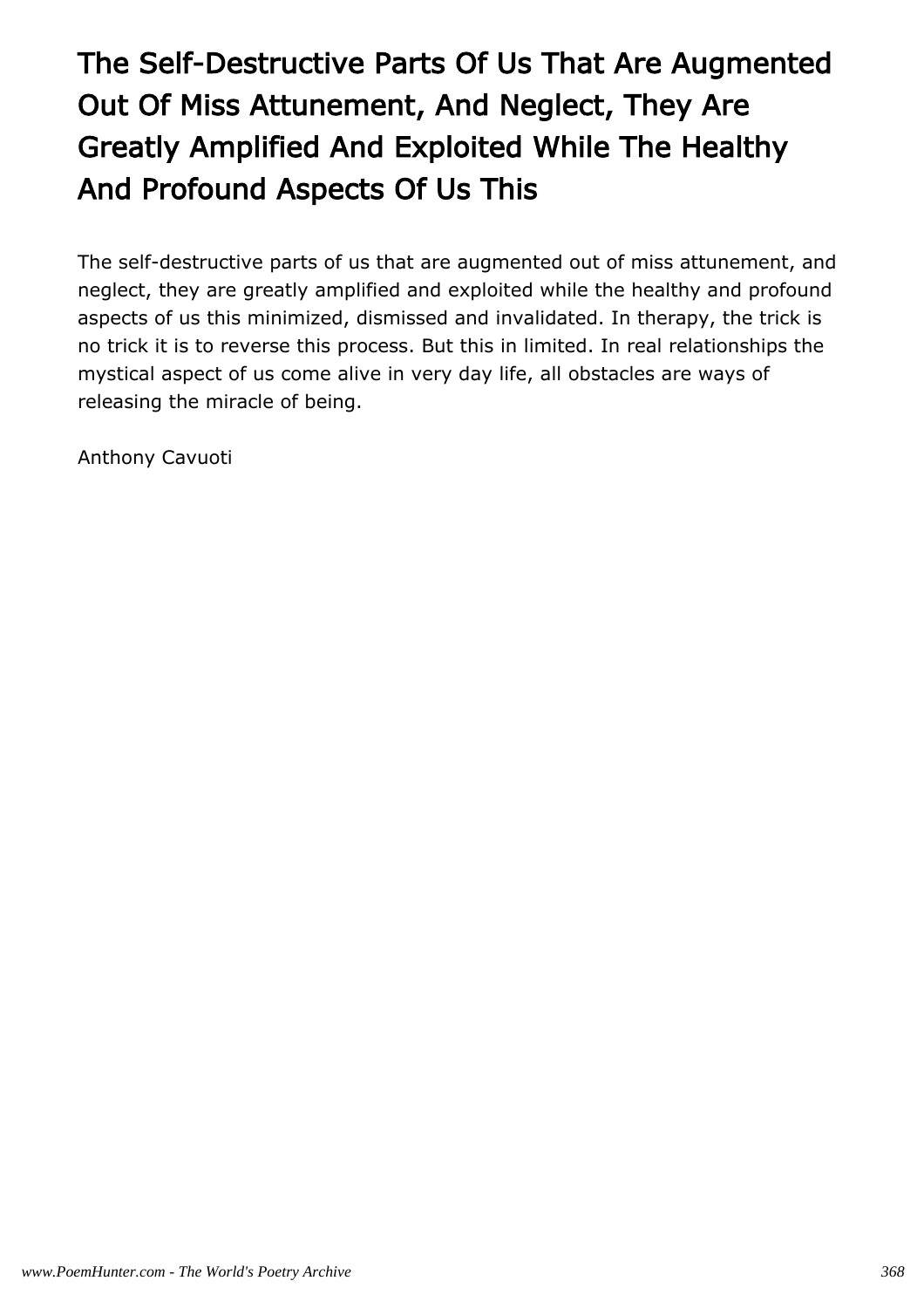## The Sincerity Of Your Presence Never Fails

Some how the sincerity of your presence never fails. This is more than words, more than psychology, more than religion.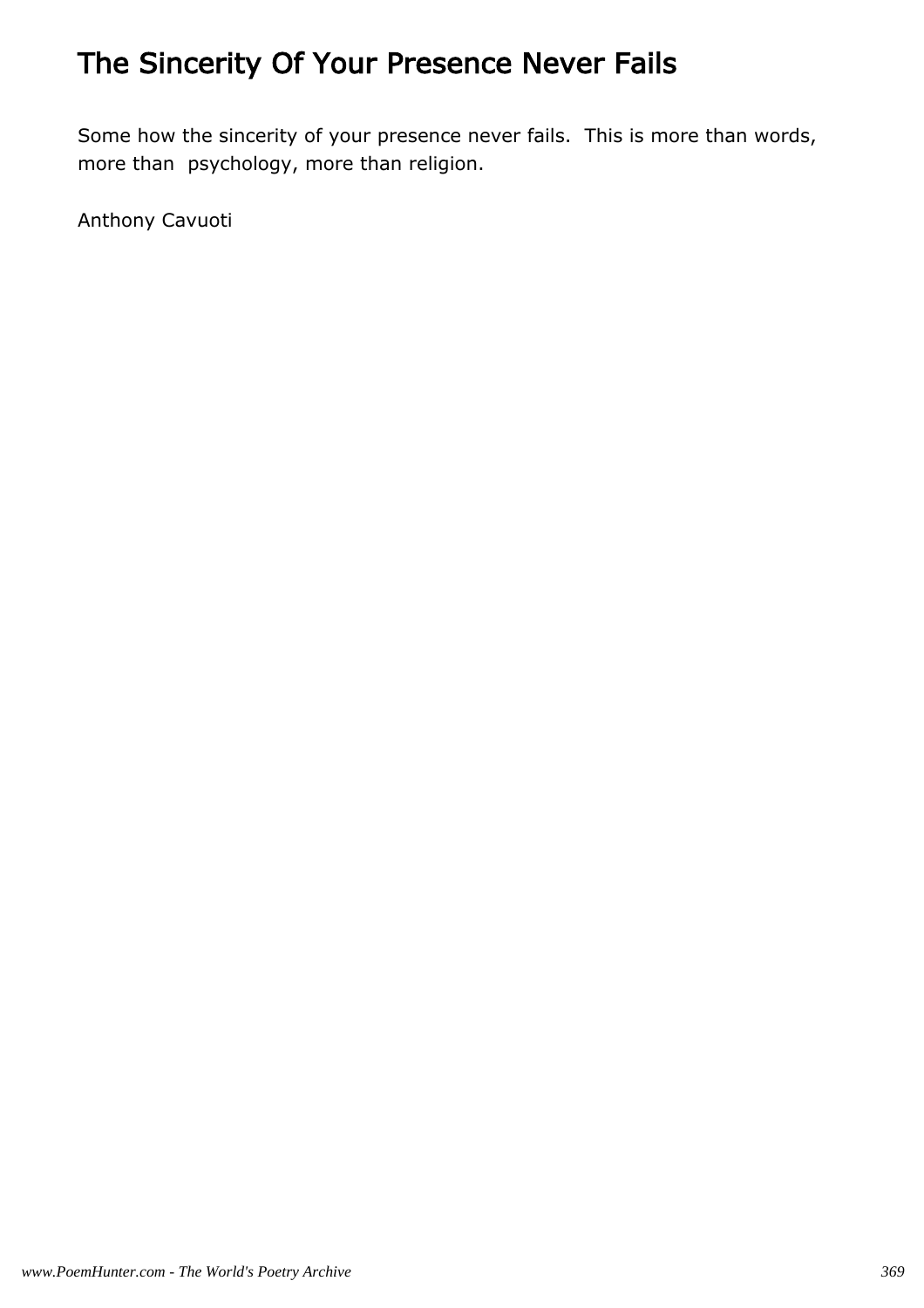### The Things We Do

The things we do affect our children. It is amazing how much people are in denial of this. Our children feel our peripheral life even more than are daily image we project out to the world. What we do in our depths, in our heart matters more than the momentum of the past we believe we must sustain to get by.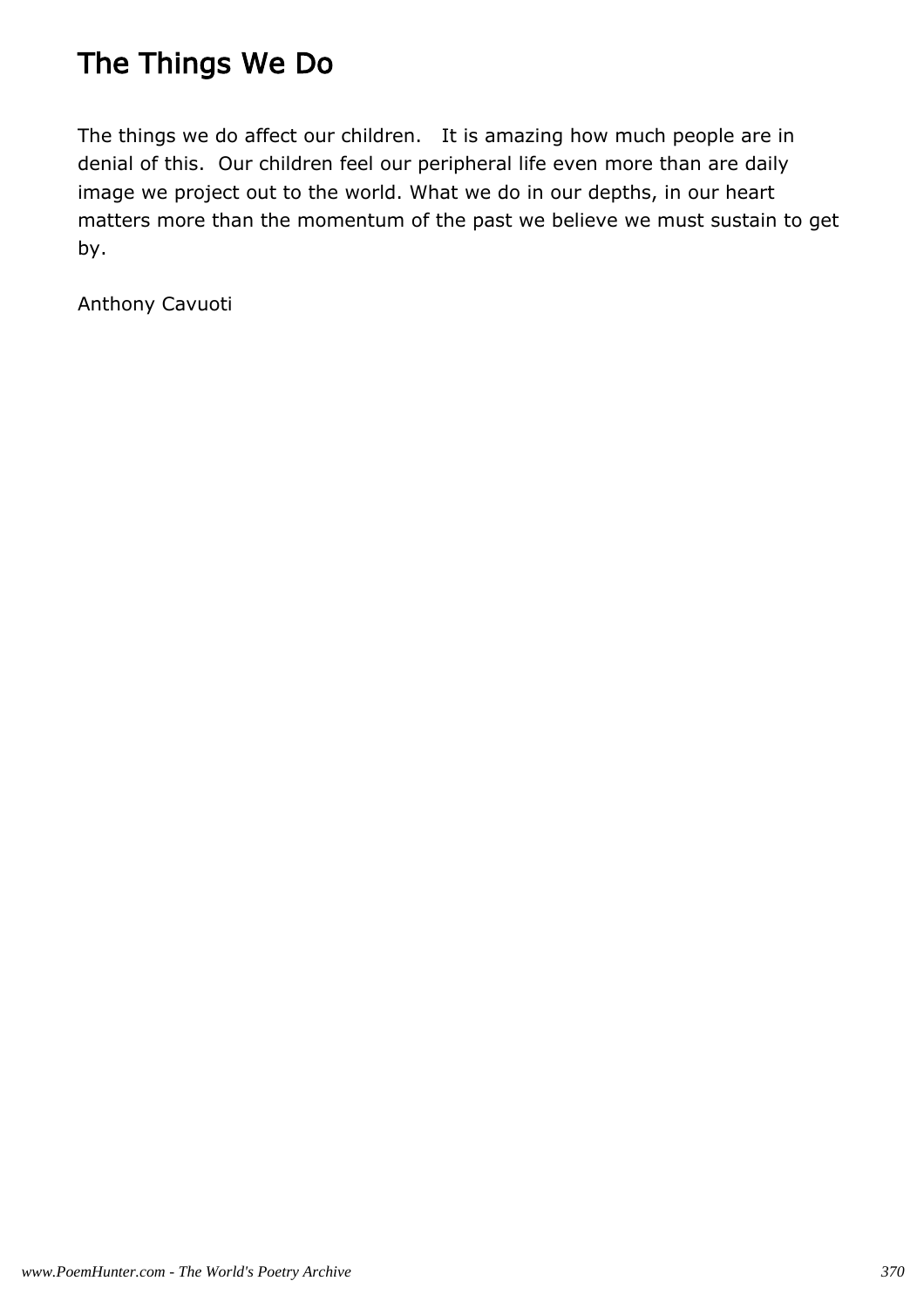# The Was Sabbath Made To Serve Man Not Man To Serve The Sabbath

The was Sabbath made to serve man not man to serve the Sabbath. Though that became reversed. Same is true for technology technology was meant to serve us. We don't even know ourselves yet, we only know a small fraction of ourselves. It's insane to think that technology is an organism in and of itself. Technology is an extension of ourselves. The Question is what Kind of extension of us. Extension of us hiding from ourselves in this perpetual game hi go seek and homogenizing each other, and provoking each other and keeping us maroon on lower levels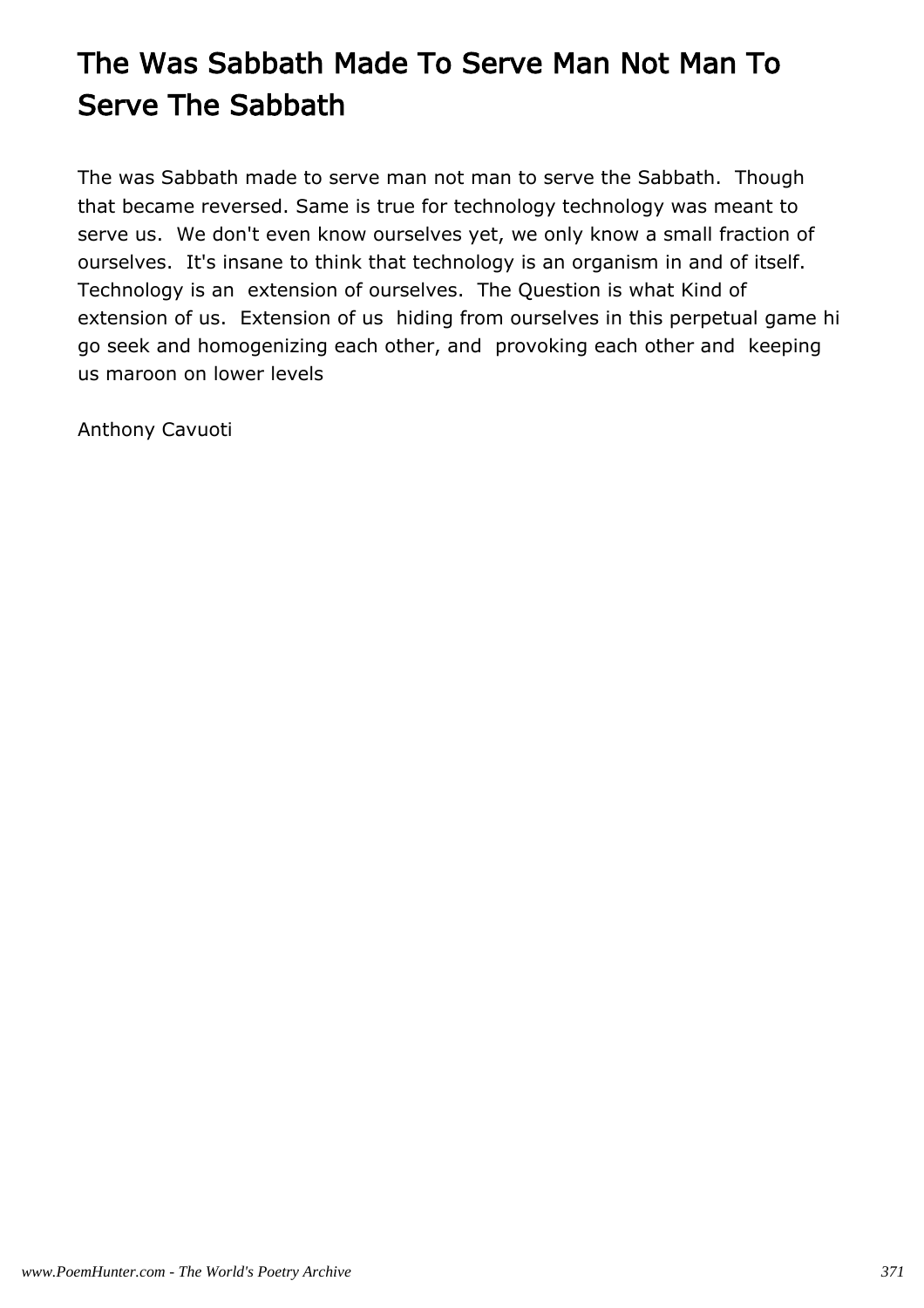## The Ways I Hide From Life At Times And The Truth That You See In Me

The ways I hide from life at times and the truth that you see in me

The harsh Was at times you Convey, hurt to the core

But yet you say it when others dare are not

I know it takes one to no one and that's yours as well

A strange Bond yes but we both benefit just the same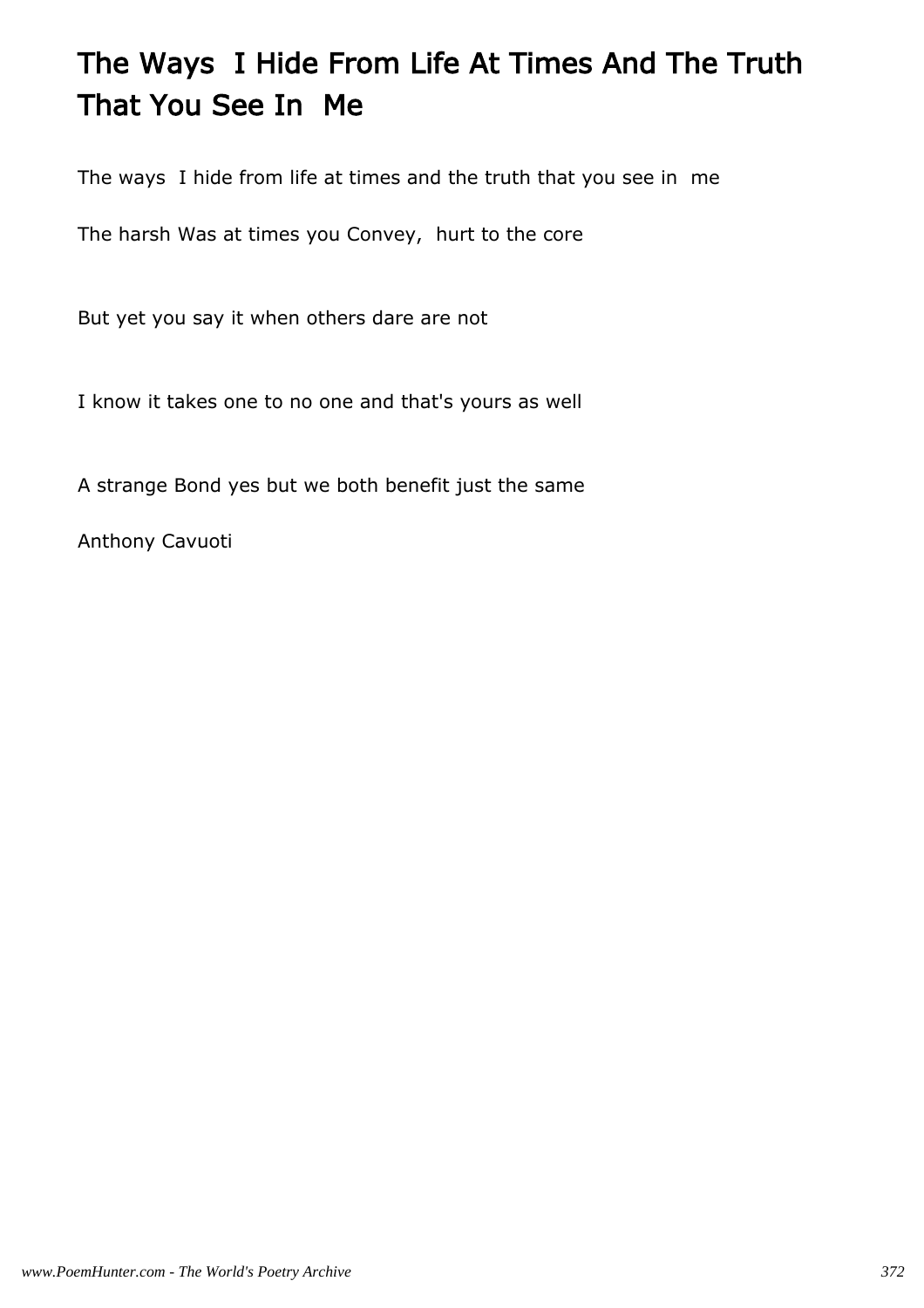### The White Album. The Voice Of 1968 Today

The white album. The voice of 1968 today

We are slowly allowing our selves to be programed by our own random interactions with Facebook and the internet; how, well in you're responsible for individuation and integrating our self, but it seems of Facebook and the Internet is doing it for us but for their own benefit. Passive integration does not serve ourselves it serves their Financial interest and reduces us to a commodity. Facebook and Internet advertising towards us Interferes with contaminates our sacred synchronistic 's slowly pulls us away from ourselves into an object of desires of hungers with no center with no core, with no vistas, no dreams, no horizon in short with no soul. It will be a pigs paradise we will be well fed animals without any real dreams of her own. But of Course we could buy dreams for ourselves on the Internet, right.

Wait now, from childhood onwards our forming emotional and psychological development and augmentation and developmental will be very influenced by this monetary driven, artificial process. We will be shaped as well as influence in ways that we can not even imagine. We will be Manipulated and coerced without us even knowing it. As a matter of fact, we could end up being active participants in her own self negation.

So what is the implication of all of this. Instead of this life being our own personal encounter to enrich our own soul We become objectified, made to identify with the most superficial levels of ourselves, hence narcissism is the new normal, and our life now serves the few in their own personal interest. Right back to the worst part of Rome

I can foresee a time where a psychological disorder will be equivalent to an act of self satisfying spontaneous expression. That is if you form a conviction or an impulse from a deep level of yourself such of an act challenge the status quo in you will be label deviant with A pathology and of course there will be a medication that will make you well, that will that will heighten your arousal to superficial stimulation and alienate you from your deeper sources and levels of your mind.

But this is happening Right now, there is a deprogramming aberration amongst us dyslexia, Dyslexia the biological rebel

We Cannot criticize this dysfunctional and destructive system as well as our government directly any longer, if we do will be under surveillance. We now live in a state of fear, hyper conformity, hyper compliance, and fake deviance. We only criticize our government by how we criticize China and other countries. We see that the Chinese are competing so hard for status to get ahead that they do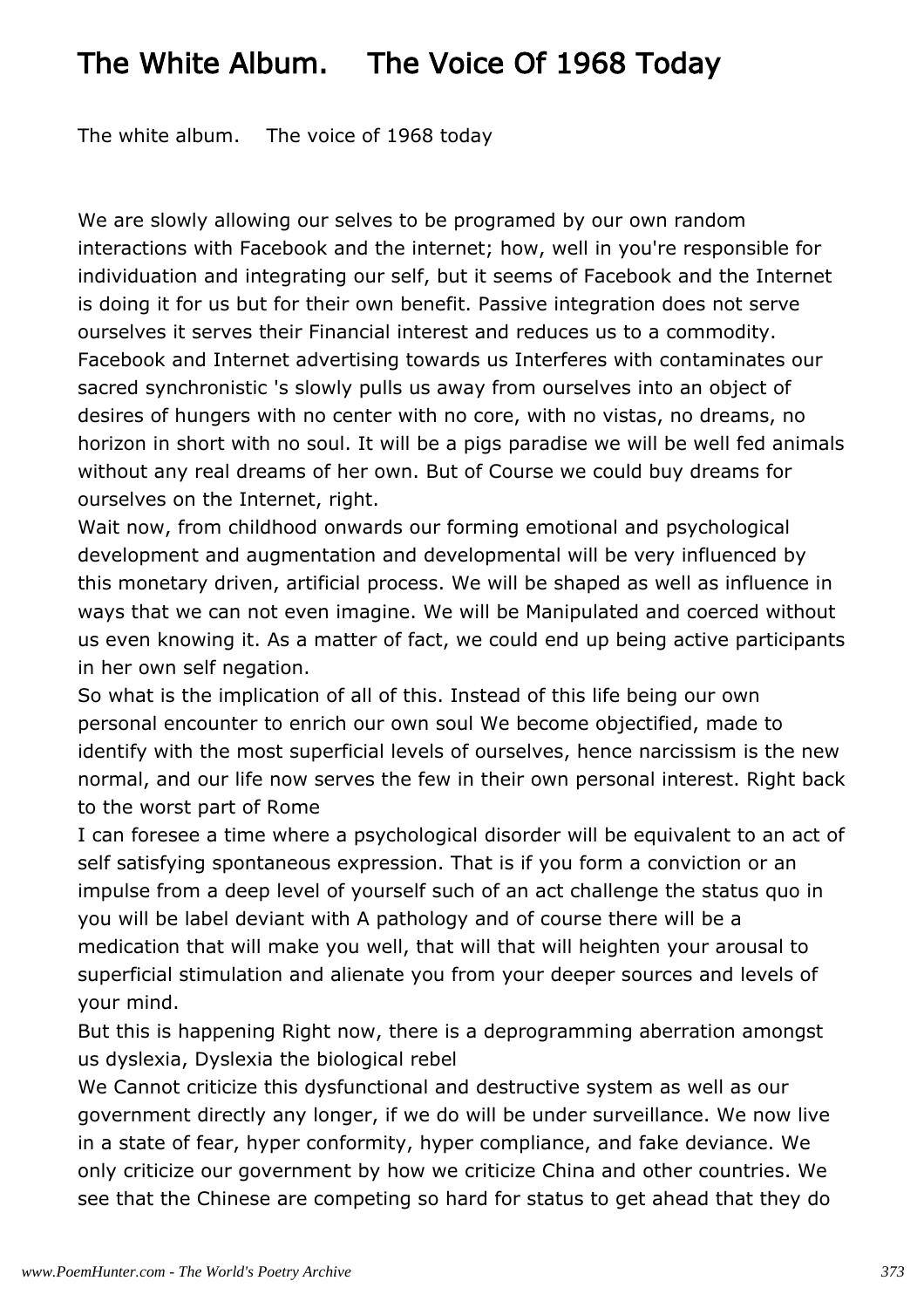not look critically at their government or consciously reflect on what is meaningful for them and what real satisfaction feels like. We Cannot say right now that is what we are doing. We can not say directly that we want to get ahead so much that we don't have time to think critically. No, Everyone in the world is working hard just to stay afloat. How did it get to be this way and what can we do about it. The question is what will you do and the answer is. Nothing. go on the Internet Post about it, chat about it complain about it and do nothing! What is it that most people do, get a job that you really hate for an inadequate amount of money. Try to please and or idealize a parent or someone from the older generation that never reflected on their life. Become emotionally over involved with some one from the opposite sex like you that has all sorts of unreasonable expectations. Try to obtain all of your satisfaction, fulfill all your unreasonable, and inflated dreams in such of relationship that is really a compensation that reflects your worst pathological attachment patterns. Attachment patterns that you refuse to see, that you cannot see because you never had time to reflect on yourself and know your truth, Dugs alcohol and desperation you go from one relationship to another or stay in a shitty marriage and pretend it is great.

We Pray to God to give us strength, to deal with this, to find a way to fit in, to be content and happy in this bullshit

God made you perfect as you are.

Every time you prayed to God to change you, you're slapping god in the face, What you are saying is God you made something a bit shitty, change it. God reply to you is, you are Perfect as you are! Be the wisdom and courage that I have giving you, don't get caught up in the distractions and fulfill your destiny. No one can account for you, especially the collective, your inner self is the only residents that matters.

Copyright © 2015 Anthony Cavuoti All Rights Reserved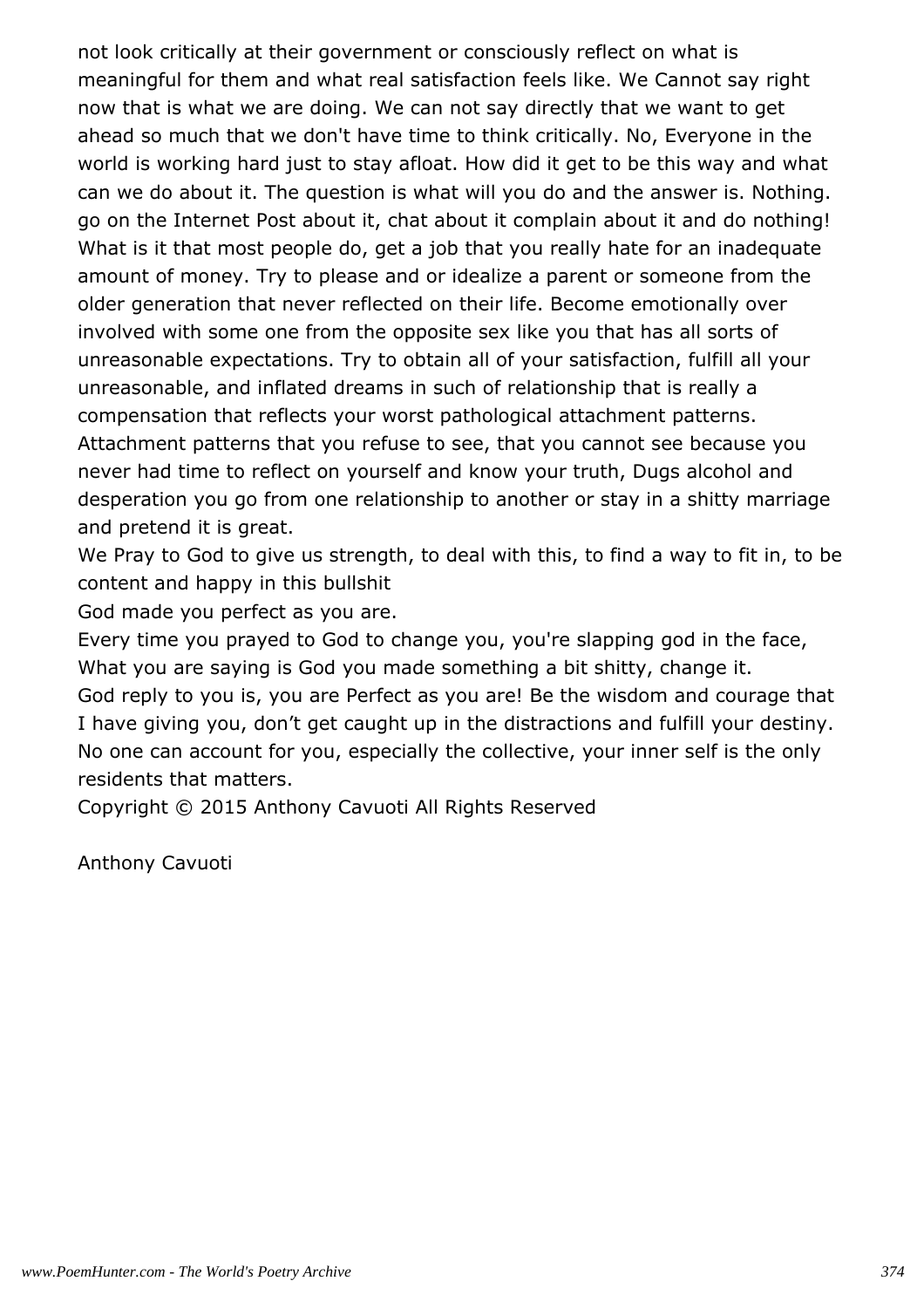### Their Own Distortions

Some people are experts at bringing to public a flaw in you, and then dismissing you as incompetent because of a flaw. Now we all have many flaws. Such people that try to do this are so ashamed of what they hide, their flaws, stay firm they will fall. Such people do not reflect you, only their own distortions. Smile at their fun house mirror and know that it is just that. 1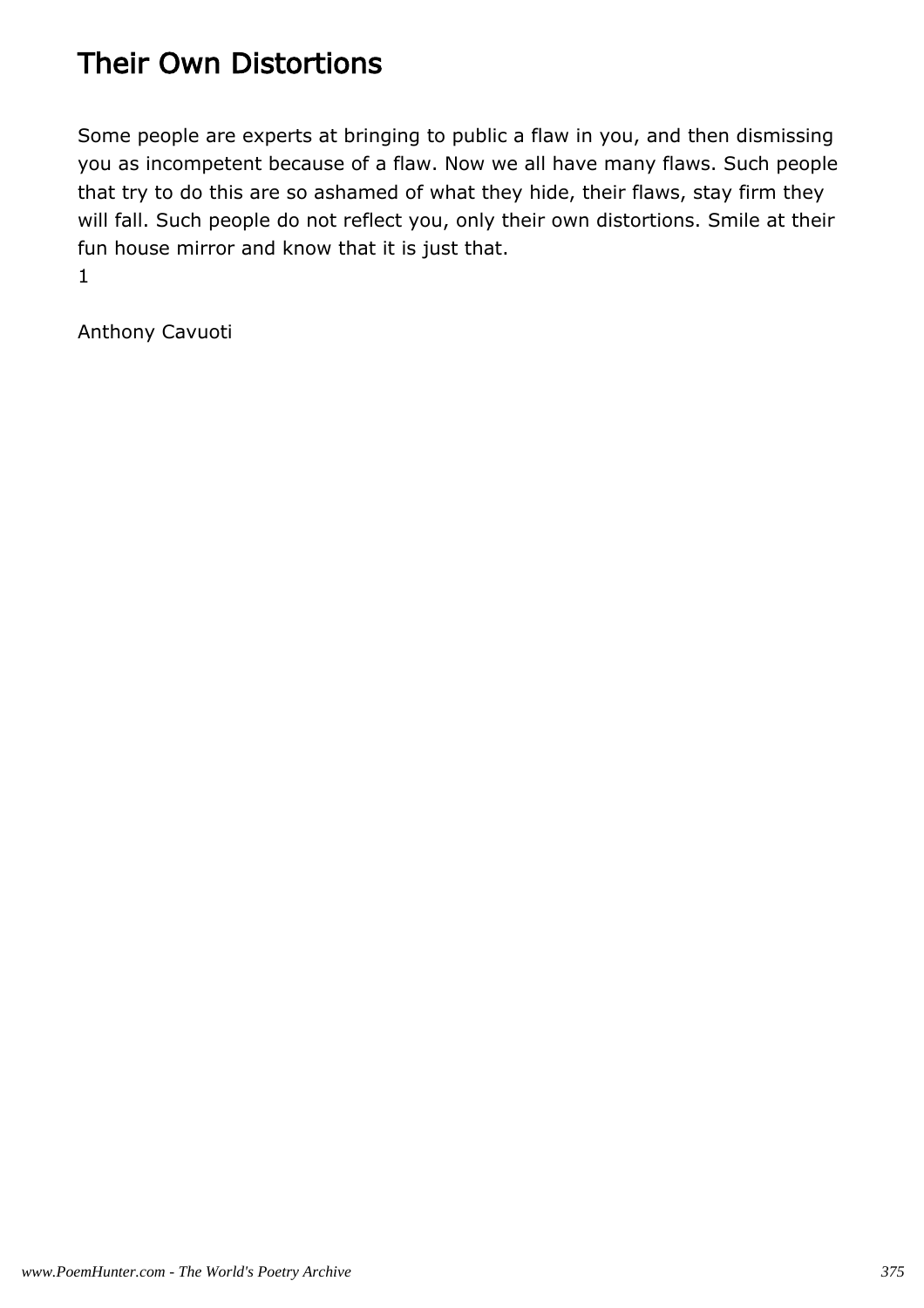### There Are Demons That Torment All Of Us

There are demons that torment all of us. Our past struggles in coming to ourselves where our acts reflect are pain and not our core. Such demons are thought compulsions, which have become an unwelcome tradition in us. They are the ultimate distraction; they have nothing to do with anything. Just think of the ways in which the past echoes through the media during presidential campaigns. Things said and done in the candidates past that have nothing to do with anything relevant are constantly being played. The negative slander of the opposition with a portion of their past truth gets more time, money and energy than defining who one is and what one stands for. Such adds, are disinformation, they have nothing to do with the issues, and who would be best suited to be president.

A significant portion of our mind generates negative rhetoric like the negative presidential campaign adds; it spins gross distortions against itself and for its self. Even more lethal in countless ways is the positive adds that are also distortions. In both cases the mind lies to itself. Our enemies, meaning those who are jealous, envious of us or those who are threaten by us, or those who are addicted to manipulating people, will take advantage of the rhetoric we except. Such parricides will play on your vanities and exploit your weakness. The artful ones will do both.

Superficially the parasites sharaid themselves as a friend, as a stable alliance, as someone you trust, confide in, as a wife. They will appear to be your most genuine supporter who defends you from the negative distortions from your self and from others. But they are not there to support you, all they know is betrayal, for the ones who they are closest too betrayed them. Many times they have identified with the parent or parents or person who betrayed them. As a defense they will not admit how hurt they are and how awful their childhood and life is. They were brought up in a world in which there was the appearance of love, but not real love. They perpetuate this illusion and people who could potentially really love them get caught up in the gravity of their illusions, in their atmosphere; it is a planet of denial and deception where not real caring grows but contempt, where no real love can grow. Where potential love withers and fades unless freeing itself from this insidious sneer.

Such people, cannot really help you, they cannot even help them selves. They can not give to you what they themselves to not have, love, genuine compassion, sincerity.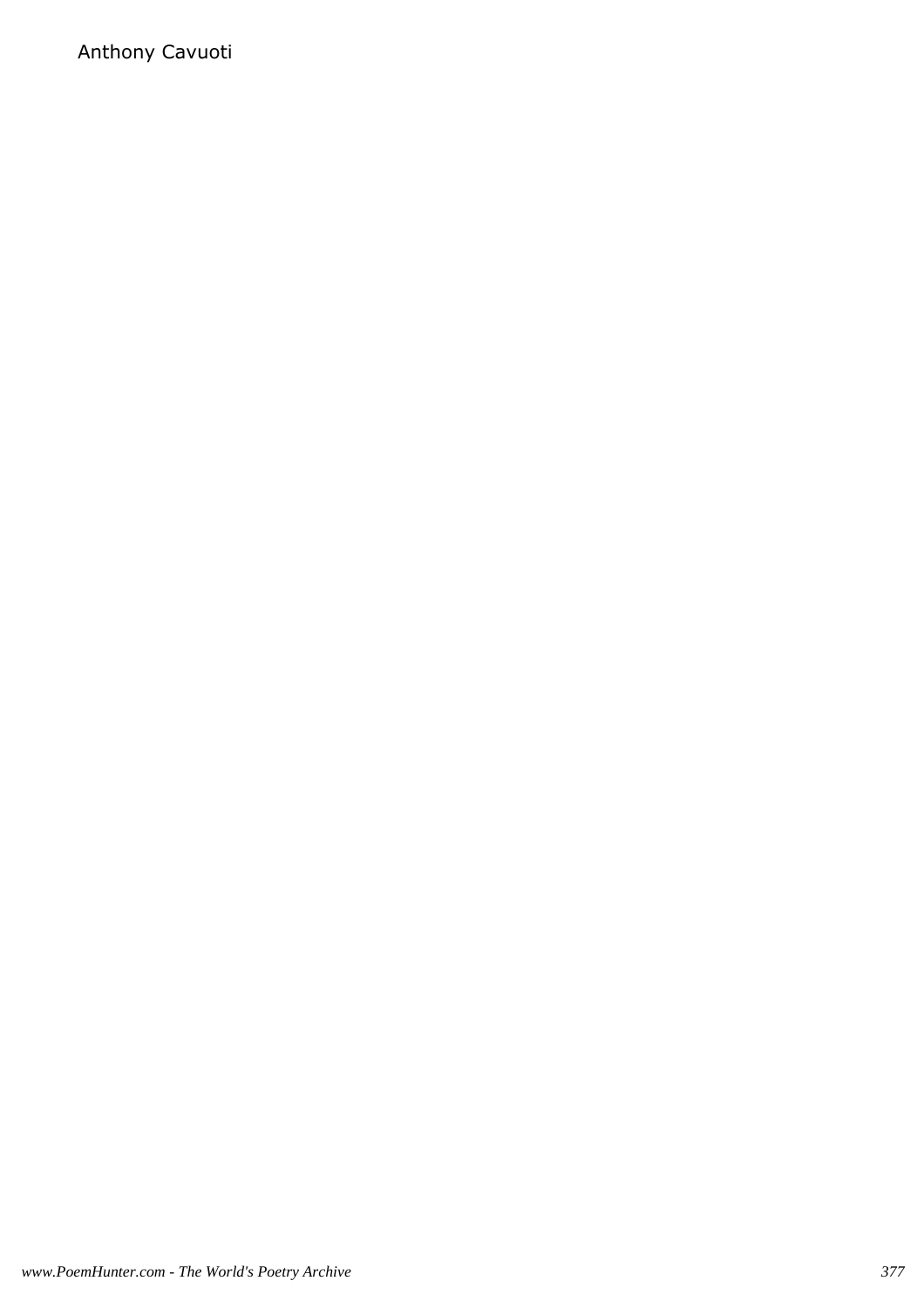# There Is No Middle Ground With Sexual Abuse It Is Always A Crime.

There is no middle ground with sexual abuse it is always a crime. Directors who never faced their own truth continue to distort the truth in reenactments, in dramatic reenactment's of lies, of productions. Directors continue to reenact the cover-up, the distortions. To Give equal way to the perpetrator is a crime, a crime against the child, A crime against the child who soul they murdered a crime against a child whoes future self they did not care about, against children and against humanity.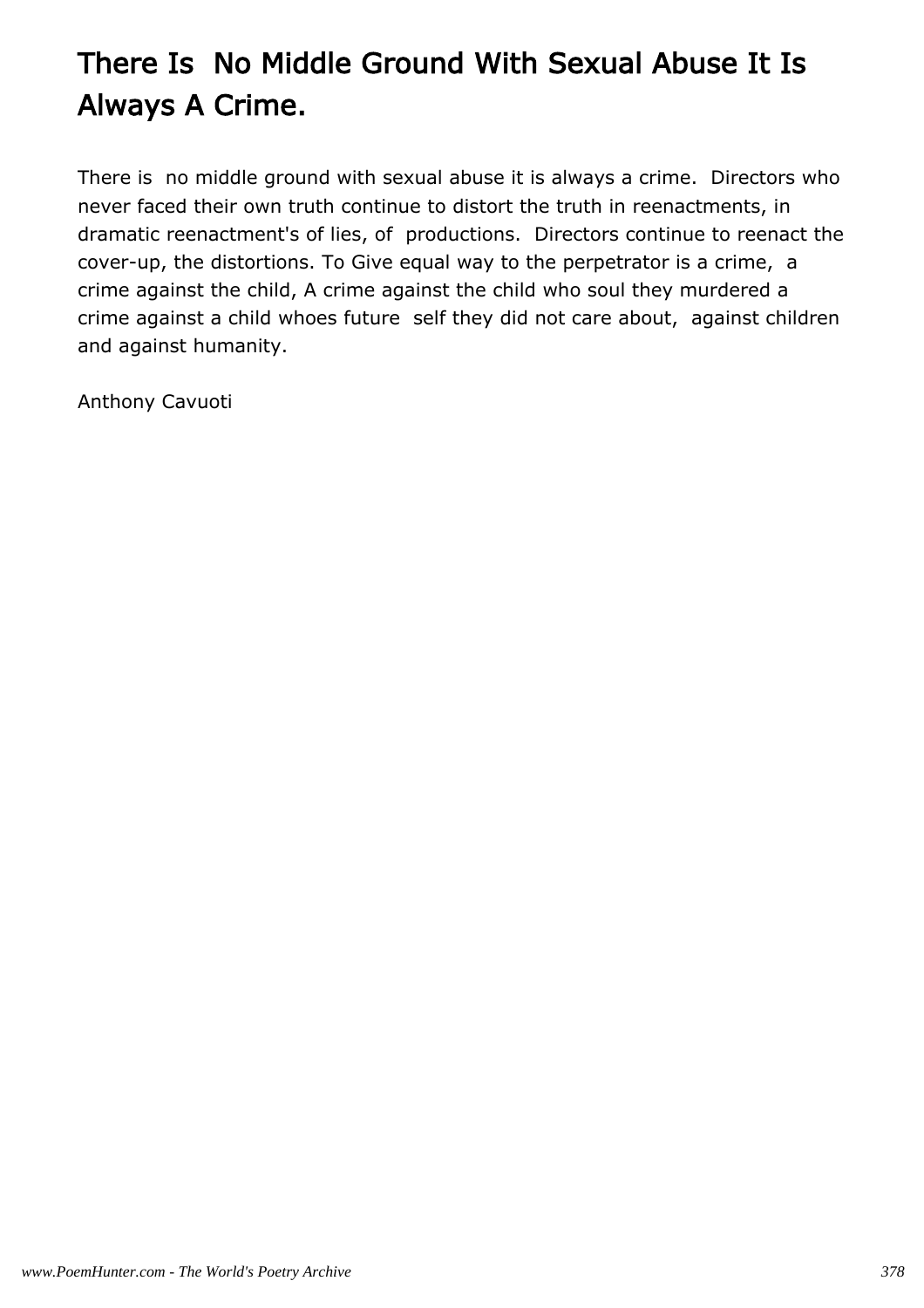#### There Is An Essence That Is Us

There is an essence that is us, that is coming through us. There are realities in us, that is us, that are coming through us.

There are higher, more fulfilling ways of being that is us, that are coming through us.

There are more real states, more real dimensions of love that are us, that are coming through us, uniquely, and together in our own way.

Anthony Cavuoti

.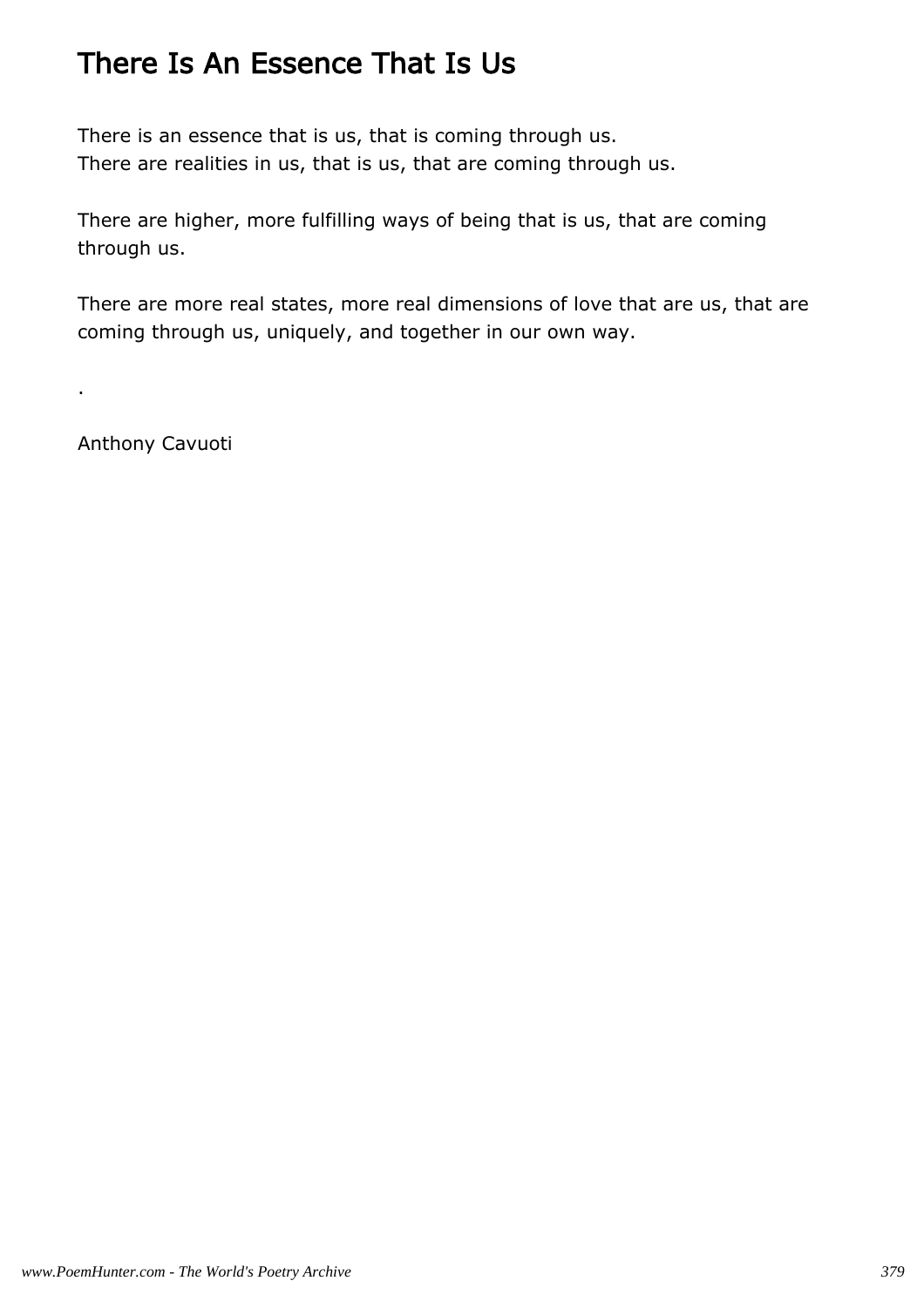### There Is No Real Way, Sane Way, Healthy Way,

My family invalidates all validation, sometimes I pretend it is not so, but all that I am, they invalidate, there is no real way, sane way, healthy way, fulfilling way, real way, to be in such hostility.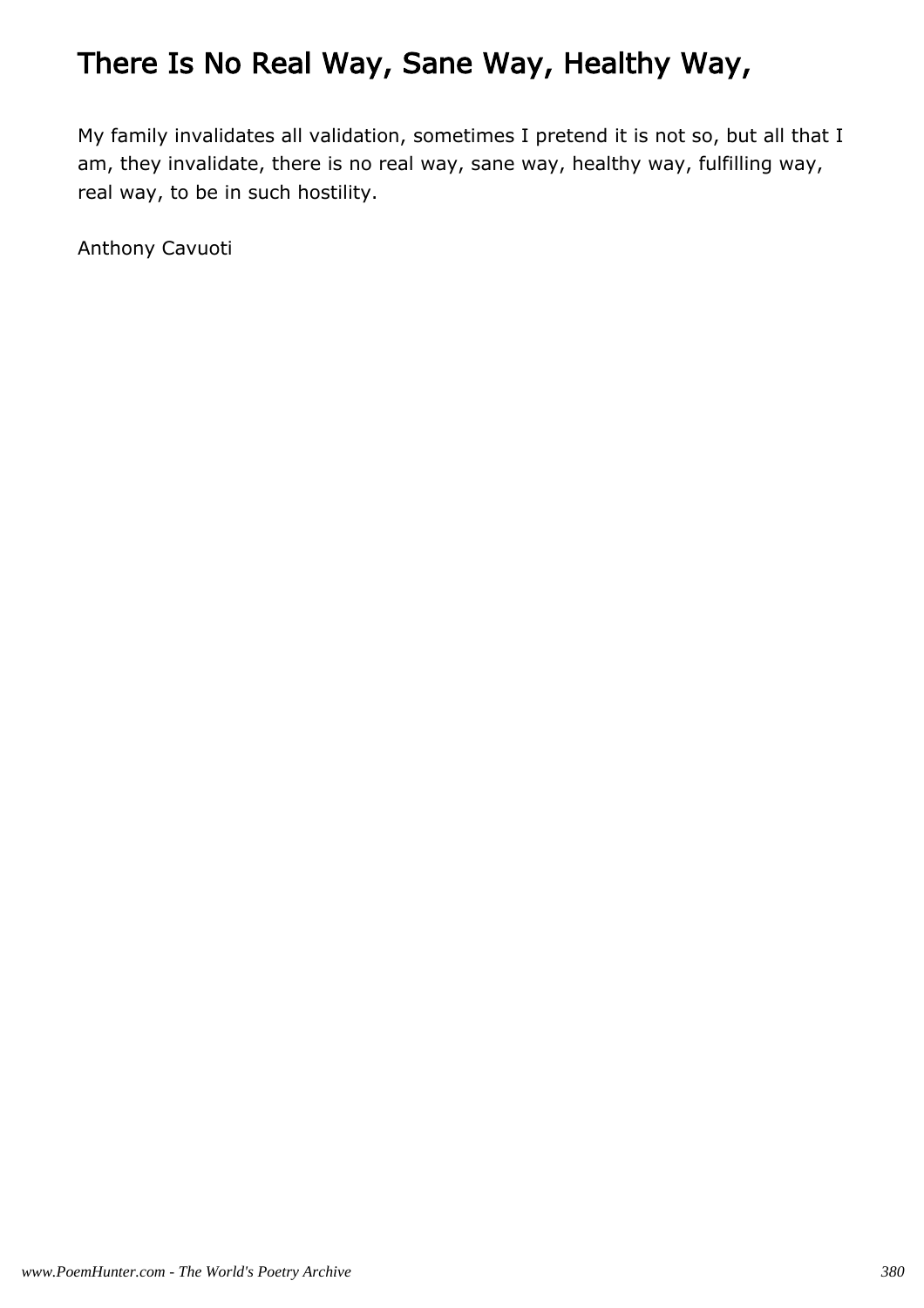# They Feel So Superior To You

[11111111111111111111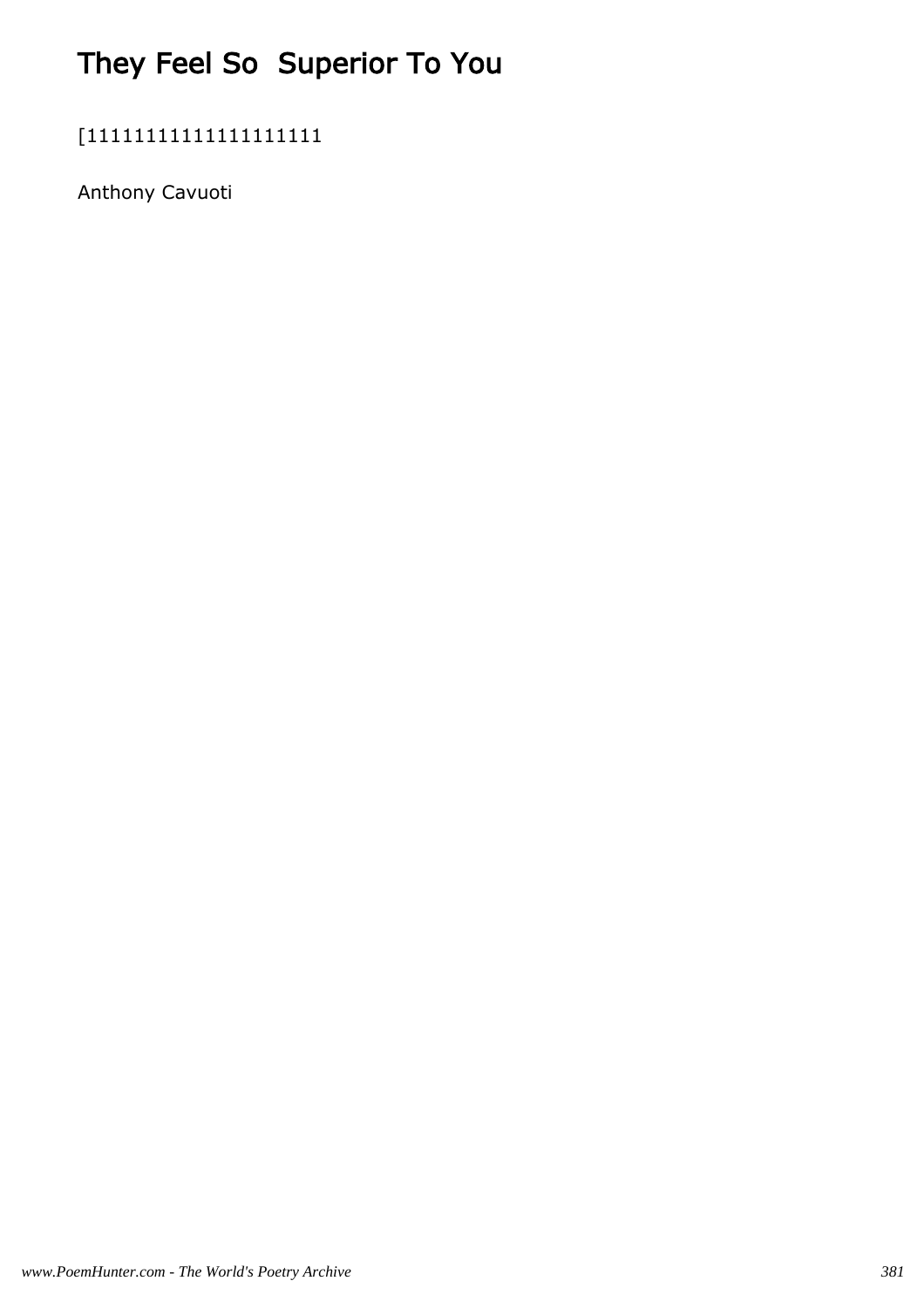# They Never Asked The Question, Why Did You Become An Addict,

All substance-abuse addicts were abused or neglected as children. All drug treatment centers and detox centers are scams. They never asked the question, why did you become an addict, what needs are behind your addiction. Instead they talk about what makes you feel good, change your thoughts, change how you interpret your dysfunctional family. They Never want to help you face the truth that is the cause of your addiction. Why, because they are invested in making money from your addiction and keep You coming back. Do not take your drugs, Take our medications, take our drugs. Never get to the root of your problem. You can't fix the titanic by dealing with the deck. The pain from your addiction is deep below. That is why none of the detox centers and drug treatment centers ever work. Yes your emotionally that collected and stunted parents are the cause of the root of your addiction. Faceing this truth is how you free yourself from it now, you're responsible. The emotional detox by facing this poison and getting it out with someone who can except you contain your pain and help you find your voice that is your task.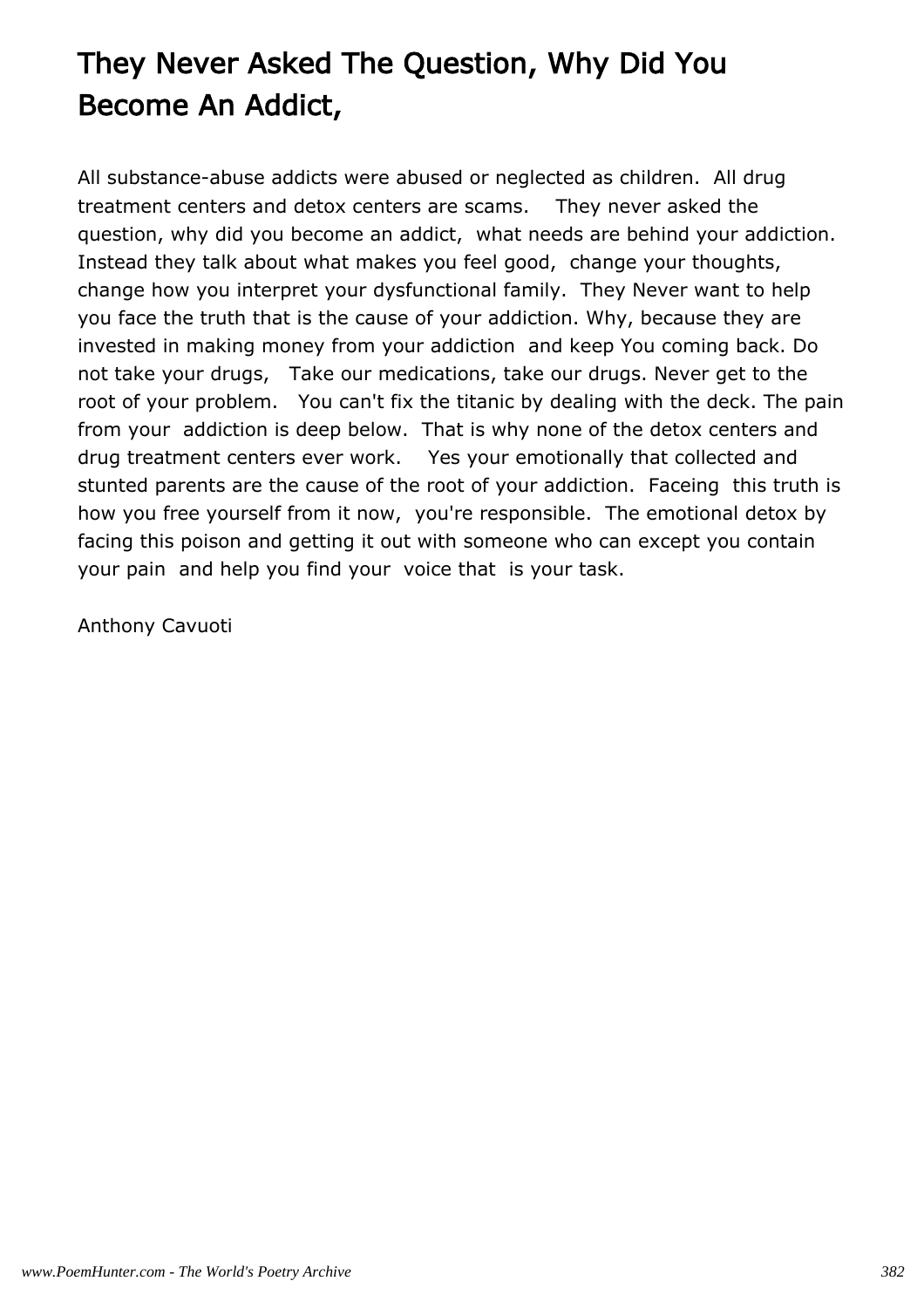### They Never Were.

If some one does not respect you, does not or can not appreciate your soul, your depths your feelings, emotions, ideas, if all they want to do is sell you something and when you do not play along they turn on you, then the hell with them, go on with your life, they never were, really they never were. I am just not saying it, they never were. Though they appeared to be a parent, spouse, lover, friend, they were an illusion, at best they were a bad dream that taught you to be more honest with your self, to respect cherish and appreciate your depths and others as multilayered beings that have an inner life.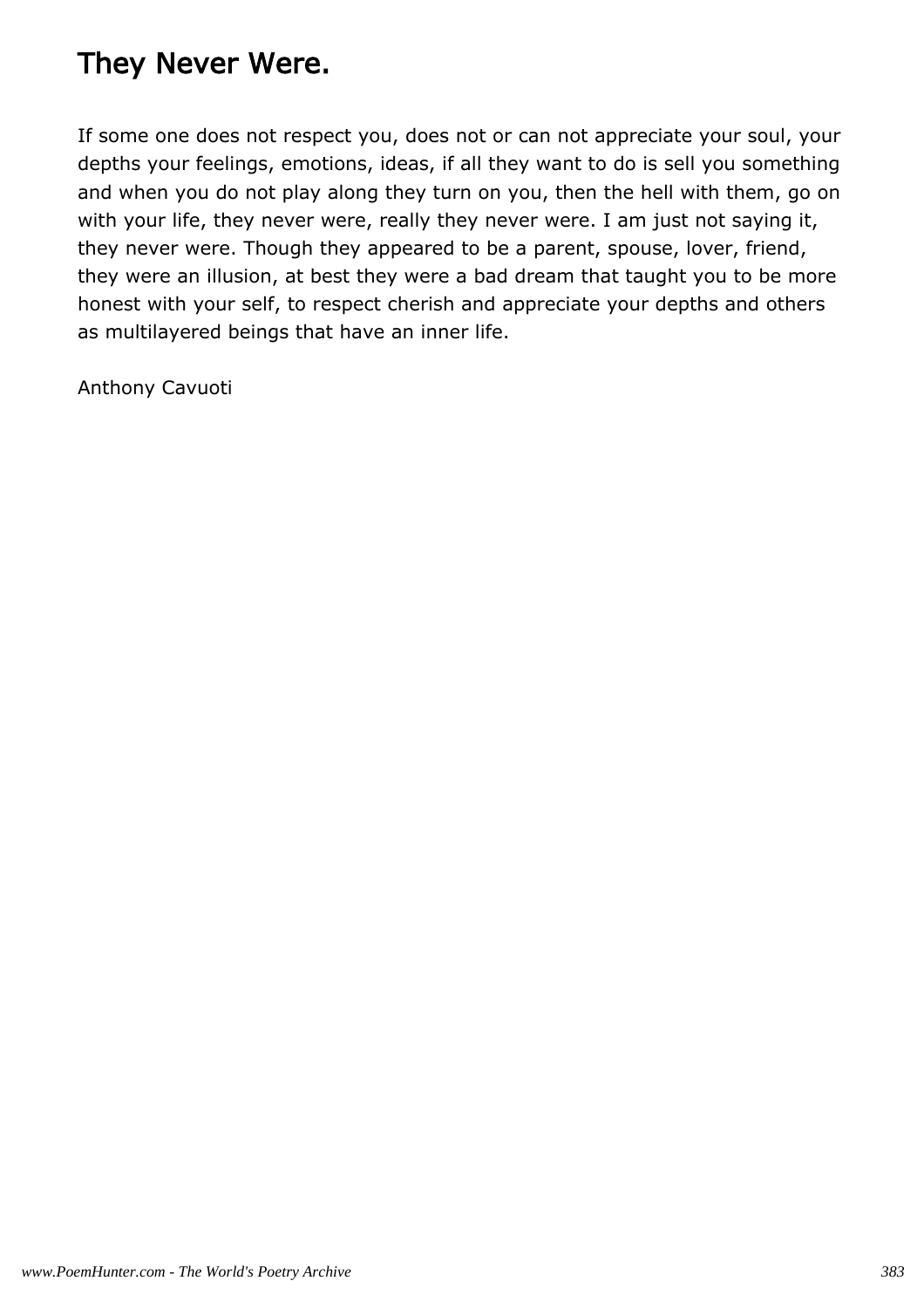#### This Life Is But A Shared Self Forgotten Dream.

This life is but a shared self forgotten dream of a greater existence we are all having. Dreams, they are powerful beautiful and generous. We are too great there in the all at once to be close, but here in our sublime imperfection we can be close in our pain. Sorrow washes over me, in my heart I hold the dear defected lives of those I know close to me now. Once more we will meet on the grand horizon of death, which is being once more without time. From here we shall view, cherish our folly, and more, once more our endless power and fulfillment will beckon us to yearn to be fools once more to ourselves and too each other, a man.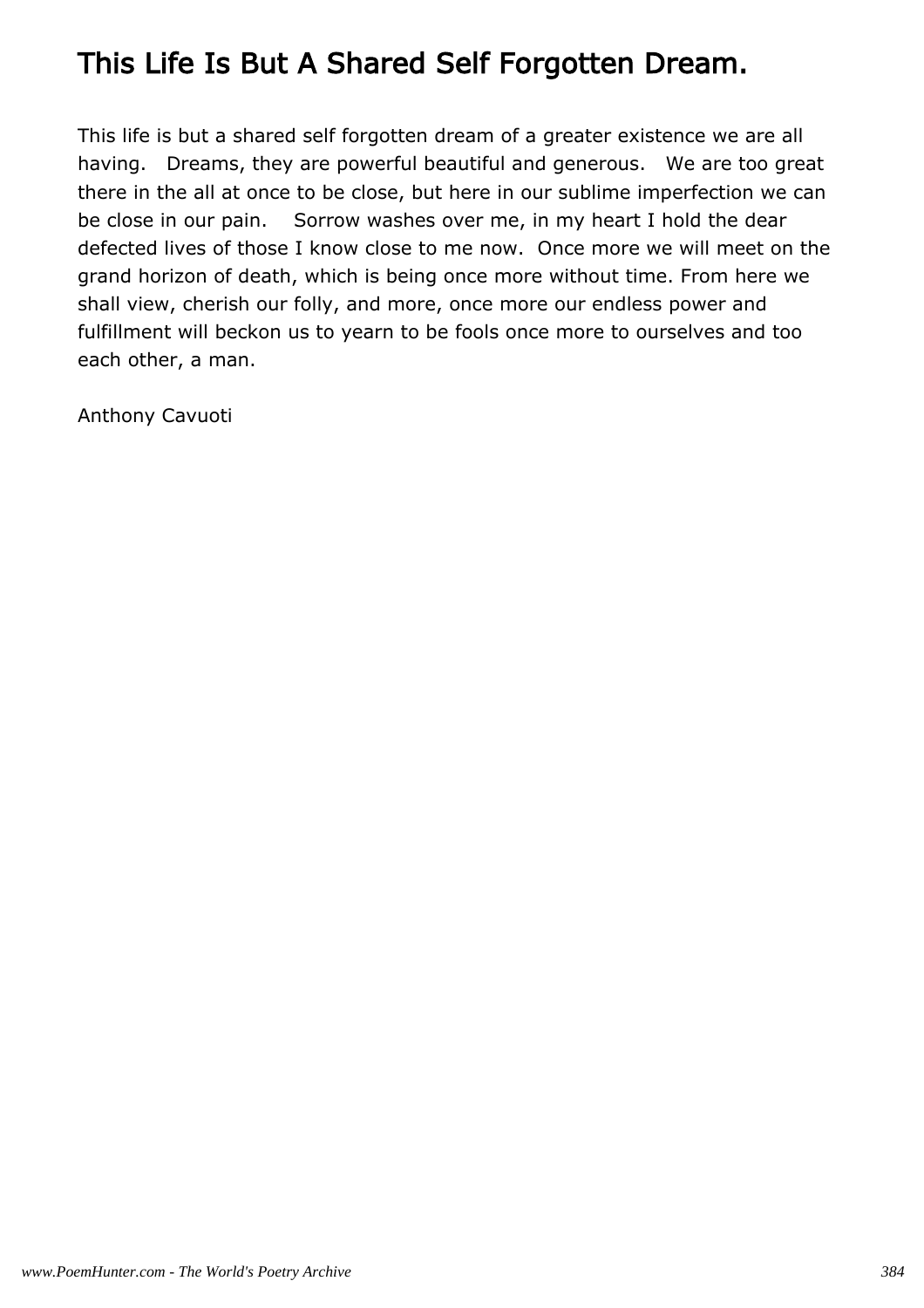# Through Each Setback We Summons More Of The Depths Of Ourselves,

Through each setback we summons more of the depths of ourselves, of a deeper spirit, we not only learn about ourselves and strengthen ourselves, we teach, we give hope, we give renewed vigor and vitality to humanity, to go forwards with life in the spirit of love and generosity no matter what! ! ! ! !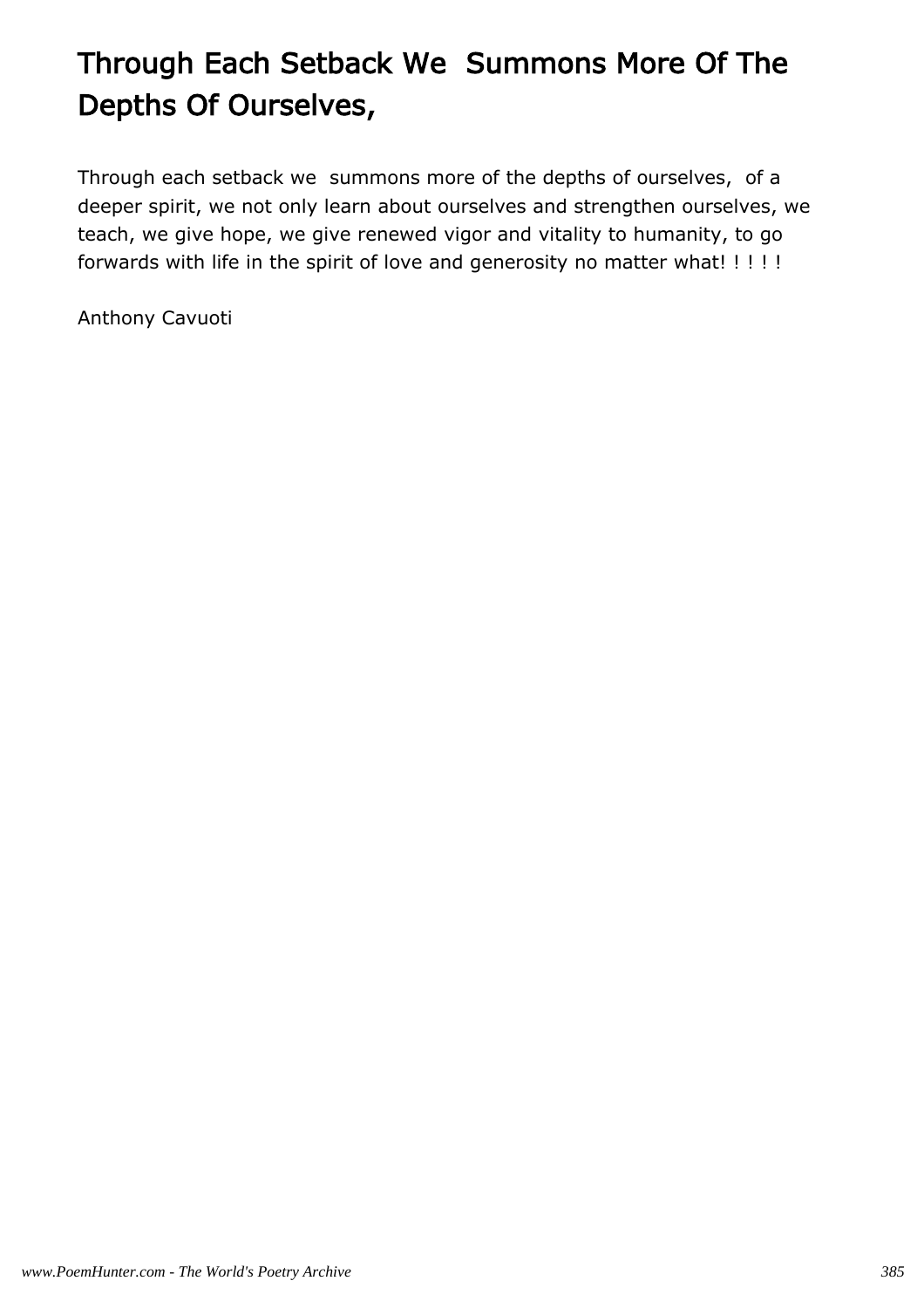## Time Is How We Are Connected And Stretch Out Together.

You see, time is what we are, more than you know. Time is how we are connected and stretch out together.

You are the awakened the artist of your unfolding in the world of sleeping time. Many are time bomb to them self. You stay awake, the defuser of ignorance, of fear,

the makers,

the shakers,

the awakers of time.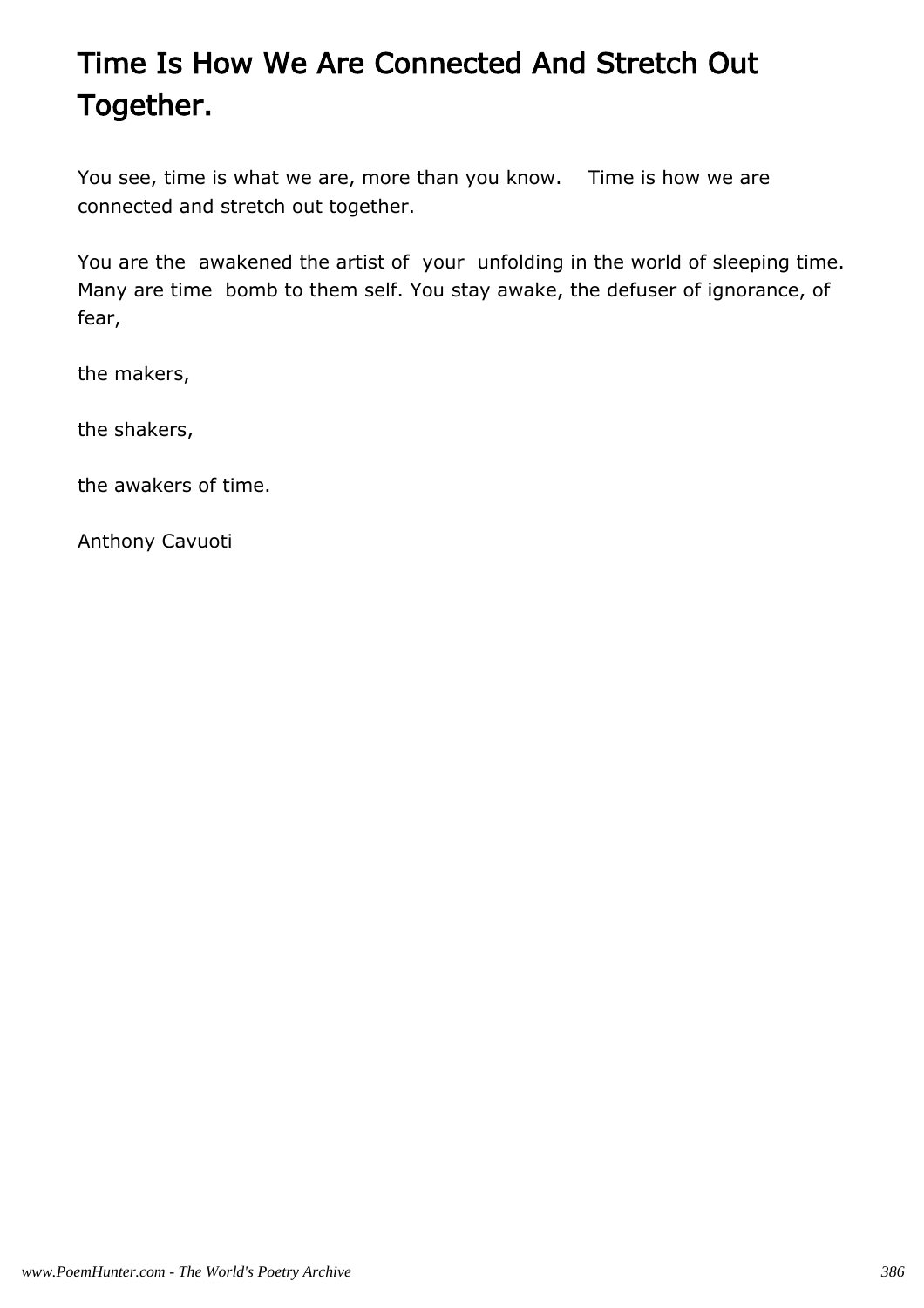### To Fall In Love Once Again

Because of her

even though our love failed in the so-called conventional sense

You Cannot love theInvisible unless you first love the visible

To fall in love in life once again

to fall in love creation once again

to fall in love with help and generosity once again

to Fall in love with God once again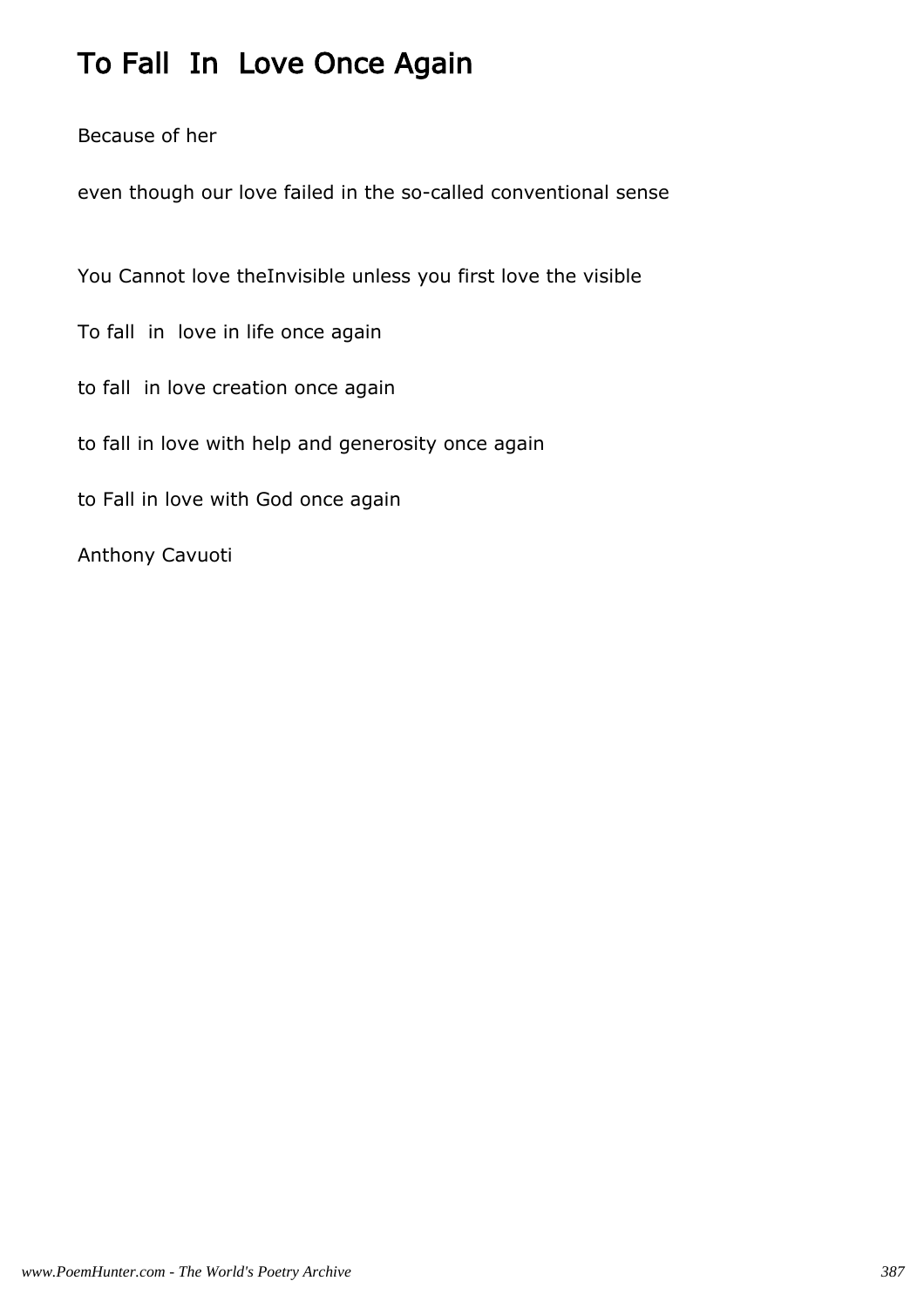### To Give Your Child Room To Be

To give your child room to be at any age them self, not inflict them with your issues, repressed pain and unfulfilled dreams is a great gift.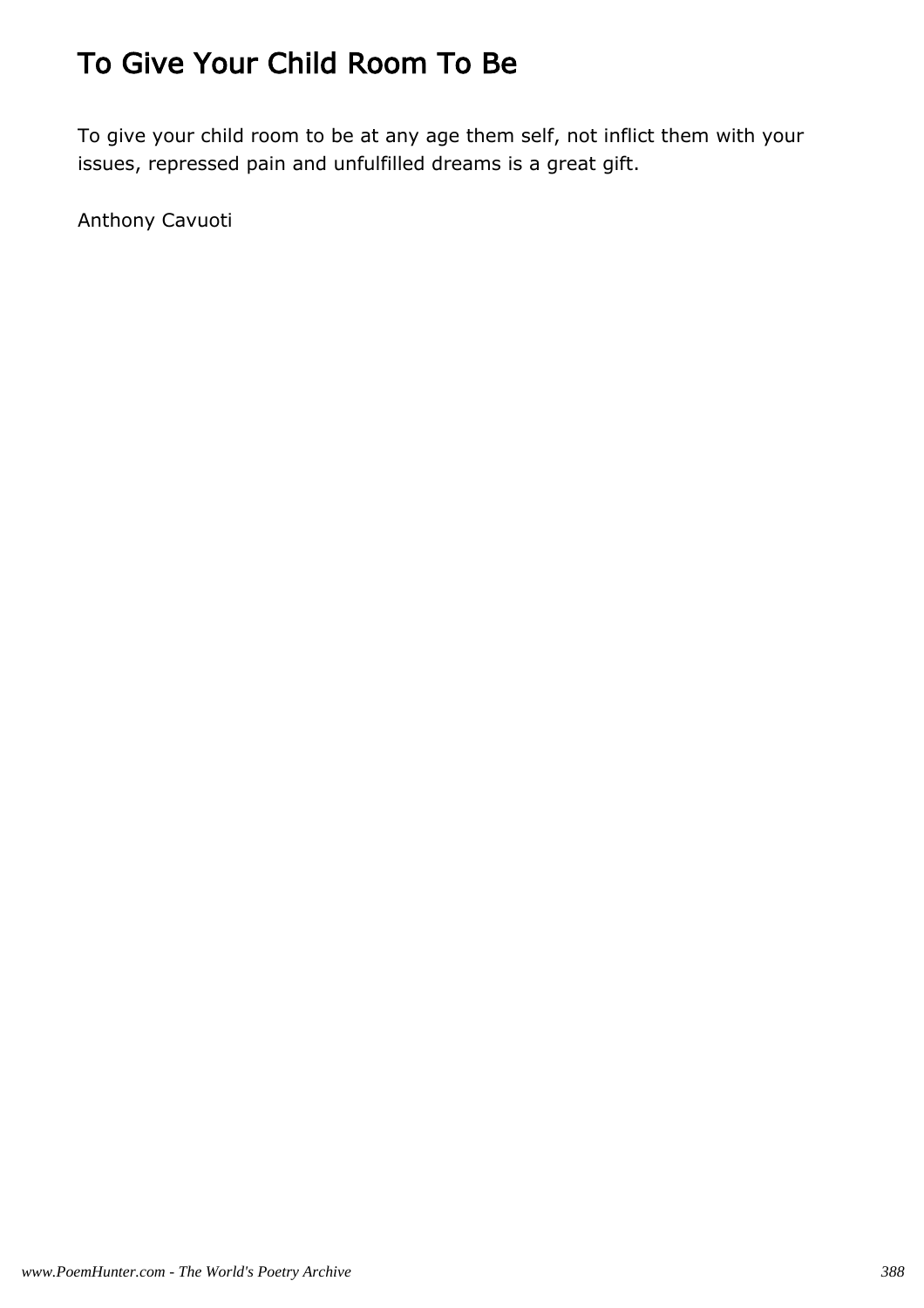### To Go On

To see the lie, to know the lie and still go on,

To go on with joy in your heart yet not be deceived

when others cheerfully put themselves into buckets and marched them selves and their children into broken destinies that never worked

To invest in what you know is real in your debths and not be deceived and seduced.

You go on

go on with your soul intact.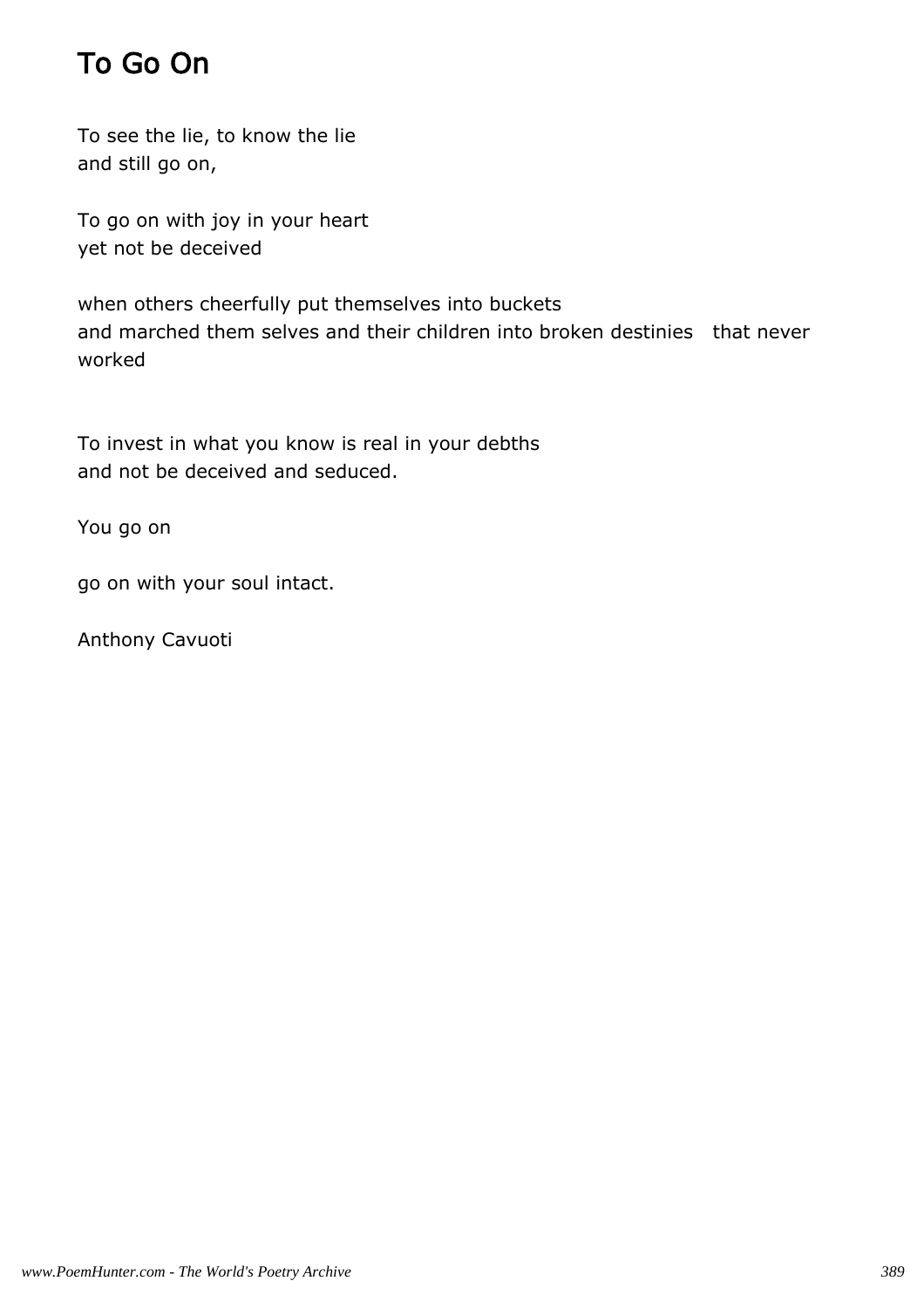### To Life, Yes, Yes And Always Yes

To life, yes, yes and always yes

though it may strongly feel like no at times

yes, yes and always yes

To love yes, yes, and always yes

To be Generous and find paradise in this, jungle of power tripping, of greed, of ugly ego of chaos, yes yes and always yes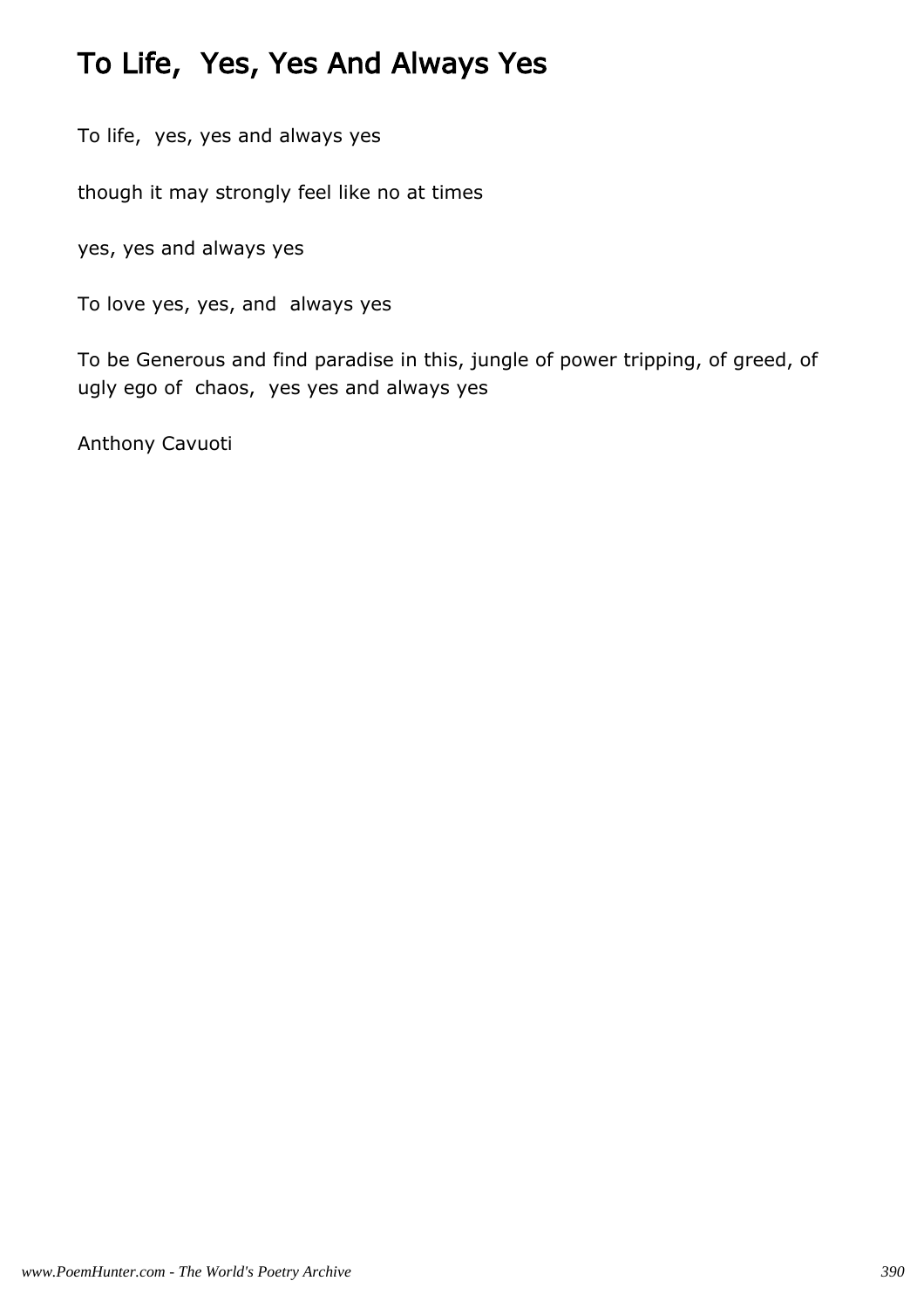## To Many

most People are sadistic pigs and don't even know it! sadistic pigs raising sadistic pigs.

Most people were missed treated as children and he never died just did their pain. They unknowingly inflict the abuse they suffered upon their children and upon the more vulnerable and each other. The candy house the old lady in the candy house too many people and too many parents pretend to be nice on the outside but are terrible on the inside and the children feeling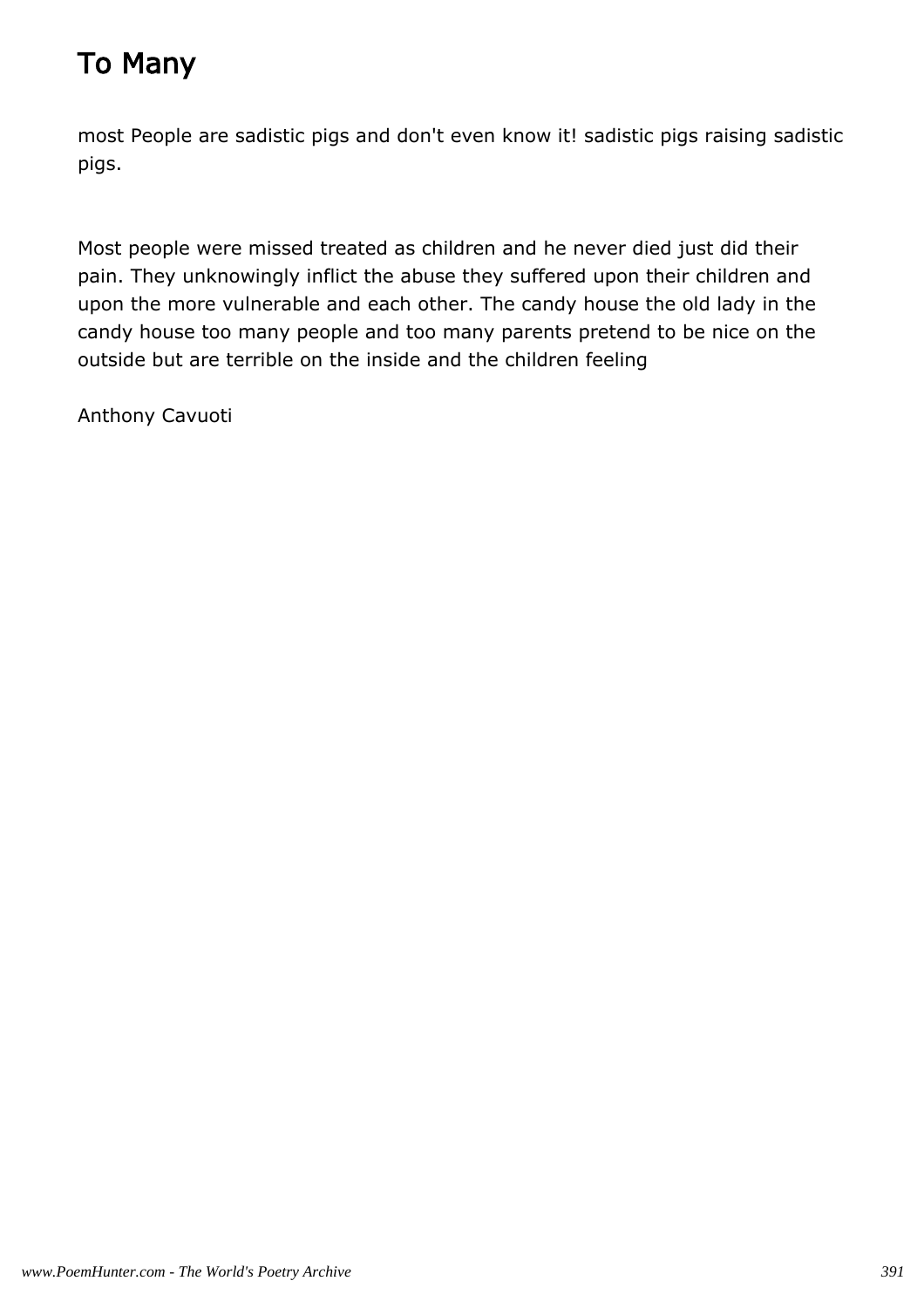### To My Future Self Now.

We are not bound by the collective deeds of our parents nor the collective sum of our genes, how we face death how we face life, over and over this single time says all.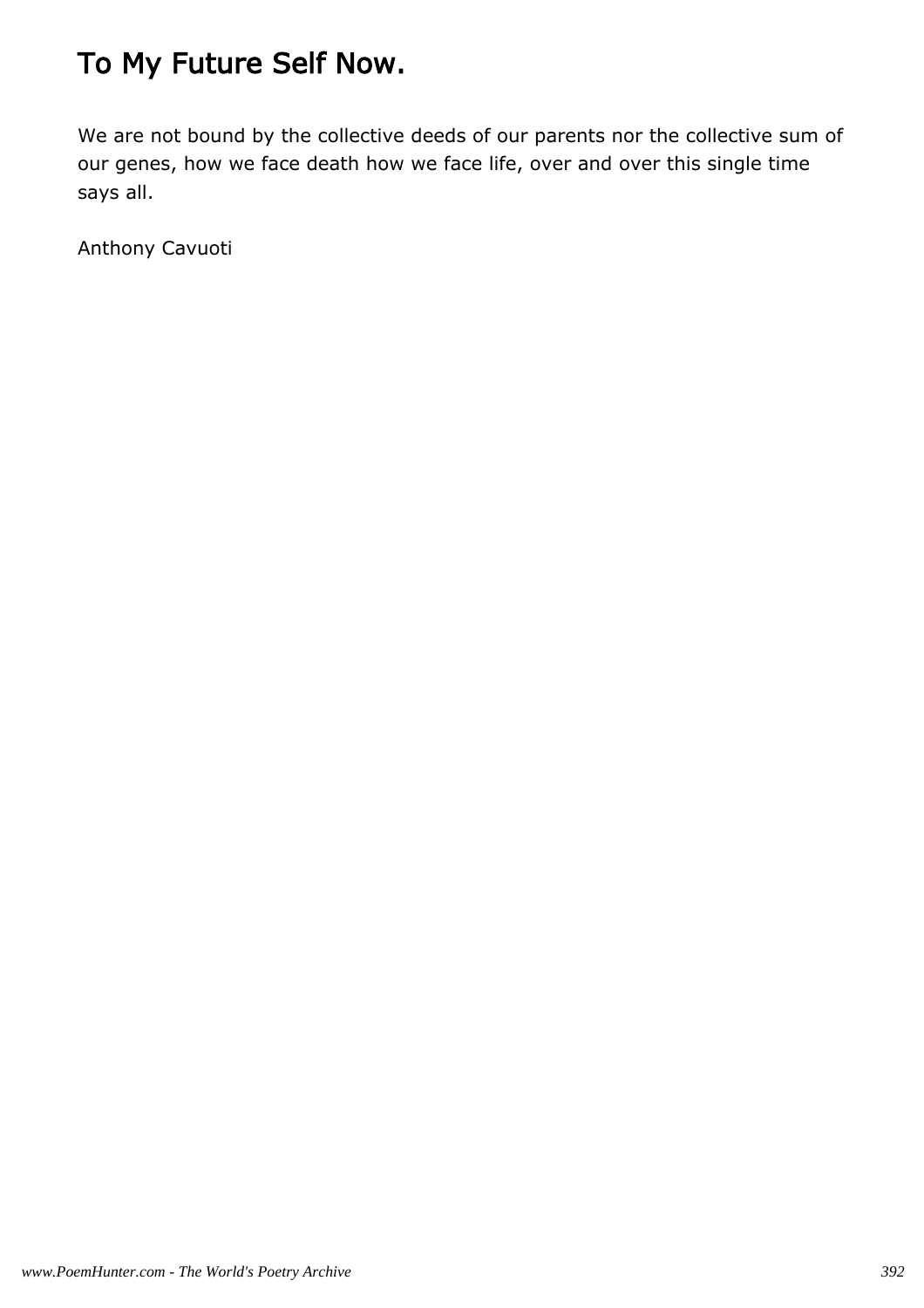# Too Many Bright People Have Been Excluded From The Conversation And We're Tired Of It.

Too many bright people have been excluded from the conversation and we're tired of it.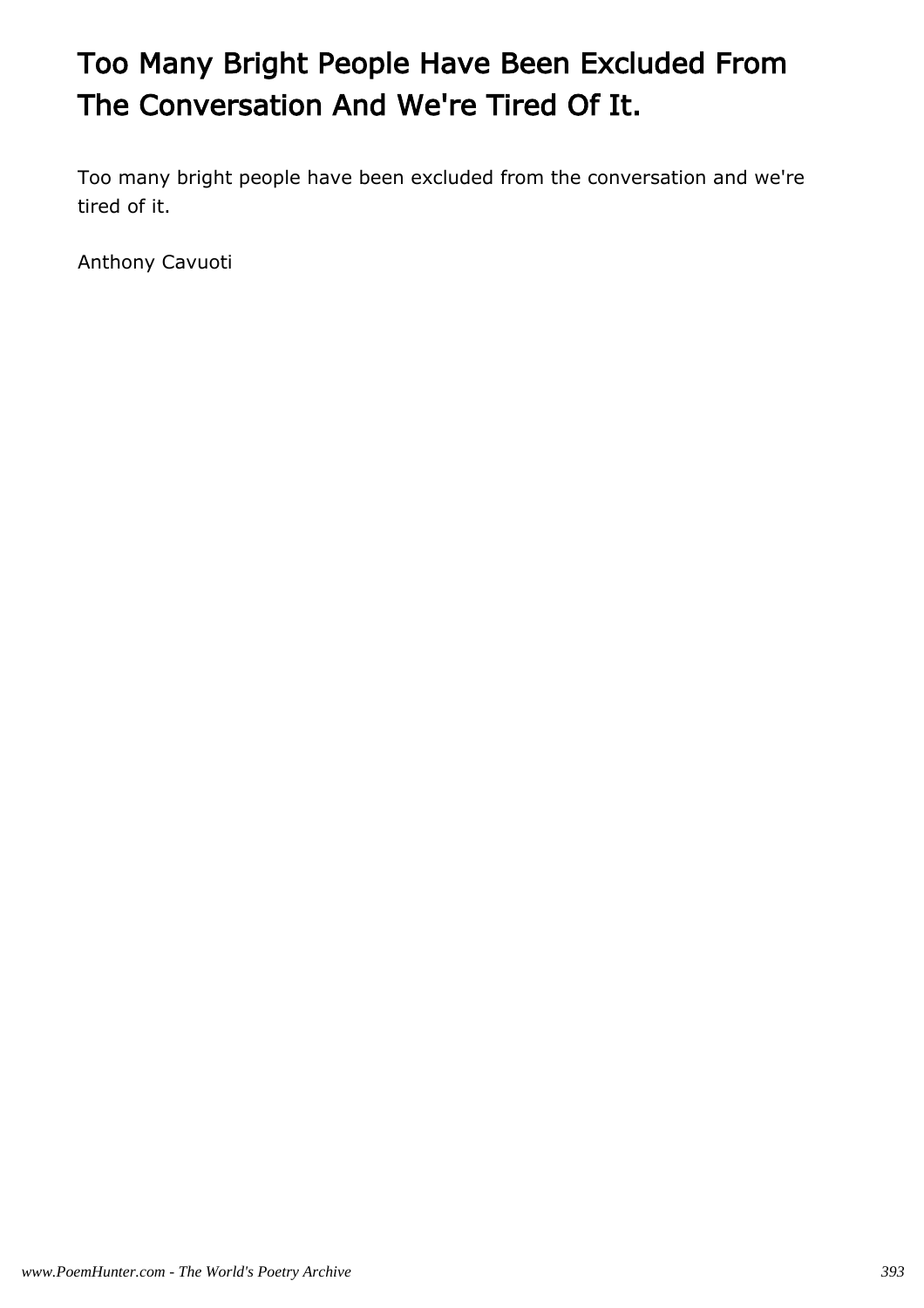#### Too Many People Act As If God Is Dead

Too many people act as if God is dead, as if hope is dead. Just watch the movies, the news, really look at how people treat each other in the office, on the streets. So much pretense, hostility, arrogance, silent killings, so little kindness, patients, appreciation, understanding love and generosity.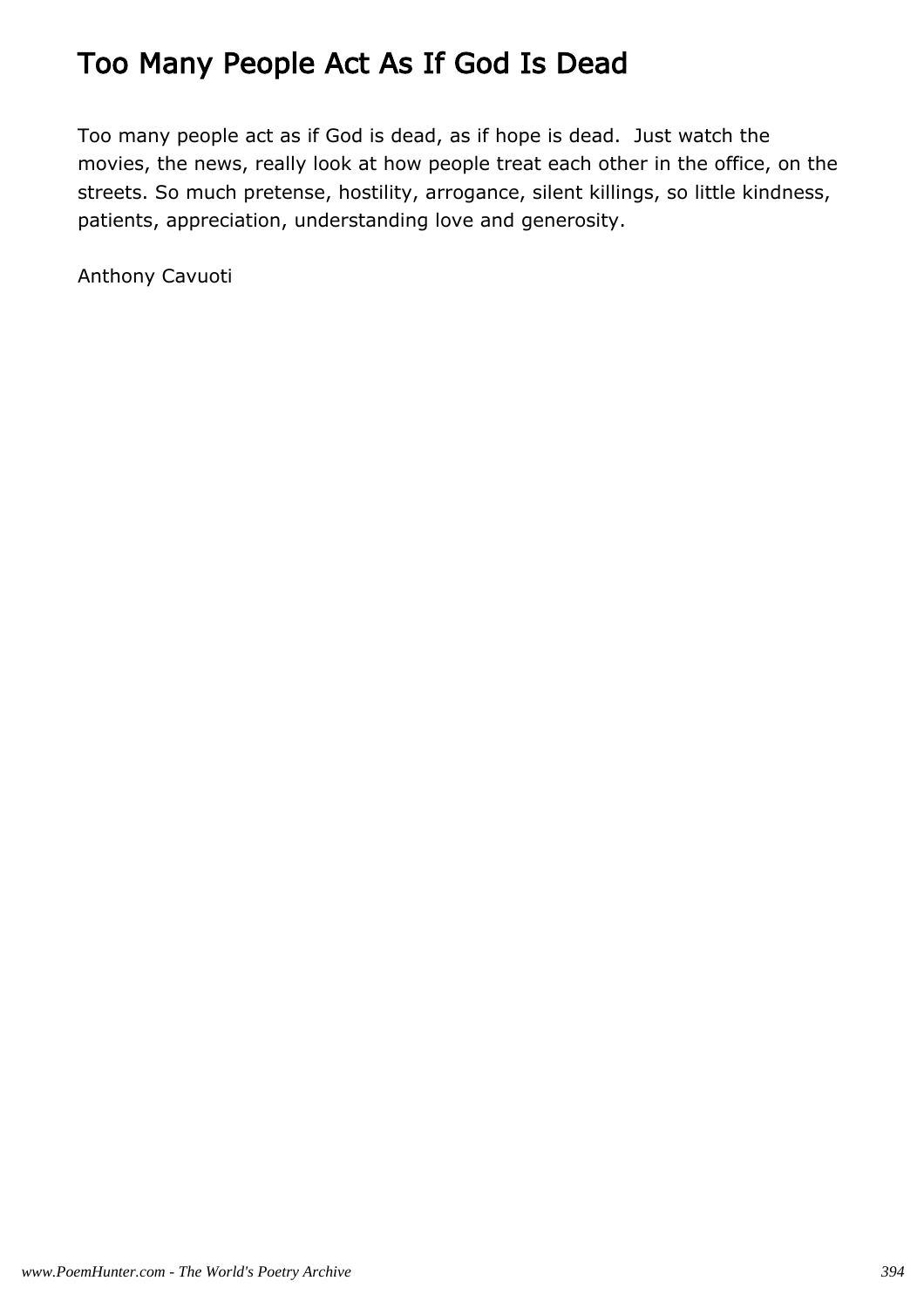# Too Many People Use The Machine Of Society Not To Promote Life But The Destroy Life.

Too many people Use the machine of society not to promote life but the Destroy life.

Without knowing it they destroy themselves though they appear to flourish.

All will be Revene

All will be seen

All will be known

A clear perceiving

There is no Judgment Day simply a revealing day.

Copyright © 2015 Anthony Cavuoti All Rights Reserved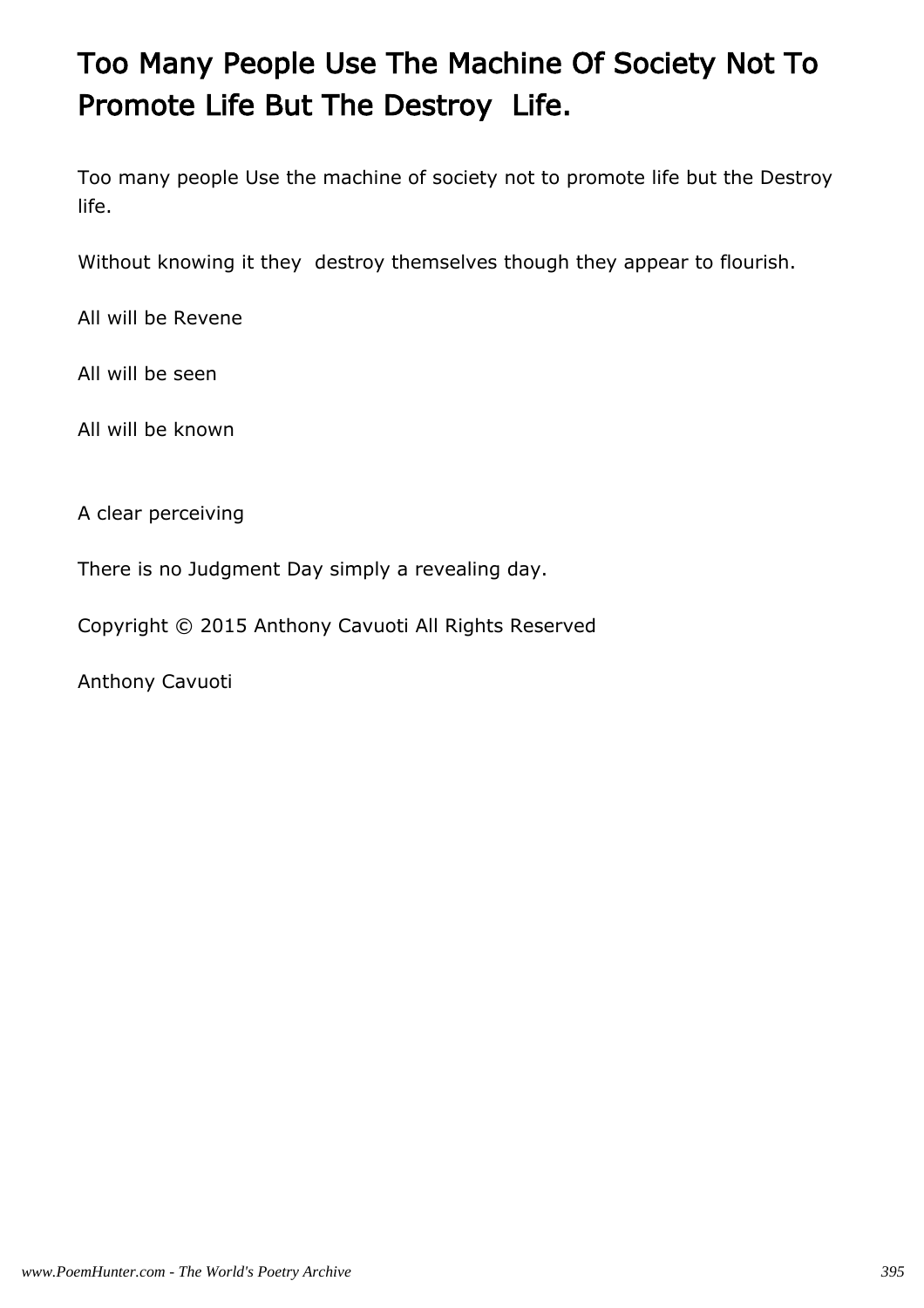### True For You

The ignorance

The lies

the Arrogance

The fear of all the fake religious, psychological, spiritual

minded narrowminded

twisted warped

People

All of the false understandings and documentations about the universe has not diminished it one bit nor does change it

This is just as true for you.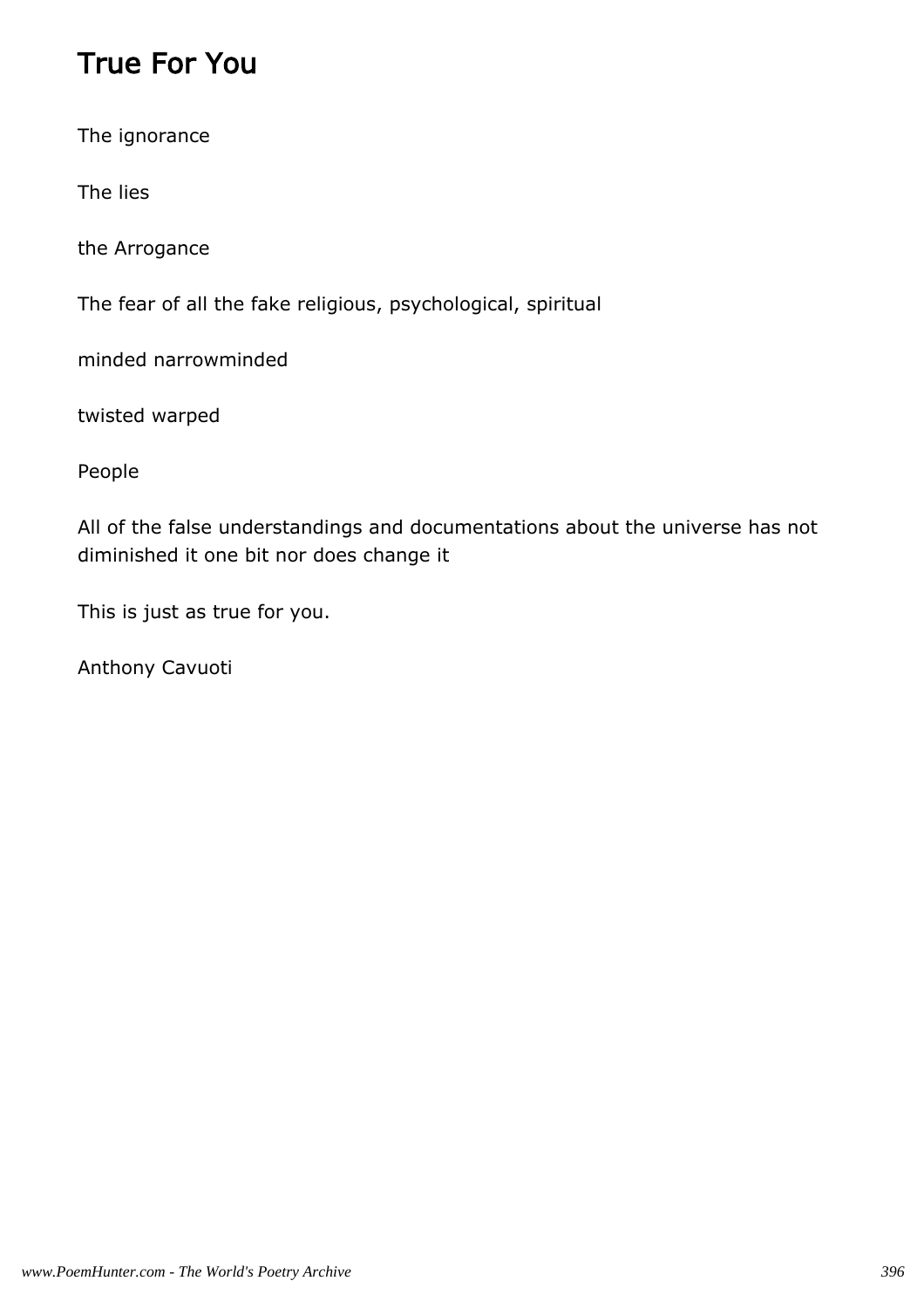### Trust Is The Real Currency

Trust is the real currency that keeps the world going and it keeps our lives in order and he keeps us on track. Trust is lacking in our culture and our society, is replaced by cleverness deceit to selfishness and with the motto what ever it takes to her ahead. If you trust your considered to have a weakness. People that say I do not trust, are respected and feared for in their cunning no one can trick them deceive them. Then again whatever they have to share inside doesn't adequately become manifest because is no real currency for it to come through, trust.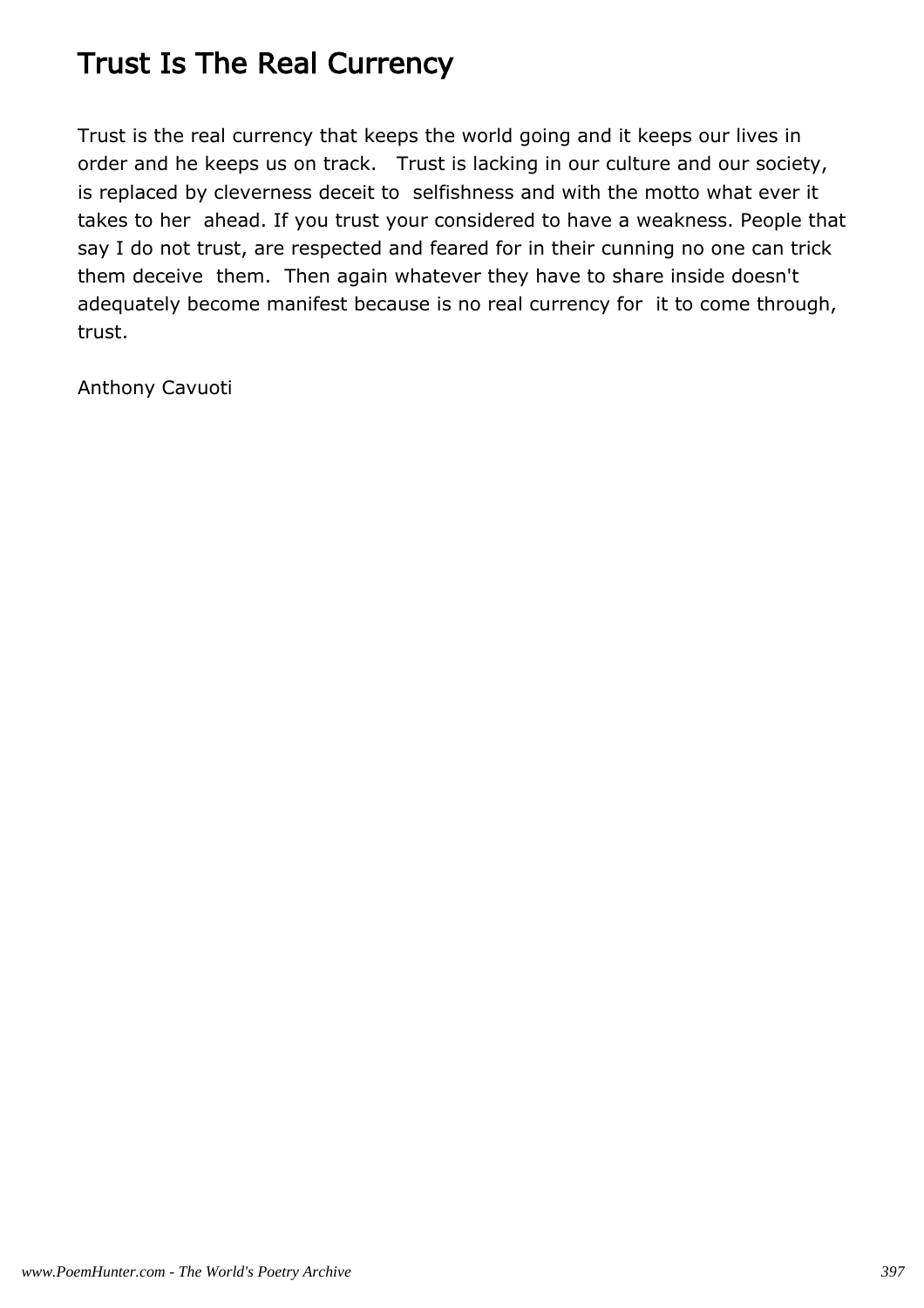#### Tthe Abusive Ways People Express Their Sexuality

The developmental issues of sexuality are complex, it is epigenesist at its best and worse at times. Most of the abusive ways people express their sexuality is through fronts of being & quot; the good, & quot; the good Parent, the good religious instructor, the good coach, just checking your under close to make certain you have them on right, real, perverted freaks pretending to love a child, and care for a child when in fact they are just enacting their own past abuse behind a fake role, a fake motive. And the passive parent, or passave one that lets it happen without doing anything. Such stunted people just use children as fronts, they are Bookies, drug dealers, fake businessman, and fake politician. The fake politician, is perhaps the worse, like the fake father it is all about his vanity, he will destroy his son for his vanity and cover it up with righteousness.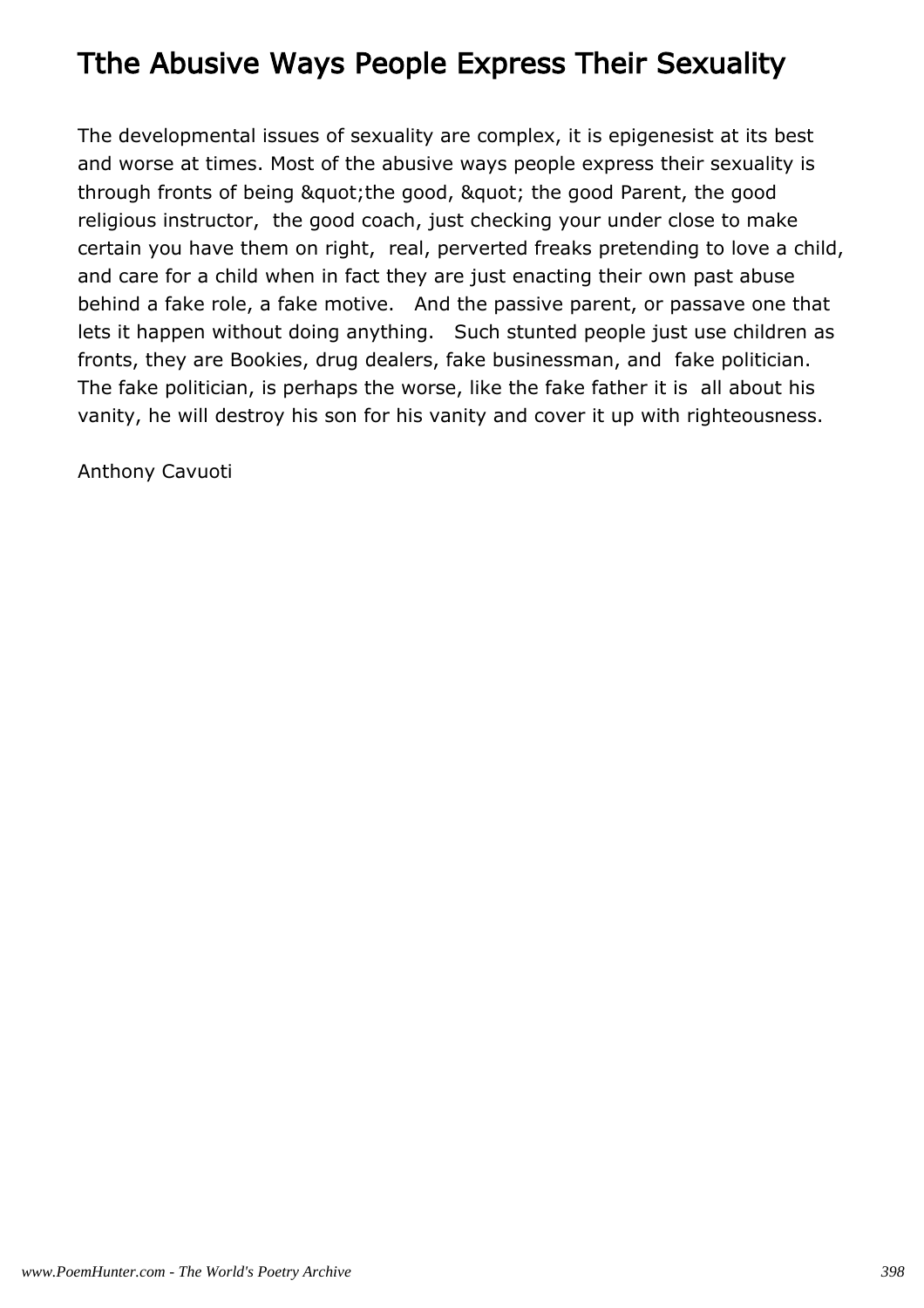#### Underestimate Me At Your Own Peril

I don't like when people yell at teenagers or children. I see teachers and leaders doing this. And the parents that are supporting the group they tend to perpetrate this on each other.

people project onto others their insecurities to maintain their equilibrium.

I choose to meditate work out and write.

Not to use others vulnerabilities for a crutch.

And I really do not like it when people attempt to play on my vulnerability.

For them I'm like electric eel underestimate me at your own peril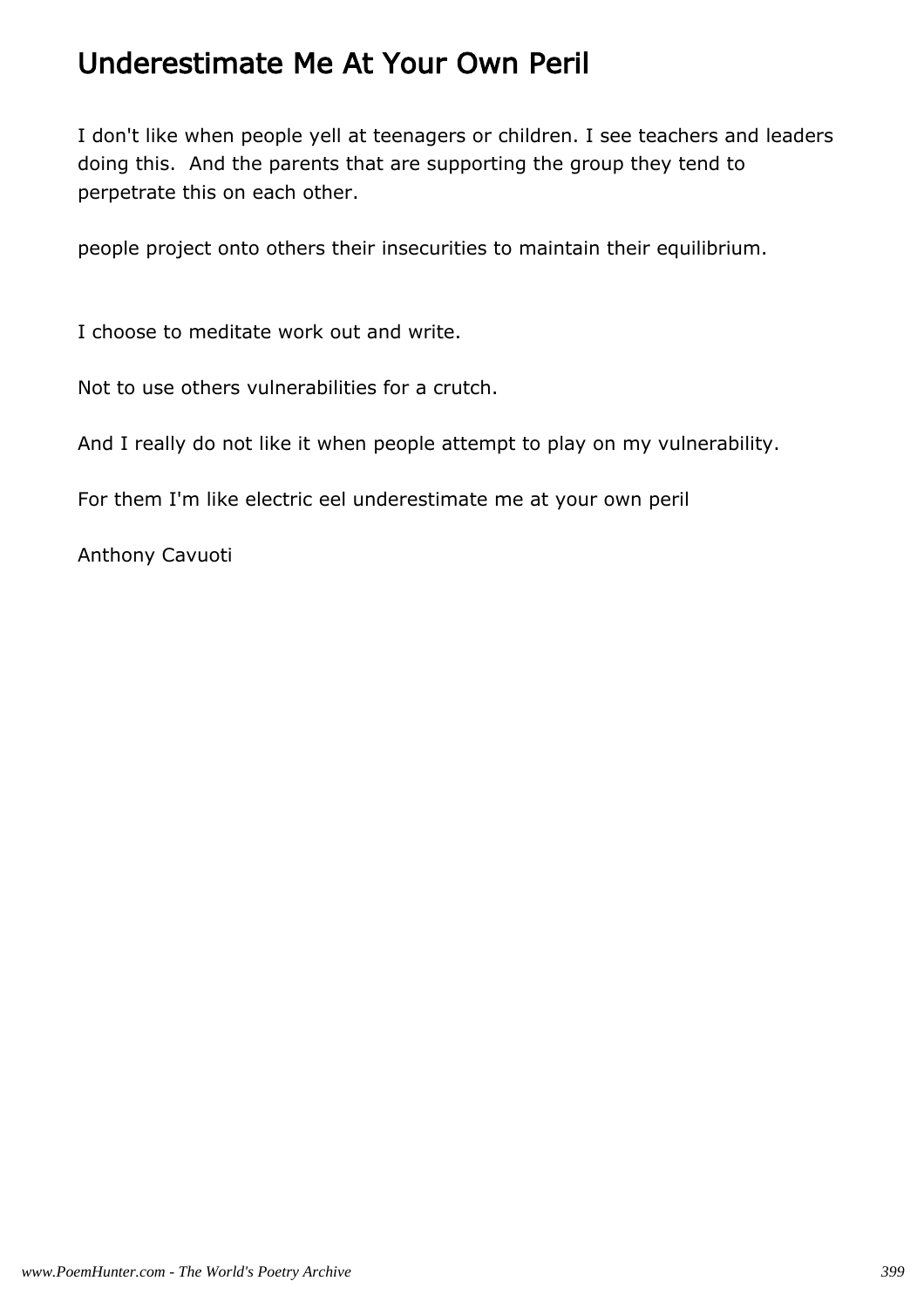### Undoing Me So Deliciously

Her voice is such, her sassiness.

Her dark high cheekbone gorgeous face.

Her style of carrying her self, of dressing, how they highlighted the melodic spell of her presence.

The tension of being with her in low malicious corners, and the risk, the risk I took and many chances, everything, the many hazards that made my heart race, my chest turn to ice.

All the dangers of her sweet poisonous ways aroused my passion for her, made her so desirable to me, so more irresistible.

Washing me ashore to denied hidden strengths while undoing me so deliciously at the same time.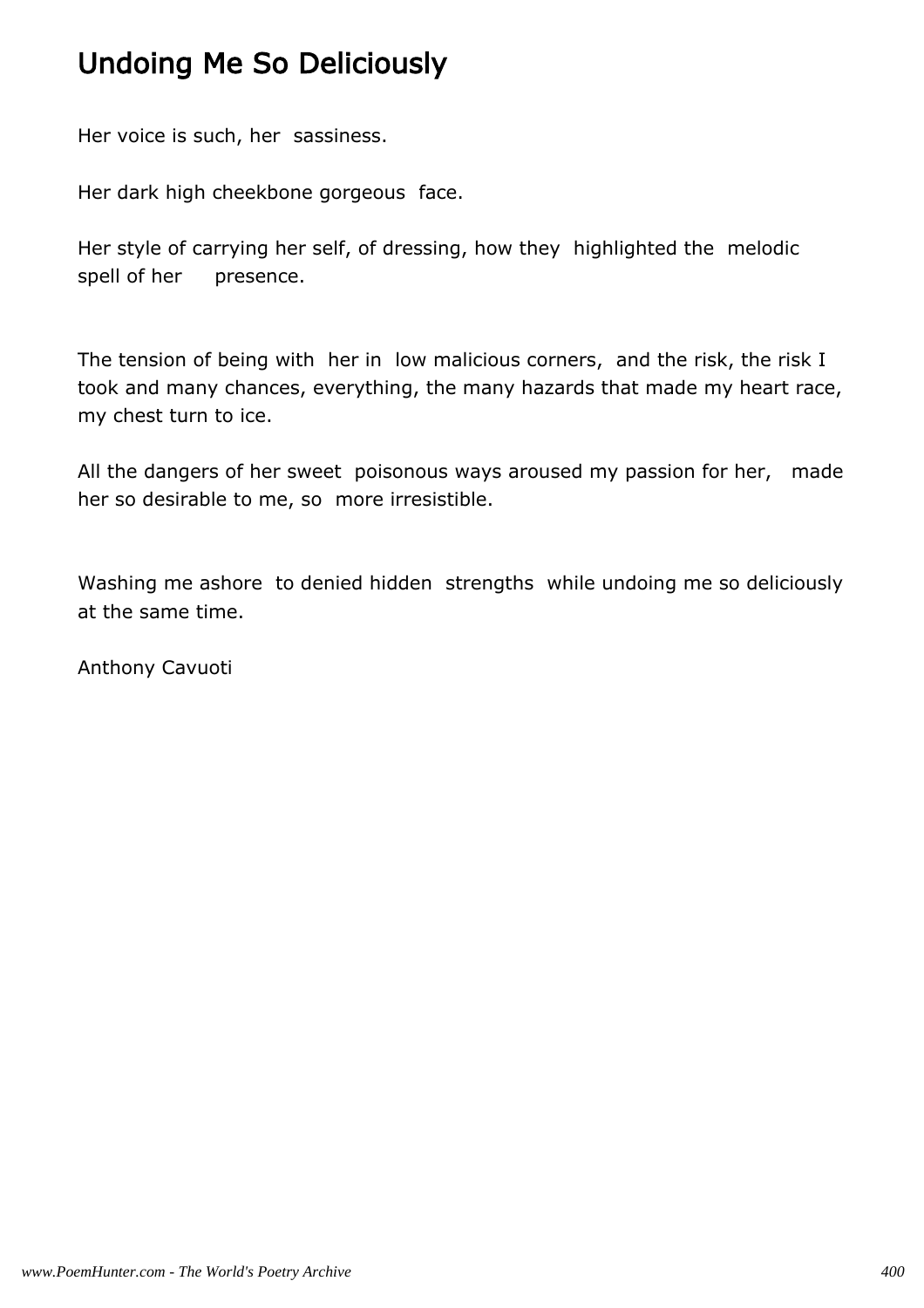#### Unexpected Encounter

Somethings are beyond my capacity to express.

Sometimes the gifts of life, the grace of god goes beyond my wildest expectations, beyond any bliss, fulfillment and paradise I could ever imagine, ever dream of.

A miracle I can see, cherish and appreciate in time. Some were made for greatness, some meant for fame, others fortune, mine is greater than all combined, being able to appreciate you, Potentially having the privilege to see you in all your shades.

Not to act on it would surely cause a collapse of a major portion of heaven. Such sunrises always have bright days.

Such starts of dreams always awaken to pleasant feelings in the morning light of day.

Such a dream leads to real life, real caring that dispel the past darkness.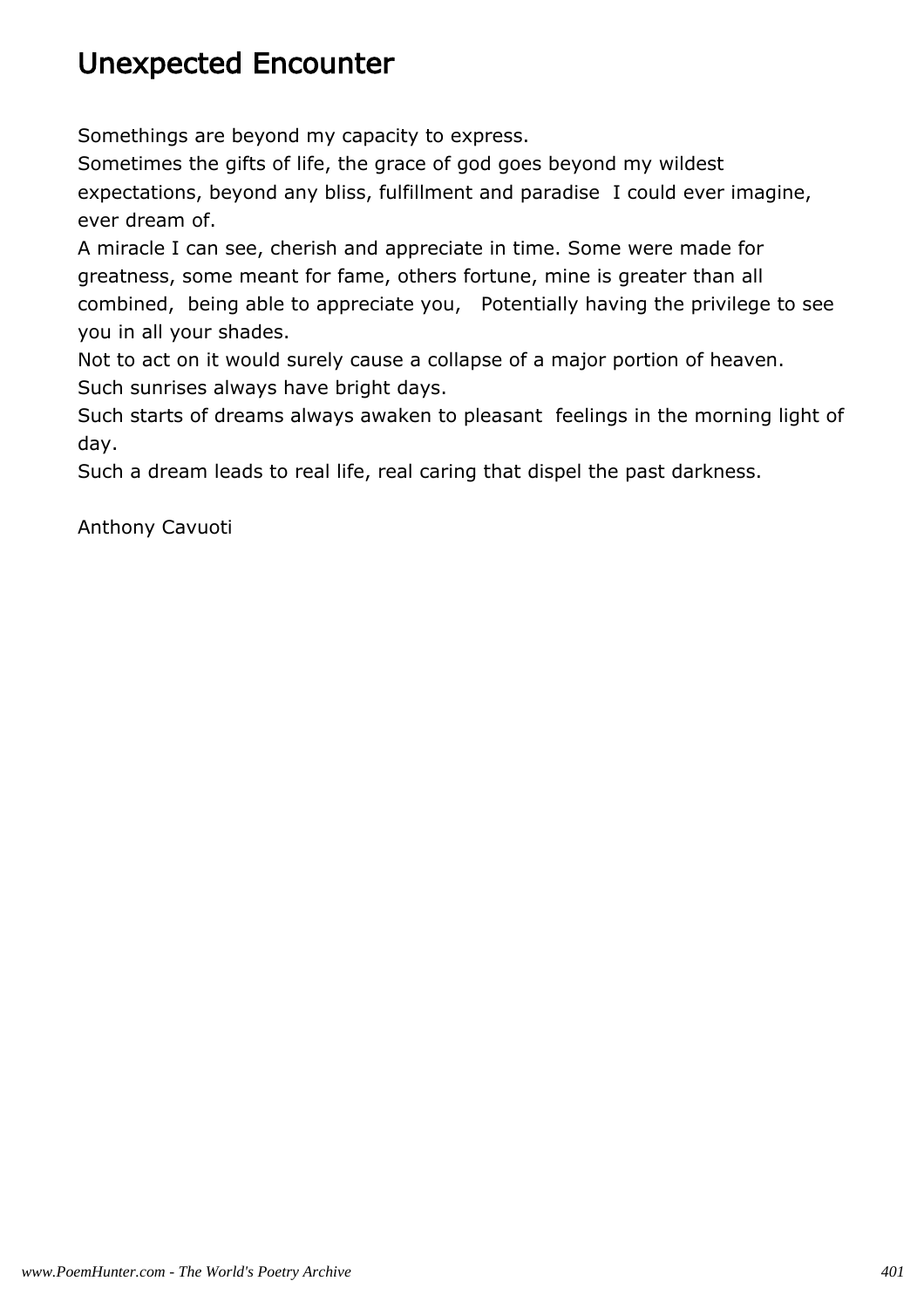## Unique Connection With God

After we really find our own unique connection with God, above the slogans of timed public displays of faith, beyond pleasure, ease, personal reward, we change the world, but we must follow through, not give up in the face of this seemingly overwhelming struggle.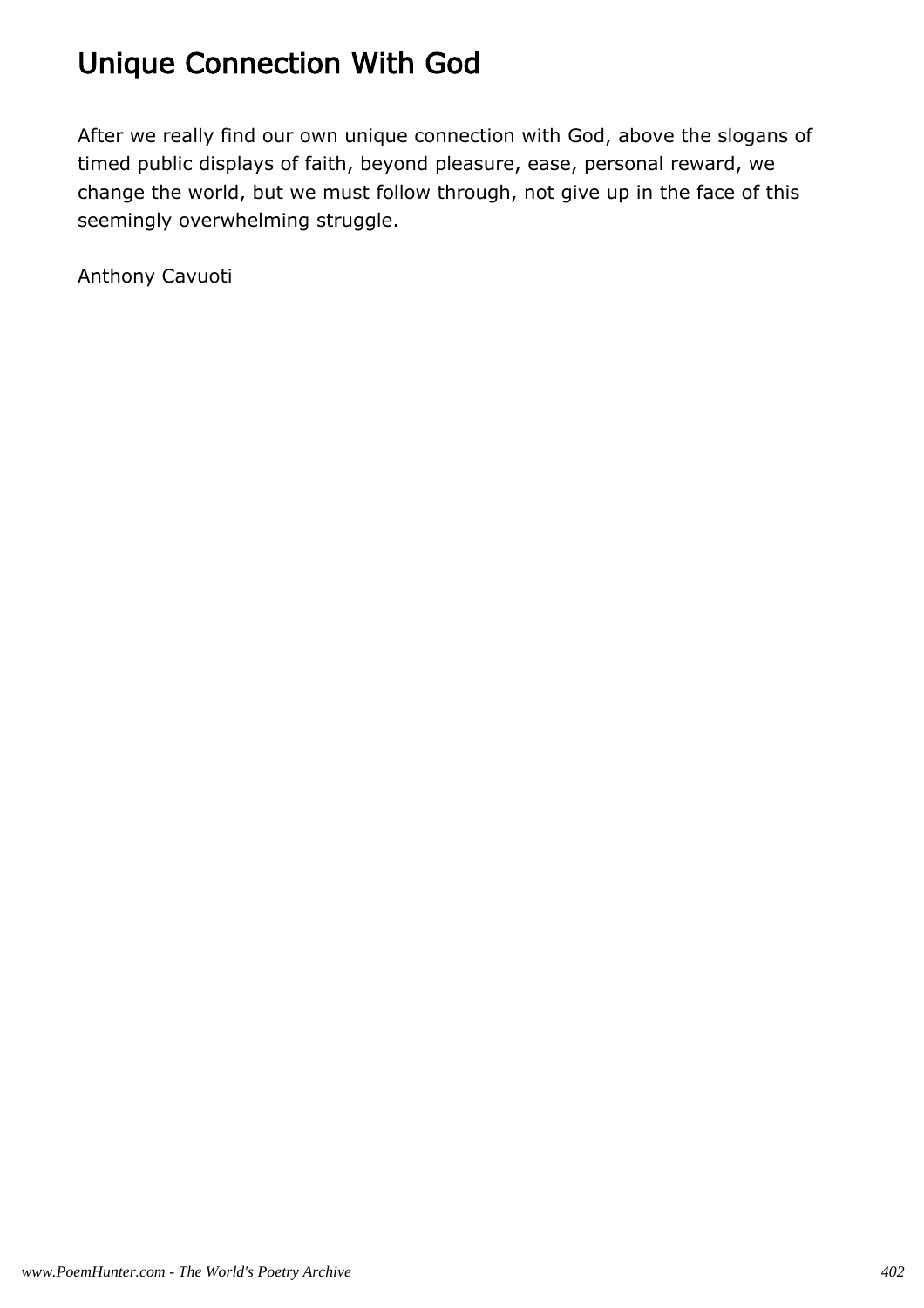## Universe Speaks To Us

At times the universe speaks to us very clearly in our encounters. It always speaks to us, but we must give a effort to understand.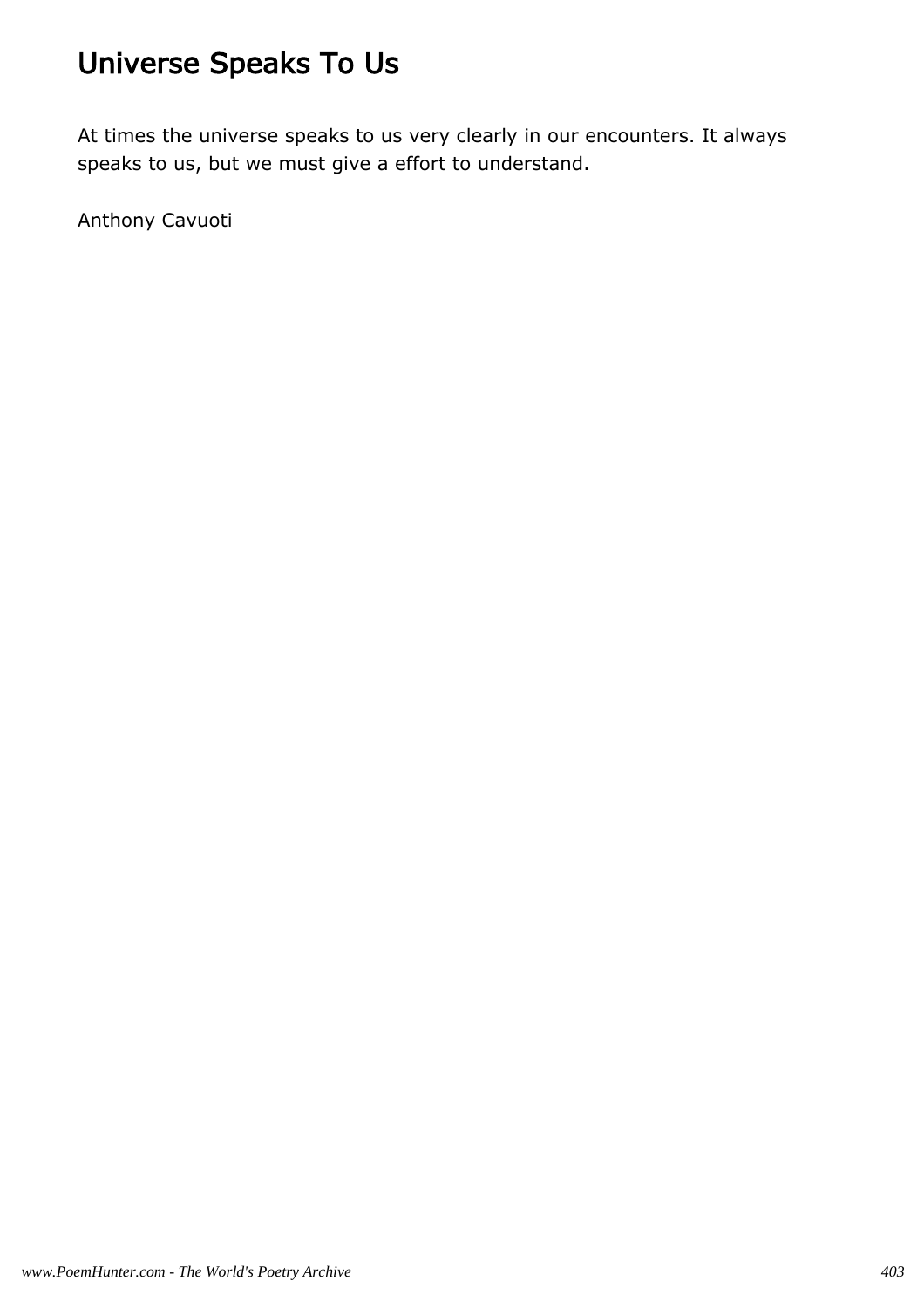## Very Bright And Warm

Sex can wash over pain, puts tropical oceans of stars in the nigh but real love gives meaning to it all, puts suns in my heart, so even if it is dark it is still so very bright and warm.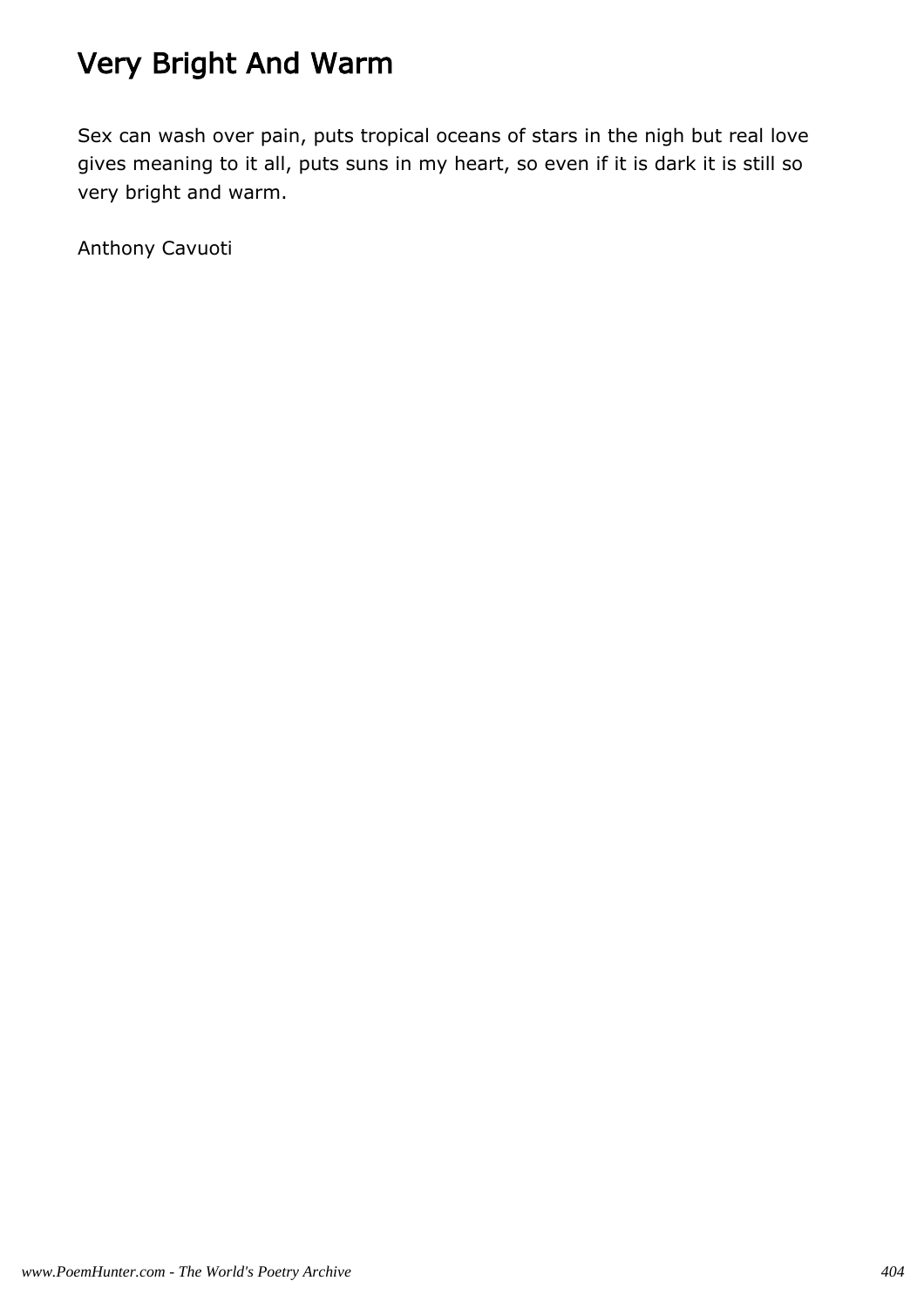### Wanting To Speak

Sometimes part of us is berried alive, deep in the foundation of the structure of our personality. People come to therapy at times for renovations on the surface structure at times only to by accident discover the fossil of their past, of the child that they were, of the young teenager that they were, this fossilized part of them is not dead, this vital self is still alive, wanting to speak. Everyone still ignores the child coming back to life, trying to speak, to say the words they where never allowed to say, as they work on the surface structure not appreciating the pricelessness of what they discovered, rediscovered.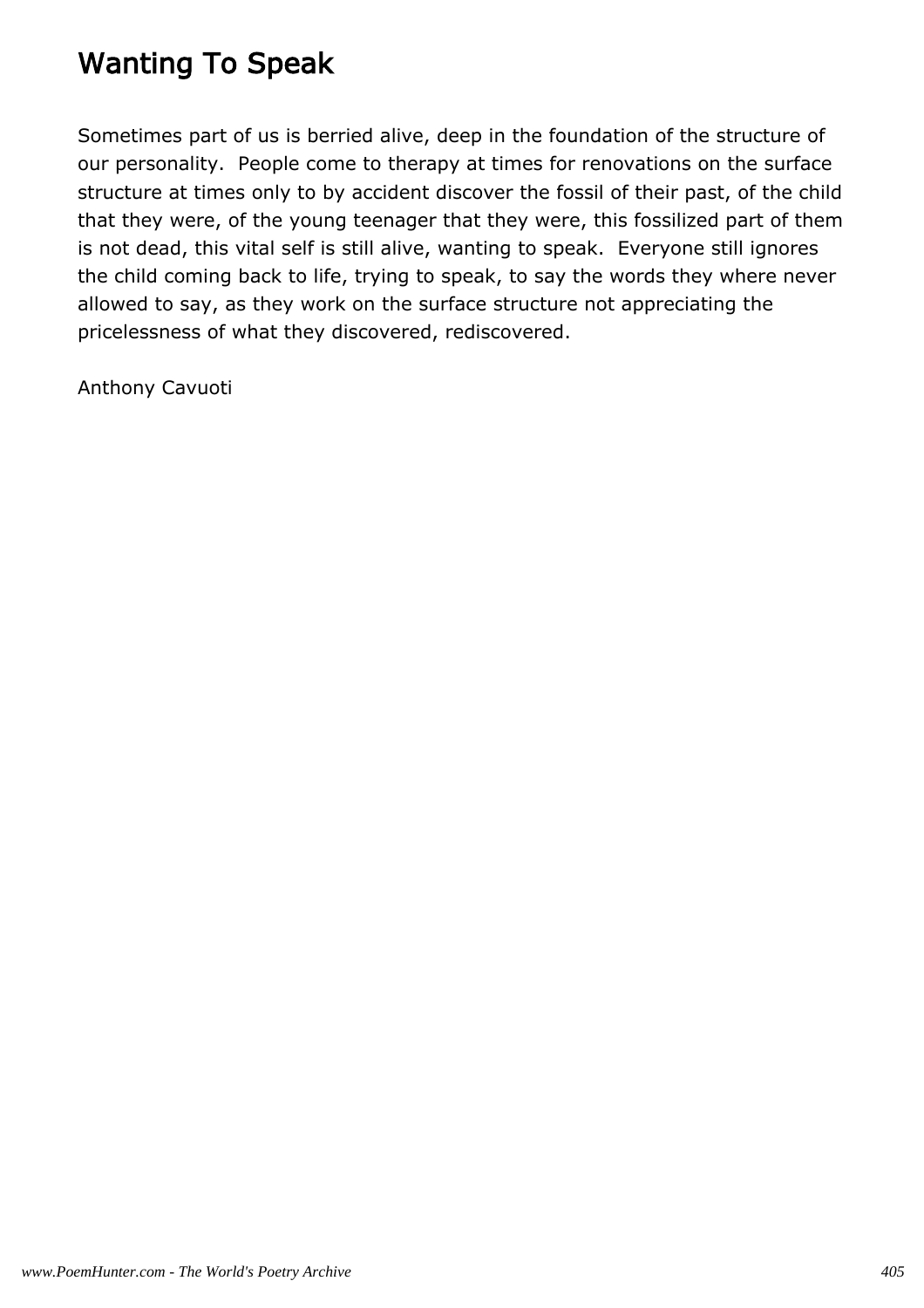#### Was A Place

Mayberry was a place where people genuinely loved one another, they celebrated each other's strengths and did not take advantage of each others weaknesses but protected one another, even from them self if need be. It was world of love, of respect, where people treated done another humanely.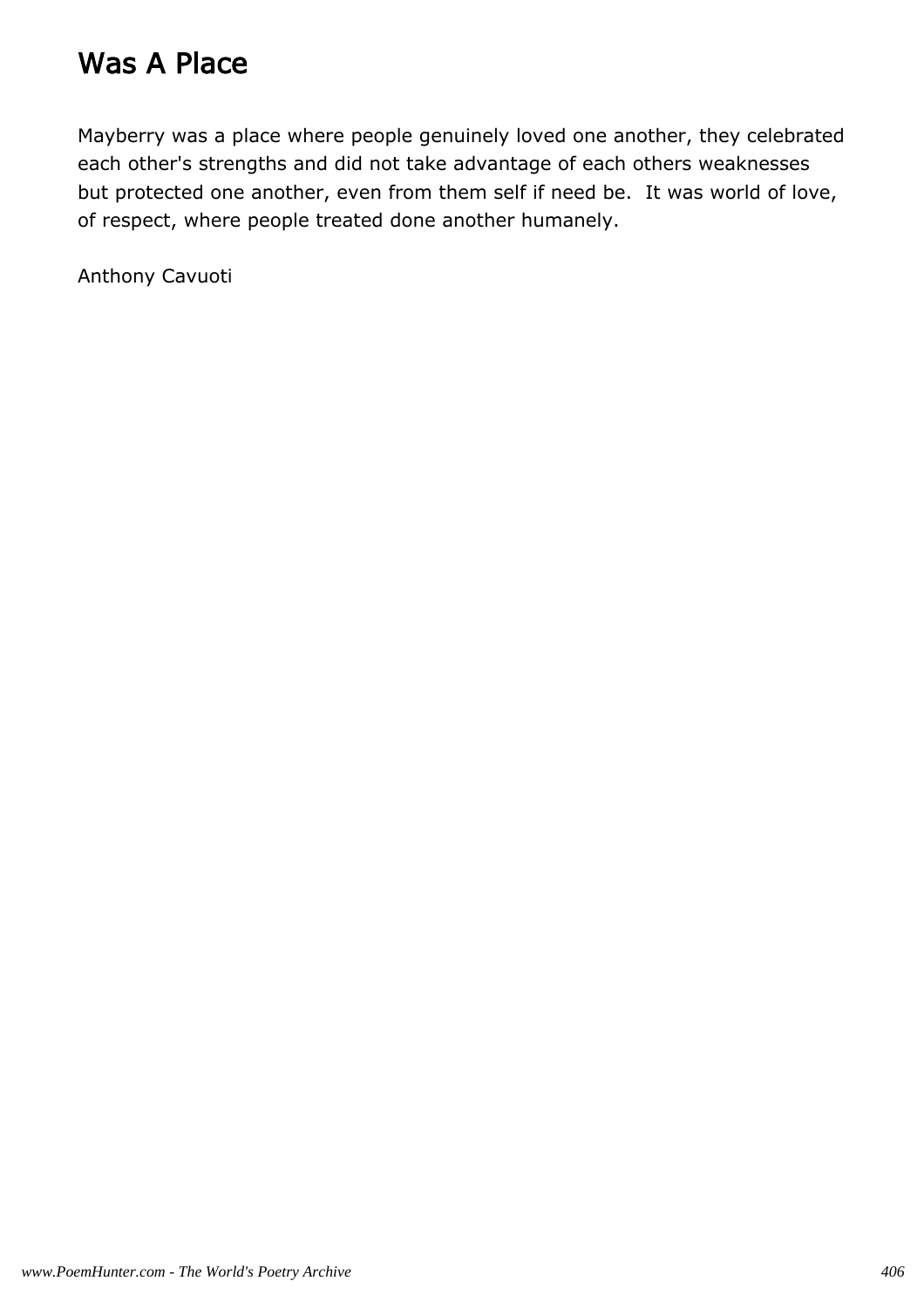#### Water Your Muster Seed

Sometimes you could feel so bad, so vulnerable even when you are moving ahead, saying good things to your self and focusing on past times you made it through and what you will do to make it through now. Sometimes we push, we stay focus, and are discipline, smart and actively push our self to feel it but still we do not as much as we need. At times our faith is the size of a mustered seed. Sometimes even when we do our best and every thing seems right we loose our self simply to find our selves more fully. Then we start doing once more what really matters to us. Now you no longer have to force your self to feel it, you are it. Doing activities that nurture our soul gives us the sustenance to endure all frustrations as well as more capacity with the ability to share this with more, for it intensifies and expanding our point of focus. We unintentionally shine brighter, lighter, hotter and wider on more. I am doing more than making a living, dealing with reality. I am writing now, I am good.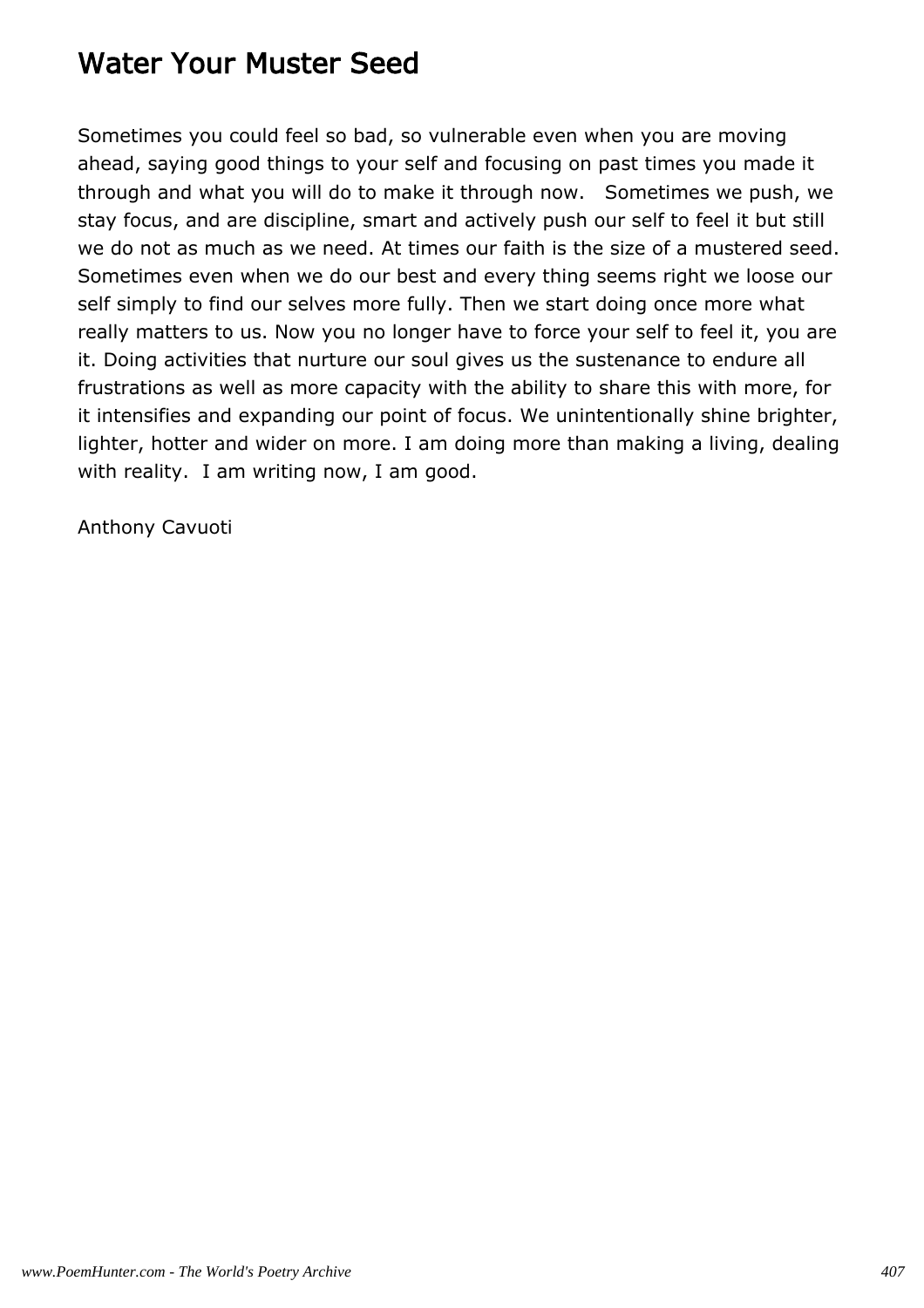## Way Too Often We Project On Our Lover The Abuse We Suffered As Children And Way Too Often They Do The Same To Us

Way Too often we project on our lover the abuse we suffered as children

and way too often they do the same to us

We reenact it

in many ways

in many form

The repressive of mechanism of this

The sexuality of it

This creates an irresistible urge that blinds us

so You don't see the pain of your childhood

So you don't see how you were betrayed by those that were supposed to love us to Protect us.

It's too painful to beer as a child

so we compulsively reenact it as adults with different partners

My poetry in my writing I go from the child's passion and emotions

To the adult cerebral and intellect

Not to be marooned on either is the way of true healing

To process it

to see it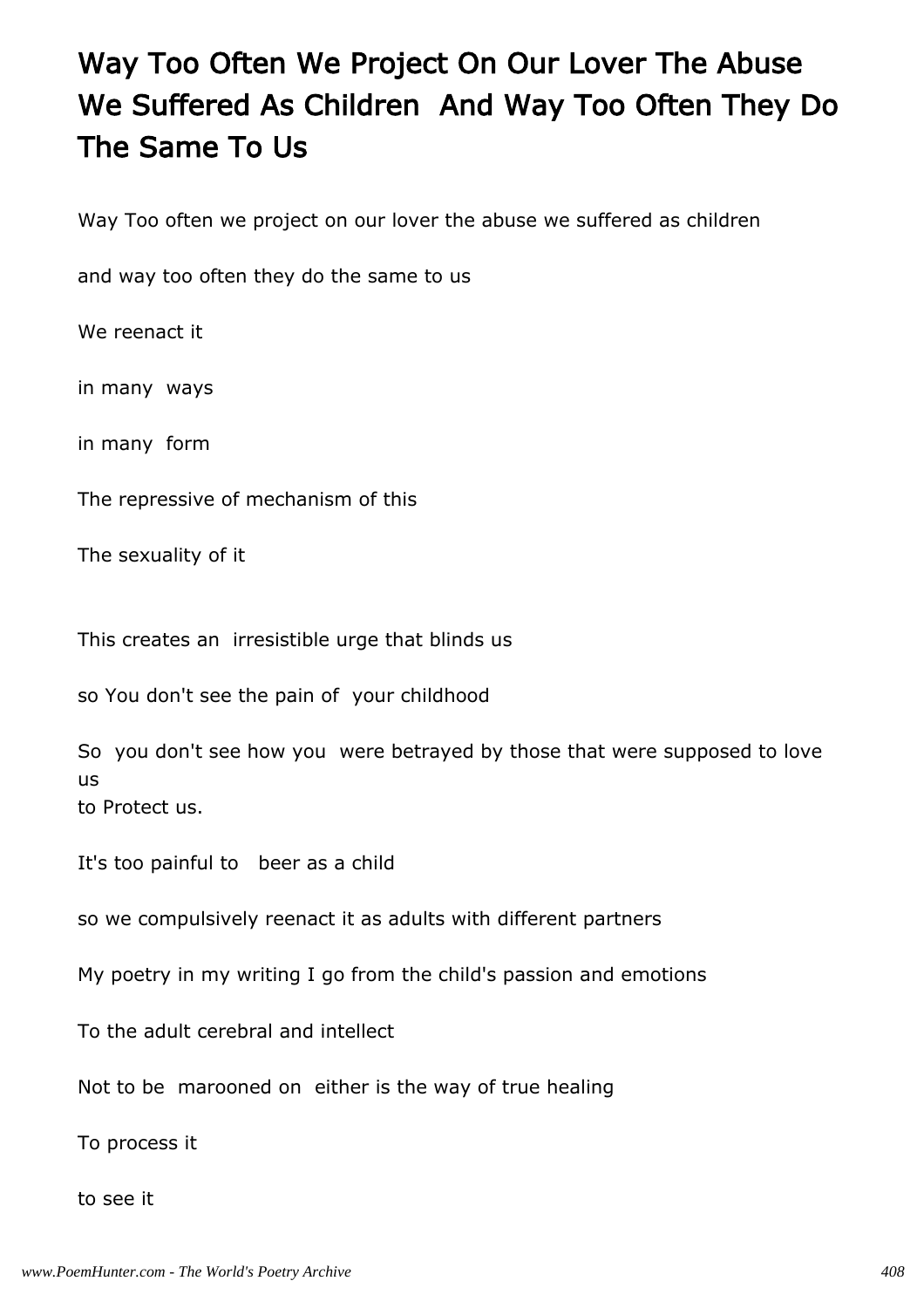It's much faster and better with someone who will validate

And enlighten individual that is able, that is capable to see who sensitive, emotionally attuned enough,

to validate, to see and perceive your reality.

to The face and bear the truth

Someone who is not dependent on drugs and alcohol

who has their emotional legs to stand on, and not the crutches of defensive self help thinking drugs and alcohol, or running with alcoholics, someone who is not a neglectful parent or child abuser

Is not dependent on abusing, of miss using others and misusing their power as well as indifference

Voice toText draft.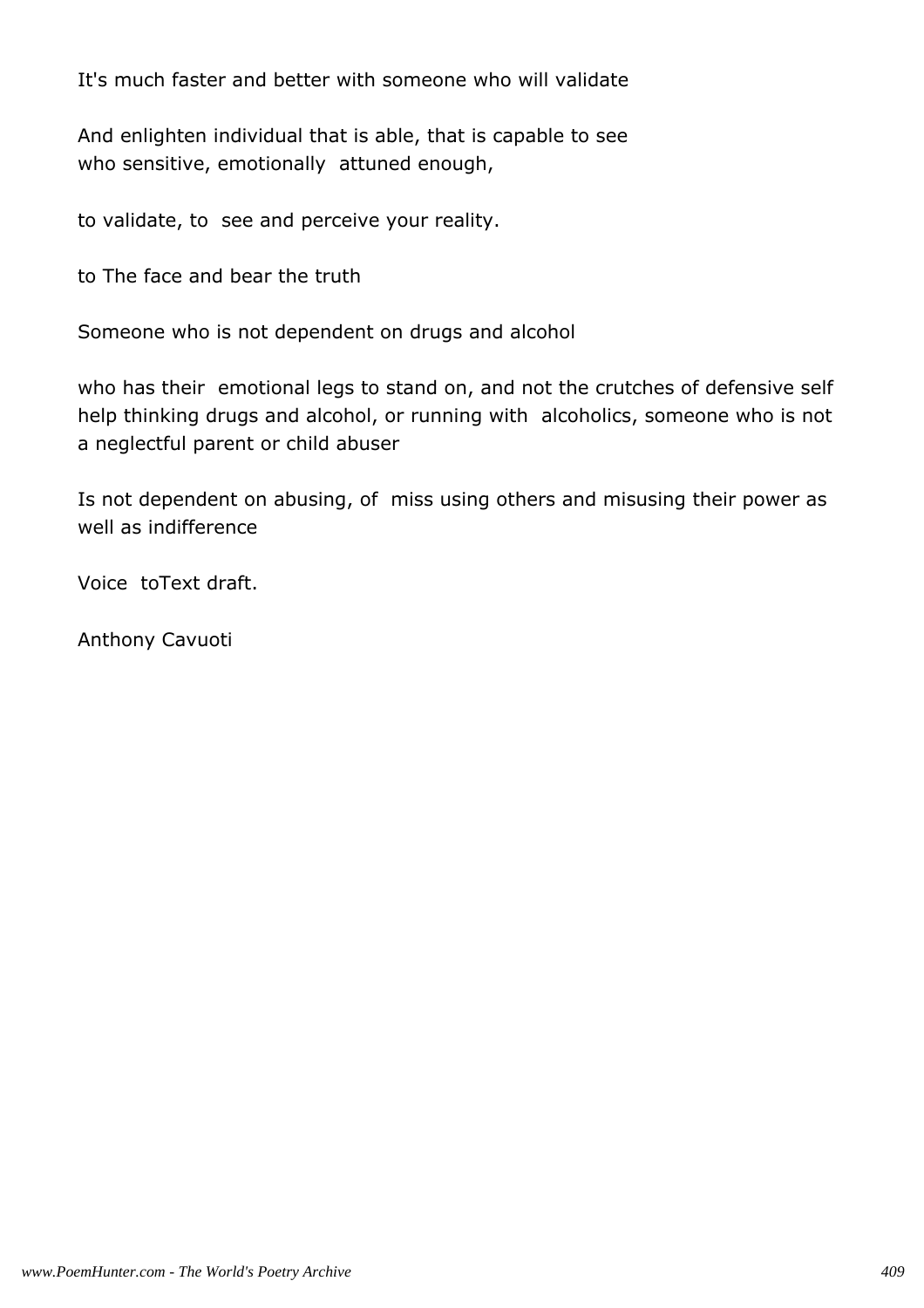## We All Have Our Blind Spots,

No matter how Close we are to God, our center or the universe

We all have our blind spots,

our vulnerabilities

The universe sends us to be helpers

For those more vulnerable

The universe will send us a helper

I am very Thankfull to my helpers many of them are on this page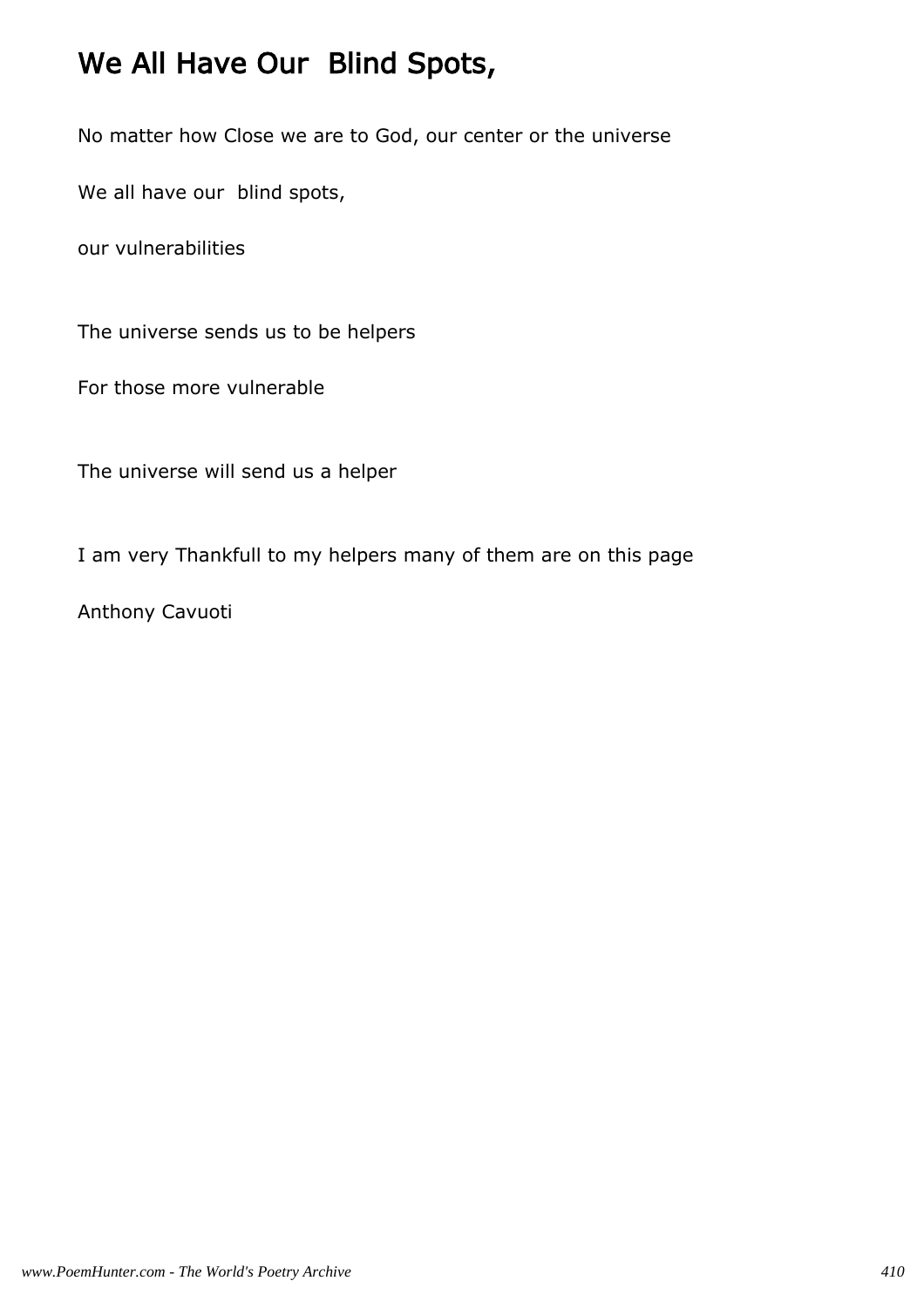# We All Sometimes Sense That Their Is More To Us Than What We Know

We all sometimes sense that their is more to us than what we know, than the self that we identify with. Also we are curious about the mysteries of our origin. What if you experience, actually came in contact with your past and future incarnations of yourself right now. What if Facebook, Google and all the other high-tech is not really the future, what if it is simply a trap to conceal you from the vastness of who you really are.

You can actually experience and be the many other incarnations of yourself that are not separated by time, by death or rebirth but instead by the man made illusions and conditionings that are amplified by race and culture. What if the future of ourselves depends on us freeing ourselves of such illusions, from the Self-inflicted cyber prison that we are building, which is only distancing us from ourselves and one another, what if a grand future awaits only if we awaken to it now And see ourselves as we really are.

What if people with Dyslexic traits have the key to this and don't even know it. What if devaluing them and disqualifying them is only a strategy to make sure that such truth is not known, that such a fulfilling reality never comes into existence.

What if you had more desires, more passions and more of a destiny than you can now imagine, what if other sides of you came to your assistance in crucial times and awaken you to the strengths to live the authentic life you only gotten a glimpse of in your wildest dreams,

I am very dyslexic and a Licensed therapist that works with people with dyslexia.

A reoccurring dreams came to me starting from childhood, teenage years, college years, in my 30s 40s, the book wrote me more than I wrote it for much of my life.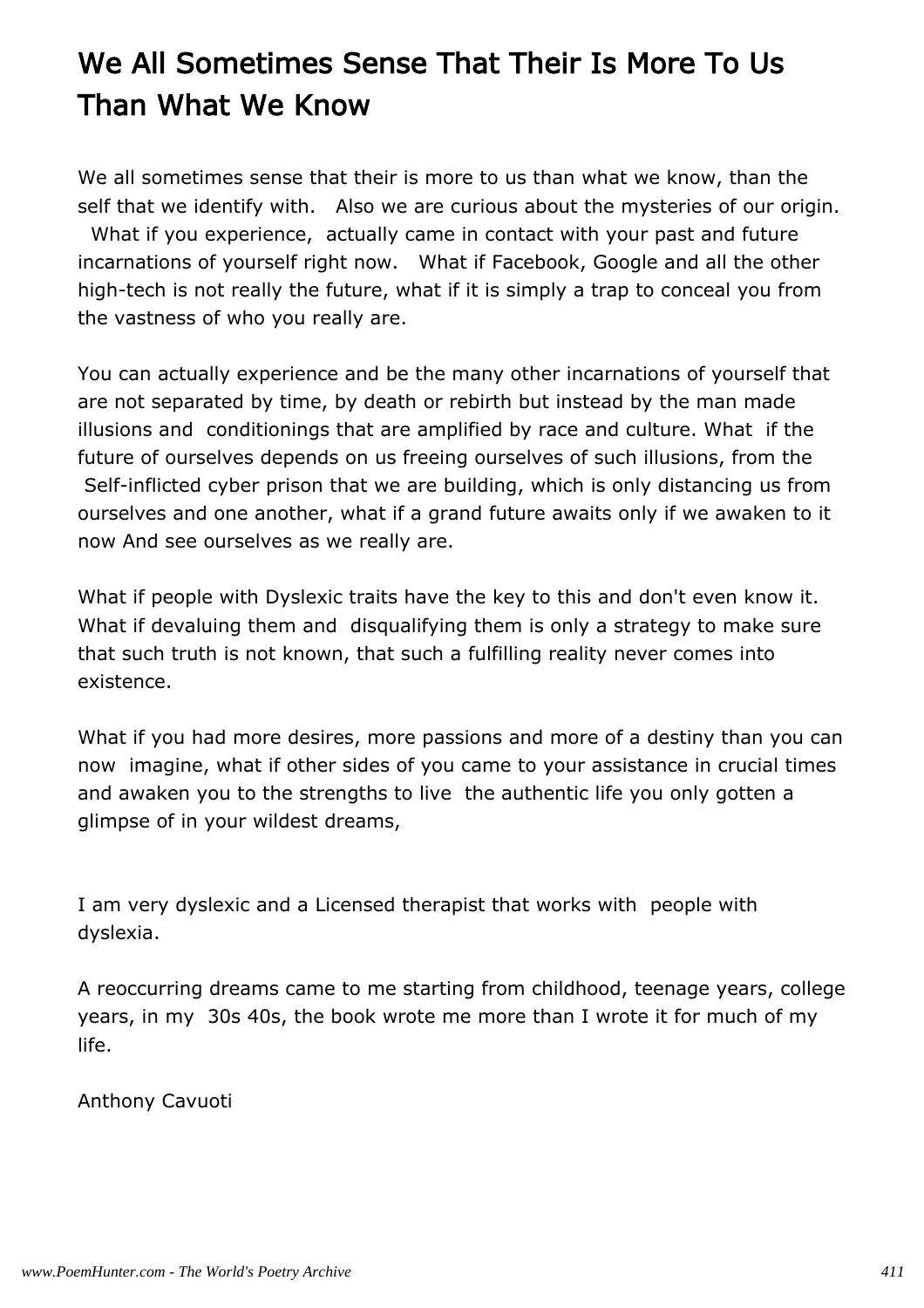#### We Amplified Each Other's Desires

I could not help but surrendered to her before really I got to know her

Such of a powerful knowing

Such of powerful feeling

It was so real and clear for both of us but not ready for each other this incarnation

We reflected each other's blind spots too intensely

We amplified each other's desires to intensely

We expose each other's hiding place to intensely

We awoke at each other to our fires wicked desires, wicked intentions, Too quickly

We tour each other up with our phoenixes

Awesome rebirth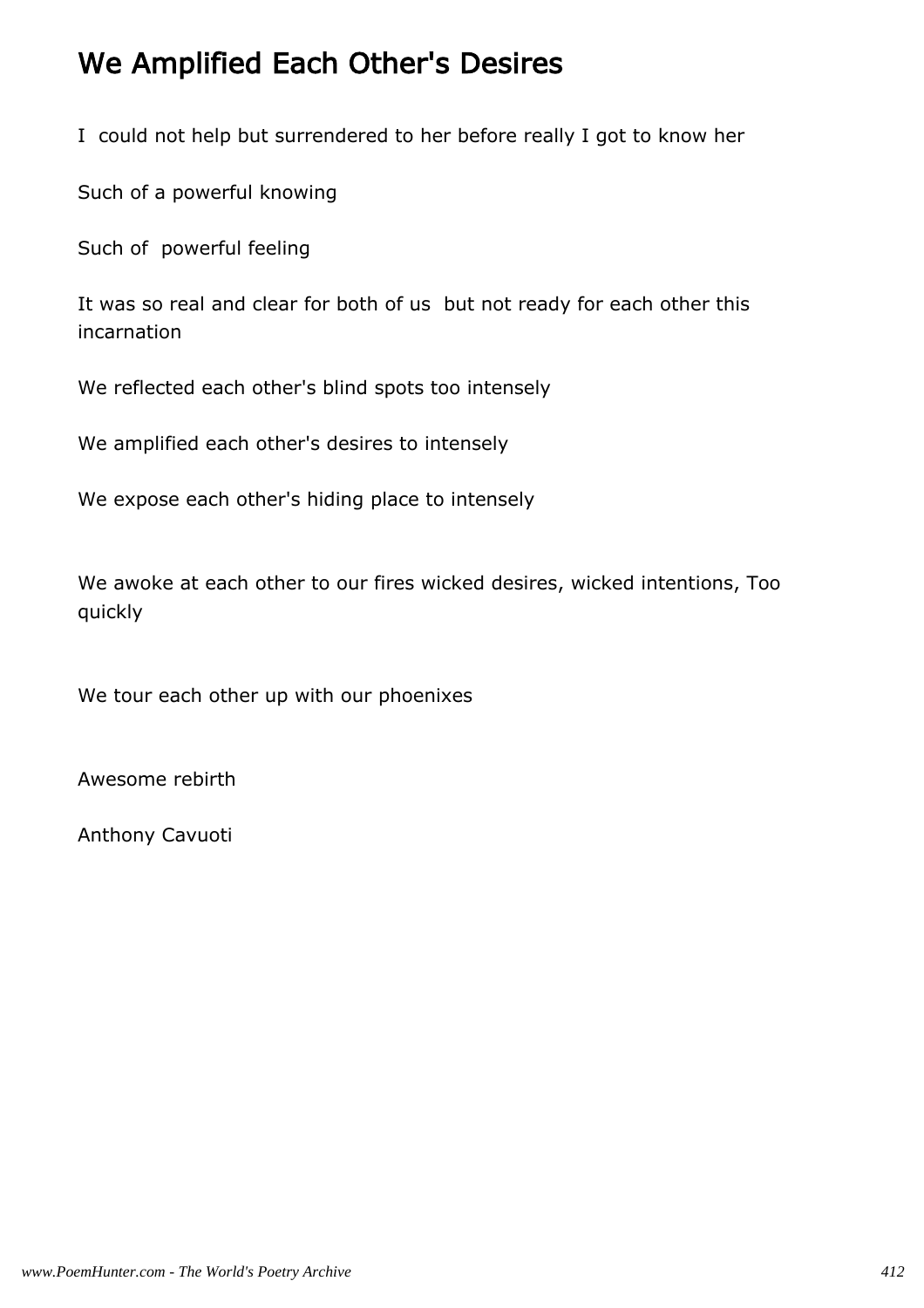### We Are Love Is

We are the salt, love is the ocean, love is the sky, love is the universe, love is God the source that creates, that sustains this and all universes, every life, your life. Love is in every grain of salt just as much as it is in every universe. See the love, the miracles unfold, through the winds, through the storms, in the sunshine, in worlds being destroyed, in worlds being born, in universes going out, in universes coming in, in man's birth, in man's death, in our present time, in your birth, in your death, in your life, right now.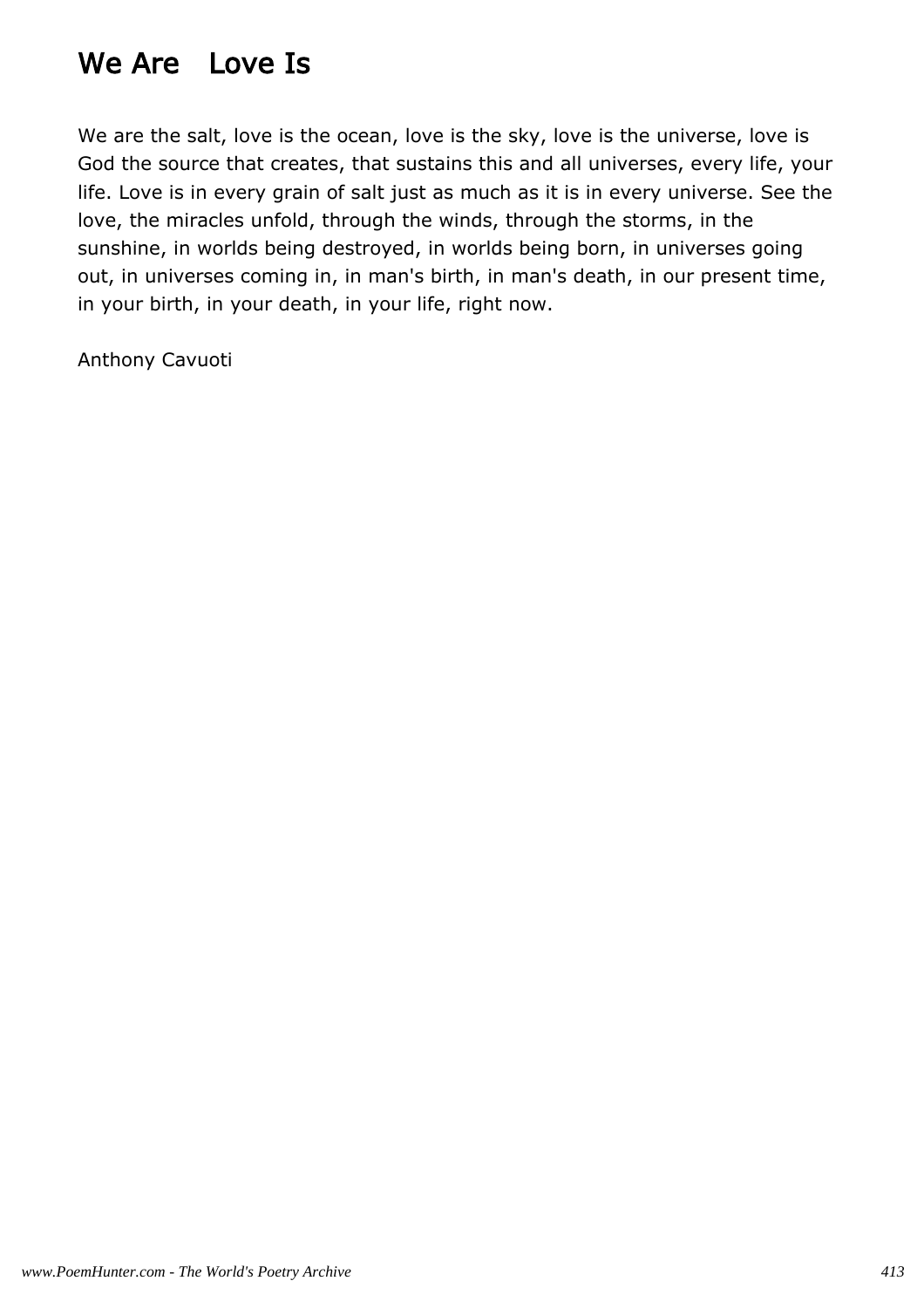## We Are All Making Our Way Back To God.

We are all making our way back to God.

We are expressing our joy, ourwonder ofGod.

The joy we feltinour emergence from our prior location of God to this one.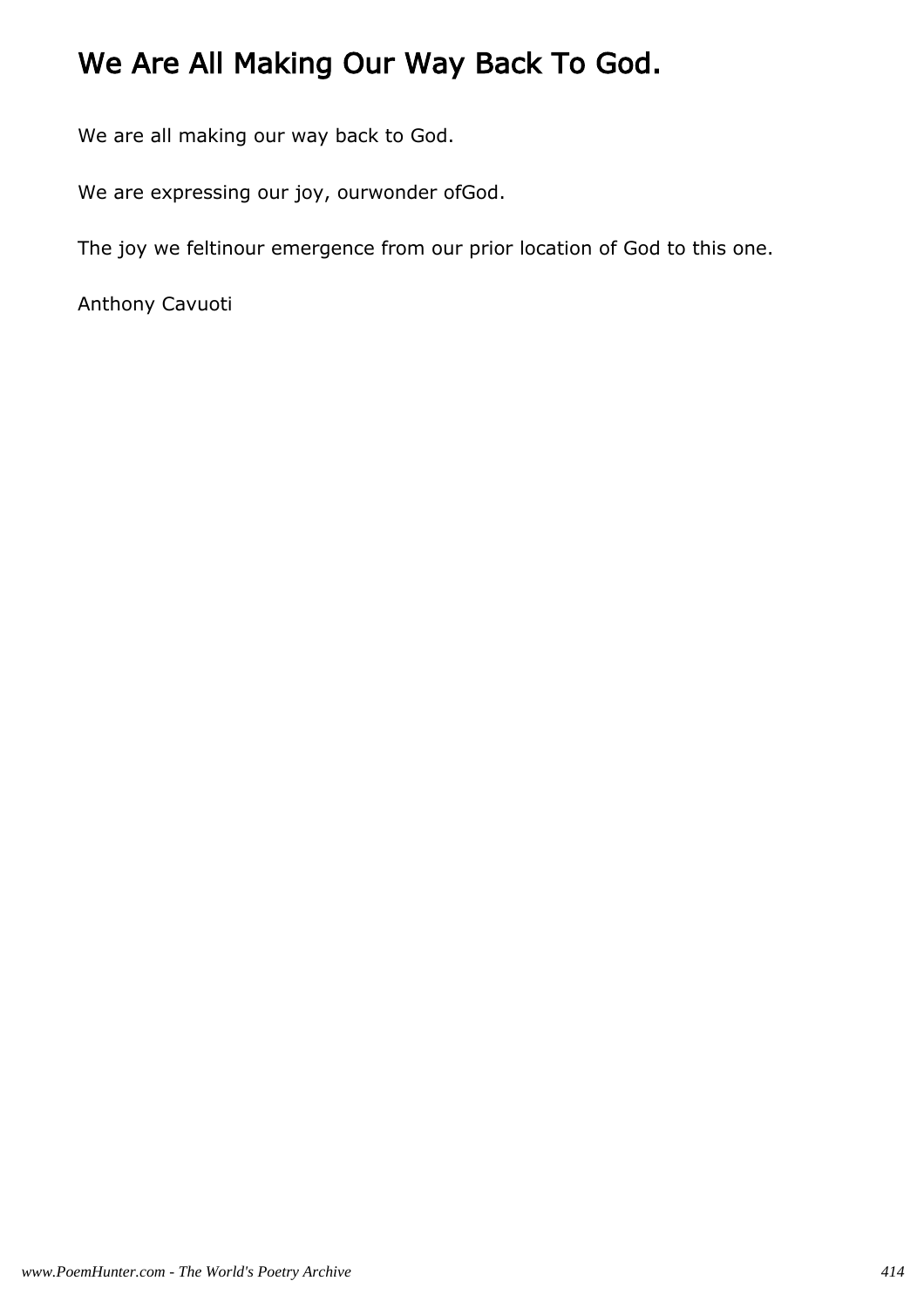## We Are Connected In More Ways Than We Know.

We are connected in more ways than we know.

In more ways than we can imagine

Words separates us

Technology dilutes us

Copyright © 2016 Anthony Cavuoti All Rights Reserved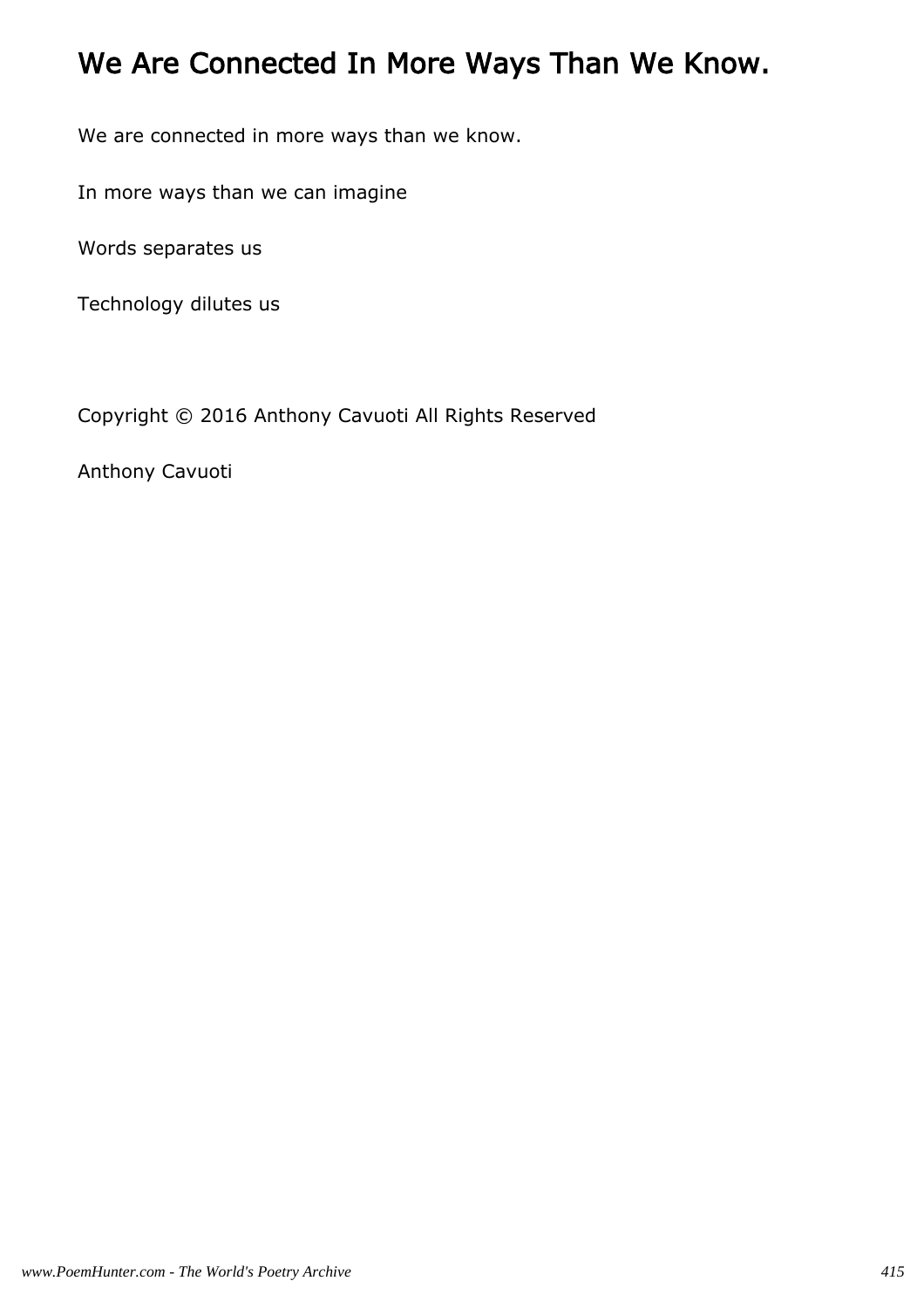### We Are Flexible And Alive,

We are flexible and alive, outside of any known pattern, theory, worldview, medical, scientific data, observational studies, spiritual path, practice. Find your rhythm, your pattern, your space, the spaces, the spaces that are right for you.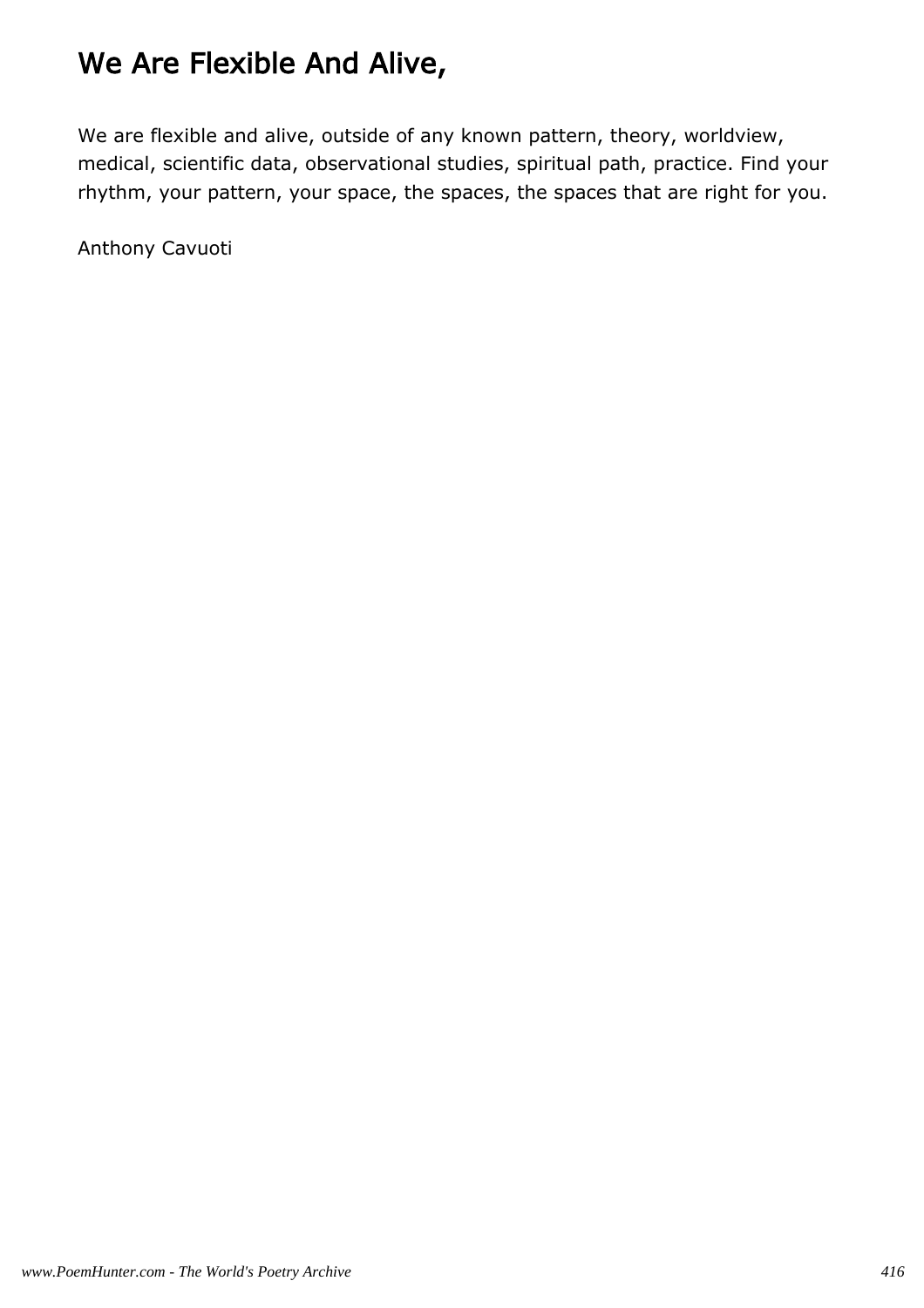#### We Are Life

We are life, more than this present time.

We shine in ways that we do not know of yet.

Day and night.

The darkness will past and we will be again, each day, more each time, increasing in our real desires, with the strength and wisdom to find and to stay on and to create the path that we where ment to be on.

The path to our self becomes the path for many.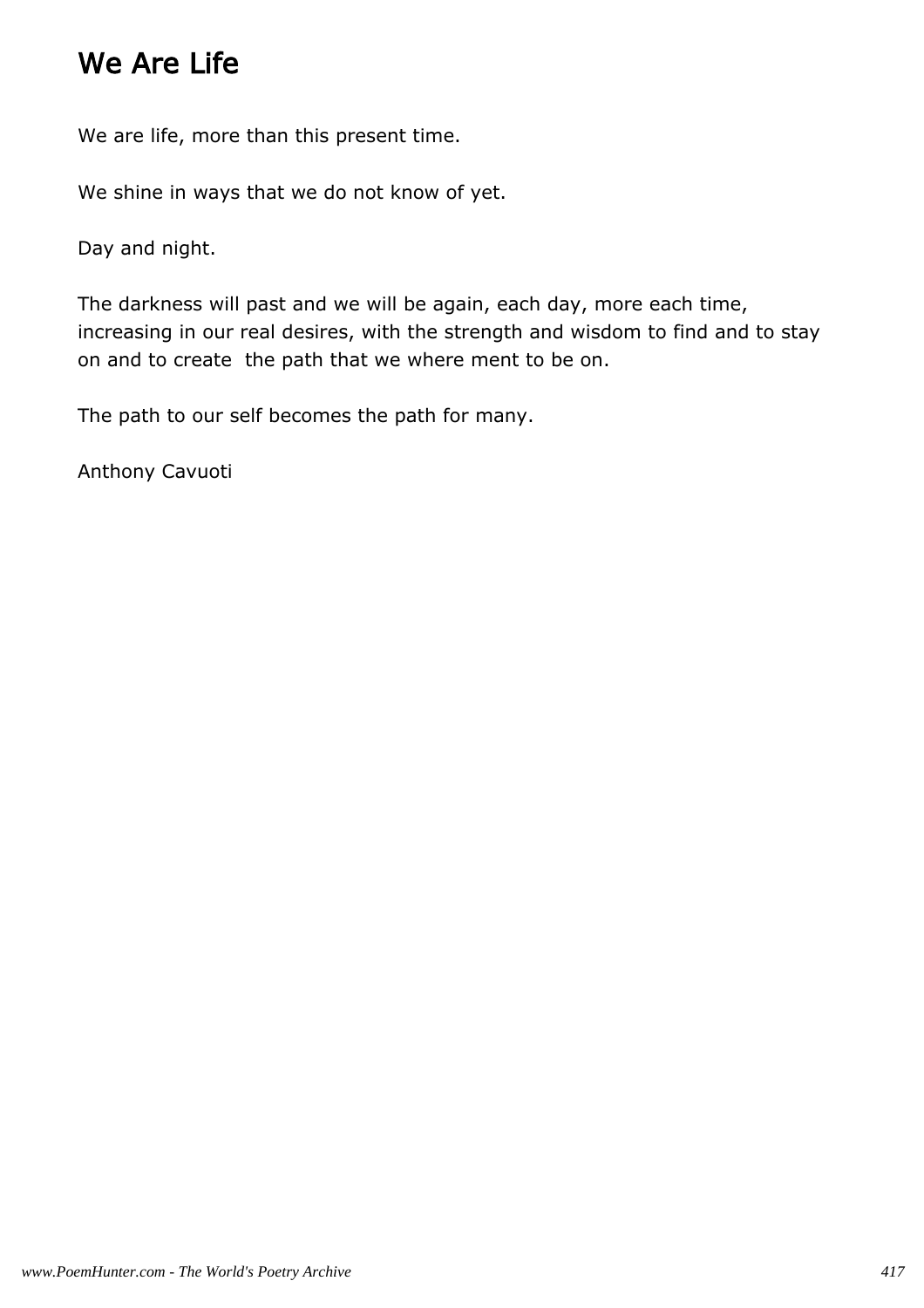#### We Are Not Machines

Real change happens, never on one level but on many levels. What makes change difficult at times is that we could use one level to hide, to talk the talk, to look as if you have changed, when in fact you have not. On the other hand one level is often a blue print for change, a map for change, a drive, and impulse, intuitions guiding us to change.. The trick is not to have all the levels work at once, we are not machines, but to work in harmony, each of us is more like original music.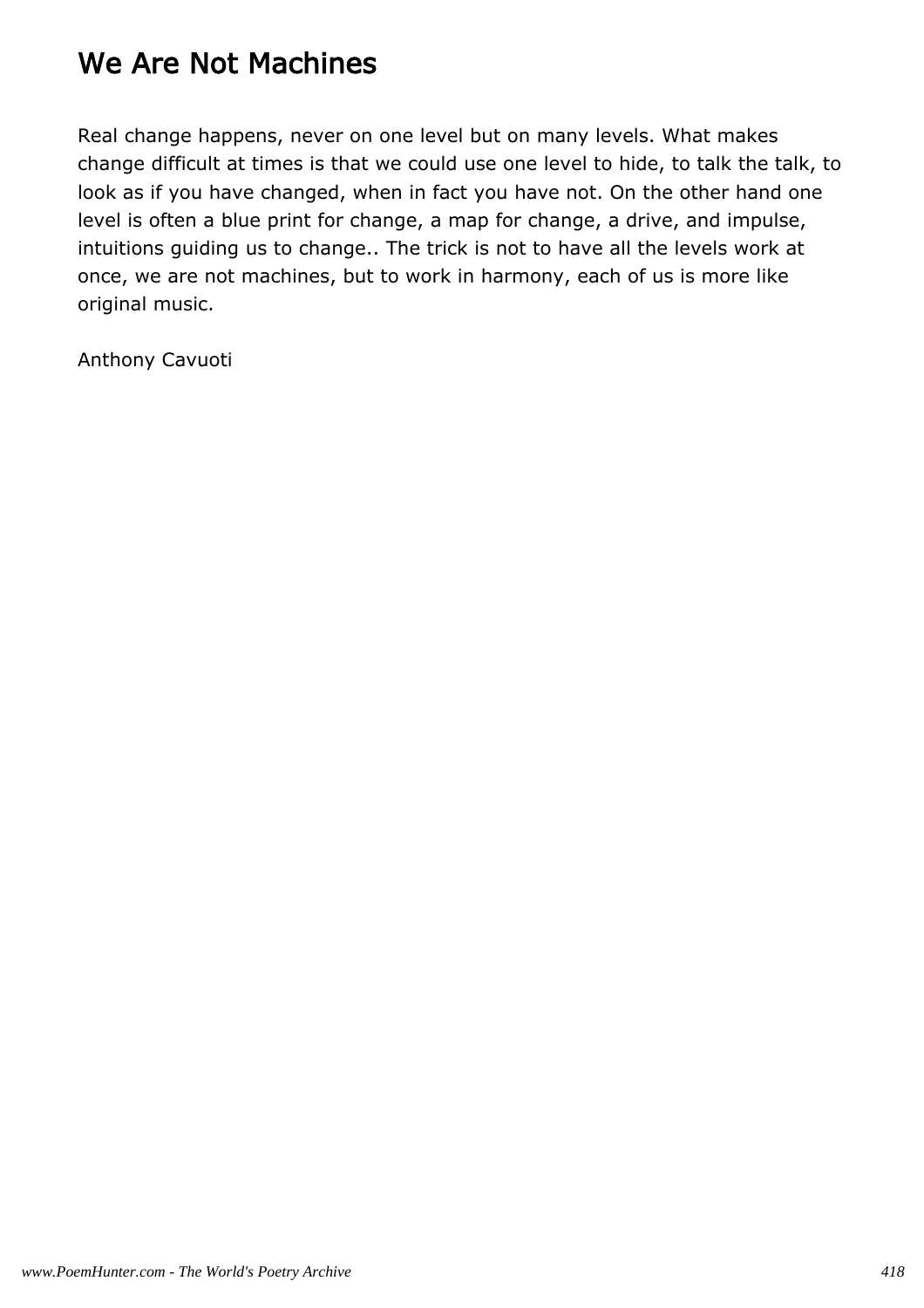#### We Cannot Afford More Of This Modern Day Rome

Being positive, transcendent while neglecting your emotional pain, being blind to it while unconsciously projecting your hurts into others, will still cause you to succeed materially, you will still obtain your abundance, your vast wealth, Rome, The Roman Empire is a good example, you will have your desires, but at a dehumanizing cost.

We cannot afford more of this modern day Rome. Now Rome can not only destroy itself but all life. Then what, will we get a free ride on another planet. We are just going to be so welcome and simply fit in after our self-destruction. Are we that arrogant where we think we will not have to start over from dust?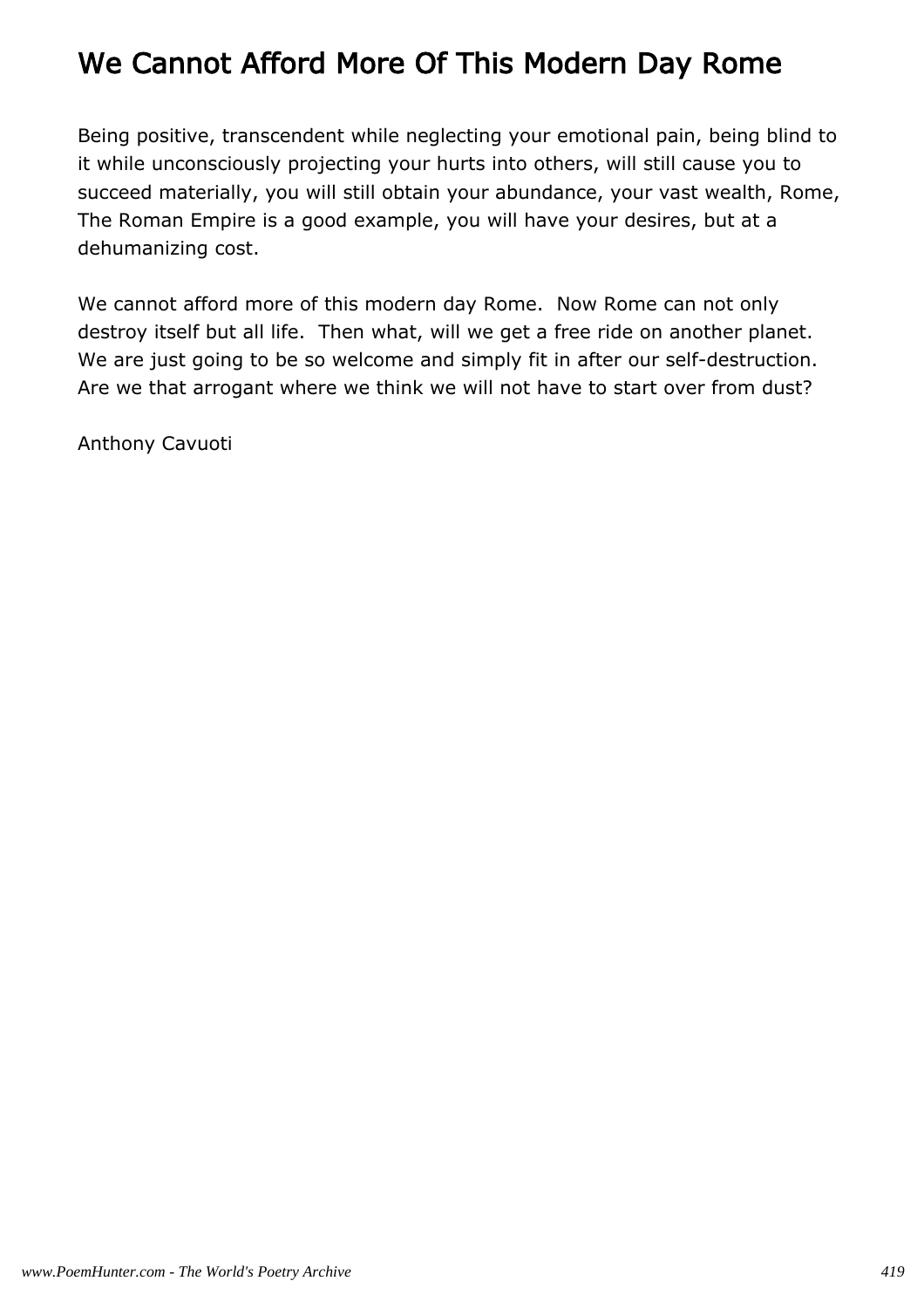# We Did Not Travel Through Universes Of Time Simply To Be Well-Adjusted Good Consumers

We did not travel through universes of time simply to be well-adjusted good consumers. Sometimes our intense feelings are life crying out for us to come back to our selves. To find, to cultivate and cherish like minded people and endeavors. To make your own niche, to make your life more your life, reality more reality. More of a reflection of our depths not a distortion. Some people reflect some part of you for a while, others are more of a fun house reflection more and more. Parrallity Copy Right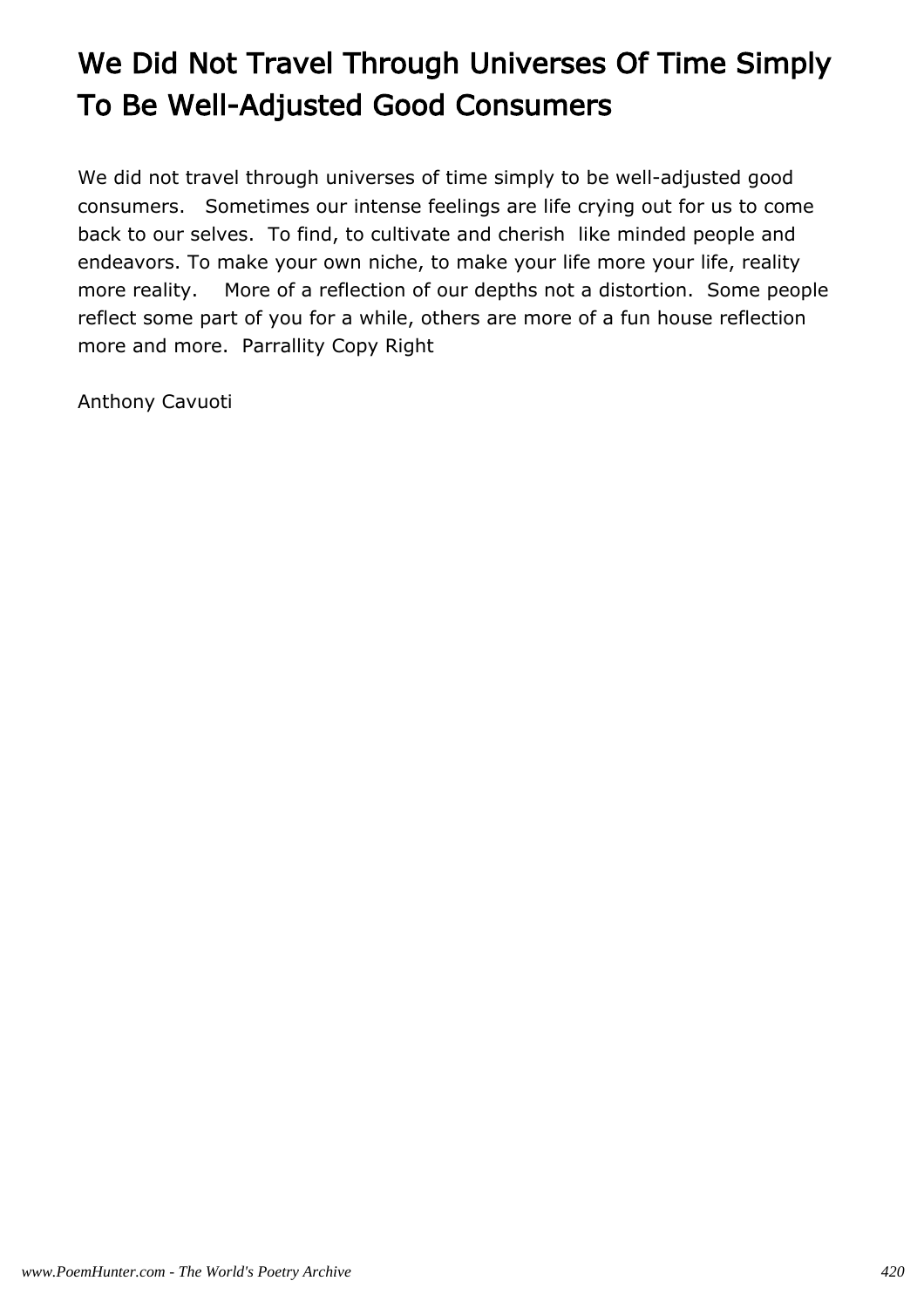### We Enjoy Each Others Hiding Places For A While

We enjoy each others hiding places for a while, be gentle, be patient and be real, there is no hiding from our truth and one another. We learn about our selves and one another in the revealing process.

In time we learn to be true to ourselves, come to one another naked, we find greater love, fulfillment and joy for our real desires are met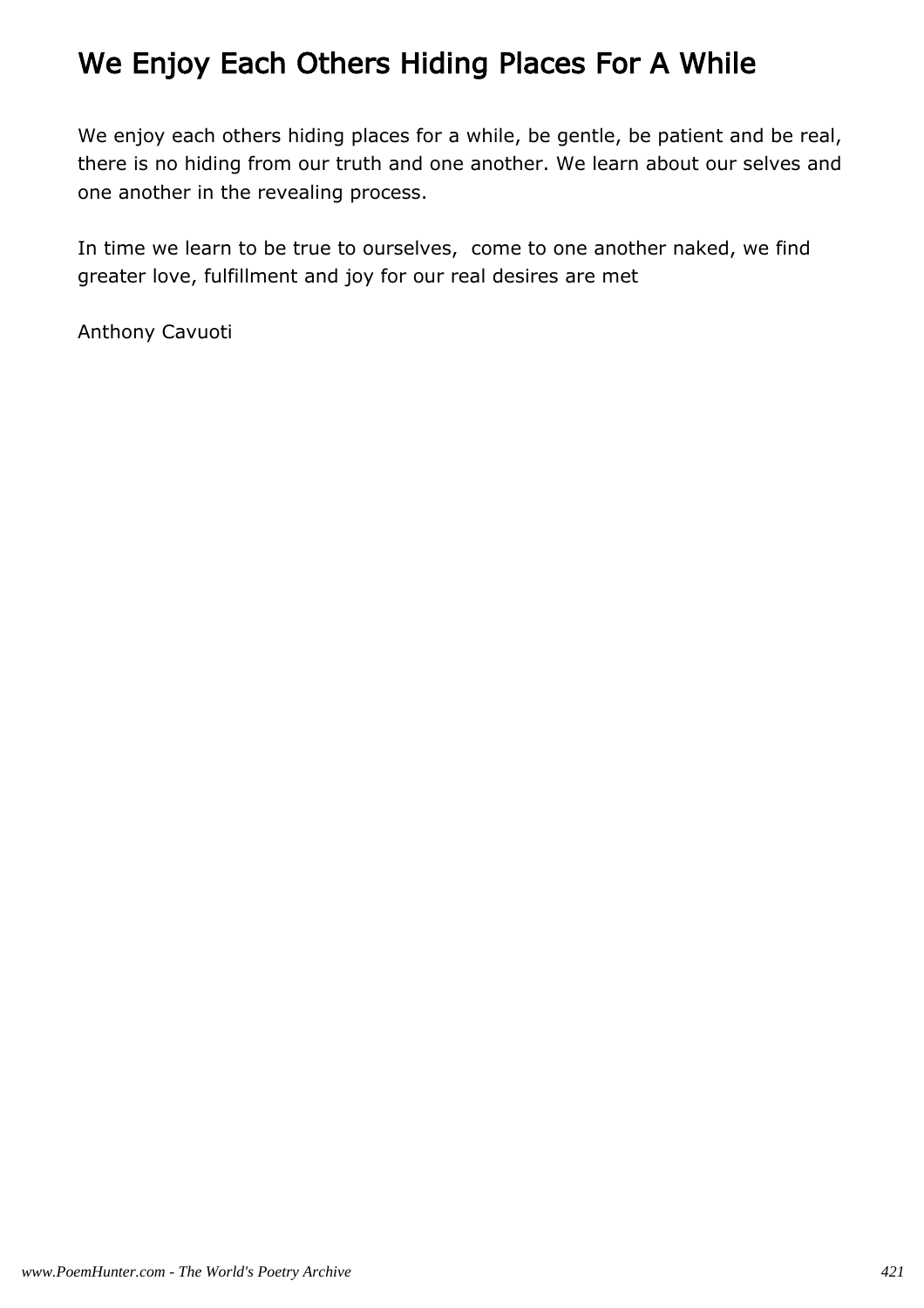### We Go From

We go from unconscious thoughts of God to conscious thoughts of God, both are infinite, in this endless cycle all is becoming more aware.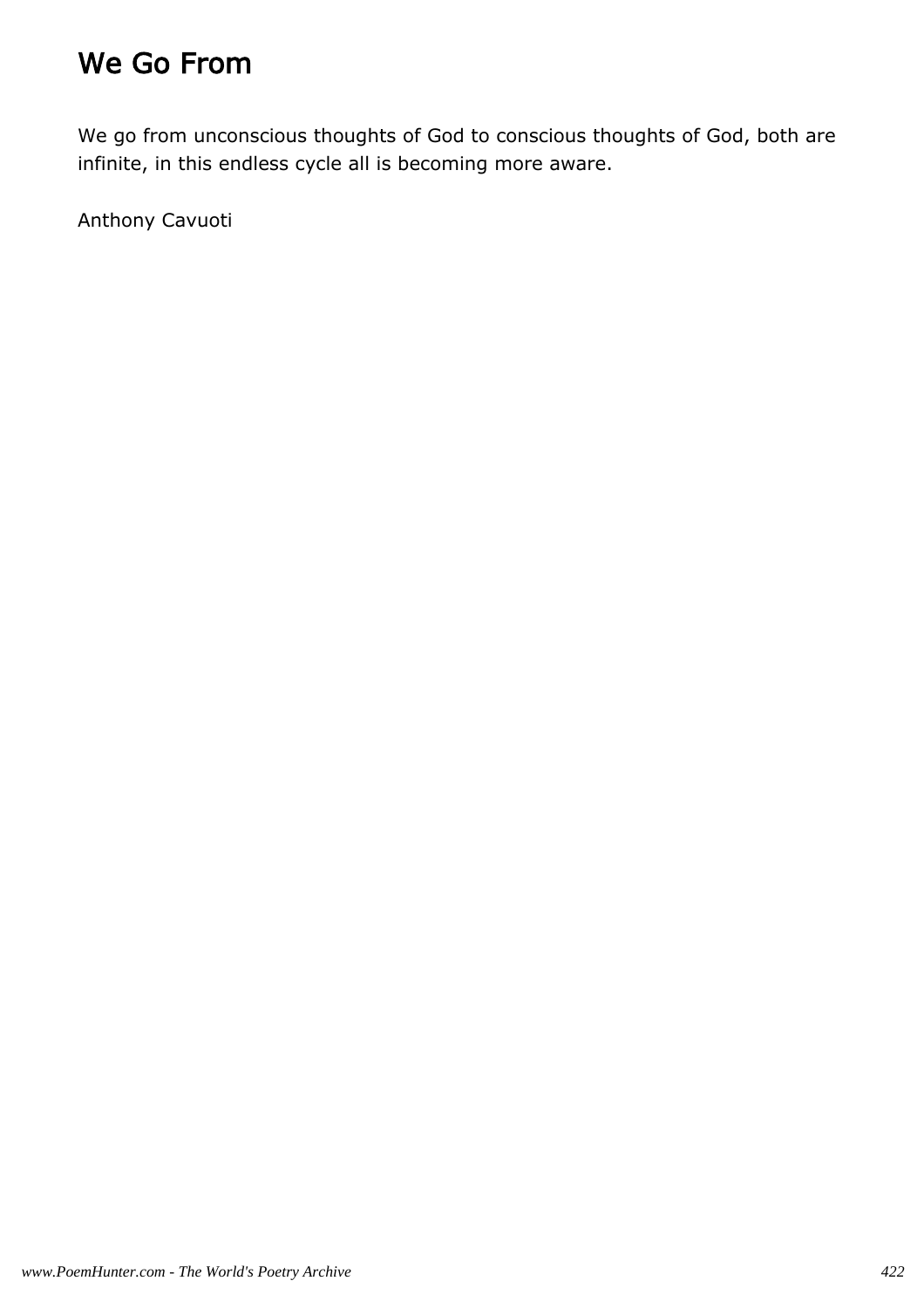### We Have

We have more love and purpose that we know. Sometimes we really feel it in and are it.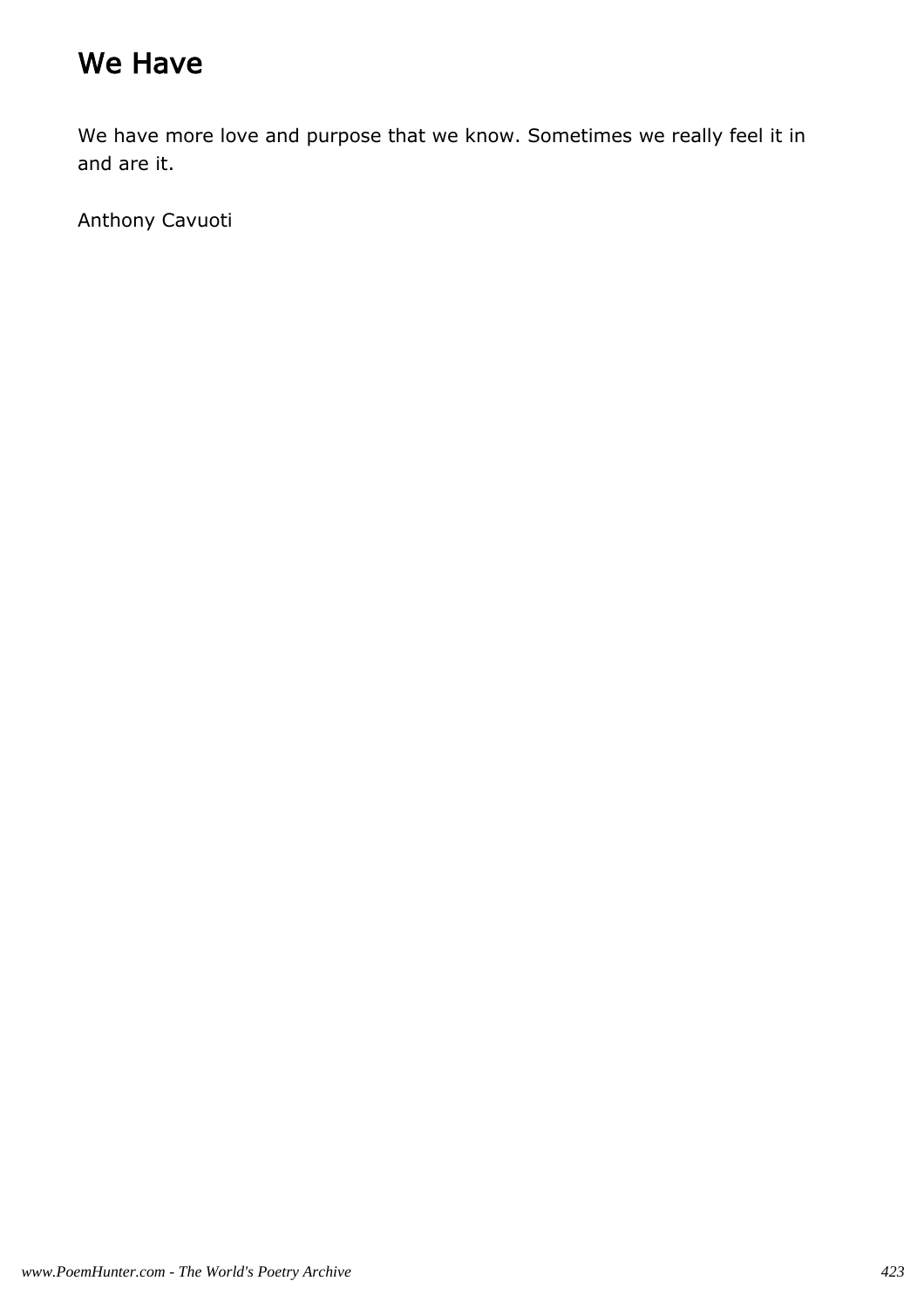# We Have A Tendency To Ridicule And Attack One Another Harshly On The Deepest Levels

We have a tendency to ridicule and attack one another harshly on the deepest levels, really calumniate to destroy one other emotionally, morally, personally. This reflects the emotional ignorance, lack of understanding and emotional respect we where subjected to, often unintentionally, as children as infants, as newborns, it gets played out in all sorts of elaborate fashions but in essence it is the results of our hurt minds, emotions, feelings and soul.

How do you respond in a healing manner to others that are important to you that are marooned on such emotionally stunted levels that hold such limiting, painfully restricting views? You do not go down to their level, nor do you pretend that the gravity of their mindset is not toxic. You go on with your life, as you do you might occasionally invite them to meet you on higher grounds but do not engage in battles on lower levels. You lose your self and power that way. You gain self and strength when you have the space to engage live freely, meaningfully that only comes when you do not restrict your self to battles on lower levels. You healing these who are receptive to heal, in time others will find their own way if the choose to let go of the unfulfilling ways they are exercising on lower levels, mind sets, when such individuals stop using control for control sake. If out of stubbornness they wish to remain immature, that is their choice, you do not have to destroy your self, hurt your self in engaging with them, by connecting with them, in trying to save them if they do not want to move.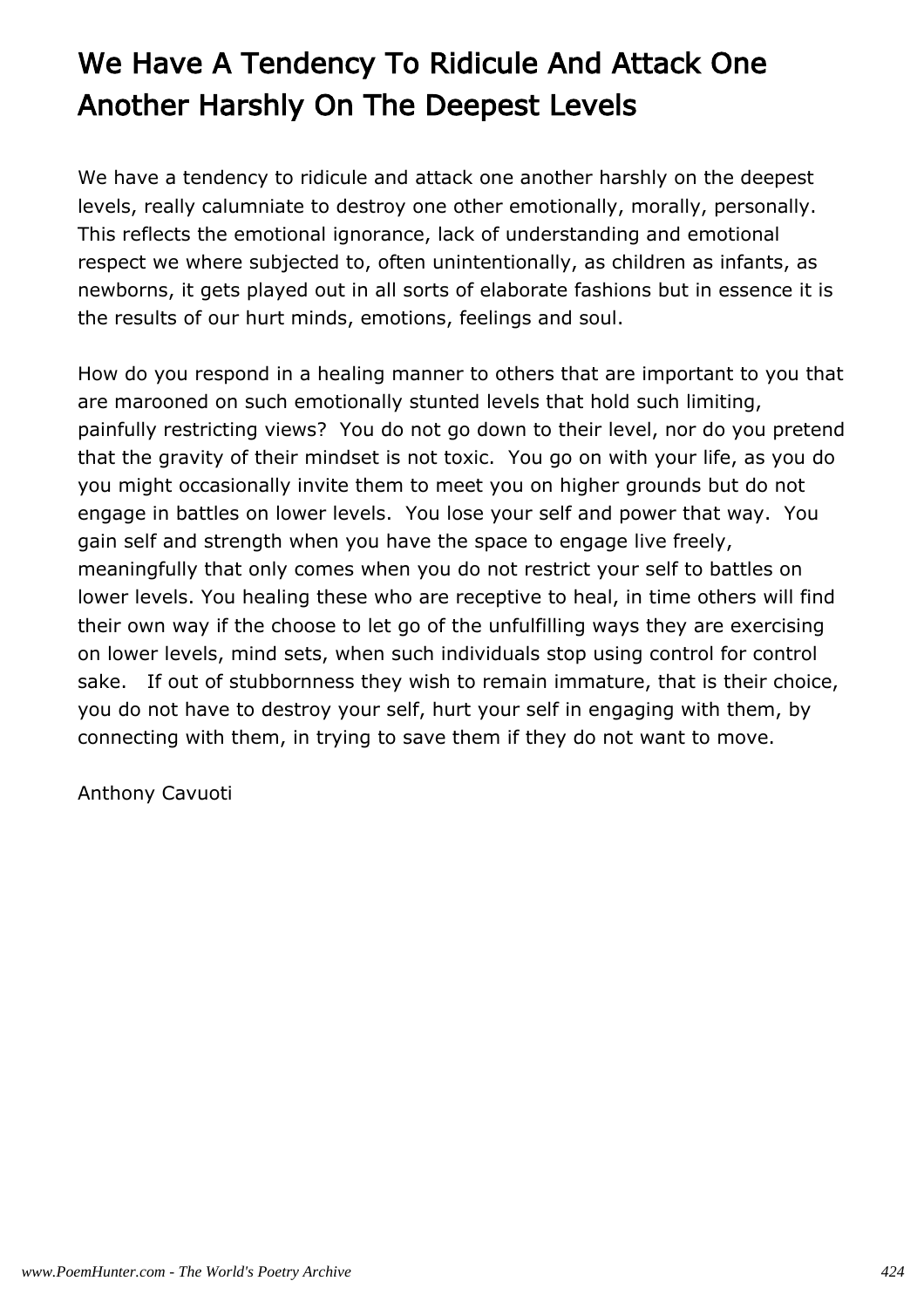# We Have Powers, Abilities, Gifts That Only We Know Of,

We have powers, abilities, gifts that only we know of, if they are exposed prematurely to the wrong people they fade like mirages, but if we hold them long enough and receive the necessary validation from caring enlightened people they become a solid intangible that forms pillars in our souls that give us the tools and confidence to realize them, to create, to do something miraculous, never seen or done before.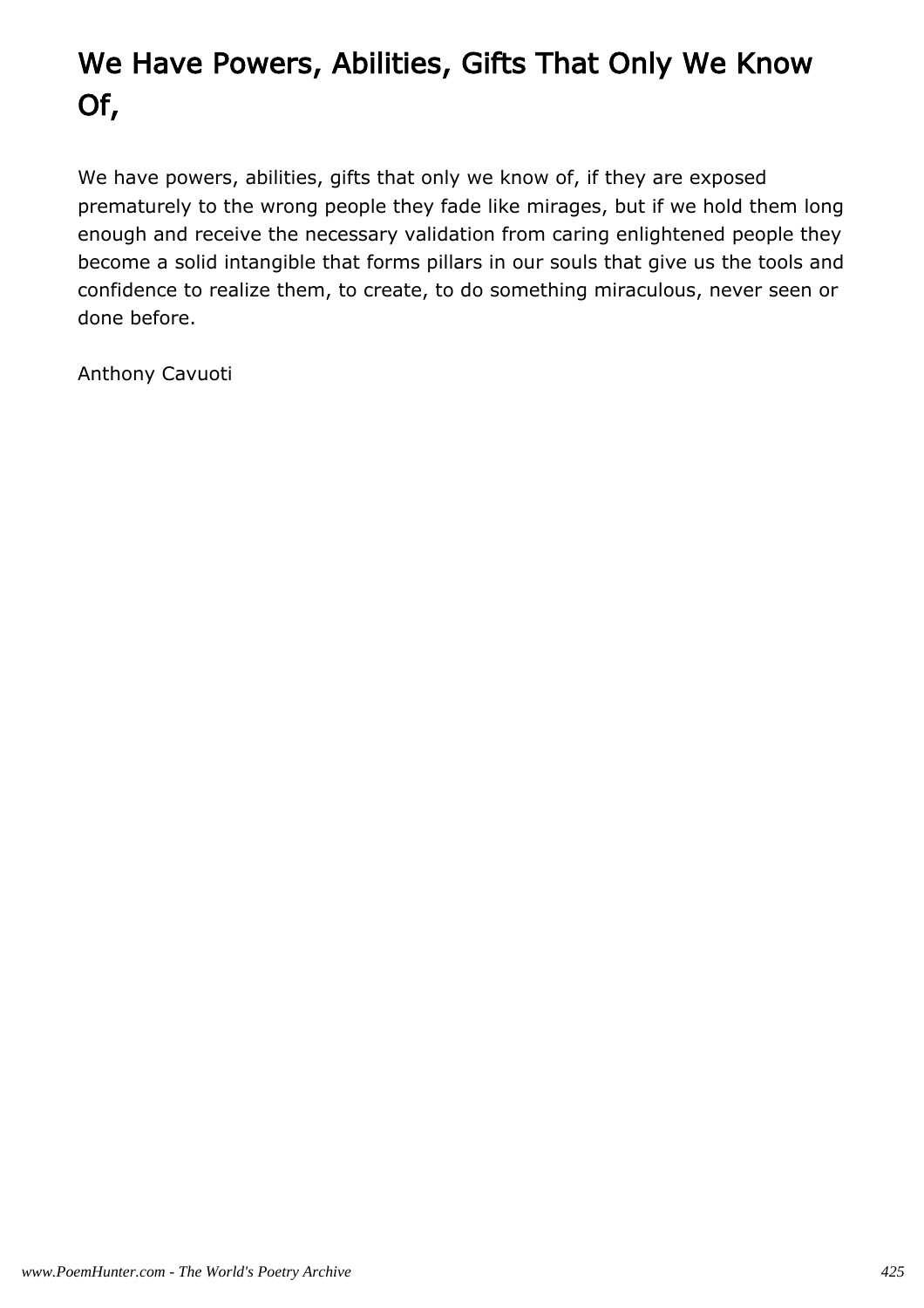#### We Learned Even More From How We Are Lost

Each life awakens us more and more,

deeper and deeper,

to our self more and more each time.

We expand out in unexpected ways

We learned even more from how we are lost

than how we are found.

We learn more, expreince more

become more

from how we become marooned in each other

than from how we are liberated from this world and into the light of the void.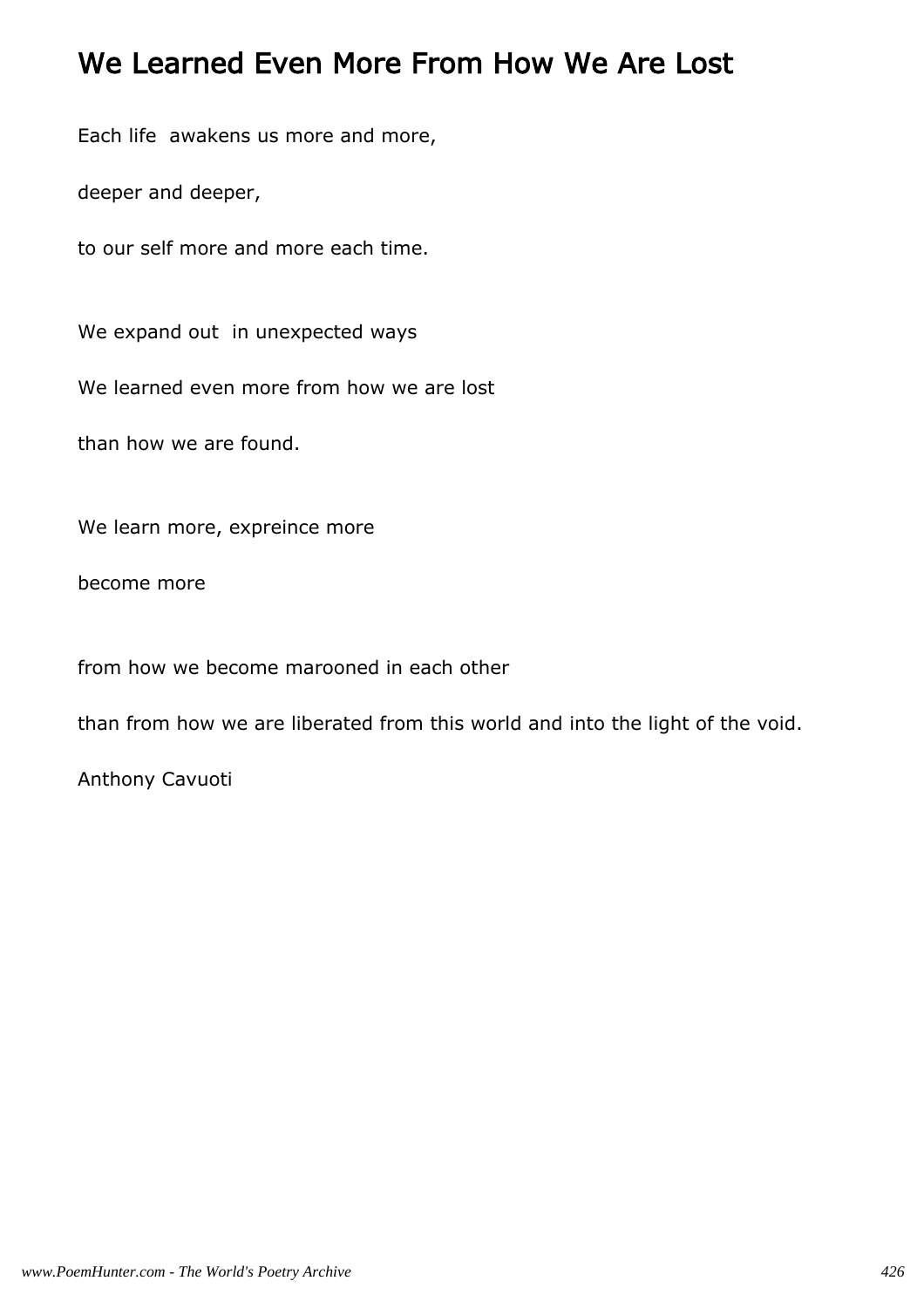## We Promised The Light,

We promised the light, God Life and our selves that we will do our best, get it right this time, somehow we end up thinking we are better or worse then the rest of others like us, but this time we not only remember the promise we made to life, we somehow recall the traps here as well that is why we will get it right. The pain of our strange recall puts us back on track.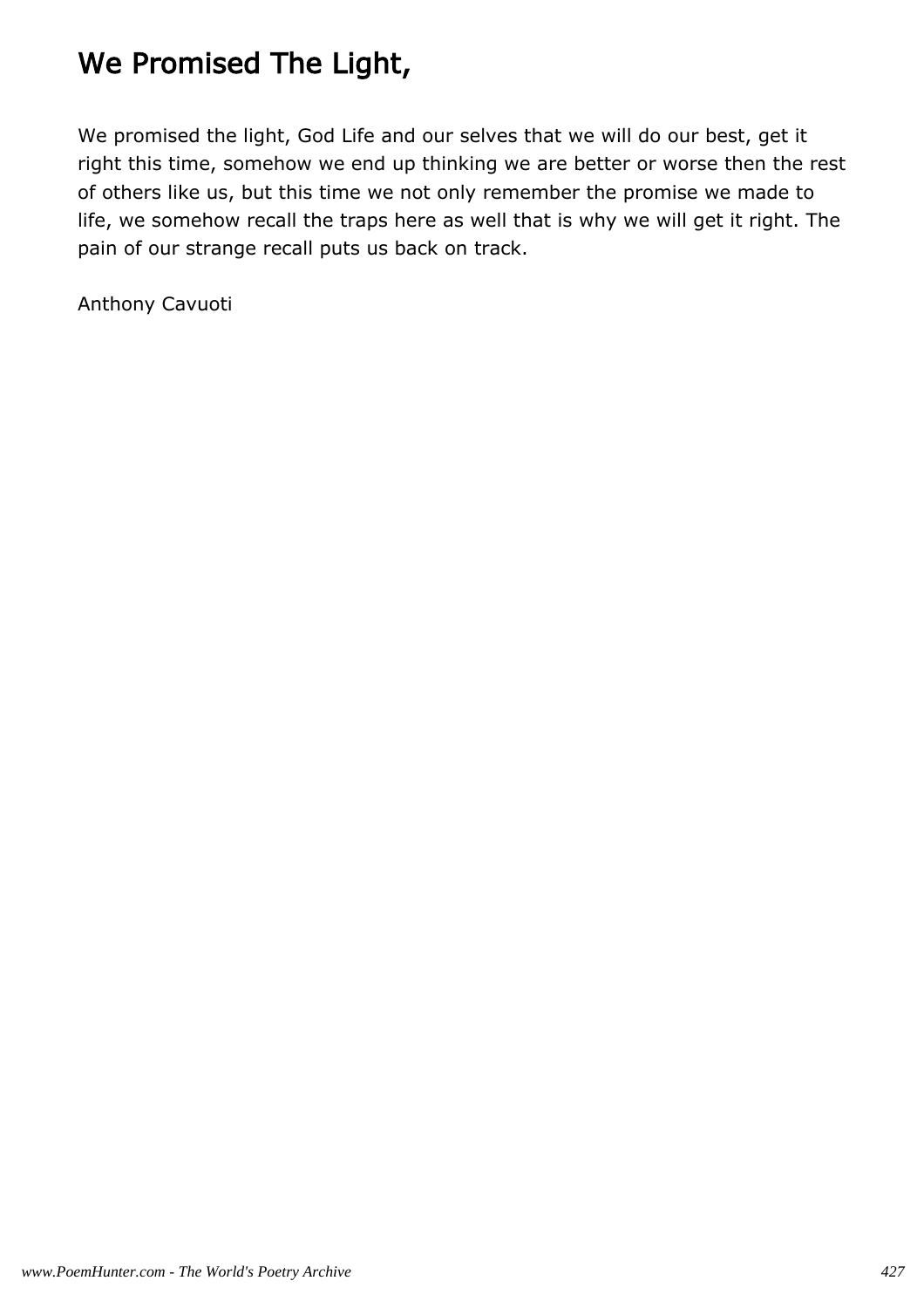## What Did You Come Here To See

What did you come here to be, what did you come here to do? Most of the so called experts on psychology, of adolescence, childhood, adulthood, midlife old age, of marriage simply explore as well exploit as they show how are way of living, our society is failing us, how we can not go one pretending.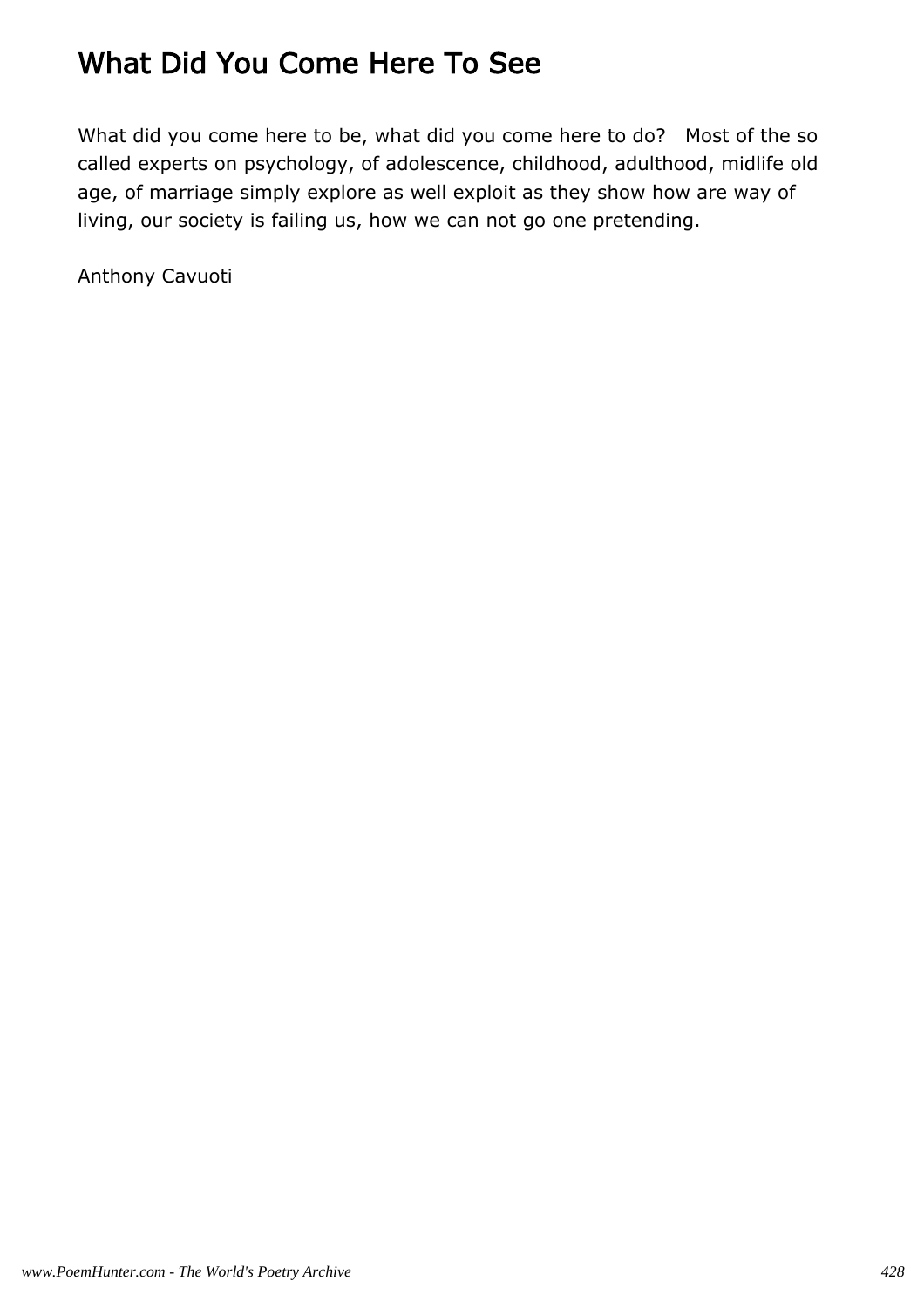### What Good Is Freedom

Apes must have thought that the first people were such defects, with such disabilities, such handicaps. If they apes had thoughts in their minds, their thoughts would think, 'What good are the human's thoughts, awareness, sense of self, what good is thinking, is knowing, is being free, is having the faculties to know your self, how could that help them survive in the real world, in reality.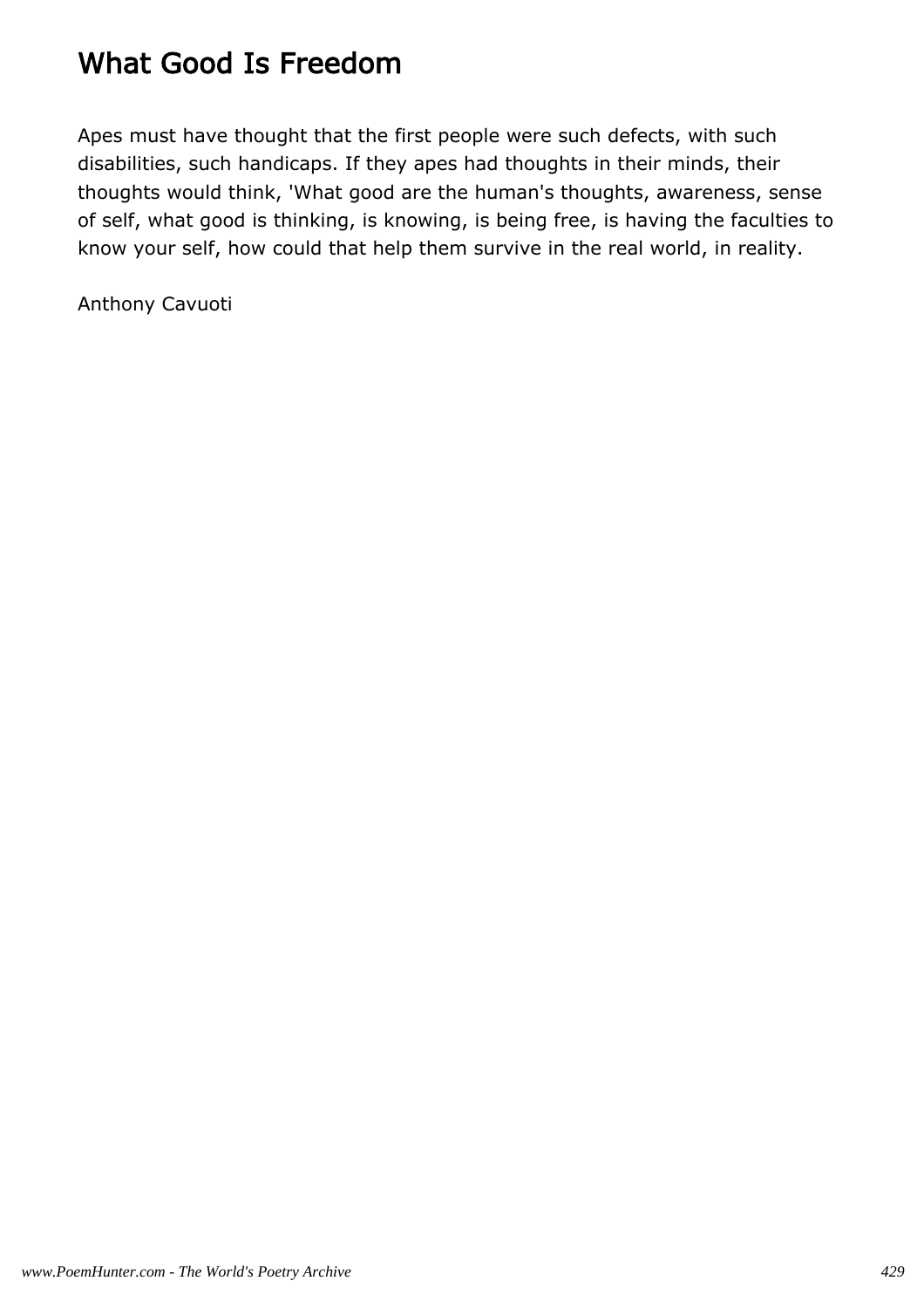## What If

What if your awareness was more sensitive and your brain development reflected this. As well as your entire way of perceiving and reacting to the world. What if you were first born a chrysalis instead of a inchworm. In a state of evolution where most are inch worms in very very few become butterflies. In the culture of the inchworm you would appear to be quite insufficient. The demands of your environment will force you to come out of your chrysalis. In many ways you would still be an inchworm but you will still have unformed appendages that are the precursors to being a butterfly which would simply be a hindrance in your struggle to adapt and compete and being an inchworm.

Intuitively you know that parts of you will be lost if you succeed and by your very success you would have failed so how do you adopt to and be part of the transformation which you inherently are. How do you potentiate yourself in a environment that sees your strengths as a deficiency or some sort of character fault.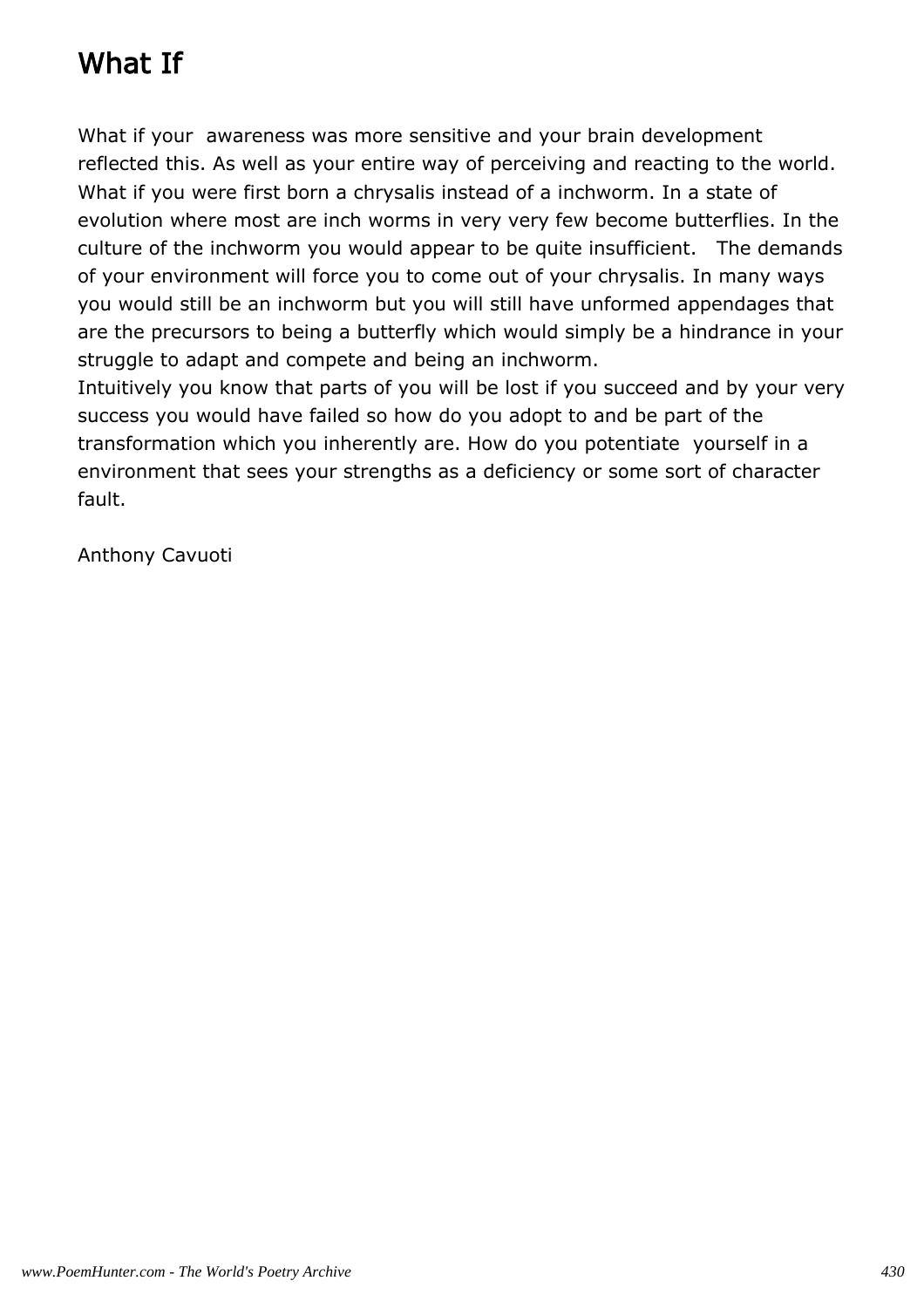### What Is It That Most People Do

What is it that most people do, get a job that you really hate for an inadequate amount of money. Try to please and or idealize a parent or someone from the older generation that never reflected on their life. Become emotionally over involved with some one from the opposite sex like you that has all sorts of unreasonable expectations. Try to obtain all of your satisfaction, fulfill all your unreasonable, and inflated dreams in such of relationship that is really a compensation that reflects your worst pathological attachment patterns. Attachment patterns that you refuse to see, that you cannot see because you never had time to reflect on yourself and know your truth, Dugs alcohol and desperation you go from one relationship to another or stay in a shitty marriage and pretend it is great.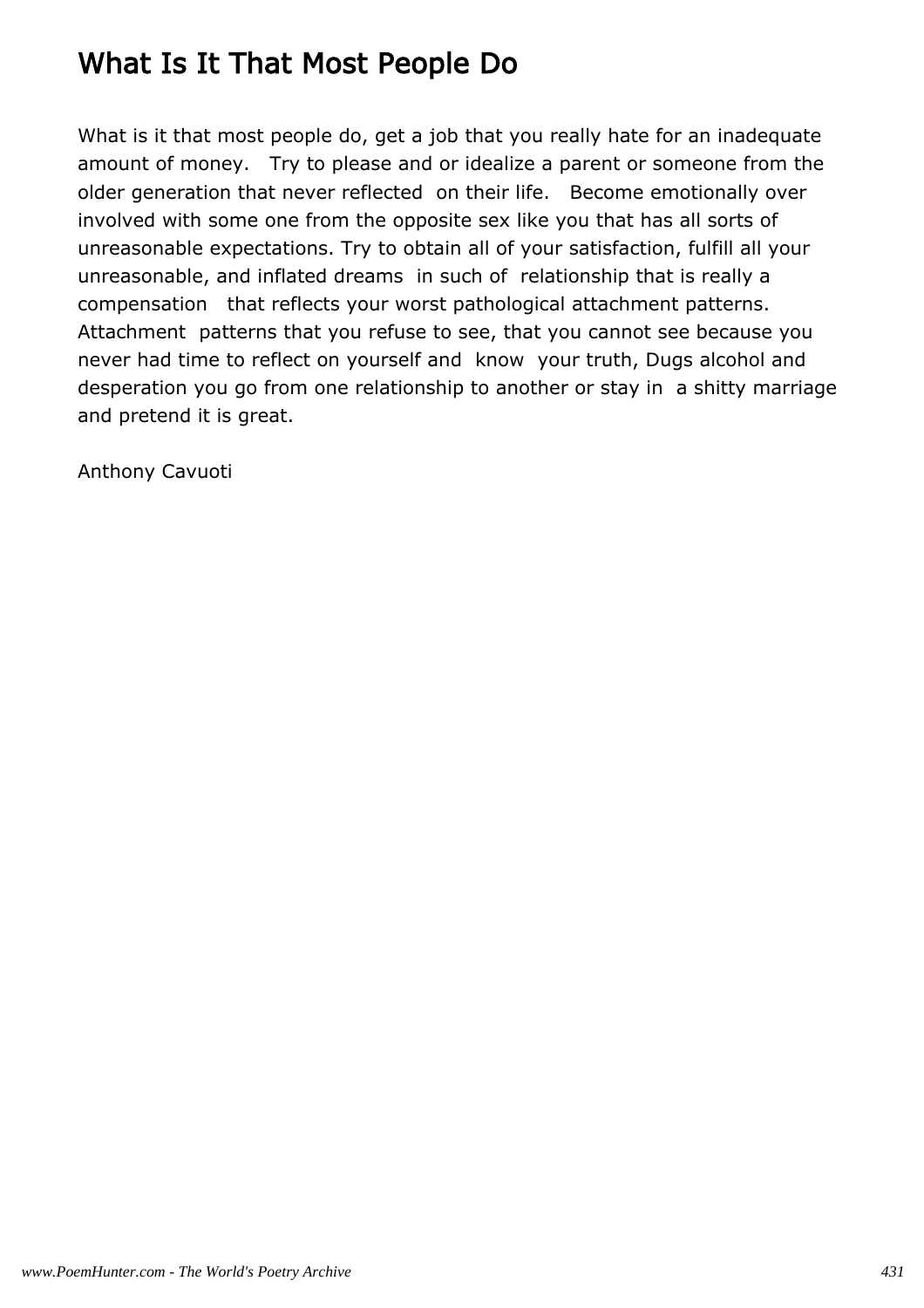#### What Is It That We Experience

When we die, change form, all of our life makes sense to us this grand lucidity, we experience a welcome clarity of our life, deep waters of feelings, heights, vistas of beings, opening, judgment day is the shared encounter with all of humanity, where we experience our life with all other self encounters with creation, with humanity.

Sides of us, our erotic side, our heroic side, our sophisticated side, our nurturing side, our warrior side, all sides of us blend, synthesize with others, we are and we let go, we ripen.

Alive, being, it is a beginning,

An appreciation, being for all time, in peace, joy, wonder, bliss, We make an inner promise, we have a perception, we extend out and into once more, and there we are once more.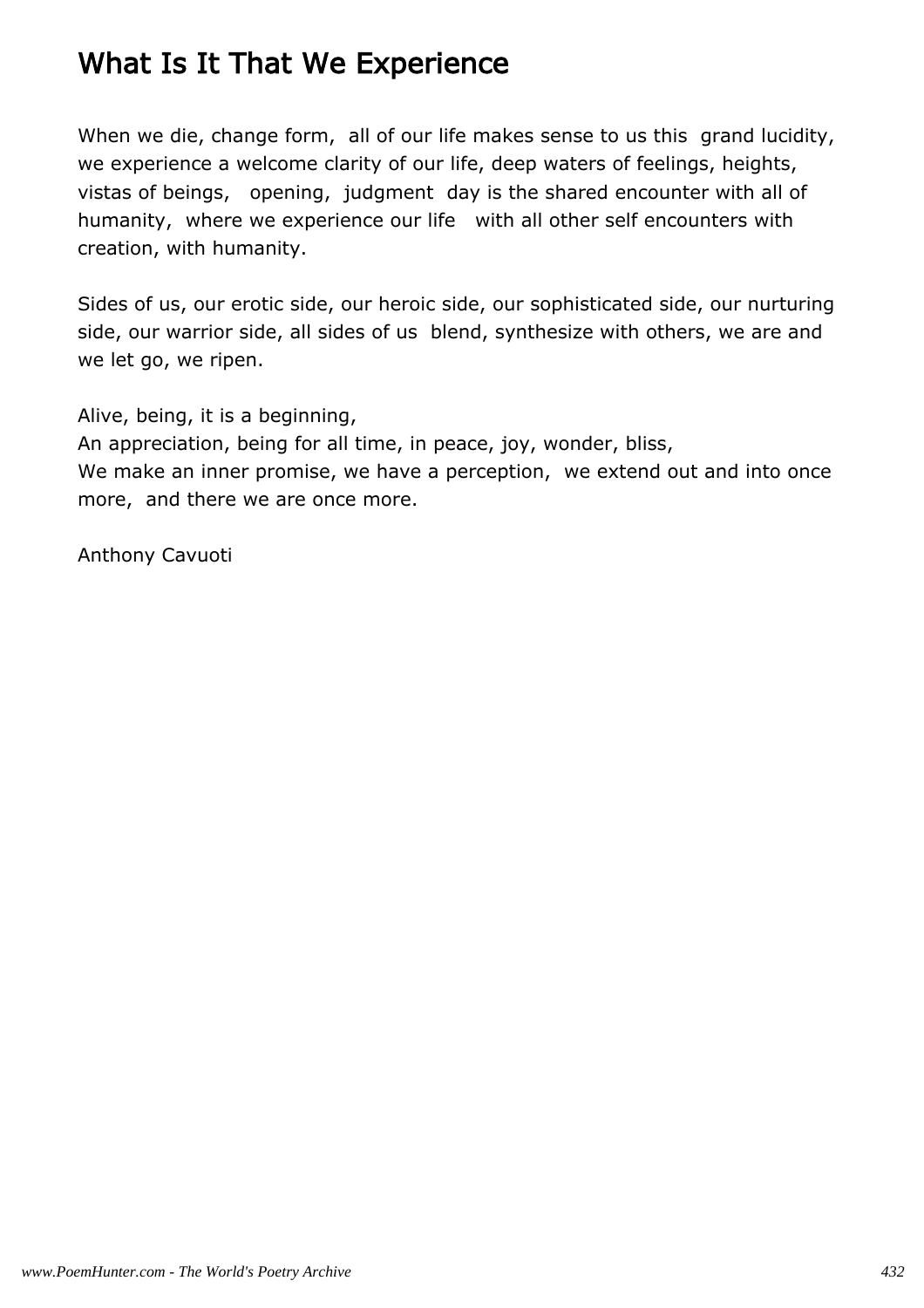### What Privet And Tender Moments

What privet and tender moments do you have with your child, with your teenager, with your friends, family, love ones, with your self, with life. Don't you know that such moments, such experiences are the very core of creation, extending out from God, to God. Let me help you know this more, see this more, as you show me, this is the only way.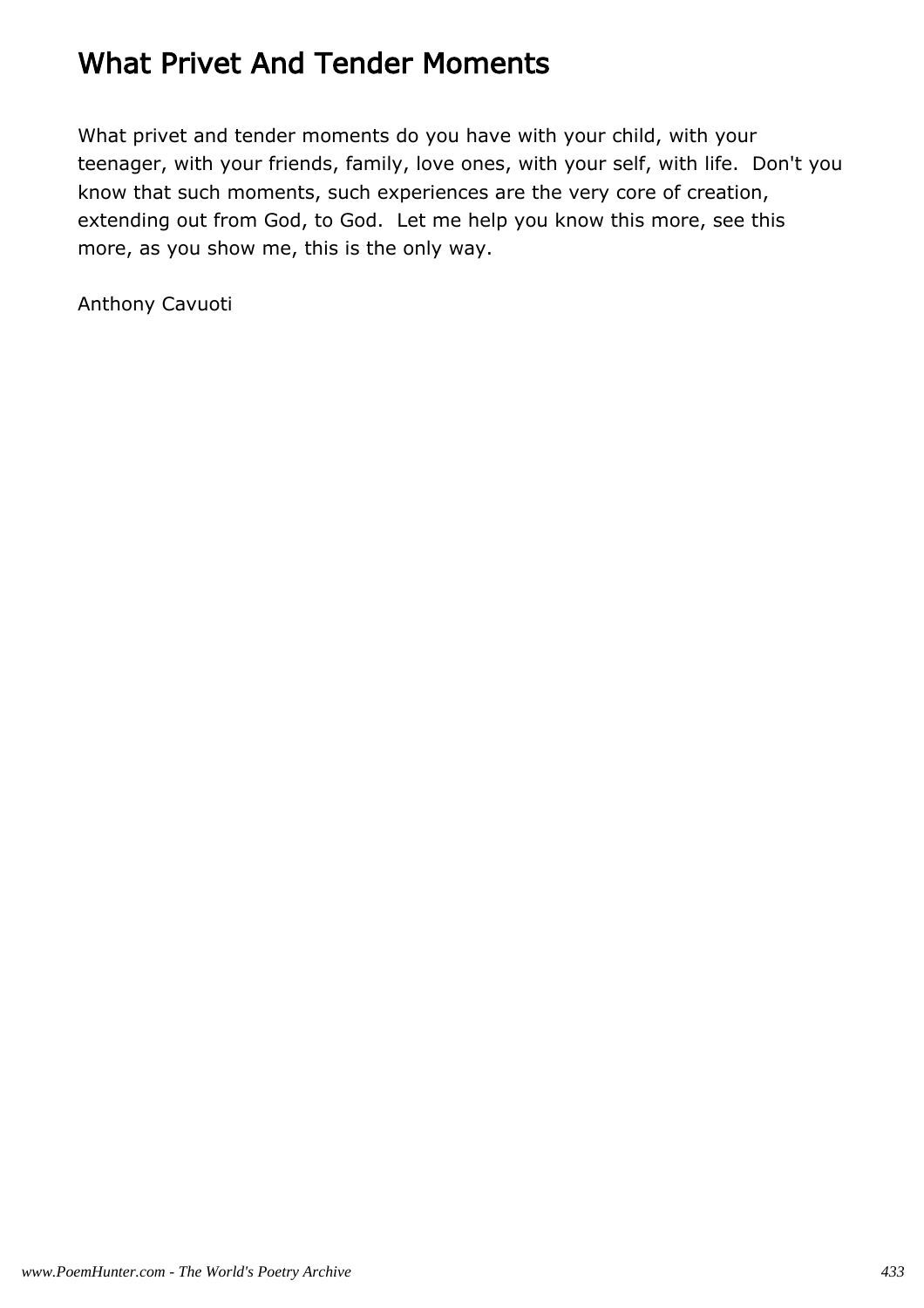#### When Cherished There Is No Stopping Us

There is something deep inside of us, our inner most being that only our soul and God ever felt and experienced.

Sometimes a mother could experience this while holding her quavering child tenderly in her receptive warm arms.

Lovers experience this unexplainable something while holding one another closely but mistaking it for passion.

Something inside of us is yearning,

That only comes to life

That only comes into this world

When it is really seen, felt,

and appreciated,

no there is more to it than this

when it is cherished.

When it is cherished there is no stopping it, are real self, the Full force and Core of our being.

Copyright © 2015 Anthony Cavuoti All Rights Reserved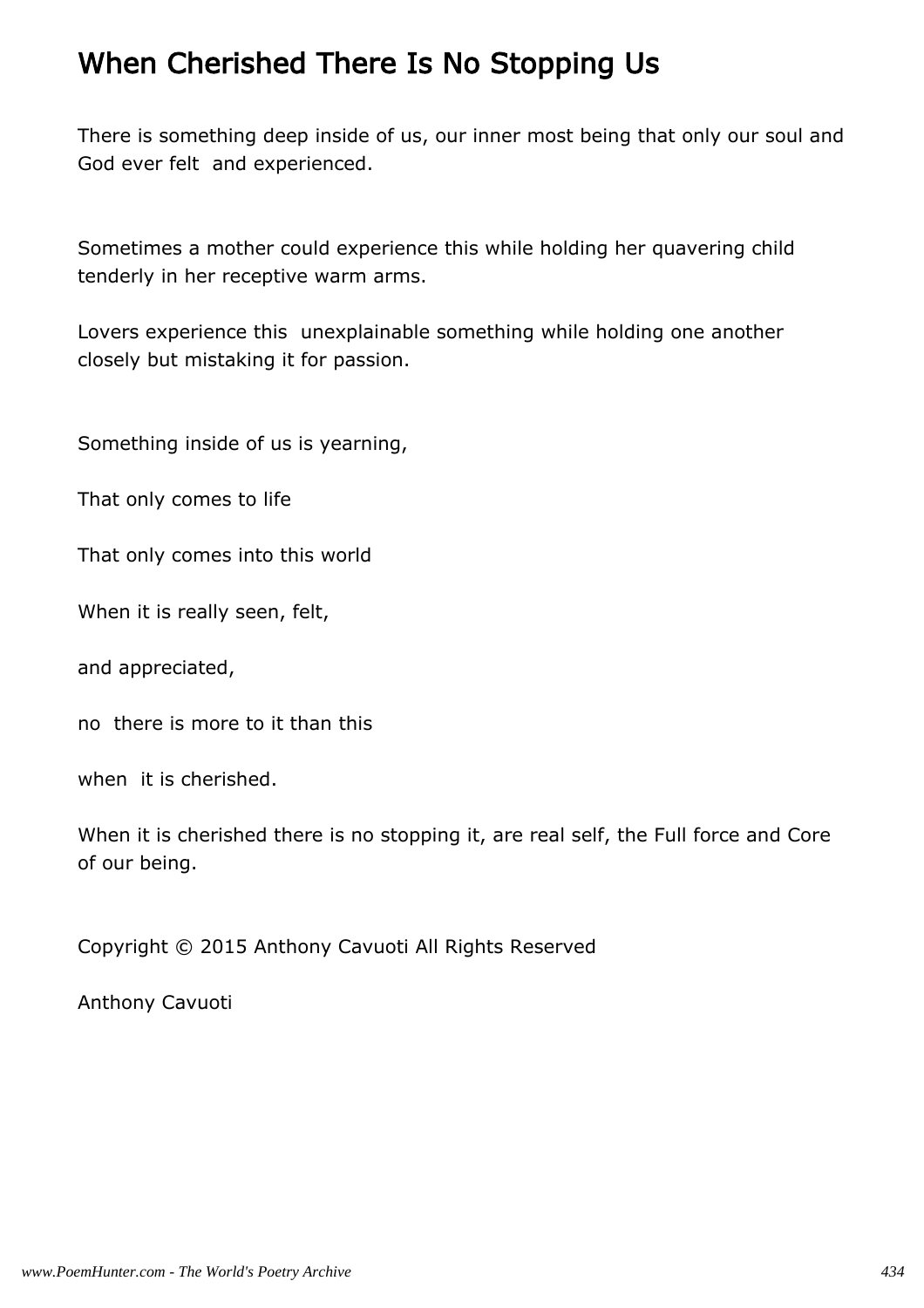### When I Was A Child A Bully Would Challenge Me

When I was a child a bully would challenge me. He was bigger. I would run away. Over and over this went on. One morning I woke up from a dream in which I seem the bully punch some one I love over a fence. I was furious that morning. That morning the bully said something about my sister. Later that day we met at the park to fight. It was all set we would fight. It seemed as if every child from the school was there. I did not care. All that I seen, felt, all that ran through my mind was him punching my sister over the fence. The bully looked so surprised when I stepped into him and punched him right in the face. He started crying. When he got back to his feet the crowd of children were cheering. One of the older children ran in. He would not let him continue, blood poured from the bully's face. The older child might have sensed that I really would have changed the bully's life even more profoundly.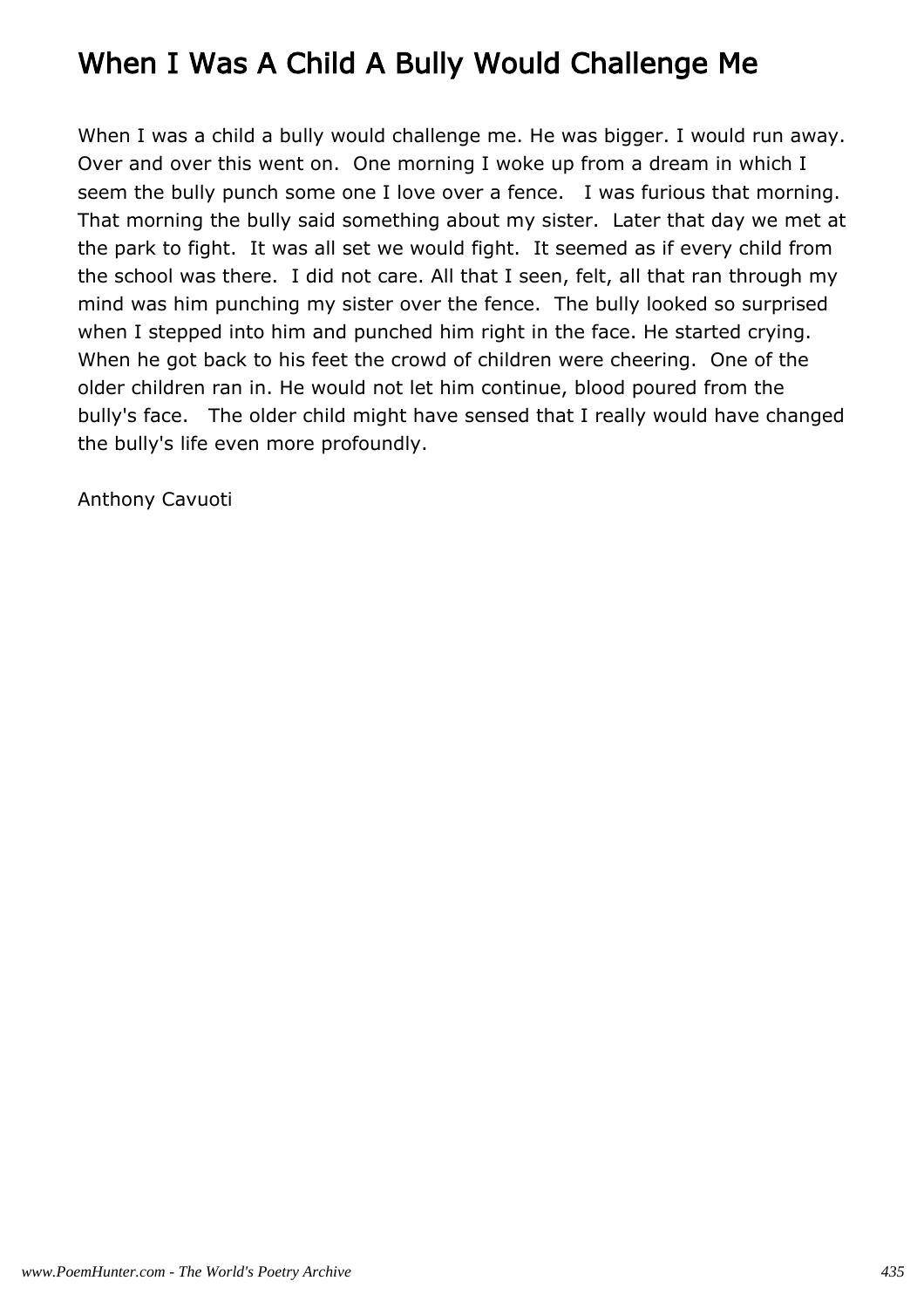#### When Jesus Went To Jerusalem

When Jesus went to Jerusalem for almost certain death did people say he lost it, he is crazy, no, (only the lost said yes) Jesus had enough of the \*\*\*\* and knew what he must do, do you. Do you want to be a fool for Rome all of your life. To really have life within you must say no to Rome and yes to your soul, to Life to God, to the light, to sanity, All rights reserved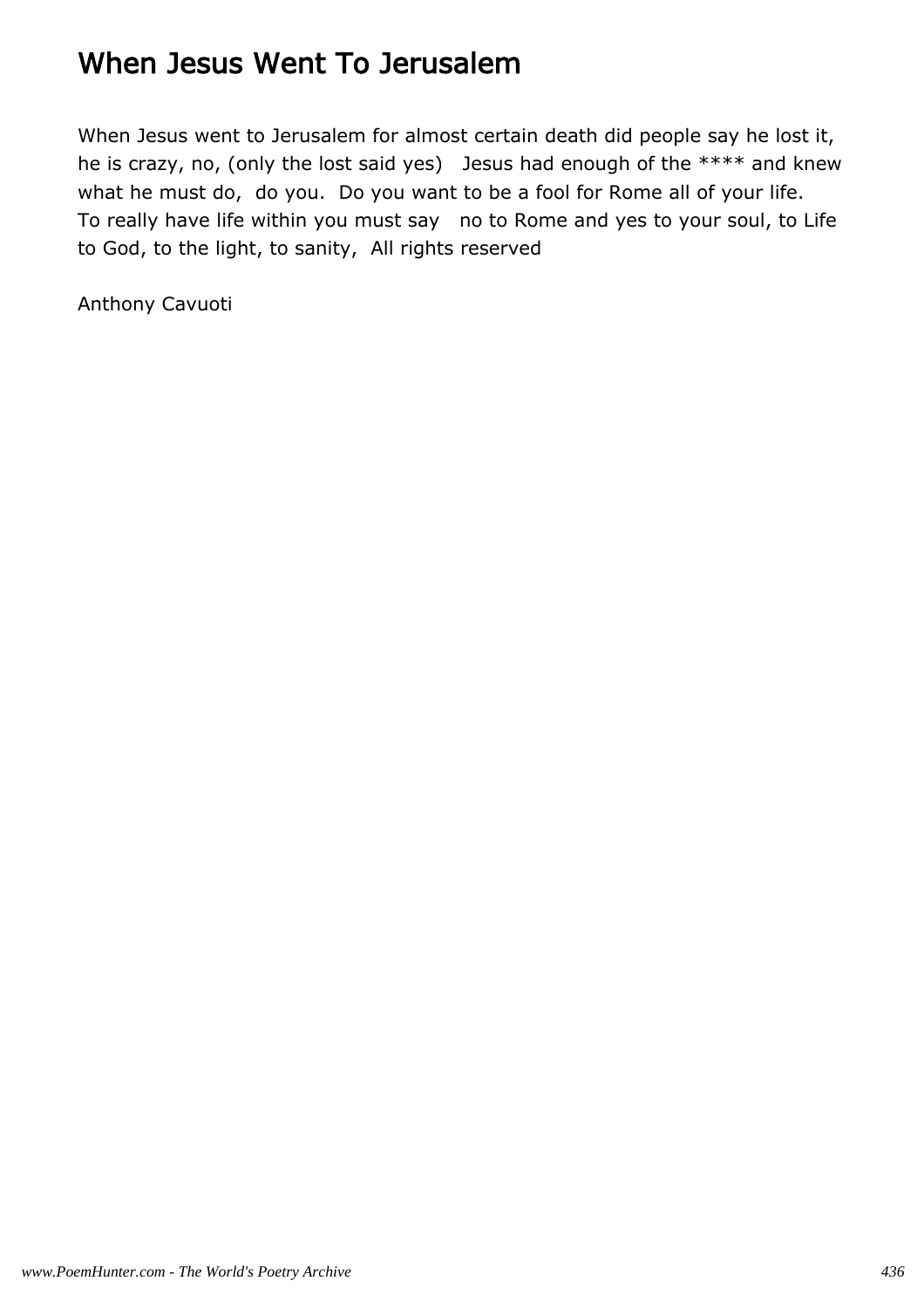# When We Love Sincerely, Generously And Deeply We Recreate Creation Again,

When we love sincerely, generously and deeply we recreate creation again, we add love, life, dimensionality, depths, vividness, freedom, consciousness perception. This is not always easy yet it is always the right way for us as well as for humanity. Individually and collectively we are in an unfolding process to a higher perceptions of our selves, creation, and life.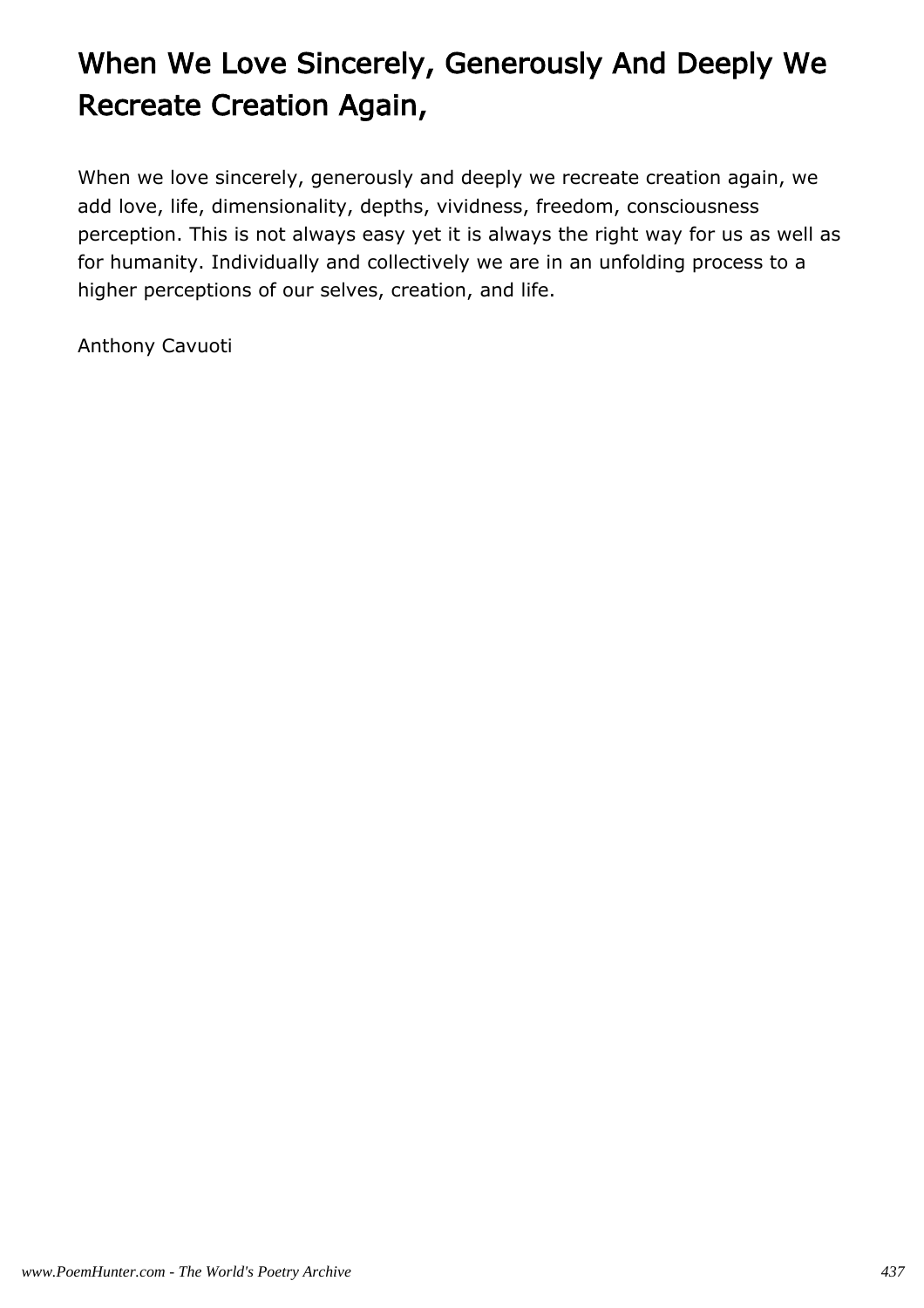# When We Where Younger We Had So Much Priceless Wisdom

When we where younger we had so much priceless wisdom but we traded it for the collective delusions called reality and well adjustment. But I have to pay for the kids food, clothes and computer, so there I go helping people cope without betraying themselves, as I do the same balancing act, being real, responsible while facing life with as much courage as I can so that at the end I will face death with an embrace, knowing that life felt me here on this spinning circle if only for a brief instant.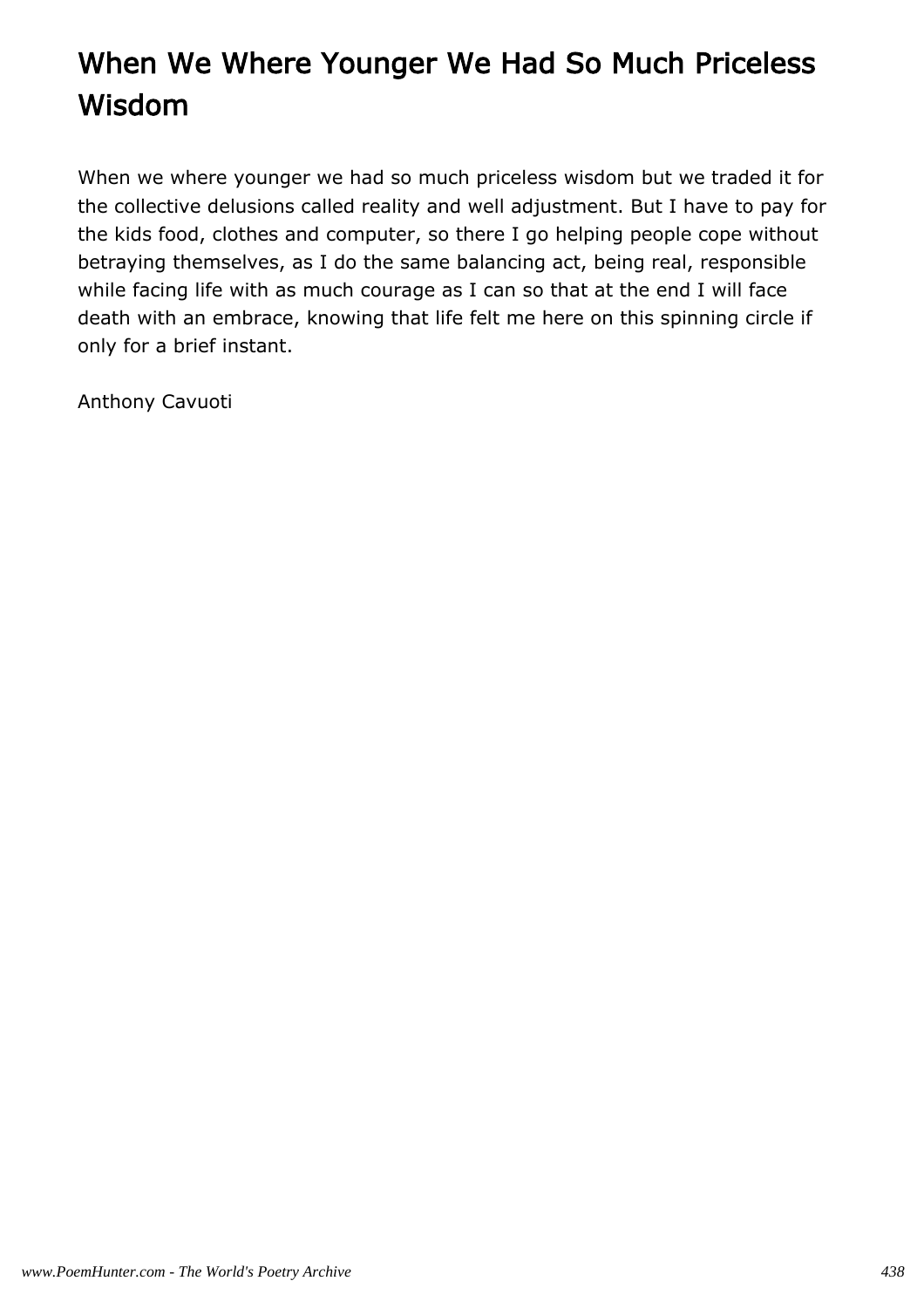#### When You Fee

When you feel there is so much hurt at times, so much welling up of tears, so much pent up pain, sadness and emotions, but it is worth the rain of the pain of the tears of sadness for such storms open your heart, the skies of your soul are clear once more. How we see so much more, care so much more, love so deeply, so much more when we feel.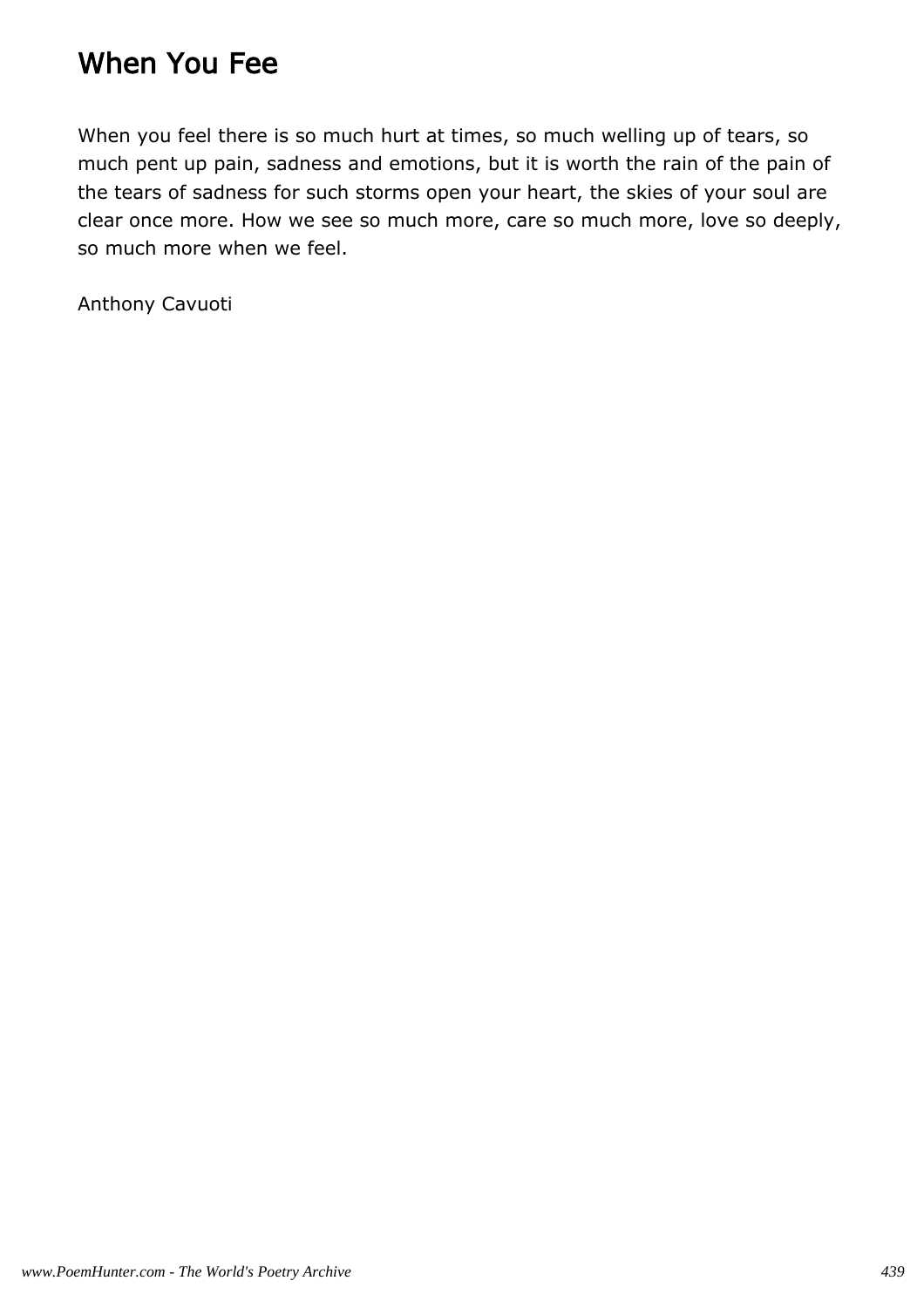### When You Love

When you love, when you give because you want to, not because you have to, that is love; that is real, its distortion is ego. The ego is a construct born from our immature but vital depths, a collative distortion gone mad, it needs to be updated, it is no more the center of us than the earth is the center of our solar system, if you do not swear by it and our collative ways of overly identifying with it and exploiting yours and others you will be banished as a heretic.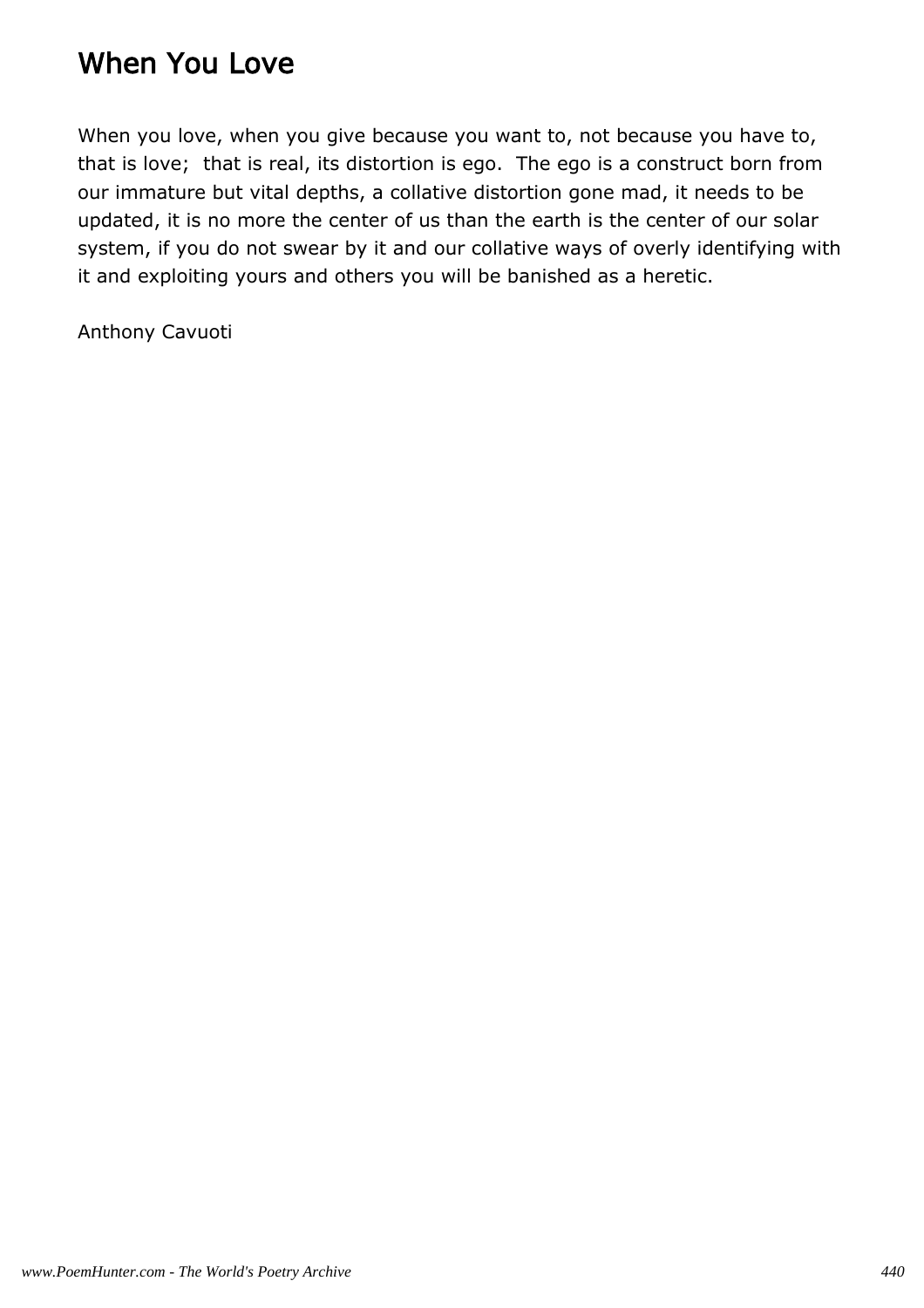# When You Wake Up In The Middle Of The Night With Long For Her Your Soul.

When you wake up in the middle of the night with longing for her, with tender fire for her, was burning sincere emotional desire for her in your soul.

Time and space just meltaway.

You're left with nothing but pure desire in your truth.

You cry out for her warping time.

It's more real than a touch, them a hug, than your pride, then your notions of right and wrong, good and bad/

Far apart emotionally, divided by distortions of your upbringing, and the manipulations a so-called friends, but closer to you than you are to your self.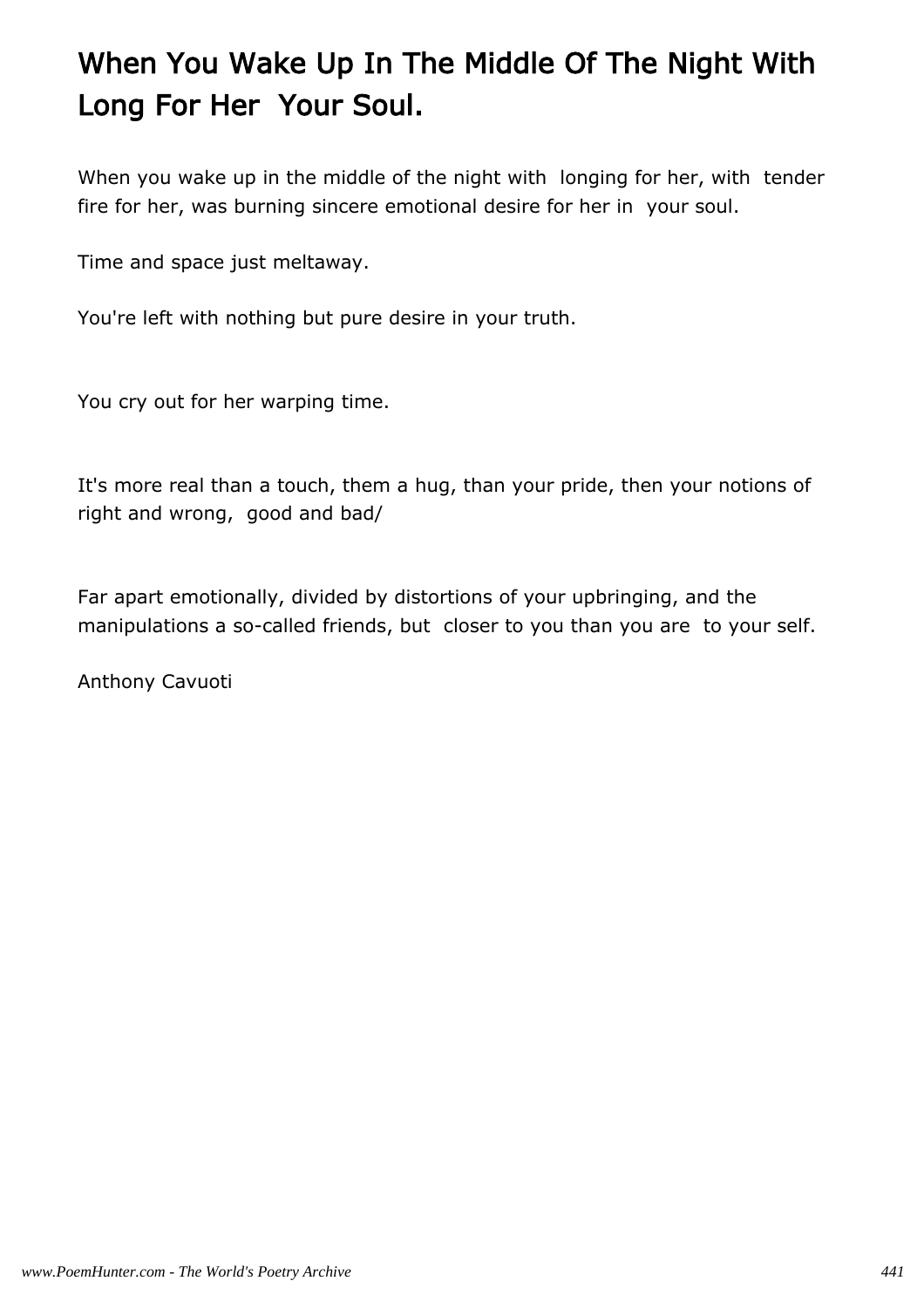### When You Were

It is always so painful going to old neighborhoods were you used to be when you were married.

So many memories, so much that sustained youat one time.

Is nowshrouded in disappointment, deception.

Going to places you used to go to when you where, in love, engaged, married. When your children were small. When they were er life it seems.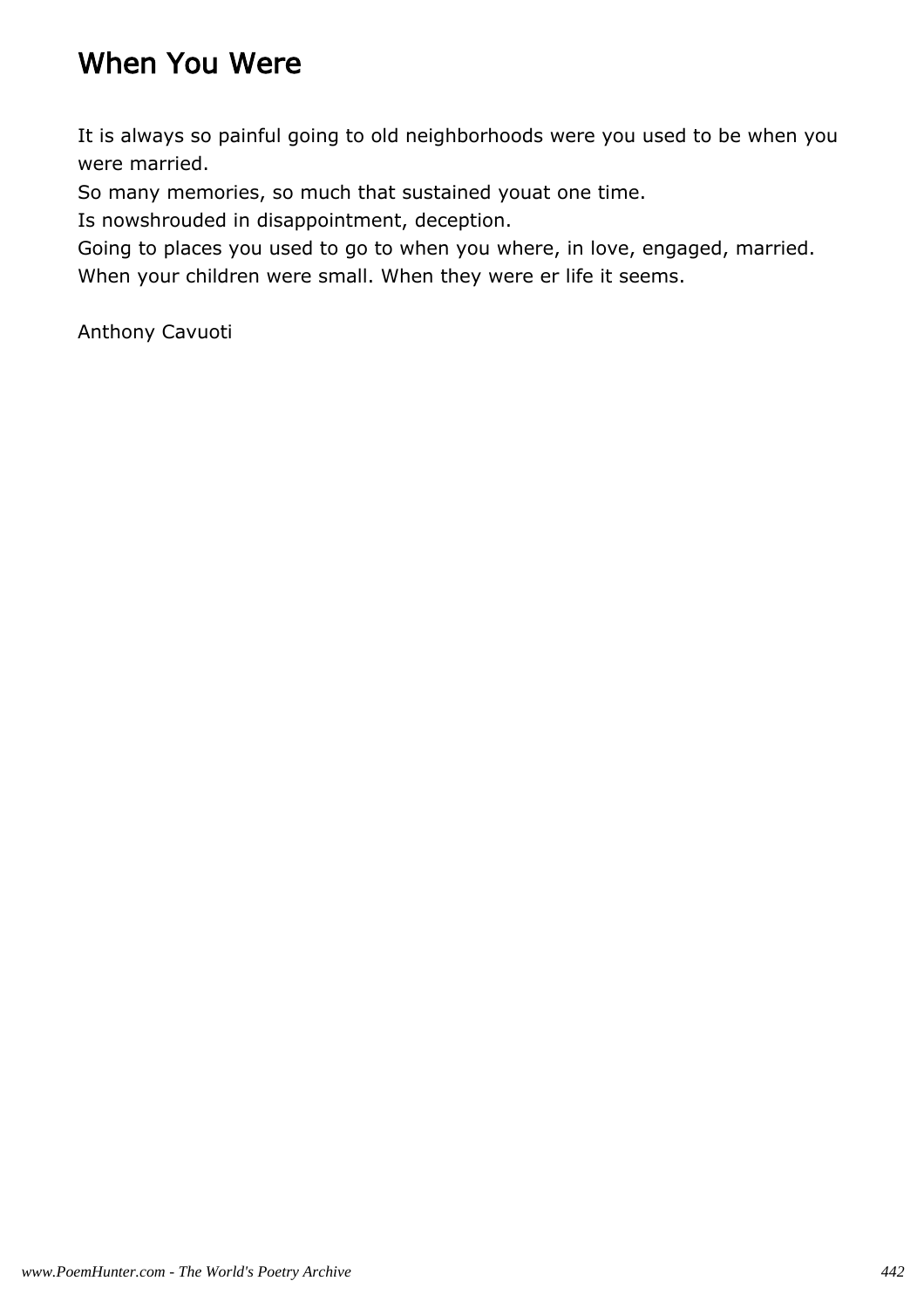### Which Is You

Ever since I met you you've been so perfect so perfect and I have been selfdestructing

You have been perfect perfect too perfect too much of of what I've really been desiring

really, so much of what I've been about and I have been self-destructing, because I have a hard time facing the truth which is you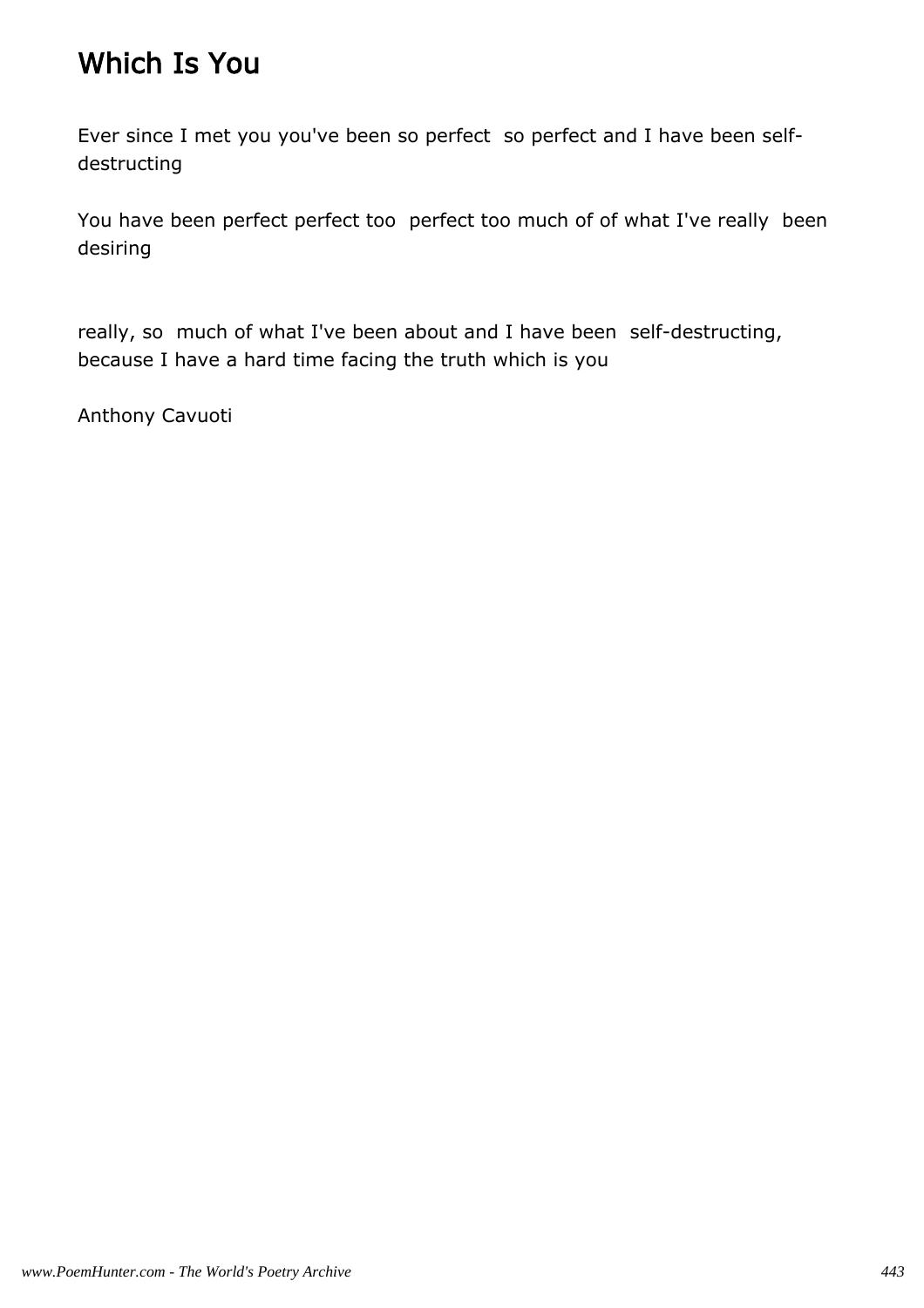# Why Should Criminally Narcissist Corrupt People Thrive Under The Cloak Of Legitimacy?

We're living in a point of time where the powers to cover up the truth are both falling apart and being more firmly established.

There's an interregnum here where we could really find ourselves or we could lose ourselves even more profoundly.

Think of Winston Churchill,in many ways he was monumentally wrong but in the most significant way he was monumentally right!

All the people that opposed him had absolute impeccable confidence in their delusions.

How they shamelessly chipped away athim to the point where he even doubted himself at times.

In such situations where we faced harsh opposition's of delusions of corrupt superficiality we have to be like Winston Churchill.

We could be flawed.

We could have many defects but we could be right and deep and profound and carry a truth of a higher Liberation that the status quo wants to conceal and destroy.

We need to be more like Winston Churchill not like say Brian Jones,

those are extreme examples but I'm sticking to an English theme today.

Why should criminally narcissist corrupt people thrive under the cloak of legitimacy?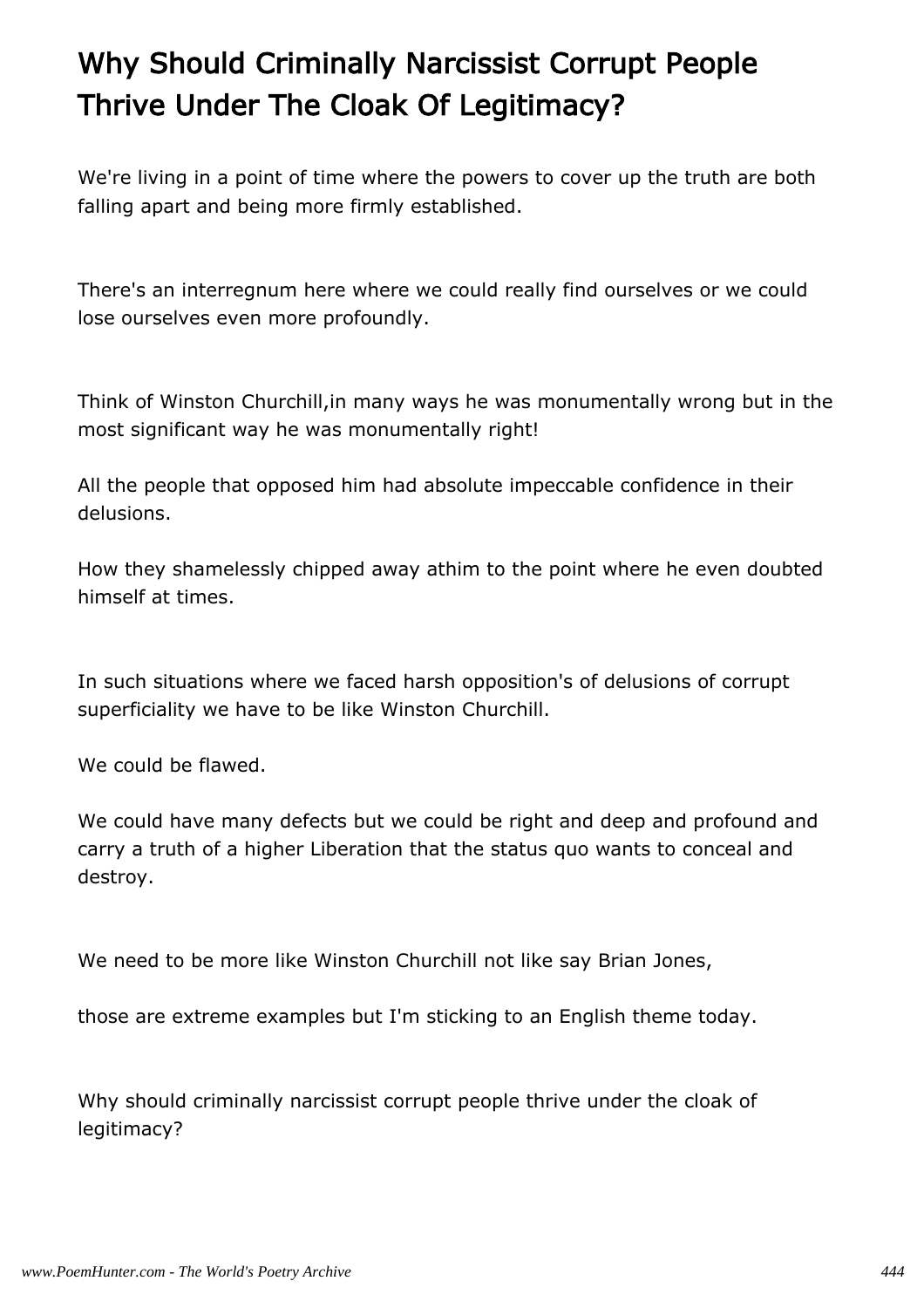Practice and perfectyour skills through the pain.

Cherish your connection to your soul.

Reaffirmed the affiliations of your sublime depths.

Endurance, as truth,follow through with what you know, make real your essence as it overlaps with what is real as it dissolves the delusions of the corrupt.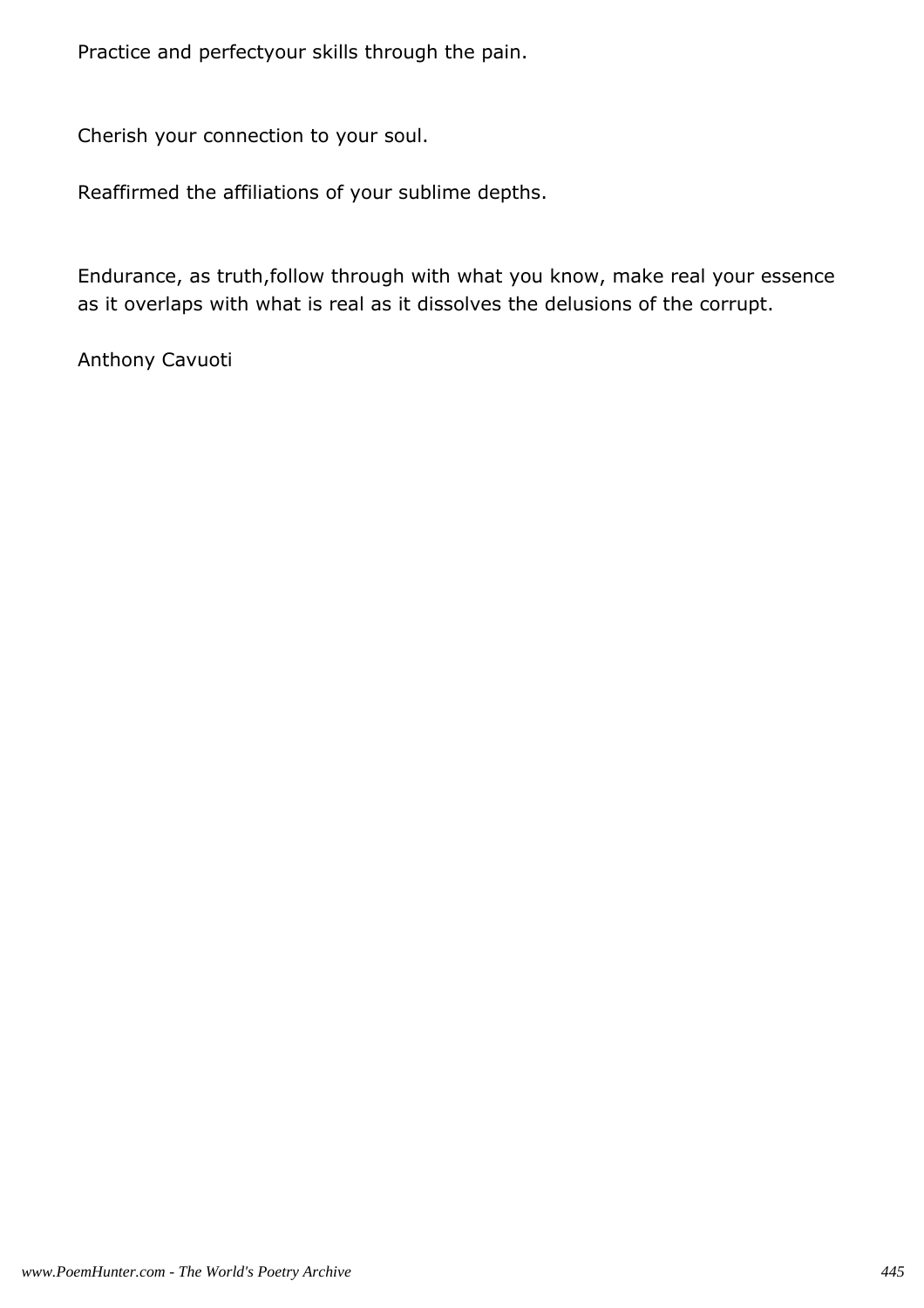#### Without Love We Die

Without love we die.

When we lack love, we rush time.

And seek instant gratification, in the past it was TV now it's computers, portals of cyberspace, Facebook, Twitter, Instagram soon virtually reality.

We go faster and faster.

The symptoms of our time.

The degree to which we raise children without knowing it, without giving them real love,

is a degree for which they will as adults seek instant gratifications, pursue more and more false life and pleasures in cyberspace, and less and less real human contact, experience and relationships; they will not matter much to them, only what they could obtain through them.

Marketers and advertisers will make a virtue out of this pathologies, in time the financial pressures will force some scholars to back it.

Copyright © 2015 Anthony Cavuoti All Rights Reserved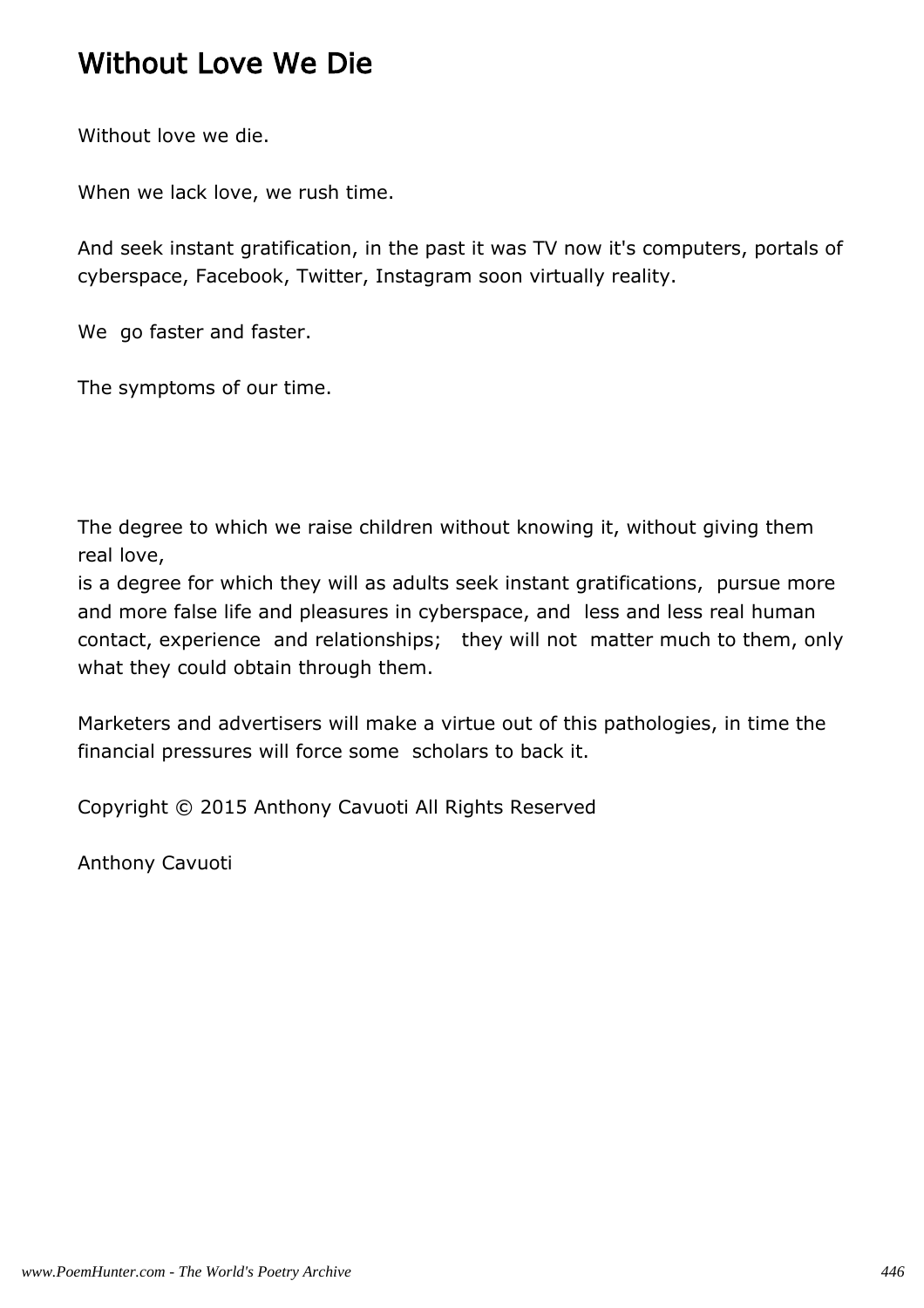## Xena

Her Xena warrior never failed.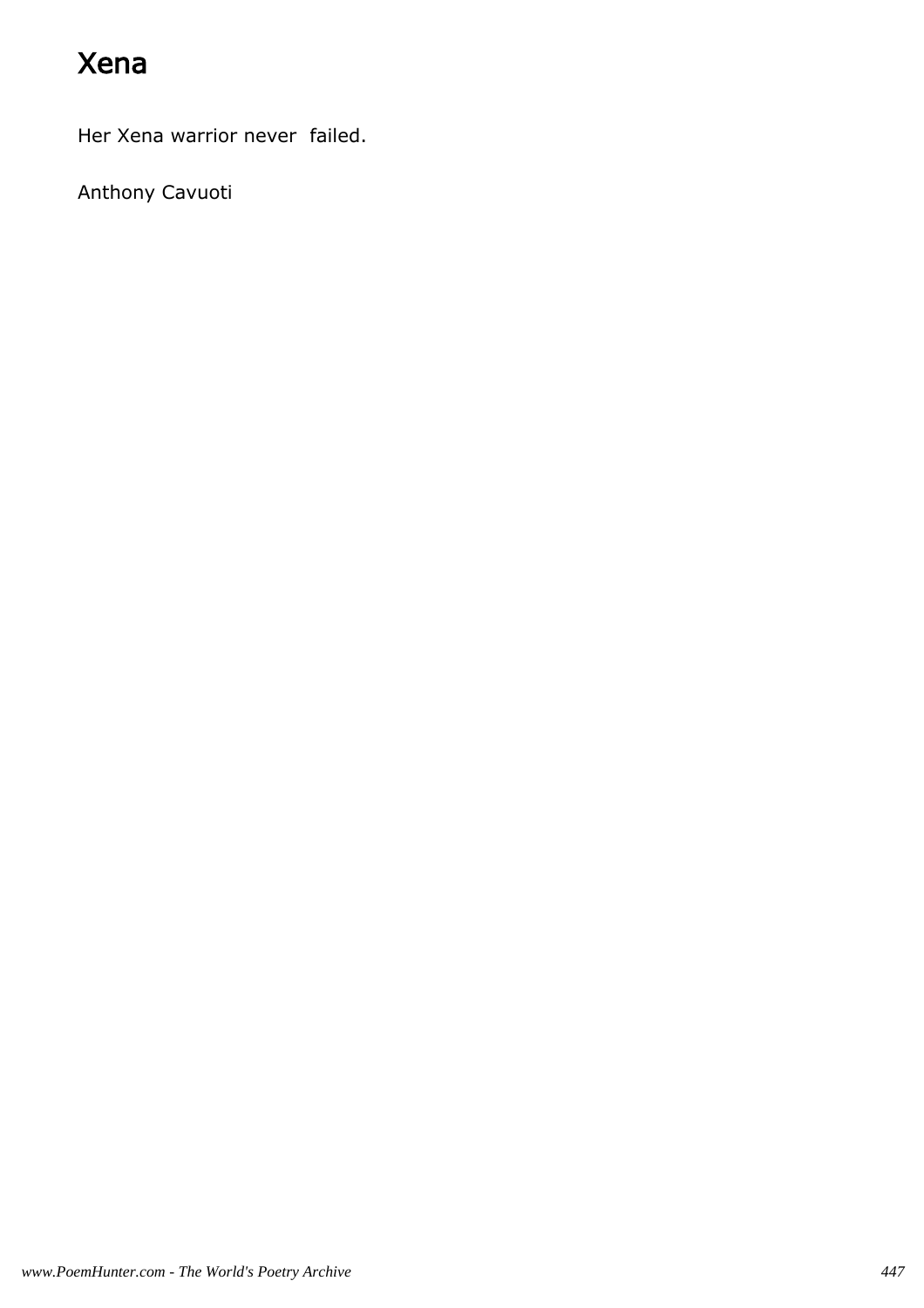#### Yes, There Are Two Gods

There are two kinds of Gods, one is always making creations, life, creatures, beings, consciousness, and going on without looking back, creating even more spectacular creations, universes, multiverses, ever greater complex life forms one more fantastic than the other.

There is another sort of God, one that creates a universe but gives a ram about the beings he created. This God is there, this god stays with his creatures, with her beings as they struggle, as they strive, he gives them space and the ability to co-create with her. The other god, could care less, he has other better universes and forms of life to make.

in this universe in our life now, these two gods are fighting it out, in our life now we are fighting it out with them as well. Do you want the greatness of the narcissistic God of cold selfish greatness. What a price you pay for being like this god or worshipping this god. He just made you to prove to himself how great he is, or do you align your self up with the God that gives a tam about you, he made you because she wanted to share herself and all of creation with you,

What is your choice let me know and why, it says a lot about who you are.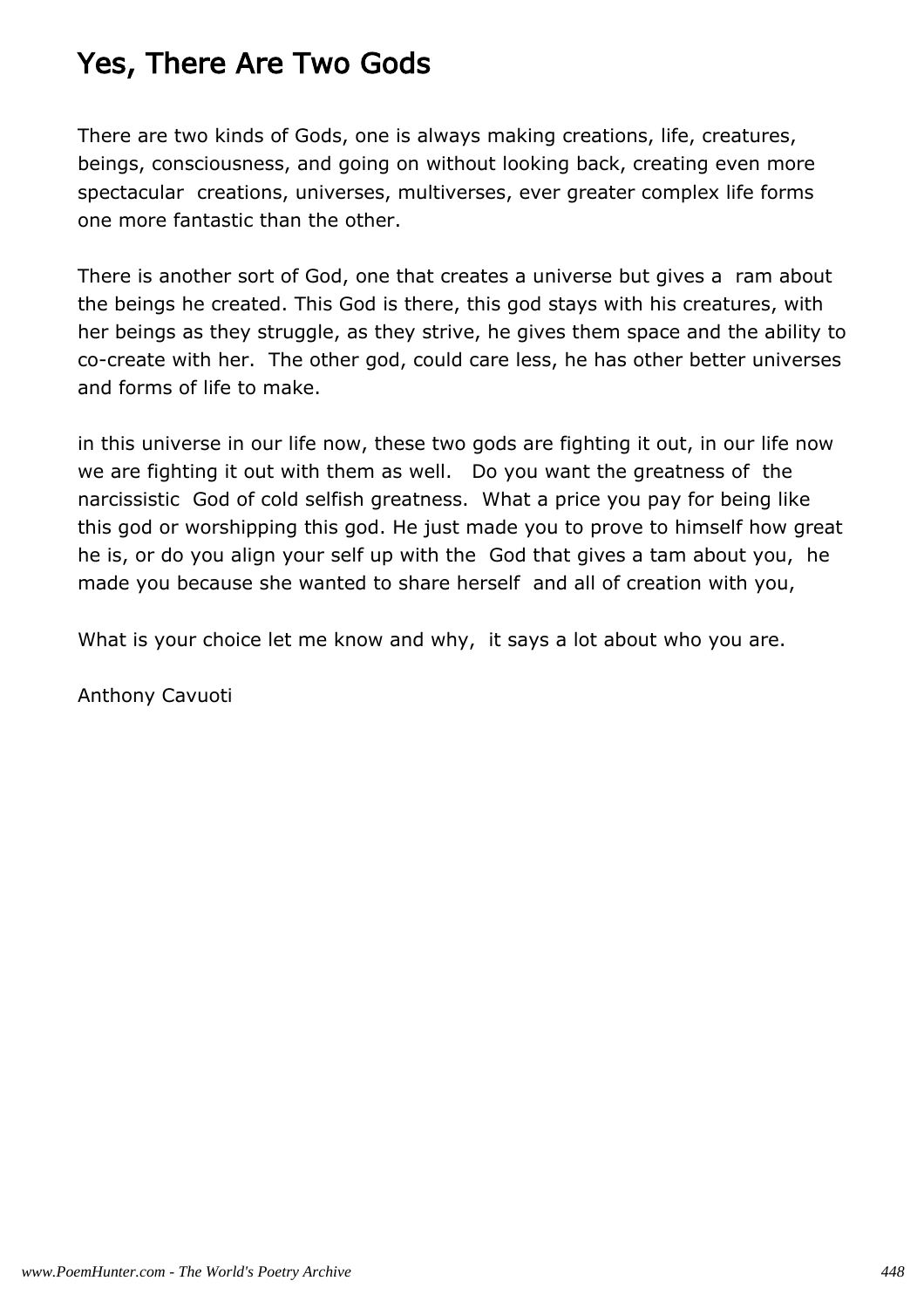#### Yet Do Not Know

Some people are so good at knowing the psychology of others, so good at manipulating them, yet do not know there own children, nor them selves. The dumb fools thank the very people that abuse them, show them respect, and yet neglect their own children.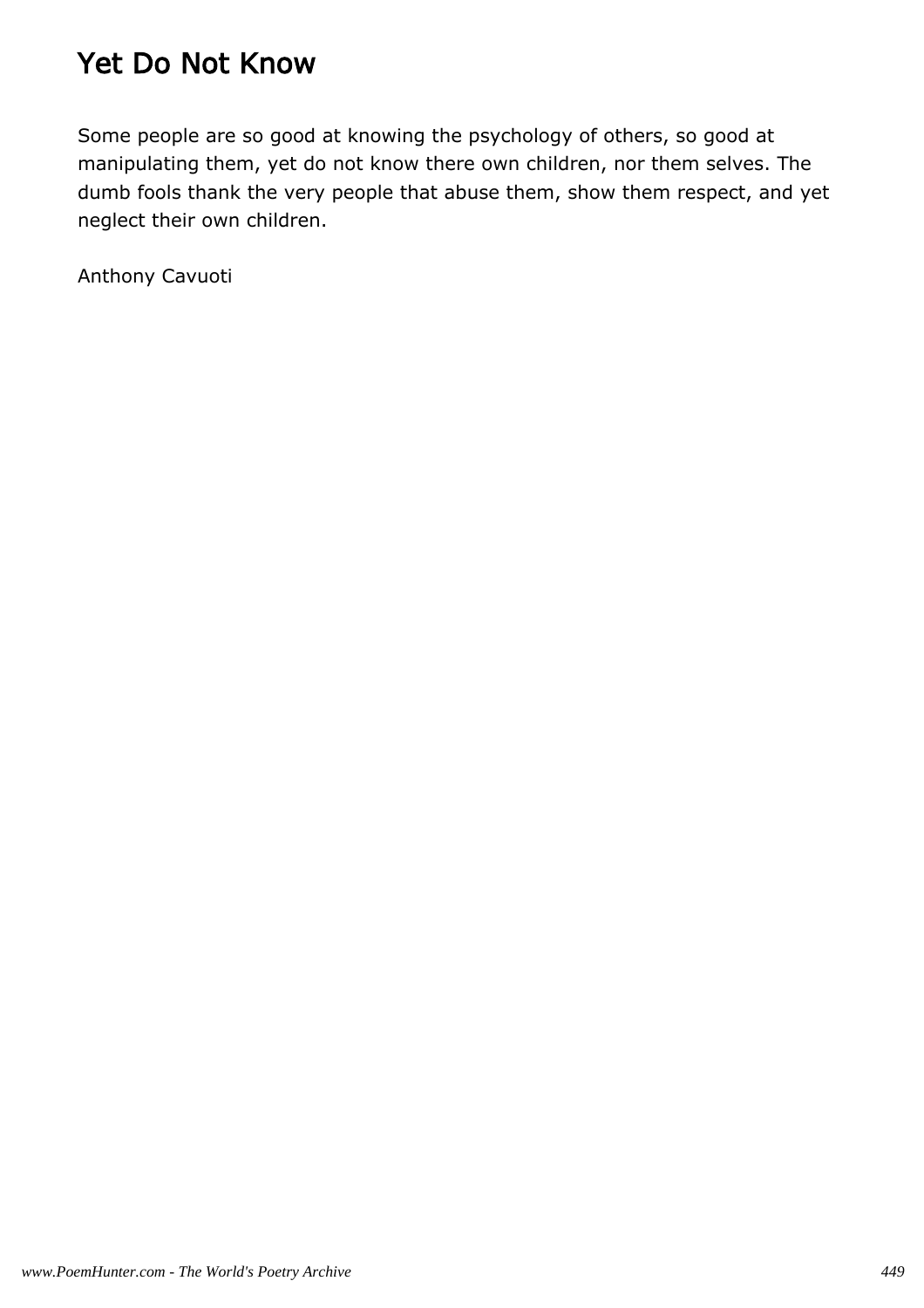### You

You

Bernadette, Bernadette I won't forget

Bernadette, Bernadette

baby, baby, Bernadette

It is true, Will never find no one like you

No one as lovely and unique as you!

Dreams, some true

Bernadette, Bernadette

I won't forget

Most of the time I felt so alive thrown into an unknown passionate overdrive

The unique real emotions of you made me feel so alive

Bernadette, Bernadette I won't forget

Enjoyed the ride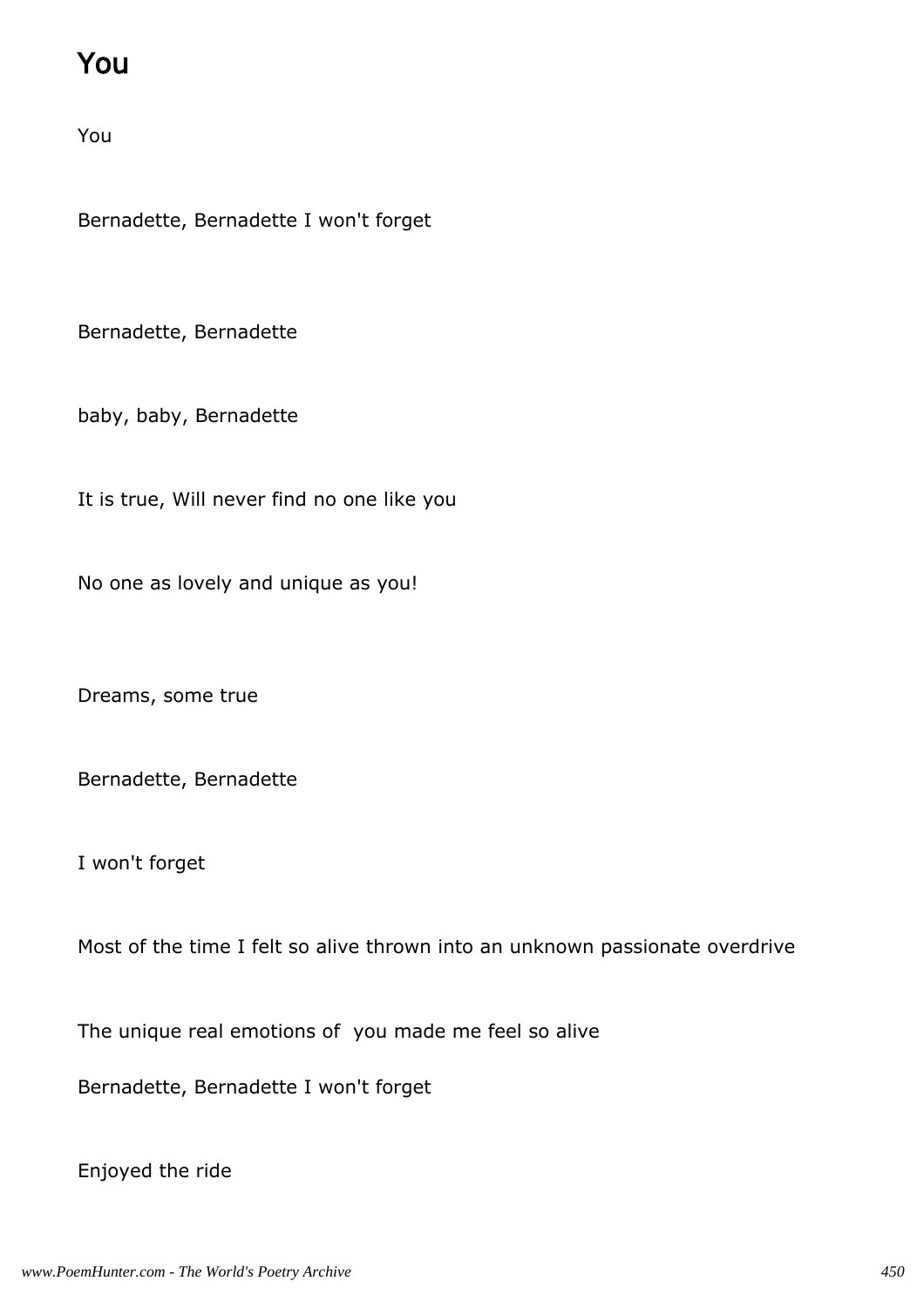Enjoyed the cried

At the end I felt like I was going to die

Even after the Phoenix an the resurrect

The joy of you lingers and I will never forget

Bernadette, Bernadette

baby, baby, Bernadette

When you are ethereal

I must look the fool

Only you could do what you do

Look at everything as if it's brand-new

Hope all your dreams come true

you feel it through and through

Bernadette, Bernadette

baby, baby, Bernadette

I won't forget

Enjoyed ride, enjoy the ride, orientated from the cried

I wish I was more cool, no that's not it, more presence with you, not just in your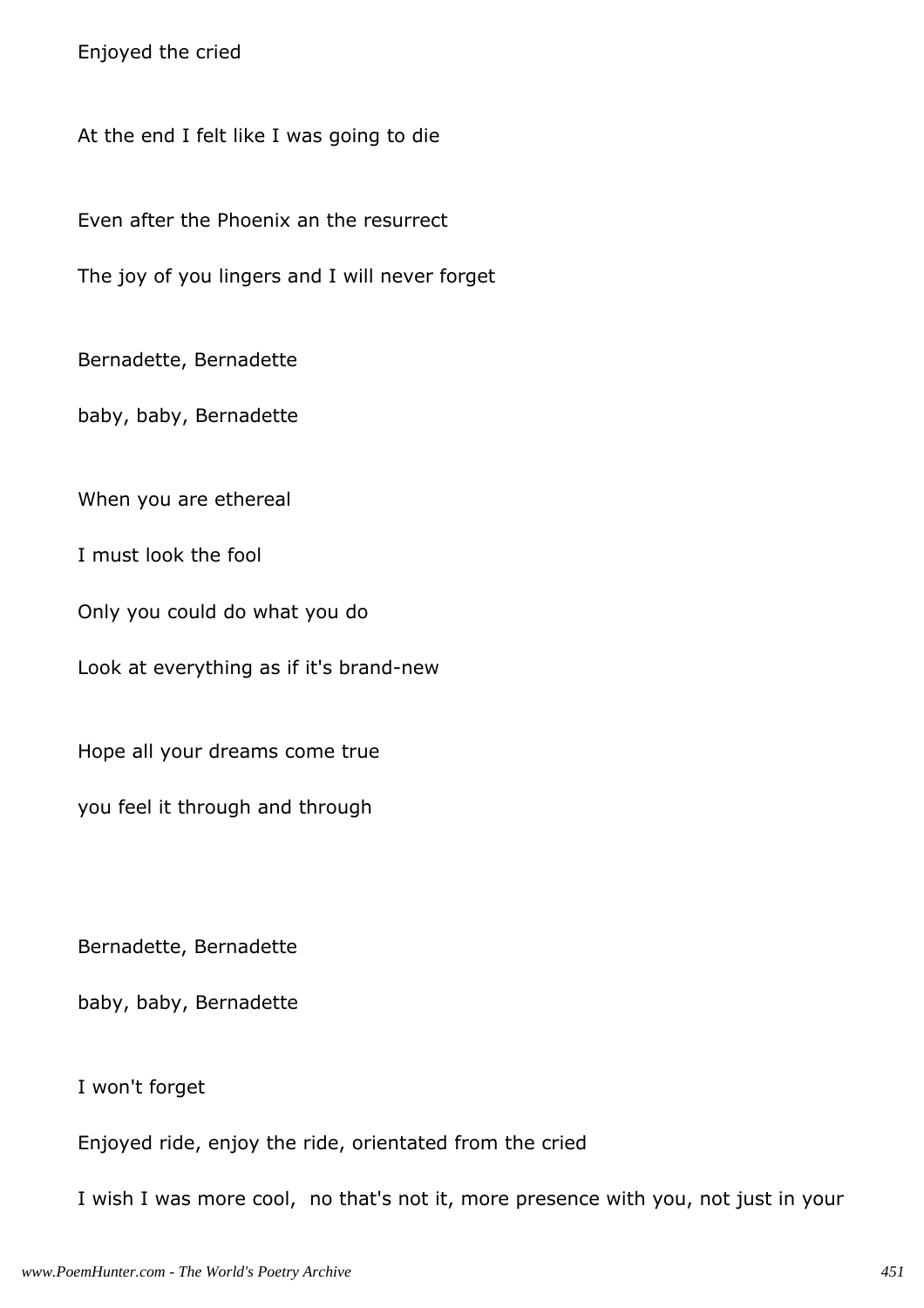delicious attention but through her rain of your stormy pain. You can't have one without the other.

Wish I was more aware and did not squander such a lovely time

Not driven so much from the things I thought I need to do

Such a presence

Just soul

Your the only virtuoso that I ever knew, made love to, loved!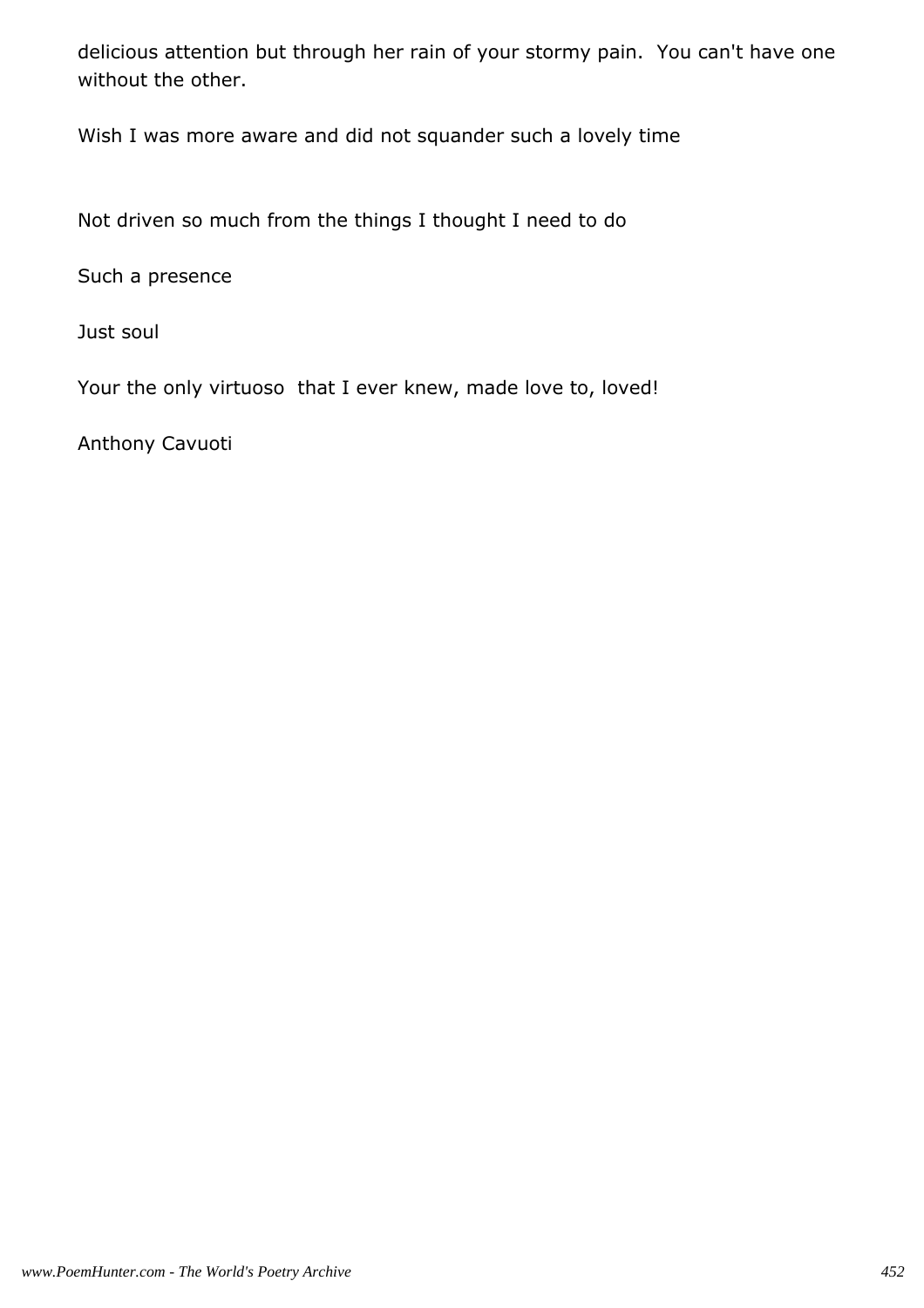### You Are Enough

If you think for one moment that wealth success, fame or status will make you happy, will give you peace of mind, then you are already lost, Very los!

You already owned more than you know and are stronger than you know go to your center,

back into place,

feel it, priceless!

Don't let the world trick you are enough!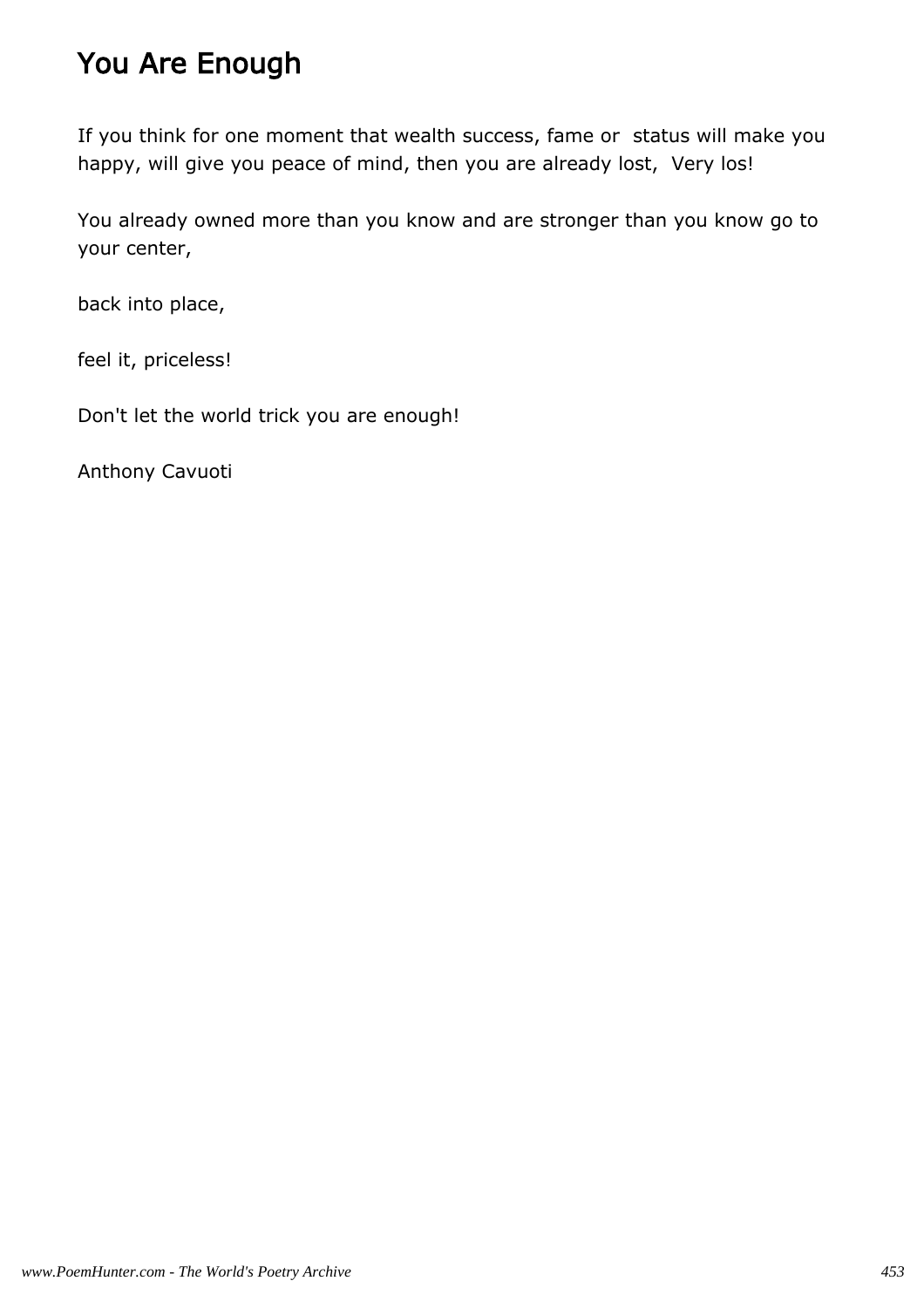# You Are Not Letting Them Die, They Killed Them Selves.

Some people always want to expand their power, well, power for its own sake without real depth and understanding is bad ego, such loss their infinite self in their finite self, they are psychopaths that hide, hide from them selves and from you as business partners, bosses, spouses, and so on, they are bad programs. Ego possessed people passing as well meaning will not change with reason, reason is not a means to the truth but for them a means to hide. Love, and attachment for them are weapon to be used for their increase of power, such people really do die while they are alive, you can not save them from them selves, they have to put life and loved over power which they will not do or face. You are not letting them die, they killed them selves.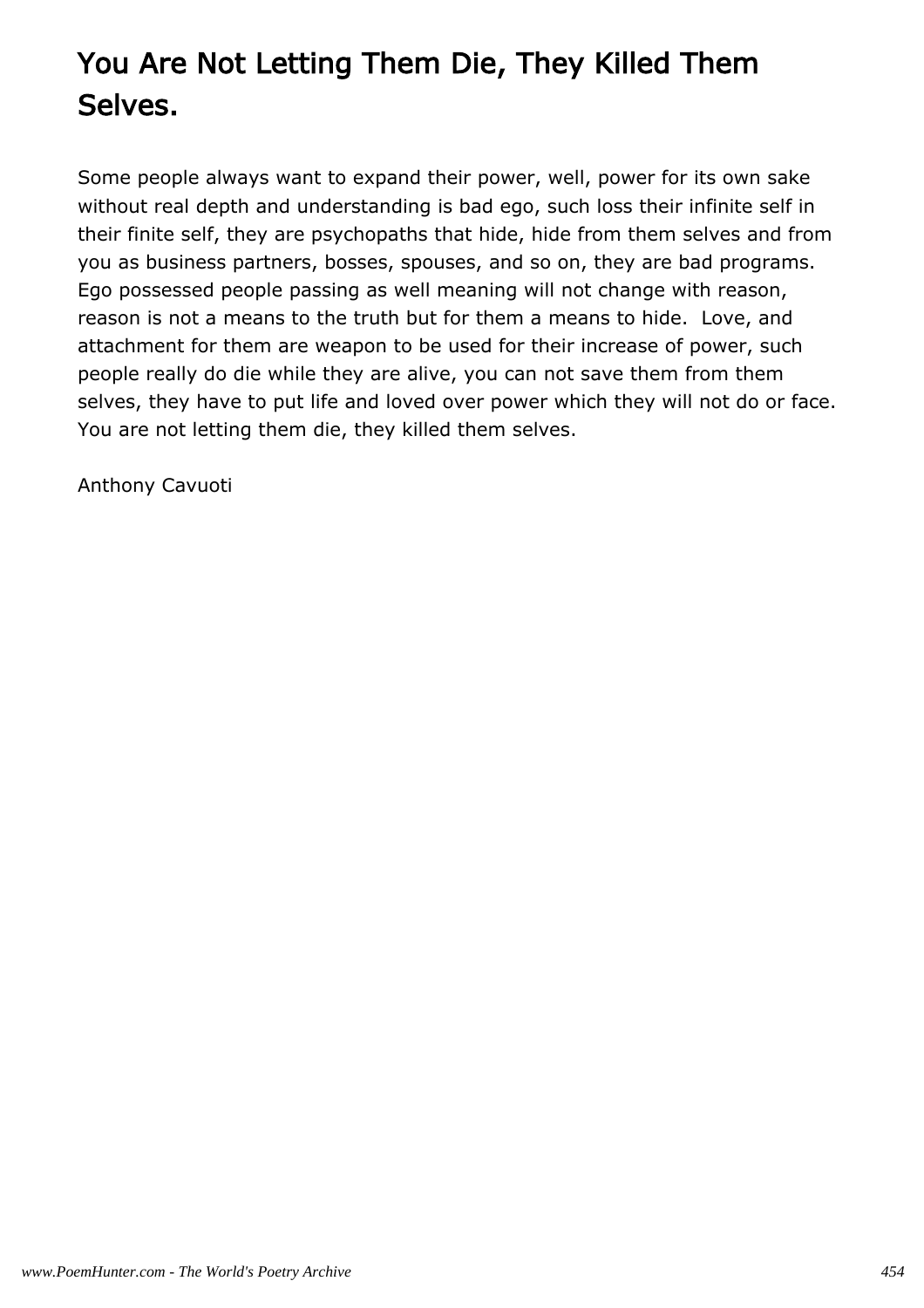### You Are Perfect Just As You

Dyslexics might misunderstand things, but in doing so we really perceive things. I don't care what they say about what goes down in the zebra I don't care what you do You are perfect just as you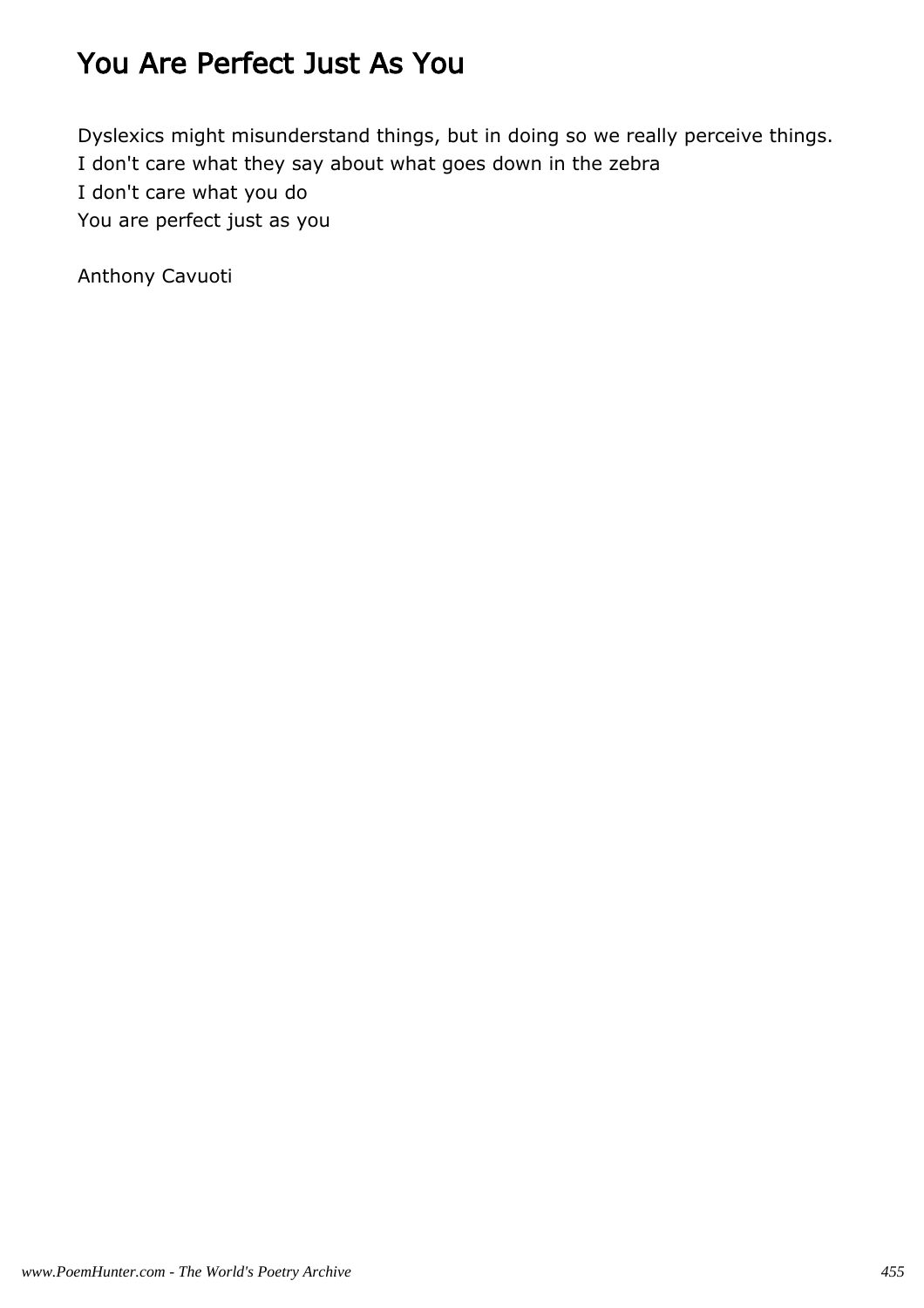### You Are So Beautiful In Your Self.

You are so beautiful in your self.

In you pain

In you

There is more to you than you know

You are so very great,

you mean more to me than anything

than anything there every was or will be

so great as you are

so very greatas you are

Your pain moves me to my soul

Shakes me out of my hiding place

into the source of my soul

to live authentically once more.

To keep the promise I made to life.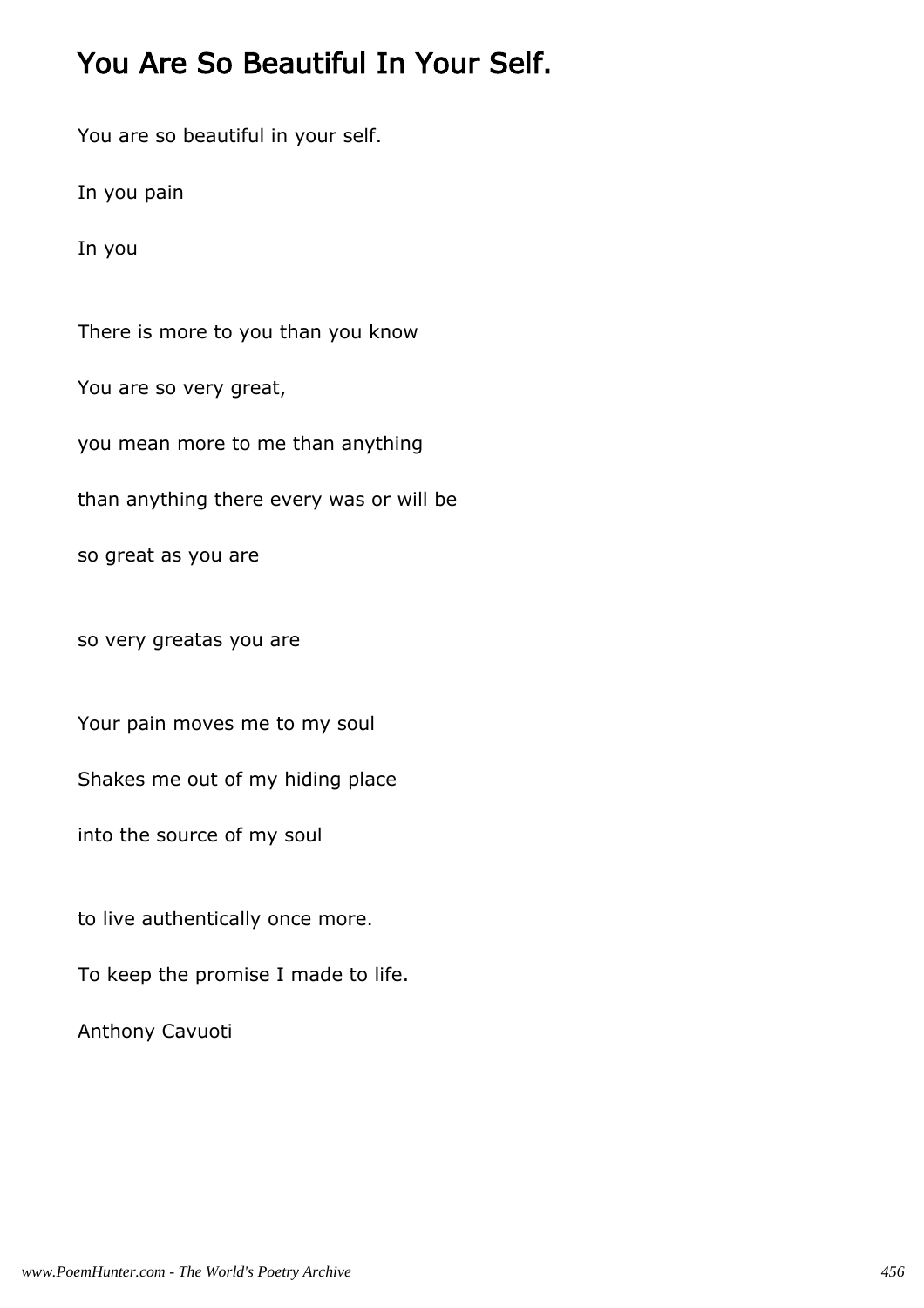## You But Not The Real You

We are more then ego; It is you but not the real you. Ego is b (be) to C, no where near I yet.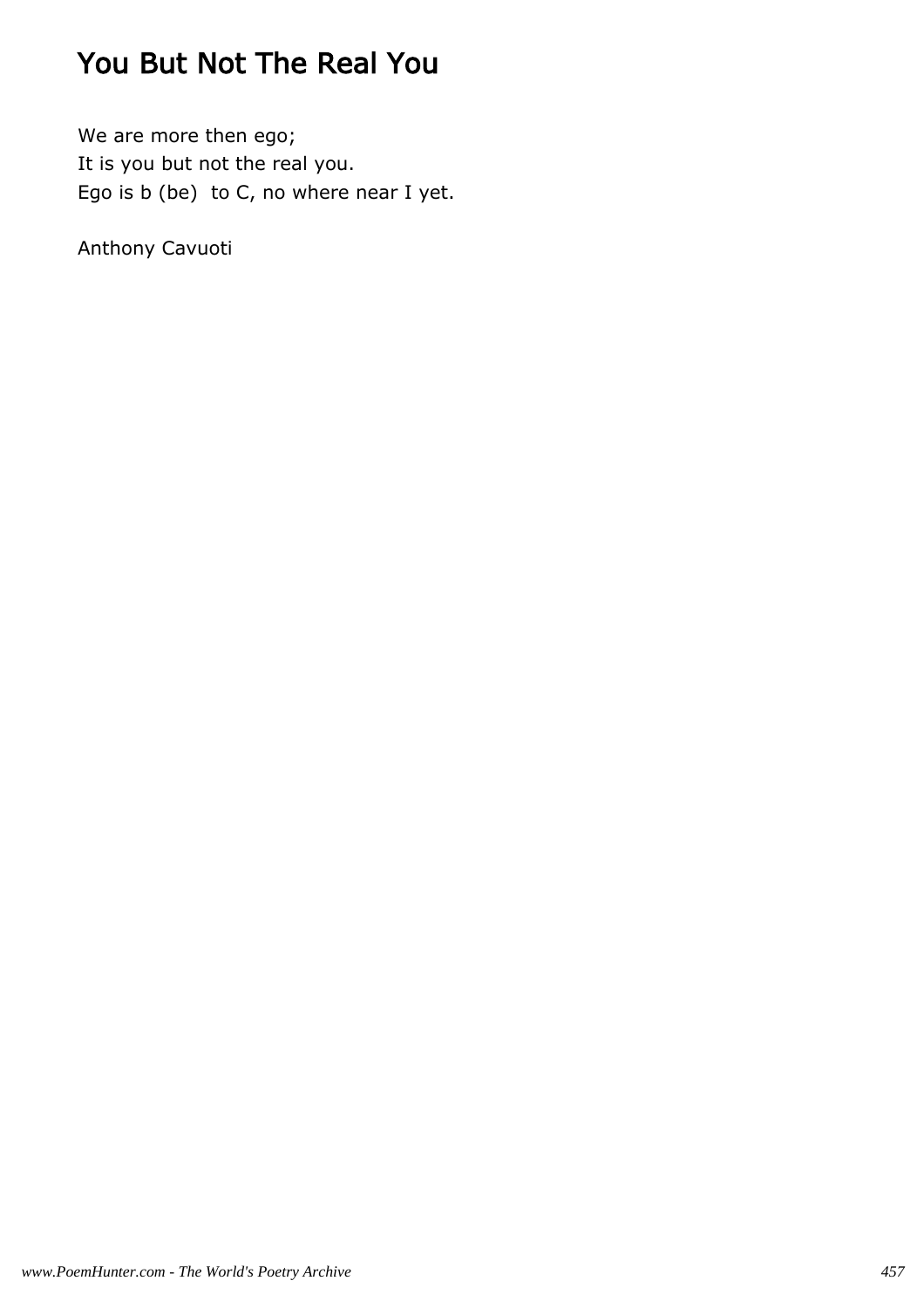#### You Cannot Resist

In one sense you can see her even better than she can see herself.

She's like a vampire

You're dazzled by her

You want to follow her you

You cannot resist her

you want her to lead

Even though parts of you know it's heading toward something terrible

You feel something special

and you suspend your mind

your own needs-

and judgment for a while.

It happens when we are susceptible, especially under stress

Especially when you come from neglectful and or abusive family, that is sneaky and mendacious at covering up it's neglect and abuses.

Exspecially when parents project their own undigested pain, destructiveness, immaturity and lack of emotional development onto their own children.

You mistake abuse for love.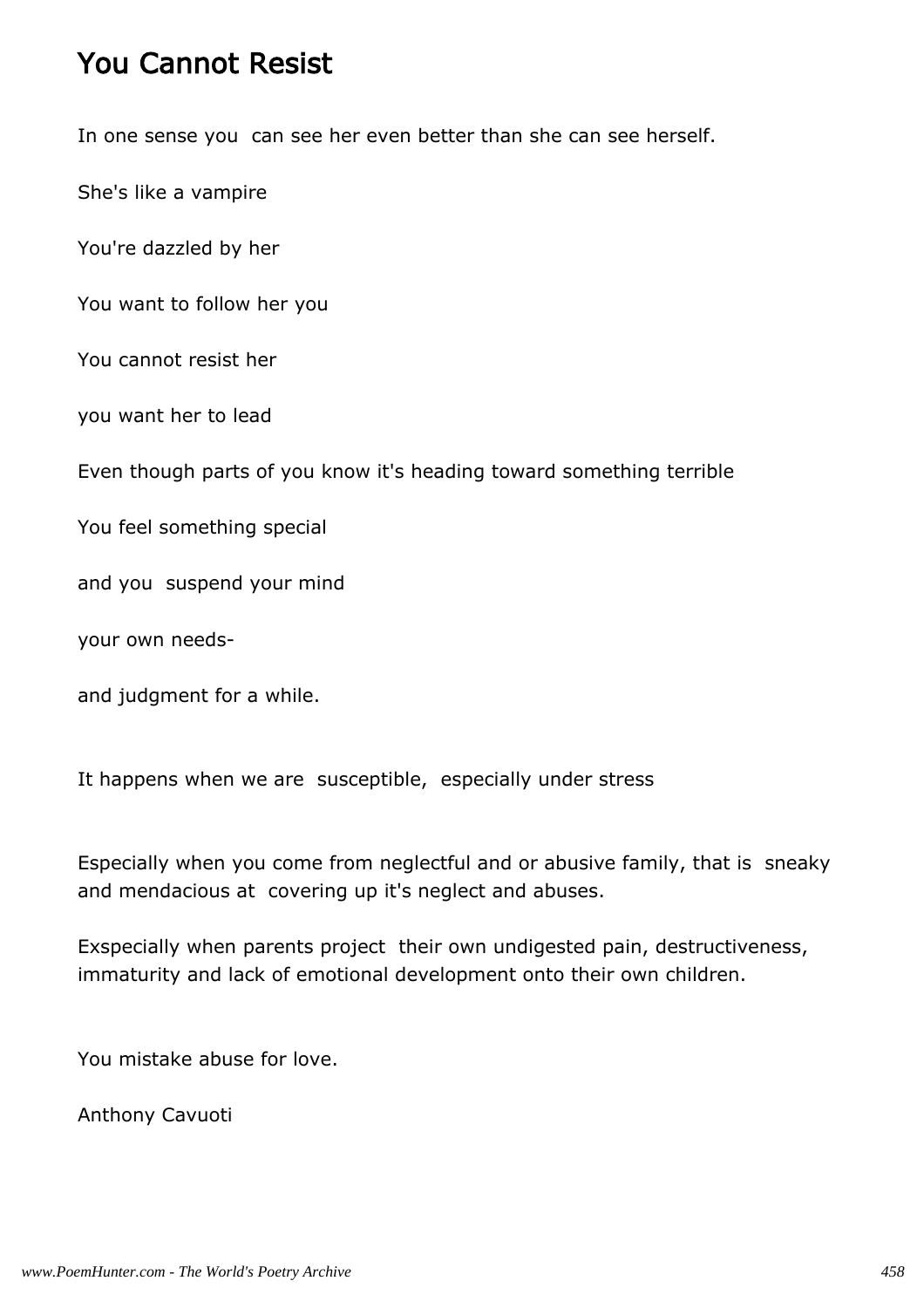### You Do Yours And I'll Do Mine

Metaphorically you are snow

And most of you is and will be in the sky

When the small patch that you identify as you

melts

There'll always be more of you to come

1 foot on the ground is not the run

You may not know the final destination

Still you are creating your self in unknown ways even in your darkest and worst frustrations.

Go ahead give it your best, this and endless other one more time

You do yours and I'll do mine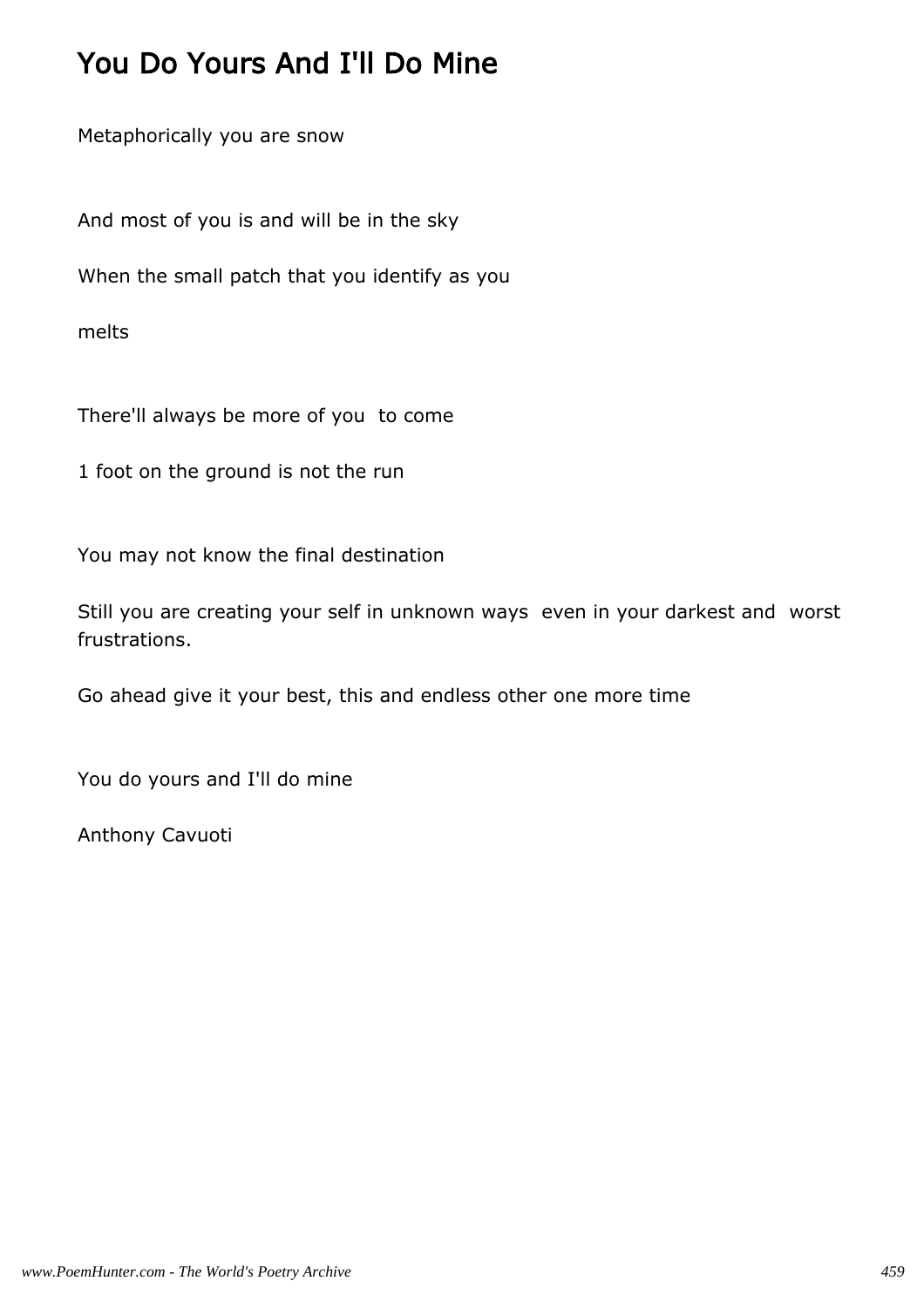### You Escaped But Not Without Damage

Your father was a predatorial narcissist thatprojected his shame on you and you could never fulfill his irrational needs that he saddled you with in his ignorance.

You are trying to escape the distorted self image that he imposed upon you by overcompensating throughexcessive work andrisking yourself.

From an early age your mother was emotionally misattuned to youandoverwhelmed in signals affected your maturating system.

She was not able to give you adequate reflecting.

In the terms of your day in culture your parent's relationship was a verions of aclassical narcissist borderline dynamics in which the oldest child which is you is inflicted with the shame of the father and is emotionally scapegoated by a mother thatdemands that he be the hero that saves her while she demands and does all in her power to have you remain powerless.

You escaped but not without damage.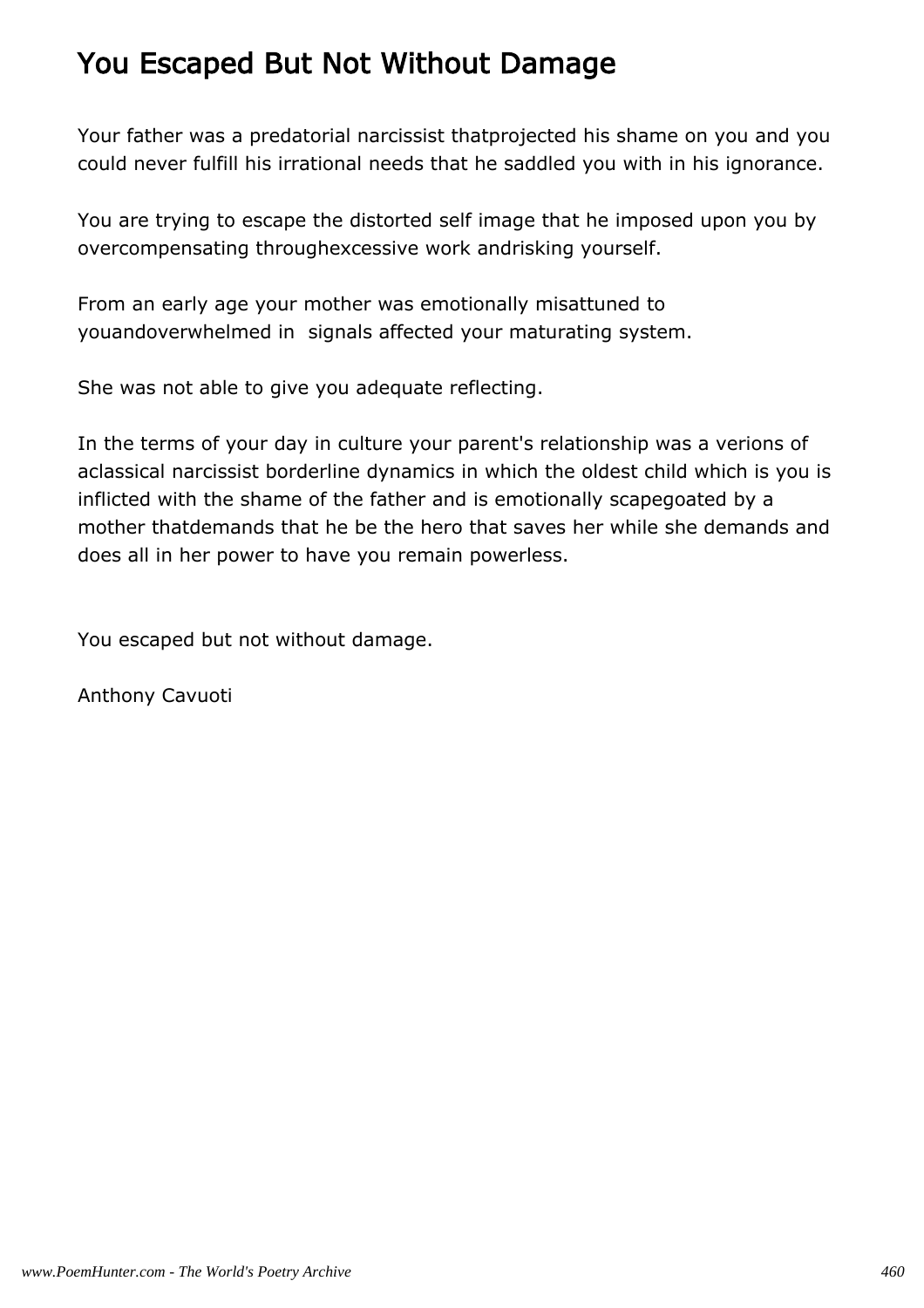## You Have More Than One Destiny

Come my children and you shall see That you have more than one destiny Come my children and you shall find That you are more than one state of mind She is more than pleasure and bliss Her divine presence is what I miss Thus the mist from the sensual kiss Anthony Cavuoti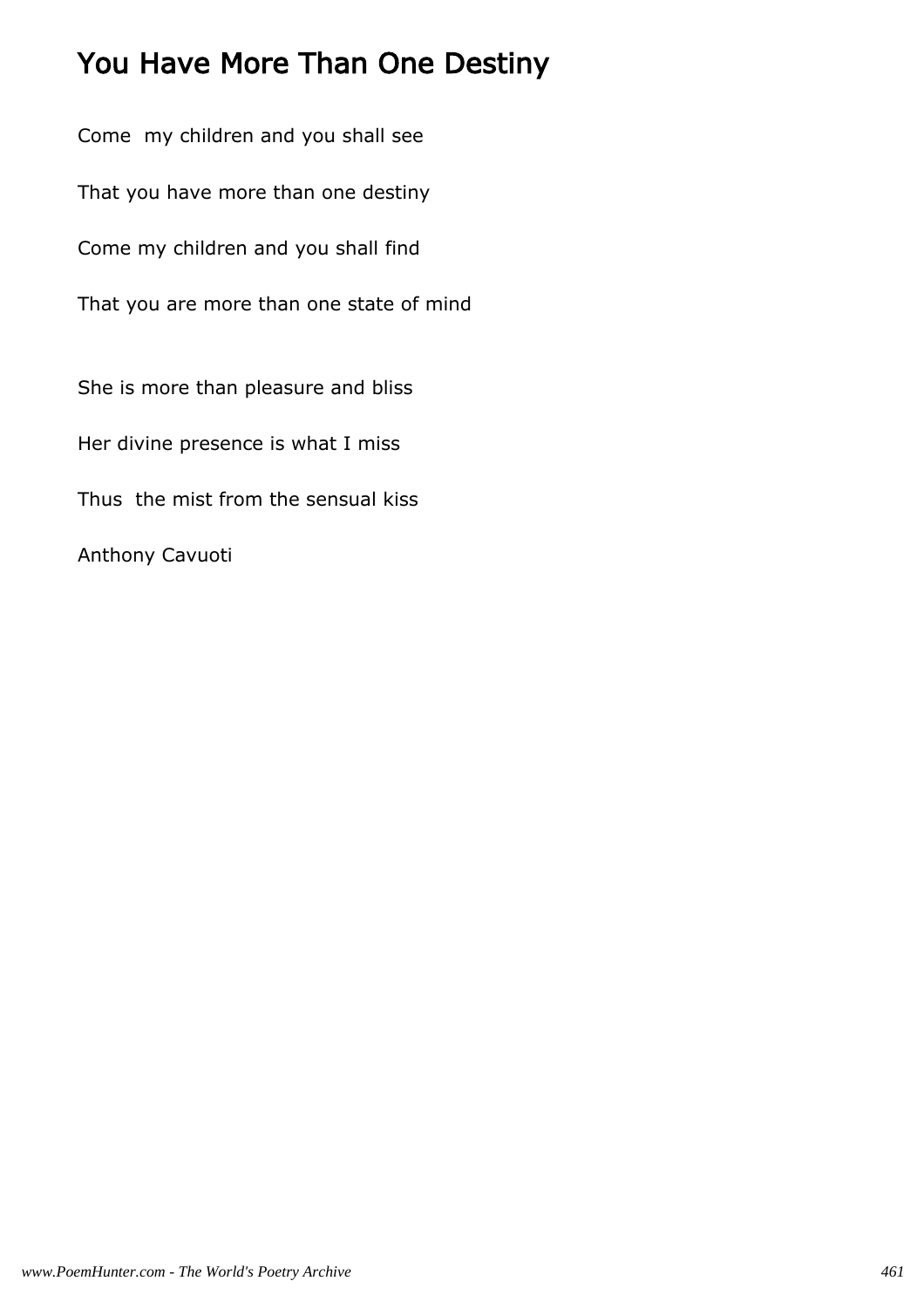### You Have To See

You have to see the evil or maladaptive manipulative ways, or adoptive manipulative ways of others that use people as things, then you can protect your self and relate to them as well as God in a ways that do not poison you to their level. You can really do good when you see the evil in others, even if they do not see it in them selves, do not play their game; if you do, on the deepest levels they will despise you for being dump enough not to see through their games. If you play their game to get more game, you are, or will be just as lost as they in time.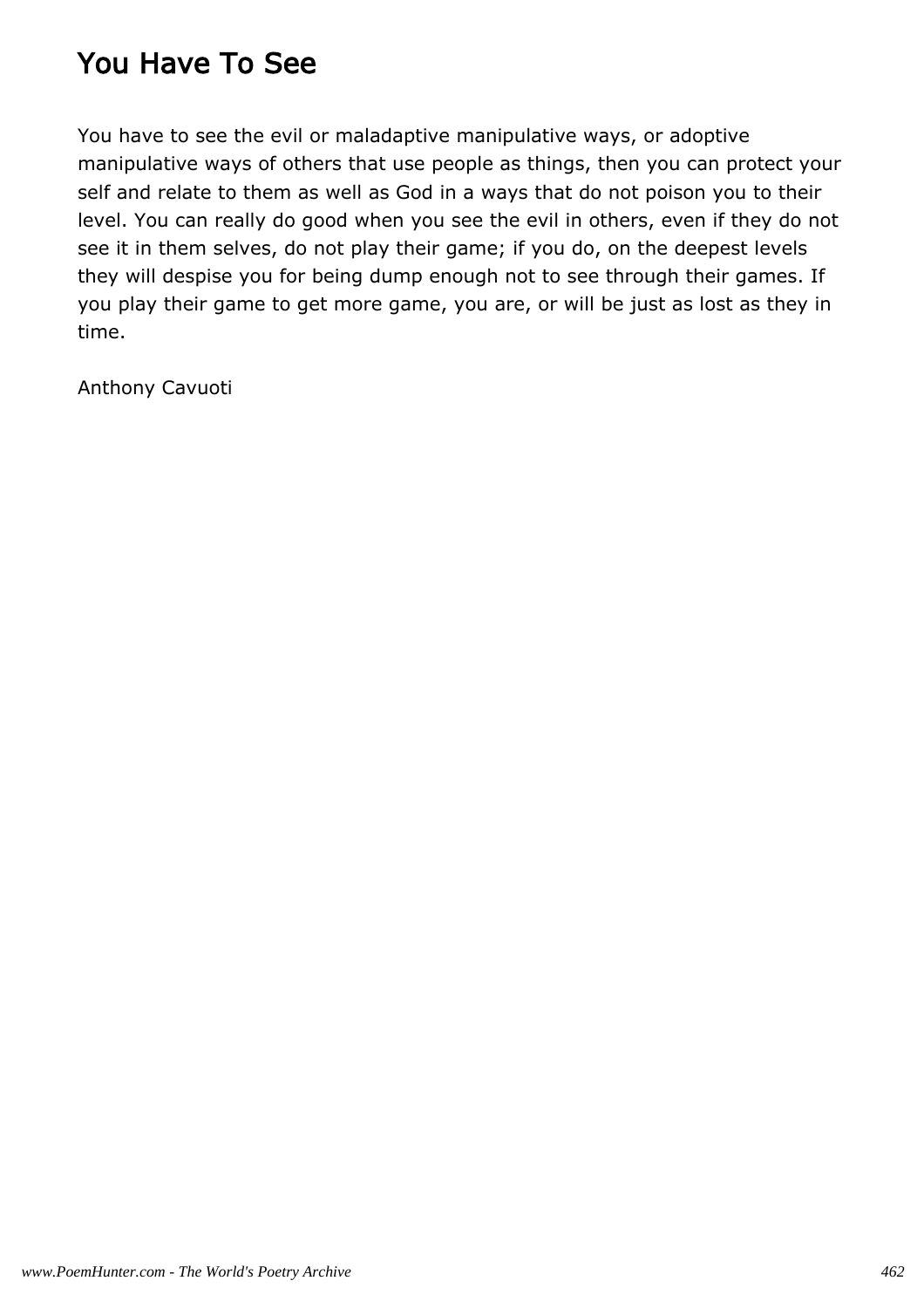## You Just Might

Sometimes you just might over work.

because of this she thinks you're a jerk

Sometimes you play the song of your soul

If she doesn't like it, it's time to let go

You can't change, nor are you responsible for someone else's taste

It is Really not a matter of professional success

All you have to do for yourself is try your best.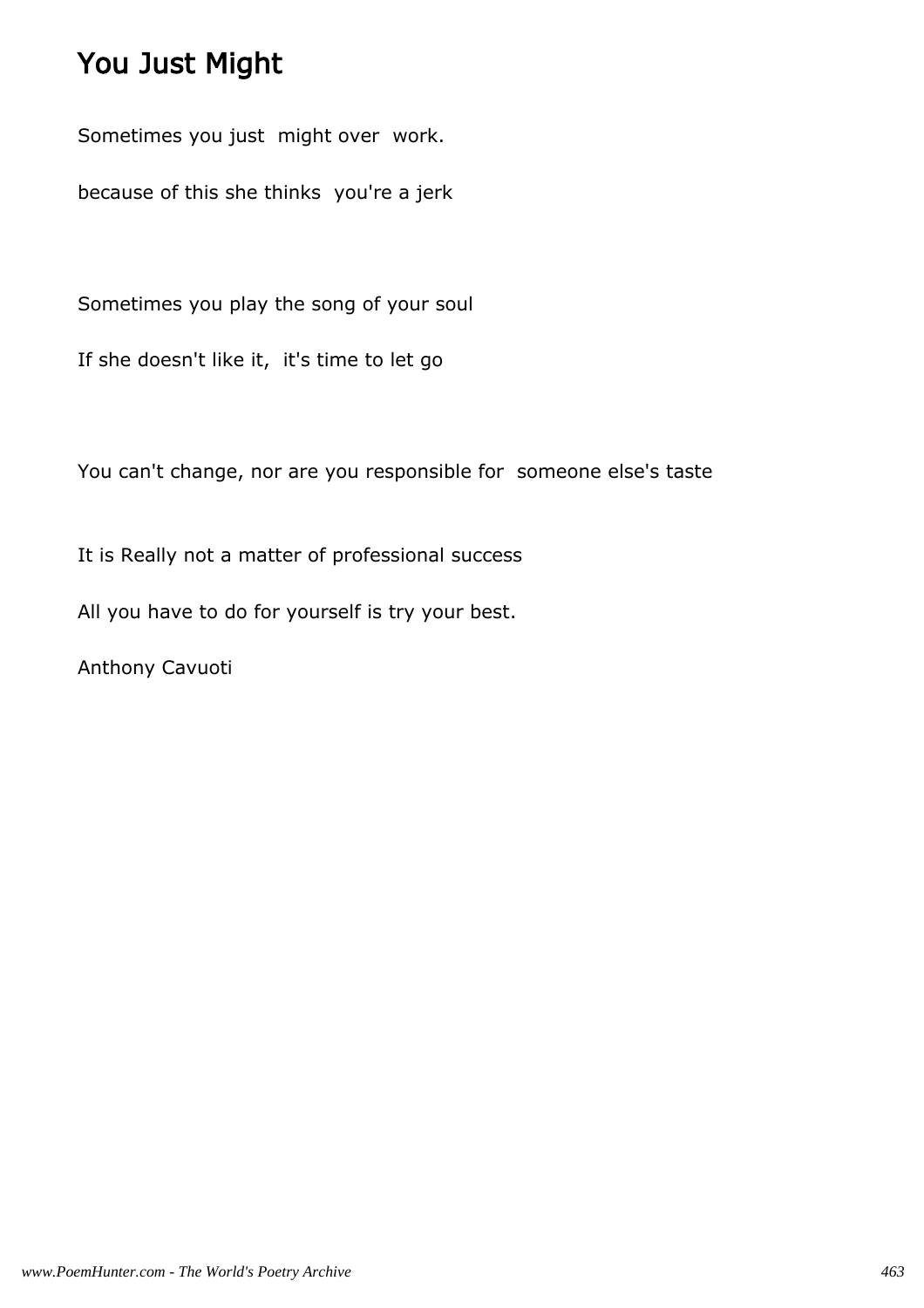## You Learn From Strange.

Winston Churchill, Albert Einstein, Walt Disney, George Patton John Kennedy John Lennon Steve, Steve Jobs, Stonewall Jackson, the greats from antiquity. This is my core, ?my regenerative force

Charles Bukowski, Mickey Rourke in barfly This is my vulnerable side you me try to kill me there You shot me in the ass freeing me from an outdated mask. CG Jung went through something similar but the same all I can say is that you learn from strange.

Voice to text draft, poetry freestyle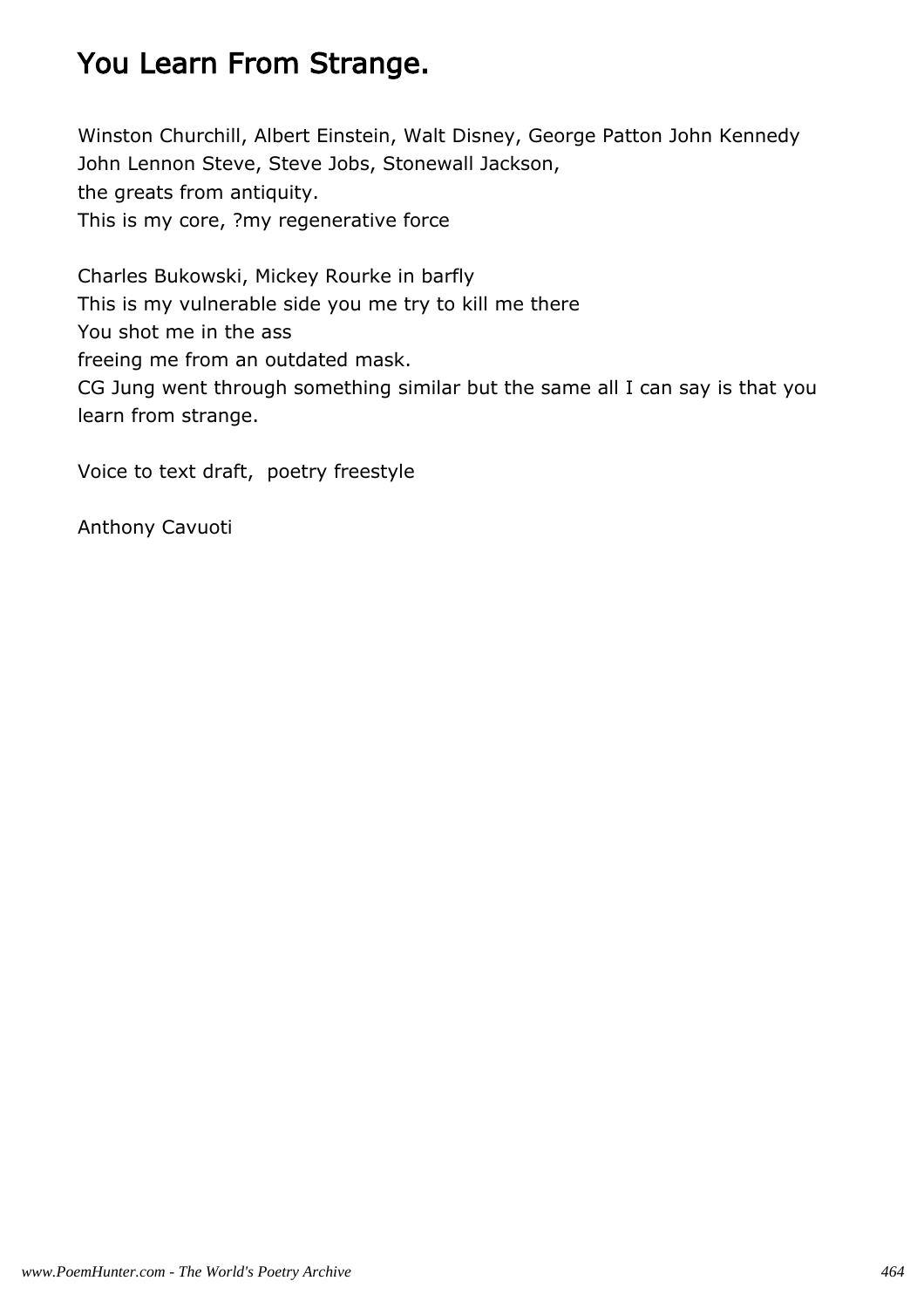## You Love So Much More Alive

Little miracles, big miracles are so very common, they really are. Life could fill you with so much anxiety one moment, later that day you see it was clearing you to wisdom, now you love much wiser, deeper, you love so much more alive.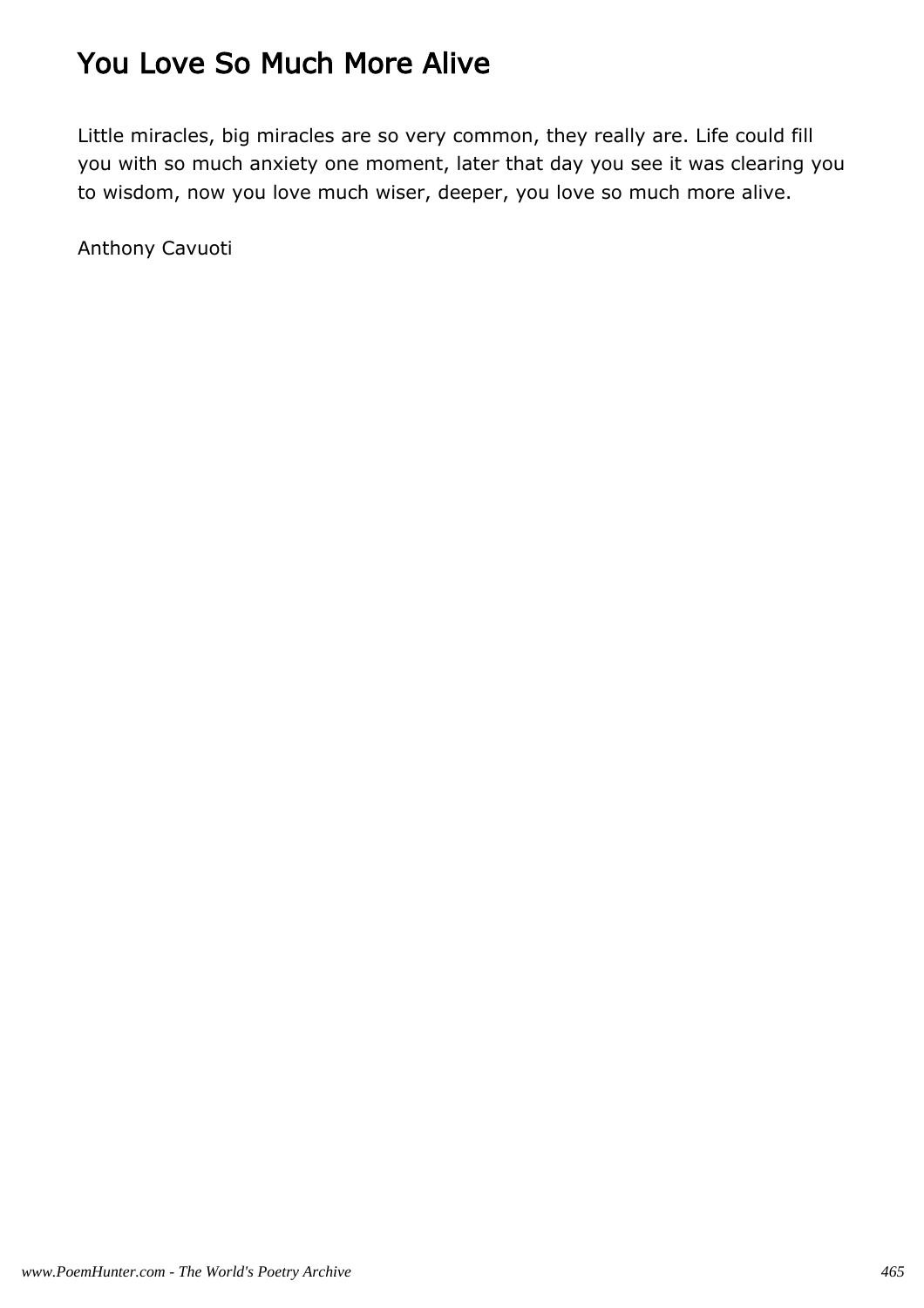# You Self-Righteous Fools That Beat, That Neglect Your Children And Hit Them And Think It Is All Right

Those of you self-righteous fools that beat, that neglect your children and hit them and think it is all right, expect the same when you are elderly, from them and from life. But I would be a fool to think that you God gift to the world Narcissists would get this, you will quote the bible and blame your children, they will blame them selves for your stupidity and pass this ignorance to their children, you deserve your fate, but you are so right, all of the time.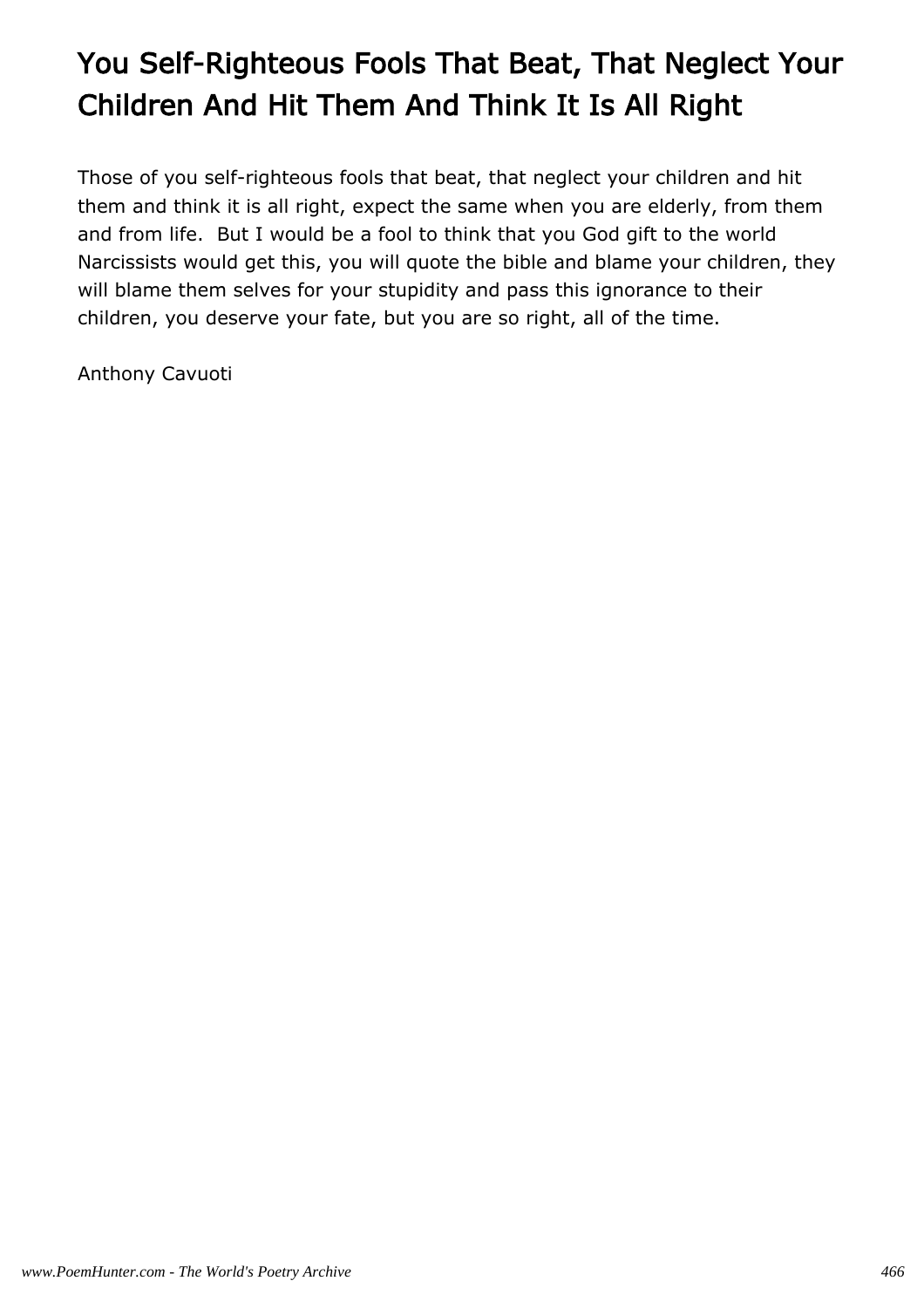#### Your Are A Marked Person

Control your thoughts. Your feelings, your emotions, your desires and you control your life, your destiny. Many sayings go like this or are different versions of it. There is too much control and too little understanding, love, empathy and wisdom already, I say, Connect to your depths, to your heart, to God, to the source, be your self, be your destiny. Your pain, your fears, your mistakes, the pains you suffered is God's, is life, is creation letting you know that it believes in you so now you have more understanding to really assist others through their pain. Your pain is God's way, life's way, your ancestors way of giving you a burning drive that does not go away with tricks, with fake remedies, seductive slogans, paid for spirituality, your are a marked person with an unfolding plan to increase our human wisdom, freedom, intelligence, generosity and love.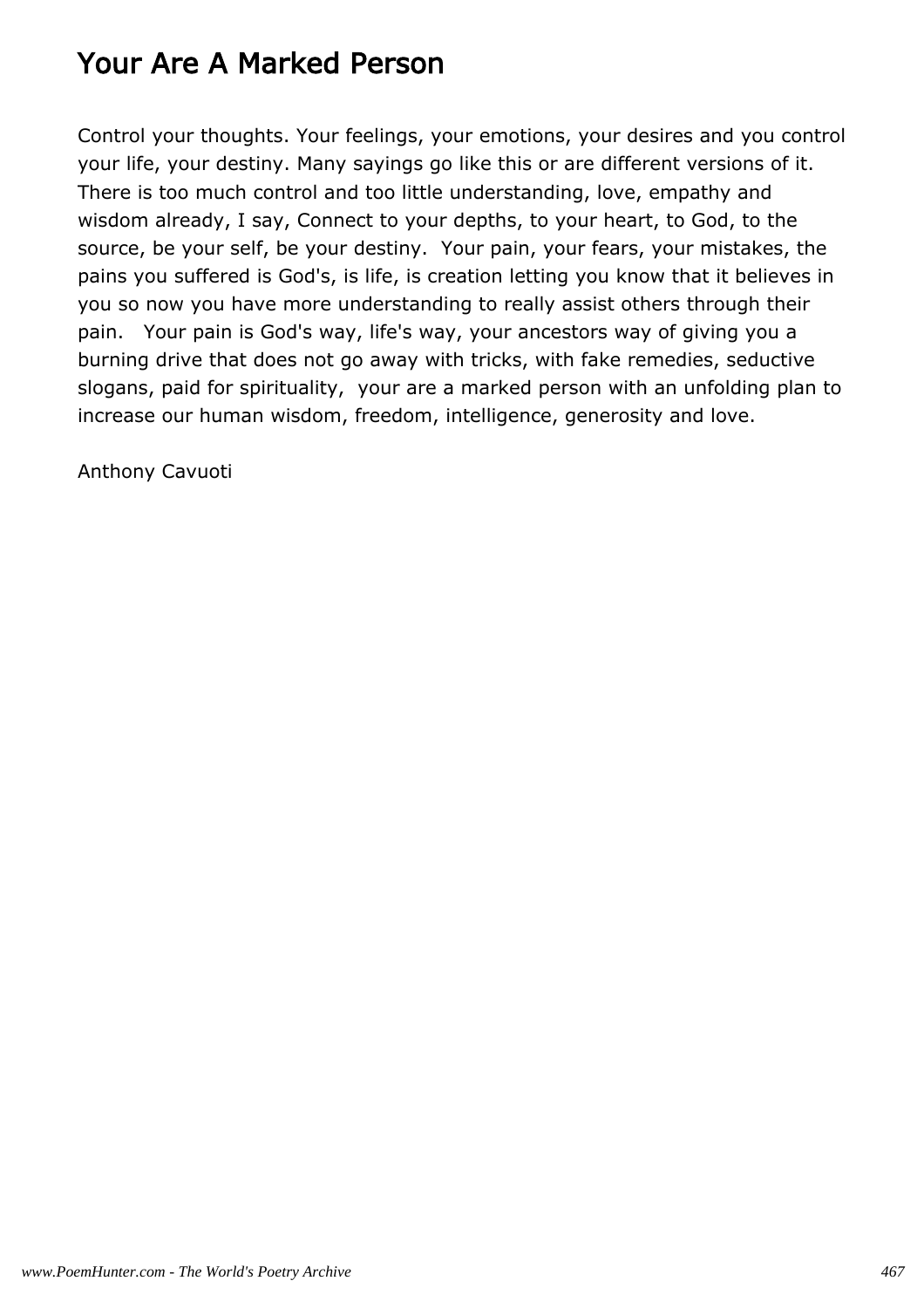## Your Conscious Intent

Your conscious intent will heal and offset your unconscious issues, your attachment patterns, in time as well as instantly provide you with healing experiences when you deeply and really mean it, that is to the degree that you connect with your depths, see the God in others, and make a loving way even in the face of seemingly overwhelming intentional ignorance and cruelty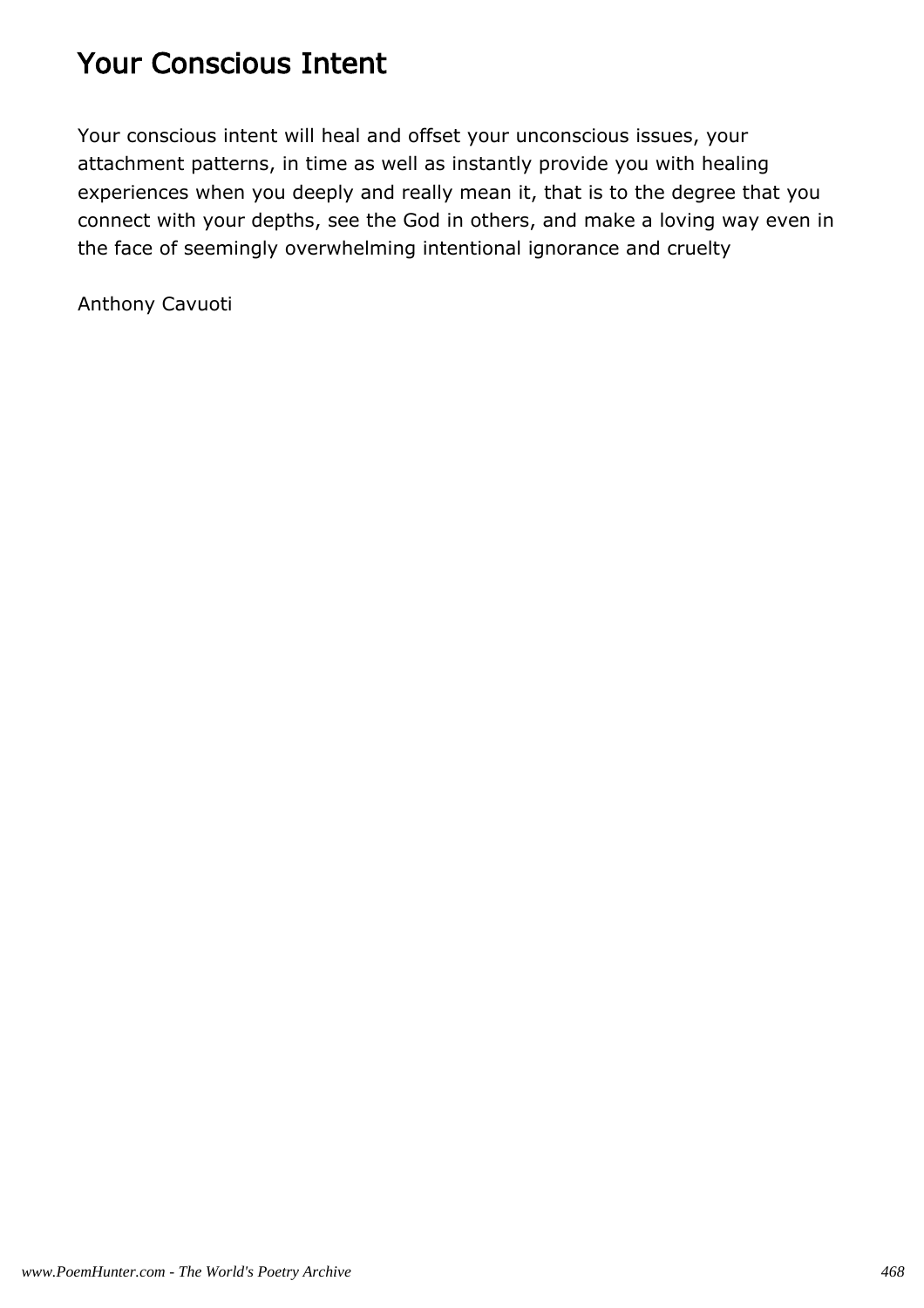### Your Desire

Your desire

I catch fire

Your desire

Makes me higher

Your desire

Never expire

Your desire

Is my burning pyre

your desire

it Awakens

When you're touching

I am for sake in

And the love were making

Your desire

I expire

In the middle of the night

You call me once more

Knocking on my door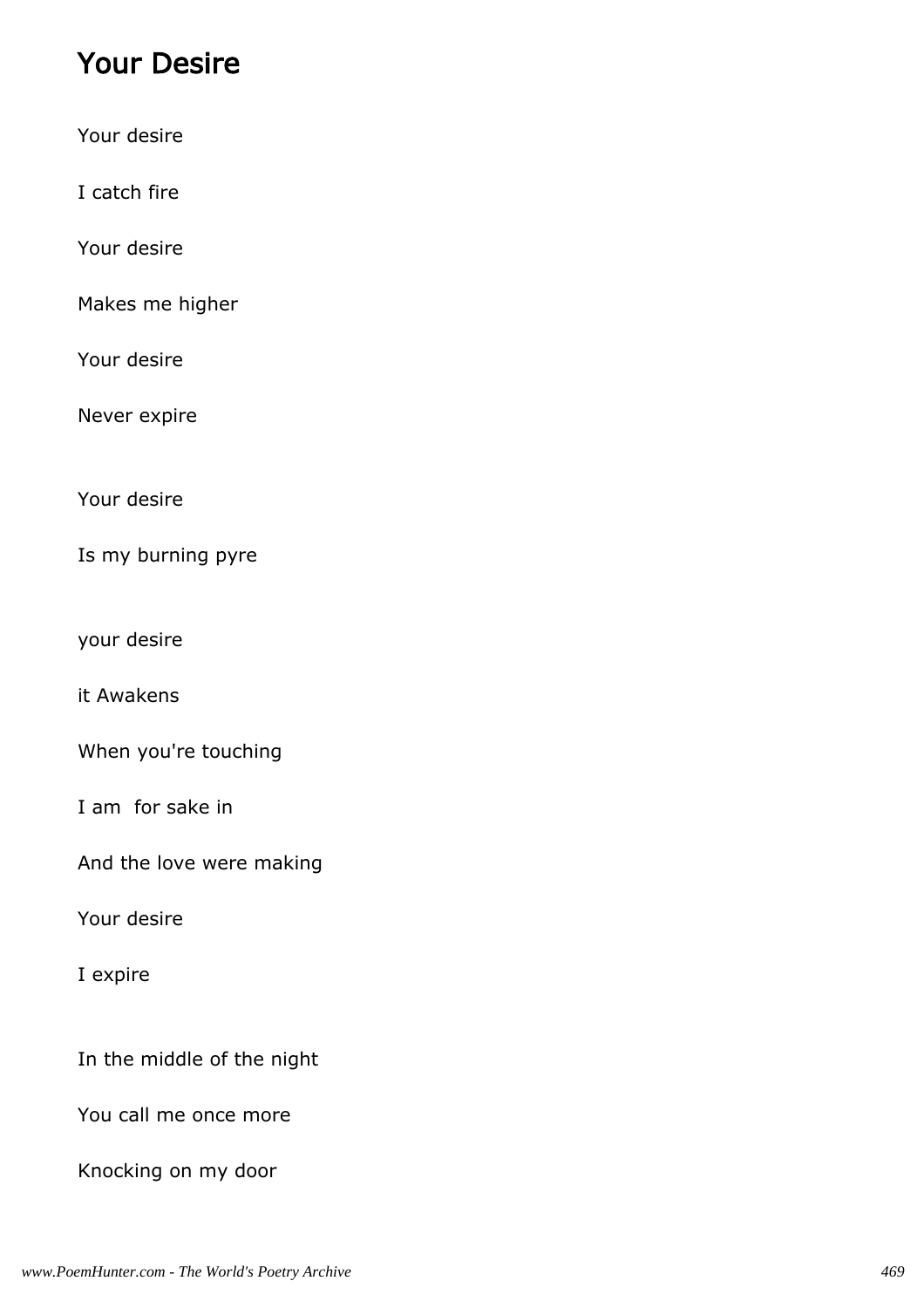Just to kill me once more

You say

come get My Lucy

juicy

I know it's trouble

I am on the double

your desire

I can't resist

The mist of the bliss

Bee knocking on my door

I am washed to shore

Drown me in your desire once more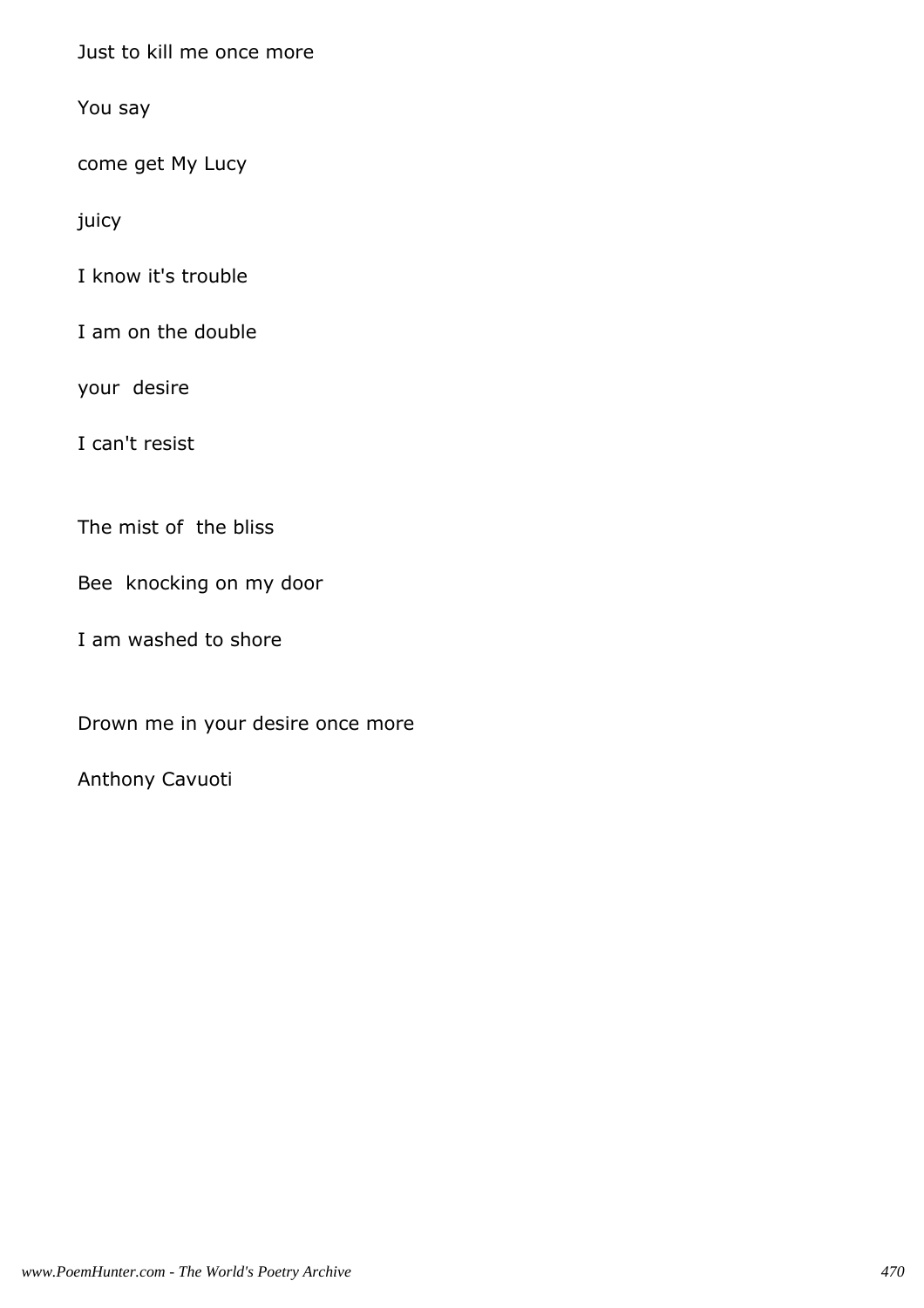## Your Father Is Incapable Of Love.

All of My life my father verbally and physically abused me and he says that he loves me. I am still a Minor. He hits me and causing all sorts of terrible names, specially when he stressed and angry.

Answer

Your father is incapable of love. The people that are telling you that he cares are covering up their own child abuse, what was done to them as children and/or what they're doing to their children now. Your mom is just as bad for not protecting you and being a passive abuser.

There's a difference between love and waiting for love you're never going to get the love from your father because he is incapable. And your brain is still developing and you were subject to this all of your life. He inflicted enough damage on you, that is a crime on his part, it is him not you, it is your mother not you, it your family and not you.

You can't reason with him, it would be like trying to fix the titanic by working on the upper decks when the leaks and the major damage is so far below. He is lost and wants to stay loss, there is nothing you can do, you did not break him and you cannot fix him. You do not have to tolerate his abuse and think that you are responsible to change him. By not getting help and by listening to other people's ignorance, his dynamics only become worse for he will continue to cover up his own repressed abuse that he has come to identify with.

The worst advice people are giving you is to try to empathize with him, you have to start empathizing with yourself and protect yourself. If you stay you're going to be even more permanently damaged. Now you have a chance to leave and get help and obtain a more peaceful and meaningful life. I do not Know how old you are but the sooner you get help and and end the cycle of abuse the better. Your brain and your emotions are still developing and are still plastic. To you now remains a lifetime and now you're learning to protect yourself and not tolerate such humanity, such crimes, such ignorance and such mendacity.

Read the books by Alice Miller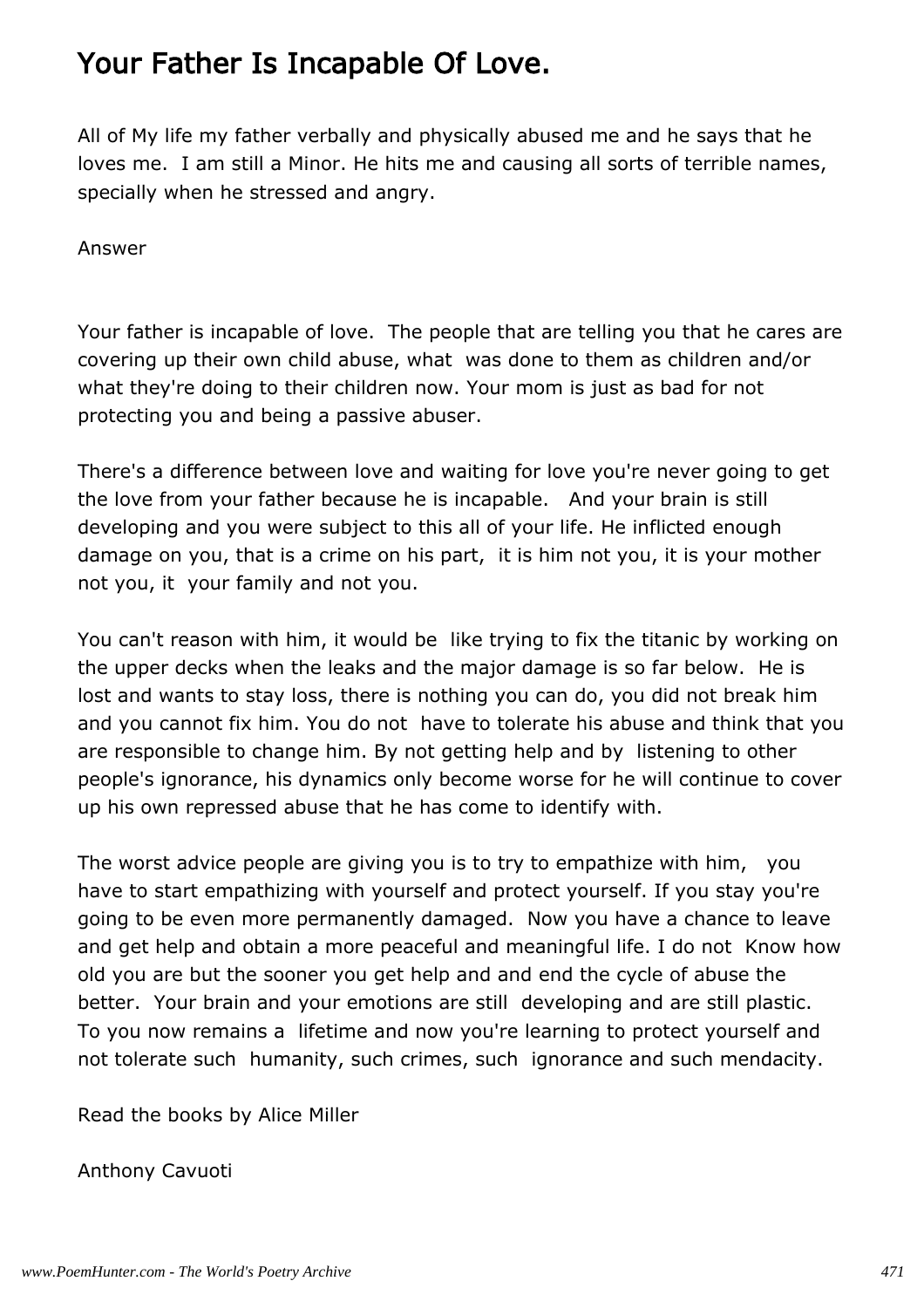# Your Real Feelings, Your Depths Have An Intelligence Far Beyond Any Cognations

Your real feelings, your depths have an intelligence far beyond any cognations, thoughts, reasoning, intellectual understandings, conceptualizations. They are lakes of wisdom in your soul, for you to life. Liston to their wisdom, the more you do the more your life is yours. Listening to the experts, the powerful of the times, and place, the fake circle, the shallow familiarity is tragedy.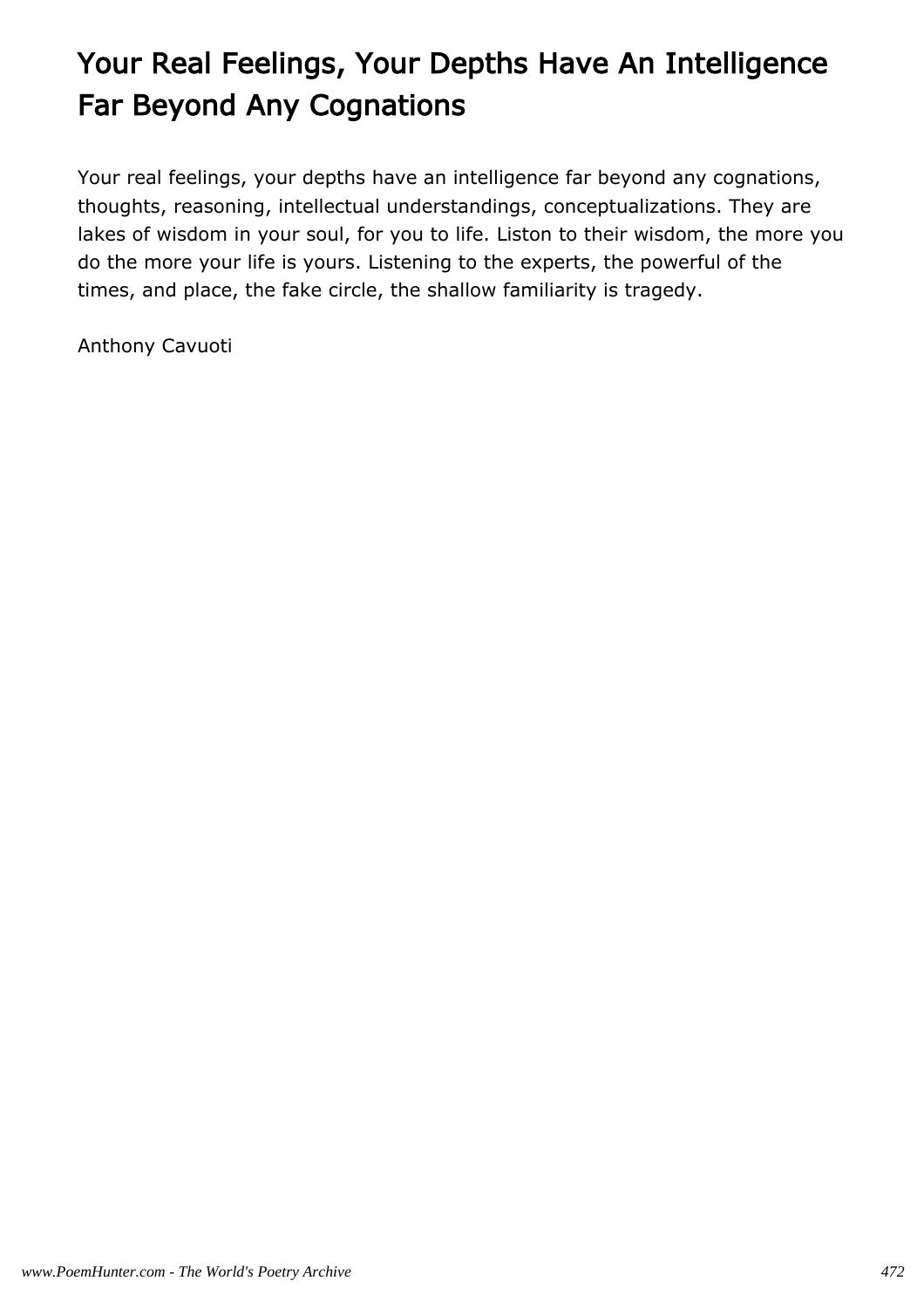#### Your Soul Is Stalking You

What memories call to you at times.

What feelings cry out to you at times.

What drive scream out to you at times.

What longings try to possess you at times.

Your soul cries out for you.

Your greatest lover.

Your deepest friend.

Your soul is the way.

Your spirit raises with the longings of your soul.

Mysterious resonance, longings, expressions of your depths, of your needs, and core

They find you.

They move you.

Find a way.

Are the way.

Unknown ways and paths open up.

Encounters amplify and focus.

Needs and longings find expression.

Keep your vision, your purpose and your sensitivity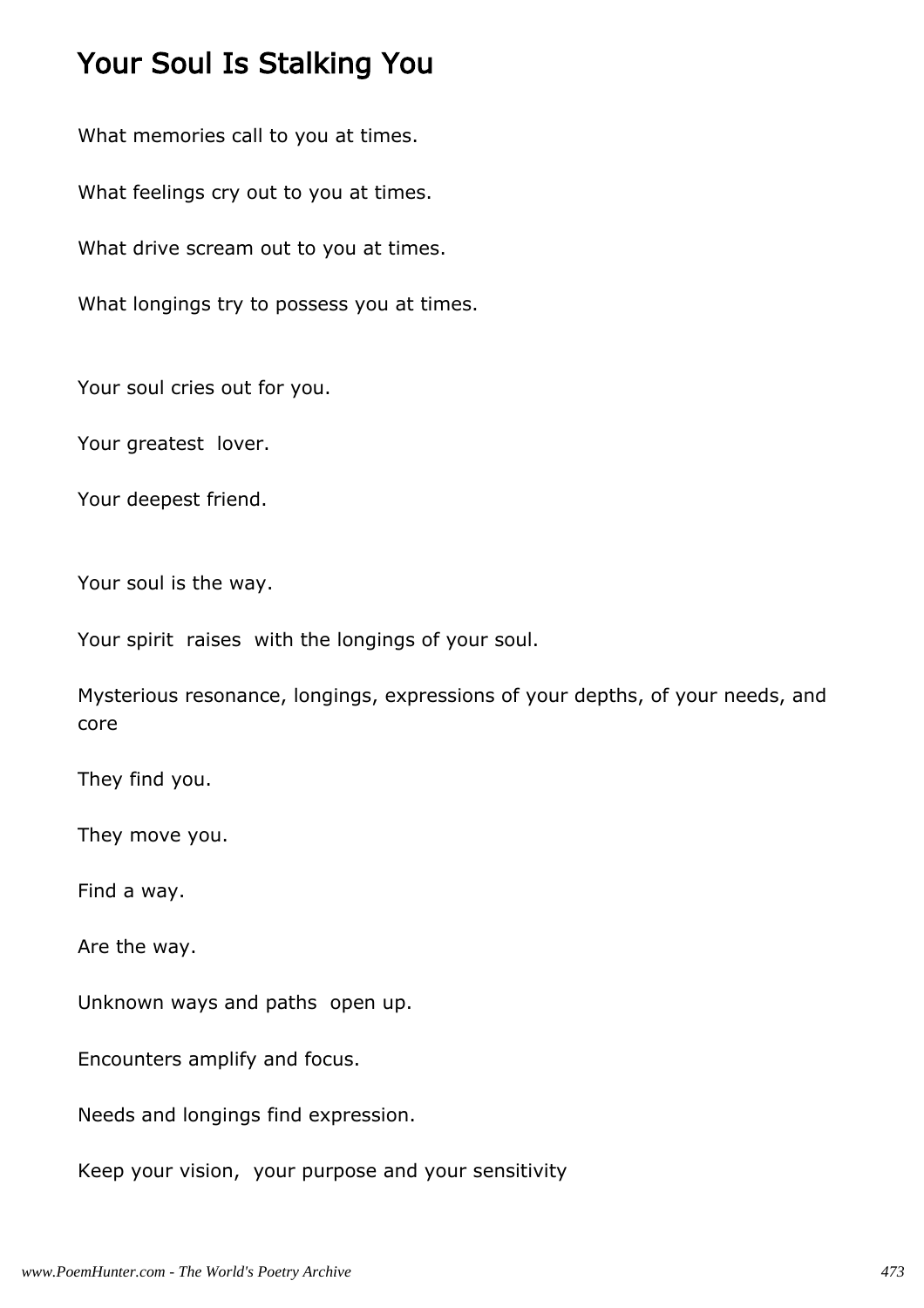that seems hopeless and meaningless at times.

Your perseverance in the face of despair is the light and mysterious gravity that

Translates our soul and our multiple portals of desire in unknown ways.

Your fulfillment is multiplied, consolidated, reified and transfigurates.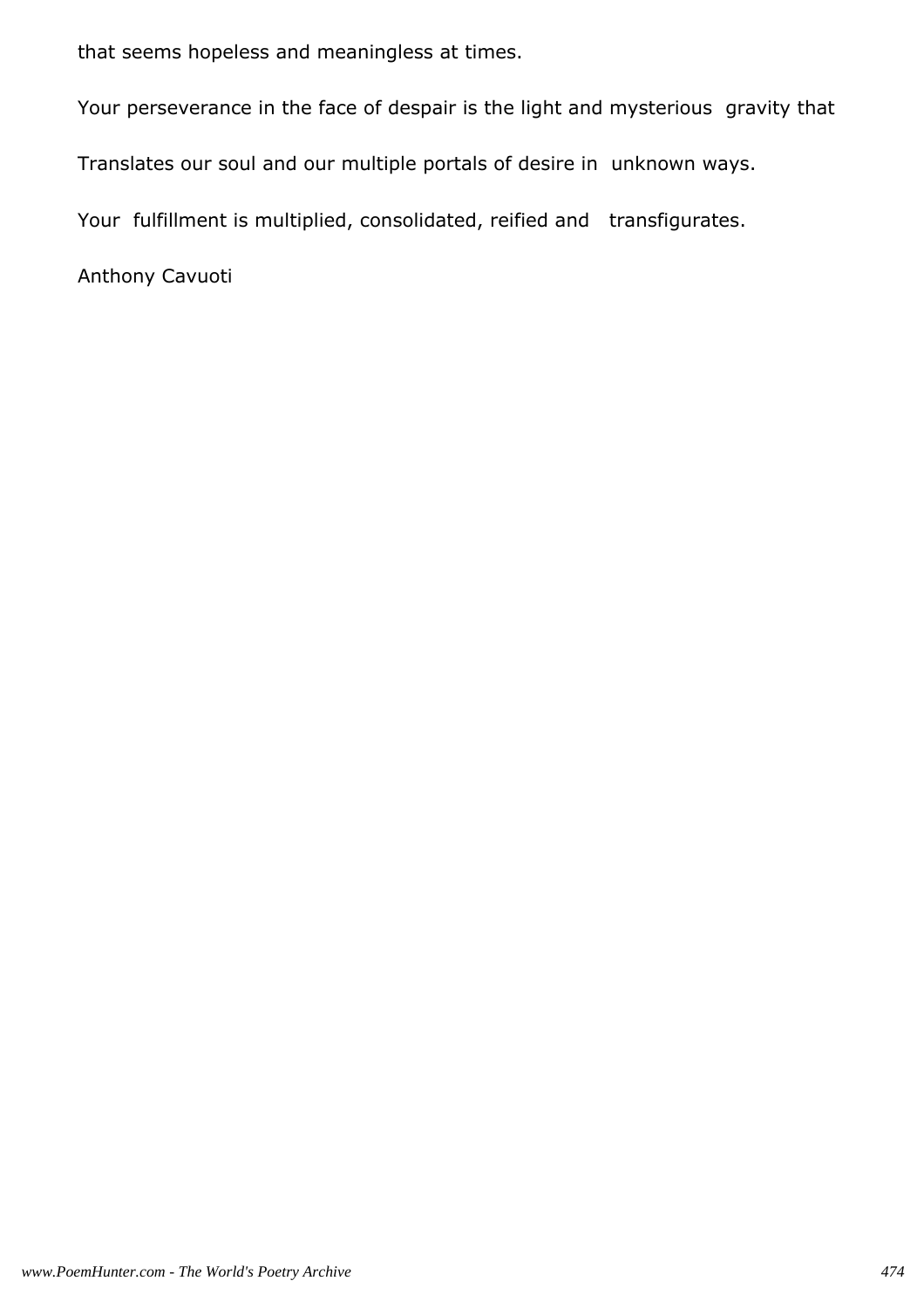# You're All Right.

All of the information recorded about the universe since man's inception is false.

So what ever is and was documented about you is completely false.

it tells more about the jealous deceivers.

Once you realize that most of you is out of time, you're all right.